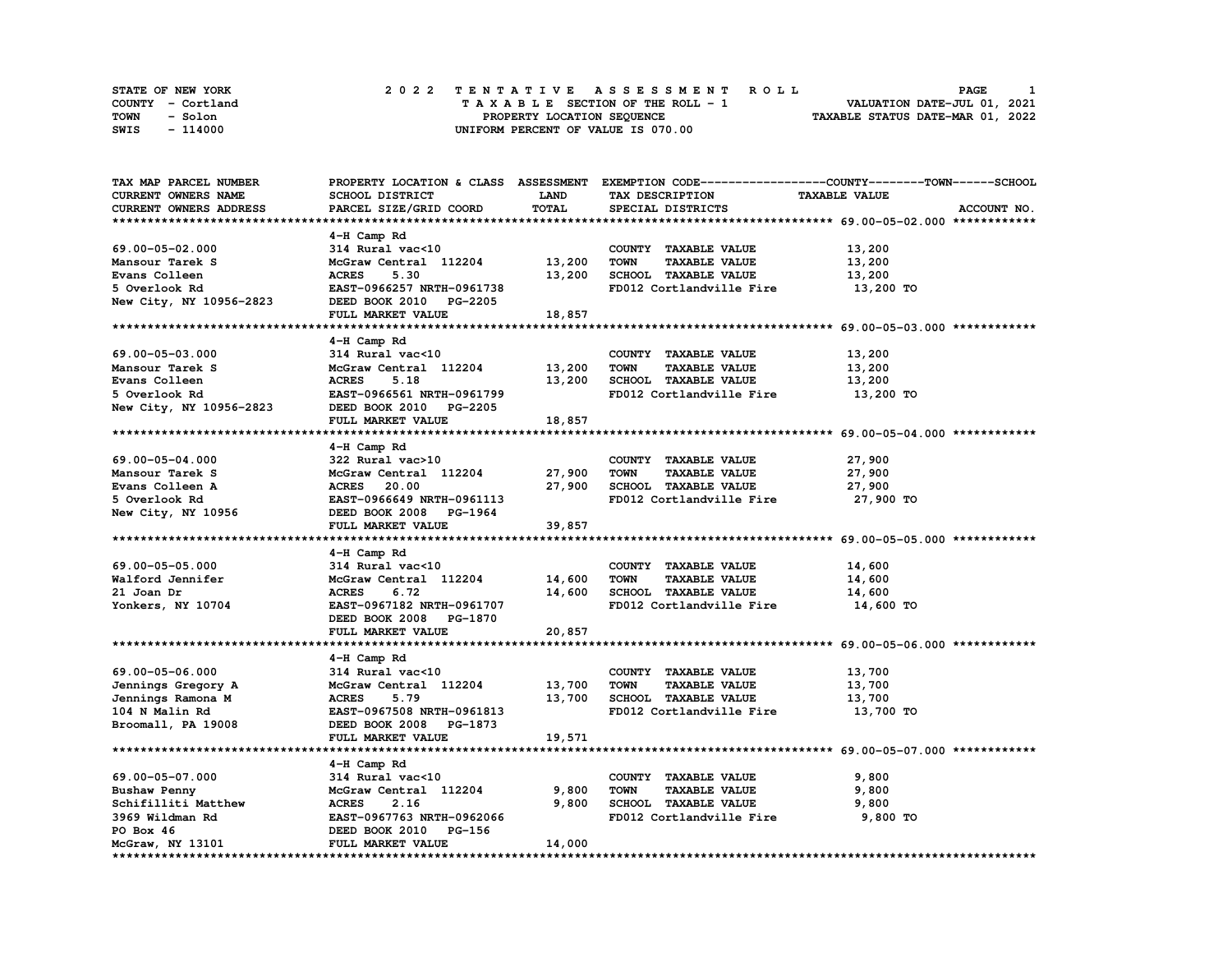| STATE OF NEW YORK | 2022 TENTATIVE ASSESSMENT ROLL     | 2<br><b>PAGE</b>                 |
|-------------------|------------------------------------|----------------------------------|
| COUNTY - Cortland | TAXABLE SECTION OF THE ROLL - 1    | VALUATION DATE-JUL 01, 2021      |
| TOWN<br>- Solon   | PROPERTY LOCATION SEQUENCE         | TAXABLE STATUS DATE-MAR 01, 2022 |
| SWIS<br>- 114000  | UNIFORM PERCENT OF VALUE IS 070.00 |                                  |

| TAX MAP PARCEL NUMBER                             | PROPERTY LOCATION & CLASS ASSESSMENT                                             |              | EXEMPTION CODE-----------------COUNTY-------TOWN------SCHOOL |                      |                        |
|---------------------------------------------------|----------------------------------------------------------------------------------|--------------|--------------------------------------------------------------|----------------------|------------------------|
| <b>CURRENT OWNERS NAME</b>                        | SCHOOL DISTRICT                                                                  | <b>LAND</b>  | TAX DESCRIPTION                                              | <b>TAXABLE VALUE</b> |                        |
| CURRENT OWNERS ADDRESS                            | PARCEL SIZE/GRID COORD                                                           | TOTAL        | SPECIAL DISTRICTS                                            |                      | ACCOUNT NO.            |
|                                                   |                                                                                  |              |                                                              |                      |                        |
|                                                   | 3518 4-H Camp Rd                                                                 |              |                                                              |                      |                        |
| 69.00-05-01.000                                   | 270 Mfg housing                                                                  |              | COUNTY TAXABLE VALUE                                         | 24,700               |                        |
| Horner Glenn W                                    | McGraw Central 112204                                                            | 7,700        | <b>TOWN</b><br><b>TAXABLE VALUE</b>                          | 24,700               |                        |
| Horner Lois M                                     | FRNT 215.25 DPTH 145.25                                                          | 24,700       | SCHOOL TAXABLE VALUE                                         | 24,700               |                        |
| 3518 4-H Camp Rd                                  | EAST-0965727 NRTH-0961986                                                        |              | FD012 Cortlandville Fire 24,700 TO                           |                      |                        |
| McGraw, NY 13101-9520                             | DEED BOOK 458<br>PG-173                                                          |              |                                                              |                      |                        |
|                                                   | FULL MARKET VALUE                                                                | 35,286       |                                                              |                      |                        |
|                                                   |                                                                                  |              |                                                              |                      |                        |
|                                                   | 3521 4-H Camp Rd                                                                 |              |                                                              |                      |                        |
| 69.00-04-10.000                                   | 210 1 Family Res                                                                 |              | <b>BAS STAR 41854</b>                                        | $\mathbf{0}$         | 23,400<br>$\mathbf{0}$ |
| 69.00-04-10.000<br>Hayes John W<br>Hayes Connie L | McGraw Central 112204 14,400 COUNTY TAXABLE VALUE                                |              |                                                              | 62,500               |                        |
|                                                   | <b>ACRES</b><br>1.86 BANKCORELOG                                                 | 62,500       | TOWN<br><b>TAXABLE VALUE</b>                                 | 62,500               |                        |
| 3521 4-H Camp Rd                                  | EAST-0965789 NRTH-0962223                                                        |              | SCHOOL TAXABLE VALUE                                         | 39,100               |                        |
| McGraw, NY 13101-9524                             | DEED BOOK 571<br>PG-283                                                          |              | FD012 Cortlandville Fire                                     | 62,500 TO            |                        |
|                                                   | FULL MARKET VALUE                                                                | 89,286       |                                                              |                      |                        |
|                                                   |                                                                                  |              |                                                              |                      |                        |
|                                                   | 3535 4-H Camp Rd                                                                 |              |                                                              |                      |                        |
| 69.00-04-11.100                                   | 210 1 Family Res                                                                 |              | <b>BAS STAR 41854</b>                                        | $\overline{0}$       | 23,400<br>$\mathbf{0}$ |
| Horner Terry L                                    | McGraw Central 112204 16,300 COUNTY TAXABLE VALUE                                |              |                                                              | 111,700              |                        |
| Ryan Charlene M                                   | <b>ACRES</b><br>4.21                                                             | 111,700 TOWN | <b>TAXABLE VALUE</b>                                         | 111,700              |                        |
| 3535 4-H Camp Rd                                  | EAST-0966183 NRTH-0962327<br>DEED BOOK 2021 PG-7111<br>EAST-0966183 NRTH-0962327 |              | SCHOOL TAXABLE VALUE                                         | 88,300               |                        |
| McGraw, NY 13101                                  |                                                                                  |              | FD012 Cortlandville Fire 111,700 TO                          |                      |                        |
|                                                   | FULL MARKET VALUE                                                                | 159,571      |                                                              |                      |                        |
|                                                   |                                                                                  |              |                                                              |                      |                        |
|                                                   | 3551 4-H Camp Rd                                                                 |              |                                                              |                      |                        |
| 69.00-04-08.120                                   | 260 Seasonal res                                                                 |              | <b>BAS STAR 41854</b>                                        | $\overline{0}$       | 23,400<br>$^{\circ}$   |
| Harriger Steven R                                 |                                                                                  |              | McGraw Central 112204 36,000 COUNTY TAXABLE VALUE            | 69,000               |                        |
| 3551 4-H Camp Rd                                  | ACRES 24.44                                                                      | 69,000       | <b>TOWN</b><br><b>TAXABLE VALUE</b>                          | 69,000               |                        |
| McGraw, NY 13101                                  | EAST-0966846 NRTH-0962862                                                        |              | SCHOOL TAXABLE VALUE 45,600                                  |                      |                        |
|                                                   | DEED BOOK 2013 PG-5216                                                           |              | FD012 Cortlandville Fire 69,000 TO                           |                      |                        |
|                                                   | FULL MARKET VALUE                                                                | 98,571       |                                                              |                      |                        |
|                                                   |                                                                                  |              |                                                              |                      |                        |
|                                                   | 3557 4-H Camp Rd                                                                 |              |                                                              |                      |                        |
| 69.00-04-08.110                                   | 240 Rural res                                                                    |              | COUNTY TAXABLE VALUE                                         | 69,000               |                        |
| Knecht Robert                                     | McGraw Central 112204                                                            | 13,500       | <b>TOWN</b><br><b>TAXABLE VALUE</b>                          | 69,000               |                        |
| 3783 US Route 11                                  | <b>ACRES</b><br>2.40                                                             | 69,000       | SCHOOL TAXABLE VALUE                                         | 69,000               |                        |
| McGraw, NY 13101                                  | EAST-0967195 NRTH-0962409                                                        |              | FD012 Cortlandville Fire 69,000 TO                           |                      |                        |
|                                                   | DEED BOOK 2020 PG-7163                                                           |              |                                                              |                      |                        |
|                                                   | FULL MARKET VALUE                                                                | 98,571       |                                                              |                      |                        |
|                                                   |                                                                                  |              |                                                              |                      |                        |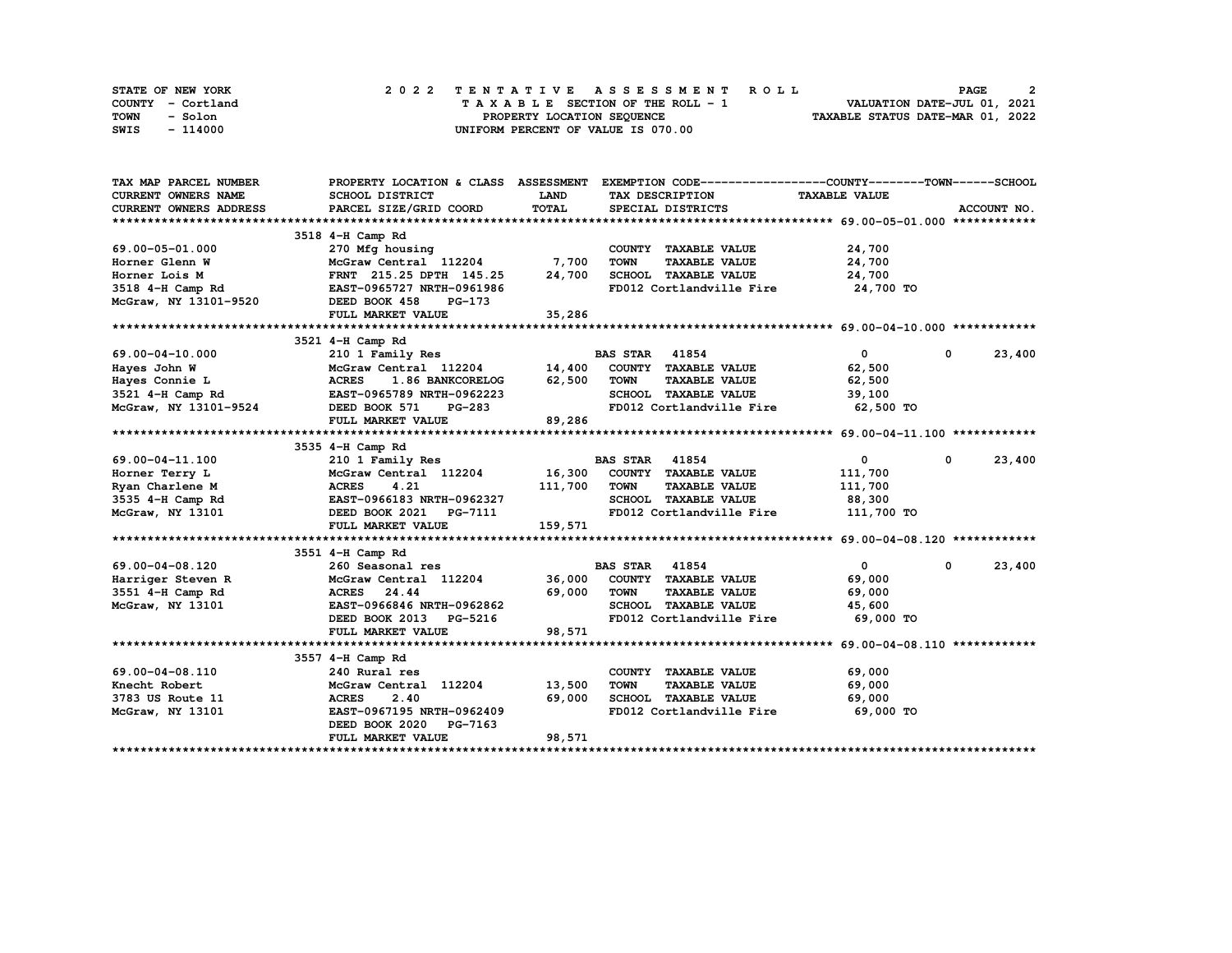| STATE OF NEW YORK | 2022 TENTATIVE ASSESSMENT ROLL     | PAGE                             |
|-------------------|------------------------------------|----------------------------------|
| COUNTY - Cortland | TAXABLE SECTION OF THE ROLL - 1    | VALUATION DATE-JUL 01, 2021      |
| TOWN<br>- Solon   | PROPERTY LOCATION SEQUENCE         | TAXABLE STATUS DATE-MAR 01, 2022 |
| SWIS<br>- 114000  | UNIFORM PERCENT OF VALUE IS 070.00 |                                  |

| TAX MAP PARCEL NUMBER                | PROPERTY LOCATION & CLASS ASSESSMENT EXEMPTION CODE----------------COUNTY-------TOWN-----SCHOOL |         |                       |                                     |                      |             |             |
|--------------------------------------|-------------------------------------------------------------------------------------------------|---------|-----------------------|-------------------------------------|----------------------|-------------|-------------|
| CURRENT OWNERS NAME                  | SCHOOL DISTRICT                                                                                 | LAND    |                       | TAX DESCRIPTION                     | <b>TAXABLE VALUE</b> |             |             |
| <b>CURRENT OWNERS ADDRESS</b>        | PARCEL SIZE/GRID COORD                                                                          | TOTAL   |                       | SPECIAL DISTRICTS                   |                      |             | ACCOUNT NO. |
|                                      |                                                                                                 |         |                       |                                     |                      |             |             |
|                                      | Atkins Rd                                                                                       |         |                       |                                     |                      |             |             |
| 109.00-03-03.000                     | 120 Field crops                                                                                 |         | AG IMPROV 42100       |                                     | 2,500                | 2,500       | 2,500       |
| Peck Charles J                       | McGraw Central 112204                                                                           | 10,000  |                       | COUNTY TAXABLE VALUE                | 16,500               |             |             |
| Peck Lanashier L                     | 6.48<br><b>ACRES</b>                                                                            | 19,000  | <b>TOWN</b>           | <b>TAXABLE VALUE</b>                | 16,500               |             |             |
| 3249 McGraw Marathon Rd              | EAST-0965971 NRTH-0934283                                                                       |         |                       | SCHOOL TAXABLE VALUE                | 16,500               |             |             |
| McGraw, NY 13101-9433                | DEED BOOK 517<br><b>PG-85</b>                                                                   |         |                       | FD012 Cortlandville Fire 16,500 TO  |                      |             |             |
|                                      | FULL MARKET VALUE                                                                               | 27,143  |                       | 2,500 EX                            |                      |             |             |
|                                      |                                                                                                 |         |                       |                                     |                      |             |             |
|                                      | Atkins Rd                                                                                       |         |                       |                                     |                      |             |             |
| 109.00-03-09.000                     | 105 Vac farmland                                                                                |         |                       | COUNTY TAXABLE VALUE                | 6,700                |             |             |
| Peck Eric D                          | McGraw Central 112204                                                                           | 6,700   | <b>TOWN</b>           | <b>TAXABLE VALUE</b>                | 6,700                |             |             |
| 3299 McGraw Marathon Rd              | <b>ACRES</b><br>6.68                                                                            | 6,700   |                       | SCHOOL TAXABLE VALUE                | 6,700                |             |             |
| McGraw, NY 13101                     | EAST-0966129 NRTH-0935041                                                                       |         |                       | FD012 Cortlandville Fire            | 6,700 TO             |             |             |
|                                      | DEED BOOK 2014 PG-2945                                                                          |         |                       |                                     |                      |             |             |
|                                      |                                                                                                 | 9,571   |                       |                                     |                      |             |             |
|                                      | FULL MARKET VALUE                                                                               |         |                       |                                     |                      |             |             |
|                                      | 3116 Atkins Rd                                                                                  |         |                       |                                     |                      |             |             |
| 109.00-03-06.000                     | 210 1 Family Res                                                                                |         | <b>BAS STAR 41854</b> |                                     | $^{\circ}$           | $^{\circ}$  | 23,400      |
|                                      |                                                                                                 |         |                       |                                     |                      |             |             |
| May Shawn J                          |                                                                                                 |         |                       | 19,200 COUNTY TAXABLE VALUE         | 107,000              |             |             |
|                                      |                                                                                                 | 107,000 | <b>TOWN</b>           | <b>TAXABLE VALUE</b>                | 107,000              |             |             |
| may Keri J<br>3116 Atkins Rd<br>McCu | McGraw Central 112204<br>ACRES 7.12<br>EAST-0964853 NRTH-0932881<br>DEED BOOK 2002 PG-6105      |         |                       | SCHOOL TAXABLE VALUE                | 83,600               |             |             |
| McGraw, NY 13101                     |                                                                                                 |         |                       | FD012 Cortlandville Fire 107,000 TO |                      |             |             |
|                                      | FULL MARKET VALUE                                                                               | 152,857 |                       |                                     |                      |             |             |
|                                      |                                                                                                 |         |                       |                                     |                      |             |             |
|                                      | 3181 Atkins Rd                                                                                  |         |                       |                                     |                      |             |             |
| 109.00-03-05.000                     | 241 Rural res&ag<br>241 Ru<br>McGraw<br>ACRES                                                   |         | AG COMMIT 41730       |                                     | 18,779               | 18,779      | 18,779      |
| Zogg Steven D                        | McGraw Central 112204 43,200                                                                    |         |                       | COUNTY TAXABLE VALUE                | 49,721               |             |             |
| 1264 State Route 392                 | 30.30                                                                                           | 68,500  | TOWN                  | <b>TAXABLE VALUE</b>                | 49,721               |             |             |
| Cortland, NY 13045                   | EAST-0965091 NRTH-0933502                                                                       |         |                       | SCHOOL TAXABLE VALUE                | 49,721               |             |             |
|                                      | DEED BOOK 2018 PG-5793                                                                          |         |                       | FD012 Cortlandville Fire            | 68,500 TO            |             |             |
| MAY BE SUBJECT TO PAYMENT            | FULL MARKET VALUE                                                                               | 97,857  |                       |                                     |                      |             |             |
| UNDER AGDIST LAW TIL 2029            |                                                                                                 |         |                       |                                     |                      |             |             |
|                                      |                                                                                                 |         |                       |                                     |                      |             |             |
|                                      | 3192 Atkins Rd                                                                                  |         |                       |                                     |                      |             |             |
| 109.00-03-04.000                     | 210 1 Family Res                                                                                |         | <b>BAS STAR 41854</b> |                                     | $\mathbf{0}$         | $\mathbf 0$ | 23,400      |
| Moore Daniel J                       | McGraw Central 112204                                                                           |         |                       | 13,800 COUNTY TAXABLE VALUE         | 50,000               |             |             |
| 3192 Atkins Rd                       | <b>ACRES</b><br>1.17 BANKCORELOG                                                                | 50,000  | TOWN                  | <b>TAXABLE VALUE</b>                | 50,000               |             |             |
| McGraw, NY 13101                     | EAST-0965695 NRTH-0933858                                                                       |         |                       | SCHOOL TAXABLE VALUE                | 26,600               |             |             |
|                                      | DEED BOOK 2001 PG-6456                                                                          |         |                       | FD012 Cortlandville Fire            | 50,000 TO            |             |             |
|                                      | FULL MARKET VALUE                                                                               | 71,429  |                       |                                     |                      |             |             |
|                                      |                                                                                                 |         |                       |                                     |                      |             |             |
|                                      | 3205 Atkins Rd                                                                                  |         |                       |                                     |                      |             |             |
| 109.00-03-02.000                     | 105 Vac farmland                                                                                |         |                       | COUNTY TAXABLE VALUE                | 32,300               |             |             |
| Rood Martin D Sr                     | McGraw Central 112204                                                                           | 32,300  | <b>TOWN</b>           | <b>TAXABLE VALUE</b>                | 32,300               |             |             |
| Rood Terry A                         | <b>ACRES</b><br>31.65                                                                           | 32,300  |                       | <b>SCHOOL TAXABLE VALUE</b>         | 32,300               |             |             |
| 31 Galatia St                        | EAST-0965136 NRTH-0934508                                                                       |         |                       | FD012 Cortlandville Fire            | 32,300 TO            |             |             |
| Marathon, NY 13803                   | DEED BOOK 2001 PG-4956                                                                          |         |                       |                                     |                      |             |             |
|                                      | FULL MARKET VALUE                                                                               | 46,143  |                       |                                     |                      |             |             |
|                                      |                                                                                                 |         |                       |                                     |                      |             |             |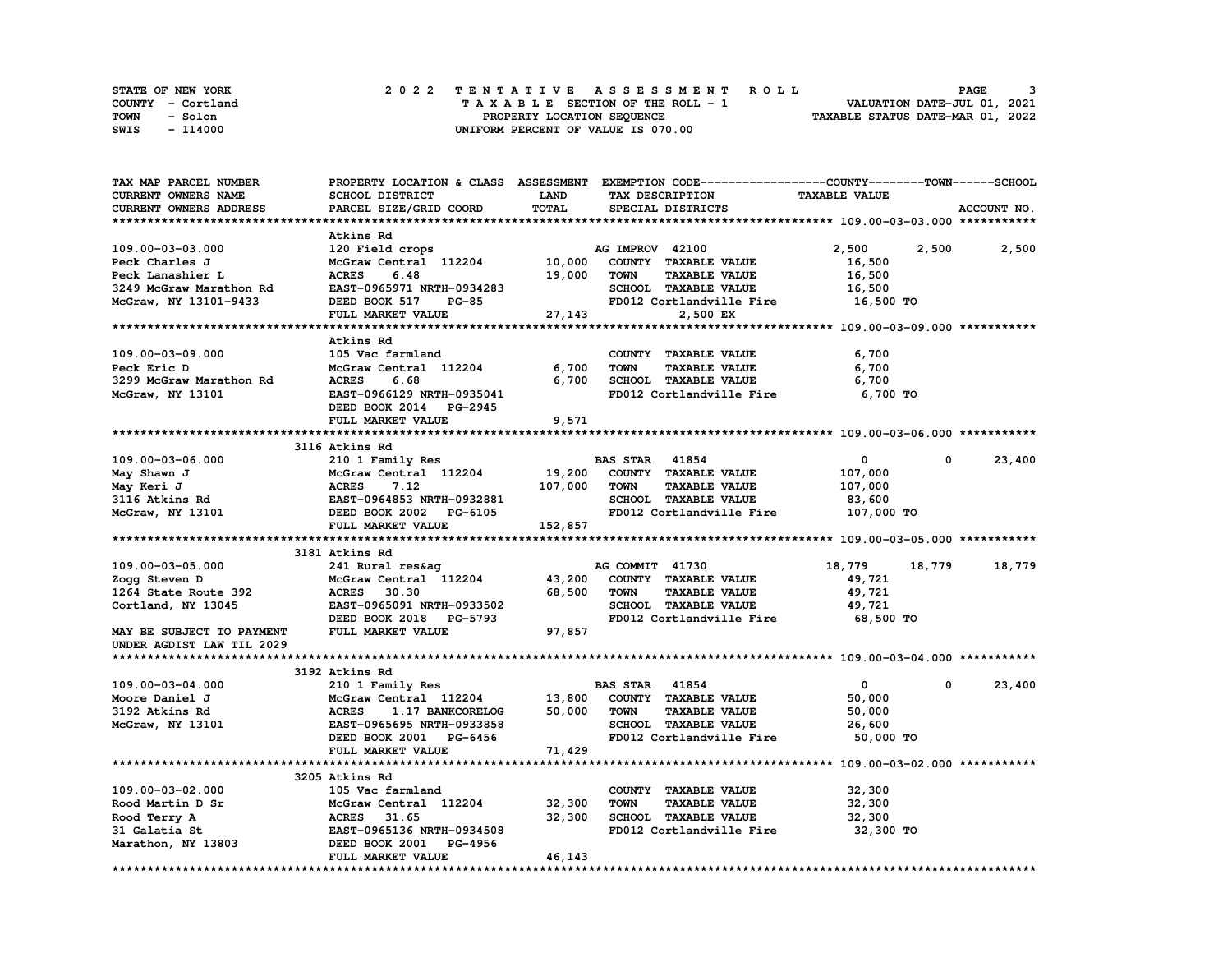| STATE OF NEW YORK      | 2022 TENTATIVE ASSESSMENT ROLL     | PAGE                             |
|------------------------|------------------------------------|----------------------------------|
| COUNTY - Cortland      | TAXABLE SECTION OF THE ROLL - 1    | VALUATION DATE-JUL 01, 2021      |
| <b>TOWN</b><br>- Solon | PROPERTY LOCATION SEQUENCE         | TAXABLE STATUS DATE-MAR 01, 2022 |
| SWIS<br>- 114000       | UNIFORM PERCENT OF VALUE IS 070.00 |                                  |

| <b>TAX MAP PARCEL NUMBER</b> |                           |         | PROPERTY LOCATION & CLASS ASSESSMENT EXEMPTION CODE----------------COUNTY-------TOWN------SCHOOL |                      |             |
|------------------------------|---------------------------|---------|--------------------------------------------------------------------------------------------------|----------------------|-------------|
| CURRENT OWNERS NAME          | SCHOOL DISTRICT           | LAND    | TAX DESCRIPTION                                                                                  | <b>TAXABLE VALUE</b> |             |
| CURRENT OWNERS ADDRESS       | PARCEL SIZE/GRID COORD    | TOTAL   | SPECIAL DISTRICTS                                                                                |                      | ACCOUNT NO. |
|                              |                           |         |                                                                                                  |                      |             |
|                              | Baker School House Rd     |         |                                                                                                  |                      |             |
| 100.00-02-02.000             | 311 Res vac land          |         | COUNTY TAXABLE VALUE                                                                             | 2,000                |             |
| Stanton Nicholas             | McGraw Central 112204     | 2,000   | <b>TOWN</b><br><b>TAXABLE VALUE</b>                                                              | 2,000                |             |
| Nunn Laura                   | <b>ACRES</b><br>3.01      | 2,000   | SCHOOL TAXABLE VALUE                                                                             | 2,000                |             |
| 3840 Bakerschool House Rd    | EAST-0973015 NRTH-0938219 |         | FD012 Cortlandville Fire                                                                         | $2,000$ TO           |             |
| Cincinnatus, NY 13040        | FULL MARKET VALUE         | 2,857   |                                                                                                  |                      |             |
|                              |                           |         |                                                                                                  |                      |             |
|                              | Baker School House Rd     |         |                                                                                                  |                      |             |
| 100.00-02-03.000             |                           |         |                                                                                                  | 107,500              |             |
|                              | 210 1 Family Res          |         | COUNTY TAXABLE VALUE                                                                             |                      |             |
| Nowalk Dylan                 | McGraw Central 112204     | 2,500   | <b>TAXABLE VALUE</b><br><b>TOWN</b>                                                              | 107,500              |             |
| Stanton Bethany              | <b>ACRES</b><br>2.51      | 107,500 | SCHOOL TAXABLE VALUE                                                                             | 107,500              |             |
| 3874 Baker School House Rd   | EAST-0973530 NRTH-0938245 |         | FD012 Cortlandville Fire                                                                         | 107,500 TO           |             |
| Cincinnatus, NY 13040        | DEED BOOK 2020 PG-3536    |         |                                                                                                  |                      |             |
|                              | FULL MARKET VALUE         | 153,571 |                                                                                                  |                      |             |
|                              |                           |         |                                                                                                  |                      |             |
|                              | Baker Schoolhouse Rd      |         |                                                                                                  |                      |             |
| 100.00-01-01.000             | 105 Vac farmland          |         | AG-CEILING 41720                                                                                 | 48,095<br>48,095     | 48,095      |
| Atkins Robert E              | McGraw Central 112204     | 87,900  | COUNTY TAXABLE VALUE                                                                             | 39,805               |             |
| PO Box 5312                  | ACRES 104.40              | 87,900  | <b>TOWN</b><br><b>TAXABLE VALUE</b>                                                              | 39,805               |             |
| Cortland, NY 13045-5312      | EAST-0969180 NRTH-0939593 |         | SCHOOL TAXABLE VALUE                                                                             | 39,805               |             |
|                              | DEED BOOK 368<br>PG-677   |         | FD012 Cortlandville Fire                                                                         | 87,900 TO            |             |
| MAY BE SUBJECT TO PAYMENT    | FULL MARKET VALUE         | 125,571 |                                                                                                  |                      |             |
| UNDER AGDIST LAW TIL 2026    |                           |         |                                                                                                  |                      |             |
|                              |                           |         |                                                                                                  |                      |             |
|                              | Baker Schoolhouse Rd      |         |                                                                                                  |                      |             |
| 100.00-01-02.200             | 314 Rural vac<10          |         | COUNTY TAXABLE VALUE                                                                             | 3,000                |             |
|                              | McGraw Central 112204     | 3,000   | <b>TOWN</b><br><b>TAXABLE VALUE</b>                                                              | 3,000                |             |
| Atkins Raymond E             |                           |         |                                                                                                  |                      |             |
| 8048 Mill Swamp Rd           | <b>ACRES</b><br>3.10      | 3,000   | SCHOOL TAXABLE VALUE                                                                             | 3,000                |             |
| Ivor, VA 23866               | EAST-0969006 NRTH-0938400 |         | FD012 Cortlandville Fire                                                                         | 3,000 TO             |             |
|                              | DEED BOOK 544<br>PG-297   |         |                                                                                                  |                      |             |
|                              | FULL MARKET VALUE         | 4,286   |                                                                                                  |                      |             |
|                              |                           |         |                                                                                                  |                      |             |
|                              | Baker Schoolhouse Rd      |         |                                                                                                  |                      |             |
| 100.00-02-09.000             | 322 Rural vac>10          |         | COUNTY TAXABLE VALUE                                                                             | 14,500               |             |
| Stanton Roger M              | McGraw Central 112204     | 14,500  | <b>TOWN</b><br><b>TAXABLE VALUE</b>                                                              | 14,500               |             |
| Stanton Joyce L              | <b>ACRES</b><br>13.24     | 14,500  | <b>SCHOOL TAXABLE VALUE</b>                                                                      | 14,500               |             |
| 3840 Baker Schoolhouse Rd    | EAST-0974111 NRTH-0937653 |         | FD012 Cortlandville Fire                                                                         | 14,500 TO            |             |
| E Freetown, NY 13040-8736    | DEED BOOK 511<br>PG-320   |         |                                                                                                  |                      |             |
|                              | FULL MARKET VALUE         | 20,714  |                                                                                                  |                      |             |
|                              |                           |         |                                                                                                  |                      |             |
|                              | Baker Schoolhouse Rd      |         |                                                                                                  |                      |             |
| 110.00-01-10.000             | 260 Seasonal res          |         | COUNTY TAXABLE VALUE                                                                             | 104,500              |             |
| Swartwout Robert L           | Cincinnatus Cen 112001    | 97,200  | <b>TOWN</b><br><b>TAXABLE VALUE</b>                                                              | 104,500              |             |
| Swartwout Judith L           | <b>ACRES</b> 114.00       | 104,500 | <b>SCHOOL TAXABLE VALUE</b>                                                                      | 104,500              |             |
| 1140B The Park               | EAST-0976998 NRTH-0934358 |         | FD012 Cortlandville Fire                                                                         | 104,500 TO           |             |
| Cortland, NY 13045           | DEED BOOK 529<br>PG-343   |         |                                                                                                  |                      |             |
|                              | FULL MARKET VALUE         | 149,286 |                                                                                                  |                      |             |
|                              |                           |         |                                                                                                  |                      |             |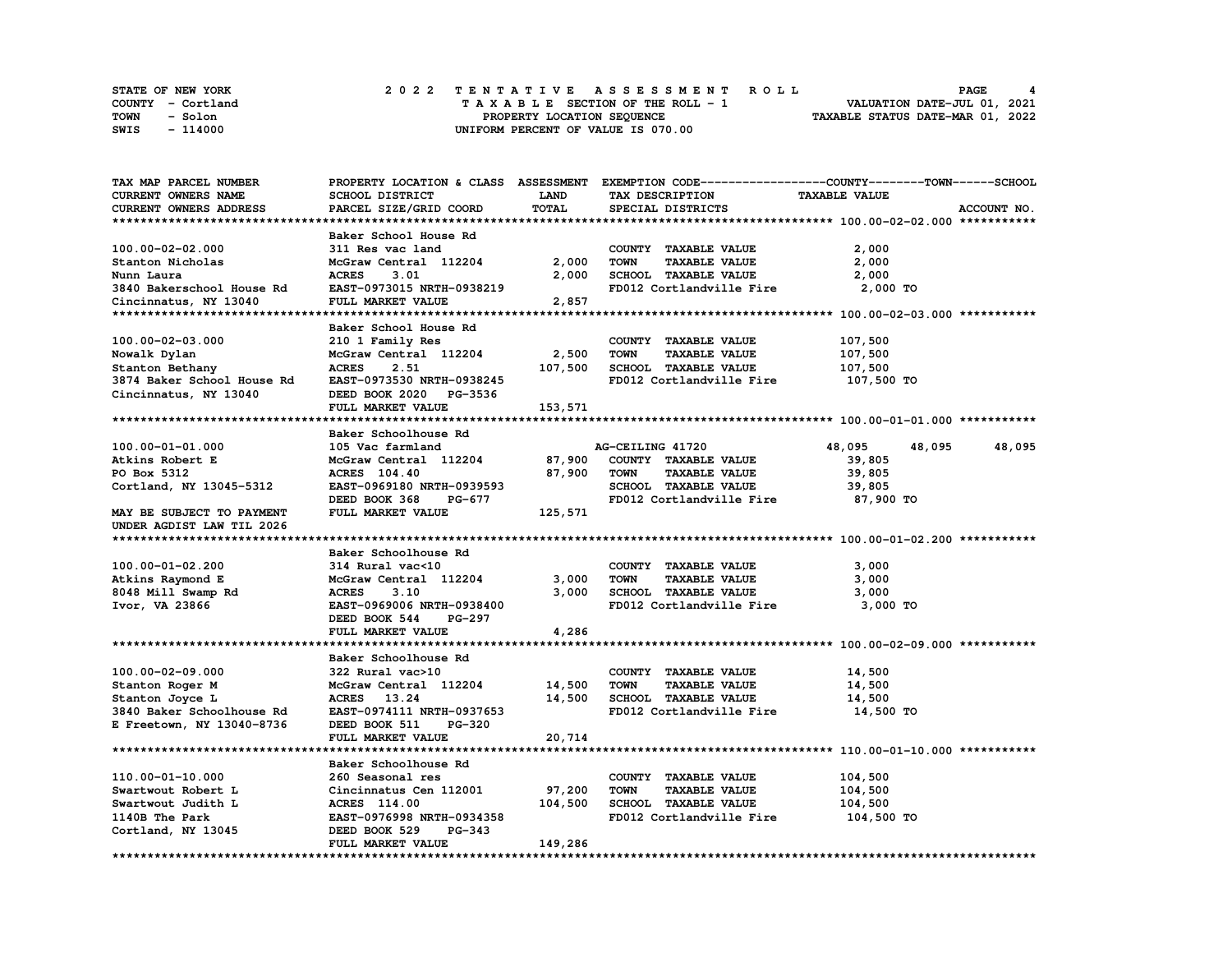| STATE OF NEW YORK | 2022 TENTATIVE ASSESSMENT ROLL     | PAGE                             |
|-------------------|------------------------------------|----------------------------------|
| COUNTY - Cortland | TAXABLE SECTION OF THE ROLL - 1    | VALUATION DATE-JUL 01, 2021      |
| TOWN<br>- Solon   | PROPERTY LOCATION SEQUENCE         | TAXABLE STATUS DATE-MAR 01, 2022 |
| - 114000<br>SWIS  | UNIFORM PERCENT OF VALUE IS 070.00 |                                  |

| <b>TAX MAP PARCEL NUMBER</b>                                                                                                                                                    | PROPERTY LOCATION & CLASS ASSESSMENT EXEMPTION CODE----------------COUNTY-------TOWN------SCHOOL |                       |                  |                                                                     |                      |            |             |
|---------------------------------------------------------------------------------------------------------------------------------------------------------------------------------|--------------------------------------------------------------------------------------------------|-----------------------|------------------|---------------------------------------------------------------------|----------------------|------------|-------------|
| CURRENT OWNERS NAME                                                                                                                                                             | SCHOOL DISTRICT                                                                                  | LAND                  |                  | TAX DESCRIPTION                                                     | <b>TAXABLE VALUE</b> |            |             |
| CURRENT OWNERS ADDRESS                                                                                                                                                          | PARCEL SIZE/GRID COORD                                                                           | TOTAL                 |                  | SPECIAL DISTRICTS                                                   |                      |            | ACCOUNT NO. |
|                                                                                                                                                                                 |                                                                                                  |                       |                  |                                                                     |                      |            |             |
|                                                                                                                                                                                 | 3581 Baker Schoolhouse Rd                                                                        |                       |                  |                                                                     |                      |            |             |
| 99.00-06-05.000                                                                                                                                                                 |                                                                                                  |                       |                  |                                                                     | 10,000               | 10,000     | 0           |
|                                                                                                                                                                                 | 210 1 Family Res                                                                                 |                       | AGED C&T 41801   |                                                                     |                      |            |             |
| Stafford Elna R                                                                                                                                                                 | McGraw Central 112204 14,400 ENH STAR 41834                                                      |                       |                  |                                                                     | 0                    | 0          | 50,000      |
| Stafford John T                                                                                                                                                                 | <b>ACRES</b><br>1.80                                                                             |                       |                  | 50,000 COUNTY TAXABLE VALUE                                         | 40,000               |            |             |
| 3581 Baker Schoolhouse Rd Apt EAST-0967093 NRTH-0937996                                                                                                                         |                                                                                                  |                       | <b>TOWN</b>      | <b>TAXABLE VALUE</b>                                                | 40,000               |            |             |
| Cincinnatus, NY 13040                                                                                                                                                           | DEED BOOK 2015 PG-1413                                                                           |                       |                  | SCHOOL TAXABLE VALUE 0<br>71,429 FD012 Cortlandville Fire 50,000 TO |                      |            |             |
|                                                                                                                                                                                 | FULL MARKET VALUE                                                                                |                       |                  |                                                                     |                      |            |             |
|                                                                                                                                                                                 |                                                                                                  |                       |                  |                                                                     |                      |            |             |
|                                                                                                                                                                                 | 3591 Baker Schoolhouse Rd                                                                        |                       |                  |                                                                     |                      |            |             |
| 99.00-06-06.000                                                                                                                                                                 | 210 1 Family Res                                                                                 |                       | VET WAR CT 41121 |                                                                     | 4,680                | 9,360      |             |
|                                                                                                                                                                                 | McGraw Central 112204 14,000 ENH STAR 41834                                                      |                       |                  |                                                                     | $\mathbf{0}$         | 0          | 58,420      |
| Wheelock Margaret E and McGraw Central 112204 14,000<br>Wheelock-Bell Vicki ACRES 1.33 96,000<br>PO Box 396 EAST-0967305 NRTH-0938023<br>McGraw, NY 13101 DEED BOOK 2022 PG-585 |                                                                                                  |                       |                  |                                                                     |                      |            |             |
|                                                                                                                                                                                 |                                                                                                  |                       |                  | 96,000 COUNTY TAXABLE VALUE                                         | 91,320               |            |             |
|                                                                                                                                                                                 |                                                                                                  |                       | <b>TOWN</b>      | <b>TAXABLE VALUE</b>                                                | 86,640               |            |             |
|                                                                                                                                                                                 |                                                                                                  |                       |                  | SCHOOL TAXABLE VALUE                                                | 37,580               |            |             |
|                                                                                                                                                                                 | FULL MARKET VALUE                                                                                |                       |                  | 137,143 FD012 Cortlandville Fire 96,000 TO                          |                      |            |             |
|                                                                                                                                                                                 |                                                                                                  |                       |                  |                                                                     |                      |            |             |
|                                                                                                                                                                                 | 3607 Baker Schoolhouse Rd                                                                        |                       |                  |                                                                     |                      |            |             |
| 99.00-06-07.000                                                                                                                                                                 | 241 Rural res&ag                                                                                 |                       | AG IMPROV 42100  |                                                                     | 1,000                | 1,000      | 1,000       |
| 33.00-00 07.000<br>Buerkle Daniel McGraw Central 112204 93,900<br>Buerkle Cindy ACRES 107.53 143,000<br>3607 Baker School House Rd EAST-0967634 NRTH-0938216                    |                                                                                                  | 93,900 BAS STAR 41854 |                  |                                                                     | 0                    | $^{\circ}$ | 23,400      |
|                                                                                                                                                                                 |                                                                                                  |                       |                  | 143,000 COUNTY TAXABLE VALUE                                        | 142,000              |            |             |
|                                                                                                                                                                                 |                                                                                                  |                       |                  |                                                                     |                      |            |             |
|                                                                                                                                                                                 |                                                                                                  |                       | <b>TOWN</b>      | <b>TAXABLE VALUE</b>                                                | 142,000              |            |             |
| Cincinnatus, NY 13040                                                                                                                                                           |                                                                                                  |                       |                  |                                                                     | 118,600              |            |             |
|                                                                                                                                                                                 | DEED BOOK 2001 PG-108 SCHOOL TAXABLE VALUE<br>FULL MARKET VALUE 204,286 FD012 Cortlandville Fire |                       |                  |                                                                     | 142,000 TO           |            |             |
|                                                                                                                                                                                 |                                                                                                  |                       |                  | 1,000 EX                                                            |                      |            |             |
|                                                                                                                                                                                 |                                                                                                  |                       |                  |                                                                     |                      |            |             |
|                                                                                                                                                                                 | 3624 Baker Schoolhouse Rd                                                                        |                       |                  |                                                                     |                      |            |             |
| 99.00-06-08.000                                                                                                                                                                 | 270 Mfg housing                                                                                  |                       |                  | COUNTY TAXABLE VALUE                                                | 48,500               |            |             |
| Williams Albert D                                                                                                                                                               | McGraw Central 112204 16,700                                                                     |                       | <b>TOWN</b>      | <b>TAXABLE VALUE</b>                                                | 48,500               |            |             |
|                                                                                                                                                                                 |                                                                                                  | 48,500                |                  | SCHOOL TAXABLE VALUE                                                | 48,500               |            |             |
|                                                                                                                                                                                 |                                                                                                  |                       |                  |                                                                     |                      |            |             |
|                                                                                                                                                                                 |                                                                                                  |                       |                  | FD012 Cortlandville Fire                                            | 48,500 TO            |            |             |
| McGraw, NY 13101                                                                                                                                                                | DEED BOOK 2015 PG-2581                                                                           |                       |                  |                                                                     |                      |            |             |
|                                                                                                                                                                                 | FULL MARKET VALUE                                                                                | 69,286                |                  |                                                                     |                      |            |             |
|                                                                                                                                                                                 |                                                                                                  |                       |                  |                                                                     |                      |            |             |
|                                                                                                                                                                                 | 3677 Baker Schoolhouse Rd                                                                        |                       |                  |                                                                     |                      |            |             |
| 100.00-01-02.100                                                                                                                                                                | 210 1 Family Res                                                                                 |                       |                  | COUNTY TAXABLE VALUE                                                | 73,700               |            |             |
|                                                                                                                                                                                 | McGraw Central 112204 14,500                                                                     |                       | <b>TOWN</b>      | <b>TAXABLE VALUE</b>                                                | 73,700               |            |             |
|                                                                                                                                                                                 | 2.16                                                                                             | 73,700                |                  | SCHOOL TAXABLE VALUE                                                | 73,700               |            |             |
|                                                                                                                                                                                 | <b>EAST-0968979 NRTH-0938659</b>                                                                 |                       |                  | FD012 Cortlandville Fire                                            | 73,700 TO            |            |             |
|                                                                                                                                                                                 |                                                                                                  |                       |                  |                                                                     |                      |            |             |
|                                                                                                                                                                                 | DEED BOOK 2020 PG-3513                                                                           |                       |                  |                                                                     |                      |            |             |
|                                                                                                                                                                                 | FULL MARKET VALUE                                                                                | 105,286               |                  |                                                                     |                      |            |             |
|                                                                                                                                                                                 |                                                                                                  |                       |                  |                                                                     |                      |            |             |
|                                                                                                                                                                                 | 3797 Baker Schoolhouse Rd                                                                        |                       |                  |                                                                     |                      |            |             |
| 100.00-01-12.120                                                                                                                                                                | 322 Rural vac>10                                                                                 |                       |                  | COUNTY TAXABLE VALUE                                                | 7,500                |            |             |
| Burleigh Randall                                                                                                                                                                | McGraw Central 112204                                                                            | 7,500                 | <b>TOWN</b>      | <b>TAXABLE VALUE</b>                                                | 7,500                |            |             |
| 3797 Baker Schoolhouse Rd<br>East Freetown, NY 13040                                                                                                                            | ACRES 11.60                                                                                      | 7,500                 |                  | SCHOOL TAXABLE VALUE                                                | 7,500                |            |             |
| East Freetown, NY 13040                                                                                                                                                         | EAST-0971570 NRTH-0939645                                                                        |                       |                  | FD012 Cortlandville Fire                                            | 7,500 TO             |            |             |
|                                                                                                                                                                                 | DEED BOOK 2002 PG-7264                                                                           |                       |                  |                                                                     |                      |            |             |
|                                                                                                                                                                                 | FULL MARKET VALUE                                                                                |                       |                  |                                                                     |                      |            |             |
|                                                                                                                                                                                 |                                                                                                  | 10,714                |                  |                                                                     |                      |            |             |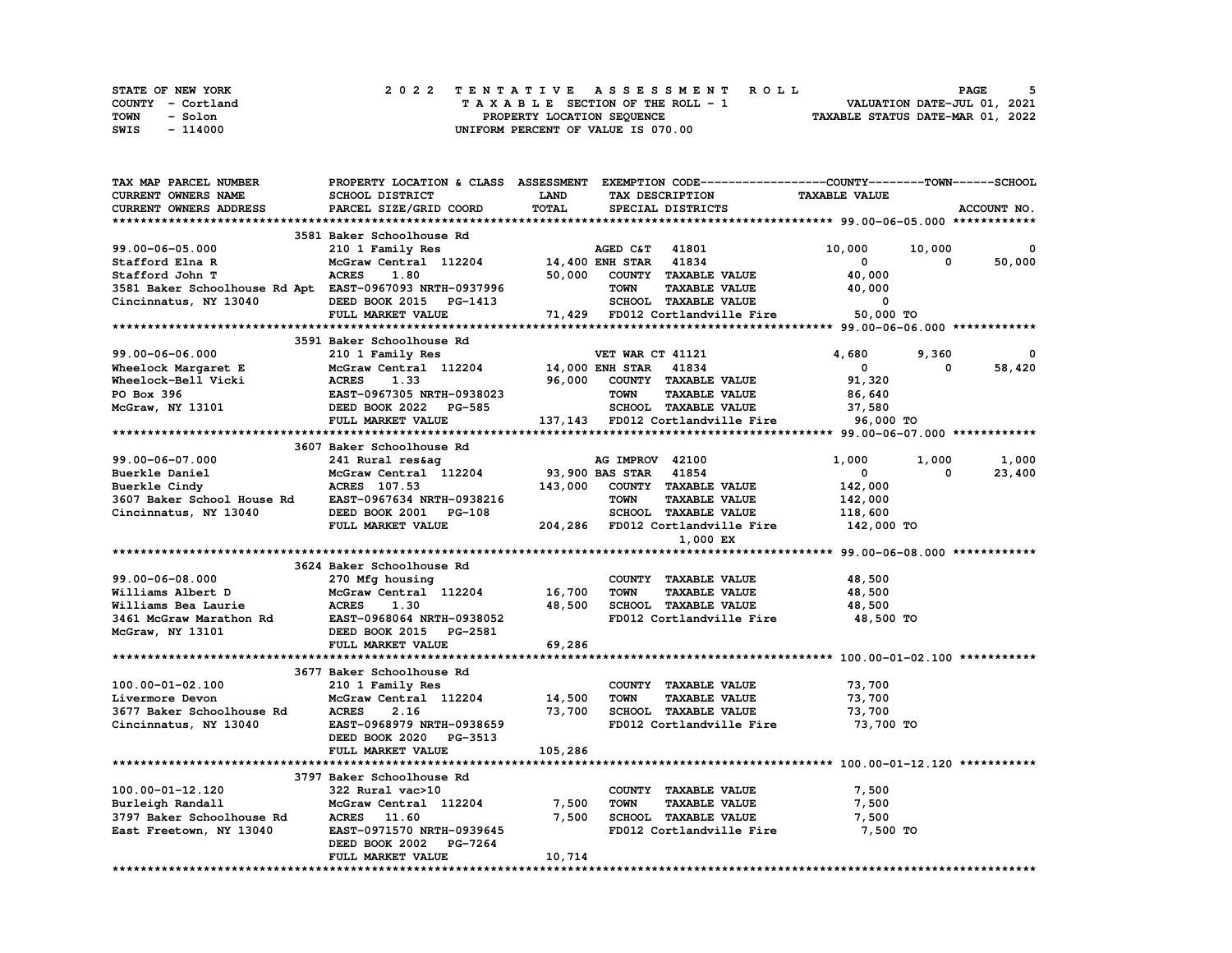| STATE OF NEW YORK | 2022 TENTATIVE ASSESSMENT ROLL     | 6<br><b>PAGE</b>                 |
|-------------------|------------------------------------|----------------------------------|
| COUNTY - Cortland | TAXABLE SECTION OF THE ROLL - 1    | VALUATION DATE-JUL 01, 2021      |
| TOWN<br>- Solon   | PROPERTY LOCATION SEQUENCE         | TAXABLE STATUS DATE-MAR 01, 2022 |
| - 114000<br>SWIS  | UNIFORM PERCENT OF VALUE IS 070.00 |                                  |

| TAX MAP PARCEL NUMBER      |                                                                                                      |                | PROPERTY LOCATION & CLASS ASSESSMENT EXEMPTION CODE----------------COUNTY-------TOWN-----SCHOOL |                            |              |
|----------------------------|------------------------------------------------------------------------------------------------------|----------------|-------------------------------------------------------------------------------------------------|----------------------------|--------------|
| CURRENT OWNERS NAME        | SCHOOL DISTRICT                                                                                      | <b>LAND</b>    | TAX DESCRIPTION                                                                                 | <b>TAXABLE VALUE</b>       |              |
| CURRENT OWNERS ADDRESS     | PARCEL SIZE/GRID COORD                                                                               | TOTAL          | SPECIAL DISTRICTS                                                                               |                            | ACCOUNT NO.  |
|                            |                                                                                                      |                |                                                                                                 |                            |              |
|                            | 3797 Baker Schoolhouse Rd                                                                            |                |                                                                                                 |                            |              |
| 100.00-01-12.200           | 270 Mfg housing                                                                                      |                | <b>ENH STAR 41834</b>                                                                           | $\mathbf{0}$               | $0 \t38,500$ |
| Burleigh Randall F         | $McGraw$ Central $112204$ 16,500                                                                     |                | COUNTY TAXABLE VALUE                                                                            | 38,500                     |              |
| 3797 Bakerschool House Rd  | <b>ACRES</b><br>4.46                                                                                 | 38,500         | <b>TOWN</b><br><b>TAXABLE VALUE</b>                                                             | 38,500                     |              |
| E Freetown, NY 13040       | EAST-0971604 NRTH-0938711                                                                            |                | SCHOOL TAXABLE VALUE                                                                            | 0                          |              |
|                            | DEED BOOK 1997 PG-4788                                                                               |                | FD012 Cortlandville Fire                                                                        | 38,500 TO                  |              |
|                            | FULL MARKET VALUE                                                                                    | 55,000         |                                                                                                 |                            |              |
|                            |                                                                                                      |                |                                                                                                 |                            |              |
|                            | 3814 Baker Schoolhouse Rd                                                                            |                |                                                                                                 |                            |              |
|                            |                                                                                                      |                |                                                                                                 |                            |              |
| 100.00-01-12.110           | 240 Rural res                                                                                        |                | <b>BAS STAR</b> 41854                                                                           | $\mathbf{0}$<br>0          | 23,400       |
| Sherman Jennifer           | McGraw Central 112204                                                                                |                | 37,700 COUNTY TAXABLE VALUE                                                                     | 84,000                     |              |
| 3814 Baker Schoolhouse Rd  | ACRES 26.09                                                                                          | 84,000         | <b>TOWN</b><br><b>TAXABLE VALUE</b>                                                             | 84,000                     |              |
| Cincinnatus, NY 13040-8736 | EAST-0971659 NRTH-0937848<br>DEED BOOK 2002 PG-5775                                                  |                | SCHOOL TAXABLE VALUE                                                                            | 60,600                     |              |
|                            |                                                                                                      |                | FD012 Cortlandville Fire                                                                        | 84,000 TO                  |              |
|                            | FULL MARKET VALUE                                                                                    | $5.75$ 120,000 |                                                                                                 |                            |              |
|                            |                                                                                                      |                |                                                                                                 |                            |              |
|                            | 3820 Baker Schoolhouse Rd                                                                            |                |                                                                                                 |                            |              |
| 100.00-01-13.000           | 210 1 Family Res                                                                                     |                | COUNTY TAXABLE VALUE                                                                            | 112,000                    |              |
| Sonnacchio Vincenzo        | McGraw Central 112204 17,100                                                                         |                | <b>TAXABLE VALUE</b><br><b>TOWN</b>                                                             | 112,000                    |              |
| 173 County Route 32A       | <b>ACRES</b><br>5.28 BANK WELLS                                                                      | 112,000        | SCHOOL TAXABLE VALUE                                                                            | 112,000                    |              |
| Constantia, NY 13044       | EAST-0972174 NRTH-0937848                                                                            |                | FD012 Cortlandville Fire                                                                        | 112,000 TO                 |              |
|                            | DEED BOOK 2019 PG-15                                                                                 |                |                                                                                                 |                            |              |
|                            | FULL MARKET VALUE                                                                                    | 160,000        |                                                                                                 |                            |              |
|                            |                                                                                                      |                |                                                                                                 |                            |              |
|                            | 3828 Baker Schoolhouse Rd                                                                            |                |                                                                                                 |                            |              |
| 100.00-02-01.000           | 240 Rural res                                                                                        |                | <b>BAS STAR</b> 41854                                                                           | $\mathbf{0}$<br>$^{\circ}$ | 23,400       |
| Stanton Roger M            | McGraw Central 112204 46,000 COUNTY TAXABLE VALUE                                                    |                |                                                                                                 | 129,000                    |              |
| Stanton Joyce L            |                                                                                                      | 129,000        | <b>TOWN</b><br><b>TAXABLE VALUE</b>                                                             | 129,000                    |              |
| 3840 Bakerschool House Rd  |                                                                                                      |                | SCHOOL TAXABLE VALUE                                                                            | 105,600                    |              |
| Cincinnatus, NY 13040      |                                                                                                      |                | FD012 Cortlandville Fire                                                                        | 129,000 TO                 |              |
|                            | <b>ACRES</b> 47.70<br>House Rd <b>EAST-0973007 NRTH-0937612</b><br>13040 <b>DEED BOOK 480</b> PG-186 | 184,286        |                                                                                                 |                            |              |
|                            |                                                                                                      |                |                                                                                                 |                            |              |
|                            | 3874 Baker Schoolhouse Rd                                                                            |                |                                                                                                 |                            |              |
| 100.00-02-04.000           | 270 Mfg housing                                                                                      |                | COUNTY TAXABLE VALUE                                                                            | 19,700                     |              |
| Nowalk Dylan               | McGraw Central 112204 8,700                                                                          |                | <b>TOWN</b><br><b>TAXABLE VALUE</b>                                                             | 19,700                     |              |
| Stanton Bethany            | FRNT 165.00 DPTH 173.00 19,700                                                                       |                | SCHOOL TAXABLE VALUE                                                                            | 19,700                     |              |
| 3874 Baker Schoolhouse Rd  | <b>ACRES</b><br>0.66                                                                                 |                | FD012 Cortlandville Fire 19,700 TO                                                              |                            |              |
| Cincinnatus, NY 13040      | EAST-0973393 NRTH-0938405                                                                            |                |                                                                                                 |                            |              |
|                            | DEED BOOK 2020 PG-2353                                                                               |                |                                                                                                 |                            |              |
|                            | FULL MARKET VALUE                                                                                    | 28,143         |                                                                                                 |                            |              |
|                            |                                                                                                      |                |                                                                                                 |                            |              |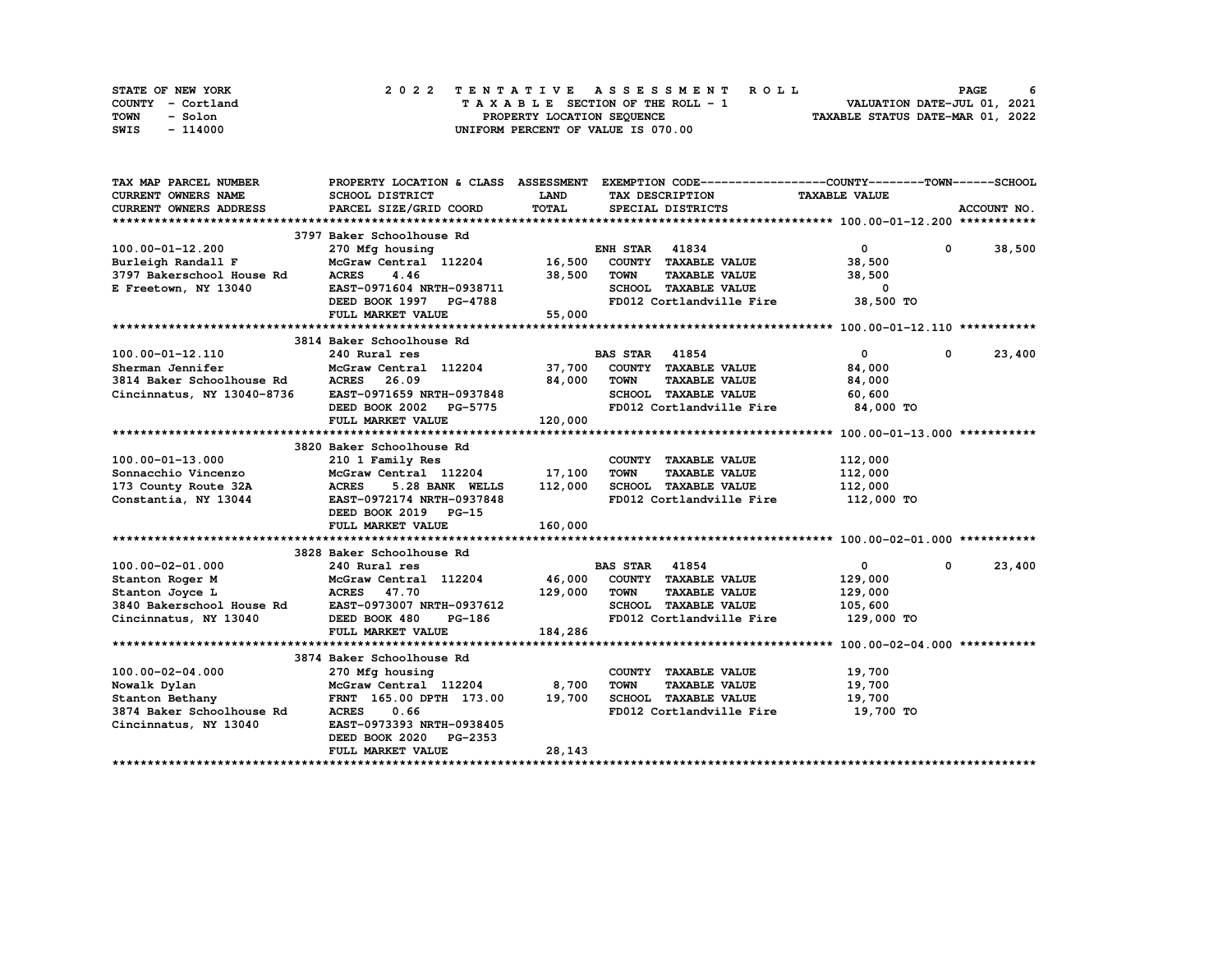| STATE OF NEW YORK | 2022 TENTATIVE ASSESSMENT ROLL     | <b>PAGE</b>                      |
|-------------------|------------------------------------|----------------------------------|
| COUNTY - Cortland | TAXABLE SECTION OF THE ROLL - 1    | VALUATION DATE-JUL 01, 2021      |
| TOWN<br>- Solon   | PROPERTY LOCATION SEQUENCE         | TAXABLE STATUS DATE-MAR 01, 2022 |
| - 114000<br>SWIS  | UNIFORM PERCENT OF VALUE IS 070.00 |                                  |

| <b>TAX MAP PARCEL NUMBER</b>                   | PROPERTY LOCATION & CLASS ASSESSMENT EXEMPTION CODE----------------COUNTY-------TOWN------SCHOOL                                                                                                |                        |             |                                    |                            |          |               |
|------------------------------------------------|-------------------------------------------------------------------------------------------------------------------------------------------------------------------------------------------------|------------------------|-------------|------------------------------------|----------------------------|----------|---------------|
| <b>CURRENT OWNERS NAME</b>                     | SCHOOL DISTRICT                                                                                                                                                                                 | LAND                   |             | TAX DESCRIPTION                    | <b>TAXABLE VALUE</b>       |          |               |
| <b>CURRENT OWNERS ADDRESS</b>                  | PARCEL SIZE/GRID COORD                                                                                                                                                                          | <b>TOTAL</b>           |             | SPECIAL DISTRICTS                  |                            |          | ACCOUNT NO.   |
|                                                |                                                                                                                                                                                                 |                        |             |                                    |                            |          |               |
|                                                | 3890 Baker Schoolhouse Rd                                                                                                                                                                       |                        |             |                                    |                            |          |               |
| 100.00-02-05.000                               | 210 1 Family Res                                                                                                                                                                                | ROUNDED BAS STAR 41854 |             |                                    | $\overline{0}$             |          | $0 \t 23,400$ |
| Fink Robert                                    | McGraw Central 112204 8,500 COUNTY TAXABLE VALUE                                                                                                                                                |                        |             |                                    | 49,500                     |          |               |
| Edwards Kristin                                | FRNT 165.00 DPTH 173.25                                                                                                                                                                         | 49,500                 | <b>TOWN</b> | <b>TAXABLE VALUE</b>               | 49,500                     |          |               |
| 3890 Baker Schoolhouse Rd                      | EAST-0973553 NRTH-0938419                                                                                                                                                                       |                        |             | SCHOOL TAXABLE VALUE               | 26,100                     |          |               |
| Cincinnatus, NY 13040                          | DEED BOOK 2016 PG-1536                                                                                                                                                                          |                        |             | FD012 Cortlandville Fire 49,500 TO |                            |          |               |
|                                                | FULL MARKET VALUE                                                                                                                                                                               | 70,714                 |             |                                    |                            |          |               |
|                                                |                                                                                                                                                                                                 |                        |             |                                    |                            |          |               |
|                                                | 3896 Baker Schoolhouse Rd                                                                                                                                                                       |                        |             |                                    |                            |          |               |
| 100.00-02-06.000                               |                                                                                                                                                                                                 |                        |             |                                    | 41,500                     | 41,500   | 0             |
|                                                | 210 1 Family Res<br>McGraw Central 112204 8,500 AGED S 41804<br>FRNT 165.00 DPTH 173.25 83,000 ENH STAR 41834                                                                                   |                        |             |                                    | $\mathbf{0}$               | 0        | 16,600        |
| Chierchio Anita L<br>3896 Baker Schoolhouse Rd |                                                                                                                                                                                                 |                        |             |                                    | $\overline{0}$             | $\Omega$ | 58,420        |
| E Freetown, NY 13040-8736                      | EAST-0973712 NRTH-0938427                                                                                                                                                                       |                        |             | COUNTY TAXABLE VALUE               | 41,500                     |          |               |
|                                                | DEED BOOK 10529 PG-82001                                                                                                                                                                        |                        | <b>TOWN</b> | <b>TAXABLE VALUE</b>               | 41,500                     |          |               |
|                                                | FULL MARKET VALUE                                                                                                                                                                               |                        |             | 118,571 SCHOOL TAXABLE VALUE       | 7,980                      |          |               |
|                                                |                                                                                                                                                                                                 |                        |             | FD012 Cortlandville Fire           | 83,000 TO                  |          |               |
|                                                |                                                                                                                                                                                                 |                        |             |                                    |                            |          |               |
|                                                | 3902 Baker Schoolhouse Rd                                                                                                                                                                       |                        |             |                                    |                            |          |               |
| 100.00-02-07.000                               | 270 Mfg housing                                                                                                                                                                                 |                        |             | COUNTY TAXABLE VALUE               | 38,000                     |          |               |
|                                                | McGraw Central 112204 8,100                                                                                                                                                                     |                        | <b>TOWN</b> | <b>TAXABLE VALUE</b>               | 38,000                     |          |               |
| Wyatt Wayne<br>3902 Baker Schoolhouse Rd       | FRNT 132.00 DPTH 305.25                                                                                                                                                                         | 38,000                 |             | SCHOOL TAXABLE VALUE               | 38,000                     |          |               |
| E Freetown, NY 13040-8737                      | EAST-0973889 NRTH-0938376                                                                                                                                                                       |                        |             | FD012 Cortlandville Fire           | 38,000 TO                  |          |               |
|                                                | DEED BOOK 333<br><b>PG-675</b>                                                                                                                                                                  |                        |             |                                    |                            |          |               |
|                                                | FULL MARKET VALUE                                                                                                                                                                               | 54,286                 |             |                                    |                            |          |               |
|                                                |                                                                                                                                                                                                 |                        |             |                                    |                            |          |               |
|                                                | 3912 Baker Schoolhouse Rd                                                                                                                                                                       |                        |             |                                    |                            |          |               |
| 100.00-02-08.000                               | 260 Seasonal res                                                                                                                                                                                |                        |             | COUNTY TAXABLE VALUE               |                            |          |               |
| Mandeville Patrick Ross                        | McGraw Central 112204 11,500                                                                                                                                                                    |                        | <b>TOWN</b> | <b>TAXABLE VALUE</b>               | 25,000<br>25.000<br>25,000 |          |               |
| PO Box 825                                     | <b>ACRES</b><br>2.80                                                                                                                                                                            | 25,000                 |             | SCHOOL TAXABLE VALUE               | 25,000                     |          |               |
| McGraw, NY 13101-0825                          | EAST-0974138 NRTH-0938299                                                                                                                                                                       |                        |             | FD012 Cortlandville Fire 25,000 TO |                            |          |               |
|                                                | DEED BOOK 2011 PG-1256                                                                                                                                                                          |                        |             |                                    |                            |          |               |
|                                                | FULL MARKET VALUE                                                                                                                                                                               | 35,714                 |             |                                    |                            |          |               |
|                                                |                                                                                                                                                                                                 |                        |             |                                    |                            |          |               |
|                                                | 4085 Baker Schoolhouse Rd                                                                                                                                                                       |                        |             |                                    |                            |          |               |
| 100.00-01-20.000                               | 260 Seasonal res                                                                                                                                                                                |                        |             | COUNTY TAXABLE VALUE               | 175,000                    |          |               |
|                                                | Cincinnatus Cen 112001 140,800<br>Ames Johanna R<br>Cincinnatus Cen 112001<br>Ames Tanya E<br>C/o D. Ames BAST-0977186 NRTH-0936908<br>45 W Court St<br>Cortland, NY 13045<br>PULL MARKET VALUE |                        | <b>TOWN</b> | <b>TAXABLE VALUE</b>               | 175,000                    |          |               |
|                                                |                                                                                                                                                                                                 | 175,000                |             | SCHOOL TAXABLE VALUE               | 175,000                    |          |               |
|                                                |                                                                                                                                                                                                 |                        |             | FD012 Cortlandville Fire           | 175,000 TO                 |          |               |
|                                                |                                                                                                                                                                                                 |                        |             |                                    |                            |          |               |
|                                                |                                                                                                                                                                                                 | 250,000                |             |                                    |                            |          |               |
|                                                |                                                                                                                                                                                                 |                        |             |                                    |                            |          |               |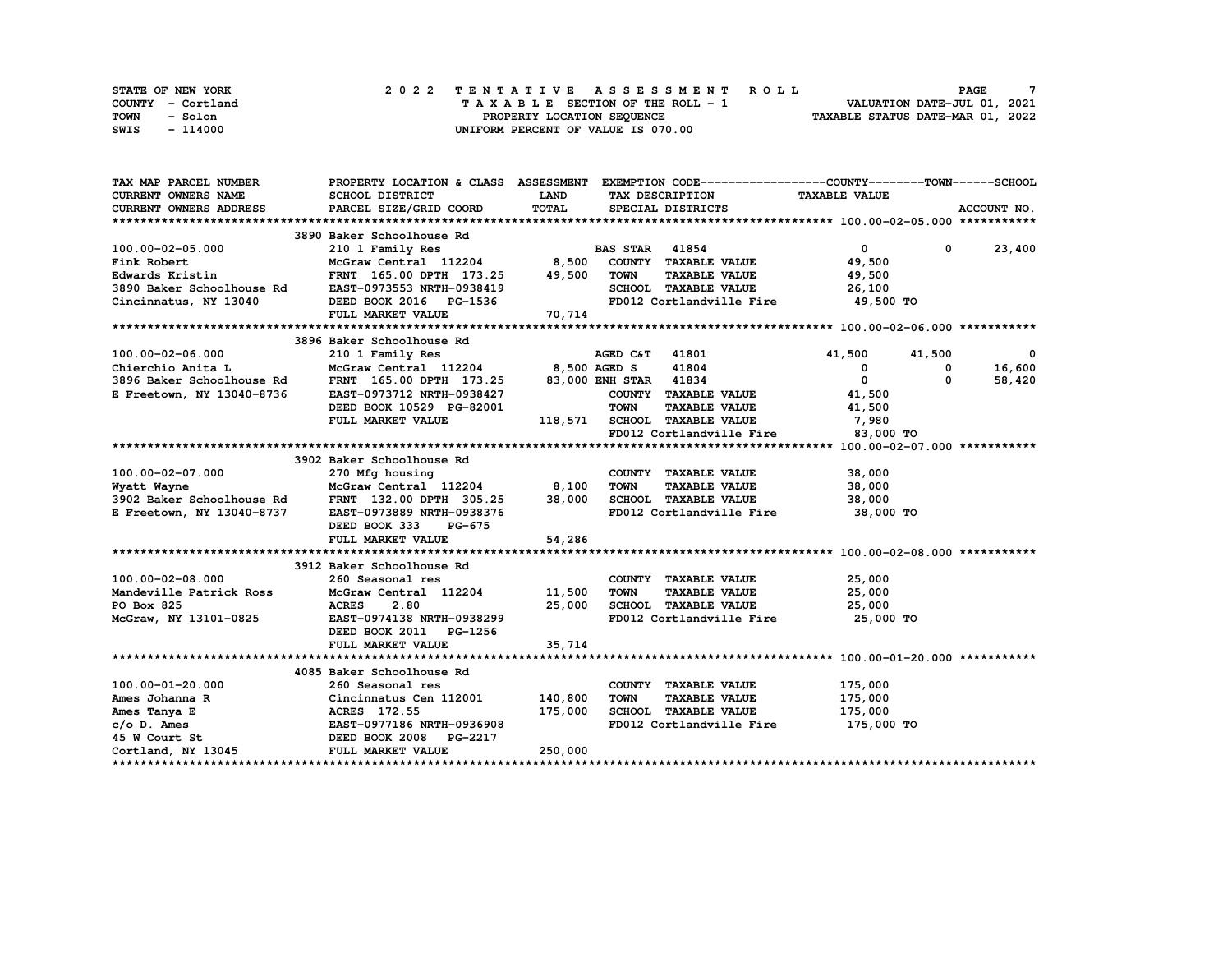| STATE OF NEW YORK | 2022 TENTATIVE ASSESSMENT ROLL     | 8<br><b>PAGE</b>                 |
|-------------------|------------------------------------|----------------------------------|
| COUNTY - Cortland | TAXABLE SECTION OF THE ROLL - 1    | VALUATION DATE-JUL 01, 2021      |
| TOWN<br>- Solon   | PROPERTY LOCATION SEQUENCE         | TAXABLE STATUS DATE-MAR 01, 2022 |
| - 114000<br>SWIS  | UNIFORM PERCENT OF VALUE IS 070.00 |                                  |

| TAX MAP PARCEL NUMBER                                                                                                                                                                                                                          |                           |             | PROPERTY LOCATION & CLASS ASSESSMENT EXEMPTION CODE----------------COUNTY-------TOWN-----SCHOOL |                                                                                                                                                                                                                                                                                                                                                                                                       |               |
|------------------------------------------------------------------------------------------------------------------------------------------------------------------------------------------------------------------------------------------------|---------------------------|-------------|-------------------------------------------------------------------------------------------------|-------------------------------------------------------------------------------------------------------------------------------------------------------------------------------------------------------------------------------------------------------------------------------------------------------------------------------------------------------------------------------------------------------|---------------|
| <b>CURRENT OWNERS NAME</b>                                                                                                                                                                                                                     | SCHOOL DISTRICT           | <b>LAND</b> | TAX DESCRIPTION TAXABLE VALUE                                                                   |                                                                                                                                                                                                                                                                                                                                                                                                       |               |
| CURRENT OWNERS ADDRESS                                                                                                                                                                                                                         | PARCEL SIZE/GRID COORD    | TOTAL       | SPECIAL DISTRICTS                                                                               |                                                                                                                                                                                                                                                                                                                                                                                                       | ACCOUNT NO.   |
|                                                                                                                                                                                                                                                |                           |             |                                                                                                 |                                                                                                                                                                                                                                                                                                                                                                                                       |               |
|                                                                                                                                                                                                                                                |                           |             |                                                                                                 |                                                                                                                                                                                                                                                                                                                                                                                                       |               |
| 110.00-01-11.110                                                                                                                                                                                                                               |                           |             |                                                                                                 | $\overline{\mathbf{0}}$ and $\overline{\mathbf{0}}$ and $\overline{\mathbf{0}}$ and $\overline{\mathbf{0}}$ and $\overline{\mathbf{0}}$ and $\overline{\mathbf{0}}$ and $\overline{\mathbf{0}}$ and $\overline{\mathbf{0}}$ and $\overline{\mathbf{0}}$ and $\overline{\mathbf{0}}$ and $\overline{\mathbf{0}}$ and $\overline{\mathbf{0}}$ and $\overline{\mathbf{0}}$ and $\overline{\mathbf{0}}$ a | $0 \t 58,420$ |
|                                                                                                                                                                                                                                                |                           |             |                                                                                                 | 140,000                                                                                                                                                                                                                                                                                                                                                                                               |               |
|                                                                                                                                                                                                                                                |                           |             |                                                                                                 | 140,000                                                                                                                                                                                                                                                                                                                                                                                               |               |
|                                                                                                                                                                                                                                                |                           |             |                                                                                                 | 81,580                                                                                                                                                                                                                                                                                                                                                                                                |               |
| Fortin Madeleine Cincinnatus Cen 112001 80,600 COUNTY TAXABLE VALUE<br>Fortin Madeleine Cincinnatus Cen 112001 80,600 COUNTY TAXABLE VALUE<br>PO Box 334 ACRES 54.49 140,000 TOWN TAXABLE VALUE<br>Cortland, NY 13045-0334 BAST-0979           |                           |             | FD012 Cortlandville Fire 140,000 TO                                                             |                                                                                                                                                                                                                                                                                                                                                                                                       |               |
|                                                                                                                                                                                                                                                | FULL MARKET VALUE 200,000 |             |                                                                                                 |                                                                                                                                                                                                                                                                                                                                                                                                       |               |
|                                                                                                                                                                                                                                                |                           |             |                                                                                                 |                                                                                                                                                                                                                                                                                                                                                                                                       |               |
|                                                                                                                                                                                                                                                | 4305 Baker Schoolhouse Rd |             |                                                                                                 |                                                                                                                                                                                                                                                                                                                                                                                                       |               |
|                                                                                                                                                                                                                                                |                           |             | COUNTY TAXABLE VALUE                                                                            | 94,000                                                                                                                                                                                                                                                                                                                                                                                                |               |
| 110.00-01-11.121 210 1 Family Res COUNTY<br>Liddle Jessica A Cincinnatus Cen 112001 17,500 TOWN<br>Liddle Brandon GR ACRES 6.70 BANKCORELOG 94,000 SCHOOL<br>4305 Baker School House Rd EAST-0979544 NRTH-0933705 FD012 Cc                     |                           |             | TAXABLE VALUE 94,000                                                                            |                                                                                                                                                                                                                                                                                                                                                                                                       |               |
|                                                                                                                                                                                                                                                |                           |             | 6.70 BANKCORELOG 94,000 SCHOOL TAXABLE VALUE 94,000                                             |                                                                                                                                                                                                                                                                                                                                                                                                       |               |
|                                                                                                                                                                                                                                                |                           |             | FD012 Cortlandville Fire 94,000 TO                                                              |                                                                                                                                                                                                                                                                                                                                                                                                       |               |
| Cincinnatus, NY 13040 DEED BOOK 2018 PG-1494                                                                                                                                                                                                   |                           |             |                                                                                                 |                                                                                                                                                                                                                                                                                                                                                                                                       |               |
|                                                                                                                                                                                                                                                | FULL MARKET VALUE         | 134,286     |                                                                                                 |                                                                                                                                                                                                                                                                                                                                                                                                       |               |
|                                                                                                                                                                                                                                                |                           |             |                                                                                                 |                                                                                                                                                                                                                                                                                                                                                                                                       |               |
|                                                                                                                                                                                                                                                |                           |             |                                                                                                 |                                                                                                                                                                                                                                                                                                                                                                                                       |               |
| 3913, 3923 Baker Schoolhouse Rd<br>2313, 3923 Baker Schoolhouse Rd<br>211 Res vac land<br>235 State Route 222<br>25 State Route 222<br>25 State Route 222<br>26 FRNT 450.00 DPTH 167.32<br>2700 SCHOOL TAXABLE VALUE<br>2700 SCHOOL TAXABLE VA |                           |             |                                                                                                 | 700                                                                                                                                                                                                                                                                                                                                                                                                   |               |
|                                                                                                                                                                                                                                                |                           |             |                                                                                                 | 700                                                                                                                                                                                                                                                                                                                                                                                                   |               |
|                                                                                                                                                                                                                                                |                           |             |                                                                                                 | 700                                                                                                                                                                                                                                                                                                                                                                                                   |               |
|                                                                                                                                                                                                                                                |                           |             | FD012 Cortlandville Fire 700 TO                                                                 |                                                                                                                                                                                                                                                                                                                                                                                                       |               |
|                                                                                                                                                                                                                                                | DEED BOOK 2015 PG-4009    |             |                                                                                                 |                                                                                                                                                                                                                                                                                                                                                                                                       |               |
|                                                                                                                                                                                                                                                | FULL MARKET VALUE         | 1,000       |                                                                                                 |                                                                                                                                                                                                                                                                                                                                                                                                       |               |
|                                                                                                                                                                                                                                                |                           |             |                                                                                                 |                                                                                                                                                                                                                                                                                                                                                                                                       |               |
|                                                                                                                                                                                                                                                | Cadwill Rd                |             |                                                                                                 |                                                                                                                                                                                                                                                                                                                                                                                                       |               |
| 110.00-01-07.000 105 Variand 2008 105 Variand AG-CEILING 41720 99,999<br>Louie Mon H McGraw Central 112204 164,500 COUNTY TAXABLE VALUE 64,501<br>Louie Nancy T ACRES 178.20 164,500 TOWN TAXABLE VALUE 64,501<br>46 Zirkel Ave EAST           |                           |             | AG-CEILING 41720 99,999 99,999                                                                  |                                                                                                                                                                                                                                                                                                                                                                                                       | 99,999        |
|                                                                                                                                                                                                                                                |                           |             |                                                                                                 | 64,501                                                                                                                                                                                                                                                                                                                                                                                                |               |
|                                                                                                                                                                                                                                                |                           |             |                                                                                                 |                                                                                                                                                                                                                                                                                                                                                                                                       |               |
|                                                                                                                                                                                                                                                |                           |             |                                                                                                 |                                                                                                                                                                                                                                                                                                                                                                                                       |               |
|                                                                                                                                                                                                                                                |                           |             |                                                                                                 |                                                                                                                                                                                                                                                                                                                                                                                                       |               |
|                                                                                                                                                                                                                                                | FULL MARKET VALUE         | 235,000     | FD012 Cortlandville Fire 164,500 TO                                                             |                                                                                                                                                                                                                                                                                                                                                                                                       |               |
|                                                                                                                                                                                                                                                |                           |             |                                                                                                 |                                                                                                                                                                                                                                                                                                                                                                                                       |               |
| MAY BE SUBJECT TO PAYMENT                                                                                                                                                                                                                      |                           |             |                                                                                                 |                                                                                                                                                                                                                                                                                                                                                                                                       |               |
| UNDER AGDIST LAW TIL 2026                                                                                                                                                                                                                      |                           |             |                                                                                                 |                                                                                                                                                                                                                                                                                                                                                                                                       |               |
|                                                                                                                                                                                                                                                |                           |             |                                                                                                 |                                                                                                                                                                                                                                                                                                                                                                                                       |               |
|                                                                                                                                                                                                                                                | Cadwill Rd                |             |                                                                                                 | 47,200                                                                                                                                                                                                                                                                                                                                                                                                |               |
| 110.00-01-08.000                                                                                                                                                                                                                               | 105 Vac farmland          |             | COUNTY TAXABLE VALUE                                                                            |                                                                                                                                                                                                                                                                                                                                                                                                       |               |
|                                                                                                                                                                                                                                                |                           |             |                                                                                                 |                                                                                                                                                                                                                                                                                                                                                                                                       |               |
|                                                                                                                                                                                                                                                |                           |             |                                                                                                 |                                                                                                                                                                                                                                                                                                                                                                                                       |               |
| Spann/Squires Trust<br>etal Patrick J. ACRES 59.85<br>ann/Squires Trust McGraw Central 112204<br>etal Patrick J. ACRES 59.85<br>3066 North Oakland St EAST-0974275 NRTH-0935728<br>Arlington, VA 22207 DEED BOOK 2008 PG-5647<br>BEED BOOK     |                           |             |                                                                                                 | 47,200 TO                                                                                                                                                                                                                                                                                                                                                                                             |               |
|                                                                                                                                                                                                                                                |                           |             |                                                                                                 |                                                                                                                                                                                                                                                                                                                                                                                                       |               |
|                                                                                                                                                                                                                                                | <b>FULL MARKET VALUE</b>  | 67,429      |                                                                                                 |                                                                                                                                                                                                                                                                                                                                                                                                       |               |
|                                                                                                                                                                                                                                                |                           |             |                                                                                                 |                                                                                                                                                                                                                                                                                                                                                                                                       |               |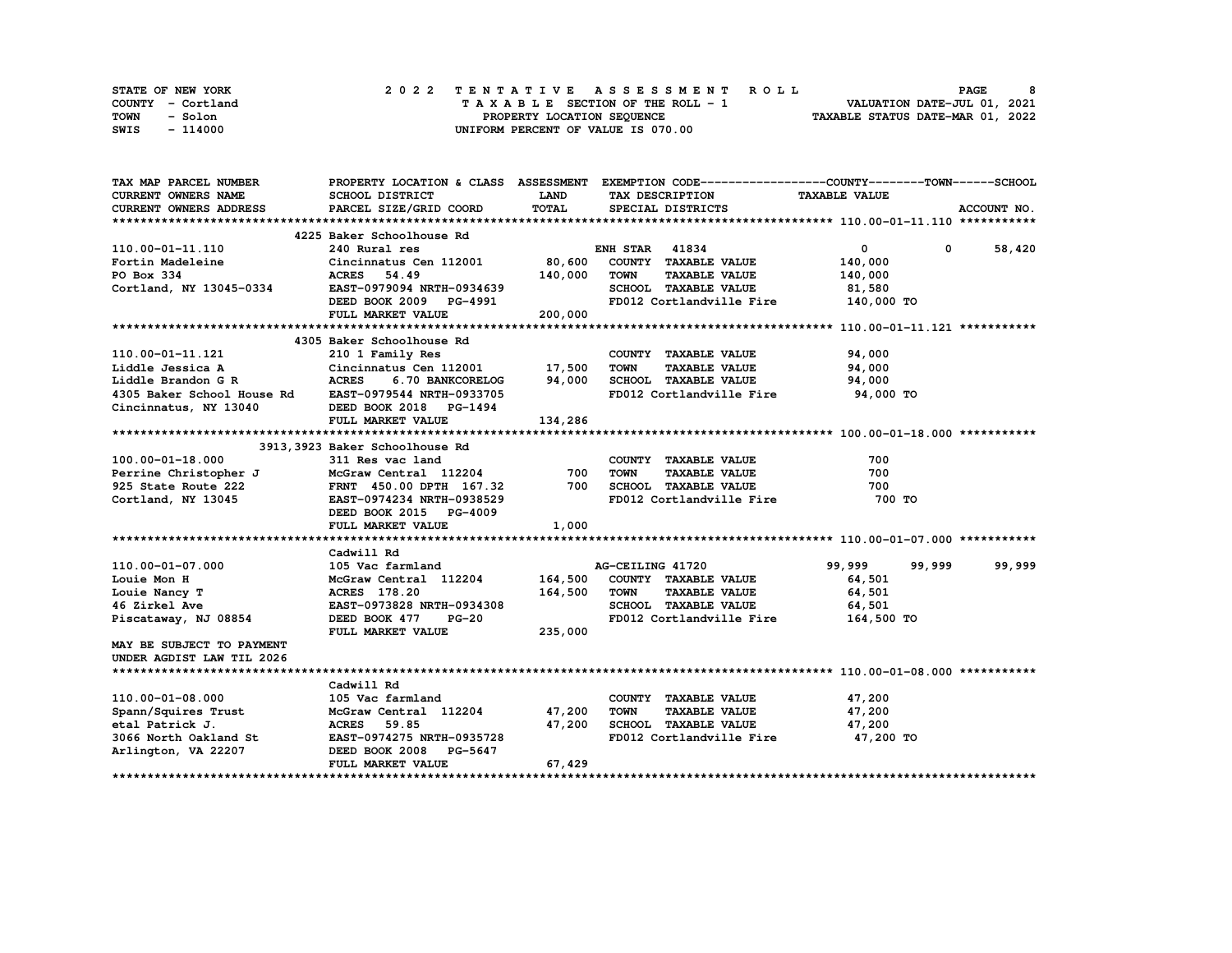| STATE OF NEW YORK | 2022 TENTATIVE ASSESSMENT ROLL     | -9<br><b>PAGE</b>                |
|-------------------|------------------------------------|----------------------------------|
| COUNTY - Cortland | TAXABLE SECTION OF THE ROLL - 1    | VALUATION DATE-JUL 01, 2021      |
| TOWN<br>- Solon   | PROPERTY LOCATION SEQUENCE         | TAXABLE STATUS DATE-MAR 01, 2022 |
| - 114000<br>SWIS  | UNIFORM PERCENT OF VALUE IS 070.00 |                                  |

| TAX MAP PARCEL NUMBER                                   |                                  |             | PROPERTY LOCATION & CLASS ASSESSMENT EXEMPTION CODE----------------COUNTY-------TOWN-----SCHOOL |                      |             |
|---------------------------------------------------------|----------------------------------|-------------|-------------------------------------------------------------------------------------------------|----------------------|-------------|
| <b>CURRENT OWNERS NAME</b>                              | SCHOOL DISTRICT                  | <b>LAND</b> | TAX DESCRIPTION                                                                                 | <b>TAXABLE VALUE</b> |             |
| <b>CURRENT OWNERS ADDRESS</b>                           | PARCEL SIZE/GRID COORD           | TOTAL       | SPECIAL DISTRICTS                                                                               |                      | ACCOUNT NO. |
|                                                         |                                  |             |                                                                                                 |                      |             |
|                                                         | 4069 Cadwill Rd                  |             |                                                                                                 |                      |             |
| 110.00-01-09.000                                        | 210 1 Family Res                 |             | COUNTY TAXABLE VALUE                                                                            | 87,000               |             |
| Clark Kelli                                             | McGraw Central 112204 14,100     |             | <b>TOWN</b><br><b>TAXABLE VALUE</b>                                                             | 87,000               |             |
| 584 S Hwy 26                                            | <b>ACRES</b><br>1.39 BANKCORELOG | 87,000      | SCHOOL TAXABLE VALUE                                                                            | 87,000               |             |
| Pitcher, NY 13136                                       | <b>EAST-0974734 NRTH-0933334</b> |             | FD012 Cortlandville Fire 87,000 TO                                                              |                      |             |
|                                                         |                                  |             |                                                                                                 |                      |             |
|                                                         | DEED BOOK 2021 PG-115            |             |                                                                                                 |                      |             |
|                                                         | FULL MARKET VALUE                | 124,286     |                                                                                                 |                      |             |
|                                                         |                                  |             |                                                                                                 |                      |             |
|                                                         | Clinton St Ext                   |             |                                                                                                 |                      |             |
| 99.00-01-11.000                                         | 314 Rural vac<10                 |             | COUNTY TAXABLE VALUE                                                                            | 6,000                |             |
| Community LD LLC                                        | McGraw Central 112204            | 6,000       | <b>TOWN</b><br><b>TAXABLE VALUE</b>                                                             | 6,000                |             |
| 70-13 Austin St                                         | <b>ACRES</b><br>1.40             | 6,000       | SCHOOL TAXABLE VALUE                                                                            | 6,000                |             |
| Queens County, NY 11375                                 | EAST-0962933 NRTH-0940367        |             | FD012 Cortlandville Fire                                                                        | 6,000 TO             |             |
|                                                         | DEED BOOK 2021 PG-3836           |             |                                                                                                 |                      |             |
|                                                         | FULL MARKET VALUE                | 8,571       |                                                                                                 |                      |             |
|                                                         |                                  |             |                                                                                                 |                      |             |
|                                                         | Clinton St Ext                   |             |                                                                                                 |                      |             |
| 99.00-05-06.000                                         | 314 Rural vac<10                 |             | COUNTY TAXABLE VALUE                                                                            | 9,500                |             |
| Welsh Marcus D                                          | McGraw Central 112204            | 9,500       | <b>TOWN</b><br><b>TAXABLE VALUE</b>                                                             | 9,500                |             |
| 3595 Clinton St Ext                                     | <b>ACRES</b><br>2.04             | 9,500       | SCHOOL TAXABLE VALUE                                                                            | 9,500                |             |
| McGraw, NY 13101                                        | EAST-0962092 NRTH-0941352        |             | FD012 Cortlandville Fire                                                                        | 9,500 TO             |             |
|                                                         | DEED BOOK 2009 PG-6213           |             |                                                                                                 |                      |             |
|                                                         |                                  |             |                                                                                                 |                      |             |
|                                                         | FULL MARKET VALUE                | 13,571      |                                                                                                 |                      |             |
|                                                         |                                  |             |                                                                                                 |                      |             |
|                                                         | Clinton St Ext                   |             |                                                                                                 |                      |             |
| 99.00-07-03.000                                         | 314 Rural vac<10                 |             | COUNTY TAXABLE VALUE                                                                            | 15,000               |             |
| Ripley Stephen L                                        | McGraw Central 112204 15,000     |             | <b>TOWN</b><br><b>TAXABLE VALUE</b>                                                             | 15,000               |             |
| Ripley Angelique N                                      | ACRES 11.97                      | 15,000      | SCHOOL TAXABLE VALUE                                                                            | 15,000               |             |
| 3614 Clinton St Ext                                     | EAST-0961326 NRTH-0943416        |             | FD012 Cortlandville Fire                                                                        | 15,000 TO            |             |
| McGraw, NY 13101                                        | DEED BOOK 2019 PG-1043           |             |                                                                                                 |                      |             |
|                                                         | FULL MARKET VALUE                | 21,429      |                                                                                                 |                      |             |
|                                                         |                                  |             |                                                                                                 |                      |             |
|                                                         | Clinton St Ext                   |             |                                                                                                 |                      |             |
| 99.00-07-04.000                                         | 323 Vacant rural                 |             | COUNTY TAXABLE VALUE                                                                            | 40,000               |             |
| Reardon Stacy E                                         | McGraw Central 112204            | 40,000      | <b>TOWN</b><br><b>TAXABLE VALUE</b>                                                             | 40,000               |             |
| 3598 Clinton St Ext                                     | ACRES 30.53                      | 40,000      | SCHOOL TAXABLE VALUE                                                                            | 40,000               |             |
| McGraw, NY 13101                                        | EAST-0962016 NRTH-0943439        |             | FD012 Cortlandville Fire                                                                        | 40,000 TO            |             |
|                                                         | DEED BOOK 2012 PG-3418           |             |                                                                                                 |                      |             |
|                                                         | FULL MARKET VALUE                |             |                                                                                                 |                      |             |
|                                                         |                                  | 57,143      |                                                                                                 |                      |             |
|                                                         |                                  |             |                                                                                                 |                      |             |
|                                                         | Clinton St Ext                   |             |                                                                                                 |                      |             |
| 99.00-07-05.200                                         | 314 Rural vac<10                 |             | COUNTY TAXABLE VALUE                                                                            | 8,000                |             |
| Harris Maynard F Jr                                     | McGraw Central 112204            | 8,000       | <b>TOWN</b><br><b>TAXABLE VALUE</b>                                                             | 8,000                |             |
| Harris Nancy Lynn                                       | <b>ACRES</b><br>6.31             | 8,000       | SCHOOL TAXABLE VALUE                                                                            | 8,000                |             |
| 14100 Tamiami Trail E Lot 119 EAST-0961942 NRTH-0942538 |                                  |             | FD012 Cortlandville Fire                                                                        | 8,000 TO             |             |
| Naples, FL 34114                                        | DEED BOOK 10369 PG-68001         |             |                                                                                                 |                      |             |
|                                                         | FULL MARKET VALUE                | 11,429      |                                                                                                 |                      |             |
|                                                         |                                  |             |                                                                                                 |                      |             |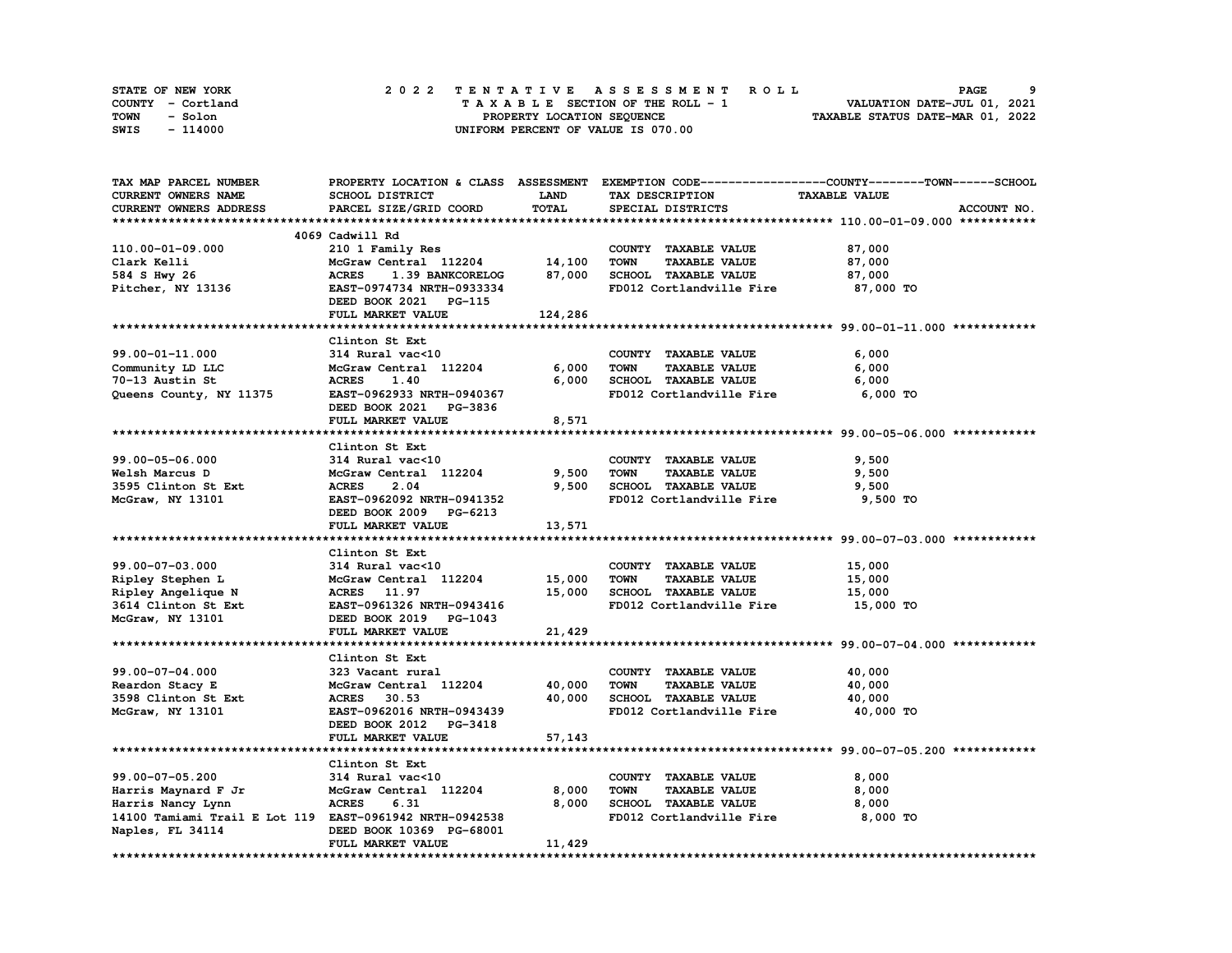| STATE OF NEW YORK | 2022 TENTATIVE ASSESSMENT ROLL     | 10<br><b>PAGE</b>                |
|-------------------|------------------------------------|----------------------------------|
| COUNTY - Cortland | TAXABLE SECTION OF THE ROLL - 1    | VALUATION DATE-JUL 01, 2021      |
| TOWN<br>- Solon   | PROPERTY LOCATION SEQUENCE         | TAXABLE STATUS DATE-MAR 01, 2022 |
| - 114000<br>SWIS  | UNIFORM PERCENT OF VALUE IS 070.00 |                                  |

| TAX MAP PARCEL NUMBER                                | PROPERTY LOCATION & CLASS ASSESSMENT EXEMPTION CODE----------------COUNTY-------TOWN-----SCHOOL |         |                        |                                                         |                       |            |             |
|------------------------------------------------------|-------------------------------------------------------------------------------------------------|---------|------------------------|---------------------------------------------------------|-----------------------|------------|-------------|
| CURRENT OWNERS NAME                                  | <b>SCHOOL DISTRICT</b>                                                                          | LAND    |                        | TAX DESCRIPTION                                         | <b>TAXABLE VALUE</b>  |            |             |
| CURRENT OWNERS ADDRESS                               | PARCEL SIZE/GRID COORD                                                                          | TOTAL   |                        | SPECIAL DISTRICTS                                       |                       |            | ACCOUNT NO. |
|                                                      |                                                                                                 |         |                        |                                                         |                       |            |             |
|                                                      | Clinton St Ext                                                                                  |         |                        |                                                         |                       |            |             |
| $99.04 - 01 - 10.000$                                | 314 Rural vac<10                                                                                |         |                        | COUNTY TAXABLE VALUE                                    | 5,000                 |            |             |
| Stoll David                                          | McGraw Central 112204                                                                           | 5,000   | <b>TOWN</b>            | <b>TAXABLE VALUE</b>                                    | 5,000                 |            |             |
| Stoll Lisa                                           | <b>ACRES</b><br>1.17                                                                            | 5,000   |                        | SCHOOL TAXABLE VALUE                                    | 5,000                 |            |             |
| PO Box 226                                           | EAST-0963046 NRTH-0940100                                                                       |         |                        | FD012 Cortlandville Fire                                | 5,000 TO              |            |             |
| McGraw, NY 13101-0226                                | DEED BOOK 2012 PG-3875                                                                          |         |                        |                                                         |                       |            |             |
|                                                      | FULL MARKET VALUE                                                                               | 7,143   |                        |                                                         |                       |            |             |
|                                                      |                                                                                                 |         |                        |                                                         |                       |            |             |
|                                                      | 3504 Clinton St Ext                                                                             |         |                        |                                                         |                       |            |             |
| 99.04-01-11.000                                      | 311 Res vac land                                                                                |         |                        | COUNTY TAXABLE VALUE                                    | 3,000                 |            |             |
| Stoll David                                          | McGraw Central 112204                                                                           | 3,000   | <b>TOWN</b>            | <b>TAXABLE VALUE</b>                                    | 3,000                 |            |             |
| Stoll Lisa                                           | FRNT 210.00 DPTH 160.57                                                                         | 3,000   |                        | SCHOOL TAXABLE VALUE                                    | 3,000                 |            |             |
| PO Box 226                                           |                                                                                                 |         |                        |                                                         |                       |            |             |
|                                                      | EAST-0963004 NRTH-0939917                                                                       |         |                        | FD012 Cortlandville Fire                                | 3,000 TO              |            |             |
| McGraw, NY 13101-0226                                | DEED BOOK 2012 PG-3875                                                                          |         |                        |                                                         |                       |            |             |
|                                                      | FULL MARKET VALUE                                                                               | 4,286   |                        |                                                         |                       |            |             |
|                                                      |                                                                                                 |         |                        |                                                         |                       |            |             |
|                                                      | 3523 Clinton St Ext                                                                             |         |                        |                                                         |                       |            |             |
| 99.00-05-01.000                                      | 270 Mfg housing                                                                                 |         | <b>BAS STAR 41854</b>  |                                                         | $\mathbf{0}$          | $^{\circ}$ | 23,400      |
| Brown Charles W                                      | McGraw Central 112204                                                                           | 14,500  |                        | COUNTY TAXABLE VALUE                                    | 34,000                |            |             |
| Brown Bobbie Jo                                      | <b>ACRES</b><br>2.00                                                                            | 34,000  | <b>TOWN</b>            | TAXABLE VALUE                                           | 34,000                |            |             |
| 3523 Clinton St Ext                                  | <b>EAST-0962704 NRTH-0940362</b>                                                                |         |                        | SCHOOL TAXABLE VALUE                                    | 10,600                |            |             |
| McGraw, NY 13101                                     | DEED BOOK 2009 PG-1520                                                                          |         |                        | FD012 Cortlandville Fire                                | 34,000 TO             |            |             |
|                                                      | FULL MARKET VALUE                                                                               | 48,571  |                        |                                                         |                       |            |             |
|                                                      |                                                                                                 |         |                        |                                                         |                       |            |             |
|                                                      | 3537 Clinton St Ext                                                                             |         |                        |                                                         |                       |            |             |
| 99.00-05-02.000                                      | 210 1 Family Res                                                                                |         | <b>BAS STAR</b> 41854  |                                                         | $\mathbf 0$           | $^{\circ}$ | 23,400      |
| Williams Rick D                                      | McGraw Central 112204                                                                           | 19,100  |                        | COUNTY TAXABLE VALUE                                    | 82,200                |            |             |
| Williams Rick A & Kathi J                            | <b>ACRES</b><br>8.30 BANK WELLS                                                                 | 82,200  | <b>TOWN</b>            | <b>TAXABLE VALUE</b>                                    | 82,200                |            |             |
| 3537 Clinton St Ext                                  | EAST-0962399 NRTH-0940680                                                                       |         |                        | SCHOOL TAXABLE VALUE                                    | 58,800                |            |             |
| McGraw, NY 13101-9443                                | DEED BOOK 2013 PG-3163                                                                          |         |                        | FD012 Cortlandville Fire                                | 82,200 TO             |            |             |
|                                                      | FULL MARKET VALUE                                                                               | 117,429 |                        |                                                         |                       |            |             |
|                                                      |                                                                                                 |         |                        |                                                         |                       |            |             |
|                                                      | 3538 Clinton St Ext                                                                             |         |                        |                                                         |                       |            |             |
| 99.00-01-12.000                                      | 270 Mfg housing                                                                                 |         | <b>BAS STAR 41854</b>  |                                                         | $\mathbf{0}$          | 0          | 22,500      |
| Guy Kevin W                                          | McGraw Central 112204                                                                           | 8,000   |                        | COUNTY TAXABLE VALUE                                    | 22,500                |            |             |
| Guy Mark R                                           | FRNT 150.00 DPTH 183.25                                                                         | 22,500  | <b>TOWN</b>            | <b>TAXABLE VALUE</b>                                    | 22,500                |            |             |
| 3538 Clinton St Ext                                  | EAST-0962840 NRTH-0940606                                                                       |         |                        | SCHOOL TAXABLE VALUE                                    | 0                     |            |             |
| McGraw, NY 13101                                     | DEED BOOK 2014 PG-672                                                                           |         |                        | FD012 Cortlandville Fire                                | 22,500 TO             |            |             |
|                                                      | FULL MARKET VALUE                                                                               | 32,143  |                        |                                                         |                       |            |             |
|                                                      |                                                                                                 |         |                        |                                                         |                       |            |             |
|                                                      |                                                                                                 |         |                        | 29 PCT OF VALUE USED FOR EXEMPTION PURPOSES             |                       |            |             |
|                                                      | 3562 Clinton St Ext                                                                             |         |                        |                                                         |                       |            |             |
| 99.00-01-06.100                                      | 112 Dairy farm                                                                                  |         | AGED C&T               | 41801                                                   | 29,725                | 29,725     | 0           |
| Robbins Diana                                        |                                                                                                 |         |                        | 41804                                                   | 0                     | 0          |             |
|                                                      | McGraw Central 112204                                                                           |         | 166,500 AGED S         |                                                         |                       | 0          | 26,753      |
| Piczkur Heidi Stilwell                               | ACRES 176.60                                                                                    |         | 205,000 ENH STAR 41834 |                                                         | $\mathbf{0}$          |            | 58,420      |
| c/o Heidi Stilwell Pickzur EAST-0963502 NRTH-0942280 |                                                                                                 |         |                        | COUNTY TAXABLE VALUE                                    | 175,275               |            |             |
| 407 Blueberry Ln                                     | DEED BOOK 469<br>PG-159                                                                         |         | <b>TOWN</b>            | <b>TAXABLE VALUE</b>                                    | 175,275               |            |             |
| Syracuse, NY 13219-2125                              | FULL MARKET VALUE                                                                               | 292,857 |                        | <b>SCHOOL TAXABLE VALUE</b><br>FD012 Cortlandville Fire | 119,827<br>205,000 TO |            |             |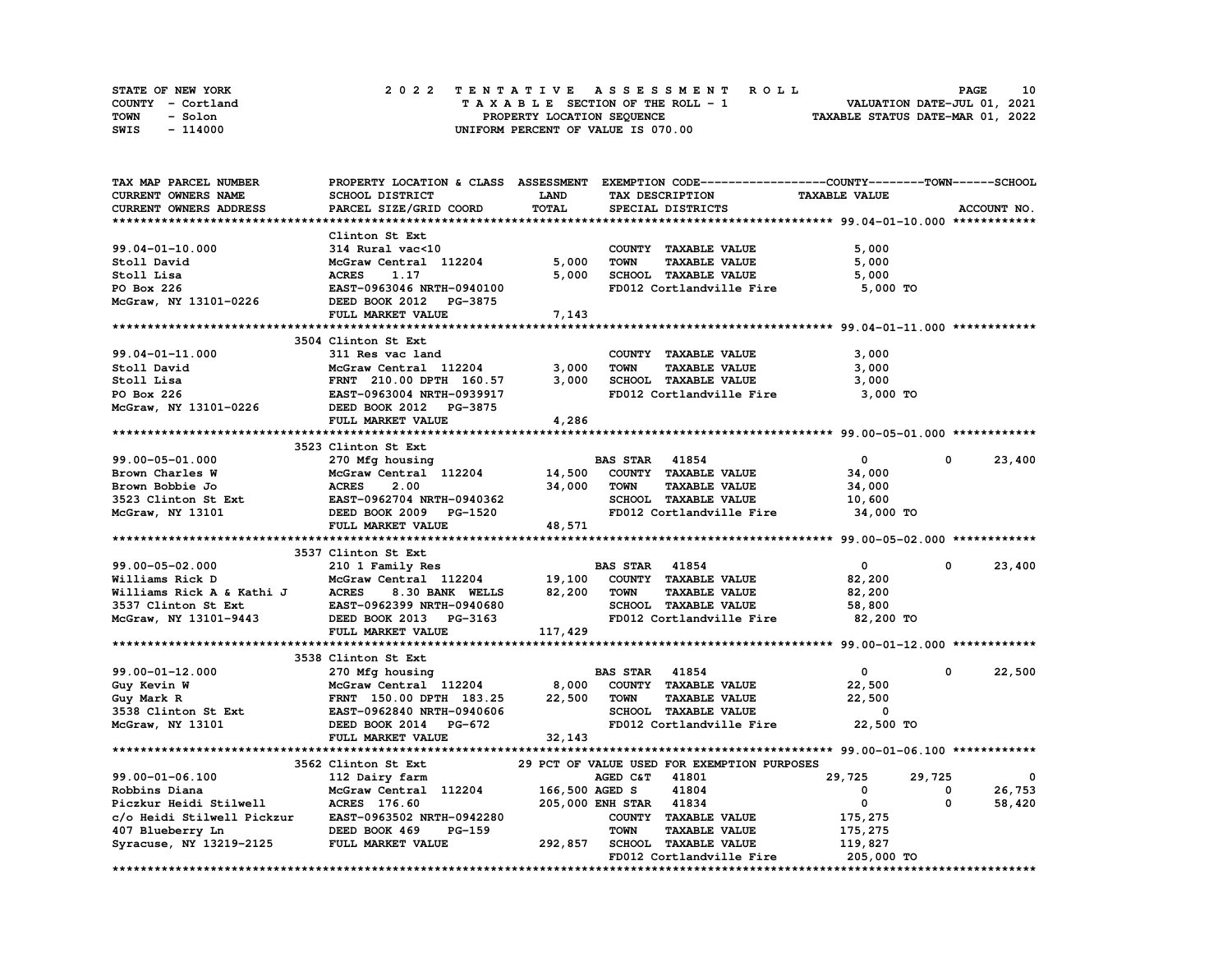| STATE OF NEW YORK | 2022 TENTATIVE ASSESSMENT ROLL     | <b>PAGE</b>                      |
|-------------------|------------------------------------|----------------------------------|
| COUNTY - Cortland | TAXABLE SECTION OF THE ROLL - 1    | VALUATION DATE-JUL 01, 2021      |
| TOWN<br>- Solon   | PROPERTY LOCATION SEQUENCE         | TAXABLE STATUS DATE-MAR 01, 2022 |
| SWIS<br>- 114000  | UNIFORM PERCENT OF VALUE IS 070.00 |                                  |

| TAX MAP PARCEL NUMBER      |                                          |             | PROPERTY LOCATION & CLASS ASSESSMENT EXEMPTION CODE----------------COUNTY-------TOWN-----SCHOOL |                      |                      |             |
|----------------------------|------------------------------------------|-------------|-------------------------------------------------------------------------------------------------|----------------------|----------------------|-------------|
| <b>CURRENT OWNERS NAME</b> | <b>SCHOOL DISTRICT</b>                   | <b>LAND</b> | TAX DESCRIPTION                                                                                 | <b>TAXABLE VALUE</b> |                      |             |
| CURRENT OWNERS ADDRESS     | PARCEL SIZE/GRID COORD                   | TOTAL       | SPECIAL DISTRICTS                                                                               |                      |                      | ACCOUNT NO. |
|                            |                                          |             |                                                                                                 |                      |                      |             |
|                            | 3567 Clinton St Ext                      |             |                                                                                                 |                      |                      |             |
| 99.00-05-05.000            | 210 1 Family Res                         |             | COUNTY TAXABLE VALUE                                                                            | 90,500               |                      |             |
|                            |                                          |             | <b>TOWN</b>                                                                                     |                      |                      |             |
| VanDee Jessica R           | McGraw Central 112204                    | 9,500       | <b>TAXABLE VALUE</b>                                                                            | 90,500               |                      |             |
| VanDee Robert A            | 2.03<br><b>ACRES</b>                     | 90,500      | SCHOOL TAXABLE VALUE                                                                            | 90,500               |                      |             |
| 10 Franklin St             | EAST-0962219 NRTH-0941163                |             | FD012 Cortlandville Fire                                                                        | 90,500 TO            |                      |             |
| Homer, NY 13045            | DEED BOOK 2021 PG-3927                   |             |                                                                                                 |                      |                      |             |
|                            | FULL MARKET VALUE                        | 129,286     |                                                                                                 |                      |                      |             |
|                            |                                          |             |                                                                                                 |                      |                      |             |
|                            | 3595 Clinton St Ext                      |             |                                                                                                 |                      |                      |             |
| 99.00-05-12.200            | 210 1 Family Res                         |             | COUNTY TAXABLE VALUE                                                                            | 155,000              |                      |             |
| Lewis Lawrence             | McGraw Central 112204                    | 14,500      | <b>TOWN</b><br><b>TAXABLE VALUE</b>                                                             | 155,000              |                      |             |
| Lewis Jane                 | 2.06 BANKCORELOG<br><b>ACRES</b>         | 155,000     | SCHOOL TAXABLE VALUE                                                                            | 155,000              |                      |             |
| 3595 Clinton St Ext        | EAST-0961970 NRTH-0941645                |             | FD012 Cortlandville Fire                                                                        | 155,000 TO           |                      |             |
| McGraw, NY 13101           | DEED BOOK 2017 PG-2982                   |             |                                                                                                 |                      |                      |             |
|                            |                                          |             |                                                                                                 |                      |                      |             |
|                            | FULL MARKET VALUE                        | 221,429     |                                                                                                 |                      |                      |             |
|                            |                                          |             |                                                                                                 |                      |                      |             |
|                            | 3598 Clinton St Ext                      |             |                                                                                                 |                      |                      |             |
| 99.00-07-06.000            | 210 1 Family Res                         |             | <b>BAS STAR 41854</b>                                                                           | $\mathbf 0$          | $\Omega$             | 23,400      |
| Reardon Stacy E            | McGraw Central 112204                    | 18,700      | COUNTY TAXABLE VALUE                                                                            | 82,700               |                      |             |
| 3598 Clinton St Ext        | <b>ACRES</b><br>7.20                     | 82,700      | <b>TOWN</b><br><b>TAXABLE VALUE</b>                                                             | 82,700               |                      |             |
| McGraw, NY 13101-9443      | EAST-0962229 NRTH-0941994                |             | SCHOOL TAXABLE VALUE                                                                            | 59,300               |                      |             |
|                            | DEED BOOK 1999 PG-4143                   |             | FD012 Cortlandville Fire                                                                        | 82,700 TO            |                      |             |
|                            | FULL MARKET VALUE                        | 118,143     |                                                                                                 |                      |                      |             |
|                            |                                          |             |                                                                                                 |                      |                      |             |
|                            | 3614 Clinton St Ext                      |             |                                                                                                 |                      |                      |             |
| 99.00-07-05.100            | 120 Field crops                          |             | <b>BAS STAR 41854</b>                                                                           | $\mathbf{0}$         | $^{\circ}$           | 23,400      |
| Ripley Stephen L           | McGraw Central 112204                    | 16,500      | COUNTY TAXABLE VALUE                                                                            | 156,000              |                      |             |
|                            | <b>ACRES</b>                             |             | <b>TOWN</b>                                                                                     |                      |                      |             |
| Ripley Angelique N         | 7.93 BANKCORELOG                         | 156,000     | <b>TAXABLE VALUE</b>                                                                            | 156,000              |                      |             |
| 3614 Clinton St Ext        | EAST-0961703 NRTH-0942818                |             | SCHOOL TAXABLE VALUE                                                                            | 132,600              |                      |             |
| McGraw, NY 13101           | DEED BOOK 2019 PG-1043                   |             | FD012 Cortlandville Fire                                                                        | 156,000 TO           |                      |             |
|                            | FULL MARKET VALUE                        | 222,857     |                                                                                                 |                      |                      |             |
|                            |                                          |             |                                                                                                 |                      |                      |             |
|                            | 3615 Clinton St Ext                      |             |                                                                                                 |                      |                      |             |
| 99.00-05-12.120            | 210 1 Family Res                         |             | COUNTY TAXABLE VALUE                                                                            | 112,000              |                      |             |
| Welsh Marcus D             | McGraw Central 112204                    | 24,000      | <b>TOWN</b><br><b>TAXABLE VALUE</b>                                                             | 112,000              |                      |             |
| 3595 Clinton St Ext        | <b>ACRES</b> 15.02                       | 112,000     | SCHOOL TAXABLE VALUE                                                                            | 112,000              |                      |             |
| McGraw, NY 13101           | EAST-0961560 NRTH-0941638                |             | FD012 Cortlandville Fire                                                                        | 112,000 TO           |                      |             |
|                            | DEED BOOK 2009 PG-6213                   |             |                                                                                                 |                      |                      |             |
|                            | FULL MARKET VALUE                        | 160,000     |                                                                                                 |                      |                      |             |
|                            |                                          |             |                                                                                                 |                      |                      |             |
|                            |                                          |             |                                                                                                 |                      |                      |             |
|                            | 3625 Clinton St Ext                      |             |                                                                                                 |                      |                      |             |
| 99.00-05-09.000            | 210 1 Family Res                         |             | <b>BAS STAR</b><br>41854                                                                        | 0                    | 0                    | 23,400      |
| Smith Gregory A            | McGraw Central 112204                    | 23,400      | COUNTY TAXABLE VALUE                                                                            | 125,500              |                      |             |
| Smith Dana Marie           | <b>ACRES</b><br><b>13.17 BANKCORELOG</b> | 125,500     | <b>TOWN</b><br><b>TAXABLE VALUE</b>                                                             | 125,500              |                      |             |
| 3625 Clinton St Ext        | EAST-0960981 NRTH-0941886                |             | SCHOOL TAXABLE VALUE                                                                            | 102,100              |                      |             |
| McGraw, NY 13101           | DEED BOOK 10367 PG-67001                 |             | FD012 Cortlandville Fire                                                                        | 125,500 TO           |                      |             |
|                            | FULL MARKET VALUE                        | 179,286     |                                                                                                 |                      |                      |             |
|                            |                                          |             |                                                                                                 |                      | ******************** |             |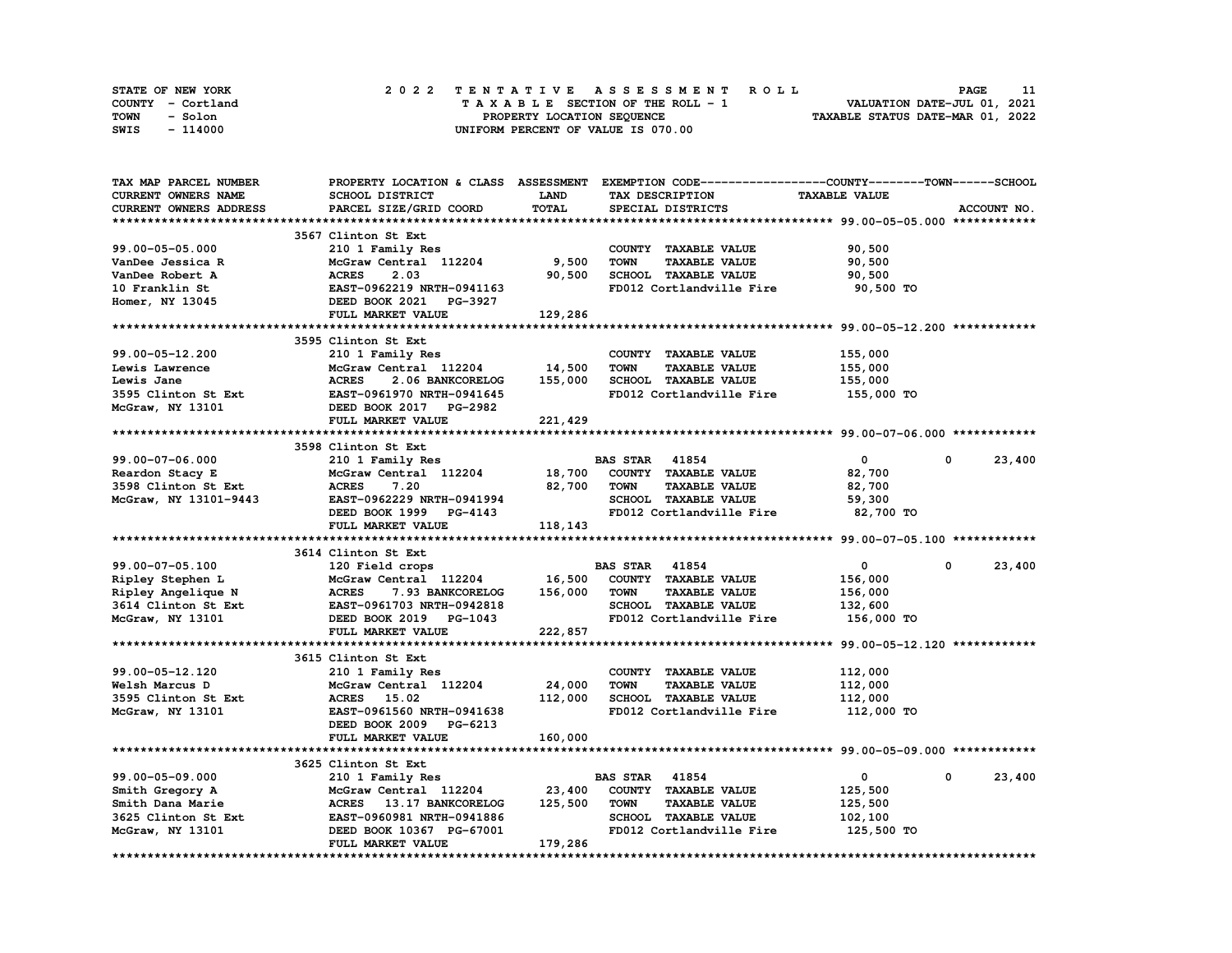| STATE OF NEW YORK | 2022 TENTATIVE ASSESSMENT ROLL     | 12<br><b>PAGE</b>                |
|-------------------|------------------------------------|----------------------------------|
| COUNTY - Cortland | TAXABLE SECTION OF THE ROLL - 1    | VALUATION DATE-JUL 01, 2021      |
| TOWN<br>- Solon   | PROPERTY LOCATION SEQUENCE         | TAXABLE STATUS DATE-MAR 01, 2022 |
| - 114000<br>SWIS  | UNIFORM PERCENT OF VALUE IS 070.00 |                                  |

| TAX MAP PARCEL NUMBER                                                                                                                                                                                                                  | PROPERTY LOCATION & CLASS ASSESSMENT EXEMPTION CODE----------------COUNTY-------TOWN------SCHOOL                                                                                                     |              |                                     |                                     |                        |
|----------------------------------------------------------------------------------------------------------------------------------------------------------------------------------------------------------------------------------------|------------------------------------------------------------------------------------------------------------------------------------------------------------------------------------------------------|--------------|-------------------------------------|-------------------------------------|------------------------|
| <b>CURRENT OWNERS NAME</b>                                                                                                                                                                                                             | <b>SCHOOL DISTRICT</b>                                                                                                                                                                               | <b>LAND</b>  | TAX DESCRIPTION                     | <b>TAXABLE VALUE</b>                |                        |
| <b>CURRENT OWNERS ADDRESS</b>                                                                                                                                                                                                          | PARCEL SIZE/GRID COORD                                                                                                                                                                               | <b>TOTAL</b> | SPECIAL DISTRICTS                   |                                     | ACCOUNT NO.            |
|                                                                                                                                                                                                                                        |                                                                                                                                                                                                      |              |                                     |                                     |                        |
|                                                                                                                                                                                                                                        | 3626 Clinton St Ext                                                                                                                                                                                  |              |                                     |                                     |                        |
| 99.00-07-02.000<br>Ryan Gerald D McGraw Central 112204<br>Stiles Wanda M ACRES 11.3204<br>McGraw Central 112204<br>3626 Clinton St Ext EAST-0961051 NRTH-0943412<br>McGraw, NY 13101<br>DEED BOOK 2014 PG-6905<br>FULL MARKET VALUE 27 |                                                                                                                                                                                                      |              |                                     | $\mathbf{0}$                        | $0 \t 23,400$          |
|                                                                                                                                                                                                                                        |                                                                                                                                                                                                      |              |                                     | 194,000                             |                        |
|                                                                                                                                                                                                                                        |                                                                                                                                                                                                      | 194,000      | TOWN<br><b>TAXABLE VALUE</b>        | 194,000                             |                        |
|                                                                                                                                                                                                                                        |                                                                                                                                                                                                      |              | SCHOOL TAXABLE VALUE                | 170,600                             |                        |
|                                                                                                                                                                                                                                        |                                                                                                                                                                                                      |              | FD012 Cortlandville Fire            | 194,000 TO                          |                        |
|                                                                                                                                                                                                                                        | FULL MARKET VALUE                                                                                                                                                                                    | 277, 143     |                                     |                                     |                        |
|                                                                                                                                                                                                                                        |                                                                                                                                                                                                      |              |                                     |                                     |                        |
|                                                                                                                                                                                                                                        | 3636 Clinton St Ext                                                                                                                                                                                  |              |                                     |                                     |                        |
| 99.00-04-05.000                                                                                                                                                                                                                        | 270 Mfg housing COUNTY TAXABLE VALUE<br>McGraw Central 112204 9,000 TOWN TAXABLE VALUE<br>FRNT 175.12 DPTH 212.25 39,500 SCHOOL TAXABLE VALUE<br>FRNT 105.12 DPTH 212.25 39,500 SCHOOL TAXABLE VALUE |              | COUNTY TAXABLE VALUE 39,500         |                                     |                        |
| Letts Howard                                                                                                                                                                                                                           |                                                                                                                                                                                                      |              |                                     | TAXABLE VALUE 39,500                |                        |
|                                                                                                                                                                                                                                        | McGraw Central 112204<br>FRNT 175.12 DPTH 212.25<br>EAST-0960221 NRTH-0942852                                                                                                                        |              |                                     | 39,500                              |                        |
| 3636 Clinton St Ext<br>McGraw, NY 13101                                                                                                                                                                                                |                                                                                                                                                                                                      |              | FD012 Cortlandville Fire            | 39,500 TO                           |                        |
|                                                                                                                                                                                                                                        | DEED BOOK 2017 PG-4893                                                                                                                                                                               |              |                                     |                                     |                        |
|                                                                                                                                                                                                                                        | FULL MARKET VALUE                                                                                                                                                                                    | 56,429       |                                     |                                     |                        |
|                                                                                                                                                                                                                                        |                                                                                                                                                                                                      |              |                                     |                                     |                        |
|                                                                                                                                                                                                                                        | 3640 Clinton St Ext                                                                                                                                                                                  |              |                                     |                                     |                        |
|                                                                                                                                                                                                                                        |                                                                                                                                                                                                      |              |                                     | $\mathbf{0}$                        | $^{\circ}$<br>23,400   |
|                                                                                                                                                                                                                                        | 210 1 Family Res<br>McGraw Central 112204 7,500 COUNTY TAXABLE VALUE                                                                                                                                 |              |                                     | 80,000                              |                        |
|                                                                                                                                                                                                                                        |                                                                                                                                                                                                      |              | <b>TAXABLE VALUE</b><br>TOWN        | 80,000                              |                        |
| McGraw, NY 13101-9443                                                                                                                                                                                                                  | EAST-0960077 NRTH-0942924                                                                                                                                                                            |              | SCHOOL TAXABLE VALUE                | 56,600                              |                        |
|                                                                                                                                                                                                                                        | EAST-0960077 NRTH-0942924<br>DEED BOOK 1999 PG-1765                                                                                                                                                  |              | FD012 Cortlandville Fire            | 80,000 TO                           |                        |
|                                                                                                                                                                                                                                        | FULL MARKET VALUE                                                                                                                                                                                    | 114,286      |                                     |                                     |                        |
|                                                                                                                                                                                                                                        |                                                                                                                                                                                                      |              |                                     |                                     |                        |
|                                                                                                                                                                                                                                        | 3642 Clinton St Ext                                                                                                                                                                                  |              |                                     |                                     |                        |
| 99.00-07-01.000                                                                                                                                                                                                                        | 241 Rural res&aq                                                                                                                                                                                     |              | COUNTY TAXABLE VALUE                | 200,000                             |                        |
| Cobb Keith                                                                                                                                                                                                                             |                                                                                                                                                                                                      |              | <b>TOWN</b><br><b>TAXABLE VALUE</b> | 200,000                             |                        |
| 4385 Locust Ave                                                                                                                                                                                                                        |                                                                                                                                                                                                      |              | SCHOOL TAXABLE VALUE                | 200,000                             |                        |
| Homer, NY 13077                                                                                                                                                                                                                        | McGraw Central 112204 21,500<br>ACRES 10.74 200,000<br>EAST-0960805 NRTH-0943406                                                                                                                     |              |                                     | FD012 Cortlandville Fire 200,000 TO |                        |
|                                                                                                                                                                                                                                        | DEED BOOK 2022 PG-217                                                                                                                                                                                |              |                                     |                                     |                        |
| PRIOR OWNER ON 3/01/2022                                                                                                                                                                                                               | FULL MARKET VALUE                                                                                                                                                                                    | 285,714      |                                     |                                     |                        |
| Cobb Keith                                                                                                                                                                                                                             |                                                                                                                                                                                                      |              |                                     |                                     |                        |
|                                                                                                                                                                                                                                        |                                                                                                                                                                                                      |              |                                     |                                     |                        |
|                                                                                                                                                                                                                                        | 3644 Clinton St Ext                                                                                                                                                                                  |              |                                     |                                     |                        |
| 99.00-04-15.000                                                                                                                                                                                                                        | 240 Rural res                                                                                                                                                                                        |              | <b>BAS STAR 41854</b>               | $\mathbf{0}$                        | 23,400<br>$\mathbf{0}$ |
|                                                                                                                                                                                                                                        | McGraw Central 112204 69,200                                                                                                                                                                         |              | COUNTY TAXABLE VALUE                | 130,000                             |                        |
|                                                                                                                                                                                                                                        |                                                                                                                                                                                                      | 130,000 TOWN | <b>TAXABLE VALUE</b>                | 130,000                             |                        |
|                                                                                                                                                                                                                                        |                                                                                                                                                                                                      |              | SCHOOL TAXABLE VALUE                | 106,600                             |                        |
| McGraw, NY 13101-9443 DEED BOOK 386                                                                                                                                                                                                    | PG-307                                                                                                                                                                                               |              |                                     | FD012 Cortlandville Fire 130,000 TO |                        |
|                                                                                                                                                                                                                                        | FULL MARKET VALUE                                                                                                                                                                                    | 185,714      |                                     |                                     |                        |
|                                                                                                                                                                                                                                        |                                                                                                                                                                                                      |              |                                     |                                     |                        |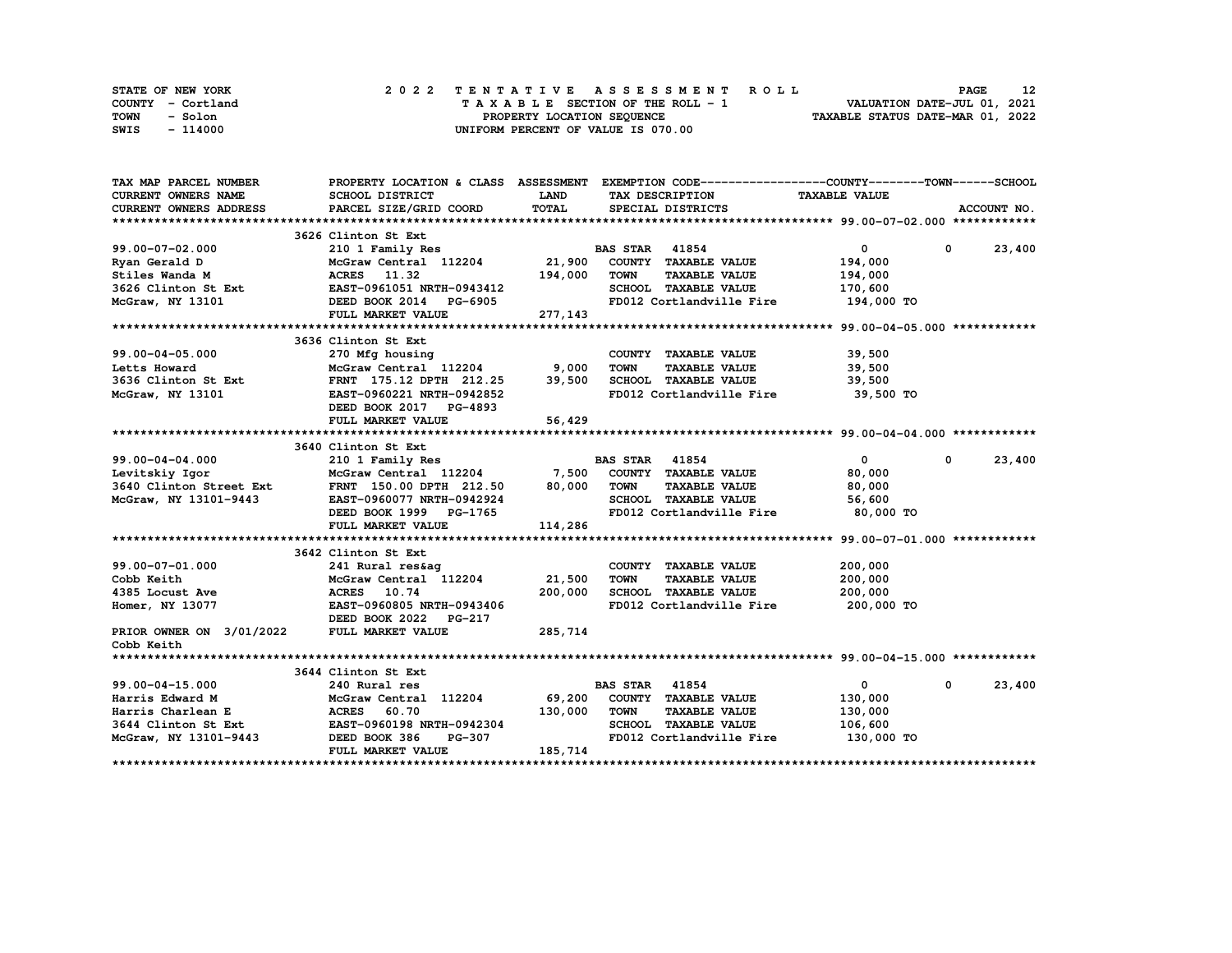| STATE OF NEW YORK | 2022 TENTATIVE ASSESSMENT ROLL     | 13<br><b>PAGE</b>                |
|-------------------|------------------------------------|----------------------------------|
| COUNTY - Cortland | TAXABLE SECTION OF THE ROLL - 1    | VALUATION DATE-JUL 01, 2021      |
| TOWN<br>- Solon   | PROPERTY LOCATION SEQUENCE         | TAXABLE STATUS DATE-MAR 01, 2022 |
| - 114000<br>SWIS  | UNIFORM PERCENT OF VALUE IS 070.00 |                                  |

| TAX MAP PARCEL NUMBER                                                                                                                                                                                                          |                                                                                   |              | PROPERTY LOCATION & CLASS ASSESSMENT EXEMPTION CODE----------------COUNTY-------TOWN-----SCHOOL |                      |                       |
|--------------------------------------------------------------------------------------------------------------------------------------------------------------------------------------------------------------------------------|-----------------------------------------------------------------------------------|--------------|-------------------------------------------------------------------------------------------------|----------------------|-----------------------|
| CURRENT OWNERS NAME                                                                                                                                                                                                            | SCHOOL DISTRICT                                                                   | <b>LAND</b>  | TAX DESCRIPTION                                                                                 | <b>TAXABLE VALUE</b> |                       |
| CURRENT OWNERS ADDRESS                                                                                                                                                                                                         | PARCEL SIZE/GRID COORD                                                            | TOTAL        | SPECIAL DISTRICTS                                                                               |                      | ACCOUNT NO.           |
|                                                                                                                                                                                                                                |                                                                                   |              |                                                                                                 |                      |                       |
|                                                                                                                                                                                                                                | 3668 Clinton St Ext                                                               |              |                                                                                                 |                      |                       |
| 99.00-04-03.000                                                                                                                                                                                                                | 210 1 Family Res                                                                  |              | <b>ENH STAR 41834</b>                                                                           | $\mathbf{0}$         | 0<br>58,420           |
|                                                                                                                                                                                                                                |                                                                                   |              | COUNTY TAXABLE VALUE                                                                            | 71,300               |                       |
|                                                                                                                                                                                                                                | 210 1 Family Res<br>McGraw Central 112204 7,500<br>~~~~ 150 00 DPTH 212.25 71,300 |              | <b>TAXABLE VALUE</b><br>TOWN                                                                    | 71,300               |                       |
| Sholar Choice B<br>Sholar Addie<br>3668 Clinton St Ext<br>McGraw, NY 13101-9443                                                                                                                                                |                                                                                   |              | SCHOOL TAXABLE VALUE                                                                            |                      |                       |
|                                                                                                                                                                                                                                | EAST-0959937 NRTH-0942980                                                         |              |                                                                                                 | 12,880               |                       |
|                                                                                                                                                                                                                                | DEED BOOK 322<br>PG-910                                                           |              | FD012 Cortlandville Fire                                                                        | 71,300 TO            |                       |
|                                                                                                                                                                                                                                | FULL MARKET VALUE                                                                 | 101,857      |                                                                                                 |                      |                       |
|                                                                                                                                                                                                                                |                                                                                   |              |                                                                                                 |                      |                       |
|                                                                                                                                                                                                                                | 3672 Clinton St Ext                                                               |              |                                                                                                 |                      |                       |
| 99.00-04-02.000                                                                                                                                                                                                                | 210 1 Family Res                                                                  |              | COUNTY TAXABLE VALUE                                                                            | 85,000               |                       |
|                                                                                                                                                                                                                                | McGraw Central 112204 13,600                                                      |              | <b>TOWN</b><br><b>TAXABLE VALUE</b>                                                             | 85,000               |                       |
| Milano Joseph E<br>Milano Linda C<br>33 Ave B West<br>West Babylon, NY 11704<br>DEED BOOK 2008 PG-2405<br>Mest Babylon, NY 11704<br>DEED BOOK 2008 PG-2405                                                                     |                                                                                   | 85,000       | SCHOOL TAXABLE VALUE                                                                            | 85,000               |                       |
|                                                                                                                                                                                                                                |                                                                                   |              | FD012 Cortlandville Fire                                                                        | 85,000 TO            |                       |
|                                                                                                                                                                                                                                |                                                                                   |              |                                                                                                 |                      |                       |
|                                                                                                                                                                                                                                | <b>FULL MARKET VALUE</b>                                                          | 121, 429     |                                                                                                 |                      |                       |
|                                                                                                                                                                                                                                |                                                                                   |              |                                                                                                 |                      |                       |
|                                                                                                                                                                                                                                | 3680 Clinton St Ext                                                               |              |                                                                                                 |                      |                       |
| 99.00-04-01.000                                                                                                                                                                                                                | 240 Rural res                                                                     |              | <b>BAS STAR 41854</b>                                                                           | $\mathbf{0}$         | $\mathbf 0$<br>23,400 |
|                                                                                                                                                                                                                                | McGraw Central 112204 78,800                                                      |              | COUNTY TAXABLE VALUE                                                                            | 147,000              |                       |
| Rynders Jeffrey A<br>Boyce Colleen R<br>Rynders Jeffrey A McGraw Central 112204 78,800<br>Boyce Colleen R ACRES 67.29 147,000<br>3680 Clinton St Ext EAST-0959794 NRTH-0944053<br>McGraw, NY 13101-9443 DEED BOOK 2001 PG-6174 |                                                                                   | 147,000 TOWN | <b>TAXABLE VALUE</b>                                                                            | 147,000              |                       |
|                                                                                                                                                                                                                                |                                                                                   |              |                                                                                                 |                      |                       |
|                                                                                                                                                                                                                                |                                                                                   |              | SCHOOL TAXABLE VALUE                                                                            | 123,600              |                       |
|                                                                                                                                                                                                                                |                                                                                   |              | FD012 Cortlandville Fire                                                                        | 147,000 TO           |                       |
|                                                                                                                                                                                                                                | FULL MARKET VALUE                                                                 | 210,000      |                                                                                                 |                      |                       |
|                                                                                                                                                                                                                                |                                                                                   |              |                                                                                                 |                      |                       |
|                                                                                                                                                                                                                                | Harris Rd                                                                         |              |                                                                                                 |                      |                       |
| 80.00-01-20.110                                                                                                                                                                                                                | 105 Vac farmland                                                                  |              | COUNTY TAXABLE VALUE                                                                            | 118,400              |                       |
| Bickford Trust Edwin B Jr                                                                                                                                                                                                      | McGraw Central 112204 118,400                                                     |              | <b>TOWN</b><br><b>TAXABLE VALUE</b>                                                             | 118,400              |                       |
| 4054 Syrian Hill Rd                                                                                                                                                                                                            | ACRES 115.20                                                                      | 118,400      | SCHOOL TAXABLE VALUE                                                                            | 118,400              |                       |
| McGraw, NY 13101-9522                                                                                                                                                                                                          | EAST-0971336 NRTH-0955097                                                         |              | FD012 Cortlandville Fire                                                                        | 118,400 TO           |                       |
|                                                                                                                                                                                                                                | DEED BOOK 1998 PG-467                                                             |              |                                                                                                 |                      |                       |
|                                                                                                                                                                                                                                | FULL MARKET VALUE                                                                 | 169,143      |                                                                                                 |                      |                       |
|                                                                                                                                                                                                                                |                                                                                   |              |                                                                                                 |                      |                       |
|                                                                                                                                                                                                                                | Harris Rd                                                                         |              |                                                                                                 |                      |                       |
| 80.00-03-02.000                                                                                                                                                                                                                | 323 Vacant rural                                                                  |              | COUNTY TAXABLE VALUE                                                                            | 10, 100              |                       |
| Greenier Curtis N                                                                                                                                                                                                              | McGraw Central 112204                                                             | 10,100       | <b>TOWN</b><br><b>TAXABLE VALUE</b>                                                             | 10,100               |                       |
| 317 Death Valley Rd                                                                                                                                                                                                            | <b>ACRES</b><br>9.19                                                              |              | 10,100 SCHOOL TAXABLE VALUE                                                                     | 10,100               |                       |
|                                                                                                                                                                                                                                | EAST-0970829 NRTH-0959893                                                         |              | FD012 Cortlandville Fire                                                                        |                      |                       |
| Johnson City, NY 13790                                                                                                                                                                                                         |                                                                                   |              |                                                                                                 | 10,100 TO            |                       |
|                                                                                                                                                                                                                                | DEED BOOK 2017 PG-5791                                                            |              |                                                                                                 |                      |                       |
|                                                                                                                                                                                                                                | FULL MARKET VALUE                                                                 | 14,429       |                                                                                                 |                      |                       |
|                                                                                                                                                                                                                                |                                                                                   |              |                                                                                                 |                      |                       |
|                                                                                                                                                                                                                                | Harris Rd                                                                         |              |                                                                                                 |                      |                       |
| 80.00-03-03.000                                                                                                                                                                                                                | 321 Abandoned ag                                                                  |              | COUNTY TAXABLE VALUE                                                                            | 26,000               |                       |
| Nelson Richard C                                                                                                                                                                                                               | McGraw Central 112204 26,000                                                      |              | TOWN<br><b>TAXABLE VALUE</b>                                                                    | 26,000               |                       |
| 26302 Byrd Rd                                                                                                                                                                                                                  | <b>ACRES</b> 62.50                                                                | 26,000       | SCHOOL TAXABLE VALUE                                                                            | 26,000               |                       |
| Crisfield, MD 21817                                                                                                                                                                                                            | EAST-0972090 NRTH-0959736                                                         |              | FD012 Cortlandville Fire 26,000 TO                                                              |                      |                       |
|                                                                                                                                                                                                                                | DEED BOOK 1995 PG-2520                                                            |              |                                                                                                 |                      |                       |
|                                                                                                                                                                                                                                | FULL MARKET VALUE                                                                 | 37,143       |                                                                                                 |                      |                       |
|                                                                                                                                                                                                                                |                                                                                   |              |                                                                                                 |                      |                       |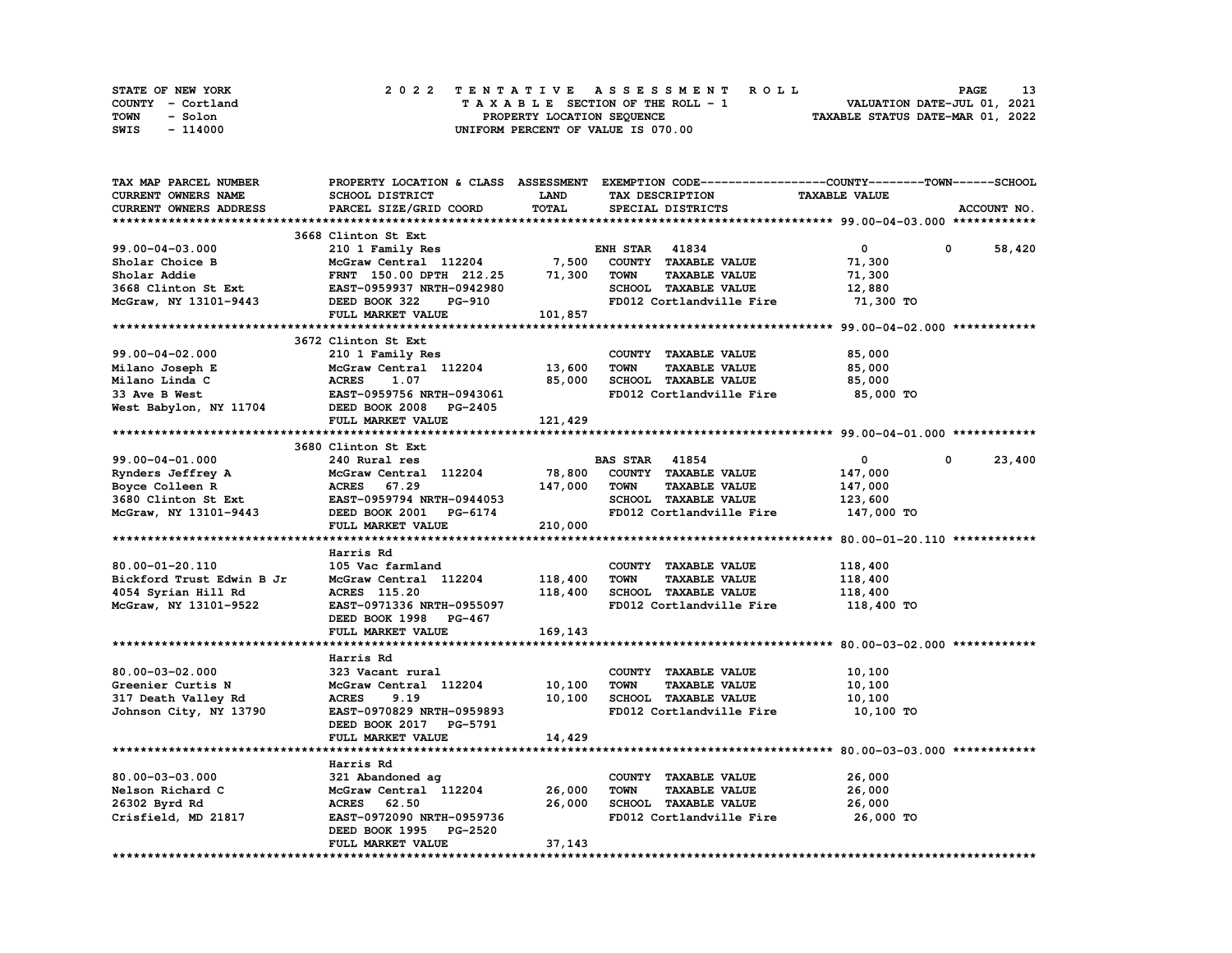| STATE OF NEW YORK | 2022 TENTATIVE ASSESSMENT ROLL     | 14<br>PAGE                       |
|-------------------|------------------------------------|----------------------------------|
| COUNTY - Cortland | TAXABLE SECTION OF THE ROLL - 1    | VALUATION DATE-JUL 01, 2021      |
| TOWN<br>- Solon   | PROPERTY LOCATION SEQUENCE         | TAXABLE STATUS DATE-MAR 01, 2022 |
| - 114000<br>SWIS  | UNIFORM PERCENT OF VALUE IS 070.00 |                                  |

| CURRENT OWNERS NAME<br>SCHOOL DISTRICT<br>LAND<br>TAX DESCRIPTION<br><b>TAXABLE VALUE</b><br>TOTAL<br>CURRENT OWNERS ADDRESS<br>PARCEL SIZE/GRID COORD<br>SPECIAL DISTRICTS<br>Harris Rd<br>80.00-03-04.000<br>910 Priv forest<br>55,000<br>COUNTY TAXABLE VALUE | ACCOUNT NO. |
|------------------------------------------------------------------------------------------------------------------------------------------------------------------------------------------------------------------------------------------------------------------|-------------|
|                                                                                                                                                                                                                                                                  |             |
|                                                                                                                                                                                                                                                                  |             |
|                                                                                                                                                                                                                                                                  |             |
|                                                                                                                                                                                                                                                                  |             |
|                                                                                                                                                                                                                                                                  |             |
| 55,000<br><b>TOWN</b><br><b>TAXABLE VALUE</b><br>Vandeburg Sharon E<br>McGraw Central 112204<br>55,000                                                                                                                                                           |             |
| 55,000<br>SCHOOL TAXABLE VALUE<br>Vandeburg Earl<br><b>ACRES</b><br>50.00<br>55,000                                                                                                                                                                              |             |
| 3618 Stoney Lonesome Rd<br>EAST-0972611 NRTH-0958170<br>FD012 Cortlandville Fire<br>55,000 TO                                                                                                                                                                    |             |
| Williamson, NY 14589<br>DEED BOOK 1995 PG-1874                                                                                                                                                                                                                   |             |
| FULL MARKET VALUE<br>78,571                                                                                                                                                                                                                                      |             |
|                                                                                                                                                                                                                                                                  |             |
| Harris Rd                                                                                                                                                                                                                                                        |             |
| 80.00-03-09.100<br>240 Rural res<br>VET WAR CT 41121<br>4,680<br>9,360                                                                                                                                                                                           | 0           |
| McGraw Central 112204<br>41801<br>Tobias Robert W<br>16,000 AGED C&T<br>19,580<br>18,410                                                                                                                                                                         | 0           |
| <b>ACRES</b> 15.98<br>83,000<br>COUNTY TAXABLE VALUE<br>Tobias Janet M<br>58,740                                                                                                                                                                                 |             |
| EAST-0973101 NRTH-0956644<br><b>TAXABLE VALUE</b><br>4462 Harris Rd<br><b>TOWN</b><br>55,230                                                                                                                                                                     |             |
| Cincinnatus, NY 13040<br>DEED BOOK 351<br><b>PG-378</b><br>SCHOOL TAXABLE VALUE<br>83,000                                                                                                                                                                        |             |
| 118,571 FD012 Cortlandville Fire<br>FULL MARKET VALUE<br>83,000 TO                                                                                                                                                                                               |             |
|                                                                                                                                                                                                                                                                  |             |
| 4257 Harris Rd                                                                                                                                                                                                                                                   |             |
|                                                                                                                                                                                                                                                                  |             |
| 80.00-01-28.000<br>210 1 Family Res<br>COUNTY TAXABLE VALUE<br>79,400                                                                                                                                                                                            |             |
| McGraw Central 112204<br>14,300<br><b>TOWN</b><br><b>TAXABLE VALUE</b><br>79,400<br>Tobias Jane M                                                                                                                                                                |             |
| Tobias Richard J<br><b>ACRES</b><br>1.60<br>79,400<br>SCHOOL TAXABLE VALUE<br>79,400                                                                                                                                                                             |             |
| EAST-0973380 NRTH-0952328<br>FD012 Cortlandville Fire<br>4257 Harris Rd<br>79,400 TO                                                                                                                                                                             |             |
| DEED BOOK 332<br>PO Box 5<br>PG-91                                                                                                                                                                                                                               |             |
| McGraw, NY 13101<br>FULL MARKET VALUE<br>113,429                                                                                                                                                                                                                 |             |
|                                                                                                                                                                                                                                                                  |             |
| 4268 Harris Rd                                                                                                                                                                                                                                                   |             |
| 80.00-01-29.120<br>0<br>$\mathbf{0}$<br>210 1 Family Res<br><b>BAS STAR 41854</b>                                                                                                                                                                                | 23,400      |
| COUNTY TAXABLE VALUE<br>Fuller Troy L<br>McGraw Central 112204<br>13,000<br>28,000                                                                                                                                                                               |             |
| Fuller Shawnte J<br><b>ACRES</b><br>28,000<br><b>TOWN</b><br><b>TAXABLE VALUE</b><br>1.40<br>28,000                                                                                                                                                              |             |
| EAST-0973573 NRTH-0952474<br>SCHOOL TAXABLE VALUE<br>4268 Harris Rd<br>4,600                                                                                                                                                                                     |             |
| FD012 Cortlandville Fire<br>E Freetown, NY 13040<br>DEED BOOK 2011 PG-3319<br>28,000 TO                                                                                                                                                                          |             |
| 40,000<br>FULL MARKET VALUE                                                                                                                                                                                                                                      |             |
|                                                                                                                                                                                                                                                                  |             |
| 4290 Harris Rd                                                                                                                                                                                                                                                   |             |
| 80.00-01-29.110<br>281 Multiple res<br>COUNTY TAXABLE VALUE<br>52,500                                                                                                                                                                                            |             |
| 24,000<br>TAXABLE VALUE<br>Pittman Benjamin<br>McGraw Central 112204<br><b>TOWN</b><br>52,500                                                                                                                                                                    |             |
| 4290 Harris Rd<br><b>ACRES</b><br>4.50<br>52,500<br><b>SCHOOL TAXABLE VALUE</b><br>52,500                                                                                                                                                                        |             |
| EAST-0973552 NRTH-0952998<br>FD012 Cortlandville Fire<br>52,500 TO<br>E Freetown, NY 13040                                                                                                                                                                       |             |
| DEED BOOK 2016 PG-6889                                                                                                                                                                                                                                           |             |
| 75,000<br>FULL MARKET VALUE                                                                                                                                                                                                                                      |             |
|                                                                                                                                                                                                                                                                  |             |
|                                                                                                                                                                                                                                                                  |             |
|                                                                                                                                                                                                                                                                  |             |
| 4296 Harris Rd                                                                                                                                                                                                                                                   |             |
| 80.00-01-29.200<br>VET COM CT 41131<br>7,800<br>9,000<br>210 1 Family Res                                                                                                                                                                                        | 0           |
| McGraw Central 112204<br>14,400<br>Woodard Clarence Jr<br>14,000 VET DIS CT 41141<br>14,400                                                                                                                                                                      | $^{\circ}$  |
| Woodard Kathy<br><b>ACRES</b><br>36,000 ENH STAR 41834<br>$\mathbf 0$<br>0<br>1.35                                                                                                                                                                               | 36,000      |
| 4296 Harris Rd<br>EAST-0973366 NRTH-0953173<br>COUNTY TAXABLE VALUE<br>13,800                                                                                                                                                                                    |             |
| <b>TOWN</b><br><b>TAXABLE VALUE</b><br>12,600<br>E Freetown, NY 13040-8773<br>DEED BOOK 533<br>$PG-55$                                                                                                                                                           |             |
| <b>SCHOOL TAXABLE VALUE</b><br>FULL MARKET VALUE<br>51,429<br>0<br>36,000 TO<br>FD012 Cortlandville Fire                                                                                                                                                         |             |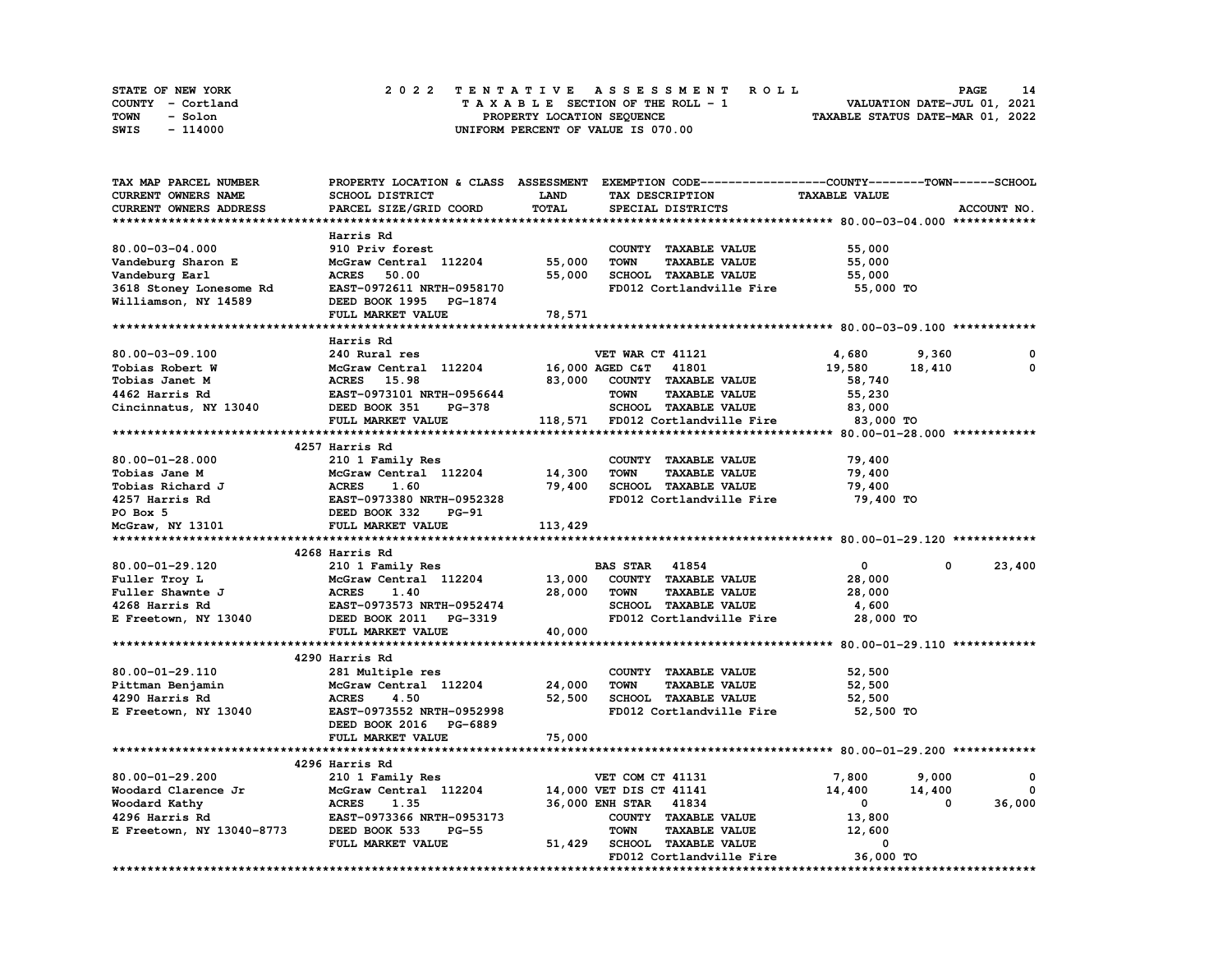| STATE OF NEW YORK | 2022 TENTATIVE ASSESSMENT ROLL     | 15<br><b>PAGE</b>                |
|-------------------|------------------------------------|----------------------------------|
| COUNTY - Cortland | TAXABLE SECTION OF THE ROLL - 1    | VALUATION DATE-JUL 01, 2021      |
| TOWN<br>- Solon   | PROPERTY LOCATION SEQUENCE         | TAXABLE STATUS DATE-MAR 01, 2022 |
| - 114000<br>SWIS  | UNIFORM PERCENT OF VALUE IS 070.00 |                                  |

| TAX MAP PARCEL NUMBER                                                                                                                                                                                                                     | PROPERTY LOCATION & CLASS ASSESSMENT EXEMPTION CODE----------------COUNTY-------TOWN-----SCHOOL |             |                       |                          |                      |            |             |
|-------------------------------------------------------------------------------------------------------------------------------------------------------------------------------------------------------------------------------------------|-------------------------------------------------------------------------------------------------|-------------|-----------------------|--------------------------|----------------------|------------|-------------|
| <b>CURRENT OWNERS NAME</b>                                                                                                                                                                                                                | SCHOOL DISTRICT                                                                                 | <b>LAND</b> | TAX DESCRIPTION       |                          | <b>TAXABLE VALUE</b> |            |             |
| CURRENT OWNERS ADDRESS                                                                                                                                                                                                                    | PARCEL SIZE/GRID COORD                                                                          | TOTAL       | SPECIAL DISTRICTS     |                          |                      |            | ACCOUNT NO. |
|                                                                                                                                                                                                                                           |                                                                                                 |             |                       |                          |                      |            |             |
|                                                                                                                                                                                                                                           | 4304 Harris Rd                                                                                  |             |                       |                          |                      |            |             |
| 80.00-01-30.000                                                                                                                                                                                                                           | 210 1 Family Res                                                                                |             | <b>BAS STAR 41854</b> |                          | $\mathbf{0}$         | $^{\circ}$ | 23,400      |
| Bassett Jason M                                                                                                                                                                                                                           | McGraw Central 112204 13,500                                                                    |             |                       | COUNTY TAXABLE VALUE     | 51,000               |            |             |
| 4304 Harris Rd                                                                                                                                                                                                                            | <b>ACRES</b><br>1.00 BANK WELLS                                                                 | 51,000      | <b>TOWN</b>           | <b>TAXABLE VALUE</b>     | 51,000               |            |             |
| Cincinnatus, NY 13040                                                                                                                                                                                                                     | EAST-0973311 NRTH-0953397                                                                       |             |                       | SCHOOL TAXABLE VALUE     | 27,600               |            |             |
|                                                                                                                                                                                                                                           | DEED BOOK 2012 PG-747                                                                           |             |                       | FD012 Cortlandville Fire | 51,000 TO            |            |             |
|                                                                                                                                                                                                                                           | FULL MARKET VALUE                                                                               | 72,857      |                       |                          |                      |            |             |
|                                                                                                                                                                                                                                           |                                                                                                 |             |                       |                          |                      |            |             |
|                                                                                                                                                                                                                                           | 4324 Harris Rd                                                                                  |             |                       |                          |                      |            |             |
|                                                                                                                                                                                                                                           |                                                                                                 |             | <b>BAS STAR 41854</b> |                          | $\mathbf{0}$         | $^{\circ}$ |             |
| 80.00-01-24.200                                                                                                                                                                                                                           | 210 1 Family Res                                                                                |             |                       |                          |                      |            | 23,400      |
|                                                                                                                                                                                                                                           |                                                                                                 | 15,000      |                       | COUNTY TAXABLE VALUE     | 73,000               |            |             |
|                                                                                                                                                                                                                                           |                                                                                                 | 73,000      | <b>TOWN</b>           | <b>TAXABLE VALUE</b>     | 73,000               |            |             |
|                                                                                                                                                                                                                                           |                                                                                                 |             |                       | SCHOOL TAXABLE VALUE     | 49,600               |            |             |
| Hotaling Robert A Jr and McGraw Central 112204 15,000<br>Hotaling Tina McGraw Central 112204 15,000<br>4324 Harris Rd EAST-0973322 NRTH-0953657<br>E Freetown, NY 13040-8774 DEED BOOK 410 PG-7<br>FIILL MARKET VALUE                     |                                                                                                 |             |                       | FD012 Cortlandville Fire | 73,000 TO            |            |             |
|                                                                                                                                                                                                                                           | FULL MARKET VALUE                                                                               | 104,286     |                       |                          |                      |            |             |
|                                                                                                                                                                                                                                           |                                                                                                 |             |                       |                          |                      |            |             |
|                                                                                                                                                                                                                                           | 4338 Harris Rd                                                                                  |             |                       |                          |                      |            |             |
| 80.00-01-24.100                                                                                                                                                                                                                           | 210 1 Family Res                                                                                |             | <b>ENH STAR 41834</b> |                          | $\overline{0}$       | $^{\circ}$ | 58,420      |
| Hotaling Robert                                                                                                                                                                                                                           | McGraw Central 112204 18,800                                                                    |             |                       | COUNTY TAXABLE VALUE     | 74,000               |            |             |
| 4338 Harris Rd                                                                                                                                                                                                                            | <b>ACRES</b><br>7.66                                                                            | 74,000      | <b>TOWN</b>           | <b>TAXABLE VALUE</b>     | 74,000               |            |             |
| Cincinnatus, NY 13040-8774                                                                                                                                                                                                                | EAST-0973270 NRTH-0954179<br>DEED BOOK 293 PG-181                                               |             |                       | SCHOOL TAXABLE VALUE     | 15,580               |            |             |
|                                                                                                                                                                                                                                           |                                                                                                 |             |                       | FD012 Cortlandville Fire | 74,000 TO            |            |             |
|                                                                                                                                                                                                                                           | FULL MARKET VALUE                                                                               | 105,714     |                       |                          |                      |            |             |
|                                                                                                                                                                                                                                           |                                                                                                 |             |                       |                          |                      |            |             |
|                                                                                                                                                                                                                                           | 4346 Harris Rd                                                                                  |             |                       |                          |                      |            |             |
| 80.00-01-20.121                                                                                                                                                                                                                           | 120 Field crops                                                                                 |             |                       | COUNTY TAXABLE VALUE     | 53,500               |            |             |
| McGraw Central<br>Hotaling Robert A Jr McGraw Central<br>Hotaling Tina J ACRES 53.97<br>A224 Harris Rd EAST-0972678 P                                                                                                                     | McGraw Central 112204 53,500                                                                    |             | <b>TOWN</b>           | <b>TAXABLE VALUE</b>     | 53,500               |            |             |
|                                                                                                                                                                                                                                           |                                                                                                 | 53,500      |                       | SCHOOL TAXABLE VALUE     | 53,500               |            |             |
|                                                                                                                                                                                                                                           | <b>EAST-0972678 NRTH-0954823</b>                                                                |             |                       | FD012 Cortlandville Fire | 53,500 TO            |            |             |
| Cincinnatus, NY 13040 DEED BOOK 10627 PG-65001                                                                                                                                                                                            |                                                                                                 |             |                       |                          |                      |            |             |
|                                                                                                                                                                                                                                           | FULL MARKET VALUE                                                                               | 76,429      |                       |                          |                      |            |             |
|                                                                                                                                                                                                                                           |                                                                                                 |             |                       |                          |                      |            |             |
|                                                                                                                                                                                                                                           | 4405 Harris Rd                                                                                  |             |                       |                          |                      |            |             |
|                                                                                                                                                                                                                                           | 311 Res vac land                                                                                |             |                       |                          |                      |            |             |
| 80.00-01-20.200                                                                                                                                                                                                                           |                                                                                                 |             |                       | COUNTY TAXABLE VALUE     | 1,000                |            |             |
|                                                                                                                                                                                                                                           |                                                                                                 | 1,000       | <b>TOWN</b>           | <b>TAXABLE VALUE</b>     | 1,000                |            |             |
|                                                                                                                                                                                                                                           |                                                                                                 | 1,000       |                       | SCHOOL TAXABLE VALUE     | 1,000                |            |             |
|                                                                                                                                                                                                                                           |                                                                                                 |             |                       | FD012 Cortlandville Fire | 1,000 TO             |            |             |
| 80.00-01-20.200 311 Kes vac land<br>Harvey William E McGraw Central 112204<br>Harvey Elsa FRNT 75.00 DPTH 150.25<br>4411 Harris Rd EAST-0972804 NRTH-0955549<br>E Freetown, NY 13040-9522 DEED BOOK 342<br>DEED BOOK 342<br>DEED BOOK 342 |                                                                                                 |             |                       |                          |                      |            |             |
|                                                                                                                                                                                                                                           | FULL MARKET VALUE                                                                               | 1,429       |                       |                          |                      |            |             |
|                                                                                                                                                                                                                                           |                                                                                                 |             |                       |                          |                      |            |             |
|                                                                                                                                                                                                                                           | 4411 Harris Rd                                                                                  |             |                       |                          |                      |            |             |
| 80.00-01-19.000                                                                                                                                                                                                                           | 210 1 Family Res                                                                                |             | <b>ENH STAR 41834</b> |                          | $\mathbf{0}$         | $^{\circ}$ | 39,500      |
| Harvey William                                                                                                                                                                                                                            |                                                                                                 |             |                       | COUNTY TAXABLE VALUE     | 39,500               |            |             |
| 4411 Harris Rd                                                                                                                                                                                                                            | McGraw Central 112204 7,000<br>FRNT 118.00 DPTH 150.25 39,500                                   |             | <b>TOWN</b>           | <b>TAXABLE VALUE</b>     | 39,500               |            |             |
| Cincinnatus, NY 13040 EAST-0972809 NRTH-0955647                                                                                                                                                                                           |                                                                                                 |             |                       |                          |                      |            |             |
|                                                                                                                                                                                                                                           | DEED BOOK 342<br>PG-538                                                                         |             |                       |                          |                      |            |             |
|                                                                                                                                                                                                                                           | FULL MARKET VALUE                                                                               | 56,429      |                       |                          |                      |            |             |
|                                                                                                                                                                                                                                           |                                                                                                 |             |                       |                          |                      |            |             |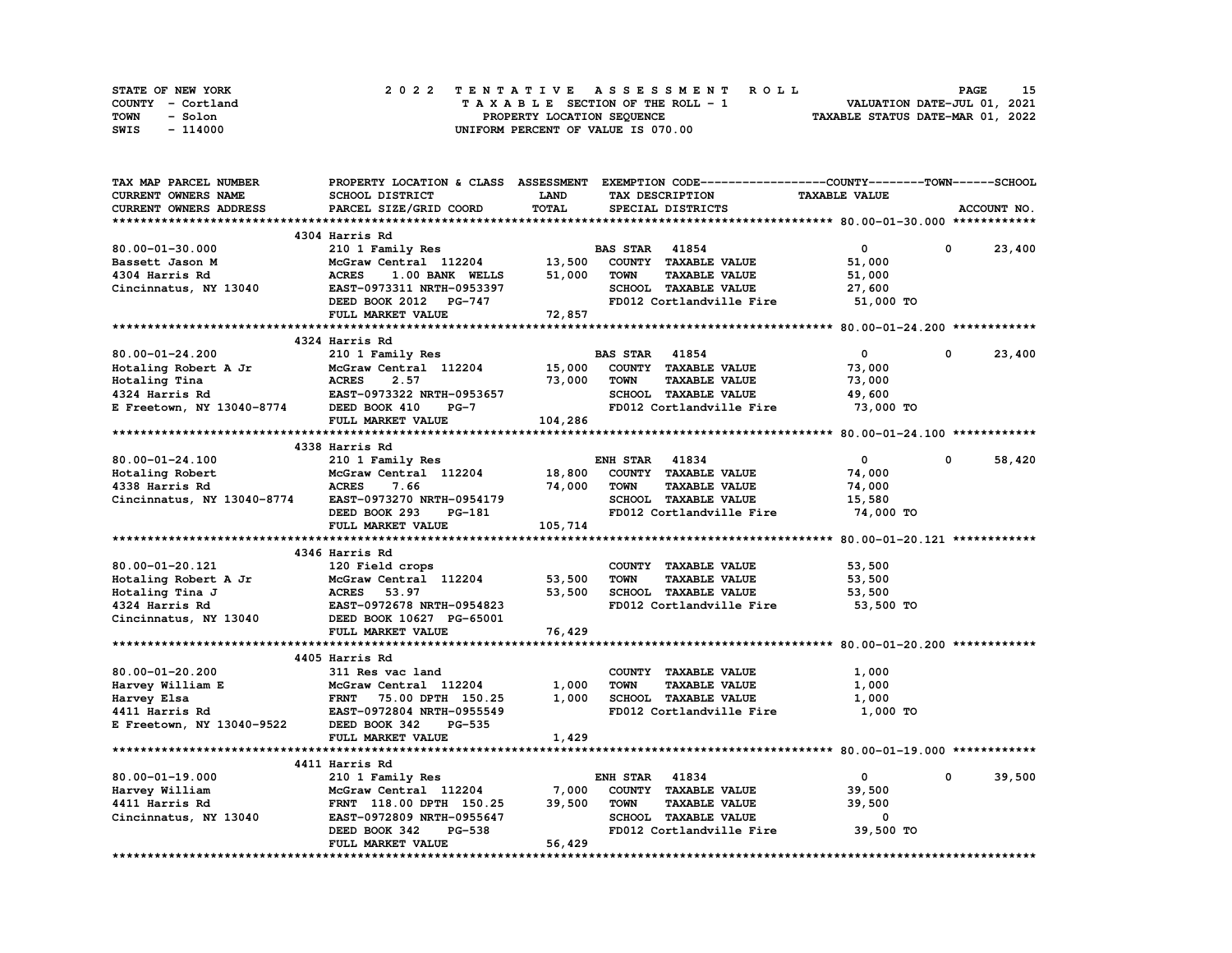| STATE OF NEW YORK | 2022 TENTATIVE ASSESSMENT ROLL     | 16<br><b>PAGE</b>                |
|-------------------|------------------------------------|----------------------------------|
| COUNTY - Cortland | TAXABLE SECTION OF THE ROLL - 1    | VALUATION DATE-JUL 01, 2021      |
| TOWN<br>- Solon   | PROPERTY LOCATION SEQUENCE         | TAXABLE STATUS DATE-MAR 01, 2022 |
| - 114000<br>SWIS  | UNIFORM PERCENT OF VALUE IS 070.00 |                                  |

| TAX MAP PARCEL NUMBER                                                                                                                                                                      |                                                             |             |                                     | PROPERTY LOCATION & CLASS ASSESSMENT EXEMPTION CODE-----------------COUNTY-------TOWN-----SCHOOL |        |
|--------------------------------------------------------------------------------------------------------------------------------------------------------------------------------------------|-------------------------------------------------------------|-------------|-------------------------------------|--------------------------------------------------------------------------------------------------|--------|
| CURRENT OWNERS NAME                                                                                                                                                                        | SCHOOL DISTRICT                                             | <b>LAND</b> | TAX DESCRIPTION                     | <b>TAXABLE VALUE</b>                                                                             |        |
| CURRENT OWNERS ADDRESS                                                                                                                                                                     | PARCEL SIZE/GRID COORD                                      | TOTAL       | SPECIAL DISTRICTS                   | ACCOUNT NO.                                                                                      |        |
|                                                                                                                                                                                            |                                                             |             |                                     |                                                                                                  |        |
|                                                                                                                                                                                            | 4583 Harris Rd                                              |             |                                     |                                                                                                  |        |
| 80.00-03-05.000                                                                                                                                                                            | 322 Rural vac>10                                            |             | COUNTY TAXABLE VALUE                | 30,800                                                                                           |        |
| Hotaling Robert                                                                                                                                                                            | McGraw Central 112204 30,800                                |             | <b>TOWN</b><br><b>TAXABLE VALUE</b> | 30,800                                                                                           |        |
| 4338 Harris Rd                                                                                                                                                                             | <b>ACRES</b> 40.30                                          | 30,800      | SCHOOL TAXABLE VALUE                | 30,800                                                                                           |        |
| E Freetown, NY 13040-8774                                                                                                                                                                  | EAST-0971556 NRTH-0958087                                   |             | FD012 Cortlandville Fire            | 30,800 TO                                                                                        |        |
|                                                                                                                                                                                            | DEED BOOK 314<br>PG-130                                     |             |                                     |                                                                                                  |        |
|                                                                                                                                                                                            |                                                             |             |                                     |                                                                                                  |        |
|                                                                                                                                                                                            | FULL MARKET VALUE                                           | 44,000      |                                     |                                                                                                  |        |
|                                                                                                                                                                                            |                                                             |             |                                     |                                                                                                  |        |
|                                                                                                                                                                                            | 4664 Harris Rd                                              |             |                                     |                                                                                                  |        |
| $80.00 - 03 - 01.000$                                                                                                                                                                      | 910 Priv forest                                             |             | COUNTY TAXABLE VALUE                | 105,500                                                                                          |        |
| Wood Wise Land Company, LLC                                                                                                                                                                | McGraw Central 112204                                       | 105,500     | <b>TOWN</b><br><b>TAXABLE VALUE</b> | 105,500                                                                                          |        |
| PO Box 466                                                                                                                                                                                 | <b>ACRES</b> 115.00                                         | 105,500     | SCHOOL TAXABLE VALUE                | 105,500                                                                                          |        |
| Honeoye Falls, NY 14472                                                                                                                                                                    | <b>EAST-0969424 NRTH-0959134</b>                            |             | FD012 Cortlandville Fire            | 105,500 TO                                                                                       |        |
|                                                                                                                                                                                            | DEED BOOK 10448 PG-72001                                    |             |                                     |                                                                                                  |        |
|                                                                                                                                                                                            | FULL MARKET VALUE                                           | 150,714     |                                     |                                                                                                  |        |
|                                                                                                                                                                                            |                                                             |             |                                     |                                                                                                  |        |
|                                                                                                                                                                                            | Kiwanis Rd                                                  |             |                                     |                                                                                                  |        |
| 91.00-02-02.000                                                                                                                                                                            | 312 Vac w/imprv                                             |             | COUNTY TAXABLE VALUE                | 16,000                                                                                           |        |
| Maroney Chris S                                                                                                                                                                            | Cincinnatus Cen 112001                                      | 9,300       | <b>TOWN</b><br><b>TAXABLE VALUE</b> | 16,000                                                                                           |        |
| Maroney Jody L                                                                                                                                                                             | <b>ACRES</b><br>9.04                                        | 16,000      | SCHOOL TAXABLE VALUE                | 16,000                                                                                           |        |
| 4469 Kiwanis Rd                                                                                                                                                                            | EAST-0982611 NRTH-0948202                                   |             | FD012 Cortlandville Fire            | 16,000 TO                                                                                        |        |
| Cincinnatus, NY 13040                                                                                                                                                                      | DEED BOOK 2000 PG-5005                                      |             |                                     |                                                                                                  |        |
|                                                                                                                                                                                            | FULL MARKET VALUE                                           | 22,857      |                                     |                                                                                                  |        |
|                                                                                                                                                                                            |                                                             |             |                                     |                                                                                                  |        |
|                                                                                                                                                                                            | 4449 Kiwanis Rd                                             |             |                                     |                                                                                                  |        |
| 91.00-02-01.000                                                                                                                                                                            | 240 Rural res                                               |             | <b>BAS STAR 41854</b>               | $\overline{0}$<br>$\mathbf{0}$                                                                   | 23,400 |
|                                                                                                                                                                                            |                                                             |             | 25,700 COUNTY TAXABLE VALUE         | 160,000                                                                                          |        |
|                                                                                                                                                                                            |                                                             | 160,000     | TOWN<br><b>TAXABLE VALUE</b>        | 160,000                                                                                          |        |
|                                                                                                                                                                                            |                                                             |             | SCHOOL TAXABLE VALUE                | 136,600                                                                                          |        |
| 91.00-02-01.000<br>Yaman Jacqueline Ann<br>Yaman Jacqueline Ann<br>Cincinnatus Company<br>ACRES 12.41<br>EAST-0982099 NRTH-0948305<br>$R = 200\% \times 2018$<br>CAST-0982099 NRTH-0948305 |                                                             |             | FD012 Cortlandville Fire            | 160,000 TO                                                                                       |        |
| $\frac{1}{2}$ East Freetown, NY 13040<br>DEED BOOK 2018 PG-1841                                                                                                                            | FULL MARKET VALUE                                           | 228,571     |                                     |                                                                                                  |        |
|                                                                                                                                                                                            |                                                             |             |                                     |                                                                                                  |        |
|                                                                                                                                                                                            |                                                             |             |                                     |                                                                                                  |        |
|                                                                                                                                                                                            |                                                             |             |                                     |                                                                                                  |        |
|                                                                                                                                                                                            | 4450 Kiwanis Rd                                             |             |                                     |                                                                                                  |        |
| 91.00-02-04.200                                                                                                                                                                            | 210 1 Family Res                                            |             | COUNTY TAXABLE VALUE                | 118,000                                                                                          |        |
| Larrabee Damon E                                                                                                                                                                           | Cincinnatus Cen 112001                                      | 14,500      | <b>TOWN</b><br><b>TAXABLE VALUE</b> | 118,000                                                                                          |        |
| Bell Juanita M                                                                                                                                                                             |                                                             | 118,000     | SCHOOL TAXABLE VALUE                | 118,000                                                                                          |        |
| 4450 Kiwanis Rd                                                                                                                                                                            | <b>ACRES 2.00 BANKCORELOG<br/>EAST-0981973 NRTH-0947335</b> |             | FD012 Cortlandville Fire            | 118,000 TO                                                                                       |        |
| E Freetown, NY 13040-8503 DEED BOOK 564                                                                                                                                                    | PG-238                                                      |             |                                     |                                                                                                  |        |
|                                                                                                                                                                                            | FULL MARKET VALUE                                           | 168,571     |                                     |                                                                                                  |        |
|                                                                                                                                                                                            |                                                             |             |                                     |                                                                                                  |        |
|                                                                                                                                                                                            | 4455 Kiwanis Rd                                             |             |                                     |                                                                                                  |        |
| 91.00-02-06.000                                                                                                                                                                            | 210 1 Family Res                                            |             | <b>BAS STAR 41854</b>               | $\mathbf 0$<br>$\mathbf{0}$                                                                      | 23,400 |
|                                                                                                                                                                                            | Cincinnatus Cen 112001 16,100                               |             | COUNTY TAXABLE VALUE                | 142,000                                                                                          |        |
|                                                                                                                                                                                            |                                                             | 142,000     | <b>TOWN</b><br><b>TAXABLE VALUE</b> | 142,000                                                                                          |        |
|                                                                                                                                                                                            |                                                             |             | SCHOOL TAXABLE VALUE                | 118,600                                                                                          |        |
| Cincinnatus, NY 13040-2197 DEED BOOK 527                                                                                                                                                   | PG-119                                                      |             | FD012 Cortlandville Fire            | 142,000 TO                                                                                       |        |
|                                                                                                                                                                                            | FULL MARKET VALUE                                           | 202,857     |                                     |                                                                                                  |        |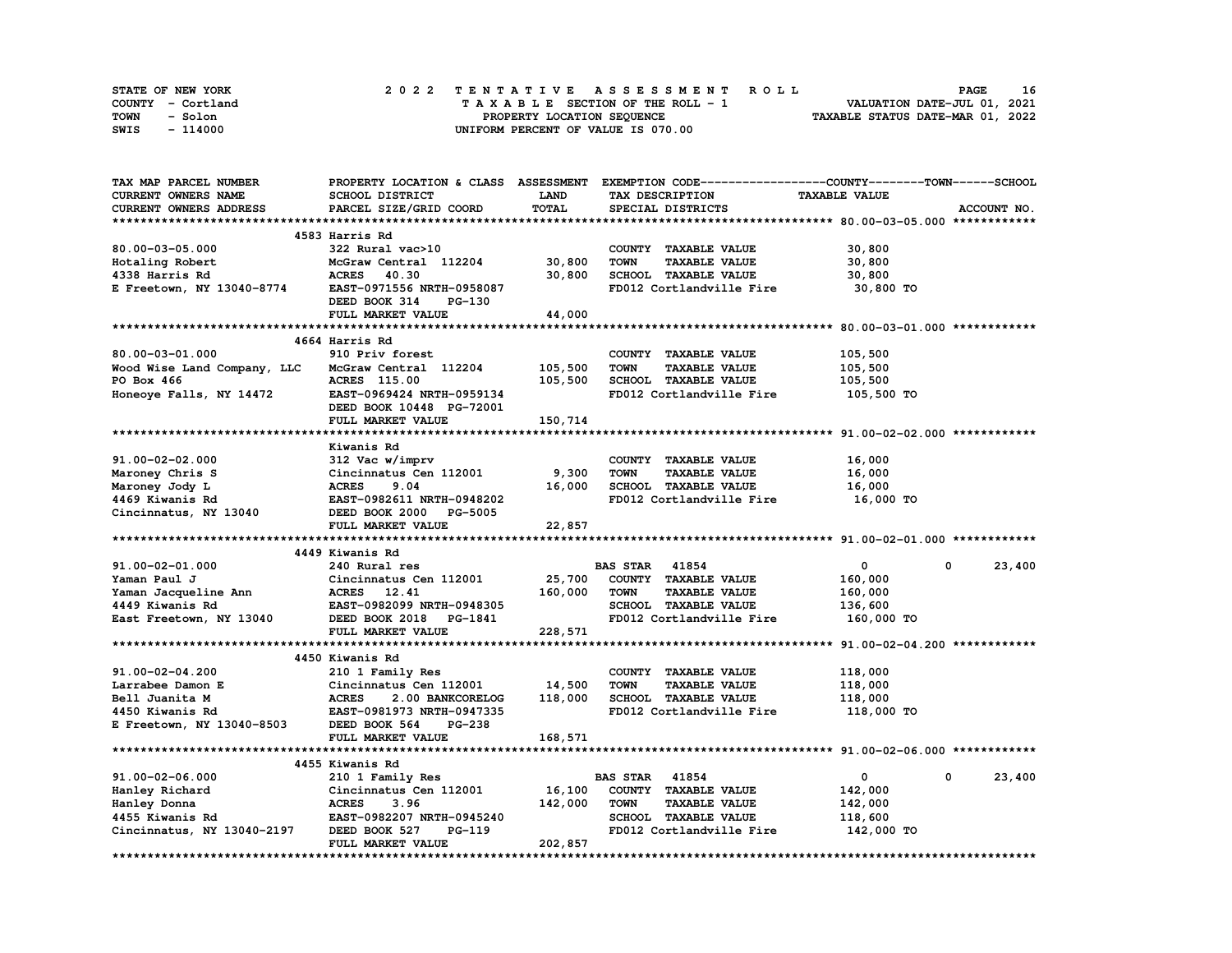| STATE OF NEW YORK | 2022 TENTATIVE ASSESSMENT ROLL     | <b>PAGE</b>                      |
|-------------------|------------------------------------|----------------------------------|
| COUNTY - Cortland | TAXABLE SECTION OF THE ROLL - 1    | VALUATION DATE-JUL 01, 2021      |
| TOWN<br>- Solon   | PROPERTY LOCATION SEQUENCE         | TAXABLE STATUS DATE-MAR 01, 2022 |
| SWIS<br>- 114000  | UNIFORM PERCENT OF VALUE IS 070.00 |                                  |

| <b>TAX MAP PARCEL NUMBER</b>                                                                                                                                                                                                                                 | PROPERTY LOCATION & CLASS ASSESSMENT EXEMPTION CODE----------------COUNTY-------TOWN------SCHOOL                                    |             |                                                                                 |                      |                           |
|--------------------------------------------------------------------------------------------------------------------------------------------------------------------------------------------------------------------------------------------------------------|-------------------------------------------------------------------------------------------------------------------------------------|-------------|---------------------------------------------------------------------------------|----------------------|---------------------------|
| CURRENT OWNERS NAME                                                                                                                                                                                                                                          | SCHOOL DISTRICT                                                                                                                     | <b>LAND</b> | TAX DESCRIPTION                                                                 | <b>TAXABLE VALUE</b> |                           |
| <b>CURRENT OWNERS ADDRESS</b>                                                                                                                                                                                                                                | PARCEL SIZE/GRID COORD                                                                                                              | TOTAL       | SPECIAL DISTRICTS                                                               |                      | ACCOUNT NO.               |
|                                                                                                                                                                                                                                                              |                                                                                                                                     |             |                                                                                 |                      |                           |
|                                                                                                                                                                                                                                                              | 4462 Kiwanis Rd                                                                                                                     |             |                                                                                 |                      |                           |
| 91.00-02-04.100                                                                                                                                                                                                                                              | 240 Rural res                                                                                                                       |             | <b>BAS STAR 41854</b>                                                           | $\mathbf{0}$         | $\mathbf{0}$<br>23,400    |
| Extrable Irene Cincinnatus Cen 112001 35,000 COUNTY TAXABLE VALUE<br>4462 Kiwanis Rd ACRES 21.99 120,000 TOWN TAXABLE VALUE<br>E Freetown, NY 13040-8503 EAST-0982379 NRTH-0946995 SCHOOL TAXABLE VALUE<br>FULL MARKET VALUE 171,429                         |                                                                                                                                     |             |                                                                                 | 120,000              |                           |
|                                                                                                                                                                                                                                                              |                                                                                                                                     |             |                                                                                 | 120,000              |                           |
|                                                                                                                                                                                                                                                              |                                                                                                                                     |             |                                                                                 | 96,600               |                           |
|                                                                                                                                                                                                                                                              |                                                                                                                                     |             | FD012 Cortlandville Fire 120,000 TO                                             |                      |                           |
|                                                                                                                                                                                                                                                              |                                                                                                                                     |             |                                                                                 |                      |                           |
|                                                                                                                                                                                                                                                              |                                                                                                                                     |             |                                                                                 |                      |                           |
|                                                                                                                                                                                                                                                              | 4469 Kiwanis Rd                                                                                                                     |             |                                                                                 |                      |                           |
| 91.00-02-05.000 2101 Family Res BAS STAR 41854 0<br>Maroney Chris S Cincinnatus Cen 112001 14,500 SOL&WND EN 49500 1,500 1<br>Maroney Jody L ACRES 2.00 122,000 COUNTY TAXABLE VALUE 120,500<br>4469 Kiwanis Rd EAST-0982601 NRTH-09                         |                                                                                                                                     |             |                                                                                 |                      | 23,400                    |
|                                                                                                                                                                                                                                                              |                                                                                                                                     |             |                                                                                 |                      | $0$ 23,400<br>1,500 1,500 |
|                                                                                                                                                                                                                                                              |                                                                                                                                     |             |                                                                                 |                      |                           |
|                                                                                                                                                                                                                                                              |                                                                                                                                     |             |                                                                                 |                      |                           |
|                                                                                                                                                                                                                                                              |                                                                                                                                     |             |                                                                                 |                      |                           |
|                                                                                                                                                                                                                                                              |                                                                                                                                     |             |                                                                                 |                      |                           |
|                                                                                                                                                                                                                                                              |                                                                                                                                     |             |                                                                                 |                      |                           |
|                                                                                                                                                                                                                                                              | Knecht Rd                                                                                                                           |             |                                                                                 |                      |                           |
| 69.00-04-08.200                                                                                                                                                                                                                                              |                                                                                                                                     |             | COUNTY TAXABLE VALUE                                                            | 24,500               |                           |
| Walker Fred                                                                                                                                                                                                                                                  |                                                                                                                                     |             | <b>TOWN</b><br><b>TAXABLE VALUE</b>                                             | 24,500               |                           |
| Walker Emma                                                                                                                                                                                                                                                  | 323 Vacant rural<br>McGraw Central 112204 24,500<br>ACRES 24.44 24,500<br>EAST-0967695 NRTH-0962885<br>-0697 DEED BOOK 2012 PG-4018 |             | 24,500 SCHOOL TAXABLE VALUE                                                     | 24,500               |                           |
| Walker Emma<br>PO Box 697<br>McGraw, NY 13101-0697                                                                                                                                                                                                           |                                                                                                                                     |             | FD012 Cortlandville Fire 24,500 TO                                              |                      |                           |
|                                                                                                                                                                                                                                                              |                                                                                                                                     |             |                                                                                 |                      |                           |
|                                                                                                                                                                                                                                                              | FULL MARKET VALUE                                                                                                                   | 35,000      |                                                                                 |                      |                           |
|                                                                                                                                                                                                                                                              |                                                                                                                                     |             |                                                                                 |                      |                           |
| *********************<br>70.00-02-06.000 910 Pri<br>Expedit Robert L<br>The Miller St<br>The Miller St<br>The MCGraw<br>The MCGraw<br>DEED PRIST<br>DEED PRIST<br>THE DEED PRIST<br>THE TRIST<br>THE PRIST<br>THE PRIST<br>THE PRIST<br>THE PRIST<br>THE PRI | Knecht Rd                                                                                                                           |             |                                                                                 |                      |                           |
|                                                                                                                                                                                                                                                              | 910 Priv forest                                                                                                                     |             | COUNTY TAXABLE VALUE                                                            | 8,300                |                           |
|                                                                                                                                                                                                                                                              |                                                                                                                                     |             | TOWN<br><b>TAXABLE VALUE</b>                                                    | 8,300                |                           |
|                                                                                                                                                                                                                                                              | McGraw Central $112204$ 8,300<br>7.50                                                                                               |             | 8,300 SCHOOL TAXABLE VALUE                                                      | 8,300                |                           |
|                                                                                                                                                                                                                                                              | <b>EAST-0970160 NRTH-0965296</b>                                                                                                    |             | FD012 Cortlandville Fire                                                        | 8,300 TO             |                           |
|                                                                                                                                                                                                                                                              |                                                                                                                                     |             |                                                                                 |                      |                           |
|                                                                                                                                                                                                                                                              | DEED BOOK 2012 PG-2617                                                                                                              |             |                                                                                 |                      |                           |
|                                                                                                                                                                                                                                                              | FULL MARKET VALUE                                                                                                                   | 11,857      |                                                                                 |                      |                           |
|                                                                                                                                                                                                                                                              |                                                                                                                                     |             |                                                                                 |                      |                           |
|                                                                                                                                                                                                                                                              | Knecht Rd                                                                                                                           |             |                                                                                 |                      |                           |
| 70.00-02-07.000 105 Vac farmland<br>Knecht Robert L McGraw Central 112204 15,000<br>25 Miller St RCRES 15.00 15,000<br>Cortland, NY 13045 EAST-0969963 NRTH-0964679                                                                                          |                                                                                                                                     |             | COUNTY TAXABLE VALUE                                                            | 15,000               |                           |
|                                                                                                                                                                                                                                                              |                                                                                                                                     |             | TOWN<br><b>TAXABLE VALUE</b>                                                    | 15,000               |                           |
|                                                                                                                                                                                                                                                              |                                                                                                                                     |             | 15,000 SCHOOL TAXABLE VALUE<br>SCHOOL TAXABLE VALUE<br>FD012 Cortlandville Fire | 15,000               |                           |
|                                                                                                                                                                                                                                                              |                                                                                                                                     |             |                                                                                 | 15,000 TO            |                           |
|                                                                                                                                                                                                                                                              | DEED BOOK 2012 PG-2617                                                                                                              |             |                                                                                 |                      |                           |
|                                                                                                                                                                                                                                                              | FULL MARKET VALUE                                                                                                                   | 21,429      |                                                                                 |                      |                           |
|                                                                                                                                                                                                                                                              |                                                                                                                                     |             |                                                                                 |                      |                           |
|                                                                                                                                                                                                                                                              | 4835 Knecht Rd                                                                                                                      |             |                                                                                 |                      |                           |
| 70.00-02-08.200<br>Walker Fred McGraw Central 112204 14,300 TOWN TAXABLE VALUE<br>Walker Emma ACRES 16.74 64,000 SCHOOL TAXABLE VALUE<br>PO Box 697 EAST-0967591 NRTH-0963910 FD012 Cortlandville Fire<br>McGraw, NY 13101-0697 DEED                         |                                                                                                                                     |             | COUNTY TAXABLE VALUE                                                            | 64,000               |                           |
|                                                                                                                                                                                                                                                              |                                                                                                                                     |             | <b>TAXABLE VALUE</b>                                                            | 64,000               |                           |
|                                                                                                                                                                                                                                                              |                                                                                                                                     |             |                                                                                 | 64,000               |                           |
|                                                                                                                                                                                                                                                              |                                                                                                                                     |             | FD012 Cortlandville Fire 64,000 TO                                              |                      |                           |
|                                                                                                                                                                                                                                                              |                                                                                                                                     |             |                                                                                 |                      |                           |
|                                                                                                                                                                                                                                                              | FULL MARKET VALUE                                                                                                                   | 91,429      |                                                                                 |                      |                           |
|                                                                                                                                                                                                                                                              |                                                                                                                                     |             |                                                                                 |                      |                           |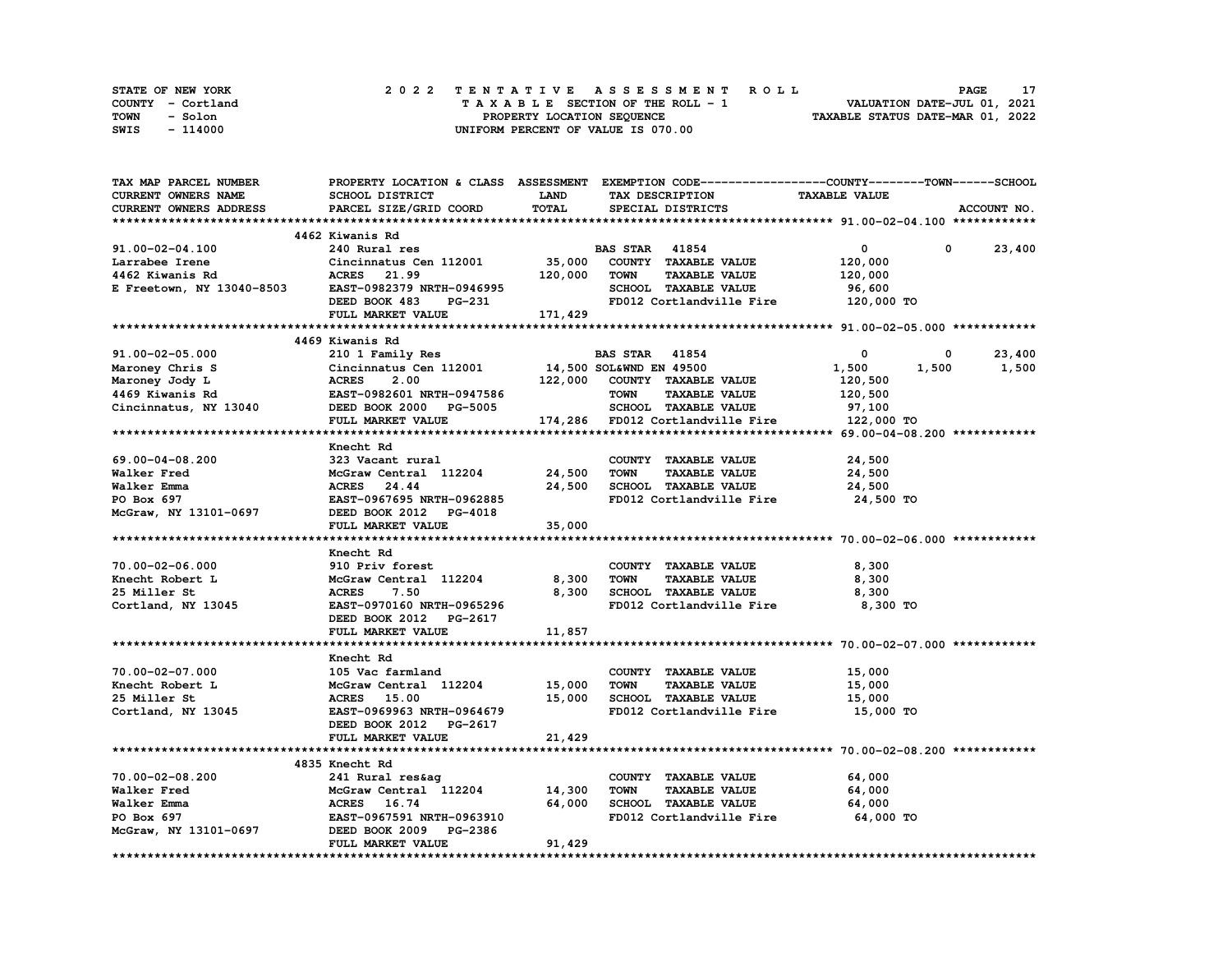| STATE OF NEW YORK | 2022 TENTATIVE ASSESSMENT ROLL     | 18<br><b>PAGE</b>                |
|-------------------|------------------------------------|----------------------------------|
| COUNTY - Cortland | TAXABLE SECTION OF THE ROLL - 1    | VALUATION DATE-JUL 01, 2021      |
| TOWN<br>- Solon   | PROPERTY LOCATION SEOUENCE         | TAXABLE STATUS DATE-MAR 01, 2022 |
| - 114000<br>SWIS  | UNIFORM PERCENT OF VALUE IS 070.00 |                                  |

| TAX MAP PARCEL NUMBER                                                                                                                                                                  |                                |             | PROPERTY LOCATION & CLASS ASSESSMENT EXEMPTION CODE----------------COUNTY-------TOWN------SCHOOL |                      |             |
|----------------------------------------------------------------------------------------------------------------------------------------------------------------------------------------|--------------------------------|-------------|--------------------------------------------------------------------------------------------------|----------------------|-------------|
| <b>CURRENT OWNERS NAME</b>                                                                                                                                                             | SCHOOL DISTRICT                | <b>LAND</b> | TAX DESCRIPTION                                                                                  | <b>TAXABLE VALUE</b> |             |
| CURRENT OWNERS ADDRESS                                                                                                                                                                 | PARCEL SIZE/GRID COORD         | TOTAL       | SPECIAL DISTRICTS                                                                                |                      | ACCOUNT NO. |
|                                                                                                                                                                                        |                                |             |                                                                                                  |                      |             |
|                                                                                                                                                                                        | 4846 Knecht Rd                 |             |                                                                                                  |                      |             |
| 70.00-02-08.100                                                                                                                                                                        | 910 Priv forest                |             | COUNTY TAXABLE VALUE                                                                             | 19,100               |             |
| Knecht Robert L                                                                                                                                                                        | McGraw Central 112204 19,100   |             | TOWN<br><b>TAXABLE VALUE</b>                                                                     | 19,100               |             |
| 25 Miller St                                                                                                                                                                           | McGraw Central<br>ACRES 20.00  | 19,100      | SCHOOL TAXABLE VALUE                                                                             | 19,100               |             |
|                                                                                                                                                                                        |                                |             |                                                                                                  |                      |             |
| Cortland, NY 13045                                                                                                                                                                     | EAST-0968659 NRTH-0963934      |             | FD012 Cortlandville Fire 19,100 TO                                                               |                      |             |
|                                                                                                                                                                                        | DEED BOOK 2012 PG-2617         |             |                                                                                                  |                      |             |
|                                                                                                                                                                                        | FULL MARKET VALUE              | 27,286      |                                                                                                  |                      |             |
|                                                                                                                                                                                        |                                |             |                                                                                                  |                      |             |
|                                                                                                                                                                                        | 4860 Knecht Rd                 |             |                                                                                                  |                      |             |
| 70.00-02-09.000                                                                                                                                                                        | 242 Rurl res&rec               |             | COUNTY TAXABLE VALUE                                                                             | 87,500               |             |
| Walker Kevin M                                                                                                                                                                         | McGraw Central 112204          | 22,400      | <b>TOWN</b><br><b>TAXABLE VALUE</b>                                                              | 87,500               |             |
| Walker Kevin M<br>Walker Frederick G Jr (Mark 2001)<br>4860 Knecht Rd (Mark 2021)<br>McGraw, NY 13101 (Mark 2021)<br>EED BOOK 2021 PG-1038<br>FULL MARKET VALUE (MARKET VALUE 125,000) |                                | 87,500      | SCHOOL TAXABLE VALUE                                                                             | 87,500               |             |
|                                                                                                                                                                                        |                                |             | FD012 Cortlandville Fire                                                                         | 87,500 TO            |             |
|                                                                                                                                                                                        |                                |             |                                                                                                  |                      |             |
|                                                                                                                                                                                        |                                |             |                                                                                                  |                      |             |
|                                                                                                                                                                                        |                                |             |                                                                                                  |                      |             |
|                                                                                                                                                                                        |                                |             |                                                                                                  |                      |             |
|                                                                                                                                                                                        |                                |             | COUNTY TAXABLE VALUE                                                                             | 66,200               |             |
|                                                                                                                                                                                        | $McGraw Central$ 112204 32,000 |             | <b>TOWN</b>                                                                                      |                      |             |
|                                                                                                                                                                                        |                                |             | <b>TAXABLE VALUE</b>                                                                             | 66,200               |             |
|                                                                                                                                                                                        |                                | 66,200      | SCHOOL TAXABLE VALUE                                                                             | 66,200               |             |
|                                                                                                                                                                                        |                                |             | FD012 Cortlandville Fire                                                                         | 66,200 TO            |             |
|                                                                                                                                                                                        |                                |             |                                                                                                  |                      |             |
|                                                                                                                                                                                        |                                | 94,571      |                                                                                                  |                      |             |
|                                                                                                                                                                                        |                                |             |                                                                                                  |                      |             |
|                                                                                                                                                                                        | 4950 Knecht Rd                 |             |                                                                                                  |                      |             |
| 70.00-02-03.000                                                                                                                                                                        | 312 Vac w/imprv                |             | COUNTY TAXABLE VALUE                                                                             | 56,000               |             |
| Knecht Robert L                                                                                                                                                                        | McGraw Central 112204 45,800   |             | TOWN<br><b>TAXABLE VALUE</b>                                                                     | 56,000               |             |
| 25 Miller St                                                                                                                                                                           | ACRES 37.40                    | 56,000      | SCHOOL TAXABLE VALUE                                                                             | 56,000               |             |
| Cortland, NY 13045                                                                                                                                                                     | EAST-0968709 NRTH-0964963      |             | FD012 Cortlandville Fire 56,000 TO                                                               |                      |             |
|                                                                                                                                                                                        | DEED BOOK 494<br><b>PG-77</b>  |             |                                                                                                  |                      |             |
|                                                                                                                                                                                        | FULL MARKET VALUE              | 80,000      |                                                                                                  |                      |             |
|                                                                                                                                                                                        |                                |             |                                                                                                  |                      |             |
|                                                                                                                                                                                        | Lapp Hill Rd                   |             |                                                                                                  |                      |             |
| 79.00-04-15.200                                                                                                                                                                        | 323 Vacant rural               |             | COUNTY TAXABLE VALUE                                                                             | 70,000               |             |
|                                                                                                                                                                                        |                                |             |                                                                                                  |                      |             |
| Steinhoff Joseph H Jr                                                                                                                                                                  | McGraw Central 112204 70,000   |             | <b>TOWN</b><br><b>TAXABLE VALUE</b>                                                              | 70,000               |             |
| Steinhoff Julianne M                                                                                                                                                                   | <b>ACRES</b> 87.20             | 70,000      | SCHOOL TAXABLE VALUE                                                                             | 70,000               |             |
| 3215 W River Rd                                                                                                                                                                        | EAST-0965883 NRTH-0953269      |             | FD012 Cortlandville Fire                                                                         | 70,000 TO            |             |
| Cortland, NY 13045                                                                                                                                                                     | DEED BOOK 2019 PG-762          |             |                                                                                                  |                      |             |
|                                                                                                                                                                                        | FULL MARKET VALUE              | 100,000     |                                                                                                  |                      |             |
|                                                                                                                                                                                        |                                |             |                                                                                                  |                      |             |
|                                                                                                                                                                                        | Lapp Hill Rd                   |             |                                                                                                  |                      |             |
| 79.00-04-20.111                                                                                                                                                                        | 105 Vac farmland               |             | COUNTY TAXABLE VALUE                                                                             | 600                  |             |
| Franklin Kevin M                                                                                                                                                                       | McGraw Central 112204          | 600         | <b>TOWN</b><br><b>TAXABLE VALUE</b>                                                              | 600                  |             |
| 4388 Lapp Hill Rd                                                                                                                                                                      | <b>ACRES</b><br>1.10           | 600         | SCHOOL TAXABLE VALUE                                                                             | 600                  |             |
| McGraw, NY 13101                                                                                                                                                                       | EAST-0963963 NRTH-0953508      |             | FD012 Cortlandville Fire                                                                         | 600 TO               |             |
|                                                                                                                                                                                        | DEED BOOK 10596 PG-69002       |             |                                                                                                  |                      |             |
|                                                                                                                                                                                        | FULL MARKET VALUE              | 857         |                                                                                                  |                      |             |
|                                                                                                                                                                                        |                                |             |                                                                                                  |                      |             |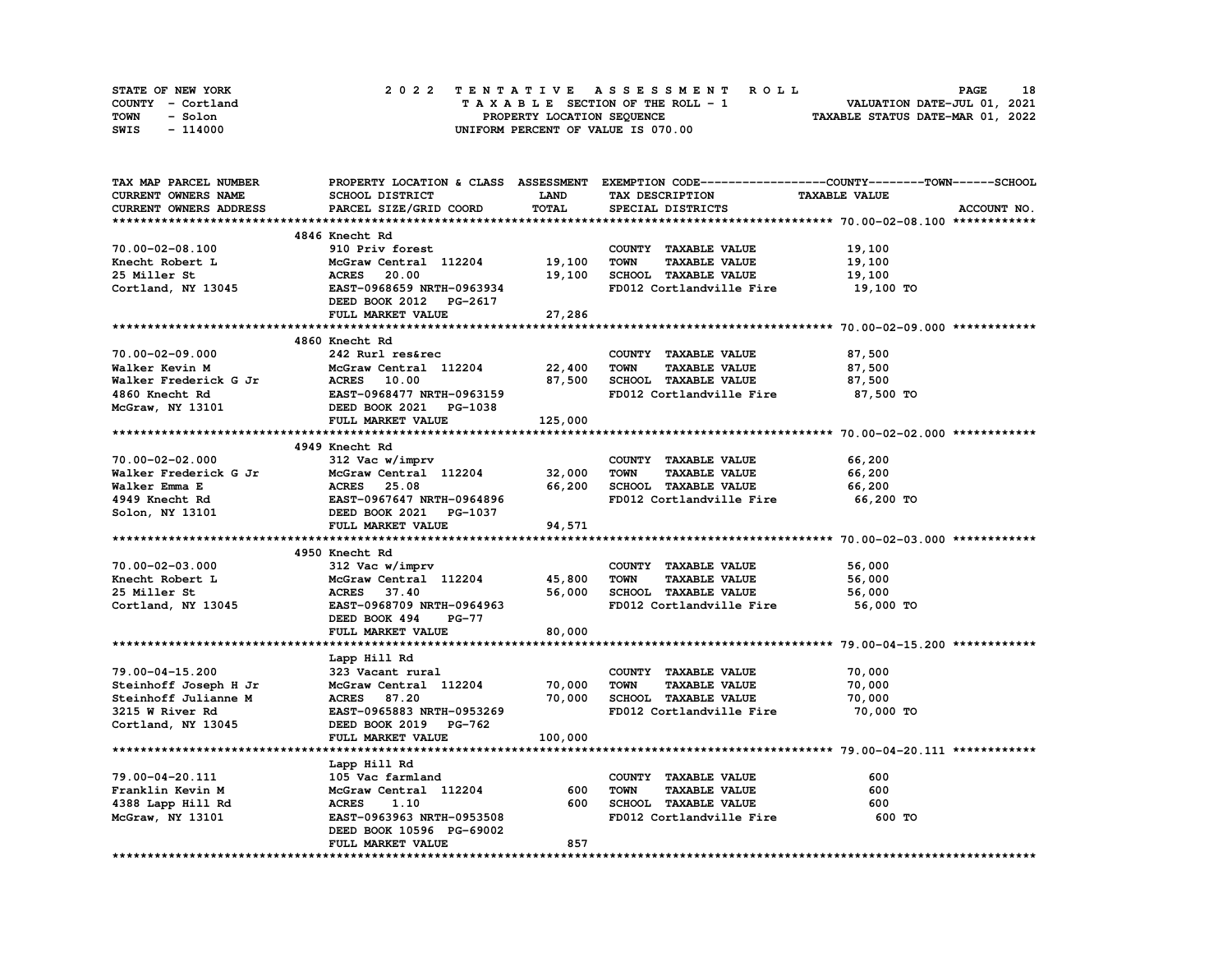| STATE OF NEW YORK | 2022 TENTATIVE ASSESSMENT ROLL     | 19<br><b>PAGE</b>                |
|-------------------|------------------------------------|----------------------------------|
| COUNTY - Cortland | TAXABLE SECTION OF THE ROLL - 1    | VALUATION DATE-JUL 01, 2021      |
| TOWN<br>- Solon   | PROPERTY LOCATION SEQUENCE         | TAXABLE STATUS DATE-MAR 01, 2022 |
| - 114000<br>SWIS  | UNIFORM PERCENT OF VALUE IS 070.00 |                                  |

| <b>LAND</b><br><b>CURRENT OWNERS NAME</b><br>SCHOOL DISTRICT<br>TAX DESCRIPTION<br><b>TAXABLE VALUE</b><br>TOTAL<br><b>CURRENT OWNERS ADDRESS</b><br>PARCEL SIZE/GRID COORD<br>ACCOUNT NO.<br>SPECIAL DISTRICTS<br>Lapp Hill Rd<br>23,900<br>79.00-04-20.112<br>105 Vac farmland<br>COUNTY TAXABLE VALUE<br>McGraw Central 112204<br>23,900<br><b>TOWN</b><br><b>TAXABLE VALUE</b><br>23,900<br>Sheth Nishant<br>23,900<br>SCHOOL TAXABLE VALUE<br>7 Towsend Blvd E Apt 42L<br>23,900<br>ACRES 14.65 BANKCORELOG<br>FD012 Cortlandville Fire<br>23,900 TO<br>Guttenberg, NJ 07093<br>EAST-0963982 NRTH-0953139<br>DEED BOOK 2014 PG-2407<br>FULL MARKET VALUE<br>34,143<br>Lapp Hill Rd<br>79.00-06-04.000<br>314 Rural vac<10<br>COUNTY TAXABLE VALUE<br>13,400<br>McGraw Central 112204<br>13,400<br>Moore Richard W Jr.<br><b>TOWN</b><br><b>TAXABLE VALUE</b><br>13,400<br>SCHOOL TAXABLE VALUE<br>5650 El Camino Real#22<br><b>ACRES</b><br>5.50<br>13,400<br>13,400<br>Carlsbad, CA 92008<br>FD012 Cortlandville Fire<br>EAST-0963277 NRTH-0951749<br>13,400 TO<br>DEED BOOK 2019 PG-4236<br>19,143<br>FULL MARKET VALUE<br>Lapp Hill Rd<br>89.00-01-11.000<br>105 Vac farmland<br>AG-CEILING 41720<br>80,490<br>80,490<br>80,490<br>179,600<br>Craig Gerald<br>McGraw Central 112204<br>COUNTY TAXABLE VALUE<br>99,110<br>179,600<br>Craig Cynthia<br>ACRES 197.90<br><b>TOWN</b><br><b>TAXABLE VALUE</b><br>99,110<br>4199 Route 41<br>SCHOOL TAXABLE VALUE<br>EAST-0965333 NRTH-0949218<br>99,110<br>FD012 Cortlandville Fire<br>179,600 TO<br>McGraw, NY 13101<br>DEED BOOK 10195 PG-86001<br>FULL MARKET VALUE<br>256,571<br>MAY BE SUBJECT TO PAYMENT<br>UNDER AGDIST LAW TIL 2026<br>Lapp Hill Rd<br>89.00-05-03.000<br>311 Res vac land<br>COUNTY TAXABLE VALUE<br>8,600<br>McGraw Central 112204 8,600<br><b>TOWN</b><br><b>TAXABLE VALUE</b><br>8,600<br>Coombs Craig A<br><b>ACRES</b><br>8,600<br>SCHOOL TAXABLE VALUE<br>8,600<br>3.00<br>4184 Maybury Rd<br>FD012 Cortlandville Fire<br>8,600 TO<br>McGraw, NY 13101-0065<br>EAST-0963467 NRTH-0951385<br>DEED BOOK 2013 PG-3571<br>12,286<br>FULL MARKET VALUE<br>4052 Lapp Hill Rd<br>79.00-04-15.110<br>260 Seasonal res<br>COUNTY TAXABLE VALUE<br>75,000<br>75,000<br>McGraw Central 112204<br><b>TOWN</b><br><b>TAXABLE VALUE</b><br>75,000<br>Heider Paul R<br>75,000<br>SCHOOL TAXABLE VALUE<br>Heider Mary E<br>75,000<br>ACRES 78.90<br>4378 Syrian Hill Rd<br>EAST-0965004 NRTH-0951872<br>FD012 Cortlandville Fire<br>75,000 TO<br>DEED BOOK 2019 PG-707<br>McGraw, NY 13101<br>107,143<br>FULL MARKET VALUE | TAX MAP PARCEL NUMBER |  | PROPERTY LOCATION & CLASS ASSESSMENT EXEMPTION CODE----------------COUNTY-------TOWN-----SCHOOL |
|----------------------------------------------------------------------------------------------------------------------------------------------------------------------------------------------------------------------------------------------------------------------------------------------------------------------------------------------------------------------------------------------------------------------------------------------------------------------------------------------------------------------------------------------------------------------------------------------------------------------------------------------------------------------------------------------------------------------------------------------------------------------------------------------------------------------------------------------------------------------------------------------------------------------------------------------------------------------------------------------------------------------------------------------------------------------------------------------------------------------------------------------------------------------------------------------------------------------------------------------------------------------------------------------------------------------------------------------------------------------------------------------------------------------------------------------------------------------------------------------------------------------------------------------------------------------------------------------------------------------------------------------------------------------------------------------------------------------------------------------------------------------------------------------------------------------------------------------------------------------------------------------------------------------------------------------------------------------------------------------------------------------------------------------------------------------------------------------------------------------------------------------------------------------------------------------------------------------------------------------------------------------------------------------------------------------------------------------------------------------------------------------------------------------------------------------------------------------------------------------------------------------------------------------------------------------------------------------|-----------------------|--|-------------------------------------------------------------------------------------------------|
|                                                                                                                                                                                                                                                                                                                                                                                                                                                                                                                                                                                                                                                                                                                                                                                                                                                                                                                                                                                                                                                                                                                                                                                                                                                                                                                                                                                                                                                                                                                                                                                                                                                                                                                                                                                                                                                                                                                                                                                                                                                                                                                                                                                                                                                                                                                                                                                                                                                                                                                                                                                              |                       |  |                                                                                                 |
|                                                                                                                                                                                                                                                                                                                                                                                                                                                                                                                                                                                                                                                                                                                                                                                                                                                                                                                                                                                                                                                                                                                                                                                                                                                                                                                                                                                                                                                                                                                                                                                                                                                                                                                                                                                                                                                                                                                                                                                                                                                                                                                                                                                                                                                                                                                                                                                                                                                                                                                                                                                              |                       |  |                                                                                                 |
|                                                                                                                                                                                                                                                                                                                                                                                                                                                                                                                                                                                                                                                                                                                                                                                                                                                                                                                                                                                                                                                                                                                                                                                                                                                                                                                                                                                                                                                                                                                                                                                                                                                                                                                                                                                                                                                                                                                                                                                                                                                                                                                                                                                                                                                                                                                                                                                                                                                                                                                                                                                              |                       |  |                                                                                                 |
|                                                                                                                                                                                                                                                                                                                                                                                                                                                                                                                                                                                                                                                                                                                                                                                                                                                                                                                                                                                                                                                                                                                                                                                                                                                                                                                                                                                                                                                                                                                                                                                                                                                                                                                                                                                                                                                                                                                                                                                                                                                                                                                                                                                                                                                                                                                                                                                                                                                                                                                                                                                              |                       |  |                                                                                                 |
|                                                                                                                                                                                                                                                                                                                                                                                                                                                                                                                                                                                                                                                                                                                                                                                                                                                                                                                                                                                                                                                                                                                                                                                                                                                                                                                                                                                                                                                                                                                                                                                                                                                                                                                                                                                                                                                                                                                                                                                                                                                                                                                                                                                                                                                                                                                                                                                                                                                                                                                                                                                              |                       |  |                                                                                                 |
|                                                                                                                                                                                                                                                                                                                                                                                                                                                                                                                                                                                                                                                                                                                                                                                                                                                                                                                                                                                                                                                                                                                                                                                                                                                                                                                                                                                                                                                                                                                                                                                                                                                                                                                                                                                                                                                                                                                                                                                                                                                                                                                                                                                                                                                                                                                                                                                                                                                                                                                                                                                              |                       |  |                                                                                                 |
|                                                                                                                                                                                                                                                                                                                                                                                                                                                                                                                                                                                                                                                                                                                                                                                                                                                                                                                                                                                                                                                                                                                                                                                                                                                                                                                                                                                                                                                                                                                                                                                                                                                                                                                                                                                                                                                                                                                                                                                                                                                                                                                                                                                                                                                                                                                                                                                                                                                                                                                                                                                              |                       |  |                                                                                                 |
|                                                                                                                                                                                                                                                                                                                                                                                                                                                                                                                                                                                                                                                                                                                                                                                                                                                                                                                                                                                                                                                                                                                                                                                                                                                                                                                                                                                                                                                                                                                                                                                                                                                                                                                                                                                                                                                                                                                                                                                                                                                                                                                                                                                                                                                                                                                                                                                                                                                                                                                                                                                              |                       |  |                                                                                                 |
|                                                                                                                                                                                                                                                                                                                                                                                                                                                                                                                                                                                                                                                                                                                                                                                                                                                                                                                                                                                                                                                                                                                                                                                                                                                                                                                                                                                                                                                                                                                                                                                                                                                                                                                                                                                                                                                                                                                                                                                                                                                                                                                                                                                                                                                                                                                                                                                                                                                                                                                                                                                              |                       |  |                                                                                                 |
|                                                                                                                                                                                                                                                                                                                                                                                                                                                                                                                                                                                                                                                                                                                                                                                                                                                                                                                                                                                                                                                                                                                                                                                                                                                                                                                                                                                                                                                                                                                                                                                                                                                                                                                                                                                                                                                                                                                                                                                                                                                                                                                                                                                                                                                                                                                                                                                                                                                                                                                                                                                              |                       |  |                                                                                                 |
|                                                                                                                                                                                                                                                                                                                                                                                                                                                                                                                                                                                                                                                                                                                                                                                                                                                                                                                                                                                                                                                                                                                                                                                                                                                                                                                                                                                                                                                                                                                                                                                                                                                                                                                                                                                                                                                                                                                                                                                                                                                                                                                                                                                                                                                                                                                                                                                                                                                                                                                                                                                              |                       |  |                                                                                                 |
|                                                                                                                                                                                                                                                                                                                                                                                                                                                                                                                                                                                                                                                                                                                                                                                                                                                                                                                                                                                                                                                                                                                                                                                                                                                                                                                                                                                                                                                                                                                                                                                                                                                                                                                                                                                                                                                                                                                                                                                                                                                                                                                                                                                                                                                                                                                                                                                                                                                                                                                                                                                              |                       |  |                                                                                                 |
|                                                                                                                                                                                                                                                                                                                                                                                                                                                                                                                                                                                                                                                                                                                                                                                                                                                                                                                                                                                                                                                                                                                                                                                                                                                                                                                                                                                                                                                                                                                                                                                                                                                                                                                                                                                                                                                                                                                                                                                                                                                                                                                                                                                                                                                                                                                                                                                                                                                                                                                                                                                              |                       |  |                                                                                                 |
|                                                                                                                                                                                                                                                                                                                                                                                                                                                                                                                                                                                                                                                                                                                                                                                                                                                                                                                                                                                                                                                                                                                                                                                                                                                                                                                                                                                                                                                                                                                                                                                                                                                                                                                                                                                                                                                                                                                                                                                                                                                                                                                                                                                                                                                                                                                                                                                                                                                                                                                                                                                              |                       |  |                                                                                                 |
|                                                                                                                                                                                                                                                                                                                                                                                                                                                                                                                                                                                                                                                                                                                                                                                                                                                                                                                                                                                                                                                                                                                                                                                                                                                                                                                                                                                                                                                                                                                                                                                                                                                                                                                                                                                                                                                                                                                                                                                                                                                                                                                                                                                                                                                                                                                                                                                                                                                                                                                                                                                              |                       |  |                                                                                                 |
|                                                                                                                                                                                                                                                                                                                                                                                                                                                                                                                                                                                                                                                                                                                                                                                                                                                                                                                                                                                                                                                                                                                                                                                                                                                                                                                                                                                                                                                                                                                                                                                                                                                                                                                                                                                                                                                                                                                                                                                                                                                                                                                                                                                                                                                                                                                                                                                                                                                                                                                                                                                              |                       |  |                                                                                                 |
|                                                                                                                                                                                                                                                                                                                                                                                                                                                                                                                                                                                                                                                                                                                                                                                                                                                                                                                                                                                                                                                                                                                                                                                                                                                                                                                                                                                                                                                                                                                                                                                                                                                                                                                                                                                                                                                                                                                                                                                                                                                                                                                                                                                                                                                                                                                                                                                                                                                                                                                                                                                              |                       |  |                                                                                                 |
|                                                                                                                                                                                                                                                                                                                                                                                                                                                                                                                                                                                                                                                                                                                                                                                                                                                                                                                                                                                                                                                                                                                                                                                                                                                                                                                                                                                                                                                                                                                                                                                                                                                                                                                                                                                                                                                                                                                                                                                                                                                                                                                                                                                                                                                                                                                                                                                                                                                                                                                                                                                              |                       |  |                                                                                                 |
|                                                                                                                                                                                                                                                                                                                                                                                                                                                                                                                                                                                                                                                                                                                                                                                                                                                                                                                                                                                                                                                                                                                                                                                                                                                                                                                                                                                                                                                                                                                                                                                                                                                                                                                                                                                                                                                                                                                                                                                                                                                                                                                                                                                                                                                                                                                                                                                                                                                                                                                                                                                              |                       |  |                                                                                                 |
|                                                                                                                                                                                                                                                                                                                                                                                                                                                                                                                                                                                                                                                                                                                                                                                                                                                                                                                                                                                                                                                                                                                                                                                                                                                                                                                                                                                                                                                                                                                                                                                                                                                                                                                                                                                                                                                                                                                                                                                                                                                                                                                                                                                                                                                                                                                                                                                                                                                                                                                                                                                              |                       |  |                                                                                                 |
|                                                                                                                                                                                                                                                                                                                                                                                                                                                                                                                                                                                                                                                                                                                                                                                                                                                                                                                                                                                                                                                                                                                                                                                                                                                                                                                                                                                                                                                                                                                                                                                                                                                                                                                                                                                                                                                                                                                                                                                                                                                                                                                                                                                                                                                                                                                                                                                                                                                                                                                                                                                              |                       |  |                                                                                                 |
|                                                                                                                                                                                                                                                                                                                                                                                                                                                                                                                                                                                                                                                                                                                                                                                                                                                                                                                                                                                                                                                                                                                                                                                                                                                                                                                                                                                                                                                                                                                                                                                                                                                                                                                                                                                                                                                                                                                                                                                                                                                                                                                                                                                                                                                                                                                                                                                                                                                                                                                                                                                              |                       |  |                                                                                                 |
|                                                                                                                                                                                                                                                                                                                                                                                                                                                                                                                                                                                                                                                                                                                                                                                                                                                                                                                                                                                                                                                                                                                                                                                                                                                                                                                                                                                                                                                                                                                                                                                                                                                                                                                                                                                                                                                                                                                                                                                                                                                                                                                                                                                                                                                                                                                                                                                                                                                                                                                                                                                              |                       |  |                                                                                                 |
|                                                                                                                                                                                                                                                                                                                                                                                                                                                                                                                                                                                                                                                                                                                                                                                                                                                                                                                                                                                                                                                                                                                                                                                                                                                                                                                                                                                                                                                                                                                                                                                                                                                                                                                                                                                                                                                                                                                                                                                                                                                                                                                                                                                                                                                                                                                                                                                                                                                                                                                                                                                              |                       |  |                                                                                                 |
|                                                                                                                                                                                                                                                                                                                                                                                                                                                                                                                                                                                                                                                                                                                                                                                                                                                                                                                                                                                                                                                                                                                                                                                                                                                                                                                                                                                                                                                                                                                                                                                                                                                                                                                                                                                                                                                                                                                                                                                                                                                                                                                                                                                                                                                                                                                                                                                                                                                                                                                                                                                              |                       |  |                                                                                                 |
|                                                                                                                                                                                                                                                                                                                                                                                                                                                                                                                                                                                                                                                                                                                                                                                                                                                                                                                                                                                                                                                                                                                                                                                                                                                                                                                                                                                                                                                                                                                                                                                                                                                                                                                                                                                                                                                                                                                                                                                                                                                                                                                                                                                                                                                                                                                                                                                                                                                                                                                                                                                              |                       |  |                                                                                                 |
|                                                                                                                                                                                                                                                                                                                                                                                                                                                                                                                                                                                                                                                                                                                                                                                                                                                                                                                                                                                                                                                                                                                                                                                                                                                                                                                                                                                                                                                                                                                                                                                                                                                                                                                                                                                                                                                                                                                                                                                                                                                                                                                                                                                                                                                                                                                                                                                                                                                                                                                                                                                              |                       |  |                                                                                                 |
|                                                                                                                                                                                                                                                                                                                                                                                                                                                                                                                                                                                                                                                                                                                                                                                                                                                                                                                                                                                                                                                                                                                                                                                                                                                                                                                                                                                                                                                                                                                                                                                                                                                                                                                                                                                                                                                                                                                                                                                                                                                                                                                                                                                                                                                                                                                                                                                                                                                                                                                                                                                              |                       |  |                                                                                                 |
|                                                                                                                                                                                                                                                                                                                                                                                                                                                                                                                                                                                                                                                                                                                                                                                                                                                                                                                                                                                                                                                                                                                                                                                                                                                                                                                                                                                                                                                                                                                                                                                                                                                                                                                                                                                                                                                                                                                                                                                                                                                                                                                                                                                                                                                                                                                                                                                                                                                                                                                                                                                              |                       |  |                                                                                                 |
|                                                                                                                                                                                                                                                                                                                                                                                                                                                                                                                                                                                                                                                                                                                                                                                                                                                                                                                                                                                                                                                                                                                                                                                                                                                                                                                                                                                                                                                                                                                                                                                                                                                                                                                                                                                                                                                                                                                                                                                                                                                                                                                                                                                                                                                                                                                                                                                                                                                                                                                                                                                              |                       |  |                                                                                                 |
|                                                                                                                                                                                                                                                                                                                                                                                                                                                                                                                                                                                                                                                                                                                                                                                                                                                                                                                                                                                                                                                                                                                                                                                                                                                                                                                                                                                                                                                                                                                                                                                                                                                                                                                                                                                                                                                                                                                                                                                                                                                                                                                                                                                                                                                                                                                                                                                                                                                                                                                                                                                              |                       |  |                                                                                                 |
|                                                                                                                                                                                                                                                                                                                                                                                                                                                                                                                                                                                                                                                                                                                                                                                                                                                                                                                                                                                                                                                                                                                                                                                                                                                                                                                                                                                                                                                                                                                                                                                                                                                                                                                                                                                                                                                                                                                                                                                                                                                                                                                                                                                                                                                                                                                                                                                                                                                                                                                                                                                              |                       |  |                                                                                                 |
|                                                                                                                                                                                                                                                                                                                                                                                                                                                                                                                                                                                                                                                                                                                                                                                                                                                                                                                                                                                                                                                                                                                                                                                                                                                                                                                                                                                                                                                                                                                                                                                                                                                                                                                                                                                                                                                                                                                                                                                                                                                                                                                                                                                                                                                                                                                                                                                                                                                                                                                                                                                              |                       |  |                                                                                                 |
|                                                                                                                                                                                                                                                                                                                                                                                                                                                                                                                                                                                                                                                                                                                                                                                                                                                                                                                                                                                                                                                                                                                                                                                                                                                                                                                                                                                                                                                                                                                                                                                                                                                                                                                                                                                                                                                                                                                                                                                                                                                                                                                                                                                                                                                                                                                                                                                                                                                                                                                                                                                              |                       |  |                                                                                                 |
|                                                                                                                                                                                                                                                                                                                                                                                                                                                                                                                                                                                                                                                                                                                                                                                                                                                                                                                                                                                                                                                                                                                                                                                                                                                                                                                                                                                                                                                                                                                                                                                                                                                                                                                                                                                                                                                                                                                                                                                                                                                                                                                                                                                                                                                                                                                                                                                                                                                                                                                                                                                              |                       |  |                                                                                                 |
|                                                                                                                                                                                                                                                                                                                                                                                                                                                                                                                                                                                                                                                                                                                                                                                                                                                                                                                                                                                                                                                                                                                                                                                                                                                                                                                                                                                                                                                                                                                                                                                                                                                                                                                                                                                                                                                                                                                                                                                                                                                                                                                                                                                                                                                                                                                                                                                                                                                                                                                                                                                              |                       |  |                                                                                                 |
|                                                                                                                                                                                                                                                                                                                                                                                                                                                                                                                                                                                                                                                                                                                                                                                                                                                                                                                                                                                                                                                                                                                                                                                                                                                                                                                                                                                                                                                                                                                                                                                                                                                                                                                                                                                                                                                                                                                                                                                                                                                                                                                                                                                                                                                                                                                                                                                                                                                                                                                                                                                              |                       |  |                                                                                                 |
|                                                                                                                                                                                                                                                                                                                                                                                                                                                                                                                                                                                                                                                                                                                                                                                                                                                                                                                                                                                                                                                                                                                                                                                                                                                                                                                                                                                                                                                                                                                                                                                                                                                                                                                                                                                                                                                                                                                                                                                                                                                                                                                                                                                                                                                                                                                                                                                                                                                                                                                                                                                              |                       |  |                                                                                                 |
|                                                                                                                                                                                                                                                                                                                                                                                                                                                                                                                                                                                                                                                                                                                                                                                                                                                                                                                                                                                                                                                                                                                                                                                                                                                                                                                                                                                                                                                                                                                                                                                                                                                                                                                                                                                                                                                                                                                                                                                                                                                                                                                                                                                                                                                                                                                                                                                                                                                                                                                                                                                              |                       |  |                                                                                                 |
|                                                                                                                                                                                                                                                                                                                                                                                                                                                                                                                                                                                                                                                                                                                                                                                                                                                                                                                                                                                                                                                                                                                                                                                                                                                                                                                                                                                                                                                                                                                                                                                                                                                                                                                                                                                                                                                                                                                                                                                                                                                                                                                                                                                                                                                                                                                                                                                                                                                                                                                                                                                              |                       |  |                                                                                                 |
|                                                                                                                                                                                                                                                                                                                                                                                                                                                                                                                                                                                                                                                                                                                                                                                                                                                                                                                                                                                                                                                                                                                                                                                                                                                                                                                                                                                                                                                                                                                                                                                                                                                                                                                                                                                                                                                                                                                                                                                                                                                                                                                                                                                                                                                                                                                                                                                                                                                                                                                                                                                              |                       |  |                                                                                                 |
|                                                                                                                                                                                                                                                                                                                                                                                                                                                                                                                                                                                                                                                                                                                                                                                                                                                                                                                                                                                                                                                                                                                                                                                                                                                                                                                                                                                                                                                                                                                                                                                                                                                                                                                                                                                                                                                                                                                                                                                                                                                                                                                                                                                                                                                                                                                                                                                                                                                                                                                                                                                              |                       |  |                                                                                                 |
|                                                                                                                                                                                                                                                                                                                                                                                                                                                                                                                                                                                                                                                                                                                                                                                                                                                                                                                                                                                                                                                                                                                                                                                                                                                                                                                                                                                                                                                                                                                                                                                                                                                                                                                                                                                                                                                                                                                                                                                                                                                                                                                                                                                                                                                                                                                                                                                                                                                                                                                                                                                              |                       |  |                                                                                                 |
|                                                                                                                                                                                                                                                                                                                                                                                                                                                                                                                                                                                                                                                                                                                                                                                                                                                                                                                                                                                                                                                                                                                                                                                                                                                                                                                                                                                                                                                                                                                                                                                                                                                                                                                                                                                                                                                                                                                                                                                                                                                                                                                                                                                                                                                                                                                                                                                                                                                                                                                                                                                              |                       |  |                                                                                                 |
|                                                                                                                                                                                                                                                                                                                                                                                                                                                                                                                                                                                                                                                                                                                                                                                                                                                                                                                                                                                                                                                                                                                                                                                                                                                                                                                                                                                                                                                                                                                                                                                                                                                                                                                                                                                                                                                                                                                                                                                                                                                                                                                                                                                                                                                                                                                                                                                                                                                                                                                                                                                              |                       |  |                                                                                                 |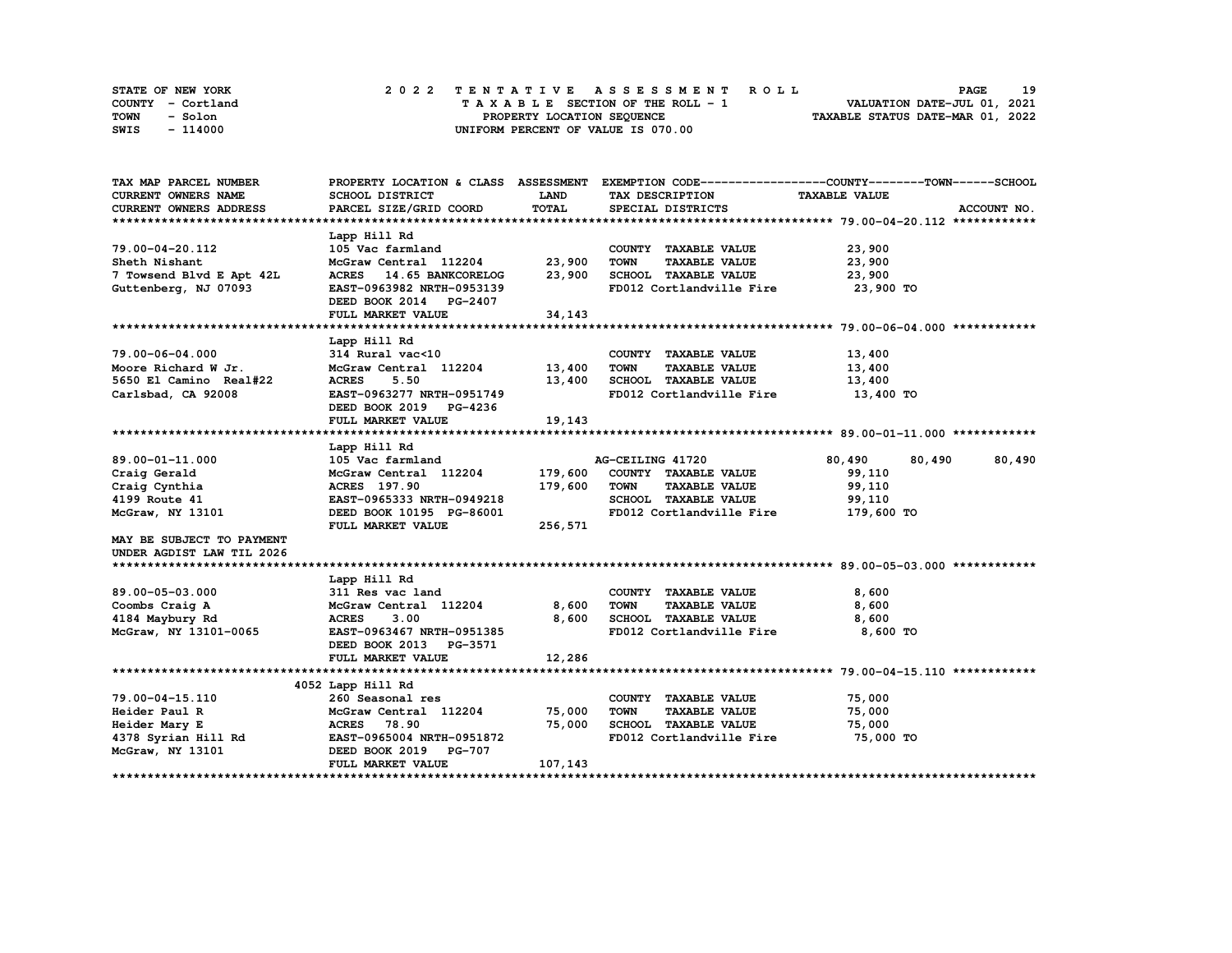| STATE OF NEW YORK | 2022 TENTATIVE ASSESSMENT ROLL     | 20<br><b>PAGE</b>                |
|-------------------|------------------------------------|----------------------------------|
| COUNTY - Cortland | TAXABLE SECTION OF THE ROLL - 1    | VALUATION DATE-JUL 01, 2021      |
| TOWN<br>- Solon   | PROPERTY LOCATION SEQUENCE         | TAXABLE STATUS DATE-MAR 01, 2022 |
| - 114000<br>SWIS  | UNIFORM PERCENT OF VALUE IS 070.00 |                                  |

| TAX MAP PARCEL NUMBER         |                                                                                                                                                                                         |              |                                                   | PROPERTY LOCATION & CLASS ASSESSMENT EXEMPTION CODE----------------COUNTY-------TOWN-----SCHOOL |               |
|-------------------------------|-----------------------------------------------------------------------------------------------------------------------------------------------------------------------------------------|--------------|---------------------------------------------------|-------------------------------------------------------------------------------------------------|---------------|
| CURRENT OWNERS NAME           | SCHOOL DISTRICT                                                                                                                                                                         | <b>LAND</b>  | TAX DESCRIPTION TAXABLE VALUE                     |                                                                                                 |               |
| <b>CURRENT OWNERS ADDRESS</b> | PARCEL SIZE/GRID COORD                                                                                                                                                                  | <b>TOTAL</b> | SPECIAL DISTRICTS                                 |                                                                                                 | ACCOUNT NO.   |
|                               |                                                                                                                                                                                         |              |                                                   |                                                                                                 |               |
|                               | 4092 Lapp Hill Rd                                                                                                                                                                       |              |                                                   |                                                                                                 |               |
| 89.00-01-10.000               |                                                                                                                                                                                         |              |                                                   | $\overline{0}$ and $\overline{0}$                                                               | $0 \t 58,420$ |
| Petrella Wanda L              |                                                                                                                                                                                         |              |                                                   | 81,500                                                                                          |               |
|                               |                                                                                                                                                                                         | 81,500 TOWN  | <b>TAXABLE VALUE</b>                              | 81,500                                                                                          |               |
|                               |                                                                                                                                                                                         |              | SCHOOL TAXABLE VALUE 23,080                       |                                                                                                 |               |
|                               |                                                                                                                                                                                         |              | FD012 Cortlandville Fire                          | 81,500 TO                                                                                       |               |
|                               | Petrella Wanda L<br>Petrella Michael A (ACRES 2.05 81,500<br>4092 Lapp Hill Rd<br>McGraw, NY 13101 DEED BOOK 2021 PG-2106<br>FULL MARKET VALUE 116,429                                  |              |                                                   |                                                                                                 |               |
|                               |                                                                                                                                                                                         |              |                                                   |                                                                                                 |               |
|                               | 4094 Lapp Hill Rd                                                                                                                                                                       |              |                                                   |                                                                                                 |               |
| 89.00-08-01.000               | 210 1 Family Res                                                                                                                                                                        |              | COUNTY TAXABLE VALUE 62,000                       |                                                                                                 |               |
| Mulcahy Bret J                |                                                                                                                                                                                         |              | <b>TOWN</b><br>TAXABLE VALUE                      | 62,000                                                                                          |               |
|                               | McGraw Central 112204 16,900<br>d ACRES 5.01 62,000                                                                                                                                     |              |                                                   | 62,000                                                                                          |               |
|                               |                                                                                                                                                                                         |              | FD012 Cortlandville Fire 62,000 TO                |                                                                                                 |               |
|                               | DEED BOOK 2021 PG-1058                                                                                                                                                                  |              |                                                   |                                                                                                 |               |
|                               | FULL MARKET VALUE 88,571                                                                                                                                                                |              |                                                   |                                                                                                 |               |
|                               |                                                                                                                                                                                         |              |                                                   |                                                                                                 |               |
|                               | 4151 Lapp Hill Rd                                                                                                                                                                       |              |                                                   |                                                                                                 |               |
|                               |                                                                                                                                                                                         |              | COUNTY TAXABLE VALUE                              | 88,500                                                                                          |               |
|                               | 89.00-05-04.000<br>Bushnell Chris James McGraw Central 112204 25,000                                                                                                                    |              | <b>TOWN</b>                                       | TAXABLE VALUE 88,500                                                                            |               |
|                               |                                                                                                                                                                                         |              | SCHOOL TAXABLE VALUE 88,500                       |                                                                                                 |               |
|                               |                                                                                                                                                                                         |              | FD012 Cortlandville Fire                          | 88,500 TO                                                                                       |               |
|                               | Tinker Robin 1997<br>Tinker Robin 1997<br>28,500<br>4151 Lapp Hill Rd EAST-0963458 NRTH-0950322<br>MCGraw, NY 13101 DEED BOOK 10568 PG-15001                                            |              |                                                   |                                                                                                 |               |
|                               | FULL MARKET VALUE                                                                                                                                                                       | 126,429      |                                                   |                                                                                                 |               |
|                               |                                                                                                                                                                                         |              |                                                   |                                                                                                 |               |
|                               | 4241 Lapp Hill Rd                                                                                                                                                                       |              |                                                   |                                                                                                 |               |
|                               | Lapp Hill Rd<br>210 1 Family Res                                                                                                                                                        |              | VET COM CT 41131                                  | 7,800 15,600                                                                                    | 0             |
|                               | 79.00-06-03.000 210 1 Family Res VET COM CT 41131<br>Duane George E McGraw Central 112204 17,100 VET DIS CT 41141<br>Duane Jerri Miller A ACRES 5.26 BANKCORELOG 103,000 ENH STAR 41834 |              |                                                   | 5.150<br>5,150                                                                                  | $^{\circ}$    |
|                               |                                                                                                                                                                                         |              |                                                   | $\overline{\mathbf{0}}$<br>0                                                                    | 58,420        |
| 4241 Lapp Hill Rd             | EAST-0963254 NRTH-0952094                                                                                                                                                               |              | COUNTY TAXABLE VALUE 90,050                       |                                                                                                 |               |
| McGraw, NY 13101              | DEED BOOK 538 PG-39                                                                                                                                                                     |              |                                                   | 82,250                                                                                          |               |
|                               | FULL MARKET VALUE                                                                                                                                                                       |              |                                                   | 44,580                                                                                          |               |
|                               |                                                                                                                                                                                         |              | FD012 Cortlandville Fire                          | 103,000 TO                                                                                      |               |
|                               |                                                                                                                                                                                         |              |                                                   |                                                                                                 |               |
|                               | 4258 Lapp Hill Rd                                                                                                                                                                       |              |                                                   |                                                                                                 |               |
| 79.00-04-17.000               | 312 Vac w/imprv                                                                                                                                                                         |              | COUNTY TAXABLE VALUE                              | 4,000                                                                                           |               |
|                               |                                                                                                                                                                                         | 3,000        |                                                   | 4,000                                                                                           |               |
|                               | Johnson Crystal G McGraw Central 112204<br>3954 W Route 11 MCRES 3.00                                                                                                                   | 4,000        | TOWN      TAXABLE VALUE<br>SCHOOL   TAXABLE VALUE | 4,000                                                                                           |               |
|                               | Cortland, NY 13045 EAST-0963813 NRTH-0952380                                                                                                                                            |              | FD012 Cortlandville Fire 4,000 TO                 |                                                                                                 |               |
|                               | DEED BOOK 2021 PG-5055                                                                                                                                                                  |              |                                                   |                                                                                                 |               |
|                               | FULL MARKET VALUE                                                                                                                                                                       | 5,714        |                                                   |                                                                                                 |               |
|                               |                                                                                                                                                                                         |              |                                                   |                                                                                                 |               |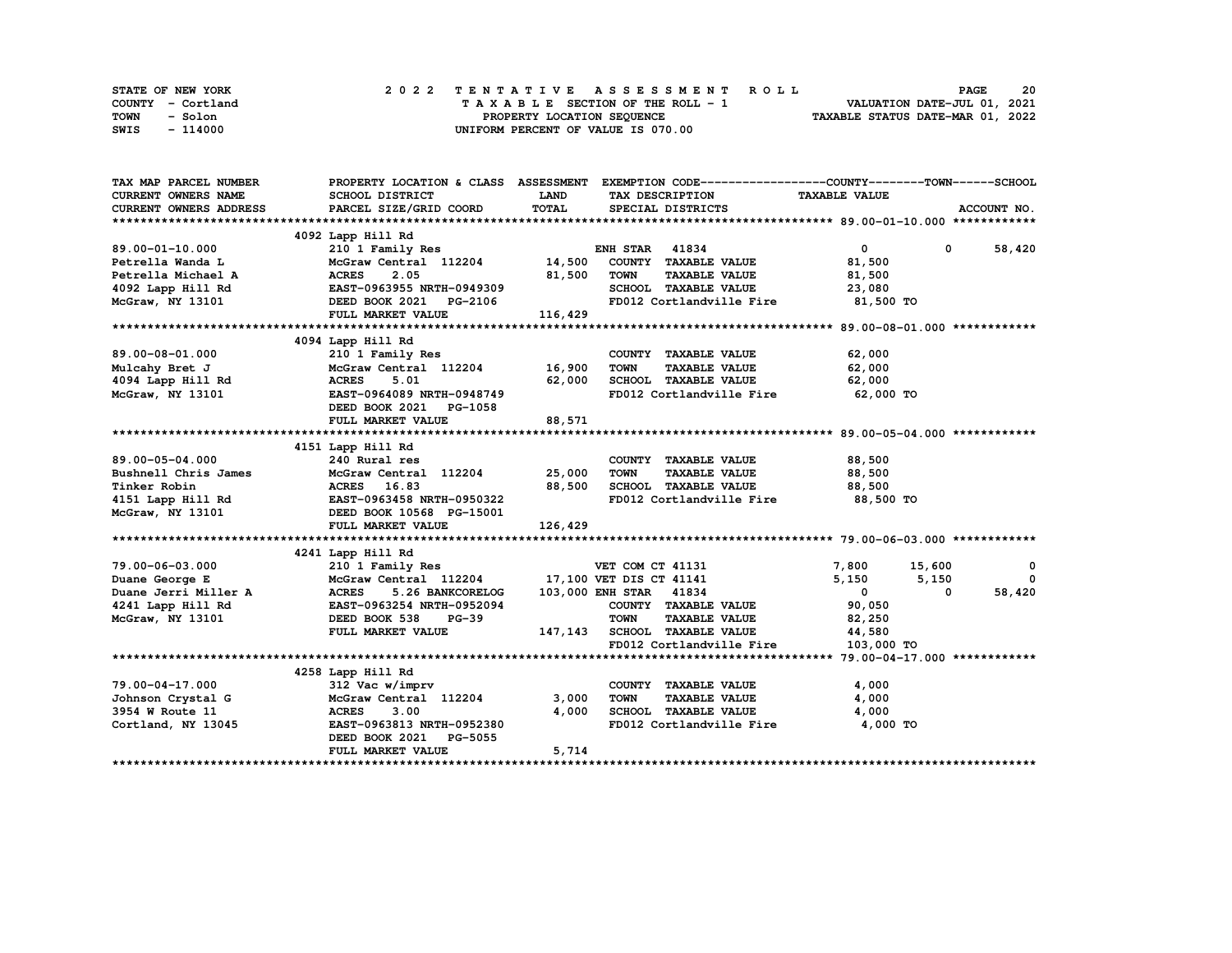| STATE OF NEW YORK | 2022 TENTATIVE ASSESSMENT ROLL     | 21<br><b>PAGE</b>                |
|-------------------|------------------------------------|----------------------------------|
| COUNTY - Cortland | TAXABLE SECTION OF THE ROLL - 1    | VALUATION DATE-JUL 01, 2021      |
| TOWN<br>- Solon   | PROPERTY LOCATION SEQUENCE         | TAXABLE STATUS DATE-MAR 01, 2022 |
| - 114000<br>SWIS  | UNIFORM PERCENT OF VALUE IS 070.00 |                                  |

| TAX MAP PARCEL NUMBER                                    |                                                          |             | PROPERTY LOCATION & CLASS ASSESSMENT EXEMPTION CODE-----------------COUNTY-------TOWN-----SCHOOL |                            |                        |
|----------------------------------------------------------|----------------------------------------------------------|-------------|--------------------------------------------------------------------------------------------------|----------------------------|------------------------|
| <b>CURRENT OWNERS NAME</b>                               | SCHOOL DISTRICT                                          | <b>LAND</b> | TAX DESCRIPTION                                                                                  | <b>TAXABLE VALUE</b>       |                        |
| <b>CURRENT OWNERS ADDRESS</b>                            | PARCEL SIZE/GRID COORD                                   | TOTAL       | SPECIAL DISTRICTS                                                                                |                            | ACCOUNT NO.            |
|                                                          |                                                          |             |                                                                                                  |                            |                        |
|                                                          | 4287 Lapp Hill Rd                                        |             |                                                                                                  |                            |                        |
| 79.00-06-01.200                                          | 240 Rural res                                            |             | <b>ENH STAR 41834</b>                                                                            | $\mathbf{0}$               | $0 \t 58,420$          |
| Wise Trudy                                               | $240$ Ruidi 105<br>McGraw Central 112204 30,000          |             | COUNTY TAXABLE VALUE                                                                             | 104,000                    |                        |
| $4287$ Lapp Hill Rd                                      |                                                          | 104,000     | <b>TOWN</b><br><b>TAXABLE VALUE</b>                                                              | 104,000                    |                        |
| McGraw, NY 13101                                         | ACRES 21.08<br>EAST-0962923 NRTH-0952343<br>1005 DRLE154 |             | SCHOOL TAXABLE VALUE                                                                             | 45,580                     |                        |
|                                                          |                                                          |             | FD012 Cortlandville Fire                                                                         | 104,000 TO                 |                        |
|                                                          | FULL MARKET VALUE                                        | 148,571     |                                                                                                  |                            |                        |
|                                                          |                                                          |             |                                                                                                  |                            |                        |
|                                                          | 4290 Lapp Hill Rd                                        |             |                                                                                                  |                            |                        |
| 79.00-04-18.000                                          | 312 Vac w/imprv                                          |             | COUNTY TAXABLE VALUE                                                                             | 23,000                     |                        |
| Brown Scott E Sr                                         | McGraw Central 112204 13,000                             |             | <b>TOWN</b><br>TAXABLE VALUE                                                                     | 23,000                     |                        |
|                                                          |                                                          |             |                                                                                                  | 23,000                     |                        |
|                                                          |                                                          |             | SCHOOL TAXABLE VALUE<br>FD012 Cortlandville Fire                                                 | 23,000 TO                  |                        |
|                                                          |                                                          |             |                                                                                                  |                            |                        |
|                                                          | <b>FULL MARKET VALUE</b>                                 | 32,857      |                                                                                                  |                            |                        |
|                                                          |                                                          |             |                                                                                                  |                            |                        |
|                                                          | 4348 Lapp Hill Rd                                        |             |                                                                                                  |                            |                        |
| 79.00-04-20.120                                          |                                                          |             | AG-CEILING 41720                                                                                 | 34,277<br>34,277           | 34,277                 |
| Franklin Kevin M                                         |                                                          |             |                                                                                                  | $\mathbf{0}$<br>$^{\circ}$ | 58,420                 |
| PO Box 425                                               | <b>ACRES</b><br>69.20                                    | 98,000      | COUNTY TAXABLE VALUE                                                                             | 63,723                     |                        |
| McGraw, NY 13101-0425                                    | EAST-0965421 NRTH-0954257                                |             | <b>TOWN</b><br><b>TAXABLE VALUE</b>                                                              | 63,723                     |                        |
|                                                          | DEED BOOK 544<br>PG-294                                  |             | SCHOOL TAXABLE VALUE                                                                             | 5,303                      |                        |
| MAY BE SUBJECT TO PAYMENT                                | FULL MARKET VALUE                                        |             | 140,000 FD012 Cortlandville Fire                                                                 | 98,000 TO                  |                        |
| UNDER AGDIST LAW TIL 2026                                |                                                          |             |                                                                                                  |                            |                        |
|                                                          |                                                          |             |                                                                                                  |                            |                        |
|                                                          | 4378 Lapp Hill Rd                                        |             |                                                                                                  |                            |                        |
|                                                          | 210 1 Family Res                                         |             | COUNTY TAXABLE VALUE                                                                             | 67,500                     |                        |
|                                                          | McGraw Central 112204 14,500                             |             | <b>TOWN</b><br><b>TAXABLE VALUE</b>                                                              | 67,500                     |                        |
| 79.00-04-21.000<br>DelVecchio Trust John<br>4030 West Rd | 2.00<br><b>ACRES</b>                                     | 67,500      | SCHOOL TAXABLE VALUE 67,500                                                                      |                            |                        |
| Cortland, NY 13045                                       | EAST-0963593 NRTH-0954175                                |             | FD012 Cortlandville Fire 67,500 TO                                                               |                            |                        |
|                                                          | DEED BOOK 2011 PG-4924                                   |             |                                                                                                  |                            |                        |
|                                                          | FULL MARKET VALUE                                        | 96,429      |                                                                                                  |                            |                        |
|                                                          |                                                          |             |                                                                                                  |                            |                        |
|                                                          | 4382 Lapp Hill Rd                                        |             |                                                                                                  |                            |                        |
| 79.00-04-22.000                                          | 210 1 Family Res                                         |             | <b>ENH STAR 41834</b>                                                                            | $\mathbf{0}$               | 58,420<br>$\mathbf{0}$ |
| McUmber Leon                                             | McGraw Central 112204 17,700                             |             | COUNTY TAXABLE VALUE                                                                             | 93,000                     |                        |
| 4382 Lapp Hill Rd                                        |                                                          | 93,000      | <b>TOWN</b><br><b>TAXABLE VALUE</b>                                                              | 93,000                     |                        |
| McGraw, NY 13101-9516                                    | ACRES 6.00 93,000<br>EAST-0963830 NRTH-0954700 93,000    |             | SCHOOL TAXABLE VALUE 34,580                                                                      |                            |                        |
|                                                          | PG-628<br>DEED BOOK 369                                  |             | FD012 Cortlandville Fire 93,000 TO                                                               |                            |                        |
|                                                          | FULL MARKET VALUE                                        | 132,857     |                                                                                                  |                            |                        |
|                                                          |                                                          |             |                                                                                                  |                            |                        |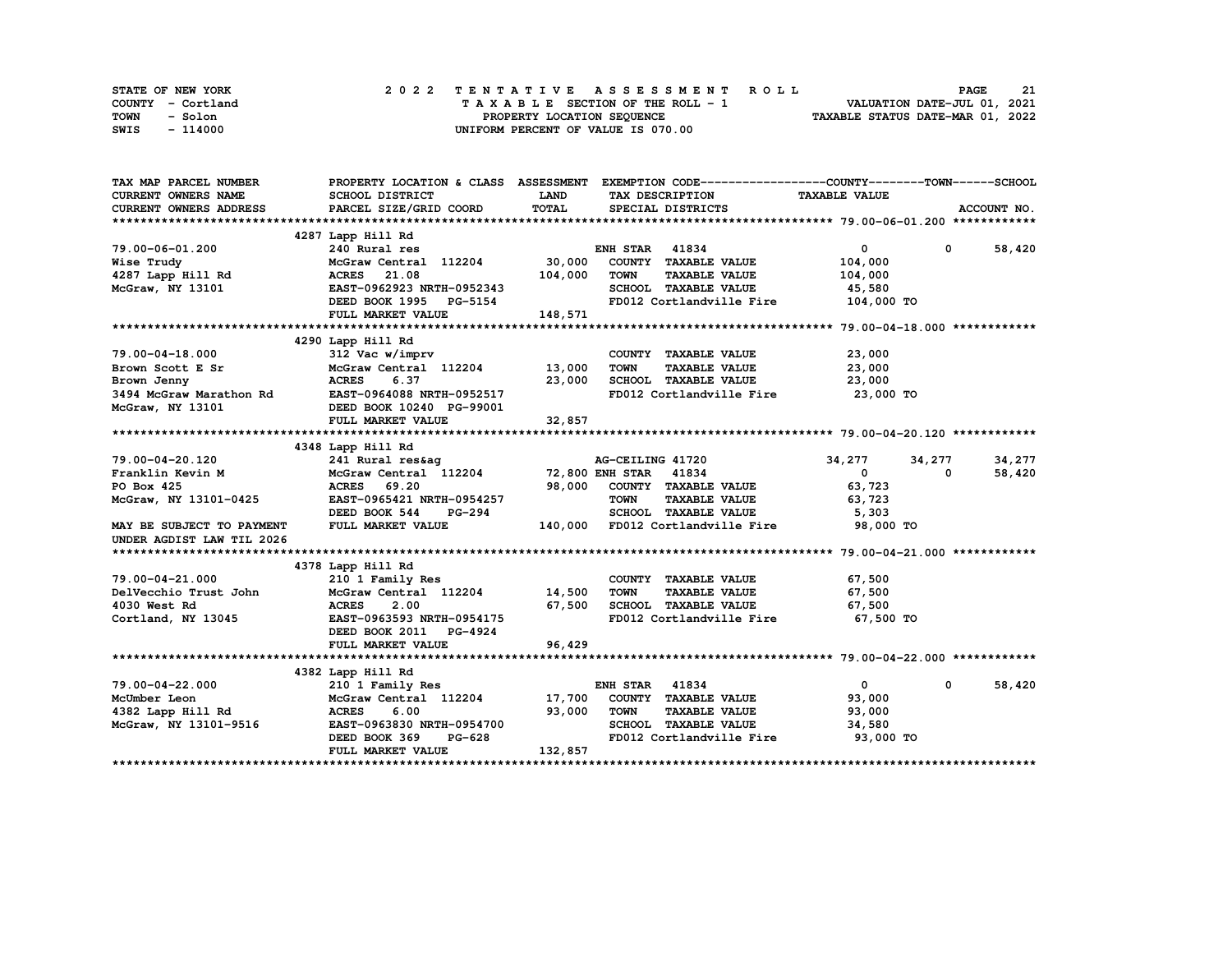| STATE OF NEW YORK | 2022 TENTATIVE ASSESSMENT ROLL     | 22<br><b>PAGE</b>                |
|-------------------|------------------------------------|----------------------------------|
| COUNTY - Cortland | TAXABLE SECTION OF THE ROLL - 1    | VALUATION DATE-JUL 01, 2021      |
| TOWN<br>- Solon   | PROPERTY LOCATION SEQUENCE         | TAXABLE STATUS DATE-MAR 01, 2022 |
| - 114000<br>SWIS  | UNIFORM PERCENT OF VALUE IS 070.00 |                                  |

| TAX MAP PARCEL NUMBER      |                                         |              | PROPERTY LOCATION & CLASS ASSESSMENT EXEMPTION CODE----------------COUNTY-------TOWN-----SCHOOL |                      |             |
|----------------------------|-----------------------------------------|--------------|-------------------------------------------------------------------------------------------------|----------------------|-------------|
| CURRENT OWNERS NAME        | <b>SCHOOL DISTRICT</b>                  | <b>LAND</b>  | TAX DESCRIPTION                                                                                 | <b>TAXABLE VALUE</b> |             |
| CURRENT OWNERS ADDRESS     | PARCEL SIZE/GRID COORD                  | <b>TOTAL</b> | SPECIAL DISTRICTS                                                                               |                      | ACCOUNT NO. |
|                            |                                         |              |                                                                                                 |                      |             |
|                            |                                         |              |                                                                                                 |                      |             |
|                            | 4384 Lapp Hill Rd                       |              |                                                                                                 |                      |             |
| 79.00-04-20.200            | 270 Mfg housing                         |              | <b>BAS STAR 41854</b>                                                                           | $\mathbf{0}$         | 0<br>23,400 |
| McUmber Leon J Jr          | McGraw Central 112204 22,000            |              | COUNTY TAXABLE VALUE                                                                            | 43,500               |             |
| McUmber Betty A            | z / 0<br>McGra<br>ACRES<br>EAcr<br>9.71 | 43,500       | <b>TAXABLE VALUE</b><br>TOWN                                                                    | 43,500               |             |
| PO Box 364                 | EAST-0964027 NRTH-0954124               |              | SCHOOL TAXABLE VALUE                                                                            | 20,100               |             |
| McGraw, NY 13101           | DEED BOOK 542<br><b>PG-243</b>          |              | FD012 Cortlandville Fire                                                                        | 43,500 TO            |             |
|                            | FULL MARKET VALUE                       | 62,143       |                                                                                                 |                      |             |
|                            |                                         |              |                                                                                                 |                      |             |
|                            |                                         |              |                                                                                                 |                      |             |
|                            | 4992 Lapp Hill Rd                       |              |                                                                                                 |                      |             |
| 79.00-04-16.000            | 314 Rural vac<10                        |              | COUNTY TAXABLE VALUE                                                                            | 12,900               |             |
| King Kandise A             | McGraw Central 112204                   | 12,900       | <b>TOWN</b><br><b>TAXABLE VALUE</b>                                                             | 12,900               |             |
| PO Box 152                 | <b>ACRES</b><br>5.00                    | 12,900       | SCHOOL TAXABLE VALUE                                                                            | 12,900               |             |
| Stony Brook, NY 11790-0152 | EAST-0963943 NRTH-0951876               |              | FD012 Cortlandville Fire                                                                        | 12,900 TO            |             |
|                            | DEED BOOK 2008 PG-2934                  |              |                                                                                                 |                      |             |
|                            | FULL MARKET VALUE                       | 18,429       |                                                                                                 |                      |             |
|                            |                                         |              |                                                                                                 |                      |             |
|                            | May Rd                                  |              |                                                                                                 |                      |             |
| 101.00-02-01.110           | 314 Rural vac<10                        |              | COUNTY TAXABLE VALUE                                                                            | 21,000               |             |
|                            |                                         |              |                                                                                                 |                      |             |
| McGoff Kenneth             | Cincinnatus Cen 112001                  | 21,000       | <b>TOWN</b><br><b>TAXABLE VALUE</b>                                                             | 21,000               |             |
| McGoff Robert              | ACRES 15.71                             | 21,000       | SCHOOL TAXABLE VALUE                                                                            | 21,000               |             |
| 306 Burkhard Ave           | EAST-0983755 NRTH-0937906               |              | FD012 Cortlandville Fire                                                                        | 21,000 TO            |             |
| Mineola, NY 11501          | DEED BOOK 2014 PG-4328                  |              |                                                                                                 |                      |             |
|                            | FULL MARKET VALUE                       | 30,000       |                                                                                                 |                      |             |
|                            |                                         |              |                                                                                                 |                      |             |
|                            | May Rd                                  |              |                                                                                                 |                      |             |
| 101.00-02-03.000           | 311 Res vac land                        |              | COUNTY TAXABLE VALUE                                                                            | 3,500                |             |
| Lawton Michael J           | Cincinnatus Cen 112001                  | 3,500        | <b>TAXABLE VALUE</b><br>TOWN                                                                    | 3,500                |             |
| 431 Bridge St              | 4.40<br><b>ACRES</b>                    | 3,500        | SCHOOL TAXABLE VALUE                                                                            | 3,500                |             |
| Newark Valley, NY 13811    | EAST-0984648 NRTH-0936756               |              | FD012 Cortlandville Fire                                                                        | 3,500 TO             |             |
|                            |                                         |              |                                                                                                 |                      |             |
|                            | DEED BOOK 2008 PG-5719                  |              |                                                                                                 |                      |             |
|                            | FULL MARKET VALUE                       | 5,000        |                                                                                                 |                      |             |
|                            |                                         |              |                                                                                                 |                      |             |
|                            | May Rd                                  |              |                                                                                                 |                      |             |
| 101.00-03-02.120           | 323 Vacant rural                        |              | COUNTY TAXABLE VALUE                                                                            | 17,000               |             |
| West Alice L               | Cincinnatus Cen 112001                  | 17,000       | TOWN<br><b>TAXABLE VALUE</b>                                                                    | 17,000               |             |
| 3356 Route 41              | ACRES 16.70                             | 17,000       | SCHOOL TAXABLE VALUE                                                                            | 17,000               |             |
| Cincinnatus, NY 13040-8744 | EAST-0980772 NRTH-0936570               |              | FD012 Cortlandville Fire                                                                        | 17,000 TO            |             |
|                            | <b>PG-850</b><br>DEED BOOK 318          |              |                                                                                                 |                      |             |
|                            | FULL MARKET VALUE                       | 24,286       |                                                                                                 |                      |             |
|                            |                                         |              |                                                                                                 |                      |             |
|                            |                                         |              |                                                                                                 |                      |             |
|                            | May Rd                                  |              |                                                                                                 |                      |             |
| 101.00-05-06.000           | 323 Vacant rural                        |              | COUNTY TAXABLE VALUE                                                                            | 17,000               |             |
| Wood Kevin S               | Cincinnatus Cen 112001 17,000           |              | <b>TAXABLE VALUE</b><br><b>TOWN</b>                                                             | 17,000               |             |
| 4479 May Rd                | ACRES 16.80                             | 17,000       | SCHOOL TAXABLE VALUE                                                                            | 17,000               |             |
| Cincinnatus, NY 13040      | EAST-0981938 NRTH-0938227               |              | FD012 Cortlandville Fire                                                                        | 17,000 TO            |             |
|                            | DEED BOOK 2019 PG-2362                  |              |                                                                                                 |                      |             |
|                            | FULL MARKET VALUE                       | 24,286       |                                                                                                 |                      |             |
|                            |                                         |              |                                                                                                 |                      |             |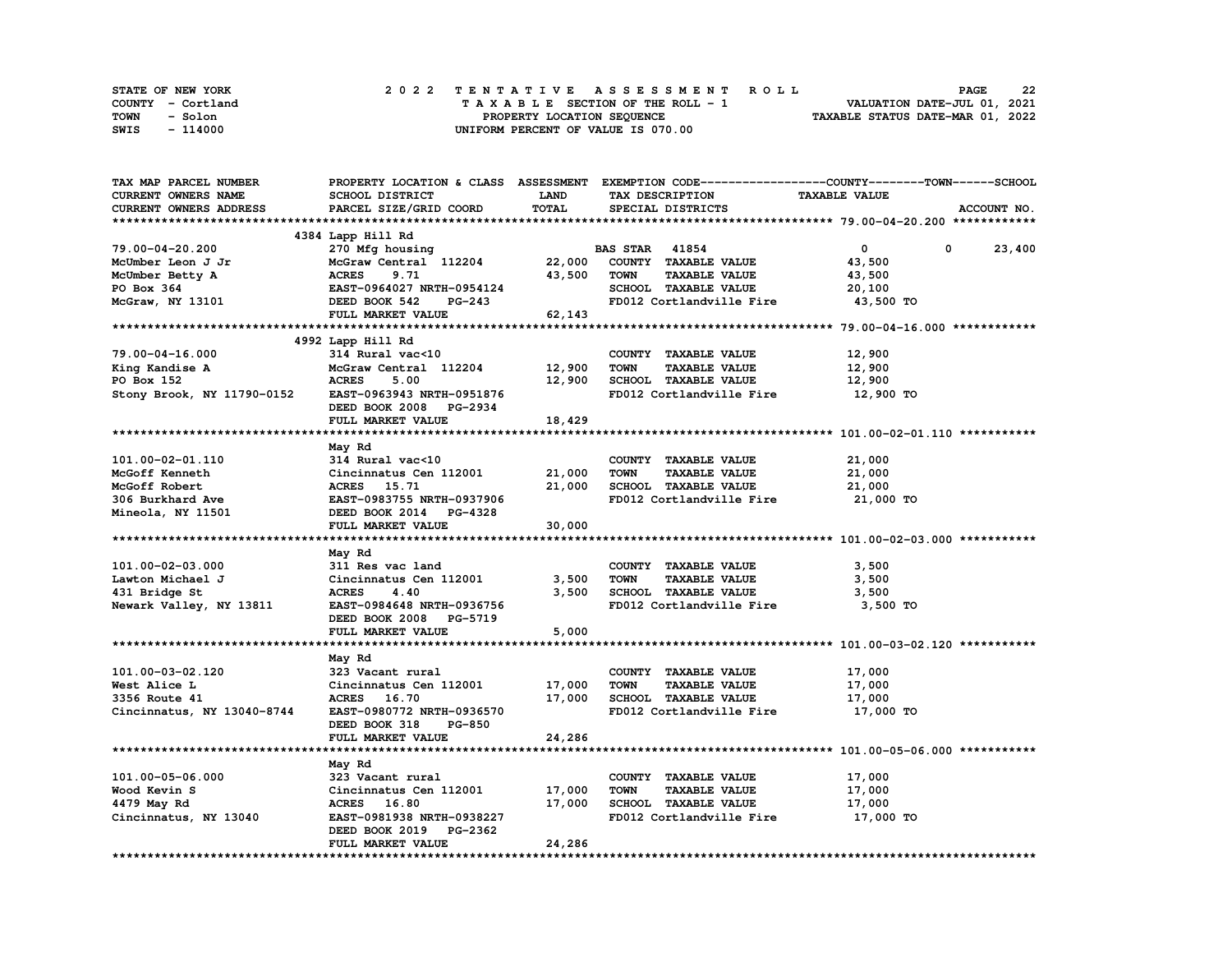| STATE OF NEW YORK | 2022 TENTATIVE ASSESSMENT ROLL     | 23<br><b>PAGE</b>                |
|-------------------|------------------------------------|----------------------------------|
| COUNTY - Cortland | TAXABLE SECTION OF THE ROLL - 1    | VALUATION DATE-JUL 01, 2021      |
| TOWN<br>- Solon   | PROPERTY LOCATION SEQUENCE         | TAXABLE STATUS DATE-MAR 01, 2022 |
| - 114000<br>SWIS  | UNIFORM PERCENT OF VALUE IS 070.00 |                                  |

| TAX MAP PARCEL NUMBER                                                                     | PROPERTY LOCATION & CLASS ASSESSMENT                                                                     |        | EXEMPTION CODE-----------------COUNTY-------TOWN-----SCHOOL |                         |                      |
|-------------------------------------------------------------------------------------------|----------------------------------------------------------------------------------------------------------|--------|-------------------------------------------------------------|-------------------------|----------------------|
| CURRENT OWNERS NAME                                                                       | SCHOOL DISTRICT                                                                                          | LAND   | TAX DESCRIPTION                                             | <b>TAXABLE VALUE</b>    |                      |
| CURRENT OWNERS ADDRESS                                                                    | PARCEL SIZE/GRID COORD                                                                                   | TOTAL  | SPECIAL DISTRICTS                                           |                         | ACCOUNT NO.          |
|                                                                                           |                                                                                                          |        |                                                             |                         |                      |
|                                                                                           | May Rd                                                                                                   |        |                                                             |                         |                      |
| 101.00-05-07.000                                                                          | 322 Rural vac>10                                                                                         |        | COUNTY TAXABLE VALUE                                        | 20,600                  |                      |
| Allen Peter D                                                                             | Cincinnatus Cen 112001                                                                                   | 20,600 | <b>TAXABLE VALUE</b><br>TOWN                                | 20,600                  |                      |
| Allen Linda                                                                               | ACRES 15.00                                                                                              | 20,600 | SCHOOL TAXABLE VALUE                                        | 20,600                  |                      |
| 485 Knapp Hill Rd                                                                         | EAST-0982482 NRTH-0937857                                                                                |        | FD012 Cortlandville Fire 20,600 TO                          |                         |                      |
| Castle Creek, NY 13744-1223                                                               | DEED BOOK 370<br>PG-295                                                                                  |        |                                                             |                         |                      |
|                                                                                           | FULL MARKET VALUE                                                                                        | 29,429 |                                                             |                         |                      |
|                                                                                           |                                                                                                          |        |                                                             |                         |                      |
|                                                                                           | May Rd                                                                                                   |        |                                                             |                         |                      |
| 101.00-05-08.200                                                                          | 314 Rural vac<10                                                                                         |        | COUNTY TAXABLE VALUE                                        | 1,500                   |                      |
|                                                                                           | Cincinnatus Cen 112001                                                                                   | 1,500  | <b>TOWN</b><br><b>TAXABLE VALUE</b>                         | 1,500                   |                      |
|                                                                                           | FRNT 50.00 DPTH 375.25<br>FAST 0083355 NDTH 0037437                                                      | 1,500  |                                                             | 1,500                   |                      |
| Belknap James L Jr<br>Belknap Mary A<br>4525 May Rd<br>4525 May Rd                        | EAST-0983355 NRTH-0937427                                                                                |        | SCHOOL TAXABLE VALUE<br>FD012 Cortlandville Fire            | 1,500 TO                |                      |
| Cincinnatus, NY 13040                                                                     | DEED BOOK 2018 PG-3023                                                                                   |        |                                                             |                         |                      |
|                                                                                           | FULL MARKET VALUE                                                                                        | 2,143  |                                                             |                         |                      |
|                                                                                           |                                                                                                          |        |                                                             |                         |                      |
|                                                                                           | 210 1 Family Res<br>Cincinnatus Cen 112001 15,300<br>ACRES 3.00 62,000<br>3040 EAST-0979955 NRTH-0936979 |        |                                                             |                         |                      |
| 101.00-03-01.000                                                                          |                                                                                                          |        | COUNTY TAXABLE VALUE                                        | 62,000                  |                      |
| Rickert Clair P                                                                           |                                                                                                          |        | TOWN<br><b>TAXABLE VALUE</b>                                | 62,000                  |                      |
| 4330 May Rd                                                                               |                                                                                                          |        | SCHOOL TAXABLE VALUE                                        | 62,000                  |                      |
| East Freetown, NY 13040                                                                   |                                                                                                          |        | FD012 Cortlandville Fire                                    | 62,000 TO               |                      |
|                                                                                           | DEED BOOK 2000 PG-1486                                                                                   |        |                                                             |                         |                      |
|                                                                                           | FULL MARKET VALUE                                                                                        | 88,571 |                                                             |                         |                      |
|                                                                                           |                                                                                                          |        |                                                             |                         |                      |
|                                                                                           | 4339 May Rd                                                                                              |        |                                                             |                         |                      |
| 101.00-05-03.000                                                                          |                                                                                                          |        |                                                             | 4,680<br>8,835          | 0                    |
| Stevens Royal B                                                                           |                                                                                                          |        |                                                             | 5,890<br>5,890          | $\Omega$             |
| Stevens Linda L                                                                           |                                                                                                          |        |                                                             | $\overline{\mathbf{0}}$ | 58,420<br>$\Omega$   |
|                                                                                           |                                                                                                          |        | COUNTY TAXABLE VALUE                                        | 48,330                  |                      |
| 4339 May Rd<br>EAST-0980325 NRTH-0937222<br>E Freetown, NY 13040-8759 DEED BOOK 360 PG-91 |                                                                                                          |        | TOWN TAXABLE VALUE<br>84,143 SCHOOL TAXABLE VALUE           | 44,175                  |                      |
|                                                                                           | FULL MARKET VALUE                                                                                        |        |                                                             | 480                     |                      |
|                                                                                           |                                                                                                          |        | FD012 Cortlandville Fire                                    | 58,900 TO               |                      |
|                                                                                           |                                                                                                          |        |                                                             |                         |                      |
|                                                                                           | 4400 May Rd                                                                                              |        |                                                             |                         |                      |
| 101.00-03-03.000                                                                          | 210 1 Family Res                                                                                         |        | <b>BAS STAR 41854</b>                                       | $\mathbf{0}$            | 23,400<br>$^{\circ}$ |
| West Larry L                                                                              | Cincinnatus Cen 112001                                                                                   |        | 15,300 COUNTY TAXABLE VALUE                                 | 65,500                  |                      |
| 4400 May Rd                                                                               | <b>ACRES</b><br>3.00                                                                                     | 65,500 | <b>TOWN</b><br><b>TAXABLE VALUE</b>                         | 65,500                  |                      |
| Cincinnatus, NY 13040                                                                     | EAST-0980990 NRTH-0936886                                                                                |        | SCHOOL TAXABLE VALUE                                        | 42,100                  |                      |
|                                                                                           | DEED BOOK 10502 PG-70003                                                                                 |        | FD012 Cortlandville Fire 65,500 TO                          |                         |                      |
|                                                                                           | FULL MARKET VALUE                                                                                        | 93,571 |                                                             |                         |                      |
|                                                                                           |                                                                                                          |        |                                                             |                         |                      |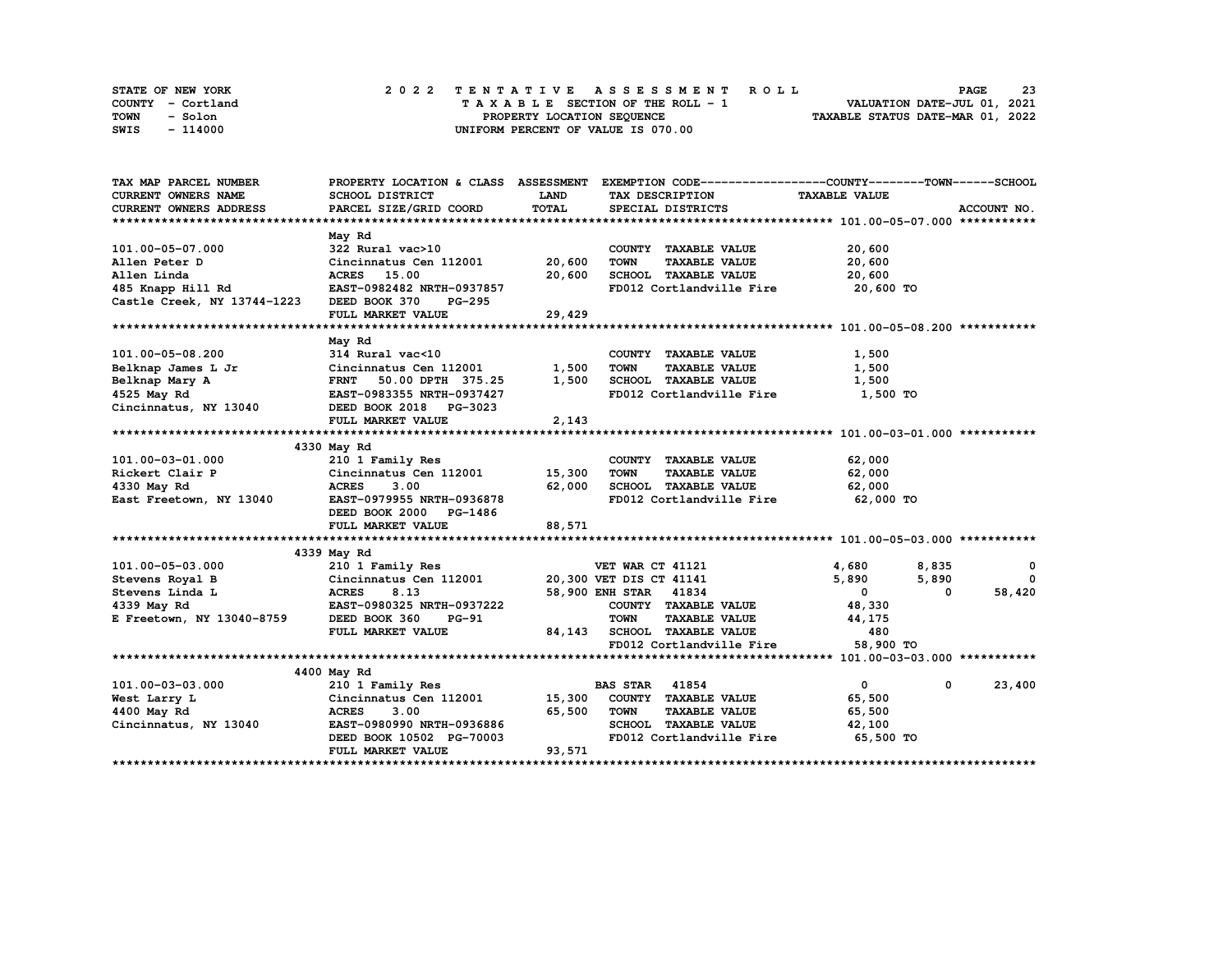| STATE OF NEW YORK | 2022 TENTATIVE ASSESSMENT ROLL     | -24<br><b>PAGE</b>               |
|-------------------|------------------------------------|----------------------------------|
| COUNTY - Cortland | TAXABLE SECTION OF THE ROLL - 1    | VALUATION DATE-JUL 01, 2021      |
| TOWN<br>- Solon   | PROPERTY LOCATION SEQUENCE         | TAXABLE STATUS DATE-MAR 01, 2022 |
| SWIS<br>- 114000  | UNIFORM PERCENT OF VALUE IS 070.00 |                                  |

| TAX MAP PARCEL NUMBER      |                                  |              | PROPERTY LOCATION & CLASS ASSESSMENT EXEMPTION CODE----------------COUNTY-------TOWN-----SCHOOL |                              |             |
|----------------------------|----------------------------------|--------------|-------------------------------------------------------------------------------------------------|------------------------------|-------------|
| <b>CURRENT OWNERS NAME</b> | SCHOOL DISTRICT                  | <b>LAND</b>  | TAX DESCRIPTION                                                                                 | <b>TAXABLE VALUE</b>         |             |
| CURRENT OWNERS ADDRESS     | PARCEL SIZE/GRID COORD           | <b>TOTAL</b> | SPECIAL DISTRICTS                                                                               |                              | ACCOUNT NO. |
|                            |                                  |              |                                                                                                 |                              |             |
|                            | 4444 May Rd                      |              |                                                                                                 |                              |             |
| 101.00-03-04.000           | 210 1 Family Res                 |              | <b>BAS STAR 41854</b>                                                                           | $\mathbf{0}$<br>$\mathbf{0}$ | 23,400      |
| West David L Sr            | Cincinnatus Cen 112001           | 15,300       | COUNTY TAXABLE VALUE                                                                            | 60,500                       |             |
| West Brenda J              | <b>ACRES</b><br>3.02             | 60,500       | <b>TOWN</b><br><b>TAXABLE VALUE</b>                                                             | 60,500                       |             |
| 4444 May Rd                | EAST-0981294 NRTH-0936822        |              | SCHOOL TAXABLE VALUE                                                                            | 37,100                       |             |
| E Freetown, NY 13040-8760  | DEED BOOK 530<br>PG-213          |              | FD012 Cortlandville Fire                                                                        | 60,500 TO                    |             |
|                            | FULL MARKET VALUE                | 86,429       |                                                                                                 |                              |             |
|                            |                                  |              |                                                                                                 |                              |             |
|                            | 4451 May Rd                      |              |                                                                                                 |                              |             |
| 101.00-05-04.000           | 210 1 Family Res                 |              | <b>ENH STAR 41834</b>                                                                           | $\mathbf{0}$<br>0            | 50,000      |
| Euson Melanie              | Cincinnatus Cen 112001           | 14,500       | COUNTY TAXABLE VALUE                                                                            | 50,000                       |             |
| PO Box 304                 | <b>ACRES</b><br>1.86             | 50,000       | <b>TAXABLE VALUE</b><br><b>TOWN</b>                                                             | 50,000                       |             |
| McGraw, NY 13101           | EAST-0981011 NRTH-0937261        |              | SCHOOL TAXABLE VALUE                                                                            | 0                            |             |
|                            | DEED BOOK 1997 PG-2077           |              | FD012 Cortlandville Fire                                                                        | 50,000 TO                    |             |
|                            | FULL MARKET VALUE                | 71,429       |                                                                                                 |                              |             |
|                            |                                  |              |                                                                                                 |                              |             |
|                            | 4458 May Rd                      |              |                                                                                                 |                              |             |
| 101.00-03-05.000           | 210 1 Family Res                 |              | <b>ENH STAR 41834</b>                                                                           | $\mathbf 0$<br>$^{\circ}$    | 56,000      |
| West Stanley G Jr          | Cincinnatus Cen 112001           | 15,300       | COUNTY TAXABLE VALUE                                                                            | 56,000                       |             |
| West Shannon M             | <b>ACRES</b><br>3.03             | 56,000       | <b>TOWN</b><br><b>TAXABLE VALUE</b>                                                             | 56,000                       |             |
| 4458 May Rd                | EAST-0981543 NRTH-0936830        |              | SCHOOL TAXABLE VALUE                                                                            | 0                            |             |
| Cincinnatus, NY 13040      | DEED BOOK 1996 PG-505            |              | FD012 Cortlandville Fire                                                                        | 56,000 TO                    |             |
|                            | FULL MARKET VALUE                | 80,000       |                                                                                                 |                              |             |
|                            |                                  |              |                                                                                                 |                              |             |
|                            | 4479 May Rd                      |              |                                                                                                 |                              |             |
| 101.00-05-05.000           | 210 1 Family Res                 |              | COUNTY TAXABLE VALUE                                                                            | 60,000                       |             |
| Wood Kevin S               | Cincinnatus Cen 112001           | 16,000       | <b>TOWN</b><br><b>TAXABLE VALUE</b>                                                             | 60,000                       |             |
| 4479 May Rd                | <b>ACRES</b><br>3.90             | 60,000       | SCHOOL TAXABLE VALUE                                                                            | 60,000                       |             |
|                            |                                  |              |                                                                                                 |                              |             |
| Cincinnatus, NY 13040      | EAST-0981969 NRTH-0937473        |              | FD012 Cortlandville Fire                                                                        | 60,000 TO                    |             |
|                            | DEED BOOK 2019 PG-4071           |              |                                                                                                 |                              |             |
|                            | FULL MARKET VALUE                | 85,714       |                                                                                                 |                              |             |
|                            |                                  |              |                                                                                                 |                              |             |
|                            | 4500 May Rd                      |              |                                                                                                 |                              |             |
| 101.00-02-05.000           | 240 Rural res                    |              | COUNTY TAXABLE VALUE                                                                            | 160,000                      |             |
| Root Derrek M              | Cincinnatus Cen 112001           | 43,500       | <b>TOWN</b><br><b>TAXABLE VALUE</b>                                                             | 160,000                      |             |
| 4500 May Rd                | ACRES 32.30 BANKCORELOG          | 160,000      | SCHOOL TAXABLE VALUE                                                                            | 160,000                      |             |
| Cincinnatus, NY 13040      | EAST-0982612 NRTH-0936723        |              | FD012 Cortlandville Fire                                                                        | 160,000 TO                   |             |
|                            | DEED BOOK 2018 PG-4253           |              |                                                                                                 |                              |             |
|                            | FULL MARKET VALUE                | 228,571      |                                                                                                 |                              |             |
|                            |                                  |              |                                                                                                 |                              |             |
|                            | 4503 May Rd                      |              |                                                                                                 |                              |             |
| 101.00-05-08.100           | 241 Rural res&ag                 |              | COUNTY TAXABLE VALUE                                                                            | 152,000                      |             |
| Latta Jacob M              | Cincinnatus Cen 112001           | 37,000       | <b>TOWN</b><br><b>TAXABLE VALUE</b>                                                             | 152,000                      |             |
| Latta Carly                | ACRES 23.99 BANKCORELOG          | 152,000      | SCHOOL TAXABLE VALUE                                                                            | 152,000                      |             |
| 4503 May Rd                | EAST-0983111 NRTH-0937900        |              | FD012 Cortlandville Fire                                                                        | 152,000 TO                   |             |
| Cincinnatus, NY 13040      | DEED BOOK 2018<br><b>PG-5577</b> |              |                                                                                                 |                              |             |
|                            | FULL MARKET VALUE                | 217,143      |                                                                                                 |                              |             |
|                            |                                  |              |                                                                                                 |                              |             |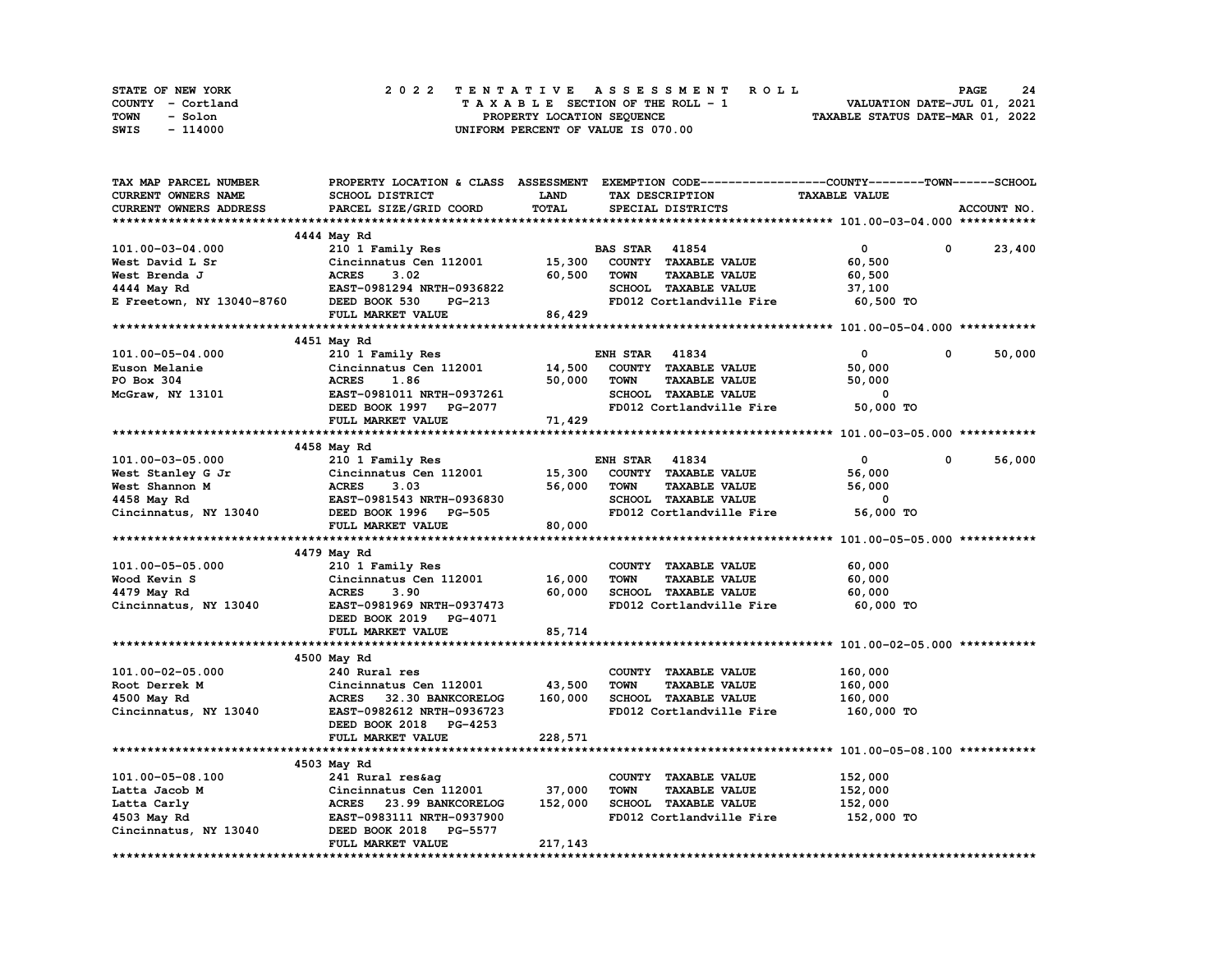| STATE OF NEW YORK | 2022 TENTATIVE ASSESSMENT ROLL     | 25<br><b>PAGE</b>                |
|-------------------|------------------------------------|----------------------------------|
| COUNTY - Cortland | TAXABLE SECTION OF THE ROLL - 1    | VALUATION DATE-JUL 01, 2021      |
| TOWN<br>- Solon   | PROPERTY LOCATION SEQUENCE         | TAXABLE STATUS DATE-MAR 01, 2022 |
| SWIS<br>- 114000  | UNIFORM PERCENT OF VALUE IS 070.00 |                                  |

| TAX MAP PARCEL NUMBER                                                                                                                   |                           |             |                                     | PROPERTY LOCATION & CLASS ASSESSMENT EXEMPTION CODE----------------COUNTY-------TOWN-----SCHOOL |             |
|-----------------------------------------------------------------------------------------------------------------------------------------|---------------------------|-------------|-------------------------------------|-------------------------------------------------------------------------------------------------|-------------|
| CURRENT OWNERS NAME                                                                                                                     | SCHOOL DISTRICT           | <b>LAND</b> | TAX DESCRIPTION                     | <b>TAXABLE VALUE</b>                                                                            |             |
| CURRENT OWNERS ADDRESS                                                                                                                  | PARCEL SIZE/GRID COORD    | TOTAL       | SPECIAL DISTRICTS                   |                                                                                                 | ACCOUNT NO. |
|                                                                                                                                         |                           |             |                                     |                                                                                                 |             |
|                                                                                                                                         | 4525 May Rd               |             |                                     |                                                                                                 |             |
| 101.00-05-09.000                                                                                                                        | 270 Mfg housing           |             | <b>ENH STAR 41834</b>               | $\mathbf{0}$<br>0                                                                               | 58,420      |
| Belknap James L Jr                                                                                                                      | Cincinnatus Cen 112001    | 14,000      | COUNTY TAXABLE VALUE                | 80,000                                                                                          |             |
|                                                                                                                                         |                           | 80,000      | <b>TOWN</b><br><b>TAXABLE VALUE</b> | 80,000                                                                                          |             |
| Belknap James L Jr Cincinnatus Ce<br>Belknap Mary A ACRES 1.30<br>4525 May Rd EAST-0983444 N<br>E Freetown, NY 13040-8507 DEED BOOK 393 | EAST-0983444 NRTH-0937297 |             | SCHOOL TAXABLE VALUE                | 21,580                                                                                          |             |
|                                                                                                                                         | PG-143                    |             | FD012 Cortlandville Fire            |                                                                                                 |             |
|                                                                                                                                         |                           |             |                                     | 80,000 TO                                                                                       |             |
|                                                                                                                                         | FULL MARKET VALUE         | 114,286     |                                     |                                                                                                 |             |
|                                                                                                                                         |                           |             |                                     |                                                                                                 |             |
|                                                                                                                                         | 4554 May Rd               |             |                                     |                                                                                                 |             |
| 101.00-02-04.100                                                                                                                        | 314 Rural vac<10          |             | COUNTY TAXABLE VALUE                | 16,500                                                                                          |             |
| Belknap James L                                                                                                                         | Cincinnatus Cen 112001    | 16,500      | <b>TOWN</b><br><b>TAXABLE VALUE</b> | 16,500                                                                                          |             |
| Belknap Mary A                                                                                                                          | <b>ACRES</b> 10.00        | 16,500      | SCHOOL TAXABLE VALUE                | 16,500                                                                                          |             |
| 4525 May Rd                                                                                                                             | EAST-0983750 NRTH-0936741 |             | FD012 Cortlandville Fire            | 16,500 TO                                                                                       |             |
| E. Freetown, NY 13040                                                                                                                   | DEED BOOK 2000 PG-1798    |             |                                     |                                                                                                 |             |
|                                                                                                                                         | FULL MARKET VALUE         | 23,571      |                                     |                                                                                                 |             |
|                                                                                                                                         |                           |             |                                     |                                                                                                 |             |
|                                                                                                                                         | 4569 May Rd               |             |                                     |                                                                                                 |             |
| 101.00-02-01.120                                                                                                                        | 240 Rural res             |             | <b>BAS STAR 41854</b>               | $\mathbf{0}$<br>$^{\circ}$                                                                      | 23,400      |
| Wooldridge Gregory S                                                                                                                    | Cincinnatus Cen 112001    | 50,000      | COUNTY TAXABLE VALUE                | 188,000                                                                                         |             |
| Kemak Mary E                                                                                                                            | ACRES 29.70 BANKCORELOG   | 188,000     | TOWN<br><b>TAXABLE VALUE</b>        | 188,000                                                                                         |             |
| 4569 May Rd                                                                                                                             | EAST-0984205 NRTH-0938221 |             | SCHOOL TAXABLE VALUE                | 164,600                                                                                         |             |
| Cincinnatus, NY 13040                                                                                                                   | DEED BOOK 2013 PG-2401    |             | FD012 Cortlandville Fire            | 188,000 TO                                                                                      |             |
|                                                                                                                                         | FULL MARKET VALUE         | 268,571     |                                     |                                                                                                 |             |
|                                                                                                                                         |                           |             |                                     |                                                                                                 |             |
|                                                                                                                                         | 4572 May Rd               |             |                                     |                                                                                                 |             |
| 101.00-02-04.200                                                                                                                        | 240 Rural res             |             | COUNTY TAXABLE VALUE                | 29,600                                                                                          |             |
| Belknap James Jr                                                                                                                        | Cincinnatus Cen 112001    | 22,800      | <b>TOWN</b><br><b>TAXABLE VALUE</b> | 29,600                                                                                          |             |
| Belknap Mary                                                                                                                            | <b>ACRES</b> 10.00        | 29,600      | SCHOOL TAXABLE VALUE                | 29,600                                                                                          |             |
| 4525 May Rd                                                                                                                             | EAST-0984267 NRTH-0936774 |             | FD012 Cortlandville Fire            | 29,600 TO                                                                                       |             |
| Cincinnatus, NY 13040                                                                                                                   | DEED BOOK 2019 PG-1236    |             |                                     |                                                                                                 |             |
|                                                                                                                                         | FULL MARKET VALUE         | 42,286      |                                     |                                                                                                 |             |
|                                                                                                                                         |                           |             |                                     |                                                                                                 |             |
|                                                                                                                                         | 4584 May Rd               |             |                                     |                                                                                                 |             |
| 101.00-02-02.000                                                                                                                        | 270 Mfg housing           |             | COUNTY TAXABLE VALUE                | 35,500                                                                                          |             |
| Lawton Michael J                                                                                                                        | Cincinnatus Cen 112001    | 7,000       | <b>TAXABLE VALUE</b><br><b>TOWN</b> | 35,500                                                                                          |             |
|                                                                                                                                         |                           |             | SCHOOL TAXABLE VALUE                |                                                                                                 |             |
| 431 Bridge St                                                                                                                           | FRNT 135.22 DPTH 250.25   | 35,500      |                                     | 35,500                                                                                          |             |
| Newark Valley, NY 13811                                                                                                                 | EAST-0984704 NRTH-0937079 |             | FD012 Cortlandville Fire            | 35,500 TO                                                                                       |             |
|                                                                                                                                         | DEED BOOK 2008 PG-5718    |             |                                     |                                                                                                 |             |
|                                                                                                                                         | FULL MARKET VALUE         | 50,714      |                                     |                                                                                                 |             |
|                                                                                                                                         |                           |             |                                     |                                                                                                 |             |
|                                                                                                                                         | Maybury Rd                |             |                                     |                                                                                                 |             |
| 69.00-02-01.100                                                                                                                         | 321 Abandoned ag          |             | COUNTY TAXABLE VALUE                | 126,500                                                                                         |             |
| Farm East LLC                                                                                                                           | McGraw Central 112204     | 126,500     | <b>TOWN</b><br><b>TAXABLE VALUE</b> | 126,500                                                                                         |             |
| 890 McLean Rd                                                                                                                           | <b>ACRES</b> 126.20       | 126,500     | SCHOOL TAXABLE VALUE                | 126,500                                                                                         |             |
| Cortland, NY 13045                                                                                                                      | EAST-0964861 NRTH-0964579 |             | FD012 Cortlandville Fire            | 126,500 TO                                                                                      |             |
|                                                                                                                                         | DEED BOOK 2001 PG-4172    |             |                                     |                                                                                                 |             |
|                                                                                                                                         | FULL MARKET VALUE         | 180,714     |                                     |                                                                                                 |             |
|                                                                                                                                         |                           |             |                                     |                                                                                                 |             |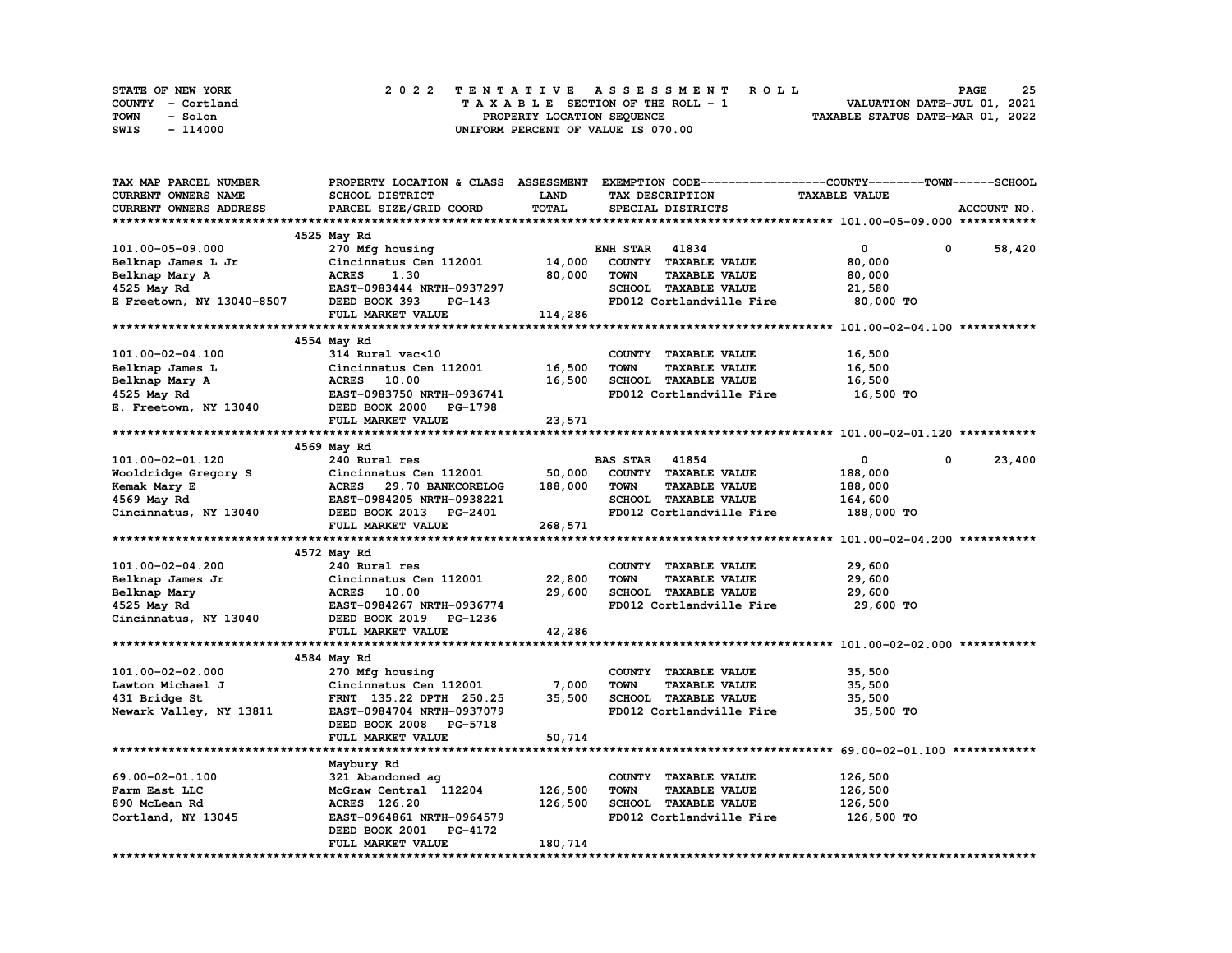| STATE OF NEW YORK | 2022 TENTATIVE ASSESSMENT ROLL     | 26<br><b>PAGE</b>                |
|-------------------|------------------------------------|----------------------------------|
| COUNTY - Cortland | TAXABLE SECTION OF THE ROLL - 1    | VALUATION DATE-JUL 01, 2021      |
| TOWN<br>- Solon   | PROPERTY LOCATION SEQUENCE         | TAXABLE STATUS DATE-MAR 01, 2022 |
| SWIS<br>- 114000  | UNIFORM PERCENT OF VALUE IS 070.00 |                                  |

| TAX MAP PARCEL NUMBER                                |                               |             | PROPERTY LOCATION & CLASS ASSESSMENT EXEMPTION CODE-----------------COUNTY-------TOWN------SCHOOL |                      |             |
|------------------------------------------------------|-------------------------------|-------------|---------------------------------------------------------------------------------------------------|----------------------|-------------|
| CURRENT OWNERS NAME                                  | SCHOOL DISTRICT               | <b>LAND</b> | TAX DESCRIPTION                                                                                   | <b>TAXABLE VALUE</b> |             |
| CURRENT OWNERS ADDRESS                               | PARCEL SIZE/GRID COORD        | TOTAL       | SPECIAL DISTRICTS                                                                                 |                      | ACCOUNT NO. |
|                                                      |                               |             |                                                                                                   |                      |             |
|                                                      | Maybury Rd                    |             |                                                                                                   |                      |             |
| 69.00-04-13.000                                      | 105 Vac farmland              |             | COUNTY TAXABLE VALUE                                                                              | 32,000               |             |
| Reardon Terence J                                    | McGraw Central 112204 32,000  |             | TOWN<br><b>TAXABLE VALUE</b>                                                                      | 32,000               |             |
| Reardon Charlene E                                   | <b>ACRES</b> 48.17            | 32,000      | SCHOOL TAXABLE VALUE                                                                              | 32,000               |             |
| PO Box 807                                           | EAST-0963972 NRTH-0960474     |             | FD012 Cortlandville Fire                                                                          | 32,000 TO            |             |
| McGraw, NY 13101-0807                                | DEED BOOK 10650 PG-23002      |             |                                                                                                   |                      |             |
|                                                      | FULL MARKET VALUE             | 45,714      |                                                                                                   |                      |             |
|                                                      |                               |             |                                                                                                   |                      |             |
|                                                      | Maybury Rd                    |             |                                                                                                   |                      |             |
| 69.00-04-16.000                                      | 105 Vac farmland              |             | COUNTY TAXABLE VALUE                                                                              | 27,000               |             |
| Mathieu Trust Gaetan L                               | McGraw Central 112204         | 27,000      | TOWN<br><b>TAXABLE VALUE</b>                                                                      | 27,000               |             |
| Mathieu Trust Karen M                                | <b>ACRES</b><br>30.00         | 27,000      | SCHOOL TAXABLE VALUE                                                                              | 27,000               |             |
| 154 Chemin de L'Energie                              | EAST-0964250 NRTH-0961540     |             | FD012 Cortlandville Fire 27,000 TO                                                                |                      |             |
| Varennes, QC,, Canada J3X 1P7 DEED BOOK 2017 PG-2714 |                               |             |                                                                                                   |                      |             |
|                                                      | FULL MARKET VALUE             | 38,571      |                                                                                                   |                      |             |
|                                                      |                               |             |                                                                                                   |                      |             |
|                                                      | Maybury Rd                    |             |                                                                                                   |                      |             |
| 79.00-04-04.100                                      | 312 Vac w/imprv               |             | COUNTY TAXABLE VALUE                                                                              | 4,000                |             |
| Hayes Kenneth                                        | McGraw Central 112204         | 2,500       | <b>TOWN</b><br><b>TAXABLE VALUE</b>                                                               | 4,000                |             |
| 4662 Maybury Rd                                      | FRNT 181.84 DPTH 233.25       | 4,000       | SCHOOL TAXABLE VALUE                                                                              | 4,000                |             |
| McGraw, NY 13101-9519                                | EAST-0965656 NRTH-0959927     |             | FD012 Cortlandville Fire                                                                          | 4,000 TO             |             |
|                                                      | DEED BOOK 362<br>PG-51        |             |                                                                                                   |                      |             |
|                                                      | FULL MARKET VALUE             | 5,714       |                                                                                                   |                      |             |
|                                                      |                               |             |                                                                                                   |                      |             |
|                                                      | Maybury Rd                    |             |                                                                                                   |                      |             |
| 79.00-04-23.000                                      | 323 Vacant rural              |             | AG-CEILING 41720                                                                                  | 26,803<br>26,803     | 26,803      |
| McUmber Leon                                         | McGraw Central 112204         |             | 42,200 COUNTY TAXABLE VALUE                                                                       | 15,397               |             |
| 4382 Lapp Hill Rd                                    | <b>ACRES</b> 44.00            | 42,200      | <b>TOWN</b><br><b>TAXABLE VALUE</b>                                                               | 15,397               |             |
| McGraw, NY 13101-9516                                | EAST-0964386 NRTH-0955076     |             | SCHOOL TAXABLE VALUE                                                                              | 15,397               |             |
|                                                      | DEED BOOK 424<br><b>PG-97</b> |             | FD012 Cortlandville Fire                                                                          | 42,200 TO            |             |
| MAY BE SUBJECT TO PAYMENT                            | FULL MARKET VALUE             | 60,286      |                                                                                                   |                      |             |
| UNDER AGDIST LAW TIL 2026                            |                               |             |                                                                                                   |                      |             |
|                                                      |                               |             |                                                                                                   |                      |             |
|                                                      | Maybury Rd                    |             |                                                                                                   |                      |             |
| $79.00 - 04 - 24.000$                                | 105 Vac farmland              |             | AG-CEILING 41720                                                                                  | 3,880<br>3,880       | 3,880       |
| McUmber Leon Sr                                      | McGraw Central 112204         | 6,800       | COUNTY TAXABLE VALUE                                                                              | 2,920                |             |
| 4382 Lapp Hill Rd                                    | <b>ACRES</b><br>8.47          | 6,800       | <b>TOWN</b><br><b>TAXABLE VALUE</b>                                                               | 2,920                |             |
| McGraw, NY 13101-9516                                | EAST-0965193 NRTH-0955317     |             | SCHOOL TAXABLE VALUE                                                                              | 2,920                |             |
|                                                      | DEED BOOK 483<br><b>PG-88</b> |             | FD012 Cortlandville Fire                                                                          | 6,800 TO             |             |
| MAY BE SUBJECT TO PAYMENT                            | FULL MARKET VALUE             | 9,714       |                                                                                                   |                      |             |
| UNDER AGDIST LAW TIL 2026                            |                               |             |                                                                                                   |                      |             |
|                                                      |                               |             |                                                                                                   |                      |             |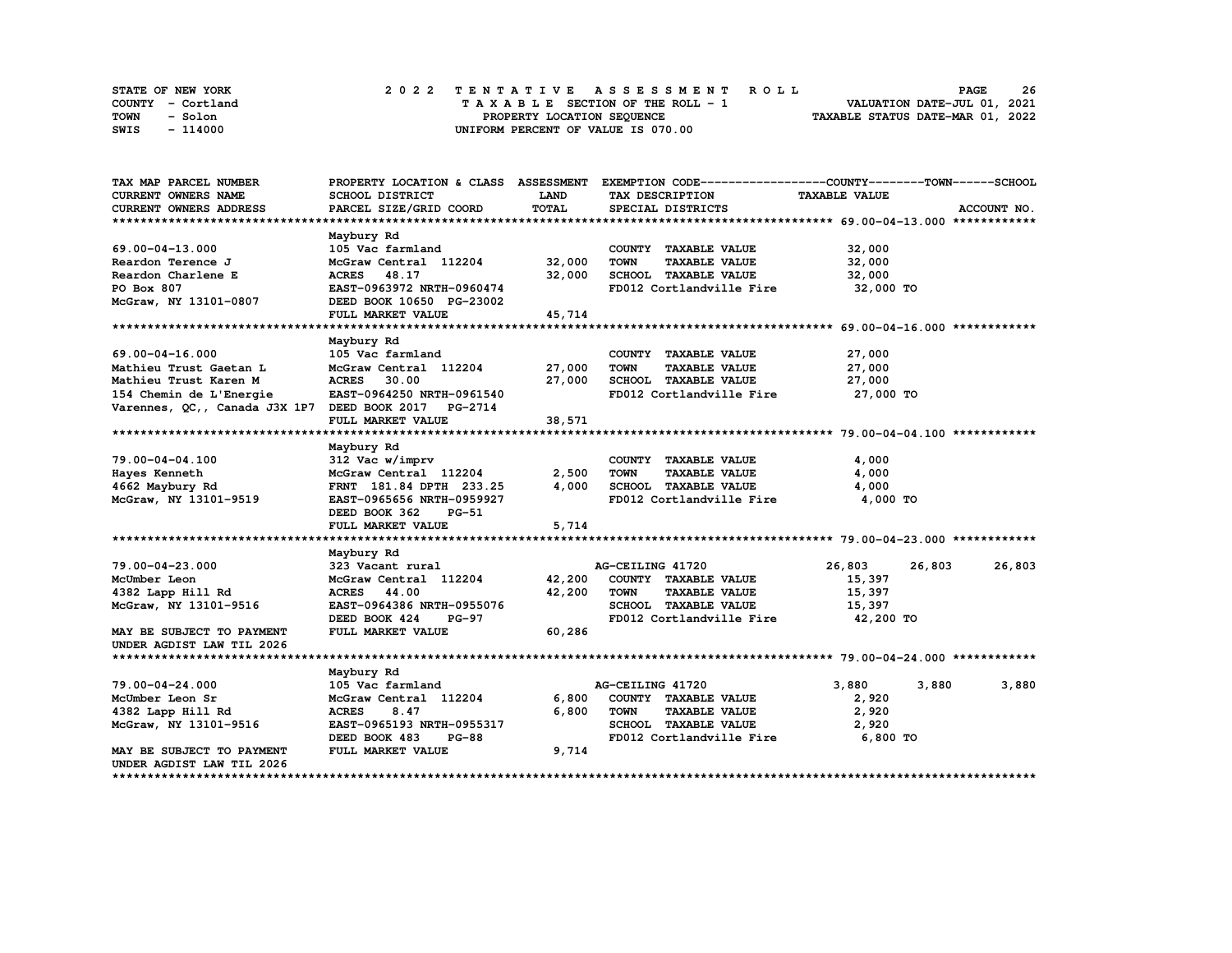| STATE OF NEW YORK | 2022 TENTATIVE ASSESSMENT ROLL     | -27<br><b>PAGE</b>               |
|-------------------|------------------------------------|----------------------------------|
| COUNTY - Cortland | TAXABLE SECTION OF THE ROLL - 1    | VALUATION DATE-JUL 01, 2021      |
| TOWN<br>- Solon   | PROPERTY LOCATION SEQUENCE         | TAXABLE STATUS DATE-MAR 01, 2022 |
| - 114000<br>SWIS  | UNIFORM PERCENT OF VALUE IS 070.00 |                                  |

| TAX MAP PARCEL NUMBER      |                                                       |              |                                     | PROPERTY LOCATION & CLASS ASSESSMENT EXEMPTION CODE-----------------COUNTY-------TOWN-----SCHOOL |
|----------------------------|-------------------------------------------------------|--------------|-------------------------------------|--------------------------------------------------------------------------------------------------|
| <b>CURRENT OWNERS NAME</b> | SCHOOL DISTRICT                                       | <b>LAND</b>  | TAX DESCRIPTION                     | <b>TAXABLE VALUE</b>                                                                             |
| CURRENT OWNERS ADDRESS     | PARCEL SIZE/GRID COORD                                | <b>TOTAL</b> | SPECIAL DISTRICTS                   | ACCOUNT NO.                                                                                      |
|                            |                                                       |              |                                     |                                                                                                  |
|                            |                                                       |              |                                     |                                                                                                  |
|                            | Maybury Rd                                            |              |                                     |                                                                                                  |
| 79.00-07-05.000            | 105 Vac farmland                                      |              | COUNTY TAXABLE VALUE                | 20,800                                                                                           |
| McUmber Betty A            | McGraw Central 112204                                 | 20,800       | <b>TOWN</b><br><b>TAXABLE VALUE</b> | 20,800                                                                                           |
| McUmber Leon J Jr          | <b>ACRES</b><br>20.50                                 | 20,800       | SCHOOL TAXABLE VALUE                | 20,800                                                                                           |
| PO Box 364                 | EAST-0962645 NRTH-0954628                             |              | FD012 Cortlandville Fire            | 20,800 TO                                                                                        |
| McGraw, NY 13101           | DEED BOOK 2018 PG-3426                                |              |                                     |                                                                                                  |
|                            | FULL MARKET VALUE                                     | 29,714       |                                     |                                                                                                  |
|                            |                                                       |              |                                     |                                                                                                  |
|                            | Maybury Rd                                            |              |                                     |                                                                                                  |
| 79.00-07-06.000            | 210 1 Family Res                                      |              | COUNTY TAXABLE VALUE                | 116,300                                                                                          |
| Cook Trisha                | McGraw Central 112204                                 | 15,500       | <b>TOWN</b><br>TAXABLE VALUE        | 116,300                                                                                          |
|                            |                                                       |              |                                     |                                                                                                  |
| 3961 Route 41              | <b>ACRES</b><br>3.22                                  | 116,300      | SCHOOL TAXABLE VALUE                | 116,300                                                                                          |
| Cincinnatus, NY 13040      | EAST-0962773 NRTH-0954151                             |              | FD012 Cortlandville Fire            | 116,300 TO                                                                                       |
|                            | DEED BOOK 2016 PG-1613                                |              |                                     |                                                                                                  |
|                            | FULL MARKET VALUE                                     | 166,143      |                                     |                                                                                                  |
|                            |                                                       |              |                                     |                                                                                                  |
|                            | Maybury Rd                                            |              |                                     |                                                                                                  |
| 79.00-07-09.000            | 105 Vac farmland                                      |              | COUNTY TAXABLE VALUE                | 23,700                                                                                           |
| McUmber Leon Jr            | McGraw Central 112204                                 | 23,700       | <b>TOWN</b><br><b>TAXABLE VALUE</b> | 23,700                                                                                           |
| McUmber Betty              | ACRES 27.00                                           | 23,700       | SCHOOL TAXABLE VALUE                | 23,700                                                                                           |
| PO Box 364                 | EAST-0963133 NRTH-0953636                             |              | FD012 Cortlandville Fire            | 23,700 TO                                                                                        |
|                            | DEED BOOK 10195 PG-77001                              |              |                                     |                                                                                                  |
| McGraw, NY 13101           |                                                       |              |                                     |                                                                                                  |
|                            | FULL MARKET VALUE                                     | 33,857       |                                     |                                                                                                  |
|                            |                                                       |              |                                     |                                                                                                  |
|                            | Maybury Rd                                            |              |                                     |                                                                                                  |
| 79.00-07-11.000            | 120 Field crops                                       |              | AG IMPROV 42100                     | 2,500<br>2,500<br>2,500                                                                          |
| Gunnarsson Susan E         | McGraw Central 112204                                 | 10,800       | COUNTY TAXABLE VALUE                | 15,300                                                                                           |
|                            |                                                       |              | <b>TOWN</b><br><b>TAXABLE VALUE</b> | 15,300                                                                                           |
| c\o Herbert Gunarsson      | <b>ACRES</b> 13.00                                    | 17,800       |                                     |                                                                                                  |
| 1292 Pine Song Dr          | EAST-0962296 NRTH-0952804                             |              | SCHOOL TAXABLE VALUE                | 15,300                                                                                           |
|                            | DEED BOOK 10171 PG-88001                              |              |                                     | 15,300 TO                                                                                        |
| Deltona, FL 32725          |                                                       |              | FD012 Cortlandville Fire            |                                                                                                  |
|                            | FULL MARKET VALUE                                     | 25,429       | 2,500 EX                            |                                                                                                  |
|                            |                                                       |              |                                     |                                                                                                  |
|                            | Maybury Rd                                            |              |                                     |                                                                                                  |
| 79.00-08-02.000            | 314 Rural vac<10                                      |              | COUNTY TAXABLE VALUE                | 13,200                                                                                           |
| Cook Richard               | McGraw Central 112204                                 | 13,200       | <b>TOWN</b><br><b>TAXABLE VALUE</b> | 13,200                                                                                           |
| 4437 Maybury Rd            | <b>ACRES</b><br>5.30                                  | 13,200       | SCHOOL TAXABLE VALUE                | 13,200                                                                                           |
| McGraw, NY 13101           | EAST-0964755 NRTH-0958798                             |              | FD012 Cortlandville Fire            | 13,200 TO                                                                                        |
|                            | DEED BOOK 2015 PG-3844                                |              |                                     |                                                                                                  |
|                            | FULL MARKET VALUE                                     | 18,857       |                                     |                                                                                                  |
|                            |                                                       |              |                                     |                                                                                                  |
|                            | Maybury Rd                                            |              |                                     |                                                                                                  |
| 79.00-08-06.000            | 314 Rural vac<10                                      |              | COUNTY TAXABLE VALUE                | 20,000                                                                                           |
| Johnson Jacob A            | McGraw Central 112204                                 | 20,000       | <b>TOWN</b><br><b>TAXABLE VALUE</b> | 20,000                                                                                           |
|                            |                                                       |              |                                     |                                                                                                  |
| Johnson Hannah M           | ACRES 17.03                                           | 20,000       | SCHOOL TAXABLE VALUE                | 20,000                                                                                           |
| 4495 Maybury Rd            | EAST-0963641 NRTH-0957357                             |              | FD012 Cortlandville Fire            | 20,000 TO                                                                                        |
| McGraw, NY 13101           | DEED BOOK 2015<br><b>PG-2459</b><br>FULL MARKET VALUE | 28,571       |                                     |                                                                                                  |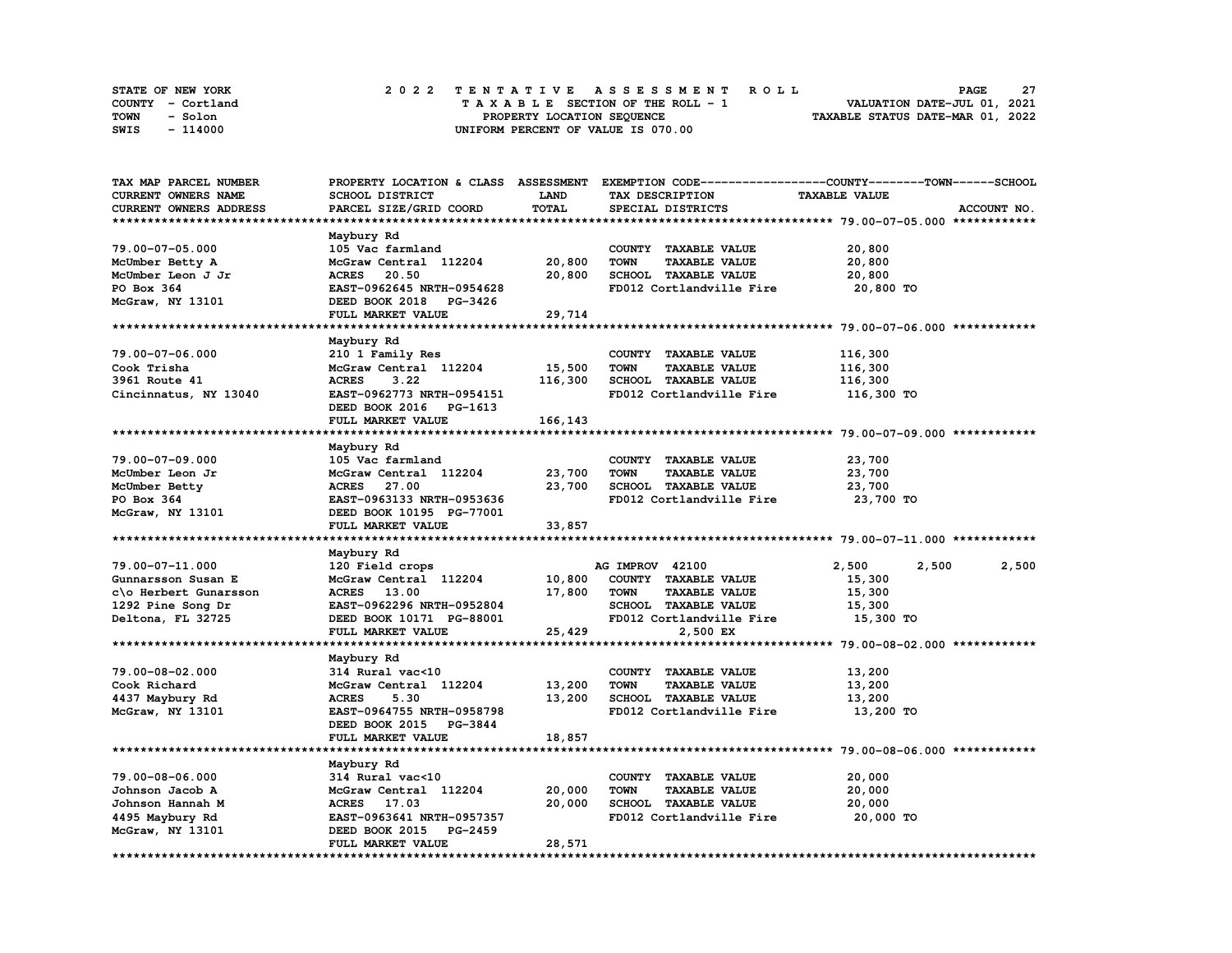| STATE OF NEW YORK | 2022 TENTATIVE ASSESSMENT ROLL     | 28<br><b>PAGE</b>                |
|-------------------|------------------------------------|----------------------------------|
| COUNTY - Cortland | TAXABLE SECTION OF THE ROLL - 1    | VALUATION DATE-JUL 01, 2021      |
| TOWN<br>- Solon   | PROPERTY LOCATION SEQUENCE         | TAXABLE STATUS DATE-MAR 01, 2022 |
| SWIS<br>- 114000  | UNIFORM PERCENT OF VALUE IS 070.00 |                                  |

| TAX MAP PARCEL NUMBER     |                                  |             |                                     | PROPERTY LOCATION & CLASS ASSESSMENT EXEMPTION CODE----------------COUNTY-------TOWN-----SCHOOL |        |
|---------------------------|----------------------------------|-------------|-------------------------------------|-------------------------------------------------------------------------------------------------|--------|
| CURRENT OWNERS NAME       | SCHOOL DISTRICT                  | <b>LAND</b> | TAX DESCRIPTION                     | <b>TAXABLE VALUE</b>                                                                            |        |
| CURRENT OWNERS ADDRESS    | PARCEL SIZE/GRID COORD           | TOTAL       | SPECIAL DISTRICTS                   | ACCOUNT NO.                                                                                     |        |
|                           |                                  |             |                                     |                                                                                                 |        |
|                           | Maybury Rd                       |             |                                     |                                                                                                 |        |
| 79.00-08-10.000           | 323 Vacant rural                 |             | COUNTY TAXABLE VALUE                | 300                                                                                             |        |
| Shoemaker Montell         | McGraw Central 112204            | 300         | <b>TOWN</b><br><b>TAXABLE VALUE</b> | 300                                                                                             |        |
| Shoemaker Alberta         | FRNT 116.58 DPTH 494.70          | 300         | SCHOOL TAXABLE VALUE                | 300                                                                                             |        |
| 4437 Maybury Rd           | EAST-0963393 NRTH-0956138        |             | FD012 Cortlandville Fire            | 300 TO                                                                                          |        |
| McGraw, NY 13101-9519     | DEED BOOK 369<br>PG-292          |             |                                     |                                                                                                 |        |
|                           | FULL MARKET VALUE                | 429         |                                     |                                                                                                 |        |
|                           |                                  |             |                                     |                                                                                                 |        |
|                           |                                  |             |                                     |                                                                                                 |        |
|                           | Maybury Rd                       |             |                                     |                                                                                                 |        |
| 89.00-01-22.200           | 323 Vacant rural                 |             | COUNTY TAXABLE VALUE                | 37,600                                                                                          |        |
| Elliott Edwin O           | McGraw Central 112204            | 37,600      | <b>TOWN</b><br><b>TAXABLE VALUE</b> | 37,600                                                                                          |        |
| Elliott Katherine         | ACRES 34.20                      | 37,600      | SCHOOL TAXABLE VALUE                | 37,600                                                                                          |        |
| 4086 Maybury Rd           | EAST-0961994 NRTH-0948401        |             | FD012 Cortlandville Fire            | 37,600 TO                                                                                       |        |
| McGraw, NY 13101          | DEED BOOK 2021 PG-323            |             |                                     |                                                                                                 |        |
|                           | FULL MARKET VALUE                | 53,714      |                                     |                                                                                                 |        |
|                           |                                  |             |                                     |                                                                                                 |        |
|                           | Maybury Rd                       |             |                                     |                                                                                                 |        |
| 89.00-05-02.100           | 105 Vac farmland                 |             | AG COMMIT 41730                     | 33,304<br>33,304                                                                                | 33,304 |
| Coombs Craig A            | McGraw Central 112204            | 55,600      | COUNTY TAXABLE VALUE                | 22,296                                                                                          |        |
| 1188 Parker St            | <b>ACRES</b><br>55.20            | 55,600      | <b>TOWN</b><br><b>TAXABLE VALUE</b> | 22,296                                                                                          |        |
| Marathon, NY 13803        | EAST-0962654 NRTH-0950457        |             | SCHOOL TAXABLE VALUE                | 22,296                                                                                          |        |
|                           | DEED BOOK 2013 PG-3571           |             | FD012 Cortlandville Fire            | 55,600 TO                                                                                       |        |
| MAY BE SUBJECT TO PAYMENT | FULL MARKET VALUE                | 79,429      |                                     |                                                                                                 |        |
| UNDER AGDIST LAW TIL 2029 |                                  |             |                                     |                                                                                                 |        |
|                           |                                  |             |                                     |                                                                                                 |        |
|                           | Maybury Rd                       |             |                                     |                                                                                                 |        |
| 89.00-06-04.000           | 322 Rural vac>10                 |             | COUNTY TAXABLE VALUE                | 60,800                                                                                          |        |
| Miner Andrew              | McGraw Central 112204            | 60,800      | <b>TOWN</b><br><b>TAXABLE VALUE</b> | 60,800                                                                                          |        |
|                           | ACRES 61.95                      | 60,800      | SCHOOL TAXABLE VALUE                | 60,800                                                                                          |        |
| Miner Mary                | EAST-0961377 NRTH-0952170        |             | FD012 Cortlandville Fire            |                                                                                                 |        |
| 322 Gettys St             |                                  |             |                                     | 60,800 TO                                                                                       |        |
| Gettysburg, PA 17325      | DEED BOOK 10306 PG-91003         |             |                                     |                                                                                                 |        |
|                           | FULL MARKET VALUE                | 86,857      |                                     |                                                                                                 |        |
|                           |                                  |             |                                     |                                                                                                 |        |
|                           | 4001 Maybury Rd                  |             |                                     |                                                                                                 |        |
| 89.00-06-12.000           | 210 1 Family Res                 |             | COUNTY TAXABLE VALUE                | 95,000                                                                                          |        |
| Rosales Carlos R          | McGraw Central 112204            | 14,400      | <b>TOWN</b><br><b>TAXABLE VALUE</b> | 95,000                                                                                          |        |
| Powers-Rosales Zaidee L   | <b>ACRES</b><br>1.80 BANKCORELOG | 95,000      | SCHOOL TAXABLE VALUE                | 95,000                                                                                          |        |
| 4001 Maybury Rd           | EAST-0961051 NRTH-0948029        |             | FD012 Cortlandville Fire            | 95,000 TO                                                                                       |        |
| McGraw, NY 13101          | DEED BOOK 2018 PG-3818           |             |                                     |                                                                                                 |        |
|                           | FULL MARKET VALUE                | 135,714     |                                     |                                                                                                 |        |
|                           |                                  |             |                                     |                                                                                                 |        |
|                           | 4029 Maybury Rd                  |             |                                     |                                                                                                 |        |
| 89.00-06-11.000           | 270 Mfg housing                  |             | COUNTY TAXABLE VALUE                | 19,500                                                                                          |        |
| Crandall Zachary L        | McGraw Central 112204            | 10,700      | <b>TAXABLE VALUE</b><br>TOWN        | 19,500                                                                                          |        |
| 10 Kellogg Rd Apt 127B    | FRNT 287.54 DPTH 141.39          | 19,500      | SCHOOL TAXABLE VALUE                | 19,500                                                                                          |        |
| Cortland, NY 13045        | EAST-0961273 NRTH-0948300        |             | FD012 Cortlandville Fire            | 19,500 TO                                                                                       |        |
|                           | DEED BOOK 2021<br><b>PG-3833</b> |             |                                     |                                                                                                 |        |
|                           | FULL MARKET VALUE                | 27,857      |                                     |                                                                                                 |        |
|                           |                                  |             |                                     |                                                                                                 |        |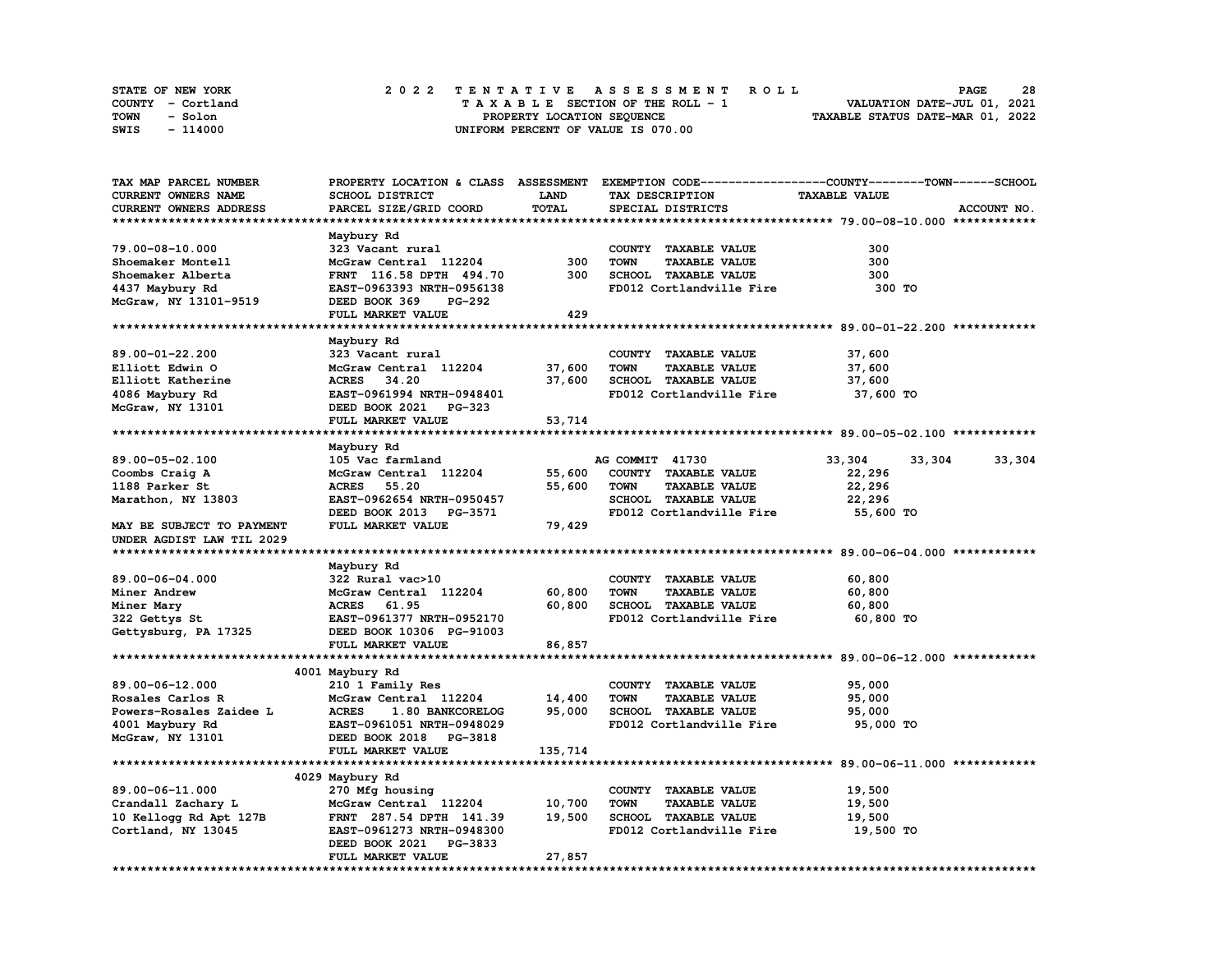| STATE OF NEW YORK | 2022 TENTATIVE ASSESSMENT ROLL     | 29<br><b>PAGE</b>                |
|-------------------|------------------------------------|----------------------------------|
| COUNTY - Cortland | TAXABLE SECTION OF THE ROLL - 1    | VALUATION DATE-JUL 01, 2021      |
| TOWN<br>- Solon   | PROPERTY LOCATION SEQUENCE         | TAXABLE STATUS DATE-MAR 01, 2022 |
| - 114000<br>SWIS  | UNIFORM PERCENT OF VALUE IS 070.00 |                                  |

| TAX MAP PARCEL NUMBER                                    |                                  |         |                                     | PROPERTY LOCATION & CLASS ASSESSMENT EXEMPTION CODE----------------COUNTY-------TOWN-----SCHOOL |               |
|----------------------------------------------------------|----------------------------------|---------|-------------------------------------|-------------------------------------------------------------------------------------------------|---------------|
| <b>CURRENT OWNERS NAME</b>                               | <b>SCHOOL DISTRICT</b>           | LAND    | TAX DESCRIPTION                     | <b>TAXABLE VALUE</b>                                                                            |               |
| <b>CURRENT OWNERS ADDRESS</b>                            | PARCEL SIZE/GRID COORD           | TOTAL   | SPECIAL DISTRICTS                   |                                                                                                 | ACCOUNT NO.   |
|                                                          |                                  |         |                                     |                                                                                                 |               |
|                                                          | 4049 Maybury Rd                  |         |                                     |                                                                                                 |               |
| 89.00-06-10.000                                          | 210 1 Family Res                 |         | <b>BAS STAR 41854</b>               | $\overline{0}$                                                                                  | $0 \t 23,400$ |
| Crandall Jeffrey S                                       | McGraw Central 112204 13,800     |         | COUNTY TAXABLE VALUE                | 63,400                                                                                          |               |
| Crandall Christine A                                     | <b>ACRES</b><br>1.20             | 63,400  | <b>TOWN</b><br><b>TAXABLE VALUE</b> | 63,400                                                                                          |               |
| 4049 Maybury Rd                                          | EAST-0961323 NRTH-0948616        |         | SCHOOL TAXABLE VALUE                | 40,000                                                                                          |               |
| $MCGraw, NY 13101-9514$ DEED BOOK 405                    | ктн-v948616<br>PG-342            |         | FD012 Cortlandville Fire            | 63,400 TO                                                                                       |               |
|                                                          | FULL MARKET VALUE                | 90,571  |                                     |                                                                                                 |               |
|                                                          |                                  |         |                                     |                                                                                                 |               |
|                                                          | 4065 Maybury Rd                  |         |                                     |                                                                                                 |               |
| 89.00-06-09.000                                          | 210 1 Family Res                 |         | COUNTY TAXABLE VALUE                | 69,500                                                                                          |               |
| Kemak Robert                                             | McGraw Central 112204 14,500     |         | TOWN<br><b>TAXABLE VALUE</b>        | 69,500                                                                                          |               |
| 4065 Maybury Rd                                          | 2.00 BANKCORELOG<br><b>ACRES</b> | 69,500  | SCHOOL TAXABLE VALUE                | 69,500                                                                                          |               |
| McGraw, NY 13101-9514                                    | EAST-0961257 NRTH-0948930        |         | FD012 Cortlandville Fire 69,500 TO  |                                                                                                 |               |
|                                                          | DEED BOOK 531<br><b>PG-232</b>   |         |                                     |                                                                                                 |               |
|                                                          | FULL MARKET VALUE                | 99,286  |                                     |                                                                                                 |               |
|                                                          |                                  |         |                                     |                                                                                                 |               |
|                                                          | 4086 Maybury Rd                  |         |                                     |                                                                                                 |               |
| 89.00-01-22.100                                          | 210 1 Family Res                 |         | SOL&WND EN 49500                    | 5,000<br>5,000                                                                                  | 5,000         |
| Elliott Edwin O                                          | McGraw Central 112204 17,600     |         | COUNTY TAXABLE VALUE                |                                                                                                 |               |
|                                                          | <b>ACRES</b><br>5.12             | 280,000 | <b>TOWN</b><br><b>TAXABLE VALUE</b> | 275,000<br>275,000                                                                              |               |
| Elliott Katherine<br>4086 Maybury Rd<br>McGraw, NY 13101 | EAST-0962050 NRTH-0948681        |         | SCHOOL TAXABLE VALUE                |                                                                                                 |               |
|                                                          |                                  |         |                                     | 275,000                                                                                         |               |
|                                                          | DEED BOOK 2021 PG-323            |         | FD012 Cortlandville Fire            | 280,000 TO                                                                                      |               |
|                                                          | FULL MARKET VALUE                | 400,000 |                                     |                                                                                                 |               |
|                                                          |                                  |         |                                     |                                                                                                 |               |
|                                                          | 4092 Maybury Rd                  |         |                                     |                                                                                                 |               |
| 89.00-05-06.000                                          | 210 1 Family Res                 |         | COUNTY TAXABLE VALUE                | 60,000                                                                                          |               |
| Sherwood Ryan A                                          | McGraw Central 112204            | 11,700  | <b>TAXABLE VALUE</b><br><b>TOWN</b> | 60,000                                                                                          |               |
| Gleason Rose                                             | FRNT 240.00 DPTH 192.83          | 60,000  | SCHOOL TAXABLE VALUE                | 60,000                                                                                          |               |
| 37 West Academy St                                       | <b>BANKCORELOG</b>               |         | FD012 Cortlandville Fire 60,000 TO  |                                                                                                 |               |
| McGraw, NY 13101                                         | EAST-0961636 NRTH-0949381        |         |                                     |                                                                                                 |               |
|                                                          | DEED BOOK 2021 PG-4600           |         |                                     |                                                                                                 |               |
|                                                          | FULL MARKET VALUE                | 85,714  |                                     |                                                                                                 |               |
|                                                          |                                  |         |                                     |                                                                                                 |               |
|                                                          | 4098 Maybury Rd                  |         |                                     |                                                                                                 |               |
| 89.00-05-07.200                                          | 314 Rural vac<10                 |         | COUNTY TAXABLE VALUE                | 11,000                                                                                          |               |
| Ostrander John L                                         | McGraw Central 112204            | 11,000  | <b>TOWN</b><br><b>TAXABLE VALUE</b> | 11,000                                                                                          |               |
| Ostrander Colleen M                                      | <b>ACRES</b><br>7.73             | 11,000  | SCHOOL TAXABLE VALUE                | 11,000                                                                                          |               |
| 6244 Filmore Rd                                          | EAST-0961911 NRTH-0949561        |         | FD012 Cortlandville Fire 11,000 TO  |                                                                                                 |               |
| Moravia, NY 13118                                        | DEED BOOK 458<br><b>PG-220</b>   |         |                                     |                                                                                                 |               |
|                                                          | FULL MARKET VALUE                | 15,714  |                                     |                                                                                                 |               |
|                                                          |                                  |         |                                     |                                                                                                 |               |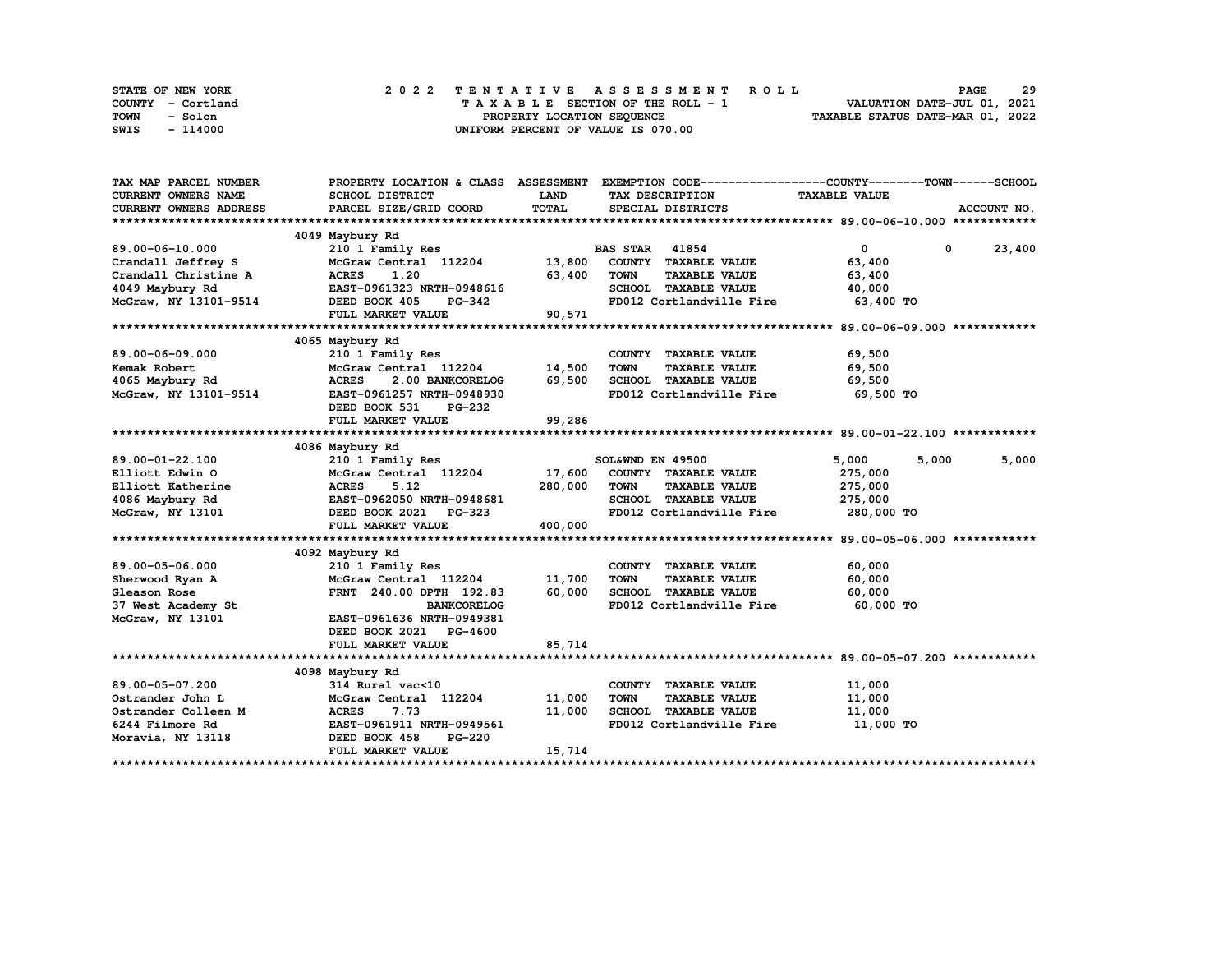| STATE OF NEW YORK | 2022 TENTATIVE ASSESSMENT ROLL     | 30<br><b>PAGE</b>                |
|-------------------|------------------------------------|----------------------------------|
| COUNTY - Cortland | TAXABLE SECTION OF THE ROLL - 1    | VALUATION DATE-JUL 01, 2021      |
| TOWN<br>- Solon   | PROPERTY LOCATION SEQUENCE         | TAXABLE STATUS DATE-MAR 01, 2022 |
| - 114000<br>SWIS  | UNIFORM PERCENT OF VALUE IS 070.00 |                                  |

| TAX MAP PARCEL NUMBER    | PROPERTY LOCATION & CLASS        |         | ASSESSMENT EXEMPTION CODE-----------------COUNTY-------TOWN-----SCHOOL |                      |                      |
|--------------------------|----------------------------------|---------|------------------------------------------------------------------------|----------------------|----------------------|
| CURRENT OWNERS NAME      | <b>SCHOOL DISTRICT</b>           | LAND    | TAX DESCRIPTION                                                        | <b>TAXABLE VALUE</b> |                      |
| CURRENT OWNERS ADDRESS   | PARCEL SIZE/GRID COORD           | TOTAL   | SPECIAL DISTRICTS                                                      |                      | ACCOUNT NO.          |
|                          |                                  |         |                                                                        |                      |                      |
|                          | 4105 Maybury Rd                  |         |                                                                        |                      |                      |
| 89.00-06-08.000          | 210 1 Family Res                 |         | <b>BAS STAR</b> 41854                                                  | 0                    | 0<br>23,400          |
| McNeill William E        | McGraw Central 112204            | 17,100  | COUNTY TAXABLE VALUE                                                   | 85,000               |                      |
| 4105 Maybury Rd          | <b>ACRES</b><br>5.31             | 85,000  | <b>TAXABLE VALUE</b><br><b>TOWN</b>                                    | 85,000               |                      |
| McGraw, NY 13101-9514    | EAST-0961368 NRTH-0949457        |         | SCHOOL TAXABLE VALUE                                                   | 61,600               |                      |
|                          |                                  |         | FD012 Cortlandville Fire                                               | 85,000 TO            |                      |
|                          | DEED BOOK 2002 PG-6493           |         |                                                                        |                      |                      |
|                          | FULL MARKET VALUE                | 121,429 |                                                                        |                      |                      |
|                          |                                  |         |                                                                        |                      |                      |
|                          | 4126 Maybury Rd                  |         |                                                                        |                      |                      |
| 89.00-05-07.100          | 210 1 Family Res                 |         | COUNTY TAXABLE VALUE                                                   | 100,000              |                      |
| Smith Eric W             | McGraw Central 112204            | 15,300  | <b>TOWN</b><br><b>TAXABLE VALUE</b>                                    | 100,000              |                      |
| Smith Melissa M E        | <b>ACRES</b><br>3.00 BANKCORELOG | 100,000 | SCHOOL TAXABLE VALUE                                                   | 100,000              |                      |
| 4126 Maybury Rd          | EAST-0961842 NRTH-0949957        |         | FD012 Cortlandville Fire                                               | 100,000 TO           |                      |
| McGraw, NY 13101         | DEED BOOK 2019 PG-3450           |         |                                                                        |                      |                      |
|                          | FULL MARKET VALUE                | 142,857 |                                                                        |                      |                      |
|                          |                                  |         |                                                                        |                      |                      |
|                          | 4157 Maybury Rd                  |         |                                                                        |                      |                      |
| 89.00-06-05.000          | 311 Res vac land                 |         | COUNTY TAXABLE VALUE                                                   | 2,500                |                      |
| Hotaling Frank A Jr      | McGraw Central 112204            | 2,500   | <b>TOWN</b><br><b>TAXABLE VALUE</b>                                    | 2,500                |                      |
| Hotaling Andrea L        | <b>ACRES</b><br>1.10 BANKCORELOG | 2,500   | SCHOOL TAXABLE VALUE                                                   | 2,500                |                      |
| 4157 Maybury Rd          | EAST-0961693 NRTH-0950656        |         | FD012 Cortlandville Fire                                               | 2,500 TO             |                      |
| McGraw, NY 13101         | DEED BOOK 2019 PG-2185           |         |                                                                        |                      |                      |
|                          | FULL MARKET VALUE                | 3,571   |                                                                        |                      |                      |
|                          |                                  |         |                                                                        |                      |                      |
|                          |                                  |         |                                                                        |                      |                      |
|                          | 4157 Maybury Rd                  |         |                                                                        |                      |                      |
| 89.00-06-07.000          | 210 1 Family Res                 |         | COUNTY TAXABLE VALUE                                                   | 97,000               |                      |
| Hotaling Frank A Jr      | McGraw Central 112204            | 15,100  | <b>TOWN</b><br><b>TAXABLE VALUE</b>                                    | 97,000               |                      |
| Hotaling Andrea L        | <b>ACRES</b><br>4.25 BANKCORELOG | 97,000  | SCHOOL TAXABLE VALUE                                                   | 97,000               |                      |
| 4157 Maybury Rd          | EAST-0961537 NRTH-0950205        |         | FD012 Cortlandville Fire                                               | 97,000 TO            |                      |
| $McGraw, NY$ 13101       | DEED BOOK 2019 PG-2185           |         |                                                                        |                      |                      |
|                          | FULL MARKET VALUE                | 138,571 |                                                                        |                      |                      |
|                          |                                  |         |                                                                        |                      |                      |
|                          | 4184 Maybury Rd                  |         |                                                                        |                      |                      |
| 89.00-05-01.000          | 210 1 Family Res                 |         | <b>BAS STAR 41854</b>                                                  | $\mathbf 0$          | $^{\circ}$<br>23,400 |
| Coombs Craig A           | McGraw Central 112204            | 16,900  | COUNTY TAXABLE VALUE                                                   | 81,000               |                      |
| 4184 Maybury Rd          | <b>ACRES</b><br>5.00             | 81,000  | <b>TOWN</b><br><b>TAXABLE VALUE</b>                                    | 81,000               |                      |
| McGraw, NY 13101-0065    | EAST-0962257 NRTH-0951239        |         | SCHOOL TAXABLE VALUE                                                   | 57,600               |                      |
|                          | DEED BOOK 2013 PG-3571           |         | FD012 Cortlandville Fire                                               | 81,000 TO            |                      |
|                          | FULL MARKET VALUE                | 115,714 |                                                                        |                      |                      |
|                          |                                  |         |                                                                        |                      |                      |
|                          | 4278 Maybury Rd                  |         |                                                                        |                      |                      |
| 79.00-06-05.200          | 210 1 Family Res                 |         | COUNTY TAXABLE VALUE                                                   | 105,000              |                      |
| Dawson Katelyn           | McGraw Central 112204            | 15,300  | <b>TOWN</b><br><b>TAXABLE VALUE</b>                                    | 105,000              |                      |
|                          |                                  | 105,000 | SCHOOL TAXABLE VALUE                                                   |                      |                      |
| 4584 May Rd              | <b>ACRES</b><br>3.00             |         |                                                                        | 105,000              |                      |
| Cincinnatus, NY 13040    | EAST-0962682 NRTH-0952584        |         | FD012 Cortlandville Fire                                               | 105,000 TO           |                      |
|                          | DEED BOOK 2022 PG-447            |         |                                                                        |                      |                      |
| PRIOR OWNER ON 3/01/2022 | FULL MARKET VALUE                | 150,000 |                                                                        |                      |                      |
| Dawson Katelyn           |                                  |         |                                                                        |                      |                      |
| ***********              |                                  |         |                                                                        |                      |                      |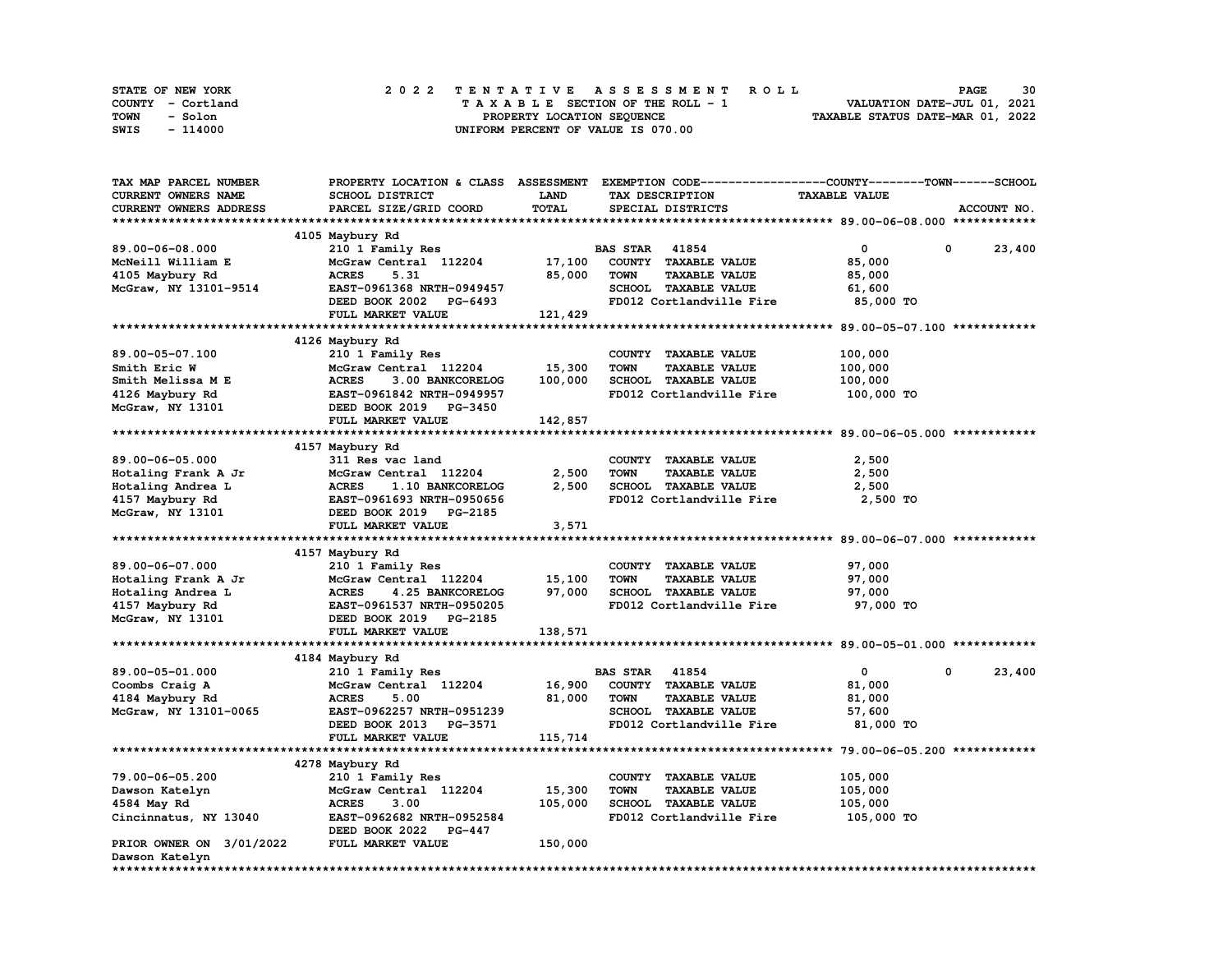| STATE OF NEW YORK | 2022 TENTATIVE ASSESSMENT ROLL     | 31<br><b>PAGE</b>                |
|-------------------|------------------------------------|----------------------------------|
| COUNTY - Cortland | TAXABLE SECTION OF THE ROLL - 1    | VALUATION DATE-JUL 01, 2021      |
| TOWN<br>- Solon   | PROPERTY LOCATION SEQUENCE         | TAXABLE STATUS DATE-MAR 01, 2022 |
| SWIS<br>- 114000  | UNIFORM PERCENT OF VALUE IS 070.00 |                                  |

| TAX MAP PARCEL NUMBER     |                           |             | PROPERTY LOCATION & CLASS ASSESSMENT EXEMPTION CODE-----------------COUNTY-------TOWN------SCHOOL |                      |             |
|---------------------------|---------------------------|-------------|---------------------------------------------------------------------------------------------------|----------------------|-------------|
| CURRENT OWNERS NAME       | SCHOOL DISTRICT           | <b>LAND</b> | TAX DESCRIPTION                                                                                   | <b>TAXABLE VALUE</b> |             |
| CURRENT OWNERS ADDRESS    | PARCEL SIZE/GRID COORD    | TOTAL       | SPECIAL DISTRICTS                                                                                 |                      | ACCOUNT NO. |
|                           |                           |             |                                                                                                   |                      |             |
|                           | 4282 Maybury Rd           |             |                                                                                                   |                      |             |
| 79.00-06-01.100           | 270 Mfg housing           |             | COUNTY TAXABLE VALUE                                                                              | 31,500               |             |
| Dunn Annette              | McGraw Central 112204     | 8,000       | <b>TOWN</b><br><b>TAXABLE VALUE</b>                                                               | 31,500               |             |
|                           | 2.17<br><b>ACRES</b>      | 31,500      | SCHOOL TAXABLE VALUE                                                                              |                      |             |
| 3768 Black St             |                           |             |                                                                                                   | 31,500               |             |
| Scipio Center, NY 13147   | EAST-0962736 NRTH-0952823 |             | FD012 Cortlandville Fire                                                                          | 31,500 TO            |             |
|                           | DEED BOOK 2003 PG-796     |             |                                                                                                   |                      |             |
|                           | FULL MARKET VALUE         | 45,000      |                                                                                                   |                      |             |
|                           |                           |             |                                                                                                   |                      |             |
|                           | 4315 Maybury Rd           |             |                                                                                                   |                      |             |
| 79.00-07-10.000           | 210 1 Family Res          |             | <b>BAS STAR 41854</b>                                                                             | $\mathbf 0$          | 23,400<br>0 |
| Moore Lawrence Edward     | McGraw Central 112204     | 9,400       | COUNTY TAXABLE VALUE                                                                              | 88,000               |             |
| Moore Alice               | FRNT 175.25 DPTH 222.25   | 88,000      | <b>TAXABLE VALUE</b><br><b>TOWN</b>                                                               | 88,000               |             |
| 4315 Maybury Rd           | EAST-0962456 NRTH-0953428 |             | SCHOOL TAXABLE VALUE                                                                              | 64,600               |             |
| McGraw, NY 13101-9514     | DEED BOOK 10659 PG-39001  |             | FD012 Cortlandville Fire                                                                          | 88,000 TO            |             |
|                           | FULL MARKET VALUE         | 125,714     |                                                                                                   |                      |             |
|                           |                           |             |                                                                                                   |                      |             |
|                           | 4347 Maybury Rd           |             |                                                                                                   |                      |             |
|                           |                           |             |                                                                                                   |                      |             |
| 79.00-07-08.000           | 210 1 Family Res          |             | COUNTY TAXABLE VALUE                                                                              | 99,000               |             |
| Cook Trisha               | McGraw Central 112204     | 13,800      | <b>TOWN</b><br><b>TAXABLE VALUE</b>                                                               | 99,000               |             |
| 3961 State Route 41       | <b>ACRES</b><br>1.17      | 99,000      | SCHOOL TAXABLE VALUE                                                                              | 99,000               |             |
| Cincinnatus, NY 13040     | EAST-0962657 NRTH-0953829 |             | FD012 Cortlandville Fire                                                                          | 99,000 TO            |             |
|                           | DEED BOOK 2015 PG-4753    |             |                                                                                                   |                      |             |
|                           | FULL MARKET VALUE         | 141,429     |                                                                                                   |                      |             |
|                           |                           |             |                                                                                                   |                      |             |
|                           | 4417 Maybury Rd           |             |                                                                                                   |                      |             |
| 79.00-07-03.000           | 210 1 Family Res          |             | COUNTY TAXABLE VALUE                                                                              | 71,000               |             |
| ETCOOK, LLC               | McGraw Central 112204     | 16,900      | <b>TAXABLE VALUE</b><br><b>TOWN</b>                                                               | 71,000               |             |
| PO Box 229                | 4.99<br><b>ACRES</b>      | 71,000      | SCHOOL TAXABLE VALUE                                                                              | 71,000               |             |
| McGraw, NY 13101          | EAST-0962941 NRTH-0955005 |             | FD012 Cortlandville Fire                                                                          | 71,000 TO            |             |
|                           | DEED BOOK 2021 PG-6380    |             |                                                                                                   |                      |             |
|                           |                           |             |                                                                                                   |                      |             |
|                           | FULL MARKET VALUE         | 101,429     |                                                                                                   |                      |             |
|                           |                           |             |                                                                                                   |                      |             |
|                           | 4431 Maybury Rd           |             |                                                                                                   |                      |             |
| 79.00-07-04.000           | 210 1 Family Res          |             | COUNTY TAXABLE VALUE                                                                              | 87,800               |             |
| Cranson Donald            | McGraw Central 112204     | 12,500      | <b>TOWN</b><br><b>TAXABLE VALUE</b>                                                               | 87,800               |             |
| Cranson Ruth              | FRNT 247.50 DPTH 113.63   | 87,800      | SCHOOL TAXABLE VALUE                                                                              | 87,800               |             |
| $4431 \text{ Maybury Rd}$ | EAST-0963297 NRTH-0955271 |             | FD012 Cortlandville Fire                                                                          | 87,800 TO            |             |
| McGraw, NY 13101-9517     | DEED BOOK 370<br>PG-1082  |             |                                                                                                   |                      |             |
|                           | FULL MARKET VALUE         | 125,429     |                                                                                                   |                      |             |
|                           |                           |             |                                                                                                   |                      |             |
|                           | 4437 Maybury Rd           |             |                                                                                                   |                      |             |
| 79.00-08-09.000           | 270 Mfg housing           |             | <b>ENH STAR 41834</b>                                                                             | $\mathbf{0}$         | 41,500<br>0 |
| Shoemaker Alberta         | McGraw Central 112204     | 14,200      | COUNTY TAXABLE VALUE                                                                              | 41,500               |             |
|                           | <b>ACRES</b><br>1.50      | 41,500      | <b>TAXABLE VALUE</b><br><b>TOWN</b>                                                               | 41,500               |             |
| 4437 Maybury Rd           |                           |             |                                                                                                   |                      |             |
| McGraw, NY 13101-9519     | EAST-0963508 NRTH-0956012 |             | SCHOOL TAXABLE VALUE                                                                              | 0                    |             |
|                           | DEED BOOK 315<br>PG-481   |             | FD012 Cortlandville Fire                                                                          | 41,500 TO            |             |
|                           | FULL MARKET VALUE         | 59,286      |                                                                                                   |                      |             |
|                           |                           |             |                                                                                                   |                      |             |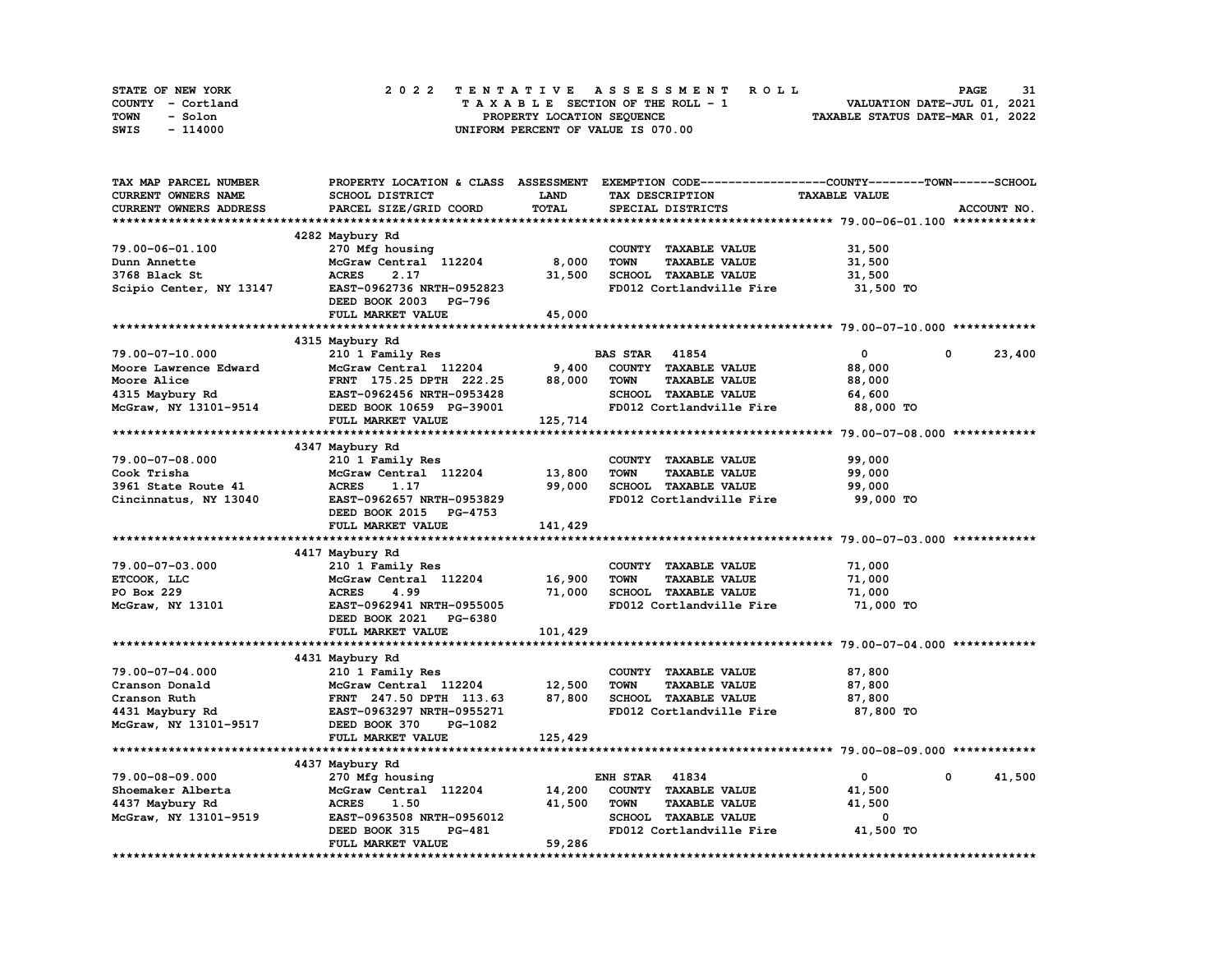| STATE OF NEW YORK | 2022 TENTATIVE ASSESSMENT ROLL     | 32<br><b>PAGE</b>                |
|-------------------|------------------------------------|----------------------------------|
| COUNTY - Cortland | TAXABLE SECTION OF THE ROLL - 1    | VALUATION DATE-JUL 01, 2021      |
| TOWN<br>- Solon   | PROPERTY LOCATION SEQUENCE         | TAXABLE STATUS DATE-MAR 01, 2022 |
| SWIS<br>- 114000  | UNIFORM PERCENT OF VALUE IS 070.00 |                                  |

| TAX MAP PARCEL NUMBER      | PROPERTY LOCATION & CLASS ASSESSMENT |         | EXEMPTION CODE-----------------COUNTY-------TOWN-----SCHOOL |                      |                      |
|----------------------------|--------------------------------------|---------|-------------------------------------------------------------|----------------------|----------------------|
| <b>CURRENT OWNERS NAME</b> | SCHOOL DISTRICT                      | LAND    | TAX DESCRIPTION                                             | <b>TAXABLE VALUE</b> |                      |
| CURRENT OWNERS ADDRESS     | PARCEL SIZE/GRID COORD               | TOTAL   | SPECIAL DISTRICTS                                           |                      | ACCOUNT NO.          |
|                            |                                      |         |                                                             |                      |                      |
|                            | 4488 Maybury Rd                      |         |                                                             |                      |                      |
| 79.00-04-25.120            | 240 Rural res                        |         | COUNTY TAXABLE VALUE                                        | 65,000               |                      |
| Palmer Brian K             | McGraw Central 112204                | 27,900  | <b>TAXABLE VALUE</b><br><b>TOWN</b>                         | 65,000               |                      |
| Palmer Belinda D           | 15.02<br><b>ACRES</b>                | 65,000  | SCHOOL TAXABLE VALUE                                        | 65,000               |                      |
| PO Box 508                 | EAST-0964713 NRTH-0956269            |         | FD012 Cortlandville Fire                                    | 65,000 TO            |                      |
| McGraw, NY 13101           | DEED BOOK 2016 PG-4740               |         |                                                             |                      |                      |
|                            | FULL MARKET VALUE                    | 92,857  |                                                             |                      |                      |
|                            |                                      |         |                                                             |                      |                      |
|                            | 4495 Maybury Rd                      |         |                                                             |                      |                      |
| 79.00-08-07.000            |                                      |         |                                                             | 77,000               |                      |
|                            | 210 1 Family Res                     |         | COUNTY TAXABLE VALUE                                        |                      |                      |
| Johnson Jacob A            | McGraw Central 112204                | 17,000  | <b>TOWN</b><br><b>TAXABLE VALUE</b>                         | 77,000               |                      |
| Johnson Hannah M           | <b>ACRES</b><br>5.82                 | 77,000  | SCHOOL TAXABLE VALUE                                        | 77,000               |                      |
| 4495 Maybury Rd            | EAST-0963668 NRTH-0956550            |         | FD012 Cortlandville Fire                                    | 77,000 TO            |                      |
| McGraw, NY 13101           | DEED BOOK 2014 PG-3657               |         |                                                             |                      |                      |
|                            | FULL MARKET VALUE                    | 110,000 |                                                             |                      |                      |
|                            |                                      |         |                                                             |                      |                      |
|                            | 4514 Maybury Rd                      |         |                                                             |                      |                      |
| 79.00-04-25.110            | 240 Rural res                        |         | <b>BAS STAR 41854</b>                                       | $\mathbf 0$          | 23,400<br>$^{\circ}$ |
| Palmer David S Jr          | McGraw Central 112204                | 34,800  | COUNTY TAXABLE VALUE                                        | 94,000               |                      |
| 4514 Maybury Rd            | ACRES 15.02                          | 94,000  | <b>TOWN</b><br><b>TAXABLE VALUE</b>                         | 94,000               |                      |
| McGraw, NY 13101           | EAST-0964721 NRTH-0955980            |         | SCHOOL TAXABLE VALUE                                        | 70,600               |                      |
|                            | DEED BOOK 2008 PG-5987               |         | FD012 Cortlandville Fire                                    | 94,000 TO            |                      |
|                            | FULL MARKET VALUE                    | 134,286 |                                                             |                      |                      |
|                            |                                      |         |                                                             |                      |                      |
|                            | 4515 Maybury Rd                      |         |                                                             |                      |                      |
| 79.00-08-05.000            | 270 Mfg housing                      |         | COUNTY TAXABLE VALUE                                        | 35,500               |                      |
| Fink Frank                 | McGraw Central 112204                | 13,800  | <b>TOWN</b><br><b>TAXABLE VALUE</b>                         | 35,500               |                      |
| Grosshans Judy E           | 1.40<br><b>ACRES</b>                 | 35,500  | SCHOOL TAXABLE VALUE                                        | 35,500               |                      |
| 8 Park St Apt 1            | EAST-0963995 NRTH-0957402            |         | FD012 Cortlandville Fire                                    | 35,500 TO            |                      |
| Cortland, NY 13045         | DEED BOOK 2021<br><b>PG-7707</b>     |         |                                                             |                      |                      |
|                            | FULL MARKET VALUE                    | 50,714  |                                                             |                      |                      |
|                            |                                      |         |                                                             |                      |                      |
|                            | 4524 Maybury Rd                      |         |                                                             |                      |                      |
| 79.00-04-25.200            | 270 Mfg housing                      |         | <b>BAS STAR</b><br>41854                                    | $\mathbf{0}$         | 0<br>23,400          |
| Palmer Brian K             | McGraw Central 112204                | 27,900  | COUNTY TAXABLE VALUE                                        | 38,900               |                      |
| Palmer Belinda D           | ACRES 15.03                          | 38,900  | <b>TAXABLE VALUE</b><br><b>TOWN</b>                         | 38,900               |                      |
| PO Box 508                 | EAST-0964916 NRTH-0956603            |         | SCHOOL TAXABLE VALUE                                        | 15,500               |                      |
| McGraw, NY 13101           | DEED BOOK 2016 PG-4740               |         | FD012 Cortlandville Fire                                    | 38,900 TO            |                      |
|                            | FULL MARKET VALUE                    | 55,571  |                                                             |                      |                      |
|                            |                                      |         |                                                             |                      |                      |
|                            |                                      |         |                                                             |                      |                      |
|                            | 4535 Maybury Rd                      |         |                                                             |                      |                      |
| 79.00-08-04.000            | 210 1 Family Res                     |         | COUNTY TAXABLE VALUE                                        | 61,000               |                      |
| Moon Joanna                | McGraw Central 112204                | 17,000  | <b>TAXABLE VALUE</b><br>TOWN                                | 61,000               |                      |
| 4535 Maybury Rd            | <b>ACRES</b><br>5.70 BANK LERETA     | 61,000  | SCHOOL TAXABLE VALUE                                        | 61,000               |                      |
| McGraw, NY 13101           | EAST-0964073 NRTH-0957913            |         | FD012 Cortlandville Fire                                    | 61,000 TO            |                      |
|                            | DEED BOOK 2013<br><b>PG-5489</b>     |         |                                                             |                      |                      |
|                            | FULL MARKET VALUE                    | 87,143  |                                                             |                      |                      |
|                            |                                      |         |                                                             |                      |                      |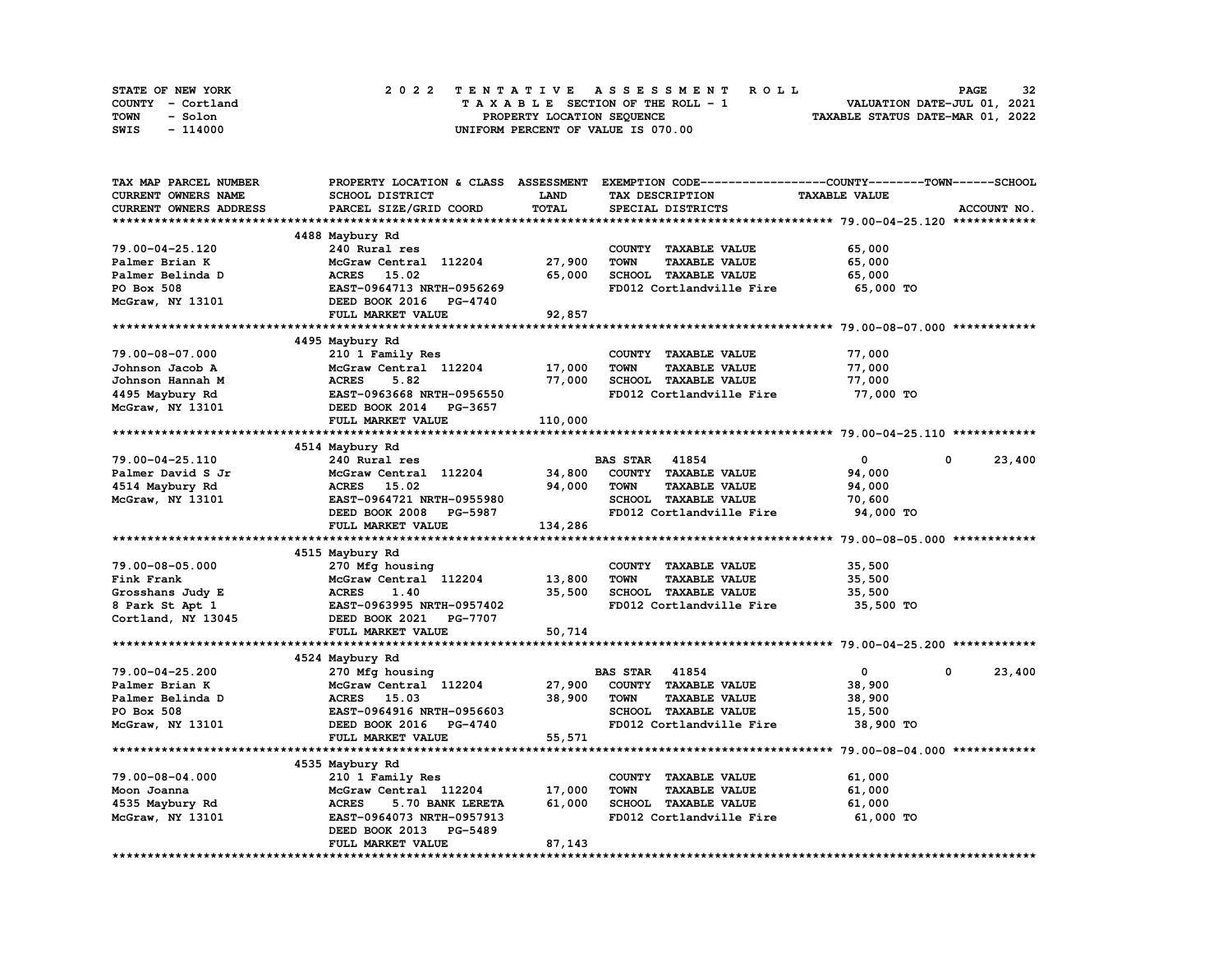| STATE OF NEW YORK | 2022 TENTATIVE ASSESSMENT ROLL     |  | 33<br><b>PAGE</b>                |
|-------------------|------------------------------------|--|----------------------------------|
| COUNTY - Cortland | TAXABLE SECTION OF THE ROLL - 1    |  | VALUATION DATE-JUL 01, 2021      |
| TOWN<br>- Solon   | PROPERTY LOCATION SEQUENCE         |  | TAXABLE STATUS DATE-MAR 01, 2022 |
| SWIS<br>- 114000  | UNIFORM PERCENT OF VALUE IS 070.00 |  |                                  |

| TAX MAP PARCEL NUMBER   | PROPERTY LOCATION & CLASS ASSESSMENT |             | EXEMPTION CODE-----------------COUNTY-------TOWN------SCHOOL |                      |        |             |
|-------------------------|--------------------------------------|-------------|--------------------------------------------------------------|----------------------|--------|-------------|
| CURRENT OWNERS NAME     | SCHOOL DISTRICT                      | <b>LAND</b> | TAX DESCRIPTION                                              | <b>TAXABLE VALUE</b> |        |             |
| CURRENT OWNERS ADDRESS  | PARCEL SIZE/GRID COORD               | TOTAL       | SPECIAL DISTRICTS                                            |                      |        | ACCOUNT NO. |
|                         |                                      |             |                                                              |                      |        |             |
|                         | 4536 Maybury Rd                      |             | 67 PCT OF VALUE USED FOR EXEMPTION PURPOSES                  |                      |        |             |
| 79.00-04-26.000         | 270 Mfg housing                      |             | VET WAR CT 41121                                             | 4,680                | 9,360  | 0           |
| Mercer James E          | McGraw Central 112204                |             | 61,700 ENH STAR<br>41834                                     | 0                    | 0      | 58,420      |
| 4536 Maybury Rd         | <b>ACRES</b><br>44.79                | 115,700     | COUNTY TAXABLE VALUE                                         | 111,020              |        |             |
| McGraw, NY 13101-9519   | EAST-0965029 NRTH-0957434            |             | <b>TOWN</b><br><b>TAXABLE VALUE</b>                          |                      |        |             |
|                         |                                      |             |                                                              | 106,340              |        |             |
|                         | DEED BOOK 352<br>PG-882              |             | SCHOOL TAXABLE VALUE                                         | 57,280               |        |             |
|                         | FULL MARKET VALUE                    |             | 165,286 FD012 Cortlandville Fire                             | 115,700 TO           |        |             |
|                         | **************************           |             |                                                              |                      |        |             |
|                         | 4563 Maybury Rd                      |             |                                                              |                      |        |             |
| 79.00-08-01.100         | 240 Rural res                        |             | COUNTY TAXABLE VALUE                                         | 120,000              |        |             |
| Newkirk Thomas          | McGraw Central 112204                | 78,500      | <b>TOWN</b><br><b>TAXABLE VALUE</b>                          | 120,000              |        |             |
| Newkirk Kori R          | <b>ACRES</b><br>60.16 BANKCORELOG    | 120,000     | SCHOOL TAXABLE VALUE                                         | 120,000              |        |             |
| 610 Riverside Dr Apt 22 | EAST-0963814 NRTH-0958964            |             | FD012 Cortlandville Fire                                     | 120,000 TO           |        |             |
| New York, NY 10031      | DEED BOOK 2002<br><b>PG-3221</b>     |             |                                                              |                      |        |             |
|                         | FULL MARKET VALUE                    | 171,429     |                                                              |                      |        |             |
|                         |                                      |             |                                                              |                      |        |             |
|                         | 4568 Maybury Rd                      |             |                                                              |                      |        |             |
| 79.00-04-07.100         | 210 1 Family Res                     |             | VET COM CT 41131                                             | 7,800                | 15,600 | 0           |
| Bishop Todd A           | McGraw Central 112204                |             | 16,900 VET DIS CT 41141                                      | 15,600               | 31,200 | 0           |
| 4568 Maybury Rd         | <b>ACRES</b><br>5.00 BANK LERETA     | 93,000      | COUNTY TAXABLE VALUE                                         | 69,600               |        |             |
| McGraw, NY 13101        | EAST-0965107 NRTH-0958310            |             | <b>TOWN</b><br><b>TAXABLE VALUE</b>                          | 46,200               |        |             |
|                         |                                      |             | SCHOOL TAXABLE VALUE                                         |                      |        |             |
|                         | DEED BOOK 2020 PG-3164               |             |                                                              | 93,000               |        |             |
|                         | FULL MARKET VALUE                    |             | 132,857 FD012 Cortlandville Fire                             | 93,000 TO            |        |             |
|                         |                                      |             |                                                              |                      |        |             |
|                         | 4597 Maybury Rd                      |             |                                                              |                      |        |             |
| 79.00-08-03.000         | 270 Mfg housing                      |             | <b>ENH STAR</b><br>41834                                     | $\mathbf 0$          | 0      | 15,000      |
| White Jeanette M        | McGraw Central 112204                | 3,200       | COUNTY TAXABLE VALUE                                         | 15,000               |        |             |
| Grant Walter E          | <b>FRNT</b><br>66.00 DPTH<br>49.49   | 15,000      | <b>TOWN</b><br><b>TAXABLE VALUE</b>                          | 15,000               |        |             |
| 4597 Maybury Rd         | EAST-0965042 NRTH-0958827            |             | SCHOOL TAXABLE VALUE                                         | 0                    |        |             |
| McGraw, NY 13101        | DEED BOOK 348<br>PG-561              |             | FD012 Cortlandville Fire                                     | 15,000 TO            |        |             |
|                         | FULL MARKET VALUE                    | 21,429      |                                                              |                      |        |             |
|                         |                                      |             |                                                              |                      |        |             |
|                         | 4628 Maybury Rd                      |             |                                                              |                      |        |             |
| 79.00-04-06.000         | 270 Mfg housing                      |             | <b>ENH STAR</b><br>41834                                     | 0                    | 0      | 40,000      |
| Sears Carol P           | McGraw Central 112204                | 28,200      | COUNTY TAXABLE VALUE                                         | 40,000               |        |             |
| 4628 Maybury Rd         | <b>ACRES</b><br>19.90                | 40,000      | <b>TAXABLE VALUE</b><br><b>TOWN</b>                          | 40,000               |        |             |
| McGraw, NY 13101        | EAST-0964826 NRTH-0959447            |             | <b>SCHOOL TAXABLE VALUE</b>                                  | 0                    |        |             |
|                         | DEED BOOK 10176 PG-74001             |             | FD012 Cortlandville Fire                                     | 40,000 TO            |        |             |
|                         | FULL MARKET VALUE                    | 57,143      |                                                              |                      |        |             |
|                         |                                      |             |                                                              |                      |        |             |
|                         | 4632 Maybury Rd                      |             |                                                              |                      |        |             |
| 79.00-04-05.000         |                                      |             | ENH STAR<br>41834                                            | $\mathbf 0$          | 0      | 58,420      |
|                         | 210 1 Family Res                     | 12,800      | COUNTY TAXABLE VALUE                                         |                      |        |             |
| Hayes George            | McGraw Central 112204                |             |                                                              | 69,500               |        |             |
| Hayes Donna             | FRNT 252.16 DPTH 126.25              | 69,500      | <b>TOWN</b><br><b>TAXABLE VALUE</b>                          | 69,500               |        |             |
| 4632 Maybury Rd         | EAST-0965439 NRTH-0959408            |             | SCHOOL TAXABLE VALUE                                         | 11,080               |        |             |
| McGraw, NY 13101-9519   | DEED BOOK 2012<br>PG-1745            |             | FD012 Cortlandville Fire                                     | 69,500 TO            |        |             |
|                         | FULL MARKET VALUE                    | 99,286      |                                                              |                      |        |             |
|                         |                                      |             |                                                              |                      |        |             |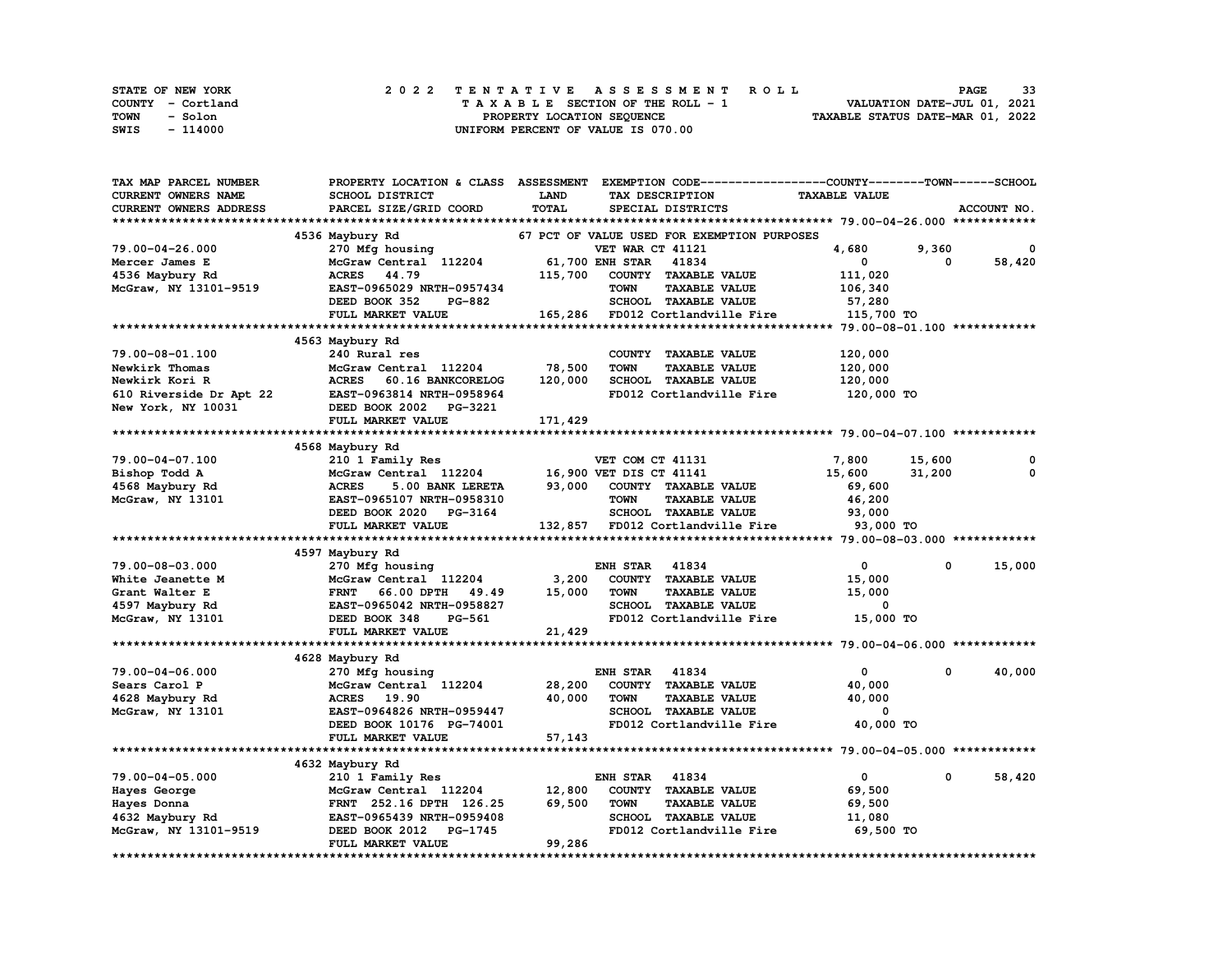| STATE OF NEW YORK | 2022 TENTATIVE ASSESSMENT ROLL     | 34<br><b>PAGE</b>                |
|-------------------|------------------------------------|----------------------------------|
| COUNTY - Cortland | TAXABLE SECTION OF THE ROLL - 1    | VALUATION DATE-JUL 01, 2021      |
| TOWN<br>- Solon   | PROPERTY LOCATION SEQUENCE         | TAXABLE STATUS DATE-MAR 01, 2022 |
| - 114000<br>SWIS  | UNIFORM PERCENT OF VALUE IS 070.00 |                                  |

| TAX MAP PARCEL NUMBER      | PROPERTY LOCATION & CLASS ASSESSMENT |             | EXEMPTION CODE------------------COUNTY-------TOWN------SCHOOL |                      |             |             |
|----------------------------|--------------------------------------|-------------|---------------------------------------------------------------|----------------------|-------------|-------------|
| <b>CURRENT OWNERS NAME</b> | SCHOOL DISTRICT                      | <b>LAND</b> | TAX DESCRIPTION                                               | <b>TAXABLE VALUE</b> |             |             |
| CURRENT OWNERS ADDRESS     | PARCEL SIZE/GRID COORD               | TOTAL       | SPECIAL DISTRICTS                                             |                      |             | ACCOUNT NO. |
|                            |                                      |             |                                                               |                      |             |             |
|                            | 4659 Maybury Rd                      |             |                                                               |                      |             |             |
| 79.00-04-03.000            | 270 Mfg housing                      |             | <b>BAS STAR</b> 41854                                         | $\mathbf{0}$         | $\mathbf 0$ | 23,400      |
| Galloway Dana A            | McGraw Central 112204                | 14,200      | COUNTY TAXABLE VALUE                                          | 45,200               |             |             |
| 4659 Maybury Rd            | <b>ACRES</b><br>1.54 BANK WELLS      | 45,200      | <b>TOWN</b><br><b>TAXABLE VALUE</b>                           | 45,200               |             |             |
| McGraw, NY 13101           | EAST-0965277 NRTH-0959651            |             | SCHOOL TAXABLE VALUE                                          | 21,800               |             |             |
|                            | DEED BOOK 10512 PG-23001             |             | FD012 Cortlandville Fire                                      | 45,200 TO            |             |             |
|                            | FULL MARKET VALUE                    | 64,571      |                                                               |                      |             |             |
|                            |                                      |             |                                                               |                      |             |             |
|                            | 4662 Maybury Rd                      |             |                                                               |                      |             |             |
| 79.00-04-04.200            | 210 1 Family Res                     |             | <b>BAS STAR</b><br>41854                                      | $\mathbf{0}$         | $^{\circ}$  | 23,400      |
| Hayes Kenneth A            | McGraw Central 112204 14,400         |             | COUNTY TAXABLE VALUE                                          | 82,000               |             |             |
| Hayes Anita L              | <b>ACRES</b><br>1.80 BANKCORELOG     | 82,000      | <b>TOWN</b><br><b>TAXABLE VALUE</b>                           | 82,000               |             |             |
| 4662 Maybury Rd            | EAST-0965585 NRTH-0959690            |             | SCHOOL TAXABLE VALUE                                          | 58,600               |             |             |
| McGraw, NY 13101-9519      | DEED BOOK 571<br>PG-137              |             | FD012 Cortlandville Fire 82,000 TO                            |                      |             |             |
|                            | FULL MARKET VALUE                    | 117,143     |                                                               |                      |             |             |
|                            |                                      |             |                                                               |                      |             |             |
|                            | 4665 Maybury Rd                      |             |                                                               |                      |             |             |
| $79.00 - 04 - 02.000$      | 210 1 Family Res                     |             | VET COM CT 41131                                              | 7,800                | 12,375      | 0           |
| Alexander Richard          | McGraw Central 112204                |             | 13,800 ENH STAR 41834                                         | $\mathbf{0}$         | $\Omega$    | 49,500      |
| Alexander Joyce            | FRNT 280.50 DPTH 156.75              | 49,500      | COUNTY TAXABLE VALUE                                          | 41,700               |             |             |
| PO Box 837                 | EAST-0965396 NRTH-0959895            |             | <b>TOWN</b><br><b>TAXABLE VALUE</b>                           | 37,125               |             |             |
| McGraw, NY 13101-0837      | DEED BOOK 326<br><b>PG-750</b>       |             | SCHOOL TAXABLE VALUE                                          | $\mathbf{0}$         |             |             |
|                            | FULL MARKET VALUE                    | 70,714      | FD012 Cortlandville Fire 49,500 TO                            |                      |             |             |
|                            |                                      |             |                                                               |                      |             |             |
|                            | 4675 Maybury Rd                      |             |                                                               |                      |             |             |
| 69.00-04-12.000            | 210 1 Family Res                     |             | COUNTY TAXABLE VALUE                                          | 95,000               |             |             |
| Rew Timothy                | McGraw Central 112204                | 6,000       | <b>TOWN</b><br><b>TAXABLE VALUE</b>                           | 95,000               |             |             |
| Rew Natalie                | FRNT 102.00 DPTH 167.25              | 95,000      | SCHOOL TAXABLE VALUE                                          | 95,000               |             |             |
| 302 W South St             | <b>BANKCORELOG</b>                   |             | FD012 Cortlandville Fire                                      | 95,000 TO            |             |             |
| Groton, NY 13073           | EAST-0965404 NRTH-0960061            |             |                                                               |                      |             |             |
|                            | DEED BOOK 2021 PG-4514               |             |                                                               |                      |             |             |
|                            | FULL MARKET VALUE                    | 135,714     |                                                               |                      |             |             |
|                            |                                      |             |                                                               |                      |             |             |
|                            | 4676 Maybury Rd                      |             |                                                               |                      |             |             |
| 69.00-05-14.000            | 210 1 Family Res                     |             | 41854<br><b>BAS STAR</b>                                      | $\mathbf{0}$         | $^{\circ}$  | 23,400      |
| Carr Tracey-Ellen          | McGraw Central 112204                | 17,500      | COUNTY TAXABLE VALUE                                          | 64,000               |             |             |
| Kleinshingler Andrea       | <b>ACRES</b><br>5.69                 | 64,000      | <b>TOWN</b><br><b>TAXABLE VALUE</b>                           | 64,000               |             |             |
| 4676 Maybury Rd            | EAST-0965859 NRTH-0960220            |             | SCHOOL TAXABLE VALUE                                          | 40,600               |             |             |
| McGraw, NY 13101           | <b>PG-2918</b><br>DEED BOOK 2021     |             | FD012 Cortlandville Fire                                      | 64,000 TO            |             |             |
|                            | FULL MARKET VALUE                    | 91,429      |                                                               |                      |             |             |
|                            |                                      |             |                                                               |                      |             |             |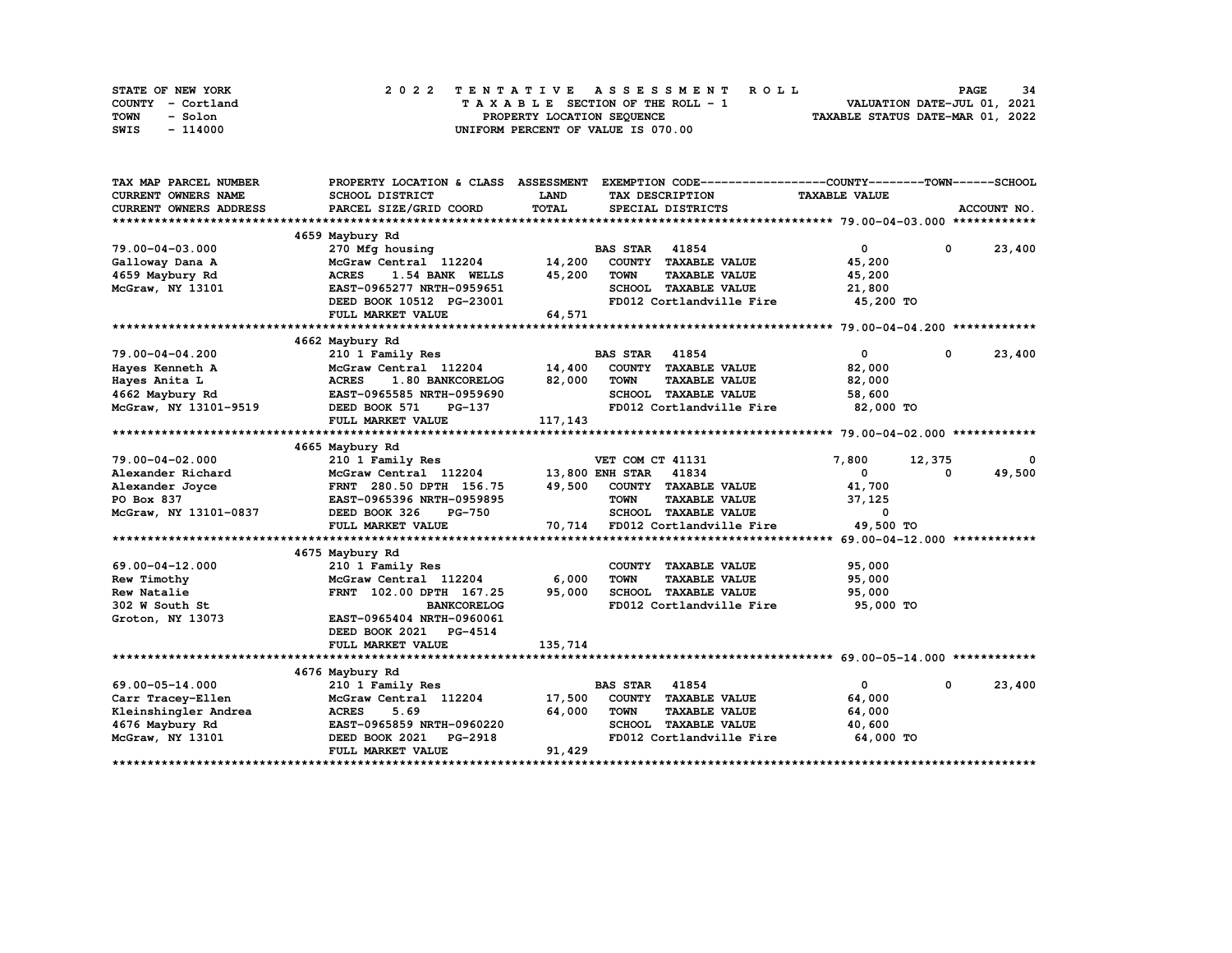| STATE OF NEW YORK | 2022 TENTATIVE ASSESSMENT ROLL     | 35<br><b>PAGE</b>                |
|-------------------|------------------------------------|----------------------------------|
| COUNTY - Cortland | TAXABLE SECTION OF THE ROLL - 1    | VALUATION DATE-JUL 01, 2021      |
| TOWN<br>- Solon   | PROPERTY LOCATION SEQUENCE         | TAXABLE STATUS DATE-MAR 01, 2022 |
| SWIS<br>- 114000  | UNIFORM PERCENT OF VALUE IS 070.00 |                                  |

| TAX MAP PARCEL NUMBER      | PROPERTY LOCATION & CLASS ASSESSMENT |             | EXEMPTION CODE-----------------COUNTY-------TOWN-----SCHOOL |                      |             |
|----------------------------|--------------------------------------|-------------|-------------------------------------------------------------|----------------------|-------------|
| <b>CURRENT OWNERS NAME</b> | <b>SCHOOL DISTRICT</b>               | <b>LAND</b> | TAX DESCRIPTION                                             | <b>TAXABLE VALUE</b> |             |
| CURRENT OWNERS ADDRESS     | PARCEL SIZE/GRID COORD               | TOTAL       | SPECIAL DISTRICTS                                           |                      | ACCOUNT NO. |
|                            |                                      |             |                                                             |                      |             |
|                            | 4677 Maybury Rd                      |             |                                                             |                      |             |
| 69.00-04-14.100            | 270 Mfg housing                      |             | <b>BAS STAR</b> 41854                                       | 0                    | 0<br>23,400 |
| Wright James D             | McGraw Central 112204                | 17,100      | COUNTY TAXABLE VALUE                                        | 47,000               |             |
| Wright Candy               | <b>ACRES</b><br>5.30                 | 47,000      | <b>TOWN</b><br><b>TAXABLE VALUE</b>                         | 47,000               |             |
| 4677 Maybury Rd            | EAST-0965139 NRTH-0960519            |             | SCHOOL TAXABLE VALUE                                        | 23,600               |             |
|                            | DEED BOOK 1995 PG-5320               |             | FD012 Cortlandville Fire                                    |                      |             |
| McGraw, NY 13101           |                                      |             |                                                             | 47,000 TO            |             |
|                            | FULL MARKET VALUE                    | 67,143      |                                                             |                      |             |
|                            |                                      |             |                                                             |                      |             |
|                            | 4680 Maybury Rd                      |             |                                                             |                      |             |
| 69.00-05-15.000            | 270 Mfg housing                      |             | COUNTY TAXABLE VALUE                                        | 38,000               |             |
| Carr Tracey-Ellen          | McGraw Central 112204                | 16,000      | <b>TOWN</b><br><b>TAXABLE VALUE</b>                         | 38,000               |             |
| Kleinshingler Andrea       | 4.35<br><b>ACRES</b>                 | 38,000      | SCHOOL TAXABLE VALUE                                        | 38,000               |             |
| 4676 Maybury Rd            | EAST-0965860 NRTH-0960541            |             | FD012 Cortlandville Fire                                    | 38,000 TO            |             |
| McGraw, NY 13101           | DEED BOOK 2021 PG-2918               |             |                                                             |                      |             |
|                            | FULL MARKET VALUE                    | 54,286      |                                                             |                      |             |
|                            |                                      |             |                                                             |                      |             |
|                            | 4718 Maybury Rd                      |             |                                                             |                      |             |
| 69.00-05-16.000            | 323 Vacant rural                     |             | COUNTY TAXABLE VALUE                                        | 11,200               |             |
| Hayes Ronald A             | McGraw Central 112204                | 11,200      | <b>TOWN</b><br><b>TAXABLE VALUE</b>                         | 11,200               |             |
| 4866 Maybury Rd            | <b>ACRES</b><br>3.42                 | 11,200      | SCHOOL TAXABLE VALUE                                        | 11,200               |             |
| McGraw, NY 13101           | EAST-0965848 NRTH-0960821            |             | FD012 Cortlandville Fire                                    | 11,200 TO            |             |
|                            | DEED BOOK 2020 PG-2901               |             |                                                             |                      |             |
|                            | FULL MARKET VALUE                    | 16,000      |                                                             |                      |             |
|                            |                                      |             |                                                             |                      |             |
|                            | 4719 Maybury Rd                      |             |                                                             |                      |             |
| 69.00-04-14.210            | 120 Field crops                      |             | COUNTY TAXABLE VALUE                                        | 25,000               |             |
| Reardon Terance J          | McGraw Central 112204                | 10,900      | <b>TAXABLE VALUE</b><br><b>TOWN</b>                         | 25,000               |             |
| Reardon Charlene E         | ACRES 11.64                          | 25,000      | SCHOOL TAXABLE VALUE                                        | 25,000               |             |
|                            |                                      |             |                                                             |                      |             |
| 3901 Route41 Rd            | EAST-0964771 NRTH-0960825            |             | FD012 Cortlandville Fire                                    | 25,000 TO            |             |
| PO Box 807                 | DEED BOOK 2015 PG-1002               |             |                                                             |                      |             |
| McGraw, NY 13101           | FULL MARKET VALUE                    | 35,714      |                                                             |                      |             |
|                            |                                      |             |                                                             |                      |             |
|                            | 4761 Maybury Rd                      |             |                                                             |                      |             |
| 69.00-04-15.000            | 270 Mfg housing                      |             | <b>ENH STAR</b><br>41834                                    | $\mathbf{o}$         | 44,200<br>0 |
| Reardon Gary               | McGraw Central 112204                | 17,200      | COUNTY TAXABLE VALUE                                        | 44,200               |             |
| 4761 Maybury Rd            | <b>ACRES</b><br>5.43                 | 44,200      | <b>TAXABLE VALUE</b><br><b>TOWN</b>                         | 44,200               |             |
| McGraw, NY 13101-9525      | EAST-0965162 NRTH-0961124            |             | SCHOOL TAXABLE VALUE                                        | 0                    |             |
|                            | DEED BOOK 513<br>PG-335              |             | FD012 Cortlandville Fire                                    | 44,200 TO            |             |
|                            | FULL MARKET VALUE                    | 63,143      |                                                             |                      |             |
|                            |                                      |             |                                                             |                      |             |
|                            | 4772 Maybury Rd                      |             |                                                             |                      |             |
| 69.00-05-17.000            | 210 1 Family Res                     |             | COUNTY TAXABLE VALUE                                        | 33,000               |             |
| GLJ Group LLC              | McGraw Central 112204                | 17,700      | <b>TOWN</b><br><b>TAXABLE VALUE</b>                         | 33,000               |             |
| 4772 Maybury Rd            | <b>ACRES</b><br>6.00                 | 33,000      | SCHOOL TAXABLE VALUE                                        | 33,000               |             |
| McGraw, NY 13101-9528      | EAST-0965851 NRTH-0961165            |             | FD012 Cortlandville Fire                                    | 33,000 TO            |             |
|                            | DEED BOOK 2015<br>PG-4166            |             |                                                             |                      |             |
|                            | FULL MARKET VALUE                    | 47,143      |                                                             |                      |             |
|                            |                                      |             |                                                             |                      |             |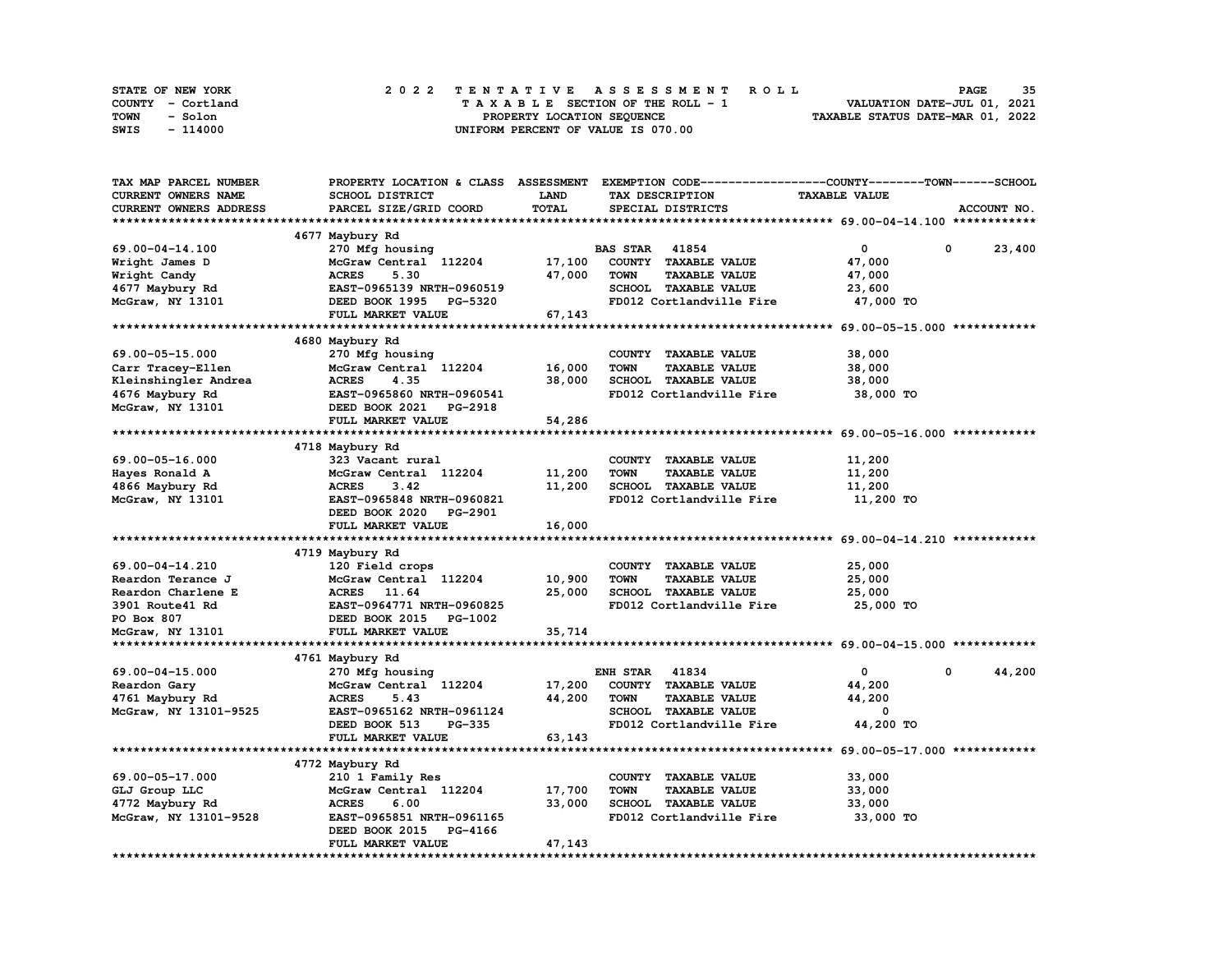| STATE OF NEW YORK | 2022 TENTATIVE ASSESSMENT ROLL     | 36<br><b>PAGE</b>                |
|-------------------|------------------------------------|----------------------------------|
| COUNTY - Cortland | TAXABLE SECTION OF THE ROLL - 1    | VALUATION DATE-JUL 01, 2021      |
| TOWN<br>- Solon   | PROPERTY LOCATION SEOUENCE         | TAXABLE STATUS DATE-MAR 01, 2022 |
| - 114000<br>SWIS  | UNIFORM PERCENT OF VALUE IS 070.00 |                                  |

| TAX MAP PARCEL NUMBER                                |                               |              | PROPERTY LOCATION & CLASS ASSESSMENT EXEMPTION CODE-----------------COUNTY-------TOWN-----SCHOOL |                      |                      |
|------------------------------------------------------|-------------------------------|--------------|--------------------------------------------------------------------------------------------------|----------------------|----------------------|
| <b>CURRENT OWNERS NAME</b>                           | SCHOOL DISTRICT               | <b>LAND</b>  | TAX DESCRIPTION                                                                                  | <b>TAXABLE VALUE</b> |                      |
| CURRENT OWNERS ADDRESS                               | PARCEL SIZE/GRID COORD        | <b>TOTAL</b> | SPECIAL DISTRICTS                                                                                |                      | ACCOUNT NO.          |
|                                                      |                               |              |                                                                                                  |                      |                      |
|                                                      | 4778 Maybury Rd               |              |                                                                                                  |                      |                      |
| 69.00-05-18.000                                      | 210 1 Family Res              |              | <b>ENH STAR 41834</b>                                                                            | $^{\circ}$           | 0<br>58,420          |
| Horner Glenn W                                       | McGraw Central 112204         | 18,100       | COUNTY TAXABLE VALUE                                                                             | 74,200               |                      |
| 4778 Maybury Rd                                      | 6.82<br><b>ACRES</b>          | 74,200       | <b>TOWN</b><br><b>TAXABLE VALUE</b>                                                              | 74,200               |                      |
| McGraw, NY 13101-9525                                | EAST-0965869 NRTH-0961707     |              | SCHOOL TAXABLE VALUE                                                                             | 15,780               |                      |
|                                                      | DEED BOOK 1996 PG-1854        |              | FD012 Cortlandville Fire                                                                         | 74,200 TO            |                      |
|                                                      |                               |              |                                                                                                  |                      |                      |
|                                                      | FULL MARKET VALUE             | 106,000      |                                                                                                  |                      |                      |
|                                                      |                               |              |                                                                                                  |                      |                      |
|                                                      | 4793 Maybury Rd               |              |                                                                                                  |                      |                      |
| 69.00-04-17.000                                      | 210 1 Family Res              |              | COUNTY TAXABLE VALUE                                                                             | 62,200               |                      |
| Mathieu Trust Gaetan L                               | McGraw Central 112204         | 13,200       | <b>TOWN</b><br><b>TAXABLE VALUE</b>                                                              | 62,200               |                      |
| Mathieu Trust Karen M                                | <b>ACRES</b><br>5.25          | 62,200       | SCHOOL TAXABLE VALUE                                                                             | 62,200               |                      |
| 154 Chemin de L'Energie                              | EAST-0965187 NRTH-0961736     |              | FD012 Cortlandville Fire                                                                         | 62,200 TO            |                      |
| Varennes, QC,, Canada J3X 1P7 DEED BOOK 2017 PG-2714 |                               |              |                                                                                                  |                      |                      |
|                                                      | FULL MARKET VALUE             | 88,857       |                                                                                                  |                      |                      |
|                                                      |                               |              |                                                                                                  |                      |                      |
|                                                      | 4815 Maybury Rd               |              |                                                                                                  |                      |                      |
| 69.00-04-18.000                                      | 312 Vac w/imprv               |              | COUNTY TAXABLE VALUE                                                                             | 35,000               |                      |
| Thornton Bob H                                       | McGraw Central 112204         | 32,500       | <b>TOWN</b><br><b>TAXABLE VALUE</b>                                                              | 35,000               |                      |
| Thornton Glenda E                                    | ACRES 35.25                   | 35,000       | SCHOOL TAXABLE VALUE                                                                             | 35,000               |                      |
| 3067 W River Rd                                      | EAST-0964316 NRTH-0962170     |              | FD012 Cortlandville Fire                                                                         | 35,000 TO            |                      |
| Cortland, NY 13045                                   | DEED BOOK 553<br><b>PG-14</b> |              |                                                                                                  |                      |                      |
|                                                      | FULL MARKET VALUE             | 50,000       |                                                                                                  |                      |                      |
|                                                      |                               |              |                                                                                                  |                      |                      |
|                                                      | 4844 Maybury Rd               |              |                                                                                                  |                      |                      |
| 69.00-04-09.000                                      | 210 1 Family Res              |              | <b>BAS STAR 41854</b>                                                                            | $\mathbf{0}$         | 23,400<br>$^{\circ}$ |
| Greene Martin L                                      | McGraw Central 112204         | 13,600       | COUNTY TAXABLE VALUE                                                                             | 69,400               |                      |
| West Vickie L                                        | <b>ACRES</b><br>1.06          | 69,400       | <b>TOWN</b><br><b>TAXABLE VALUE</b>                                                              | 69,400               |                      |
| 4844 Maybury Rd                                      | EAST-0965794 NRTH-0962417     |              | SCHOOL TAXABLE VALUE                                                                             | 46,000               |                      |
| McGraw, NY 13101-9525                                | DEED BOOK 466<br><b>PG-98</b> |              | FD012 Cortlandville Fire                                                                         | 69,400 TO            |                      |
|                                                      | FULL MARKET VALUE             | 99,143       |                                                                                                  |                      |                      |
|                                                      |                               |              |                                                                                                  |                      |                      |
|                                                      | 4860 Maybury Rd               |              |                                                                                                  |                      |                      |
| 69.00-04-11.200                                      | 314 Rural vac<10              |              | COUNTY TAXABLE VALUE                                                                             | 15,000               |                      |
| Amidon John E                                        | McGraw Central 112204         | 15,000       | <b>TOWN</b><br><b>TAXABLE VALUE</b>                                                              | 15,000               |                      |
| Kelsey Melody L                                      | <b>ACRES</b><br>4.84          | 15,000       | SCHOOL TAXABLE VALUE                                                                             | 15,000               |                      |
| <b>60 Route 41</b>                                   | EAST-0966025 NRTH-0962626     |              | FD012 Cortlandville Fire                                                                         | 15,000 TO            |                      |
| Homer, NY 13077                                      | DEED BOOK 2010 PG-4380        |              |                                                                                                  |                      |                      |
|                                                      | FULL MARKET VALUE             | 21,429       |                                                                                                  |                      |                      |
|                                                      |                               |              |                                                                                                  |                      |                      |
|                                                      | 4861 Maybury Rd               |              |                                                                                                  |                      |                      |
| 69.00-04-20.200                                      |                               |              |                                                                                                  |                      |                      |
|                                                      | 240 Rural res                 |              | COUNTY TAXABLE VALUE                                                                             | 128,000              |                      |
| Bryan Anita Maria                                    | McGraw Central 112204         | 42,600       | TOWN<br><b>TAXABLE VALUE</b>                                                                     | 128,000              |                      |
| 4861 Maybury Rd                                      | <b>ACRES</b><br>33.87         | 128,000      | <b>SCHOOL TAXABLE VALUE</b>                                                                      | 128,000              |                      |
| McGraw, NY 13101                                     | EAST-0964352 NRTH-0962772     |              | FD012 Cortlandville Fire                                                                         | 128,000 TO           |                      |
|                                                      | DEED BOOK 2021<br>PG-6260     |              |                                                                                                  |                      |                      |
|                                                      | FULL MARKET VALUE             | 182,857      |                                                                                                  |                      |                      |
|                                                      |                               |              |                                                                                                  |                      |                      |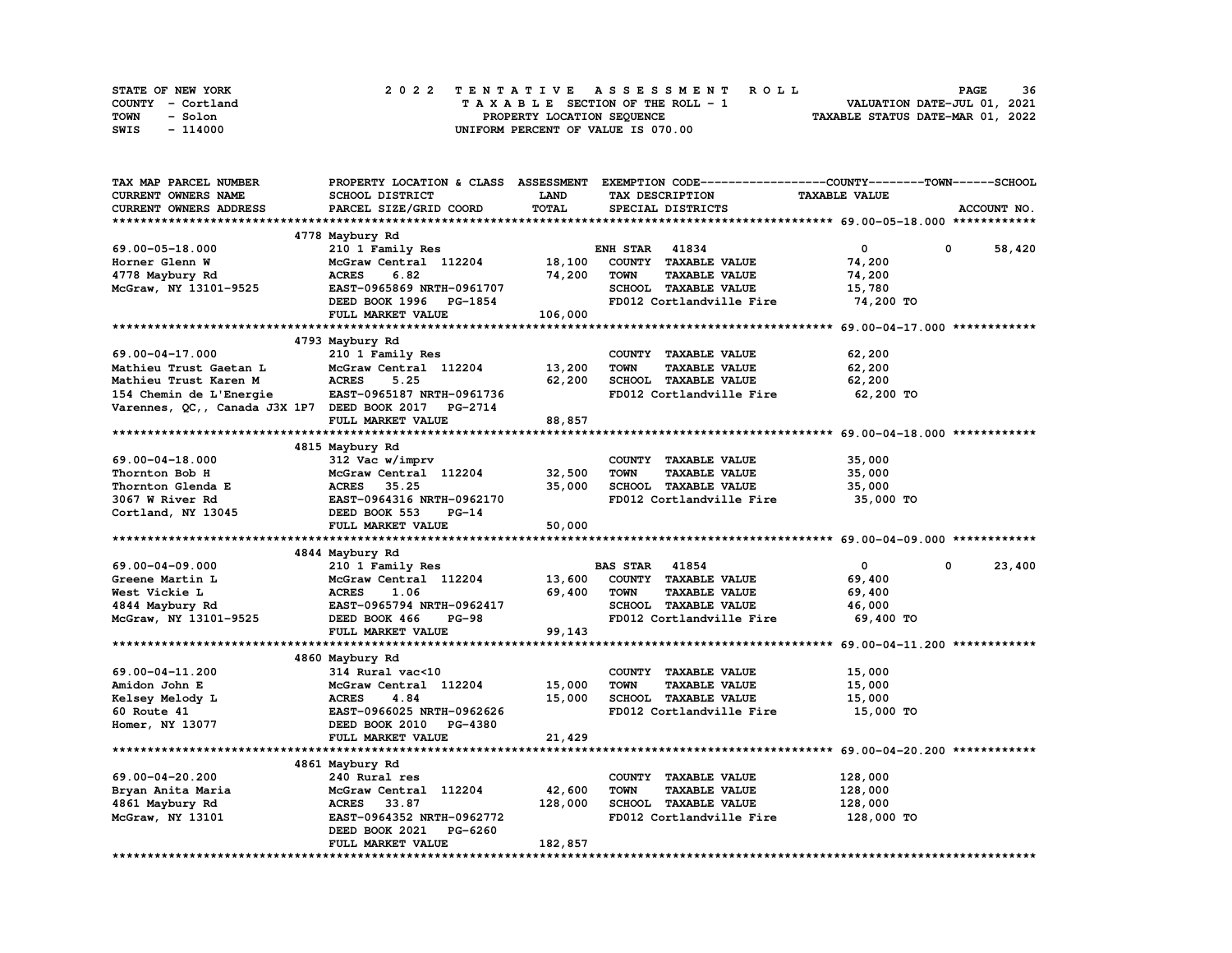| STATE OF NEW YORK | 2022 TENTATIVE ASSESSMENT ROLL     | 37<br><b>PAGE</b>                |
|-------------------|------------------------------------|----------------------------------|
| COUNTY - Cortland | TAXABLE SECTION OF THE ROLL - 1    | VALUATION DATE-JUL 01, 2021      |
| TOWN<br>- Solon   | PROPERTY LOCATION SEQUENCE         | TAXABLE STATUS DATE-MAR 01, 2022 |
| - 114000<br>SWIS  | UNIFORM PERCENT OF VALUE IS 070.00 |                                  |

| TAX MAP PARCEL NUMBER  | PROPERTY LOCATION & CLASS ASSESSMENT |             | EXEMPTION CODE-----------------COUNTY-------TOWN------SCHOOL |                      |            |             |
|------------------------|--------------------------------------|-------------|--------------------------------------------------------------|----------------------|------------|-------------|
| CURRENT OWNERS NAME    | SCHOOL DISTRICT                      | <b>LAND</b> | TAX DESCRIPTION                                              | <b>TAXABLE VALUE</b> |            |             |
| CURRENT OWNERS ADDRESS | PARCEL SIZE/GRID COORD               | TOTAL       | SPECIAL DISTRICTS                                            |                      |            | ACCOUNT NO. |
|                        |                                      |             |                                                              |                      |            |             |
|                        | 4865 Maybury Rd                      |             |                                                              |                      |            |             |
| 69.00-04-20.100        | 270 Mfg housing                      |             | COUNTY TAXABLE VALUE                                         | 93,000               |            |             |
| Reed Shawn M           | McGraw Central 112204                | 17,100      | <b>TAXABLE VALUE</b><br><b>TOWN</b>                          | 93,000               |            |             |
| 4865 Maybury Rd        | 5.27<br><b>ACRES</b>                 | 93,000      | SCHOOL TAXABLE VALUE                                         | 93,000               |            |             |
| McGraw, NY 13101       | EAST-0965307 NRTH-0963124            |             | FD012 Cortlandville Fire                                     | 93,000 TO            |            |             |
|                        |                                      |             |                                                              |                      |            |             |
|                        | DEED BOOK 2017 PG-2108               |             |                                                              |                      |            |             |
|                        | FULL MARKET VALUE                    | 132,857     |                                                              |                      |            |             |
|                        |                                      |             |                                                              |                      |            |             |
|                        | 4866 Maybury Rd                      |             |                                                              |                      |            |             |
| 69.00-04-07.000        | 270 Mfg housing                      |             | 41854<br><b>BAS STAR</b>                                     | $\mathbf{0}$         | $^{\circ}$ | 23,400      |
| Hayes Ronald A         | McGraw Central 112204                | 16,900      | COUNTY TAXABLE VALUE                                         | 47,500               |            |             |
| 4866 Maybury Rd        | <b>ACRES</b><br>4.97 BANK WELLS      | 47,500      | <b>TOWN</b><br><b>TAXABLE VALUE</b>                          | 47,500               |            |             |
| McGraw, NY 13101       | EAST-0966015 NRTH-0962910            |             | SCHOOL TAXABLE VALUE                                         | 24,100               |            |             |
|                        | DEED BOOK 2008 PG-1792               |             | FD012 Cortlandville Fire                                     | 47,500 TO            |            |             |
|                        | FULL MARKET VALUE                    | 67,857      |                                                              |                      |            |             |
|                        |                                      |             |                                                              |                      |            |             |
|                        | 4870 Maybury Rd                      |             |                                                              |                      |            |             |
| 69.00-04-06.000        | 210 1 Family Res                     |             | COUNTY TAXABLE VALUE                                         | 78,000               |            |             |
| Burk Jacob             | McGraw Central 112204                | 16,900      | <b>TOWN</b><br><b>TAXABLE VALUE</b>                          | 78,000               |            |             |
| West Larry             | <b>ACRES</b><br>4.97                 | 78,000      | SCHOOL TAXABLE VALUE                                         | 78,000               |            |             |
|                        |                                      |             |                                                              |                      |            |             |
| 4870 Maybury Rd        | EAST-0966015 NRTH-0963178            |             | FD012 Cortlandville Fire                                     | 78,000 TO            |            |             |
| McGraw, NY 13101       | DEED BOOK 2016 PG-6578               |             |                                                              |                      |            |             |
|                        | FULL MARKET VALUE                    | 111,429     |                                                              |                      |            |             |
|                        |                                      |             |                                                              |                      |            |             |
|                        | 4880 Maybury Rd                      |             |                                                              |                      |            |             |
| 69.00-04-04.000        | 210 1 Family Res                     |             | <b>BAS STAR</b> 41854                                        | 0                    | 0          | 23,400      |
| Hatch Steven H         | McGraw Central 112204                | 7,500       | COUNTY TAXABLE VALUE                                         | 37,000               |            |             |
| Hatch Donna L          | FRNT 148.50 DPTH 257.53              | 37,000      | <b>TOWN</b><br><b>TAXABLE VALUE</b>                          | 37,000               |            |             |
| 4880 Maybury Rd        | EAST-0965802 NRTH-0963468            |             | <b>SCHOOL TAXABLE VALUE</b>                                  | 13,600               |            |             |
| McGraw, NY 13101       | DEED BOOK 1996 PG-3444               |             | FD012 Cortlandville Fire                                     | 37,000 TO            |            |             |
|                        | FULL MARKET VALUE                    | 52,857      |                                                              |                      |            |             |
|                        |                                      |             |                                                              |                      |            |             |
|                        | 4886 Maybury Rd                      |             |                                                              |                      |            |             |
| 69.00-04-03.000        | 314 Rural vac<10                     |             | COUNTY TAXABLE VALUE                                         | 4,000                |            |             |
| Hatch Steven           | McGraw Central 112204                | 4,000       | <b>TOWN</b><br><b>TAXABLE VALUE</b>                          | 4,000                |            |             |
| Hatch Donna            | FRNT 290.00 DPTH 121.25              | 4,000       | SCHOOL TAXABLE VALUE                                         | 4,000                |            |             |
|                        |                                      |             |                                                              |                      |            |             |
| 4880 Maybury Rd        | EAST-0965742 NRTH-0963693            |             | FD012 Cortlandville Fire                                     | 4,000 TO             |            |             |
| McGraw, NY 13101       | DEED BOOK 2020 PG-2160               |             |                                                              |                      |            |             |
|                        | FULL MARKET VALUE                    | 5,714       |                                                              |                      |            |             |
|                        |                                      |             |                                                              |                      |            |             |
|                        | 4901 Maybury Rd                      |             |                                                              |                      |            |             |
| 69.00-04-02.000        | 210 1 Family Res                     |             | VET COM C 41132                                              | 7,800                | 0          | 0           |
| Fox Daniel             | McGraw Central 112204                |             | 17,000 VET COM T 41133                                       | 0                    | 15,600     | 0           |
| Fox Connie             | 5.10 BANK LERETA<br>ACRES            |             | 118,000 BAS STAR 41854                                       | $\mathbf 0$          | 0          | 23,400      |
| PO Box 66              | EAST-0965438 NRTH-0963998            |             | COUNTY TAXABLE VALUE                                         | 110,200              |            |             |
| McGraw, NY 13101-0066  | DEED BOOK 1996 PG-2581               |             | <b>TOWN</b><br><b>TAXABLE VALUE</b>                          | 102,400              |            |             |
|                        | FULL MARKET VALUE                    | 168,571     | SCHOOL TAXABLE VALUE                                         | 94,600               |            |             |
|                        |                                      |             | FD012 Cortlandville Fire                                     | 118,000 TO           |            |             |
|                        |                                      |             |                                                              |                      |            |             |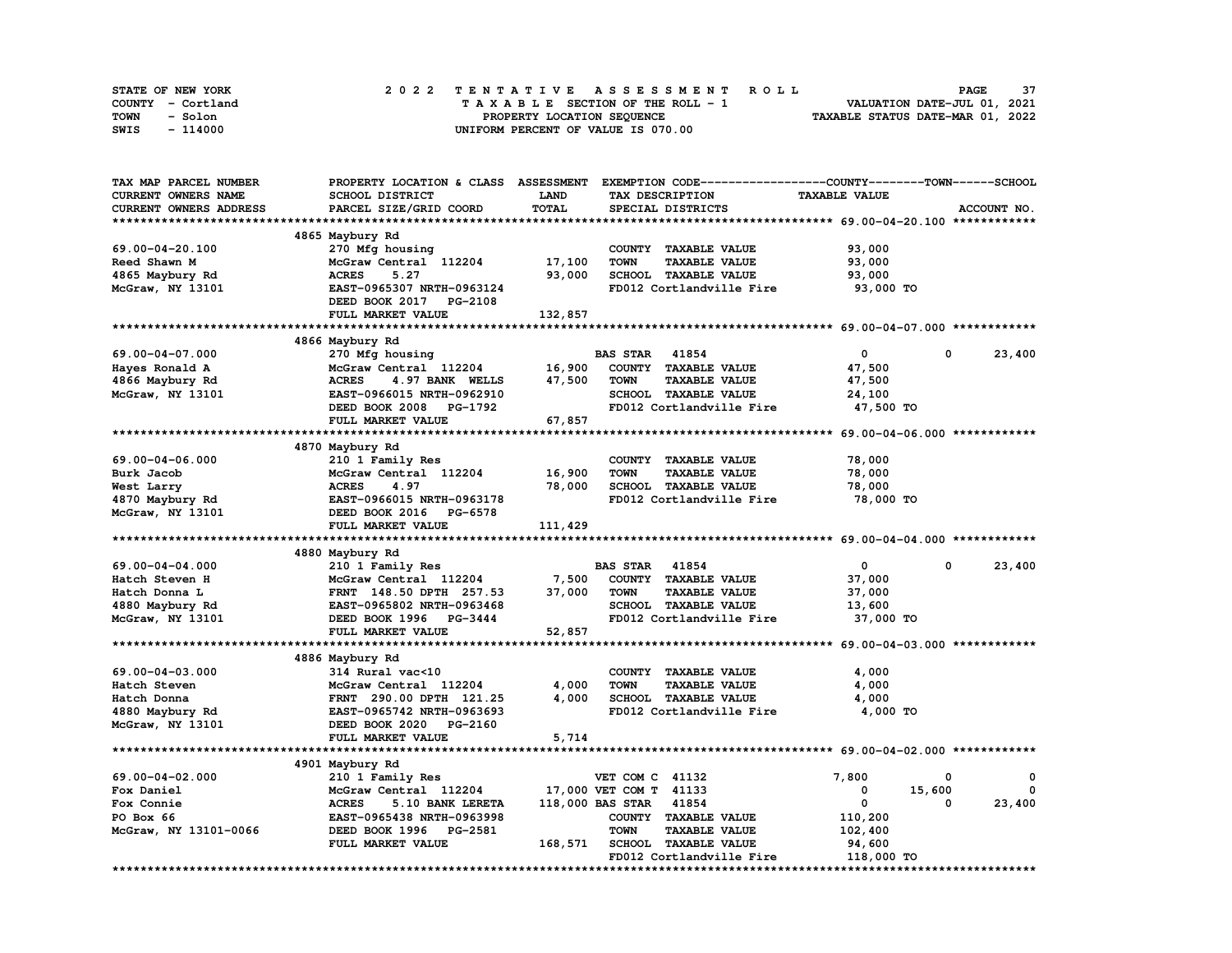| STATE OF NEW YORK | 2022 TENTATIVE ASSESSMENT ROLL     | 38<br><b>PAGE</b>                |
|-------------------|------------------------------------|----------------------------------|
| COUNTY - Cortland | TAXABLE SECTION OF THE ROLL - 1    | VALUATION DATE-JUL 01, 2021      |
| TOWN<br>- Solon   | PROPERTY LOCATION SEQUENCE         | TAXABLE STATUS DATE-MAR 01, 2022 |
| - 114000<br>SWIS  | UNIFORM PERCENT OF VALUE IS 070.00 |                                  |

| TAX MAP PARCEL NUMBER                                  |                                 |         |                                     | PROPERTY LOCATION & CLASS ASSESSMENT EXEMPTION CODE----------------COUNTY-------TOWN------SCHOOL |             |
|--------------------------------------------------------|---------------------------------|---------|-------------------------------------|--------------------------------------------------------------------------------------------------|-------------|
| CURRENT OWNERS NAME                                    | SCHOOL DISTRICT                 | LAND    | TAX DESCRIPTION TAXABLE VALUE       |                                                                                                  |             |
| <b>CURRENT OWNERS ADDRESS</b>                          | PARCEL SIZE/GRID COORD          | TOTAL   | SPECIAL DISTRICTS                   |                                                                                                  | ACCOUNT NO. |
|                                                        |                                 |         |                                     |                                                                                                  |             |
|                                                        | 4903 Maybury Rd                 |         |                                     |                                                                                                  |             |
| 69.00-04-22.000                                        | 270 Mfg housing                 |         | <b>BAS STAR 41854</b>               | $\overline{0}$<br>$\mathbf 0$                                                                    | 23,400      |
| Thornton Howard                                        | McGraw Central 112204           |         | 50,000 COUNTY TAXABLE VALUE         | 118,000                                                                                          |             |
| 4903 Maybury Rd                                        | <b>ACRES</b> 36.00              | 118,000 | <b>TAXABLE VALUE</b><br><b>TOWN</b> | 118,000                                                                                          |             |
| McGraw, NY 13101-9525                                  | EAST-0964367 NRTH-0963420       |         | SCHOOL TAXABLE VALUE                | 94,600                                                                                           |             |
|                                                        | DEED BOOK 2000 PG-2501          |         | FD012 Cortlandville Fire 118,000 TO |                                                                                                  |             |
|                                                        | FULL MARKET VALUE               | 168,571 |                                     |                                                                                                  |             |
|                                                        |                                 |         |                                     |                                                                                                  |             |
|                                                        | 4910 Maybury Rd                 |         |                                     |                                                                                                  |             |
| 69.00-04-05.000                                        | 270 Mfg housing - ASSOC         |         | COUNTY TAXABLE VALUE                | 150,000                                                                                          |             |
| 69.00-04-05.000<br>Hechavarria Ruth V<br>1101 E 222 St | McGraw Central 112204           | 44,100  | <b>TOWN</b><br><b>TAXABLE VALUE</b> | 150,000                                                                                          |             |
|                                                        | ACRES 32.96                     | 150,000 | SCHOOL TAXABLE VALUE                | 150,000                                                                                          |             |
| Bronx, NY 10469                                        | EAST-0966444 NRTH-0963911       |         | FD012 Cortlandville Fire 150,000 TO |                                                                                                  |             |
|                                                        | DEED BOOK 2014 PG-1614          |         |                                     |                                                                                                  |             |
|                                                        | FULL MARKET VALUE               | 214,286 |                                     |                                                                                                  |             |
|                                                        |                                 |         |                                     |                                                                                                  |             |
|                                                        | 4924 Maybury Rd                 |         |                                     |                                                                                                  |             |
| 69.00-02-03.000                                        | 270 Mfg housing                 |         | COUNTY TAXABLE VALUE                | 24,500                                                                                           |             |
| Grant Walter                                           | $McGraw$ Central $112204$ 8,000 |         | <b>TOWN</b><br><b>TAXABLE VALUE</b> | 24,500                                                                                           |             |
| 4597 Maybury Rd                                        | FRNT 162.33 DPTH 195.73 24,500  |         | SCHOOL TAXABLE VALUE 24,500         |                                                                                                  |             |
| McGraw, NY 13101                                       | EAST-0965713 NRTH-0964448       |         | FD012 Cortlandville Fire            | 24,500 TO                                                                                        |             |
|                                                        | DEED BOOK 433 PG-237            |         |                                     |                                                                                                  |             |
|                                                        | FULL MARKET VALUE               | 35,000  |                                     |                                                                                                  |             |
|                                                        |                                 |         |                                     |                                                                                                  |             |
|                                                        | 4952 Maybury Rd                 |         |                                     |                                                                                                  |             |
| 69.00-02-02.000                                        | 210 1 Family Res                |         | COUNTY TAXABLE VALUE                | 24,000                                                                                           |             |
| Grant Walter E                                         | McGraw Central 112204 10,000    |         | <b>TOWN</b><br>TAXABLE VALUE        | 24,000                                                                                           |             |
| 4597 Maybury Rd                                        | FRNT 200.00 DPTH 175.25 24,000  |         | SCHOOL TAXABLE VALUE                | 24,000                                                                                           |             |
| McGraw, NY 13101                                       | EAST-0965647 NRTH-0964638       |         | FD012 Cortlandville Fire            | 24,000 TO                                                                                        |             |
|                                                        | DEED BOOK 292<br><b>PG-542</b>  |         |                                     |                                                                                                  |             |
|                                                        | FULL MARKET VALUE               | 34,286  |                                     |                                                                                                  |             |
|                                                        |                                 |         |                                     |                                                                                                  |             |
|                                                        | 4981 Maybury Rd                 |         |                                     |                                                                                                  |             |
| 69.00-02-01.200                                        | 210 1 Family Res                |         | COUNTY TAXABLE VALUE                | 170,000                                                                                          |             |
| Kenyon Brian T                                         | McGraw Central 112204           | 14,800  | TOWN<br><b>TAXABLE VALUE</b>        | 170,000                                                                                          |             |
| Cute Ashley J                                          | <b>ACRES</b><br>2.35            | 170,000 | SCHOOL TAXABLE VALUE                | 170,000                                                                                          |             |
| 4981 Maybury Rd EAST-0965169 NRTH-0965156              |                                 |         | FD012 Cortlandville Fire 170,000 TO |                                                                                                  |             |
| McGraw, NY 13101 DEED BOOK 2017 PG-3293                |                                 |         |                                     |                                                                                                  |             |
|                                                        | FULL MARKET VALUE               | 242,857 |                                     |                                                                                                  |             |
|                                                        |                                 |         |                                     |                                                                                                  |             |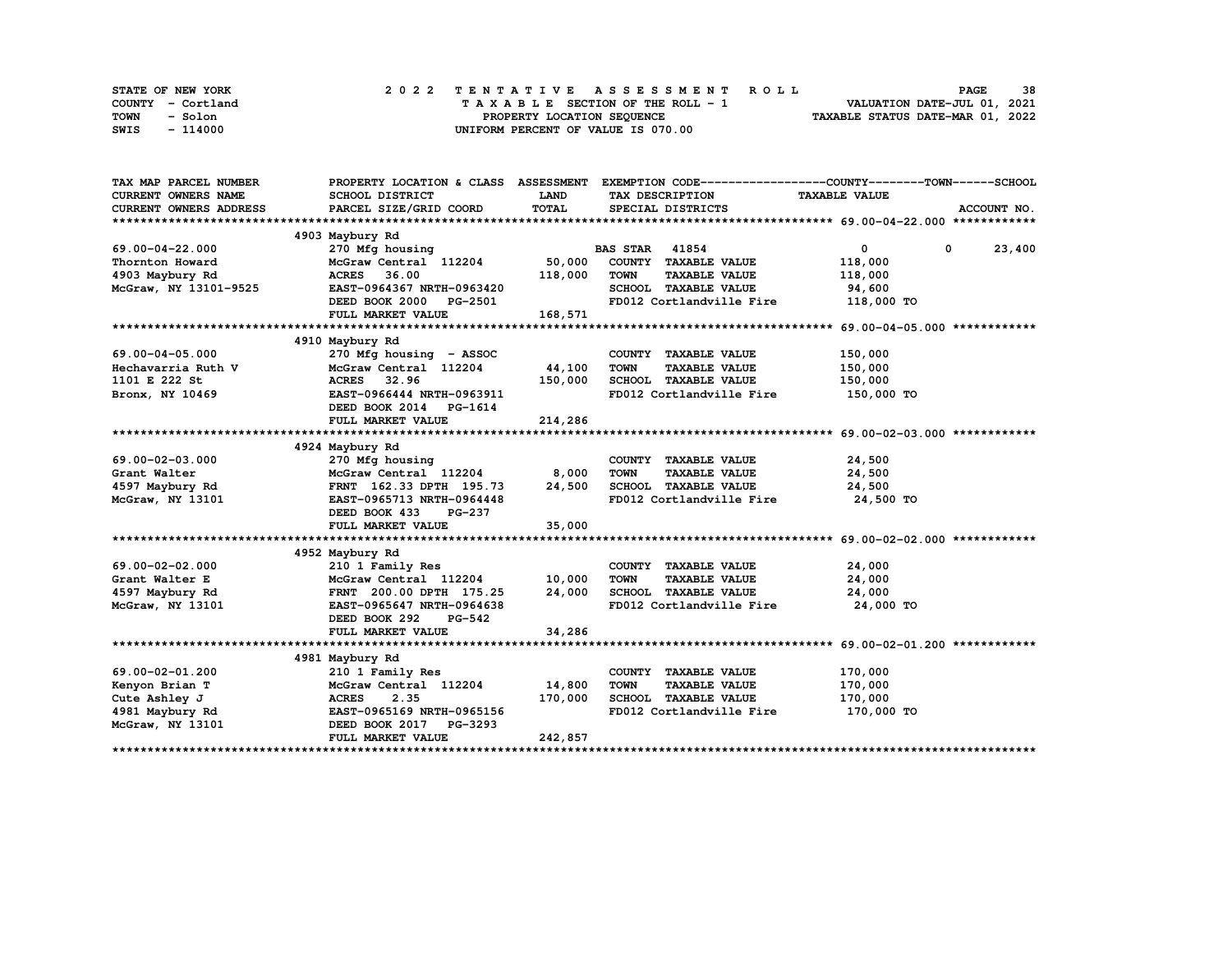| STATE OF NEW YORK | 2022 TENTATIVE ASSESSMENT ROLL     | -39<br><b>PAGE</b>               |
|-------------------|------------------------------------|----------------------------------|
| COUNTY - Cortland | TAXABLE SECTION OF THE ROLL - 1    | VALUATION DATE-JUL 01, 2021      |
| TOWN<br>- Solon   | PROPERTY LOCATION SEQUENCE         | TAXABLE STATUS DATE-MAR 01, 2022 |
| - 114000<br>SWIS  | UNIFORM PERCENT OF VALUE IS 070.00 |                                  |

| TAX MAP PARCEL NUMBER                                                                                                                        | PROPERTY LOCATION & CLASS ASSESSMENT EXEMPTION CODE----------------COUNTY-------TOWN-----SCHOOL                                                                                 |             |                                     |                      |                             |
|----------------------------------------------------------------------------------------------------------------------------------------------|---------------------------------------------------------------------------------------------------------------------------------------------------------------------------------|-------------|-------------------------------------|----------------------|-----------------------------|
| <b>CURRENT OWNERS NAME</b>                                                                                                                   | SCHOOL DISTRICT                                                                                                                                                                 | <b>LAND</b> | TAX DESCRIPTION                     | <b>TAXABLE VALUE</b> |                             |
| CURRENT OWNERS ADDRESS                                                                                                                       | PARCEL SIZE/GRID COORD                                                                                                                                                          | TOTAL       | SPECIAL DISTRICTS                   |                      | ACCOUNT NO.                 |
|                                                                                                                                              |                                                                                                                                                                                 |             |                                     |                      |                             |
|                                                                                                                                              | 4455,4483 Maybury Rd                                                                                                                                                            |             |                                     |                      |                             |
| 79.00-08-08.000                                                                                                                              | 210 1 Family Res                                                                                                                                                                |             | <b>BAS STAR</b> 41854               | 0                    | 23,400<br>0                 |
| Kneedler Bonnie L                                                                                                                            |                                                                                                                                                                                 |             |                                     | 19,200               | $\mathbf 0$<br>$\mathbf{0}$ |
| Kneedler Charles H                                                                                                                           |                                                                                                                                                                                 |             | 48,000 COUNTY TAXABLE VALUE         | 28,800               |                             |
| 4483 Maybury Rd                                                                                                                              | McGraw Central 112204 7,800 Dis & Lim 41932<br>FRNT 250.00 DPTH 100.00 48,000 COUNTY TAXABLE<br>EAST-0963617 NRTH-0956233 TOWN TAXABLE<br>DEED BOOK 2011 PG-2457 SCHOOL TAXABLE |             | <b>TAXABLE VALUE</b>                | 48,000               |                             |
| McGraw, NY 13101                                                                                                                             |                                                                                                                                                                                 |             | SCHOOL TAXABLE VALUE                | 24,600               |                             |
|                                                                                                                                              | FULL MARKET VALUE                                                                                                                                                               |             | 68,571 FD012 Cortlandville Fire     | 48,000 TO            |                             |
|                                                                                                                                              |                                                                                                                                                                                 |             |                                     |                      |                             |
|                                                                                                                                              |                                                                                                                                                                                 |             |                                     |                      |                             |
|                                                                                                                                              | 4616-4620 Maybury Rd                                                                                                                                                            |             |                                     |                      |                             |
| 79.00-04-07.210                                                                                                                              | 270 Mfg housing                                                                                                                                                                 |             | COUNTY TAXABLE VALUE                | 78,500               |                             |
| V3.00-04-07.210<br>Chamberlain George W<br>Chamberlain Vickie M<br>ACRES 71.73<br>4616 Maybury Rd<br>MCGraw, NY 13101 DEED BOOK 2014 PG-1810 |                                                                                                                                                                                 | 68,500      | <b>TOWN</b><br><b>TAXABLE VALUE</b> | 78,500               |                             |
|                                                                                                                                              |                                                                                                                                                                                 | 78,500      | SCHOOL TAXABLE VALUE                | 78,500               |                             |
|                                                                                                                                              |                                                                                                                                                                                 |             | FD012 Cortlandville Fire            | 78,500 TO            |                             |
|                                                                                                                                              |                                                                                                                                                                                 |             |                                     |                      |                             |
|                                                                                                                                              | FULL MARKET VALUE                                                                                                                                                               | 112,143     |                                     |                      |                             |
|                                                                                                                                              |                                                                                                                                                                                 |             |                                     |                      |                             |
|                                                                                                                                              | McGraw Marathon Rd                                                                                                                                                              |             |                                     |                      |                             |
| 99.00-03-01.000                                                                                                                              | 105 Vac farmland                                                                                                                                                                |             | COUNTY TAXABLE VALUE                | 500                  |                             |
| Card Darrell L                                                                                                                               | McGraw Central 112204                                                                                                                                                           | 500         | <b>TAXABLE VALUE</b><br><b>TOWN</b> | 500                  |                             |
|                                                                                                                                              | <b>ACRES</b><br>2.50                                                                                                                                                            | 500         | SCHOOL TAXABLE VALUE                | 500                  |                             |
| Card Stephen Rd<br>3709 McGraw Marathon Rd                                                                                                   | EAST-0959248 NRTH-0941071                                                                                                                                                       |             | FD012 Cortlandville Fire 500 TO     |                      |                             |
| McGraw, NY 13101-9999                                                                                                                        | DEED BOOK 2018 PG-1873                                                                                                                                                          |             |                                     |                      |                             |
|                                                                                                                                              | FULL MARKET VALUE                                                                                                                                                               | 714         |                                     |                      |                             |
|                                                                                                                                              |                                                                                                                                                                                 |             |                                     |                      |                             |
|                                                                                                                                              | McGraw Marathon Rd                                                                                                                                                              |             |                                     |                      |                             |
| 99.00-03-11.200                                                                                                                              | 312 Vac w/imprv                                                                                                                                                                 |             | COUNTY TAXABLE VALUE                | 4,000                |                             |
| Guernsey Brian J                                                                                                                             | McGraw Central 112204                                                                                                                                                           | 3,200       | <b>TOWN</b><br><b>TAXABLE VALUE</b> | 4,000                |                             |
| Guernsey Rochelle M                                                                                                                          | <b>ACRES</b><br>3.72 BANK LERETA                                                                                                                                                | 4,000       | SCHOOL TAXABLE VALUE                | 4,000                |                             |
| 3567 McGraw Marathon Rd                                                                                                                      | EAST-0961755 NRTH-0940358                                                                                                                                                       |             | FD012 Cortlandville Fire            | 4,000 TO             |                             |
| McGraw, NY 13101                                                                                                                             | DEED BOOK 2015 PG-1627                                                                                                                                                          |             |                                     |                      |                             |
|                                                                                                                                              | FULL MARKET VALUE                                                                                                                                                               | 5,714       |                                     |                      |                             |
|                                                                                                                                              |                                                                                                                                                                                 |             |                                     |                      |                             |
|                                                                                                                                              | McGraw Marathon Rd                                                                                                                                                              |             |                                     |                      |                             |
| 99.00-03-12.200                                                                                                                              | 314 Rural vac<10                                                                                                                                                                |             | COUNTY TAXABLE VALUE                | 1,000                |                             |
| Nauseef Richard J Jr                                                                                                                         | McGraw Central 112204                                                                                                                                                           | 1,000       | <b>TAXABLE VALUE</b><br><b>TOWN</b> | 1,000                |                             |
| Nauseef Lisa                                                                                                                                 | FRNT 60.00 DPTH 120.00                                                                                                                                                          | 1,000       | SCHOOL TAXABLE VALUE                | 1,000                |                             |
| 9 E Main St                                                                                                                                  | EAST-0962436 NRTH-0940172                                                                                                                                                       |             | FD012 Cortlandville Fire            | 1,000 TO             |                             |
| McGraw, NY 13101                                                                                                                             | DEED BOOK 2016 PG-4869                                                                                                                                                          |             |                                     |                      |                             |
|                                                                                                                                              | FULL MARKET VALUE                                                                                                                                                               | 1,429       |                                     |                      |                             |
|                                                                                                                                              |                                                                                                                                                                                 |             |                                     |                      |                             |
|                                                                                                                                              | McGraw Marathon Rd                                                                                                                                                              |             |                                     |                      |                             |
| $99.00 - 04 - 16.000$                                                                                                                        | 314 Rural vac<10                                                                                                                                                                |             | COUNTY TAXABLE VALUE                | 2,100                |                             |
| Owen Donald T                                                                                                                                | McGraw Central 112204                                                                                                                                                           | 2,100       | <b>TAXABLE VALUE</b><br><b>TOWN</b> | 2,100                |                             |
| 10232 Manassas Mill Rd Apt P                                                                                                                 | <b>ACRES</b><br>3.90                                                                                                                                                            | 2,100       | SCHOOL TAXABLE VALUE                | 2,100                |                             |
| Manassas, VA 20110                                                                                                                           | EAST-0959515 NRTH-0941521                                                                                                                                                       |             | FD012 Cortlandville Fire 2,100 TO   |                      |                             |
|                                                                                                                                              | DEED BOOK 2008 PG-6435                                                                                                                                                          |             |                                     |                      |                             |
|                                                                                                                                              | FULL MARKET VALUE                                                                                                                                                               | 3,000       |                                     |                      |                             |
|                                                                                                                                              |                                                                                                                                                                                 |             |                                     |                      |                             |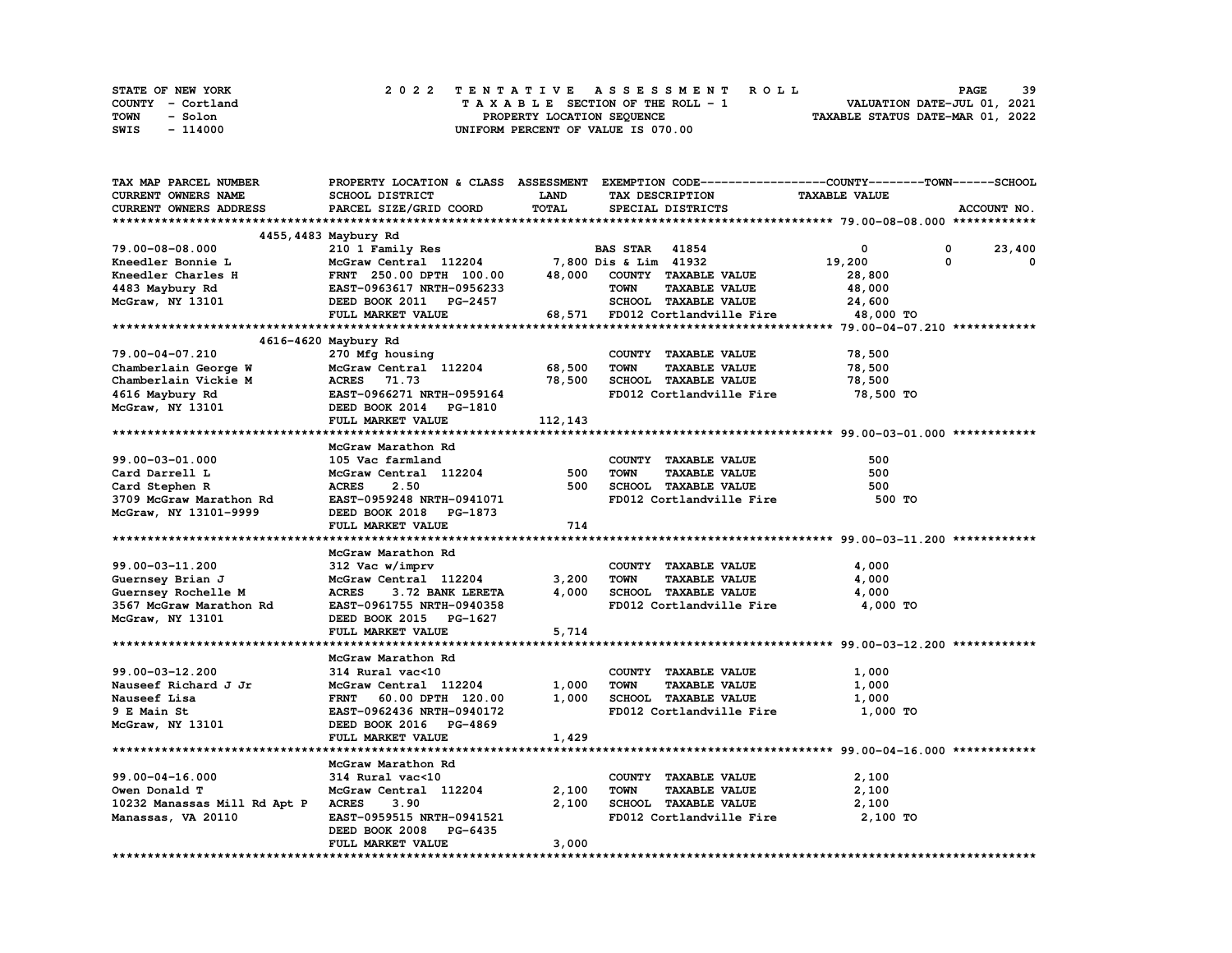| STATE OF NEW YORK | 2022 TENTATIVE ASSESSMENT ROLL     | 40<br><b>PAGE</b>                |
|-------------------|------------------------------------|----------------------------------|
| COUNTY - Cortland | TAXABLE SECTION OF THE ROLL - 1    | VALUATION DATE-JUL 01, 2021      |
| TOWN<br>- Solon   | PROPERTY LOCATION SEQUENCE         | TAXABLE STATUS DATE-MAR 01, 2022 |
| - 114000<br>SWIS  | UNIFORM PERCENT OF VALUE IS 070.00 |                                  |

| TAX MAP PARCEL NUMBER  |                              |             |                                     | PROPERTY LOCATION & CLASS ASSESSMENT EXEMPTION CODE----------------COUNTY-------TOWN------SCHOOL |
|------------------------|------------------------------|-------------|-------------------------------------|--------------------------------------------------------------------------------------------------|
| CURRENT OWNERS NAME    | SCHOOL DISTRICT              | <b>LAND</b> | TAX DESCRIPTION                     | <b>TAXABLE VALUE</b>                                                                             |
| CURRENT OWNERS ADDRESS | PARCEL SIZE/GRID COORD       | TOTAL       | SPECIAL DISTRICTS                   | ACCOUNT NO.                                                                                      |
|                        |                              |             |                                     |                                                                                                  |
|                        | McGraw Marathon Rd           |             |                                     |                                                                                                  |
| 99.00-05-04.000        | 314 Rural vac<10             |             | COUNTY TAXABLE VALUE                | 10,100                                                                                           |
| VanDee Jessica R       | McGraw Central 112204        | 10,100      | <b>TOWN</b><br><b>TAXABLE VALUE</b> | 10,100                                                                                           |
|                        |                              |             |                                     |                                                                                                  |
| VanDee Robert A        | <b>ACRES</b><br>2.50         | 10,100      | SCHOOL TAXABLE VALUE                | 10,100                                                                                           |
| 10 Franklin St         | EAST-0961865 NRTH-0941003    |             | FD012 Cortlandville Fire            | 10,100 TO                                                                                        |
| Homer, NY 13045        | DEED BOOK 2021 PG-3927       |             |                                     |                                                                                                  |
|                        | FULL MARKET VALUE            | 14,429      |                                     |                                                                                                  |
|                        |                              |             |                                     |                                                                                                  |
|                        | McGraw Marathon Rd           |             |                                     |                                                                                                  |
| 99.00-05-07.000        | 105 Vac farmland             |             | COUNTY TAXABLE VALUE                | 4,100                                                                                            |
| VanDee Jessica R       | McGraw Central 112204        | 4,100       | <b>TOWN</b><br><b>TAXABLE VALUE</b> | 4,100                                                                                            |
| VanDee Robert A        | <b>ACRES</b><br>4.07         | 4,100       | SCHOOL TAXABLE VALUE                | 4,100                                                                                            |
| 10 Franklin St         | EAST-0961455 NRTH-0941131    |             | FD012 Cortlandville Fire            | 4,100 TO                                                                                         |
| Homer, NY 13045        | DEED BOOK 2021 PG-3927       |             |                                     |                                                                                                  |
|                        | <b>FULL MARKET VALUE</b>     | 5,857       |                                     |                                                                                                  |
|                        |                              |             |                                     |                                                                                                  |
|                        | McGraw Marathon Rd           |             |                                     |                                                                                                  |
| 99.00-06-09.100        | 105 Vac farmland             |             | COUNTY TAXABLE VALUE                | 21,700                                                                                           |
|                        |                              |             | <b>TOWN</b><br><b>TAXABLE VALUE</b> |                                                                                                  |
| Kec Marek              | McGraw Central 112204 21,700 |             |                                     | 21,700                                                                                           |
| Tsich-Kec Helen        | ACRES 13.75                  | 21,700      | SCHOOL TAXABLE VALUE                | 21,700                                                                                           |
| 11 East 29th St Apt 6C | EAST-0967230 NRTH-0936291    |             | FD012 Cortlandville Fire            | 21,700 TO                                                                                        |
| New York, NY 10016     | DEED BOOK 2008 PG-6977       |             |                                     |                                                                                                  |
|                        | FULL MARKET VALUE            | 31,000      |                                     |                                                                                                  |
|                        |                              |             |                                     |                                                                                                  |
|                        | McGraw Marathon Rd           |             |                                     |                                                                                                  |
| 99.00-06-10.000        | 322 Rural vac>10             |             | COUNTY TAXABLE VALUE                | 27,600                                                                                           |
| Slywka Joseph          | McGraw Central 112204        | 27,600      | <b>TOWN</b><br><b>TAXABLE VALUE</b> | 27,600                                                                                           |
| 32 Fitch Ave           | ACRES 19.69                  | 27,600      | SCHOOL TAXABLE VALUE                | 27,600                                                                                           |
| Auburn, NY 13021       | EAST-0965519 NRTH-0936228    |             | FD012 Cortlandville Fire            | 27,600 TO                                                                                        |
|                        | DEED BOOK 2020 PG-2061       |             |                                     |                                                                                                  |
|                        | FULL MARKET VALUE            | 39,429      |                                     |                                                                                                  |
|                        |                              |             |                                     |                                                                                                  |
|                        | McGraw Marathon Rd           |             |                                     |                                                                                                  |
| 99.04-01-06.000        | 323 Vacant rural             |             | COUNTY TAXABLE VALUE                | 300                                                                                              |
| Nauseef Richard J Jr   | McGraw Central 112204        | 300         | <b>TOWN</b><br><b>TAXABLE VALUE</b> | 300                                                                                              |
| Nauseef Lisa           | FRNT 65.50 DPTH 287.62       | 300         | SCHOOL TAXABLE VALUE                | 300                                                                                              |
| 9 E Main St            | <b>BANKCORELOG</b>           |             | FD012 Cortlandville Fire            | 300 TO                                                                                           |
| McGraw, NY 13101       | EAST-0962437 NRTH-0939989    |             |                                     |                                                                                                  |
|                        | DEED BOOK 2016 PG-4869       |             |                                     |                                                                                                  |
|                        |                              | 429         |                                     |                                                                                                  |
|                        | FULL MARKET VALUE            |             |                                     |                                                                                                  |
|                        |                              |             |                                     |                                                                                                  |
|                        | McGraw Marathon Rd           |             |                                     |                                                                                                  |
| $99.04 - 01 - 08.000$  | 312 Vac w/imprv              |             | COUNTY TAXABLE VALUE                | 3,500                                                                                            |
| Nauseef Richard J Jr   | McGraw Central 112204        | 3,000       | <b>TOWN</b><br><b>TAXABLE VALUE</b> | 3,500                                                                                            |
| Nauseef Lisa           | FRNT 280.00 DPTH 140.00      | 3,500       | SCHOOL TAXABLE VALUE                | 3,500                                                                                            |
| 9 E Main St            | <b>BANKCORELOG</b>           |             | FD012 Cortlandville Fire 3,500 TO   |                                                                                                  |
| McGraw, NY 13101       | EAST-0962652 NRTH-0939925    |             |                                     |                                                                                                  |
|                        | DEED BOOK 2016 PG-4869       |             |                                     |                                                                                                  |
|                        |                              |             |                                     |                                                                                                  |
|                        | FULL MARKET VALUE            | 5,000       |                                     |                                                                                                  |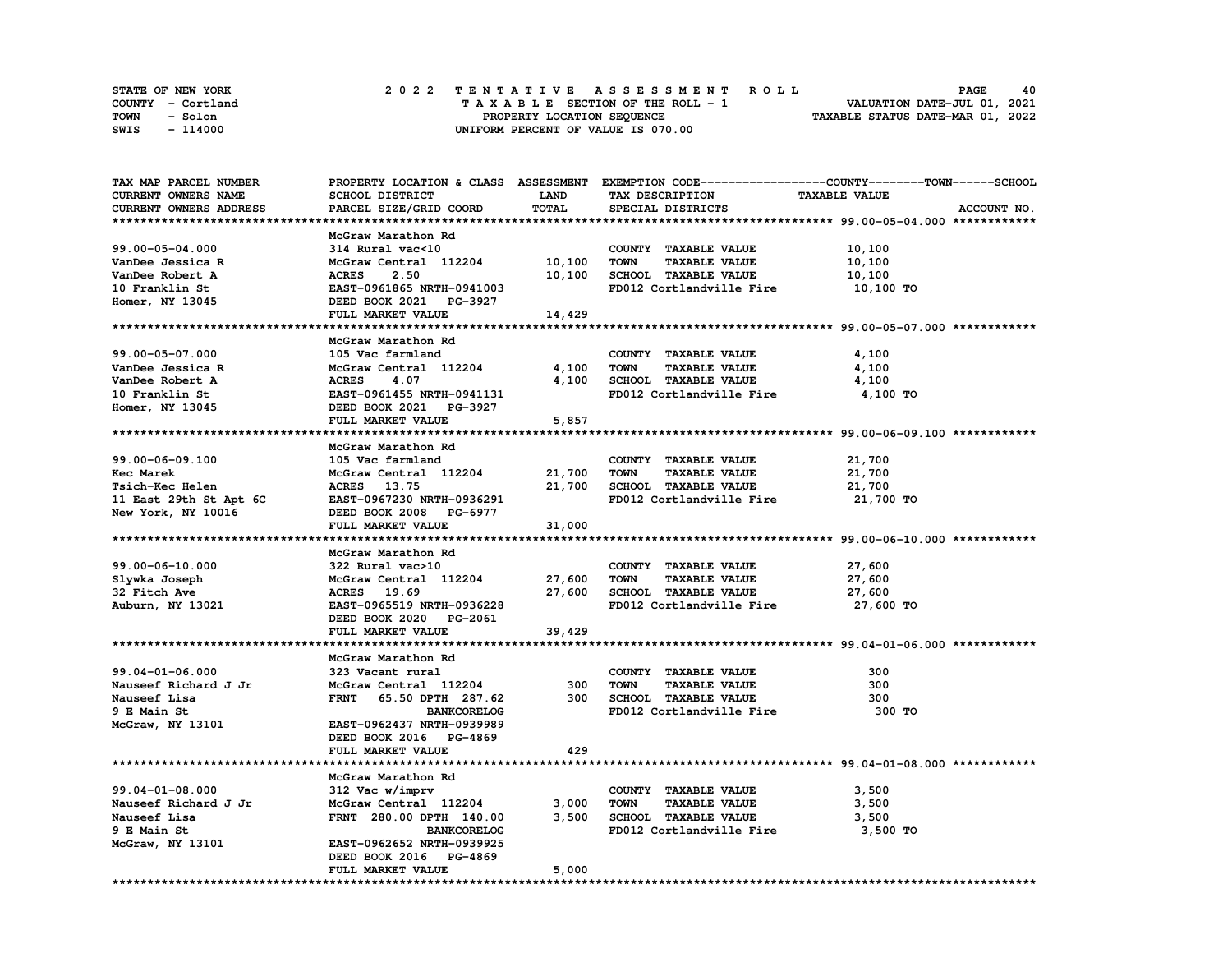| STATE OF NEW YORK | 2022 TENTATIVE ASSESSMENT ROLL     | <b>PAGE</b><br>41                |
|-------------------|------------------------------------|----------------------------------|
| COUNTY - Cortland | TAXABLE SECTION OF THE ROLL - 1    | VALUATION DATE-JUL 01, 2021      |
| TOWN<br>- Solon   | PROPERTY LOCATION SEQUENCE         | TAXABLE STATUS DATE-MAR 01, 2022 |
| - 114000<br>SWIS  | UNIFORM PERCENT OF VALUE IS 070.00 |                                  |

| TAX MAP PARCEL NUMBER                                             |                                             |         | PROPERTY LOCATION & CLASS ASSESSMENT EXEMPTION CODE----------------COUNTY-------TOWN------SCHOOL |                      |                        |
|-------------------------------------------------------------------|---------------------------------------------|---------|--------------------------------------------------------------------------------------------------|----------------------|------------------------|
| <b>CURRENT OWNERS NAME</b>                                        | SCHOOL DISTRICT                             | LAND    | TAX DESCRIPTION                                                                                  | <b>TAXABLE VALUE</b> |                        |
| CURRENT OWNERS ADDRESS                                            | PARCEL SIZE/GRID COORD                      | TOTAL   | SPECIAL DISTRICTS                                                                                |                      | ACCOUNT NO.            |
|                                                                   |                                             |         |                                                                                                  |                      |                        |
|                                                                   | McGraw Marathon Rd                          |         |                                                                                                  |                      |                        |
| 99.04-01-31.200                                                   | 734 Junk well                               |         | COUNTY TAXABLE VALUE                                                                             | 5,000                |                        |
| Williams Albert                                                   | McGraw Central 112204                       | 1,000   | <b>TOWN</b><br><b>TAXABLE VALUE</b>                                                              | 5,000                |                        |
| 3461 McGraw Marathon Rd                                           | FRNT 270.00 DPTH 105.67                     | 5,000   | SCHOOL TAXABLE VALUE                                                                             | 5,000                |                        |
| Solon, NY 13101                                                   | EAST-0965168 NRTH-0938462                   |         | FD012 Cortlandville Fire                                                                         | 5,000 TO             |                        |
|                                                                   | DEED BOOK 2016 PG-4094                      |         |                                                                                                  |                      |                        |
|                                                                   | FULL MARKET VALUE                           | 7,143   |                                                                                                  |                      |                        |
|                                                                   |                                             |         |                                                                                                  |                      |                        |
|                                                                   | McGraw Marathon Rd                          |         |                                                                                                  |                      |                        |
| $99.04 - 01 - 33.000$                                             | 120 Field crops                             |         | COUNTY TAXABLE VALUE                                                                             | 18,500               |                        |
| Creech Lonnie Lee                                                 | Extra crops<br>McGraw Central 112204 16,000 |         | <b>TOWN</b><br><b>TAXABLE VALUE</b>                                                              | 18,500               |                        |
|                                                                   | <b>ACRES</b> 17.00                          |         | 18,500 SCHOOL TAXABLE VALUE                                                                      | 18,500               |                        |
|                                                                   | EAST-0963362 NRTH-0939122                   |         | FD012 Cortlandville Fire                                                                         |                      |                        |
| Creech Douglas E<br>4011 Island Lakes Dr<br>Winterhaven, FL 33881 | DEED BOOK 2019 PG-2975                      |         |                                                                                                  | 18,500 TO            |                        |
|                                                                   |                                             |         |                                                                                                  |                      |                        |
|                                                                   | FULL MARKET VALUE                           | 26,429  |                                                                                                  |                      |                        |
|                                                                   |                                             |         |                                                                                                  |                      |                        |
|                                                                   | McGraw Marathon Rd                          |         |                                                                                                  |                      |                        |
| $99.04 - 01 - 34.000$                                             | 314 Rural vac<10                            |         | COUNTY TAXABLE VALUE                                                                             | 11,900               |                        |
| Jenne Joseph R                                                    | McGraw Central 112204 11,900                |         | TOWN<br><b>TAXABLE VALUE</b>                                                                     | 11,900               |                        |
| Jenne Shelia M                                                    | <b>ACRES</b><br>4.10                        |         | 11,900 SCHOOL TAXABLE VALUE                                                                      | 11,900               |                        |
|                                                                   | EAST-0962880 NRTH-0939546                   |         | FD012 Cortlandville Fire 11,900 TO                                                               |                      |                        |
|                                                                   |                                             |         |                                                                                                  |                      |                        |
|                                                                   | FULL MARKET VALUE                           | 17,000  |                                                                                                  |                      |                        |
|                                                                   |                                             |         |                                                                                                  |                      |                        |
|                                                                   | 3249 McGraw Marathon Rd                     |         |                                                                                                  |                      |                        |
| 109.00-03-08.000                                                  |                                             |         |                                                                                                  | 40,178<br>40,178     | 40,178                 |
| Peck Charles                                                      |                                             |         |                                                                                                  | 0                    | 58,420<br>0            |
| 3249 McGraw Marathon Rd                                           | ACRES 72.82                                 |         | 123,500 AG IMPROV 42100                                                                          | 2,000<br>2,000       | 2,000                  |
| McGraw, NY 13101-9433                                             | EAST-0966789 NRTH-0933588                   |         | COUNTY TAXABLE VALUE                                                                             | 81,322               |                        |
|                                                                   | DEED BOOK 304<br><b>PG-423</b>              |         | <b>TAXABLE VALUE</b><br><b>TOWN</b>                                                              | 81,322               |                        |
| MAY BE SUBJECT TO PAYMENT                                         | FULL MARKET VALUE                           |         | 176,429 SCHOOL TAXABLE VALUE 22,902                                                              |                      |                        |
| UNDER AGDIST LAW TIL 2026                                         |                                             |         | FD012 Cortlandville Fire 121,500 TO                                                              |                      |                        |
|                                                                   |                                             |         | 2,000 EX                                                                                         |                      |                        |
|                                                                   |                                             |         |                                                                                                  |                      |                        |
|                                                                   | 3299 McGraw Marathon Rd                     |         |                                                                                                  |                      |                        |
| 109.00-03-10.000                                                  | 210 1 Family Res                            |         | <b>BAS STAR 41854</b>                                                                            | $\mathbf{0}$         | $\mathbf{0}$<br>23,400 |
| Peck Eric D                                                       | McGraw Central 112204 14,000                |         | COUNTY TAXABLE VALUE                                                                             | 73,000               |                        |
| 3299 McGraw Marathon Rd                                           | <b>ACRES</b><br>1.31                        | 73,000  | <b>TOWN</b><br><b>TAXABLE VALUE</b>                                                              | 73,000               |                        |
| McGraw, NY 13101                                                  | EAST-0966605 NRTH-0935285                   |         | SCHOOL TAXABLE VALUE                                                                             | 49,600               |                        |
|                                                                   | DEED BOOK 2014 PG-2945                      |         | FD012 Cortlandville Fire 73,000 TO                                                               |                      |                        |
|                                                                   | FULL MARKET VALUE                           | 104,286 |                                                                                                  |                      |                        |
|                                                                   |                                             |         |                                                                                                  |                      |                        |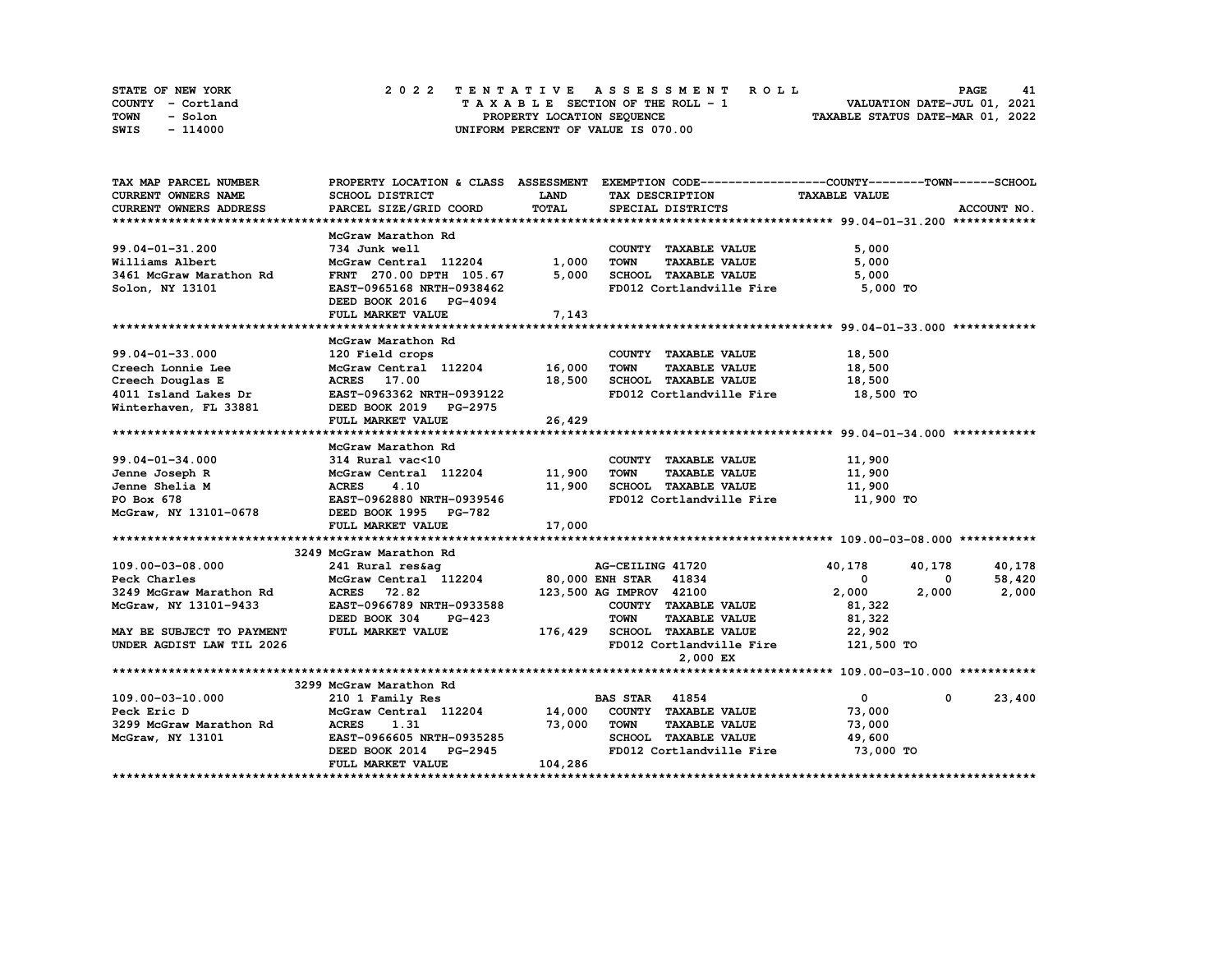| <b>STATE OF NEW YORK</b> | 2022 TENTATIVE ASSESSMENT ROLL     | 42<br><b>PAGE</b>                |
|--------------------------|------------------------------------|----------------------------------|
| COUNTY - Cortland        | TAXABLE SECTION OF THE ROLL - 1    | VALUATION DATE-JUL 01, 2021      |
| TOWN<br>- Solon          | PROPERTY LOCATION SEOUENCE         | TAXABLE STATUS DATE-MAR 01, 2022 |
| - 114000<br>SWIS         | UNIFORM PERCENT OF VALUE IS 070.00 |                                  |

| <b>TAX MAP PARCEL NUMBER</b> | PROPERTY LOCATION & CLASS ASSESSMENT                                              |         | EXEMPTION CODE-----------------COUNTY-------TOWN-----SCHOOL |                                                                |             |
|------------------------------|-----------------------------------------------------------------------------------|---------|-------------------------------------------------------------|----------------------------------------------------------------|-------------|
| <b>CURRENT OWNERS NAME</b>   | SCHOOL DISTRICT                                                                   | LAND    | TAX DESCRIPTION                                             | <b>TAXABLE VALUE</b>                                           |             |
| CURRENT OWNERS ADDRESS       | PARCEL SIZE/GRID COORD                                                            | TOTAL   | SPECIAL DISTRICTS                                           |                                                                | ACCOUNT NO. |
|                              |                                                                                   |         |                                                             |                                                                |             |
|                              | 3305 McGraw Marathon Rd                                                           |         |                                                             |                                                                |             |
| 109.00-03-11.000             | 241 Rural res&ag                                                                  |         | COUNTY TAXABLE VALUE                                        | 160,000                                                        |             |
| Williams Rick D              | McGraw Central 112204                                                             | 98,900  | <b>TOWN</b><br><b>TAXABLE VALUE</b>                         | 160,000                                                        |             |
|                              |                                                                                   |         |                                                             |                                                                |             |
| Williams Rick A              | 86.91<br><b>ACRES</b>                                                             | 160,000 | SCHOOL TAXABLE VALUE                                        | 160,000                                                        |             |
| 3168 Underwood Hill Rd       | EAST-0966790 NRTH-0935755                                                         |         | FD012 Cortlandville Fire                                    | 160,000 TO                                                     |             |
| McGraw, NY 13101-9431        | DEED BOOK 2014 PG-4941                                                            |         |                                                             |                                                                |             |
|                              | FULL MARKET VALUE                                                                 | 228,571 |                                                             |                                                                |             |
|                              |                                                                                   |         |                                                             |                                                                |             |
|                              | 3342 McGraw Marathon Rd                                                           |         |                                                             |                                                                |             |
| 99.00-06-12.110              | 241 Rural res&ag                                                                  |         | AG IMPROV 42100                                             | 7,500<br>7,500                                                 | 7,500       |
| Morris Marc                  | McGraw Central 112204                                                             | 52,000  | COUNTY TAXABLE VALUE                                        | 142,000                                                        |             |
| Morris Bret M                | <b>ACRES</b> 45.98                                                                | 149,500 | <b>TOWN</b><br><b>TAXABLE VALUE</b>                         | 142,000                                                        |             |
| 3342 McGraw Marathon Rd      | RUNED 1966911 NRTH-0936963<br>EAST-0966911 NRTH-0936963<br>2333 POOK 2014 PG-1636 |         | <b>SCHOOL TAXABLE VALUE</b>                                 | 142,000                                                        |             |
| McGraw, NY 13101             |                                                                                   |         | FD012 Cortlandville Fire                                    | 142,000 TO                                                     |             |
|                              | FULL MARKET VALUE                                                                 | 213,571 | 7,500 EX                                                    |                                                                |             |
|                              |                                                                                   |         |                                                             |                                                                |             |
|                              |                                                                                   |         |                                                             |                                                                |             |
|                              | 3371 McGraw Marathon Rd                                                           |         |                                                             |                                                                |             |
| 99.00-06-11.000              | 210 1 Family Res                                                                  |         | <b>BAS STAR 41854</b>                                       | $\overline{0}$<br>$^{\circ}$                                   | 23,400      |
| Underwood Sylvia             | McGraw Central 112204                                                             | 10,300  | COUNTY TAXABLE VALUE                                        | 65,000                                                         |             |
| 3371 McGraw Marathon Rd      | FRNT 345.71 DPTH 101.25                                                           | 65,000  | <b>TOWN</b><br><b>TAXABLE VALUE</b>                         | 65,000                                                         |             |
| McGraw, NY 13101-9431        | EAST-0966064 NRTH-0936858                                                         |         | SCHOOL TAXABLE VALUE                                        | 41,600                                                         |             |
|                              | DEED BOOK 484<br>PG-130                                                           |         | FD012 Cortlandville Fire                                    | 65,000 TO                                                      |             |
|                              | FULL MARKET VALUE                                                                 | 92,857  |                                                             |                                                                |             |
|                              |                                                                                   |         |                                                             |                                                                |             |
|                              | 3375 McGraw Marathon Rd                                                           |         |                                                             |                                                                |             |
| 99.00-06-12.120              | 120 Field crops                                                                   |         | COUNTY TAXABLE VALUE                                        | 65,300                                                         |             |
| LaSalle Corey M              | McGraw Central 112204                                                             | 51,800  | <b>TOWN</b><br><b>TAXABLE VALUE</b>                         | 65,300                                                         |             |
| Williams Robert T            | <b>ACRES</b><br>50.72                                                             | 65,300  | SCHOOL TAXABLE VALUE                                        | 65,300                                                         |             |
| 3435 McGraw Marathon Rd      | EAST-0965075 NRTH-0937043                                                         |         | FD012 Cortlandville Fire                                    | 65,300 TO                                                      |             |
|                              |                                                                                   |         |                                                             |                                                                |             |
| Solon, NY 13101              | DEED BOOK 2015 PG-3366                                                            |         |                                                             |                                                                |             |
|                              | FULL MARKET VALUE                                                                 | 93,286  |                                                             |                                                                |             |
|                              |                                                                                   |         |                                                             | ********************************* 99.00-06-04.000 ************ |             |
|                              | 3416 McGraw Marathon Rd                                                           |         |                                                             |                                                                |             |
| 99.00-06-04.000              | 210 1 Family Res                                                                  |         | COUNTY TAXABLE VALUE                                        | 44,000                                                         |             |
| Underwood Joan A             | McGraw Central 112204                                                             | 14,300  | <b>TOWN</b><br><b>TAXABLE VALUE</b>                         | 44,000                                                         |             |
| Underwood Danie A Sr         | <b>ACRES</b><br>1.60                                                              | 44,000  | SCHOOL TAXABLE VALUE                                        | 44,000                                                         |             |
| 3416 McGraw Marathon Rd      | EAST-0965980 NRTH-0937726                                                         |         | FD012 Cortlandville Fire                                    | 44,000 TO                                                      |             |
| McGraw, NY 13101-9431        | DEED BOOK 2012, PG-1429,                                                          |         |                                                             |                                                                |             |
|                              | FULL MARKET VALUE                                                                 | 62,857  |                                                             |                                                                |             |
|                              |                                                                                   |         |                                                             |                                                                |             |
|                              | 3435 McGraw Marathon Rd                                                           |         |                                                             |                                                                |             |
|                              |                                                                                   |         |                                                             |                                                                |             |
| 99.00-06-03.000              | 210 1 Family Res                                                                  |         | COUNTY TAXABLE VALUE                                        | 59,200                                                         |             |
| LaSalle Corey M              | McGraw Central 112204                                                             | 15,000  | <b>TOWN</b><br><b>TAXABLE VALUE</b>                         | 59,200                                                         |             |
| Mancuso-LaSalle Carolyn      | <b>ACRES</b><br>9.12                                                              | 59,200  | <b>SCHOOL TAXABLE VALUE</b>                                 | 59,200                                                         |             |
| 3435 McGraw Marathon Rd      | EAST-0965379 NRTH-0937838                                                         |         | FD012 Cortlandville Fire                                    | 59,200 TO                                                      |             |
| Solon, NY 13101              | DEED BOOK 2016 PG-3992                                                            |         |                                                             |                                                                |             |
|                              | FULL MARKET VALUE                                                                 | 84,571  |                                                             |                                                                |             |
|                              |                                                                                   |         |                                                             |                                                                |             |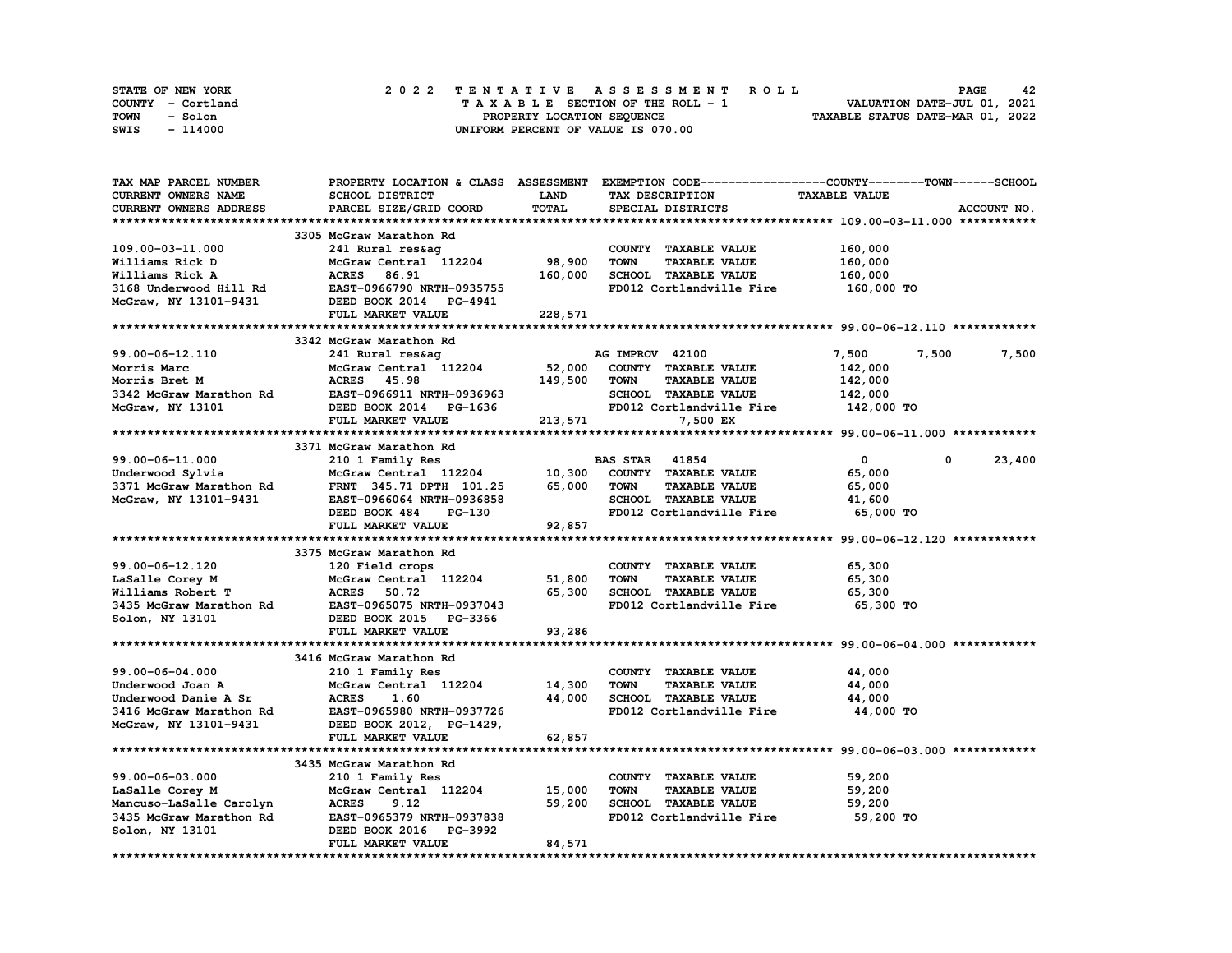| STATE OF NEW YORK | 2022 TENTATIVE ASSESSMENT ROLL     | 43<br><b>PAGE</b>                |
|-------------------|------------------------------------|----------------------------------|
| COUNTY - Cortland | TAXABLE SECTION OF THE ROLL - 1    | VALUATION DATE-JUL 01, 2021      |
| TOWN<br>- Solon   | PROPERTY LOCATION SEQUENCE         | TAXABLE STATUS DATE-MAR 01, 2022 |
| - 114000<br>SWIS  | UNIFORM PERCENT OF VALUE IS 070.00 |                                  |

| TAX MAP PARCEL NUMBER   |                                               |             | PROPERTY LOCATION & CLASS ASSESSMENT EXEMPTION CODE-----------------COUNTY-------TOWN------SCHOOL |                      |             |             |
|-------------------------|-----------------------------------------------|-------------|---------------------------------------------------------------------------------------------------|----------------------|-------------|-------------|
| CURRENT OWNERS NAME     | SCHOOL DISTRICT                               | <b>LAND</b> | TAX DESCRIPTION                                                                                   | <b>TAXABLE VALUE</b> |             |             |
| CURRENT OWNERS ADDRESS  | PARCEL SIZE/GRID COORD                        | TOTAL       | SPECIAL DISTRICTS                                                                                 |                      |             | ACCOUNT NO. |
|                         |                                               |             |                                                                                                   |                      |             |             |
|                         | 3448 McGraw Marathon Rd                       |             |                                                                                                   |                      |             |             |
| 99.04-01-28.000         | 210 1 Family Res                              |             | <b>ENH STAR 41834</b>                                                                             | $\mathbf{0}$         | $\mathbf 0$ | 53,000      |
| Gardner Gary            | McGraw Central 112204                         | 14,100      | COUNTY TAXABLE VALUE                                                                              | 53,000               |             |             |
| Gardner Linda           | <b>ACRES</b><br>1.40                          | 53,000      | <b>TOWN</b><br><b>TAXABLE VALUE</b>                                                               | 53,000               |             |             |
| PO Box 354              | EAST-0965692 NRTH-0938283                     |             | SCHOOL TAXABLE VALUE                                                                              | 0                    |             |             |
| McGraw, NY 13101        | DEED BOOK 2009 PG-5478                        |             | FD012 Cortlandville Fire                                                                          | 53,000 TO            |             |             |
|                         | FULL MARKET VALUE                             | 75,714      |                                                                                                   |                      |             |             |
|                         |                                               |             |                                                                                                   |                      |             |             |
|                         | 3453 McGraw Marathon Rd                       |             |                                                                                                   |                      |             |             |
| 99.04-01-29.000         | 210 1 Family Res                              |             | COUNTY TAXABLE VALUE                                                                              | 69,000               |             |             |
| Heller Glenn James      | McGraw Central 112204                         | 14,700      | <b>TAXABLE VALUE</b><br><b>TOWN</b>                                                               | 69,000               |             |             |
|                         |                                               |             |                                                                                                   |                      |             |             |
| 6 Clinton St            | <b>ACRES</b><br>2.31                          | 69,000      | SCHOOL TAXABLE VALUE                                                                              | 69,000               |             |             |
| PO Box 215              | EAST-0965123 NRTH-0938200                     |             | FD012 Cortlandville Fire                                                                          | 69,000 TO            |             |             |
| McGraw, NY 13101        | DEED BOOK 2022 PG-579                         |             |                                                                                                   |                      |             |             |
|                         | FULL MARKET VALUE                             | 98,571      |                                                                                                   |                      |             |             |
|                         |                                               |             |                                                                                                   |                      |             |             |
|                         | 3456 McGraw Marathon Rd                       |             |                                                                                                   |                      |             |             |
| 99.04-01-27.000         | 210 1 Family Res                              |             | VET WAR CT 41121                                                                                  | 4,680                | 9,360       | 0           |
| Sabin Paul              | McGraw Central 112204 14,300 VET DIS CT 41141 |             |                                                                                                   | 3,175                | 3,175       | $\mathbf 0$ |
| Sabin Kathryn           | <b>ACRES</b><br>1.60                          |             | 63,500 ENH STAR 41834                                                                             | $\mathbf{0}$         | 0           | 58,420      |
| 3456 McGraw Marathon Rd | EAST-0965622 NRTH-0938468                     |             | COUNTY TAXABLE VALUE                                                                              | 55,645               |             |             |
| McGraw, NY 13101-9445   | DEED BOOK 334<br>PG-678                       |             | <b>TOWN</b><br><b>TAXABLE VALUE</b>                                                               | 50,965               |             |             |
|                         | FULL MARKET VALUE                             |             | 90,714 SCHOOL TAXABLE VALUE                                                                       | 5,080                |             |             |
|                         |                                               |             | FD012 Cortlandville Fire                                                                          | 63,500 TO            |             |             |
|                         |                                               |             |                                                                                                   |                      |             |             |
|                         | 3461 McGraw Marathon Rd                       |             |                                                                                                   |                      |             |             |
| 99.04-01-30.000         | 210 1 Family Res                              |             | <b>BAS STAR 41854</b>                                                                             | $\mathbf{0}$         | 0           | 23,400      |
| Williams Albert D       | McGraw Central 112204                         |             | 13,500 COUNTY TAXABLE VALUE                                                                       | 67,000               |             |             |
| 3461 McGraw Marathon Rd | <b>ACRES</b><br>1.00                          | 67,000      | <b>TAXABLE VALUE</b><br>TOWN                                                                      | 67,000               |             |             |
| McGraw, NY 13101-9463   | EAST-0965256 NRTH-0938328                     |             | SCHOOL TAXABLE VALUE                                                                              | 43,600               |             |             |
|                         | DEED BOOK 354<br><b>PG-89</b>                 |             | FD012 Cortlandville Fire                                                                          | 67,000 TO            |             |             |
|                         | FULL MARKET VALUE                             | 95,714      |                                                                                                   |                      |             |             |
|                         |                                               |             |                                                                                                   |                      |             |             |
|                         | 3466 McGraw Marathon Rd                       |             |                                                                                                   |                      |             |             |
| $99.04 - 01 - 26.000$   | 210 1 Family Res                              |             | COUNTY TAXABLE VALUE                                                                              | 43,500               |             |             |
| Irwin Travis L          | McGraw Central 112204 17,500                  |             | <b>TOWN</b><br><b>TAXABLE VALUE</b>                                                               | 43,500               |             |             |
| Gibbs Shawntai M        | <b>ACRES</b><br>2.91                          | 43,500      | SCHOOL TAXABLE VALUE                                                                              | 43,500               |             |             |
| 3466 McGraw Marathon Rd | EAST-0965556 NRTH-0938662                     |             | FD012 Cortlandville Fire                                                                          | 43,500 TO            |             |             |
| McGraw, NY 13101        | DEED BOOK 2016 PG-3881                        |             |                                                                                                   |                      |             |             |
|                         | FULL MARKET VALUE                             | 62,143      |                                                                                                   |                      |             |             |
|                         |                                               |             | ********************************* 99.04-01-24.000 ************                                    |                      |             |             |
|                         | 3476 McGraw Marathon Rd                       |             |                                                                                                   |                      |             |             |
| 99.04-01-24.000         | 210 1 Family Res                              |             | COUNTY TAXABLE VALUE                                                                              | 50,000               |             |             |
| Williams Myron L        | McGraw Central 112204                         | 20,000      | <b>TOWN</b><br><b>TAXABLE VALUE</b>                                                               | 50,000               |             |             |
| Williams Lesa J         | <b>ACRES</b><br>4.63                          | 50,000      | <b>SCHOOL TAXABLE VALUE</b>                                                                       | 50,000               |             |             |
| 4615 Potter Rd          | EAST-0965446 NRTH-0938873                     |             | FD012 Cortlandville Fire                                                                          | 50,000 TO            |             |             |
|                         | DEED BOOK 2015 PG-195                         |             |                                                                                                   |                      |             |             |
| McGraw, NY 13101        |                                               |             |                                                                                                   |                      |             |             |
|                         | FULL MARKET VALUE                             | 71,429      |                                                                                                   |                      |             |             |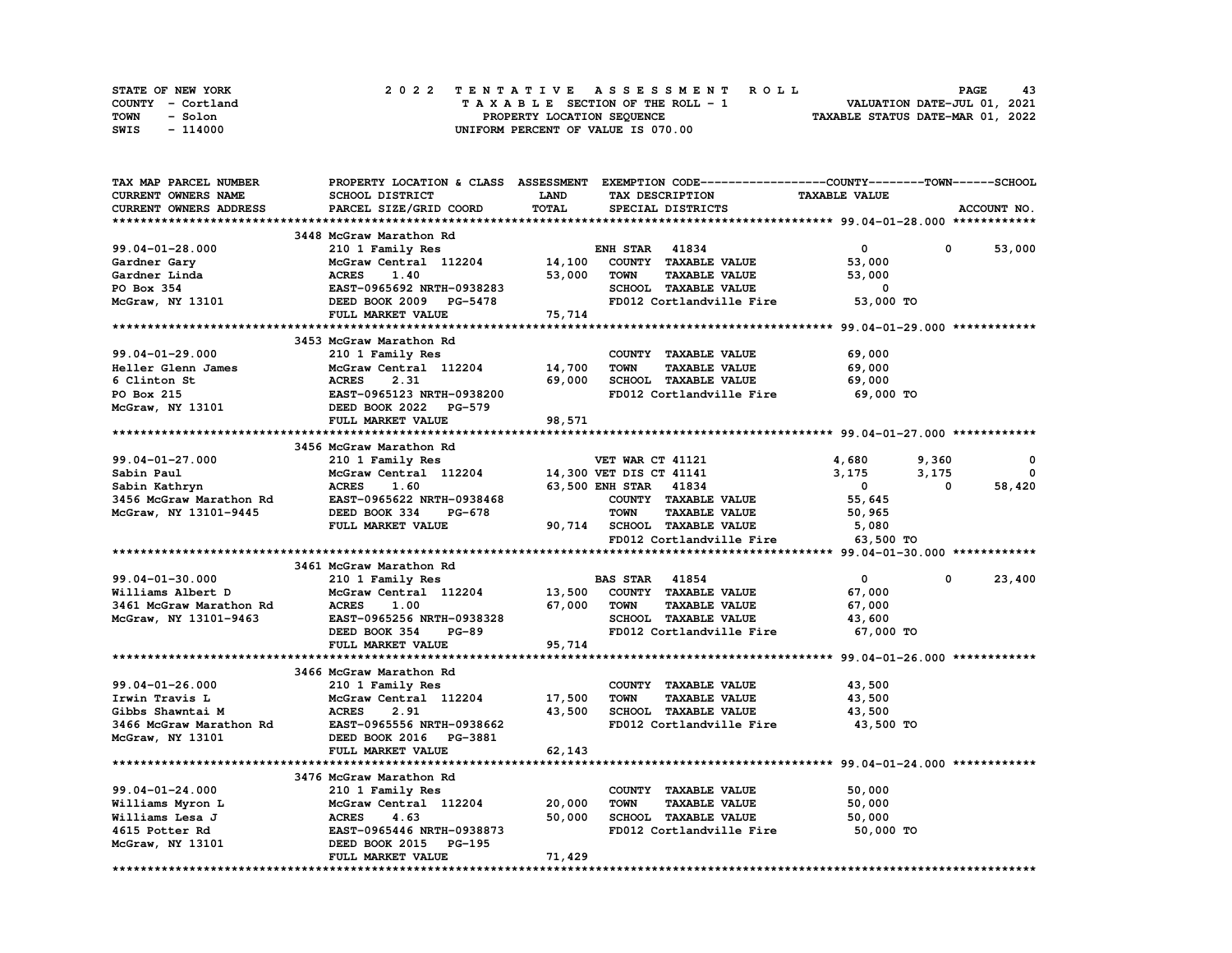| STATE OF NEW YORK |  | 2022 TENTATIVE ASSESSMENT ROLL     | <b>PAGE</b><br>44                |
|-------------------|--|------------------------------------|----------------------------------|
| COUNTY - Cortland |  | TAXABLE SECTION OF THE ROLL - 1    | VALUATION DATE-JUL 01, 2021      |
| TOWN<br>- Solon   |  | PROPERTY LOCATION SEQUENCE         | TAXABLE STATUS DATE-MAR 01, 2022 |
| - 114000<br>SWIS  |  | UNIFORM PERCENT OF VALUE IS 070.00 |                                  |

| TAX MAP PARCEL NUMBER                                            |                                                                                           |             | PROPERTY LOCATION & CLASS ASSESSMENT EXEMPTION CODE----------------COUNTY-------TOWN-----SCHOOL |                      |              |             |
|------------------------------------------------------------------|-------------------------------------------------------------------------------------------|-------------|-------------------------------------------------------------------------------------------------|----------------------|--------------|-------------|
| <b>CURRENT OWNERS NAME</b>                                       | SCHOOL DISTRICT                                                                           | <b>LAND</b> | TAX DESCRIPTION                                                                                 | <b>TAXABLE VALUE</b> |              |             |
| <b>CURRENT OWNERS ADDRESS</b>                                    | PARCEL SIZE/GRID COORD                                                                    | TOTAL       | SPECIAL DISTRICTS                                                                               |                      |              | ACCOUNT NO. |
|                                                                  |                                                                                           |             |                                                                                                 |                      |              |             |
|                                                                  | 3482 McGraw Marathon Rd                                                                   |             |                                                                                                 |                      |              |             |
| 99.04-01-20.000                                                  |                                                                                           |             | 210 1 Family Res<br>McGraw Central 112204 13,800 ENH STAR 41834                                 | 4,680                | $\mathbf{0}$ | $\mathbf 0$ |
| Haven Frederick L                                                |                                                                                           |             |                                                                                                 | $^{\circ}$           | $\Omega$     | 58,420      |
|                                                                  | Haven Alice L<br>3482 McGraw Marathon Rd<br>EAST-0965025 NRTH-0938772 TOWN TAXABLE VALUE  |             |                                                                                                 | 71,320               |              |             |
|                                                                  |                                                                                           |             |                                                                                                 | 76,000               |              |             |
|                                                                  | McGraw, NY 13101-9445 DEED BOOK 10246 PG-73001                                            |             | SCHOOL TAXABLE VALUE 17,580                                                                     |                      |              |             |
|                                                                  | FULL MARKET VALUE                                                                         |             | 108,571 FD012 Cortlandville Fire                                                                | 76,000 TO            |              |             |
|                                                                  |                                                                                           |             |                                                                                                 |                      |              |             |
|                                                                  | 3498 McGraw Marathon Rd                                                                   |             |                                                                                                 |                      |              |             |
| $99.04 - 01 - 18.100$                                            | 270 Mfg housing                                                                           |             | <b>ENH STAR 41834</b>                                                                           | $\mathbf{0}$         | $^{\circ}$   | 58,420      |
| Brown Robert G Sr                                                | McGraw Central 112204 24,300 COUNTY TAXABLE VALUE                                         |             |                                                                                                 | 125,300              |              |             |
|                                                                  | <b>ACRES</b><br>3.04                                                                      | 125,300     | TOWN<br><b>TAXABLE VALUE</b>                                                                    | 125,300              |              |             |
| Brown Sandra<br>3498 McGraw Marathon Rd<br>McGraw, NY 13101-9429 | EAST-0964763 NRTH-0939036                                                                 |             | SCHOOL TAXABLE VALUE                                                                            | 66,880               |              |             |
|                                                                  | DEED BOOK 1996 PG-3728                                                                    |             | FD012 Cortlandville Fire 125,300 TO                                                             |                      |              |             |
|                                                                  |                                                                                           | 179,000     |                                                                                                 |                      |              |             |
|                                                                  | FULL MARKET VALUE                                                                         |             |                                                                                                 |                      |              |             |
|                                                                  |                                                                                           |             |                                                                                                 |                      |              |             |
|                                                                  | 3500 McGraw Marathon Rd                                                                   |             |                                                                                                 |                      |              |             |
| $99.04 - 01 - 18.200$                                            | 210 1 Family Res<br>210 1 Family Res<br>McGraw Central 112204 14,700 COUNTY TAXABLE VALUE |             | <b>BAS STAR</b> 41854                                                                           | $\mathbf{0}$         | $\mathbf{0}$ | 23,400      |
| Brown Robert G Jr                                                |                                                                                           |             |                                                                                                 | 90,000               |              |             |
| 3500 McGraw Marathon Rd                                          | 2.23<br><b>ACRES</b>                                                                      | 90,000      | <b>TOWN</b><br><b>TAXABLE VALUE</b>                                                             | 90,000               |              |             |
| McGraw, NY 13101-9429                                            | EAST-0964468 NRTH-0939132                                                                 |             | SCHOOL TAXABLE VALUE                                                                            | 66,600               |              |             |
|                                                                  | $PG-46$<br>DEED BOOK 541                                                                  |             | FD012 Cortlandville Fire                                                                        | 90,000 TO            |              |             |
|                                                                  | FULL MARKET VALUE                                                                         | 128,571     |                                                                                                 |                      |              |             |
|                                                                  |                                                                                           |             |                                                                                                 |                      |              |             |
|                                                                  | 3501 McGraw Marathon Rd                                                                   |             |                                                                                                 |                      |              |             |
| 99.00-06-02.100                                                  | 112 Dairy farm                                                                            |             | AG-CEILING 41720                                                                                | 33,486               | 33,486       | 33,486      |
| Slabaugh Harvey D                                                | McGraw Central 112204 66,000 BAS STAR 41854                                               |             |                                                                                                 | $\mathbf{0}$         | 0            | 23,400      |
| Slabaugh Ella                                                    | <b>ACRES</b><br>55.93                                                                     |             | 130,000 COUNTY TAXABLE VALUE                                                                    | 96,514               |              |             |
| 3501 McGraw Marathon Rd                                          | EAST-0963571 NRTH-0937974                                                                 |             | <b>TOWN</b><br><b>TAXABLE VALUE</b>                                                             | 96,514               |              |             |
| McGraw, NY 13101                                                 | DEED BOOK 2014 PG-3789                                                                    |             | SCHOOL TAXABLE VALUE                                                                            | 73,114               |              |             |
|                                                                  | FULL MARKET VALUE                                                                         |             | 185,714 FD012 Cortlandville Fire                                                                | 130,000 TO           |              |             |
| MAY BE SUBJECT TO PAYMENT                                        |                                                                                           |             |                                                                                                 |                      |              |             |
| UNDER AGDIST LAW TIL 2026                                        |                                                                                           |             |                                                                                                 |                      |              |             |
|                                                                  |                                                                                           |             |                                                                                                 |                      |              |             |
|                                                                  | 3506 McGraw Marathon Rd                                                                   |             |                                                                                                 |                      |              |             |
| $99.04 - 01 - 13.200$                                            | 270 Mfg housing                                                                           |             | COUNTY TAXABLE VALUE                                                                            | 77,000               |              |             |
| Rossi Barbara Jane Sweet                                         | McGraw Central 112204 19,400                                                              |             | <b>TOWN</b><br><b>TAXABLE VALUE</b>                                                             | 77,000               |              |             |
| 3506 McGraw Marathon Rd                                          | ACRES 7.50 BANKCORELOG 77,000                                                             |             | SCHOOL TAXABLE VALUE                                                                            | 77,000               |              |             |
| McGraw, NY 13101                                                 | EAST-0964119 NRTH-0939671                                                                 |             | FD012 Cortlandville Fire                                                                        | 77,000 TO            |              |             |
|                                                                  | DEED BOOK 2019 PG-3537                                                                    |             |                                                                                                 |                      |              |             |
|                                                                  | FULL MARKET VALUE                                                                         | 110,000     |                                                                                                 |                      |              |             |
|                                                                  |                                                                                           |             |                                                                                                 |                      |              |             |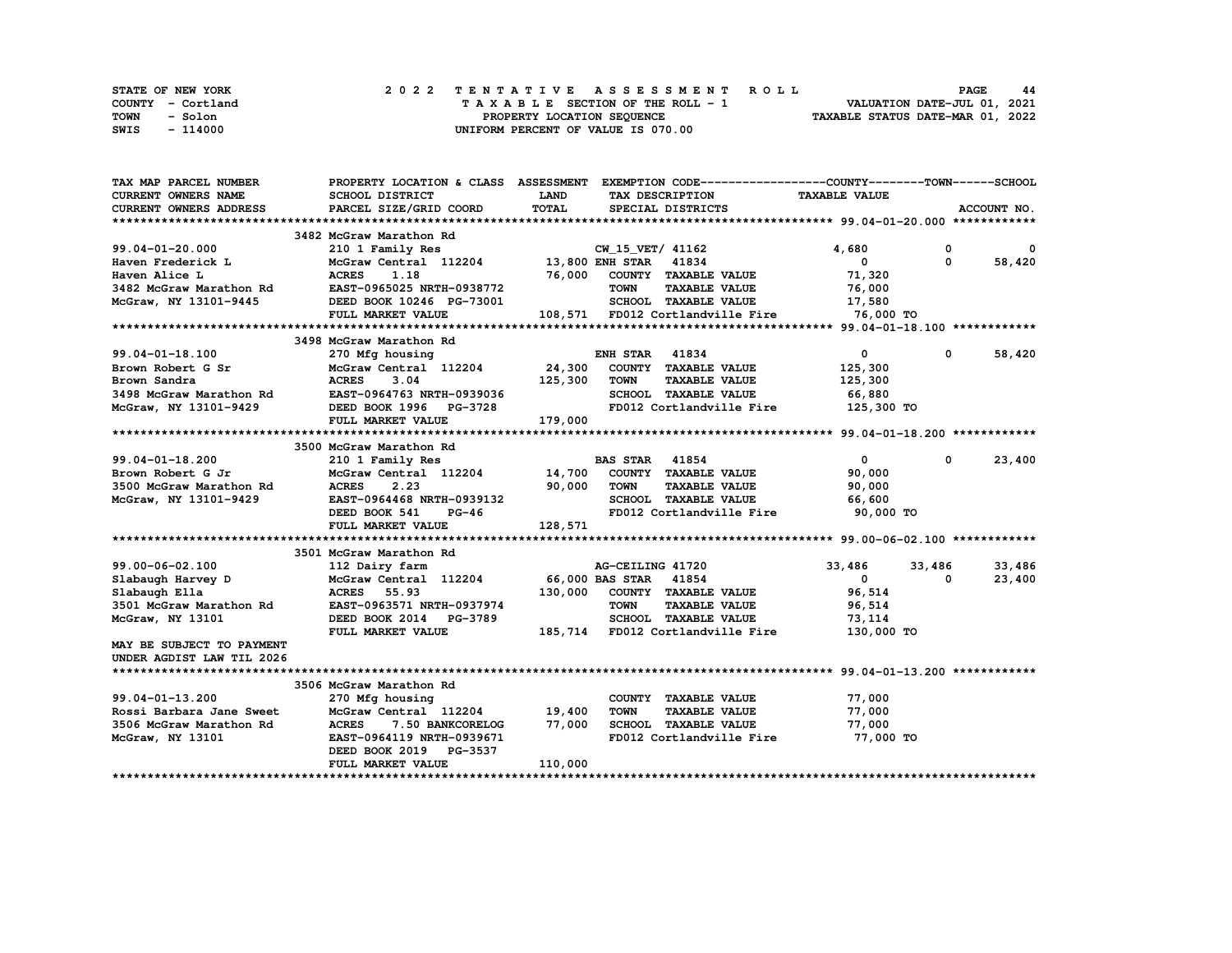| STATE OF NEW YORK | 2022 TENTATIVE ASSESSMENT ROLL     | 45<br><b>PAGE</b>                |
|-------------------|------------------------------------|----------------------------------|
| COUNTY - Cortland | TAXABLE SECTION OF THE ROLL - 1    | VALUATION DATE-JUL 01, 2021      |
| TOWN<br>- Solon   | PROPERTY LOCATION SEQUENCE         | TAXABLE STATUS DATE-MAR 01, 2022 |
| - 114000<br>SWIS  | UNIFORM PERCENT OF VALUE IS 070.00 |                                  |

| <b>TAX MAP PARCEL NUMBER</b>                          |                                  |             | PROPERTY LOCATION & CLASS ASSESSMENT EXEMPTION CODE----------------COUNTY-------TOWN------SCHOOL |                      |                      |
|-------------------------------------------------------|----------------------------------|-------------|--------------------------------------------------------------------------------------------------|----------------------|----------------------|
| CURRENT OWNERS NAME                                   | SCHOOL DISTRICT                  | <b>LAND</b> | TAX DESCRIPTION                                                                                  | <b>TAXABLE VALUE</b> |                      |
| CURRENT OWNERS ADDRESS                                | PARCEL SIZE/GRID COORD           | TOTAL       | SPECIAL DISTRICTS                                                                                |                      | ACCOUNT NO.          |
|                                                       |                                  |             |                                                                                                  |                      |                      |
|                                                       | 3517 McGraw Marathon Rd          |             |                                                                                                  |                      |                      |
| 99.04-01-32.000                                       | 210 1 Family Res                 |             | COUNTY TAXABLE VALUE                                                                             | 67,500               |                      |
| Creech Lonna Lee                                      | McGraw Central 112204            | 6,500       | <b>TOWN</b><br><b>TAXABLE VALUE</b>                                                              | 67,500               |                      |
| Creech Douglas E                                      | <b>FRNT</b> 214.50 DPTH<br>82.05 | 67,500      | SCHOOL TAXABLE VALUE                                                                             | 67,500               |                      |
| 4011 Island Lakes Dr                                  | EAST-0963765 NRTH-0939219        |             | FD012 Cortlandville Fire                                                                         | 67,500 TO            |                      |
| Winter Haven, FL 33881                                | DEED BOOK 2015 PG-4545           |             |                                                                                                  |                      |                      |
|                                                       | FULL MARKET VALUE                | 96,429      |                                                                                                  |                      |                      |
|                                                       |                                  |             |                                                                                                  |                      |                      |
|                                                       | 3522 McGraw Marathon Rd          |             |                                                                                                  |                      |                      |
| 99.04-01-13.110                                       | 270 Mfg housing                  |             | COUNTY TAXABLE VALUE                                                                             | 54,200               |                      |
| Cass Larry R                                          | McGraw Central 112204            | 21,200      | <b>TOWN</b><br><b>TAXABLE VALUE</b>                                                              | 54,200               |                      |
| Cass Lorna B                                          | <b>ACRES</b><br>9.28             | 54,200      | SCHOOL TAXABLE VALUE                                                                             | 54,200               |                      |
| 3989 E Freetown Crossing Rd EAST-0963769 NRTH-0939766 |                                  |             | FD012 Cortlandville Fire                                                                         | 54,200 TO            |                      |
|                                                       |                                  |             |                                                                                                  |                      |                      |
| Marathon, NY 13803                                    | DEED BOOK 2001 PG-749            |             |                                                                                                  |                      |                      |
|                                                       | FULL MARKET VALUE                | 77,429      |                                                                                                  |                      |                      |
|                                                       |                                  |             |                                                                                                  |                      |                      |
|                                                       | 3530 McGraw Marathon Rd          |             |                                                                                                  |                      |                      |
| 99.04-01-13.120                                       | 210 1 Family Res                 |             | <b>BAS STAR 41854</b>                                                                            | $\overline{0}$       | 23,400<br>$^{\circ}$ |
| Golley James T                                        | McGraw Central 112204 16,800     |             | COUNTY TAXABLE VALUE                                                                             | 92,000               |                      |
| Golley Claudia A                                      | ACRES 4.83 BANKCORELOG           | 92,000      | <b>TOWN</b><br><b>TAXABLE VALUE</b>                                                              | 92,000               |                      |
| 3530 McGraw Marathon Rd                               | EAST-0963399 NRTH-0939921        |             | SCHOOL TAXABLE VALUE                                                                             | 68,600               |                      |
| McGraw, NY 13101-9429                                 | DEED BOOK 2008 PG-4481           |             | FD012 Cortlandville Fire                                                                         | 92,000 TO            |                      |
|                                                       | FULL MARKET VALUE                | 131,429     |                                                                                                  |                      |                      |
|                                                       |                                  |             |                                                                                                  |                      |                      |
|                                                       | 3540 McGraw Marathon Rd          |             |                                                                                                  |                      |                      |
| 99.04-01-12.000                                       | 210 1 Family Res                 |             | COUNTY TAXABLE VALUE                                                                             | 63,500               |                      |
| Corson Terrance M                                     | McGraw Central 112204            | 14,200      | <b>TOWN</b><br><b>TAXABLE VALUE</b>                                                              | 63,500               |                      |
| Corson Jennifer L                                     | <b>ACRES</b><br>1.53 BANKCORELOG | 63,500      | SCHOOL TAXABLE VALUE                                                                             | 63,500               |                      |
| PO Box 101636                                         | EAST-0963187 NRTH-0939995        |             | FD012 Cortlandville Fire                                                                         | 63,500 TO            |                      |
| Cape Coral, FL 33910                                  | DEED BOOK 10281 PG-91001         |             |                                                                                                  |                      |                      |
|                                                       | FULL MARKET VALUE                | 90,714      |                                                                                                  |                      |                      |
|                                                       |                                  |             |                                                                                                  |                      |                      |
|                                                       | 3554 McGraw Marathon Rd          |             |                                                                                                  |                      |                      |
| 99.04-01-09.000                                       | 210 1 Family Res                 |             | <b>BAS STAR 41854</b>                                                                            | $\mathbf{0}$         | 23,400<br>0          |
| White Teresa M                                        | McGraw Central 112204            | 13,500      | COUNTY TAXABLE VALUE                                                                             | 79,700               |                      |
| PO Box 965                                            | 1.00 BANKCORELOG<br><b>ACRES</b> | 79,700      | <b>TOWN</b><br><b>TAXABLE VALUE</b>                                                              | 79,700               |                      |
| McGraw, NY 13101                                      | EAST-0962783 NRTH-0940070        |             | SCHOOL TAXABLE VALUE                                                                             | 56,300               |                      |
|                                                       | DEED BOOK 2014 PG-3294           |             | FD012 Cortlandville Fire                                                                         | 79,700 TO            |                      |
|                                                       | FULL MARKET VALUE                | 113,857     |                                                                                                  |                      |                      |
|                                                       |                                  |             |                                                                                                  |                      |                      |
|                                                       |                                  |             |                                                                                                  |                      |                      |
|                                                       | 3563 McGraw Marathon Rd          |             |                                                                                                  |                      |                      |
| 99.04-01-07.100                                       | 210 1 Family Res                 |             | COUNTY TAXABLE VALUE                                                                             | 96,000               |                      |
| Nauseef Richard J Jr                                  | McGraw Central 112204            | 13,600      | <b>TAXABLE VALUE</b><br><b>TOWN</b>                                                              | 96,000               |                      |
| Nauseef Lisa                                          | <b>ACRES</b><br>1.00 BANKCORELOG | 96,000      | SCHOOL TAXABLE VALUE                                                                             | 96,000               |                      |
| 9 E Main St                                           | EAST-0962401 NRTH-0940068        |             | FD012 Cortlandville Fire                                                                         | 96,000 TO            |                      |
| McGraw, NY 13101                                      | DEED BOOK 2016 PG-4869           |             |                                                                                                  |                      |                      |
|                                                       | FULL MARKET VALUE                | 137, 143    |                                                                                                  |                      |                      |
|                                                       |                                  |             |                                                                                                  |                      |                      |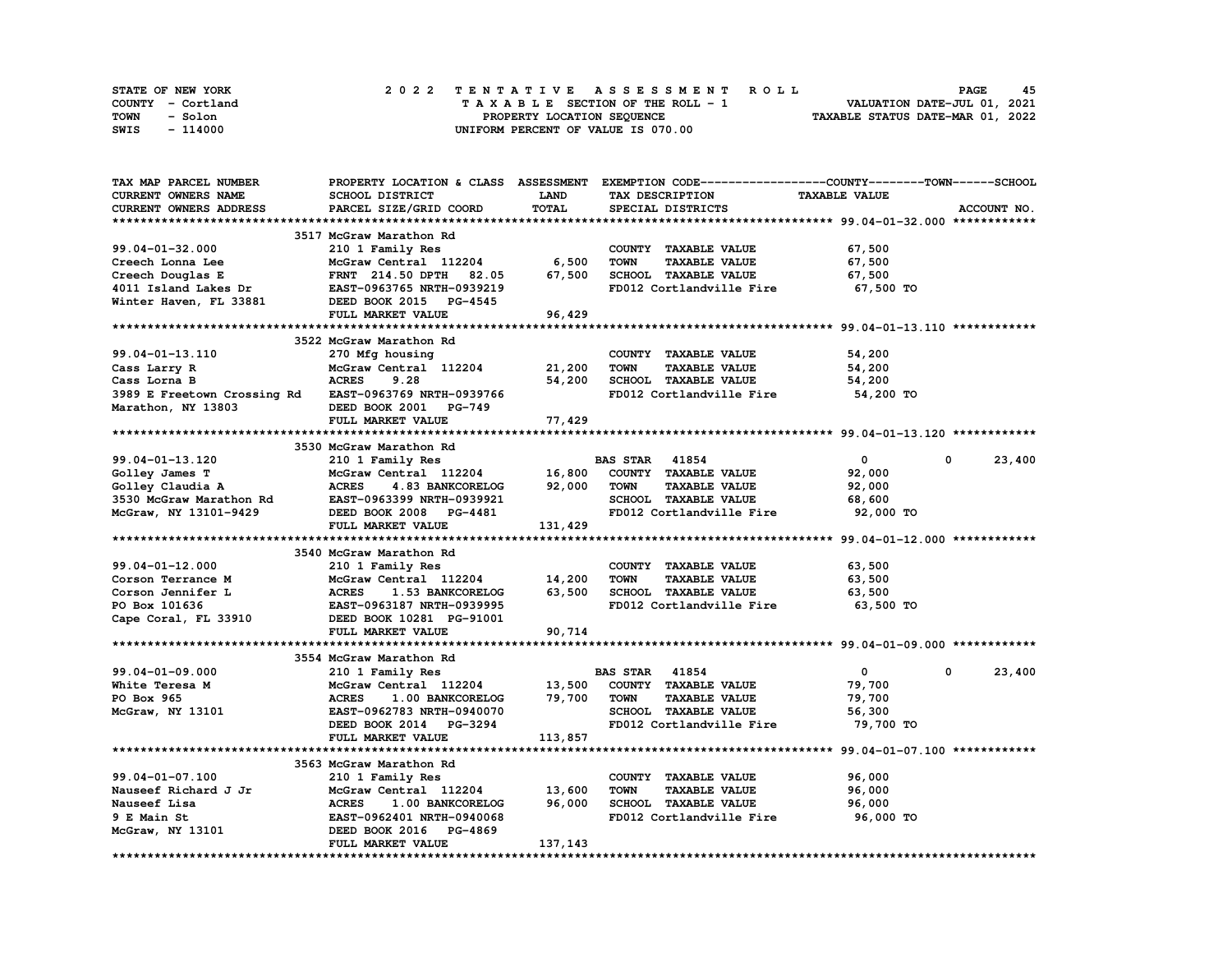| STATE OF NEW YORK | 2022 TENTATIVE ASSESSMENT ROLL     | 46<br><b>PAGE</b>                |
|-------------------|------------------------------------|----------------------------------|
| COUNTY - Cortland | TAXABLE SECTION OF THE ROLL - 1    | VALUATION DATE-JUL 01, 2021      |
| TOWN<br>- Solon   | PROPERTY LOCATION SEQUENCE         | TAXABLE STATUS DATE-MAR 01, 2022 |
| - 114000<br>SWIS  | UNIFORM PERCENT OF VALUE IS 070.00 |                                  |

| TAX MAP PARCEL NUMBER      | PROPERTY LOCATION & CLASS ASSESSMENT |         | EXEMPTION CODE-----------------COUNTY-------TOWN------SCHOOL |                      |                       |   |
|----------------------------|--------------------------------------|---------|--------------------------------------------------------------|----------------------|-----------------------|---|
| <b>CURRENT OWNERS NAME</b> | SCHOOL DISTRICT                      | LAND    | TAX DESCRIPTION                                              | <b>TAXABLE VALUE</b> |                       |   |
| CURRENT OWNERS ADDRESS     | PARCEL SIZE/GRID COORD               | TOTAL   | SPECIAL DISTRICTS                                            |                      | ACCOUNT NO.           |   |
|                            |                                      |         |                                                              |                      |                       |   |
|                            | 3567 McGraw Marathon Rd              |         |                                                              |                      |                       |   |
| 99.00-03-12.100            | 210 1 Family Res                     |         | VET WAR CT 41121                                             | 4,680                | 9,360                 | 0 |
| Guernsey Brian J           | McGraw Central 112204 14,500         |         | COUNTY TAXABLE VALUE                                         | 150,820              |                       |   |
| Guernsey Rochelle M        | <b>ACRES</b><br>1.56 BANK LERETA     | 155,500 | <b>TOWN</b><br><b>TAXABLE VALUE</b>                          | 146,140              |                       |   |
| 3567 McGraw Marathon Rd    | EAST-0962234 NRTH-0940200            |         | SCHOOL TAXABLE VALUE                                         | 155,500              |                       |   |
| McGraw, NY 13101           | DEED BOOK 2015, PG-1627,             |         | FD012 Cortlandville Fire                                     | 155,500 TO           |                       |   |
|                            | FULL MARKET VALUE                    | 222,143 |                                                              |                      |                       |   |
|                            |                                      |         |                                                              |                      |                       |   |
|                            | 3573 McGraw Marathon Rd              |         |                                                              |                      |                       |   |
| 99.00-03-11.100            | 210 1 Family Res                     |         | COUNTY TAXABLE VALUE                                         | 94,000               |                       |   |
| Skoroplyas Vitaliy         | McGraw Central 112204                | 14,500  | <b>TOWN</b><br><b>TAXABLE VALUE</b>                          | 94,000               |                       |   |
| 3573 McGraw Marathon Rd    | <b>ACRES</b><br>2.00                 | 94,000  | SCHOOL TAXABLE VALUE                                         | 94,000               |                       |   |
| McGraw, NY 13101           | EAST-0961992 NRTH-0940372            |         | FD012 Cortlandville Fire                                     | 94,000 TO            |                       |   |
|                            | DEED BOOK 2016 PG-700                |         |                                                              |                      |                       |   |
|                            | FULL MARKET VALUE                    | 134,286 |                                                              |                      |                       |   |
|                            |                                      |         |                                                              |                      |                       |   |
|                            | 3582 McGraw Marathon Rd              |         |                                                              |                      |                       |   |
| 99.00-05-03.000            | 210 1 Family Res                     |         | <b>BAS STAR 41854</b>                                        | $\mathbf{0}$         | $\mathbf 0$<br>23,400 |   |
| Cass Gary R                | McGraw Central 112204 8,100          |         | COUNTY TAXABLE VALUE                                         | 53,000               |                       |   |
| 3582 McGraw Marathon Rd    | FRNT 150.00 DPTH 265.25              | 53,000  | <b>TOWN</b><br><b>TAXABLE VALUE</b>                          | 53,000               |                       |   |
| McGraw, NY 13101-9462      | EAST-0961982 NRTH-0940836            |         | SCHOOL TAXABLE VALUE                                         | 29,600               |                       |   |
|                            | DEED BOOK 2002 PG-5586               |         | FD012 Cortlandville Fire                                     | 53,000 TO            |                       |   |
|                            | FULL MARKET VALUE                    | 75,714  |                                                              |                      |                       |   |
|                            |                                      |         |                                                              |                      |                       |   |
|                            | 3601 McGraw Marathon Rd              |         |                                                              |                      |                       |   |
| 99.00-03-10.000            | 210 1 Family Res                     |         | <b>ENH STAR 41834</b>                                        | $\mathbf{0}$         | 58,420<br>0           |   |
| Gage Philip                | McGraw Central 112204 17,300         |         | COUNTY TAXABLE VALUE                                         | 97,000               |                       |   |
| Gage Nelda                 | <b>ACRES</b><br>5.44                 | 97,000  | <b>TAXABLE VALUE</b><br><b>TOWN</b>                          | 97,000               |                       |   |
| 3601 McGraw Marathon Rd    | EAST-0961353 NRTH-0940721            |         | SCHOOL TAXABLE VALUE                                         | 38,580               |                       |   |
| McGraw, NY 13101-9451      | DEED BOOK 312<br>PG-330              |         | FD012 Cortlandville Fire                                     | 97,000 TO            |                       |   |
|                            | FULL MARKET VALUE                    | 138,571 |                                                              |                      |                       |   |
|                            |                                      |         |                                                              |                      |                       |   |
|                            | 3604 McGraw Marathon Rd              |         |                                                              |                      |                       |   |
| 99.00-05-08.000            | 210 1 Family Res                     |         | VET COM CT 41131                                             | 7,800                | 14,000                | 0 |
| Hayes Cindy L              | McGraw Central 112204                |         | 10,800 VET DIS CT 41141                                      | 11,200               | 11,200                | 0 |
| 3604 McGraw Marathon Rd    | FRNT 267.30 DPTH 158.89              |         | 56,000 BAS STAR 41854                                        | $\mathbf{0}$         | 23,400<br>0           |   |
| McGraw, NY 13101-9432      | <b>BANK LERETA</b>                   |         | COUNTY TAXABLE VALUE                                         | 37,000               |                       |   |
|                            | EAST-0960914 NRTH-0941104            |         | <b>TOWN</b><br><b>TAXABLE VALUE</b>                          | 30,800               |                       |   |
|                            | DEED BOOK 10244 PG-54003             |         | <b>SCHOOL TAXABLE VALUE</b>                                  | 32,600               |                       |   |
|                            | <b>FULL MARKET VALUE</b>             |         | 80,000 FD012 Cortlandville Fire                              | 56,000 TO            |                       |   |
|                            |                                      |         |                                                              |                      |                       |   |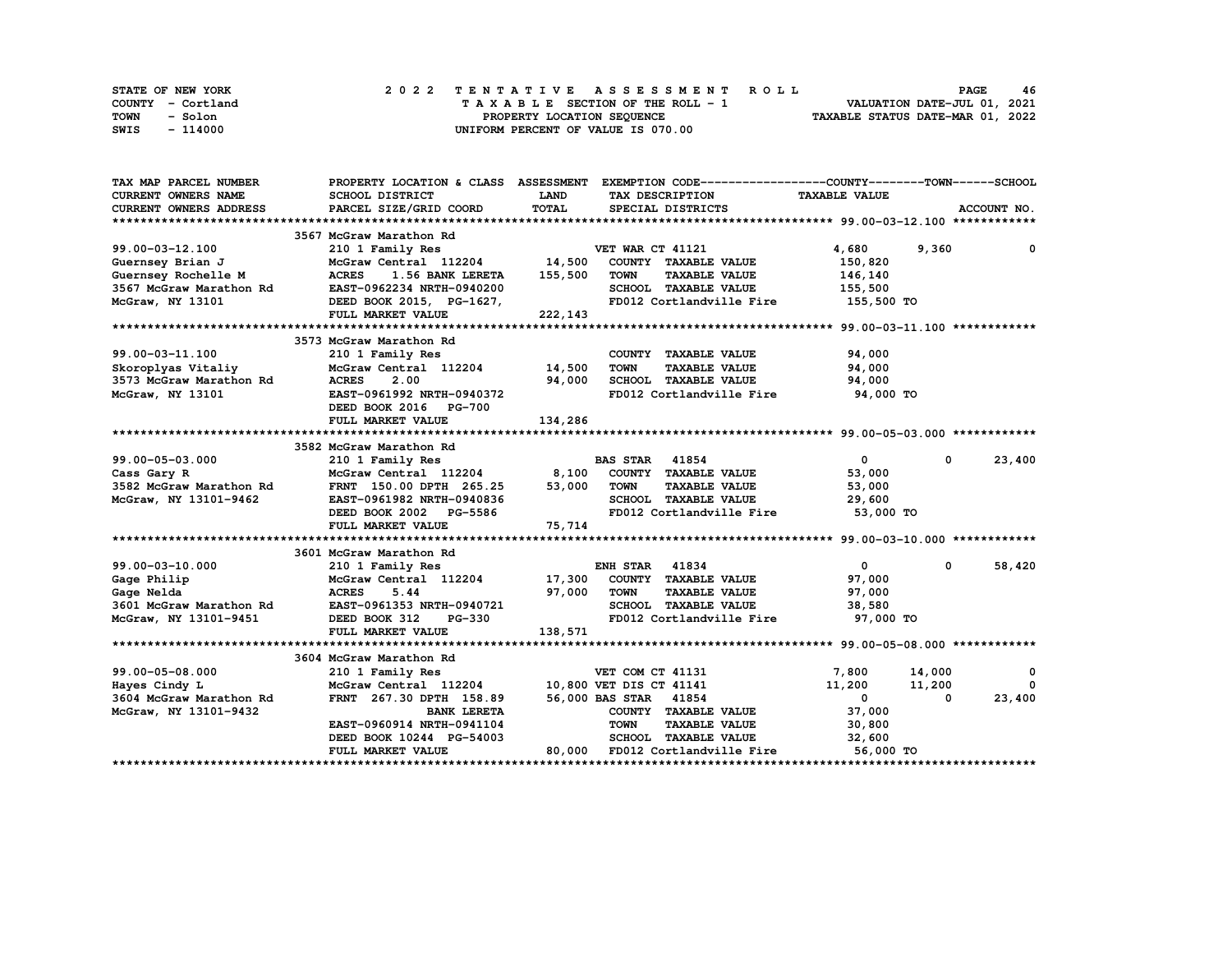| STATE OF NEW YORK | 2022 TENTATIVE ASSESSMENT ROLL     | 47<br><b>PAGE</b>                |
|-------------------|------------------------------------|----------------------------------|
| COUNTY - Cortland | TAXABLE SECTION OF THE ROLL - 1    | VALUATION DATE-JUL 01, 2021      |
| TOWN<br>- Solon   | PROPERTY LOCATION SEQUENCE         | TAXABLE STATUS DATE-MAR 01, 2022 |
| SWIS<br>- 114000  | UNIFORM PERCENT OF VALUE IS 070.00 |                                  |

| TAX MAP PARCEL NUMBER      | PROPERTY LOCATION & CLASS ASSESSMENT EXEMPTION CODE---------------COUNTY-------TOWN------SCHOOL |              |                       |                          |                                     |             |             |
|----------------------------|-------------------------------------------------------------------------------------------------|--------------|-----------------------|--------------------------|-------------------------------------|-------------|-------------|
| <b>CURRENT OWNERS NAME</b> | SCHOOL DISTRICT                                                                                 | <b>LAND</b>  |                       | TAX DESCRIPTION          | <b>TAXABLE VALUE</b>                |             |             |
| CURRENT OWNERS ADDRESS     | PARCEL SIZE/GRID COORD                                                                          | <b>TOTAL</b> |                       | SPECIAL DISTRICTS        |                                     |             | ACCOUNT NO. |
|                            |                                                                                                 |              |                       |                          |                                     |             |             |
|                            | 3609 McGraw Marathon Rd                                                                         |              |                       |                          |                                     |             |             |
| 99.00-03-09.000            | 210 1 Family Res                                                                                |              | <b>ENH STAR 41834</b> |                          | $\mathbf{0}$                        | $\mathbf 0$ | 58,420      |
| Crisfield David D          | McGraw Central 112204                                                                           | 17,300       |                       | COUNTY TAXABLE VALUE     | 104,500                             |             |             |
| Crisfield Mary E           | <b>ACRES</b><br>5.50                                                                            | 104,500      | <b>TOWN</b>           | <b>TAXABLE VALUE</b>     | 104,500                             |             |             |
| PO Box 432                 | EAST-0960756 NRTH-0940745                                                                       |              |                       | SCHOOL TAXABLE VALUE     | 46,080                              |             |             |
| McGraw, NY 13101-0432      | DEED BOOK 350<br>$PG-55$                                                                        |              |                       |                          | FD012 Cortlandville Fire 104,500 TO |             |             |
|                            | FULL MARKET VALUE                                                                               | 149,286      |                       |                          |                                     |             |             |
|                            |                                                                                                 |              |                       |                          |                                     |             |             |
|                            | 3612 McGraw Marathon Rd                                                                         |              |                       |                          |                                     |             |             |
|                            |                                                                                                 |              |                       |                          |                                     |             |             |
| 99.00-04-14.000            | 210 1 Family Res                                                                                |              | <b>BAS STAR 41854</b> |                          | $\mathbf 0$                         | 0           | 23,400      |
| Swane Jonathan G           | McGraw Central 112204                                                                           | 14,100       |                       | COUNTY TAXABLE VALUE     | 84,000                              |             |             |
| 3612 McGraw Marathon Rd    | <b>ACRES</b><br>1.39 BANKCORELOG                                                                | 84,000       | <b>TOWN</b>           | <b>TAXABLE VALUE</b>     | 84,000                              |             |             |
| McGraw, NY 13101           | EAST-0960689 NRTH-0941109                                                                       |              |                       | SCHOOL TAXABLE VALUE     | 60,600                              |             |             |
|                            | DEED BOOK 2012 PG-5794                                                                          |              |                       | FD012 Cortlandville Fire | 84,000 TO                           |             |             |
|                            | FULL MARKET VALUE                                                                               | 120,000      |                       |                          |                                     |             |             |
|                            |                                                                                                 |              |                       |                          |                                     |             |             |
|                            | 3615 McGraw Marathon Rd                                                                         |              |                       |                          |                                     |             |             |
| $99.00 - 03 - 08.000$      | 270 Mfg housing                                                                                 |              |                       | COUNTY TAXABLE VALUE     | 25,500                              |             |             |
| Harvey Wayne               | McGraw Central 112204 10,000                                                                    |              | <b>TOWN</b>           | <b>TAXABLE VALUE</b>     | 25,500                              |             |             |
| Harvey Kathy               | FRNT 208.00 DPTH 183.25 25,500                                                                  |              |                       | SCHOOL TAXABLE VALUE     | 25,500                              |             |             |
| 3615 McGraw Marathon Rd    | EAST-0960431 NRTH-0940820                                                                       |              |                       | FD012 Cortlandville Fire | 25,500 TO                           |             |             |
| McGraw, NY 13101           | DEED BOOK 2019 PG-719                                                                           |              |                       |                          |                                     |             |             |
|                            | FULL MARKET VALUE                                                                               | 36,429       |                       |                          |                                     |             |             |
|                            |                                                                                                 |              |                       |                          |                                     |             |             |
|                            | 3619 McGraw Marathon Rd                                                                         |              |                       |                          |                                     |             |             |
| 99.00-03-07.100            | 210 1 Family Res                                                                                |              | <b>BAS STAR 41854</b> |                          | $\mathbf{0}$                        | 0           | 23,400      |
| Griffin Edward A           | McGraw Central 112204                                                                           | 9,000        |                       | COUNTY TAXABLE VALUE     | 85,500                              |             |             |
| Griffin Nancy H            | FRNT 186.00 DPTH 156.75                                                                         | 85,500       | <b>TOWN</b>           | <b>TAXABLE VALUE</b>     | 85,500                              |             |             |
| 3619 McGraw Marathon Rd    | <b>BANKCORELOG</b>                                                                              |              |                       | SCHOOL TAXABLE VALUE     | 62,100                              |             |             |
| McGraw, NY 13101-9451      | EAST-0960257 NRTH-0940829                                                                       |              |                       | FD012 Cortlandville Fire | 85,500 TO                           |             |             |
|                            | DEED BOOK 2009 PG-6167                                                                          |              |                       |                          |                                     |             |             |
|                            | FULL MARKET VALUE                                                                               | 122,143      |                       |                          |                                     |             |             |
|                            |                                                                                                 |              |                       |                          |                                     |             |             |
|                            | 3623 McGraw Marathon Rd                                                                         |              |                       |                          |                                     |             |             |
| 99.00-03-07.200            | 210 1 Family Res                                                                                |              |                       | COUNTY TAXABLE VALUE     | 50,000                              |             |             |
| Grummons James             | McGraw Central 112204                                                                           | 6,500        | <b>TOWN</b>           | <b>TAXABLE VALUE</b>     | 50,000                              |             |             |
| PO Box 902                 | <b>FRNT</b>                                                                                     | 50,000       |                       | SCHOOL TAXABLE VALUE     |                                     |             |             |
|                            | 94.60 DPTH 157.05                                                                               |              |                       |                          | 50,000                              |             |             |
| Wellesley Island, NY 13640 | <b>BANK LERETA</b>                                                                              |              |                       | FD012 Cortlandville Fire | 50,000 TO                           |             |             |
|                            | EAST-0960129 NRTH-0940835                                                                       |              |                       |                          |                                     |             |             |
|                            | DEED BOOK 2021 PG-2205                                                                          |              |                       |                          |                                     |             |             |
|                            | FULL MARKET VALUE                                                                               | 71,429       |                       |                          |                                     |             |             |
|                            |                                                                                                 |              |                       |                          |                                     |             |             |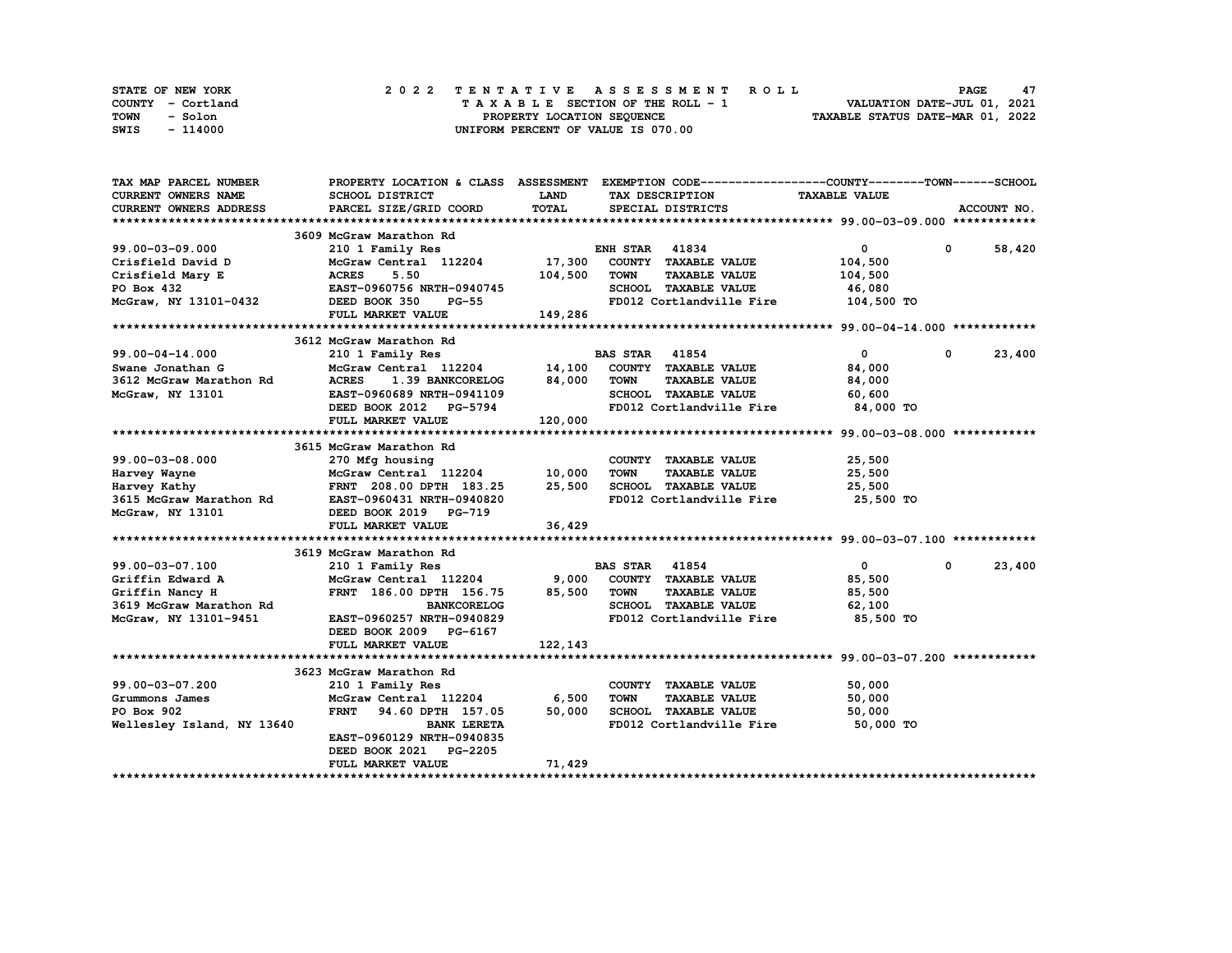| STATE OF NEW YORK | 2022 TENTATIVE ASSESSMENT ROLL     | 48<br><b>PAGE</b>                |
|-------------------|------------------------------------|----------------------------------|
| COUNTY - Cortland | TAXABLE SECTION OF THE ROLL - 1    | VALUATION DATE-JUL 01, 2021      |
| TOWN<br>- Solon   | PROPERTY LOCATION SEOUENCE         | TAXABLE STATUS DATE-MAR 01, 2022 |
| - 114000<br>SWIS  | UNIFORM PERCENT OF VALUE IS 070.00 |                                  |

| <b>TAX MAP PARCEL NUMBER</b> |                                                                                                                                                                                                                          |         | PROPERTY LOCATION & CLASS ASSESSMENT EXEMPTION CODE----------------COUNTY-------TOWN------SCHOOL |                      |             |
|------------------------------|--------------------------------------------------------------------------------------------------------------------------------------------------------------------------------------------------------------------------|---------|--------------------------------------------------------------------------------------------------|----------------------|-------------|
| CURRENT OWNERS NAME          | SCHOOL DISTRICT                                                                                                                                                                                                          | LAND    | TAX DESCRIPTION                                                                                  | <b>TAXABLE VALUE</b> |             |
| CURRENT OWNERS ADDRESS       | PARCEL SIZE/GRID COORD                                                                                                                                                                                                   | TOTAL   | SPECIAL DISTRICTS                                                                                |                      | ACCOUNT NO. |
|                              |                                                                                                                                                                                                                          |         |                                                                                                  |                      |             |
|                              | 3627 McGraw Marathon Rd                                                                                                                                                                                                  |         |                                                                                                  |                      |             |
| 99.00-03-06.000              | 210 1 Family Res                                                                                                                                                                                                         |         | <b>BAS STAR 41854</b>                                                                            | $\mathbf{0}$<br>0    | 23,400      |
| Whitney Thomas               | McGraw Central 112204                                                                                                                                                                                                    | 7,000   | COUNTY TAXABLE VALUE                                                                             | 49,500               |             |
| 3627 McGraw Marathon Rd      | FRNT 120.00 DPTH 225.25                                                                                                                                                                                                  | 49,500  | <b>TOWN</b><br><b>TAXABLE VALUE</b>                                                              | 49,500               |             |
| McGraw, NY 13101             | EAST-0959988 NRTH-0940834                                                                                                                                                                                                |         | SCHOOL TAXABLE VALUE                                                                             | 26,100               |             |
|                              | DEED BOOK 2017 PG-5180                                                                                                                                                                                                   |         | FD012 Cortlandville Fire                                                                         | 49,500 TO            |             |
|                              | FULL MARKET VALUE                                                                                                                                                                                                        | 70, 714 |                                                                                                  |                      |             |
|                              |                                                                                                                                                                                                                          |         |                                                                                                  |                      |             |
|                              | 3631 McGraw Marathon Rd                                                                                                                                                                                                  |         |                                                                                                  |                      |             |
|                              |                                                                                                                                                                                                                          |         |                                                                                                  |                      |             |
| 99.00-03-05.000              | 270 Mfg housing<br>$McGraw$ Central $112204$ 7,400                                                                                                                                                                       |         | COUNTY TAXABLE VALUE                                                                             | 19,500               |             |
|                              | 99.00-03-05.000<br>McKee Trust Stephanie McGraw Central 112204<br>Dorn Maricle, Trustee FRNT 130.00 DPTH 225.25<br>1327 State Highway 23 Rd EAST-0959873 NRTH-0940875<br>South Plymouth, NY 13844 DEED BOOK 2016 PG-1278 |         | <b>TOWN</b><br><b>TAXABLE VALUE</b>                                                              | 19,500               |             |
|                              |                                                                                                                                                                                                                          | 19,500  | SCHOOL TAXABLE VALUE                                                                             | 19,500               |             |
|                              |                                                                                                                                                                                                                          |         | FD012 Cortlandville Fire                                                                         | 19,500 TO            |             |
|                              |                                                                                                                                                                                                                          |         |                                                                                                  |                      |             |
|                              | FULL MARKET VALUE                                                                                                                                                                                                        | 27,857  |                                                                                                  |                      |             |
|                              |                                                                                                                                                                                                                          |         |                                                                                                  |                      |             |
|                              | 3635 McGraw Marathon Rd                                                                                                                                                                                                  |         |                                                                                                  |                      |             |
| 99.00-03-04.000              | 210 1 Family Res                                                                                                                                                                                                         |         | COUNTY TAXABLE VALUE                                                                             | 84,000               |             |
| Porter Brenda S              | McGraw Central 112204                                                                                                                                                                                                    | 6,500   | <b>TOWN</b><br><b>TAXABLE VALUE</b>                                                              | 84,000               |             |
| 3635 McGraw Marathon Rd      | FRNT 103.00 DPTH 242.25                                                                                                                                                                                                  | 84,000  | SCHOOL TAXABLE VALUE                                                                             | 84,000               |             |
| McGraw, NY 13101-9451        | EAST-0959767 NRTH-0940917                                                                                                                                                                                                |         | FD012 Cortlandville Fire                                                                         | 84,000 TO            |             |
|                              | DEED BOOK 561<br>$PG-6$                                                                                                                                                                                                  |         |                                                                                                  |                      |             |
|                              | FULL MARKET VALUE                                                                                                                                                                                                        | 120,000 |                                                                                                  |                      |             |
|                              |                                                                                                                                                                                                                          |         |                                                                                                  |                      |             |
|                              | 3639 McGraw Marathon Rd                                                                                                                                                                                                  |         |                                                                                                  |                      |             |
| 99.00-03-03.000              | 322 Rural vac>10                                                                                                                                                                                                         |         | COUNTY TAXABLE VALUE                                                                             | 11,100               |             |
| Burdick Peter                | McGraw Central 112204                                                                                                                                                                                                    | 11,100  | <b>TOWN</b><br><b>TAXABLE VALUE</b>                                                              | 11,100               |             |
| Burdick Deborah              | <b>ACRES</b><br>9.56                                                                                                                                                                                                     | 11,100  | SCHOOL TAXABLE VALUE                                                                             | 11,100               |             |
| 4481 State Route 41          | EAST-0959488 NRTH-0940751                                                                                                                                                                                                |         | FD012 Cortlandville Fire                                                                         | 11,100 TO            |             |
| McGraw, NY 13101-9556        | DEED BOOK 1999 PG-1722                                                                                                                                                                                                   |         |                                                                                                  |                      |             |
|                              | FULL MARKET VALUE                                                                                                                                                                                                        | 15,857  |                                                                                                  |                      |             |
|                              |                                                                                                                                                                                                                          |         |                                                                                                  |                      |             |
|                              | 3641 McGraw Marathon Rd                                                                                                                                                                                                  |         |                                                                                                  |                      |             |
| 99.00-03-02.000              | 210 1 Family Res                                                                                                                                                                                                         |         | <b>VET WAR C 41122</b>                                                                           | 4,680<br>0           | 0           |
| Tracy Matthew A              | McGraw Central 112204                                                                                                                                                                                                    |         | 14,100 VET WAR T 41123                                                                           | $\mathbf 0$<br>9,360 | 0           |
| Tracy Shannon L              | <b>ACRES</b><br>1.43 BANKCORELOG                                                                                                                                                                                         |         | 105,000 BAS STAR 41854                                                                           | $\mathbf{0}$<br>0    | 23,400      |
|                              |                                                                                                                                                                                                                          |         | COUNTY TAXABLE VALUE                                                                             |                      |             |
| 3641 McGraw Marathon Rd      | EAST-0959315 NRTH-0941326                                                                                                                                                                                                |         |                                                                                                  | 100,320              |             |
| McGraw, NY 13101-9451        | DEED BOOK 10407 PG-11001                                                                                                                                                                                                 |         | <b>TOWN</b><br><b>TAXABLE VALUE</b>                                                              | 95,640               |             |
|                              | FULL MARKET VALUE                                                                                                                                                                                                        |         | 150,000 SCHOOL TAXABLE VALUE                                                                     | 81,600               |             |
|                              |                                                                                                                                                                                                                          |         | FD012 Cortlandville Fire                                                                         | 105,000 TO           |             |
|                              |                                                                                                                                                                                                                          |         |                                                                                                  |                      |             |
|                              | Mosher Rd                                                                                                                                                                                                                |         |                                                                                                  |                      |             |
| 80.00-01-40.112              | 105 Vac farmland                                                                                                                                                                                                         |         | COUNTY TAXABLE VALUE                                                                             | 31,900               |             |
| Hotaling Frank A Sr          | McGraw Central 112204                                                                                                                                                                                                    | 31,900  | <b>TAXABLE VALUE</b><br><b>TOWN</b>                                                              | 31,900               |             |
| 4250 Mosher Rd               | ACRES 30.19                                                                                                                                                                                                              | 31,900  | <b>SCHOOL TAXABLE VALUE</b>                                                                      | 31,900               |             |
| E Freetown, NY 13040         | EAST-0977466 NRTH-0953075                                                                                                                                                                                                |         | FD012 Cortlandville Fire                                                                         | 31,900 TO            |             |
|                              | DEED BOOK 2001 PG-2995                                                                                                                                                                                                   |         |                                                                                                  |                      |             |
|                              | FULL MARKET VALUE                                                                                                                                                                                                        | 45,571  |                                                                                                  |                      |             |
|                              |                                                                                                                                                                                                                          |         |                                                                                                  |                      |             |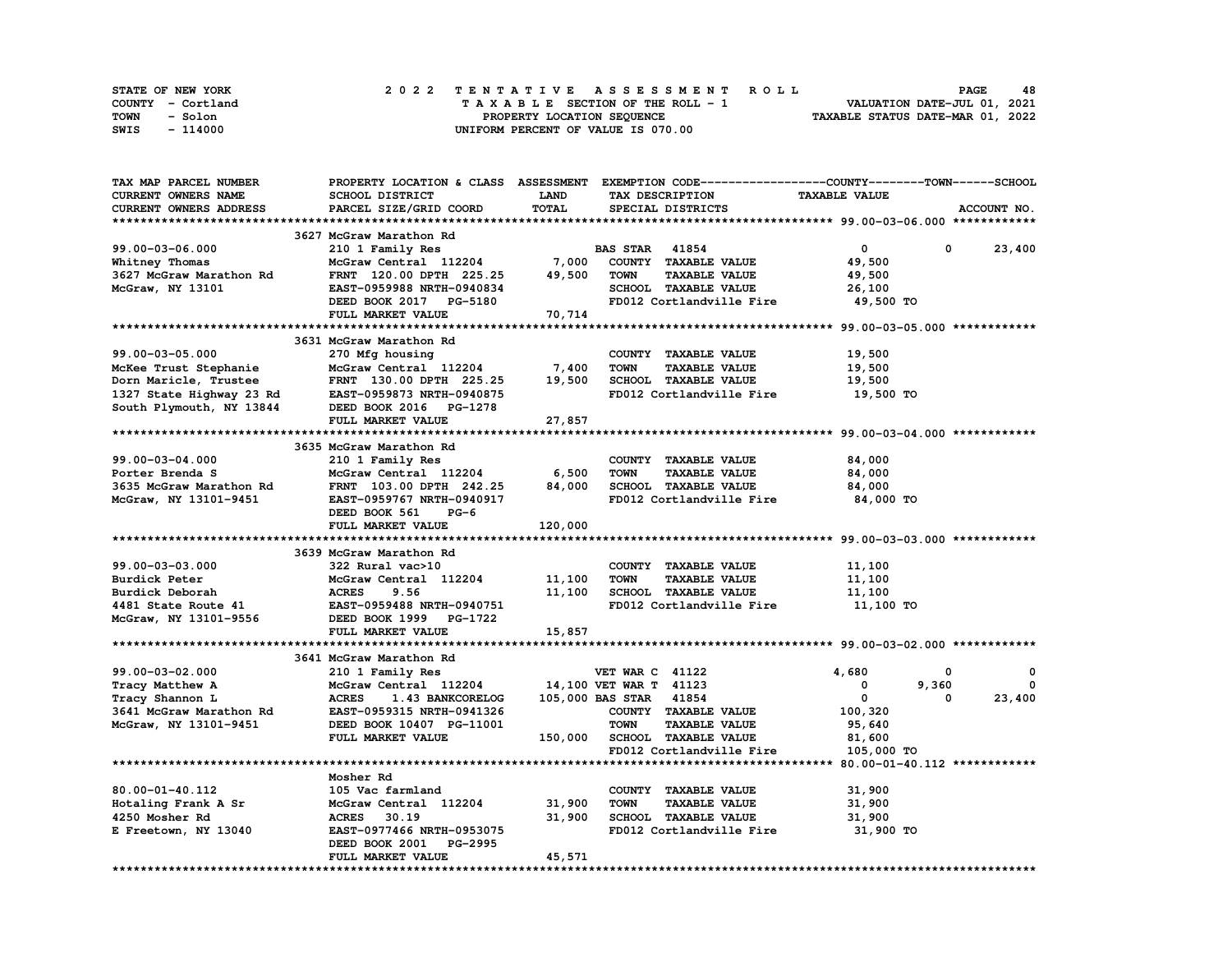| STATE OF NEW YORK | 2022 TENTATIVE ASSESSMENT ROLL     | 49<br><b>PAGE</b>                |
|-------------------|------------------------------------|----------------------------------|
| COUNTY - Cortland | TAXABLE SECTION OF THE ROLL - 1    | VALUATION DATE-JUL 01, 2021      |
| TOWN<br>- Solon   | PROPERTY LOCATION SEQUENCE         | TAXABLE STATUS DATE-MAR 01, 2022 |
| - 114000<br>SWIS  | UNIFORM PERCENT OF VALUE IS 070.00 |                                  |

| TAX MAP PARCEL NUMBER                                                                                                                                                                                                                                   |                                                                                                                                                                                                                                            |                    | PROPERTY LOCATION & CLASS ASSESSMENT EXEMPTION CODE----------------COUNTY-------TOWN-----SCHOOL |                      |                            |
|---------------------------------------------------------------------------------------------------------------------------------------------------------------------------------------------------------------------------------------------------------|--------------------------------------------------------------------------------------------------------------------------------------------------------------------------------------------------------------------------------------------|--------------------|-------------------------------------------------------------------------------------------------|----------------------|----------------------------|
| <b>CURRENT OWNERS NAME</b>                                                                                                                                                                                                                              | SCHOOL DISTRICT                                                                                                                                                                                                                            | <b>LAND</b>        | TAX DESCRIPTION                                                                                 | <b>TAXABLE VALUE</b> |                            |
| <b>CURRENT OWNERS ADDRESS</b>                                                                                                                                                                                                                           | PARCEL SIZE/GRID COORD                                                                                                                                                                                                                     | TOTAL              | SPECIAL DISTRICTS                                                                               |                      | ACCOUNT NO.                |
|                                                                                                                                                                                                                                                         |                                                                                                                                                                                                                                            |                    |                                                                                                 |                      |                            |
|                                                                                                                                                                                                                                                         | 4249 Mosher Rd                                                                                                                                                                                                                             |                    |                                                                                                 |                      |                            |
| 90.00-01-71.100                                                                                                                                                                                                                                         | 210 1 Family Res<br>McGraw Central 112204 15,000 COUNTY TAXABLE VALUE                                                                                                                                                                      |                    |                                                                                                 | $\mathbf{0}$         | 0 58,420                   |
| Maricle Dale R                                                                                                                                                                                                                                          |                                                                                                                                                                                                                                            |                    |                                                                                                 | 106,000              |                            |
| 4249 Mosher Rd                           ACRES       4.33                     106,000 Cincinnatus, NY 13040-8789         EAST-0976742 NRTH-0952552                                                                                                      |                                                                                                                                                                                                                                            |                    | TOWN<br><b>TAXABLE VALUE</b>                                                                    | 106,000              |                            |
|                                                                                                                                                                                                                                                         |                                                                                                                                                                                                                                            |                    | SCHOOL TAXABLE VALUE                                                                            | 47,580               |                            |
|                                                                                                                                                                                                                                                         | DEED BOOK 2017 PG-1680                                                                                                                                                                                                                     |                    | FD012 Cortlandville Fire 106,000 TO                                                             |                      |                            |
|                                                                                                                                                                                                                                                         | FULL MARKET VALUE                                                                                                                                                                                                                          | 151,429            |                                                                                                 |                      |                            |
|                                                                                                                                                                                                                                                         |                                                                                                                                                                                                                                            |                    |                                                                                                 |                      |                            |
|                                                                                                                                                                                                                                                         | 4250 Mosher Rd                                                                                                                                                                                                                             |                    |                                                                                                 |                      |                            |
| 80.00-01-40.120<br>80.00-01-40.120 210 1 Family Res BAS STAR 41854<br>Hotaling Frank A Sr McGraw Central 112204 14,500 COUNTY TAXABLE VALUE<br>4250 Mosher Rd ACRES 2.06 2.06 2.06 TOWN TAXABLE VALUE<br>E Freetown, NY 13040-8787 EAST-0977244 NRTH-09 | 210 1 Family Res                                                                                                                                                                                                                           |                    | <b>BAS STAR</b> 41854                                                                           | $\mathbf{0}$         | $^{\circ}$<br>23,400       |
|                                                                                                                                                                                                                                                         |                                                                                                                                                                                                                                            |                    |                                                                                                 | 86,500               |                            |
|                                                                                                                                                                                                                                                         |                                                                                                                                                                                                                                            |                    |                                                                                                 | 86,500               |                            |
|                                                                                                                                                                                                                                                         |                                                                                                                                                                                                                                            | H-0952526<br>PG-62 |                                                                                                 | 63,100               |                            |
|                                                                                                                                                                                                                                                         | DEED BOOK 517                                                                                                                                                                                                                              |                    | FD012 Cortlandville Fire 86,500 TO                                                              |                      |                            |
|                                                                                                                                                                                                                                                         | FULL MARKET VALUE                                                                                                                                                                                                                          | 123,571            |                                                                                                 |                      |                            |
|                                                                                                                                                                                                                                                         |                                                                                                                                                                                                                                            |                    |                                                                                                 |                      |                            |
|                                                                                                                                                                                                                                                         | 4273 Mosher Rd                                                                                                                                                                                                                             |                    |                                                                                                 |                      |                            |
|                                                                                                                                                                                                                                                         |                                                                                                                                                                                                                                            |                    | COUNTY TAXABLE VALUE                                                                            | 195,000              |                            |
|                                                                                                                                                                                                                                                         |                                                                                                                                                                                                                                            |                    | TOWN<br><b>TAXABLE VALUE</b>                                                                    | 195,000              |                            |
|                                                                                                                                                                                                                                                         |                                                                                                                                                                                                                                            |                    | SCHOOL TAXABLE VALUE 195,000                                                                    |                      |                            |
|                                                                                                                                                                                                                                                         |                                                                                                                                                                                                                                            |                    | FD012 Cortlandville Fire                                                                        | 195,000 TO           |                            |
|                                                                                                                                                                                                                                                         |                                                                                                                                                                                                                                            |                    |                                                                                                 |                      |                            |
|                                                                                                                                                                                                                                                         | FULL MARKET VALUE                                                                                                                                                                                                                          | 278,571            |                                                                                                 |                      |                            |
|                                                                                                                                                                                                                                                         |                                                                                                                                                                                                                                            |                    |                                                                                                 |                      |                            |
|                                                                                                                                                                                                                                                         | 4324 Mosher Rd                                                                                                                                                                                                                             |                    | 46 PCT OF VALUE USED FOR EXEMPTION PURPOSES                                                     |                      |                            |
| 80.00-01-39.000                                                                                                                                                                                                                                         |                                                                                                                                                                                                                                            |                    |                                                                                                 |                      | $\mathbf 0$<br>$\mathbf 0$ |
| Waffner Albert J                                                                                                                                                                                                                                        |                                                                                                                                                                                                                                            |                    |                                                                                                 |                      | $\Omega$<br>58,420         |
| Waffner Marcia                                                                                                                                                                                                                                          |                                                                                                                                                                                                                                            |                    |                                                                                                 |                      |                            |
| 4324 Mosher Rd                                                                                                                                                                                                                                          |                                                                                                                                                                                                                                            |                    |                                                                                                 |                      |                            |
| E Freetown, NY 13040-8788                                                                                                                                                                                                                               | 240 Rural res<br>240 Rural res<br>McGraw Central 112204 133,500 ENH STAR 41834 0<br>ACRES 153.00 204,500 COUNTY TAXABLE VALUE<br>EAST-0976573 NRTH-0954592 TOWN TAXABLE VALUE 204,500<br>204,500 COUNTY TAXABLE VALUE 204,500<br>204,500 S |                    |                                                                                                 |                      |                            |
|                                                                                                                                                                                                                                                         | FULL MARKET VALUE                                                                                                                                                                                                                          |                    | 292,143 FD012 Cortlandville Fire 204,500 TO                                                     |                      |                            |
|                                                                                                                                                                                                                                                         |                                                                                                                                                                                                                                            |                    |                                                                                                 |                      |                            |
|                                                                                                                                                                                                                                                         | 3811 Mulcahy Rd                                                                                                                                                                                                                            |                    |                                                                                                 |                      |                            |
| 80.00-03-09.200                                                                                                                                                                                                                                         | 116 Other stock                                                                                                                                                                                                                            |                    | AG-CEILING 41720                                                                                | 42,768               | 42,768 42,768              |
| White Timmy                                                                                                                                                                                                                                             | McGraw Central 112204 100,000 COUNTY TAXABLE VALUE<br>McGraw Central<br>ACRES 121.80                                                                                                                                                       |                    |                                                                                                 | 157,232              |                            |
| White Nina G                                                                                                                                                                                                                                            |                                                                                                                                                                                                                                            | 200,000            | <b>TOWN</b><br><b>TAXABLE VALUE</b>                                                             | 157,232              |                            |
| 3811 Mulcahy Rd                                                                                                                                                                                                                                         | EAST-0970743 NRTH-0957122                                                                                                                                                                                                                  |                    | SCHOOL TAXABLE VALUE 157, 232                                                                   |                      |                            |
| Cincinnatus, NY 13040                                                                                                                                                                                                                                   | DEED BOOK 2017 PG-1522                                                                                                                                                                                                                     |                    | FD012 Cortlandville Fire                                                                        | 200,000 TO           |                            |
|                                                                                                                                                                                                                                                         | FULL MARKET VALUE                                                                                                                                                                                                                          | 285,714            |                                                                                                 |                      |                            |
| MAY BE SUBJECT TO PAYMENT                                                                                                                                                                                                                               |                                                                                                                                                                                                                                            |                    |                                                                                                 |                      |                            |
| UNDER AGDIST LAW TIL 2026                                                                                                                                                                                                                               |                                                                                                                                                                                                                                            |                    |                                                                                                 |                      |                            |
|                                                                                                                                                                                                                                                         |                                                                                                                                                                                                                                            |                    |                                                                                                 |                      |                            |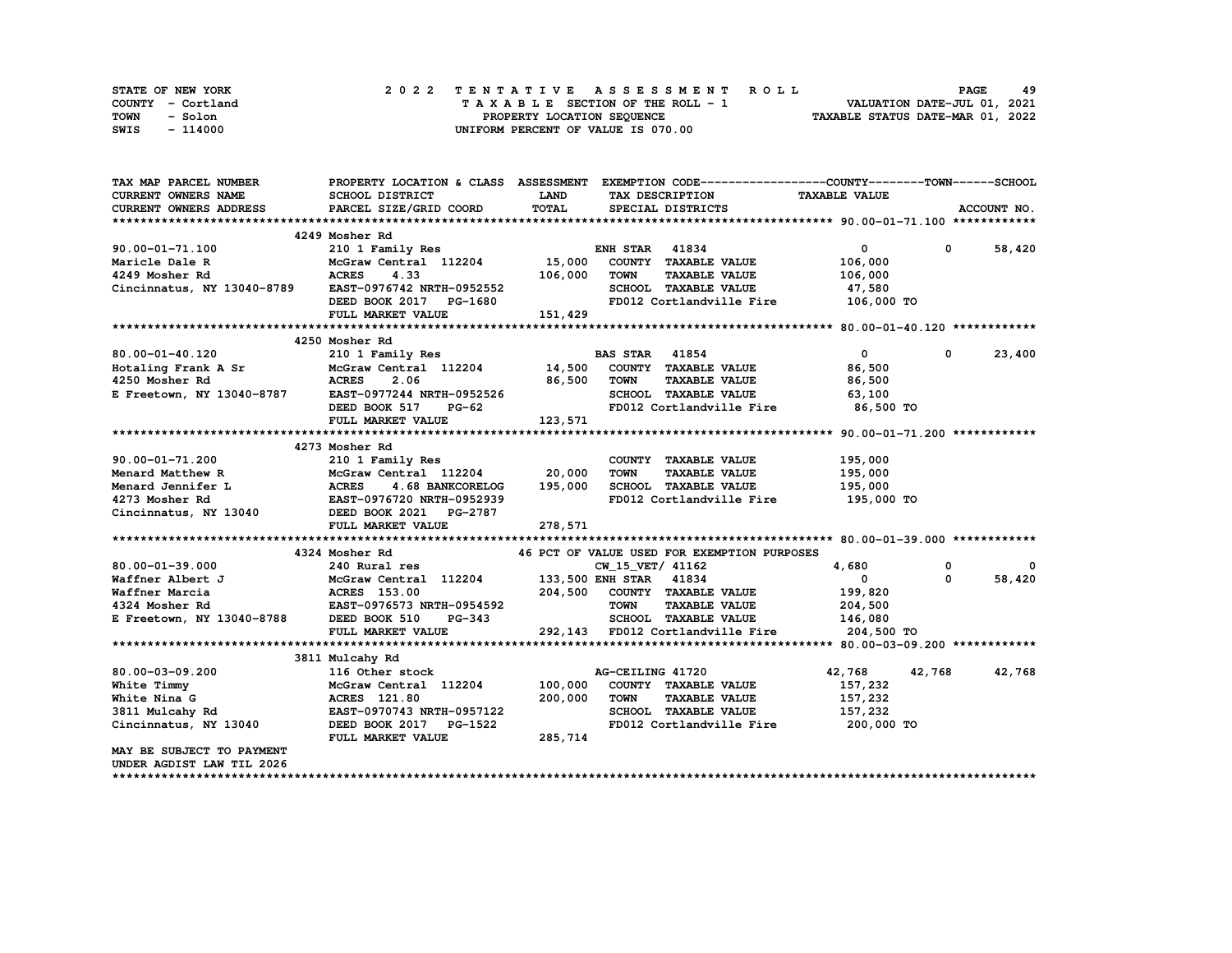| STATE OF NEW YORK | 2022 TENTATIVE ASSESSMENT ROLL     | 50<br><b>PAGE</b>                |
|-------------------|------------------------------------|----------------------------------|
| COUNTY - Cortland | TAXABLE SECTION OF THE ROLL - 1    | VALUATION DATE-JUL 01, 2021      |
| TOWN<br>- Solon   | PROPERTY LOCATION SEOUENCE         | TAXABLE STATUS DATE-MAR 01, 2022 |
| - 114000<br>SWIS  | UNIFORM PERCENT OF VALUE IS 070.00 |                                  |

| TAX MAP PARCEL NUMBER                    |                                           |             | PROPERTY LOCATION & CLASS ASSESSMENT EXEMPTION CODE----------------COUNTY-------TOWN-----SCHOOL |                      |                      |
|------------------------------------------|-------------------------------------------|-------------|-------------------------------------------------------------------------------------------------|----------------------|----------------------|
| <b>CURRENT OWNERS NAME</b>               | SCHOOL DISTRICT                           | <b>LAND</b> | TAX DESCRIPTION                                                                                 | <b>TAXABLE VALUE</b> |                      |
| <b>CURRENT OWNERS ADDRESS</b>            | PARCEL SIZE/GRID COORD                    | TOTAL       | SPECIAL DISTRICTS                                                                               |                      | ACCOUNT NO.          |
|                                          |                                           |             |                                                                                                 |                      |                      |
|                                          | 3867 Mulcahy Rd                           |             |                                                                                                 |                      |                      |
| 80.00-03-08.000                          | 270 Mfg housing                           |             | <b>BAS STAR 41854</b>                                                                           | $\mathbf{0}$         | 0<br>23,400          |
| Tobias Michael Robert                    | McGraw Central 112204 14,500              |             | COUNTY TAXABLE VALUE                                                                            | 66,000               |                      |
| 3867 Mulcaay Rd                          | <b>ACRES</b><br>2.01                      | 66,000      | <b>TAXABLE VALUE</b><br><b>TOWN</b>                                                             | 66,000               |                      |
| E Freetown, NY 13040-9999                | EAST-0972113 NRTH-0956136                 |             | SCHOOL TAXABLE VALUE                                                                            | 42,600               |                      |
|                                          | DEED BOOK 1998 PG-1501                    |             | FD012 Cortlandville Fire                                                                        | 66,000 TO            |                      |
|                                          | FULL MARKET VALUE                         | 94,286      |                                                                                                 |                      |                      |
|                                          |                                           |             |                                                                                                 |                      |                      |
|                                          | 3897 Mulcahy Rd                           |             |                                                                                                 |                      |                      |
| $80.00 - 03 - 07.000$                    |                                           |             | COUNTY TAXABLE VALUE                                                                            | 44,600               |                      |
| Tobias Scott A                           | 210 1 Family Res<br>McGraw Central 112204 | 14,500      | <b>TOWN</b><br><b>TAXABLE VALUE</b>                                                             | 44,600               |                      |
|                                          | <b>ACRES</b><br>2.01                      | 44,600      | SCHOOL TAXABLE VALUE                                                                            |                      |                      |
| 3897 Mulcahy Rd                          |                                           |             |                                                                                                 | 44,600               |                      |
| Cincinnatus, NY 13040                    | EAST-0972364 NRTH-0956159                 |             | FD012 Cortlandville Fire                                                                        | 44,600 TO            |                      |
|                                          | DEED BOOK 2012 PG-1874                    |             |                                                                                                 |                      |                      |
|                                          | FULL MARKET VALUE                         | 63,714      |                                                                                                 |                      |                      |
|                                          |                                           |             |                                                                                                 |                      |                      |
|                                          | 3923-3925 Mulcahy Rd                      |             |                                                                                                 |                      |                      |
| 80.00-03-06.000                          | 271 Mfg housings                          |             | <b>BAS STAR</b> 41854                                                                           | $\overline{0}$       | $^{\circ}$<br>23,400 |
| Livermore Timothy                        | McGraw Central 112204 14,500              |             | COUNTY TAXABLE VALUE                                                                            | 46,500               |                      |
| Livermore Thomas                         | 2.00<br><b>ACRES</b>                      | 46,500      | TOWN<br><b>TAXABLE VALUE</b>                                                                    | 46,500               |                      |
| 3925 Mulcahy Rd<br>Cincinnatus, NY 13040 | EAST-0972785 NRTH-0956232                 |             | SCHOOL TAXABLE VALUE                                                                            | 23,100               |                      |
|                                          | DEED BOOK 2016 PG-1482                    |             | FD012 Cortlandville Fire                                                                        | 46,500 TO            |                      |
|                                          | FULL MARKET VALUE                         | 66,429      |                                                                                                 |                      |                      |
|                                          |                                           |             |                                                                                                 |                      |                      |
|                                          | N Tower Rd                                |             |                                                                                                 |                      |                      |
| 70.00-01-04.000                          | 910 Priv forest                           |             | COUNTY TAXABLE VALUE                                                                            | 38,500               |                      |
| Farm East LLC                            | Homer Central 113001                      | 38,500      | <b>TOWN</b><br><b>TAXABLE VALUE</b>                                                             | 38,500               |                      |
| 890 McLean Rd                            | 35.00<br><b>ACRES</b>                     | 38,500      | SCHOOL TAXABLE VALUE                                                                            | 38,500               |                      |
| Cortland, NY 13045-5478                  | EAST-0977516 NRTH-0965412                 |             | FD012 Cortlandville Fire                                                                        | 38,500 TO            |                      |
|                                          | DEED BOOK 1999 PG-4292                    |             |                                                                                                 |                      |                      |
|                                          | FULL MARKET VALUE                         | 55,000      |                                                                                                 |                      |                      |
|                                          |                                           |             |                                                                                                 |                      |                      |
|                                          | N Tower Rd                                |             |                                                                                                 |                      |                      |
| 70.00-01-05.000                          | 910 Priv forest                           |             | COUNTY TAXABLE VALUE                                                                            | 56,200               |                      |
| Cotton Hanlon Inc                        | McGraw Central 112204                     | 56,200      | TOWN<br><b>TAXABLE VALUE</b>                                                                    | 56,200               |                      |
| Route 224 Box 65                         | 75.00<br><b>ACRES</b>                     | 56,200      | SCHOOL TAXABLE VALUE                                                                            | 56,200               |                      |
| Cayuta, NY 14824-0065                    | EAST-0973844 NRTH-0963594                 |             | FD012 Cortlandville Fire                                                                        | 56,200 TO            |                      |
|                                          | DEED BOOK 351<br>PG-267                   |             |                                                                                                 |                      |                      |
|                                          | FULL MARKET VALUE                         | 80,286      |                                                                                                 |                      |                      |
|                                          |                                           |             |                                                                                                 |                      |                      |
|                                          | N Tower Rd                                |             |                                                                                                 |                      |                      |
|                                          |                                           |             |                                                                                                 |                      |                      |
| $70.00 - 01 - 10.000$                    | 311 Res vac land                          |             | COUNTY TAXABLE VALUE                                                                            | 1,700                |                      |
| Bucko Trust Benjamin J                   | McGraw Central 112204                     | 1,700       | <b>TAXABLE VALUE</b><br><b>TOWN</b>                                                             | 1,700                |                      |
| Bucko Trust Janet H                      | FRNT 50.00 DPTH 200.00                    | 1,700       | SCHOOL TAXABLE VALUE                                                                            | 1,700                |                      |
| c/o Sara Knobel                          | EAST-0975809 NRTH-0962155                 |             | FD012 Cortlandville Fire                                                                        | 1,700 TO             |                      |
| 251 Lick St                              | DEED BOOK 2009 PG-3313                    |             |                                                                                                 |                      |                      |
| Groton, NY 13073                         | FULL MARKET VALUE                         | 2,429       |                                                                                                 |                      |                      |
|                                          |                                           |             |                                                                                                 |                      |                      |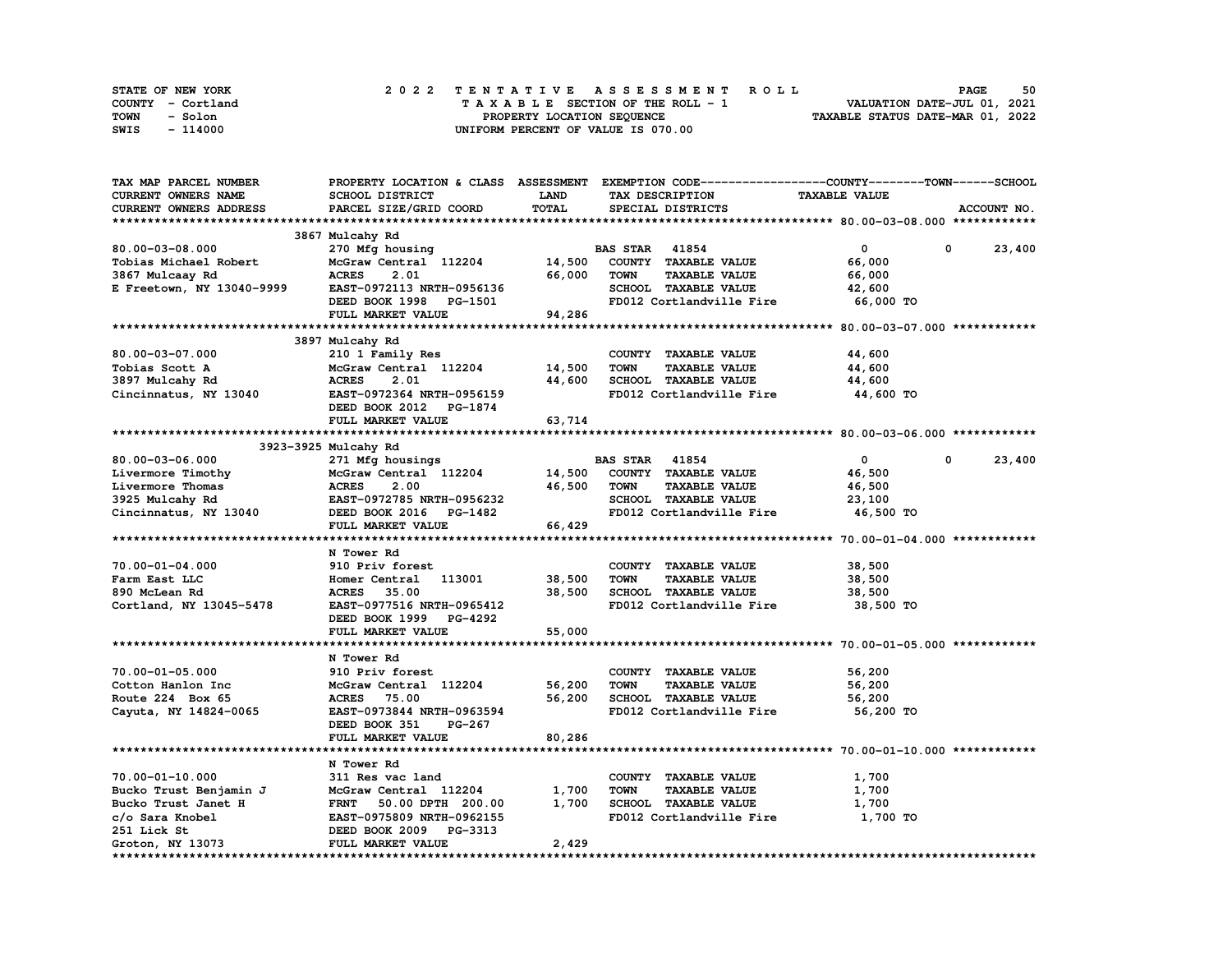| STATE OF NEW YORK | 2022 TENTATIVE ASSESSMENT ROLL     | 51<br><b>PAGE</b>                |
|-------------------|------------------------------------|----------------------------------|
| COUNTY - Cortland | TAXABLE SECTION OF THE ROLL - 1    | VALUATION DATE-JUL 01, 2021      |
| TOWN<br>- Solon   | PROPERTY LOCATION SEQUENCE         | TAXABLE STATUS DATE-MAR 01, 2022 |
| - 114000<br>SWIS  | UNIFORM PERCENT OF VALUE IS 070.00 |                                  |

| TAX MAP PARCEL NUMBER    |                           |             |                                     | PROPERTY LOCATION & CLASS ASSESSMENT EXEMPTION CODE-----------------COUNTY-------TOWN-----SCHOOL |
|--------------------------|---------------------------|-------------|-------------------------------------|--------------------------------------------------------------------------------------------------|
| CURRENT OWNERS NAME      | SCHOOL DISTRICT           | <b>LAND</b> | TAX DESCRIPTION                     | <b>TAXABLE VALUE</b>                                                                             |
| CURRENT OWNERS ADDRESS   | PARCEL SIZE/GRID COORD    | TOTAL       | SPECIAL DISTRICTS                   | ACCOUNT NO.                                                                                      |
|                          |                           |             |                                     |                                                                                                  |
|                          | N Tower Rd                |             |                                     |                                                                                                  |
| 70.00-01-13.210          | 910 Priv forest           |             | COUNTY TAXABLE VALUE                | 600,900                                                                                          |
| Farm East LLC            | McGraw Central 112204     | 600,900     | <b>TOWN</b><br><b>TAXABLE VALUE</b> | 600,900                                                                                          |
| 890 McLean Rd            | ACRES 822.50              | 600,900     | SCHOOL TAXABLE VALUE                | 600,900                                                                                          |
| Cortland, NY 13045-5478  | EAST-0978537 NRTH-0962163 |             | FD012 Cortlandville Fire            | 600,900 TO                                                                                       |
|                          |                           |             |                                     |                                                                                                  |
|                          | DEED BOOK 1999 PG-4292    |             |                                     |                                                                                                  |
|                          | FULL MARKET VALUE         | 858,429     |                                     |                                                                                                  |
|                          |                           |             |                                     |                                                                                                  |
|                          | N Tower Rd                |             |                                     |                                                                                                  |
| $80.00 - 01 - 27.000$    | 314 Rural vac<10          |             | COUNTY TAXABLE VALUE                | 4,100                                                                                            |
| Sommer Mathias           | McGraw Central 112204     | 4,100       | <b>TOWN</b><br><b>TAXABLE VALUE</b> | 4,100                                                                                            |
| Sommer John              | <b>ACRES</b><br>2.28      | 4,100       | SCHOOL TAXABLE VALUE                | 4,100                                                                                            |
| 1867 Willoughby Ave      | EAST-0973405 NRTH-0951983 |             | FD012 Cortlandville Fire            | 4,100 TO                                                                                         |
| Ridgewood, NY 11385-9999 | DEED BOOK 501<br>PG-269   |             |                                     |                                                                                                  |
|                          | <b>FULL MARKET VALUE</b>  | 5,857       |                                     |                                                                                                  |
|                          |                           |             |                                     |                                                                                                  |
|                          | N Tower Rd                |             |                                     |                                                                                                  |
| 80.00-01-38.200          | 322 Rural vac>10          |             | COUNTY TAXABLE VALUE                | 37,500                                                                                           |
| Truman Gerald A          | McGraw Central 112204     | 37,500      | <b>TOWN</b><br><b>TAXABLE VALUE</b> | 37,500                                                                                           |
|                          |                           |             |                                     |                                                                                                  |
| Truman Nancy A           | ACRES 36.82               | 37,500      | SCHOOL TAXABLE VALUE                | 37,500                                                                                           |
| 2524 Stafford Rd         | EAST-0974572 NRTH-0954491 |             | FD012 Cortlandville Fire            | 37,500 TO                                                                                        |
| Cortland, NY 13045-9708  | DEED BOOK 436<br>PG-81    |             |                                     |                                                                                                  |
|                          | FULL MARKET VALUE         | 53,571      |                                     |                                                                                                  |
|                          |                           |             |                                     |                                                                                                  |
|                          | N Tower Rd                |             |                                     |                                                                                                  |
| $80.00 - 05 - 03.000$    | 311 Res vac land          |             | COUNTY TAXABLE VALUE                | 800                                                                                              |
| Zimmermann Family Trust  | McGraw Central 112204     | 800         | <b>TOWN</b><br><b>TAXABLE VALUE</b> | 800                                                                                              |
| 8829 King Ranch Dr       | FRNT 150.00 DPTH 165.00   | 800         | SCHOOL TAXABLE VALUE                | 800                                                                                              |
| Crossroads, TX 76227     | EAST-0975148 NRTH-0958707 |             | FD012 Cortlandville Fire            | 800 TO                                                                                           |
|                          | DEED BOOK 2000 PG-5594    |             |                                     |                                                                                                  |
|                          | FULL MARKET VALUE         | 1,143       |                                     |                                                                                                  |
|                          |                           |             |                                     |                                                                                                  |
|                          | N Tower Rd                |             |                                     |                                                                                                  |
| 80.00-05-04.000          | 312 Vac w/imprv           |             | COUNTY TAXABLE VALUE                | 13,200                                                                                           |
| Davis Blaine             | McGraw Central 112204     | 10,700      | <b>TOWN</b><br><b>TAXABLE VALUE</b> | 13,200                                                                                           |
|                          | <b>ACRES</b><br>9.77      | 13,200      | SCHOOL TAXABLE VALUE                |                                                                                                  |
| 7509 Northford Ln        |                           |             | FD012 Cortlandville Fire            | 13,200                                                                                           |
| Chesterfield, VA 23832   | EAST-0975515 NRTH-0958558 |             |                                     | 13,200 TO                                                                                        |
|                          | DEED BOOK 2009 PG-1419    |             |                                     |                                                                                                  |
|                          | FULL MARKET VALUE         | 18,857      |                                     |                                                                                                  |
|                          |                           |             |                                     |                                                                                                  |
|                          | N Tower Rd                |             |                                     |                                                                                                  |
| 80.00-05-18.000          | 312 Vac w/imprv           |             | COUNTY TAXABLE VALUE                | 14,500                                                                                           |
| Morris James W           | McGraw Central 112204     | 13,500      | <b>TOWN</b><br><b>TAXABLE VALUE</b> | 14,500                                                                                           |
| Morris Rose M            | <b>ACRES</b><br>5.37      | 14,500      | SCHOOL TAXABLE VALUE                | 14,500                                                                                           |
| 8 Copeland Ave           | EAST-0975285 NRTH-0957619 |             | FD012 Cortlandville Fire            | 14,500 TO                                                                                        |
| Cortland, NY 13045       | DEED BOOK 10638 PG-13001  |             |                                     |                                                                                                  |
|                          | FULL MARKET VALUE         | 20,714      |                                     |                                                                                                  |
|                          |                           |             |                                     |                                                                                                  |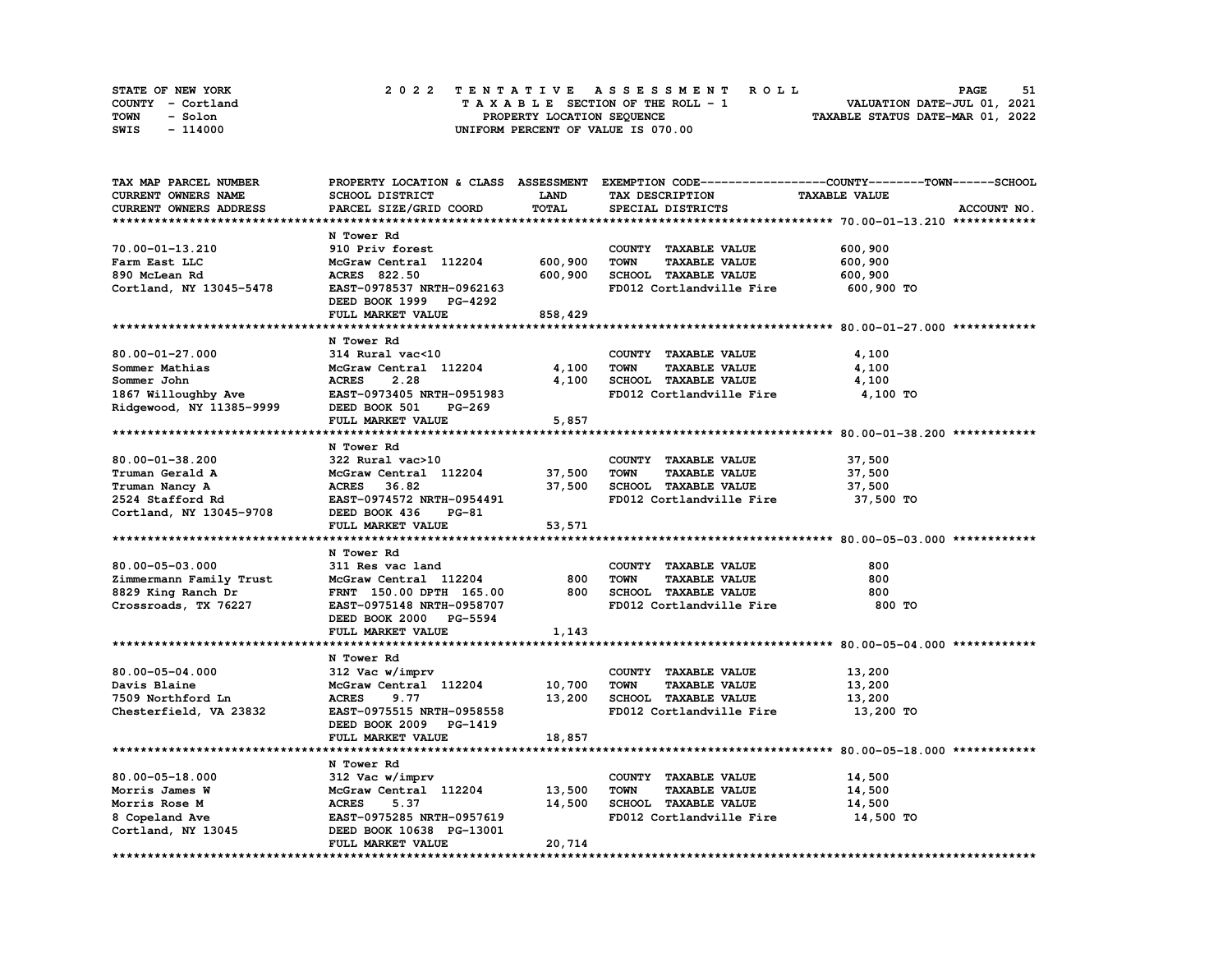| STATE OF NEW YORK | 2022 TENTATIVE ASSESSMENT ROLL     | 52<br><b>PAGE</b>                |
|-------------------|------------------------------------|----------------------------------|
| COUNTY - Cortland | TAXABLE SECTION OF THE ROLL - 1    | VALUATION DATE-JUL 01, 2021      |
| TOWN<br>- Solon   | PROPERTY LOCATION SEQUENCE         | TAXABLE STATUS DATE-MAR 01, 2022 |
| - 114000<br>SWIS  | UNIFORM PERCENT OF VALUE IS 070.00 |                                  |

| TAX MAP PARCEL NUMBER     |                                  |             |                                     | PROPERTY LOCATION & CLASS ASSESSMENT EXEMPTION CODE-----------------COUNTY-------TOWN-----SCHOOL |
|---------------------------|----------------------------------|-------------|-------------------------------------|--------------------------------------------------------------------------------------------------|
| CURRENT OWNERS NAME       | SCHOOL DISTRICT                  | <b>LAND</b> | TAX DESCRIPTION                     | <b>TAXABLE VALUE</b>                                                                             |
| CURRENT OWNERS ADDRESS    | PARCEL SIZE/GRID COORD           | TOTAL       | SPECIAL DISTRICTS                   | ACCOUNT NO.                                                                                      |
|                           |                                  |             |                                     |                                                                                                  |
|                           | N Tower Rd                       |             |                                     |                                                                                                  |
| 80.00-05-19.000           | 314 Rural vac<10                 |             | COUNTY TAXABLE VALUE                | 13,500                                                                                           |
| Morris James W            | McGraw Central 112204            | 13,500      | <b>TOWN</b><br><b>TAXABLE VALUE</b> | 13,500                                                                                           |
|                           |                                  |             |                                     |                                                                                                  |
| Morris Rose M             | <b>ACRES</b><br>5.49             | 13,500      | SCHOOL TAXABLE VALUE                | 13,500                                                                                           |
| 8 Copeland Ave            | EAST-0975344 NRTH-0957890        |             | FD012 Cortlandville Fire            | 13,500 TO                                                                                        |
| Cortland, NY 13045        | DEED BOOK 10638 PG-13001         |             |                                     |                                                                                                  |
|                           | FULL MARKET VALUE                | 19,286      |                                     |                                                                                                  |
|                           |                                  |             |                                     |                                                                                                  |
|                           | N Tower Rd                       |             |                                     |                                                                                                  |
| $80.00 - 05 - 20.000$     | 314 Rural vac<10                 |             | COUNTY TAXABLE VALUE                | 13,500                                                                                           |
| Morris James W            | McGraw Central 112204            | 13,500      | <b>TOWN</b><br><b>TAXABLE VALUE</b> | 13,500                                                                                           |
| Morris Rose M             | <b>ACRES</b><br>5.45             | 13,500      | SCHOOL TAXABLE VALUE                | 13,500                                                                                           |
| 8 Copeland Ave            | EAST-0975396 NRTH-0958161        |             | FD012 Cortlandville Fire            | 13,500 TO                                                                                        |
| Cortland, NY 13045        | DEED BOOK 10638 PG-13001         |             |                                     |                                                                                                  |
|                           | FULL MARKET VALUE                | 19,286      |                                     |                                                                                                  |
|                           |                                  |             |                                     |                                                                                                  |
|                           |                                  |             |                                     |                                                                                                  |
|                           | N Tower Rd                       |             |                                     |                                                                                                  |
| 80.00-06-03.000           | 105 Vac farmland                 |             | COUNTY TAXABLE VALUE                | 13,000                                                                                           |
| Iodaci Peter M Jr         | McGraw Central 112204            | 13,000      | <b>TOWN</b><br><b>TAXABLE VALUE</b> | 13,000                                                                                           |
| 580 Ringwood Ave          | ACRES 23.20                      | 13,000      | SCHOOL TAXABLE VALUE                | 13,000                                                                                           |
| Wanaque, NJ 07465         | EAST-0973877 NRTH-0956266        |             | FD012 Cortlandville Fire            | 13,000 TO                                                                                        |
|                           | DEED BOOK 2021 PG-2266           |             |                                     |                                                                                                  |
|                           | FULL MARKET VALUE                | 18,571      |                                     |                                                                                                  |
|                           |                                  |             |                                     |                                                                                                  |
|                           | N Tower Rd                       |             |                                     |                                                                                                  |
| $80.00 - 06 - 09.000$     | 105 Vac farmland                 |             | COUNTY TAXABLE VALUE                | 56,200                                                                                           |
| WoodWise Land Company LLC | McGraw Central 112204            | 56,200      | <b>TOWN</b><br><b>TAXABLE VALUE</b> | 56,200                                                                                           |
| PO Box 466                | 56.96<br><b>ACRES</b>            | 56,200      | SCHOOL TAXABLE VALUE                | 56,200                                                                                           |
| Honeoye Falls, NY 14472   | EAST-0974053 NRTH-0957809        |             | FD012 Cortlandville Fire            | 56,200 TO                                                                                        |
|                           |                                  |             |                                     |                                                                                                  |
|                           | DEED BOOK 10253 PG-57003         |             |                                     |                                                                                                  |
|                           | FULL MARKET VALUE                | 80,286      |                                     |                                                                                                  |
|                           |                                  |             |                                     |                                                                                                  |
|                           | N Tower Rd                       |             |                                     |                                                                                                  |
| $80.00 - 06 - 12.000$     | 323 Vacant rural                 |             | COUNTY TAXABLE VALUE                | 26,300                                                                                           |
| Tobias David R            | McGraw Central 112204            | 26,300      | <b>TOWN</b><br><b>TAXABLE VALUE</b> | 26,300                                                                                           |
| Tobias Susan              | <b>ACRES</b><br>34.52            | 26,300      | SCHOOL TAXABLE VALUE                | 26,300                                                                                           |
| 4623 N Tower Rd           | EAST-0974104 NRTH-0959257        |             | FD012 Cortlandville Fire            | 26,300 TO                                                                                        |
| Solon, NY 13040           | DEED BOOK 2009 PG-575            |             |                                     |                                                                                                  |
|                           | FULL MARKET VALUE                | 37,571      |                                     |                                                                                                  |
|                           |                                  |             |                                     |                                                                                                  |
|                           | N Tower Rd                       |             |                                     |                                                                                                  |
| 90.00-01-05.122           | 314 Rural vac<10                 |             | COUNTY TAXABLE VALUE                | 5,000                                                                                            |
| Cute David G              | McGraw Central 112204            | 5,000       | <b>TOWN</b><br><b>TAXABLE VALUE</b> | 5,000                                                                                            |
|                           |                                  |             |                                     |                                                                                                  |
| Cute Sharon A             | <b>ACRES</b><br>4.91             | 5,000       | SCHOOL TAXABLE VALUE                | 5,000                                                                                            |
| 355 Champlin Rd           | EAST-0974022 NRTH-0952255        |             | FD012 Cortlandville Fire            | 5,000 TO                                                                                         |
| Groton, NY 13073          | DEED BOOK 2020<br><b>PG-4332</b> |             |                                     |                                                                                                  |
|                           | FULL MARKET VALUE                | 7,143       |                                     |                                                                                                  |
|                           |                                  |             |                                     |                                                                                                  |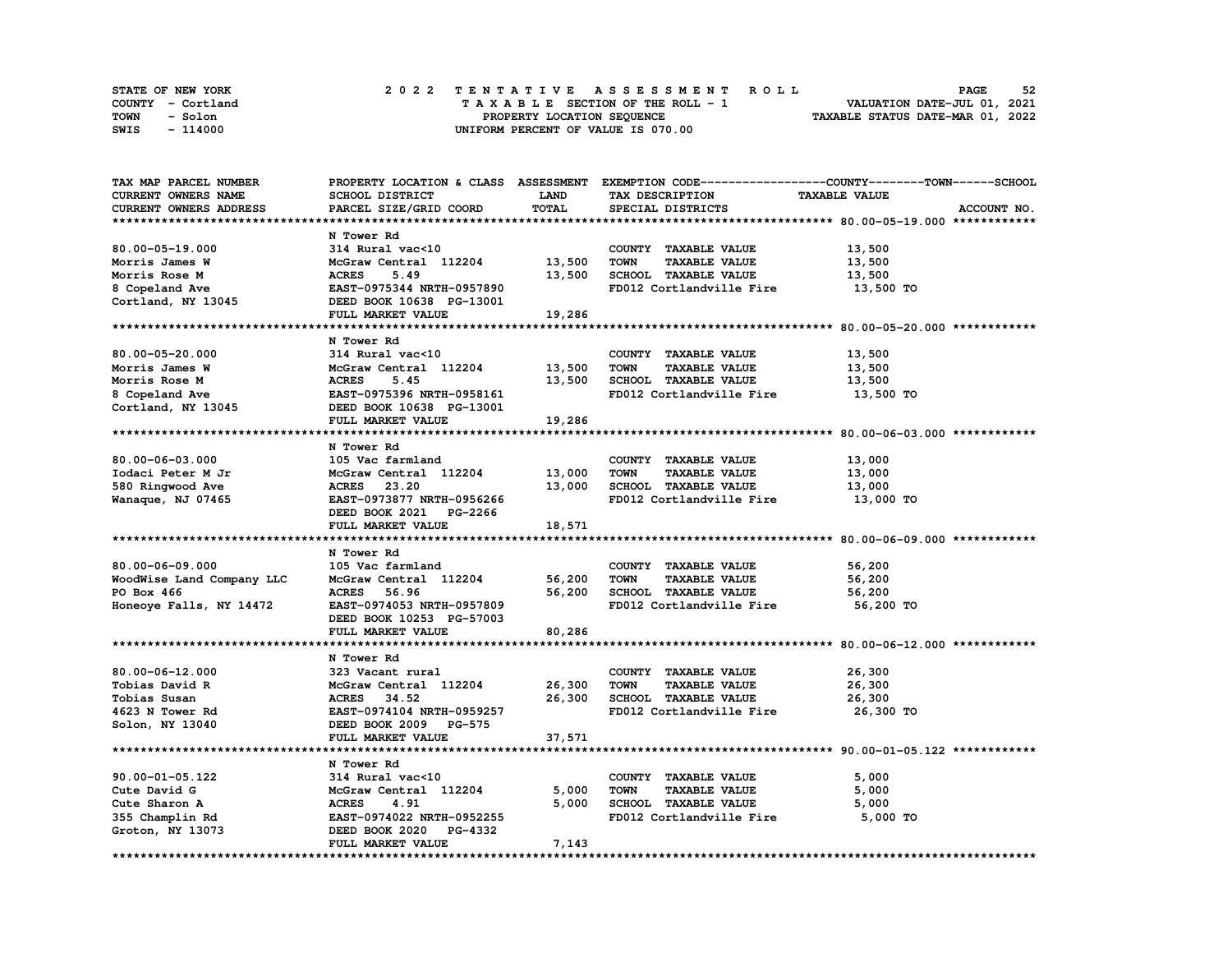| STATE OF NEW YORK | 2022 TENTATIVE ASSESSMENT ROLL     | 53<br><b>PAGE</b>                |
|-------------------|------------------------------------|----------------------------------|
| COUNTY - Cortland | TAXABLE SECTION OF THE ROLL - 1    | VALUATION DATE-JUL 01, 2021      |
| TOWN<br>- Solon   | PROPERTY LOCATION SEQUENCE         | TAXABLE STATUS DATE-MAR 01, 2022 |
| - 114000<br>SWIS  | UNIFORM PERCENT OF VALUE IS 070.00 |                                  |

| TAX MAP PARCEL NUMBER     |                                  |             | PROPERTY LOCATION & CLASS ASSESSMENT EXEMPTION CODE-----------------COUNTY-------TOWN------SCHOOL |                      |        |             |
|---------------------------|----------------------------------|-------------|---------------------------------------------------------------------------------------------------|----------------------|--------|-------------|
| CURRENT OWNERS NAME       | SCHOOL DISTRICT                  | <b>LAND</b> | TAX DESCRIPTION                                                                                   | <b>TAXABLE VALUE</b> |        |             |
| CURRENT OWNERS ADDRESS    | PARCEL SIZE/GRID COORD           | TOTAL       | SPECIAL DISTRICTS                                                                                 |                      |        | ACCOUNT NO. |
|                           |                                  |             |                                                                                                   |                      |        |             |
|                           | N Tower Rd                       |             |                                                                                                   |                      |        |             |
| 90.00-01-13.120           | 314 Rural vac<10                 |             | COUNTY TAXABLE VALUE                                                                              | 3,000                |        |             |
| Avery Keith               | McGraw Central 112204            | 3,000       | <b>TOWN</b><br><b>TAXABLE VALUE</b>                                                               | 3,000                |        |             |
| Avery Karen               | <b>ACRES</b><br>3.49             | 3,000       | SCHOOL TAXABLE VALUE                                                                              | 3,000                |        |             |
| 4097 N Tower Rd           | EAST-0971982 NRTH-0949811        |             | FD012 Cortlandville Fire                                                                          | 3,000 TO             |        |             |
| Cincinnatus, NY 13040     | DEED BOOK 2012 PG-5584           |             |                                                                                                   |                      |        |             |
|                           | FULL MARKET VALUE                | 4,286       |                                                                                                   |                      |        |             |
|                           |                                  |             |                                                                                                   |                      |        |             |
|                           | N Tower Rd                       |             |                                                                                                   |                      |        |             |
| $90.00 - 02 - 01.100$     | 312 Vac w/imprv                  |             | COUNTY TAXABLE VALUE                                                                              | 142,000              |        |             |
| Bickford Trust Edwin B Jr | McGraw Central 112204            | 140,200     | <b>TOWN</b><br><b>TAXABLE VALUE</b>                                                               | 142,000              |        |             |
|                           |                                  |             | SCHOOL TAXABLE VALUE                                                                              |                      |        |             |
| 4054 Syrian Hill Rd       | ACRES 164.50                     | 142,000     |                                                                                                   | 142,000              |        |             |
| McGraw, NY 13101-9522     | EAST-0970810 NRTH-0948953        |             | FD012 Cortlandville Fire                                                                          | 142,000 TO           |        |             |
|                           | DEED BOOK 1998 PG-466            |             |                                                                                                   |                      |        |             |
|                           | FULL MARKET VALUE                | 202,857     |                                                                                                   |                      |        |             |
|                           | 3953 N Tower Rd                  |             |                                                                                                   |                      |        |             |
|                           |                                  |             |                                                                                                   | 0                    |        |             |
| $90.00 - 02 - 06.000$     | 210 1 Family Res                 |             | <b>BAS STAR 41854</b>                                                                             |                      | 0<br>0 | 23,400<br>0 |
| Thornton Debra M Knight   | McGraw Central 112204            |             | 7,000 Dis & Lim 41932                                                                             | 15,750               |        |             |
| PO Box 185                | FRNT 134.00 DPTH 150.25          |             | 45,000 COUNTY TAXABLE VALUE                                                                       | 29,250               |        |             |
| McGraw, NY 13101          | EAST-0972627 NRTH-0947023        |             | <b>TOWN</b><br><b>TAXABLE VALUE</b>                                                               | 45,000               |        |             |
|                           | DEED BOOK 2009 PG-699            |             | SCHOOL TAXABLE VALUE                                                                              | 21,600               |        |             |
|                           | FULL MARKET VALUE                |             | 64,286 FD012 Cortlandville Fire                                                                   | 45,000 TO            |        |             |
|                           |                                  |             |                                                                                                   |                      |        |             |
|                           | 3967 N Tower Rd                  |             |                                                                                                   |                      |        |             |
| $90.00 - 02 - 05.000$     | 210 1 Family Res                 |             | COUNTY TAXABLE VALUE                                                                              | 76,000               |        |             |
| Kelly John E              | McGraw Central 112204            | 10,100      | <b>TAXABLE VALUE</b><br><b>TOWN</b>                                                               | 76,000               |        |             |
| Kelly Ana                 | FRNT 213.99 DPTH 134.25          | 76,000      | SCHOOL TAXABLE VALUE                                                                              | 76,000               |        |             |
| 3967 N Tower Rd           | <b>BANKCORELOG</b>               |             | FD012 Cortlandville Fire                                                                          | 76,000 TO            |        |             |
| Cincinnatus, NY 13040     | EAST-0972614 NRTH-0947201        |             |                                                                                                   |                      |        |             |
|                           | DEED BOOK 2019 PG-2583           |             |                                                                                                   |                      |        |             |
|                           | FULL MARKET VALUE                | 108,571     |                                                                                                   |                      |        |             |
|                           |                                  |             |                                                                                                   |                      |        |             |
|                           | 3980 N Tower Rd                  |             |                                                                                                   |                      |        |             |
| $90.00 - 01 - 25.000$     | 210 1 Family Res                 |             | COUNTY TAXABLE VALUE                                                                              | 40,000               |        |             |
| Haynes Christopher        | McGraw Central 112204            | 7,300       | <b>TOWN</b><br><b>TAXABLE VALUE</b>                                                               | 40,000               |        |             |
| Todd Nancy                | <b>FRNT</b> 200.00 DPTH<br>77.00 | 40,000      | SCHOOL TAXABLE VALUE                                                                              | 40,000               |        |             |
| 3980 N Tower Rd           | EAST-0972757 NRTH-0947341        |             | FD012 Cortlandville Fire                                                                          | 40,000 TO            |        |             |
| Cincinnatus, NY 13040     | DEED BOOK 2017 PG-4929           |             |                                                                                                   |                      |        |             |
|                           | FULL MARKET VALUE                | 57,143      |                                                                                                   |                      |        |             |
|                           |                                  |             |                                                                                                   |                      |        |             |
|                           | 3990 N Tower Rd                  |             |                                                                                                   |                      |        |             |
| $90.00 - 01 - 26.000$     | 270 Mfg housing                  |             | COUNTY TAXABLE VALUE                                                                              | 32,300               |        |             |
| Robbins Charles           | McGraw Central 112204            | 6,800       | <b>TOWN</b><br><b>TAXABLE VALUE</b>                                                               | 32,300               |        |             |
| 3990 N Tower Rd           | FRNT 160.00 DPTH 125.00          | 32,300      | SCHOOL TAXABLE VALUE                                                                              | 32,300               |        |             |
| Cincinnatus, NY 13040     | EAST-0972775 NRTH-0947510        |             | FD012 Cortlandville Fire                                                                          | 32,300 TO            |        |             |
|                           | DEED BOOK 2019 PG-3584           |             |                                                                                                   |                      |        |             |
|                           | FULL MARKET VALUE                | 46,143      |                                                                                                   |                      |        |             |
|                           |                                  |             |                                                                                                   |                      |        |             |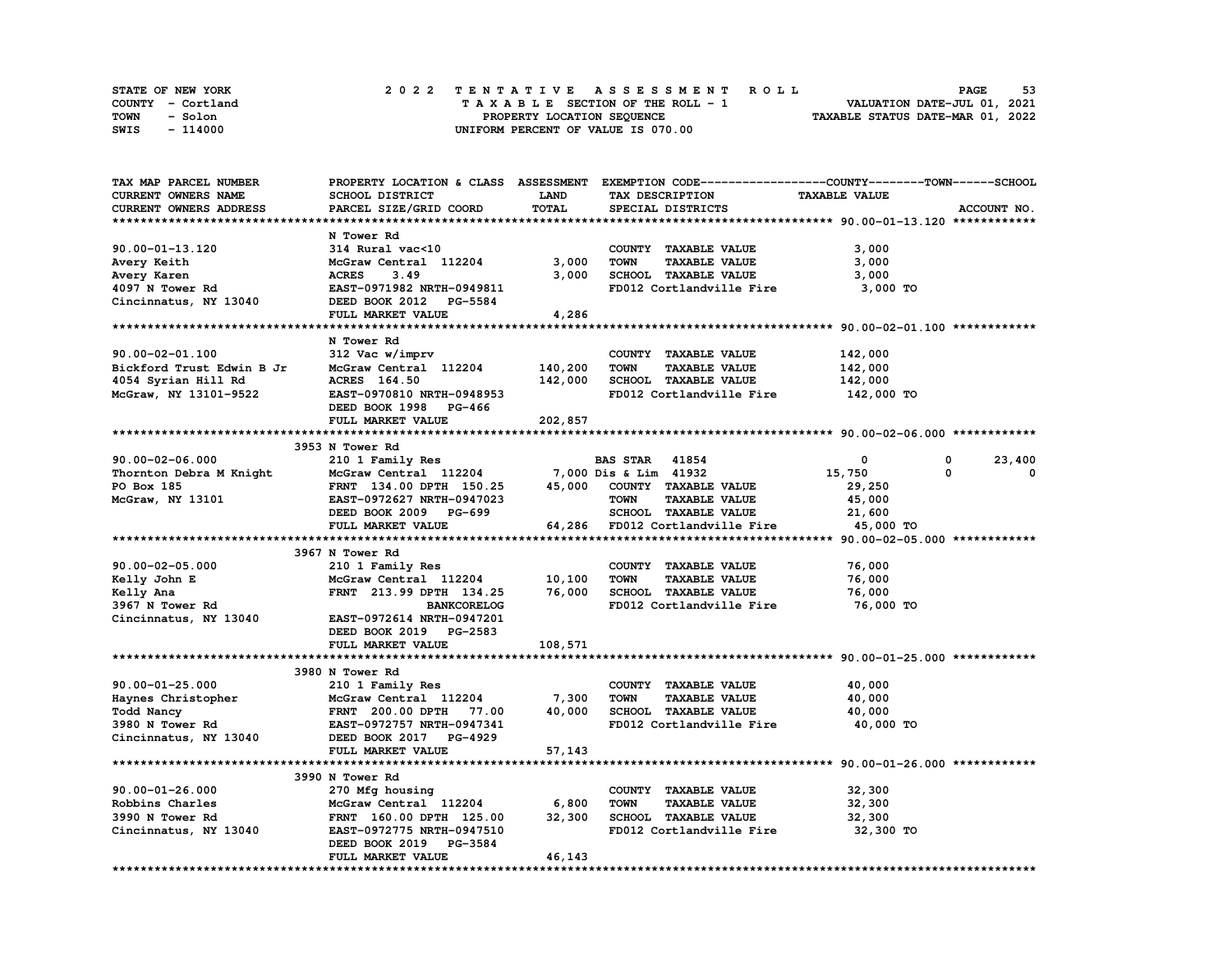| STATE OF NEW YORK | 2022 TENTATIVE ASSESSMENT ROLL     | 54<br><b>PAGE</b>                |
|-------------------|------------------------------------|----------------------------------|
| COUNTY - Cortland | TAXABLE SECTION OF THE ROLL - 1    | VALUATION DATE-JUL 01, 2021      |
| TOWN<br>- Solon   | PROPERTY LOCATION SEQUENCE         | TAXABLE STATUS DATE-MAR 01, 2022 |
| - 114000<br>SWIS  | UNIFORM PERCENT OF VALUE IS 070.00 |                                  |

| TAX MAP PARCEL NUMBER     | PROPERTY LOCATION & CLASS ASSESSMENT EXEMPTION CODE-----------------COUNTY-------TOWN------SCHOOL |             |                        |                             |                      |              |             |
|---------------------------|---------------------------------------------------------------------------------------------------|-------------|------------------------|-----------------------------|----------------------|--------------|-------------|
| CURRENT OWNERS NAME       | SCHOOL DISTRICT                                                                                   | <b>LAND</b> |                        | TAX DESCRIPTION             | <b>TAXABLE VALUE</b> |              |             |
| CURRENT OWNERS ADDRESS    | PARCEL SIZE/GRID COORD                                                                            | TOTAL       |                        | SPECIAL DISTRICTS           |                      |              | ACCOUNT NO. |
|                           |                                                                                                   |             |                        |                             |                      |              |             |
|                           | 4014 N Tower Rd                                                                                   |             |                        |                             |                      |              |             |
| $90.00 - 01 - 29.200$     | 210 1 Family Res                                                                                  |             | <b>BAS STAR 41854</b>  |                             | $\mathbf 0$          | $\Omega$     | 23,400      |
| Beattie Scott W           | McGraw Central 112204                                                                             | 14,500      |                        | COUNTY TAXABLE VALUE        | 54,400               |              |             |
| 4014 N Tower Rd           | <b>ACRES</b><br>2.02                                                                              | 54,400      | <b>TOWN</b>            | <b>TAXABLE VALUE</b>        | 54,400               |              |             |
| Cincinnatus, NY 13040     | EAST-0972703 NRTH-0948356                                                                         |             |                        | SCHOOL TAXABLE VALUE        | 31,000               |              |             |
|                           | DEED BOOK 10372 PG-99001                                                                          |             |                        | FD012 Cortlandville Fire    | 54,400 TO            |              |             |
|                           | FULL MARKET VALUE                                                                                 | 77,714      |                        |                             |                      |              |             |
|                           |                                                                                                   |             |                        |                             |                      |              |             |
|                           | 4017 N Tower Rd                                                                                   |             |                        |                             |                      |              |             |
| $90.00 - 02 - 01.200$     | 210 1 Family Res                                                                                  |             | <b>BAS STAR</b> 41854  |                             | $\mathbf 0$          | $\Omega$     | 23,400      |
| Lyon Keith A              | McGraw Central 112204                                                                             | 14,600      |                        | COUNTY TAXABLE VALUE        | 71,000               |              |             |
| Stafford Michelle L       | <b>ACRES</b><br>2.13                                                                              | 71,000      | <b>TOWN</b>            | <b>TAXABLE VALUE</b>        | 71,000               |              |             |
| 4017 N Tower Rd           | EAST-0972401 NRTH-0948490                                                                         |             |                        | SCHOOL TAXABLE VALUE        |                      |              |             |
|                           |                                                                                                   |             |                        |                             | 47,600               |              |             |
| Cincinnatus, NY 13040     | DEED BOOK 2000 PG-4757                                                                            |             |                        | FD012 Cortlandville Fire    | 71,000 TO            |              |             |
|                           | FULL MARKET VALUE                                                                                 | 101,429     |                        |                             |                      |              |             |
|                           |                                                                                                   |             |                        |                             |                      |              |             |
|                           | 4074 N Tower Rd                                                                                   |             |                        |                             |                      |              |             |
| $90.00 - 01 - 30.120$     | 314 Rural vac<10                                                                                  |             |                        | COUNTY TAXABLE VALUE        | 4,000                |              |             |
| Pittsley Edward A Jr      | McGraw Central 112204                                                                             | 4,000       | <b>TOWN</b>            | <b>TAXABLE VALUE</b>        | 4,000                |              |             |
| 3841 Taylor Valley Rd     | <b>ACRES</b><br>6.60                                                                              | 4,000       |                        | SCHOOL TAXABLE VALUE        | 4,000                |              |             |
| Cincinnatus, NY 13040     | EAST-0973189 NRTH-0949042                                                                         |             |                        | FD012 Cortlandville Fire    | 4,000 TO             |              |             |
|                           | DEED BOOK 2017 PG-6222                                                                            |             |                        |                             |                      |              |             |
|                           | FULL MARKET VALUE                                                                                 | 5,714       |                        |                             |                      |              |             |
|                           |                                                                                                   |             |                        |                             |                      |              |             |
|                           | 4078 N Tower Rd                                                                                   |             |                        |                             |                      |              |             |
| 90.00-01-30.110           | 210 1 Family Res                                                                                  |             | <b>BAS STAR 41854</b>  |                             | $\mathbf 0$          | $\mathbf{0}$ | 23,400      |
| Glassford Nelson E        | McGraw Central 112204                                                                             | 19,000      |                        | COUNTY TAXABLE VALUE        | 44,300               |              |             |
| 4078 N Tower Rd           | <b>ACRES</b><br>6.49                                                                              | 44,300      | <b>TOWN</b>            | <b>TAXABLE VALUE</b>        | 44,300               |              |             |
| E Freetown, NY 13040      | EAST-0973186 NRTH-0949302                                                                         |             |                        | SCHOOL TAXABLE VALUE        | 20,900               |              |             |
|                           | DEED BOOK 2003 PG-1127                                                                            |             |                        | FD012 Cortlandville Fire    | 44,300 TO            |              |             |
|                           | FULL MARKET VALUE                                                                                 | 63,286      |                        |                             |                      |              |             |
|                           |                                                                                                   |             |                        |                             |                      |              |             |
|                           | 4080 N Tower Rd                                                                                   |             |                        |                             |                      |              |             |
| $90.00 - 01 - 30.200$     | 270 Mfg housing                                                                                   |             | <b>BAS STAR 41854</b>  |                             | $\mathbf{0}$         | 0            | 23,400      |
| Beattie Nancy G           | McGraw Central 112204                                                                             | 18,200      |                        | COUNTY TAXABLE VALUE        | 33,700               |              |             |
|                           |                                                                                                   |             |                        |                             |                      |              |             |
| <b>Beattie Leon P</b>     | <b>ACRES</b><br>6.68                                                                              | 33,700      | TOWN                   | <b>TAXABLE VALUE</b>        | 33,700               |              |             |
| 4080 North Tower Rd       | EAST-0973197 NRTH-0949571                                                                         |             |                        | SCHOOL TAXABLE VALUE        | 10,300               |              |             |
| E Freetown, NY 13040      | DEED BOOK 1997 PG-3031                                                                            |             |                        | FD012 Cortlandville Fire    | 33,700 TO            |              |             |
|                           | FULL MARKET VALUE                                                                                 | 48,143      |                        |                             |                      |              |             |
|                           |                                                                                                   |             |                        |                             |                      |              |             |
|                           | 4097 N Tower Rd                                                                                   |             |                        |                             |                      |              |             |
| 90.00-01-13.200           | 210 1 Family Res                                                                                  |             | <b>VET WAR C 41122</b> |                             | 4,680                | 0            | 0           |
| Avery Keith               | McGraw Central 112204                                                                             |             | 16,500 VET WAR T 41123 |                             | $\mathbf 0$          | 9,360        | $^{\circ}$  |
| Avery Karen               | <b>ACRES</b><br>4.50                                                                              |             | 111,600 BAS STAR 41854 |                             | $\mathbf{0}$         | 0            | 23,400      |
| 4097 N Tower Rd           | EAST-0972293 NRTH-0949577                                                                         |             |                        | COUNTY TAXABLE VALUE        | 106,920              |              |             |
| E Freetown, NY 13040-8762 | DEED BOOK 389<br><b>PG-215</b>                                                                    |             | <b>TOWN</b>            | <b>TAXABLE VALUE</b>        | 102,240              |              |             |
|                           | FULL MARKET VALUE                                                                                 | 159,429     |                        | <b>SCHOOL TAXABLE VALUE</b> | 88,200               |              |             |
|                           |                                                                                                   |             |                        | FD012 Cortlandville Fire    | 111,600 TO           |              |             |
|                           |                                                                                                   |             |                        |                             |                      |              |             |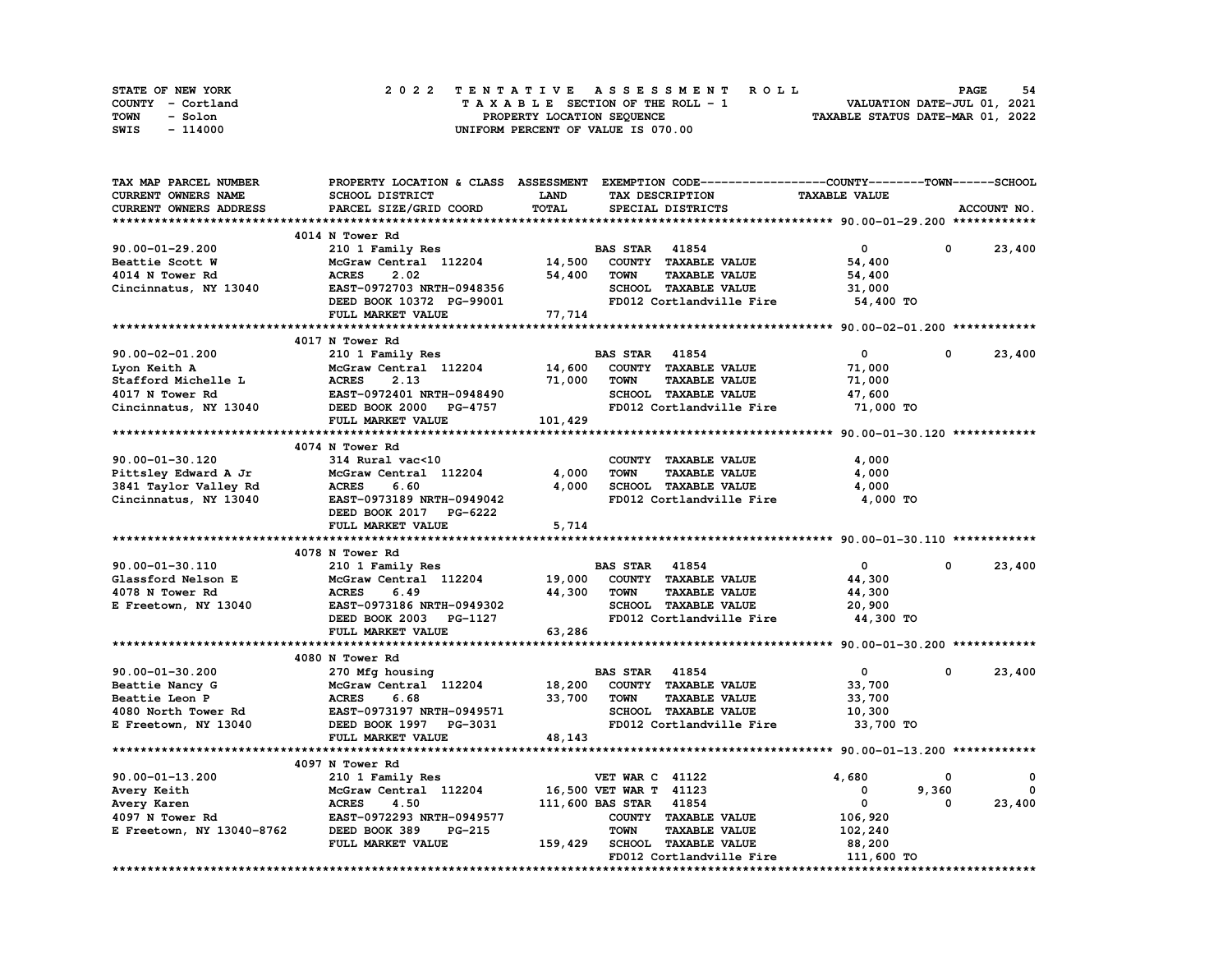| <b>STATE OF NEW YORK</b> | 2022 TENTATIVE ASSESSMENT ROLL     | 55<br><b>PAGE</b>                |
|--------------------------|------------------------------------|----------------------------------|
| COUNTY - Cortland        | TAXABLE SECTION OF THE ROLL - 1    | VALUATION DATE-JUL 01, 2021      |
| TOWN<br>- Solon          | PROPERTY LOCATION SEOUENCE         | TAXABLE STATUS DATE-MAR 01, 2022 |
| - 114000<br>SWIS         | UNIFORM PERCENT OF VALUE IS 070.00 |                                  |

| TAX MAP PARCEL NUMBER      | PROPERTY LOCATION & CLASS ASSESSMENT EXEMPTION CODE-----------------COUNTY-------TOWN-----SCHOOL |             |                         |                              |                      |          |             |
|----------------------------|--------------------------------------------------------------------------------------------------|-------------|-------------------------|------------------------------|----------------------|----------|-------------|
| CURRENT OWNERS NAME        | SCHOOL DISTRICT                                                                                  | <b>LAND</b> |                         | TAX DESCRIPTION              | <b>TAXABLE VALUE</b> |          |             |
| CURRENT OWNERS ADDRESS     | PARCEL SIZE/GRID COORD                                                                           | TOTAL       |                         | SPECIAL DISTRICTS            |                      |          | ACCOUNT NO. |
|                            |                                                                                                  |             |                         |                              |                      |          |             |
|                            | 4123 N Tower Rd                                                                                  |             |                         |                              |                      |          |             |
| $90.00 - 01 - 13.110$      | 240 Rural res                                                                                    |             |                         | COUNTY TAXABLE VALUE         | 70,000               |          |             |
| Avery Keith W              | McGraw Central 112204                                                                            | 53,800      | <b>TOWN</b>             | <b>TAXABLE VALUE</b>         | 70,000               |          |             |
| Avery Karen S              | 41.38<br><b>ACRES</b>                                                                            | 70,000      |                         | SCHOOL TAXABLE VALUE         | 70,000               |          |             |
| 4097 N Tower Rd            | EAST-0971676 NRTH-0950077                                                                        |             |                         | FD012 Cortlandville Fire     | 70,000 TO            |          |             |
| Cincinnatus, NY 13040      | DEED BOOK 2013 PG-7533                                                                           |             |                         |                              |                      |          |             |
|                            | FULL MARKET VALUE                                                                                | 100,000     |                         |                              |                      |          |             |
|                            |                                                                                                  |             |                         |                              |                      |          |             |
|                            | 4145 N Tower Rd                                                                                  |             |                         |                              |                      |          |             |
| $90.00 - 01 - 12.000$      | 210 1 Family Res                                                                                 |             | CW_15_VET/ 41162        |                              | 4,680                | 0        | 0           |
| Allen Brenda J             | McGraw Central 112204                                                                            |             | 14,100 CW_DISBLD_ 41172 |                              | 15,020               | 0        | 0           |
| 4145 N Tower Rd            | <b>ACRES</b><br>1.45 BANK LERETA                                                                 |             | 75,100 BAS STAR 41854   |                              | $\mathbf 0$          | $\Omega$ | 23,400      |
| E Freetown, NY 13040-8763  | EAST-0972763 NRTH-0950403                                                                        |             |                         | COUNTY TAXABLE VALUE         | 55,400               |          |             |
|                            | DEED BOOK 1995 PG-3890                                                                           |             | <b>TOWN</b>             | <b>TAXABLE VALUE</b>         | 75,100               |          |             |
|                            | FULL MARKET VALUE                                                                                |             |                         | 107,286 SCHOOL TAXABLE VALUE | 51,700               |          |             |
|                            |                                                                                                  |             |                         | FD012 Cortlandville Fire     | 75,100 TO            |          |             |
|                            |                                                                                                  |             |                         |                              |                      |          |             |
|                            | 4151 N Tower Rd                                                                                  |             |                         |                              |                      |          |             |
| $90.00 - 01 - 02.000$      | 116 Other stock                                                                                  |             |                         | COUNTY TAXABLE VALUE         | 170,000              |          |             |
| Sommer Mathias             | McGraw Central 112204                                                                            | 156,200     | <b>TOWN</b>             | <b>TAXABLE VALUE</b>         | 170,000              |          |             |
| 1867 Willoughby Ave        | <b>ACRES</b> 151.90                                                                              | 170,000     |                         | SCHOOL TAXABLE VALUE         | 170,000              |          |             |
| Ridgewood, NY 11385-9999   | EAST-0972757 NRTH-0951350                                                                        |             |                         | FD012 Cortlandville Fire     | 170,000 TO           |          |             |
|                            | DEED BOOK 446<br><b>PG-89</b>                                                                    |             |                         |                              |                      |          |             |
|                            | FULL MARKET VALUE                                                                                | 242,857     |                         |                              |                      |          |             |
|                            |                                                                                                  |             |                         |                              |                      |          |             |
|                            | 4216 N Tower Rd                                                                                  |             |                         |                              |                      |          |             |
| $90.00 - 01 - 04.000$      | 210 1 Family Res                                                                                 |             |                         | COUNTY TAXABLE VALUE         | 32,000               |          |             |
| Greene Kimberly F          | McGraw Central 112204                                                                            | 11,000      | <b>TOWN</b>             | <b>TAXABLE VALUE</b>         | 32,000               |          |             |
| 4216 N Tower Rd            | FRNT 400.00 DPTH 140.00                                                                          | 32,000      |                         | SCHOOL TAXABLE VALUE         | 32,000               |          |             |
| Cincinnatus, NY 13040-2177 | EAST-0973591 NRTH-0951710                                                                        |             |                         | FD012 Cortlandville Fire     | 32,000 TO            |          |             |
|                            | DEED BOOK 2002 PG-613                                                                            |             |                         |                              |                      |          |             |
|                            | FULL MARKET VALUE                                                                                | 45,714      |                         |                              |                      |          |             |
|                            |                                                                                                  |             |                         |                              |                      |          |             |
|                            | 4217 N Tower Rd                                                                                  |             |                         |                              |                      |          |             |
| 80.00-01-26.000            | 210 1 Family Res                                                                                 |             | <b>BAS STAR 41854</b>   |                              | $\mathbf{0}$         | 0        | 23,000      |
|                            |                                                                                                  |             |                         |                              |                      |          |             |
| Schmidt Timothy Ernest     | McGraw Central 112204                                                                            | 12,000      |                         | COUNTY TAXABLE VALUE         | 23,000               |          |             |
| Schmidt Darleen            | FRNT 284.00 DPTH 152.25                                                                          | 23,000      | <b>TOWN</b>             | <b>TAXABLE VALUE</b>         | 23,000               |          |             |
| 4217 N Tower Rd            | EAST-0973418 NRTH-0951728                                                                        |             |                         | SCHOOL TAXABLE VALUE         | 0                    |          |             |
| E Freetown, NY 13040       | DEED BOOK 2022 PG-580                                                                            |             |                         | FD012 Cortlandville Fire     | 23,000 TO            |          |             |
|                            | FULL MARKET VALUE                                                                                | 32,857      |                         |                              |                      |          |             |
|                            |                                                                                                  |             |                         |                              |                      |          |             |
|                            | 4252 N Tower Rd                                                                                  |             |                         |                              |                      |          |             |
| $90.00 - 01 - 03.000$      | 210 1 Family Res                                                                                 |             |                         | COUNTY TAXABLE VALUE         | 30,000               |          |             |
| Engle Mary Ellen           | McGraw Central 112204                                                                            | 14,600      | <b>TOWN</b>             | <b>TAXABLE VALUE</b>         | 30,000               |          |             |
| 4252 N Tower Rd            | <b>ACRES</b><br>2.09                                                                             | 30,000      |                         | <b>SCHOOL TAXABLE VALUE</b>  | 30,000               |          |             |
| Cincinnatus, NY 13040      | EAST-0973758 NRTH-0952174                                                                        |             |                         | FD012 Cortlandville Fire     | 30,000 TO            |          |             |
|                            | DEED BOOK 2016 PG-310                                                                            |             |                         |                              |                      |          |             |
|                            | FULL MARKET VALUE                                                                                | 42,857      |                         |                              |                      |          |             |
|                            |                                                                                                  |             |                         |                              |                      |          |             |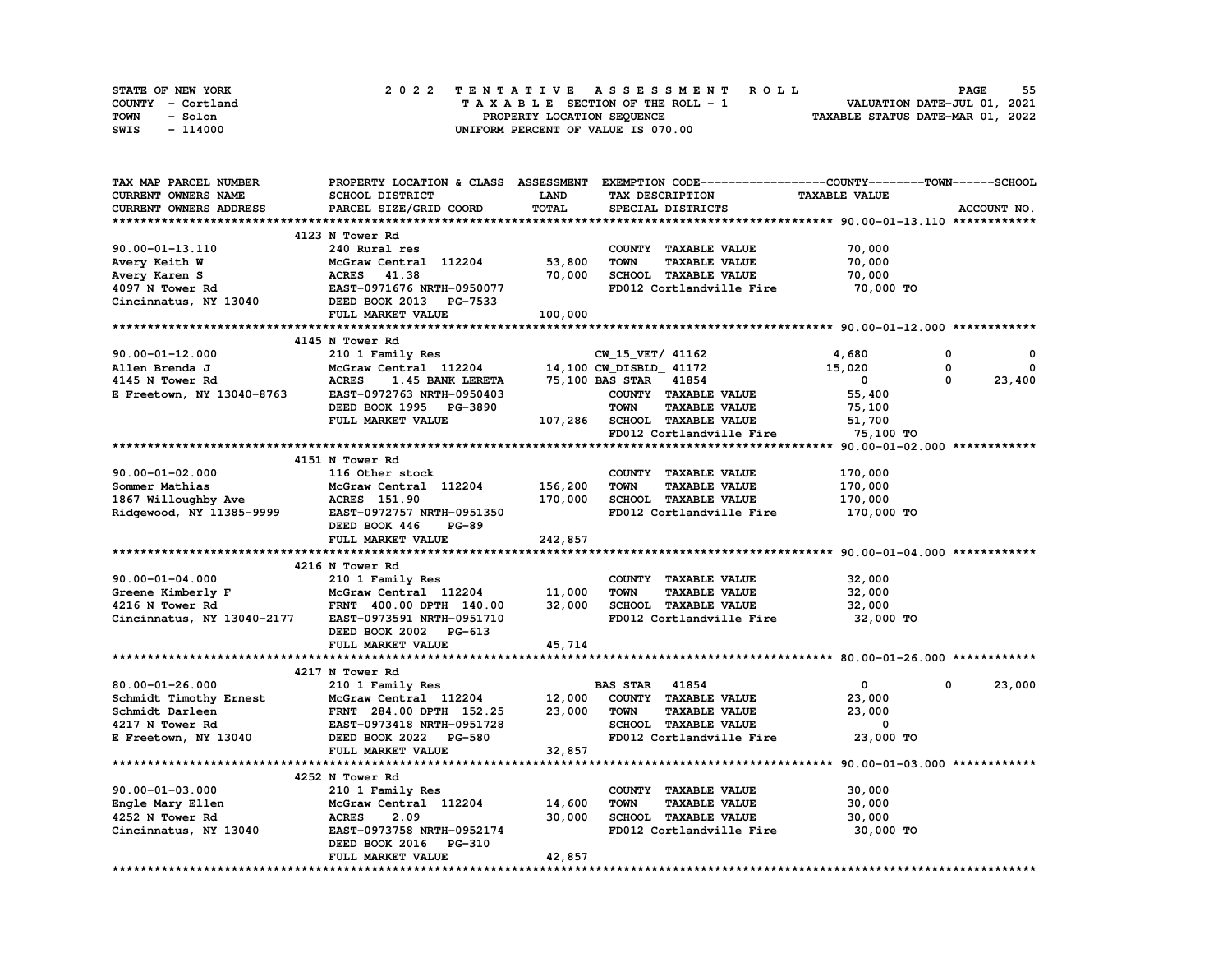| STATE OF NEW YORK | 2022 TENTATIVE ASSESSMENT ROLL     | 56<br><b>PAGE</b>                |
|-------------------|------------------------------------|----------------------------------|
| COUNTY - Cortland | TAXABLE SECTION OF THE ROLL - 1    | VALUATION DATE-JUL 01, 2021      |
| TOWN<br>- Solon   | PROPERTY LOCATION SEQUENCE         | TAXABLE STATUS DATE-MAR 01, 2022 |
| SWIS<br>- 114000  | UNIFORM PERCENT OF VALUE IS 070.00 |                                  |

| TAX MAP PARCEL NUMBER                                      |                                                                                                                                                                                                                                |             | PROPERTY LOCATION & CLASS ASSESSMENT EXEMPTION CODE----------------COUNTY-------TOWN------SCHOOL |                         |              |               |
|------------------------------------------------------------|--------------------------------------------------------------------------------------------------------------------------------------------------------------------------------------------------------------------------------|-------------|--------------------------------------------------------------------------------------------------|-------------------------|--------------|---------------|
| <b>CURRENT OWNERS NAME</b>                                 | SCHOOL DISTRICT                                                                                                                                                                                                                | <b>LAND</b> | TAX DESCRIPTION                                                                                  | <b>TAXABLE VALUE</b>    |              |               |
| CURRENT OWNERS ADDRESS                                     | PARCEL SIZE/GRID COORD                                                                                                                                                                                                         | TOTAL       | SPECIAL DISTRICTS                                                                                |                         |              | ACCOUNT NO.   |
|                                                            |                                                                                                                                                                                                                                |             |                                                                                                  |                         |              |               |
|                                                            | 4281 N Tower Rd                                                                                                                                                                                                                |             |                                                                                                  |                         |              |               |
| 80.00-01-37.000                                            | 210 1 Family Res                                                                                                                                                                                                               |             | <b>BAS STAR 41854</b>                                                                            | $\overline{0}$          |              | $0 \t 23,400$ |
| Honour David C                                             |                                                                                                                                                                                                                                |             | McGraw Central 112204 14,100 COUNTY TAXABLE VALUE                                                | 95,500                  |              |               |
|                                                            |                                                                                                                                                                                                                                | 95,500      | <b>TOWN</b><br><b>TAXABLE VALUE</b>                                                              | 95,500                  |              |               |
|                                                            |                                                                                                                                                                                                                                |             | SCHOOL TAXABLE VALUE                                                                             | 72,100                  |              |               |
|                                                            |                                                                                                                                                                                                                                |             | FD012 Cortlandville Fire                                                                         | 95,500 TO               |              |               |
|                                                            | FULL MARKET VALUE                                                                                                                                                                                                              | 136,429     |                                                                                                  |                         |              |               |
|                                                            |                                                                                                                                                                                                                                |             |                                                                                                  |                         |              |               |
|                                                            | 4311 N Tower Rd                                                                                                                                                                                                                |             |                                                                                                  |                         |              |               |
| 80.00-01-36.000                                            | 210 1 Family Res                                                                                                                                                                                                               |             | <b>BAS STAR 41854</b>                                                                            | $\mathbf{0}$            | $^{\circ}$   | 23,400        |
|                                                            |                                                                                                                                                                                                                                |             | McGraw Central 112204 15,700 COUNTY TAXABLE VALUE                                                | 91,000                  |              |               |
|                                                            | EXECUTE VIOLET MEXAND FOR MEXAND MEXANDRE FREE SANDWARE STREET AND MEXAND FOR THE MEXAND MEXAND FOR THE MEXAND THE THEORY OF THE MEXAND MEXAND THE MEXAND MEXAND MEXAND MEXAND MEXAND MEXAND MEXAND MEXAND MEXAND MEXAND MEXAN | 91,000      | <b>TOWN</b><br><b>TAXABLE VALUE</b>                                                              | 91,000                  |              |               |
|                                                            |                                                                                                                                                                                                                                |             | SCHOOL TAXABLE VALUE 67,600                                                                      |                         |              |               |
|                                                            |                                                                                                                                                                                                                                |             | FD012 Cortlandville Fire 91,000 TO                                                               |                         |              |               |
|                                                            | FULL MARKET VALUE                                                                                                                                                                                                              | 130,000     |                                                                                                  |                         |              |               |
|                                                            |                                                                                                                                                                                                                                |             |                                                                                                  |                         |              |               |
|                                                            | 4343 N Tower Rd                                                                                                                                                                                                                |             |                                                                                                  |                         |              |               |
| $80.00 - 01 - 18.000$                                      | 240 Rural res                                                                                                                                                                                                                  |             | ELIG VET 41101                                                                                   | 400                     | 400          | 0             |
| Latimer Dixie S                                            | McGraw Central 112204 39,400 ENH STAR 41834                                                                                                                                                                                    |             |                                                                                                  | $\overline{\mathbf{0}}$ | $^{\circ}$   | 58,420        |
|                                                            |                                                                                                                                                                                                                                |             | 89,500 COUNTY TAXABLE VALUE                                                                      | 89,100                  |              |               |
| Latimer Trust Dixie S<br>4343 N Tower Rd<br>EAST-0973706 1 | EAST-0973706 NRTH-0954673                                                                                                                                                                                                      |             | <b>TOWN</b><br><b>TAXABLE VALUE</b>                                                              | 89,100                  |              |               |
| Cincinnatus, $NY$ 13040                                    | DEED BOOK 2018 PG-2624                                                                                                                                                                                                         |             | SCHOOL TAXABLE VALUE                                                                             | 31,080                  |              |               |
|                                                            | FULL MARKET VALUE                                                                                                                                                                                                              |             | 127,857 FD012 Cortlandville Fire 89,500 TO                                                       |                         |              |               |
|                                                            |                                                                                                                                                                                                                                |             |                                                                                                  |                         |              |               |
|                                                            | 4355 N Tower Rd                                                                                                                                                                                                                |             |                                                                                                  |                         |              |               |
| $80.00 - 01 - 34.000$                                      | 270 Mfg housing                                                                                                                                                                                                                |             | COUNTY TAXABLE VALUE                                                                             | 31,000                  |              |               |
| Hartley Steven L                                           | McGraw Central 112204                                                                                                                                                                                                          | 9,000       | <b>TOWN</b><br><b>TAXABLE VALUE</b>                                                              | 31,000                  |              |               |
| 1040 Quail Hill Rd                                         | FRNT 200.00 DPTH 184.46                                                                                                                                                                                                        | 31,000      | SCHOOL TAXABLE VALUE                                                                             | 31,000                  |              |               |
| Marathon, NY 13803                                         | EAST-0973919 NRTH-0954102                                                                                                                                                                                                      |             | FD012 Cortlandville Fire 31,000 TO                                                               |                         |              |               |
|                                                            | DEED BOOK 2021 PG-2415                                                                                                                                                                                                         |             |                                                                                                  |                         |              |               |
|                                                            | FULL MARKET VALUE                                                                                                                                                                                                              | 44,286      |                                                                                                  |                         |              |               |
|                                                            |                                                                                                                                                                                                                                |             |                                                                                                  |                         |              |               |
|                                                            | 4363 N Tower Rd                                                                                                                                                                                                                |             |                                                                                                  |                         |              |               |
| $80.00 - 01 - 33.000$                                      | 210 1 Family Res                                                                                                                                                                                                               |             | <b>BAS STAR 41854</b>                                                                            | $\mathbf{0}$            | $\mathbf{0}$ | 23,400        |
| Thorington Troy R                                          | McGraw Central 112204 7,200                                                                                                                                                                                                    |             | COUNTY TAXABLE VALUE                                                                             | 54,000                  |              |               |
| Weaver Teri L                                              | FRNT 140.00 DPTH 157.25                                                                                                                                                                                                        | 54,000      | TOWN<br><b>TAXABLE VALUE</b>                                                                     | 54,000                  |              |               |
| 4363 N Tower Rd                                            | <b>BANKCORELOG</b>                                                                                                                                                                                                             |             | SCHOOL TAXABLE VALUE                                                                             | 30,600                  |              |               |
| E. Freetown, NY 13040                                      | EAST-0973961 NRTH-0954268                                                                                                                                                                                                      |             | FD012 Cortlandville Fire 54,000 TO                                                               |                         |              |               |
|                                                            | DEED BOOK 10345 PG-30001                                                                                                                                                                                                       |             |                                                                                                  |                         |              |               |
|                                                            | FULL MARKET VALUE                                                                                                                                                                                                              | 77,143      |                                                                                                  |                         |              |               |
|                                                            |                                                                                                                                                                                                                                |             |                                                                                                  |                         |              |               |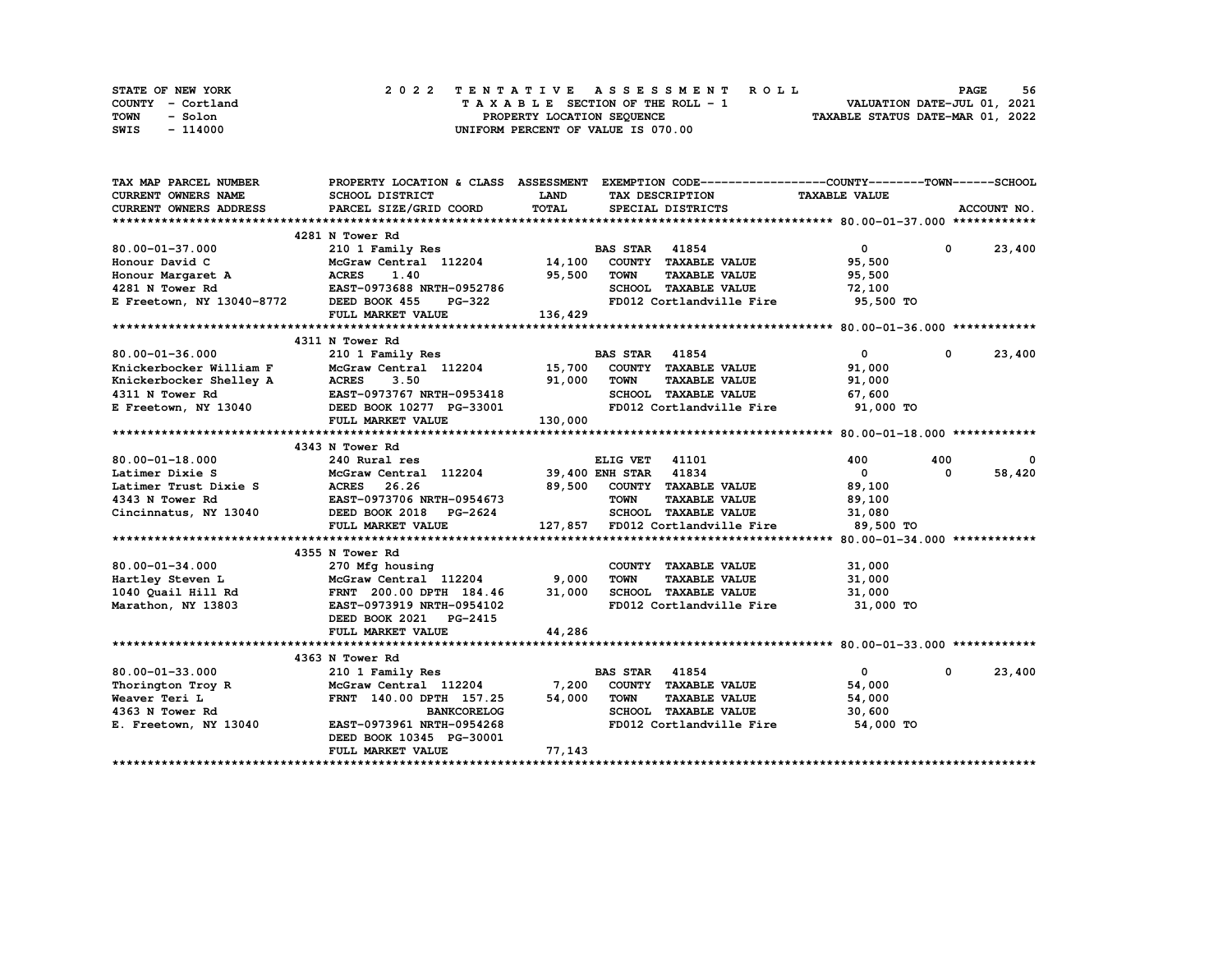| STATE OF NEW YORK | 2022 TENTATIVE ASSESSMENT ROLL     | 57<br><b>PAGE</b>                |
|-------------------|------------------------------------|----------------------------------|
| COUNTY - Cortland | TAXABLE SECTION OF THE ROLL - 1    | VALUATION DATE-JUL 01, 2021      |
| TOWN<br>- Solon   | PROPERTY LOCATION SEQUENCE         | TAXABLE STATUS DATE-MAR 01, 2022 |
| - 114000<br>SWIS  | UNIFORM PERCENT OF VALUE IS 070.00 |                                  |

| TAX MAP PARCEL NUMBER                                    | PROPERTY LOCATION & CLASS ASSESSMENT EXEMPTION CODE-----------------COUNTY-------TOWN-----SCHOOL |              |                       |                             |                                    |              |             |
|----------------------------------------------------------|--------------------------------------------------------------------------------------------------|--------------|-----------------------|-----------------------------|------------------------------------|--------------|-------------|
| CURRENT OWNERS NAME                                      | SCHOOL DISTRICT                                                                                  | <b>LAND</b>  |                       | TAX DESCRIPTION             | <b>TAXABLE VALUE</b>               |              |             |
| CURRENT OWNERS ADDRESS                                   | PARCEL SIZE/GRID COORD                                                                           | <b>TOTAL</b> |                       | SPECIAL DISTRICTS           |                                    |              | ACCOUNT NO. |
|                                                          |                                                                                                  |              |                       |                             |                                    |              |             |
|                                                          | 4369 N Tower Rd                                                                                  |              |                       |                             |                                    |              |             |
| 80.00-01-32.000                                          | 210 1 Family Res                                                                                 |              | <b>BAS STAR</b> 41854 |                             | $\mathbf{0}$                       | $^{\circ}$   | 23,400      |
|                                                          | McGraw Central 112204                                                                            | 14,300       |                       | COUNTY TAXABLE VALUE        | 42,000                             |              |             |
| Hewlett David F Jr<br>4369 N Tower Rd<br>4369 N Tower Rd | <b>ACRES</b><br>1.67                                                                             | 42,000       | <b>TOWN</b>           | <b>TAXABLE VALUE</b>        | 42,000                             |              |             |
| E Freetown, NY 13040-8766                                | EAST-0973991 NRTH-0954518                                                                        |              |                       | SCHOOL TAXABLE VALUE        | 18,600                             |              |             |
|                                                          | DEED BOOK 1997 PG-4506                                                                           |              |                       |                             | FD012 Cortlandville Fire 42,000 TO |              |             |
|                                                          | FULL MARKET VALUE                                                                                | 60,000       |                       |                             |                                    |              |             |
|                                                          |                                                                                                  |              |                       |                             |                                    |              |             |
|                                                          | 4422 N Tower Rd                                                                                  |              |                       |                             |                                    |              |             |
| 80.00-01-38.100                                          | 240 Rural res                                                                                    |              | <b>BAS STAR 41854</b> |                             | $\bullet$                          | $^{\circ}$   | 23,400      |
| Thornton Michael E                                       | McGraw Central 112204                                                                            | 28,200       |                       | COUNTY TAXABLE VALUE        | 133,000                            |              |             |
|                                                          |                                                                                                  | 133,000      | TOWN                  | <b>TAXABLE VALUE</b>        | 133,000                            |              |             |
|                                                          | EAST-0975162 NRTH-0955391                                                                        |              |                       | SCHOOL TAXABLE VALUE        | 109,600                            |              |             |
|                                                          |                                                                                                  |              |                       |                             |                                    |              |             |
|                                                          | <b>PG-98</b>                                                                                     |              |                       | FD012 Cortlandville Fire    | 133,000 TO                         |              |             |
|                                                          | FULL MARKET VALUE                                                                                | 190,000      |                       |                             |                                    |              |             |
|                                                          | 4439 N Tower Rd                                                                                  |              |                       |                             |                                    |              |             |
|                                                          |                                                                                                  |              |                       |                             |                                    |              |             |
| 80.00-06-01.000                                          | 210 1 Family Res                                                                                 |              | <b>BAS STAR 41854</b> |                             | $\bullet$                          | $\mathbf{0}$ | 23,400      |
| Potter Rebecca Piombo                                    | McGraw Central 112204                                                                            |              |                       | 14,500 COUNTY TAXABLE VALUE | 79,000                             |              |             |
| 4439 N Tower Rd                                          | <b>ACRES</b><br>2.00                                                                             | 79,000       | <b>TOWN</b>           | <b>TAXABLE VALUE</b>        | 79,000                             |              |             |
| E Freetown, NY 13040                                     | EAST-0974174 NRTH-0955693                                                                        |              |                       | SCHOOL TAXABLE VALUE        | 55,600                             |              |             |
|                                                          | DEED BOOK 1998 PG-3713                                                                           |              |                       | FD012 Cortlandville Fire    | 79,000 TO                          |              |             |
|                                                          | FULL MARKET VALUE                                                                                | 112,857      |                       |                             |                                    |              |             |
|                                                          |                                                                                                  |              |                       |                             |                                    |              |             |
|                                                          | 4442 N Tower Rd                                                                                  |              |                       |                             |                                    |              |             |
| 80.00-05-13.000                                          | 210 1 Family Res                                                                                 |              |                       | COUNTY TAXABLE VALUE        | 75,000                             |              |             |
| Webster Sylvia J                                         | McGraw Central 112204 18,300                                                                     |              | <b>TOWN</b>           | <b>TAXABLE VALUE</b>        | 75,000                             |              |             |
| 4442 N Tower Rd                                          | <b>ACRES</b><br>6.40                                                                             | 75,000       |                       | SCHOOL TAXABLE VALUE        | 75,000                             |              |             |
| Cincinnatus, NY 13040                                    | EAST-0974662 NRTH-0956059                                                                        |              |                       | FD012 Cortlandville Fire    | 75,000 TO                          |              |             |
|                                                          | DEED BOOK 2022 PG-1000                                                                           |              |                       |                             |                                    |              |             |
| PRIOR OWNER ON 3/01/2022                                 | FULL MARKET VALUE                                                                                | 107,143      |                       |                             |                                    |              |             |
| Webster Sylvia J                                         |                                                                                                  |              |                       |                             |                                    |              |             |
|                                                          |                                                                                                  |              |                       |                             |                                    |              |             |
|                                                          | 4457 N Tower Rd                                                                                  |              |                       |                             |                                    |              |             |
| $80.00 - 06 - 02.000$                                    | 210 1 Family Res                                                                                 |              |                       | COUNTY TAXABLE VALUE        | 68,000                             |              |             |
| Iodaci Peter M Jr                                        | McGraw Central 112204                                                                            | 14,500       | <b>TOWN</b>           | <b>TAXABLE VALUE</b>        | 68,000                             |              |             |
| 580 Ringwood Ave                                         | <b>ACRES</b><br>2.00                                                                             | 68,000       |                       | SCHOOL TAXABLE VALUE        | 68,000                             |              |             |
| Wanaque, NJ 07465                                        | EAST-0974310 NRTH-0956075                                                                        |              |                       | FD012 Cortlandville Fire    | 68,000 TO                          |              |             |
|                                                          | DEED BOOK 2021 PG-2266                                                                           |              |                       |                             |                                    |              |             |
|                                                          | FULL MARKET VALUE                                                                                | 97,143       |                       |                             |                                    |              |             |
|                                                          |                                                                                                  |              |                       |                             |                                    |              |             |
|                                                          | 4469 N Tower Rd                                                                                  |              |                       |                             |                                    |              |             |
| 80.00-06-04.000                                          | 314 Rural vac<10                                                                                 |              |                       | COUNTY TAXABLE VALUE        | 8,000                              |              |             |
| Bernheim Donald J                                        | McGraw Central 112204                                                                            | 8,000        | <b>TOWN</b>           | <b>TAXABLE VALUE</b>        | 8,000                              |              |             |
| 3662 State Route 13                                      | <b>ACRES</b><br>2.14                                                                             | 8,000        |                       | <b>SCHOOL TAXABLE VALUE</b> | 8,000                              |              |             |
| Truxton, NY 13158                                        | EAST-0974385 NRTH-0956519                                                                        |              |                       | FD012 Cortlandville Fire    | 8,000 TO                           |              |             |
|                                                          | DEED BOOK 2011 PG-968                                                                            |              |                       |                             |                                    |              |             |
|                                                          | FULL MARKET VALUE                                                                                | 11,429       |                       |                             |                                    |              |             |
|                                                          |                                                                                                  |              |                       |                             |                                    |              |             |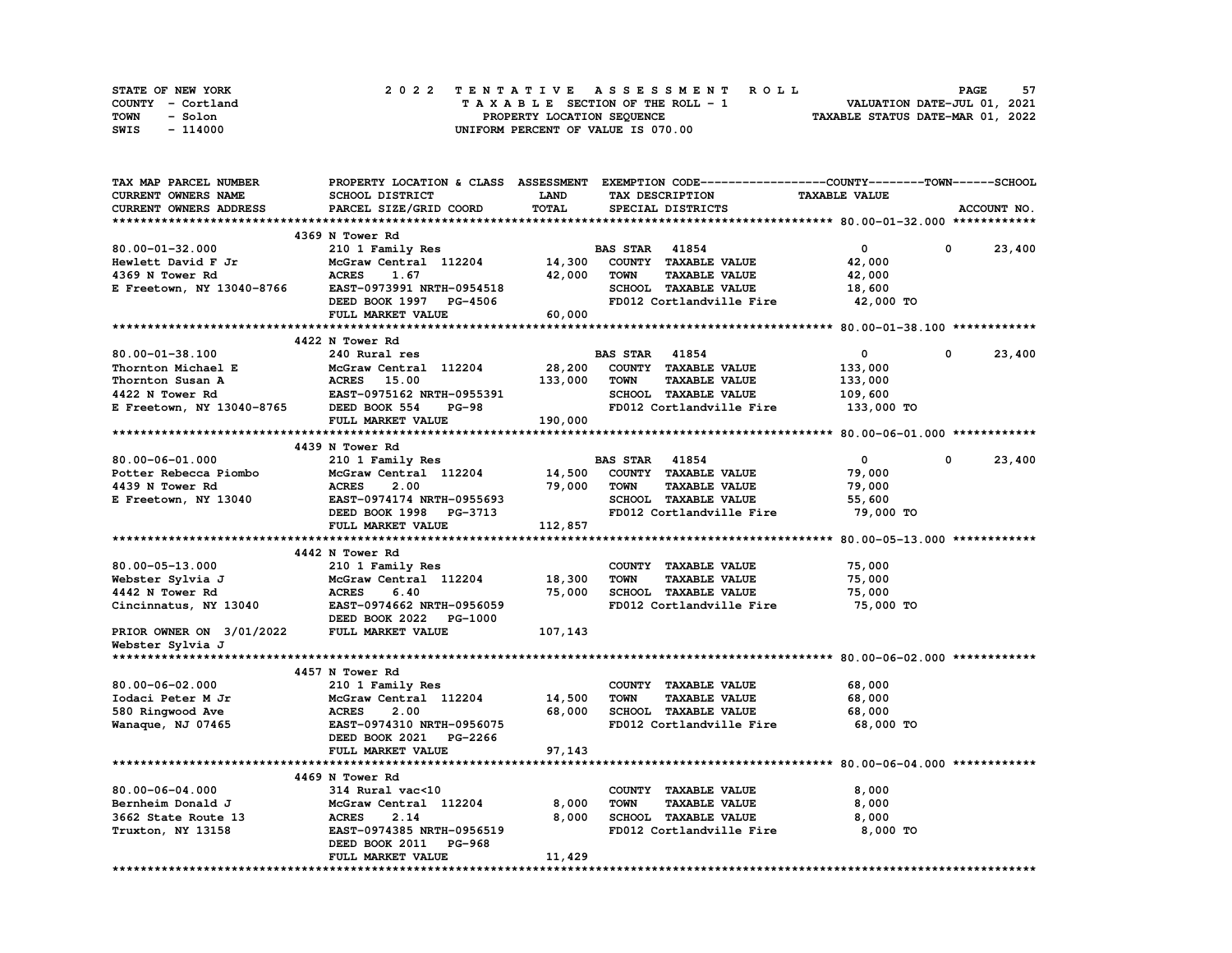| STATE OF NEW YORK | 2022 TENTATIVE ASSESSMENT ROLL     | 58<br><b>PAGE</b>                |
|-------------------|------------------------------------|----------------------------------|
| COUNTY - Cortland | TAXABLE SECTION OF THE ROLL - 1    | VALUATION DATE-JUL 01, 2021      |
| TOWN<br>- Solon   | PROPERTY LOCATION SEQUENCE         | TAXABLE STATUS DATE-MAR 01, 2022 |
| - 114000<br>SWIS  | UNIFORM PERCENT OF VALUE IS 070.00 |                                  |

| TAX MAP PARCEL NUMBER                            | PROPERTY LOCATION & CLASS ASSESSMENT EXEMPTION CODE----------------COUNTY-------TOWN-----SCHOOL |                       |                       |                             |                      |             |             |
|--------------------------------------------------|-------------------------------------------------------------------------------------------------|-----------------------|-----------------------|-----------------------------|----------------------|-------------|-------------|
| <b>CURRENT OWNERS NAME</b>                       | SCHOOL DISTRICT                                                                                 | <b>LAND</b>           |                       | TAX DESCRIPTION             | <b>TAXABLE VALUE</b> |             |             |
| CURRENT OWNERS ADDRESS                           | PARCEL SIZE/GRID COORD                                                                          | TOTAL                 |                       | SPECIAL DISTRICTS           |                      |             | ACCOUNT NO. |
|                                                  |                                                                                                 |                       |                       |                             |                      |             |             |
|                                                  | 4473 N Tower Rd                                                                                 |                       |                       |                             |                      |             |             |
| 80.00-06-06.000                                  | 210 1 Family Res                                                                                |                       | <b>BAS STAR 41854</b> |                             | $\mathbf{0}$         | 0           | 23,400      |
| Bassett Daniel H                                 | McGraw Central 112204                                                                           | 14,100                |                       | COUNTY TAXABLE VALUE        | 79,000               |             |             |
| Bassett Carol Anne                               | <b>ACRES</b><br>1.44                                                                            | 79,000                | <b>TOWN</b>           | <b>TAXABLE VALUE</b>        | 79,000               |             |             |
| 4473 N Tower Rd                                  | EAST-0974503 NRTH-0956751                                                                       |                       |                       | SCHOOL TAXABLE VALUE        | 55,600               |             |             |
| E Freetown, NY 13040-8767                        | DEED BOOK 438<br><b>PG-49</b>                                                                   |                       |                       | FD012 Cortlandville Fire    | 79,000 TO            |             |             |
|                                                  | FULL MARKET VALUE                                                                               | 112,857               |                       |                             |                      |             |             |
|                                                  |                                                                                                 |                       |                       |                             |                      |             |             |
|                                                  | 4486 N Tower Rd                                                                                 |                       |                       |                             |                      |             |             |
| 80.00-05-15.000                                  |                                                                                                 |                       | VET COM CT 41131      |                             | 7,800                |             | 0           |
|                                                  | 210 1 Family Res<br>McGraw Central 112204                                                       | 15,500 ENH STAR 41834 |                       |                             | $\mathbf 0$          | 15,600<br>0 | 58,420      |
| Monroe Frederick C<br>Monroe Deborah J           | McGraw Central 112204<br>ACRES 3.26<br>EAST-0974758 NRTH-0956629                                |                       |                       | 65,400 COUNTY TAXABLE VALUE | 57,600               |             |             |
|                                                  |                                                                                                 |                       |                       |                             |                      |             |             |
| 4486 N Tower Rd                                  |                                                                                                 |                       | <b>TOWN</b>           | <b>TAXABLE VALUE</b>        | 49,800               |             |             |
| E Freetown, NY 13040-8767 DEED BOOK 560          | PG-177                                                                                          |                       |                       |                             |                      |             |             |
|                                                  | FULL MARKET VALUE                                                                               |                       |                       |                             |                      |             |             |
|                                                  |                                                                                                 |                       |                       |                             |                      |             |             |
|                                                  | 4515 N Tower Rd                                                                                 |                       |                       |                             |                      |             |             |
| 80.00-06-07.000                                  | 210 1 Family Res                                                                                |                       |                       | COUNTY TAXABLE VALUE        | 125,000              |             |             |
| Head Kevin William                               | McGraw Central 112204 15,400                                                                    |                       | <b>TOWN</b>           | <b>TAXABLE VALUE</b>        | 125,000              |             |             |
| 4515 N Tower Rd                                  | <b>ACRES</b><br>3.11 BANKCORELOG                                                                | 125,000               |                       | SCHOOL TAXABLE VALUE        | 125,000              |             |             |
| Cincinnatus, NY 13040                            | EAST-0974613 NRTH-0957167                                                                       |                       |                       | FD012 Cortlandville Fire    | 125,000 TO           |             |             |
|                                                  | DEED BOOK 2019 PG-5855                                                                          |                       |                       |                             |                      |             |             |
|                                                  | FULL MARKET VALUE                                                                               | 178,571               |                       |                             |                      |             |             |
|                                                  |                                                                                                 |                       |                       |                             |                      |             |             |
|                                                  | 4520 N Tower Rd                                                                                 |                       |                       |                             |                      |             |             |
| 80.00-05-16.000                                  | 210 1 Family Res                                                                                |                       |                       | COUNTY TAXABLE VALUE        | 114,000              |             |             |
| Dimorier Michael L                               | McGraw Central 112204                                                                           | 17,000                | <b>TOWN</b>           | <b>TAXABLE VALUE</b>        | 114,000              |             |             |
| Dimorier Cara                                    | <b>ACRES</b><br>5.00                                                                            | 114,000               |                       | SCHOOL TAXABLE VALUE        | 114,000              |             |             |
|                                                  | EAST-0975131 NRTH-0957094                                                                       |                       |                       | FD012 Cortlandville Fire    | 114,000 TO           |             |             |
|                                                  |                                                                                                 |                       |                       |                             |                      |             |             |
|                                                  | FULL MARKET VALUE                                                                               | 162,857               |                       |                             |                      |             |             |
|                                                  |                                                                                                 |                       |                       |                             |                      |             |             |
|                                                  | 4545 N Tower Rd                                                                                 |                       |                       |                             |                      |             |             |
| 80.00-06-08.000                                  | 210 1 Family Res                                                                                |                       | <b>BAS STAR 41854</b> |                             | $\mathbf{0}$         | $\mathbf 0$ | 23,400      |
| Hotaling David M                                 | McGraw Central 112204                                                                           | 14,500                |                       | COUNTY TAXABLE VALUE        | 96,400               |             |             |
| Hotaling Roxanne                                 |                                                                                                 | 96,400                | <b>TOWN</b>           | <b>TAXABLE VALUE</b>        | 96,400               |             |             |
| 4545 N Tower Rd                                  |                                                                                                 |                       |                       | SCHOOL TAXABLE VALUE        | 73,000               |             |             |
| E Freetown, NY 13040-8768 DEED BOOK 1995 PG-1921 |                                                                                                 |                       |                       | FD012 Cortlandville Fire    | 96,400 TO            |             |             |
|                                                  | FULL MARKET VALUE                                                                               | 137,714               |                       |                             |                      |             |             |
|                                                  |                                                                                                 |                       |                       |                             |                      |             |             |
|                                                  | 4562 N Tower Rd                                                                                 |                       |                       |                             |                      |             |             |
| 80.00-05-17.000                                  |                                                                                                 |                       |                       |                             | 134,000              |             |             |
|                                                  | 210 1 Family Res                                                                                |                       |                       | COUNTY TAXABLE VALUE        |                      |             |             |
| Hotaling Jeramy                                  | McGraw Central 112204                                                                           | 17,000                | <b>TOWN</b>           | <b>TAXABLE VALUE</b>        | 134,000              |             |             |
| Bushnell Desiree                                 | <b>ACRES</b><br>5.14 BANK LERETA                                                                | 134,000               |                       | SCHOOL TAXABLE VALUE        | 134,000              |             |             |
| 4562 N Tower Rd                                  | EAST-0975219 NRTH-0957352                                                                       |                       |                       | FD012 Cortlandville Fire    | 134,000 TO           |             |             |
| Cincinnatus, NY 13040                            | DEED BOOK 2017 PG-2471                                                                          |                       |                       |                             |                      |             |             |
|                                                  | FULL MARKET VALUE                                                                               | 191,429               |                       |                             |                      |             |             |
|                                                  |                                                                                                 |                       |                       |                             |                      |             |             |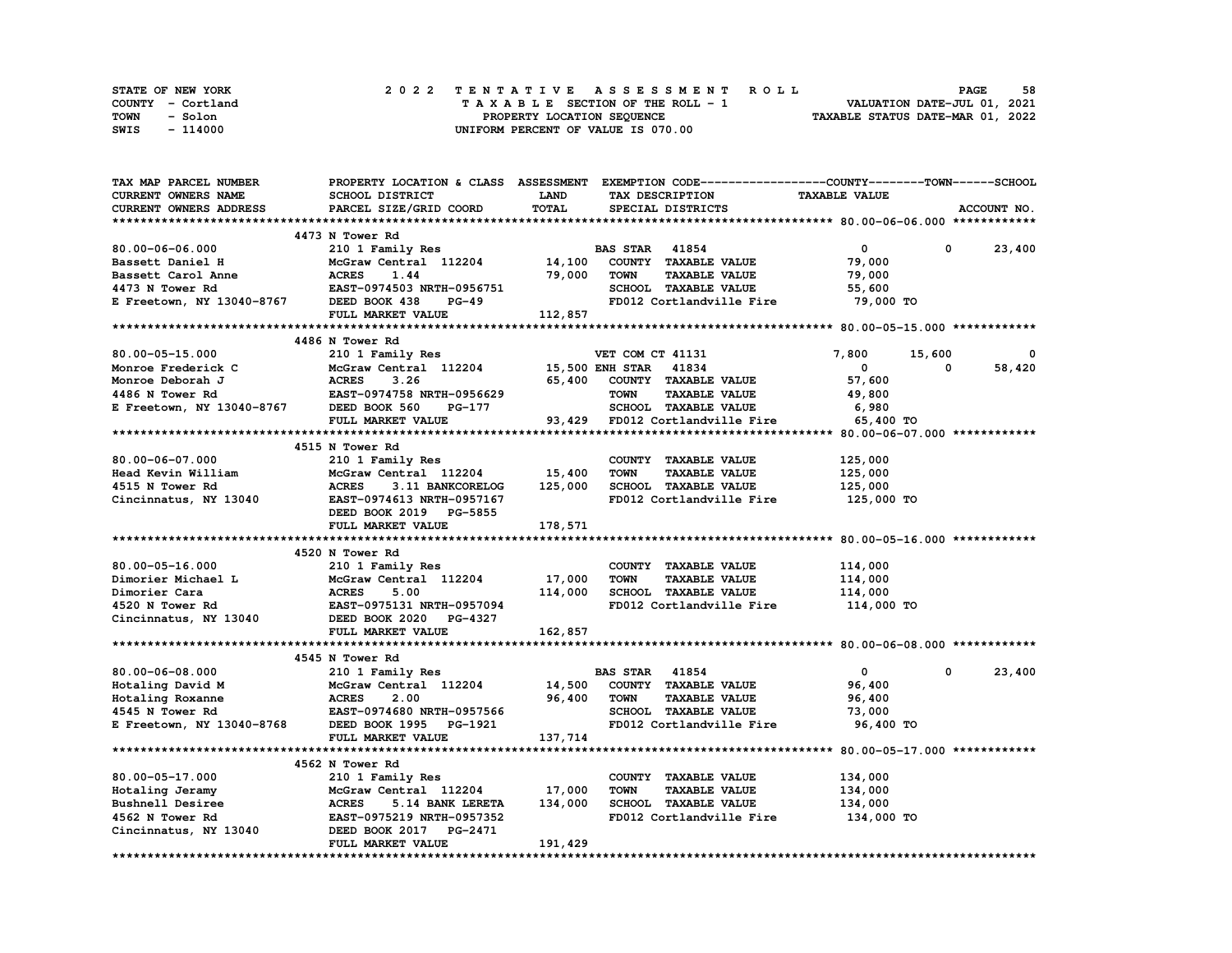| STATE OF NEW YORK | 2022 TENTATIVE ASSESSMENT ROLL          | 59<br><b>PAGE</b>                |
|-------------------|-----------------------------------------|----------------------------------|
| COUNTY - Cortland | $T A X A B L E$ SECTION OF THE ROLL - 1 | VALUATION DATE-JUL 01, 2021      |
| TOWN<br>- Solon   | PROPERTY LOCATION SEQUENCE              | TAXABLE STATUS DATE-MAR 01, 2022 |
| - 114000<br>SWIS  | UNIFORM PERCENT OF VALUE IS 070.00      |                                  |

| TAX MAP PARCEL NUMBER                                                                                                                                                            | PROPERTY LOCATION & CLASS ASSESSMENT EXEMPTION CODE----------------COUNTY-------TOWN------SCHOOL |             |                        |                                       |                                     |               |               |
|----------------------------------------------------------------------------------------------------------------------------------------------------------------------------------|--------------------------------------------------------------------------------------------------|-------------|------------------------|---------------------------------------|-------------------------------------|---------------|---------------|
| <b>CURRENT OWNERS NAME</b>                                                                                                                                                       | SCHOOL DISTRICT                                                                                  | <b>LAND</b> | TAX DESCRIPTION        |                                       | <b>TAXABLE VALUE</b>                |               |               |
| <b>CURRENT OWNERS ADDRESS</b>                                                                                                                                                    | PARCEL SIZE/GRID COORD                                                                           | TOTAL       | SPECIAL DISTRICTS      |                                       |                                     |               | ACCOUNT NO.   |
|                                                                                                                                                                                  |                                                                                                  |             |                        |                                       |                                     |               |               |
|                                                                                                                                                                                  | 4611 N Tower Rd                                                                                  |             |                        |                                       |                                     |               |               |
| $80.00 - 06 - 10.000$                                                                                                                                                            | 210 1 Family Res                                                                                 |             | <b>BAS STAR 41854</b>  |                                       | $\mathbf{0}$                        |               | $0 \t 23,400$ |
| Parks Renee                                                                                                                                                                      | McGraw Central 112204 15,200 COUNTY TAXABLE VALUE                                                |             |                        |                                       | 63,000                              |               |               |
| 4611 N Tower Rd                                                                                                                                                                  | <b>ACRES</b><br>2.91 BANKCORELOG                                                                 | 63,000      | TOWN                   | <b>TAXABLE VALUE</b>                  | 63,000                              |               |               |
| Cincinnatus, NY 13040-8769 EAST-0974806 NRTH-0958160                                                                                                                             |                                                                                                  |             |                        | SCHOOL TAXABLE VALUE 39,600           |                                     |               |               |
|                                                                                                                                                                                  | DEED BOOK 2013 PG-7058                                                                           | 90,000      |                        |                                       | FD012 Cortlandville Fire 63,000 TO  |               |               |
|                                                                                                                                                                                  | FULL MARKET VALUE                                                                                |             |                        |                                       |                                     |               |               |
|                                                                                                                                                                                  |                                                                                                  |             |                        |                                       |                                     |               |               |
|                                                                                                                                                                                  | 4623 N Tower Rd                                                                                  |             |                        |                                       |                                     |               |               |
| 80.00-06-11.000                                                                                                                                                                  | 210 1 Family Res                                                                                 |             | SOL&WND EN 49500       |                                       | 4,000                               | 4,000         | 4,000         |
|                                                                                                                                                                                  | McGraw Central 112204 22,400 BAS STAR 41854                                                      |             |                        |                                       | $\overline{\mathbf{0}}$             | $^{\circ}$    | 23,400        |
|                                                                                                                                                                                  |                                                                                                  |             |                        | 120,000 SOL&WND EN 49500              | 2,000                               | 2,000         | 2,000         |
| Tobias David R McGraw Central 112204<br>Tobias Susan J ACRES 10.00 BANKCORELOG<br>4623 N Tower Rd EAST-0974504 NRTH-0958806<br>Cincinnatus, NY 13040-8769 DEED BOOK 2014 PG-2606 |                                                                                                  |             |                        | COUNTY TAXABLE VALUE                  | 114,000                             |               |               |
|                                                                                                                                                                                  |                                                                                                  |             | <b>TOWN</b>            | <b>TAXABLE VALUE</b>                  | 114,000                             |               |               |
|                                                                                                                                                                                  |                                                                                                  |             |                        | 171, 429 SCHOOL TAXABLE VALUE 90, 600 |                                     |               |               |
|                                                                                                                                                                                  | FULL MARKET VALUE                                                                                |             |                        |                                       | FD012 Cortlandville Fire 120,000 TO |               |               |
|                                                                                                                                                                                  |                                                                                                  |             |                        |                                       |                                     |               |               |
|                                                                                                                                                                                  |                                                                                                  |             |                        |                                       |                                     |               |               |
|                                                                                                                                                                                  | 4636 N Tower Rd                                                                                  |             |                        |                                       |                                     |               |               |
| 80.00-05-02.000                                                                                                                                                                  | 210 1 Family Res                                                                                 |             | <b>VET WAR T 41123</b> |                                       | $\mathbf{0}$                        | 9,360         | $\mathbf{o}$  |
|                                                                                                                                                                                  |                                                                                                  |             |                        |                                       | 4,680                               | 0<br>$\Omega$ | $^{\circ}$    |
|                                                                                                                                                                                  |                                                                                                  |             |                        |                                       | $\overline{\mathbf{0}}$             |               | 23,400        |
|                                                                                                                                                                                  |                                                                                                  |             |                        | COUNTY TAXABLE VALUE                  | 80,320                              |               |               |
| E Freetown, NY 13040-8770 DEED BOOK 498                                                                                                                                          | $PG-78$                                                                                          |             | <b>TOWN</b>            | <b>TAXABLE VALUE</b>                  | 75,640                              |               |               |
|                                                                                                                                                                                  | FULL MARKET VALUE                                                                                |             |                        | 121, 429 SCHOOL TAXABLE VALUE         | 61,600                              |               |               |
|                                                                                                                                                                                  |                                                                                                  |             |                        | FD012 Cortlandville Fire              | 85,000 TO                           |               |               |
|                                                                                                                                                                                  |                                                                                                  |             |                        |                                       |                                     |               |               |
|                                                                                                                                                                                  | 4648 N Tower Rd                                                                                  |             |                        |                                       |                                     |               |               |
| 80.00-05-01.000                                                                                                                                                                  | 210 1 Family Res                                                                                 |             | CW 15 VET/ 41162       |                                       | 4,680                               | 0             | $\mathbf{0}$  |
| Klein Karl W                                                                                                                                                                     | McGraw Central 112204 21,700 SOL&WND EN 49500<br>McGraw Central<br>ACRES 10.75                   |             |                        |                                       | 8,000                               | 8,000         | 8,000         |
| Klein Elizabeth S                                                                                                                                                                |                                                                                                  |             | 144,000 BAS STAR 41854 |                                       | $\overline{\mathbf{0}}$             | $^{\circ}$    | 23,400        |
| 4648 N Tower Rd                                                                                                                                                                  | <b>EAST-0975547 NRTH-0959474<br/>DEED BOOK 2003 PG-1685</b>                                      |             |                        | COUNTY TAXABLE VALUE                  | 131,320                             |               |               |
| Cincinnatus, NY 13040                                                                                                                                                            |                                                                                                  |             | <b>TOWN</b>            | <b>TAXABLE VALUE</b>                  | 136,000                             |               |               |
|                                                                                                                                                                                  | FULL MARKET VALUE                                                                                |             |                        | 205,714 SCHOOL TAXABLE VALUE 112,600  |                                     |               |               |
|                                                                                                                                                                                  |                                                                                                  |             |                        | FD012 Cortlandville Fire              | 144,000 TO                          |               |               |
|                                                                                                                                                                                  |                                                                                                  |             |                        |                                       |                                     |               |               |
|                                                                                                                                                                                  | 4663 N Tower Rd                                                                                  |             |                        |                                       |                                     |               |               |
| 80.00-06-13.000                                                                                                                                                                  | 210 1 Family Res                                                                                 |             |                        | COUNTY TAXABLE VALUE                  | 184,500                             |               |               |
|                                                                                                                                                                                  |                                                                                                  |             | <b>TOWN</b>            | <b>TAXABLE VALUE</b>                  | 184,500                             |               |               |
|                                                                                                                                                                                  |                                                                                                  |             |                        | SCHOOL TAXABLE VALUE                  | 184,500                             |               |               |
| Niver Philip H Jr<br>McGraw Central 112204 16,900<br>4663 N Tower Rd MCGraw Central 112204 16,900<br>Cincinnatus, NY 13040-2105 EAST-0974871 NRTH-0959642                        |                                                                                                  |             |                        | FD012 Cortlandville Fire              | 184,500 TO                          |               |               |
|                                                                                                                                                                                  | DEED BOOK 2017 PG-230                                                                            |             |                        |                                       |                                     |               |               |
|                                                                                                                                                                                  | FULL MARKET VALUE                                                                                | 263,571     |                        |                                       |                                     |               |               |
|                                                                                                                                                                                  |                                                                                                  |             |                        |                                       |                                     |               |               |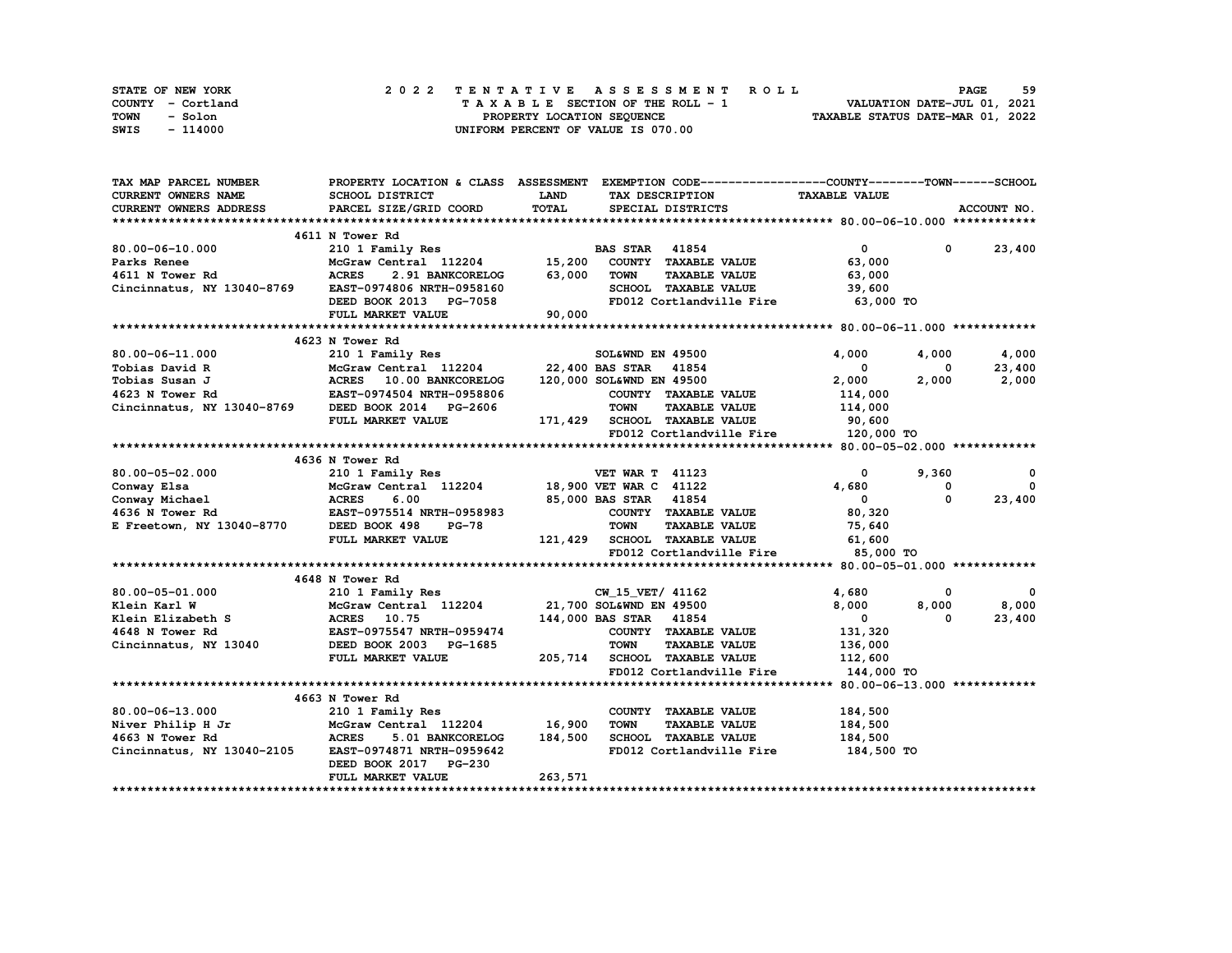| STATE OF NEW YORK | 2022 TENTATIVE ASSESSMENT ROLL     | 60<br><b>PAGE</b>                |
|-------------------|------------------------------------|----------------------------------|
| COUNTY - Cortland | TAXABLE SECTION OF THE ROLL - 1    | VALUATION DATE-JUL 01, 2021      |
| TOWN<br>- Solon   | PROPERTY LOCATION SEQUENCE         | TAXABLE STATUS DATE-MAR 01, 2022 |
| SWIS<br>- 114000  | UNIFORM PERCENT OF VALUE IS 070.00 |                                  |

| TAX MAP PARCEL NUMBER                                |                                                                               |             | PROPERTY LOCATION & CLASS ASSESSMENT EXEMPTION CODE----------------COUNTY-------TOWN------SCHOOL |                      |                   |
|------------------------------------------------------|-------------------------------------------------------------------------------|-------------|--------------------------------------------------------------------------------------------------|----------------------|-------------------|
| CURRENT OWNERS NAME                                  | SCHOOL DISTRICT                                                               | <b>LAND</b> | TAX DESCRIPTION                                                                                  | <b>TAXABLE VALUE</b> |                   |
| <b>CURRENT OWNERS ADDRESS</b>                        | PARCEL SIZE/GRID COORD                                                        | TOTAL       | SPECIAL DISTRICTS                                                                                |                      | ACCOUNT NO.       |
|                                                      |                                                                               |             |                                                                                                  |                      |                   |
|                                                      | 4700 N Tower Rd                                                               |             |                                                                                                  |                      |                   |
| 70.00-01-12.100                                      | 210 1 Family Res                                                              |             | VET WAR CT 41121                                                                                 | 4,680                | 9,360<br>$\Omega$ |
| Wills David                                          | McGraw Central 112204 20,200 BAS STAR 41854                                   |             |                                                                                                  | $\mathbf{0}$         | 23,400<br>0       |
| Wills Dorothy                                        | <b>ACRES</b><br>9.12                                                          |             | 76,600 COUNTY TAXABLE VALUE                                                                      | 71,920               |                   |
| 4700 N Tower Rd                                      | EAST-0975601 NRTH-0960283                                                     |             | <b>TOWN</b><br><b>TAXABLE VALUE</b>                                                              | 67,240               |                   |
| E Freetown, NY 13040-8771                            | DEED BOOK 518<br><b>PG-336</b>                                                |             | SCHOOL TAXABLE VALUE                                                                             | 53,200               |                   |
|                                                      | FULL MARKET VALUE                                                             |             |                                                                                                  | 76,600 TO            |                   |
|                                                      |                                                                               |             |                                                                                                  |                      |                   |
|                                                      | Potter Rd                                                                     |             |                                                                                                  |                      |                   |
| 69.00-01-13.200                                      | 105 Vac farmland                                                              |             | COUNTY TAXABLE VALUE                                                                             | 33,000               |                   |
| Schuhle John                                         | McGraw Central 112204 33,000                                                  |             | <b>TOWN</b><br><b>TAXABLE VALUE</b>                                                              | 33,000               |                   |
| Kelsen Mardis                                        | ACRES 35.44                                                                   | 33,000      | SCHOOL TAXABLE VALUE                                                                             | 33,000               |                   |
| 30 South St                                          |                                                                               |             | FD012 Cortlandville Fire 33,000 TO                                                               |                      |                   |
| PO Box 64                                            | <b>EAST-0962186 NRTH-0962033<br/>DEED BOOK 363    PG-339</b><br>DEED BOOK 363 |             |                                                                                                  |                      |                   |
| McGraw, NY 13101-0064                                | FULL MARKET VALUE                                                             | 47,143      |                                                                                                  |                      |                   |
|                                                      |                                                                               |             |                                                                                                  |                      |                   |
|                                                      | Potter Rd                                                                     |             |                                                                                                  |                      |                   |
| 69.00-01-15.000                                      | 910 Priv forest                                                               |             | COUNTY TAXABLE VALUE                                                                             | 33,000               |                   |
| Mathieu Trust Gaetan L                               | McGraw Central 112204 33,000                                                  |             | <b>TOWN</b><br><b>TAXABLE VALUE</b>                                                              | 33,000               |                   |
| Mathieu Trust Karen M                                | <b>ACRES</b><br>30.00                                                         | 33,000      | SCHOOL TAXABLE VALUE                                                                             | 33,000               |                   |
| 154 Chemin de L'Energie                              | EAST-0962451 NRTH-0961066                                                     |             | FD012 Cortlandville Fire 33,000 TO                                                               |                      |                   |
| Varennes, QC,, Canada J3X 1P7 DEED BOOK 2017 PG-2714 |                                                                               |             |                                                                                                  |                      |                   |
|                                                      | FULL MARKET VALUE                                                             | 47,143      |                                                                                                  |                      |                   |
|                                                      |                                                                               |             |                                                                                                  |                      |                   |
|                                                      | Potter Rd                                                                     |             |                                                                                                  |                      |                   |
| 69.00-01-17.000                                      | 105 Vac farmland                                                              |             | AG COMMIT 41730                                                                                  | 6,703                | 6,703<br>6,703    |
| MacLean Helen E                                      | McGraw Central 112204                                                         | 19,700      | COUNTY TAXABLE VALUE                                                                             | 12,997               |                   |
| MacLean William G Sr                                 | ACRES 37.70                                                                   | 19,700      | TOWN<br><b>TAXABLE VALUE</b>                                                                     | 12,997               |                   |
| 2446 E River Rd                                      | EAST-0961113 NRTH-0960698                                                     |             | SCHOOL TAXABLE VALUE                                                                             | 12,997               |                   |
| Cortland, NY 13045-9758                              | DEED BOOK 351<br>PG-1089                                                      |             | FD012 Cortlandville Fire                                                                         | 19,700 TO            |                   |
|                                                      | FULL MARKET VALUE                                                             | 28,143      |                                                                                                  |                      |                   |
| MAY BE SUBJECT TO PAYMENT                            |                                                                               |             |                                                                                                  |                      |                   |
| UNDER AGDIST LAW TIL 2029                            |                                                                               |             |                                                                                                  |                      |                   |
|                                                      |                                                                               |             |                                                                                                  |                      |                   |
|                                                      | Potter Rd                                                                     |             |                                                                                                  |                      |                   |
| 69.00-01-19.000                                      | 105 Vac farmland                                                              |             | AG COMMIT 41730                                                                                  | 5,242                | 5,242<br>5,242    |
| MacLean William G Sr                                 | McGraw Central 112204                                                         | 8,000       | COUNTY TAXABLE VALUE                                                                             | 2,758                |                   |
| 2446 E River Rd                                      | <b>ACRES</b><br>8.00                                                          | 8,000       | TOWN<br><b>TAXABLE VALUE</b>                                                                     | 2,758                |                   |
| Cortland, NY 13045-9758                              | EAST-0962022 NRTH-0960173                                                     |             | SCHOOL TAXABLE VALUE                                                                             | 2,758                |                   |
|                                                      | DEED BOOK 351<br>PG-1089                                                      |             | FD012 Cortlandville Fire                                                                         | 8,000 TO             |                   |
| MAY BE SUBJECT TO PAYMENT                            | FULL MARKET VALUE                                                             | 11,429      |                                                                                                  |                      |                   |
| UNDER AGDIST LAW TIL 2029                            |                                                                               |             |                                                                                                  |                      |                   |
|                                                      |                                                                               |             |                                                                                                  |                      |                   |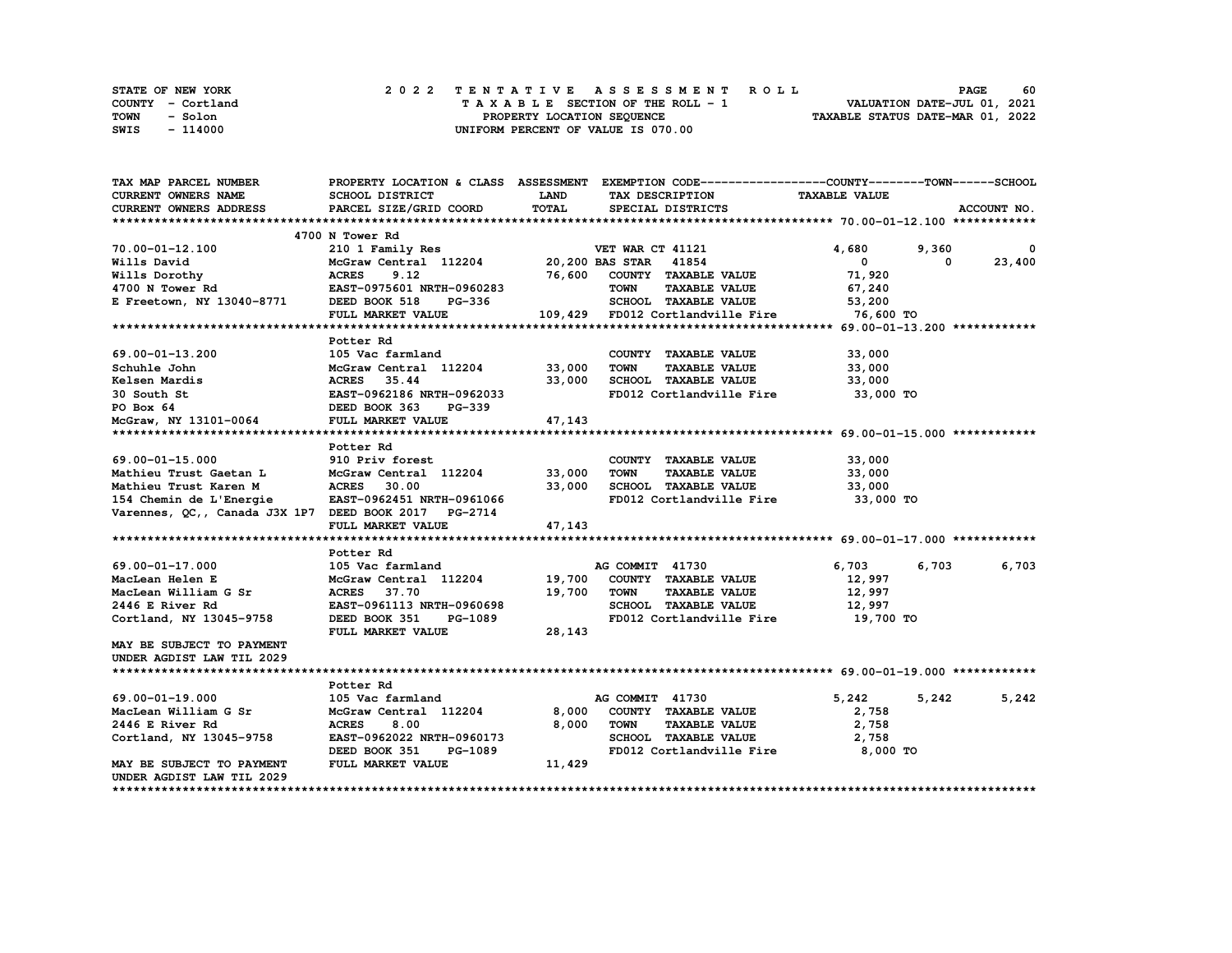| STATE OF NEW YORK | 2022 TENTATIVE ASSESSMENT ROLL     | 61<br><b>PAGE</b>                |
|-------------------|------------------------------------|----------------------------------|
| COUNTY - Cortland | TAXABLE SECTION OF THE ROLL - 1    | VALUATION DATE-JUL 01, 2021      |
| TOWN<br>- Solon   | PROPERTY LOCATION SEQUENCE         | TAXABLE STATUS DATE-MAR 01, 2022 |
| - 114000<br>SWIS  | UNIFORM PERCENT OF VALUE IS 070.00 |                                  |

| TAX MAP PARCEL NUMBER      |                                |             | PROPERTY LOCATION & CLASS ASSESSMENT EXEMPTION CODE-----------------COUNTY-------TOWN------SCHOOL |                      |            |             |
|----------------------------|--------------------------------|-------------|---------------------------------------------------------------------------------------------------|----------------------|------------|-------------|
| <b>CURRENT OWNERS NAME</b> | SCHOOL DISTRICT                | <b>LAND</b> | TAX DESCRIPTION                                                                                   | <b>TAXABLE VALUE</b> |            |             |
| CURRENT OWNERS ADDRESS     | PARCEL SIZE/GRID COORD         | TOTAL       | SPECIAL DISTRICTS                                                                                 |                      |            | ACCOUNT NO. |
|                            |                                |             |                                                                                                   |                      |            |             |
|                            | Potter Rd                      |             |                                                                                                   |                      |            |             |
| 79.00-05-09.000            | 322 Rural vac>10               |             | COUNTY TAXABLE VALUE                                                                              | 90,300               |            |             |
| Ackroyd James              | McGraw Central 112204          | 90,300      | <b>TOWN</b><br><b>TAXABLE VALUE</b>                                                               | 90,300               |            |             |
| Takach Peter               | <b>ACRES</b><br>92.85          | 90,300      | SCHOOL TAXABLE VALUE                                                                              | 90,300               |            |             |
| 1215 Groton Rd             | EAST-0962737 NRTH-0958585      |             | FD012 Cortlandville Fire                                                                          | 90,300 TO            |            |             |
|                            |                                |             |                                                                                                   |                      |            |             |
| Cortland, NY 13045         | DEED BOOK 2010, PG-5277,       |             |                                                                                                   |                      |            |             |
|                            | FULL MARKET VALUE              | 129,000     |                                                                                                   |                      |            |             |
|                            |                                |             |                                                                                                   |                      |            |             |
|                            | 4437 Potter Rd                 |             |                                                                                                   |                      |            |             |
| 79.00-07-02.000            | 210 1 Family Res               |             | COUNTY TAXABLE VALUE                                                                              | 31,000               |            |             |
| VanGorder Julie A          | McGraw Central 112204          | 18,200      | <b>TOWN</b><br><b>TAXABLE VALUE</b>                                                               | 31,000               |            |             |
| Thornton Corey D           | <b>ACRES</b><br>7.09           | 31,000      | SCHOOL TAXABLE VALUE                                                                              | 31,000               |            |             |
| PO Box 106                 | EAST-0962589 NRTH-0955239      |             | FD012 Cortlandville Fire                                                                          | 31,000 TO            |            |             |
| Blodgett Mills, NY 13738   | DEED BOOK 2013 PG-1806         |             |                                                                                                   |                      |            |             |
|                            | FULL MARKET VALUE              | 44,286      |                                                                                                   |                      |            |             |
|                            |                                |             |                                                                                                   |                      |            |             |
|                            | 4438 Potter Rd                 |             |                                                                                                   |                      |            |             |
| 79.00-08-11.000            |                                |             | <b>BAS STAR 41854</b>                                                                             | $\mathbf{0}$         | $^{\circ}$ | 23,400      |
|                            | 270 Mfg housing                |             |                                                                                                   |                      |            |             |
| King Ellen                 | McGraw Central 112204          | 14,300      | COUNTY TAXABLE VALUE                                                                              | 24,000               |            |             |
| 4438 Potter Rd             | <b>ACRES</b><br>1.65           | 24,000      | <b>TOWN</b><br><b>TAXABLE VALUE</b>                                                               | 24,000               |            |             |
| McGraw, NY 13101           | EAST-0963418 NRTH-0955595      |             | SCHOOL TAXABLE VALUE                                                                              | 600                  |            |             |
|                            | DEED BOOK 2014 PG-1808         |             | FD012 Cortlandville Fire                                                                          | 24,000 TO            |            |             |
|                            | FULL MARKET VALUE              | 34,286      |                                                                                                   |                      |            |             |
|                            |                                |             |                                                                                                   |                      |            |             |
|                            | 4440 Potter Rd                 |             |                                                                                                   |                      |            |             |
| 79.00-08-12.000            | 270 Mfg housing                |             | <b>ENH STAR 41834</b>                                                                             | $\mathbf{0}$         | $^{\circ}$ | 34,500      |
| Thompson Russell           | McGraw Central 112204          | 14,500      | COUNTY TAXABLE VALUE                                                                              | 34,500               |            |             |
| PO Box 462                 | <b>ACRES</b><br>1.99           | 34,500      | <b>TOWN</b><br><b>TAXABLE VALUE</b>                                                               | 34,500               |            |             |
| McGraw, NY 13101-0462      | EAST-0963212 NRTH-0955550      |             | SCHOOL TAXABLE VALUE                                                                              | 0                    |            |             |
|                            | DEED BOOK 367<br><b>PG-344</b> |             | FD012 Cortlandville Fire                                                                          | 34,500 TO            |            |             |
|                            | FULL MARKET VALUE              | 49,286      |                                                                                                   |                      |            |             |
|                            |                                |             |                                                                                                   |                      |            |             |
|                            | 4442 Potter Rd                 |             |                                                                                                   |                      |            |             |
|                            |                                |             |                                                                                                   |                      |            |             |
| 79.00-08-14.000            | 270 Mfg housing                |             | <b>BAS STAR</b><br>41854                                                                          | $\mathbf{0}$         | 0          | 23,400      |
| West Robert L              | McGraw Central 112204          | 14,700      | COUNTY TAXABLE VALUE                                                                              | 33,000               |            |             |
| 4442 Potter Rd             | <b>ACRES</b><br>2.20           | 33,000      | <b>TOWN</b><br><b>TAXABLE VALUE</b>                                                               | 33,000               |            |             |
| McGraw, NY 13101-9518      | EAST-0963288 NRTH-0956047      |             | <b>SCHOOL TAXABLE VALUE</b>                                                                       | 9,600                |            |             |
|                            | DEED BOOK 500<br>$PG-43$       |             | FD012 Cortlandville Fire                                                                          | 33,000 TO            |            |             |
|                            | FULL MARKET VALUE              | 47,143      |                                                                                                   |                      |            |             |
| ***********************    | *****************************  |             |                                                                                                   |                      |            |             |
|                            | 4508 Potter Rd                 |             |                                                                                                   |                      |            |             |
| 79.00-08-13.000            | 210 1 Family Res               |             | <b>BAS STAR</b><br>41854                                                                          | $\mathbf 0$          | 0          | 23,400      |
| Sweeney Christopher        | McGraw Central 112204          | 15,900      | COUNTY TAXABLE VALUE                                                                              | 73,000               |            |             |
| Sweeney Julie              | <b>ACRES</b><br>3.71           | 73,000      | <b>TAXABLE VALUE</b><br><b>TOWN</b>                                                               | 73,000               |            |             |
| 4508 Potter Rd             | EAST-0963121 NRTH-0955827      |             | <b>SCHOOL TAXABLE VALUE</b>                                                                       | 49,600               |            |             |
| McGraw, NY 13101-9518      | DEED BOOK 10196 PG-68001       |             | FD012 Cortlandville Fire                                                                          | 73,000 TO            |            |             |
|                            | FULL MARKET VALUE              | 104,286     |                                                                                                   |                      |            |             |
|                            |                                |             |                                                                                                   |                      |            |             |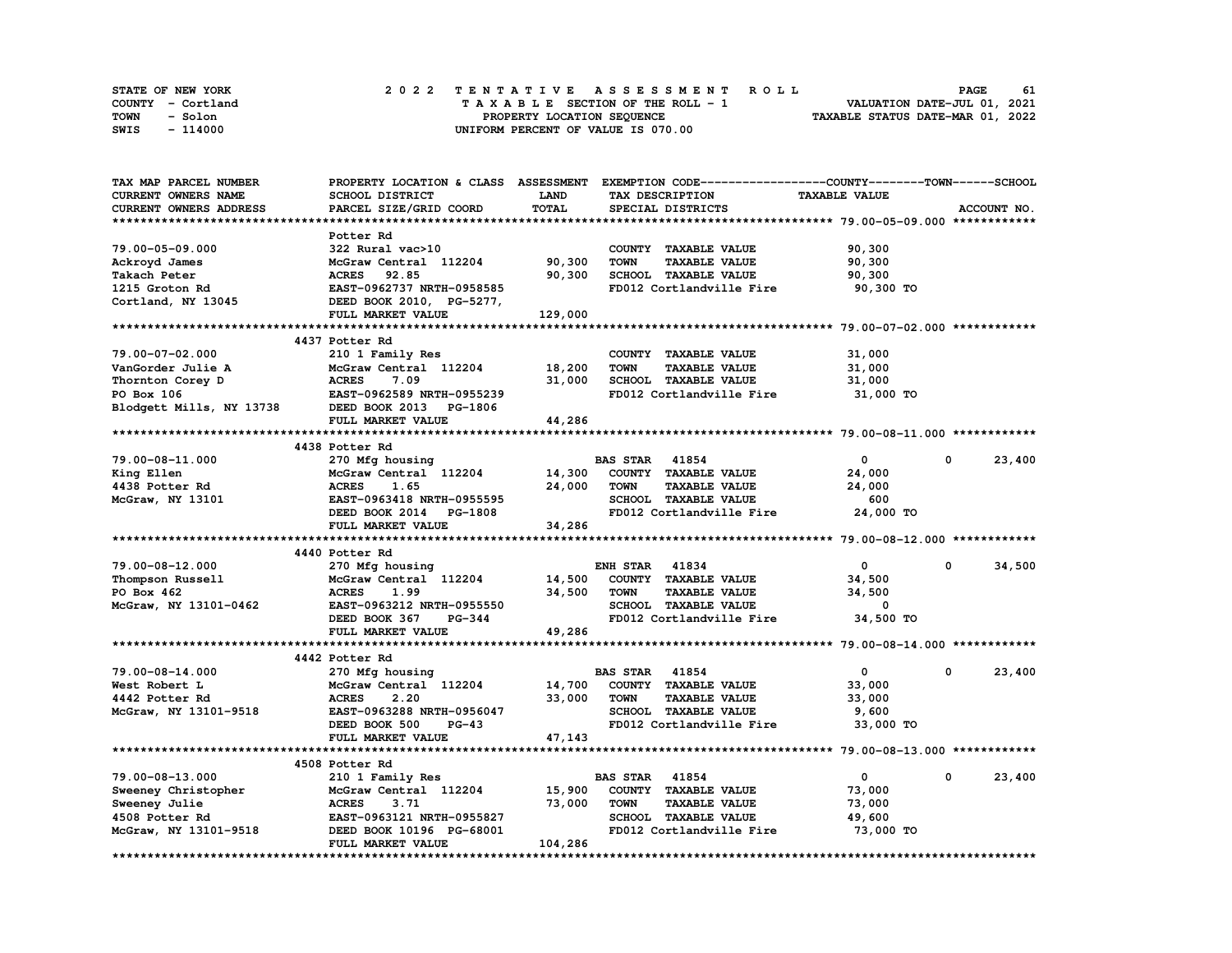| STATE OF NEW YORK | 2022 TENTATIVE ASSESSMENT ROLL     | 62<br><b>PAGE</b>                |
|-------------------|------------------------------------|----------------------------------|
| COUNTY - Cortland | TAXABLE SECTION OF THE ROLL - 1    | VALUATION DATE-JUL 01, 2021      |
| TOWN<br>- Solon   | PROPERTY LOCATION SEQUENCE         | TAXABLE STATUS DATE-MAR 01, 2022 |
| - 114000<br>SWIS  | UNIFORM PERCENT OF VALUE IS 070.00 |                                  |

| TAX MAP PARCEL NUMBER                                                                                                                                               |                                                                                                               |              | PROPERTY LOCATION & CLASS ASSESSMENT EXEMPTION CODE-----------------COUNTY-------TOWN------SCHOOL |                  |              |                          |
|---------------------------------------------------------------------------------------------------------------------------------------------------------------------|---------------------------------------------------------------------------------------------------------------|--------------|---------------------------------------------------------------------------------------------------|------------------|--------------|--------------------------|
| <b>CURRENT OWNERS NAME</b>                                                                                                                                          | SCHOOL DISTRICT                                                                                               | <b>LAND</b>  | TAX DESCRIPTION TAXABLE VALUE                                                                     |                  |              |                          |
| CURRENT OWNERS ADDRESS                                                                                                                                              | PARCEL SIZE/GRID COORD                                                                                        | <b>TOTAL</b> | SPECIAL DISTRICTS                                                                                 |                  |              | ACCOUNT NO.              |
|                                                                                                                                                                     |                                                                                                               |              |                                                                                                   |                  |              |                          |
|                                                                                                                                                                     | 4526 Potter Rd                                                                                                |              |                                                                                                   |                  |              |                          |
| 79.00-08-15.000                                                                                                                                                     | 270 Mfg housing                                                                                               |              | COUNTY TAXABLE VALUE                                                                              | 26,500           |              |                          |
| Wood Joyce I                                                                                                                                                        | McGraw Central 112204 15,500                                                                                  |              | <b>TOWN</b><br><b>TAXABLE VALUE</b>                                                               | 26,500           |              |                          |
| 4526 Potter Rd                                                                                                                                                      | <b>ACRES</b><br>3.26                                                                                          | 26,500       | SCHOOL TAXABLE VALUE                                                                              | 26,500           |              |                          |
| McGraw, NY 13101-9518                                                                                                                                               | EAST-0963030 NRTH-0956265                                                                                     |              | FD012 Cortlandville Fire 26,500 TO                                                                |                  |              |                          |
|                                                                                                                                                                     | DEED BOOK 500<br><b>PG-47</b>                                                                                 |              |                                                                                                   |                  |              |                          |
|                                                                                                                                                                     | FULL MARKET VALUE                                                                                             | 37,857       |                                                                                                   |                  |              |                          |
|                                                                                                                                                                     |                                                                                                               |              |                                                                                                   |                  |              |                          |
|                                                                                                                                                                     | 4542 Potter Rd                                                                                                |              |                                                                                                   |                  |              |                          |
| 79.00-05-10.000                                                                                                                                                     | 210 1 Family Res                                                                                              |              | <b>AGED C&amp;T</b> 41801                                                                         | 19,500 19,500    |              | $\overline{\phantom{0}}$ |
| Hill Betty                                                                                                                                                          | McGraw Central 112204 14,600 AGED S                                                                           |              | 41804                                                                                             | $\mathbf{0}$     | 0            | 13,650                   |
| 4542 Potter Rd                                                                                                                                                      | <b>ACRES</b><br>2.17                                                                                          |              | 39,000 ENH STAR 41834                                                                             | $\mathbf{0}$     | 0            | 25,350                   |
| McGraw, NY 13101                                                                                                                                                    | EAST-0962753 NRTH-0956832                                                                                     |              | COUNTY TAXABLE VALUE                                                                              | 19,500           |              |                          |
|                                                                                                                                                                     | DEED BOOK 371<br><b>PG-475</b>                                                                                |              | <b>TOWN</b><br><b>TAXABLE VALUE</b>                                                               | 19,500           |              |                          |
|                                                                                                                                                                     | FULL MARKET VALUE                                                                                             |              | 55,714 SCHOOL TAXABLE VALUE<br>FD012 Cortlandville Fire                                           | $\sim$ 0         |              |                          |
|                                                                                                                                                                     |                                                                                                               |              | FD012 Cortlandville Fire                                                                          | 39,000 TO        |              |                          |
|                                                                                                                                                                     |                                                                                                               |              |                                                                                                   |                  |              |                          |
|                                                                                                                                                                     | 4543 Potter Rd                                                                                                |              |                                                                                                   |                  |              |                          |
| 79.00-05-15.000                                                                                                                                                     | 240 Rural res                                                                                                 |              | COUNTY TAXABLE VALUE                                                                              | 130,000          |              |                          |
| Compagni Frederick G III                                                                                                                                            | McGraw Central 112204 37,200                                                                                  |              | TOWN<br><b>TAXABLE VALUE</b>                                                                      | 130,000          |              |                          |
| 4543 Potter Rd                                                                                                                                                      | ACRES 46.48<br><b>ACRES     46.48<br/>EAST-0962312  NRTH-0956650</b>                                          | 130,000      | SCHOOL TAXABLE VALUE                                                                              | 130,000          |              |                          |
| Solon, NY 13040                                                                                                                                                     |                                                                                                               |              | FD012 Cortlandville Fire                                                                          | 130,000 TO       |              |                          |
|                                                                                                                                                                     | DEED BOOK 2020 PG-5276                                                                                        |              |                                                                                                   |                  |              |                          |
|                                                                                                                                                                     | FULL MARKET VALUE                                                                                             | 185,714      |                                                                                                   |                  |              |                          |
|                                                                                                                                                                     |                                                                                                               |              |                                                                                                   |                  |              |                          |
|                                                                                                                                                                     | 4556 Potter Rd                                                                                                |              |                                                                                                   |                  |              |                          |
|                                                                                                                                                                     |                                                                                                               |              |                                                                                                   | $\overline{0}$   | $\mathbf{0}$ | 58,420                   |
|                                                                                                                                                                     | 210 1 Family Res<br>McGraw Central 112204 14,300 COUNTY TAXABLE VALUE<br>ACRES 1.60 65,500 TOWN TAXABLE VALUE |              |                                                                                                   | 65,500           |              |                          |
|                                                                                                                                                                     |                                                                                                               |              |                                                                                                   | 65,500           |              |                          |
| 79.00-05-11.000<br>Head John McGraw Central 112204<br>Head Debbie Wood ACRES 1.60<br>4556 Potter Rd EAST-0962568 NRTH-0957320<br>McGraw NY 13101<br>McGraw NY 13101 |                                                                                                               |              | SCHOOL TAXABLE VALUE                                                                              | 7,080            |              |                          |
| McGraw, NY 13101                                                                                                                                                    | DEED BOOK 1998 PG-6241                                                                                        |              | FD012 Cortlandville Fire                                                                          | 65,500 TO        |              |                          |
|                                                                                                                                                                     | FULL MARKET VALUE                                                                                             | 93,571       |                                                                                                   |                  |              |                          |
|                                                                                                                                                                     |                                                                                                               |              |                                                                                                   |                  |              |                          |
|                                                                                                                                                                     | 4576 Potter Rd<br>210 1 Family Res                                                                            |              |                                                                                                   |                  |              |                          |
| 79.00-05-12.000                                                                                                                                                     |                                                                                                               |              | <b>BAS STAR 41854</b>                                                                             | $\overline{0}$   | $\mathbf{0}$ | 23,400                   |
| Merchant Hubert C Jr                                                                                                                                                | McGraw Central 112204 13,800                                                                                  |              | COUNTY TAXABLE VALUE                                                                              | 55,300           |              |                          |
| Merchant Alice J                                                                                                                                                    | ACRES 1.18 BANKCORELOGNERS 1.18 BANKCORELOGNERS<br>EAST-0962460 NRTH-0957649                                  |              | 55,300 TOWN<br><b>TAXABLE VALUE</b>                                                               | 55,300<br>31,900 |              |                          |
| 4576 Potter Rd                                                                                                                                                      |                                                                                                               |              | SCHOOL TAXABLE VALUE                                                                              |                  |              |                          |
| McGraw, NY 13101-9518 DEED BOOK 567                                                                                                                                 | $PG-70$                                                                                                       |              | FD012 Cortlandville Fire 55,300 TO                                                                |                  |              |                          |
|                                                                                                                                                                     | FULL MARKET VALUE                                                                                             | 79,000       |                                                                                                   |                  |              |                          |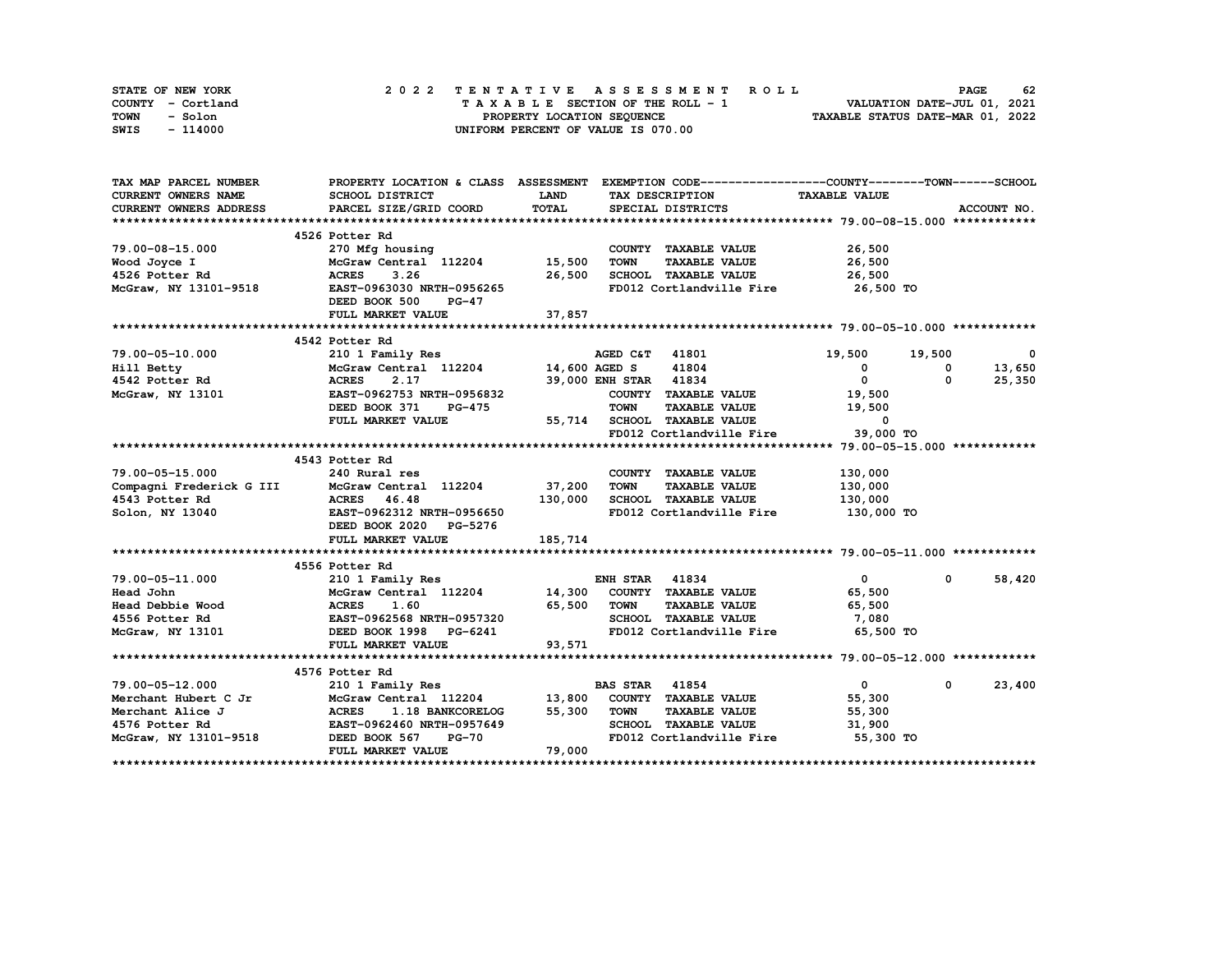| STATE OF NEW YORK | 2022 TENTATIVE ASSESSMENT ROLL     | 63<br><b>PAGE</b>                |
|-------------------|------------------------------------|----------------------------------|
| COUNTY - Cortland | TAXABLE SECTION OF THE ROLL - 1    | VALUATION DATE-JUL 01, 2021      |
| TOWN<br>- Solon   | PROPERTY LOCATION SEQUENCE         | TAXABLE STATUS DATE-MAR 01, 2022 |
| - 114000<br>SWIS  | UNIFORM PERCENT OF VALUE IS 070.00 |                                  |

| TAX MAP PARCEL NUMBER  |                                                                            |              | PROPERTY LOCATION & CLASS ASSESSMENT EXEMPTION CODE----------------COUNTY-------TOWN-----SCHOOL |                      |                        |
|------------------------|----------------------------------------------------------------------------|--------------|-------------------------------------------------------------------------------------------------|----------------------|------------------------|
| CURRENT OWNERS NAME    | SCHOOL DISTRICT                                                            | <b>LAND</b>  | TAX DESCRIPTION                                                                                 | <b>TAXABLE VALUE</b> |                        |
| CURRENT OWNERS ADDRESS | PARCEL SIZE/GRID COORD                                                     | <b>TOTAL</b> | SPECIAL DISTRICTS                                                                               |                      | ACCOUNT NO.            |
|                        |                                                                            |              |                                                                                                 |                      |                        |
|                        | 4582 Potter Rd                                                             |              |                                                                                                 |                      |                        |
| 79.00-05-13.000        | 210 1 Family Res                                                           |              | <b>BAS STAR</b> 41854                                                                           | $\mathbf{0}$         | 0<br>23,400            |
| Mulcahy Jennifer L     | McGraw Central 112204                                                      | 14,800       | COUNTY TAXABLE VALUE                                                                            | 109,500              |                        |
| 4582 Potter Rd         | <b>ACRES</b><br>2.36 BANK LERETA                                           | 109,500      | <b>TOWN</b><br><b>TAXABLE VALUE</b>                                                             | 109,500              |                        |
| McGraw, NY 13101       | EAST-0962359 NRTH-0957942                                                  |              | SCHOOL TAXABLE VALUE                                                                            | 86,100               |                        |
|                        | DEED BOOK 2021 PG-1402                                                     |              | FD012 Cortlandville Fire                                                                        | 109,500 TO           |                        |
|                        | FULL MARKET VALUE                                                          | 156,429      |                                                                                                 |                      |                        |
|                        |                                                                            |              |                                                                                                 |                      |                        |
|                        | 4589 Potter Rd                                                             |              |                                                                                                 |                      |                        |
|                        |                                                                            |              |                                                                                                 |                      |                        |
| 79.00-05-14.000        | 210 1 Family Res                                                           |              | COUNTY TAXABLE VALUE                                                                            | 118,000              |                        |
| Marvin Sarah L         | McGraw Central 112204                                                      | 14,600       | <b>TOWN</b><br><b>TAXABLE VALUE</b>                                                             | 118,000              |                        |
| 4589 Potter Rd         | <b>ACRES</b><br>2.16 BANKCORELOG                                           | 118,000      | SCHOOL TAXABLE VALUE                                                                            | 118,000              |                        |
| McGraw, NY 13101-9518  | EAST-0962064 NRTH-0957979                                                  |              | FD012 Cortlandville Fire                                                                        | 118,000 TO           |                        |
|                        | DEED BOOK 2016 PG-4291                                                     |              |                                                                                                 |                      |                        |
|                        | FULL MARKET VALUE                                                          | 168,571      |                                                                                                 |                      |                        |
|                        |                                                                            |              |                                                                                                 |                      |                        |
|                        | 4669 Potter Rd                                                             |              |                                                                                                 |                      |                        |
| 79.00-05-02.000        | 270 Mfg housing                                                            |              | COUNTY TAXABLE VALUE                                                                            | 44,500               |                        |
| Brown Mark J Sr        | McGraw Central 112204                                                      | 13,600       | <b>TOWN</b><br><b>TAXABLE VALUE</b>                                                             | 44,500               |                        |
| 4669 Potter Rd         | <b>ACRES</b><br>1.07                                                       | 44,500       | SCHOOL TAXABLE VALUE                                                                            | 44,500               |                        |
| McGraw, NY 13101-9518  | EAST-0961474 NRTH-0959380                                                  |              | FD012 Cortlandville Fire                                                                        | 44,500 TO            |                        |
|                        | DEED BOOK 2000 PG-1288                                                     |              |                                                                                                 |                      |                        |
|                        | FULL MARKET VALUE                                                          | 63,571       |                                                                                                 |                      |                        |
|                        |                                                                            |              |                                                                                                 |                      |                        |
|                        | 4728 Potter Rd                                                             |              |                                                                                                 |                      |                        |
| 69.00-01-18.000        | 270 Mfg housing                                                            |              | COUNTY TAXABLE VALUE                                                                            | 28,500               |                        |
| Wood Bryan             | McGraw Central 112204                                                      | 13,700       | <b>TAXABLE VALUE</b><br><b>TOWN</b>                                                             | 28,500               |                        |
| c/o Natalie Wood       | <b>ACRES</b><br>1.10                                                       | 28,500       | SCHOOL TAXABLE VALUE                                                                            | 28,500               |                        |
| 4728 Potter Rd         | EAST-0961570 NRTH-0960304                                                  |              | FD012 Cortlandville Fire                                                                        | 28,500 TO            |                        |
| McGraw, NY 13101-9518  | DEED BOOK 559<br><b>PG-283</b>                                             |              |                                                                                                 |                      |                        |
|                        | FULL MARKET VALUE                                                          | 40,714       |                                                                                                 |                      |                        |
|                        |                                                                            |              |                                                                                                 |                      |                        |
|                        | 4732 Potter Rd                                                             |              |                                                                                                 |                      |                        |
| 69.00-01-16.000        | 270 Mfg housing                                                            |              | COUNTY TAXABLE VALUE                                                                            | 45,000               |                        |
| Stevens Jason          | McGraw Central 112204                                                      | 20,100       | <b>TOWN</b><br><b>TAXABLE VALUE</b>                                                             | 45,000               |                        |
| 4732 Potter Rd         | <b>ACRES</b><br>7.02 BANK WELLS                                            | 45,000       | SCHOOL TAXABLE VALUE                                                                            | 45,000               |                        |
| McGraw, NY 13101       | EAST-0961646 NRTH-0960866                                                  |              | FD012 Cortlandville Fire                                                                        | 45,000 TO            |                        |
|                        | DEED BOOK 2020 PG-4642                                                     |              |                                                                                                 |                      |                        |
|                        | FULL MARKET VALUE                                                          | 64,286       |                                                                                                 |                      |                        |
|                        |                                                                            |              |                                                                                                 |                      |                        |
|                        |                                                                            |              |                                                                                                 |                      |                        |
|                        | 4601, 4615 Potter Rd                                                       |              |                                                                                                 |                      |                        |
| 79.00-05-01.100        | 240 Rural res                                                              |              | <b>BAS STAR</b> 41854                                                                           | $\circ$              | $\mathbf{0}$<br>23,400 |
| Williams Lesa Jean     | McGraw Central 112204                                                      | 51,500       | COUNTY TAXABLE VALUE                                                                            | 155,000              |                        |
| Williams Myron Lynn    | <b>ACRES</b> 35.70<br><b>ACRES     35.70<br/>EAST-0961430 NRTH-0958866</b> | 155,000      | <b>TOWN</b><br><b>TAXABLE VALUE</b>                                                             | 155,000              |                        |
| 4615 Potter Rd         |                                                                            |              | SCHOOL TAXABLE VALUE                                                                            | 131,600              |                        |
| McGraw, NY 13101-9518  | DEED BOOK 548<br>PG-100                                                    |              | FD012 Cortlandville Fire                                                                        | 155,000 TO           |                        |
|                        | FULL MARKET VALUE                                                          | 221,429      |                                                                                                 |                      |                        |
|                        |                                                                            |              |                                                                                                 |                      |                        |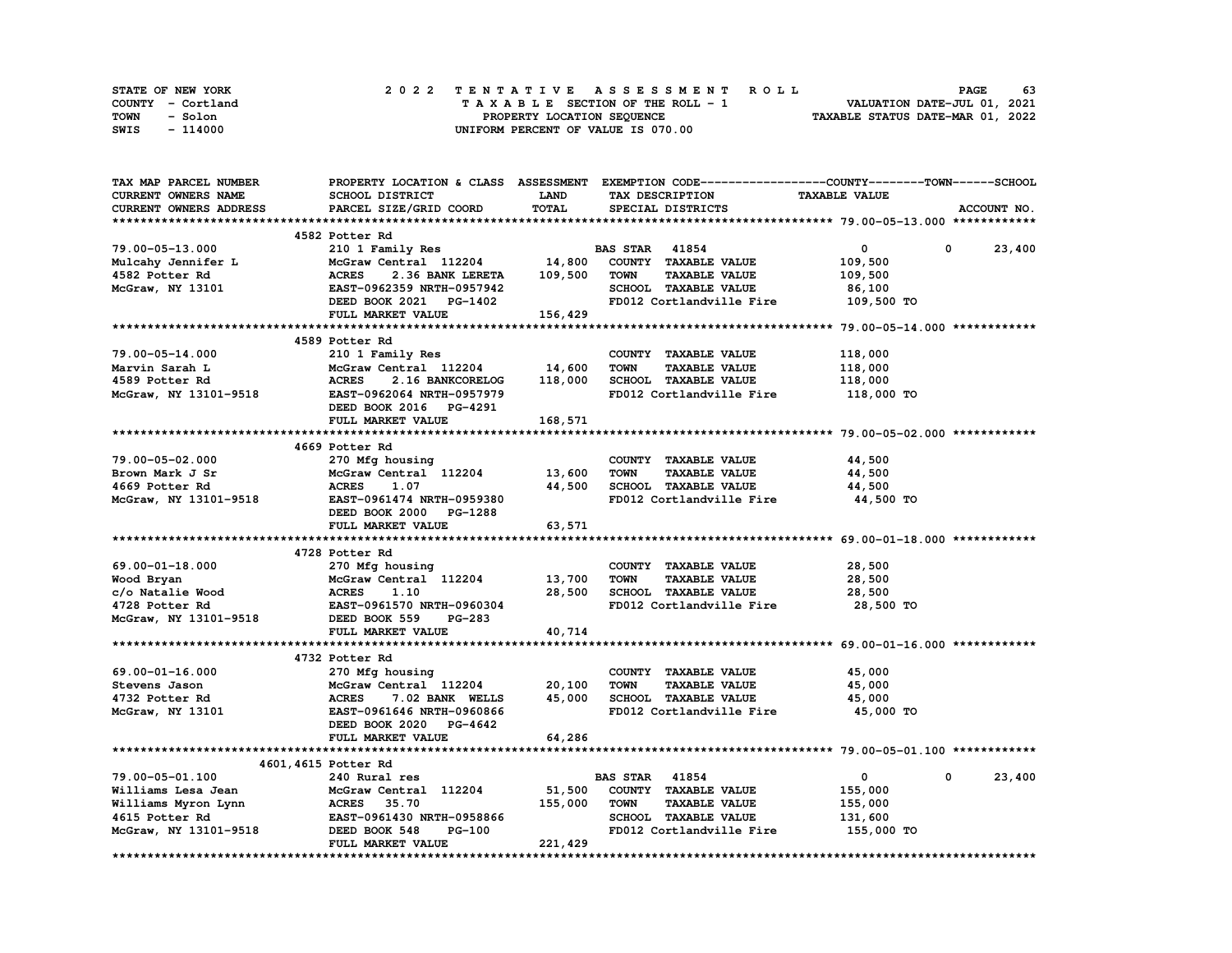| STATE OF NEW YORK | 2022 TENTATIVE ASSESSMENT ROLL     | 64<br><b>PAGE</b>                |
|-------------------|------------------------------------|----------------------------------|
| COUNTY - Cortland | TAXABLE SECTION OF THE ROLL - 1    | VALUATION DATE-JUL 01, 2021      |
| TOWN<br>- Solon   | PROPERTY LOCATION SEQUENCE         | TAXABLE STATUS DATE-MAR 01, 2022 |
| SWIS<br>- 114000  | UNIFORM PERCENT OF VALUE IS 070.00 |                                  |

| TAX MAP PARCEL NUMBER                                                                                                                                                                                                |                                                           |              | PROPERTY LOCATION & CLASS ASSESSMENT EXEMPTION CODE----------------COUNTY-------TOWN-----SCHOOL |                            |             |
|----------------------------------------------------------------------------------------------------------------------------------------------------------------------------------------------------------------------|-----------------------------------------------------------|--------------|-------------------------------------------------------------------------------------------------|----------------------------|-------------|
| CURRENT OWNERS NAME                                                                                                                                                                                                  | SCHOOL DISTRICT                                           | <b>LAND</b>  | TAX DESCRIPTION                                                                                 | <b>TAXABLE VALUE</b>       |             |
| CURRENT OWNERS ADDRESS                                                                                                                                                                                               | PARCEL SIZE/GRID COORD                                    | <b>TOTAL</b> | SPECIAL DISTRICTS                                                                               |                            | ACCOUNT NO. |
|                                                                                                                                                                                                                      |                                                           |              |                                                                                                 |                            |             |
|                                                                                                                                                                                                                      | Preston Rd                                                |              |                                                                                                 |                            |             |
|                                                                                                                                                                                                                      |                                                           |              | COUNTY TAXABLE VALUE                                                                            | 5,000                      |             |
|                                                                                                                                                                                                                      |                                                           | 5,000        | TOWN<br><b>TAXABLE VALUE</b>                                                                    | 5,000                      |             |
|                                                                                                                                                                                                                      |                                                           | 5,000        | SCHOOL TAXABLE VALUE                                                                            | 5,000                      |             |
|                                                                                                                                                                                                                      |                                                           |              | FD012 Cortlandville Fire 5,000 TO                                                               |                            |             |
| 101.00-01-04.112 321 Abandoned ag<br>Whittaker William D Cincinnatus Cen 112001 5,000<br>Whittaker Shawn ACRES 9.58 5,000<br>3720 Rt 41 EAST-0981006 NRTH-0942129<br>Cincinnatus, NY 13040-8749 DEED BOOK 496 PG-322 |                                                           |              |                                                                                                 |                            |             |
|                                                                                                                                                                                                                      | FULL MARKET VALUE                                         | 7,143        |                                                                                                 |                            |             |
|                                                                                                                                                                                                                      |                                                           |              |                                                                                                 |                            |             |
|                                                                                                                                                                                                                      | Preston Rd                                                |              |                                                                                                 |                            |             |
| 101.00-04-05.000                                                                                                                                                                                                     | 323 Vacant rural                                          |              | COUNTY TAXABLE VALUE                                                                            | 20,700                     |             |
|                                                                                                                                                                                                                      |                                                           |              | TAXABLE VALUE                                                                                   | 20,700                     |             |
|                                                                                                                                                                                                                      |                                                           |              |                                                                                                 | 20,700                     |             |
| Stedwell Steven R Cincinnatus Cen 112001 20,700 TOWN TAXABLE VALUE<br>4191 Telephone Rd ACRES 12.85 20,700 SCHOOL TAXABLE VALUE<br>PO Box 406 EAST-0982904 NRTH-0941727 FD012 Cortlandville Fire                     |                                                           |              | FD012 Cortlandville Fire 20,700 TO                                                              |                            |             |
| Cincinnatus, NY 13040 DEED BOOK 2012 PG-1957                                                                                                                                                                         |                                                           |              |                                                                                                 |                            |             |
|                                                                                                                                                                                                                      | FULL MARKET VALUE 29,571                                  |              |                                                                                                 |                            |             |
|                                                                                                                                                                                                                      |                                                           |              |                                                                                                 |                            |             |
|                                                                                                                                                                                                                      | 3541 Preston Rd                                           |              |                                                                                                 |                            |             |
|                                                                                                                                                                                                                      |                                                           |              | COUNTY TAXABLE VALUE                                                                            | 150,000                    |             |
|                                                                                                                                                                                                                      |                                                           |              | <b>TAXABLE VALUE</b>                                                                            | 150,000                    |             |
|                                                                                                                                                                                                                      |                                                           |              | 150,000 SCHOOL TAXABLE VALUE 150,000                                                            |                            |             |
|                                                                                                                                                                                                                      |                                                           |              | FD012 Cortlandville Fire                                                                        | 150,000 TO                 |             |
|                                                                                                                                                                                                                      |                                                           |              |                                                                                                 |                            |             |
|                                                                                                                                                                                                                      | FULL MARKET VALUE                                         | 214,286      |                                                                                                 |                            |             |
|                                                                                                                                                                                                                      |                                                           |              |                                                                                                 |                            |             |
|                                                                                                                                                                                                                      | 3586 Preston Rd                                           |              |                                                                                                 |                            |             |
| 101.00-01-03.200                                                                                                                                                                                                     | 105 Vac farmland                                          |              | AG COMMIT 41730                                                                                 | 51,054 51,054              | 51,054      |
| Willcox Blake R                                                                                                                                                                                                      | Cincinnatus Cen 112001 83,000 COUNTY TAXABLE VALUE        |              |                                                                                                 | 31,946                     |             |
| Cincinna<br>ACRES<br>5028 Route 11                                                                                                                                                                                   | 90.00                                                     | 83,000 TOWN  | <b>TAXABLE VALUE</b>                                                                            | 31,946                     |             |
| Homer, NY 13077                                                                                                                                                                                                      | EAST-0983551 NRTH-0940109                                 |              | SCHOOL TAXABLE VALUE 31,946                                                                     |                            |             |
|                                                                                                                                                                                                                      |                                                           |              | FD012 Cortlandville Fire 83,000 TO                                                              |                            |             |
| DEED BOOK 1997 PG-880<br>MAY BE SUBJECT TO PAYMENT FULL MARKET VALUE 118,571                                                                                                                                         |                                                           |              |                                                                                                 |                            |             |
| UNDER AGDIST LAW TIL 2029                                                                                                                                                                                            |                                                           |              |                                                                                                 |                            |             |
|                                                                                                                                                                                                                      |                                                           |              |                                                                                                 |                            |             |
|                                                                                                                                                                                                                      | 3592 Preston Rd                                           |              |                                                                                                 |                            |             |
| 101.00-01-03.100                                                                                                                                                                                                     | 240 Rural res                                             |              | <b>BAS STAR 41854</b>                                                                           | $\mathbf{0}$<br>$^{\circ}$ | 23,400      |
|                                                                                                                                                                                                                      |                                                           |              |                                                                                                 | 93,000                     |             |
|                                                                                                                                                                                                                      |                                                           |              |                                                                                                 | 93,000                     |             |
| E Freetown, NY 13040-8506 EAST-0983680 NRTH-0940824                                                                                                                                                                  |                                                           |              | SCHOOL TAXABLE VALUE 69,600                                                                     |                            |             |
|                                                                                                                                                                                                                      |                                                           |              | FD012 Cortlandville Fire 93,000 TO                                                              |                            |             |
|                                                                                                                                                                                                                      | DEED BOOK 2011    PG-3107<br>FULL MARKET VALUE    132,857 |              |                                                                                                 |                            |             |
|                                                                                                                                                                                                                      |                                                           |              |                                                                                                 |                            |             |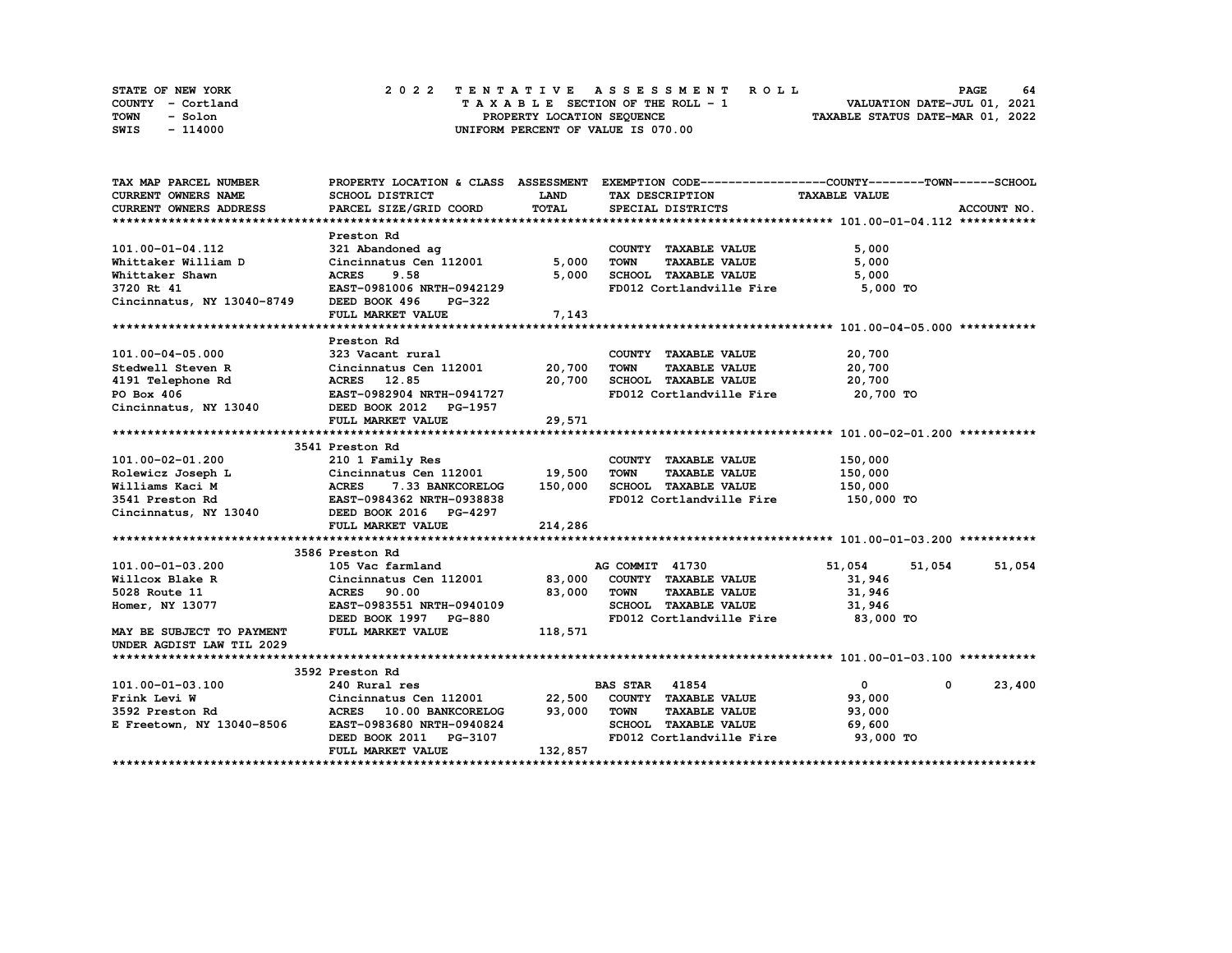| STATE OF NEW YORK | 2022 TENTATIVE ASSESSMENT ROLL     | 65<br><b>PAGE</b>                |
|-------------------|------------------------------------|----------------------------------|
| COUNTY - Cortland | TAXABLE SECTION OF THE ROLL - 1    | VALUATION DATE-JUL 01, 2021      |
| TOWN<br>- Solon   | PROPERTY LOCATION SEQUENCE         | TAXABLE STATUS DATE-MAR 01, 2022 |
| - 114000<br>SWIS  | UNIFORM PERCENT OF VALUE IS 070.00 |                                  |

| TAX MAP PARCEL NUMBER                                                                                                                                                                         | PROPERTY LOCATION & CLASS ASSESSMENT EXEMPTION CODE----------------COUNTY-------TOWN------SCHOOL |             |                                     |                           |             |
|-----------------------------------------------------------------------------------------------------------------------------------------------------------------------------------------------|--------------------------------------------------------------------------------------------------|-------------|-------------------------------------|---------------------------|-------------|
| CURRENT OWNERS NAME                                                                                                                                                                           | SCHOOL DISTRICT                                                                                  | <b>LAND</b> | TAX DESCRIPTION                     | <b>TAXABLE VALUE</b>      |             |
| CURRENT OWNERS ADDRESS                                                                                                                                                                        | PARCEL SIZE/GRID COORD                                                                           | TOTAL       | SPECIAL DISTRICTS                   |                           | ACCOUNT NO. |
|                                                                                                                                                                                               |                                                                                                  |             |                                     |                           |             |
|                                                                                                                                                                                               | 3637 Preston Rd                                                                                  |             |                                     |                           |             |
|                                                                                                                                                                                               |                                                                                                  |             |                                     | 4,680<br>9,360            | 0           |
|                                                                                                                                                                                               |                                                                                                  |             |                                     | $\mathbf 0$<br>$^{\circ}$ | 58,420      |
|                                                                                                                                                                                               |                                                                                                  |             |                                     | 73,820                    |             |
|                                                                                                                                                                                               |                                                                                                  |             |                                     | 69,140                    |             |
|                                                                                                                                                                                               |                                                                                                  |             | SCHOOL TAXABLE VALUE 20,080         |                           |             |
|                                                                                                                                                                                               |                                                                                                  |             |                                     | 78,500 TO                 |             |
|                                                                                                                                                                                               |                                                                                                  |             |                                     |                           |             |
|                                                                                                                                                                                               |                                                                                                  |             |                                     |                           |             |
|                                                                                                                                                                                               |                                                                                                  |             |                                     |                           |             |
| 101.00-04-02.100                                                                                                                                                                              | 113 Cattle farm                                                                                  |             | <b>BAS STAR 41854</b>               | $\mathbf{0}$<br>0         | 23,400      |
|                                                                                                                                                                                               |                                                                                                  | 70,300      | COUNTY TAXABLE VALUE                | 102,500                   |             |
|                                                                                                                                                                                               |                                                                                                  | 102,500     | TOWN<br><b>TAXABLE VALUE</b>        | 102,500                   |             |
|                                                                                                                                                                                               |                                                                                                  |             | SCHOOL TAXABLE VALUE                | 79,100                    |             |
|                                                                                                                                                                                               |                                                                                                  |             | FD012 Cortlandville Fire 102,500 TO |                           |             |
| 101.00-04-02.100<br>Fisk Keith<br>Fisk Gessie acRES 58.70 102,500<br>3749 Preston Rd EAST-0983969 NRTH-0942361<br>E Freetown, NY 13040-9999 DEED BOOK 480 PG-293<br>FULL MARKET VALUE 146,429 |                                                                                                  |             |                                     |                           |             |
|                                                                                                                                                                                               |                                                                                                  |             |                                     |                           |             |
|                                                                                                                                                                                               | 4404 Preston Rd                                                                                  |             |                                     |                           |             |
| 101.00-04-06.000                                                                                                                                                                              | 312 Vac w/imprv                                                                                  |             | COUNTY TAXABLE VALUE                | 83,200                    |             |
| Shufelt Richard                                                                                                                                                                               | Cincinnatus Cen 112001 22,700<br>ACRES 15.10 83,200                                              |             | <b>TOWN</b><br><b>TAXABLE VALUE</b> | 83,200                    |             |
| 4967 Telephone Rd                                                                                                                                                                             |                                                                                                  | 83,200      | SCHOOL TAXABLE VALUE                | 83,200                    |             |
| Cincinnatus, NY 13040<br>EAST-0982896 NRTH-0942231                                                                                                                                            |                                                                                                  |             | FD012 Cortlandville Fire 83,200 TO  |                           |             |
|                                                                                                                                                                                               | DEED BOOK 10625 PG-39001                                                                         |             |                                     |                           |             |
|                                                                                                                                                                                               | FULL MARKET VALUE                                                                                | 118,857     |                                     |                           |             |
|                                                                                                                                                                                               |                                                                                                  |             |                                     |                           |             |
|                                                                                                                                                                                               | Ridge Rd                                                                                         |             |                                     |                           |             |
| 99.00-03-14.000                                                                                                                                                                               | 105 Vac farmland                                                                                 |             | COUNTY TAXABLE VALUE                | 132,000                   |             |
|                                                                                                                                                                                               | McGraw Central 112204                                                                            | 132,000     | <b>TOWN</b><br><b>TAXABLE VALUE</b> | 132,000                   |             |
| Legg Paul W<br>Legg Cheryl M<br>3303 Ridge Rd                                                                                                                                                 | ACRES 142.50                                                                                     | 132,000     | SCHOOL TAXABLE VALUE                | 132,000                   |             |
|                                                                                                                                                                                               | EAST-0961339 NRTH-0937541                                                                        |             | FD012 Cortlandville Fire            | 132,000 TO                |             |
| 3303 Ridge Rd<br>McGraw, NY 13101                                                                                                                                                             | DEED BOOK 2002 PG-617                                                                            |             |                                     |                           |             |
|                                                                                                                                                                                               | FULL MARKET VALUE                                                                                | 188,571     |                                     |                           |             |
|                                                                                                                                                                                               |                                                                                                  |             |                                     |                           |             |
|                                                                                                                                                                                               | Ridge Rd                                                                                         |             |                                     |                           |             |
| 99.00-03-16.120                                                                                                                                                                               | 314 Rural vac<10                                                                                 |             | COUNTY TAXABLE VALUE                | 14,800                    |             |
| Gross Martin                                                                                                                                                                                  | McGraw Central 112204                                                                            | 14,800      | <b>TOWN</b><br><b>TAXABLE VALUE</b> | 14,800                    |             |
|                                                                                                                                                                                               | <b>ACRES</b><br>6.85                                                                             | 14,800      | SCHOOL TAXABLE VALUE                | 14,800                    |             |
| Gross Cheryl<br>3166 Ridge Rd                                                                                                                                                                 | EAST-0959992 NRTH-0938424                                                                        |             | FD012 Cortlandville Fire            | 14,800 TO                 |             |
| McGraw, NY 13101-9468                                                                                                                                                                         | DEED BOOK 1999 PG-3687                                                                           |             |                                     |                           |             |
|                                                                                                                                                                                               | FULL MARKET VALUE                                                                                |             |                                     |                           |             |
|                                                                                                                                                                                               |                                                                                                  | 21,143      |                                     |                           |             |
|                                                                                                                                                                                               |                                                                                                  |             |                                     |                           |             |
|                                                                                                                                                                                               | Ridge Rd                                                                                         |             |                                     |                           |             |
| 99.00-03-16.200                                                                                                                                                                               | 314 Rural vac<10                                                                                 |             | COUNTY TAXABLE VALUE                | 14,700                    |             |
| Gross Martin                                                                                                                                                                                  | McGraw Central 112204 14,700                                                                     |             | <b>TOWN</b><br><b>TAXABLE VALUE</b> | 14,700                    |             |
| Gross Cheryl                                                                                                                                                                                  | <b>ACRES</b><br>6.84                                                                             | 14,700      | SCHOOL TAXABLE VALUE                | 14,700                    |             |
| Gross Cneryi<br>3166 Ridge Rd<br>McGraw, NY 13101-9468                                                                                                                                        | EAST-0959721 NRTH-0938400                                                                        |             | FD012 Cortlandville Fire 14,700 TO  |                           |             |
|                                                                                                                                                                                               | DEED BOOK 1999 PG-3688                                                                           |             |                                     |                           |             |
|                                                                                                                                                                                               | FULL MARKET VALUE                                                                                | 21,000      |                                     |                           |             |
|                                                                                                                                                                                               |                                                                                                  |             |                                     |                           |             |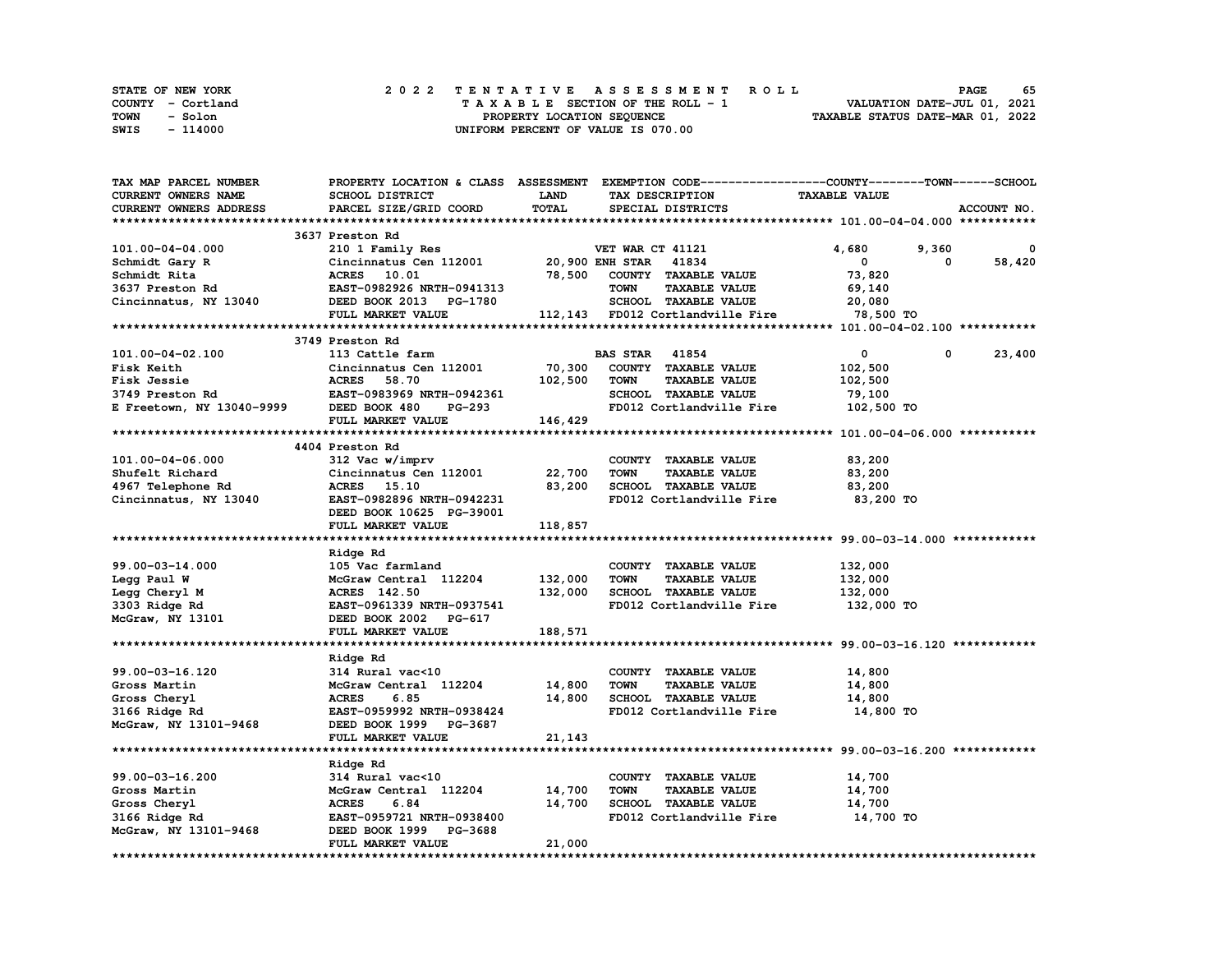| STATE OF NEW YORK | 2022 TENTATIVE ASSESSMENT ROLL     | 66<br><b>PAGE</b>                |
|-------------------|------------------------------------|----------------------------------|
| COUNTY - Cortland | TAXABLE SECTION OF THE ROLL - 1    | VALUATION DATE-JUL 01, 2021      |
| TOWN<br>- Solon   | PROPERTY LOCATION SEQUENCE         | TAXABLE STATUS DATE-MAR 01, 2022 |
| - 114000<br>SWIS  | UNIFORM PERCENT OF VALUE IS 070.00 |                                  |

| TAX MAP PARCEL NUMBER      |                                         |         | PROPERTY LOCATION & CLASS ASSESSMENT EXEMPTION CODE-----------------COUNTY-------TOWN-----SCHOOL |                      |              |             |
|----------------------------|-----------------------------------------|---------|--------------------------------------------------------------------------------------------------|----------------------|--------------|-------------|
| <b>CURRENT OWNERS NAME</b> | SCHOOL DISTRICT                         | LAND    | TAX DESCRIPTION                                                                                  | <b>TAXABLE VALUE</b> |              |             |
| CURRENT OWNERS ADDRESS     | PARCEL SIZE/GRID COORD                  | TOTAL   | SPECIAL DISTRICTS                                                                                |                      |              | ACCOUNT NO. |
|                            |                                         |         |                                                                                                  |                      |              |             |
|                            | Ridge Rd                                |         |                                                                                                  |                      |              |             |
| $99.00 - 03 - 18.000$      | 322 Rural vac>10                        |         | COUNTY TAXABLE VALUE                                                                             | 21,800               |              |             |
| Nicholson Bruce A          | McGraw Central 112204                   | 21,800  | <b>TOWN</b><br><b>TAXABLE VALUE</b>                                                              | 21,800               |              |             |
| Nicholson Rose M           | ACRES 16.52                             | 21,800  | SCHOOL TAXABLE VALUE                                                                             | 21,800               |              |             |
| 3215 Ridge Rd              | EAST-0960665 NRTH-0939791               |         | FD012 Cortlandville Fire 21,800 TO                                                               |                      |              |             |
| McGraw, NY 13101-9412      | DEED BOOK 1996 PG-5768                  |         |                                                                                                  |                      |              |             |
|                            | FULL MARKET VALUE                       | 31,143  |                                                                                                  |                      |              |             |
|                            |                                         |         |                                                                                                  |                      |              |             |
|                            | 3166 Ridge Rd                           |         |                                                                                                  |                      |              |             |
| 99.00-03-16.110            | 210 1 Family Res                        |         | <b>ENH STAR 41834</b>                                                                            | $\mathbf{0}$         | $\mathbf{0}$ | 58,420      |
| Gross Martin               | McGraw Central 112204 19,400            |         | COUNTY TAXABLE VALUE                                                                             | 97,000               |              |             |
| Gross Cheryl               | <b>ACRES</b><br>7.31                    | 97,000  | TOWN<br><b>TAXABLE VALUE</b>                                                                     | 97,000               |              |             |
| $3166$ Ridge Rd            | EAST-0959461 NRTH-0938382               |         | SCHOOL TAXABLE VALUE                                                                             | 38,580               |              |             |
|                            | McGraw, NY 13101 DEED BOOK 1999 PG-3686 |         | FD012 Cortlandville Fire 97,000 TO                                                               |                      |              |             |
|                            | FULL MARKET VALUE                       | 138,571 |                                                                                                  |                      |              |             |
|                            |                                         |         |                                                                                                  |                      |              |             |
|                            | 3215 Ridge Rd                           |         |                                                                                                  |                      |              |             |
| 99.00-03-17.000            | 240 Rural res                           |         | <b>ENH STAR 41834</b>                                                                            | 0                    | 0            | 58,420      |
| Nicholson Bruce A          | McGraw Central 112204                   |         | 52,300 AG IMPROV 42100                                                                           | 1,000                | 1,000        | 1,000       |
| Nicholson Rose M           | <b>ACRES</b><br>42.37                   | 123,000 | COUNTY TAXABLE VALUE                                                                             | 122,000              |              |             |
| 3215 Ridge Rd              | EAST-0959811 NRTH-0939764               |         | <b>TOWN</b><br><b>TAXABLE VALUE</b>                                                              | 122,000              |              |             |
| McGraw, NY 13101-9412      | DEED BOOK 10441 PG-56002                |         | SCHOOL TAXABLE VALUE                                                                             | 63,580               |              |             |
|                            | FULL MARKET VALUE                       |         | 175,714 FD012 Cortlandville Fire                                                                 | 122,000 TO           |              |             |
|                            |                                         |         | 1,000 EX                                                                                         |                      |              |             |
|                            |                                         |         |                                                                                                  |                      |              |             |
|                            | 3276 Ridge Rd                           |         | 92 PCT OF VALUE USED FOR EXEMPTION PURPOSES                                                      |                      |              |             |
| $99.00 - 03 - 15.000$      | 242 Rurl res&rec                        |         | VET WAR CT 41121                                                                                 | 4,680                | 9,360        | 0           |
| Farkas Dennis J            | McGraw Central 112204                   | 33,100  | COUNTY TAXABLE VALUE                                                                             | 165,320              |              |             |
| Farkas Jayne Marie         | ACRES 20.86 BANKCORELOG                 | 170,000 | <b>TOWN</b><br><b>TAXABLE VALUE</b>                                                              | 160,640              |              |             |
| 3276 Ridge Rd              | EAST-0960549 NRTH-0938447               |         | SCHOOL TAXABLE VALUE                                                                             | 170,000              |              |             |
| McGraw, NY 13101-9409      | DEED BOOK 2015 PG-7112                  |         | FD012 Cortlandville Fire                                                                         | 170,000 TO           |              |             |
|                            | FULL MARKET VALUE                       | 242,857 |                                                                                                  |                      |              |             |
|                            |                                         |         |                                                                                                  |                      |              |             |
|                            | 3303 Ridge Rd                           |         |                                                                                                  |                      |              |             |
| 99.00-03-13.000            | 240 Rural res                           |         | <b>BAS STAR</b><br>41854                                                                         | 0                    | 0            | 23,400      |
| Legg Paul W                | McGraw Central 112204                   | 29,200  | COUNTY TAXABLE VALUE                                                                             | 140,000              |              |             |
| 3303 Ridge Rd              | ACRES 20.00                             | 140,000 | <b>TOWN</b><br><b>TAXABLE VALUE</b>                                                              | 140,000              |              |             |
| McGraw, NY 13101-9412      | EAST-0961153 NRTH-0939817               |         | SCHOOL TAXABLE VALUE                                                                             | 116,600              |              |             |
|                            | DEED BOOK 483<br><b>PG-220</b>          |         | FD012 Cortlandville Fire 140,000 TO                                                              |                      |              |             |
|                            | FULL MARKET VALUE                       | 200,000 |                                                                                                  |                      |              |             |
|                            |                                         |         |                                                                                                  |                      |              |             |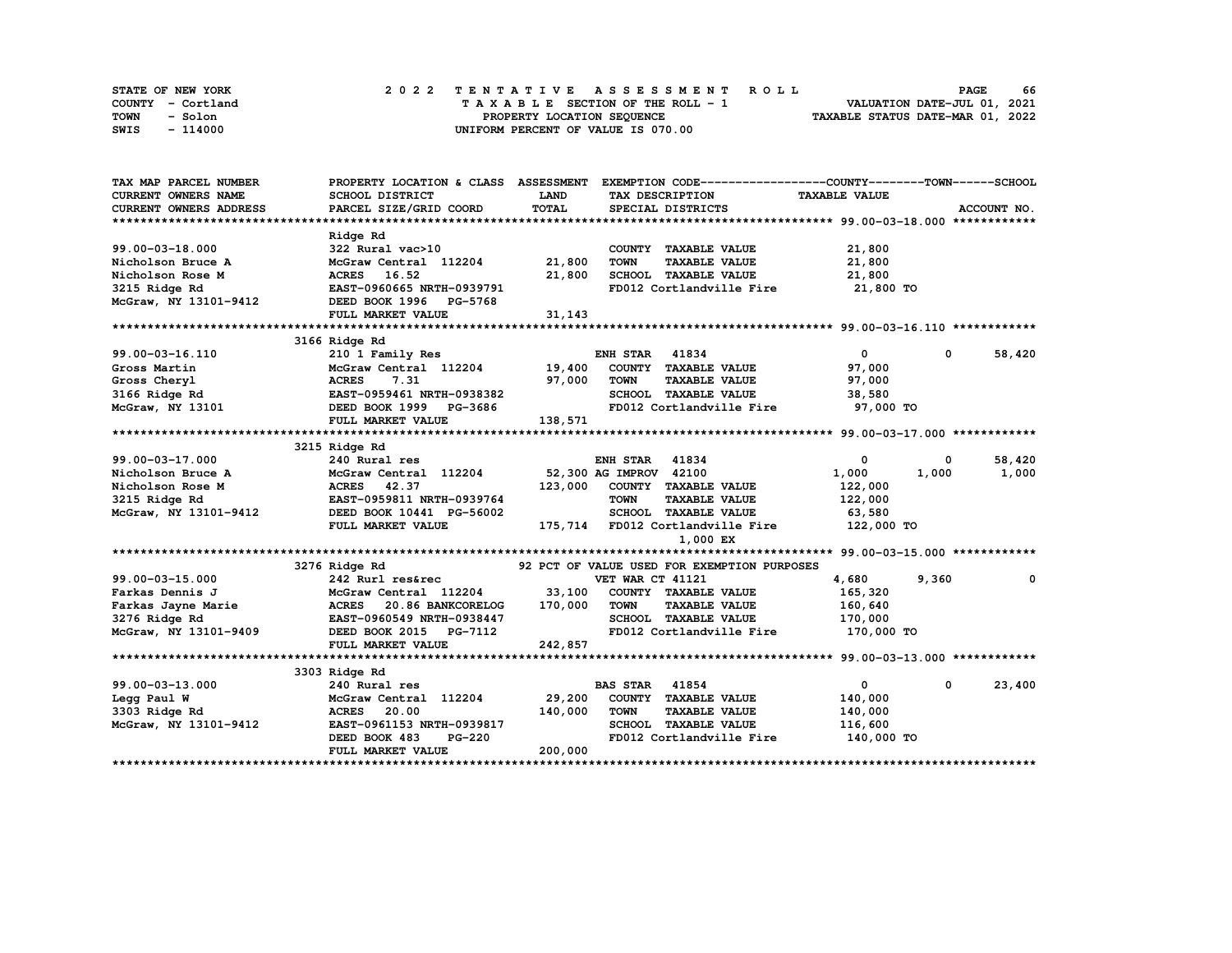| STATE OF NEW YORK | 2022 TENTATIVE ASSESSMENT ROLL     | 67<br><b>PAGE</b>                |
|-------------------|------------------------------------|----------------------------------|
| COUNTY - Cortland | TAXABLE SECTION OF THE ROLL - 1    | VALUATION DATE-JUL 01, 2021      |
| TOWN<br>- Solon   | PROPERTY LOCATION SEQUENCE         | TAXABLE STATUS DATE-MAR 01, 2022 |
| SWIS<br>- 114000  | UNIFORM PERCENT OF VALUE IS 070.00 |                                  |

| TAX MAP PARCEL NUMBER                    |                                                                                                                                                                                                                                              |             | PROPERTY LOCATION & CLASS ASSESSMENT EXEMPTION CODE----------------COUNTY-------TOWN-----SCHOOL |                          |                      |
|------------------------------------------|----------------------------------------------------------------------------------------------------------------------------------------------------------------------------------------------------------------------------------------------|-------------|-------------------------------------------------------------------------------------------------|--------------------------|----------------------|
| <b>CURRENT OWNERS NAME</b>               | SCHOOL DISTRICT                                                                                                                                                                                                                              | <b>LAND</b> | TAX DESCRIPTION                                                                                 | <b>TAXABLE VALUE</b>     |                      |
| CURRENT OWNERS ADDRESS                   | PARCEL SIZE/GRID COORD                                                                                                                                                                                                                       | TOTAL       | SPECIAL DISTRICTS                                                                               |                          | ACCOUNT NO.          |
|                                          |                                                                                                                                                                                                                                              |             |                                                                                                 |                          |                      |
|                                          |                                                                                                                                                                                                                                              |             |                                                                                                 |                          |                      |
|                                          |                                                                                                                                                                                                                                              |             |                                                                                                 | $\overline{0}$           | $0 \t 58,420$        |
|                                          |                                                                                                                                                                                                                                              |             |                                                                                                 | 155,700                  |                      |
|                                          |                                                                                                                                                                                                                                              |             |                                                                                                 | 155,700                  |                      |
|                                          |                                                                                                                                                                                                                                              |             | SCHOOL TAXABLE VALUE 97,280                                                                     |                          |                      |
|                                          |                                                                                                                                                                                                                                              |             | FD012 Cortlandville Fire 155,700 TO                                                             |                          |                      |
|                                          |                                                                                                                                                                                                                                              |             |                                                                                                 |                          |                      |
|                                          |                                                                                                                                                                                                                                              |             |                                                                                                 |                          |                      |
|                                          | 3337 Ridge Rd                                                                                                                                                                                                                                |             |                                                                                                 |                          |                      |
|                                          | 99.04-01-02.000<br>Stone William McGraw Central 112204<br>Stone Diane McGraw McGraw Central 112204<br>337 Ridge Rd EAST-0962407 NRTH-0939251<br>McGraw, NY 13101-9412<br>McGraw, NY 13101-9412<br>McGraw, NY 13101-9412<br>McGraw, NY 13101- |             |                                                                                                 | 4,680                    | 8,700<br>0           |
|                                          |                                                                                                                                                                                                                                              |             |                                                                                                 | $\mathbf{0}$             | 58,000<br>$^{\circ}$ |
|                                          |                                                                                                                                                                                                                                              |             | 58,000 COUNTY TAXABLE VALUE 53,320                                                              |                          |                      |
|                                          |                                                                                                                                                                                                                                              |             |                                                                                                 | 49,300                   |                      |
|                                          |                                                                                                                                                                                                                                              |             |                                                                                                 | $\overline{\phantom{a}}$ |                      |
|                                          | FULL MARKET VALUE                                                                                                                                                                                                                            |             | 9251 TOWN TAXABLE VALUE<br>69 SCHOOL TAXABLE VALUE<br>82,857 FD012 Cortlandville Fire           | 58,000 TO                |                      |
|                                          |                                                                                                                                                                                                                                              |             |                                                                                                 |                          |                      |
|                                          | Route 41                                                                                                                                                                                                                                     |             |                                                                                                 |                          |                      |
| $89.00 - 01 - 24.000$                    | 311 Res vac land                                                                                                                                                                                                                             |             | COUNTY TAXABLE VALUE                                                                            | 300                      |                      |
|                                          | McGraw Central 112204 300                                                                                                                                                                                                                    |             | <b>TOWN</b><br>TAXABLE VALUE                                                                    | 300                      |                      |
|                                          | Grisel Naomi R<br>C/O Naomi Genson<br>220 Route 41<br>MCGraw, NY 13101<br>MCGraw, NY 13101<br>DEED BOOK 10395 PG-75001                                                                                                                       | 300         | SCHOOL TAXABLE VALUE                                                                            | 300                      |                      |
|                                          |                                                                                                                                                                                                                                              |             | FD012 Cortlandville Fire                                                                        | 300 TO                   |                      |
|                                          |                                                                                                                                                                                                                                              |             |                                                                                                 |                          |                      |
|                                          | FULL MARKET VALUE                                                                                                                                                                                                                            | 429         |                                                                                                 |                          |                      |
|                                          |                                                                                                                                                                                                                                              |             |                                                                                                 |                          |                      |
|                                          | Route 41                                                                                                                                                                                                                                     |             |                                                                                                 |                          |                      |
| $89.00 - 07 - 01.000$                    | 323 Vacant rural                                                                                                                                                                                                                             |             | COUNTY TAXABLE VALUE                                                                            | 5,200                    |                      |
| Taffner Nancy L                          | McGraw Central 112204                                                                                                                                                                                                                        | 5,200       | <b>TOWN</b>                                                                                     | 5,200                    |                      |
| 4298 State Route 41                      | <b>ACRES</b><br>2.70                                                                                                                                                                                                                         |             | TAXABLE VALUE<br>5,200 SCHOOL TAXABLE VALUE                                                     | 5,200                    |                      |
| McGraw, NY 13101-9552                    | ACRES 2.70 5,20<br>EAST-0958897 NRTH-0948397                                                                                                                                                                                                 |             | FD012 Cortlandville Fire 5,200 TO                                                               |                          |                      |
|                                          | DEED BOOK 2001 PG-4412                                                                                                                                                                                                                       |             |                                                                                                 |                          |                      |
|                                          |                                                                                                                                                                                                                                              |             |                                                                                                 |                          |                      |
|                                          | FULL MARKET VALUE                                                                                                                                                                                                                            | 7,429       |                                                                                                 |                          |                      |
|                                          |                                                                                                                                                                                                                                              |             |                                                                                                 |                          |                      |
| 89.00-07-07.000                          | Route 41<br>311 Res vac land                                                                                                                                                                                                                 |             | COUNTY TAXABLE VALUE                                                                            | 300                      |                      |
|                                          |                                                                                                                                                                                                                                              | 300         | <b>TOWN</b><br><b>TAXABLE VALUE</b>                                                             | 300                      |                      |
| Griffin Christopher T<br>Griffin Julie M | McGraw Central 112204<br>FRNT 157.10 DPTH 122.34                                                                                                                                                                                             | 300         | SCHOOL TAXABLE VALUE                                                                            | 300                      |                      |
|                                          |                                                                                                                                                                                                                                              |             | FD012 Cortlandville Fire 300 TO                                                                 |                          |                      |
| 4248 Route 41                            | EAST-0959638 NRTH-0947881                                                                                                                                                                                                                    |             |                                                                                                 |                          |                      |
| McGraw, NY 13101                         | DEED BOOK 2018 PG-5748                                                                                                                                                                                                                       | 429         |                                                                                                 |                          |                      |
|                                          | FULL MARKET VALUE                                                                                                                                                                                                                            |             |                                                                                                 |                          |                      |
|                                          |                                                                                                                                                                                                                                              |             |                                                                                                 |                          |                      |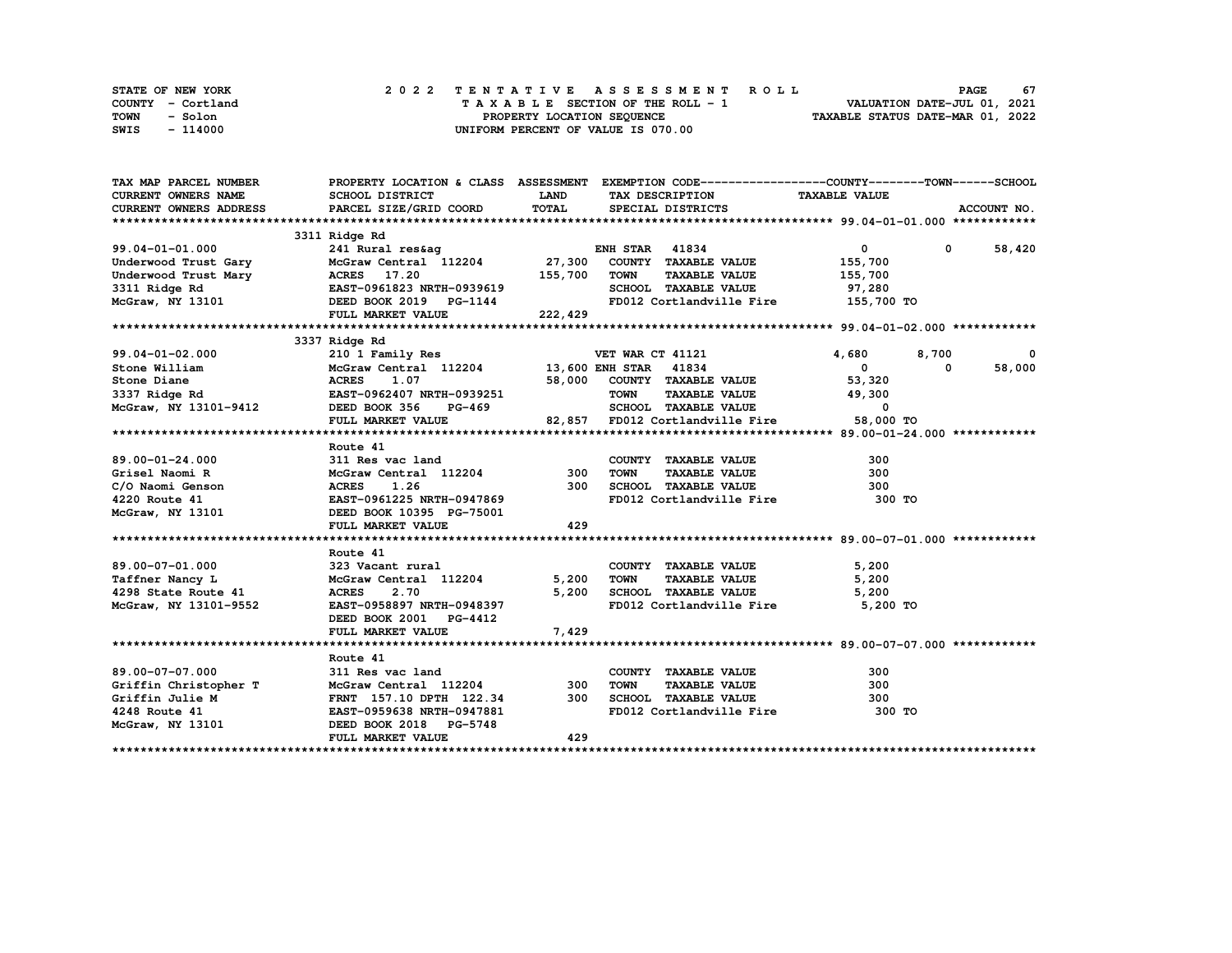| STATE OF NEW YORK | 2022 TENTATIVE ASSESSMENT ROLL     | 68<br><b>PAGE</b>                |
|-------------------|------------------------------------|----------------------------------|
| COUNTY - Cortland | TAXABLE SECTION OF THE ROLL - 1    | VALUATION DATE-JUL 01, 2021      |
| TOWN<br>- Solon   | PROPERTY LOCATION SEOUENCE         | TAXABLE STATUS DATE-MAR 01, 2022 |
| SWIS<br>$-114000$ | UNIFORM PERCENT OF VALUE IS 070.00 |                                  |

| TAX MAP PARCEL NUMBER                                  |                                               |        | PROPERTY LOCATION & CLASS ASSESSMENT EXEMPTION CODE----------------COUNTY-------TOWN-----SCHOOL |                      |                  |
|--------------------------------------------------------|-----------------------------------------------|--------|-------------------------------------------------------------------------------------------------|----------------------|------------------|
| CURRENT OWNERS NAME                                    | SCHOOL DISTRICT                               | LAND   | TAX DESCRIPTION                                                                                 | <b>TAXABLE VALUE</b> |                  |
| CURRENT OWNERS ADDRESS                                 | PARCEL SIZE/GRID COORD                        | TOTAL  | SPECIAL DISTRICTS                                                                               |                      | ACCOUNT NO.      |
|                                                        |                                               |        |                                                                                                 |                      |                  |
|                                                        | Route 41                                      |        |                                                                                                 |                      |                  |
| 89.00-07-13.000                                        | 112 Dairy farm                                |        | AG 10-YR 41700                                                                                  | 20,000               | 20,000<br>20,000 |
| Craig Gerald A                                         | McGraw Central 112204 27,000 AG-CEILING 41720 |        |                                                                                                 | 13,202               | 13,202<br>13,202 |
| Craig Cynthia L                                        | ACRES 20.45                                   |        | 47,000 COUNTY TAXABLE VALUE                                                                     | 13,798               |                  |
| 4199 State Route 41                                    | EAST-0963240 NRTH-0946983                     |        | <b>TOWN</b><br><b>TAXABLE VALUE</b>                                                             | 13,798               |                  |
| McGraw, NY 13101                                       | DEED BOOK 2019 PG-4006                        |        | SCHOOL TAXABLE VALUE                                                                            | 13,798               |                  |
|                                                        | FULL MARKET VALUE                             |        | 67,143 FD012 Cortlandville Fire                                                                 | 47,000 TO            |                  |
| MAY BE SUBJECT TO PAYMENT<br>UNDER AGDIST LAW TIL 2029 |                                               |        |                                                                                                 |                      |                  |
|                                                        |                                               |        |                                                                                                 |                      |                  |
|                                                        | Route 41                                      |        |                                                                                                 |                      |                  |
| 89.00-08-02.000                                        | 312 Vac w/imprv                               |        | COUNTY TAXABLE VALUE                                                                            | 57,500               |                  |
| Mulcahy James P                                        | McGraw Central 112204                         | 38,000 | <b>TOWN</b><br><b>TAXABLE VALUE</b>                                                             | 57,500               |                  |
| 3959 Telephone Rd                                      | 36.67<br><b>ACRES</b>                         | 57,500 | SCHOOL TAXABLE VALUE                                                                            | 57,500               |                  |
| Cincinnatus, NY 13040                                  | EAST-0964527 NRTH-0948183                     |        | FD012 Cortlandville Fire                                                                        | 57,500 TO            |                  |
|                                                        | DEED BOOK 2011 PG-2037                        |        |                                                                                                 |                      |                  |
|                                                        | FULL MARKET VALUE                             | 82,143 |                                                                                                 |                      |                  |
|                                                        |                                               |        |                                                                                                 |                      |                  |
|                                                        | Route 41                                      |        |                                                                                                 |                      |                  |
| 89.00-08-04.000                                        | 314 Rural vac<10                              |        | COUNTY TAXABLE VALUE                                                                            | 6,000                |                  |
| Wood Joseph P                                          | McGraw Central 112204                         | 6,000  | TOWN<br><b>TAXABLE VALUE</b>                                                                    | 6,000                |                  |
| Schoneman Penny L                                      | <b>ACRES</b><br>2.27                          | 6,000  | SCHOOL TAXABLE VALUE                                                                            | 6,000                |                  |
| 4132 NYS Route 41                                      | EAST-0964390 NRTH-0947546                     |        | FD012 Cortlandville Fire                                                                        | 6,000 TO             |                  |
| McGraw, NY 13101                                       | DEED BOOK 10128 PG-85001                      |        |                                                                                                 |                      |                  |
|                                                        | FULL MARKET VALUE                             | 8,571  |                                                                                                 |                      |                  |
|                                                        |                                               |        |                                                                                                 |                      |                  |
|                                                        | Route 41                                      |        |                                                                                                 |                      |                  |
| 89.00-08-12.000                                        | 105 Vac farmland                              |        | AG-CEILING 41720                                                                                | 13,474               | 13,474<br>13,474 |
| Augur David W                                          | McGraw Central 112204                         | 24,300 | COUNTY TAXABLE VALUE                                                                            | 10,826               |                  |
| Augur Samantha C                                       | <b>ACRES</b><br>31.30                         | 24,300 | <b>TOWN</b><br><b>TAXABLE VALUE</b>                                                             | 10,826               |                  |
| 4056 Route 41                                          | EAST-0965783 NRTH-0946781                     |        | SCHOOL TAXABLE VALUE                                                                            | 10,826               |                  |
| McGraw, NY 13101                                       | DEED BOOK 10248 PG-10001                      |        | FD012 Cortlandville Fire                                                                        | 24,300 TO            |                  |
|                                                        | FULL MARKET VALUE                             | 34,714 |                                                                                                 |                      |                  |
| MAY BE SUBJECT TO PAYMENT                              |                                               |        |                                                                                                 |                      |                  |
| UNDER AGDIST LAW TIL 2026                              |                                               |        |                                                                                                 |                      |                  |
|                                                        |                                               |        |                                                                                                 |                      |                  |
|                                                        | Route 41                                      |        |                                                                                                 |                      |                  |
| $90.00 - 02 - 08.000$                                  | 330 Vacant comm                               |        | COUNTY TAXABLE VALUE                                                                            | 1,000                |                  |
| Tinelli Anthony Y                                      | McGraw Central 112204                         | 1,000  | <b>TOWN</b><br><b>TAXABLE VALUE</b>                                                             | 1,000                |                  |
| PO Box 621                                             | FRNT 250.00 DPTH 490.00                       | 1,000  | SCHOOL TAXABLE VALUE                                                                            | 1,000                |                  |
| McGraw, NY 13101-0621                                  | EAST-0971768 NRTH-0946924                     |        | FD012 Cortlandville Fire                                                                        | 1,000 TO             |                  |
|                                                        | DEED BOOK 546<br>PG-321<br>FULL MARKET VALUE  | 1,429  |                                                                                                 |                      |                  |
|                                                        |                                               |        |                                                                                                 |                      |                  |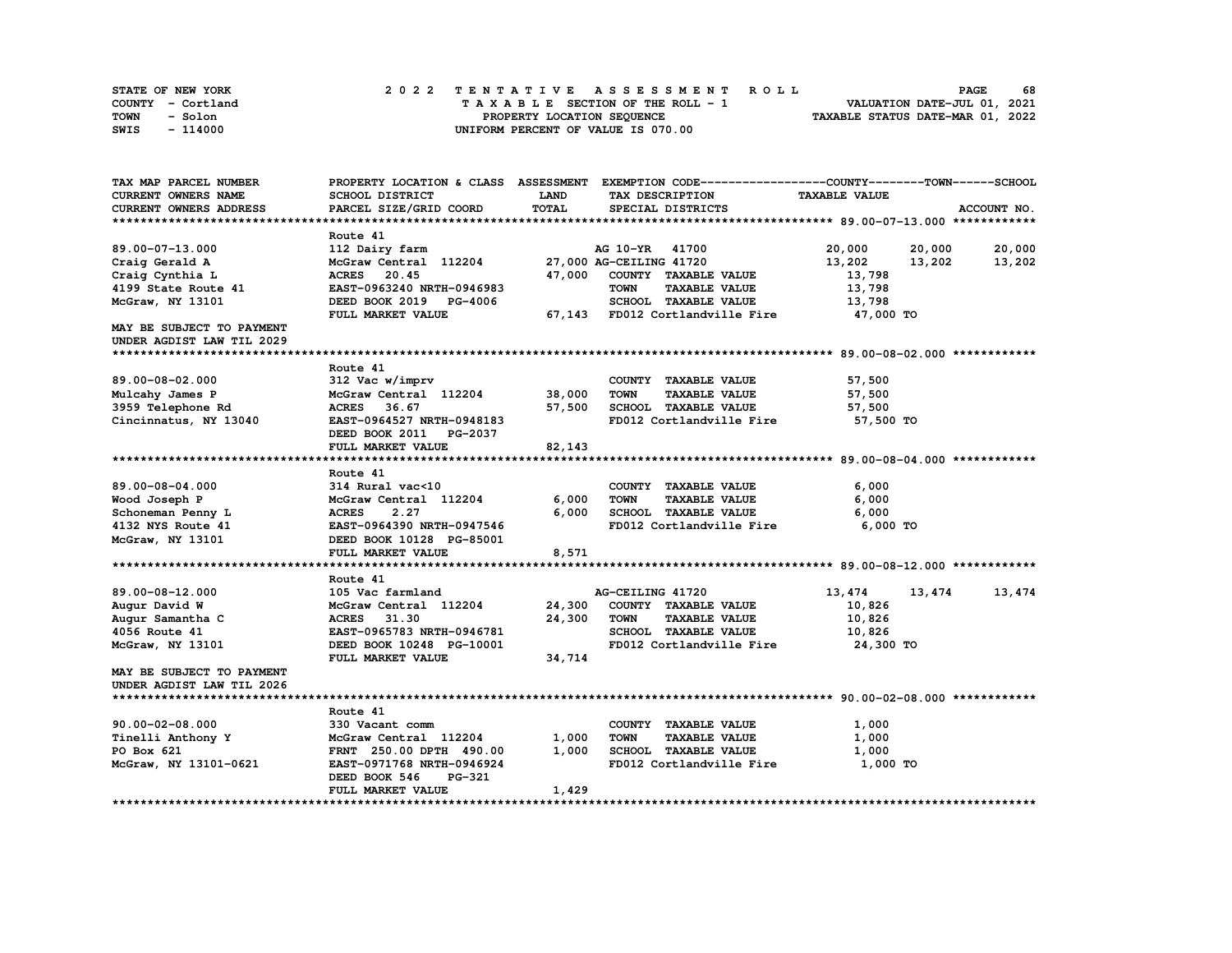| STATE OF NEW YORK | 2022 TENTATIVE ASSESSMENT ROLL     | -69<br><b>PAGE</b>               |
|-------------------|------------------------------------|----------------------------------|
| COUNTY - Cortland | TAXABLE SECTION OF THE ROLL - 1    | VALUATION DATE-JUL 01, 2021      |
| TOWN<br>- Solon   | PROPERTY LOCATION SEQUENCE         | TAXABLE STATUS DATE-MAR 01, 2022 |
| - 114000<br>SWIS  | UNIFORM PERCENT OF VALUE IS 070.00 |                                  |

| TAX MAP PARCEL NUMBER      |                               |             |                                     | PROPERTY LOCATION & CLASS ASSESSMENT EXEMPTION CODE----------------COUNTY-------TOWN-----SCHOOL |
|----------------------------|-------------------------------|-------------|-------------------------------------|-------------------------------------------------------------------------------------------------|
| <b>CURRENT OWNERS NAME</b> | SCHOOL DISTRICT               | <b>LAND</b> | TAX DESCRIPTION                     | <b>TAXABLE VALUE</b>                                                                            |
| CURRENT OWNERS ADDRESS     | PARCEL SIZE/GRID COORD        | TOTAL       | SPECIAL DISTRICTS                   | ACCOUNT NO.                                                                                     |
|                            |                               |             |                                     |                                                                                                 |
|                            | Route 41                      |             |                                     |                                                                                                 |
| $90.00 - 02 - 13.000$      | 312 Vac w/imprv               |             | COUNTY TAXABLE VALUE                | 15,000                                                                                          |
| Hoyt Kenneth J             | McGraw Central 112204 2,000   |             | <b>TOWN</b><br><b>TAXABLE VALUE</b> | 15,000                                                                                          |
| Hoyt Deborah A             | FRNT 40.00 DPTH 201.20 15,000 |             | SCHOOL TAXABLE VALUE                | 15,000                                                                                          |
| 3952 Route 41              | EAST-0972773 NRTH-0946580     |             | FD012 Cortlandville Fire            | 15,000 TO                                                                                       |
| Cincinnatus, NY 13040      | DEED BOOK 1997 PG-556         |             |                                     |                                                                                                 |
|                            | FULL MARKET VALUE             | 21,429      |                                     |                                                                                                 |
|                            |                               |             |                                     |                                                                                                 |
|                            | Route 41                      |             |                                     |                                                                                                 |
| $90.00 - 02 - 14.200$      | 314 Rural vac<10              |             | COUNTY TAXABLE VALUE                | 600                                                                                             |
| Hoyt Kenneth J             | McGraw Central 112204 600     |             | <b>TAXABLE VALUE</b><br>TOWN        | 600                                                                                             |
| Hoyt Deborah A             | FRNT 38.00 DPTH 221.50        | 600         | SCHOOL TAXABLE VALUE                | 600                                                                                             |
| 3952 Route 41              | EAST-0972862 NRTH-0946578     |             | FD012 Cortlandville Fire            | 600 TO                                                                                          |
| Cincinnatus, NY 13040      | DEED BOOK 1998 PG-119         |             |                                     |                                                                                                 |
|                            | FULL MARKET VALUE             | 857         |                                     |                                                                                                 |
|                            |                               |             |                                     |                                                                                                 |
|                            | Route 41                      |             |                                     |                                                                                                 |
| $90.00 - 02 - 17.000$      | 105 Vac farmland              |             | AG-CEILING 41720                    | 25,525<br>25,525 25,525                                                                         |
| Tinelli Anthony V          | McGraw Central 112204         | 73,300      | COUNTY TAXABLE VALUE                | 47,775                                                                                          |
| Tinelli Nadine A           | <b>ACRES</b> 78.11            | 73,300      | <b>TOWN</b><br><b>TAXABLE VALUE</b> | 47,775                                                                                          |
| PO Box 621                 | EAST-0971031 NRTH-0946389     |             | SCHOOL TAXABLE VALUE                | 47,775                                                                                          |
| McGraw, NY 13101-0621      | DEED BOOK 2001 PG-3382        |             | FD012 Cortlandville Fire            | 73,300 TO                                                                                       |
|                            | FULL MARKET VALUE             | 104,714     |                                     |                                                                                                 |
| MAY BE SUBJECT TO PAYMENT  |                               |             |                                     |                                                                                                 |
| UNDER AGDIST LAW TIL 2026  |                               |             |                                     |                                                                                                 |
|                            |                               |             |                                     |                                                                                                 |
|                            | Route 41                      |             |                                     |                                                                                                 |
| $90.00 - 02 - 22.000$      | 321 Abandoned ag              |             | COUNTY TAXABLE VALUE                | 20,900                                                                                          |
| Bickford Mary P            | McGraw Central 112204 20,900  |             | <b>TOWN</b><br><b>TAXABLE VALUE</b> | 20,900                                                                                          |
| 4054 Syrian Hill Rd        | ACRES 25.20                   | 20,900      | SCHOOL TAXABLE VALUE                | 20,900                                                                                          |
| McGraw, NY 13101-9522      | EAST-0969674 NRTH-0948155     |             | FD012 Cortlandville Fire 20,900 TO  |                                                                                                 |
|                            | DEED BOOK 376<br>PG-222       |             |                                     |                                                                                                 |
|                            | FULL MARKET VALUE             | 29,857      |                                     |                                                                                                 |
|                            |                               |             |                                     |                                                                                                 |
|                            | Route 41                      |             |                                     |                                                                                                 |
| $90.00 - 02 - 23.000$      | 314 Rural vac<10              |             | COUNTY TAXABLE VALUE                | 9,600                                                                                           |
| Bickford Trust Edwin B Jr  | McGraw Central 112204         | 9,600       | <b>TOWN</b><br><b>TAXABLE VALUE</b> | 9,600                                                                                           |
| 4054 Syrian Hill Rd        | <b>ACRES</b><br>9.60          | 9,600       | SCHOOL TAXABLE VALUE                | 9,600                                                                                           |
| McGraw, NY 13101-9522      | EAST-0969192 NRTH-0947556     |             | FD012 Cortlandville Fire            | 9,600 TO                                                                                        |
|                            | DEED BOOK 1998 PG-466         |             |                                     |                                                                                                 |
|                            | FULL MARKET VALUE             | 13,714      |                                     |                                                                                                 |
|                            |                               |             |                                     |                                                                                                 |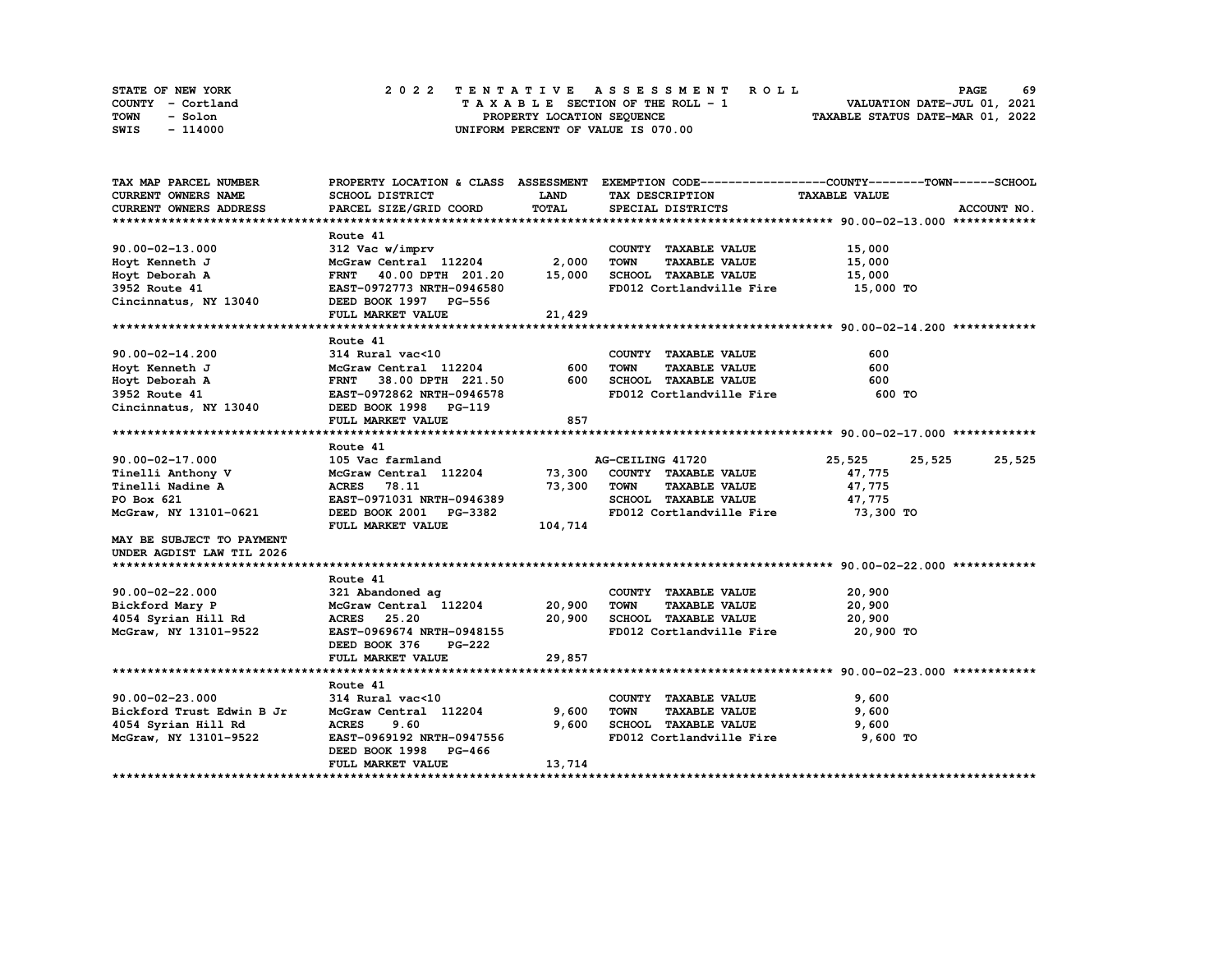| STATE OF NEW YORK | 2022 TENTATIVE ASSESSMENT ROLL     | 70<br><b>PAGE</b>                |
|-------------------|------------------------------------|----------------------------------|
| COUNTY - Cortland | TAXABLE SECTION OF THE ROLL - 1    | VALUATION DATE-JUL 01, 2021      |
| TOWN<br>- Solon   | PROPERTY LOCATION SEQUENCE         | TAXABLE STATUS DATE-MAR 01, 2022 |
| SWIS<br>- 114000  | UNIFORM PERCENT OF VALUE IS 070.00 |                                  |

| TAX MAP PARCEL NUMBER      |                           |             | PROPERTY LOCATION & CLASS ASSESSMENT EXEMPTION CODE----------------COUNTY-------TOWN------SCHOOL |                      |             |
|----------------------------|---------------------------|-------------|--------------------------------------------------------------------------------------------------|----------------------|-------------|
| <b>CURRENT OWNERS NAME</b> | <b>SCHOOL DISTRICT</b>    | <b>LAND</b> | TAX DESCRIPTION                                                                                  | <b>TAXABLE VALUE</b> |             |
| CURRENT OWNERS ADDRESS     | PARCEL SIZE/GRID COORD    | TOTAL       | SPECIAL DISTRICTS                                                                                |                      | ACCOUNT NO. |
|                            |                           |             |                                                                                                  |                      |             |
|                            | Route 41                  |             |                                                                                                  |                      |             |
| 90.00-03-11.000            | 314 Rural vac<10          |             | COUNTY TAXABLE VALUE                                                                             | 6,000                |             |
| Jones Richard M            | McGraw Central 112204     | 6,000       | <b>TOWN</b><br><b>TAXABLE VALUE</b>                                                              | 6,000                |             |
| Jones Christine A          | <b>ACRES</b><br>6.05      | 6,000       | SCHOOL TAXABLE VALUE                                                                             | 6,000                |             |
| PO Box 808                 | EAST-0974859 NRTH-0946181 |             | FD012 Cortlandville Fire                                                                         | 6,000 TO             |             |
| McGraw, NY 13101-0808      | DEED BOOK 10408 PG-34001  |             |                                                                                                  |                      |             |
|                            | FULL MARKET VALUE         | 8,571       |                                                                                                  |                      |             |
|                            |                           |             |                                                                                                  |                      |             |
|                            | Route 41                  |             |                                                                                                  |                      |             |
| $90.00 - 03 - 14.000$      | 322 Rural vac>10          |             | COUNTY TAXABLE VALUE                                                                             | 16,800               |             |
| Brockner Irene             | McGraw Central 112204     | 16,800      | <b>TAXABLE VALUE</b><br>TOWN                                                                     | 16,800               |             |
| Wendy Brockner             | ACRES 17.09               | 16,800      | SCHOOL TAXABLE VALUE                                                                             | 16,800               |             |
| 3849 NYS Route 41          | EAST-0975272 NRTH-0944329 |             | FD012 Cortlandville Fire                                                                         | 16,800 TO            |             |
| Cincinnatus, NY 13040      | DEED BOOK 2003 PG-1677    |             |                                                                                                  |                      |             |
|                            | FULL MARKET VALUE         | 24,000      |                                                                                                  |                      |             |
|                            |                           |             |                                                                                                  |                      |             |
|                            |                           |             |                                                                                                  |                      |             |
|                            | Route 41                  |             |                                                                                                  |                      |             |
| $100.00 - 01 - 04.100$     | 105 Vac farmland          |             | COUNTY TAXABLE VALUE                                                                             | 89,600               |             |
| Farm East LLC              | McGraw Central 112204     | 89,600      | <b>TOWN</b><br><b>TAXABLE VALUE</b>                                                              | 89,600               |             |
| 890 McLean Rd              | ACRES 92.07               | 89,600      | SCHOOL TAXABLE VALUE                                                                             | 89,600               |             |
| Cortland, NY 13045         | EAST-0975610 NRTH-0942958 |             | FD012 Cortlandville Fire                                                                         | 89,600 TO            |             |
|                            | DEED BOOK 2013 PG-1488    |             |                                                                                                  |                      |             |
|                            | FULL MARKET VALUE         | 128,000     |                                                                                                  |                      |             |
|                            |                           |             |                                                                                                  |                      |             |
|                            | Route 41                  |             |                                                                                                  |                      |             |
| 100.00-01-10.112           | 105 Vac farmland          |             | AG COMMIT 41730                                                                                  | 10,390<br>10,390     | 10,390      |
| Willcox Charles R          | McGraw Central 112204     | 119,500     | COUNTY TAXABLE VALUE                                                                             | 109,110              |             |
| Willcox Mary E             | ACRES 126.60              | 119,500     | <b>TOWN</b><br><b>TAXABLE VALUE</b>                                                              | 109,110              |             |
| 3540 Route 41              | EAST-0978449 NRTH-0939373 |             | SCHOOL TAXABLE VALUE                                                                             | 109,110              |             |
| E Freetown, NY 13040       | FULL MARKET VALUE         |             | 170,714 FD012 Cortlandville Fire                                                                 | 119,500 TO           |             |
|                            |                           |             |                                                                                                  |                      |             |
| MAY BE SUBJECT TO PAYMENT  |                           |             |                                                                                                  |                      |             |
| UNDER AGDIST LAW TIL 2029  |                           |             |                                                                                                  |                      |             |
|                            |                           |             |                                                                                                  |                      |             |
|                            | Route 41                  |             |                                                                                                  |                      |             |
| 100.00-01-10.120           | 105 Vac farmland          |             | AG COMMIT 41730                                                                                  | 26,716<br>26,716     | 26,716      |
| Willcox Charles R          | McGraw Central 112204     | 35,000      | COUNTY TAXABLE VALUE                                                                             | 8,284                |             |
| Willcox Mary E             | <b>ACRES</b> 26.92        | 35,000      | <b>TOWN</b><br><b>TAXABLE VALUE</b>                                                              | 8,284                |             |
| 3540 Route 41              | EAST-0978843 NRTH-0941311 |             | SCHOOL TAXABLE VALUE                                                                             | 8,284                |             |
| E Freetown, NY 13040       | <b>FULL MARKET VALUE</b>  |             | 50,000 FD012 Cortlandville Fire                                                                  | 35,000 TO            |             |
|                            |                           |             |                                                                                                  |                      |             |
| MAY BE SUBJECT TO PAYMENT  |                           |             |                                                                                                  |                      |             |
| UNDER AGDIST LAW TIL 2029  |                           |             |                                                                                                  |                      |             |
|                            |                           |             |                                                                                                  |                      |             |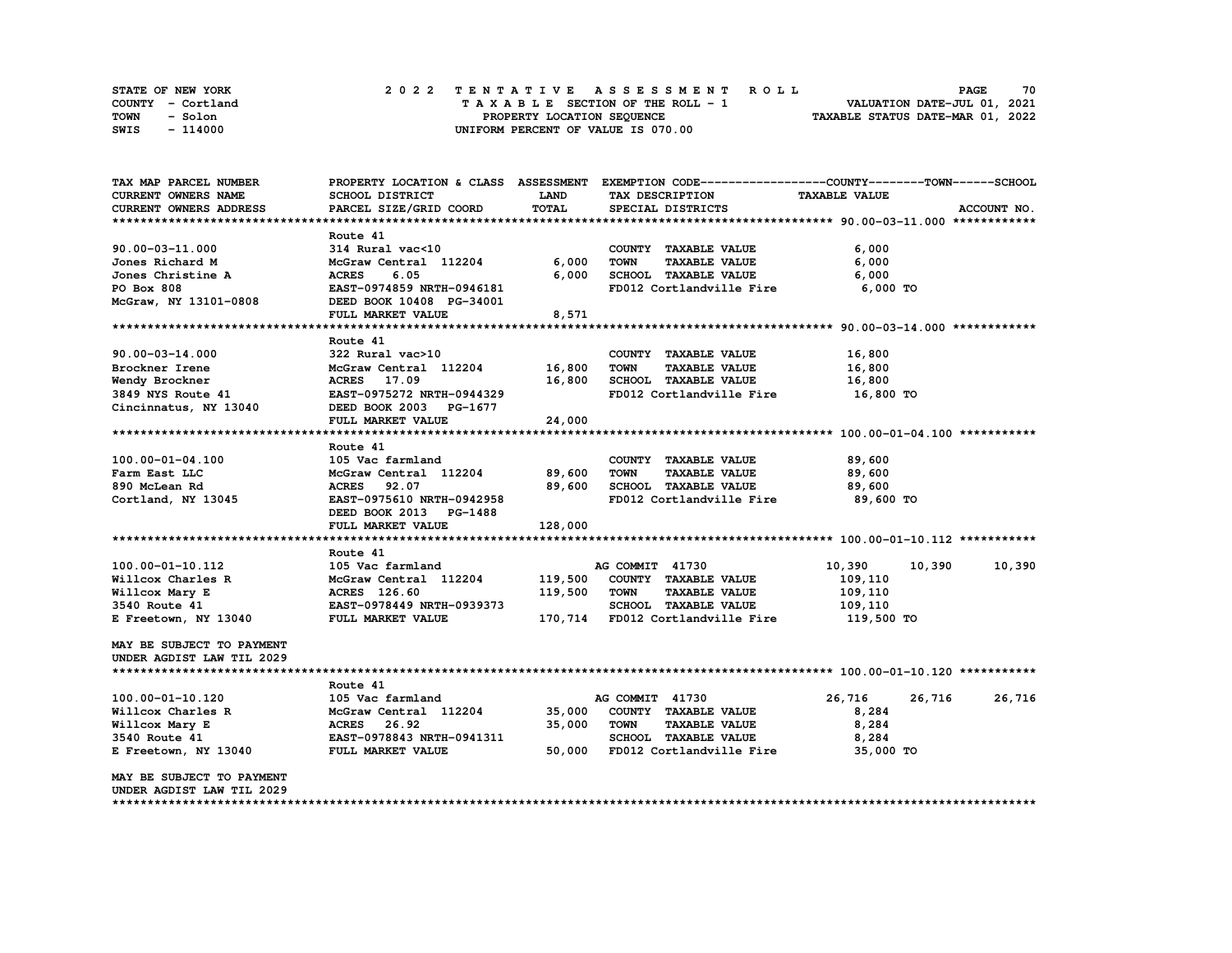| STATE OF NEW YORK | 2022 TENTATIVE ASSESSMENT ROLL     | 71<br><b>PAGE</b>                |
|-------------------|------------------------------------|----------------------------------|
| COUNTY - Cortland | TAXABLE SECTION OF THE ROLL - 1    | VALUATION DATE-JUL 01, 2021      |
| TOWN<br>- Solon   | PROPERTY LOCATION SEQUENCE         | TAXABLE STATUS DATE-MAR 01, 2022 |
| SWIS<br>- 114000  | UNIFORM PERCENT OF VALUE IS 070.00 |                                  |

| SCHOOL DISTRICT<br><b>LAND</b><br><b>TAXABLE VALUE</b><br>TAX DESCRIPTION<br>TOTAL<br>PARCEL SIZE/GRID COORD<br>SPECIAL DISTRICTS<br>ACCOUNT NO.<br>Route 41<br>910 Priv forest<br>90,000<br>COUNTY TAXABLE VALUE<br>McGraw Central 112204<br>90,000<br><b>TOWN</b><br><b>TAXABLE VALUE</b><br>90,000<br>Farm East, LLC<br>90,000<br>SCHOOL TAXABLE VALUE<br>90,000<br>ACRES 135.00<br>Cortland, NY 13045<br>EAST-0975544 NRTH-0940811<br>FD012 Cortlandville Fire<br>90,000 TO<br>DEED BOOK 2010 PG-4049<br>FULL MARKET VALUE<br>128,571<br>Route 41<br>100.00-01-25.112<br>210 1 Family Res<br>COUNTY TAXABLE VALUE<br>45,000<br>Cincinnatus Cen 112001 12,000<br><b>TOWN</b><br><b>TAXABLE VALUE</b><br>45,000<br>45,000<br>SCHOOL TAXABLE VALUE<br><b>ACRES</b><br>2.74<br>45,000<br>Owen Michael<br>3389 Route 41<br>EAST-0979488 NRTH-0936313<br>FD012 Cortlandville Fire<br>45,000 TO<br>East Freetown, NY 13040<br>DEED BOOK 2019 PG-3081<br>64,286<br>FULL MARKET VALUE<br>Route 41<br>105 Vac farmland<br>COUNTY TAXABLE VALUE<br>64,300<br>101.00-01-04.200<br>Cincinnatus Cen 112001<br>64,300<br><b>TOWN</b><br><b>TAXABLE VALUE</b><br>64,300<br>Whittaker William D<br>64,300<br>SCHOOL TAXABLE VALUE<br>64,300<br>Whittaker Shawn W<br>ACRES 65.82<br>3720 Rt 41<br>EAST-0981518 NRTH-0941261<br>FD012 Cortlandville Fire<br>64,300 TO<br>Cincinnatus, NY 13040-8749<br>DEED BOOK 514<br>PG-15<br>FULL MARKET VALUE<br>91,857<br>Route 41<br>101.00-03-02.200<br>314 Rural vac<10<br>COUNTY TAXABLE VALUE<br>4,000<br>Cincinnatus Cen 112001<br>4,000<br><b>TOWN</b><br><b>TAXABLE VALUE</b><br>4,000<br>West Alice L<br>3356 Route 41<br>4,000<br>SCHOOL TAXABLE VALUE<br>4,000<br>ACRES<br>3.13<br>Cincinnatus, NY 13040-8744<br>EAST-0979975 NRTH-0936601<br>FD012 Cortlandville Fire<br>4,000 TO<br>DEED BOOK 318<br>PG-850<br>5,714<br>FULL MARKET VALUE<br>Route 41<br>111.00-01-02.200<br>321 Abandoned ag<br>COUNTY TAXABLE VALUE<br>34,000<br>Cincinnatus Cen 112001<br>34,000<br><b>TAXABLE VALUE</b><br>Odell Robert W Jr<br>TOWN<br>34,000<br>34,000<br>SCHOOL TAXABLE VALUE<br>8840 237th P1 NE<br>ACRES 35.00<br>34,000<br>34,000 TO<br>Redmond, WA 98053<br>EAST-0983083 NRTH-0934261<br>FD012 Cortlandville Fire<br>DEED BOOK 10547 PG-39003<br>FULL MARKET VALUE<br>48,571<br>Route 41<br>5,246<br>111.00-02-03.000<br>105 Vac farmland<br>AG-CEILING 41720<br>5,246<br>5,246<br>Cincinnatus Cen 112001<br>9,700<br>COUNTY TAXABLE VALUE<br>Esposito Dino A<br>4,454<br>9,700<br>803A Totoket Rd<br>ACRES 12.11<br>TOWN<br><b>TAXABLE VALUE</b><br>4,454<br>SCHOOL TAXABLE VALUE<br>EAST-0981162 NRTH-0935177<br>4,454<br>Northford, CT 06472<br>9,700 TO<br>FD012 Cortlandville Fire<br>DEED BOOK 530<br><b>PG-345</b><br>FULL MARKET VALUE<br>13,857<br>MAY BE SUBJECT TO PAYMENT<br>UNDER AGDIST LAW TIL 2026 | TAX MAP PARCEL NUMBER  |  | PROPERTY LOCATION & CLASS ASSESSMENT EXEMPTION CODE----------------COUNTY-------TOWN------SCHOOL |  |
|---------------------------------------------------------------------------------------------------------------------------------------------------------------------------------------------------------------------------------------------------------------------------------------------------------------------------------------------------------------------------------------------------------------------------------------------------------------------------------------------------------------------------------------------------------------------------------------------------------------------------------------------------------------------------------------------------------------------------------------------------------------------------------------------------------------------------------------------------------------------------------------------------------------------------------------------------------------------------------------------------------------------------------------------------------------------------------------------------------------------------------------------------------------------------------------------------------------------------------------------------------------------------------------------------------------------------------------------------------------------------------------------------------------------------------------------------------------------------------------------------------------------------------------------------------------------------------------------------------------------------------------------------------------------------------------------------------------------------------------------------------------------------------------------------------------------------------------------------------------------------------------------------------------------------------------------------------------------------------------------------------------------------------------------------------------------------------------------------------------------------------------------------------------------------------------------------------------------------------------------------------------------------------------------------------------------------------------------------------------------------------------------------------------------------------------------------------------------------------------------------------------------------------------------------------------------------------------------------------------------------------------------------------------------------------------------------------------------------------------------------------------------------------------------------------------------------------------------------|------------------------|--|--------------------------------------------------------------------------------------------------|--|
|                                                                                                                                                                                                                                                                                                                                                                                                                                                                                                                                                                                                                                                                                                                                                                                                                                                                                                                                                                                                                                                                                                                                                                                                                                                                                                                                                                                                                                                                                                                                                                                                                                                                                                                                                                                                                                                                                                                                                                                                                                                                                                                                                                                                                                                                                                                                                                                                                                                                                                                                                                                                                                                                                                                                                                                                                                                   | CURRENT OWNERS NAME    |  |                                                                                                  |  |
|                                                                                                                                                                                                                                                                                                                                                                                                                                                                                                                                                                                                                                                                                                                                                                                                                                                                                                                                                                                                                                                                                                                                                                                                                                                                                                                                                                                                                                                                                                                                                                                                                                                                                                                                                                                                                                                                                                                                                                                                                                                                                                                                                                                                                                                                                                                                                                                                                                                                                                                                                                                                                                                                                                                                                                                                                                                   | CURRENT OWNERS ADDRESS |  |                                                                                                  |  |
|                                                                                                                                                                                                                                                                                                                                                                                                                                                                                                                                                                                                                                                                                                                                                                                                                                                                                                                                                                                                                                                                                                                                                                                                                                                                                                                                                                                                                                                                                                                                                                                                                                                                                                                                                                                                                                                                                                                                                                                                                                                                                                                                                                                                                                                                                                                                                                                                                                                                                                                                                                                                                                                                                                                                                                                                                                                   |                        |  |                                                                                                  |  |
|                                                                                                                                                                                                                                                                                                                                                                                                                                                                                                                                                                                                                                                                                                                                                                                                                                                                                                                                                                                                                                                                                                                                                                                                                                                                                                                                                                                                                                                                                                                                                                                                                                                                                                                                                                                                                                                                                                                                                                                                                                                                                                                                                                                                                                                                                                                                                                                                                                                                                                                                                                                                                                                                                                                                                                                                                                                   |                        |  |                                                                                                  |  |
|                                                                                                                                                                                                                                                                                                                                                                                                                                                                                                                                                                                                                                                                                                                                                                                                                                                                                                                                                                                                                                                                                                                                                                                                                                                                                                                                                                                                                                                                                                                                                                                                                                                                                                                                                                                                                                                                                                                                                                                                                                                                                                                                                                                                                                                                                                                                                                                                                                                                                                                                                                                                                                                                                                                                                                                                                                                   | 100.00-01-11.000       |  |                                                                                                  |  |
|                                                                                                                                                                                                                                                                                                                                                                                                                                                                                                                                                                                                                                                                                                                                                                                                                                                                                                                                                                                                                                                                                                                                                                                                                                                                                                                                                                                                                                                                                                                                                                                                                                                                                                                                                                                                                                                                                                                                                                                                                                                                                                                                                                                                                                                                                                                                                                                                                                                                                                                                                                                                                                                                                                                                                                                                                                                   |                        |  |                                                                                                  |  |
|                                                                                                                                                                                                                                                                                                                                                                                                                                                                                                                                                                                                                                                                                                                                                                                                                                                                                                                                                                                                                                                                                                                                                                                                                                                                                                                                                                                                                                                                                                                                                                                                                                                                                                                                                                                                                                                                                                                                                                                                                                                                                                                                                                                                                                                                                                                                                                                                                                                                                                                                                                                                                                                                                                                                                                                                                                                   | 890 McLean Rd          |  |                                                                                                  |  |
|                                                                                                                                                                                                                                                                                                                                                                                                                                                                                                                                                                                                                                                                                                                                                                                                                                                                                                                                                                                                                                                                                                                                                                                                                                                                                                                                                                                                                                                                                                                                                                                                                                                                                                                                                                                                                                                                                                                                                                                                                                                                                                                                                                                                                                                                                                                                                                                                                                                                                                                                                                                                                                                                                                                                                                                                                                                   |                        |  |                                                                                                  |  |
|                                                                                                                                                                                                                                                                                                                                                                                                                                                                                                                                                                                                                                                                                                                                                                                                                                                                                                                                                                                                                                                                                                                                                                                                                                                                                                                                                                                                                                                                                                                                                                                                                                                                                                                                                                                                                                                                                                                                                                                                                                                                                                                                                                                                                                                                                                                                                                                                                                                                                                                                                                                                                                                                                                                                                                                                                                                   |                        |  |                                                                                                  |  |
|                                                                                                                                                                                                                                                                                                                                                                                                                                                                                                                                                                                                                                                                                                                                                                                                                                                                                                                                                                                                                                                                                                                                                                                                                                                                                                                                                                                                                                                                                                                                                                                                                                                                                                                                                                                                                                                                                                                                                                                                                                                                                                                                                                                                                                                                                                                                                                                                                                                                                                                                                                                                                                                                                                                                                                                                                                                   |                        |  |                                                                                                  |  |
|                                                                                                                                                                                                                                                                                                                                                                                                                                                                                                                                                                                                                                                                                                                                                                                                                                                                                                                                                                                                                                                                                                                                                                                                                                                                                                                                                                                                                                                                                                                                                                                                                                                                                                                                                                                                                                                                                                                                                                                                                                                                                                                                                                                                                                                                                                                                                                                                                                                                                                                                                                                                                                                                                                                                                                                                                                                   |                        |  |                                                                                                  |  |
|                                                                                                                                                                                                                                                                                                                                                                                                                                                                                                                                                                                                                                                                                                                                                                                                                                                                                                                                                                                                                                                                                                                                                                                                                                                                                                                                                                                                                                                                                                                                                                                                                                                                                                                                                                                                                                                                                                                                                                                                                                                                                                                                                                                                                                                                                                                                                                                                                                                                                                                                                                                                                                                                                                                                                                                                                                                   |                        |  |                                                                                                  |  |
|                                                                                                                                                                                                                                                                                                                                                                                                                                                                                                                                                                                                                                                                                                                                                                                                                                                                                                                                                                                                                                                                                                                                                                                                                                                                                                                                                                                                                                                                                                                                                                                                                                                                                                                                                                                                                                                                                                                                                                                                                                                                                                                                                                                                                                                                                                                                                                                                                                                                                                                                                                                                                                                                                                                                                                                                                                                   |                        |  |                                                                                                  |  |
|                                                                                                                                                                                                                                                                                                                                                                                                                                                                                                                                                                                                                                                                                                                                                                                                                                                                                                                                                                                                                                                                                                                                                                                                                                                                                                                                                                                                                                                                                                                                                                                                                                                                                                                                                                                                                                                                                                                                                                                                                                                                                                                                                                                                                                                                                                                                                                                                                                                                                                                                                                                                                                                                                                                                                                                                                                                   | Owen Karen             |  |                                                                                                  |  |
|                                                                                                                                                                                                                                                                                                                                                                                                                                                                                                                                                                                                                                                                                                                                                                                                                                                                                                                                                                                                                                                                                                                                                                                                                                                                                                                                                                                                                                                                                                                                                                                                                                                                                                                                                                                                                                                                                                                                                                                                                                                                                                                                                                                                                                                                                                                                                                                                                                                                                                                                                                                                                                                                                                                                                                                                                                                   |                        |  |                                                                                                  |  |
|                                                                                                                                                                                                                                                                                                                                                                                                                                                                                                                                                                                                                                                                                                                                                                                                                                                                                                                                                                                                                                                                                                                                                                                                                                                                                                                                                                                                                                                                                                                                                                                                                                                                                                                                                                                                                                                                                                                                                                                                                                                                                                                                                                                                                                                                                                                                                                                                                                                                                                                                                                                                                                                                                                                                                                                                                                                   |                        |  |                                                                                                  |  |
|                                                                                                                                                                                                                                                                                                                                                                                                                                                                                                                                                                                                                                                                                                                                                                                                                                                                                                                                                                                                                                                                                                                                                                                                                                                                                                                                                                                                                                                                                                                                                                                                                                                                                                                                                                                                                                                                                                                                                                                                                                                                                                                                                                                                                                                                                                                                                                                                                                                                                                                                                                                                                                                                                                                                                                                                                                                   |                        |  |                                                                                                  |  |
|                                                                                                                                                                                                                                                                                                                                                                                                                                                                                                                                                                                                                                                                                                                                                                                                                                                                                                                                                                                                                                                                                                                                                                                                                                                                                                                                                                                                                                                                                                                                                                                                                                                                                                                                                                                                                                                                                                                                                                                                                                                                                                                                                                                                                                                                                                                                                                                                                                                                                                                                                                                                                                                                                                                                                                                                                                                   |                        |  |                                                                                                  |  |
|                                                                                                                                                                                                                                                                                                                                                                                                                                                                                                                                                                                                                                                                                                                                                                                                                                                                                                                                                                                                                                                                                                                                                                                                                                                                                                                                                                                                                                                                                                                                                                                                                                                                                                                                                                                                                                                                                                                                                                                                                                                                                                                                                                                                                                                                                                                                                                                                                                                                                                                                                                                                                                                                                                                                                                                                                                                   |                        |  |                                                                                                  |  |
|                                                                                                                                                                                                                                                                                                                                                                                                                                                                                                                                                                                                                                                                                                                                                                                                                                                                                                                                                                                                                                                                                                                                                                                                                                                                                                                                                                                                                                                                                                                                                                                                                                                                                                                                                                                                                                                                                                                                                                                                                                                                                                                                                                                                                                                                                                                                                                                                                                                                                                                                                                                                                                                                                                                                                                                                                                                   |                        |  |                                                                                                  |  |
|                                                                                                                                                                                                                                                                                                                                                                                                                                                                                                                                                                                                                                                                                                                                                                                                                                                                                                                                                                                                                                                                                                                                                                                                                                                                                                                                                                                                                                                                                                                                                                                                                                                                                                                                                                                                                                                                                                                                                                                                                                                                                                                                                                                                                                                                                                                                                                                                                                                                                                                                                                                                                                                                                                                                                                                                                                                   |                        |  |                                                                                                  |  |
|                                                                                                                                                                                                                                                                                                                                                                                                                                                                                                                                                                                                                                                                                                                                                                                                                                                                                                                                                                                                                                                                                                                                                                                                                                                                                                                                                                                                                                                                                                                                                                                                                                                                                                                                                                                                                                                                                                                                                                                                                                                                                                                                                                                                                                                                                                                                                                                                                                                                                                                                                                                                                                                                                                                                                                                                                                                   |                        |  |                                                                                                  |  |
|                                                                                                                                                                                                                                                                                                                                                                                                                                                                                                                                                                                                                                                                                                                                                                                                                                                                                                                                                                                                                                                                                                                                                                                                                                                                                                                                                                                                                                                                                                                                                                                                                                                                                                                                                                                                                                                                                                                                                                                                                                                                                                                                                                                                                                                                                                                                                                                                                                                                                                                                                                                                                                                                                                                                                                                                                                                   |                        |  |                                                                                                  |  |
|                                                                                                                                                                                                                                                                                                                                                                                                                                                                                                                                                                                                                                                                                                                                                                                                                                                                                                                                                                                                                                                                                                                                                                                                                                                                                                                                                                                                                                                                                                                                                                                                                                                                                                                                                                                                                                                                                                                                                                                                                                                                                                                                                                                                                                                                                                                                                                                                                                                                                                                                                                                                                                                                                                                                                                                                                                                   |                        |  |                                                                                                  |  |
|                                                                                                                                                                                                                                                                                                                                                                                                                                                                                                                                                                                                                                                                                                                                                                                                                                                                                                                                                                                                                                                                                                                                                                                                                                                                                                                                                                                                                                                                                                                                                                                                                                                                                                                                                                                                                                                                                                                                                                                                                                                                                                                                                                                                                                                                                                                                                                                                                                                                                                                                                                                                                                                                                                                                                                                                                                                   |                        |  |                                                                                                  |  |
|                                                                                                                                                                                                                                                                                                                                                                                                                                                                                                                                                                                                                                                                                                                                                                                                                                                                                                                                                                                                                                                                                                                                                                                                                                                                                                                                                                                                                                                                                                                                                                                                                                                                                                                                                                                                                                                                                                                                                                                                                                                                                                                                                                                                                                                                                                                                                                                                                                                                                                                                                                                                                                                                                                                                                                                                                                                   |                        |  |                                                                                                  |  |
|                                                                                                                                                                                                                                                                                                                                                                                                                                                                                                                                                                                                                                                                                                                                                                                                                                                                                                                                                                                                                                                                                                                                                                                                                                                                                                                                                                                                                                                                                                                                                                                                                                                                                                                                                                                                                                                                                                                                                                                                                                                                                                                                                                                                                                                                                                                                                                                                                                                                                                                                                                                                                                                                                                                                                                                                                                                   |                        |  |                                                                                                  |  |
|                                                                                                                                                                                                                                                                                                                                                                                                                                                                                                                                                                                                                                                                                                                                                                                                                                                                                                                                                                                                                                                                                                                                                                                                                                                                                                                                                                                                                                                                                                                                                                                                                                                                                                                                                                                                                                                                                                                                                                                                                                                                                                                                                                                                                                                                                                                                                                                                                                                                                                                                                                                                                                                                                                                                                                                                                                                   |                        |  |                                                                                                  |  |
|                                                                                                                                                                                                                                                                                                                                                                                                                                                                                                                                                                                                                                                                                                                                                                                                                                                                                                                                                                                                                                                                                                                                                                                                                                                                                                                                                                                                                                                                                                                                                                                                                                                                                                                                                                                                                                                                                                                                                                                                                                                                                                                                                                                                                                                                                                                                                                                                                                                                                                                                                                                                                                                                                                                                                                                                                                                   |                        |  |                                                                                                  |  |
|                                                                                                                                                                                                                                                                                                                                                                                                                                                                                                                                                                                                                                                                                                                                                                                                                                                                                                                                                                                                                                                                                                                                                                                                                                                                                                                                                                                                                                                                                                                                                                                                                                                                                                                                                                                                                                                                                                                                                                                                                                                                                                                                                                                                                                                                                                                                                                                                                                                                                                                                                                                                                                                                                                                                                                                                                                                   |                        |  |                                                                                                  |  |
|                                                                                                                                                                                                                                                                                                                                                                                                                                                                                                                                                                                                                                                                                                                                                                                                                                                                                                                                                                                                                                                                                                                                                                                                                                                                                                                                                                                                                                                                                                                                                                                                                                                                                                                                                                                                                                                                                                                                                                                                                                                                                                                                                                                                                                                                                                                                                                                                                                                                                                                                                                                                                                                                                                                                                                                                                                                   |                        |  |                                                                                                  |  |
|                                                                                                                                                                                                                                                                                                                                                                                                                                                                                                                                                                                                                                                                                                                                                                                                                                                                                                                                                                                                                                                                                                                                                                                                                                                                                                                                                                                                                                                                                                                                                                                                                                                                                                                                                                                                                                                                                                                                                                                                                                                                                                                                                                                                                                                                                                                                                                                                                                                                                                                                                                                                                                                                                                                                                                                                                                                   |                        |  |                                                                                                  |  |
|                                                                                                                                                                                                                                                                                                                                                                                                                                                                                                                                                                                                                                                                                                                                                                                                                                                                                                                                                                                                                                                                                                                                                                                                                                                                                                                                                                                                                                                                                                                                                                                                                                                                                                                                                                                                                                                                                                                                                                                                                                                                                                                                                                                                                                                                                                                                                                                                                                                                                                                                                                                                                                                                                                                                                                                                                                                   |                        |  |                                                                                                  |  |
|                                                                                                                                                                                                                                                                                                                                                                                                                                                                                                                                                                                                                                                                                                                                                                                                                                                                                                                                                                                                                                                                                                                                                                                                                                                                                                                                                                                                                                                                                                                                                                                                                                                                                                                                                                                                                                                                                                                                                                                                                                                                                                                                                                                                                                                                                                                                                                                                                                                                                                                                                                                                                                                                                                                                                                                                                                                   |                        |  |                                                                                                  |  |
|                                                                                                                                                                                                                                                                                                                                                                                                                                                                                                                                                                                                                                                                                                                                                                                                                                                                                                                                                                                                                                                                                                                                                                                                                                                                                                                                                                                                                                                                                                                                                                                                                                                                                                                                                                                                                                                                                                                                                                                                                                                                                                                                                                                                                                                                                                                                                                                                                                                                                                                                                                                                                                                                                                                                                                                                                                                   |                        |  |                                                                                                  |  |
|                                                                                                                                                                                                                                                                                                                                                                                                                                                                                                                                                                                                                                                                                                                                                                                                                                                                                                                                                                                                                                                                                                                                                                                                                                                                                                                                                                                                                                                                                                                                                                                                                                                                                                                                                                                                                                                                                                                                                                                                                                                                                                                                                                                                                                                                                                                                                                                                                                                                                                                                                                                                                                                                                                                                                                                                                                                   |                        |  |                                                                                                  |  |
|                                                                                                                                                                                                                                                                                                                                                                                                                                                                                                                                                                                                                                                                                                                                                                                                                                                                                                                                                                                                                                                                                                                                                                                                                                                                                                                                                                                                                                                                                                                                                                                                                                                                                                                                                                                                                                                                                                                                                                                                                                                                                                                                                                                                                                                                                                                                                                                                                                                                                                                                                                                                                                                                                                                                                                                                                                                   |                        |  |                                                                                                  |  |
|                                                                                                                                                                                                                                                                                                                                                                                                                                                                                                                                                                                                                                                                                                                                                                                                                                                                                                                                                                                                                                                                                                                                                                                                                                                                                                                                                                                                                                                                                                                                                                                                                                                                                                                                                                                                                                                                                                                                                                                                                                                                                                                                                                                                                                                                                                                                                                                                                                                                                                                                                                                                                                                                                                                                                                                                                                                   |                        |  |                                                                                                  |  |
|                                                                                                                                                                                                                                                                                                                                                                                                                                                                                                                                                                                                                                                                                                                                                                                                                                                                                                                                                                                                                                                                                                                                                                                                                                                                                                                                                                                                                                                                                                                                                                                                                                                                                                                                                                                                                                                                                                                                                                                                                                                                                                                                                                                                                                                                                                                                                                                                                                                                                                                                                                                                                                                                                                                                                                                                                                                   |                        |  |                                                                                                  |  |
|                                                                                                                                                                                                                                                                                                                                                                                                                                                                                                                                                                                                                                                                                                                                                                                                                                                                                                                                                                                                                                                                                                                                                                                                                                                                                                                                                                                                                                                                                                                                                                                                                                                                                                                                                                                                                                                                                                                                                                                                                                                                                                                                                                                                                                                                                                                                                                                                                                                                                                                                                                                                                                                                                                                                                                                                                                                   |                        |  |                                                                                                  |  |
|                                                                                                                                                                                                                                                                                                                                                                                                                                                                                                                                                                                                                                                                                                                                                                                                                                                                                                                                                                                                                                                                                                                                                                                                                                                                                                                                                                                                                                                                                                                                                                                                                                                                                                                                                                                                                                                                                                                                                                                                                                                                                                                                                                                                                                                                                                                                                                                                                                                                                                                                                                                                                                                                                                                                                                                                                                                   |                        |  |                                                                                                  |  |
|                                                                                                                                                                                                                                                                                                                                                                                                                                                                                                                                                                                                                                                                                                                                                                                                                                                                                                                                                                                                                                                                                                                                                                                                                                                                                                                                                                                                                                                                                                                                                                                                                                                                                                                                                                                                                                                                                                                                                                                                                                                                                                                                                                                                                                                                                                                                                                                                                                                                                                                                                                                                                                                                                                                                                                                                                                                   |                        |  |                                                                                                  |  |
|                                                                                                                                                                                                                                                                                                                                                                                                                                                                                                                                                                                                                                                                                                                                                                                                                                                                                                                                                                                                                                                                                                                                                                                                                                                                                                                                                                                                                                                                                                                                                                                                                                                                                                                                                                                                                                                                                                                                                                                                                                                                                                                                                                                                                                                                                                                                                                                                                                                                                                                                                                                                                                                                                                                                                                                                                                                   |                        |  |                                                                                                  |  |
|                                                                                                                                                                                                                                                                                                                                                                                                                                                                                                                                                                                                                                                                                                                                                                                                                                                                                                                                                                                                                                                                                                                                                                                                                                                                                                                                                                                                                                                                                                                                                                                                                                                                                                                                                                                                                                                                                                                                                                                                                                                                                                                                                                                                                                                                                                                                                                                                                                                                                                                                                                                                                                                                                                                                                                                                                                                   |                        |  |                                                                                                  |  |
|                                                                                                                                                                                                                                                                                                                                                                                                                                                                                                                                                                                                                                                                                                                                                                                                                                                                                                                                                                                                                                                                                                                                                                                                                                                                                                                                                                                                                                                                                                                                                                                                                                                                                                                                                                                                                                                                                                                                                                                                                                                                                                                                                                                                                                                                                                                                                                                                                                                                                                                                                                                                                                                                                                                                                                                                                                                   |                        |  |                                                                                                  |  |
|                                                                                                                                                                                                                                                                                                                                                                                                                                                                                                                                                                                                                                                                                                                                                                                                                                                                                                                                                                                                                                                                                                                                                                                                                                                                                                                                                                                                                                                                                                                                                                                                                                                                                                                                                                                                                                                                                                                                                                                                                                                                                                                                                                                                                                                                                                                                                                                                                                                                                                                                                                                                                                                                                                                                                                                                                                                   |                        |  |                                                                                                  |  |
|                                                                                                                                                                                                                                                                                                                                                                                                                                                                                                                                                                                                                                                                                                                                                                                                                                                                                                                                                                                                                                                                                                                                                                                                                                                                                                                                                                                                                                                                                                                                                                                                                                                                                                                                                                                                                                                                                                                                                                                                                                                                                                                                                                                                                                                                                                                                                                                                                                                                                                                                                                                                                                                                                                                                                                                                                                                   |                        |  |                                                                                                  |  |
|                                                                                                                                                                                                                                                                                                                                                                                                                                                                                                                                                                                                                                                                                                                                                                                                                                                                                                                                                                                                                                                                                                                                                                                                                                                                                                                                                                                                                                                                                                                                                                                                                                                                                                                                                                                                                                                                                                                                                                                                                                                                                                                                                                                                                                                                                                                                                                                                                                                                                                                                                                                                                                                                                                                                                                                                                                                   |                        |  |                                                                                                  |  |
|                                                                                                                                                                                                                                                                                                                                                                                                                                                                                                                                                                                                                                                                                                                                                                                                                                                                                                                                                                                                                                                                                                                                                                                                                                                                                                                                                                                                                                                                                                                                                                                                                                                                                                                                                                                                                                                                                                                                                                                                                                                                                                                                                                                                                                                                                                                                                                                                                                                                                                                                                                                                                                                                                                                                                                                                                                                   |                        |  |                                                                                                  |  |
|                                                                                                                                                                                                                                                                                                                                                                                                                                                                                                                                                                                                                                                                                                                                                                                                                                                                                                                                                                                                                                                                                                                                                                                                                                                                                                                                                                                                                                                                                                                                                                                                                                                                                                                                                                                                                                                                                                                                                                                                                                                                                                                                                                                                                                                                                                                                                                                                                                                                                                                                                                                                                                                                                                                                                                                                                                                   |                        |  |                                                                                                  |  |
|                                                                                                                                                                                                                                                                                                                                                                                                                                                                                                                                                                                                                                                                                                                                                                                                                                                                                                                                                                                                                                                                                                                                                                                                                                                                                                                                                                                                                                                                                                                                                                                                                                                                                                                                                                                                                                                                                                                                                                                                                                                                                                                                                                                                                                                                                                                                                                                                                                                                                                                                                                                                                                                                                                                                                                                                                                                   |                        |  |                                                                                                  |  |
|                                                                                                                                                                                                                                                                                                                                                                                                                                                                                                                                                                                                                                                                                                                                                                                                                                                                                                                                                                                                                                                                                                                                                                                                                                                                                                                                                                                                                                                                                                                                                                                                                                                                                                                                                                                                                                                                                                                                                                                                                                                                                                                                                                                                                                                                                                                                                                                                                                                                                                                                                                                                                                                                                                                                                                                                                                                   |                        |  |                                                                                                  |  |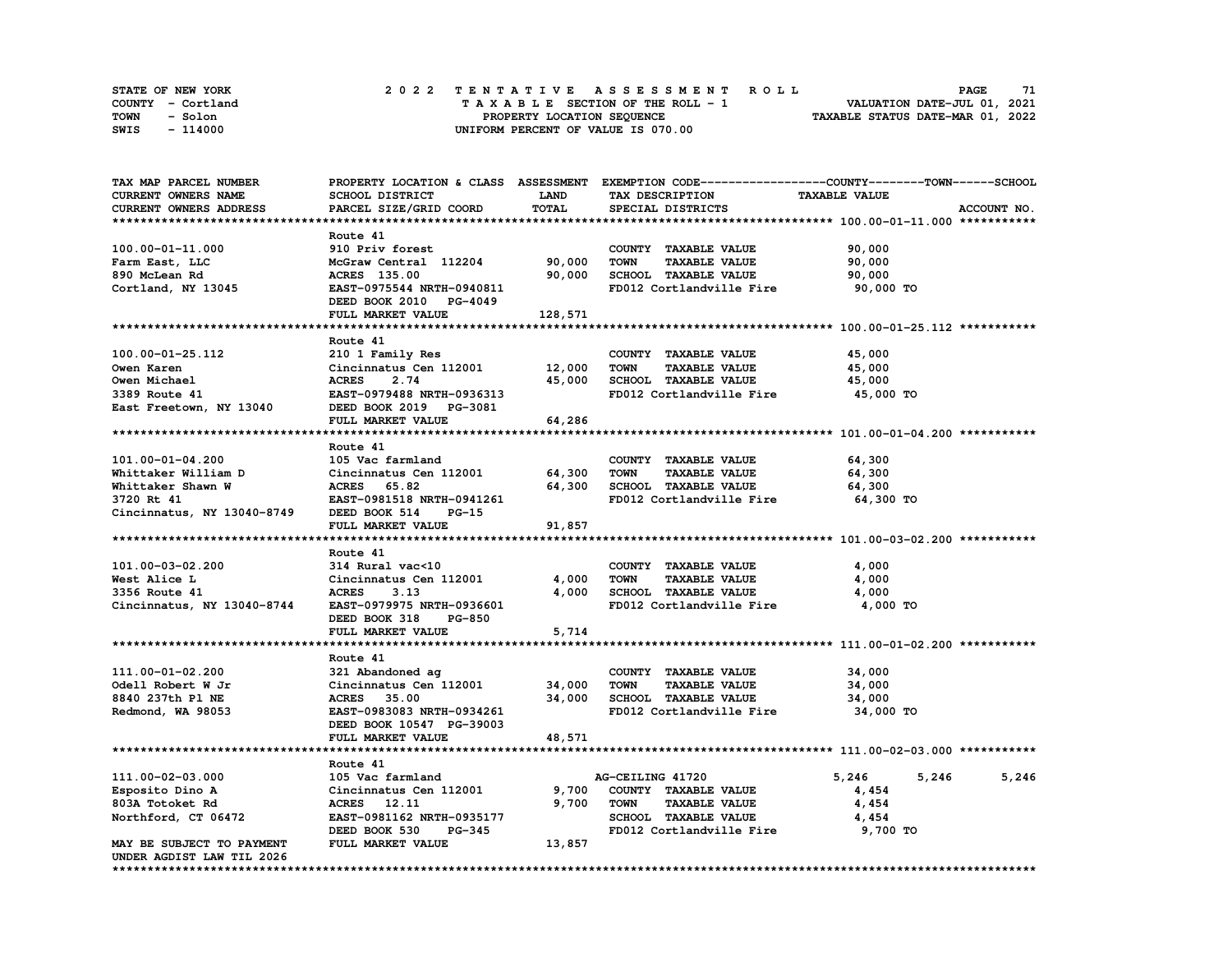| STATE OF NEW YORK | 2022 TENTATIVE ASSESSMENT ROLL     | 72<br><b>PAGE</b>                |
|-------------------|------------------------------------|----------------------------------|
| COUNTY - Cortland | TAXABLE SECTION OF THE ROLL - 1    | VALUATION DATE-JUL 01, 2021      |
| TOWN<br>- Solon   | PROPERTY LOCATION SEOUENCE         | TAXABLE STATUS DATE-MAR 01, 2022 |
| - 114000<br>SWIS  | UNIFORM PERCENT OF VALUE IS 070.00 |                                  |

| TAX MAP PARCEL NUMBER                                                                               |                                                                                                   |             | PROPERTY LOCATION & CLASS ASSESSMENT EXEMPTION CODE-----------------COUNTY-------TOWN-----SCHOOL |                      |                        |
|-----------------------------------------------------------------------------------------------------|---------------------------------------------------------------------------------------------------|-------------|--------------------------------------------------------------------------------------------------|----------------------|------------------------|
| <b>CURRENT OWNERS NAME</b>                                                                          | SCHOOL DISTRICT                                                                                   | <b>LAND</b> | TAX DESCRIPTION                                                                                  | <b>TAXABLE VALUE</b> |                        |
| CURRENT OWNERS ADDRESS                                                                              | PARCEL SIZE/GRID COORD                                                                            | TOTAL       | SPECIAL DISTRICTS                                                                                |                      | ACCOUNT NO.            |
|                                                                                                     |                                                                                                   |             |                                                                                                  |                      |                        |
|                                                                                                     | Route 41                                                                                          |             |                                                                                                  |                      |                        |
| 111.00-02-04.000                                                                                    | 323 Vacant rural                                                                                  |             | COUNTY TAXABLE VALUE                                                                             | 2,600                |                        |
| Odell Robert W Jr                                                                                   | Cincinnatus Cen 112001                                                                            | 2,600       | TOWN<br><b>TAXABLE VALUE</b>                                                                     | 2,600                |                        |
| 8840 237th P1 NE                                                                                    | 3.34<br><b>ACRES</b>                                                                              | 2,600       | SCHOOL TAXABLE VALUE                                                                             | 2,600                |                        |
| Redmond, WA 98053                                                                                   | EAST-0982244 NRTH-0935269                                                                         |             | FD012 Cortlandville Fire 2,600 TO                                                                |                      |                        |
|                                                                                                     | DEED BOOK 10547 PG-39001                                                                          |             |                                                                                                  |                      |                        |
|                                                                                                     | FULL MARKET VALUE                                                                                 | 3,714       |                                                                                                  |                      |                        |
|                                                                                                     |                                                                                                   |             |                                                                                                  |                      |                        |
|                                                                                                     | Route 41                                                                                          |             |                                                                                                  |                      |                        |
| 111.00-02-05.000                                                                                    | 105 Vac farmland                                                                                  |             | COUNTY TAXABLE VALUE                                                                             | 10,500               |                        |
| Odell Robert W Jr                                                                                   | Cincinnatus Cen 112001 10,500                                                                     |             | TOWN<br><b>TAXABLE VALUE</b>                                                                     | 10,500               |                        |
| 8840 237th P1 NE                                                                                    |                                                                                                   |             |                                                                                                  | 10,500               |                        |
| Redmond, WA 98053                                                                                   | ACRES 13.18<br>EAST-0982268 NRTH-0934330<br>EAST-0982268 NRTH-0934330<br>ED012 Cortlandville Fire |             | FD012 Cortlandville Fire                                                                         | 10,500 TO            |                        |
|                                                                                                     | DEED BOOK 10547 PG-39002                                                                          |             |                                                                                                  |                      |                        |
|                                                                                                     | FULL MARKET VALUE                                                                                 | 15,000      |                                                                                                  |                      |                        |
|                                                                                                     |                                                                                                   |             |                                                                                                  |                      |                        |
|                                                                                                     | Route 41                                                                                          |             |                                                                                                  |                      |                        |
| 111.00-02-06.000                                                                                    | 105 Vac farmland                                                                                  |             | AG-CEILING 41720                                                                                 | 46,355<br>46,355     | 46,355                 |
| Esposito Dino A                                                                                     | Cincinnatus Cen 112001 71,100 COUNTY TAXABLE VALUE                                                |             |                                                                                                  | 24,745               |                        |
| 803A Totoket Rd                                                                                     | <b>ACRES</b> 73.40                                                                                | 71,100      | <b>TOWN</b><br><b>TAXABLE VALUE</b>                                                              | 24,745               |                        |
| Northford, CT 06474                                                                                 | EAST-0981152 NRTH-0934288                                                                         |             | SCHOOL TAXABLE VALUE                                                                             | 24,745               |                        |
|                                                                                                     | <b>PG-156</b><br>DEED BOOK 508                                                                    |             | FD012 Cortlandville Fire                                                                         | 71,100 TO            |                        |
| MAY BE SUBJECT TO PAYMENT                                                                           | FULL MARKET VALUE                                                                                 | 101,571     |                                                                                                  |                      |                        |
| UNDER AGDIST LAW TIL 2026                                                                           |                                                                                                   |             |                                                                                                  |                      |                        |
|                                                                                                     |                                                                                                   |             |                                                                                                  |                      |                        |
|                                                                                                     | 3193 Route 41                                                                                     |             |                                                                                                  |                      |                        |
| 110.00-01-11.122                                                                                    | 210 1 Family Res                                                                                  |             | <b>ENH STAR 41834</b>                                                                            | $\mathbf{0}$         | 58,420<br>$\mathbf{0}$ |
| Sutton Debra                                                                                        | Cincinnatus Cen 112001 18,800 COUNTY TAXABLE VALUE                                                |             |                                                                                                  | 89,000               |                        |
| Sutton Gordon                                                                                       |                                                                                                   | 89,000      | <b>TOWN</b><br><b>TAXABLE VALUE</b>                                                              | 89,000               |                        |
|                                                                                                     |                                                                                                   |             | SCHOOL TAXABLE VALUE                                                                             | 30,580               |                        |
| 3193 Route 41<br>E Freetown, NY 13040                                                               |                                                                                                   |             | FD012 Cortlandville Fire                                                                         | 89,000 TO            |                        |
|                                                                                                     | FULL MARKET VALUE                                                                                 | 127,143     |                                                                                                  |                      |                        |
|                                                                                                     |                                                                                                   |             |                                                                                                  |                      |                        |
|                                                                                                     | 3206 Route 41                                                                                     |             |                                                                                                  |                      |                        |
| 89.00-07-08.000                                                                                     | 449 Other Storag                                                                                  |             | COUNTY TAXABLE VALUE                                                                             | 35,000               |                        |
| Griffen Christopher McGraw Central 112204 14,500<br>Griffen Julie M ACRES 2.03 35,000<br>PO Box 267 |                                                                                                   |             | <b>TOWN</b><br>TAXABLE VALUE                                                                     | 35,000               |                        |
|                                                                                                     |                                                                                                   |             | SCHOOL TAXABLE VALUE                                                                             | 35,000               |                        |
|                                                                                                     |                                                                                                   |             | FD012 Cortlandville Fire 35,000 TO                                                               |                      |                        |
| McGraw, NY 13101                                                                                    | DEED BOOK 2021 PG-4756                                                                            |             |                                                                                                  |                      |                        |
|                                                                                                     | FULL MARKET VALUE                                                                                 | 50,000      |                                                                                                  |                      |                        |
|                                                                                                     |                                                                                                   |             |                                                                                                  |                      |                        |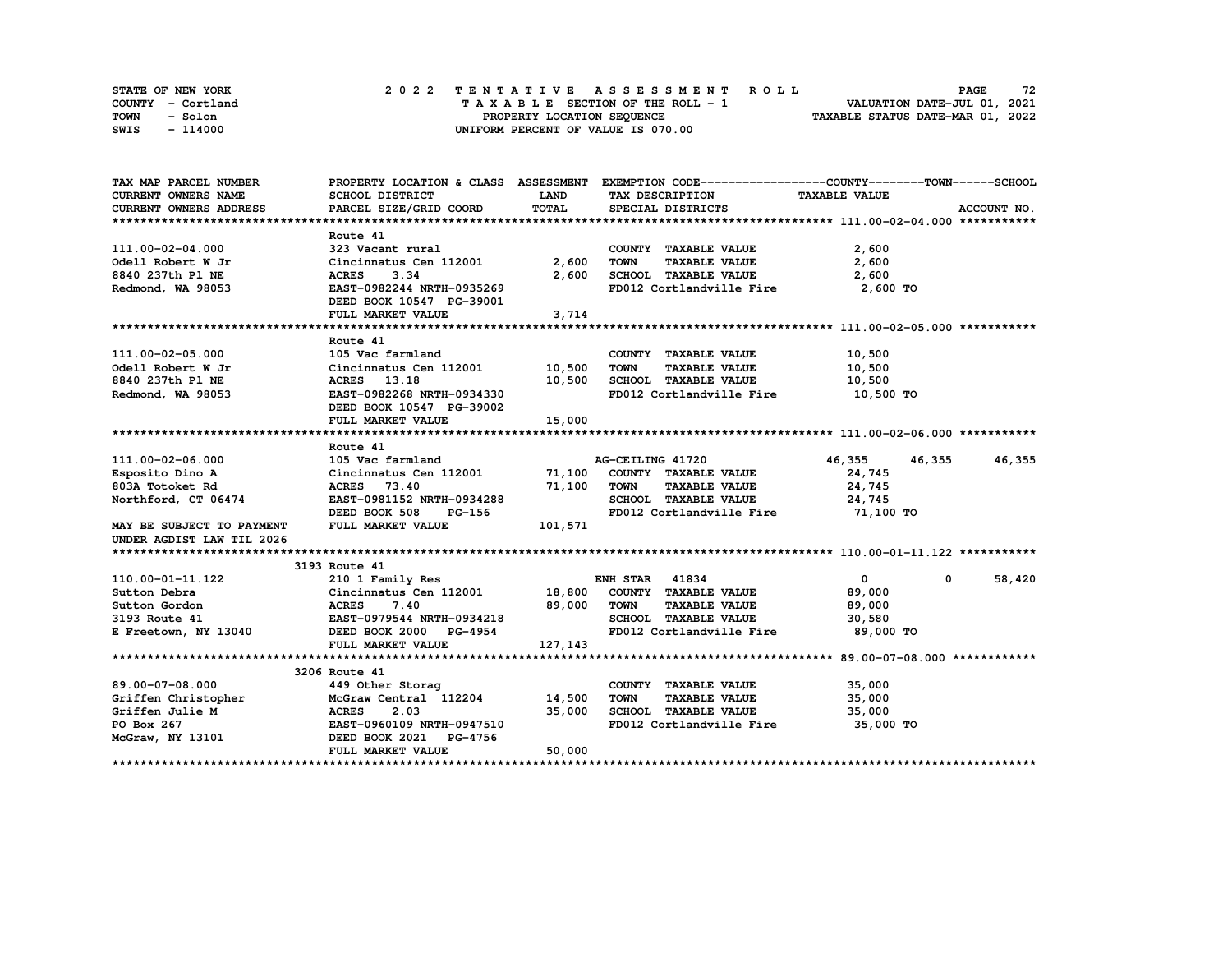| STATE OF NEW YORK | 2022 TENTATIVE ASSESSMENT ROLL     | 73<br><b>PAGE</b>                |
|-------------------|------------------------------------|----------------------------------|
| COUNTY - Cortland | TAXABLE SECTION OF THE ROLL - 1    | VALUATION DATE-JUL 01, 2021      |
| TOWN<br>- Solon   | PROPERTY LOCATION SEOUENCE         | TAXABLE STATUS DATE-MAR 01, 2022 |
| - 114000<br>SWIS  | UNIFORM PERCENT OF VALUE IS 070.00 |                                  |

| <b>TAX MAP PARCEL NUMBER</b> | PROPERTY LOCATION & CLASS ASSESSMENT EXEMPTION CODE----------------COUNTY-------TOWN------SCHOOL |          |                       |                                 |                      |        |             |
|------------------------------|--------------------------------------------------------------------------------------------------|----------|-----------------------|---------------------------------|----------------------|--------|-------------|
| CURRENT OWNERS NAME          | SCHOOL DISTRICT                                                                                  | LAND     |                       | TAX DESCRIPTION                 | <b>TAXABLE VALUE</b> |        |             |
| CURRENT OWNERS ADDRESS       | PARCEL SIZE/GRID COORD                                                                           | TOTAL    |                       | SPECIAL DISTRICTS               |                      |        | ACCOUNT NO. |
|                              |                                                                                                  |          |                       |                                 |                      |        |             |
|                              | 3255 Route 41                                                                                    |          |                       |                                 |                      |        |             |
| 110.00-01-11.200             | 210 1 Family Res                                                                                 |          | <b>BAS STAR</b> 41854 |                                 | $\mathbf 0$          | 0      | 23,400      |
| Zamorano Mario H Vega        | Cincinnatus Cen 112001                                                                           | 15,500   |                       | COUNTY TAXABLE VALUE            | 95,000               |        |             |
| Zamorano Becky L             | <b>ACRES</b><br>3.25 BANK WELLS                                                                  | 95,000   | <b>TOWN</b>           | <b>TAXABLE VALUE</b>            | 95,000               |        |             |
| 3255 Route 41                | EAST-0979611 NRTH-0934828                                                                        |          |                       | <b>SCHOOL TAXABLE VALUE</b>     | 71,600               |        |             |
| Cincinnatus, NY 13040        | DEED BOOK 2008 PG-5808                                                                           |          |                       | FD012 Cortlandville Fire        | 95,000 TO            |        |             |
|                              | FULL MARKET VALUE                                                                                | 135, 714 |                       |                                 |                      |        |             |
|                              |                                                                                                  |          |                       |                                 |                      |        |             |
|                              | 3266 Route 41                                                                                    |          |                       |                                 |                      |        |             |
| 111.00-02-07.000             | 210 1 Family Res                                                                                 |          |                       | COUNTY TAXABLE VALUE            | 86,300               |        |             |
| Esposito Dino                | Cincinnatus Cen 112001 15,600                                                                    |          | <b>TOWN</b>           | <b>TAXABLE VALUE</b>            | 86,300               |        |             |
| 803A Totoket Rd              | <b>ACRES</b><br>3.76                                                                             | 86,300   |                       | SCHOOL TAXABLE VALUE            | 86,300               |        |             |
| Northford, CT 06472          | EAST-0980136 NRTH-0935151                                                                        |          |                       | FD012 Cortlandville Fire        | 86,300 TO            |        |             |
|                              | DEED BOOK 2011 PG-6505                                                                           |          |                       |                                 |                      |        |             |
|                              |                                                                                                  |          |                       |                                 |                      |        |             |
|                              | FULL MARKET VALUE                                                                                | 123,286  |                       |                                 |                      |        |             |
|                              |                                                                                                  |          |                       |                                 |                      |        |             |
|                              | 3300 Route 41                                                                                    |          |                       |                                 |                      |        |             |
| 111.00-02-02.000             | 240 Rural res                                                                                    |          |                       | COUNTY TAXABLE VALUE            | 110,500              |        |             |
| Wildman Megan E              | Cincinnatus Cen 112001                                                                           | 43,000   | <b>TOWN</b>           | <b>TAXABLE VALUE</b>            | 110,500              |        |             |
| 3300 Route 41                | ACRES 29.72 BANKCORELOG                                                                          | 110,500  |                       | SCHOOL TAXABLE VALUE            | 110,500              |        |             |
| Cincinnatus, NY 13040        | EAST-0981102 NRTH-0935594                                                                        |          |                       | FD012 Cortlandville Fire        | 110,500 TO           |        |             |
|                              | DEED BOOK 2019 PG-4326                                                                           |          |                       |                                 |                      |        |             |
| MAY BE SUBJECT TO PAYMENT    | FULL MARKET VALUE                                                                                | 157,857  |                       |                                 |                      |        |             |
| UNDER AGDIST LAW TIL 2027    |                                                                                                  |          |                       |                                 |                      |        |             |
|                              |                                                                                                  |          |                       |                                 |                      |        |             |
|                              | 3338 Route 41                                                                                    |          |                       |                                 |                      |        |             |
| 111.00-02-01.000             | 240 Rural res                                                                                    |          |                       | COUNTY TAXABLE VALUE            | 115,000              |        |             |
| Franzen Gerald               | Cincinnatus Cen 112001                                                                           | 43,300   | TOWN                  | <b>TAXABLE VALUE</b>            | 115,000              |        |             |
| Franzen Daniel               |                                                                                                  | 115,000  |                       | SCHOOL TAXABLE VALUE            | 115,000              |        |             |
| 370 Wellington Rd            | <b>ACRES      30.66<br/>EAST-0981113  NRTH-0936062</b>                                           |          |                       | FD012 Cortlandville Fire        | 115,000 TO           |        |             |
| Mineola, NY 11501            | DEED BOOK 10327 PG-28004                                                                         |          |                       |                                 |                      |        |             |
|                              | FULL MARKET VALUE                                                                                | 164,286  |                       |                                 |                      |        |             |
|                              |                                                                                                  |          |                       |                                 |                      |        |             |
|                              | 3356 Route 41                                                                                    |          |                       |                                 |                      |        |             |
| 101.00-03-02.110             | 210 1 Family Res                                                                                 |          | AGED CTS 41800        |                                 | 18,500               | 18,500 | 18,500      |
| West Alice                   | Cincinnatus Cen 112001 16,000 ENH STAR 41834                                                     |          |                       |                                 | $\mathbf 0$          | 0      | 18,500      |
| 3356 Route 41                | <b>ACRES</b><br>3.32                                                                             | 37,000   |                       | COUNTY TAXABLE VALUE            | 18,500               |        |             |
| Cincinnatus, NY 13040-8744   | EAST-0979990 NRTH-0936314                                                                        |          | TOWN                  | <b>TAXABLE VALUE</b>            | 18,500               |        |             |
|                              | DEED BOOK 318<br><b>PG-850</b>                                                                   |          |                       | SCHOOL TAXABLE VALUE            | $\mathbf 0$          |        |             |
|                              | FULL MARKET VALUE                                                                                |          |                       | 52,857 FD012 Cortlandville Fire | 37,000 TO            |        |             |
|                              |                                                                                                  |          |                       |                                 |                      |        |             |
|                              | 3375 Route 41                                                                                    |          |                       |                                 |                      |        |             |
| 100.00-01-25.111             | 321 Abandoned ag                                                                                 |          |                       | COUNTY TAXABLE VALUE            | 43,800               |        |             |
| Owen Thomas F                | Cincinnatus Cen 112001                                                                           | 43,800   | <b>TOWN</b>           | <b>TAXABLE VALUE</b>            | 43,800               |        |             |
| Owen Terri D                 | ACRES 40.67                                                                                      | 43,800   |                       | <b>SCHOOL TAXABLE VALUE</b>     | 43,800               |        |             |
| 3381 NYS Route 41            | EAST-0978794 NRTH-0936477                                                                        |          |                       | FD012 Cortlandville Fire        | 43,800 TO            |        |             |
|                              |                                                                                                  |          |                       |                                 |                      |        |             |
| E Freetown, NY 13040-8745    | DEED BOOK 1998 PG-1642                                                                           |          |                       |                                 |                      |        |             |
|                              | FULL MARKET VALUE                                                                                | 62,571   |                       |                                 |                      |        |             |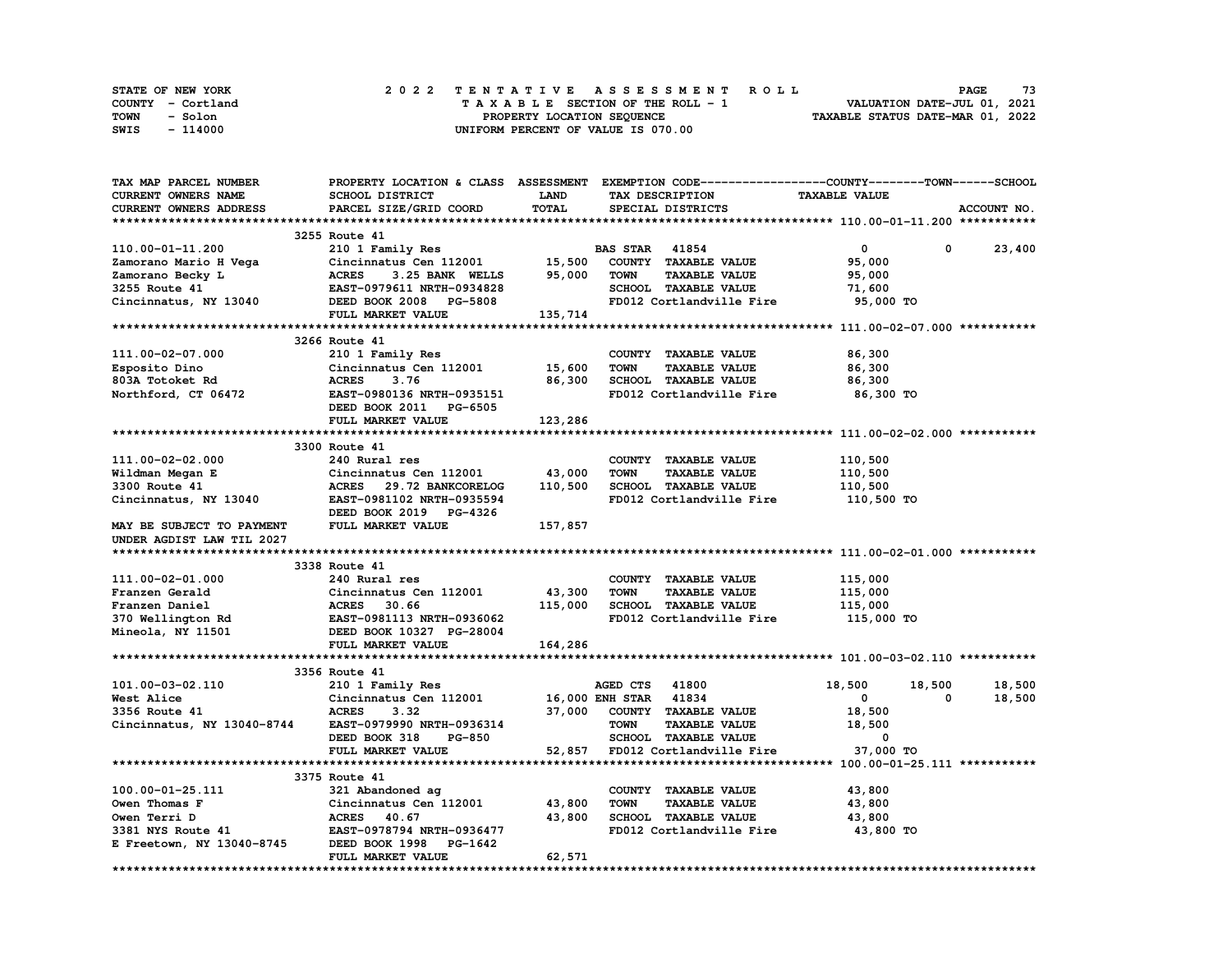| STATE OF NEW YORK | 2022 TENTATIVE ASSESSMENT ROLL     | 74<br><b>PAGE</b>                |
|-------------------|------------------------------------|----------------------------------|
| COUNTY - Cortland | TAXABLE SECTION OF THE ROLL - 1    | VALUATION DATE-JUL 01, 2021      |
| TOWN<br>- Solon   | PROPERTY LOCATION SEQUENCE         | TAXABLE STATUS DATE-MAR 01, 2022 |
| SWIS<br>- 114000  | UNIFORM PERCENT OF VALUE IS 070.00 |                                  |

| TAX MAP PARCEL NUMBER      | PROPERTY LOCATION & CLASS ASSESSMENT EXEMPTION CODE----------------COUNTY-------TOWN------SCHOOL |             |                                     |                      |                      |
|----------------------------|--------------------------------------------------------------------------------------------------|-------------|-------------------------------------|----------------------|----------------------|
| <b>CURRENT OWNERS NAME</b> | SCHOOL DISTRICT                                                                                  | <b>LAND</b> | TAX DESCRIPTION                     | <b>TAXABLE VALUE</b> |                      |
| CURRENT OWNERS ADDRESS     | PARCEL SIZE/GRID COORD                                                                           | TOTAL       | SPECIAL DISTRICTS                   |                      | ACCOUNT NO.          |
|                            |                                                                                                  |             |                                     |                      |                      |
|                            | 3381 Route 41                                                                                    |             |                                     |                      |                      |
| 100.00-01-25.200           | 210 1 Family Res                                                                                 |             | <b>BAS STAR 41854</b>               | $\mathbf{0}$         | 0<br>23,400          |
| Owen Thomas F              | Cincinnatus Cen 112001                                                                           | 15,100      | COUNTY TAXABLE VALUE                | 92,000               |                      |
| Owen Terri D               | <b>ACRES</b><br>2.73                                                                             | 92,000      | <b>TOWN</b><br><b>TAXABLE VALUE</b> | 92,000               |                      |
| 3381 NYS Route 41          | EAST-0979462 NRTH-0936569                                                                        |             | SCHOOL TAXABLE VALUE                | 68,600               |                      |
| E Freetown, NY 13040-8745  | DEED BOOK 1998 PG-1642                                                                           |             | FD012 Cortlandville Fire            | 92,000 TO            |                      |
|                            | FULL MARKET VALUE                                                                                | 131,429     |                                     |                      |                      |
|                            |                                                                                                  |             |                                     |                      |                      |
|                            | 3389 Route 41                                                                                    |             |                                     |                      |                      |
| 100.00-01-24.000           | 311 Res vac land                                                                                 |             | COUNTY TAXABLE VALUE                | 15,900               |                      |
| Owen Thomas F              | Cincinnatus Cen 112001                                                                           | 15,900      | <b>TOWN</b><br><b>TAXABLE VALUE</b> | 15,900               |                      |
| Owen Terri D               | <b>ACRES</b><br>3.80                                                                             | 15,900      | SCHOOL TAXABLE VALUE                | 15,900               |                      |
|                            |                                                                                                  |             | FD012 Cortlandville Fire            |                      |                      |
| 3381 Route 41              | EAST-0979478 NRTH-0936858                                                                        |             |                                     | 15,900 TO            |                      |
| E Freetown, NY 13040       | DEED BOOK 2000 PG-5772                                                                           |             |                                     |                      |                      |
|                            | FULL MARKET VALUE                                                                                | 22,714      |                                     |                      |                      |
|                            |                                                                                                  |             |                                     |                      |                      |
|                            | 3411 Route 41                                                                                    |             |                                     |                      |                      |
| $100.00 - 01 - 23.000$     | 210 1 Family Res                                                                                 |             | <b>ENH STAR 41834</b>               | $\mathbf{0}$         | $^{\circ}$<br>58,420 |
| Naylor Fred Thomas         | Cincinnatus Cen 112001                                                                           | 15,900      | COUNTY TAXABLE VALUE                | 70,000               |                      |
| Naylor Roberta L           | <b>ACRES</b><br>3.80                                                                             | 70,000      | TOWN<br><b>TAXABLE VALUE</b>        | 70,000               |                      |
| E Freetown, NY 13040-8746  | EAST-0979450 NRTH-0937210                                                                        |             | SCHOOL TAXABLE VALUE                | 11,580               |                      |
|                            | DEED BOOK 1997 PG-2774                                                                           |             | FD012 Cortlandville Fire            | 70,000 TO            |                      |
|                            | FULL MARKET VALUE                                                                                | 100,000     |                                     |                      |                      |
|                            |                                                                                                  |             |                                     |                      |                      |
|                            | 3425 Route 41                                                                                    |             |                                     |                      |                      |
| 100.00-01-22.000           | 270 Mfg housing                                                                                  |             | COUNTY TAXABLE VALUE                | 46,900               |                      |
| Millard Daniel J           | Cincinnatus Cen 112001                                                                           | 15,900      | <b>TOWN</b><br><b>TAXABLE VALUE</b> | 46,900               |                      |
| 8 Phelps Dr                | 3.79<br><b>ACRES</b>                                                                             | 46,900      | SCHOOL TAXABLE VALUE                | 46,900               |                      |
| Homer, NY 13077            | EAST-0979443 NRTH-0937559                                                                        |             | FD012 Cortlandville Fire            | 46,900 TO            |                      |
|                            | DEED BOOK 2011 PG-6048                                                                           |             |                                     |                      |                      |
|                            | FULL MARKET VALUE                                                                                | 67,000      |                                     |                      |                      |
|                            |                                                                                                  |             |                                     |                      |                      |
|                            | 3428 Route 41                                                                                    |             |                                     |                      |                      |
| 101.00-05-02.000           | 240 Rural res                                                                                    |             | <b>BAS STAR 41854</b>               | $\mathbf{0}$         | 23,400<br>0          |
| Halstead Lisa M            | Cincinnatus Cen 112001                                                                           | 56,000      | COUNTY TAXABLE VALUE                | 119,600              |                      |
| 3428 State Route 41        | ACRES 40.12                                                                                      | 119,600     | <b>TOWN</b><br><b>TAXABLE VALUE</b> | 119,600              |                      |
| Cincinnatus, NY 13040      | EAST-0980799 NRTH-0937767                                                                        |             | SCHOOL TAXABLE VALUE                | 96,200               |                      |
|                            | DEED BOOK 10541 PG-18003                                                                         |             | FD012 Cortlandville Fire            | 119,600 TO           |                      |
|                            | FULL MARKET VALUE                                                                                | 170,857     |                                     |                      |                      |
|                            |                                                                                                  |             |                                     |                      |                      |
|                            | 3437 Route 41                                                                                    |             |                                     |                      |                      |
| 100.00-01-21.000           | 210 1 Family Res                                                                                 |             | COUNTY TAXABLE VALUE                | 128,000              |                      |
| Knapp Michael              | Cincinnatus Cen 112001                                                                           | 18,100      | <b>TOWN</b><br>TAXABLE VALUE        | 128,000              |                      |
| 3437 Route 41              | <b>ACRES</b><br>6.74 BANKCORELOG                                                                 | 128,000     | <b>SCHOOL TAXABLE VALUE</b>         | 128,000              |                      |
| Cincinnatus, NY 13040      | EAST-0979437 NRTH-0938092                                                                        |             | FD012 Cortlandville Fire            | 128,000 TO           |                      |
|                            | DEED BOOK 2010 PG-5645                                                                           |             |                                     |                      |                      |
|                            | FULL MARKET VALUE                                                                                | 182,857     |                                     |                      |                      |
|                            |                                                                                                  |             |                                     |                      |                      |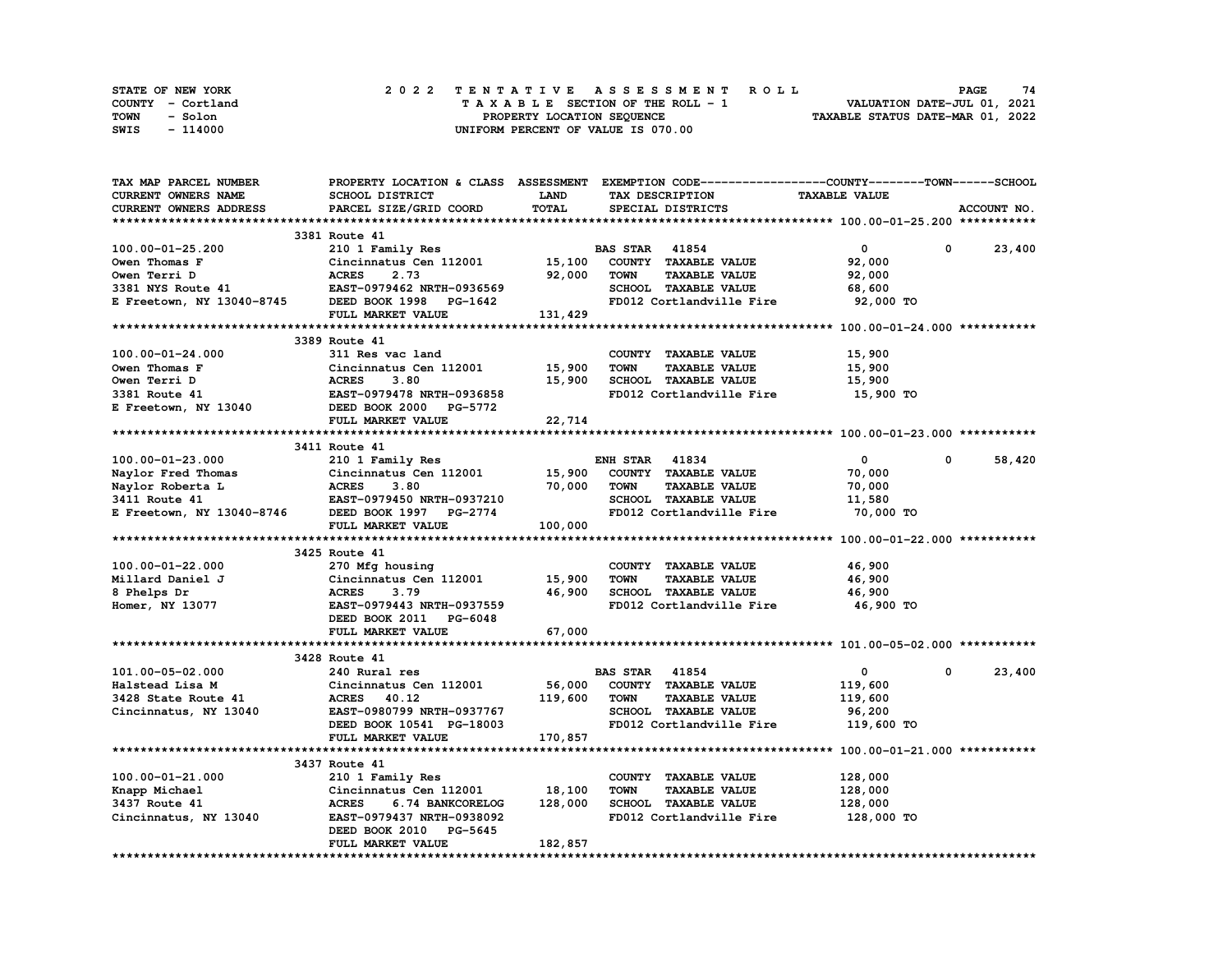| STATE OF NEW YORK | 2022 TENTATIVE ASSESSMENT ROLL     | 75<br><b>PAGE</b>                |
|-------------------|------------------------------------|----------------------------------|
| COUNTY - Cortland | TAXABLE SECTION OF THE ROLL - 1    | VALUATION DATE-JUL 01, 2021      |
| TOWN<br>- Solon   | PROPERTY LOCATION SEQUENCE         | TAXABLE STATUS DATE-MAR 01, 2022 |
| - 114000<br>SWIS  | UNIFORM PERCENT OF VALUE IS 070.00 |                                  |

| TAX MAP PARCEL NUMBER                                                                                                                                                                                                                 |                                                   |              | PROPERTY LOCATION & CLASS ASSESSMENT EXEMPTION CODE----------------COUNTY-------TOWN-----SCHOOL |                    |                        |
|---------------------------------------------------------------------------------------------------------------------------------------------------------------------------------------------------------------------------------------|---------------------------------------------------|--------------|-------------------------------------------------------------------------------------------------|--------------------|------------------------|
| CURRENT OWNERS NAME                                                                                                                                                                                                                   | SCHOOL DISTRICT                                   | <b>LAND</b>  | TAX DESCRIPTION TAXABLE VALUE                                                                   |                    |                        |
| CURRENT OWNERS ADDRESS                                                                                                                                                                                                                | PARCEL SIZE/GRID COORD                            | <b>TOTAL</b> | SPECIAL DISTRICTS                                                                               |                    | ACCOUNT NO.            |
|                                                                                                                                                                                                                                       |                                                   |              |                                                                                                 |                    |                        |
|                                                                                                                                                                                                                                       | 3448 Route 41                                     |              |                                                                                                 |                    |                        |
| 101.00-05-01.000                                                                                                                                                                                                                      | 242 Rurl res&rec<br>Cincinnatus Cen 112001 23,000 |              | COUNTY TAXABLE VALUE                                                                            | 78,000             |                        |
| Hanly Ruth                                                                                                                                                                                                                            |                                                   |              | TOWN<br><b>TAXABLE VALUE</b>                                                                    | 78,000             |                        |
|                                                                                                                                                                                                                                       | ACRES 11.07                                       | 78,000       | SCHOOL TAXABLE VALUE 78,000                                                                     |                    |                        |
| <b>1811.7</b> Autor:<br>3448 Route 41<br>E Freetown, NY 13040                                                                                                                                                                         | EAST-0980378 NRTH-0938270                         |              | FD012 Cortlandville Fire                                                                        | 78,000 TO          |                        |
|                                                                                                                                                                                                                                       | DEED BOOK 2021 PG-6405                            |              |                                                                                                 |                    |                        |
|                                                                                                                                                                                                                                       | FULL MARKET VALUE                                 | 111,429      |                                                                                                 |                    |                        |
|                                                                                                                                                                                                                                       |                                                   |              |                                                                                                 |                    |                        |
|                                                                                                                                                                                                                                       | 3454 Route 41                                     |              |                                                                                                 |                    |                        |
|                                                                                                                                                                                                                                       |                                                   |              | COUNTY TAXABLE VALUE                                                                            |                    |                        |
|                                                                                                                                                                                                                                       |                                                   |              | <b>TOWN</b><br><b>TAXABLE VALUE</b>                                                             | 115,000<br>115,000 |                        |
|                                                                                                                                                                                                                                       |                                                   |              | 50.00 BANK LERETA 115,000 SCHOOL TAXABLE VALUE 115,000                                          |                    |                        |
|                                                                                                                                                                                                                                       |                                                   |              | FD012 Cortlandville Fire 115,000 TO                                                             |                    |                        |
| 101.00-01-04.120<br>Price Sherman Lee<br>Price Colleen A (Cincinnatus Cen 112001 56,700<br>Price Colleen A (ACRES 50.00 BANK LERETA 115,000<br>3454 Route 41 EAST-0981515 NRTH-0938786<br>E Freetown, NY 13040 DEED BOOK 2008 PG-3316 |                                                   |              |                                                                                                 |                    |                        |
|                                                                                                                                                                                                                                       | FULL MARKET VALUE                                 | 164, 286     |                                                                                                 |                    |                        |
|                                                                                                                                                                                                                                       |                                                   |              |                                                                                                 |                    |                        |
|                                                                                                                                                                                                                                       | 3484 Route 41                                     |              |                                                                                                 |                    |                        |
|                                                                                                                                                                                                                                       |                                                   |              |                                                                                                 | $\bullet$          | 23,400<br>$\mathbf{0}$ |
|                                                                                                                                                                                                                                       |                                                   |              |                                                                                                 | 218,000            |                        |
|                                                                                                                                                                                                                                       |                                                   |              |                                                                                                 | 218,000            |                        |
|                                                                                                                                                                                                                                       |                                                   |              | SCHOOL TAXABLE VALUE 194,600                                                                    |                    |                        |
|                                                                                                                                                                                                                                       |                                                   |              | FD012 Cortlandville Fire                                                                        | 218,000 TO         |                        |
|                                                                                                                                                                                                                                       | FULL MARKET VALUE                                 | 311,429      |                                                                                                 |                    |                        |
|                                                                                                                                                                                                                                       |                                                   |              |                                                                                                 |                    |                        |
|                                                                                                                                                                                                                                       | 3540 Route 41                                     |              |                                                                                                 |                    |                        |
|                                                                                                                                                                                                                                       |                                                   |              |                                                                                                 | 11,955 11,955      | 11,955                 |
|                                                                                                                                                                                                                                       |                                                   |              |                                                                                                 | $\mathbf{0}$<br>0  | 58,420                 |
|                                                                                                                                                                                                                                       |                                                   |              |                                                                                                 | 114,545            |                        |
|                                                                                                                                                                                                                                       |                                                   |              |                                                                                                 | 114,545            |                        |
| 100.00-01-10.111<br>Willcox Charles R McGraw Central 112204 32,000 ENH STAR 41834<br>Willcox Mary E ACRES 17.51 126,500 COUNTY TAXABLE VALUE<br>3540 Route 41 EAST-0979248 NRTH-0940419 TOWN TAXABLE VALUE<br>E Freetown, NY 13040 DE |                                                   |              |                                                                                                 | 56,125             |                        |
|                                                                                                                                                                                                                                       | FULL MARKET VALUE                                 |              | 180,714 FD012 Cortlandville Fire 126,500 TO                                                     |                    |                        |
| MAY BE SUBJECT TO PAYMENT                                                                                                                                                                                                             |                                                   |              |                                                                                                 |                    |                        |
| UNDER AGDIST LAW TIL 2029                                                                                                                                                                                                             |                                                   |              |                                                                                                 |                    |                        |
|                                                                                                                                                                                                                                       |                                                   |              |                                                                                                 |                    |                        |
|                                                                                                                                                                                                                                       | 3623 Route 41                                     |              |                                                                                                 |                    |                        |
| 100.00-01-09.000                                                                                                                                                                                                                      | 210 1 Family Res                                  |              | COUNTY TAXABLE VALUE                                                                            | 133,000            |                        |
| McConnell Alysia                                                                                                                                                                                                                      | McGraw Central 112204 18,100                      |              | <b>TOWN</b><br><b>TAXABLE VALUE</b>                                                             | 133,000            |                        |
|                                                                                                                                                                                                                                       |                                                   |              |                                                                                                 | 133,000            |                        |
|                                                                                                                                                                                                                                       |                                                   |              | FD012 Cortlandville Fire                                                                        | 133,000 TO         |                        |
|                                                                                                                                                                                                                                       | DEED BOOK 2019 PG-1616                            |              |                                                                                                 |                    |                        |
|                                                                                                                                                                                                                                       | FULL MARKET VALUE                                 | 190,000      |                                                                                                 |                    |                        |
|                                                                                                                                                                                                                                       |                                                   |              |                                                                                                 |                    |                        |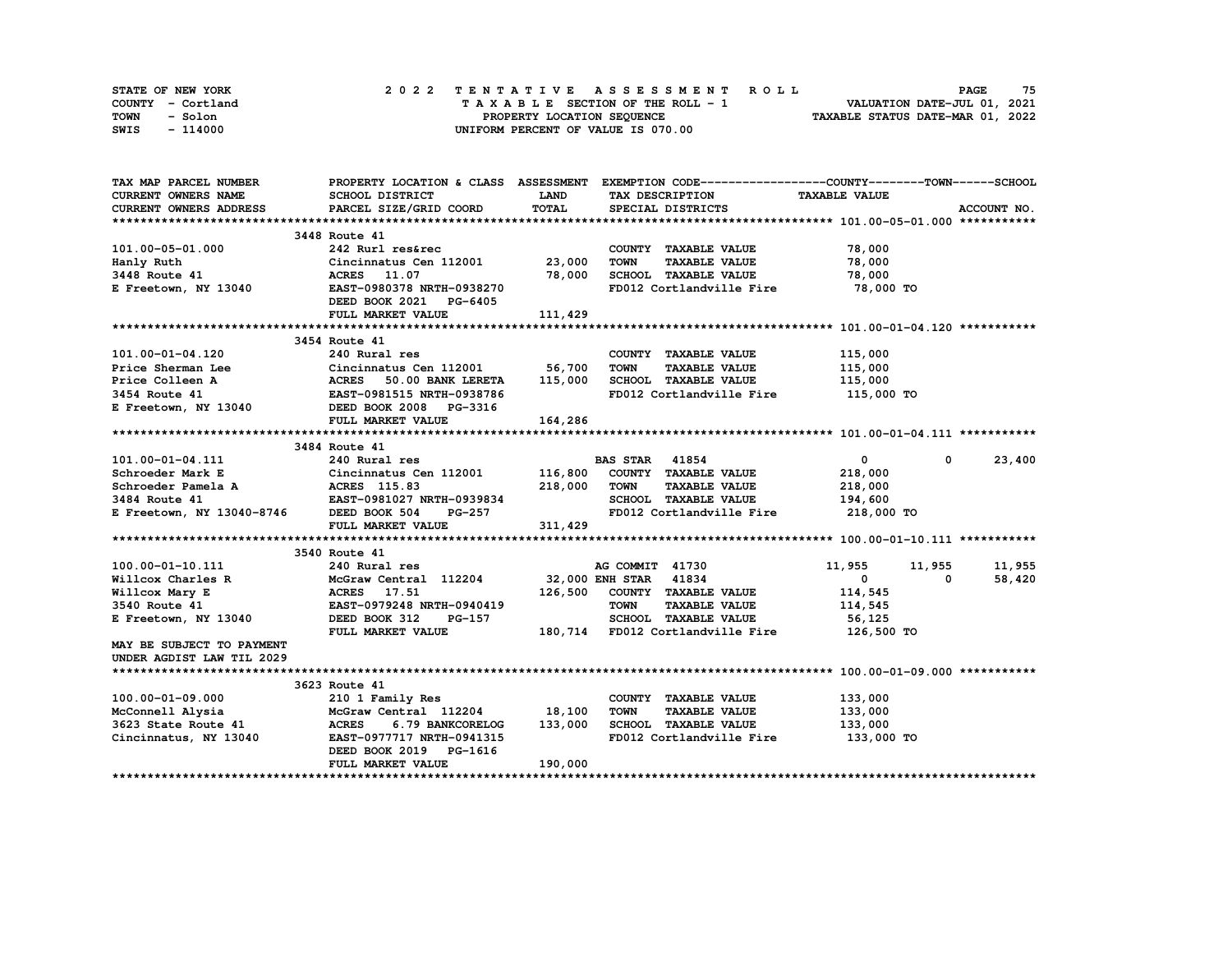| STATE OF NEW YORK | 2022 TENTATIVE ASSESSMENT ROLL     | 76<br><b>PAGE</b>                |
|-------------------|------------------------------------|----------------------------------|
| COUNTY - Cortland | TAXABLE SECTION OF THE ROLL - 1    | VALUATION DATE-JUL 01, 2021      |
| TOWN<br>- Solon   | PROPERTY LOCATION SEQUENCE         | TAXABLE STATUS DATE-MAR 01, 2022 |
| - 114000<br>SWIS  | UNIFORM PERCENT OF VALUE IS 070.00 |                                  |

| TAX MAP PARCEL NUMBER                                  |                                                             |             | PROPERTY LOCATION & CLASS ASSESSMENT EXEMPTION CODE-----------------COUNTY-------TOWN-----SCHOOL |                      |                          |
|--------------------------------------------------------|-------------------------------------------------------------|-------------|--------------------------------------------------------------------------------------------------|----------------------|--------------------------|
| <b>CURRENT OWNERS NAME</b>                             | SCHOOL DISTRICT                                             | <b>LAND</b> | TAX DESCRIPTION                                                                                  | <b>TAXABLE VALUE</b> |                          |
| CURRENT OWNERS ADDRESS                                 | PARCEL SIZE/GRID COORD                                      | TOTAL       | SPECIAL DISTRICTS                                                                                |                      | ACCOUNT NO.              |
|                                                        |                                                             |             |                                                                                                  |                      |                          |
|                                                        | 3624 Route 41                                               |             |                                                                                                  |                      |                          |
| 100.00-01-10.200                                       | 210 1 Family Res                                            |             | <b>BAS STAR 41854</b>                                                                            | $\mathbf{0}$         | 23,400<br>$\mathbf 0$    |
| Ackley Martin D                                        | McGraw Central 112204                                       | 15,400      | COUNTY TAXABLE VALUE                                                                             | 84,500               |                          |
| Ackley Catherine A                                     | <b>ACRES</b><br>3.09                                        | 84,500      | <b>TOWN</b><br><b>TAXABLE VALUE</b>                                                              | 84,500               |                          |
| 3624 Route 41                                          | EAST-0978093 NRTH-0941520                                   |             | SCHOOL TAXABLE VALUE                                                                             | 61,100               |                          |
|                                                        |                                                             |             | FD012 Cortlandville Fire 84,500 TO                                                               |                      |                          |
|                                                        |                                                             | 120,714     |                                                                                                  |                      |                          |
|                                                        |                                                             |             |                                                                                                  |                      |                          |
|                                                        | 3631 Route 41                                               |             |                                                                                                  |                      |                          |
| $89.00 - 01 - 42.000$                                  | 120 Field crops                                             |             | AG-CEILING 41720                                                                                 | 3,470                | 3,470<br>3,470           |
| Augur David W                                          | McGraw Central 112204                                       | 7,900       | COUNTY TAXABLE VALUE                                                                             | 9,530                |                          |
| Augur Samantha C                                       | <b>ACRES</b><br>9.90                                        | 13,000      | <b>TOWN</b><br><b>TAXABLE VALUE</b>                                                              | 9,530                |                          |
| 4056 Route 41                                          | EAST-0966765 NRTH-0946698                                   |             | SCHOOL TAXABLE VALUE                                                                             | 9,530                |                          |
| McGraw, NY 13101                                       | DEED BOOK 10248 PG-10001                                    |             | FD012 Cortlandville Fire                                                                         | 13,000 TO            |                          |
|                                                        | FULL MARKET VALUE                                           | 18,571      |                                                                                                  |                      |                          |
| MAY BE SUBJECT TO PAYMENT                              |                                                             |             |                                                                                                  |                      |                          |
| UNDER AGDIST LAW TIL 2026                              |                                                             |             |                                                                                                  |                      |                          |
|                                                        |                                                             |             |                                                                                                  |                      |                          |
|                                                        | 3640 Route 41                                               |             |                                                                                                  |                      |                          |
| 100.00-01-08.000                                       | 210 1 Family Res                                            |             | AGED C&T 41801                                                                                   | 28,000               | 28,000<br>0              |
| Barber Marjorie G                                      | McGraw Central 112204 17,700 ENH STAR 41834                 |             |                                                                                                  | $\mathbf{0}$         | 58,420<br>$\mathbf{0}$   |
| Garrett Rhonda R                                       | <b>ACRES</b><br>6.03 BANK LERETA                            |             | 80,000 COUNTY TAXABLE VALUE                                                                      | 52,000               |                          |
| 3640 Route 41                                          | EAST-0978086 NRTH-0941897                                   |             | <b>TOWN</b><br><b>TAXABLE VALUE</b>                                                              | 52,000               |                          |
|                                                        | Cincinnatus, NY 13040 DEED BOOK 2018 PG-2827                |             | SCHOOL TAXABLE VALUE                                                                             | 21,580               |                          |
|                                                        | FULL MARKET VALUE                                           |             | 114,286 FD012 Cortlandville Fire                                                                 | 80,000 TO            |                          |
|                                                        |                                                             |             |                                                                                                  |                      |                          |
|                                                        | 3673 Route 41                                               |             | 68 PCT OF VALUE USED FOR EXEMPTION PURPOSES                                                      |                      |                          |
| 100.00-01-07.000                                       | 240 Rural res                                               |             | <b>BAS STAR</b><br>41854                                                                         | $\mathbf{0}$         | 23,400<br>$^{\circ}$     |
| Halstead Jr Trust Paul C                               | McGraw Central 112204                                       |             | 73,400 VET WAR C 41122                                                                           | 4,680                | $^{\circ}$<br>$^{\circ}$ |
| Halstead Trust Irena E                                 | <b>ACRES</b> 70.07                                          |             | 161,100 VET WAR T 41123                                                                          | $\mathbf{0}$         | 9,360<br>0               |
| 3673 Route 41                                          |                                                             |             | COUNTY TAXABLE VALUE                                                                             | 156,420              |                          |
| Cincinnatus, NY 13040                                  | <b>EAST-0977712 NRTH-0942170<br/>DEED BOOK 2010 PG-4484</b> |             | <b>TOWN</b><br><b>TAXABLE VALUE</b>                                                              | 151,740              |                          |
|                                                        | FULL MARKET VALUE                                           | 230,143     | SCHOOL TAXABLE VALUE                                                                             | 137,700              |                          |
|                                                        |                                                             |             | FD012 Cortlandville Fire 161,100 TO                                                              |                      |                          |
|                                                        |                                                             |             |                                                                                                  |                      |                          |
|                                                        | 3718 Route 41                                               |             |                                                                                                  |                      |                          |
| 100.00-01-04.200                                       | 210 1 Family Res                                            |             | COUNTY TAXABLE VALUE                                                                             | 86,000               |                          |
| Wales Stephanie M                                      | McGraw Central 112204                                       | 14,500      | <b>TOWN</b><br><b>TAXABLE VALUE</b>                                                              | 86,000               |                          |
|                                                        | 1.93 BANK LERETA                                            | 86,000      | SCHOOL TAXABLE VALUE                                                                             | 86,000               |                          |
| Harden-Marshall Daniel G ACRES<br>3718 Route 41 EAST-0 | EAST-0976861 NRTH-0943227                                   |             | FD012 Cortlandville Fire                                                                         | 86,000 TO            |                          |
| McGraw, NY 13101                                       | DEED BOOK 2020 PG-2925                                      |             |                                                                                                  |                      |                          |
|                                                        | FULL MARKET VALUE                                           | 122,857     |                                                                                                  |                      |                          |
|                                                        |                                                             |             |                                                                                                  |                      |                          |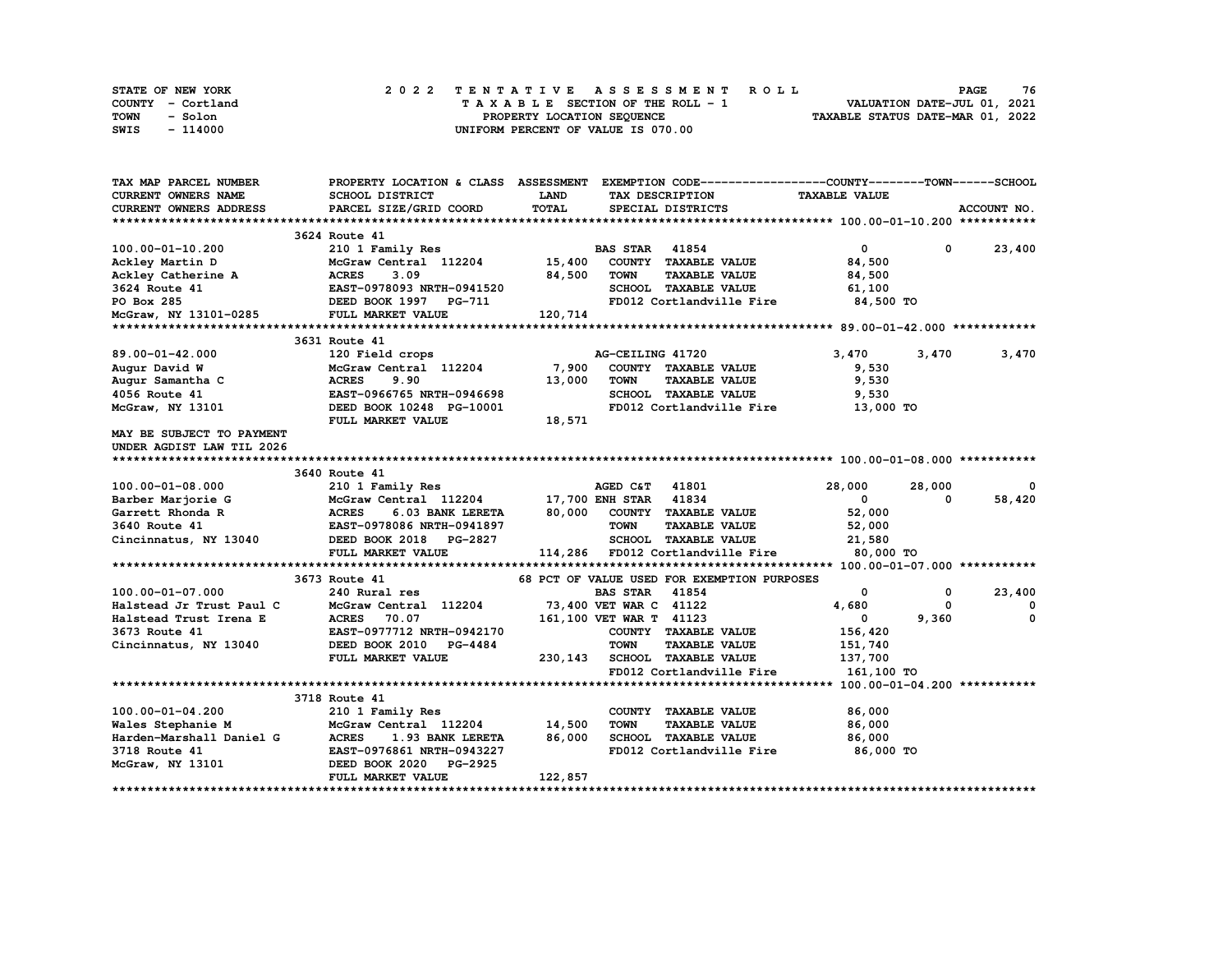| STATE OF NEW YORK | 2022 TENTATIVE ASSESSMENT ROLL     | 77<br><b>PAGE</b>                |
|-------------------|------------------------------------|----------------------------------|
| COUNTY - Cortland | TAXABLE SECTION OF THE ROLL - 1    | VALUATION DATE-JUL 01, 2021      |
| TOWN<br>- Solon   | PROPERTY LOCATION SEOUENCE         | TAXABLE STATUS DATE-MAR 01, 2022 |
| - 114000<br>SWIS  | UNIFORM PERCENT OF VALUE IS 070.00 |                                  |

| <b>TAX MAP PARCEL NUMBER</b>                                                                                                                                                                                                                                     |                                                                                               |             | PROPERTY LOCATION & CLASS ASSESSMENT EXEMPTION CODE----------------COUNTY-------TOWN------SCHOOL |                            |                        |
|------------------------------------------------------------------------------------------------------------------------------------------------------------------------------------------------------------------------------------------------------------------|-----------------------------------------------------------------------------------------------|-------------|--------------------------------------------------------------------------------------------------|----------------------------|------------------------|
| CURRENT OWNERS NAME                                                                                                                                                                                                                                              | SCHOOL DISTRICT                                                                               | <b>LAND</b> | TAX DESCRIPTION                                                                                  | <b>TAXABLE VALUE</b>       |                        |
| <b>CURRENT OWNERS ADDRESS</b>                                                                                                                                                                                                                                    | PARCEL SIZE/GRID COORD                                                                        | TOTAL       | SPECIAL DISTRICTS                                                                                |                            | ACCOUNT NO.            |
|                                                                                                                                                                                                                                                                  |                                                                                               |             |                                                                                                  |                            |                        |
|                                                                                                                                                                                                                                                                  | 3720 Route 41                                                                                 |             |                                                                                                  |                            |                        |
| 100.00-01-06.110                                                                                                                                                                                                                                                 | 240 Rural res                                                                                 |             | <b>ENH STAR 41834</b>                                                                            | $\mathbf{0}$<br>$^{\circ}$ | 58,420                 |
|                                                                                                                                                                                                                                                                  | McGraw Central 112204 179,400 COUNTY TAXABLE VALUE<br>ACRES 188.81 284,000 TOWN TAXABLE VALUE |             |                                                                                                  | 284,000                    |                        |
|                                                                                                                                                                                                                                                                  |                                                                                               |             |                                                                                                  | 284,000                    |                        |
|                                                                                                                                                                                                                                                                  |                                                                                               |             | SCHOOL TAXABLE VALUE                                                                             | 225,580                    |                        |
| Whittaker William D<br>Whittaker Shawn W<br>3720 Rt 41<br>Cincinnatus, NY 13040<br>284,000<br>284,000<br>284,000<br>284,000<br>284,000<br>284,000<br>285T-0979178<br>285T-0979178<br>284,000<br>284,000<br>284,000<br>285D 200K 440<br>285T-0979178<br>285T-0979 |                                                                                               |             | FD012 Cortlandville Fire 284,000 TO                                                              |                            |                        |
|                                                                                                                                                                                                                                                                  | FULL MARKET VALUE                                                                             | 405,714     |                                                                                                  |                            |                        |
|                                                                                                                                                                                                                                                                  |                                                                                               |             |                                                                                                  |                            |                        |
|                                                                                                                                                                                                                                                                  | 3730 Route 41                                                                                 |             |                                                                                                  |                            |                        |
| 100.00-01-06.200                                                                                                                                                                                                                                                 | 314 Rural vac<10                                                                              |             | COUNTY TAXABLE VALUE                                                                             | 13,000                     |                        |
| Whittaker William D<br>Whittaker Shawn W<br>2720 Route 41<br>2720 Route 41<br>2730 Route 41<br>2730 Route 41<br>274 Rural vactor<br>278 BOOK 440<br>274 RURA 278<br>278 BOOK 440<br>274 RURA 276<br>278 RURA 276<br>274 RURA 276<br>274 RURA 276<br>274 RU       |                                                                                               |             | <b>TAXABLE VALUE</b><br><b>TOWN</b>                                                              | 13,000                     |                        |
|                                                                                                                                                                                                                                                                  |                                                                                               |             | 13,000 SCHOOL TAXABLE VALUE                                                                      | 13,000                     |                        |
|                                                                                                                                                                                                                                                                  |                                                                                               |             | FD012 Cortlandville Fire                                                                         | 13,000 TO                  |                        |
|                                                                                                                                                                                                                                                                  |                                                                                               |             |                                                                                                  |                            |                        |
|                                                                                                                                                                                                                                                                  | FULL MARKET VALUE                                                                             | 18,571      |                                                                                                  |                            |                        |
|                                                                                                                                                                                                                                                                  |                                                                                               |             |                                                                                                  |                            |                        |
|                                                                                                                                                                                                                                                                  | 3740 Route 41                                                                                 |             |                                                                                                  |                            |                        |
| 100.00-01-06.120                                                                                                                                                                                                                                                 | 314 Rural vac<10                                                                              |             | COUNTY TAXABLE VALUE                                                                             | 13,300                     |                        |
|                                                                                                                                                                                                                                                                  | McGraw Central 112204 13,300                                                                  |             | <b>TOWN</b><br><b>TAXABLE VALUE</b>                                                              | 13,300                     |                        |
| Whittaker William D<br>Microsoftaw Central 112204 13,<br>Whittaker Shawn W<br>3720 Route 41 EAST-0976729 NRTH-0943825<br>Cincinnatus, NY 13040 DEED BOOK 440 PG-29                                                                                               |                                                                                               |             | 13,300 SCHOOL TAXABLE VALUE                                                                      | 13,300                     |                        |
|                                                                                                                                                                                                                                                                  |                                                                                               |             | FD012 Cortlandville Fire 13,300 TO                                                               |                            |                        |
|                                                                                                                                                                                                                                                                  |                                                                                               |             |                                                                                                  |                            |                        |
|                                                                                                                                                                                                                                                                  | FULL MARKET VALUE                                                                             | 19,000      |                                                                                                  |                            |                        |
|                                                                                                                                                                                                                                                                  |                                                                                               |             |                                                                                                  |                            |                        |
|                                                                                                                                                                                                                                                                  | 3750 Route 41                                                                                 |             |                                                                                                  |                            |                        |
| $100.00 - 01 - 05.000$                                                                                                                                                                                                                                           | 210 1 Family Res                                                                              |             | <b>ENH STAR 41834</b>                                                                            | $\mathbf{0}$               | 58,420<br>$\mathbf{0}$ |
| Colon Carol A                                                                                                                                                                                                                                                    |                                                                                               |             |                                                                                                  | 71,500                     |                        |
| McGraw<br>ACRES<br>3750 Route 41                                                                                                                                                                                                                                 | $McGraw$ Central $112204$ $15,100$ COUNTY TAXABLE VALUE<br>2.70                               | 71,500 TOWN | <b>TAXABLE VALUE</b>                                                                             | 71,500                     |                        |
| Cincinnatus, NY 13040-8749 EAST-0976400 NRTH-0943928                                                                                                                                                                                                             |                                                                                               |             | SCHOOL TAXABLE VALUE                                                                             | 13,080                     |                        |
|                                                                                                                                                                                                                                                                  | ----- -vz/0400 NRTH-0943928<br>DEED BOOK 1996 PG-1312<br>FULL MARKET VAILE                    |             | FD012 Cortlandville Fire 71,500 TO                                                               |                            |                        |
|                                                                                                                                                                                                                                                                  |                                                                                               | 102,143     |                                                                                                  |                            |                        |
|                                                                                                                                                                                                                                                                  |                                                                                               |             |                                                                                                  |                            |                        |
|                                                                                                                                                                                                                                                                  | 3762 Route 41                                                                                 |             |                                                                                                  |                            |                        |
| 90.00-03-13.000                                                                                                                                                                                                                                                  |                                                                                               |             | COUNTY TAXABLE VALUE                                                                             | 48,000                     |                        |
| Crupe Lisa                                                                                                                                                                                                                                                       | 210 1 Family Res<br>McGraw Central 112204 5,000<br>ACRES 2.00 48.000                          |             | TOWN<br><b>TAXABLE VALUE</b>                                                                     | 48,000                     |                        |
|                                                                                                                                                                                                                                                                  |                                                                                               |             | 48,000 SCHOOL TAXABLE VALUE                                                                      |                            |                        |
| PO Box 5431<br>Cortland, NY 13045                                                                                                                                                                                                                                | EAST-0976061 NRTH-0944423                                                                     |             | FD012 Cortlandville Fire                                                                         | 48,000                     |                        |
|                                                                                                                                                                                                                                                                  |                                                                                               |             |                                                                                                  | 48,000 TO                  |                        |
|                                                                                                                                                                                                                                                                  | DEED BOOK 2016 PG-6058                                                                        |             |                                                                                                  |                            |                        |
|                                                                                                                                                                                                                                                                  | FULL MARKET VALUE                                                                             | 68,571      |                                                                                                  |                            |                        |
|                                                                                                                                                                                                                                                                  |                                                                                               |             |                                                                                                  |                            |                        |
|                                                                                                                                                                                                                                                                  | 3811 Route 41                                                                                 |             |                                                                                                  |                            |                        |
|                                                                                                                                                                                                                                                                  |                                                                                               |             | COUNTY TAXABLE VALUE                                                                             | 99,500                     |                        |
|                                                                                                                                                                                                                                                                  |                                                                                               |             | <b>TOWN</b><br><b>TAXABLE VALUE</b>                                                              | 99,500                     |                        |
|                                                                                                                                                                                                                                                                  |                                                                                               |             | SCHOOL TAXABLE VALUE                                                                             | 99,500                     |                        |
| Cincinnatus, NY 13040 EAST-0975146 NRTH-0944723                                                                                                                                                                                                                  |                                                                                               |             | FD012 Cortlandville Fire 99,500 TO                                                               |                            |                        |
|                                                                                                                                                                                                                                                                  | DEED BOOK 2018 PG-5630                                                                        |             |                                                                                                  |                            |                        |
|                                                                                                                                                                                                                                                                  | FULL MARKET VALUE                                                                             | 142,143     |                                                                                                  |                            |                        |
|                                                                                                                                                                                                                                                                  |                                                                                               |             |                                                                                                  |                            |                        |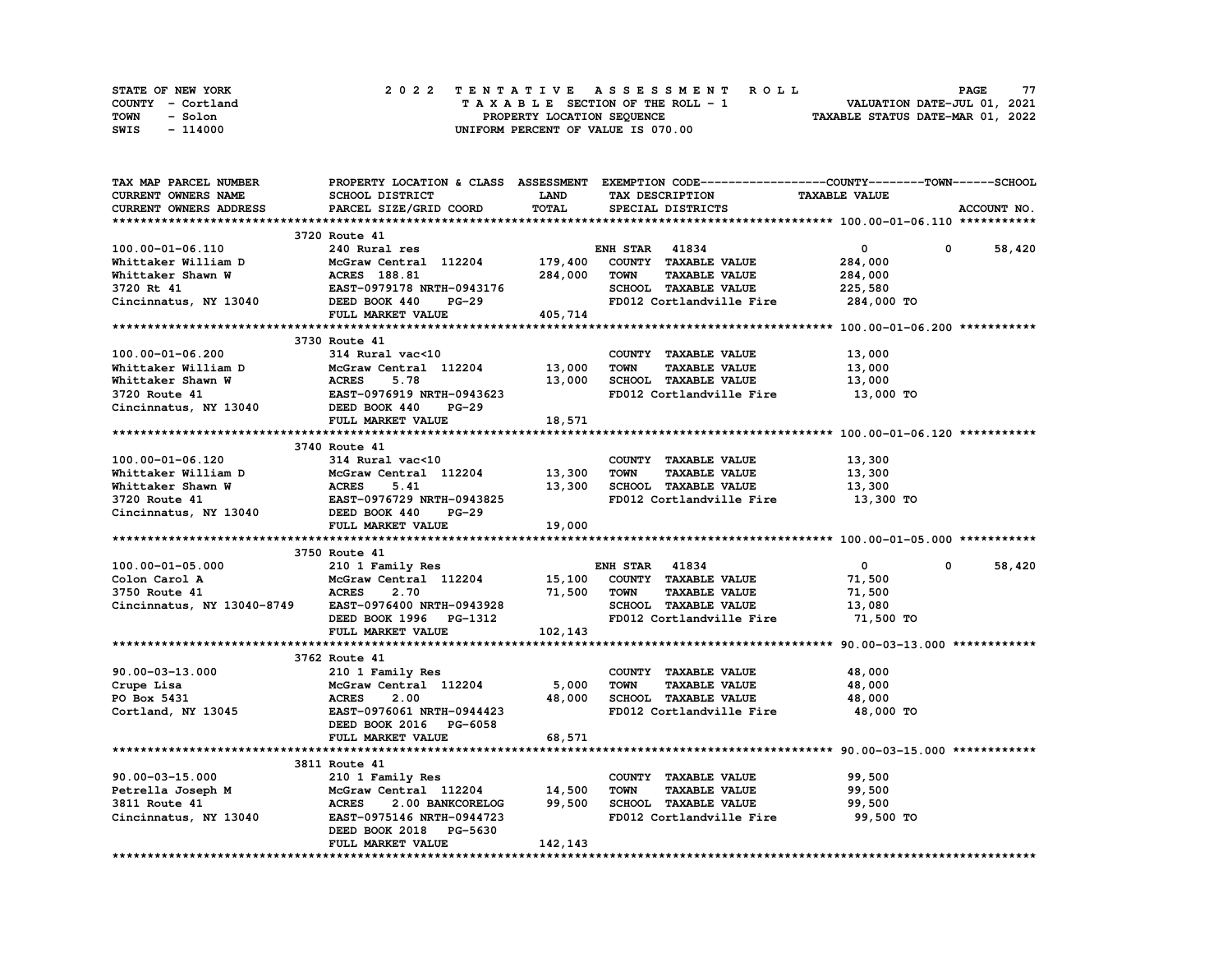| STATE OF NEW YORK | 2022 TENTATIVE ASSESSMENT ROLL     | 78<br><b>PAGE</b>                |
|-------------------|------------------------------------|----------------------------------|
| COUNTY - Cortland | TAXABLE SECTION OF THE ROLL - 1    | VALUATION DATE-JUL 01, 2021      |
| TOWN<br>- Solon   | PROPERTY LOCATION SEQUENCE         | TAXABLE STATUS DATE-MAR 01, 2022 |
| - 114000<br>SWIS  | UNIFORM PERCENT OF VALUE IS 070.00 |                                  |

| TAX MAP PARCEL NUMBER                                                |                                                                                                                                                                                  |              | PROPERTY LOCATION & CLASS ASSESSMENT EXEMPTION CODE----------------COUNTY-------TOWN-----SCHOOL |                      |                       |
|----------------------------------------------------------------------|----------------------------------------------------------------------------------------------------------------------------------------------------------------------------------|--------------|-------------------------------------------------------------------------------------------------|----------------------|-----------------------|
| CURRENT OWNERS NAME                                                  | SCHOOL DISTRICT                                                                                                                                                                  | <b>LAND</b>  | TAX DESCRIPTION                                                                                 | <b>TAXABLE VALUE</b> |                       |
| CURRENT OWNERS ADDRESS                                               | PARCEL SIZE/GRID COORD                                                                                                                                                           | <b>TOTAL</b> | SPECIAL DISTRICTS                                                                               |                      | ACCOUNT NO.           |
|                                                                      |                                                                                                                                                                                  |              |                                                                                                 |                      |                       |
|                                                                      | 3828 Route 41                                                                                                                                                                    |              |                                                                                                 |                      |                       |
| $90.00 - 03 - 12.000$                                                | 241 Rural res&ag                                                                                                                                                                 |              | <b>BAS STAR</b> 41854                                                                           | $\Omega$             | $\mathbf 0$<br>23,400 |
|                                                                      |                                                                                                                                                                                  |              | COUNTY TAXABLE VALUE                                                                            | 164,000              |                       |
|                                                                      | 241 Rural res&ay<br>McGraw Central 112204 110,100<br>Arbrs 99.32 164,000                                                                                                         |              | <b>TOWN</b><br><b>TAXABLE VALUE</b>                                                             | 164,000              |                       |
|                                                                      |                                                                                                                                                                                  |              | SCHOOL TAXABLE VALUE                                                                            | 140,600              |                       |
|                                                                      |                                                                                                                                                                                  |              | FD012 Cortlandville Fire                                                                        | 164,000 TO           |                       |
|                                                                      | 90.00-03-12.000<br>Berlew Bethann J<br>Pier Shawn M<br>2328 Route 41<br>Cincinnatus, NY 13040<br>234,286<br>FULL MARKET VALUE<br>234,286<br>234,286<br>234,286                   |              |                                                                                                 |                      |                       |
|                                                                      |                                                                                                                                                                                  |              |                                                                                                 |                      |                       |
|                                                                      | 3849 Route 41                                                                                                                                                                    |              |                                                                                                 |                      |                       |
| $90.00 - 03 - 16.000$                                                | 240 Rural res                                                                                                                                                                    |              | <b>ENH STAR 41834</b>                                                                           | $\mathbf{0}$         | 58,420<br>0           |
|                                                                      |                                                                                                                                                                                  |              | COUNTY TAXABLE VALUE                                                                            | 129,000              |                       |
|                                                                      |                                                                                                                                                                                  | 129,000      | <b>TOWN</b><br><b>TAXABLE VALUE</b>                                                             | 129,000              |                       |
|                                                                      |                                                                                                                                                                                  |              | SCHOOL TAXABLE VALUE                                                                            | 70,580               |                       |
|                                                                      |                                                                                                                                                                                  |              | FD012 Cortlandville Fire 129,000 TO                                                             |                      |                       |
|                                                                      | Brockner Wendy<br>3849 Route 41 <b>ACRES</b> 44.50<br>Cincinnatus, NY 13040-2172 <b>EAST-0974457 NRTH-0944365</b><br>DEED BOOK 2015 PG-3714<br>DEED BOOK 2015 PG-3714<br>184,286 |              |                                                                                                 |                      |                       |
|                                                                      |                                                                                                                                                                                  |              |                                                                                                 |                      |                       |
|                                                                      | 3863 Route 41                                                                                                                                                                    |              |                                                                                                 |                      |                       |
| 90.00-03-17.000                                                      | 210 1 Family Res                                                                                                                                                                 |              | COUNTY TAXABLE VALUE                                                                            | 62,000               |                       |
|                                                                      | McGraw Central 112204                                                                                                                                                            | 15,700       | TOWN<br><b>TAXABLE VALUE</b>                                                                    | 62,000               |                       |
|                                                                      | Tobey David<br>Tobey Sarah MCGraw Central 112204<br>3863 Route 41 EAST-0974238 NRTH-0945483<br>Cincinnatus, NY 13040 DEED BOOK 2017 PG-596                                       | 62,000       | SCHOOL TAXABLE VALUE                                                                            | 62,000               |                       |
|                                                                      |                                                                                                                                                                                  |              | FD012 Cortlandville Fire 62,000 TO                                                              |                      |                       |
|                                                                      |                                                                                                                                                                                  |              |                                                                                                 |                      |                       |
|                                                                      | FULL MARKET VALUE                                                                                                                                                                | 88,571       |                                                                                                 |                      |                       |
|                                                                      |                                                                                                                                                                                  |              |                                                                                                 |                      |                       |
|                                                                      |                                                                                                                                                                                  |              |                                                                                                 |                      |                       |
|                                                                      | 3870 Route 41                                                                                                                                                                    |              |                                                                                                 |                      |                       |
| 90.00-03-10.000                                                      | 240 Rural res                                                                                                                                                                    |              | COUNTY TAXABLE VALUE                                                                            | 108,000              |                       |
| Jones Richard M<br>Jones Christine A<br>PO Box 808<br>RAST-0974367 1 | McGraw Central 112204                                                                                                                                                            | 31,600       | <b>TOWN</b><br><b>TAXABLE VALUE</b>                                                             | 108,000              |                       |
|                                                                      |                                                                                                                                                                                  | 108,000      | SCHOOL TAXABLE VALUE                                                                            | 108,000              |                       |
|                                                                      | <b>EAST-0974367 NRTH-0946046</b>                                                                                                                                                 |              | FD012 Cortlandville Fire                                                                        | 108,000 TO           |                       |
| McGraw, NY 13101-0808                                                | DEED BOOK 10408 PG-34001                                                                                                                                                         |              |                                                                                                 |                      |                       |
|                                                                      | FULL MARKET VALUE                                                                                                                                                                | 154,286      |                                                                                                 |                      |                       |
|                                                                      |                                                                                                                                                                                  |              |                                                                                                 |                      |                       |
|                                                                      | 3888 Route 41                                                                                                                                                                    |              |                                                                                                 |                      |                       |
| $90.00 - 03 - 05.000$                                                | 10 210 1 Family Res<br>7 McGraw Central 112204<br>8 MCRES 1.05<br>8 MCRES 1.05<br>8 MAST-0973811 NRTH-0946198                                                                    |              | COUNTY TAXABLE VALUE                                                                            | 45,000               |                       |
| Miller Timothy                                                       |                                                                                                                                                                                  | 13,600       | TOWN<br><b>TAXABLE VALUE</b>                                                                    | 45,000               |                       |
| Miller Lorie                                                         |                                                                                                                                                                                  | 45,000       | SCHOOL TAXABLE VALUE                                                                            | 45,000               |                       |
| 3888 Route 41                                                        |                                                                                                                                                                                  |              | FD012 Cortlandville Fire                                                                        | 45,000 TO            |                       |
| Cincinnatus, NY 13040                                                | DEED BOOK 2015 PG-3902                                                                                                                                                           |              |                                                                                                 |                      |                       |
|                                                                      | FULL MARKET VALUE                                                                                                                                                                | 64,286       |                                                                                                 |                      |                       |
|                                                                      |                                                                                                                                                                                  |              |                                                                                                 |                      |                       |
|                                                                      | 3908 Route 41                                                                                                                                                                    |              |                                                                                                 |                      |                       |
| 90.00-03-04.000                                                      | 210 1 Family Res                                                                                                                                                                 |              | COUNTY TAXABLE VALUE                                                                            | 63,000               |                       |
| Jones Donald F Jr                                                    |                                                                                                                                                                                  |              | <b>TOWN</b><br><b>TAXABLE VALUE</b>                                                             | 63,000               |                       |
| 77 Walls Point Rd                                                    |                                                                                                                                                                                  |              | SCHOOL TAXABLE VALUE                                                                            | 63,000               |                       |
| PO Box 71                                                            |                                                                                                                                                                                  |              | FD012 Cortlandville Fire 63,000 TO                                                              |                      |                       |
| DeRuyter, NY 13052-0071                                              | 9.000<br>IF Jr MCGraw Central 112204 10,000<br>Int Rd FRNT 211.00 DPTH 112.93 63,000<br>EAST-0973604 NRTH-0946338<br>FG-236 PG-236                                               |              |                                                                                                 |                      |                       |
|                                                                      | FULL MARKET VALUE                                                                                                                                                                | 90,000       |                                                                                                 |                      |                       |
|                                                                      |                                                                                                                                                                                  |              |                                                                                                 |                      |                       |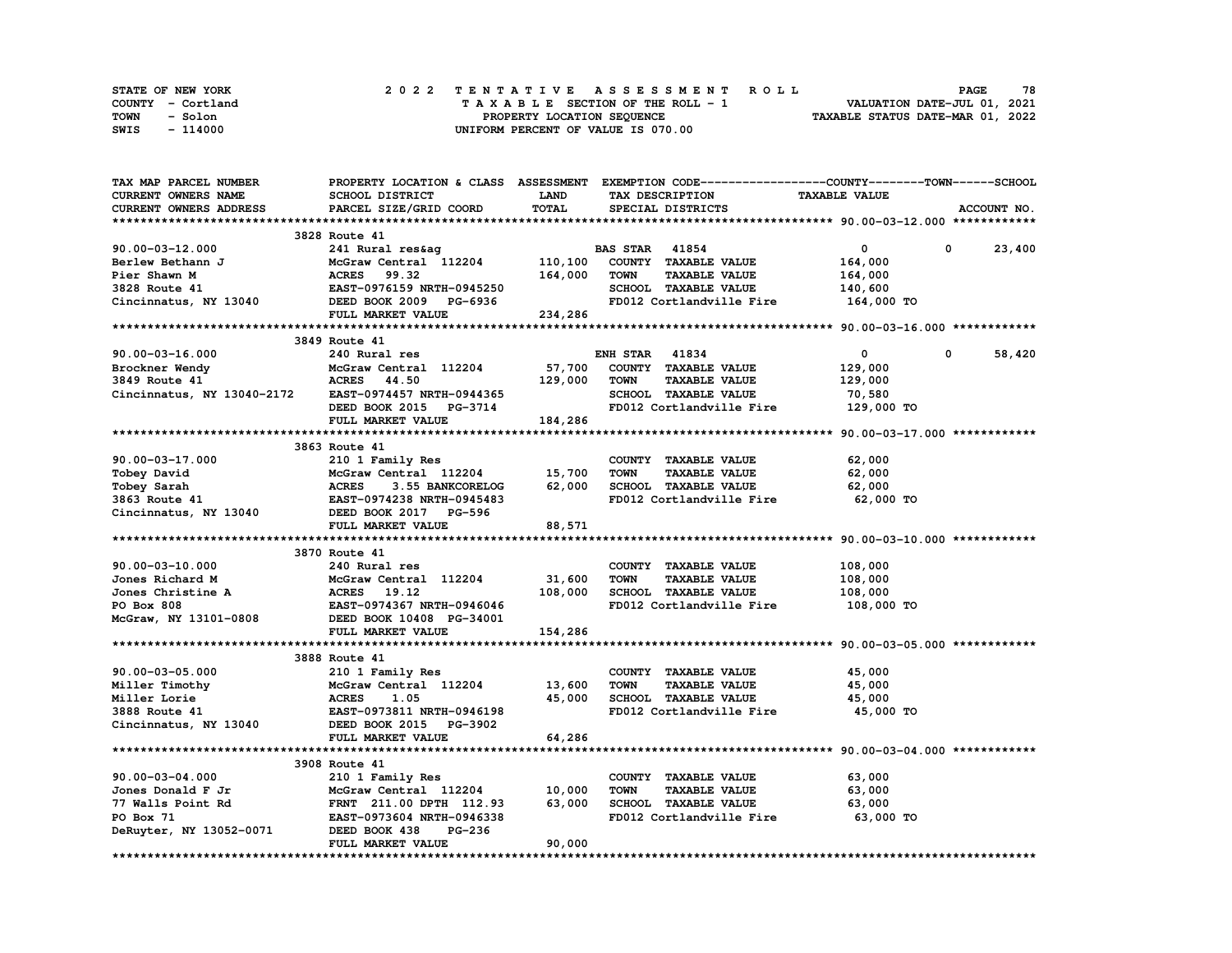| STATE OF NEW YORK | 2022 TENTATIVE ASSESSMENT ROLL     | 79<br><b>PAGE</b>                |
|-------------------|------------------------------------|----------------------------------|
| COUNTY - Cortland | TAXABLE SECTION OF THE ROLL - 1    | VALUATION DATE-JUL 01, 2021      |
| TOWN<br>- Solon   | PROPERTY LOCATION SEQUENCE         | TAXABLE STATUS DATE-MAR 01, 2022 |
| - 114000<br>SWIS  | UNIFORM PERCENT OF VALUE IS 070.00 |                                  |

| TAX MAP PARCEL NUMBER  | PROPERTY LOCATION & CLASS ASSESSMENT EXEMPTION CODE----------------COUNTY-------TOWN-----SCHOOL                                                                                                                                                 |             |                                             |                                                                                                                                                                                                                                                                                                                                    |            |               |
|------------------------|-------------------------------------------------------------------------------------------------------------------------------------------------------------------------------------------------------------------------------------------------|-------------|---------------------------------------------|------------------------------------------------------------------------------------------------------------------------------------------------------------------------------------------------------------------------------------------------------------------------------------------------------------------------------------|------------|---------------|
| CURRENT OWNERS NAME    | SCHOOL DISTRICT                                                                                                                                                                                                                                 | <b>LAND</b> | TAX DESCRIPTION                             | <b>TAXABLE VALUE</b>                                                                                                                                                                                                                                                                                                               |            |               |
| CURRENT OWNERS ADDRESS | PARCEL SIZE/GRID COORD                                                                                                                                                                                                                          | TOTAL       | SPECIAL DISTRICTS                           |                                                                                                                                                                                                                                                                                                                                    |            | ACCOUNT NO.   |
|                        |                                                                                                                                                                                                                                                 |             |                                             |                                                                                                                                                                                                                                                                                                                                    |            |               |
|                        | 3910 Route 41                                                                                                                                                                                                                                   |             |                                             |                                                                                                                                                                                                                                                                                                                                    |            |               |
| $90.00 - 03 - 03.000$  | 270 Mfg housing<br>270 Mfg housing<br>McGraw Central 112204 6,500 COUNTY TAXABLE VALUE                                                                                                                                                          |             |                                             | $\overline{0}$ and $\overline{0}$ and $\overline{0}$ and $\overline{0}$ and $\overline{0}$ and $\overline{0}$ and $\overline{0}$ and $\overline{0}$ and $\overline{0}$ and $\overline{0}$ and $\overline{0}$ and $\overline{0}$ and $\overline{0}$ and $\overline{0}$ and $\overline{0}$ and $\overline{0}$ and $\overline{0}$ and |            | $0 \t 23,400$ |
|                        |                                                                                                                                                                                                                                                 |             |                                             | 35,000                                                                                                                                                                                                                                                                                                                             |            |               |
|                        |                                                                                                                                                                                                                                                 |             |                                             | TAXABLE VALUE 35,000                                                                                                                                                                                                                                                                                                               |            |               |
|                        |                                                                                                                                                                                                                                                 |             | SCHOOL TAXABLE VALUE                        | 11,600                                                                                                                                                                                                                                                                                                                             |            |               |
|                        | Nelsh David R<br>Nelsh David R<br>Nelsh David R<br>Nelsh David R<br>Nelsh David R<br>Biviano Debra A<br>FRNT 137.54 DPTH 135.31 35,000 TOWN<br>3910 NYS Route 41<br>EAST-0973498 NRTH-0946455<br>E Freetown, NY 13040-8751 DEED BOOK 552 PG-345 |             |                                             | FD012 Cortlandville Fire 35,000 TO                                                                                                                                                                                                                                                                                                 |            |               |
|                        | FULL MARKET VALUE 50,000                                                                                                                                                                                                                        |             |                                             |                                                                                                                                                                                                                                                                                                                                    |            |               |
|                        |                                                                                                                                                                                                                                                 |             |                                             |                                                                                                                                                                                                                                                                                                                                    |            |               |
|                        | 3911 Route 41                                                                                                                                                                                                                                   |             | 85 PCT OF VALUE USED FOR EXEMPTION PURPOSES |                                                                                                                                                                                                                                                                                                                                    |            |               |
|                        |                                                                                                                                                                                                                                                 |             |                                             | 39,950 39,950                                                                                                                                                                                                                                                                                                                      |            | $\mathbf 0$   |
|                        |                                                                                                                                                                                                                                                 |             |                                             |                                                                                                                                                                                                                                                                                                                                    | $^{\circ}$ | 15,980        |
|                        |                                                                                                                                                                                                                                                 |             |                                             |                                                                                                                                                                                                                                                                                                                                    | $\Omega$   | 58,420        |
|                        |                                                                                                                                                                                                                                                 |             |                                             |                                                                                                                                                                                                                                                                                                                                    |            |               |
|                        |                                                                                                                                                                                                                                                 |             |                                             |                                                                                                                                                                                                                                                                                                                                    |            |               |
|                        | 90.00-03-20.000 240 Rural res<br>Honour Charles E McGraw Central 112204 32,000 AGED C&T 41801 39,950<br>Honour Douglas W ACRES 36.70 94,000 ENH STAR 41834 0<br>3911 Route 41 EAST-0973432 NRTH-0945584 Cincinnatus, NY 13040 DEED B            |             |                                             |                                                                                                                                                                                                                                                                                                                                    |            |               |
|                        |                                                                                                                                                                                                                                                 |             |                                             | FD012 Cortlandville Fire 94,000 TO                                                                                                                                                                                                                                                                                                 |            |               |
|                        |                                                                                                                                                                                                                                                 |             |                                             |                                                                                                                                                                                                                                                                                                                                    |            |               |
|                        | 3927 Route 41                                                                                                                                                                                                                                   |             |                                             |                                                                                                                                                                                                                                                                                                                                    |            |               |
|                        |                                                                                                                                                                                                                                                 |             |                                             |                                                                                                                                                                                                                                                                                                                                    |            |               |
|                        |                                                                                                                                                                                                                                                 |             |                                             |                                                                                                                                                                                                                                                                                                                                    |            |               |
|                        |                                                                                                                                                                                                                                                 |             |                                             |                                                                                                                                                                                                                                                                                                                                    |            |               |
|                        |                                                                                                                                                                                                                                                 |             |                                             | 4,500 TO                                                                                                                                                                                                                                                                                                                           |            |               |
|                        | 90.00-01-23.000 312 Vac w/imprv COUNTY TAXABLE VALUE 4,500<br>Clark Edward McGraw Central 112204 3,000 TOWN TAXABLE VALUE 4,500<br>Clark Marie A FRNT 90.00 DPTH 175.00 4,500 SCHOOL TAXABLE VALUE 4,500<br>3940 Route 41 EAST-0972             |             |                                             |                                                                                                                                                                                                                                                                                                                                    |            |               |
|                        | FULL MARKET VALUE                                                                                                                                                                                                                               | 6,429       |                                             |                                                                                                                                                                                                                                                                                                                                    |            |               |
|                        |                                                                                                                                                                                                                                                 |             |                                             |                                                                                                                                                                                                                                                                                                                                    |            |               |
|                        | 3940 Route 41                                                                                                                                                                                                                                   |             |                                             |                                                                                                                                                                                                                                                                                                                                    |            |               |
|                        |                                                                                                                                                                                                                                                 |             |                                             | $\mathbf{0}$                                                                                                                                                                                                                                                                                                                       | $^{\circ}$ | 23,400        |
|                        |                                                                                                                                                                                                                                                 |             |                                             | 50,000                                                                                                                                                                                                                                                                                                                             |            |               |
|                        |                                                                                                                                                                                                                                                 |             |                                             | 50,000                                                                                                                                                                                                                                                                                                                             |            |               |
|                        |                                                                                                                                                                                                                                                 |             |                                             |                                                                                                                                                                                                                                                                                                                                    |            |               |
|                        | 90.00-01-24.000 210 1 Family Res<br>Clark Edward McGraw Central 112204 8,500 COUNTY TAXABLE VALUE<br>Clark Marie A FRNT 170.00 DPTH 150.00 50,000 TOWN TAXABLE VALUE<br>3940 Route 41 EAST-0972942 NRTH-0946998 SCHOOL TAXABLE VALUE            |             |                                             | SCHOOL TAXABLE VALUE $26,600$<br>FD012 Cortlandville Fire 50,000<br>50,000 TO                                                                                                                                                                                                                                                      |            |               |
|                        | FULL MARKET VALUE                                                                                                                                                                                                                               | 71,429      |                                             |                                                                                                                                                                                                                                                                                                                                    |            |               |
|                        |                                                                                                                                                                                                                                                 |             |                                             |                                                                                                                                                                                                                                                                                                                                    |            |               |
|                        | 3943 Route 41                                                                                                                                                                                                                                   |             |                                             |                                                                                                                                                                                                                                                                                                                                    |            |               |
|                        |                                                                                                                                                                                                                                                 |             |                                             |                                                                                                                                                                                                                                                                                                                                    | 0          | 0             |
|                        | 90.00-03-01.000 210 1 Family Res<br>Smith Donald McGraw Central 112204<br>Smith Helen FRNT 31.00 DPTH 247.00<br>3943 Route 41 BANKCORELOG<br>Cincinnatus, NY 13040 EAST-0972923 NRTH-0946572                                                    |             |                                             | $\begin{array}{ccc}\n & -\rightarrow & \\  & 0 & \\  & 0 & \\  & 0 & \n\end{array}$                                                                                                                                                                                                                                                | 4,125      | $\Omega$      |
|                        | FRNT 31.00 DPTH 247.00 27,500 BAS STAR 41854                                                                                                                                                                                                    |             |                                             |                                                                                                                                                                                                                                                                                                                                    | 0          | 23,400        |
|                        |                                                                                                                                                                                                                                                 |             |                                             | 23,375                                                                                                                                                                                                                                                                                                                             |            |               |
|                        |                                                                                                                                                                                                                                                 |             | <b>TOWN</b><br><b>TAXABLE VALUE</b>         | 23,375                                                                                                                                                                                                                                                                                                                             |            |               |
|                        | DEED BOOK 459                                                                                                                                                                                                                                   | $PG-210$    |                                             | SCHOOL TAXABLE VALUE 4,100                                                                                                                                                                                                                                                                                                         |            |               |
|                        | FULL MARKET VALUE                                                                                                                                                                                                                               |             |                                             | 39,286 FD012 Cortlandville Fire 27,500 TO                                                                                                                                                                                                                                                                                          |            |               |
|                        |                                                                                                                                                                                                                                                 |             |                                             |                                                                                                                                                                                                                                                                                                                                    |            |               |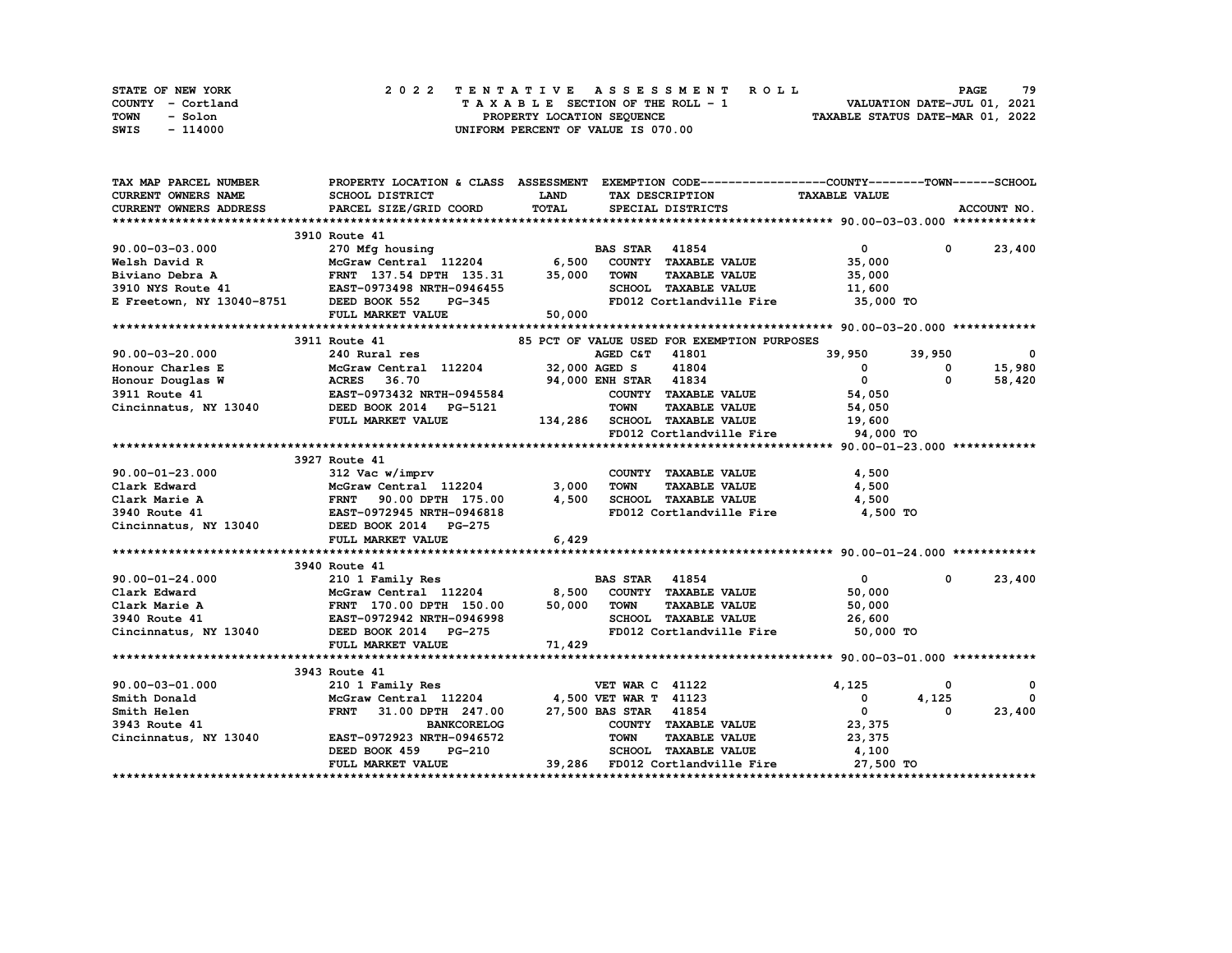| STATE OF NEW YORK | 2022 TENTATIVE ASSESSMENT ROLL     | 80<br><b>PAGE</b>                |
|-------------------|------------------------------------|----------------------------------|
| COUNTY - Cortland | TAXABLE SECTION OF THE ROLL - 1    | VALUATION DATE-JUL 01, 2021      |
| TOWN<br>- Solon   | PROPERTY LOCATION SEQUENCE         | TAXABLE STATUS DATE-MAR 01, 2022 |
| - 114000<br>SWIS  | UNIFORM PERCENT OF VALUE IS 070.00 |                                  |

| TAX MAP PARCEL NUMBER                           |                                                 |                      | PROPERTY LOCATION & CLASS ASSESSMENT EXEMPTION CODE----------------COUNTY-------TOWN------SCHOOL |                      |                        |
|-------------------------------------------------|-------------------------------------------------|----------------------|--------------------------------------------------------------------------------------------------|----------------------|------------------------|
| CURRENT OWNERS NAME                             | SCHOOL DISTRICT                                 | <b>LAND</b>          | TAX DESCRIPTION                                                                                  | <b>TAXABLE VALUE</b> |                        |
| CURRENT OWNERS ADDRESS                          | PARCEL SIZE/GRID COORD                          | TOTAL                | SPECIAL DISTRICTS                                                                                |                      | ACCOUNT NO.            |
|                                                 |                                                 |                      |                                                                                                  |                      |                        |
|                                                 | 3944 Route 41                                   |                      |                                                                                                  |                      |                        |
| $90.00 - 01 - 22.000$                           | 210 1 Family Res<br>McGraw Central 112204 5,800 |                      | COUNTY TAXABLE VALUE                                                                             | 73,000               |                        |
| Fox Adam E                                      |                                                 |                      | TOWN<br><b>TAXABLE VALUE</b>                                                                     | 73,000               |                        |
| Fox Melissa A                                   | FRNT 16.23 DPTH 165.06 73,000                   |                      | SCHOOL TAXABLE VALUE                                                                             | 73,000               |                        |
| 3944 Route 41                                   | <b>ACRES</b><br>0.24                            |                      | FD012 Cortlandville Fire                                                                         | 73,000 TO            |                        |
| Cincinnatus, NY 13040 EAST-0972821 NRTH-0946846 |                                                 |                      |                                                                                                  |                      |                        |
|                                                 | DEED BOOK 2019 PG-4633                          |                      |                                                                                                  |                      |                        |
|                                                 | FULL MARKET VALUE                               | 104,286              |                                                                                                  |                      |                        |
|                                                 |                                                 |                      |                                                                                                  |                      |                        |
|                                                 | 3952 Route 41                                   |                      |                                                                                                  |                      |                        |
| 90.00-01-31.200                                 | 240 Rural res                                   |                      | COUNTY TAXABLE VALUE                                                                             | 138,000              |                        |
| Hoyt Kenneth J Jr                               | McGraw Central 112204 43,100                    |                      | <b>TOWN</b><br><b>TAXABLE VALUE</b>                                                              | 138,000              |                        |
|                                                 |                                                 | 138,000              | SCHOOL TAXABLE VALUE                                                                             | 138,000              |                        |
|                                                 |                                                 |                      | FD012 Cortlandville Fire                                                                         | 138,000 TO           |                        |
| Cincinnatus, NY 13040-8751 DEED BOOK 2014       | <b>PG-2534</b>                                  |                      |                                                                                                  |                      |                        |
|                                                 | FULL MARKET VALUE                               | 197,143              |                                                                                                  |                      |                        |
|                                                 |                                                 |                      |                                                                                                  |                      |                        |
|                                                 | 3955 Route 41                                   |                      |                                                                                                  |                      |                        |
| 90.00-02-12.000                                 |                                                 |                      | <b>ENH STAR 41834</b>                                                                            | $\overline{0}$       | $\mathbf{0}$<br>58,420 |
| Monroe John M                                   |                                                 |                      |                                                                                                  | 79,500               |                        |
| Monroe Susan D                                  |                                                 |                      |                                                                                                  | 79,500               |                        |
| 3955 Route 41                                   |                                                 |                      |                                                                                                  | 21,080               |                        |
| Cincinnatus, NY 13040-8753 DEED BOOK 372        |                                                 | H-0946605<br>PG-1061 | FD012 Cortlandville Fire                                                                         | 79,500 TO            |                        |
|                                                 | FULL MARKET VALUE                               | 113,571              |                                                                                                  |                      |                        |
|                                                 |                                                 |                      |                                                                                                  |                      |                        |
|                                                 | 3958 Route 41                                   |                      |                                                                                                  |                      |                        |
| $90.00 - 02 - 07.000$                           |                                                 |                      |                                                                                                  | $\mathbf{0}$         | 23,400<br>0            |
| Reardon Terence J                               |                                                 |                      |                                                                                                  | 125,500              |                        |
| Reardon Charlene E                              | FRNT 188.56 DPTH 172.07                         | 125,500              | <b>TOWN</b><br><b>TAXABLE VALUE</b>                                                              | 125,500              |                        |
| 3901 Route 41                                   | <b>BANKCORELOG</b>                              |                      | SCHOOL TAXABLE VALUE                                                                             | 102,100              |                        |
| PO Box 807                                      | EAST-0972626 NRTH-0946851                       |                      | FD012 Cortlandville Fire                                                                         | 125,500 TO           |                        |
| McGraw, NY 13101-0807                           | DEED BOOK 2002 PG-5499                          |                      |                                                                                                  |                      |                        |
|                                                 | FULL MARKET VALUE                               | 179,286              |                                                                                                  |                      |                        |
|                                                 |                                                 |                      |                                                                                                  |                      |                        |
|                                                 |                                                 |                      |                                                                                                  |                      |                        |
|                                                 |                                                 |                      | <b>ENH STAR 41834</b>                                                                            | $\overline{0}$       | 58,420<br>$\mathbf{0}$ |
|                                                 |                                                 |                      | COUNTY TAXABLE VALUE                                                                             | 72,700               |                        |
|                                                 |                                                 |                      | TOWN<br><b>TAXABLE VALUE</b>                                                                     | 72,700               |                        |
|                                                 |                                                 |                      | SCHOOL TAXABLE VALUE                                                                             | 14,280               |                        |
| E Freetown, NY 13040-8753 DEED BOOK 293         | PG-718                                          |                      | FD012 Cortlandville Fire 72,700 TO                                                               |                      |                        |
|                                                 | FULL MARKET VALUE                               | 103,857              |                                                                                                  |                      |                        |
|                                                 |                                                 |                      |                                                                                                  |                      |                        |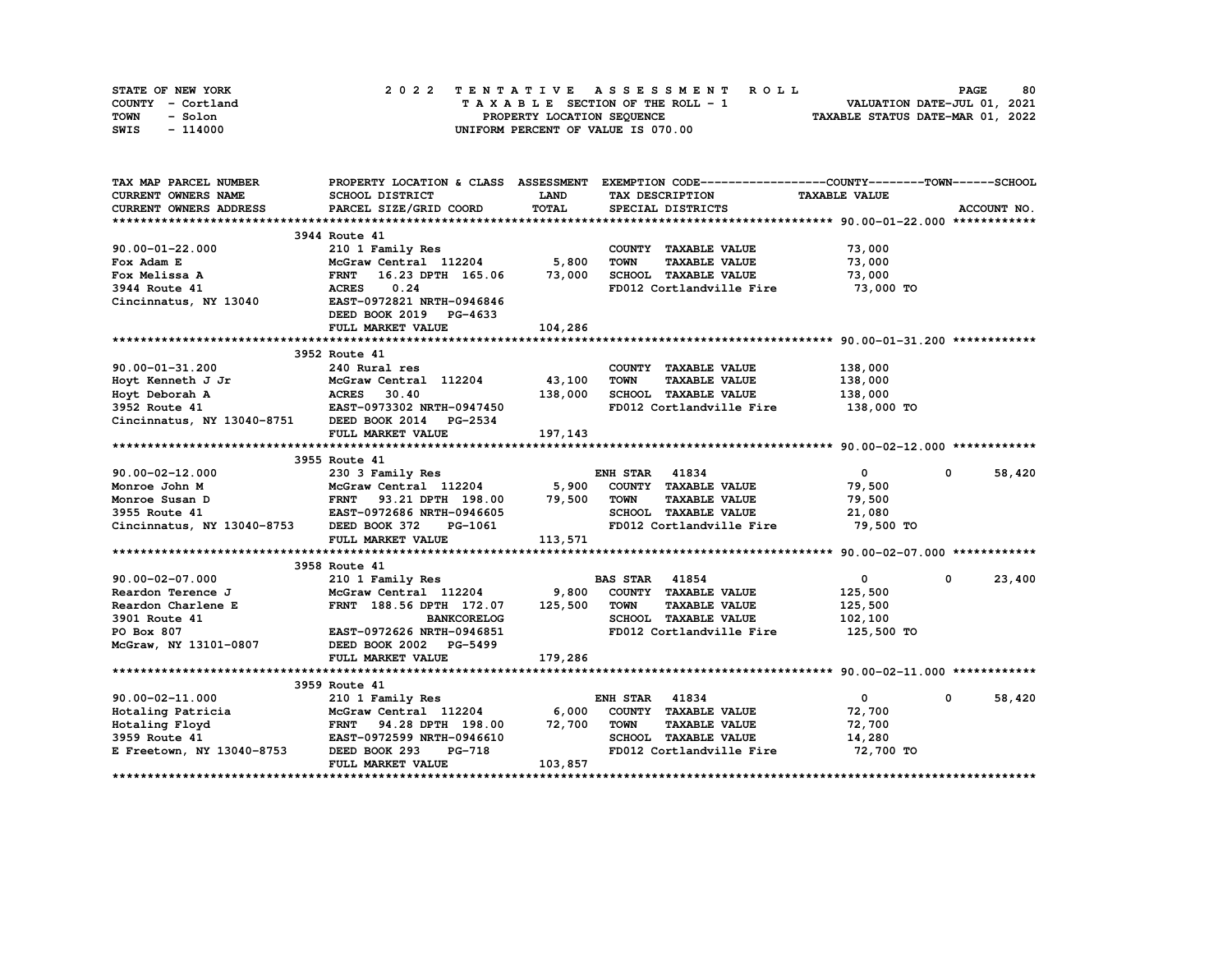| STATE OF NEW YORK | 2022 TENTATIVE ASSESSMENT ROLL     | 81<br><b>PAGE</b>                |
|-------------------|------------------------------------|----------------------------------|
| COUNTY - Cortland | TAXABLE SECTION OF THE ROLL - 1    | VALUATION DATE-JUL 01, 2021      |
| TOWN<br>- Solon   | PROPERTY LOCATION SEQUENCE         | TAXABLE STATUS DATE-MAR 01, 2022 |
| - 114000<br>SWIS  | UNIFORM PERCENT OF VALUE IS 070.00 |                                  |

| CURRENT OWNERS NAME<br>SCHOOL DISTRICT<br><b>LAND</b><br>TAX DESCRIPTION<br><b>TAXABLE VALUE</b><br>TOTAL<br><b>CURRENT OWNERS ADDRESS</b><br>PARCEL SIZE/GRID COORD<br>SPECIAL DISTRICTS<br>ACCOUNT NO.<br>3961 Route 41<br>210 1 Family Res<br>$90.00 - 02 - 10.000$<br>COUNTY TAXABLE VALUE<br>135,000<br>McGraw Central 112204 9,000<br><b>TOWN</b><br><b>TAXABLE VALUE</b><br>135,000<br>Cook Trisha<br>FRNT 189.68 DPTH 199.40 135,000<br>3961 Route 41<br>SCHOOL TAXABLE VALUE<br>135,000<br>FD012 Cortlandville Fire<br>135,000 TO<br>Solon, NY 13101<br>EAST-0972460 NRTH-0946615<br>DEED BOOK 2015 PG-7000<br>192,857<br>FULL MARKET VALUE<br>3964 Route 41<br>90.00-02-03.100<br>120 Field crops<br>AG-CEILING 41720<br>38,796<br>38,796<br>38,796<br>Tinelli Anthony V<br>Tinelli Anthony V<br>Tinelli Nadine A<br>2100<br>PO Box 621<br>PO Box 621<br>EAST-0971380 NRTH-0947549<br>EAST-0971380 NRTH-0947549<br>TOWN TAXABLE<br>6,000 6,000<br>6,000<br>98,000 COUNTY TAXABLE VALUE<br>53,204<br><b>TAXABLE VALUE</b><br>53,204<br>McGraw, NY 13101-0621<br>53,204<br>92,000 TO<br>6,000 EX<br>MAY BE SUBJECT TO PAYMENT<br>UNDER AGDIST LAW TIL 2026<br>3976 Route 41<br>90.00-02-09.000<br>$\bullet$<br>$\mathbf 0$<br>58,420<br>483 Converted Re<br><b>ENH STAR</b> 41834<br>Tinelli Anthony Y<br>McGraw Central 112204 15,500<br>COUNTY TAXABLE VALUE<br>300,000<br>300,000<br><b>TOWN</b><br>PO Box 621<br><b>ACRES</b><br>1.80<br><b>TAXABLE VALUE</b><br>300,000<br>McGraw, NY 13101-0621 EAST-0971997 NRTH-0946950<br>SCHOOL TAXABLE VALUE<br>241,580<br>FD012 Cortlandville Fire 300,000 TO<br>DEED BOOK 448<br><b>PG-175</b><br>428,571<br>FULL MARKET VALUE<br>4002 Route 41<br>210 1 Family Res<br><b>BAS STAR 41854</b><br>23,400<br>$90.00 - 02 - 03.200$<br>$\mathbf{0}$<br>$\mathbf{0}$<br>McGraw Central 112204 14,700<br>COUNTY TAXABLE VALUE<br>Tinelli Dominic A<br>79,000<br>79,000<br>PO Box 926<br>TOWN<br><b>TAXABLE VALUE</b><br>79,000<br>ACRES 2.26<br>ACRES 2.26 13,300<br>EAST-0970404 NRTH-0947056<br>McGraw, NY 13101-0926<br>SCHOOL TAXABLE VALUE<br>55,600<br>FD012 Cortlandville Fire<br>79,000 TO<br>112,857<br>FULL MARKET VALUE<br>4018 Route 41<br>$90.00 - 02 - 18.000$<br>210 1 Family Res<br>COUNTY TAXABLE VALUE<br>105,000<br>McGraw Central 112204 10,000<br><b>TOWN</b><br><b>TAXABLE VALUE</b><br>Van Kuren Josie<br>105,000<br>105,000<br>SCHOOL TAXABLE VALUE<br>Peak Cody<br>FRNT 200.00 DPTH 109.00<br>105,000<br>FD012 Cortlandville Fire 105,000 TO<br>4018 Route 41<br><b>BANKCORELOG</b><br>EAST-0970115 NRTH-0947019<br>McGraw, NY 13101<br>DEED BOOK 2020 PG-4224<br>150,000<br>FULL MARKET VALUE | TAX MAP PARCEL NUMBER |  | PROPERTY LOCATION & CLASS ASSESSMENT EXEMPTION CODE-----------------COUNTY-------TOWN------SCHOOL |  |
|------------------------------------------------------------------------------------------------------------------------------------------------------------------------------------------------------------------------------------------------------------------------------------------------------------------------------------------------------------------------------------------------------------------------------------------------------------------------------------------------------------------------------------------------------------------------------------------------------------------------------------------------------------------------------------------------------------------------------------------------------------------------------------------------------------------------------------------------------------------------------------------------------------------------------------------------------------------------------------------------------------------------------------------------------------------------------------------------------------------------------------------------------------------------------------------------------------------------------------------------------------------------------------------------------------------------------------------------------------------------------------------------------------------------------------------------------------------------------------------------------------------------------------------------------------------------------------------------------------------------------------------------------------------------------------------------------------------------------------------------------------------------------------------------------------------------------------------------------------------------------------------------------------------------------------------------------------------------------------------------------------------------------------------------------------------------------------------------------------------------------------------------------------------------------------------------------------------------------------------------------------------------------------------------------------------------------------------------------------------------------------------------------------------------------------------------------------------------------------------------------------------------------------------------------------------------------------------------------------------------------------------------------------------------|-----------------------|--|---------------------------------------------------------------------------------------------------|--|
|                                                                                                                                                                                                                                                                                                                                                                                                                                                                                                                                                                                                                                                                                                                                                                                                                                                                                                                                                                                                                                                                                                                                                                                                                                                                                                                                                                                                                                                                                                                                                                                                                                                                                                                                                                                                                                                                                                                                                                                                                                                                                                                                                                                                                                                                                                                                                                                                                                                                                                                                                                                                                                                                        |                       |  |                                                                                                   |  |
|                                                                                                                                                                                                                                                                                                                                                                                                                                                                                                                                                                                                                                                                                                                                                                                                                                                                                                                                                                                                                                                                                                                                                                                                                                                                                                                                                                                                                                                                                                                                                                                                                                                                                                                                                                                                                                                                                                                                                                                                                                                                                                                                                                                                                                                                                                                                                                                                                                                                                                                                                                                                                                                                        |                       |  |                                                                                                   |  |
|                                                                                                                                                                                                                                                                                                                                                                                                                                                                                                                                                                                                                                                                                                                                                                                                                                                                                                                                                                                                                                                                                                                                                                                                                                                                                                                                                                                                                                                                                                                                                                                                                                                                                                                                                                                                                                                                                                                                                                                                                                                                                                                                                                                                                                                                                                                                                                                                                                                                                                                                                                                                                                                                        |                       |  |                                                                                                   |  |
|                                                                                                                                                                                                                                                                                                                                                                                                                                                                                                                                                                                                                                                                                                                                                                                                                                                                                                                                                                                                                                                                                                                                                                                                                                                                                                                                                                                                                                                                                                                                                                                                                                                                                                                                                                                                                                                                                                                                                                                                                                                                                                                                                                                                                                                                                                                                                                                                                                                                                                                                                                                                                                                                        |                       |  |                                                                                                   |  |
|                                                                                                                                                                                                                                                                                                                                                                                                                                                                                                                                                                                                                                                                                                                                                                                                                                                                                                                                                                                                                                                                                                                                                                                                                                                                                                                                                                                                                                                                                                                                                                                                                                                                                                                                                                                                                                                                                                                                                                                                                                                                                                                                                                                                                                                                                                                                                                                                                                                                                                                                                                                                                                                                        |                       |  |                                                                                                   |  |
|                                                                                                                                                                                                                                                                                                                                                                                                                                                                                                                                                                                                                                                                                                                                                                                                                                                                                                                                                                                                                                                                                                                                                                                                                                                                                                                                                                                                                                                                                                                                                                                                                                                                                                                                                                                                                                                                                                                                                                                                                                                                                                                                                                                                                                                                                                                                                                                                                                                                                                                                                                                                                                                                        |                       |  |                                                                                                   |  |
|                                                                                                                                                                                                                                                                                                                                                                                                                                                                                                                                                                                                                                                                                                                                                                                                                                                                                                                                                                                                                                                                                                                                                                                                                                                                                                                                                                                                                                                                                                                                                                                                                                                                                                                                                                                                                                                                                                                                                                                                                                                                                                                                                                                                                                                                                                                                                                                                                                                                                                                                                                                                                                                                        |                       |  |                                                                                                   |  |
|                                                                                                                                                                                                                                                                                                                                                                                                                                                                                                                                                                                                                                                                                                                                                                                                                                                                                                                                                                                                                                                                                                                                                                                                                                                                                                                                                                                                                                                                                                                                                                                                                                                                                                                                                                                                                                                                                                                                                                                                                                                                                                                                                                                                                                                                                                                                                                                                                                                                                                                                                                                                                                                                        |                       |  |                                                                                                   |  |
|                                                                                                                                                                                                                                                                                                                                                                                                                                                                                                                                                                                                                                                                                                                                                                                                                                                                                                                                                                                                                                                                                                                                                                                                                                                                                                                                                                                                                                                                                                                                                                                                                                                                                                                                                                                                                                                                                                                                                                                                                                                                                                                                                                                                                                                                                                                                                                                                                                                                                                                                                                                                                                                                        |                       |  |                                                                                                   |  |
|                                                                                                                                                                                                                                                                                                                                                                                                                                                                                                                                                                                                                                                                                                                                                                                                                                                                                                                                                                                                                                                                                                                                                                                                                                                                                                                                                                                                                                                                                                                                                                                                                                                                                                                                                                                                                                                                                                                                                                                                                                                                                                                                                                                                                                                                                                                                                                                                                                                                                                                                                                                                                                                                        |                       |  |                                                                                                   |  |
|                                                                                                                                                                                                                                                                                                                                                                                                                                                                                                                                                                                                                                                                                                                                                                                                                                                                                                                                                                                                                                                                                                                                                                                                                                                                                                                                                                                                                                                                                                                                                                                                                                                                                                                                                                                                                                                                                                                                                                                                                                                                                                                                                                                                                                                                                                                                                                                                                                                                                                                                                                                                                                                                        |                       |  |                                                                                                   |  |
|                                                                                                                                                                                                                                                                                                                                                                                                                                                                                                                                                                                                                                                                                                                                                                                                                                                                                                                                                                                                                                                                                                                                                                                                                                                                                                                                                                                                                                                                                                                                                                                                                                                                                                                                                                                                                                                                                                                                                                                                                                                                                                                                                                                                                                                                                                                                                                                                                                                                                                                                                                                                                                                                        |                       |  |                                                                                                   |  |
|                                                                                                                                                                                                                                                                                                                                                                                                                                                                                                                                                                                                                                                                                                                                                                                                                                                                                                                                                                                                                                                                                                                                                                                                                                                                                                                                                                                                                                                                                                                                                                                                                                                                                                                                                                                                                                                                                                                                                                                                                                                                                                                                                                                                                                                                                                                                                                                                                                                                                                                                                                                                                                                                        |                       |  |                                                                                                   |  |
|                                                                                                                                                                                                                                                                                                                                                                                                                                                                                                                                                                                                                                                                                                                                                                                                                                                                                                                                                                                                                                                                                                                                                                                                                                                                                                                                                                                                                                                                                                                                                                                                                                                                                                                                                                                                                                                                                                                                                                                                                                                                                                                                                                                                                                                                                                                                                                                                                                                                                                                                                                                                                                                                        |                       |  |                                                                                                   |  |
|                                                                                                                                                                                                                                                                                                                                                                                                                                                                                                                                                                                                                                                                                                                                                                                                                                                                                                                                                                                                                                                                                                                                                                                                                                                                                                                                                                                                                                                                                                                                                                                                                                                                                                                                                                                                                                                                                                                                                                                                                                                                                                                                                                                                                                                                                                                                                                                                                                                                                                                                                                                                                                                                        |                       |  |                                                                                                   |  |
|                                                                                                                                                                                                                                                                                                                                                                                                                                                                                                                                                                                                                                                                                                                                                                                                                                                                                                                                                                                                                                                                                                                                                                                                                                                                                                                                                                                                                                                                                                                                                                                                                                                                                                                                                                                                                                                                                                                                                                                                                                                                                                                                                                                                                                                                                                                                                                                                                                                                                                                                                                                                                                                                        |                       |  |                                                                                                   |  |
|                                                                                                                                                                                                                                                                                                                                                                                                                                                                                                                                                                                                                                                                                                                                                                                                                                                                                                                                                                                                                                                                                                                                                                                                                                                                                                                                                                                                                                                                                                                                                                                                                                                                                                                                                                                                                                                                                                                                                                                                                                                                                                                                                                                                                                                                                                                                                                                                                                                                                                                                                                                                                                                                        |                       |  |                                                                                                   |  |
|                                                                                                                                                                                                                                                                                                                                                                                                                                                                                                                                                                                                                                                                                                                                                                                                                                                                                                                                                                                                                                                                                                                                                                                                                                                                                                                                                                                                                                                                                                                                                                                                                                                                                                                                                                                                                                                                                                                                                                                                                                                                                                                                                                                                                                                                                                                                                                                                                                                                                                                                                                                                                                                                        |                       |  |                                                                                                   |  |
|                                                                                                                                                                                                                                                                                                                                                                                                                                                                                                                                                                                                                                                                                                                                                                                                                                                                                                                                                                                                                                                                                                                                                                                                                                                                                                                                                                                                                                                                                                                                                                                                                                                                                                                                                                                                                                                                                                                                                                                                                                                                                                                                                                                                                                                                                                                                                                                                                                                                                                                                                                                                                                                                        |                       |  |                                                                                                   |  |
|                                                                                                                                                                                                                                                                                                                                                                                                                                                                                                                                                                                                                                                                                                                                                                                                                                                                                                                                                                                                                                                                                                                                                                                                                                                                                                                                                                                                                                                                                                                                                                                                                                                                                                                                                                                                                                                                                                                                                                                                                                                                                                                                                                                                                                                                                                                                                                                                                                                                                                                                                                                                                                                                        |                       |  |                                                                                                   |  |
|                                                                                                                                                                                                                                                                                                                                                                                                                                                                                                                                                                                                                                                                                                                                                                                                                                                                                                                                                                                                                                                                                                                                                                                                                                                                                                                                                                                                                                                                                                                                                                                                                                                                                                                                                                                                                                                                                                                                                                                                                                                                                                                                                                                                                                                                                                                                                                                                                                                                                                                                                                                                                                                                        |                       |  |                                                                                                   |  |
|                                                                                                                                                                                                                                                                                                                                                                                                                                                                                                                                                                                                                                                                                                                                                                                                                                                                                                                                                                                                                                                                                                                                                                                                                                                                                                                                                                                                                                                                                                                                                                                                                                                                                                                                                                                                                                                                                                                                                                                                                                                                                                                                                                                                                                                                                                                                                                                                                                                                                                                                                                                                                                                                        |                       |  |                                                                                                   |  |
|                                                                                                                                                                                                                                                                                                                                                                                                                                                                                                                                                                                                                                                                                                                                                                                                                                                                                                                                                                                                                                                                                                                                                                                                                                                                                                                                                                                                                                                                                                                                                                                                                                                                                                                                                                                                                                                                                                                                                                                                                                                                                                                                                                                                                                                                                                                                                                                                                                                                                                                                                                                                                                                                        |                       |  |                                                                                                   |  |
|                                                                                                                                                                                                                                                                                                                                                                                                                                                                                                                                                                                                                                                                                                                                                                                                                                                                                                                                                                                                                                                                                                                                                                                                                                                                                                                                                                                                                                                                                                                                                                                                                                                                                                                                                                                                                                                                                                                                                                                                                                                                                                                                                                                                                                                                                                                                                                                                                                                                                                                                                                                                                                                                        |                       |  |                                                                                                   |  |
|                                                                                                                                                                                                                                                                                                                                                                                                                                                                                                                                                                                                                                                                                                                                                                                                                                                                                                                                                                                                                                                                                                                                                                                                                                                                                                                                                                                                                                                                                                                                                                                                                                                                                                                                                                                                                                                                                                                                                                                                                                                                                                                                                                                                                                                                                                                                                                                                                                                                                                                                                                                                                                                                        |                       |  |                                                                                                   |  |
|                                                                                                                                                                                                                                                                                                                                                                                                                                                                                                                                                                                                                                                                                                                                                                                                                                                                                                                                                                                                                                                                                                                                                                                                                                                                                                                                                                                                                                                                                                                                                                                                                                                                                                                                                                                                                                                                                                                                                                                                                                                                                                                                                                                                                                                                                                                                                                                                                                                                                                                                                                                                                                                                        |                       |  |                                                                                                   |  |
|                                                                                                                                                                                                                                                                                                                                                                                                                                                                                                                                                                                                                                                                                                                                                                                                                                                                                                                                                                                                                                                                                                                                                                                                                                                                                                                                                                                                                                                                                                                                                                                                                                                                                                                                                                                                                                                                                                                                                                                                                                                                                                                                                                                                                                                                                                                                                                                                                                                                                                                                                                                                                                                                        |                       |  |                                                                                                   |  |
|                                                                                                                                                                                                                                                                                                                                                                                                                                                                                                                                                                                                                                                                                                                                                                                                                                                                                                                                                                                                                                                                                                                                                                                                                                                                                                                                                                                                                                                                                                                                                                                                                                                                                                                                                                                                                                                                                                                                                                                                                                                                                                                                                                                                                                                                                                                                                                                                                                                                                                                                                                                                                                                                        |                       |  |                                                                                                   |  |
|                                                                                                                                                                                                                                                                                                                                                                                                                                                                                                                                                                                                                                                                                                                                                                                                                                                                                                                                                                                                                                                                                                                                                                                                                                                                                                                                                                                                                                                                                                                                                                                                                                                                                                                                                                                                                                                                                                                                                                                                                                                                                                                                                                                                                                                                                                                                                                                                                                                                                                                                                                                                                                                                        |                       |  |                                                                                                   |  |
|                                                                                                                                                                                                                                                                                                                                                                                                                                                                                                                                                                                                                                                                                                                                                                                                                                                                                                                                                                                                                                                                                                                                                                                                                                                                                                                                                                                                                                                                                                                                                                                                                                                                                                                                                                                                                                                                                                                                                                                                                                                                                                                                                                                                                                                                                                                                                                                                                                                                                                                                                                                                                                                                        |                       |  |                                                                                                   |  |
|                                                                                                                                                                                                                                                                                                                                                                                                                                                                                                                                                                                                                                                                                                                                                                                                                                                                                                                                                                                                                                                                                                                                                                                                                                                                                                                                                                                                                                                                                                                                                                                                                                                                                                                                                                                                                                                                                                                                                                                                                                                                                                                                                                                                                                                                                                                                                                                                                                                                                                                                                                                                                                                                        |                       |  |                                                                                                   |  |
|                                                                                                                                                                                                                                                                                                                                                                                                                                                                                                                                                                                                                                                                                                                                                                                                                                                                                                                                                                                                                                                                                                                                                                                                                                                                                                                                                                                                                                                                                                                                                                                                                                                                                                                                                                                                                                                                                                                                                                                                                                                                                                                                                                                                                                                                                                                                                                                                                                                                                                                                                                                                                                                                        |                       |  |                                                                                                   |  |
|                                                                                                                                                                                                                                                                                                                                                                                                                                                                                                                                                                                                                                                                                                                                                                                                                                                                                                                                                                                                                                                                                                                                                                                                                                                                                                                                                                                                                                                                                                                                                                                                                                                                                                                                                                                                                                                                                                                                                                                                                                                                                                                                                                                                                                                                                                                                                                                                                                                                                                                                                                                                                                                                        |                       |  |                                                                                                   |  |
|                                                                                                                                                                                                                                                                                                                                                                                                                                                                                                                                                                                                                                                                                                                                                                                                                                                                                                                                                                                                                                                                                                                                                                                                                                                                                                                                                                                                                                                                                                                                                                                                                                                                                                                                                                                                                                                                                                                                                                                                                                                                                                                                                                                                                                                                                                                                                                                                                                                                                                                                                                                                                                                                        |                       |  |                                                                                                   |  |
|                                                                                                                                                                                                                                                                                                                                                                                                                                                                                                                                                                                                                                                                                                                                                                                                                                                                                                                                                                                                                                                                                                                                                                                                                                                                                                                                                                                                                                                                                                                                                                                                                                                                                                                                                                                                                                                                                                                                                                                                                                                                                                                                                                                                                                                                                                                                                                                                                                                                                                                                                                                                                                                                        |                       |  |                                                                                                   |  |
|                                                                                                                                                                                                                                                                                                                                                                                                                                                                                                                                                                                                                                                                                                                                                                                                                                                                                                                                                                                                                                                                                                                                                                                                                                                                                                                                                                                                                                                                                                                                                                                                                                                                                                                                                                                                                                                                                                                                                                                                                                                                                                                                                                                                                                                                                                                                                                                                                                                                                                                                                                                                                                                                        |                       |  |                                                                                                   |  |
|                                                                                                                                                                                                                                                                                                                                                                                                                                                                                                                                                                                                                                                                                                                                                                                                                                                                                                                                                                                                                                                                                                                                                                                                                                                                                                                                                                                                                                                                                                                                                                                                                                                                                                                                                                                                                                                                                                                                                                                                                                                                                                                                                                                                                                                                                                                                                                                                                                                                                                                                                                                                                                                                        |                       |  |                                                                                                   |  |
|                                                                                                                                                                                                                                                                                                                                                                                                                                                                                                                                                                                                                                                                                                                                                                                                                                                                                                                                                                                                                                                                                                                                                                                                                                                                                                                                                                                                                                                                                                                                                                                                                                                                                                                                                                                                                                                                                                                                                                                                                                                                                                                                                                                                                                                                                                                                                                                                                                                                                                                                                                                                                                                                        |                       |  |                                                                                                   |  |
|                                                                                                                                                                                                                                                                                                                                                                                                                                                                                                                                                                                                                                                                                                                                                                                                                                                                                                                                                                                                                                                                                                                                                                                                                                                                                                                                                                                                                                                                                                                                                                                                                                                                                                                                                                                                                                                                                                                                                                                                                                                                                                                                                                                                                                                                                                                                                                                                                                                                                                                                                                                                                                                                        |                       |  |                                                                                                   |  |
|                                                                                                                                                                                                                                                                                                                                                                                                                                                                                                                                                                                                                                                                                                                                                                                                                                                                                                                                                                                                                                                                                                                                                                                                                                                                                                                                                                                                                                                                                                                                                                                                                                                                                                                                                                                                                                                                                                                                                                                                                                                                                                                                                                                                                                                                                                                                                                                                                                                                                                                                                                                                                                                                        |                       |  |                                                                                                   |  |
|                                                                                                                                                                                                                                                                                                                                                                                                                                                                                                                                                                                                                                                                                                                                                                                                                                                                                                                                                                                                                                                                                                                                                                                                                                                                                                                                                                                                                                                                                                                                                                                                                                                                                                                                                                                                                                                                                                                                                                                                                                                                                                                                                                                                                                                                                                                                                                                                                                                                                                                                                                                                                                                                        |                       |  |                                                                                                   |  |
|                                                                                                                                                                                                                                                                                                                                                                                                                                                                                                                                                                                                                                                                                                                                                                                                                                                                                                                                                                                                                                                                                                                                                                                                                                                                                                                                                                                                                                                                                                                                                                                                                                                                                                                                                                                                                                                                                                                                                                                                                                                                                                                                                                                                                                                                                                                                                                                                                                                                                                                                                                                                                                                                        |                       |  |                                                                                                   |  |
|                                                                                                                                                                                                                                                                                                                                                                                                                                                                                                                                                                                                                                                                                                                                                                                                                                                                                                                                                                                                                                                                                                                                                                                                                                                                                                                                                                                                                                                                                                                                                                                                                                                                                                                                                                                                                                                                                                                                                                                                                                                                                                                                                                                                                                                                                                                                                                                                                                                                                                                                                                                                                                                                        |                       |  |                                                                                                   |  |
|                                                                                                                                                                                                                                                                                                                                                                                                                                                                                                                                                                                                                                                                                                                                                                                                                                                                                                                                                                                                                                                                                                                                                                                                                                                                                                                                                                                                                                                                                                                                                                                                                                                                                                                                                                                                                                                                                                                                                                                                                                                                                                                                                                                                                                                                                                                                                                                                                                                                                                                                                                                                                                                                        |                       |  |                                                                                                   |  |
|                                                                                                                                                                                                                                                                                                                                                                                                                                                                                                                                                                                                                                                                                                                                                                                                                                                                                                                                                                                                                                                                                                                                                                                                                                                                                                                                                                                                                                                                                                                                                                                                                                                                                                                                                                                                                                                                                                                                                                                                                                                                                                                                                                                                                                                                                                                                                                                                                                                                                                                                                                                                                                                                        |                       |  |                                                                                                   |  |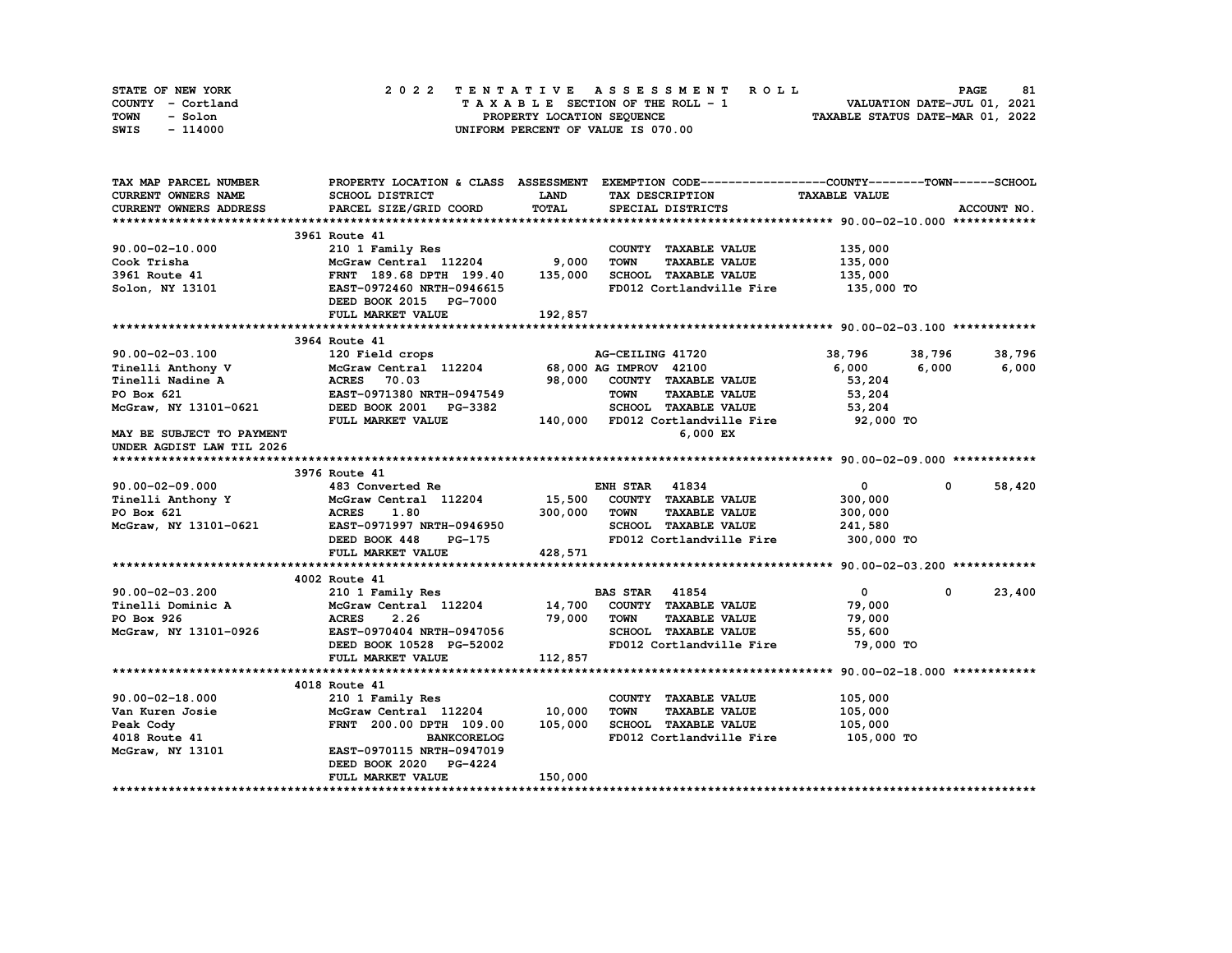| STATE OF NEW YORK | 2022 TENTATIVE ASSESSMENT ROLL     | 82<br><b>PAGE</b>                |
|-------------------|------------------------------------|----------------------------------|
| COUNTY - Cortland | TAXABLE SECTION OF THE ROLL - 1    | VALUATION DATE-JUL 01, 2021      |
| TOWN<br>- Solon   | PROPERTY LOCATION SEQUENCE         | TAXABLE STATUS DATE-MAR 01, 2022 |
| - 114000<br>SWIS  | UNIFORM PERCENT OF VALUE IS 070.00 |                                  |

| TAX MAP PARCEL NUMBER                                                                                                                                                               |                                                                                                  |             | PROPERTY LOCATION & CLASS ASSESSMENT EXEMPTION CODE-----------------COUNTY-------TOWN------SCHOOL |                          |                        |
|-------------------------------------------------------------------------------------------------------------------------------------------------------------------------------------|--------------------------------------------------------------------------------------------------|-------------|---------------------------------------------------------------------------------------------------|--------------------------|------------------------|
| <b>CURRENT OWNERS NAME</b>                                                                                                                                                          | SCHOOL DISTRICT                                                                                  | <b>LAND</b> | TAX DESCRIPTION                                                                                   | <b>TAXABLE VALUE</b>     |                        |
| <b>CURRENT OWNERS ADDRESS</b>                                                                                                                                                       | PARCEL SIZE/GRID COORD                                                                           | TOTAL       | SPECIAL DISTRICTS                                                                                 |                          | ACCOUNT NO.            |
|                                                                                                                                                                                     |                                                                                                  |             |                                                                                                   |                          |                        |
|                                                                                                                                                                                     | 4022 Route 41                                                                                    |             |                                                                                                   |                          |                        |
| 90.00-02-20.000                                                                                                                                                                     | 411 Apartment                                                                                    |             | COUNTY TAXABLE VALUE                                                                              | 92,000                   |                        |
| Eaton Prop LLC                                                                                                                                                                      | McGraw Central 112204 8,000                                                                      |             | <b>TOWN</b><br><b>TAXABLE VALUE</b>                                                               | 92,000                   |                        |
| Eaton Prop Luc<br>3475 South Hill Rd                                                                                                                                                | FRNT 165.00 DPTH 137.12 92,000                                                                   |             | SCHOOL TAXABLE VALUE                                                                              | 92,000                   |                        |
| McGraw, NY 13101                                                                                                                                                                    | EAST-0969927 NRTH-0947051                                                                        |             | FD012 Cortlandville Fire                                                                          | 92,000 TO                |                        |
|                                                                                                                                                                                     | DEED BOOK 2020 PG-1794                                                                           |             |                                                                                                   |                          |                        |
|                                                                                                                                                                                     | FULL MARKET VALUE                                                                                | 131,429     |                                                                                                   |                          |                        |
|                                                                                                                                                                                     |                                                                                                  |             |                                                                                                   |                          |                        |
|                                                                                                                                                                                     | 4028 Route 41                                                                                    |             |                                                                                                   |                          |                        |
|                                                                                                                                                                                     |                                                                                                  |             | <b>BAS STAR 41854</b>                                                                             | $\mathbf{0}$             | 23,400<br>0            |
|                                                                                                                                                                                     |                                                                                                  |             |                                                                                                   | 94,000                   |                        |
|                                                                                                                                                                                     |                                                                                                  |             | <b>TOWN</b><br><b>TAXABLE VALUE</b>                                                               | 94,000                   |                        |
|                                                                                                                                                                                     |                                                                                                  |             | SCHOOL TAXABLE VALUE                                                                              | 70,600                   |                        |
|                                                                                                                                                                                     |                                                                                                  |             | FD012 Cortlandville Fire                                                                          | 94,000 TO                |                        |
|                                                                                                                                                                                     | FULL MARKET VALUE                                                                                | 134,286     |                                                                                                   |                          |                        |
|                                                                                                                                                                                     |                                                                                                  |             |                                                                                                   |                          |                        |
|                                                                                                                                                                                     | 4056 Route 41                                                                                    |             |                                                                                                   |                          |                        |
| 89.00-01-14.000                                                                                                                                                                     | 112 Dairy farm                                                                                   |             | AG-CEILING 41720                                                                                  | 61,969                   | 61,969<br>61,969       |
| Augur David W                                                                                                                                                                       | 112 Dairy farm<br>McGraw Central<br>ACRES 158.50<br>McGraw Central 112204 138,400 BAS STAR 41854 |             |                                                                                                   | $\overline{\phantom{0}}$ | 23,400<br>0            |
| Augur Samantha C                                                                                                                                                                    |                                                                                                  |             | 249,000 AG IMPROV 42100                                                                           | 11,500                   | 11,500<br>11,500       |
|                                                                                                                                                                                     |                                                                                                  |             | COUNTY TAXABLE VALUE                                                                              | 175,531                  |                        |
| 4056 State Route 41 EAST-0967760 NRTH-0947324<br>McGraw, NY 13101-9554 DEED BOOK 2000 PG-2909<br>McGraw, NY 13101-9554                                                              | DEED BOOK 2000 PG-2909                                                                           |             | <b>TOWN</b><br><b>TAXABLE VALUE</b>                                                               | 175,531                  |                        |
|                                                                                                                                                                                     | FULL MARKET VALUE                                                                                |             | 355,714 SCHOOL TAXABLE VALUE 152,131                                                              |                          |                        |
| MAY BE SUBJECT TO PAYMENT                                                                                                                                                           |                                                                                                  |             | FD012 Cortlandville Fire 237,500 TO                                                               |                          |                        |
| UNDER AGDIST LAW TIL 2026                                                                                                                                                           |                                                                                                  |             | 11,500 EX                                                                                         |                          |                        |
|                                                                                                                                                                                     |                                                                                                  |             |                                                                                                   |                          |                        |
|                                                                                                                                                                                     | 4062 Route 41                                                                                    |             |                                                                                                   |                          |                        |
| 89.00-01-15.000                                                                                                                                                                     | 210 1 Family Res                                                                                 |             | COUNTY TAXABLE VALUE                                                                              | 73,000                   |                        |
|                                                                                                                                                                                     |                                                                                                  |             | <b>TOWN</b><br><b>TAXABLE VALUE</b>                                                               | 73,000                   |                        |
|                                                                                                                                                                                     |                                                                                                  |             | SCHOOL TAXABLE VALUE                                                                              | 73,000                   |                        |
|                                                                                                                                                                                     |                                                                                                  |             | FD012 Cortlandville Fire                                                                          | 73,000 TO                |                        |
| Auger David W<br>Auger Samantha C<br>Auger Samantha C<br>Auger Samantha C<br>AUGER CHER EXET-0967561 NRTH-0947227<br>McGraw, NY 13101<br>McGraw, NY 13101<br>DEED BOOK 2015 PG-6681 |                                                                                                  |             |                                                                                                   |                          |                        |
|                                                                                                                                                                                     | FULL MARKET VALUE                                                                                | 104,286     |                                                                                                   |                          |                        |
|                                                                                                                                                                                     |                                                                                                  |             |                                                                                                   |                          |                        |
|                                                                                                                                                                                     | 4084 Route 41                                                                                    |             |                                                                                                   |                          |                        |
| 89.00-01-16.000                                                                                                                                                                     |                                                                                                  |             | <b>ENH STAR 41834</b>                                                                             | $\mathbf{0}$             | 58,420<br>$\mathbf{0}$ |
| Shultz Franklin                                                                                                                                                                     | 210 1 Family Res<br>McGraw Central 112204                                                        | 14,100      | COUNTY TAXABLE VALUE                                                                              | 79,500                   |                        |
|                                                                                                                                                                                     |                                                                                                  |             | TOWN<br><b>TAXABLE VALUE</b>                                                                      |                          |                        |
| Bowen Janece                                                                                                                                                                        | 1.40 BANKCORELOG 79,500                                                                          |             |                                                                                                   | 79,500                   |                        |
| 4084 State Route 41<br>McGraw, NY 13101-9554 DEED BOOK 548                                                                                                                          | ACKES 1.1. -<br>EAST-0966390 NRTH-0947304<br>EAST-0966390 NRTH-0947304                           |             | SCHOOL TAXABLE VALUE                                                                              | 21,080                   |                        |
|                                                                                                                                                                                     | PG-268                                                                                           |             | FD012 Cortlandville Fire 79,500 TO                                                                |                          |                        |
|                                                                                                                                                                                     | FULL MARKET VALUE                                                                                | 113,571     |                                                                                                   |                          |                        |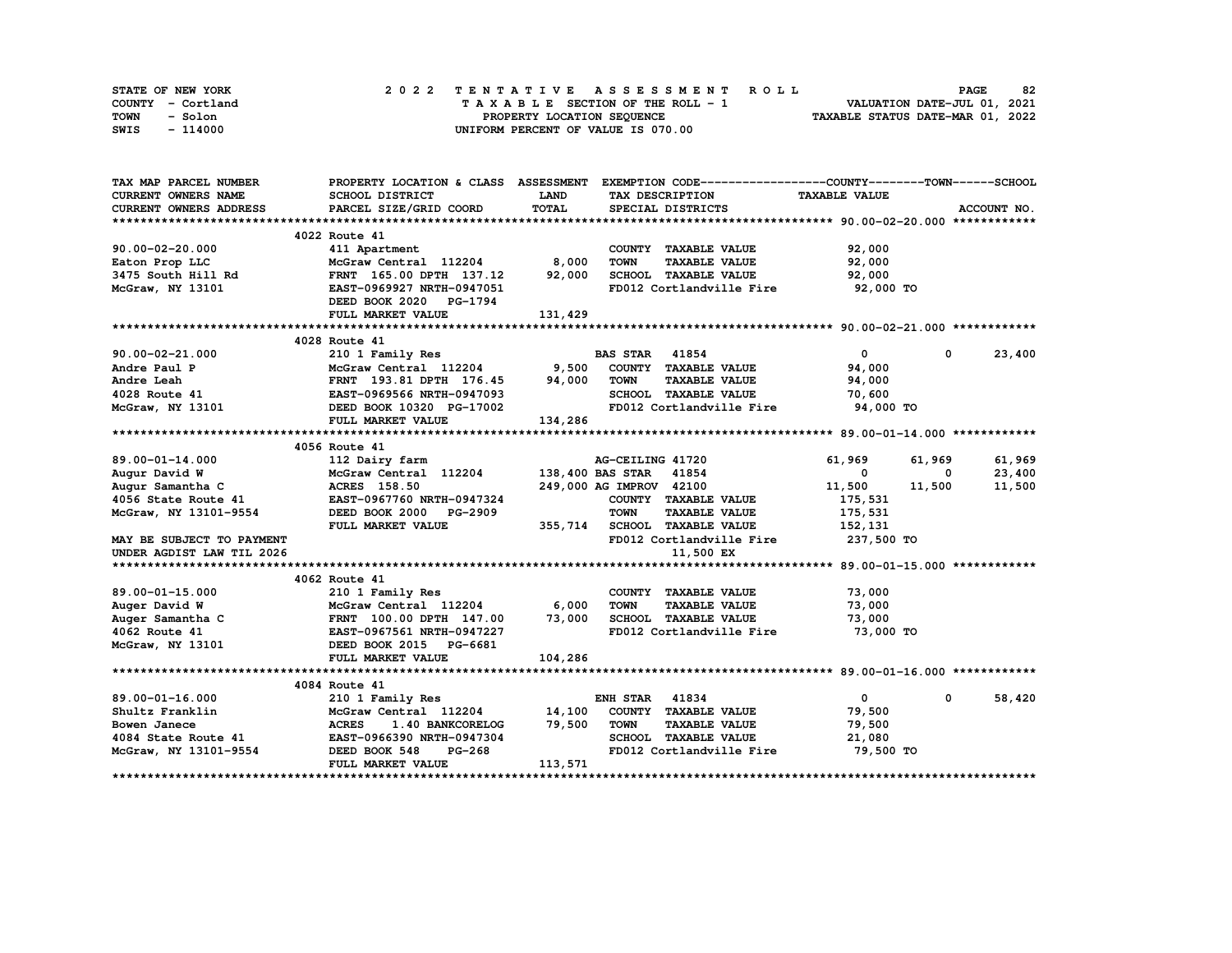| STATE OF NEW YORK | 2022 TENTATIVE ASSESSMENT ROLL     | 83<br><b>PAGE</b>                |
|-------------------|------------------------------------|----------------------------------|
| COUNTY - Cortland | TAXABLE SECTION OF THE ROLL - 1    | VALUATION DATE-JUL 01, 2021      |
| TOWN<br>- Solon   | PROPERTY LOCATION SEQUENCE         | TAXABLE STATUS DATE-MAR 01, 2022 |
| - 114000<br>SWIS  | UNIFORM PERCENT OF VALUE IS 070.00 |                                  |

| TAX MAP PARCEL NUMBER      |                                                                                                            |             | PROPERTY LOCATION & CLASS ASSESSMENT EXEMPTION CODE-----------------COUNTY-------TOWN-----SCHOOL |                      |                        |
|----------------------------|------------------------------------------------------------------------------------------------------------|-------------|--------------------------------------------------------------------------------------------------|----------------------|------------------------|
| <b>CURRENT OWNERS NAME</b> | SCHOOL DISTRICT                                                                                            | <b>LAND</b> | TAX DESCRIPTION                                                                                  | <b>TAXABLE VALUE</b> |                        |
| CURRENT OWNERS ADDRESS     | PARCEL SIZE/GRID COORD                                                                                     | TOTAL       | SPECIAL DISTRICTS                                                                                |                      | ACCOUNT NO.            |
|                            |                                                                                                            |             |                                                                                                  |                      |                        |
|                            | 4116 Route 41                                                                                              |             |                                                                                                  |                      |                        |
| 89.00-08-08.000            | 210 1 Family Res                                                                                           |             | COUNTY TAXABLE VALUE                                                                             | 115,000              |                        |
| Tarbell Jeffrey            | McGraw Central 112204<br>Y<br>MCGraw Central 112204<br>ACRES 2.00 BANKCORELOG<br>EAST-0965137 NRTH-0947647 | 14,500      | TOWN<br><b>TAXABLE VALUE</b>                                                                     | 115,000              |                        |
| Tarbell Sheila             |                                                                                                            | 115,000     | SCHOOL TAXABLE VALUE                                                                             | 115,000              |                        |
| 4116 Route 41              |                                                                                                            |             | FD012 Cortlandville Fire 115,000 TO                                                              |                      |                        |
| PO Box 507                 | <b>DEED BOOK 2020 PG-6797</b><br>3101 FULL MARKET VALUE                                                    |             |                                                                                                  |                      |                        |
| McGraw, NY 13101           | FULL MARKET VALUE                                                                                          | 164,286     |                                                                                                  |                      |                        |
|                            |                                                                                                            |             |                                                                                                  |                      |                        |
|                            | 4120 Route 41                                                                                              |             |                                                                                                  |                      |                        |
| 89.00-08-07.000            | 210 1 Family Res                                                                                           |             | COUNTY TAXABLE VALUE                                                                             | 22,500               |                        |
| Horne Kari Ann             | McGraw Central 112204                                                                                      | 5,100       | TOWN<br><b>TAXABLE VALUE</b>                                                                     | 22,500               |                        |
| 4120 Route 41              | 210 1 Family Res<br>McGraw Central 112204<br>FRNT 151.50 DPTH 267.91                                       | 22,500      | SCHOOL TAXABLE VALUE                                                                             | 22,500               |                        |
| McGraw, NY 13101           | EAST-0964781 NRTH-0947482                                                                                  |             | FD012 Cortlandville Fire 22,500 TO                                                               |                      |                        |
|                            | DEED BOOK 2020, PG-5813,                                                                                   |             |                                                                                                  |                      |                        |
|                            | FULL MARKET VALUE                                                                                          | 32,143      |                                                                                                  |                      |                        |
|                            |                                                                                                            |             |                                                                                                  |                      |                        |
|                            | 4132 Route 41                                                                                              |             |                                                                                                  |                      |                        |
| 89.00-08-05.000            | 210 1 Family Res                                                                                           |             | <b>BAS STAR 41854</b>                                                                            | $\mathbf{0}$         | 23,400<br>$\mathbf{0}$ |
| Wood Joseph P              |                                                                                                            |             | McGraw Central 112204 13,900 COUNTY TAXABLE VALUE                                                | 63,000               |                        |
| 4132 Route 41              | <b>ACRES</b><br>1.25                                                                                       | 63,000      | <b>TOWN</b><br><b>TAXABLE VALUE</b>                                                              | 63,000               |                        |
| McGraw, NY 13101           | EAST-0964613 NRTH-0947499                                                                                  |             | SCHOOL TAXABLE VALUE                                                                             | 39,600               |                        |
|                            | DEED BOOK 2009 PG-1762                                                                                     |             | FD012 Cortlandville Fire 63,000 TO                                                               |                      |                        |
|                            | FULL MARKET VALUE                                                                                          | 90,000      |                                                                                                  |                      |                        |
|                            |                                                                                                            |             |                                                                                                  |                      |                        |
|                            | 4140 Route 41                                                                                              |             |                                                                                                  |                      |                        |
| 89.00-08-03.000            | 210 1 Family Res                                                                                           |             | <b>BAS STAR 41854</b>                                                                            | $\mathbf{0}$         | 23,400<br>0            |
| Batsford Charles M         |                                                                                                            |             | McGraw Central 112204 14,500 COUNTY TAXABLE VALUE                                                | 58,500               |                        |
|                            |                                                                                                            | 58,500 TOWN | <b>TAXABLE VALUE</b>                                                                             | 58,500               |                        |
|                            |                                                                                                            |             | SCHOOL TAXABLE VALUE                                                                             | 35,100               |                        |
|                            | McGraw, NY 13101 DEED BOOK 10127 PG-99001                                                                  |             | FD012 Cortlandville Fire 58,500 TO                                                               |                      |                        |
|                            | FULL MARKET VALUE                                                                                          | 83,571      |                                                                                                  |                      |                        |
|                            |                                                                                                            |             |                                                                                                  |                      |                        |
|                            | 4150 Route 41                                                                                              |             |                                                                                                  |                      |                        |
| 89.00-01-37.120            | 210 1 Family Res                                                                                           |             | <b>BAS STAR 41854</b>                                                                            | $\overline{0}$       | 23,400<br>0            |
| Boyce Howard W             | McGraw Central 112204                                                                                      |             | 14,100 COUNTY TAXABLE VALUE                                                                      | 108,000              |                        |
| Boyce Renee E              | <b>ACRES</b><br>1.40 BANKCORELOG                                                                           | 108,000     | <b>TOWN</b><br><b>TAXABLE VALUE</b>                                                              | 108,000              |                        |
| 4150 Route 41              | EAST-0963695 NRTH-0947530                                                                                  |             | SCHOOL TAXABLE VALUE                                                                             | 84,600               |                        |
| McGraw, NY 13101-9553      | DEED BOOK 2009 PG-4233                                                                                     |             | FD012 Cortlandville Fire 108,000 TO                                                              |                      |                        |
|                            | FULL MARKET VALUE                                                                                          | 154,286     |                                                                                                  |                      |                        |
|                            |                                                                                                            |             |                                                                                                  |                      |                        |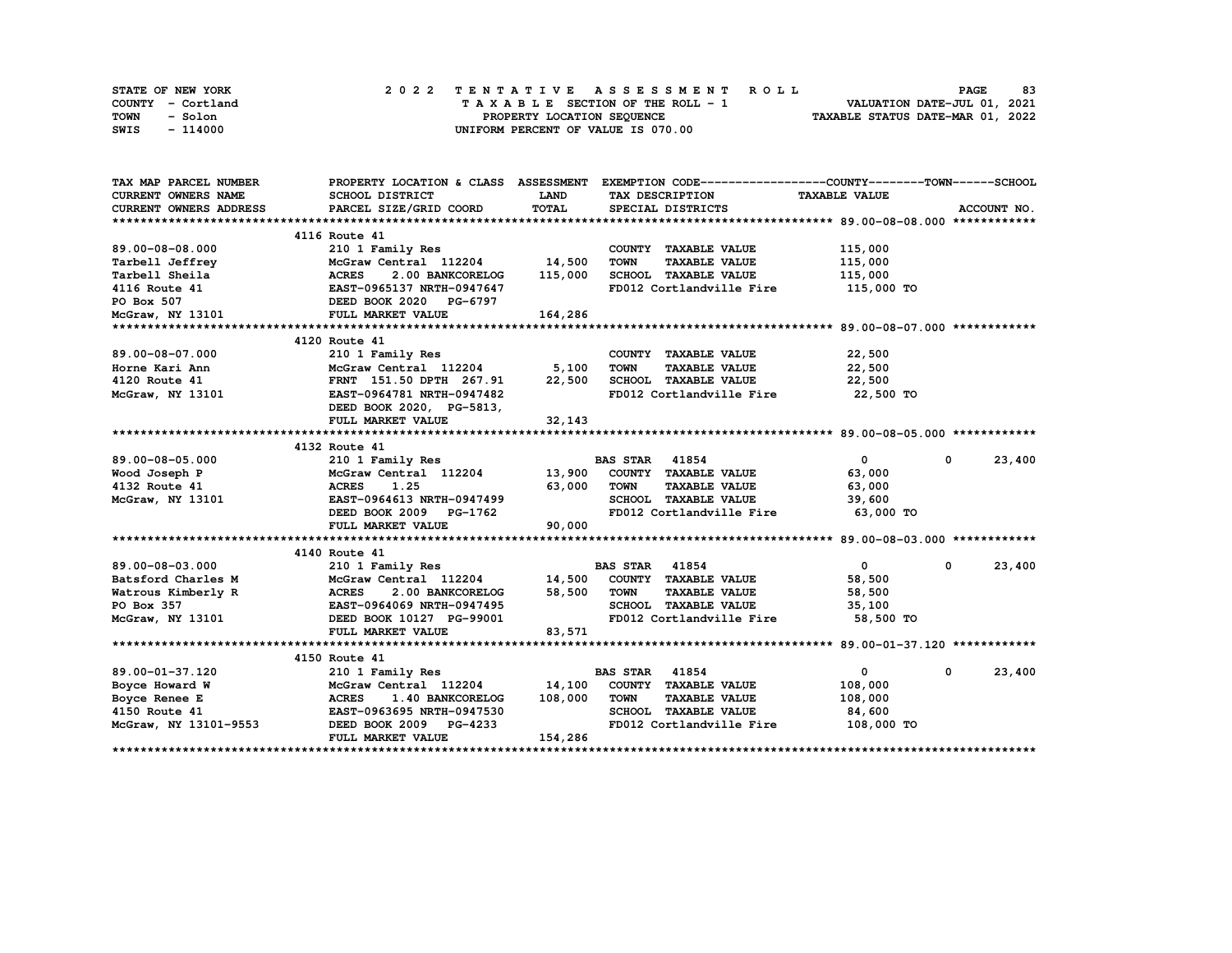| STATE OF NEW YORK | 2022 TENTATIVE ASSESSMENT ROLL     | 84<br><b>PAGE</b>                |
|-------------------|------------------------------------|----------------------------------|
| COUNTY - Cortland | TAXABLE SECTION OF THE ROLL - 1    | VALUATION DATE-JUL 01, 2021      |
| TOWN<br>- Solon   | PROPERTY LOCATION SEQUENCE         | TAXABLE STATUS DATE-MAR 01, 2022 |
| - 114000<br>SWIS  | UNIFORM PERCENT OF VALUE IS 070.00 |                                  |

| TAX MAP PARCEL NUMBER                                                                                                                                              | PROPERTY LOCATION & CLASS ASSESSMENT EXEMPTION CODE----------------COUNTY-------TOWN------SCHOOL |                       |                       |                             |                      |            |             |
|--------------------------------------------------------------------------------------------------------------------------------------------------------------------|--------------------------------------------------------------------------------------------------|-----------------------|-----------------------|-----------------------------|----------------------|------------|-------------|
| CURRENT OWNERS NAME                                                                                                                                                | SCHOOL DISTRICT                                                                                  | LAND                  |                       | TAX DESCRIPTION             | <b>TAXABLE VALUE</b> |            |             |
| CURRENT OWNERS ADDRESS                                                                                                                                             | PARCEL SIZE/GRID COORD                                                                           | TOTAL                 |                       | SPECIAL DISTRICTS           |                      |            | ACCOUNT NO. |
|                                                                                                                                                                    |                                                                                                  |                       |                       |                             |                      |            |             |
|                                                                                                                                                                    | 4194 Route 41                                                                                    |                       |                       |                             |                      |            |             |
| 89.00-01-37.220                                                                                                                                                    | 112 Dairy farm                                                                                   |                       | AG IMPROV 42100       |                             | 6,500                | 6,500      | 6,500       |
| Bergey Paul M                                                                                                                                                      | McGraw Central 112204                                                                            | 90,000                |                       | COUNTY TAXABLE VALUE        | 188,500              |            |             |
| Bergey Jane L                                                                                                                                                      | <b>ACRES</b><br>58.77                                                                            | 195,000               | <b>TOWN</b>           | <b>TAXABLE VALUE</b>        | 188,500              |            |             |
| 224A Indian Creek Rd                                                                                                                                               | EAST-0963183 NRTH-0948435                                                                        |                       |                       | SCHOOL TAXABLE VALUE        | 188,500              |            |             |
| Teford, PA 18969                                                                                                                                                   | DEED BOOK 2016 PG-6898                                                                           |                       |                       | FD012 Cortlandville Fire    | 188,500 TO           |            |             |
|                                                                                                                                                                    | FULL MARKET VALUE                                                                                |                       |                       | 6,500 EX                    |                      |            |             |
|                                                                                                                                                                    |                                                                                                  | 278,571               |                       |                             |                      |            |             |
|                                                                                                                                                                    | 4199 Route 41                                                                                    |                       |                       |                             |                      |            |             |
|                                                                                                                                                                    |                                                                                                  |                       |                       |                             |                      |            |             |
| 89.00-07-12.000                                                                                                                                                    | 210 1 Family Res                                                                                 |                       | <b>ENH STAR 41834</b> |                             | $\mathbf{0}$         | 0          | 58,420      |
| Craig Gerald                                                                                                                                                       | McGraw Central 112204                                                                            | 21,400                |                       | COUNTY TAXABLE VALUE        | 130,000              |            |             |
|                                                                                                                                                                    |                                                                                                  | 130,000               | TOWN                  | <b>TAXABLE VALUE</b>        | 130,000              |            |             |
|                                                                                                                                                                    |                                                                                                  |                       |                       | SCHOOL TAXABLE VALUE        | 71,580               |            |             |
| Craig Cynthia<br>4199 State Route 41<br>McGraw, NY 13101-9557                                                                                                      | DEED BOOK 2008 PG-3573                                                                           |                       |                       | FD012 Cortlandville Fire    | 130,000 TO           |            |             |
|                                                                                                                                                                    | FULL MARKET VALUE                                                                                | 185,714               |                       |                             |                      |            |             |
|                                                                                                                                                                    |                                                                                                  |                       |                       |                             |                      |            |             |
|                                                                                                                                                                    | 4206 Route 41                                                                                    |                       |                       |                             |                      |            |             |
| 89.00-01-20.000                                                                                                                                                    | 210 1 Family Res                                                                                 |                       |                       | COUNTY TAXABLE VALUE        | 123,000              |            |             |
|                                                                                                                                                                    |                                                                                                  | 14,900                | <b>TOWN</b>           | <b>TAXABLE VALUE</b>        | 123,000              |            |             |
|                                                                                                                                                                    |                                                                                                  | 123,000               |                       | SCHOOL TAXABLE VALUE        | 123,000              |            |             |
|                                                                                                                                                                    |                                                                                                  |                       |                       | FD012 Cortlandville Fire    | 123,000 TO           |            |             |
| Avery Paul C McGraw Central 112204<br>Avery Eden L (ACRES 2.60 BANKCORELOG<br>4206 Route 41 (EAST-0962403 NRTH-0947661<br>McGraw, NY 13101 (DEED BOOK 2015 PG-4146 |                                                                                                  |                       |                       |                             |                      |            |             |
|                                                                                                                                                                    |                                                                                                  |                       |                       |                             |                      |            |             |
|                                                                                                                                                                    |                                                                                                  |                       |                       |                             |                      |            |             |
|                                                                                                                                                                    | FULL MARKET VALUE                                                                                | 175,714               |                       |                             |                      |            |             |
|                                                                                                                                                                    |                                                                                                  |                       |                       |                             |                      |            |             |
|                                                                                                                                                                    | 4210 Route 41                                                                                    |                       |                       |                             |                      |            |             |
| 89.00-01-21.000                                                                                                                                                    | 210 1 Family Res                                                                                 |                       | VET WAR CT 41121      |                             | 4,680                | 9,360      | 0           |
| Jackson Robin L N                                                                                                                                                  | McGraw Central 112204                                                                            | 15,500 ENH STAR 41834 |                       |                             | $^{\circ}$           | 0          | 58,420      |
| 4210 Route 41                                                                                                                                                      | <b>ACRES</b><br>3.40                                                                             |                       |                       | 73,500 COUNTY TAXABLE VALUE | 68,820               |            |             |
| McGraw, NY 13101                                                                                                                                                   | EAST-0961963 NRTH-0947696                                                                        |                       | <b>TOWN</b>           | <b>TAXABLE VALUE</b>        | 64,140               |            |             |
|                                                                                                                                                                    | DEED BOOK 2002 PG-3900                                                                           |                       |                       | SCHOOL TAXABLE VALUE        | 15,080               |            |             |
|                                                                                                                                                                    | FULL MARKET VALUE                                                                                | 105,000               |                       | FD012 Cortlandville Fire    | 73,500 TO            |            |             |
|                                                                                                                                                                    |                                                                                                  |                       |                       |                             |                      |            |             |
|                                                                                                                                                                    | 4220 Route 41                                                                                    |                       |                       |                             |                      |            |             |
| 89.00-01-23.000                                                                                                                                                    | 210 1 Family Res                                                                                 |                       |                       | COUNTY TAXABLE VALUE        | 33,000               |            |             |
| Genson Naomi R                                                                                                                                                     | McGraw Central 112204                                                                            | 5,300                 | <b>TOWN</b>           | <b>TAXABLE VALUE</b>        | 33,000               |            |             |
| Bryan Stella                                                                                                                                                       |                                                                                                  | 33,000                |                       | SCHOOL TAXABLE VALUE        | 33,000               |            |             |
| 4220 Route 41                                                                                                                                                      |                                                                                                  |                       |                       | FD012 Cortlandville Fire    | 33,000 TO            |            |             |
| McGraw, NY 13101                                                                                                                                                   | FRNT 116.44 Drin 00<br>EAST-0961354 NRTH-0947701<br>DEED BOOK 10606 PG-15001                     |                       |                       |                             |                      |            |             |
|                                                                                                                                                                    | FULL MARKET VALUE                                                                                | 47,143                |                       |                             |                      |            |             |
|                                                                                                                                                                    |                                                                                                  |                       |                       |                             |                      |            |             |
|                                                                                                                                                                    | 4240 Route 41                                                                                    |                       |                       |                             |                      |            |             |
| 89.00-06-13.000                                                                                                                                                    | 240 Rural res                                                                                    |                       | <b>BAS STAR 41854</b> |                             | $\mathbf{0}$         | $^{\circ}$ | 23,400      |
| Hatfield Andrew J                                                                                                                                                  | McGraw Central 112204                                                                            | 21,200                |                       | COUNTY TAXABLE VALUE        | 72,500               |            |             |
| Hatfield Kelly S                                                                                                                                                   | <b>ACRES</b><br>9.15 BANKCORELOG                                                                 | 72,500                | <b>TOWN</b>           | <b>TAXABLE VALUE</b>        | 72,500               |            |             |
| 4240 Route 41                                                                                                                                                      | EAST-0960888 NRTH-0948239                                                                        |                       |                       | SCHOOL TAXABLE VALUE        | 49,100               |            |             |
|                                                                                                                                                                    | DEED BOOK 2020 PG-5758                                                                           |                       |                       | FD012 Cortlandville Fire    |                      |            |             |
| McGraw, NY 13101                                                                                                                                                   | FULL MARKET VALUE                                                                                | 103,571               |                       |                             | 72,500 TO            |            |             |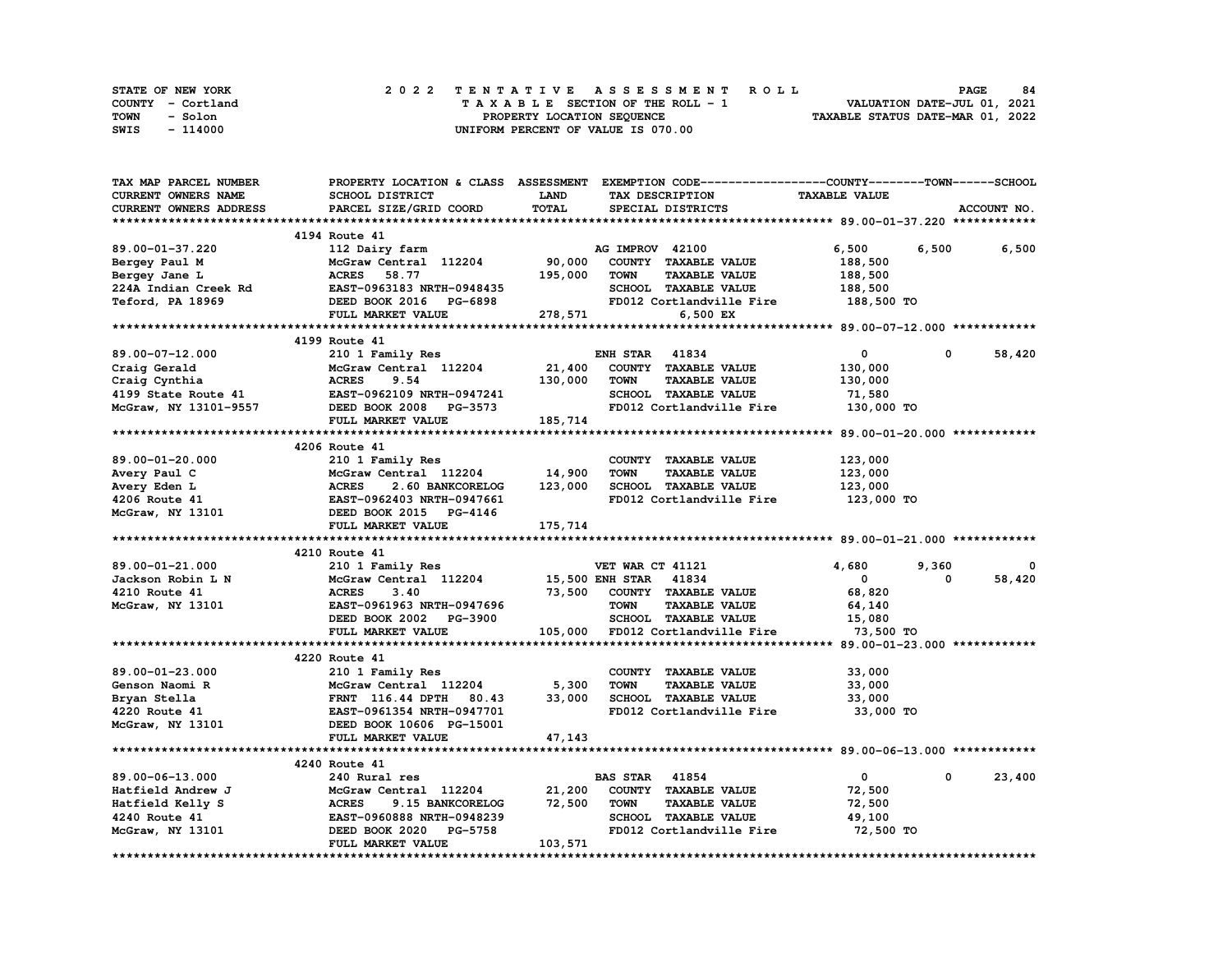| STATE OF NEW YORK | 2022 TENTATIVE ASSESSMENT ROLL     | 85<br><b>PAGE</b>                |
|-------------------|------------------------------------|----------------------------------|
| COUNTY - Cortland | TAXABLE SECTION OF THE ROLL - 1    | VALUATION DATE-JUL 01, 2021      |
| TOWN<br>- Solon   | PROPERTY LOCATION SEQUENCE         | TAXABLE STATUS DATE-MAR 01, 2022 |
| $-114000$<br>SWIS | UNIFORM PERCENT OF VALUE IS 070.00 |                                  |

| TAX MAP PARCEL NUMBER                                                                                                                                                                                                                    |                                                                                                                |             | PROPERTY LOCATION & CLASS ASSESSMENT EXEMPTION CODE----------------COUNTY-------TOWN------SCHOOL |                      |                      |
|------------------------------------------------------------------------------------------------------------------------------------------------------------------------------------------------------------------------------------------|----------------------------------------------------------------------------------------------------------------|-------------|--------------------------------------------------------------------------------------------------|----------------------|----------------------|
| CURRENT OWNERS NAME                                                                                                                                                                                                                      | SCHOOL DISTRICT                                                                                                | <b>LAND</b> | TAX DESCRIPTION                                                                                  | <b>TAXABLE VALUE</b> |                      |
| <b>CURRENT OWNERS ADDRESS</b>                                                                                                                                                                                                            | PARCEL SIZE/GRID COORD                                                                                         | TOTAL       | SPECIAL DISTRICTS                                                                                |                      | ACCOUNT NO.          |
|                                                                                                                                                                                                                                          |                                                                                                                |             |                                                                                                  |                      |                      |
|                                                                                                                                                                                                                                          | 4241 Route 41                                                                                                  |             |                                                                                                  |                      |                      |
| 89.00-07-11.000                                                                                                                                                                                                                          | 120 Field crops and the state of the state of the state of the state of the state of the state of the state of |             | AG COMMIT 41730                                                                                  | 1,823                | 1,823<br>1,823       |
| Veleanu Mircea                                                                                                                                                                                                                           | McGraw Central 112204 96,000                                                                                   |             | COUNTY TAXABLE VALUE                                                                             | 95,177               |                      |
| Heritage Hls 275C                                                                                                                                                                                                                        | <b>ACRES</b> 103.50                                                                                            | 97,000      | <b>TOWN</b><br><b>TAXABLE VALUE</b>                                                              | 95,177               |                      |
| Somers, NY 10589                                                                                                                                                                                                                         | EAST-0960996 NRTH-0946046                                                                                      |             | SCHOOL TAXABLE VALUE                                                                             | 95,177               |                      |
|                                                                                                                                                                                                                                          | DEED BOOK 341<br>PG-1045                                                                                       |             | FD012 Cortlandville Fire 97,000 TO                                                               |                      |                      |
| MAY BE SUBJECT TO PAYMENT                                                                                                                                                                                                                | FULL MARKET VALUE                                                                                              | 138,571     |                                                                                                  |                      |                      |
| UNDER AGDIST LAW TIL 2029                                                                                                                                                                                                                |                                                                                                                |             |                                                                                                  |                      |                      |
|                                                                                                                                                                                                                                          |                                                                                                                |             |                                                                                                  |                      |                      |
|                                                                                                                                                                                                                                          | 4248 Route 41                                                                                                  |             |                                                                                                  |                      |                      |
| 89.00-06-14.000                                                                                                                                                                                                                          | 210 1 Family Res                                                                                               |             | COUNTY TAXABLE VALUE                                                                             | 142,500              |                      |
| Griffin Julie M                                                                                                                                                                                                                          | McGraw Central 112204 14,700                                                                                   |             | TOWN<br><b>TAXABLE VALUE</b>                                                                     | 142,500              |                      |
|                                                                                                                                                                                                                                          |                                                                                                                | 142,500     | SCHOOL TAXABLE VALUE                                                                             | 142,500              |                      |
|                                                                                                                                                                                                                                          |                                                                                                                |             | FD012 Cortlandville Fire                                                                         | 142,500 TO           |                      |
|                                                                                                                                                                                                                                          |                                                                                                                |             |                                                                                                  |                      |                      |
| Griffin Christopher T<br>4248 Route 41<br>FORES 2.27<br>4248 Route 41<br>FORES 2.27<br>4248 Route 41<br>FORES 2.27<br>DEED BOOK 10624 PG-90001<br>MCGraw, NY 13101-0267<br>FULL MARKET VALUE                                             |                                                                                                                | 203,571     |                                                                                                  |                      |                      |
|                                                                                                                                                                                                                                          |                                                                                                                |             |                                                                                                  |                      |                      |
|                                                                                                                                                                                                                                          | 4256 Route 41                                                                                                  |             |                                                                                                  |                      |                      |
|                                                                                                                                                                                                                                          |                                                                                                                |             |                                                                                                  |                      |                      |
| 89.00-07-04.000<br>DeRusha Frank                                                                                                                                                                                                         | 112 Dairy farm<br>McGraw Central 112204 16,500                                                                 |             | COUNTY TAXABLE VALUE<br><b>TOWN</b><br><b>TAXABLE VALUE</b>                                      | 60,000<br>60,000     |                      |
|                                                                                                                                                                                                                                          | 5.43                                                                                                           | 60,000      |                                                                                                  |                      |                      |
| 4256 State Route 41 MCRES<br>McGraw, NY 13101 EAST-0                                                                                                                                                                                     | EAST-0959958 NRTH-0948293                                                                                      |             | SCHOOL TAXABLE VALUE<br>FD012 Cortlandville Fire                                                 | 60,000<br>60,000 TO  |                      |
| McGraw, NY 13101                                                                                                                                                                                                                         |                                                                                                                |             |                                                                                                  |                      |                      |
|                                                                                                                                                                                                                                          | DEED BOOK 2017 PG-6276                                                                                         |             |                                                                                                  |                      |                      |
|                                                                                                                                                                                                                                          | FULL MARKET VALUE                                                                                              | 85,714      |                                                                                                  |                      |                      |
|                                                                                                                                                                                                                                          |                                                                                                                |             |                                                                                                  |                      |                      |
|                                                                                                                                                                                                                                          | 4256 Route 41                                                                                                  |             |                                                                                                  |                      |                      |
| 89.00-07-10.000                                                                                                                                                                                                                          | 323 Vacant rural<br>McGraw Central 112204 90,000 AG IMPROV 42100                                               |             | AG-CEILING 41720                                                                                 | 22,679               | 22,679<br>22,679     |
|                                                                                                                                                                                                                                          |                                                                                                                |             |                                                                                                  | 1,000                | 1,000<br>1,000       |
| Criffen Christopher T<br>Griffen Julie (1994) McGraw Central 112204<br>4248 State Route 41 EAST-0959556 NRTH-0946410                                                                                                                     |                                                                                                                |             | 93,500 COUNTY TAXABLE VALUE                                                                      | 69,821               |                      |
|                                                                                                                                                                                                                                          |                                                                                                                |             | <b>TOWN</b><br><b>TAXABLE VALUE</b>                                                              | 69,821               |                      |
| McGraw, NY 13101                                                                                                                                                                                                                         | DEED BOOK 2018 PG-1167                                                                                         |             | SCHOOL TAXABLE VALUE                                                                             | 69,821               |                      |
|                                                                                                                                                                                                                                          | FULL MARKET VALUE                                                                                              |             | 133,571 FD012 Cortlandville Fire                                                                 | 92,500 TO            |                      |
| MAY BE SUBJECT TO PAYMENT                                                                                                                                                                                                                |                                                                                                                |             | 1,000 EX                                                                                         |                      |                      |
| UNDER AGDIST LAW TIL 2026                                                                                                                                                                                                                |                                                                                                                |             |                                                                                                  |                      |                      |
|                                                                                                                                                                                                                                          |                                                                                                                |             |                                                                                                  |                      |                      |
|                                                                                                                                                                                                                                          | 4265 Route 41                                                                                                  |             |                                                                                                  |                      |                      |
|                                                                                                                                                                                                                                          |                                                                                                                |             | <b>BAS STAR</b> 41854                                                                            | $\mathbf{0}$         | 23,400<br>$^{\circ}$ |
|                                                                                                                                                                                                                                          |                                                                                                                |             | COUNTY TAXABLE VALUE                                                                             | 29,500               |                      |
|                                                                                                                                                                                                                                          |                                                                                                                |             | <b>TOWN</b><br><b>TAXABLE VALUE</b>                                                              | 29,500               |                      |
|                                                                                                                                                                                                                                          |                                                                                                                |             | SCHOOL TAXABLE VALUE                                                                             | 6,100                |                      |
| 89.00-07-06.000 210 1 Family Res BA<br>Barber Kari J McGraw Central 112204 13,500<br>4265 Route 41 (ACRES 1.00 29,500<br>PO Box 198 EAST-0959440 NRTH-0947862<br>McGraw, NY 13101 DEED BOOK 2011 PG-1449<br>McGraw, NY 13101 DEED BOOK 2 |                                                                                                                |             | FD012 Cortlandville Fire                                                                         | 29,500 TO            |                      |
|                                                                                                                                                                                                                                          | FULL MARKET VALUE                                                                                              | 42,143      |                                                                                                  |                      |                      |
|                                                                                                                                                                                                                                          |                                                                                                                |             |                                                                                                  |                      |                      |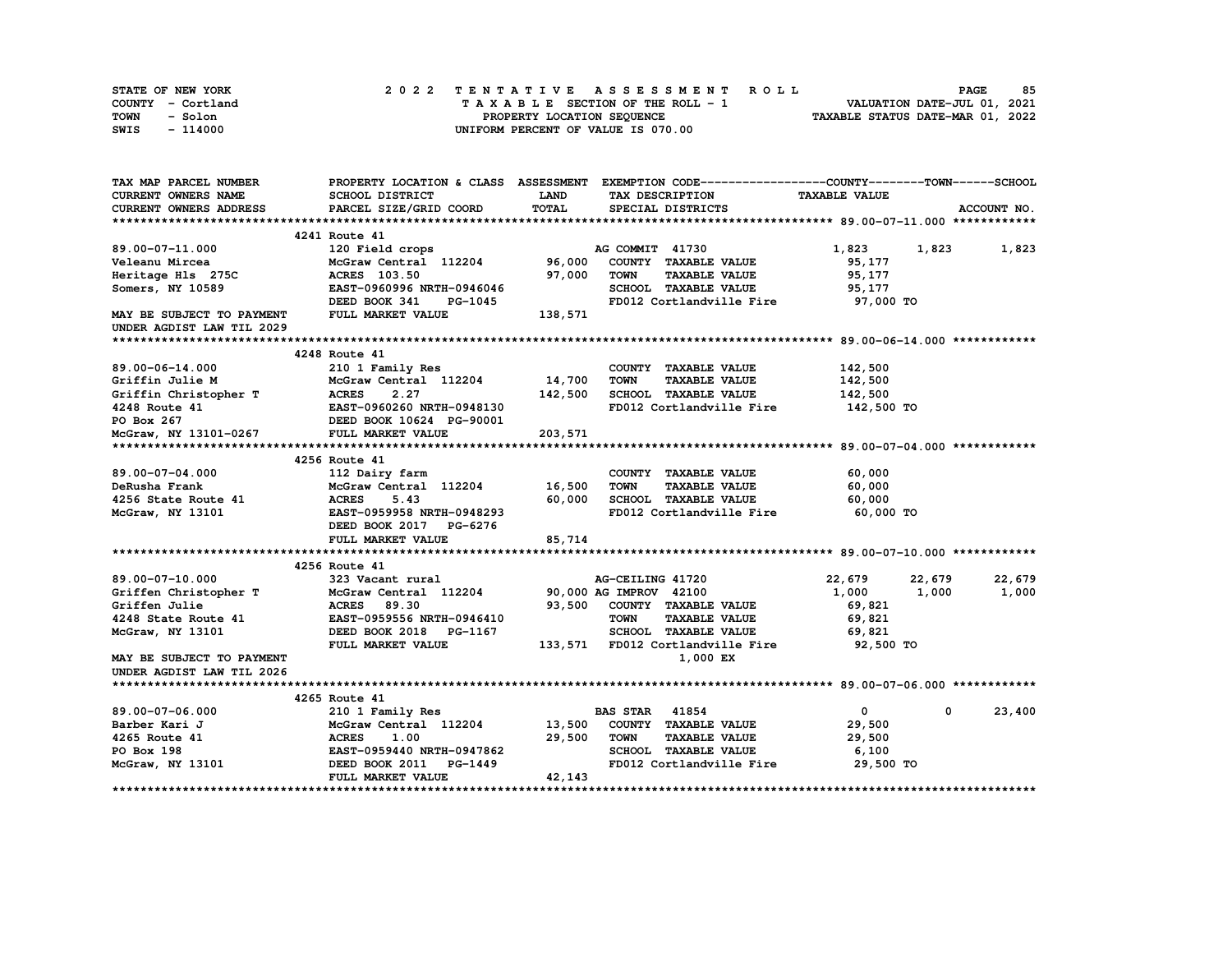| STATE OF NEW YORK | 2022 TENTATIVE ASSESSMENT ROLL     | 86<br><b>PAGE</b>                |
|-------------------|------------------------------------|----------------------------------|
| COUNTY - Cortland | TAXABLE SECTION OF THE ROLL - 1    | VALUATION DATE-JUL 01, 2021      |
| TOWN<br>- Solon   | PROPERTY LOCATION SEQUENCE         | TAXABLE STATUS DATE-MAR 01, 2022 |
| - 114000<br>SWIS  | UNIFORM PERCENT OF VALUE IS 070.00 |                                  |

| TAX MAP PARCEL NUMBER      |                                                   |             |                                     | PROPERTY LOCATION & CLASS ASSESSMENT EXEMPTION CODE----------------COUNTY-------TOWN-----SCHOOL |
|----------------------------|---------------------------------------------------|-------------|-------------------------------------|-------------------------------------------------------------------------------------------------|
| <b>CURRENT OWNERS NAME</b> | <b>SCHOOL DISTRICT</b>                            | <b>LAND</b> | TAX DESCRIPTION                     | <b>TAXABLE VALUE</b>                                                                            |
| CURRENT OWNERS ADDRESS     | PARCEL SIZE/GRID COORD                            | TOTAL       | SPECIAL DISTRICTS                   | ACCOUNT NO.                                                                                     |
|                            |                                                   |             |                                     |                                                                                                 |
|                            | 4281 Route 41                                     |             |                                     |                                                                                                 |
| 89.00-07-05.000            | $314$ Rural vac<10                                |             | COUNTY TAXABLE VALUE                | 10,000                                                                                          |
| Law Family Farm, LLC       | McGraw Central 112204                             | 10,000      | TOWN<br><b>TAXABLE VALUE</b>        | 10,000                                                                                          |
| 3726 Clinton St Ext        | 1.90<br><b>ACRES</b>                              | 10,000      | SCHOOL TAXABLE VALUE                | 10,000                                                                                          |
| McGraw, NY 13101           | EAST-0958902 NRTH-0947804                         |             | FD012 Cortlandville Fire            | 10,000 TO                                                                                       |
|                            | DEED BOOK 2017 PG-5204                            |             |                                     |                                                                                                 |
|                            | FULL MARKET VALUE                                 | 14,286      |                                     |                                                                                                 |
|                            |                                                   |             |                                     |                                                                                                 |
| 3967, 4054 Route 41        |                                                   |             |                                     |                                                                                                 |
| $90.00 - 02 - 14.100$      | 910 Priv forest                                   |             | COUNTY TAXABLE VALUE                | 166,600                                                                                         |
| Bickford Trust Edwin B Jr  | McGraw Central 112204 166,600                     |             | <b>TOWN</b><br><b>TAXABLE VALUE</b> | 166,600                                                                                         |
| 4054 Syrian Hill Rd        | <b>ACRES</b> 213.00                               | 166,600     | SCHOOL TAXABLE VALUE                | 166,600                                                                                         |
| McGraw, NY 13101-9522      | <b>EAST-0971500 NRTH-0944890</b>                  |             | FD012 Cortlandville Fire            | 166,600 TO                                                                                      |
|                            | DEED BOOK 1998 PG-466                             |             |                                     |                                                                                                 |
|                            | FULL MARKET VALUE                                 | 238,000     |                                     |                                                                                                 |
|                            |                                                   |             |                                     |                                                                                                 |
|                            | Soshinsky Rd                                      |             |                                     |                                                                                                 |
| 79.00-01-45.000            | 321 Abandoned ag                                  |             | AG COMMIT 41730                     | 12,957<br>12,957<br>12,957                                                                      |
| Furlin Stephen             | McGraw Central 112204 19,100 COUNTY TAXABLE VALUE |             |                                     | 6,143                                                                                           |
| 4327 Soshinsky Rd          | ACRES 19.86                                       | 19,100      | TOWN<br><b>TAXABLE VALUE</b>        | 6,143                                                                                           |
| McGraw, NY 13101-9507      | EAST-0960029 NRTH-0953981                         |             | SCHOOL TAXABLE VALUE                | 6,143                                                                                           |
|                            | DEED BOOK 480<br><b>PG-238</b>                    |             | FD012 Cortlandville Fire            | 19,100 TO                                                                                       |
| MAY BE SUBJECT TO PAYMENT  | FULL MARKET VALUE                                 | 27,286      |                                     |                                                                                                 |
| UNDER AGDIST LAW TIL 2029  |                                                   |             |                                     |                                                                                                 |
|                            |                                                   |             |                                     |                                                                                                 |
| 79.00-01-47.000            | Soshinsky Rd<br>314 Rural vac<10                  |             | COUNTY TAXABLE VALUE                | 14,300                                                                                          |
| Blenk Kenneth E            | McGraw Central 112204 14,300                      |             | <b>TOWN</b><br><b>TAXABLE VALUE</b> | 14,300                                                                                          |
| 106 Ringwood Rd            | <b>ACRES</b><br>6.36                              | 14,300      | SCHOOL TAXABLE VALUE                | 14,300                                                                                          |
| Freeville, NY 13068        | EAST-0959860 NRTH-0952879                         |             | FD012 Cortlandville Fire            | 14,300 TO                                                                                       |
|                            | DEED BOOK 2008 PG-4800                            |             |                                     |                                                                                                 |
|                            | FULL MARKET VALUE                                 | 20,429      |                                     |                                                                                                 |
|                            |                                                   |             |                                     |                                                                                                 |
|                            | Soshinsky Rd                                      |             |                                     |                                                                                                 |
| 89.00-06-03.000            | 323 Vacant rural                                  |             | COUNTY TAXABLE VALUE                | 56,600                                                                                          |
| Miner Andrew               | McGraw Central 112204 56,600                      |             | <b>TOWN</b><br><b>TAXABLE VALUE</b> | 56,600                                                                                          |
| Miner Mary                 | ACRES 45.84                                       | 56,600      | SCHOOL TAXABLE VALUE                | 56,600                                                                                          |
| 322 Gettys St              | EAST-0960497 NRTH-0952151                         |             | FD012 Cortlandville Fire 56,600 TO  |                                                                                                 |
| Gettysburg, PA 17325       | DEED BOOK 10356 PG-59001                          |             |                                     |                                                                                                 |
|                            | FULL MARKET VALUE                                 | 80,857      |                                     |                                                                                                 |
|                            |                                                   |             |                                     |                                                                                                 |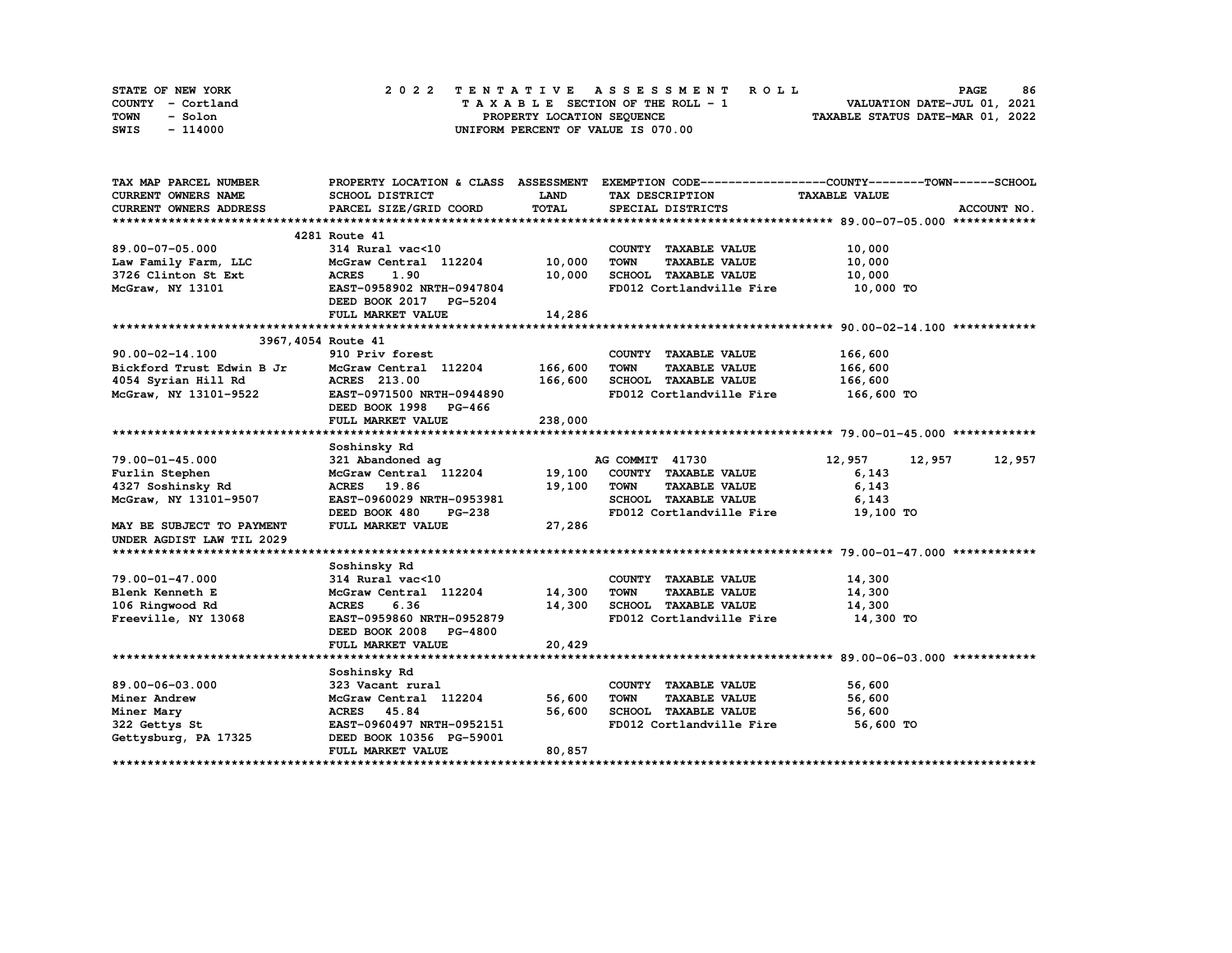| STATE OF NEW YORK | 2022 TENTATIVE ASSESSMENT ROLL     | 87<br><b>PAGE</b>                |
|-------------------|------------------------------------|----------------------------------|
| COUNTY - Cortland | TAXABLE SECTION OF THE ROLL - 1    | VALUATION DATE-JUL 01, 2021      |
| TOWN<br>- Solon   | PROPERTY LOCATION SEQUENCE         | TAXABLE STATUS DATE-MAR 01, 2022 |
| - 114000<br>SWIS  | UNIFORM PERCENT OF VALUE IS 070.00 |                                  |

| TAX MAP PARCEL NUMBER           |                                                        |         | PROPERTY LOCATION & CLASS ASSESSMENT EXEMPTION CODE----------------COUNTY-------TOWN------SCHOOL |                      |                        |
|---------------------------------|--------------------------------------------------------|---------|--------------------------------------------------------------------------------------------------|----------------------|------------------------|
| CURRENT OWNERS NAME             | SCHOOL DISTRICT                                        | LAND    | TAX DESCRIPTION                                                                                  | <b>TAXABLE VALUE</b> |                        |
| CURRENT OWNERS ADDRESS          | PARCEL SIZE/GRID COORD                                 | TOTAL   | SPECIAL DISTRICTS                                                                                |                      | ACCOUNT NO.            |
|                                 |                                                        |         |                                                                                                  |                      |                        |
|                                 | 4025 Soshinsky Rd                                      |         |                                                                                                  |                      |                        |
| 89.00-07-03.000                 | 240 Rural res                                          |         | <b>BAS STAR 41854</b>                                                                            | $\overline{0}$       | 23,400<br>$\mathbf{0}$ |
| Rutan John C                    | McGraw Central 112204                                  | 22,800  | COUNTY TAXABLE VALUE                                                                             | 127,000              |                        |
| 4256 NYS Route 41               | <b>ACRES</b><br>10.50                                  | 127,000 | <b>TOWN</b><br><b>TAXABLE VALUE</b>                                                              | 127,000              |                        |
| McGraw, NY 13101                | EAST-0959414 NRTH-0948413                              |         | SCHOOL TAXABLE VALUE                                                                             | 103,600              |                        |
|                                 | DEED BOOK 2018 PG-5749                                 |         | FD012 Cortlandville Fire                                                                         | 127,000 TO           |                        |
|                                 | FULL MARKET VALUE                                      | 181,429 |                                                                                                  |                      |                        |
|                                 |                                                        |         |                                                                                                  |                      |                        |
|                                 | 4160 Soshinsky Rd                                      |         |                                                                                                  |                      |                        |
| 89.00-06-06.000                 | 240 Rural res                                          |         | AG-CEILING 41720                                                                                 | 9,381<br>9,381       | 9,381                  |
| Karam Charbel                   | McGraw Central 112204                                  | 48,000  | COUNTY TAXABLE VALUE                                                                             | 93,619               |                        |
| Karam Hana                      | 35.02<br><b>ACRES</b>                                  | 103,000 | <b>TOWN</b><br><b>TAXABLE VALUE</b>                                                              | 93,619               |                        |
| 31 Morningside Dr               | EAST-0960866 NRTH-0950217                              |         | <b>SCHOOL TAXABLE VALUE</b>                                                                      | 93,619               |                        |
| Cortland, NY 13045              | DEED BOOK 2012<br><b>PG-828</b>                        |         | FD012 Cortlandville Fire                                                                         | 103,000 TO           |                        |
|                                 | FULL MARKET VALUE                                      | 147,143 |                                                                                                  |                      |                        |
| MAY BE SUBJECT TO PAYMENT       |                                                        |         |                                                                                                  |                      |                        |
| UNDER AGDIST LAW TIL 2026       |                                                        |         |                                                                                                  |                      |                        |
|                                 |                                                        |         |                                                                                                  |                      |                        |
|                                 | 4297 Soshinsky Rd                                      |         |                                                                                                  |                      |                        |
| 79.00-01-24.200                 | 270 Mfg housing<br>McGraw Central 112204               | 14,500  | COUNTY TAXABLE VALUE<br><b>TOWN</b>                                                              | 25,500               |                        |
| Stanton Kimberly E              |                                                        | 25,500  | <b>TAXABLE VALUE</b>                                                                             | 25,500<br>25,500     |                        |
| Stanton David L<br>PO Box 418   | <b>ACRES</b><br>1.94                                   |         | SCHOOL TAXABLE VALUE<br>FD012 Cortlandville Fire                                                 | 25,500 TO            |                        |
|                                 | EAST-0960034 NRTH-0953070                              |         |                                                                                                  |                      |                        |
| McGraw, NY 13101-9507           | DEED BOOK 10407 PG-62002                               |         |                                                                                                  |                      |                        |
|                                 | FULL MARKET VALUE                                      | 36,429  |                                                                                                  |                      |                        |
|                                 |                                                        |         |                                                                                                  |                      |                        |
|                                 | 4327 Soshinsky Rd                                      |         |                                                                                                  |                      |                        |
| 79.00-01-36.000                 | 240 Rural res                                          |         | <b>BAS STAR</b> 41854                                                                            | $\mathbf{0}$         | 23,400<br>$\mathbf 0$  |
| Furlin Stephen A                | McGraw Central 112204                                  | 23,500  | COUNTY TAXABLE VALUE                                                                             | 84,000               |                        |
| 4327 Soshinsky Rd               | ACRES 12.53                                            | 84,000  | <b>TOWN</b><br><b>TAXABLE VALUE</b>                                                              | 84,000               |                        |
| McGraw, NY 13101-9507           | EAST-0960547 NRTH-0953697                              |         | SCHOOL TAXABLE VALUE                                                                             | 60,600               |                        |
|                                 | DEED BOOK 10150 PG-95001                               |         | FD012 Cortlandville Fire                                                                         | 84,000 TO            |                        |
|                                 | FULL MARKET VALUE                                      | 120,000 |                                                                                                  |                      |                        |
|                                 |                                                        |         |                                                                                                  |                      |                        |
|                                 | 4363 Soshinsky Rd                                      |         |                                                                                                  |                      |                        |
| 79.00-01-46.000                 | 311 Res vac land                                       | 5,000   | COUNTY TAXABLE VALUE<br><b>TOWN</b>                                                              | 5,000<br>5,000       |                        |
| Furlin David L<br>PO Box 881777 | McGraw Central 112204<br><b>ACRES</b><br>1.47          | 5,000   | <b>TAXABLE VALUE</b><br>SCHOOL TAXABLE VALUE                                                     |                      |                        |
|                                 |                                                        |         |                                                                                                  | 5,000                |                        |
| San Diego, CA 92168             | EAST-0960303 NRTH-0954199<br>DEED BOOK 2019<br>PG-1570 |         | FD012 Cortlandville Fire                                                                         | 5,000 TO             |                        |
|                                 | FULL MARKET VALUE                                      | 7,143   |                                                                                                  |                      |                        |
|                                 |                                                        |         |                                                                                                  |                      |                        |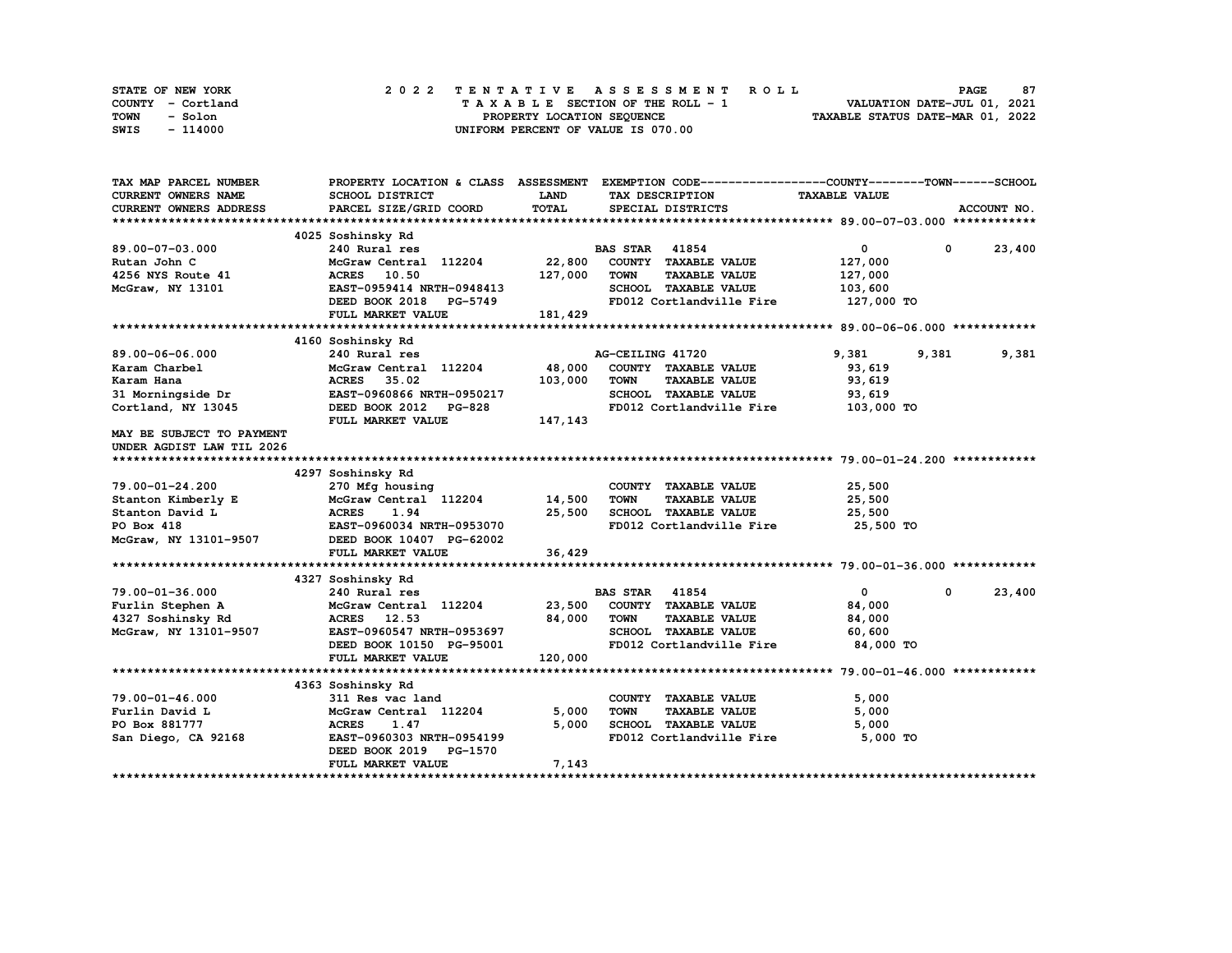| STATE OF NEW YORK | 2022 TENTATIVE ASSESSMENT ROLL     | 88<br><b>PAGE</b>                |
|-------------------|------------------------------------|----------------------------------|
| COUNTY - Cortland | TAXABLE SECTION OF THE ROLL - 1    | VALUATION DATE-JUL 01, 2021      |
| TOWN<br>- Solon   | PROPERTY LOCATION SEQUENCE         | TAXABLE STATUS DATE-MAR 01, 2022 |
| - 114000<br>SWIS  | UNIFORM PERCENT OF VALUE IS 070.00 |                                  |

| TAX MAP PARCEL NUMBER      |                           |             | PROPERTY LOCATION & CLASS ASSESSMENT EXEMPTION CODE-----------------COUNTY-------TOWN------SCHOOL                                                                                                                                                                                                                                                                                          |                      |            |             |
|----------------------------|---------------------------|-------------|--------------------------------------------------------------------------------------------------------------------------------------------------------------------------------------------------------------------------------------------------------------------------------------------------------------------------------------------------------------------------------------------|----------------------|------------|-------------|
| <b>CURRENT OWNERS NAME</b> | <b>SCHOOL DISTRICT</b>    | <b>LAND</b> | TAX DESCRIPTION                                                                                                                                                                                                                                                                                                                                                                            | <b>TAXABLE VALUE</b> |            |             |
| CURRENT OWNERS ADDRESS     | PARCEL SIZE/GRID COORD    | TOTAL       | SPECIAL DISTRICTS                                                                                                                                                                                                                                                                                                                                                                          |                      |            | ACCOUNT NO. |
|                            |                           |             |                                                                                                                                                                                                                                                                                                                                                                                            |                      |            |             |
|                            | 4411 Soshinsky Rd         |             |                                                                                                                                                                                                                                                                                                                                                                                            |                      |            |             |
| 79.00-01-23.000            | 210 1 Family Res          |             | COUNTY TAXABLE VALUE                                                                                                                                                                                                                                                                                                                                                                       | 26,000               |            |             |
| Hitt Claudia W             | McGraw Central 112204     | 14,000      | <b>TOWN</b><br><b>TAXABLE VALUE</b>                                                                                                                                                                                                                                                                                                                                                        | 26,000               |            |             |
| 2899 Parks Rd              | <b>ACRES</b><br>1.30      | 26,000      | SCHOOL TAXABLE VALUE                                                                                                                                                                                                                                                                                                                                                                       | 26,000               |            |             |
| McGraw, NY 13101           | EAST-0960411 NRTH-0955030 |             | FD012 Cortlandville Fire                                                                                                                                                                                                                                                                                                                                                                   | 26,000 TO            |            |             |
|                            | DEED BOOK 2010 PG-6838    |             |                                                                                                                                                                                                                                                                                                                                                                                            |                      |            |             |
|                            | FULL MARKET VALUE         | 37,143      |                                                                                                                                                                                                                                                                                                                                                                                            |                      |            |             |
|                            |                           |             |                                                                                                                                                                                                                                                                                                                                                                                            |                      |            |             |
|                            | 4418 Soshinsky Rd         |             |                                                                                                                                                                                                                                                                                                                                                                                            |                      |            |             |
| 79.00-01-48.000            | 241 Rural res&aq          |             | AG-CEILING 41720                                                                                                                                                                                                                                                                                                                                                                           | 9,011                | 9,011      | 9,011       |
| McIntyre Karl              | McGraw Central 112204     |             | 27,100 BAS STAR 41854                                                                                                                                                                                                                                                                                                                                                                      | $^{\circ}$           | $^{\circ}$ | 23,400      |
| 4418 Soshinsky Rd          | ACRES 14.31               | 107,000     | COUNTY TAXABLE VALUE                                                                                                                                                                                                                                                                                                                                                                       | 97,989               |            |             |
| McGraw, NY 13101           | EAST-0960948 NRTH-0954594 |             | <b>TOWN</b><br><b>TAXABLE VALUE</b>                                                                                                                                                                                                                                                                                                                                                        | 97,989               |            |             |
|                            |                           |             |                                                                                                                                                                                                                                                                                                                                                                                            | 74,589               |            |             |
| MAY BE SUBJECT TO PAYMENT  |                           |             |                                                                                                                                                                                                                                                                                                                                                                                            | 107,000 TO           |            |             |
| UNDER AGDIST LAW TIL 2026  |                           |             | $\begin{array}{lllll} \texttt{EAS1--}\texttt{U3U02N} & \texttt{M1--}\texttt{M1} & \texttt{M2--}\texttt{SUSU0N} & \texttt{M1--}\texttt{SUSU0N} & \texttt{M1--}\texttt{SUSU0N} & \texttt{M1--}\texttt{SUSU0N} & \texttt{SUSU0N} & \texttt{SUSU0N} & \texttt{SUSU0N} & \texttt{SUSU0N} & \texttt{SUSU0N} & \texttt{SUSU0N} & \texttt{SUSU0N} & \texttt{SUSU0N} & \texttt{SUSU0N} & \texttt{S$ |                      |            |             |
|                            |                           |             |                                                                                                                                                                                                                                                                                                                                                                                            |                      |            |             |
|                            | 4428 Soshinsky Rd         |             |                                                                                                                                                                                                                                                                                                                                                                                            |                      |            |             |
| 79.00-01-22.100            | 112 Dairy farm            |             | AG-CEILING 41720                                                                                                                                                                                                                                                                                                                                                                           | 127,465              | 127,465    | 127,465     |
| Coombs Craig               | McGraw Central 112204     |             | 252,300 AG IMPROV 42100                                                                                                                                                                                                                                                                                                                                                                    | 10,000               | 10,000     | 10,000      |
| 1188 Parker St             | ACRES 257.20              | 269,800     | COUNTY TAXABLE VALUE                                                                                                                                                                                                                                                                                                                                                                       | 132,335              |            |             |
| Marathon, NY 13803         | EAST-0960141 NRTH-0956688 |             | <b>TAXABLE VALUE</b><br><b>TOWN</b>                                                                                                                                                                                                                                                                                                                                                        | 132,335              |            |             |
|                            | DEED BOOK 2001 PG-5551    |             | SCHOOL TAXABLE VALUE                                                                                                                                                                                                                                                                                                                                                                       | 132,335              |            |             |
| MAY BE SUBJECT TO PAYMENT  | FULL MARKET VALUE         |             | 385,429 FD012 Cortlandville Fire 259,800 TO                                                                                                                                                                                                                                                                                                                                                |                      |            |             |
| UNDER AGDIST LAW TIL 2026  |                           |             | 10,000 EX                                                                                                                                                                                                                                                                                                                                                                                  |                      |            |             |
|                            |                           |             |                                                                                                                                                                                                                                                                                                                                                                                            |                      |            |             |
|                            | 4070, 4182 Soshinsky Rd   |             |                                                                                                                                                                                                                                                                                                                                                                                            |                      |            |             |
| 89.00-06-01.000            | 241 Rural res&ag          |             | AG-CEILING 41720                                                                                                                                                                                                                                                                                                                                                                           | 82,160               | 82,160     | 82,160      |
| Soshinsky Farms            | McGraw Central 112204     |             | 197,400 ENH STAR 41834                                                                                                                                                                                                                                                                                                                                                                     | $\mathbf{0}$         | 0          | 58,420      |
| 4040 Soshinsky Rd          | ACRES 226.10              | 306,100     | COUNTY TAXABLE VALUE                                                                                                                                                                                                                                                                                                                                                                       | 223,940              |            |             |
| McGraw, NY 13101           | EAST-0959359 NRTH-0951195 |             | <b>TAXABLE VALUE</b><br><b>TOWN</b>                                                                                                                                                                                                                                                                                                                                                        | 223,940              |            |             |
|                            | DEED BOOK 2015 PG-845     |             | SCHOOL TAXABLE VALUE                                                                                                                                                                                                                                                                                                                                                                       | 165,520              |            |             |
| MAY BE SUBJECT TO PAYMENT  | FULL MARKET VALUE         |             | 437,286 FD012 Cortlandville Fire                                                                                                                                                                                                                                                                                                                                                           | 306,100 TO           |            |             |
| UNDER AGDIST LAW TIL 2026  |                           |             |                                                                                                                                                                                                                                                                                                                                                                                            |                      |            |             |
|                            |                           |             |                                                                                                                                                                                                                                                                                                                                                                                            |                      |            |             |
|                            | Sportsmans Club Rd        |             |                                                                                                                                                                                                                                                                                                                                                                                            |                      |            |             |
| 70.00-01-13.100            | 120 Field crops           |             | COUNTY TAXABLE VALUE                                                                                                                                                                                                                                                                                                                                                                       | 195,000              |            |             |
| Kilmer Herbert             | McGraw Central 112204     | 188,300     | <b>TOWN</b><br><b>TAXABLE VALUE</b>                                                                                                                                                                                                                                                                                                                                                        | 195,000              |            |             |
| Kilmer Elsie               | ACRES 220.59              | 195,000     | SCHOOL TAXABLE VALUE                                                                                                                                                                                                                                                                                                                                                                       | 195,000              |            |             |
| PO Box 129                 | EAST-0977076 NRTH-0960855 |             | FD012 Cortlandville Fire                                                                                                                                                                                                                                                                                                                                                                   | 195,000 TO           |            |             |
| Kingsley, PA 18826-0129    | DEED BOOK 572<br>$PG-39$  |             |                                                                                                                                                                                                                                                                                                                                                                                            |                      |            |             |
|                            | FULL MARKET VALUE         | 278,571     |                                                                                                                                                                                                                                                                                                                                                                                            |                      |            |             |
|                            |                           |             |                                                                                                                                                                                                                                                                                                                                                                                            |                      |            |             |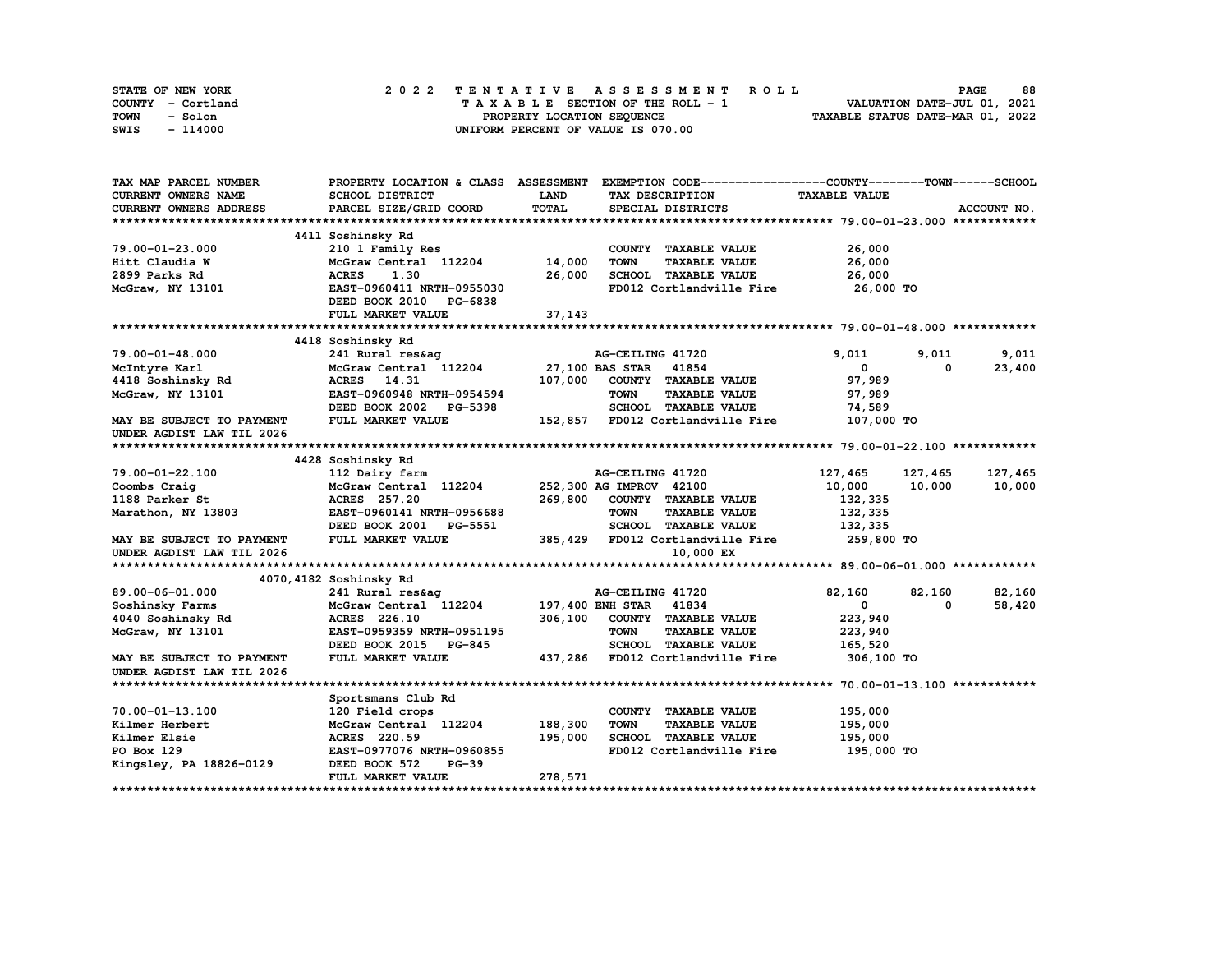| STATE OF NEW YORK | 2022 TENTATIVE ASSESSMENT ROLL     | 89<br><b>PAGE</b>                |
|-------------------|------------------------------------|----------------------------------|
| COUNTY - Cortland | TAXABLE SECTION OF THE ROLL - 1    | VALUATION DATE-JUL 01, 2021      |
| TOWN<br>- Solon   | PROPERTY LOCATION SEQUENCE         | TAXABLE STATUS DATE-MAR 01, 2022 |
| - 114000<br>SWIS  | UNIFORM PERCENT OF VALUE IS 070.00 |                                  |

| TAX MAP PARCEL NUMBER             |                                  |             |                                     | PROPERTY LOCATION & CLASS ASSESSMENT EXEMPTION CODE-----------------COUNTY-------TOWN-----SCHOOL |
|-----------------------------------|----------------------------------|-------------|-------------------------------------|--------------------------------------------------------------------------------------------------|
| CURRENT OWNERS NAME               | SCHOOL DISTRICT                  | <b>LAND</b> | TAX DESCRIPTION                     | <b>TAXABLE VALUE</b>                                                                             |
| CURRENT OWNERS ADDRESS            | PARCEL SIZE/GRID COORD           | TOTAL       | SPECIAL DISTRICTS                   | ACCOUNT NO.                                                                                      |
|                                   |                                  |             |                                     |                                                                                                  |
|                                   | Sportsmans Club Rd               |             |                                     |                                                                                                  |
| 70.00-01-18.000                   | 312 Vac w/imprv                  |             | COUNTY TAXABLE VALUE                | 5,500                                                                                            |
| Burdick Sara Louise               | McGraw Central 112204            | 3,500       | TOWN<br><b>TAXABLE VALUE</b>        | 5,500                                                                                            |
|                                   |                                  | 5,500       | SCHOOL TAXABLE VALUE                |                                                                                                  |
| 251 Lick St                       | FRNT 80.48 DPTH 200.00           |             |                                     | 5,500                                                                                            |
| Groton, NY 13073                  | EAST-0975957 NRTH-0962117        |             | FD012 Cortlandville Fire            | 5,500 TO                                                                                         |
|                                   | DEED BOOK 543<br><b>PG-100</b>   |             |                                     |                                                                                                  |
|                                   | FULL MARKET VALUE                | 7,857       |                                     |                                                                                                  |
|                                   |                                  |             |                                     |                                                                                                  |
|                                   | Sportsmans Club Rd               |             |                                     |                                                                                                  |
| 80.00-05-07.100                   | 323 Vacant rural                 |             | COUNTY TAXABLE VALUE                | 26,000                                                                                           |
| Heider David A                    | McGraw Central 112204            | 26,000      | <b>TOWN</b><br><b>TAXABLE VALUE</b> | 26,000                                                                                           |
| PO Box 426                        | ACRES 23.25                      | 26,000      | SCHOOL TAXABLE VALUE                | 26,000                                                                                           |
| McGraw, NY 13101                  | EAST-0978048 NRTH-0958422        |             | FD012 Cortlandville Fire            | 26,000 TO                                                                                        |
|                                   | DEED BOOK 2012 PG-5834           |             |                                     |                                                                                                  |
|                                   | FULL MARKET VALUE                | 37,143      |                                     |                                                                                                  |
|                                   |                                  |             |                                     |                                                                                                  |
|                                   |                                  |             |                                     |                                                                                                  |
|                                   | Sportsmans Club Rd               |             |                                     |                                                                                                  |
| $80.00 - 05 - 09.000$             | 314 Rural vac<10                 |             | COUNTY TAXABLE VALUE                | 12,000                                                                                           |
| Patterson Richard J               | McGraw Central 112204 12,000     |             | <b>TOWN</b><br><b>TAXABLE VALUE</b> | 12,000                                                                                           |
| Patterson Karen M                 | <b>ACRES</b><br>8.60 BANK LERETA | 12,000      | SCHOOL TAXABLE VALUE                | 12,000                                                                                           |
| PO Box 866                        | EAST-0976198 NRTH-0957951        |             | FD012 Cortlandville Fire            | 12,000 TO                                                                                        |
| Tully, NY 13159                   | DEED BOOK 2017 PG-316            |             |                                     |                                                                                                  |
|                                   | FULL MARKET VALUE                | 17, 143     |                                     |                                                                                                  |
|                                   |                                  |             |                                     |                                                                                                  |
|                                   | Sportsmans Club Rd               |             |                                     |                                                                                                  |
| 80.00-05-11.000                   | 314 Rural vac<10                 |             | COUNTY TAXABLE VALUE                | 9,000                                                                                            |
| Patterson Richard J               | McGraw Central 112204            | 9,000       | <b>TOWN</b><br><b>TAXABLE VALUE</b> | 9,000                                                                                            |
| Patterson Karen M                 | 5.20 BANK LERETA<br><b>ACRES</b> | 9,000       | SCHOOL TAXABLE VALUE                | 9,000                                                                                            |
| PO Box 866                        | EAST-0975822 NRTH-0957228        |             | FD012 Cortlandville Fire            | 9,000 TO                                                                                         |
| Tully, NY 13159                   | DEED BOOK 2017 PG-316            |             |                                     |                                                                                                  |
|                                   | FULL MARKET VALUE                | 12,857      |                                     |                                                                                                  |
|                                   |                                  |             |                                     |                                                                                                  |
|                                   |                                  |             |                                     |                                                                                                  |
|                                   | Sportsmans Club Rd               |             |                                     |                                                                                                  |
| $80.00 - 05 - 12.000$             | 105 Vac farmland                 |             | COUNTY TAXABLE VALUE                | 28,000                                                                                           |
| Sadler Jeremy L                   | McGraw Central 112204            | 25,100      | <b>TOWN</b><br><b>TAXABLE VALUE</b> | 28,000                                                                                           |
| Sadler Christine J<br>10 Baker Rd | ACRES 29.32                      | 28,000      | SCHOOL TAXABLE VALUE                | 28,000                                                                                           |
| 10 Baker Rd                       | EAST-0975528 NRTH-0956112        |             | FD012 Cortlandville Fire            | 28,000 TO                                                                                        |
| Marcellus, NY 13108               | DEED BOOK 2021 PG-1836           |             |                                     |                                                                                                  |
|                                   | FULL MARKET VALUE                | 40,000      |                                     |                                                                                                  |
|                                   |                                  |             |                                     |                                                                                                  |
|                                   | 4475 Sportsmans Club Rd          |             |                                     |                                                                                                  |
| $80.00 - 05 - 14.000$             | 557 Outdr sport                  |             | COUNTY TAXABLE VALUE                | 69,000                                                                                           |
| Solon Sportsman Club              | McGraw Central 112204            | 17,000      | TOWN<br><b>TAXABLE VALUE</b>        | 69,000                                                                                           |
| PO Box 841                        | <b>ACRES</b><br>9.44             | 69,000      | SCHOOL TAXABLE VALUE                | 69,000                                                                                           |
| McGraw, NY 13101                  | EAST-0975089 NRTH-0956588        |             | FD012 Cortlandville Fire            | 69,000 TO                                                                                        |
|                                   |                                  |             |                                     |                                                                                                  |
|                                   | DEED BOOK 310<br>PG-178          |             |                                     |                                                                                                  |
|                                   | FULL MARKET VALUE                | 98,571      |                                     |                                                                                                  |
|                                   |                                  |             |                                     |                                                                                                  |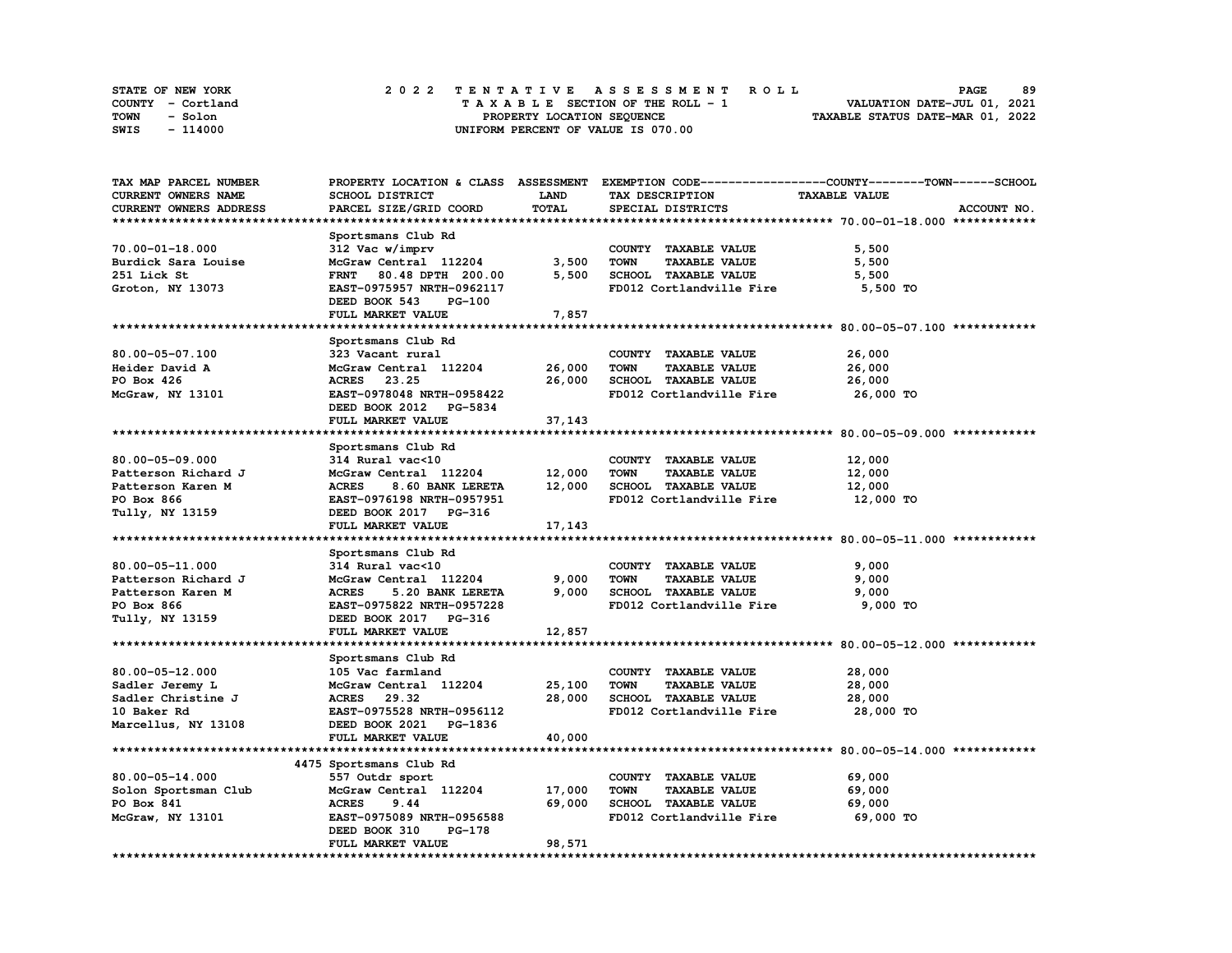| STATE OF NEW YORK | 2022 TENTATIVE ASSESSMENT ROLL     | 90<br><b>PAGE</b>                |
|-------------------|------------------------------------|----------------------------------|
| COUNTY - Cortland | TAXABLE SECTION OF THE ROLL - 1    | VALUATION DATE-JUL 01, 2021      |
| TOWN<br>- Solon   | PROPERTY LOCATION SEQUENCE         | TAXABLE STATUS DATE-MAR 01, 2022 |
| SWIS<br>- 114000  | UNIFORM PERCENT OF VALUE IS 070.00 |                                  |

| TAX MAP PARCEL NUMBER     |                                   |             | PROPERTY LOCATION & CLASS ASSESSMENT EXEMPTION CODE-----------------COUNTY-------TOWN------SCHOOL |                      |              |
|---------------------------|-----------------------------------|-------------|---------------------------------------------------------------------------------------------------|----------------------|--------------|
| CURRENT OWNERS NAME       | SCHOOL DISTRICT                   | <b>LAND</b> | TAX DESCRIPTION                                                                                   | <b>TAXABLE VALUE</b> |              |
| CURRENT OWNERS ADDRESS    | PARCEL SIZE/GRID COORD            | TOTAL       | SPECIAL DISTRICTS                                                                                 |                      | ACCOUNT NO.  |
|                           |                                   |             |                                                                                                   |                      |              |
|                           | 4497 Sportsmans Club Rd           |             |                                                                                                   |                      |              |
| 80.00-05-10.000           | 210 1 Family Res                  |             | COUNTY TAXABLE VALUE                                                                              | 200,000              |              |
| Patterson Richard J       | McGraw Central 112204             | 18,000      | <b>TOWN</b><br><b>TAXABLE VALUE</b>                                                               | 200,000              |              |
|                           |                                   |             |                                                                                                   |                      |              |
| Patterson Karen M         | <b>ACRES</b><br>6.44 BANK LERETA  | 200,000     | SCHOOL TAXABLE VALUE                                                                              | 200,000              |              |
| PO Box 866                | EAST-0976038 NRTH-0957607         |             | FD012 Cortlandville Fire                                                                          | 200,000 TO           |              |
| Tully, NY 13159           | DEED BOOK 2017 PG-316             |             |                                                                                                   |                      |              |
|                           | FULL MARKET VALUE                 | 285,714     |                                                                                                   |                      |              |
|                           |                                   |             |                                                                                                   |                      |              |
|                           | 4510 Sportsmans Club Rd           |             |                                                                                                   |                      |              |
| 80.00-05-07.200           | 240 Rural res                     |             | COUNTY TAXABLE VALUE                                                                              | 230,000              |              |
| McGowan John Andrew       | McGraw Central 112204             | 54,000      | <b>TOWN</b><br><b>TAXABLE VALUE</b>                                                               | 230,000              |              |
| McGowen Laura A           | ACRES 42.65 BANK WELLS            | 230,000     | SCHOOL TAXABLE VALUE                                                                              | 230,000              |              |
| 7 Sands Rd                | EAST-0977591 NRTH-0957485         |             | FD012 Cortlandville Fire                                                                          | 230,000 TO           |              |
| Glen Cove, NY 11542       | DEED BOOK 2016 PG-908             |             |                                                                                                   |                      |              |
|                           | FULL MARKET VALUE                 | 328,571     |                                                                                                   |                      |              |
|                           |                                   |             |                                                                                                   |                      |              |
|                           | 4531 Sportsmans Club Rd           |             |                                                                                                   |                      |              |
| $80.00 - 05 - 08.000$     | 322 Rural vac>10                  |             | COUNTY TAXABLE VALUE                                                                              | 23,000               |              |
| Moyer Steven A            | McGraw Central 112204             | 23,000      | <b>TOWN</b><br><b>TAXABLE VALUE</b>                                                               | 23,000               |              |
| Moyer Kelly M             | ACRES 11.60                       | 23,000      | SCHOOL TAXABLE VALUE                                                                              | 23,000               |              |
| 129 County Rte $13$       | EAST-0976402 NRTH-0958255         |             | FD012 Cortlandville Fire                                                                          | 23,000 TO            |              |
| South Otselic, NY 13155   | DEED BOOK 2021 PG-2868            |             |                                                                                                   |                      |              |
|                           | FULL MARKET VALUE                 | 32,857      |                                                                                                   |                      |              |
|                           |                                   |             |                                                                                                   |                      |              |
|                           |                                   |             |                                                                                                   |                      |              |
|                           | 4545 Sportsmans Club Rd           |             | 85 PCT OF VALUE USED FOR EXEMPTION PURPOSES                                                       |                      |              |
| 80.00-05-06.000           | 240 Rural res                     |             | VET COM CT 41131                                                                                  | 7,800<br>15,600      | 0            |
| Duncan Charles S Jr       | McGraw Central 112204             |             | 39,000 VET DIS CT 41141                                                                           | 15,600<br>18,020     | $\mathbf{o}$ |
| 4545 Sportsman Club Rd    | <b>ACRES</b><br>22.68 BANKCORELOG |             | 106,000 ENH STAR 41834                                                                            | $\mathbf 0$<br>0     | 58,420       |
| E Freetown, NY 13040-8779 | EAST-0977045 NRTH-0958537         |             | COUNTY TAXABLE VALUE                                                                              | 82,600               |              |
|                           | DEED BOOK 494,2 PG-297,1          |             | <b>TOWN</b><br><b>TAXABLE VALUE</b>                                                               | 72,380               |              |
|                           | FULL MARKET VALUE                 | 151,429     | <b>SCHOOL TAXABLE VALUE</b>                                                                       | 47,580               |              |
|                           |                                   |             | FD012 Cortlandville Fire                                                                          | 106,000 TO           |              |
|                           |                                   |             |                                                                                                   |                      |              |
|                           | Stillwell Rd                      |             |                                                                                                   |                      |              |
| 89.00-07-14.100           | 321 Abandoned ag                  |             | COUNTY TAXABLE VALUE                                                                              | 89,000               |              |
| Montani Scott L           | McGraw Central 112204             | 89,000      | <b>TOWN</b><br><b>TAXABLE VALUE</b>                                                               | 89,000               |              |
| 6015 Wood Duck Path       | ACRES 74.11                       | 89,000      | SCHOOL TAXABLE VALUE                                                                              | 89,000               |              |
| Brewerton, NY 13029       | EAST-0962617 NRTH-0946075         |             | FD012 Cortlandville Fire                                                                          | 89,000 TO            |              |
|                           | DEED BOOK 2017 PG-310             |             |                                                                                                   |                      |              |
|                           | FULL MARKET VALUE                 | 127,143     |                                                                                                   |                      |              |
|                           |                                   |             |                                                                                                   |                      |              |
|                           | Stilwell Rd                       |             |                                                                                                   |                      |              |
| 89.00-02-03.200           | 120 Field crops                   |             | COUNTY TAXABLE VALUE                                                                              | 170,000              |              |
|                           | McGraw Central 112204             | 55,000      | <b>TOWN</b><br><b>TAXABLE VALUE</b>                                                               | 170,000              |              |
| Bryson David S            | <b>ACRES</b><br>52.69             | 170,000     | <b>SCHOOL TAXABLE VALUE</b>                                                                       |                      |              |
| Bryson Lisa M             |                                   |             |                                                                                                   | 170,000              |              |
| 8278 Morgans Run Dr       | EAST-0964546 NRTH-0943637         |             | FD012 Cortlandville Fire                                                                          | 170,000 TO           |              |
| Morrow, OH 45152          | DEED BOOK 511<br>PG-138           |             |                                                                                                   |                      |              |
|                           | FULL MARKET VALUE                 | 242,857     |                                                                                                   |                      |              |
|                           |                                   |             |                                                                                                   |                      |              |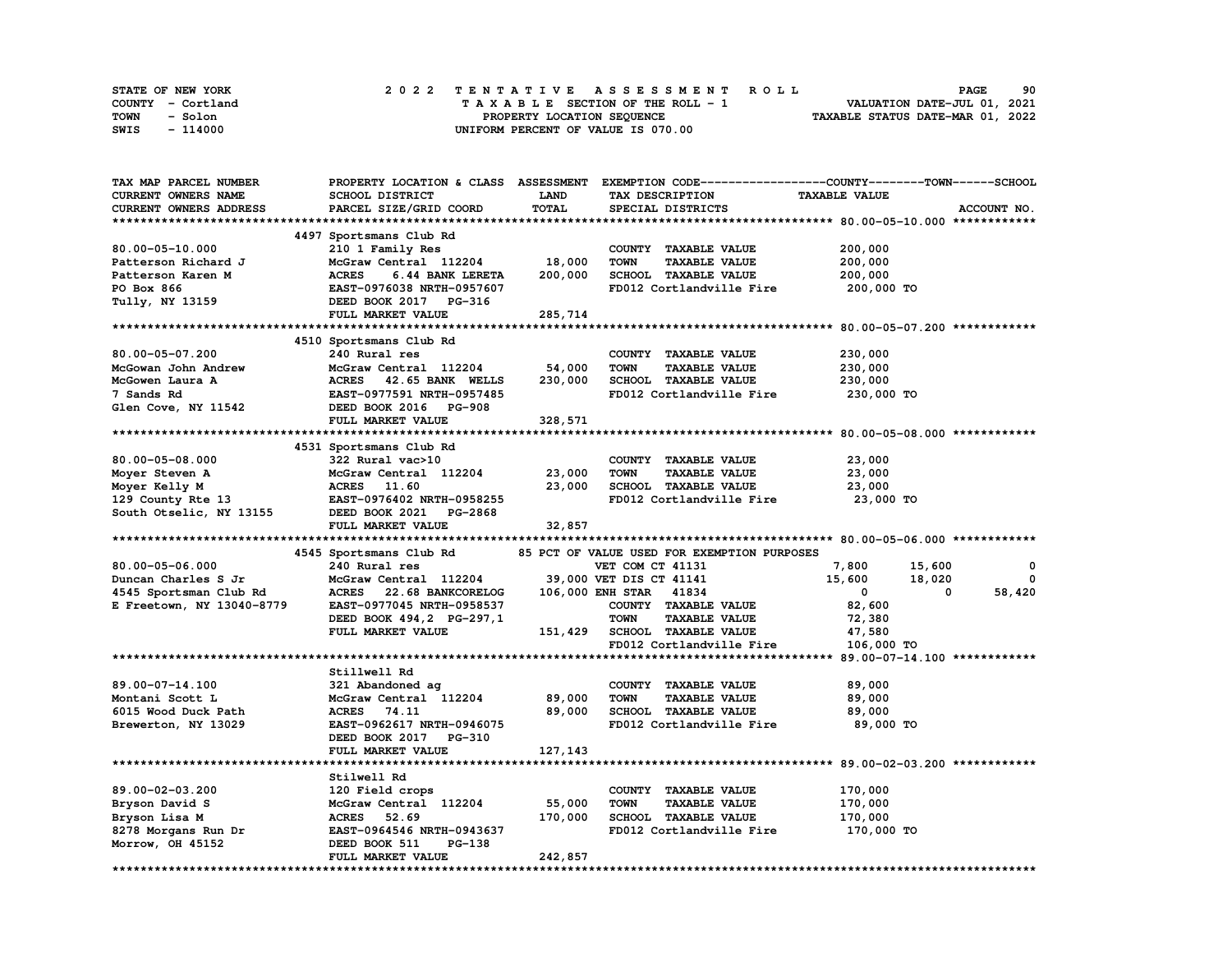| <b>STATE OF NEW YORK</b> | 2022 TENTATIVE ASSESSMENT ROLL     | 91<br><b>PAGE</b>                |  |
|--------------------------|------------------------------------|----------------------------------|--|
| COUNTY - Cortland        | TAXABLE SECTION OF THE ROLL - 1    | VALUATION DATE-JUL 01, 2021      |  |
| TOWN<br>- Solon          | PROPERTY LOCATION SEOUENCE         | TAXABLE STATUS DATE-MAR 01, 2022 |  |
| - 114000<br>SWIS         | UNIFORM PERCENT OF VALUE IS 070.00 |                                  |  |

| TAX MAP PARCEL NUMBER     |                              |             | PROPERTY LOCATION & CLASS ASSESSMENT EXEMPTION CODE----------------COUNTY-------TOWN-----SCHOOL |                      |             |
|---------------------------|------------------------------|-------------|-------------------------------------------------------------------------------------------------|----------------------|-------------|
| CURRENT OWNERS NAME       | SCHOOL DISTRICT              | <b>LAND</b> | TAX DESCRIPTION                                                                                 | <b>TAXABLE VALUE</b> |             |
| CURRENT OWNERS ADDRESS    | PARCEL SIZE/GRID COORD       | TOTAL       | SPECIAL DISTRICTS                                                                               |                      | ACCOUNT NO. |
|                           |                              |             |                                                                                                 |                      |             |
|                           | Stilwell Rd                  |             |                                                                                                 |                      |             |
| 89.00-07-09.000           | 311 Res vac land             |             | COUNTY TAXABLE VALUE                                                                            | 4,000                |             |
| Griffin Christopher       | Cincinnatus Cen 112001       | 4,000       | <b>TOWN</b><br><b>TAXABLE VALUE</b>                                                             | 4,000                |             |
| Griffin Julie             | 6.70<br><b>ACRES</b>         | 4,000       | SCHOOL TAXABLE VALUE                                                                            | 4,000                |             |
| PO Box 267                | EAST-0960531 NRTH-0947310    |             | FD012 Cortlandville Fire                                                                        | 4,000 TO             |             |
| McGraw, NY 13101          | DEED BOOK 2021 PG-2282       |             |                                                                                                 |                      |             |
|                           | FULL MARKET VALUE            | 5,714       |                                                                                                 |                      |             |
|                           |                              |             |                                                                                                 |                      |             |
|                           | Stilwell Rd                  |             |                                                                                                 |                      |             |
| 89.00-07-15.000           | 314 Rural vac<10             |             | COUNTY TAXABLE VALUE                                                                            | 66,400               |             |
| Farm East, LLC            | McGraw Central 112204        | 66,400      | TOWN<br><b>TAXABLE VALUE</b>                                                                    | 66,400               |             |
| 890 McLean Rd             | ACRES 59.30                  | 66,400      | SCHOOL TAXABLE VALUE                                                                            | 66,400               |             |
| Cortland, NY 13045        | EAST-0962916 NRTH-0944803    |             | FD012 Cortlandville Fire                                                                        | 66,400 TO            |             |
|                           | DEED BOOK 2010 PG-4049       |             |                                                                                                 |                      |             |
|                           | FULL MARKET VALUE            | 94,857      |                                                                                                 |                      |             |
|                           |                              |             |                                                                                                 |                      |             |
|                           | Stilwell Rd                  |             |                                                                                                 |                      |             |
| 89.00-08-13.000           | 910 Priv forest              |             | COUNTY TAXABLE VALUE                                                                            | 255,000              |             |
| Farm East, LLC            | McGraw Central 112204        | 255,000     | <b>TOWN</b><br><b>TAXABLE VALUE</b>                                                             | 255,000              |             |
| 890 McLean Rd             | <b>ACRES</b> 282.90          | 255,000     | SCHOOL TAXABLE VALUE                                                                            | 255,000              |             |
|                           | EAST-0967589 NRTH-0944110    |             | FD012 Cortlandville Fire                                                                        | 255,000 TO           |             |
| Cortland, NY 13045        | DEED BOOK 2010 PG-4049       |             |                                                                                                 |                      |             |
|                           |                              |             |                                                                                                 |                      |             |
|                           | FULL MARKET VALUE            | 364,286     |                                                                                                 |                      |             |
|                           |                              |             |                                                                                                 |                      |             |
|                           | Stilwell Rd                  |             |                                                                                                 |                      |             |
| 99.00-01-07.100           | 323 Vacant rural             |             | COUNTY TAXABLE VALUE                                                                            | 11,000               |             |
| Haley James P             | McGraw Central 112204 11,000 |             | <b>TOWN</b><br><b>TAXABLE VALUE</b>                                                             | 11,000               |             |
| 3718 Stilwell Rd          | ACRES 10.70                  | 11,000      | SCHOOL TAXABLE VALUE                                                                            | 11,000               |             |
| McGraw, NY 13101          | EAST-0965595 NRTH-0942423    |             | FD012 Cortlandville Fire                                                                        | 11,000 TO            |             |
|                           | DEED BOOK 356<br>PG-782      |             |                                                                                                 |                      |             |
|                           | FULL MARKET VALUE            | 15,714      |                                                                                                 |                      |             |
|                           |                              |             |                                                                                                 |                      |             |
|                           | Stilwell Rd                  |             |                                                                                                 |                      |             |
| 99.00-01-08.110           | 105 Vac farmland             |             | AG COMMIT 41730                                                                                 | 42,904<br>42,904     | 42,904      |
| Lavgna George J           | McGraw Central 112204        | 210,000     | COUNTY TAXABLE VALUE                                                                            | 167,096              |             |
| 10 Drake Ct               | ACRES 264.92                 | 210,000     | <b>TOWN</b><br><b>TAXABLE VALUE</b>                                                             | 167,096              |             |
| Milford, NJ 08848         | EAST-0966906 NRTH-0940678    |             | SCHOOL TAXABLE VALUE                                                                            | 167,096              |             |
|                           | DEED BOOK 2021 PG-3348       |             | FD012 Cortlandville Fire                                                                        | 210,000 TO           |             |
| MAY BE SUBJECT TO PAYMENT | FULL MARKET VALUE            | 300,000     |                                                                                                 |                      |             |
| UNDER AGDIST LAW TIL 2029 |                              |             |                                                                                                 |                      |             |
|                           |                              |             |                                                                                                 |                      |             |
|                           | Stilwell Rd                  |             |                                                                                                 |                      |             |
| 99.04-01-16.112           | 314 Rural vac<10             |             | COUNTY TAXABLE VALUE                                                                            | 1,500                |             |
| McGuinness Sharmin R      | McGraw Central 112204        | 1,500       | <b>TOWN</b><br><b>TAXABLE VALUE</b>                                                             | 1,500                |             |
| 3677 Stilwell Rd          | <b>ACRES</b><br>2.53         | 1,500       | SCHOOL TAXABLE VALUE                                                                            | 1,500                |             |
| McGraw, NY 13101          | EAST-0964521 NRTH-0940177    |             | FD012 Cortlandville Fire                                                                        | 1,500 TO             |             |
|                           | DEED BOOK 2019 PG-4595       |             |                                                                                                 |                      |             |
|                           | FULL MARKET VALUE            | 2,143       |                                                                                                 |                      |             |
|                           |                              |             |                                                                                                 |                      |             |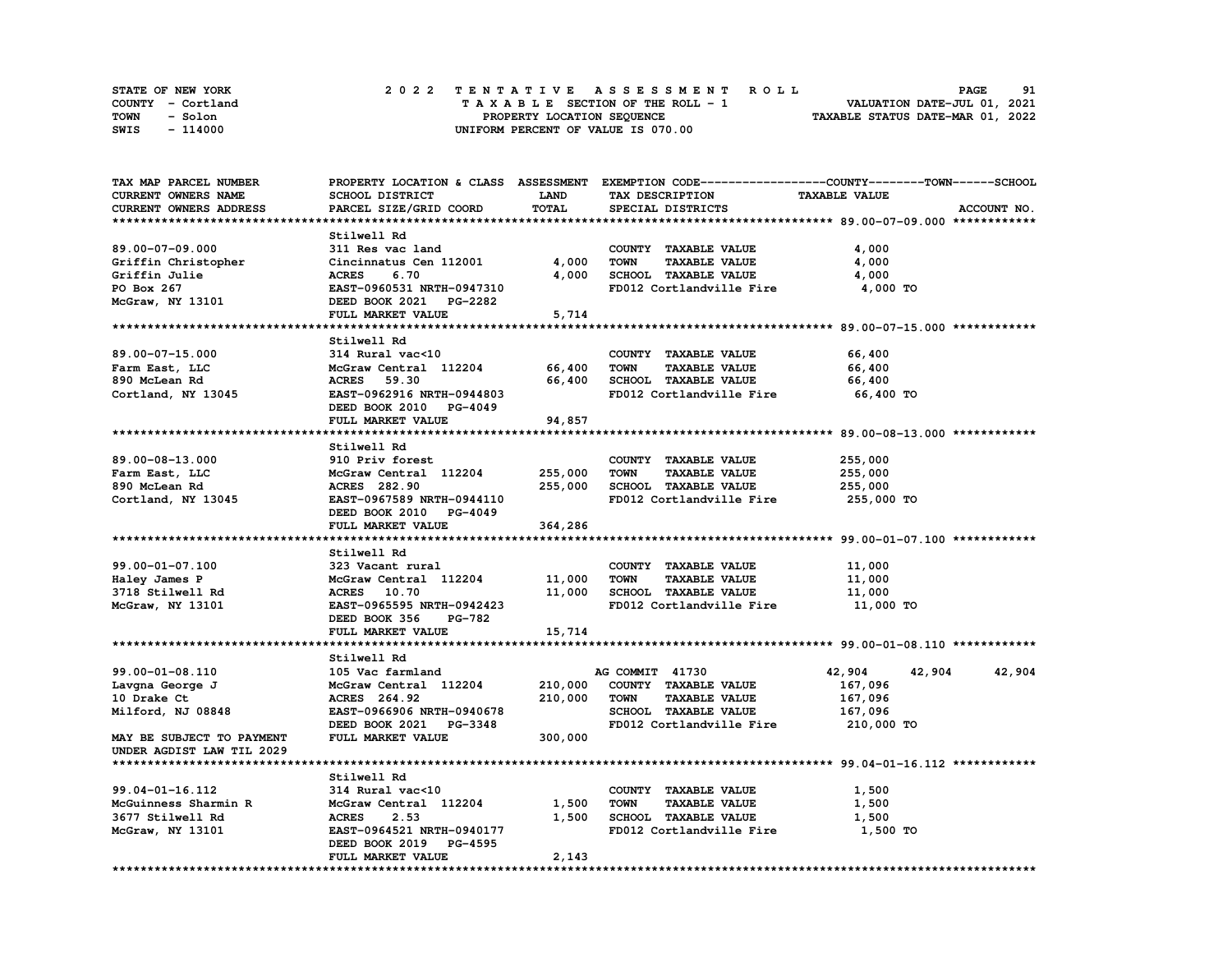| STATE OF NEW YORK | 2022 TENTATIVE ASSESSMENT ROLL     | 92<br><b>PAGE</b>                |
|-------------------|------------------------------------|----------------------------------|
| COUNTY - Cortland | TAXABLE SECTION OF THE ROLL - 1    | VALUATION DATE-JUL 01, 2021      |
| TOWN<br>- Solon   | PROPERTY LOCATION SEQUENCE         | TAXABLE STATUS DATE-MAR 01, 2022 |
| - 114000<br>SWIS  | UNIFORM PERCENT OF VALUE IS 070.00 |                                  |

| TAX MAP PARCEL NUMBER                                       |                                  |             | PROPERTY LOCATION & CLASS ASSESSMENT EXEMPTION CODE----------------COUNTY-------TOWN-----SCHOOL |                      |            |             |
|-------------------------------------------------------------|----------------------------------|-------------|-------------------------------------------------------------------------------------------------|----------------------|------------|-------------|
| CURRENT OWNERS NAME                                         | SCHOOL DISTRICT                  | <b>LAND</b> | TAX DESCRIPTION                                                                                 | <b>TAXABLE VALUE</b> |            |             |
| CURRENT OWNERS ADDRESS                                      | PARCEL SIZE/GRID COORD           | TOTAL       | SPECIAL DISTRICTS                                                                               |                      |            | ACCOUNT NO. |
|                                                             |                                  |             |                                                                                                 |                      |            |             |
|                                                             | 3510 Stilwell Rd                 |             |                                                                                                 |                      |            |             |
|                                                             | 270 Mfg housing                  |             | COUNTY TAXABLE VALUE                                                                            | 47,000               |            |             |
|                                                             | McGraw Central 112204            | 14,000      | <b>TOWN</b><br><b>TAXABLE VALUE</b>                                                             | 47,000               |            |             |
|                                                             | <b>ACRES</b><br>2.11 BANK LERETA | 47,000      | SCHOOL TAXABLE VALUE                                                                            | 47,000               |            |             |
| 99.04-01-23.200<br>Griffin Christopher T<br>Griffin Julie M | EAST-0965087 NRTH-0938996        |             | FD012 Cortlandville Fire                                                                        | 47,000 TO            |            |             |
| McGraw, NY 13101                                            | DEED BOOK 2014 PG-483            |             |                                                                                                 |                      |            |             |
|                                                             | FULL MARKET VALUE                | 67,143      |                                                                                                 |                      |            |             |
|                                                             |                                  |             |                                                                                                 |                      |            |             |
|                                                             | 3511 Stilwell Rd                 |             |                                                                                                 |                      |            |             |
| 99.04-01-17.200                                             | 210 1 Family Res                 |             | <b>BAS STAR</b> 41854                                                                           | $\bullet$            | $^{\circ}$ | 23,400      |
| Keegan John F Jr                                            | McGraw Central 112204 7,600      |             | COUNTY TAXABLE VALUE                                                                            | 90,000               |            |             |
| Keegan Laurie A                                             | FRNT 135.40 DPTH 281.95          | 90,000      | <b>TOWN</b><br><b>TAXABLE VALUE</b>                                                             | 90,000               |            |             |
|                                                             |                                  |             | SCHOOL TAXABLE VALUE                                                                            |                      |            |             |
| 3511 Stilwell Rd                                            | <b>BANKCORELOG</b>               |             |                                                                                                 | 66,600               |            |             |
| McGraw, NY 13101-9430                                       | EAST-0964852 NRTH-0939269        |             | FD012 Cortlandville Fire                                                                        | 90,000 TO            |            |             |
|                                                             | DEED BOOK 10550 PG-55005         |             |                                                                                                 |                      |            |             |
|                                                             | FULL MARKET VALUE                | 128,571     |                                                                                                 |                      |            |             |
|                                                             |                                  |             |                                                                                                 |                      |            |             |
|                                                             | 3529 Stilwell Rd                 |             |                                                                                                 |                      |            |             |
| 99.04-01-16.120                                             | 270 Mfg housing                  |             | <b>BAS STAR</b> 41854                                                                           | $\mathbf 0$          | $^{\circ}$ | 23,400      |
| Hare Kim                                                    | McGraw Central 112204 16,900     |             | COUNTY TAXABLE VALUE                                                                            | 51,500               |            |             |
| 34 Wildwood Farms Rd                                        | <b>ACRES</b><br>5.00             | 51,500      | <b>TOWN</b><br><b>TAXABLE VALUE</b>                                                             | 51,500               |            |             |
| Gray Court, SC 29645                                        | EAST-0964620 NRTH-0939435        |             | SCHOOL TAXABLE VALUE                                                                            | 28,100               |            |             |
|                                                             | DEED BOOK 2014 PG-2951           |             | FD012 Cortlandville Fire                                                                        | 51,500 TO            |            |             |
|                                                             | FULL MARKET VALUE                | 73,571      |                                                                                                 |                      |            |             |
|                                                             |                                  |             |                                                                                                 |                      |            |             |
|                                                             | 3530 Stilwell Rd                 |             |                                                                                                 |                      |            |             |
| 99.04-01-22.000                                             | 210 1 Family Res                 |             | COUNTY TAXABLE VALUE                                                                            | 90,000               |            |             |
| Field Matthew J                                             | McGraw Central 112204            | 13,700      | <b>TOWN</b><br>TAXABLE VALUE                                                                    | 90,000               |            |             |
| 3530 Stilwell Rd                                            | <b>ACRES</b><br>1.13 BANKCORELOG | 90,000      | SCHOOL TAXABLE VALUE                                                                            | 90,000               |            |             |
| McGraw, NY 13101                                            | EAST-0965182 NRTH-0939602        |             | FD012 Cortlandville Fire                                                                        | 90,000 TO            |            |             |
|                                                             | DEED BOOK 2018 PG-2194           |             |                                                                                                 |                      |            |             |
|                                                             | FULL MARKET VALUE                | 128,571     |                                                                                                 |                      |            |             |
|                                                             |                                  |             |                                                                                                 |                      |            |             |
|                                                             | 3531 Stilwell Rd                 |             |                                                                                                 |                      |            |             |
| 99.04-01-16.200                                             | 270 Mfg housing                  |             | <b>BAS STAR 41854</b>                                                                           | $\mathbf{0}$         | $^{\circ}$ | 23,400      |
| Bennett Frederick A                                         | McGraw Central 112204            | 16,900      | COUNTY TAXABLE VALUE                                                                            | 41,000               |            |             |
| Bennett Linda M                                             | <b>ACRES</b><br>5.00             | 41,000      | <b>TOWN</b><br><b>TAXABLE VALUE</b>                                                             | 41,000               |            |             |
| 3531 Stilwell Rd                                            | EAST-0964673 NRTH-0939701        |             | SCHOOL TAXABLE VALUE                                                                            | 17,600               |            |             |
| McGraw, NY 13101-9430                                       | DEED BOOK 1996 PG-3150           |             | FD012 Cortlandville Fire                                                                        | 41,000 TO            |            |             |
|                                                             | FULL MARKET VALUE                | 58,571      |                                                                                                 |                      |            |             |
|                                                             |                                  |             |                                                                                                 |                      |            |             |
|                                                             | 3662 Stilwell Rd                 |             |                                                                                                 |                      |            |             |
| 99.00-01-08.121                                             | 210 1 Family Res                 |             | COUNTY TAXABLE VALUE                                                                            | 113,000              |            |             |
| Lea Kimberly S                                              | McGraw Central 112204            | 15,000      | <b>TOWN</b><br><b>TAXABLE VALUE</b>                                                             | 113,000              |            |             |
| 3662 Stillwell Rd                                           | <b>ACRES</b><br>4.91 BANKCORELOG | 113,000     | <b>SCHOOL TAXABLE VALUE</b>                                                                     | 113,000              |            |             |
| McGraw, NY 13101                                            | EAST-0965267 NRTH-0940100        |             | FD012 Cortlandville Fire                                                                        | 113,000 TO           |            |             |
|                                                             | DEED BOOK 2015 PG-5257           |             |                                                                                                 |                      |            |             |
|                                                             | FULL MARKET VALUE                | 161,429     |                                                                                                 |                      |            |             |
|                                                             |                                  |             |                                                                                                 |                      |            |             |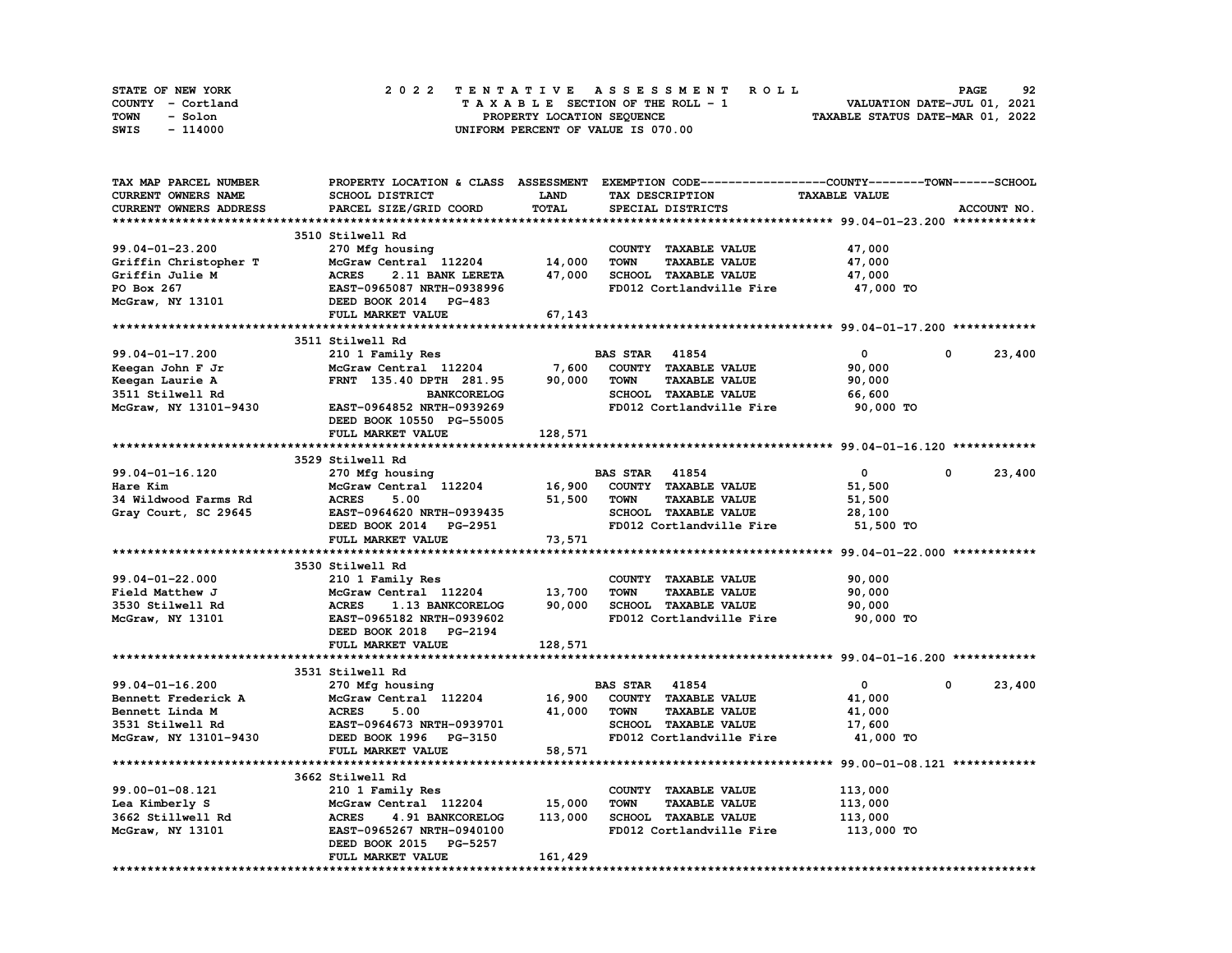| STATE OF NEW YORK | 2022 TENTATIVE ASSESSMENT ROLL     | 93<br><b>PAGE</b>                |
|-------------------|------------------------------------|----------------------------------|
| COUNTY - Cortland | TAXABLE SECTION OF THE ROLL - 1    | VALUATION DATE-JUL 01, 2021      |
| TOWN<br>- Solon   | PROPERTY LOCATION SEQUENCE         | TAXABLE STATUS DATE-MAR 01, 2022 |
| - 114000<br>SWIS  | UNIFORM PERCENT OF VALUE IS 070.00 |                                  |

| TAX MAP PARCEL NUMBER                  |                                                                                                                                                                                                                                                                              |             | PROPERTY LOCATION & CLASS ASSESSMENT EXEMPTION CODE-----------------COUNTY-------TOWN-----SCHOOL |                              |             |
|----------------------------------------|------------------------------------------------------------------------------------------------------------------------------------------------------------------------------------------------------------------------------------------------------------------------------|-------------|--------------------------------------------------------------------------------------------------|------------------------------|-------------|
| <b>CURRENT OWNERS NAME</b>             | SCHOOL DISTRICT                                                                                                                                                                                                                                                              | <b>LAND</b> | TAX DESCRIPTION                                                                                  | <b>TAXABLE VALUE</b>         |             |
| <b>CURRENT OWNERS ADDRESS</b>          | PARCEL SIZE/GRID COORD                                                                                                                                                                                                                                                       | TOTAL       | SPECIAL DISTRICTS                                                                                |                              | ACCOUNT NO. |
|                                        |                                                                                                                                                                                                                                                                              |             |                                                                                                  |                              |             |
|                                        | 3663 Stilwell Rd                                                                                                                                                                                                                                                             |             |                                                                                                  |                              |             |
| 99.04-01-16.111                        | 210 1 Family Res                                                                                                                                                                                                                                                             |             | COUNTY TAXABLE VALUE                                                                             | 44,500                       |             |
|                                        | McGraw Central 112204 16,900                                                                                                                                                                                                                                                 |             | <b>TAXABLE VALUE</b><br><b>TOWN</b>                                                              | 44,500                       |             |
|                                        |                                                                                                                                                                                                                                                                              | 44,500      | SCHOOL TAXABLE VALUE                                                                             | 44,500                       |             |
|                                        |                                                                                                                                                                                                                                                                              |             | FD012 Cortlandville Fire 44,500 TO                                                               |                              |             |
|                                        |                                                                                                                                                                                                                                                                              |             |                                                                                                  |                              |             |
|                                        | Avery Robin<br>Avery Joanne M<br>3663 Stilwell Rd<br>3663 Stilwell Rd<br>20101<br>202011<br>202011<br>202012<br>202012<br>202012<br>202012<br>202012<br>202012<br>202012<br>202012<br>202012<br>202012<br>202012<br>202012<br>202012<br>202012<br>202012<br>202012<br>202012 | 63,571      |                                                                                                  |                              |             |
|                                        |                                                                                                                                                                                                                                                                              |             |                                                                                                  |                              |             |
|                                        | 3670 Stilwell Rd                                                                                                                                                                                                                                                             |             |                                                                                                  |                              |             |
| 99.00-01-08.122                        | 210 1 Family Res                                                                                                                                                                                                                                                             |             | COUNTY TAXABLE VALUE 75,500                                                                      |                              |             |
| Lea Deborah                            | McGraw Central 112204 15,500                                                                                                                                                                                                                                                 |             | <b>TOWN</b><br><b>TAXABLE VALUE</b>                                                              | 75,500                       |             |
| Lea Michael                            | <b>ACRES</b><br>2.89                                                                                                                                                                                                                                                         | 75,500      | SCHOOL TAXABLE VALUE                                                                             | 75,500                       |             |
|                                        | 3670 Stilwell Rd EAST-0965197 NRTH-0940526                                                                                                                                                                                                                                   |             | FD012 Cortlandville Fire 75,500 TO                                                               |                              |             |
| McGraw, NY 13101                       | DEED BOOK 2016 PG-6571                                                                                                                                                                                                                                                       |             |                                                                                                  |                              |             |
|                                        | FULL MARKET VALUE                                                                                                                                                                                                                                                            | 107,857     |                                                                                                  |                              |             |
|                                        |                                                                                                                                                                                                                                                                              |             |                                                                                                  |                              |             |
|                                        | 3677 Stilwell Rd                                                                                                                                                                                                                                                             |             |                                                                                                  |                              |             |
| 99.04-01-15.000                        | 210 1 Family Res                                                                                                                                                                                                                                                             |             | <b>BAS STAR</b> 41854                                                                            | $\mathbf{0}$<br>0            | 23,400      |
| McGuinness Sharmin R                   | McGraw Central 112204 13,700                                                                                                                                                                                                                                                 |             | COUNTY TAXABLE VALUE                                                                             | 108,000                      |             |
| 3677 Stilwell Rd                       | <b>ACRES</b><br>1.14                                                                                                                                                                                                                                                         | 108,000     | <b>TOWN</b><br><b>TAXABLE VALUE</b>                                                              | 108,000                      |             |
| McGraw, NY 13101                       | EAST-0964934 NRTH-0940193                                                                                                                                                                                                                                                    |             | SCHOOL TAXABLE VALUE                                                                             | 84,600                       |             |
|                                        |                                                                                                                                                                                                                                                                              |             | FD012 Cortlandville Fire 108,000 TO                                                              |                              |             |
|                                        | FULL MARKET VALUE                                                                                                                                                                                                                                                            | 154,286     |                                                                                                  |                              |             |
|                                        |                                                                                                                                                                                                                                                                              |             |                                                                                                  |                              |             |
|                                        | 3683 Stilwell Rd                                                                                                                                                                                                                                                             |             |                                                                                                  |                              |             |
| $99.04 - 01 - 14.000$                  | 270 Mfg housing                                                                                                                                                                                                                                                              |             | <b>BAS STAR 41854</b>                                                                            | $\overline{0}$<br>$^{\circ}$ | 23,400      |
| VanHelsdingen Jules L<br>Scott Diana H | McGraw Central 112204 13,500 COUNTY TAXABLE VALUE                                                                                                                                                                                                                            |             |                                                                                                  | 59,800                       |             |
|                                        | FRNT 290.00 DPTH 150.20 59,800                                                                                                                                                                                                                                               |             | TOWN<br><b>TAXABLE VALUE</b>                                                                     | 59,800                       |             |
| 3683 Stilwell Rd                       | <b>BANK LERETA</b>                                                                                                                                                                                                                                                           |             | SCHOOL TAXABLE VALUE                                                                             | 36,400                       |             |
| McGraw, NY 13101                       | EAST-0964917 NRTH-0940437                                                                                                                                                                                                                                                    |             | FD012 Cortlandville Fire                                                                         | 59,800 TO                    |             |
|                                        | DEED BOOK 2008 PG-764                                                                                                                                                                                                                                                        |             |                                                                                                  |                              |             |
|                                        | FULL MARKET VALUE                                                                                                                                                                                                                                                            | 85,429      |                                                                                                  |                              |             |
|                                        |                                                                                                                                                                                                                                                                              |             |                                                                                                  |                              |             |
|                                        | 3684 Stilwell Rd                                                                                                                                                                                                                                                             |             |                                                                                                  |                              |             |
| 99.00-01-07.200                        | 270 Mfg housing                                                                                                                                                                                                                                                              |             | COUNTY TAXABLE VALUE                                                                             | 35,000                       |             |
| Haley James P<br>3718 Stillwell Rd     | McGraw Central 112204 13,000                                                                                                                                                                                                                                                 |             | TOWN<br><b>TAXABLE VALUE</b>                                                                     | 35,000                       |             |
|                                        | <b>ACRES</b><br>1.70                                                                                                                                                                                                                                                         | 35,000      | SCHOOL TAXABLE VALUE                                                                             | 35,000                       |             |
| McGraw, NY 13101                       | EAST-0964881 NRTH-0942392                                                                                                                                                                                                                                                    |             | FD012 Cortlandville Fire 35,000 TO                                                               |                              |             |
|                                        | DEED BOOK 356<br><b>PG-782</b>                                                                                                                                                                                                                                               |             |                                                                                                  |                              |             |
|                                        | FULL MARKET VALUE                                                                                                                                                                                                                                                            | 50,000      |                                                                                                  |                              |             |
|                                        |                                                                                                                                                                                                                                                                              |             |                                                                                                  |                              |             |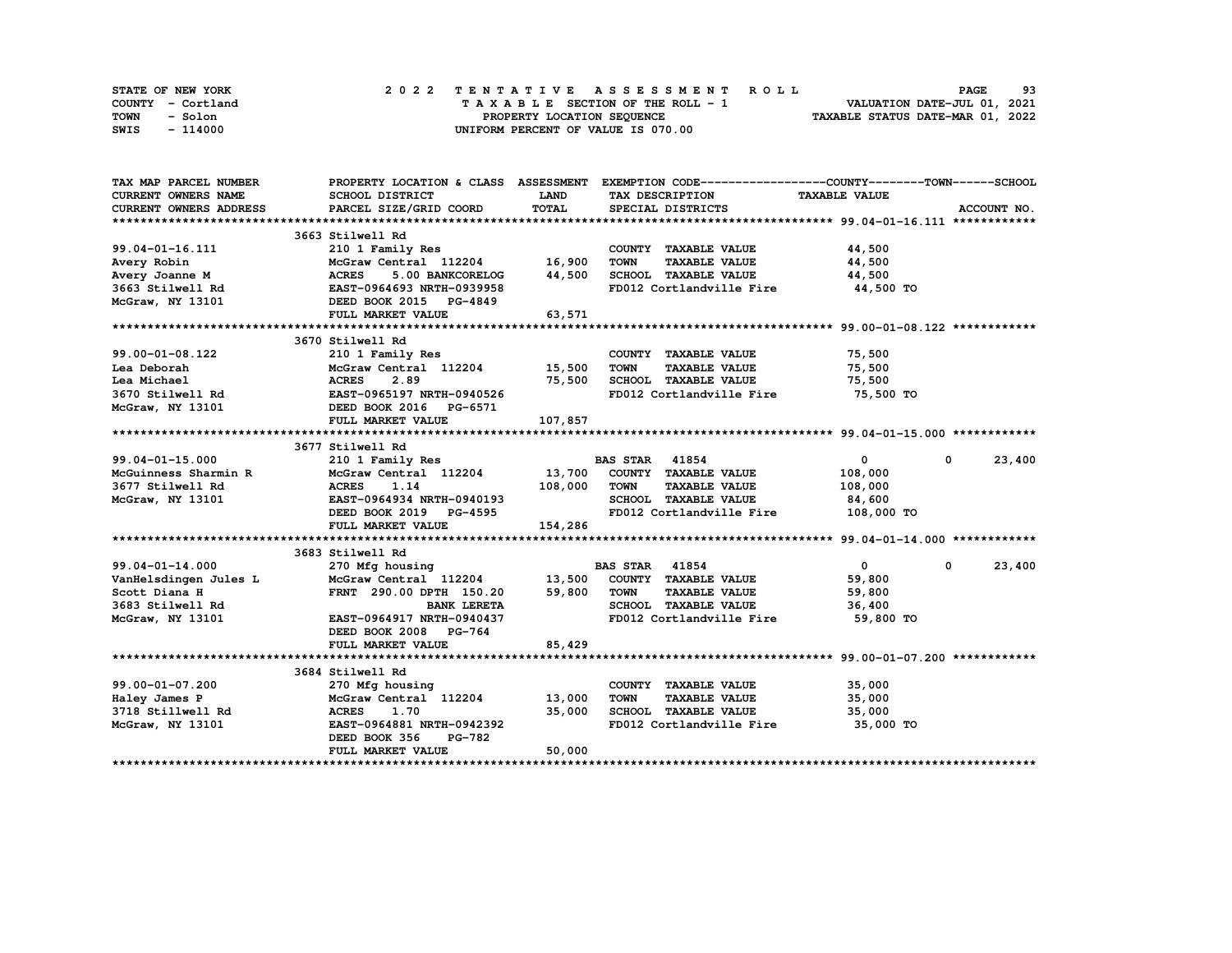| STATE OF NEW YORK | 2022 TENTATIVE ASSESSMENT ROLL     | 94<br><b>PAGE</b>                |
|-------------------|------------------------------------|----------------------------------|
| COUNTY - Cortland | TAXABLE SECTION OF THE ROLL - 1    | VALUATION DATE-JUL 01, 2021      |
| TOWN<br>- Solon   | PROPERTY LOCATION SEQUENCE         | TAXABLE STATUS DATE-MAR 01, 2022 |
| - 114000<br>SWIS  | UNIFORM PERCENT OF VALUE IS 070.00 |                                  |

| TAX MAP PARCEL NUMBER               |                                                                                   |             | PROPERTY LOCATION & CLASS ASSESSMENT EXEMPTION CODE-----------------COUNTY-------TOWN-----SCHOOL |                      |                        |
|-------------------------------------|-----------------------------------------------------------------------------------|-------------|--------------------------------------------------------------------------------------------------|----------------------|------------------------|
| CURRENT OWNERS NAME                 | SCHOOL DISTRICT                                                                   | <b>LAND</b> | TAX DESCRIPTION                                                                                  | <b>TAXABLE VALUE</b> |                        |
| CURRENT OWNERS ADDRESS              | PARCEL SIZE/GRID COORD                                                            | TOTAL       | SPECIAL DISTRICTS                                                                                |                      | ACCOUNT NO.            |
|                                     |                                                                                   |             |                                                                                                  |                      |                        |
|                                     | 3718 Stilwell Rd                                                                  |             |                                                                                                  |                      |                        |
| 89.00-02-05.200                     | 241 Rural res&ag ENGGraw Central 112204 23,400                                    |             | <b>ENH STAR 41834</b>                                                                            | $\mathbf{0}$         | 0 58,420               |
| Haley James P                       |                                                                                   |             | COUNTY TAXABLE VALUE                                                                             | 108,500              |                        |
| 3718 Stilwell Rd                    | ACRES 10.02                                                                       | 108,500     | <b>TOWN</b><br><b>TAXABLE VALUE</b>                                                              | 108,500              |                        |
| McGraw, NY 13101                    | EAST-0965539 NRTH-0942742                                                         |             | SCHOOL TAXABLE VALUE                                                                             | 50,080               |                        |
|                                     | DEED BOOK 10660 PG-31001                                                          |             | FD012 Cortlandville Fire                                                                         | 108,500 TO           |                        |
|                                     | FULL MARKET VALUE                                                                 | 155,000     |                                                                                                  |                      |                        |
|                                     |                                                                                   |             |                                                                                                  |                      |                        |
|                                     | 3750 Stilwell Rd                                                                  |             | 94 PCT OF VALUE USED FOR EXEMPTION PURPOSES                                                      |                      |                        |
| 89.00-02-04.000                     | 210 1 Family Res                                                                  |             | VET COM CT 41131                                                                                 | 7,800 15,600         | 0                      |
| Klein Gloria A                      | McGraw Central 112204 33,000 VET DIS CT 41141                                     |             |                                                                                                  | 15,600               | 31,200<br>$\mathbf{0}$ |
| Klein Frank                         | ACRES 19.56                                                                       |             | 163,000 ENH STAR 41834                                                                           | $\mathbf{0}$         | 58,420<br>$^{\circ}$   |
| 3750 Stilwell Rd                    | EAST-0965641 NRTH-0943264                                                         |             | COUNTY TAXABLE VALUE                                                                             | 139,600              |                        |
| McGraw, NY 13101-9430 DEED BOOK 360 | <b>PG-53</b>                                                                      |             | <b>TAXABLE VALUE</b><br><b>TOWN</b>                                                              | 116,200              |                        |
|                                     | FULL MARKET VALUE                                                                 |             | 232,857 SCHOOL TAXABLE VALUE                                                                     | 104,580              |                        |
|                                     |                                                                                   |             | FD012 Cortlandville Fire 163,000 TO                                                              |                      |                        |
|                                     |                                                                                   |             |                                                                                                  |                      |                        |
|                                     | 3755 Stilwell Rd                                                                  |             |                                                                                                  |                      |                        |
| 89.00-02-03.100                     | 210 1 Family Res                                                                  |             | <b>BAS STAR 41854</b>                                                                            | $\mathbf{0}$         | 23,400<br>$\mathbf 0$  |
| Tobias Stephen R                    | McGraw Central 112204 15,000                                                      |             | COUNTY TAXABLE VALUE                                                                             | 90,000               |                        |
|                                     | 2.62 BANKCORELOG 90,000                                                           |             | <b>TOWN</b><br><b>TAXABLE VALUE</b>                                                              | 90,000               |                        |
|                                     |                                                                                   |             | SCHOOL TAXABLE VALUE                                                                             | 66,600               |                        |
|                                     | DEED BOOK 2013 PG-4515                                                            |             | FD012 Cortlandville Fire 90,000 TO                                                               |                      |                        |
|                                     | FULL MARKET VALUE                                                                 | 128,571     |                                                                                                  |                      |                        |
|                                     |                                                                                   |             |                                                                                                  |                      |                        |
|                                     | 3766 Stilwell Rd                                                                  |             |                                                                                                  |                      |                        |
| 89.00-02-02.112                     | 242 Rurl res&rec                                                                  |             | COUNTY TAXABLE VALUE                                                                             | 140,000              |                        |
| Lyon Michael E                      | McGraw Central 112204 37,300                                                      |             | TOWN<br><b>TAXABLE VALUE</b>                                                                     | 140,000              |                        |
| Lyon Virginia A                     | <b>ACRES</b> 23.13                                                                | 140,000     | SCHOOL TAXABLE VALUE                                                                             | 140,000              |                        |
|                                     | 3766 Stillwell Rd<br>3766 Stillwell Rd<br>McGraw, NY 13101 DEED BOOK 2015 PG-6644 |             | FD012 Cortlandville Fire 140,000 TO                                                              |                      |                        |
|                                     |                                                                                   |             |                                                                                                  |                      |                        |
|                                     | FULL MARKET VALUE                                                                 | 200,000     |                                                                                                  |                      |                        |
|                                     |                                                                                   |             |                                                                                                  |                      |                        |
|                                     | 3792 Stilwell Rd                                                                  |             |                                                                                                  |                      |                        |
| 89.00-02-02.111                     | 322 Rural vac>10                                                                  |             | COUNTY TAXABLE VALUE                                                                             | 24,000               |                        |
| Clendenning Marian                  | McGraw Central 112204 24,000                                                      |             | <b>TOWN</b><br><b>TAXABLE VALUE</b>                                                              | 24,000               |                        |
| 5 Duane St                          | ACRES 30.31                                                                       | 24,000      | SCHOOL TAXABLE VALUE                                                                             | 24,000               |                        |
| Cortland, NY 13045                  | EAST-0965632 NRTH-0944781                                                         |             | FD012 Cortlandville Fire 24,000 TO                                                               |                      |                        |
|                                     | DEED BOOK 10452 PG-72001                                                          |             |                                                                                                  |                      |                        |
|                                     | FULL MARKET VALUE                                                                 | 34,286      |                                                                                                  |                      |                        |
|                                     |                                                                                   |             |                                                                                                  |                      |                        |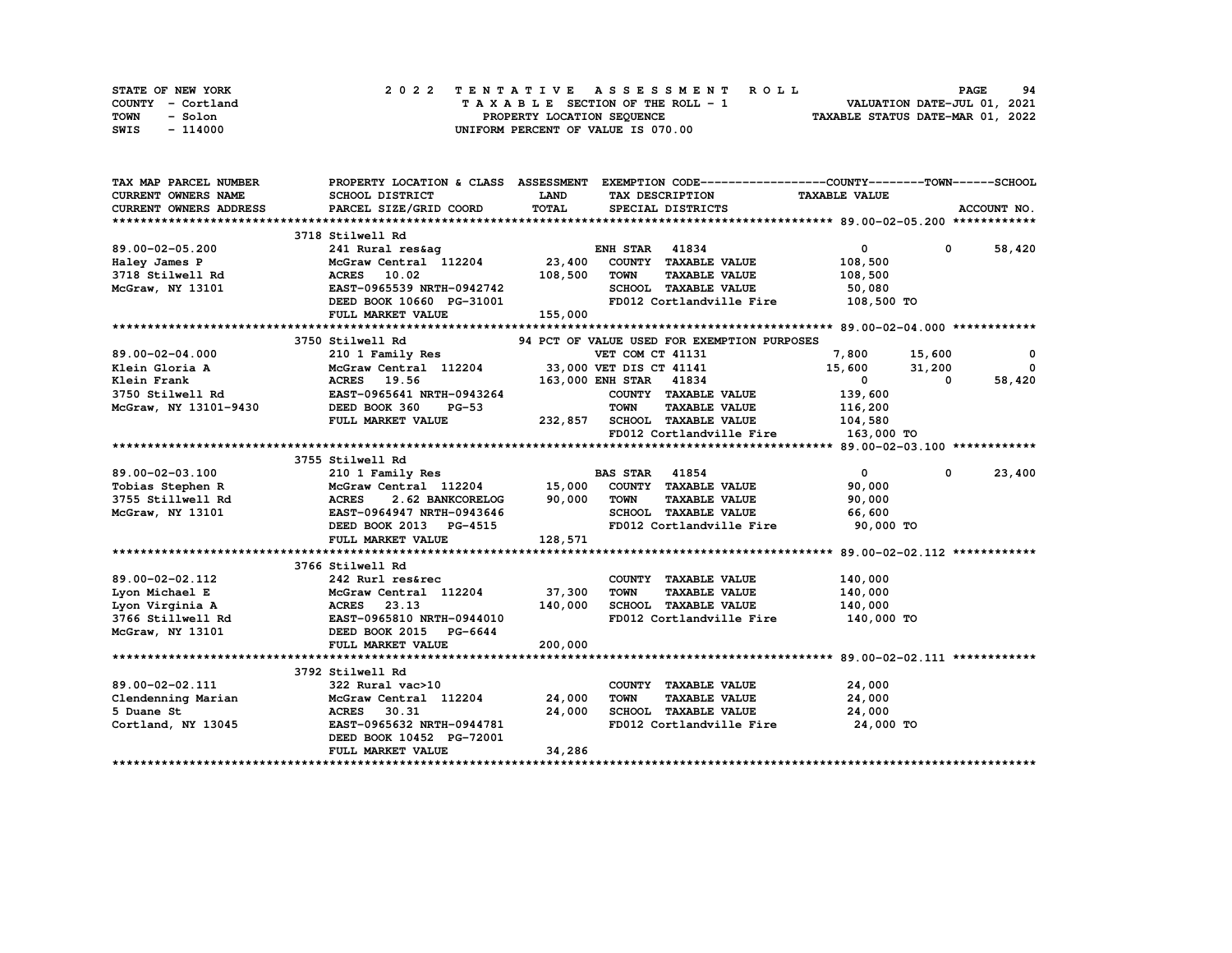| STATE OF NEW YORK | 2022 TENTATIVE ASSESSMENT ROLL     | 95<br><b>PAGE</b>                |
|-------------------|------------------------------------|----------------------------------|
| COUNTY - Cortland | TAXABLE SECTION OF THE ROLL - 1    | VALUATION DATE-JUL 01, 2021      |
| TOWN<br>- Solon   | PROPERTY LOCATION SEQUENCE         | TAXABLE STATUS DATE-MAR 01, 2022 |
| - 114000<br>SWIS  | UNIFORM PERCENT OF VALUE IS 070.00 |                                  |

| TAX MAP PARCEL NUMBER               | PROPERTY LOCATION & CLASS ASSESSMENT EXEMPTION CODE----------------COUNTY-------TOWN-----SCHOOL |         |                         |                                     |                      |             |             |
|-------------------------------------|-------------------------------------------------------------------------------------------------|---------|-------------------------|-------------------------------------|----------------------|-------------|-------------|
| CURRENT OWNERS NAME                 | SCHOOL DISTRICT                                                                                 | LAND    |                         | TAX DESCRIPTION                     | <b>TAXABLE VALUE</b> |             |             |
| CURRENT OWNERS ADDRESS              | PARCEL SIZE/GRID COORD                                                                          | TOTAL   |                         | SPECIAL DISTRICTS                   |                      |             | ACCOUNT NO. |
|                                     |                                                                                                 |         |                         |                                     |                      |             |             |
|                                     | 3799 Stilwell Rd                                                                                |         |                         |                                     |                      |             |             |
| 89.00-02-01.000                     | 210 1 Family Res                                                                                |         | <b>BAS STAR 41854</b>   |                                     | $\mathbf 0$          | $\mathbf 0$ | 23,400      |
| Patch Stephen P                     | McGraw Central 112204                                                                           | 21,400  |                         | COUNTY TAXABLE VALUE                | 140,300              |             |             |
| Patch Megan L                       | <b>ACRES</b><br>8.86                                                                            | 140,300 | <b>TOWN</b>             | <b>TAXABLE VALUE</b>                | 140,300              |             |             |
| 3799 Stilwell Rd                    | EAST-0964341 NRTH-0945052                                                                       |         |                         | SCHOOL TAXABLE VALUE                | 116,900              |             |             |
| McGraw, NY 13101-9430 DEED BOOK 389 | PG-349                                                                                          |         |                         | FD012 Cortlandville Fire 140,300 TO |                      |             |             |
|                                     | <b>FULL MARKET VALUE</b>                                                                        | 200,429 |                         |                                     |                      |             |             |
|                                     |                                                                                                 |         |                         |                                     |                      |             |             |
|                                     | 3940 Stilwell Rd                                                                                |         |                         |                                     |                      |             |             |
| 89.00-08-11.000                     | 240 Rural res                                                                                   |         | <b>BAS STAR 41854</b>   |                                     | $\mathbf{0}$         | $^{\circ}$  | 23,400      |
| Casterline Lori L                   | McGraw Central 112204                                                                           | 25,000  |                         | COUNTY TAXABLE VALUE                | 109,000              |             |             |
| 3940 Stilwell Rd                    | ACRES 15.50                                                                                     | 109,000 | <b>TOWN</b>             | <b>TAXABLE VALUE</b>                | 109,000              |             |             |
|                                     | EAST-0964795 NRTH-0946292                                                                       |         |                         | SCHOOL TAXABLE VALUE                | 85,600               |             |             |
| McGraw, NY 13101-9430               |                                                                                                 |         |                         |                                     |                      |             |             |
|                                     | DEED BOOK 1997 PG-2016                                                                          |         |                         | FD012 Cortlandville Fire            | 109,000 TO           |             |             |
|                                     | FULL MARKET VALUE                                                                               | 155,714 |                         |                                     |                      |             |             |
|                                     |                                                                                                 |         |                         |                                     |                      |             |             |
|                                     | 3948 Stilwell Rd                                                                                |         |                         |                                     |                      |             |             |
| 89.00-08-10.000                     | 210 1 Family Res                                                                                |         |                         | COUNTY TAXABLE VALUE                | 120,000              |             |             |
| Herbert Garry W                     | McGraw Central 112204                                                                           | 19,500  | <b>TOWN</b>             | <b>TAXABLE VALUE</b>                | 120,000              |             |             |
| Herbert Annette M                   | <b>ACRES</b><br>9.64                                                                            | 120,000 |                         | SCHOOL TAXABLE VALUE                | 120,000              |             |             |
| 3948 Stilwell Rd                    | <b>EAST-0964451 NRTH-0946706</b>                                                                |         |                         | FD012 Cortlandville Fire            | 120,000 TO           |             |             |
| McGraw, NY 13101-9430               | DEED BOOK 531<br><b>PG-22</b>                                                                   |         |                         |                                     |                      |             |             |
|                                     | FULL MARKET VALUE                                                                               | 171,429 |                         |                                     |                      |             |             |
|                                     |                                                                                                 |         |                         |                                     |                      |             |             |
|                                     | 3960 Stilwell Rd                                                                                |         |                         |                                     |                      |             |             |
| 89.00-08-09.000                     | 210 1 Family Res                                                                                |         | <b>BAS STAR</b> 41854   |                                     | $\mathbf 0$          | $^{\circ}$  | 23,400      |
| Conklin Jody                        | McGraw Central 112204 19,500                                                                    |         |                         | COUNTY TAXABLE VALUE                | 88,000               |             |             |
| Marks Dora Lee                      | <b>ACRES</b><br>9.64 BANKCORELOG                                                                | 88,000  | TOWN                    | <b>TAXABLE VALUE</b>                | 88,000               |             |             |
| 3960 Stilwell Rd                    | EAST-0964448 NRTH-0947102                                                                       |         |                         | SCHOOL TAXABLE VALUE                | 64,600               |             |             |
| McGraw, NY 13101-9430               | DEED BOOK 1995 PG-4248                                                                          |         |                         | FD012 Cortlandville Fire            | 88,000 TO            |             |             |
|                                     | FULL MARKET VALUE                                                                               | 125,714 |                         |                                     |                      |             |             |
|                                     |                                                                                                 |         |                         |                                     |                      |             |             |
|                                     | 3512, 3518 Stilwell Rd                                                                          |         |                         |                                     |                      |             |             |
| 99.04-01-23.100                     | 210 1 Family Res                                                                                |         | VET COM CT 41131        |                                     | 7,800                | 15,600      | 0           |
| Bell Terry J                        | McGraw Central 112204                                                                           |         | 21,000 VET DIS CT 41141 |                                     | 15,600               | 19,650      | 0           |
| Bell Delbert R                      | <b>ACRES</b><br>8.01                                                                            |         | 131,000 ENH STAR 41834  |                                     | $\mathbf{0}$         | 0           | 58,420      |
| 3518 Stilwell Rd                    | EAST-0965415 NRTH-0939339                                                                       |         |                         | COUNTY TAXABLE VALUE                | 107,600              |             |             |
| McGraw, NY 13101-9430               | DEED BOOK 397<br>PG-31                                                                          |         | <b>TOWN</b>             | <b>TAXABLE VALUE</b>                | 95,750               |             |             |
|                                     | FULL MARKET VALUE                                                                               |         |                         | 187,143 SCHOOL TAXABLE VALUE        | 72,580               |             |             |
|                                     |                                                                                                 |         |                         | FD012 Cortlandville Fire            | 131,000 TO           |             |             |
|                                     |                                                                                                 |         |                         |                                     |                      |             |             |
|                                     | Stramba Rd                                                                                      |         |                         |                                     |                      |             |             |
| $109.00 - 02 - 01.000$              | 311 Res vac land                                                                                |         |                         | COUNTY TAXABLE VALUE                | 12,200               |             |             |
|                                     | McGraw Central 112204                                                                           | 12,200  | <b>TOWN</b>             | <b>TAXABLE VALUE</b>                | 12,200               |             |             |
| Young Norman                        | <b>ACRES</b><br>4.40                                                                            | 12,200  |                         | <b>SCHOOL TAXABLE VALUE</b>         | 12,200               |             |             |
| Young Darlene A<br>418 Bryant St    | EAST-0967744 NRTH-0935229                                                                       |         |                         | FD012 Cortlandville Fire            | 12,200 TO            |             |             |
|                                     |                                                                                                 |         |                         |                                     |                      |             |             |
| Cumberland, RI 02864                | DEED BOOK 367<br><b>PG-590</b>                                                                  |         |                         |                                     |                      |             |             |
|                                     | FULL MARKET VALUE                                                                               | 17,429  |                         |                                     |                      |             |             |
|                                     |                                                                                                 |         |                         |                                     |                      |             |             |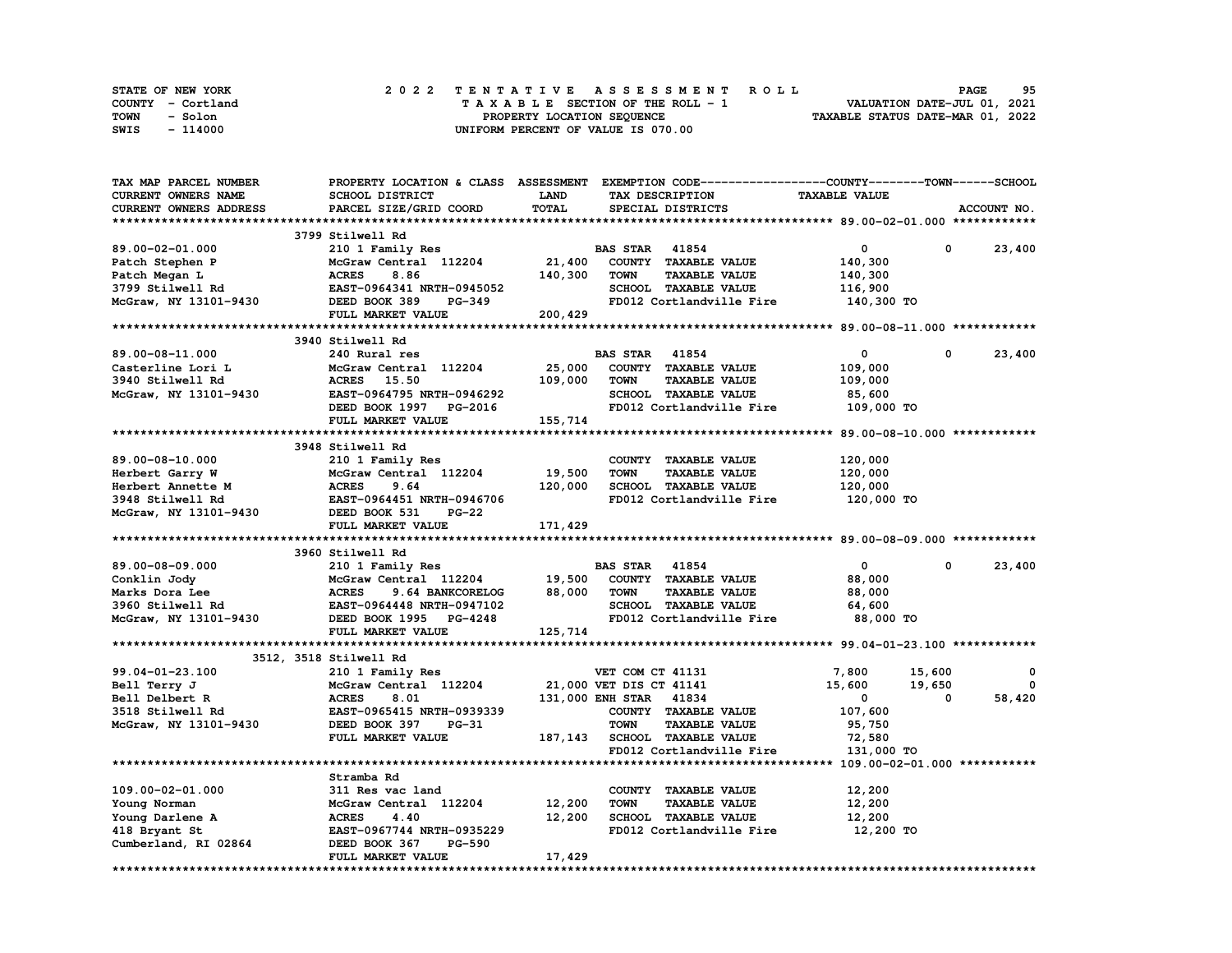| STATE OF NEW YORK | 2022 TENTATIVE ASSESSMENT ROLL     | 96<br><b>PAGE</b>                |
|-------------------|------------------------------------|----------------------------------|
| COUNTY - Cortland | TAXABLE SECTION OF THE ROLL - 1    | VALUATION DATE-JUL 01, 2021      |
| TOWN<br>- Solon   | PROPERTY LOCATION SEQUENCE         | TAXABLE STATUS DATE-MAR 01, 2022 |
| SWIS<br>- 114000  | UNIFORM PERCENT OF VALUE IS 070.00 |                                  |

| TAX MAP PARCEL NUMBER      |                                  |             | PROPERTY LOCATION & CLASS ASSESSMENT EXEMPTION CODE-----------------COUNTY-------TOWN------SCHOOL |                      |                        |
|----------------------------|----------------------------------|-------------|---------------------------------------------------------------------------------------------------|----------------------|------------------------|
| <b>CURRENT OWNERS NAME</b> | SCHOOL DISTRICT                  | <b>LAND</b> | TAX DESCRIPTION                                                                                   | <b>TAXABLE VALUE</b> |                        |
| CURRENT OWNERS ADDRESS     | PARCEL SIZE/GRID COORD           | TOTAL       | SPECIAL DISTRICTS                                                                                 |                      | ACCOUNT NO.            |
|                            |                                  |             |                                                                                                   |                      |                        |
|                            | Stramba Rd                       |             |                                                                                                   |                      |                        |
| 110.00-01-03.000           | 314 Rural vac<10                 |             | COUNTY TAXABLE VALUE                                                                              | 800                  |                        |
| Melocoton Michael R        | McGraw Central 112204            | 800         | <b>TAXABLE VALUE</b><br><b>TOWN</b>                                                               | 800                  |                        |
| Melocoton Angela           | 1.00<br><b>ACRES</b>             | 800         | SCHOOL TAXABLE VALUE                                                                              | 800                  |                        |
| 45 Tuttle Ave              | EAST-0971204 NRTH-0933073        |             | FD012 Cortlandville Fire                                                                          | 800 TO               |                        |
| Eastport, NY 11941-1308    | DEED BOOK 469<br>$PG-19$         |             |                                                                                                   |                      |                        |
|                            | FULL MARKET VALUE                | 1,143       |                                                                                                   |                      |                        |
|                            |                                  |             |                                                                                                   |                      |                        |
|                            |                                  |             |                                                                                                   |                      |                        |
|                            | Stramba Rd                       |             |                                                                                                   |                      |                        |
| 110.00-01-04.110           | 314 Rural vac<10                 |             | COUNTY TAXABLE VALUE                                                                              | 1,000                |                        |
| Towers Donald R            | McGraw Central 112204            | 1,000       | <b>TOWN</b><br><b>TAXABLE VALUE</b>                                                               | 1,000                |                        |
| Towers Lilla A             | <b>ACRES</b><br>1.33             | 1,000       | SCHOOL TAXABLE VALUE                                                                              | 1,000                |                        |
| 3815 Stramba Rd            | EAST-0971268 NRTH-0933510        |             | FD012 Cortlandville Fire                                                                          | 1,000 TO             |                        |
| E Freetown, NY 13040-8726  | DEED BOOK 541<br>PG-223          |             |                                                                                                   |                      |                        |
|                            | FULL MARKET VALUE                | 1,429       |                                                                                                   |                      |                        |
|                            |                                  |             |                                                                                                   |                      |                        |
|                            | Stramba Rd                       |             |                                                                                                   |                      |                        |
| 110.00-01-06.000           | 322 Rural vac>10                 |             | COUNTY TAXABLE VALUE                                                                              | 24,100               |                        |
| Stanton Roger M            | McGraw Central 112204            | 24,100      | <b>TOWN</b><br><b>TAXABLE VALUE</b>                                                               | 24,100               |                        |
| 3840 Baker Schoolhouse Rd  | ACRES 39.50                      | 24,100      | SCHOOL TAXABLE VALUE                                                                              | 24,100               |                        |
| E Freetown, NY 13040-8736  | EAST-0973164 NRTH-0936349        |             | FD012 Cortlandville Fire                                                                          | 24,100 TO            |                        |
|                            | DEED BOOK 511<br><b>PG-320</b>   |             |                                                                                                   |                      |                        |
|                            | FULL MARKET VALUE                | 34,429      |                                                                                                   |                      |                        |
|                            |                                  |             |                                                                                                   |                      |                        |
|                            | 3641 Stramba Rd                  |             |                                                                                                   |                      |                        |
| 109.00-02-02.200           | 210 1 Family Res                 |             | <b>ENH STAR 41834</b>                                                                             | $\overline{0}$       | 58,420<br>$\mathbf{0}$ |
| Allyn Kevin H              | McGraw Central 112204            | 20,900      | COUNTY TAXABLE VALUE                                                                              | 130,000              |                        |
| Allyn Judith A             | 9.97<br><b>ACRES</b>             | 130,000     | <b>TOWN</b><br><b>TAXABLE VALUE</b>                                                               | 130,000              |                        |
| 3641 Stramba Rd            | EAST-0968104 NRTH-0934696        |             | SCHOOL TAXABLE VALUE                                                                              | 71,580               |                        |
| East Freetown, NY 13040    | DEED BOOK 2002 PG-7096           |             | FD012 Cortlandville Fire                                                                          | 130,000 TO           |                        |
|                            | FULL MARKET VALUE                | 185,714     |                                                                                                   |                      |                        |
|                            |                                  |             |                                                                                                   |                      |                        |
|                            | 3670 Stramba Rd                  |             |                                                                                                   |                      |                        |
| 109.00-02-04.000           | 210 1 Family Res                 |             | VET WAR CT 41121                                                                                  | 4,680<br>9,360       | 0                      |
| Cornell Robert M           | McGraw Central 112204            |             | 16,300 ENH STAR 41834                                                                             | $\mathbf{0}$         | 0<br>58,420            |
|                            |                                  |             |                                                                                                   |                      |                        |
| Cornell Barbara            | <b>ACRES</b><br>3.88             | 79,500      | COUNTY TAXABLE VALUE                                                                              | 74,820               |                        |
| 3670 Stramba Rd            | EAST-0968432 NRTH-0934365        |             | <b>TAXABLE VALUE</b><br>TOWN                                                                      | 70,140               |                        |
| E Freetown, NY 13040       | DEED BOOK 2016 PG-4470           |             | SCHOOL TAXABLE VALUE                                                                              | 21,080               |                        |
|                            | FULL MARKET VALUE                |             | 113,571 FD012 Cortlandville Fire                                                                  | 79,500 TO            |                        |
|                            |                                  |             |                                                                                                   |                      |                        |
|                            | 3682 Stramba Rd                  |             |                                                                                                   |                      |                        |
| 109.00-02-05.000           | 210 1 Family Res                 |             | <b>BAS STAR 41854</b>                                                                             | 0                    | 0<br>23,400            |
| Barden James M             | McGraw Central 112204            | 14,200      | COUNTY TAXABLE VALUE                                                                              | 87,000               |                        |
| Barden Amy D               | <b>ACRES</b><br>1.50 BANKCORELOG | 87,000      | <b>TOWN</b><br><b>TAXABLE VALUE</b>                                                               | 87,000               |                        |
| 3682 Stramba Rd            | EAST-0968954 NRTH-0934076        |             | SCHOOL TAXABLE VALUE                                                                              | 63,600               |                        |
| Cincinnatus, NY 13040      | DEED BOOK 10231 PG-64002         |             | FD012 Cortlandville Fire                                                                          | 87,000 TO            |                        |
|                            | FULL MARKET VALUE                | 124,286     |                                                                                                   |                      |                        |
|                            |                                  |             |                                                                                                   |                      |                        |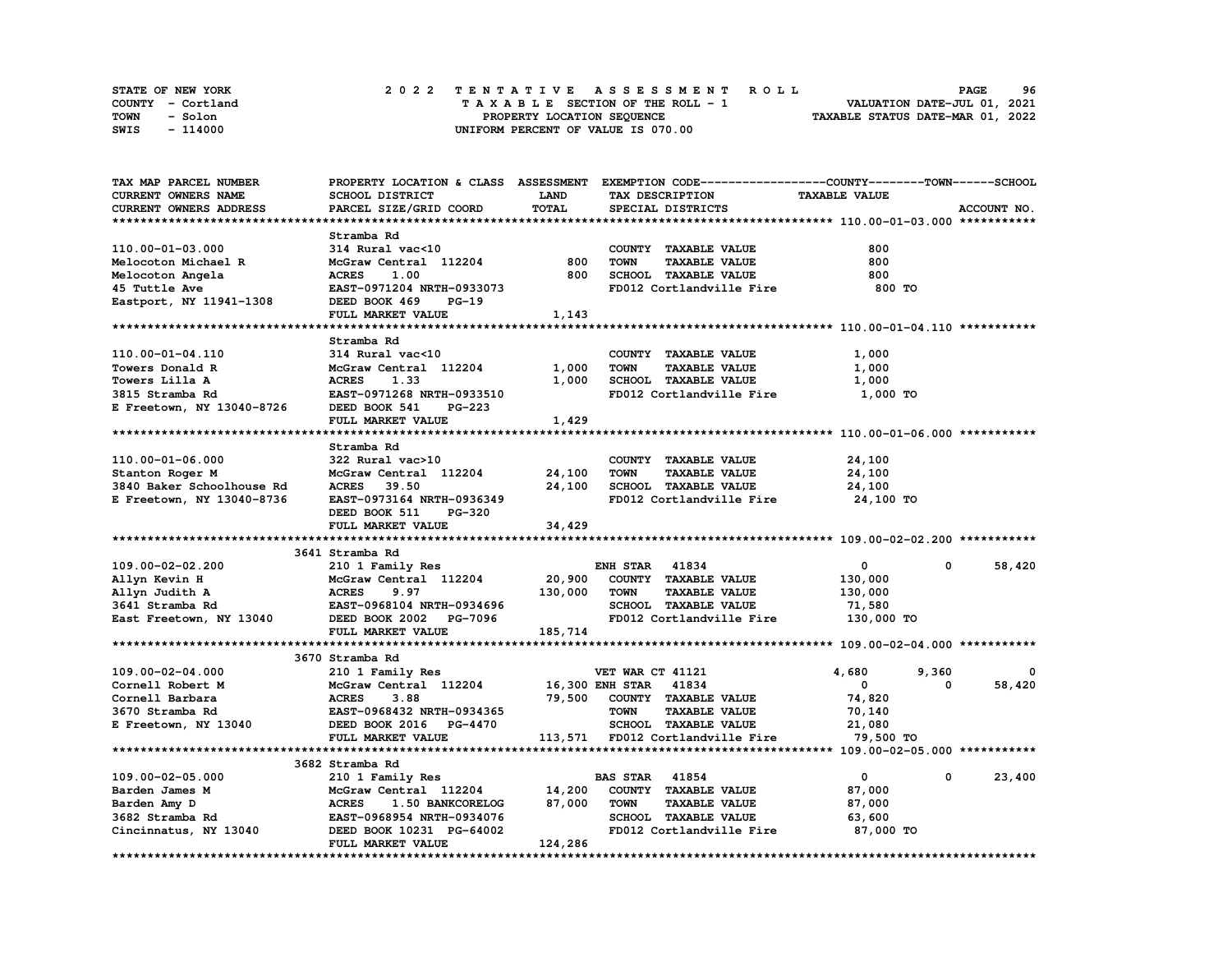| STATE OF NEW YORK | 2022 TENTATIVE ASSESSMENT ROLL     | 97<br><b>PAGE</b>                |
|-------------------|------------------------------------|----------------------------------|
| COUNTY - Cortland | TAXABLE SECTION OF THE ROLL - 1    | VALUATION DATE-JUL 01, 2021      |
| TOWN<br>- Solon   | PROPERTY LOCATION SEQUENCE         | TAXABLE STATUS DATE-MAR 01, 2022 |
| - 114000<br>SWIS  | UNIFORM PERCENT OF VALUE IS 070.00 |                                  |

| TAX MAP PARCEL NUMBER                                                                           | PROPERTY LOCATION & CLASS ASSESSMENT EXEMPTION CODE----------------COUNTY-------TOWN-----SCHOOL |             |                       |                                    |                      |              |             |
|-------------------------------------------------------------------------------------------------|-------------------------------------------------------------------------------------------------|-------------|-----------------------|------------------------------------|----------------------|--------------|-------------|
| CURRENT OWNERS NAME                                                                             | SCHOOL DISTRICT                                                                                 | <b>LAND</b> |                       | TAX DESCRIPTION                    | <b>TAXABLE VALUE</b> |              |             |
| CURRENT OWNERS ADDRESS                                                                          | PARCEL SIZE/GRID COORD                                                                          | TOTAL       |                       | SPECIAL DISTRICTS                  |                      |              | ACCOUNT NO. |
|                                                                                                 |                                                                                                 |             |                       |                                    |                      |              |             |
|                                                                                                 | 3685 Stramba Rd                                                                                 |             |                       |                                    |                      |              |             |
| 109.00-02-06.000                                                                                | 210 1 Family Res                                                                                |             | <b>ENH STAR 41834</b> |                                    | $\mathbf 0$          | 0            | 58,420      |
| Infield Leonard                                                                                 | McGraw Central 112204                                                                           | 14,600      |                       | COUNTY TAXABLE VALUE               | 93,500               |              |             |
| 3685 Stramba Rd                                                                                 | <b>ACRES</b><br>2.12                                                                            | 93,500      | <b>TOWN</b>           | <b>TAXABLE VALUE</b>               | 93,500               |              |             |
| East Freetown, NY 13040                                                                         | EAST-0969320 NRTH-0934289                                                                       |             |                       | <b>SCHOOL TAXABLE VALUE</b>        | 35,080               |              |             |
|                                                                                                 | DEED BOOK 10489 PG-67002                                                                        |             |                       | FD012 Cortlandville Fire 93,500 TO |                      |              |             |
|                                                                                                 | FULL MARKET VALUE                                                                               | 133,571     |                       |                                    |                      |              |             |
|                                                                                                 |                                                                                                 |             |                       |                                    |                      |              |             |
|                                                                                                 | 3700 Stramba Rd                                                                                 |             |                       |                                    |                      |              |             |
| 110.00-01-01.200                                                                                | 240 Rural res                                                                                   |             | <b>ENH STAR 41834</b> |                                    | $\mathbf 0$          | $^{\circ}$   | 58,420      |
| Luce Robert A                                                                                   | McGraw Central 112204                                                                           | 55,400      |                       | COUNTY TAXABLE VALUE               | 180,000              |              |             |
| Luce Marian A                                                                                   | ACRES 42.56                                                                                     | 180,000     | <b>TOWN</b>           | <b>TAXABLE VALUE</b>               | 180,000              |              |             |
|                                                                                                 | EAST-0968595 NRTH-0933408                                                                       |             |                       | SCHOOL TAXABLE VALUE               | 121,580              |              |             |
| 2000 Stramba Rd<br>3700 Stramba Rd<br>EAST-0968595 P<br>E Freetown, NY 13040-8727 DEED BOOK 431 | <b>PG-76</b>                                                                                    |             |                       | FD012 Cortlandville Fire           | 180,000 TO           |              |             |
|                                                                                                 | FULL MARKET VALUE                                                                               | 257,143     |                       |                                    |                      |              |             |
|                                                                                                 |                                                                                                 |             |                       |                                    |                      |              |             |
|                                                                                                 | 3739 Stramba Rd                                                                                 |             |                       |                                    |                      |              |             |
|                                                                                                 |                                                                                                 |             |                       |                                    |                      |              | 62,919      |
| 110.00-01-02.000                                                                                | 240 Rural res                                                                                   |             | AG-CEILING 41720      |                                    | 62,919               | 62,919       |             |
| Odyssey 1968, LLC                                                                               | McGraw Central 112204                                                                           | 174,100     |                       | COUNTY TAXABLE VALUE               | 142,081              |              |             |
| PO Box 51510                                                                                    | ACRES 183.32                                                                                    | 205,000     | <b>TOWN</b>           | <b>TAXABLE VALUE</b>               | 142,081              |              |             |
| Midland, TX 79710                                                                               | EAST-0969543 NRTH-0935088                                                                       |             |                       | SCHOOL TAXABLE VALUE               | 142,081              |              |             |
|                                                                                                 | DEED BOOK 2020<br>PG-2015                                                                       |             |                       | FD012 Cortlandville Fire           | 205,000 TO           |              |             |
| MAY BE SUBJECT TO PAYMENT                                                                       | FULL MARKET VALUE                                                                               | 292,857     |                       |                                    |                      |              |             |
| UNDER AGDIST LAW TIL 2026                                                                       |                                                                                                 |             |                       |                                    |                      |              |             |
|                                                                                                 |                                                                                                 |             |                       |                                    |                      |              |             |
|                                                                                                 | 3751 Stramba Rd                                                                                 |             |                       |                                    |                      |              |             |
| 110.00-01-01.121                                                                                | 260 Seasonal res                                                                                |             |                       | COUNTY TAXABLE VALUE               | 33,000               |              |             |
| Sovocool Marc                                                                                   | McGraw Central 112204                                                                           | 30,000      | <b>TOWN</b>           | <b>TAXABLE VALUE</b>               | 33,000               |              |             |
| Sovocool Michelle                                                                               | ACRES 26.30                                                                                     | 33,000      |                       | SCHOOL TAXABLE VALUE               | 33,000               |              |             |
| 3781 Strumba Rd                                                                                 | EAST-0970556 NRTH-0934102                                                                       |             |                       | FD012 Cortlandville Fire           | 33,000 TO            |              |             |
| Cincinnatus, NY 13040                                                                           | DEED BOOK 2018 PG-6285                                                                          |             |                       |                                    |                      |              |             |
|                                                                                                 | FULL MARKET VALUE                                                                               | 47,143      |                       |                                    |                      |              |             |
|                                                                                                 |                                                                                                 |             |                       |                                    |                      |              |             |
|                                                                                                 | 3779 Stramba Rd                                                                                 |             |                       |                                    |                      |              |             |
| 110.00-01-01.122                                                                                | 210 1 Family Res                                                                                |             | <b>BAS STAR 41854</b> |                                    | $\mathbf{0}$         | $\mathbf{0}$ | 23,400      |
| Towers Mark A                                                                                   | McGraw Central 112204                                                                           | 15,800      |                       | COUNTY TAXABLE VALUE               | 65,000               |              |             |
| 3779 Stramba Rd                                                                                 | 3.67 BANKCORELOG<br><b>ACRES</b>                                                                | 65,000      | TOWN                  | <b>TAXABLE VALUE</b>               | 65,000               |              |             |
| Cincinnatus, NY 13040                                                                           | EAST-0970499 NRTH-0933801                                                                       |             |                       | <b>SCHOOL TAXABLE VALUE</b>        | 41,600               |              |             |
|                                                                                                 | DEED BOOK 2014 PG-835                                                                           |             |                       | FD012 Cortlandville Fire           | 65,000 TO            |              |             |
|                                                                                                 | FULL MARKET VALUE                                                                               | 92,857      |                       |                                    |                      |              |             |
|                                                                                                 |                                                                                                 |             |                       |                                    |                      |              |             |
|                                                                                                 | 3780 Stramba Rd                                                                                 |             |                       |                                    |                      |              |             |
| 110.00-01-01.112                                                                                | 240 Rural res                                                                                   |             |                       | COUNTY TAXABLE VALUE               | 128,000              |              |             |
| Stiehler Brett T                                                                                | McGraw Central 112204                                                                           | 26,700      | <b>TOWN</b>           | <b>TAXABLE VALUE</b>               | 128,000              |              |             |
| Stiehler Elena M                                                                                | ACRES 13.87 BANKCORELOG                                                                         | 128,000     |                       | SCHOOL TAXABLE VALUE               | 128,000              |              |             |
| 3780 Stramba Rd                                                                                 | EAST-0969892 NRTH-0933393                                                                       |             |                       | FD012 Cortlandville Fire           | 128,000 TO           |              |             |
| East Freetown, NY 13040                                                                         | DEED BOOK 2015 PG-3604                                                                          |             |                       |                                    |                      |              |             |
|                                                                                                 | FULL MARKET VALUE                                                                               | 182,857     |                       |                                    |                      |              |             |
|                                                                                                 |                                                                                                 |             |                       |                                    |                      |              |             |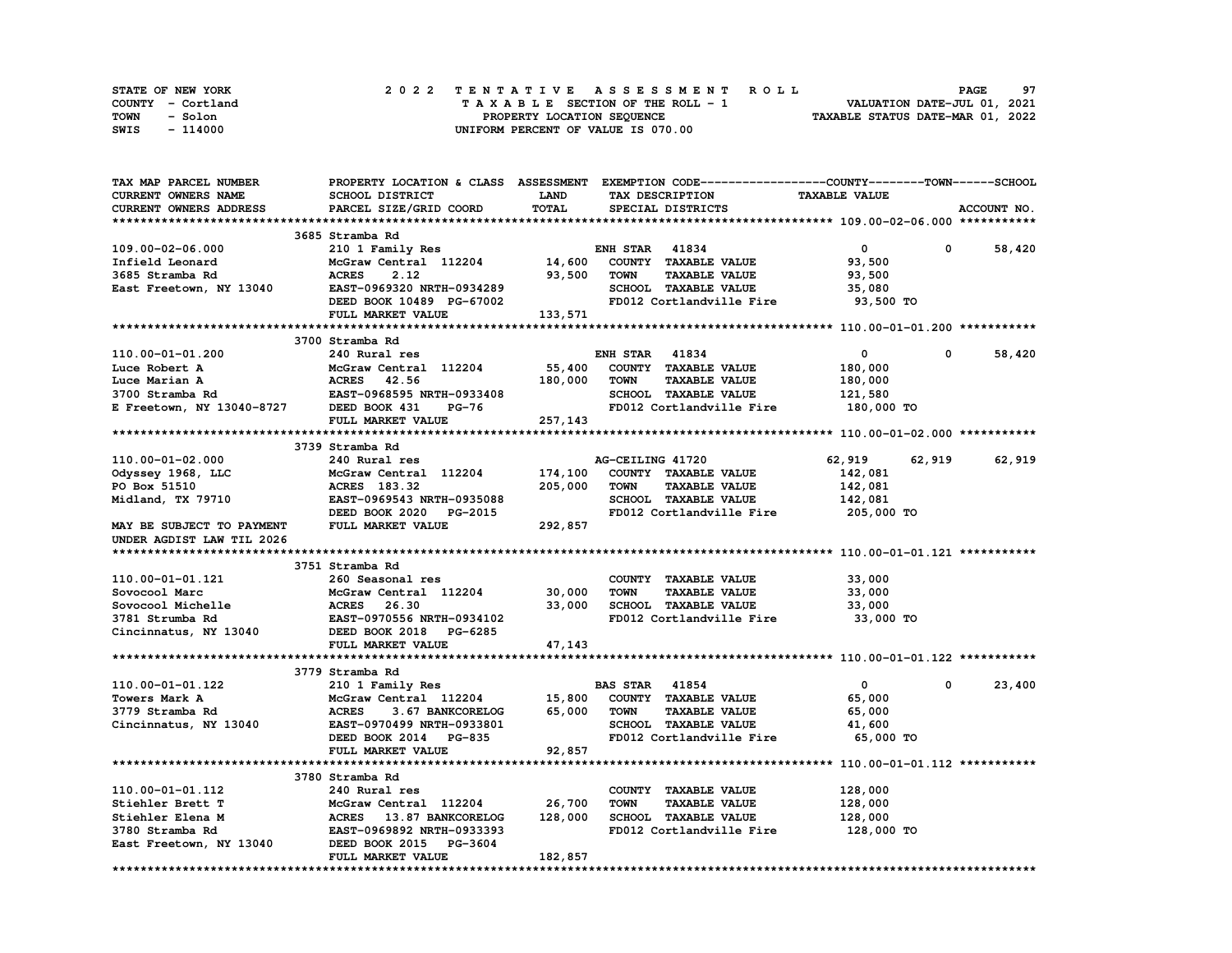| STATE OF NEW YORK | 2022 TENTATIVE ASSESSMENT ROLL     | 98<br><b>PAGE</b>                |
|-------------------|------------------------------------|----------------------------------|
| COUNTY - Cortland | TAXABLE SECTION OF THE ROLL - 1    | VALUATION DATE-JUL 01, 2021      |
| TOWN<br>- Solon   | PROPERTY LOCATION SEQUENCE         | TAXABLE STATUS DATE-MAR 01, 2022 |
| - 114000<br>SWIS  | UNIFORM PERCENT OF VALUE IS 070.00 |                                  |

| TAX MAP PARCEL NUMBER                     |                                                      |              | PROPERTY LOCATION & CLASS ASSESSMENT EXEMPTION CODE----------------COUNTY-------TOWN-----SCHOOL |                            |             |
|-------------------------------------------|------------------------------------------------------|--------------|-------------------------------------------------------------------------------------------------|----------------------------|-------------|
| <b>CURRENT OWNERS NAME</b>                | SCHOOL DISTRICT                                      | <b>LAND</b>  | TAX DESCRIPTION                                                                                 | <b>TAXABLE VALUE</b>       |             |
| <b>CURRENT OWNERS ADDRESS</b>             | PARCEL SIZE/GRID COORD                               | <b>TOTAL</b> | SPECIAL DISTRICTS                                                                               |                            | ACCOUNT NO. |
|                                           |                                                      |              |                                                                                                 |                            |             |
|                                           | 3812 Stramba Rd                                      |              |                                                                                                 |                            |             |
| 110.00-01-01.111                          | 210 1 Family Res                                     |              | <b>BAS STAR</b> 41854                                                                           | $\mathbf{0}$<br>$^{\circ}$ | 23,400      |
| Lamborn Tiffany                           | McGraw Central 112204 22,300                         |              | COUNTY TAXABLE VALUE                                                                            | 73,000                     |             |
| 3812 Stramba Rd                           | <b>ACRES</b><br>9.90                                 | 73,000       | <b>TOWN</b><br><b>TAXABLE VALUE</b>                                                             | 73,000                     |             |
| E Freetown, NY 13040                      |                                                      |              | SCHOOL TAXABLE VALUE                                                                            | 49,600                     |             |
|                                           | EAST-0970613 NRTH-0933227<br>DEED BOOK 2019 PG-872   |              | FD012 Cortlandville Fire                                                                        | 73,000 TO                  |             |
|                                           | FULL MARKET VALUE                                    | 104,286      |                                                                                                 |                            |             |
|                                           |                                                      |              |                                                                                                 |                            |             |
|                                           | 3815 Stramba Rd                                      |              |                                                                                                 |                            |             |
| 110.00-01-04.200                          | 270 Mfg housing                                      |              | <b>ENH STAR 41834</b>                                                                           | $\mathbf{0}$<br>0          | 23,500      |
| Towers Lilla A                            |                                                      | 14,400       | COUNTY TAXABLE VALUE                                                                            | 23,500                     |             |
| 3815 Stramba Rd                           | McGraw Central 112204<br>ACRES 1.87                  | 23,500       | <b>TOWN</b><br><b>TAXABLE VALUE</b>                                                             | 23,500                     |             |
|                                           | Cincinnatus, NY 13040-8726 EAST-0971256 NRTH-0933333 |              | SCHOOL TAXABLE VALUE                                                                            | $\overline{\mathbf{0}}$    |             |
|                                           | DEED BOOK 356<br><b>PG-264</b>                       |              | FD012 Cortlandville Fire 23,500 TO                                                              |                            |             |
|                                           |                                                      | 33,571       |                                                                                                 |                            |             |
|                                           | FULL MARKET VALUE                                    |              |                                                                                                 |                            |             |
|                                           |                                                      |              |                                                                                                 |                            |             |
|                                           | 3833 Stramba Rd                                      |              |                                                                                                 |                            |             |
| 110.00-01-04.120                          | 323 Vacant rural                                     |              | COUNTY TAXABLE VALUE                                                                            | 38,200                     |             |
|                                           | Renkan Holdings, LLC McGraw Central 112204 38,200    |              | <b>TOWN</b><br><b>TAXABLE VALUE</b>                                                             | 38,200                     |             |
| PO Box 735                                | <b>ACRES</b> 31.80                                   | 38,200       | SCHOOL TAXABLE VALUE                                                                            | 38,200                     |             |
| Vestal, NY 13851                          | EAST-0971517 NRTH-0933944                            |              | FD012 Cortlandville Fire 38,200 TO                                                              |                            |             |
|                                           | DEED BOOK 2020 PG-5736                               |              |                                                                                                 |                            |             |
|                                           | FULL MARKET VALUE                                    | 54,571       |                                                                                                 |                            |             |
|                                           |                                                      |              |                                                                                                 |                            |             |
|                                           | Sutton Rd                                            |              |                                                                                                 |                            |             |
| 91.00-03-05.000                           | 314 Rural vac<10                                     |              | COUNTY TAXABLE VALUE                                                                            | 3,500                      |             |
| Gates Trust<br>4429 Telephone Rd<br>Circi | Cincinnatus Cen 112001                               | 3,500        | <b>TOWN</b><br><b>TAXABLE VALUE</b>                                                             | 3,500                      |             |
|                                           | 3.25<br><b>ACRES</b>                                 | 3,500        | SCHOOL TAXABLE VALUE                                                                            | 3,500                      |             |
| Cincinnatus, NY 13040                     | EAST-0982601 NRTH-0945643                            |              | FD012 Cortlandville Fire                                                                        | 3,500 TO                   |             |
|                                           | DEED BOOK 2016 PG-5223                               |              |                                                                                                 |                            |             |
|                                           | FULL MARKET VALUE                                    | 5,000        |                                                                                                 |                            |             |
|                                           |                                                      |              |                                                                                                 |                            |             |
|                                           | Sutton Rd                                            |              |                                                                                                 |                            |             |
| 91.00-03-07.000                           | 322 Rural vac>10                                     |              | COUNTY TAXABLE VALUE                                                                            | 27,100                     |             |
| Gates Trust                               | Cincinnatus Cen 112001                               | 27,100       | <b>TOWN</b><br><b>TAXABLE VALUE</b>                                                             | 27,100                     |             |
| 4429 Telephone Rd                         | <b>ACRES</b> 30.70                                   | 27,100       | SCHOOL TAXABLE VALUE                                                                            | 27,100                     |             |
| Cincinnatus, NY 13040                     | <b>EAST-0983545 NRTH-0945934</b>                     |              | FD012 Cortlandville Fire                                                                        | 27,100 TO                  |             |
|                                           | DEED BOOK 2016 PG-5223                               |              |                                                                                                 |                            |             |
|                                           | FULL MARKET VALUE                                    | 38,714       |                                                                                                 |                            |             |
|                                           |                                                      |              |                                                                                                 |                            |             |
|                                           | 4457 Sutton Rd                                       |              |                                                                                                 |                            |             |
| 91.00-03-03.000                           | 210 1 Family Res                                     |              | COUNTY TAXABLE VALUE                                                                            | 45,000                     |             |
| Everts Scott M                            | Cincinnatus Cen 112001 13,500                        |              | TOWN<br><b>TAXABLE VALUE</b>                                                                    | 45,000                     |             |
| 4457 Sutton Rd                            | FRNT 126.10 DPTH 329.42                              | 45,000       | SCHOOL TAXABLE VALUE                                                                            | 45,000                     |             |
| Cincinnatus, NY 13040                     | EAST-0982694 NRTH-0946058                            |              | FD012 Cortlandville Fire 45,000 TO                                                              |                            |             |
|                                           | DEED BOOK 2015 PG-2427                               |              |                                                                                                 |                            |             |
|                                           | FULL MARKET VALUE                                    | 64,286       |                                                                                                 |                            |             |
|                                           |                                                      |              |                                                                                                 |                            |             |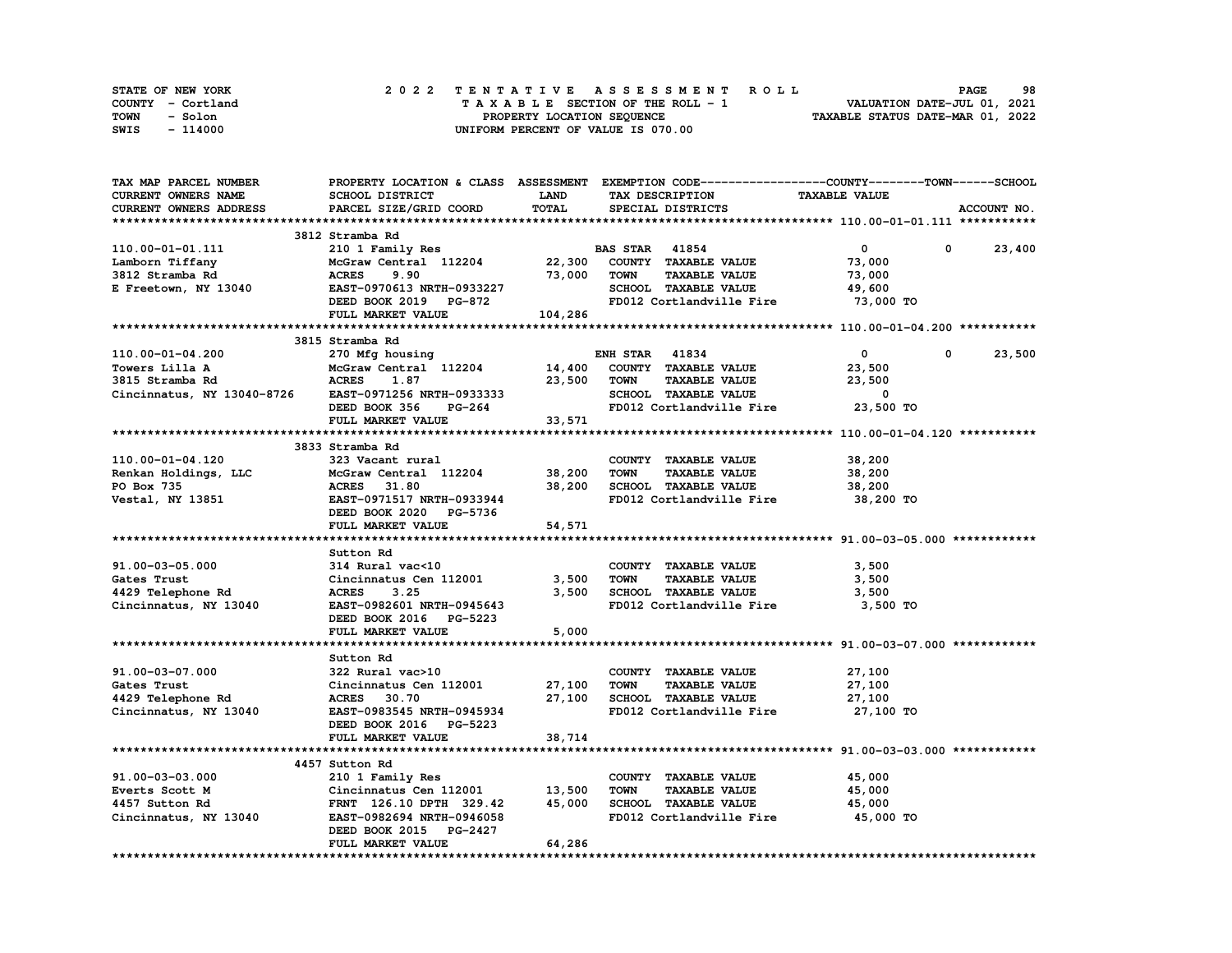| STATE OF NEW YORK | 2022 TENTATIVE ASSESSMENT ROLL     | 99<br><b>PAGE</b>                |
|-------------------|------------------------------------|----------------------------------|
| COUNTY - Cortland | TAXABLE SECTION OF THE ROLL - 1    | VALUATION DATE-JUL 01, 2021      |
| TOWN<br>- Solon   | PROPERTY LOCATION SEQUENCE         | TAXABLE STATUS DATE-MAR 01, 2022 |
| - 114000<br>SWIS  | UNIFORM PERCENT OF VALUE IS 070.00 |                                  |

| TAX MAP PARCEL NUMBER                                                                    |                                    |             | PROPERTY LOCATION & CLASS ASSESSMENT EXEMPTION CODE----------------COUNTY-------TOWN-----SCHOOL |                      |             |
|------------------------------------------------------------------------------------------|------------------------------------|-------------|-------------------------------------------------------------------------------------------------|----------------------|-------------|
| CURRENT OWNERS NAME                                                                      | SCHOOL DISTRICT                    | <b>LAND</b> | TAX DESCRIPTION                                                                                 | <b>TAXABLE VALUE</b> |             |
| CURRENT OWNERS ADDRESS                                                                   | PARCEL SIZE/GRID COORD             | TOTAL       | SPECIAL DISTRICTS                                                                               |                      | ACCOUNT NO. |
|                                                                                          |                                    |             |                                                                                                 |                      |             |
|                                                                                          | 4463 Sutton Rd                     |             |                                                                                                 |                      |             |
| 91.00-03-04.000                                                                          | 210 1 Family Res                   |             | COUNTY TAXABLE VALUE                                                                            | 40,000               |             |
| McCall David                                                                             | Cincinnatus Cen 112001 13,500      |             | TOWN<br><b>TAXABLE VALUE</b>                                                                    | 40,000               |             |
| 4463 Sutton Rd                                                                           | <b>ACRES</b><br>1.02               | 40,000      | SCHOOL TAXABLE VALUE                                                                            | 40,000               |             |
| Cincinnatus, NY 13040                                                                    | EAST-0982807 NRTH-0946061          |             | FD012 Cortlandville Fire                                                                        | 40,000 TO            |             |
|                                                                                          | DEED BOOK 2015 PG-5321             |             |                                                                                                 |                      |             |
|                                                                                          | FULL MARKET VALUE                  | 57,143      |                                                                                                 |                      |             |
|                                                                                          |                                    |             |                                                                                                 |                      |             |
|                                                                                          | 4466 Sutton Rd                     |             |                                                                                                 |                      |             |
| 91.00-03-06.000                                                                          | 210 1 Family Res                   |             | COUNTY TAXABLE VALUE                                                                            | 64,500               |             |
|                                                                                          | Cincinnatus Cen 112001             | 13,900      | TOWN<br><b>TAXABLE VALUE</b>                                                                    | 64,500               |             |
| Storrier Linda<br>Storrier Michael S<br>4466 Sutton Rd Apt 123B<br>Cincinnatus, NY 13040 | <b>ACRES</b><br>1.29 BANKCORELOG   | 64,500      | SCHOOL TAXABLE VALUE                                                                            | 64,500               |             |
|                                                                                          | EAST-0982861 NRTH-0945719          |             | FD012 Cortlandville Fire                                                                        | 64,500 TO            |             |
|                                                                                          | DEED BOOK 2018 PG-2735             |             |                                                                                                 |                      |             |
|                                                                                          | FULL MARKET VALUE                  | 92,143      |                                                                                                 |                      |             |
|                                                                                          |                                    |             |                                                                                                 |                      |             |
|                                                                                          | Syrian Hill Rd                     |             |                                                                                                 |                      |             |
| 69.00-05-09.000                                                                          | 314 Rural vac<10                   |             | COUNTY TAXABLE VALUE                                                                            | 13,200               |             |
| Roederer Charlotte D                                                                     | McGraw Central 112204 13,200       |             | <b>TOWN</b><br><b>TAXABLE VALUE</b>                                                             | 13,200               |             |
| 267 Capen Blvd                                                                           | <b>ACRES</b><br>5.25               | 13,200      | SCHOOL TAXABLE VALUE                                                                            | 13,200               |             |
| Amherst, NY 14226                                                                        | EAST-0967860 NRTH-0961461          |             | FD012 Cortlandville Fire                                                                        | 13,200 TO            |             |
|                                                                                          | DEED BOOK 2008 PG-2287             |             |                                                                                                 |                      |             |
|                                                                                          | FULL MARKET VALUE                  | 18,857      |                                                                                                 |                      |             |
|                                                                                          |                                    |             |                                                                                                 |                      |             |
|                                                                                          | Syrian Hill Rd                     |             |                                                                                                 |                      |             |
| 69.00-05-10.000                                                                          | 322 Rural vac>10                   |             | COUNTY TAXABLE VALUE                                                                            | 22,900               |             |
| Hallett Kara                                                                             | McGraw Central 112204 22,900       |             | <b>TOWN</b><br><b>TAXABLE VALUE</b>                                                             | 22,900               |             |
| 4729 Syrian Hill Rd                                                                      | ACRES 15.00                        | 22,900      | SCHOOL TAXABLE VALUE                                                                            | 22,900               |             |
| Solon, NY 13101                                                                          | EAST-0967398 NRTH-0960954          |             | FD012 Cortlandville Fire                                                                        | 22,900 TO            |             |
|                                                                                          | DEED BOOK 2020 PG-3848             |             |                                                                                                 |                      |             |
|                                                                                          | FULL MARKET VALUE                  | 32,714      |                                                                                                 |                      |             |
|                                                                                          |                                    |             |                                                                                                 |                      |             |
|                                                                                          | Syrian Hill Rd                     |             |                                                                                                 |                      |             |
| 69.00-05-11.000                                                                          | 210 1 Family Res                   |             | COUNTY TAXABLE VALUE                                                                            | 135,000              |             |
| Hallett Kara                                                                             | McGraw Central 112204              | 16,500      | <b>TOWN</b><br><b>TAXABLE VALUE</b>                                                             | 135,000              |             |
| 4729 Syrian Hill Rd                                                                      | 4.48<br><b>ACRES</b>               | 135,000     | SCHOOL TAXABLE VALUE                                                                            | 135,000              |             |
| Solon, NY 13101                                                                          | EAST-0968001 NRTH-0960888          |             | FD012 Cortlandville Fire                                                                        | 135,000 TO           |             |
|                                                                                          | DEED BOOK 2020 PG-3848             |             |                                                                                                 |                      |             |
|                                                                                          | FULL MARKET VALUE                  | 192,857     |                                                                                                 |                      |             |
|                                                                                          |                                    |             |                                                                                                 |                      |             |
|                                                                                          |                                    |             |                                                                                                 |                      |             |
| 69.00-05-12.000                                                                          | Syrian Hill Rd<br>314 Rural vac<10 |             | COUNTY TAXABLE VALUE                                                                            | 13,100               |             |
| Keller Brandy                                                                            | McGraw Central 112204 13,100       |             | TOWN<br><b>TAXABLE VALUE</b>                                                                    | 13,100               |             |
| Adams Donald J                                                                           | <b>ACRES</b><br>5.18               | 13,100      | SCHOOL TAXABLE VALUE                                                                            | 13,100               |             |
| 1640 Route 211 East                                                                      | EAST-0967922 NRTH-0960563          |             | FD012 Cortlandville Fire                                                                        | 13,100 TO            |             |
| Middletown, NY 10941                                                                     | DEED BOOK 2008 PG-1876             |             |                                                                                                 |                      |             |
|                                                                                          | FULL MARKET VALUE                  | 18,714      |                                                                                                 |                      |             |
|                                                                                          |                                    |             |                                                                                                 |                      |             |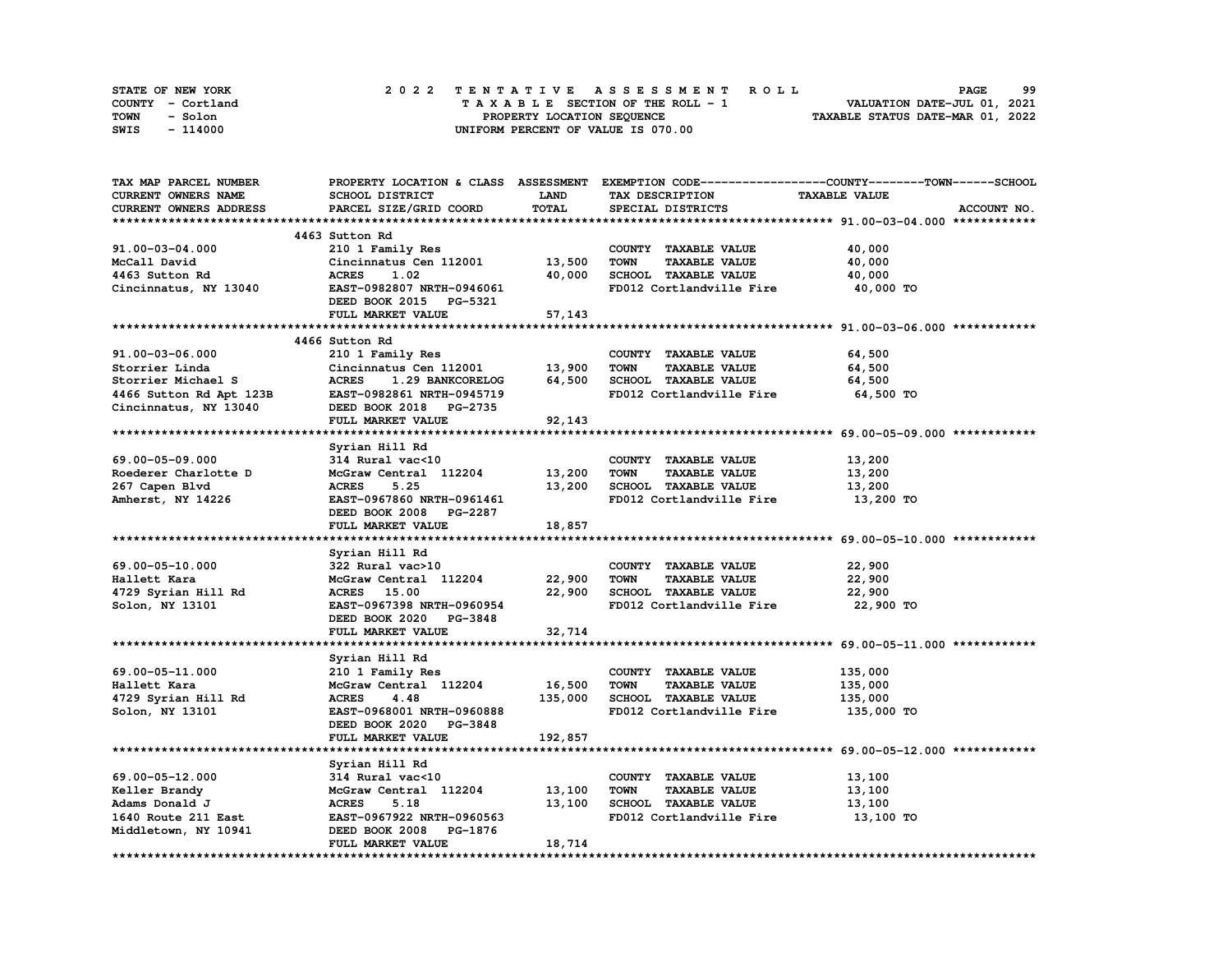| STATE OF NEW YORK | 2022 TENTATIVE ASSESSMENT ROLL     | 100<br><b>PAGE</b>               |
|-------------------|------------------------------------|----------------------------------|
| COUNTY - Cortland | TAXABLE SECTION OF THE ROLL - 1    | VALUATION DATE-JUL 01, 2021      |
| TOWN<br>- Solon   | PROPERTY LOCATION SEQUENCE         | TAXABLE STATUS DATE-MAR 01, 2022 |
| - 114000<br>SWIS  | UNIFORM PERCENT OF VALUE IS 070.00 |                                  |

| TAX MAP PARCEL NUMBER         | PROPERTY LOCATION & CLASS ASSESSMENT |        | EXEMPTION CODE-----------------COUNTY-------TOWN------SCHOOL |                      |             |
|-------------------------------|--------------------------------------|--------|--------------------------------------------------------------|----------------------|-------------|
| <b>CURRENT OWNERS NAME</b>    | SCHOOL DISTRICT                      | LAND   | TAX DESCRIPTION                                              | <b>TAXABLE VALUE</b> |             |
| <b>CURRENT OWNERS ADDRESS</b> | PARCEL SIZE/GRID COORD               | TOTAL  | SPECIAL DISTRICTS                                            |                      | ACCOUNT NO. |
|                               |                                      |        |                                                              |                      |             |
|                               | Syrian Hill Rd                       |        |                                                              |                      |             |
| 69.00-05-13.000               | 322 Rural vac>10                     |        | COUNTY TAXABLE VALUE                                         | 27,900               |             |
| Sholar Steven                 | McGraw Central 112204                | 27,900 | <b>TOWN</b><br><b>TAXABLE VALUE</b>                          | 27,900               |             |
| 4926 Shippey Rd               | <b>ACRES</b> 20.00                   | 27,900 | SCHOOL TAXABLE VALUE                                         | 27,900               |             |
| McGraw, NY 13101              | EAST-0967129 NRTH-0960343            |        | FD012 Cortlandville Fire                                     | 27,900 TO            |             |
|                               | DEED BOOK 2021 PG-3207               |        |                                                              |                      |             |
|                               | FULL MARKET VALUE                    | 39,857 |                                                              |                      |             |
|                               |                                      |        |                                                              |                      |             |
|                               | Syrian Hill Rd                       |        |                                                              |                      |             |
| 70.00-02-11.111               | 120 Field crops                      |        | COUNTY TAXABLE VALUE                                         | 49,000               |             |
| Berlingieri Dominic           | McGraw Central 112204                | 45,000 | <b>TOWN</b><br><b>TAXABLE VALUE</b>                          | 49,000               |             |
| 32 Overhill Ln                | ACRES 28.00                          | 49,000 | SCHOOL TAXABLE VALUE                                         | 49,000               |             |
| Warwick, NY 10990             | EAST-0969670 NRTH-0961167            |        | FD012 Cortlandville Fire                                     | 49,000 TO            |             |
|                               | DEED BOOK 2008 PG-2582               |        |                                                              |                      |             |
|                               | FULL MARKET VALUE                    | 70,000 |                                                              |                      |             |
|                               |                                      |        |                                                              |                      |             |
|                               | Syrian Hill Rd                       |        |                                                              |                      |             |
| 70.00-02-11.112               | 314 Rural vac<10                     |        | COUNTY TAXABLE VALUE                                         | 13,900               |             |
| Antos Mark Kenward            | McGraw Central 112204                | 13,900 | <b>TOWN</b><br><b>TAXABLE VALUE</b>                          | 13,900               |             |
| 101 S Kanawha St              | <b>ACRES</b><br>6.00                 | 13,900 | SCHOOL TAXABLE VALUE                                         | 13,900               |             |
| Buckhannon, WV 26201          | EAST-0968661 NRTH-0961303            |        | FD012 Cortlandville Fire                                     | 13,900 TO            |             |
|                               | DEED BOOK 2008 PG-1692               |        |                                                              |                      |             |
|                               | FULL MARKET VALUE                    | 19,857 |                                                              |                      |             |
|                               |                                      |        |                                                              |                      |             |
|                               | Syrian Hill Rd                       |        |                                                              |                      |             |
| 79.00-04-08.112               | 322 Rural vac>10                     |        | COUNTY TAXABLE VALUE                                         | 22,000               |             |
| Lyon Mark A                   | McGraw Central 112204                | 22,000 | <b>TOWN</b><br><b>TAXABLE VALUE</b>                          | 22,000               |             |
| 4657 Syrian Hill Rd           | ACRES 21.99                          | 22,000 | SCHOOL TAXABLE VALUE                                         | 22,000               |             |
| McGraw, NY 13101              | EAST-0967767 NRTH-0958940            |        | FD012 Cortlandville Fire                                     | 22,000 TO            |             |
|                               | DEED BOOK 2017 PG-5556               |        |                                                              |                      |             |
|                               | FULL MARKET VALUE                    | 31,429 |                                                              |                      |             |
|                               |                                      |        |                                                              |                      |             |
|                               | Syrian Hill Rd                       |        |                                                              |                      |             |
| 79.00-04-10.100               | 323 Vacant rural                     |        | AG COMMIT 41730                                              | 4,289<br>4,289       | 4,289       |
| Heider Paul R                 | McGraw Central 112204                | 15,000 | COUNTY TAXABLE VALUE                                         | 10,711               |             |
| Heider Mary E                 | <b>ACRES</b> 18.00                   | 15,000 | <b>TOWN</b><br><b>TAXABLE VALUE</b>                          | 10,711               |             |
| 4378 Syrian Hill Rd           | EAST-0967012 NRTH-0956701            |        | SCHOOL TAXABLE VALUE                                         | 10,711               |             |
| McGraw, NY 13101              | DEED BOOK 2015 PG-4356               |        | FD012 Cortlandville Fire                                     | 15,000 TO            |             |
|                               | FULL MARKET VALUE                    | 21,429 |                                                              |                      |             |
| MAY BE SUBJECT TO PAYMENT     |                                      |        |                                                              |                      |             |
| UNDER AGDIST LAW TIL 2029     |                                      |        |                                                              |                      |             |
|                               |                                      |        |                                                              |                      |             |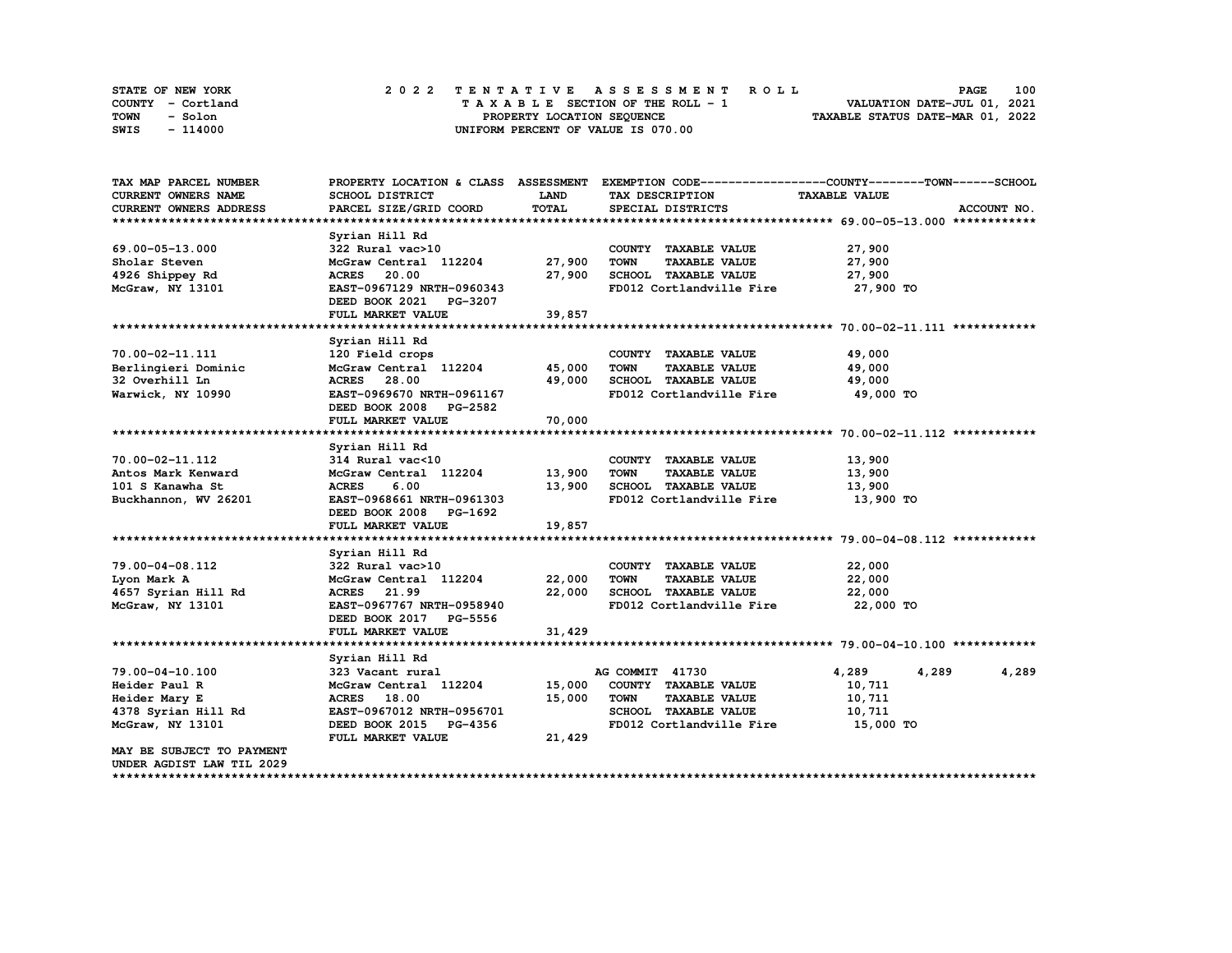| STATE OF NEW YORK | 2022 TENTATIVE ASSESSMENT ROLL     | 101<br><b>PAGE</b>               |
|-------------------|------------------------------------|----------------------------------|
| COUNTY - Cortland | TAXABLE SECTION OF THE ROLL - 1    | VALUATION DATE-JUL 01, 2021      |
| TOWN<br>- Solon   | PROPERTY LOCATION SEQUENCE         | TAXABLE STATUS DATE-MAR 01, 2022 |
| - 114000<br>SWIS  | UNIFORM PERCENT OF VALUE IS 070.00 |                                  |

| TAX MAP PARCEL NUMBER            |                              |             | PROPERTY LOCATION & CLASS ASSESSMENT EXEMPTION CODE-----------------COUNTY-------TOWN-----SCHOOL |                      |                |
|----------------------------------|------------------------------|-------------|--------------------------------------------------------------------------------------------------|----------------------|----------------|
| CURRENT OWNERS NAME              | SCHOOL DISTRICT              | <b>LAND</b> | TAX DESCRIPTION                                                                                  | <b>TAXABLE VALUE</b> |                |
| CURRENT OWNERS ADDRESS           | PARCEL SIZE/GRID COORD       | TOTAL       | SPECIAL DISTRICTS                                                                                |                      | ACCOUNT NO.    |
|                                  |                              |             |                                                                                                  |                      |                |
|                                  | Syrian Hill Rd               |             |                                                                                                  |                      |                |
| 79.00-04-11.000                  | 323 Vacant rural             |             | AG COMMIT 41730                                                                                  | 5,446                | 5,446<br>5,446 |
| Heider Paul R                    | McGraw Central 112204        | 24,500      | COUNTY TAXABLE VALUE                                                                             | 19,054               |                |
| Heider Mary E                    | <b>ACRES</b><br>25.00        | 24,500      | <b>TOWN</b><br><b>TAXABLE VALUE</b>                                                              | 19,054               |                |
| 4378 Syrian Hill Rd              | EAST-0967143 NRTH-0956336    |             | SCHOOL TAXABLE VALUE                                                                             | 19,054               |                |
| McGraw, NY 13101                 | DEED BOOK 2019 PG-3923       |             | FD012 Cortlandville Fire                                                                         | 24,500 TO            |                |
|                                  | FULL MARKET VALUE            | 35,000      |                                                                                                  |                      |                |
| <b>MAY BE SUBJECT TO PAYMENT</b> |                              |             |                                                                                                  |                      |                |
| UNDER AGDIST LAW TIL 2029        |                              |             |                                                                                                  |                      |                |
|                                  |                              |             |                                                                                                  |                      |                |
|                                  | Syrian Hill Rd               |             |                                                                                                  |                      |                |
| 79.00-04-13.120                  | 322 Rural vac>10             |             | COUNTY TAXABLE VALUE                                                                             | 29,700               |                |
| O'Hara Patrick                   | McGraw Central 112204 29,700 |             | <b>TOWN</b><br><b>TAXABLE VALUE</b>                                                              | 29,700               |                |
| O'Hara Patricia                  | ACRES 26.99                  | 29,700      | SCHOOL TAXABLE VALUE                                                                             | 29,700               |                |
| 4371 Syrian Hill Rd              | EAST-0967876 NRTH-0954041    |             | FD012 Cortlandville Fire                                                                         | 29,700 TO            |                |
| McGraw, NY 13101-9522            | DEED BOOK 428<br>$PG-23$     |             |                                                                                                  |                      |                |
|                                  | FULL MARKET VALUE            | 42,429      |                                                                                                  |                      |                |
|                                  |                              |             |                                                                                                  |                      |                |
|                                  | Syrian Hill Rd               |             |                                                                                                  |                      |                |
| 80.00-01-21.200                  | 120 Field crops              |             | COUNTY TAXABLE VALUE                                                                             | 87,500               |                |
| Heider Paul                      | McGraw Central 112204        | 59,900      | <b>TOWN</b><br><b>TAXABLE VALUE</b>                                                              | 87,500               |                |
| Heider Mary                      | ACRES 55.12                  | 87,500      | SCHOOL TAXABLE VALUE                                                                             | 87,500               |                |
| 4378 Syrian Hill Rd              | EAST-0969545 NRTH-0954962    |             | FD012 Cortlandville Fire                                                                         | 87,500 TO            |                |
| McGraw, NY 13101                 | DEED BOOK 536<br>PG-176      |             |                                                                                                  |                      |                |
|                                  | FULL MARKET VALUE            | 125,000     |                                                                                                  |                      |                |
|                                  |                              |             |                                                                                                  |                      |                |
|                                  | Syrian Hill Rd               |             |                                                                                                  |                      |                |
| $80.00 - 03 - 10.000$            | 323 Vacant rural             |             | COUNTY TAXABLE VALUE                                                                             | 39,100               |                |
| Griffin David L                  | McGraw Central 112204        | 39,100      | <b>TOWN</b><br><b>TAXABLE VALUE</b>                                                              | 39,100               |                |
| Griffen Maryalice H              | ACRES 30.14                  | 39,100      | SCHOOL TAXABLE VALUE                                                                             | 39,100               |                |
| 4428 Syrian Hill Rd              | EAST-0969415 NRTH-0956048    |             | FD012 Cortlandville Fire                                                                         | 39,100 TO            |                |
| McGraw, NY 13101-9522            | DEED BOOK 558<br>$PG-68$     |             |                                                                                                  |                      |                |
|                                  | FULL MARKET VALUE            | 55,857      |                                                                                                  |                      |                |
|                                  |                              |             |                                                                                                  |                      |                |
|                                  | Syrian Hill Rd               |             |                                                                                                  |                      |                |
| $80.00 - 03 - 12.000$            | 312 Vac w/imprv              |             | COUNTY TAXABLE VALUE                                                                             | 15,000               |                |
| Heider Althea                    | McGraw Central 112204        | 14,500      | <b>TOWN</b><br><b>TAXABLE VALUE</b>                                                              | 15,000               |                |
| 4500 Syrian Hill Rd              | ACRES 10.38                  | 15,000      | SCHOOL TAXABLE VALUE                                                                             | 15,000               |                |
| McGraw, NY 13101                 | EAST-0969242 NRTH-0956765    |             | FD012 Cortlandville Fire                                                                         | 15,000 TO            |                |
|                                  | DEED BOOK 10176 PG-73001     |             |                                                                                                  |                      |                |
|                                  | FULL MARKET VALUE            | 21,429      |                                                                                                  |                      |                |
|                                  |                              |             |                                                                                                  |                      |                |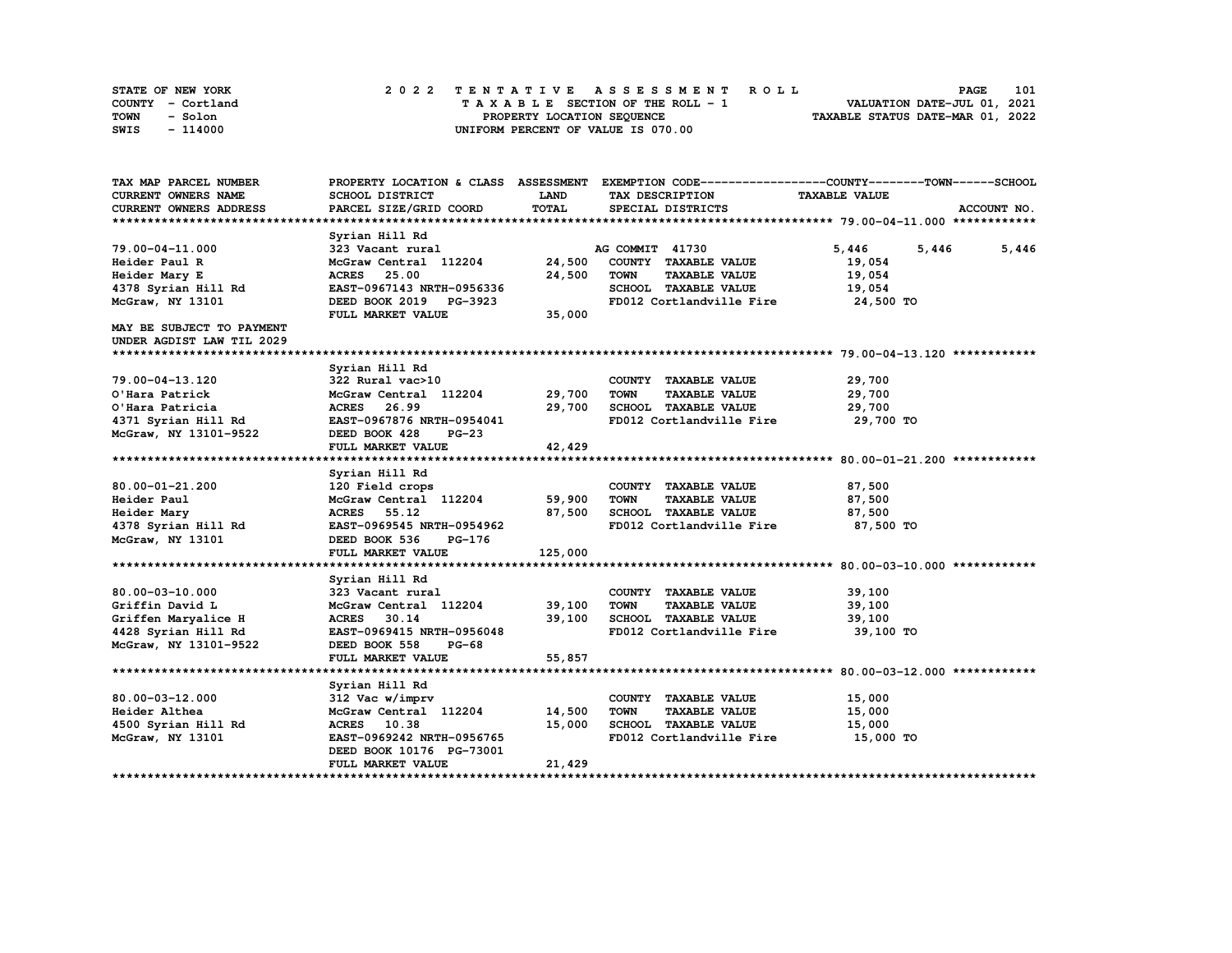|      | STATE OF NEW YORK |  | 2022 TENTATIVE ASSESSMENT ROLL |  |  |  |                                    |  |  |  |  |  |  |                                  | <b>PAGE</b> | 102 |
|------|-------------------|--|--------------------------------|--|--|--|------------------------------------|--|--|--|--|--|--|----------------------------------|-------------|-----|
|      | COUNTY - Cortland |  |                                |  |  |  | TAXABLE SECTION OF THE ROLL - 1    |  |  |  |  |  |  | VALUATION DATE-JUL 01, 2021      |             |     |
| TOWN | - Solon           |  |                                |  |  |  | PROPERTY LOCATION SEQUENCE         |  |  |  |  |  |  | TAXABLE STATUS DATE-MAR 01, 2022 |             |     |
| SWIS | - 114000          |  |                                |  |  |  | UNIFORM PERCENT OF VALUE IS 070.00 |  |  |  |  |  |  |                                  |             |     |

| TAX MAP PARCEL NUMBER     |                           |             |                                     | PROPERTY LOCATION & CLASS ASSESSMENT EXEMPTION CODE----------------COUNTY-------TOWN------SCHOOL |
|---------------------------|---------------------------|-------------|-------------------------------------|--------------------------------------------------------------------------------------------------|
| CURRENT OWNERS NAME       | SCHOOL DISTRICT           | <b>LAND</b> | TAX DESCRIPTION                     | <b>TAXABLE VALUE</b>                                                                             |
| CURRENT OWNERS ADDRESS    | PARCEL SIZE/GRID COORD    | TOTAL       | SPECIAL DISTRICTS                   | ACCOUNT NO.                                                                                      |
|                           |                           |             |                                     |                                                                                                  |
|                           | Syrian Hill Rd            |             |                                     |                                                                                                  |
| 89.00-01-13.000           | 323 Vacant rural          |             | COUNTY TAXABLE VALUE                | 22,700                                                                                           |
| Augur David W             | McGraw Central 112204     | 22,700      | <b>TOWN</b><br><b>TAXABLE VALUE</b> | 22,700                                                                                           |
|                           |                           |             |                                     |                                                                                                  |
| Augur Samantha C          | <b>ACRES</b><br>20.66     | 22,700      | SCHOOL TAXABLE VALUE                | 22,700                                                                                           |
| 4056 State Route 41       | EAST-0968362 NRTH-0948763 |             | FD012 Cortlandville Fire            | 22,700 TO                                                                                        |
| McGraw, NY 13101-9554     | DEED BOOK 1998 PG-3226    |             |                                     |                                                                                                  |
|                           | FULL MARKET VALUE         | 32,429      |                                     |                                                                                                  |
|                           |                           |             |                                     |                                                                                                  |
|                           | Syrian Hill Rd            |             |                                     |                                                                                                  |
| $90.00 - 01 - 01.000$     | 105 Vac farmland          |             | COUNTY TAXABLE VALUE                | 66,300                                                                                           |
| Bickford Trust Edwin B Jr | McGraw Central 112204     | 66,300      | <b>TOWN</b><br><b>TAXABLE VALUE</b> | 66,300                                                                                           |
| 4054 Syrian Hill Rd       | <b>ACRES</b> 73.00        | 66,300      | SCHOOL TAXABLE VALUE                | 66,300                                                                                           |
| McGraw, NY 13101-9522     | EAST-0970082 NRTH-0951591 |             | FD012 Cortlandville Fire            | 66,300 TO                                                                                        |
|                           | DEED BOOK 1998 PG-468     |             |                                     |                                                                                                  |
|                           | FULL MARKET VALUE         | 94,714      |                                     |                                                                                                  |
|                           |                           |             |                                     |                                                                                                  |
|                           |                           |             |                                     |                                                                                                  |
|                           | 4054 Syrian Hill Rd       |             |                                     |                                                                                                  |
| $90.00 - 02 - 24.000$     | 210 1 Family Res          |             | <b>BAS STAR 41854</b>               | $\mathbf{0}$<br>$\mathbf{0}$<br>23,400                                                           |
| Bickford Mary P           | McGraw Central 112204     | 16,500      | COUNTY TAXABLE VALUE                | 250,000                                                                                          |
| 4054 Syrian Hill Rd       | <b>ACRES</b><br>4.50      | 250,000     | <b>TOWN</b><br><b>TAXABLE VALUE</b> | 250,000                                                                                          |
| McGraw, NY 13101-9522     | EAST-0969186 NRTH-0948127 |             | SCHOOL TAXABLE VALUE                | 226,600                                                                                          |
|                           | DEED BOOK 569<br>PG-69    |             | FD012 Cortlandville Fire            | 250,000 TO                                                                                       |
|                           | FULL MARKET VALUE         | 357,143     |                                     |                                                                                                  |
|                           |                           |             |                                     |                                                                                                  |
|                           | 4101 Syrian Hill Rd       |             |                                     |                                                                                                  |
| 89.00-04-04.000           | 210 1 Family Res          |             | COUNTY TAXABLE VALUE                | 67,000                                                                                           |
| Barron Timothy            | McGraw Central 112204     | 16,900      | <b>TOWN</b><br><b>TAXABLE VALUE</b> | 67,000                                                                                           |
| Barron Michelle           | <b>ACRES</b><br>5.00      | 67,000      | SCHOOL TAXABLE VALUE                | 67,000                                                                                           |
| 4101 Syrian Hill Rd       | EAST-0968554 NRTH-0949862 |             | FD012 Cortlandville Fire            | 67,000 TO                                                                                        |
|                           |                           |             |                                     |                                                                                                  |
| McGraw, NY 13101          | DEED BOOK 2017 PG-3587    |             |                                     |                                                                                                  |
|                           | FULL MARKET VALUE         | 95,714      |                                     |                                                                                                  |
|                           |                           |             |                                     |                                                                                                  |
|                           | 4163 Syrian Hill Rd       |             |                                     |                                                                                                  |
| 89.00-04-02.000           | 321 Abandoned ag          |             | COUNTY TAXABLE VALUE                | 27,700                                                                                           |
| Heider David              | McGraw Central 112204     | 27,700      | <b>TOWN</b><br><b>TAXABLE VALUE</b> | 27,700                                                                                           |
| PO Box 426                | ACRES 19.80               | 27,700      | <b>SCHOOL TAXABLE VALUE</b>         | 27,700                                                                                           |
| McGraw, NY 13101          | EAST-0968339 NRTH-0950612 |             | FD012 Cortlandville Fire            | 27,700 TO                                                                                        |
|                           | DEED BOOK 2015 PG-3354    |             |                                     |                                                                                                  |
|                           | FULL MARKET VALUE         | 39,571      |                                     |                                                                                                  |
|                           |                           |             |                                     |                                                                                                  |
|                           | 4177 Syrian Hill Rd       |             |                                     |                                                                                                  |
| 89.00-04-01.000           | 240 Rural res             |             | COUNTY TAXABLE VALUE                | 172,000                                                                                          |
|                           |                           | 91,000      | <b>TOWN</b>                         |                                                                                                  |
| Moore Gregory A           | McGraw Central 112204     |             | <b>TAXABLE VALUE</b>                | 172,000                                                                                          |
| 4177 Syrian Hill Rd       | ACRES 74.34 BANKCORELOG   | 172,000     | <b>SCHOOL TAXABLE VALUE</b>         | 172,000                                                                                          |
| McGraw, NY 13101          | EAST-0967556 NRTH-0950335 |             | FD012 Cortlandville Fire            | 172,000 TO                                                                                       |
|                           | DEED BOOK 2017 PG-2294    |             |                                     |                                                                                                  |
|                           | FULL MARKET VALUE         | 245,714     |                                     |                                                                                                  |
|                           |                           |             |                                     |                                                                                                  |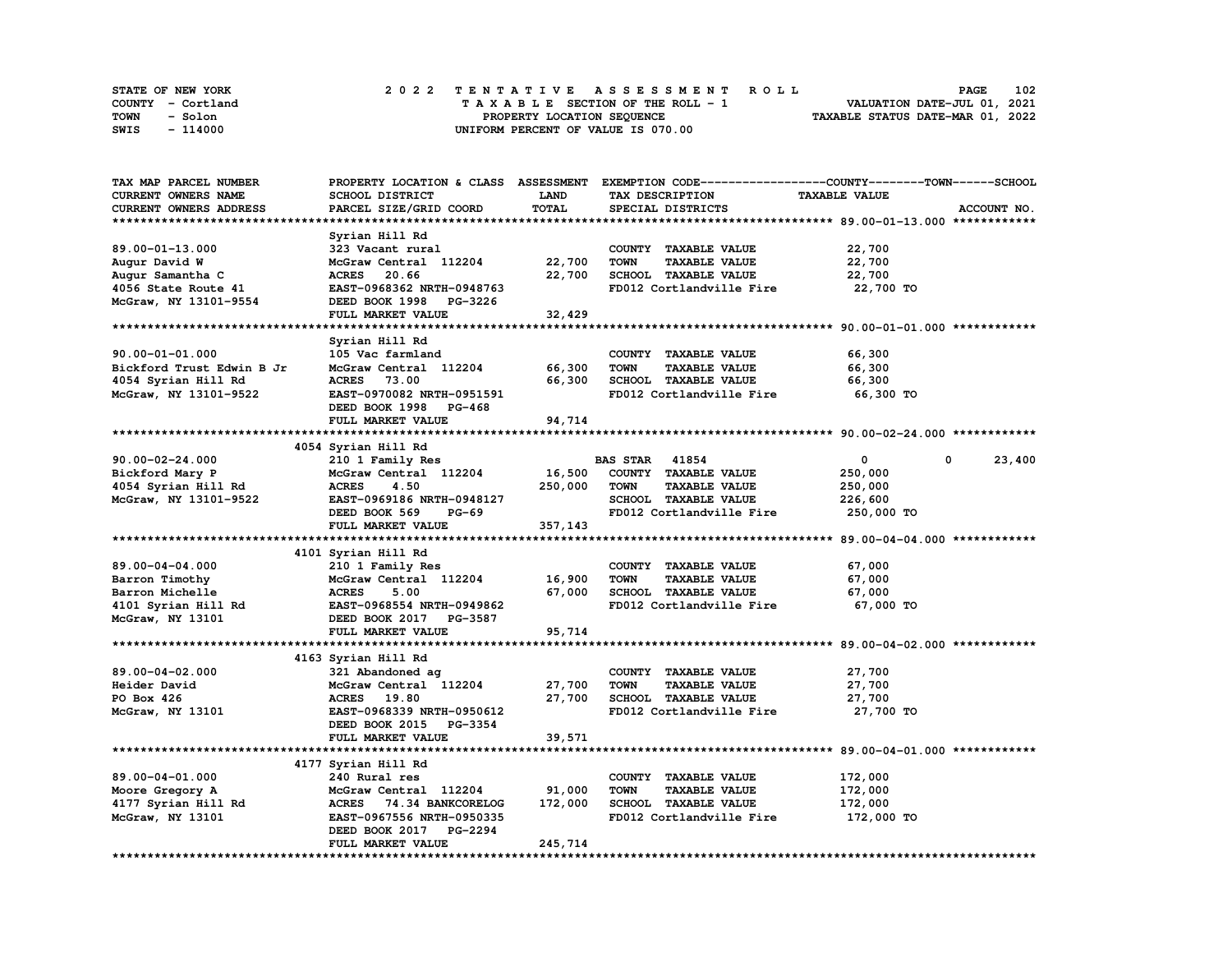| STATE OF NEW YORK | 2022 TENTATIVE ASSESSMENT ROLL     | 103<br><b>PAGE</b>               |
|-------------------|------------------------------------|----------------------------------|
| COUNTY - Cortland | TAXABLE SECTION OF THE ROLL - 1    | VALUATION DATE-JUL 01, 2021      |
| TOWN<br>- Solon   | PROPERTY LOCATION SEQUENCE         | TAXABLE STATUS DATE-MAR 01, 2022 |
| - 114000<br>SWIS  | UNIFORM PERCENT OF VALUE IS 070.00 |                                  |

| TAX MAP PARCEL NUMBER     | PROPERTY LOCATION & CLASS ASSESSMENT EXEMPTION CODE----------------COUNTY-------TOWN------SCHOOL |              |                                     |                      |                        |
|---------------------------|--------------------------------------------------------------------------------------------------|--------------|-------------------------------------|----------------------|------------------------|
| CURRENT OWNERS NAME       | SCHOOL DISTRICT                                                                                  | <b>LAND</b>  | TAX DESCRIPTION                     | <b>TAXABLE VALUE</b> |                        |
| CURRENT OWNERS ADDRESS    | PARCEL SIZE/GRID COORD                                                                           | <b>TOTAL</b> | SPECIAL DISTRICTS                   |                      | ACCOUNT NO.            |
|                           |                                                                                                  |              |                                     |                      |                        |
|                           | 4300 Syrian Hill Rd                                                                              |              |                                     |                      |                        |
| $80.00 - 01 - 23.000$     | 240 Rural res                                                                                    |              | COUNTY TAXABLE VALUE                | 493,000              |                        |
| Wilson Kevin H            | McGraw Central 112204                                                                            | 156,000      | <b>TOWN</b><br><b>TAXABLE VALUE</b> | 493,000              |                        |
| Wilson Donna K            | ACRES 216.26                                                                                     | 493,000      | SCHOOL TAXABLE VALUE                | 493,000              |                        |
| 8442 Transit Ln           | EAST-0969892 NRTH-0953173                                                                        |              | FD012 Cortlandville Fire            | 493,000 TO           |                        |
| Baldwinsville, NY 13027   | DEED BOOK 2016 PG-658                                                                            |              |                                     |                      |                        |
|                           | FULL MARKET VALUE                                                                                | 704,286      |                                     |                      |                        |
| MAY BE SUBJECT TO PAYMENT |                                                                                                  |              |                                     |                      |                        |
| UNDER AGDIST LAW TIL 2024 |                                                                                                  |              |                                     |                      |                        |
|                           |                                                                                                  |              |                                     |                      |                        |
|                           | 4303 Syrian Hill Rd                                                                              |              |                                     |                      |                        |
| 79.00-04-14.000           | 240 Rural res                                                                                    |              | <b>BAS STAR</b><br>41854            | $\mathbf{0}$         | $^{\circ}$<br>23,400   |
| Terwilliger Kris E        | McGraw Central 112204                                                                            | 30,000       | COUNTY TAXABLE VALUE                | 90,000               |                        |
| Terwilliger Jodi M        | ACRES 16.00                                                                                      | 90,000       | <b>TOWN</b><br><b>TAXABLE VALUE</b> | 90,000               |                        |
| 4303 Syrian Hill Rd       | EAST-0967996 NRTH-0953207                                                                        |              | SCHOOL TAXABLE VALUE                | 66,600               |                        |
| McGraw, NY 13101          | DEED BOOK 2010 PG-5318                                                                           |              | FD012 Cortlandville Fire            | 90,000 TO            |                        |
|                           | FULL MARKET VALUE                                                                                | 128,571      |                                     |                      |                        |
|                           |                                                                                                  |              |                                     |                      |                        |
|                           | 4323 Syrian Hill Rd                                                                              |              |                                     |                      |                        |
| 80.00-01-21.100           | 314 Rural vac<10                                                                                 |              | COUNTY TAXABLE VALUE                | 500                  |                        |
| O'Hara Christopher M      | McGraw Central 112204                                                                            | 500          | <b>TOWN</b><br><b>TAXABLE VALUE</b> | 500                  |                        |
| O'Hara Janet E            | <b>ACRES</b><br>1.01                                                                             | 500          | SCHOOL TAXABLE VALUE                | 500                  |                        |
| 4375 Syrian Hill Rd       | EAST-0968451 NRTH-0954589                                                                        |              | FD012 Cortlandville Fire            | 500 TO               |                        |
| McGraw, NY 13101          | DEED BOOK 10155 PG-56003                                                                         |              |                                     |                      |                        |
|                           | FULL MARKET VALUE                                                                                | 714          |                                     |                      |                        |
|                           |                                                                                                  |              |                                     |                      |                        |
|                           | 4371 Syrian Hill Rd                                                                              |              |                                     |                      |                        |
| 79.00-04-13.110           | 210 1 Family Res                                                                                 |              | VET WAR CT 41121                    | 4,680                | 9,360<br>0             |
| O'Hara Patrick            | McGraw Central 112204                                                                            |              | 16,800 ENH STAR 41834               | $\mathbf{0}$         | 58,420<br><sup>0</sup> |
| O'Hara Patricia           | <b>ACRES</b><br>4.90                                                                             | 75,000       | COUNTY TAXABLE VALUE                | 70,320               |                        |
| 4371 Syrian Hill Rd       | EAST-0968462 NRTH-0953765                                                                        |              | <b>TOWN</b><br><b>TAXABLE VALUE</b> | 65,640               |                        |
| McGraw, NY 13101-9522     | DEED BOOK 428<br>$PG-23$                                                                         |              | SCHOOL TAXABLE VALUE                | 16,580               |                        |
|                           | FULL MARKET VALUE                                                                                |              | 107,143 FD012 Cortlandville Fire    | 75,000 TO            |                        |
|                           |                                                                                                  |              |                                     |                      |                        |
|                           | 4375 Syrian Hill Rd                                                                              |              |                                     |                      |                        |
| 79.00-04-13.200           | 210 1 Family Res                                                                                 |              | <b>BAS STAR</b> 41854               | $\mathbf{0}$         | $\mathbf 0$<br>23,400  |
| O'Hara Christopher        | McGraw Central 112204                                                                            | 14,900       | COUNTY TAXABLE VALUE                | 80,000               |                        |
| O'Hara Janet E            | <b>ACRES</b><br>2.56 BANK LERETA                                                                 | 80,000       | <b>TOWN</b><br><b>TAXABLE VALUE</b> | 80,000               |                        |
| 4375 Syrian Hill Rd       | EAST-0968453 NRTH-0954351                                                                        |              | <b>SCHOOL TAXABLE VALUE</b>         | 56,600               |                        |
| McGraw, NY 13101-9522     | DEED BOOK 549<br>$PG-50$                                                                         |              | FD012 Cortlandville Fire            | 80,000 TO            |                        |
|                           | FULL MARKET VALUE                                                                                | 114,286      |                                     |                      |                        |
|                           |                                                                                                  |              |                                     |                      |                        |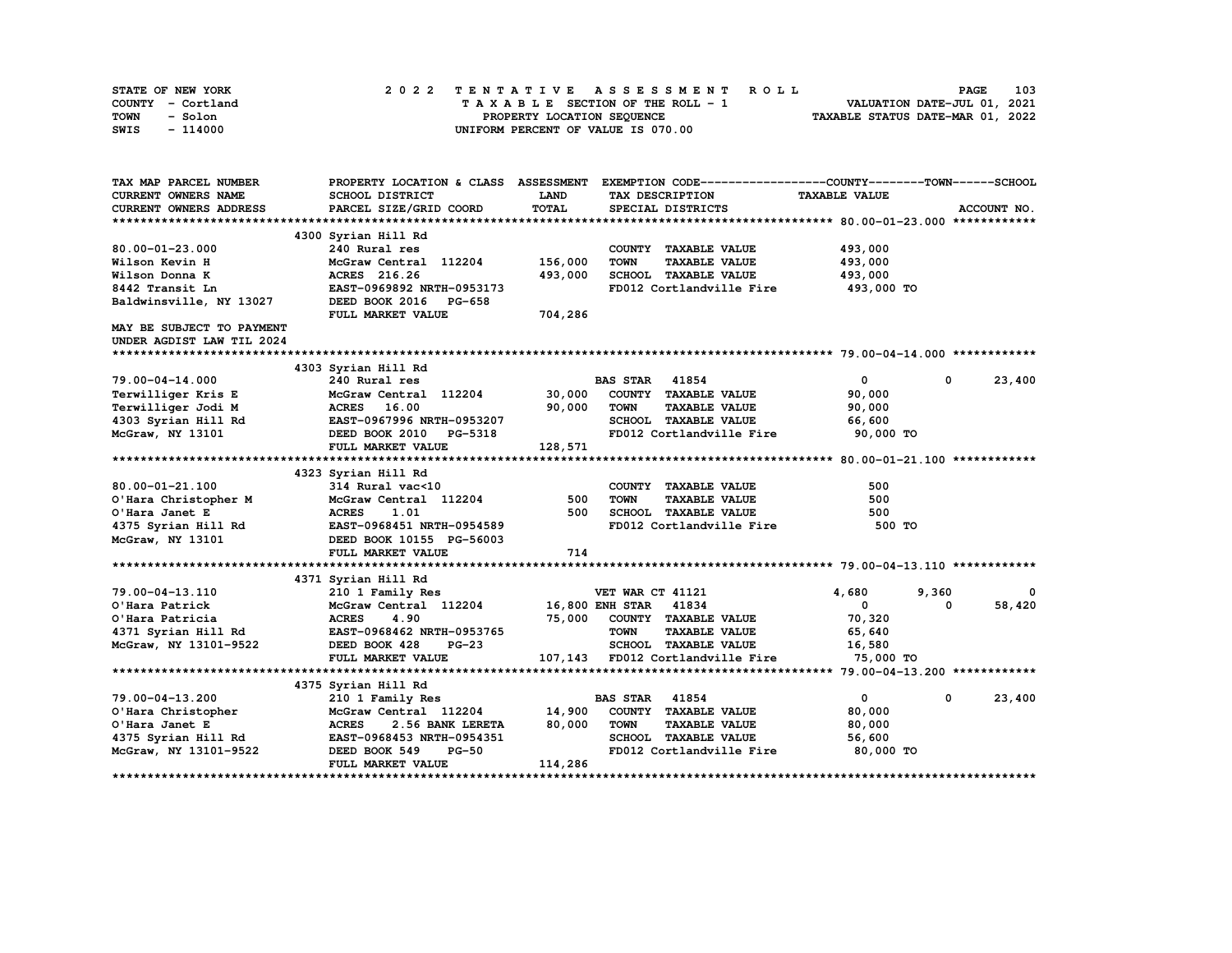| STATE OF NEW YORK | 2022 TENTATIVE ASSESSMENT ROLL     | 104<br><b>PAGE</b>               |
|-------------------|------------------------------------|----------------------------------|
| COUNTY - Cortland | TAXABLE SECTION OF THE ROLL - 1    | VALUATION DATE-JUL 01, 2021      |
| TOWN<br>- Solon   | PROPERTY LOCATION SEQUENCE         | TAXABLE STATUS DATE-MAR 01, 2022 |
| - 114000<br>SWIS  | UNIFORM PERCENT OF VALUE IS 070.00 |                                  |

| TAX MAP PARCEL NUMBER                                                       |                                                                     |             | PROPERTY LOCATION & CLASS ASSESSMENT EXEMPTION CODE----------------COUNTY-------TOWN-----SCHOOL |                      |              |               |
|-----------------------------------------------------------------------------|---------------------------------------------------------------------|-------------|-------------------------------------------------------------------------------------------------|----------------------|--------------|---------------|
| <b>CURRENT OWNERS NAME</b>                                                  | SCHOOL DISTRICT                                                     | <b>LAND</b> | TAX DESCRIPTION                                                                                 | <b>TAXABLE VALUE</b> |              |               |
| <b>CURRENT OWNERS ADDRESS</b>                                               | PARCEL SIZE/GRID COORD                                              | TOTAL       | SPECIAL DISTRICTS                                                                               |                      |              | ACCOUNT NO.   |
|                                                                             |                                                                     |             |                                                                                                 |                      |              |               |
|                                                                             | 4378 Syrian Hill Rd                                                 |             |                                                                                                 |                      |              |               |
| $80.00 - 01 - 22.000$                                                       | 210 1 Family Res                                                    |             | <b>BAS STAR</b> 41854                                                                           | $\overline{0}$       |              | $0 \t 23,400$ |
| Heider Paul                                                                 | McGraw Central 112204 7,000 COUNTY TAXABLE VALUE                    |             |                                                                                                 | 86,000               |              |               |
| Heider Mary E                                                               | FRNT 139.90 DPTH 139.25 86,000                                      |             | <b>TOWN</b><br><b>TAXABLE VALUE</b>                                                             | 86,000               |              |               |
|                                                                             | 4378 Syrian Hill Rd EAST-0968685 NRTH-0954877                       |             | SCHOOL TAXABLE VALUE                                                                            | 62,600               |              |               |
| McGraw, NY 13101                                                            | DEED BOOK 2012 PG-1599                                              |             | FD012 Cortlandville Fire 86,000 TO                                                              |                      |              |               |
|                                                                             | FULL MARKET VALUE                                                   | 122,857     |                                                                                                 |                      |              |               |
|                                                                             |                                                                     |             |                                                                                                 |                      |              |               |
|                                                                             | 4428 Syrian Hill Rd                                                 |             |                                                                                                 |                      |              |               |
| 80.00-03-11.000                                                             |                                                                     |             |                                                                                                 | $\overline{0}$       | $\mathbf{0}$ | 23,400        |
| Griffin David L                                                             |                                                                     |             |                                                                                                 | 92,000               |              |               |
| Griffin Maryalice H                                                         | <b>ACRES</b><br>5.00                                                | 92,000      | <b>TOWN</b><br><b>TAXABLE VALUE</b>                                                             | 92,000               |              |               |
|                                                                             |                                                                     |             | SCHOOL TAXABLE VALUE                                                                            | 68,600               |              |               |
|                                                                             | 4428 Syrian Hill Rd<br>McGraw, NY 13101-9522<br>DEED BOOK 558 PG-68 |             | FD012 Cortlandville Fire                                                                        | 92,000 TO            |              |               |
|                                                                             | FULL MARKET VALUE                                                   | 131,429     |                                                                                                 |                      |              |               |
|                                                                             |                                                                     |             |                                                                                                 |                      |              |               |
|                                                                             |                                                                     |             | 58 PCT OF VALUE USED FOR EXEMPTION PURPOSES                                                     |                      |              |               |
| $80.00 - 03 - 13.000$                                                       | 4500 Syrian Hill Rd<br>210 1 Family Res                             |             | CW_15_VET/ 41162                                                                                | 4,680                | $\mathbf 0$  | $\mathbf 0$   |
| Heider Althea                                                               | McGraw Central 112204 15,900 ENH STAR 41834                         |             |                                                                                                 | $\overline{0}$       | $^{\circ}$   | 56,000        |
| 4500 Syrian Hill Rd                                                         | <b>ACRES</b><br>3.77                                                |             | 56,000 COUNTY TAXABLE VALUE                                                                     | 51,320               |              |               |
| McGraw, NY 13101-9522                                                       | EAST-0969241 NRTH-0956969                                           |             | TOWN      TAXABLE  VALUE<br>SCHOOL   TAXABLE  VALUE                                             | 56,000               |              |               |
|                                                                             | <b>PG-253</b><br>DEED BOOK 562                                      |             |                                                                                                 | $^{\circ}$           |              |               |
|                                                                             | FULL MARKET VALUE                                                   |             | 80,000 FD012 Cortlandville Fire 56,000 TO                                                       |                      |              |               |
|                                                                             |                                                                     |             |                                                                                                 |                      |              |               |
|                                                                             | 4511 Syrian Hill Rd                                                 |             |                                                                                                 |                      |              |               |
| 79.00-04-10.200                                                             | 240 Rural res                                                       |             | COUNTY TAXABLE VALUE                                                                            | 58,000               |              |               |
| Keep Stephen J                                                              | McGraw Central 112204 14,500                                        |             | <b>TOWN</b><br>TAXABLE VALUE                                                                    | 58,000               |              |               |
| 4511 Syrian Hill Rd                                                         | 2.00 BANK WELLS 58,000<br><b>ACRES</b>                              |             | SCHOOL TAXABLE VALUE                                                                            | 58,000               |              |               |
| McGraw, NY 13101                                                            | EAST-0968300 NRTH-0956768                                           |             | FD012 Cortlandville Fire                                                                        | 58,000 TO            |              |               |
|                                                                             | DEED BOOK 2015 PG-3827                                              |             |                                                                                                 |                      |              |               |
|                                                                             | FULL MARKET VALUE                                                   | 82,857      |                                                                                                 |                      |              |               |
|                                                                             |                                                                     |             |                                                                                                 |                      |              |               |
|                                                                             | 4534 Syrian Hill Rd                                                 |             |                                                                                                 |                      |              |               |
| $80.00 - 03 - 14.000$                                                       | 210 1 Family Res                                                    |             | COUNTY TAXABLE VALUE                                                                            | 62,000               |              |               |
| <b>Kjellander Jennifer J<br/>Kjellander Jennifer J<br/>1075 Marshury Rd</b> | McGraw Central 112204                                               | 15,100      | <b>TOWN</b><br>TAXABLE VALUE                                                                    | 62,000               |              |               |
|                                                                             | <b>ACRES</b><br>2.75 BANK WELLS                                     | 62,000      | SCHOOL TAXABLE VALUE                                                                            | 62,000               |              |               |
| McGraw, NY 13101                                                            | EAST-0968622 NRTH-0957190                                           |             | FD012 Cortlandville Fire 62,000 TO                                                              |                      |              |               |
|                                                                             | DEED BOOK 2013 PG-7214                                              |             |                                                                                                 |                      |              |               |
|                                                                             | FULL MARKET VALUE                                                   | 88,571      |                                                                                                 |                      |              |               |
|                                                                             |                                                                     |             |                                                                                                 |                      |              |               |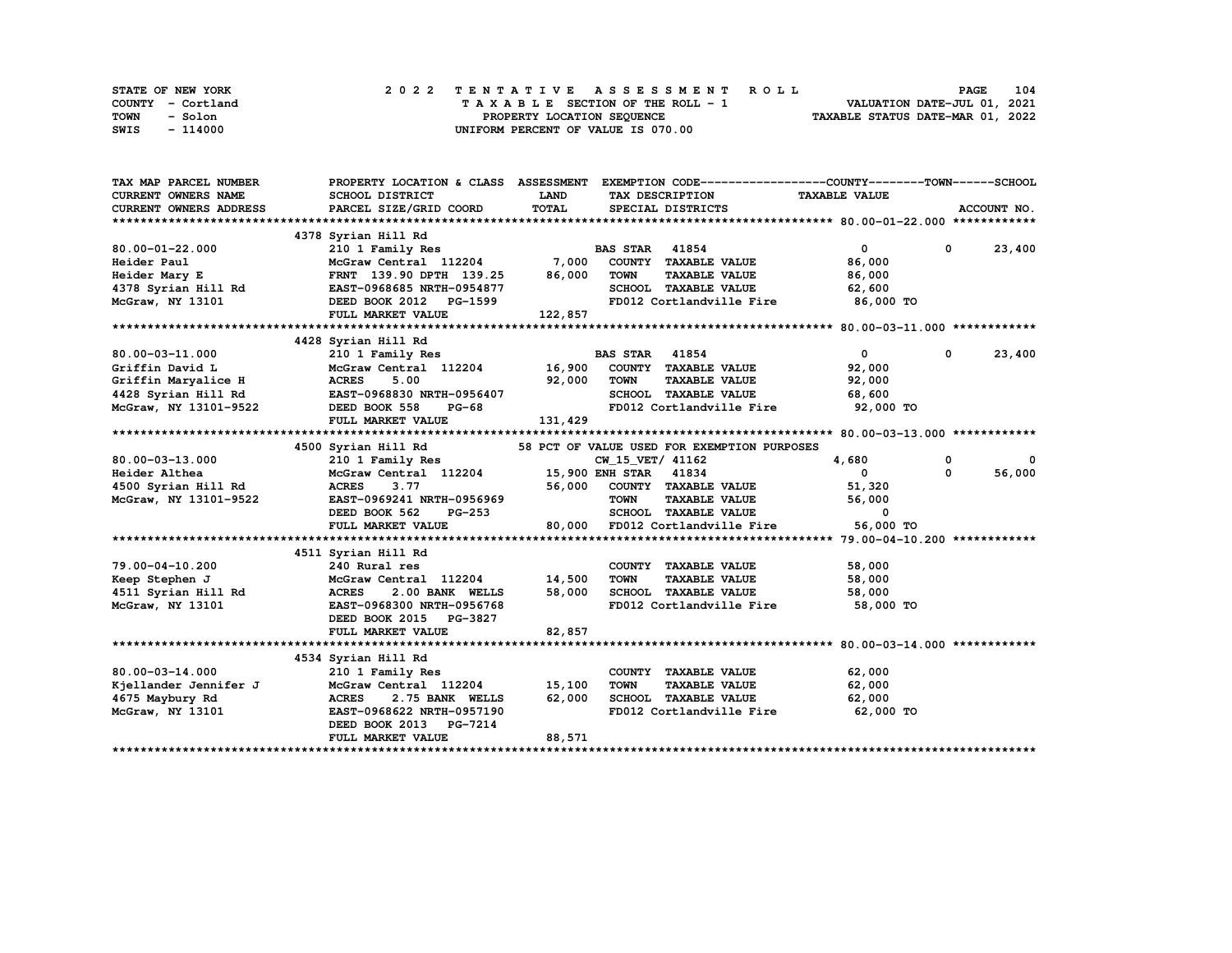| STATE OF NEW YORK | 2022 TENTATIVE ASSESSMENT ROLL     | 105<br><b>PAGE</b>               |
|-------------------|------------------------------------|----------------------------------|
| COUNTY - Cortland | TAXABLE SECTION OF THE ROLL - 1    | VALUATION DATE-JUL 01, 2021      |
| TOWN<br>- Solon   | PROPERTY LOCATION SEQUENCE         | TAXABLE STATUS DATE-MAR 01, 2022 |
| - 114000<br>SWIS  | UNIFORM PERCENT OF VALUE IS 070.00 |                                  |

| TAX MAP PARCEL NUMBER                   | PROPERTY LOCATION & CLASS ASSESSMENT EXEMPTION CODE-----------------COUNTY-------TOWN------SCHOOL |                  |                             |                                              |                      |             |             |
|-----------------------------------------|---------------------------------------------------------------------------------------------------|------------------|-----------------------------|----------------------------------------------|----------------------|-------------|-------------|
| CURRENT OWNERS NAME                     | SCHOOL DISTRICT                                                                                   | <b>LAND</b>      | TAX DESCRIPTION             |                                              | <b>TAXABLE VALUE</b> |             |             |
| CURRENT OWNERS ADDRESS                  | PARCEL SIZE/GRID COORD                                                                            | TOTAL            | SPECIAL DISTRICTS           |                                              |                      |             | ACCOUNT NO. |
|                                         |                                                                                                   |                  |                             |                                              |                      |             |             |
|                                         | 4583 Syrian Hill Rd                                                                               |                  |                             |                                              |                      |             |             |
| 79.00-04-09.000                         | 240 Rural res                                                                                     |                  | AG COMMIT 41730             |                                              | 50,230               | 50,230      | 50,230      |
| Opera Anthony L                         | McGraw Central 112204                                                                             |                  | 102,300 BAS STAR            | 41854                                        | $\mathbf{0}$         | 0           | 23,400      |
| Opera Wendy A                           | ACRES 96.08                                                                                       | 175,000          |                             | COUNTY TAXABLE VALUE                         | 124,770              |             |             |
| 4583 Syrian Hill Rd                     | EAST-0967061 NRTH-0957673                                                                         |                  | <b>TOWN</b>                 | <b>TAXABLE VALUE</b>                         | 124,770              |             |             |
| McGraw, NY 13101-9522                   | DEED BOOK 561<br><b>PG-314</b>                                                                    |                  |                             | SCHOOL TAXABLE VALUE                         | 101,370              |             |             |
|                                         | FULL MARKET VALUE                                                                                 |                  |                             | 250,000 FD012 Cortlandville Fire             | 175,000 TO           |             |             |
| MAY BE SUBJECT TO PAYMENT               |                                                                                                   |                  |                             |                                              |                      |             |             |
| UNDER AGDIST LAW TIL 2029               |                                                                                                   |                  |                             |                                              |                      |             |             |
|                                         |                                                                                                   |                  |                             |                                              |                      |             |             |
|                                         | 4657 Syrian Hill Rd                                                                               |                  |                             |                                              |                      |             |             |
| 79.00-04-08.200                         | 270 Mfg housing                                                                                   |                  | Dis & Lim 41932             |                                              | 12,750               | $\mathbf 0$ | 0           |
| Lyon Mark A                             | McGraw Central 112204                                                                             |                  | <b>14,500 BAS STAR</b>      | 41854                                        | $\mathbf{0}$         | $^{\circ}$  | 23,400      |
| 4657 Syrian Hill Rd                     | <b>ACRES</b><br>2.01                                                                              |                  |                             | 25,500 COUNTY TAXABLE VALUE                  | 12,750               |             |             |
| McGraw, NY 13101                        | EAST-0968145 NRTH-0959330                                                                         |                  | <b>TOWN</b>                 | <b>TAXABLE VALUE</b>                         | 25,500               |             |             |
|                                         | DEED BOOK 1998 PG-5156                                                                            |                  |                             | SCHOOL TAXABLE VALUE                         | 2,100                |             |             |
|                                         | FULL MARKET VALUE                                                                                 |                  |                             | 36,429 FD012 Cortlandville Fire              | 25,500 TO            |             |             |
|                                         |                                                                                                   |                  |                             |                                              |                      |             |             |
|                                         | 4665 Syrian Hill Rd                                                                               |                  |                             | 84 PCT OF VALUE USED FOR EXEMPTION PURPOSES  |                      |             |             |
| 79.00-04-08.111                         | 210 1 Family Res                                                                                  |                  | AGED C&T 41801              |                                              | 32,340               | 32,340      | 0           |
| Lyon Cecile                             | McGraw Central 112204                                                                             |                  | 18,000 AGED S               | 41804                                        | $^{\circ}$           | 0           | 12,936      |
| Lyon Jack M                             | <b>ACRES</b><br>7.95                                                                              |                  | 77,000 ENH STAR 41834       |                                              | $\mathbf 0$          | $\Omega$    | 58,420      |
| 4671 Syrian Hill Rd                     | EAST-0967761 NRTH-0959629                                                                         |                  |                             | COUNTY TAXABLE VALUE                         | 44,660               |             |             |
| McGraw, NY 13101                        | DEED BOOK 2017 PG-6271                                                                            |                  | <b>TOWN</b>                 | <b>TAXABLE VALUE</b>                         | 44,660               |             |             |
|                                         | FULL MARKET VALUE                                                                                 | 110,000          |                             | SCHOOL TAXABLE VALUE                         | 5,644                |             |             |
|                                         |                                                                                                   |                  |                             | FD012 Cortlandville Fire                     | 77,000 TO            |             |             |
|                                         |                                                                                                   |                  |                             |                                              |                      |             |             |
|                                         | 4671 Syrian Hill Rd                                                                               |                  |                             |                                              |                      |             |             |
| 79.00-04-08.120                         | 270 Mfg housing                                                                                   |                  | <b>BAS STAR</b>             | 41854                                        | $\mathbf{0}$         | 0           | 23,400      |
| Lyon Jack M                             | McGraw Central 112204                                                                             |                  | 21,500 COUNTY TAXABLE VALUE |                                              | 36,500               |             |             |
| 4671 Syrian Hill Rd                     | 8.73<br><b>ACRES</b>                                                                              | 36,500           | <b>TOWN</b>                 | <b>TAXABLE VALUE</b>                         | 36,500               |             |             |
| McGraw, NY 13101-9501                   | EAST-0967734 NRTH-0959964                                                                         |                  |                             | SCHOOL TAXABLE VALUE                         | 13,100               |             |             |
|                                         | DEED BOOK 1998 PG-5157                                                                            |                  |                             | FD012 Cortlandville Fire                     | 36,500 TO            |             |             |
|                                         | FULL MARKET VALUE                                                                                 | 52,143           |                             |                                              |                      |             |             |
|                                         |                                                                                                   |                  |                             |                                              |                      |             |             |
|                                         | 4706 Syrian Hill Rd                                                                               |                  |                             |                                              |                      |             |             |
| 70.00-02-11.200                         | 241 Rural res&ag                                                                                  |                  |                             | COUNTY TAXABLE VALUE                         | 78,000               |             |             |
| Richards Derek                          | McGraw Central 112204<br><b>ACRES</b>                                                             | 45,000<br>78,000 | <b>TOWN</b>                 | <b>TAXABLE VALUE</b><br>SCHOOL TAXABLE VALUE | 78,000<br>78,000     |             |             |
| 4706 Syrian Hill Rd<br>McGraw, NY 13101 | 30.00<br>EAST-0969626 NRTH-0960549                                                                |                  |                             | FD012 Cortlandville Fire                     | 78,000 TO            |             |             |
|                                         | DEED BOOK 2008<br><b>PG-854</b>                                                                   |                  |                             |                                              |                      |             |             |
|                                         | FULL MARKET VALUE                                                                                 | 111,429          |                             |                                              |                      |             |             |
|                                         |                                                                                                   |                  |                             |                                              |                      |             |             |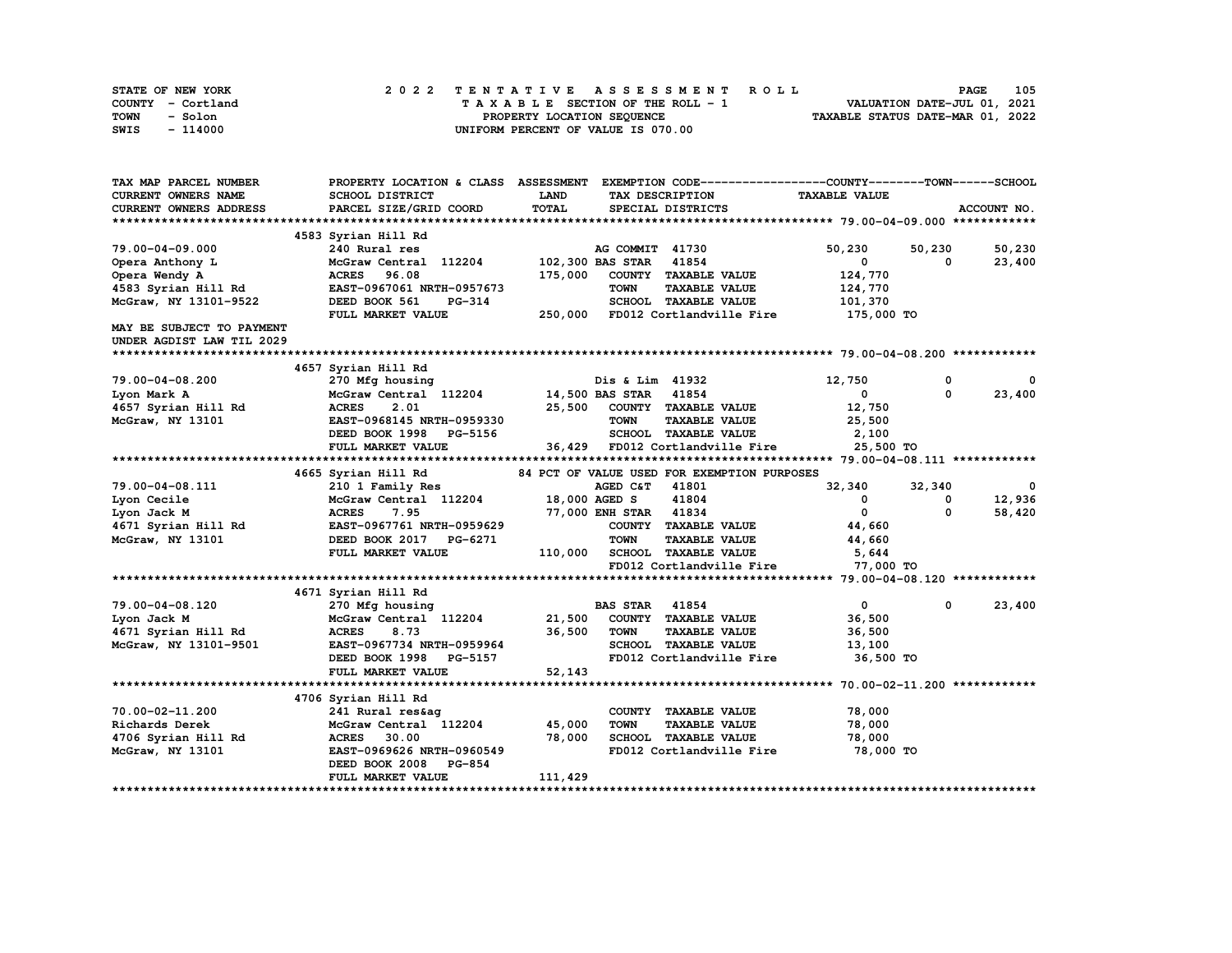| STATE OF NEW YORK | 2022 TENTATIVE ASSESSMENT ROLL     | 106<br><b>PAGE</b>               |
|-------------------|------------------------------------|----------------------------------|
| COUNTY - Cortland | TAXABLE SECTION OF THE ROLL - 1    | VALUATION DATE-JUL 01, 2021      |
| TOWN<br>- Solon   | PROPERTY LOCATION SEQUENCE         | TAXABLE STATUS DATE-MAR 01, 2022 |
| - 114000<br>SWIS  | UNIFORM PERCENT OF VALUE IS 070.00 |                                  |

| TAX MAP PARCEL NUMBER     | PROPERTY LOCATION & CLASS ASSESSMENT |         | EXEMPTION CODE-----------------COUNTY-------TOWN-----SCHOOL |                               |             |
|---------------------------|--------------------------------------|---------|-------------------------------------------------------------|-------------------------------|-------------|
| CURRENT OWNERS NAME       | SCHOOL DISTRICT                      | LAND    | TAX DESCRIPTION                                             | <b>TAXABLE VALUE</b>          |             |
| CURRENT OWNERS ADDRESS    | PARCEL SIZE/GRID COORD               | TOTAL   | SPECIAL DISTRICTS                                           |                               | ACCOUNT NO. |
|                           |                                      |         |                                                             |                               |             |
|                           | 4722 Syrian Hill Rd                  |         |                                                             |                               |             |
| 70.00-02-11.120           | 210 1 Family Res                     |         | <b>BAS STAR 41854</b>                                       | $\overline{0}$<br>$\mathbf 0$ | 23,400      |
| Terry Victoria L          | McGraw Central 112204                | 13,200  | COUNTY TAXABLE VALUE                                        | 153,000                       |             |
| 4722 Syrian Hill Rd       | 5.32<br><b>ACRES</b>                 | 153,000 | <b>TOWN</b><br><b>TAXABLE VALUE</b>                         | 153,000                       |             |
| McGraw, NY 13101          | EAST-0968617 NRTH-0960690            |         | SCHOOL TAXABLE VALUE                                        | 129,600                       |             |
|                           | DEED BOOK 2015 PG-5630               |         | FD012 Cortlandville Fire 153,000 TO                         |                               |             |
|                           | FULL MARKET VALUE                    | 218,571 |                                                             |                               |             |
|                           |                                      |         |                                                             |                               |             |
|                           | 4809 Syrian Hill Rd                  |         |                                                             |                               |             |
| 69.00-05-08.000           | 260 Seasonal res                     |         | COUNTY TAXABLE VALUE                                        | 17,000                        |             |
| Dunay Eric Joseph         | McGraw Central 112204                | 13,500  | <b>TOWN</b><br><b>TAXABLE VALUE</b>                         | 17,000                        |             |
| PO Box 204                | 5.60<br><b>ACRES</b>                 | 17,000  | SCHOOL TAXABLE VALUE                                        | 17,000                        |             |
| Marathon, NY 13803        | EAST-0967975 NRTH-0961813            |         | FD012 Cortlandville Fire                                    | 17,000 TO                     |             |
|                           | DEED BOOK 2018<br>PG-3567            |         |                                                             |                               |             |
|                           | FULL MARKET VALUE                    | 24,286  |                                                             |                               |             |
|                           |                                      |         |                                                             |                               |             |
|                           | 5511 Syrian Hill Rd                  |         |                                                             |                               |             |
| $79.00 - 04 - 12.000$     | 105 Vac farmland                     |         | AG COMMIT 41730                                             | 41,553<br>41,553              | 41,553      |
| Heider Paul R             | McGraw Central 112204                | 76,000  | COUNTY TAXABLE VALUE                                        | 34,447                        |             |
| Heider Mary E             | ACRES 79.79                          | 76,000  | <b>TOWN</b><br><b>TAXABLE VALUE</b>                         | 34,447                        |             |
| 4378 Syrian Hill Rd       | EAST-0967320 NRTH-0955387            |         | SCHOOL TAXABLE VALUE                                        | 34,447                        |             |
| McGraw, NY 13101          | DEED BOOK 528, 2 PG-292, 7           |         | FD012 Cortlandville Fire                                    | 76,000 TO                     |             |
|                           | FULL MARKET VALUE                    | 108,571 |                                                             |                               |             |
| MAY BE SUBJECT TO PAYMENT |                                      |         |                                                             |                               |             |
| UNDER AGDIST LAW TIL 2029 |                                      |         |                                                             |                               |             |
|                           |                                      |         |                                                             |                               |             |
|                           | Tarbell Rd                           |         |                                                             |                               |             |
| 111.00-01-03.000          | 322 Rural vac>10                     |         | COUNTY TAXABLE VALUE                                        | 105,000                       |             |
| Taylor David M            | Cincinnatus Cen 112001               | 105,000 | TOWN<br><b>TAXABLE VALUE</b>                                | 105,000                       |             |
| Taylor Jeanne M           | <b>ACRES</b> 105.50                  | 105,000 | SCHOOL TAXABLE VALUE                                        | 105,000                       |             |
| 244 Ludlowville Rd        | EAST-0983782 NRTH-0935301            |         | FD012 Cortlandville Fire                                    | 105,000 TO                    |             |
| Lansing, NY 14882         | DEED BOOK 2017 PG-4954               |         |                                                             |                               |             |
|                           | FULL MARKET VALUE                    | 150,000 |                                                             |                               |             |
|                           |                                      |         |                                                             |                               |             |
|                           | <b>Telephone Rd</b>                  |         |                                                             |                               |             |
| $90.00 - 01 - 40.110$     | 314 Rural vac<10                     |         | COUNTY TAXABLE VALUE                                        | 13,800                        |             |
| Stedwell Steven R         | McGraw Central 112204                | 13,800  | <b>TOWN</b><br><b>TAXABLE VALUE</b>                         | 13,800                        |             |
| 4191 Telephone Rd         | <b>ACRES</b><br>5.88                 | 13,800  | SCHOOL TAXABLE VALUE                                        | 13,800                        |             |
| PO Box 406                | EAST-0978004 NRTH-0948538            |         | FD012 Cortlandville Fire                                    | 13,800 TO                     |             |
| Cincinnatus, NY 13040     | DEED BOOK 2012<br>PG-1958            |         |                                                             |                               |             |
|                           | FULL MARKET VALUE                    | 19,714  |                                                             |                               |             |
|                           |                                      |         |                                                             |                               |             |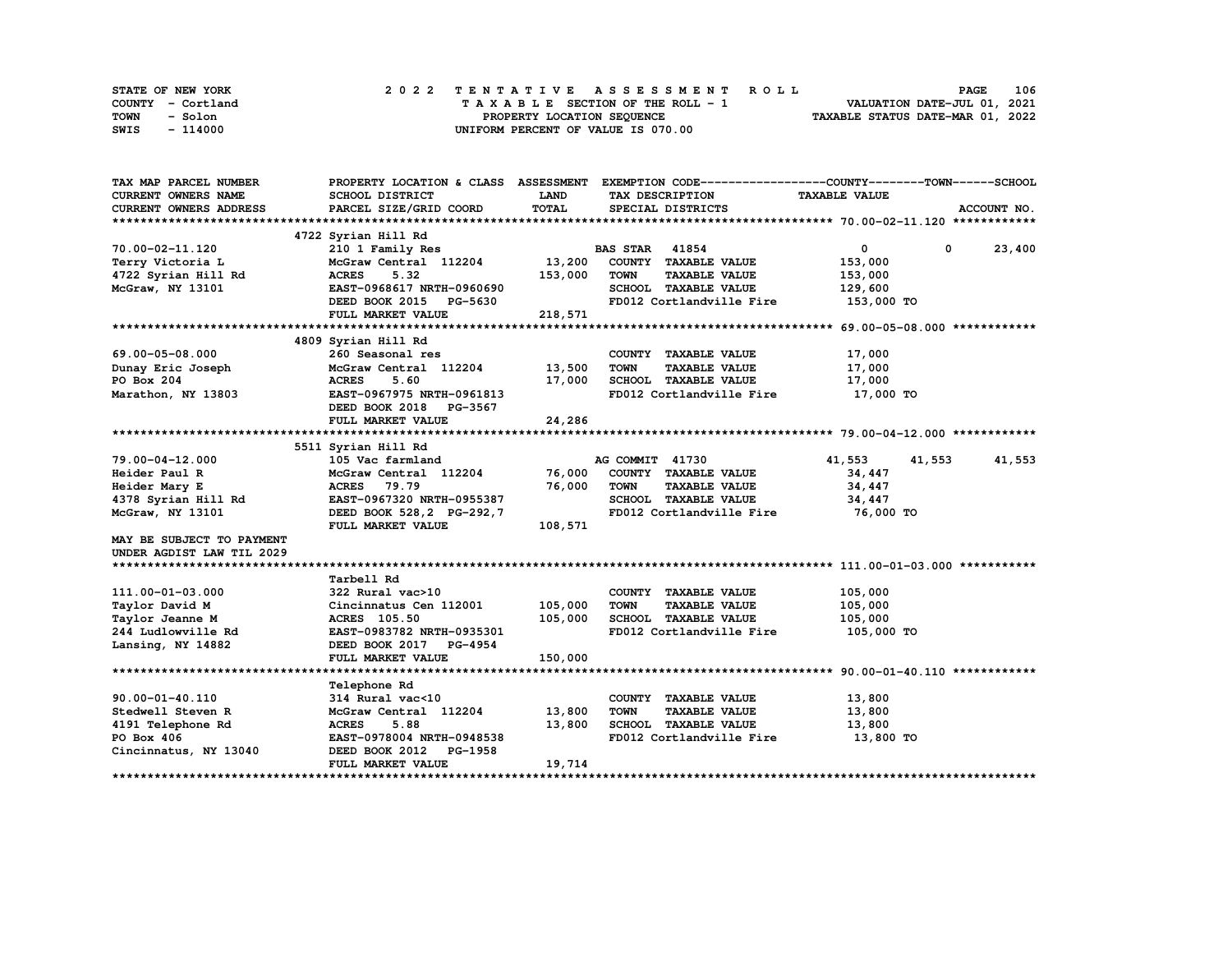| STATE OF NEW YORK | 2022 TENTATIVE ASSESSMENT ROLL     | 107<br><b>PAGE</b>               |
|-------------------|------------------------------------|----------------------------------|
| COUNTY - Cortland | TAXABLE SECTION OF THE ROLL - 1    | VALUATION DATE-JUL 01, 2021      |
| TOWN<br>- Solon   | PROPERTY LOCATION SEQUENCE         | TAXABLE STATUS DATE-MAR 01, 2022 |
| - 114000<br>SWIS  | UNIFORM PERCENT OF VALUE IS 070.00 |                                  |

| TAX MAP PARCEL NUMBER         |                                                    |             |                                     | PROPERTY LOCATION & CLASS ASSESSMENT EXEMPTION CODE----------------COUNTY-------TOWN-----SCHOOL |
|-------------------------------|----------------------------------------------------|-------------|-------------------------------------|-------------------------------------------------------------------------------------------------|
| CURRENT OWNERS NAME           | SCHOOL DISTRICT                                    | <b>LAND</b> | TAX DESCRIPTION                     | <b>TAXABLE VALUE</b>                                                                            |
| <b>CURRENT OWNERS ADDRESS</b> | PARCEL SIZE/GRID COORD                             | TOTAL       | SPECIAL DISTRICTS                   | ACCOUNT NO.                                                                                     |
|                               |                                                    |             |                                     |                                                                                                 |
|                               | Telephone Rd                                       |             |                                     |                                                                                                 |
| 90.00-01-42.110               | 910 Priv forest                                    |             | COUNTY TAXABLE VALUE                | 55,000                                                                                          |
| Mott James E                  | McGraw Central 112204                              | 55,000      | <b>TOWN</b><br><b>TAXABLE VALUE</b> | 55,000                                                                                          |
| Mott Virginia M               | <b>ACRES</b><br>50.00                              | 55,000      | SCHOOL TAXABLE VALUE                | 55,000                                                                                          |
| 4095 Telephone Rd             | EAST-0978193 NRTH-0949198                          |             | FD012 Cortlandville Fire            | 55,000 TO                                                                                       |
| E Freetown, NY 13040-8791     | DEED BOOK 572<br><b>PG-80</b>                      |             |                                     |                                                                                                 |
|                               | FULL MARKET VALUE                                  | 78,571      |                                     |                                                                                                 |
|                               |                                                    |             |                                     |                                                                                                 |
|                               | Telephone Rd                                       |             |                                     |                                                                                                 |
| $90.00 - 01 - 42.120$         | 311 Res vac land                                   |             | COUNTY TAXABLE VALUE                | 4,500                                                                                           |
| Guernsey Dana E               | Jii wes vac land<br>McGraw Central 112204<br>----- | 4,500       | <b>TOWN</b><br><b>TAXABLE VALUE</b> | 4,500                                                                                           |
| PO Box 465                    | FRNT 185.00 DPTH 207.25                            | 4,500       | SCHOOL TAXABLE VALUE                | 4,500                                                                                           |
| McGraw, NY 13101-0465         | EAST-0976464 NRTH-0948547                          |             | FD012 Cortlandville Fire            | 4,500 TO                                                                                        |
|                               | DEED BOOK 558<br><b>PG-177</b>                     |             |                                     |                                                                                                 |
|                               | FULL MARKET VALUE                                  | 6,429       |                                     |                                                                                                 |
|                               |                                                    |             |                                     |                                                                                                 |
|                               | Telephone Rd                                       |             |                                     |                                                                                                 |
| $90.00 - 01 - 42.200$         | 314 Rural vac<10                                   |             | COUNTY TAXABLE VALUE                | 1,500                                                                                           |
| Guernsey Dana E               | McGraw Central 112204                              | 1,500       | <b>TOWN</b><br><b>TAXABLE VALUE</b> | 1,500                                                                                           |
| PO Box 465                    | <b>ACRES</b><br>2.25                               | 1,500       | SCHOOL TAXABLE VALUE                | 1,500                                                                                           |
|                               |                                                    |             |                                     |                                                                                                 |
| McGraw, NY 13101-0465         | <b>EAST-0978994 NRTH-0949089</b>                   |             | FD012 Cortlandville Fire            | 1,500 TO                                                                                        |
|                               | DEED BOOK 515<br>PG-76                             |             |                                     |                                                                                                 |
|                               | FULL MARKET VALUE                                  | 2,143       |                                     |                                                                                                 |
|                               |                                                    |             |                                     |                                                                                                 |
|                               | <b>Telephone Rd</b>                                |             |                                     |                                                                                                 |
| 90.00-01-46.111               | 105 Vac farmland                                   |             | AG-CEILING 41720                    | 73,613<br>73,613<br>73,613                                                                      |
| Parks James L                 | McGraw Central 112204                              | 130,300     | COUNTY TAXABLE VALUE                | 56,687                                                                                          |
| c/o Marjorie J Parks          | <b>ACRES</b> 140.00                                | 130,300     | <b>TOWN</b><br><b>TAXABLE VALUE</b> | 56,687                                                                                          |
| 4042 Union Valley Rd          | EAST-0975370 NRTH-0948638                          |             | SCHOOL TAXABLE VALUE                | 56,687                                                                                          |
| DeRuyter, NY 13052            | DEED BOOK 2020 PG-678                              |             | FD012 Cortlandville Fire            | 130,300 TO                                                                                      |
|                               | FULL MARKET VALUE                                  | 186,143     |                                     |                                                                                                 |
| MAY BE SUBJECT TO PAYMENT     |                                                    |             |                                     |                                                                                                 |
| UNDER AGDIST LAW TIL 2026     |                                                    |             |                                     |                                                                                                 |
|                               |                                                    |             |                                     |                                                                                                 |
|                               | Telephone Rd                                       |             |                                     |                                                                                                 |
| 90.00-01-46.112               | 314 Rural vac<10                                   |             | COUNTY TAXABLE VALUE                | 11,800                                                                                          |
| Preston Terry                 | McGraw Central 112204                              | 11,800      | <b>TOWN</b><br><b>TAXABLE VALUE</b> | 11,800                                                                                          |
| Preston Jacqueline L          |                                                    | 11,800      | SCHOOL TAXABLE VALUE                | 11,800                                                                                          |
| 4045 Telephone Rd             | ACRES 4.00<br>EAST-0975188 NRTH-0947776<br>C-422   |             | FD012 Cortlandville Fire            | 11,800 TO                                                                                       |
| East Freetown, NY 13040       | DEED BOOK 1997 PG-422                              |             |                                     |                                                                                                 |
|                               | FULL MARKET VALUE                                  | 16,857      |                                     |                                                                                                 |
|                               |                                                    |             |                                     |                                                                                                 |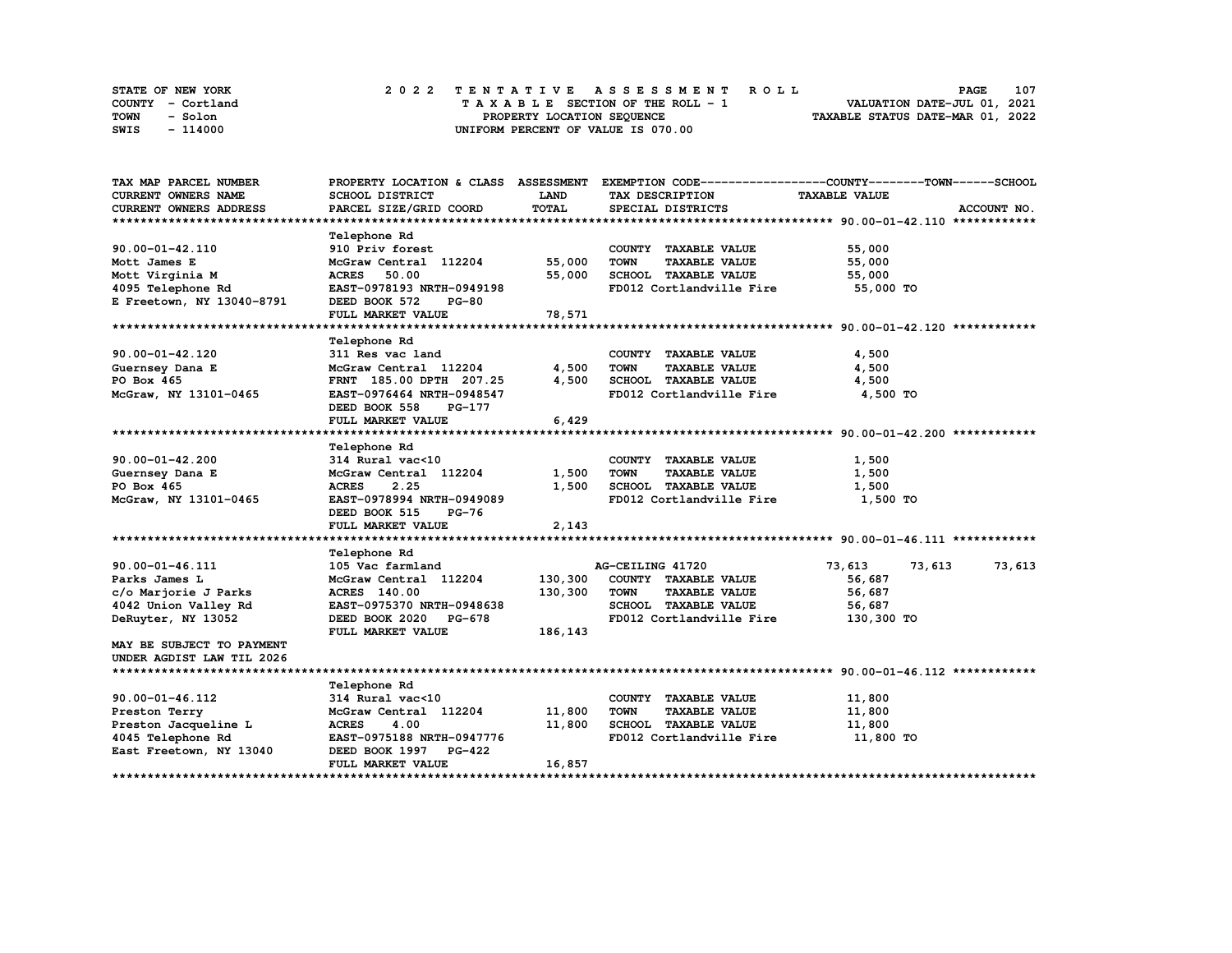| STATE OF NEW YORK | 2022 TENTATIVE ASSESSMENT ROLL     | 108<br><b>PAGE</b>               |
|-------------------|------------------------------------|----------------------------------|
| COUNTY - Cortland | TAXABLE SECTION OF THE ROLL - 1    | VALUATION DATE-JUL 01, 2021      |
| TOWN<br>- Solon   | PROPERTY LOCATION SEQUENCE         | TAXABLE STATUS DATE-MAR 01, 2022 |
| SWIS<br>- 114000  | UNIFORM PERCENT OF VALUE IS 070.00 |                                  |

| TAX MAP PARCEL NUMBER      |                           |             |                                     | PROPERTY LOCATION & CLASS ASSESSMENT EXEMPTION CODE----------------COUNTY-------TOWN------SCHOOL |
|----------------------------|---------------------------|-------------|-------------------------------------|--------------------------------------------------------------------------------------------------|
| <b>CURRENT OWNERS NAME</b> | SCHOOL DISTRICT           | <b>LAND</b> | TAX DESCRIPTION                     | <b>TAXABLE VALUE</b>                                                                             |
| CURRENT OWNERS ADDRESS     | PARCEL SIZE/GRID COORD    | TOTAL       | SPECIAL DISTRICTS                   | ACCOUNT NO.                                                                                      |
|                            |                           |             |                                     |                                                                                                  |
|                            | Telephone Rd              |             |                                     |                                                                                                  |
|                            |                           |             |                                     |                                                                                                  |
| 90.00-01-46.220            | 314 Rural vac<10          |             | COUNTY TAXABLE VALUE                | 300                                                                                              |
| Parks James L              | McGraw Central 112204     | 300         | <b>TOWN</b><br><b>TAXABLE VALUE</b> | 300                                                                                              |
| c/o Marjorie J Parks       | FRNT 35.00 DPTH 166.65    | 300         | SCHOOL TAXABLE VALUE                | 300                                                                                              |
| 4042 Union Valley Rd       | EAST-0974660 NRTH-0947258 |             | FD012 Cortlandville Fire            | 300 TO                                                                                           |
| DeRuyter, NY 13052         | DEED BOOK 2020 PG-678     |             |                                     |                                                                                                  |
|                            | FULL MARKET VALUE         | 429         |                                     |                                                                                                  |
|                            |                           |             |                                     |                                                                                                  |
|                            | <b>Telephone Rd</b>       |             |                                     |                                                                                                  |
| 91.00-01-05.120            | 105 Vac farmland          |             | COUNTY TAXABLE VALUE                | 95,300                                                                                           |
| Thornton Roger             | Cincinnatus Cen 112001    | 95,300      | <b>TOWN</b><br><b>TAXABLE VALUE</b> | 95,300                                                                                           |
|                            |                           |             |                                     |                                                                                                  |
| PO Box 338                 | ACRES 106.63              | 95,300      | SCHOOL TAXABLE VALUE                | 95,300                                                                                           |
| McGraw, NY 13101-0338      | EAST-0980523 NRTH-0945274 |             | FD012 Cortlandville Fire            | 95,300 TO                                                                                        |
|                            | DEED BOOK 2003 PG-602     |             |                                     |                                                                                                  |
|                            | FULL MARKET VALUE         | 136,143     |                                     |                                                                                                  |
|                            |                           |             |                                     |                                                                                                  |
|                            | <b>Telephone Rd</b>       |             |                                     |                                                                                                  |
| 91.00-03-01.000            | 270 Mfg housing           |             | COUNTY TAXABLE VALUE                | 29,000                                                                                           |
| Gates Trust                | Cincinnatus Cen 112001    | 15,900      | <b>TOWN</b><br><b>TAXABLE VALUE</b> | 29,000                                                                                           |
| 4429 Telephone Rd          | <b>ACRES</b><br>3.70      | 29,000      | SCHOOL TAXABLE VALUE                | 29,000                                                                                           |
| Cincinnatus, NY 13040      | EAST-0981995 NRTH-0946266 |             | FD012 Cortlandville Fire            | 29,000 TO                                                                                        |
|                            | DEED BOOK 2016 PG-5223    |             |                                     |                                                                                                  |
|                            | FULL MARKET VALUE         |             |                                     |                                                                                                  |
|                            |                           | 41,429      |                                     |                                                                                                  |
|                            |                           |             |                                     |                                                                                                  |
|                            | Telephone Rd              |             |                                     |                                                                                                  |
| 91.00-04-01.000            | 314 Rural vac<10          |             | COUNTY TAXABLE VALUE                | 12,900                                                                                           |
| Gates Trust                | Cincinnatus Cen 112001    | 12,900      | <b>TOWN</b><br><b>TAXABLE VALUE</b> | 12,900                                                                                           |
| 4429 Telephone Rd          | <b>ACRES</b><br>5.04      | 12,900      | SCHOOL TAXABLE VALUE                | 12,900                                                                                           |
| Cincinnatus, NY 13040      | EAST-0982696 NRTH-0945294 |             | FD012 Cortlandville Fire            | 12,900 TO                                                                                        |
|                            | DEED BOOK 2016 PG-5223    |             |                                     |                                                                                                  |
|                            | FULL MARKET VALUE         | 18,429      |                                     |                                                                                                  |
|                            |                           |             |                                     |                                                                                                  |
|                            | Telephone Rd              |             |                                     |                                                                                                  |
| 91.00-04-02.000            | 322 Rural vac>10          |             | COUNTY TAXABLE VALUE                | 30,000                                                                                           |
| Gates Trust                | Cincinnatus Cen 112001    | 30,000      | <b>TOWN</b><br><b>TAXABLE VALUE</b> | 30,000                                                                                           |
|                            |                           |             |                                     |                                                                                                  |
| 4429 Telephone Rd          | ACRES 15.05               | 30,000      | SCHOOL TAXABLE VALUE                | 30,000                                                                                           |
| Cincinnatus, NY 13040      | EAST-0983489 NRTH-0945183 |             | FD012 Cortlandville Fire            | 30,000 TO                                                                                        |
|                            | DEED BOOK 2016 PG-5223    |             |                                     |                                                                                                  |
|                            | FULL MARKET VALUE         | 42,857      |                                     |                                                                                                  |
|                            |                           |             |                                     |                                                                                                  |
|                            | Telephone Rd              |             |                                     |                                                                                                  |
| 91.00-04-04.000            | 322 Rural vac>10          |             | COUNTY TAXABLE VALUE                | 20,000                                                                                           |
| Bondarchuk Cheryl Laine    | Cincinnatus Cen 112001    | 20,000      | <b>TOWN</b><br><b>TAXABLE VALUE</b> | 20,000                                                                                           |
| 350 Oak Ct                 | ACRES 12.07               | 20,000      | SCHOOL TAXABLE VALUE                | 20,000                                                                                           |
| East Marion, NY 11939      | EAST-0983716 NRTH-0944234 |             | FD012 Cortlandville Fire            | 20,000 TO                                                                                        |
|                            |                           |             |                                     |                                                                                                  |
|                            | DEED BOOK 2008 PG-80      |             |                                     |                                                                                                  |
|                            | FULL MARKET VALUE         | 28,571      |                                     |                                                                                                  |
|                            |                           |             |                                     |                                                                                                  |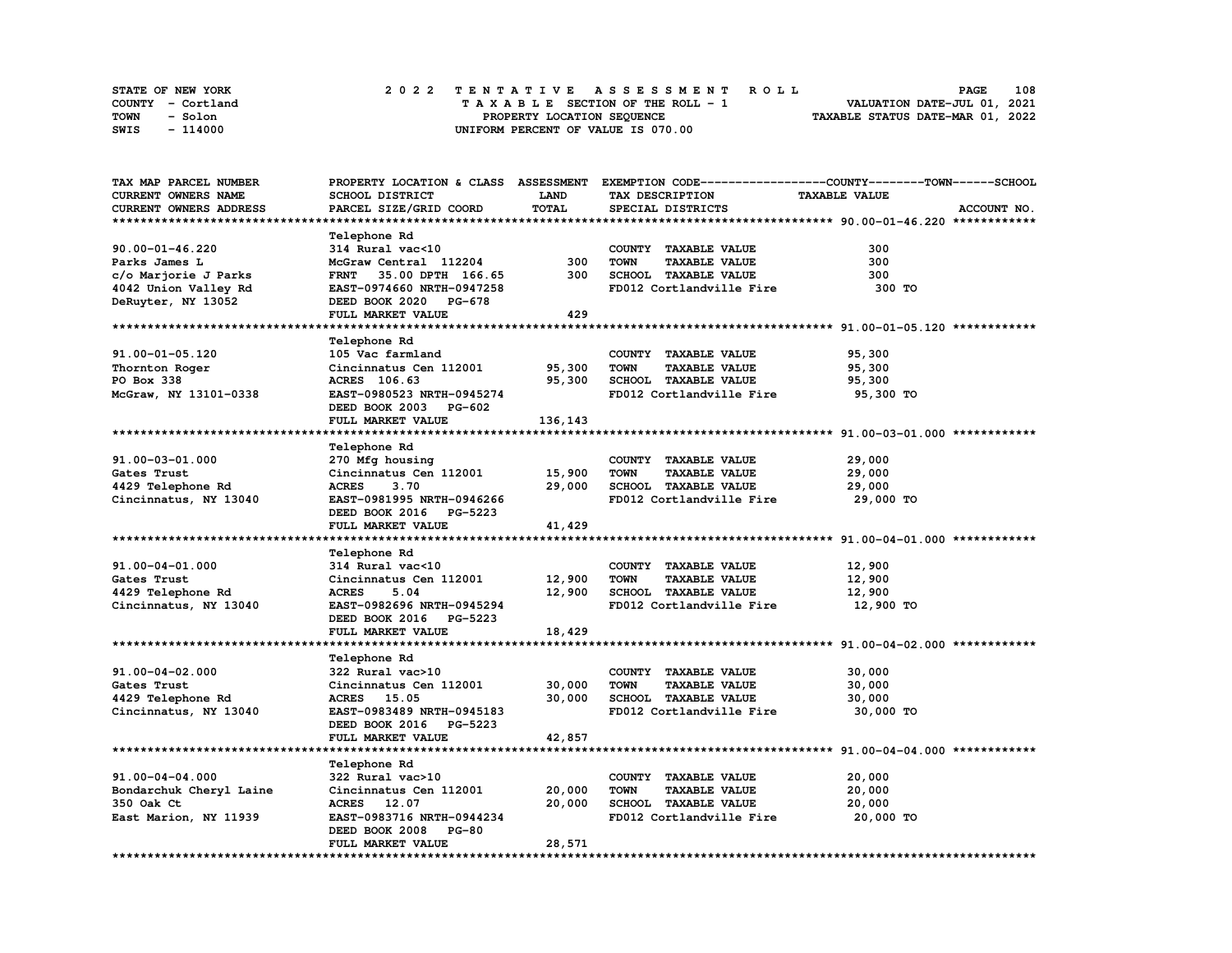| STATE OF NEW YORK | 2022 TENTATIVE ASSESSMENT ROLL     | 109<br><b>PAGE</b>               |
|-------------------|------------------------------------|----------------------------------|
| COUNTY - Cortland | TAXABLE SECTION OF THE ROLL - 1    | VALUATION DATE-JUL 01, 2021      |
| TOWN<br>- Solon   | PROPERTY LOCATION SEQUENCE         | TAXABLE STATUS DATE-MAR 01, 2022 |
| SWIS<br>- 114000  | UNIFORM PERCENT OF VALUE IS 070.00 |                                  |

| TAX MAP PARCEL NUMBER     |                                           |                  | PROPERTY LOCATION & CLASS ASSESSMENT EXEMPTION CODE-----------------COUNTY-------TOWN------SCHOOL |                      |             |
|---------------------------|-------------------------------------------|------------------|---------------------------------------------------------------------------------------------------|----------------------|-------------|
| CURRENT OWNERS NAME       | SCHOOL DISTRICT                           | <b>LAND</b>      | TAX DESCRIPTION                                                                                   | <b>TAXABLE VALUE</b> |             |
| CURRENT OWNERS ADDRESS    | PARCEL SIZE/GRID COORD                    | TOTAL            | SPECIAL DISTRICTS                                                                                 |                      | ACCOUNT NO. |
|                           |                                           |                  |                                                                                                   |                      |             |
|                           | Telephone Rd                              |                  |                                                                                                   |                      |             |
| 91.00-04-05.000           | 314 Rural vac<10                          |                  | COUNTY TAXABLE VALUE                                                                              | 18,100               |             |
| Highfield William A Jr    | Cincinnatus Cen 112001                    | 18,100           | TAXABLE VALUE<br><b>TOWN</b>                                                                      | 18,100               |             |
| Highfield Leeann M        | ACRES 10.17                               | 18,100           | SCHOOL TAXABLE VALUE                                                                              | 18,100               |             |
| PO Box 180                | EAST-0983380 NRTH-0944281                 |                  | FD012 Cortlandville Fire                                                                          | 18,100 TO            |             |
| Harford, NY 13784-0180    | DEED BOOK 10685 PG-66001                  |                  |                                                                                                   |                      |             |
|                           | FULL MARKET VALUE                         | 25,857           |                                                                                                   |                      |             |
|                           |                                           |                  |                                                                                                   |                      |             |
|                           | Telephone Rd                              |                  |                                                                                                   |                      |             |
| 91.00-04-06.000           | 260 Seasonal res                          |                  | COUNTY TAXABLE VALUE                                                                              | 14,500               |             |
| Perreault Justin          | Cincinnatus Cen 112001                    | 14,000           | <b>TOWN</b><br><b>TAXABLE VALUE</b>                                                               | 14,500               |             |
| 618 Lick St               | <b>ACRES</b><br>6.07                      | 14,500           | SCHOOL TAXABLE VALUE                                                                              | 14,500               |             |
| Groton, NY 13073          | EAST-0983059 NRTH-0944529                 |                  | FD012 Cortlandville Fire                                                                          | 14,500 TO            |             |
|                           | DEED BOOK 2019 PG-5716                    |                  |                                                                                                   |                      |             |
|                           | FULL MARKET VALUE                         | 20,714           |                                                                                                   |                      |             |
|                           |                                           |                  |                                                                                                   |                      |             |
|                           | 3944 Telephone Rd                         |                  |                                                                                                   |                      |             |
| $90.00 - 03 - 02.000$     |                                           |                  | COUNTY TAXABLE VALUE                                                                              | 60,000               |             |
|                           | 210 1 Family Res<br>McGraw Central 112204 |                  |                                                                                                   |                      |             |
| Barrow Brian              |                                           | 10,000<br>60,000 | TOWN<br><b>TAXABLE VALUE</b>                                                                      | 60,000               |             |
| 3944 Telephone Rd         | <b>ACRES</b><br>1.10                      |                  | SCHOOL TAXABLE VALUE                                                                              | 60,000               |             |
| Cincinnatus, NY 13040     | EAST-0973431 NRTH-0946563                 |                  | FD012 Cortlandville Fire                                                                          | 60,000 TO            |             |
|                           | DEED BOOK 2018 PG-5175                    |                  |                                                                                                   |                      |             |
|                           | FULL MARKET VALUE                         | 85,714           |                                                                                                   |                      |             |
|                           |                                           |                  |                                                                                                   |                      |             |
|                           | 3952 Telephone Rd                         |                  |                                                                                                   |                      |             |
| $90.00 - 03 - 06.000$     | 210 1 Family Res                          |                  | COUNTY TAXABLE VALUE                                                                              | 32,000               |             |
| Honour Dennis J           | McGraw Central 112204                     | 14,600           | <b>TOWN</b><br><b>TAXABLE VALUE</b>                                                               | 32,000               |             |
| 3952 Telephone Rd         | <b>ACRES</b><br>2.10                      | 32,000           | SCHOOL TAXABLE VALUE                                                                              | 32,000               |             |
| Cincinnatus, NY 13040     | EAST-0973728 NRTH-0946502                 |                  | FD012 Cortlandville Fire                                                                          | 32,000 TO            |             |
|                           | DEED BOOK 2008<br><b>PG-3914</b>          |                  |                                                                                                   |                      |             |
|                           | FULL MARKET VALUE                         | 45,714           |                                                                                                   |                      |             |
|                           |                                           |                  |                                                                                                   |                      |             |
|                           | 3959 Telephone Rd                         |                  |                                                                                                   |                      |             |
| 90.00-01-31.100           | 210 1 Family Res                          |                  | <b>BAS STAR 41854</b>                                                                             | $\mathbf 0$<br>0     | 23,400      |
| Mulcahy James P           | McGraw Central 112204                     | 14,800           | COUNTY TAXABLE VALUE                                                                              | 132,500              |             |
| Mulcahy Victoria          | <b>ACRES</b><br>2.38                      | 132,500          | <b>TAXABLE VALUE</b><br><b>TOWN</b>                                                               | 132,500              |             |
| 3959 Telephone Rd         | EAST-0973663 NRTH-0946829                 |                  | SCHOOL TAXABLE VALUE                                                                              | 109,100              |             |
| Cincinnatus, NY 13040     | DEED BOOK 361<br>PG-911                   |                  | FD012 Cortlandville Fire                                                                          | 132,500 TO           |             |
|                           | FULL MARKET VALUE                         | 189,286          |                                                                                                   |                      |             |
|                           |                                           |                  |                                                                                                   |                      |             |
|                           | 3964 Telephone Rd                         |                  |                                                                                                   |                      |             |
| 90.00-03-07.000           | 210 1 Family Res                          |                  | COUNTY TAXABLE VALUE                                                                              | 37,000               |             |
| Fuller Richard L          | McGraw Central 112204                     | 5,300            | <b>TOWN</b><br><b>TAXABLE VALUE</b>                                                               | 37,000               |             |
| 3964 Telephone Rd         | <b>FRNT</b><br>80.08 DPTH 184.57          | 37,000           | SCHOOL TAXABLE VALUE                                                                              | 37,000               |             |
| E Freetown, NY 13040-8790 | EAST-0973896 NRTH-0946611                 |                  | FD012 Cortlandville Fire                                                                          | 37,000 TO            |             |
|                           | DEED BOOK 557<br>PG-159                   |                  |                                                                                                   |                      |             |
|                           | FULL MARKET VALUE                         | 52,857           |                                                                                                   |                      |             |
|                           |                                           |                  |                                                                                                   |                      |             |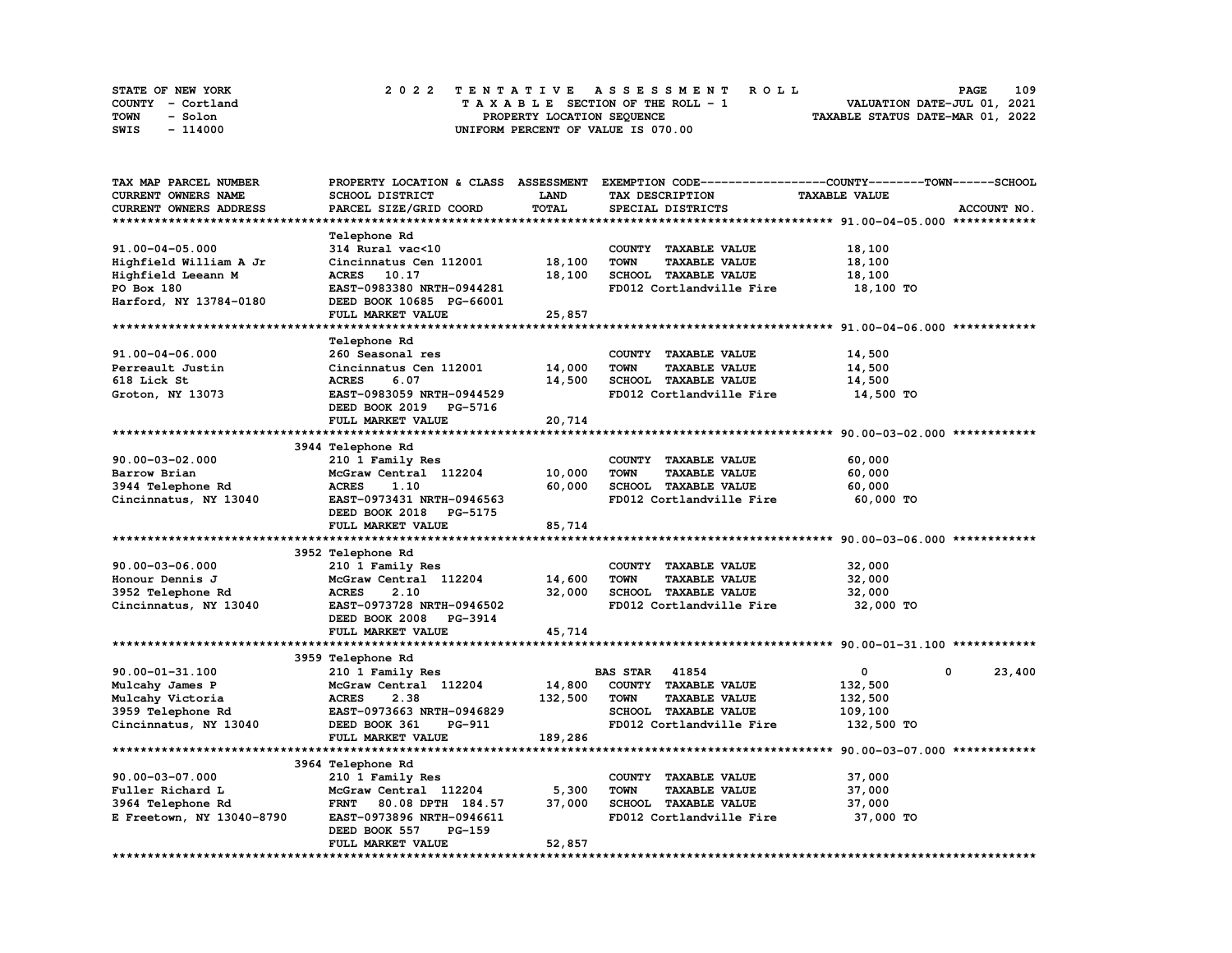| STATE OF NEW YORK | 2022 TENTATIVE ASSESSMENT ROLL     | 110<br><b>PAGE</b>               |
|-------------------|------------------------------------|----------------------------------|
| COUNTY - Cortland | TAXABLE SECTION OF THE ROLL - 1    | VALUATION DATE-JUL 01, 2021      |
| TOWN<br>- Solon   | PROPERTY LOCATION SEQUENCE         | TAXABLE STATUS DATE-MAR 01, 2022 |
| - 114000<br>SWIS  | UNIFORM PERCENT OF VALUE IS 070.00 |                                  |

| TAX MAP PARCEL NUMBER     | PROPERTY LOCATION & CLASS ASSESSMENT EXEMPTION CODE-----------------COUNTY-------TOWN-----SCHOOL |             |                      |                                 |                      |            |             |
|---------------------------|--------------------------------------------------------------------------------------------------|-------------|----------------------|---------------------------------|----------------------|------------|-------------|
| CURRENT OWNERS NAME       | SCHOOL DISTRICT                                                                                  | <b>LAND</b> |                      | TAX DESCRIPTION                 | <b>TAXABLE VALUE</b> |            |             |
| CURRENT OWNERS ADDRESS    | PARCEL SIZE/GRID COORD                                                                           | TOTAL       |                      | SPECIAL DISTRICTS               |                      |            | ACCOUNT NO. |
|                           |                                                                                                  |             |                      |                                 |                      |            |             |
|                           | 3970 Telephone Rd                                                                                |             |                      |                                 |                      |            |             |
| $90.00 - 03 - 08.000$     | 210 1 Family Res                                                                                 |             | AGED C&T             | 41801                           | 23,400               | 23,400     | 0           |
| Bristow Joan              | McGraw Central 112204                                                                            | 13,800      |                      | COUNTY TAXABLE VALUE            | 35,100               |            |             |
| 3970 Telephone Rd         | FRNT 183.10 DPTH 237.25                                                                          | 58,500      | <b>TOWN</b>          | <b>TAXABLE VALUE</b>            | 35,100               |            |             |
| Cincinnatus, NY 13040     | <b>BANKCORELOG</b>                                                                               |             |                      | SCHOOL TAXABLE VALUE            | 58,500               |            |             |
|                           | EAST-0974040 NRTH-0946673                                                                        |             |                      | FD012 Cortlandville Fire        | 58,500 TO            |            |             |
|                           | DEED BOOK 2021 PG-5034                                                                           |             |                      |                                 |                      |            |             |
|                           | FULL MARKET VALUE                                                                                | 83,571      |                      |                                 |                      |            |             |
|                           |                                                                                                  |             |                      |                                 |                      |            |             |
|                           | 3994 Telephone Rd                                                                                |             |                      |                                 |                      |            |             |
| 90.00-03-09.000           | 270 Mfg housing                                                                                  |             | <b>BAS STAR</b>      | 41854                           | $\mathbf{0}$         | $^{\circ}$ | 23,400      |
| Honour Douglas            | McGraw Central 112204                                                                            | 14,200      |                      | COUNTY TAXABLE VALUE            | 30,000               |            |             |
| 3994 Telephone Rd         | <b>ACRES</b><br>1.53                                                                             | 30,000      | <b>TOWN</b>          | <b>TAXABLE VALUE</b>            | 30,000               |            |             |
| Cincinnatus, NY 13040     | EAST-0974220 NRTH-0946691                                                                        |             |                      | SCHOOL TAXABLE VALUE            | 6,600                |            |             |
|                           | DEED BOOK 2001 PG-4058                                                                           |             |                      | FD012 Cortlandville Fire        | 30,000 TO            |            |             |
|                           | FULL MARKET VALUE                                                                                | 42,857      |                      |                                 |                      |            |             |
|                           |                                                                                                  |             |                      |                                 |                      |            |             |
|                           | 3999 Telephone Rd                                                                                |             |                      |                                 |                      |            |             |
| $90.00 - 01 - 32.000$     | 270 Mfg housing                                                                                  |             | AGED C&T 41801       |                                 | 9,750                | 9,750      | 0           |
| Bonham William J          | McGraw Central 112204                                                                            |             | 8,300 ENH STAR 41834 |                                 | 0                    | 0          | 39,000      |
| Bonham Leah H             | FRNT 164.62 DPTH 209.25                                                                          | 39,000      |                      | COUNTY TAXABLE VALUE            | 29,250               |            |             |
| 3999 Telephone Rd         | EAST-0974560 NRTH-0947207                                                                        |             | <b>TOWN</b>          | <b>TAXABLE VALUE</b>            | 29,250               |            |             |
| Cincinnatus, NY 13040     | DEED BOOK 1999 PG-5798                                                                           |             |                      | SCHOOL TAXABLE VALUE            | 0                    |            |             |
|                           | FULL MARKET VALUE                                                                                |             |                      | 55,714 FD012 Cortlandville Fire | 39,000 TO            |            |             |
|                           |                                                                                                  |             |                      |                                 |                      |            |             |
|                           | 4045 Telephone Rd                                                                                |             |                      |                                 |                      |            |             |
| $90.00 - 01 - 46.210$     | 210 1 Family Res                                                                                 |             | <b>BAS STAR</b>      | 41854                           | 0                    | 0          | 23,400      |
| Preston Terry D           | McGraw Central 112204                                                                            | 14,300      |                      | COUNTY TAXABLE VALUE            | 92,000               |            |             |
| Preston Jacqueline L      | <b>ACRES</b><br>1.64                                                                             | 92,000      | <b>TOWN</b>          | <b>TAXABLE VALUE</b>            | 92,000               |            |             |
| 4045 Telephone Rd         | EAST-0974824 NRTH-0947365                                                                        |             |                      | <b>SCHOOL TAXABLE VALUE</b>     | 68,600               |            |             |
| E Freetown, NY 13040-8791 | DEED BOOK 1998 PG-5161                                                                           |             |                      | FD012 Cortlandville Fire        | 92,000 TO            |            |             |
|                           | FULL MARKET VALUE                                                                                | 131,429     |                      |                                 |                      |            |             |
|                           |                                                                                                  |             |                      |                                 |                      |            |             |
|                           | 4059 Telephone Rd                                                                                |             |                      |                                 |                      |            |             |
| $90.00 - 01 - 33.000$     | 312 Vac w/imprv                                                                                  |             |                      | COUNTY TAXABLE VALUE            | 14,500               |            |             |
| Jones Robert D            | McGraw Central 112204                                                                            | 13,500      | <b>TOWN</b>          | <b>TAXABLE VALUE</b>            | 14,500               |            |             |
| 4059 Telephone Rd         | <b>ACRES</b><br>1.00                                                                             | 14,500      |                      | SCHOOL TAXABLE VALUE            | 14,500               |            |             |
| Cincinnatus, NY 13040     | EAST-0975626 NRTH-0948087                                                                        |             |                      | FD012 Cortlandville Fire        | 14,500 TO            |            |             |
|                           | DEED BOOK 10629 PG-14001                                                                         |             |                      |                                 |                      |            |             |
|                           | FULL MARKET VALUE                                                                                | 20,714      |                      |                                 |                      |            |             |
|                           |                                                                                                  |             |                      |                                 |                      |            |             |
|                           | 4060 Telephone Rd                                                                                |             |                      |                                 |                      |            |             |
| 90.00-01-46.120           | 240 Rural res                                                                                    |             |                      | COUNTY TAXABLE VALUE            | 181,500              |            |             |
| Schmidt Edmund P III      | McGraw Central 112204                                                                            | 130,300     | TOWN                 | <b>TAXABLE VALUE</b>            | 181,500              |            |             |
| 144 Jefferson Rd          | ACRES 122.00                                                                                     | 181,500     |                      | <b>SCHOOL TAXABLE VALUE</b>     | 181,500              |            |             |
| Farmingdale, NY 11735     | EAST-0976248 NRTH-0947292                                                                        |             |                      | FD012 Cortlandville Fire        | 181,500 TO           |            |             |
|                           | DEED BOOK 461<br>PG-182                                                                          |             |                      |                                 |                      |            |             |
|                           | FULL MARKET VALUE                                                                                | 259,286     |                      |                                 |                      |            |             |
|                           |                                                                                                  |             |                      |                                 |                      |            |             |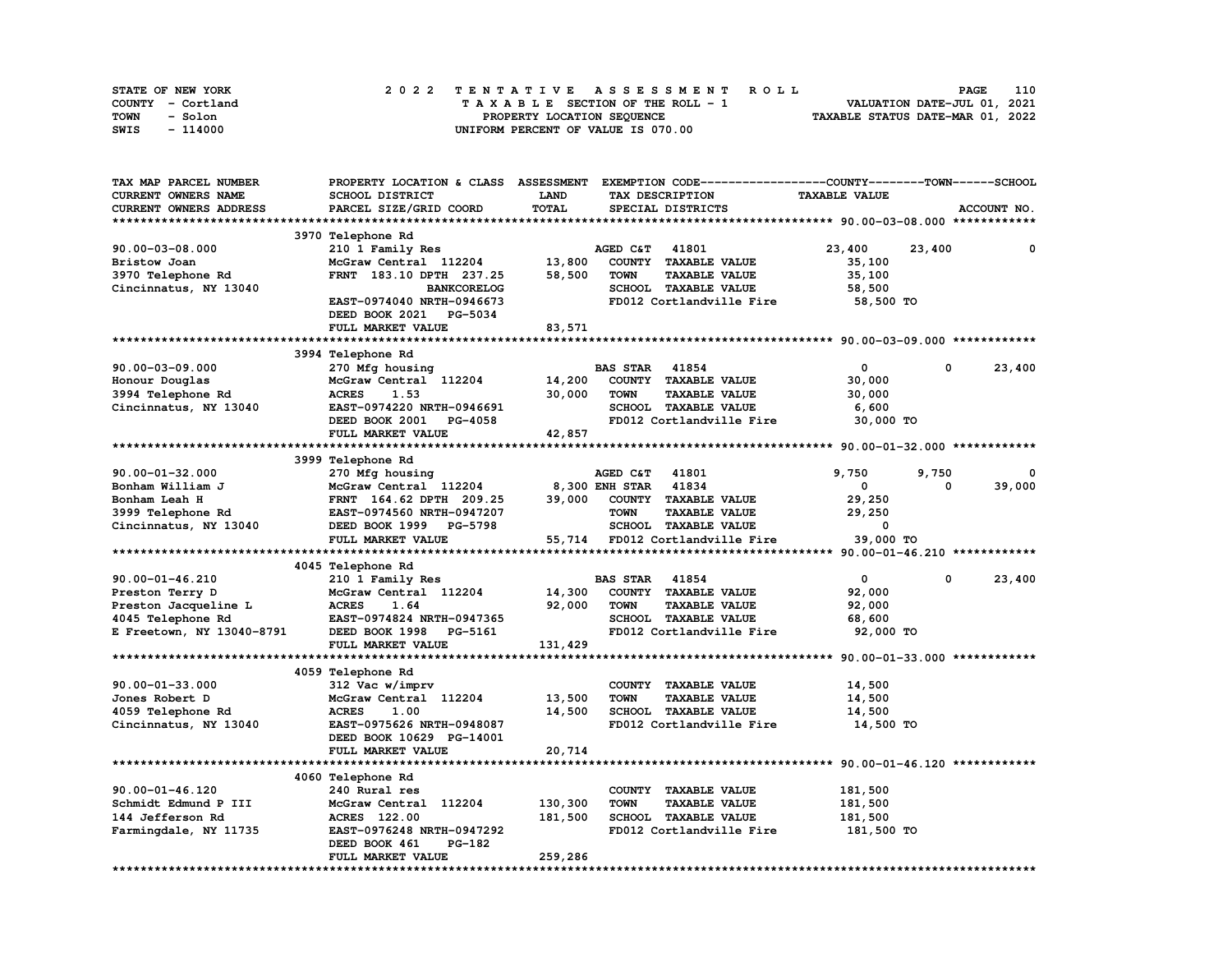| STATE OF NEW YORK | 2022 TENTATIVE ASSESSMENT ROLL     | 111<br>PAGE                      |
|-------------------|------------------------------------|----------------------------------|
| COUNTY - Cortland | TAXABLE SECTION OF THE ROLL - 1    | VALUATION DATE-JUL 01, 2021      |
| TOWN<br>- Solon   | PROPERTY LOCATION SEQUENCE         | TAXABLE STATUS DATE-MAR 01, 2022 |
| SWIS<br>- 114000  | UNIFORM PERCENT OF VALUE IS 070.00 |                                  |

| TAX MAP PARCEL NUMBER      | PROPERTY LOCATION & CLASS ASSESSMENT |              |                       |                          | EXEMPTION CODE-----------------COUNTY-------TOWN-----SCHOOL |             |             |
|----------------------------|--------------------------------------|--------------|-----------------------|--------------------------|-------------------------------------------------------------|-------------|-------------|
| CURRENT OWNERS NAME        | <b>SCHOOL DISTRICT</b>               | <b>LAND</b>  |                       | TAX DESCRIPTION          | <b>TAXABLE VALUE</b>                                        |             |             |
| CURRENT OWNERS ADDRESS     | PARCEL SIZE/GRID COORD               | <b>TOTAL</b> |                       | SPECIAL DISTRICTS        |                                                             |             | ACCOUNT NO. |
|                            |                                      |              |                       |                          |                                                             |             |             |
|                            | 4095 Telephone Rd                    |              |                       |                          |                                                             |             |             |
| $90.00 - 01 - 35.000$      | 210 1 Family Res                     |              | <b>BAS STAR</b> 41854 |                          | $\mathbf 0$                                                 | $\mathbf 0$ | 23,400      |
| Mott James E               | McGraw Central 112204                | 17,900       |                       | COUNTY TAXABLE VALUE     | 112,500                                                     |             |             |
| Mott Virginia M            | <b>ACRES</b><br>5.37                 | 112,500      | <b>TOWN</b>           | <b>TAXABLE VALUE</b>     | 112,500                                                     |             |             |
| 4095 Telephone Rd          | EAST-0976148 NRTH-0948531            |              |                       | SCHOOL TAXABLE VALUE     | 89,100                                                      |             |             |
| Cincinnatus, NY 13040-8791 | DEED BOOK 439<br>PG-186              |              |                       | FD012 Cortlandville Fire | 112,500 TO                                                  |             |             |
|                            | FULL MARKET VALUE                    | 160,714      |                       |                          |                                                             |             |             |
|                            |                                      |              |                       |                          |                                                             |             |             |
|                            | 4129 Telephone Rd                    |              |                       |                          |                                                             |             |             |
| $90.00 - 01 - 38.000$      | 210 1 Family Res                     |              | <b>ENH STAR 41834</b> |                          | $\mathbf 0$                                                 | 0           | 58,420      |
| Guernsey Dana              | McGraw Central 112204                | 14,300       |                       | COUNTY TAXABLE VALUE     | 100,000                                                     |             |             |
| PO Box 465                 | <b>ACRES</b><br>1.60                 |              | <b>TOWN</b>           | <b>TAXABLE VALUE</b>     |                                                             |             |             |
|                            |                                      | 100,000      |                       |                          | 100,000                                                     |             |             |
| McGraw, NY 13101-0465      | EAST-0976898 NRTH-0948589            |              |                       | SCHOOL TAXABLE VALUE     | 41,580                                                      |             |             |
|                            | DEED BOOK 348<br><b>PG-775</b>       |              |                       | FD012 Cortlandville Fire | 100,000 TO                                                  |             |             |
|                            | FULL MARKET VALUE                    | 142,857      |                       |                          |                                                             |             |             |
|                            |                                      |              |                       |                          |                                                             |             |             |
|                            | 4149 Telephone Rd                    |              |                       |                          |                                                             |             |             |
| $90.00 - 01 - 39.200$      | 210 1 Family Res                     |              | <b>BAS STAR 41854</b> |                          | $\mathbf{0}$                                                | $^{\circ}$  | 23,400      |
| Thomas Lowell L            | McGraw Central 112204                | 8,300        |                       | COUNTY TAXABLE VALUE     | 73,800                                                      |             |             |
| Latta Michelle A           | FRNT 148.50 DPTH 207.88              | 73,800       | <b>TOWN</b>           | <b>TAXABLE VALUE</b>     | 73,800                                                      |             |             |
| 4149 Telephone Rd          | EAST-0977629 NRTH-0948525            |              |                       | SCHOOL TAXABLE VALUE     | 50,400                                                      |             |             |
| E Freetown, NY 13040-8792  | DEED BOOK 564<br>PG-176              |              |                       | FD012 Cortlandville Fire | 73,800 TO                                                   |             |             |
|                            | FULL MARKET VALUE                    | 105,429      |                       |                          |                                                             |             |             |
|                            |                                      |              |                       |                          |                                                             |             |             |
|                            | 4167 Telephone Rd                    |              |                       |                          |                                                             |             |             |
| $90.00 - 01 - 37.000$      | 220 2 Family Res                     |              |                       | COUNTY TAXABLE VALUE     | 62,000                                                      |             |             |
| Guernsey Dana E            | McGraw Central 112204                | 7,000        | <b>TOWN</b>           | <b>TAXABLE VALUE</b>     | 62,000                                                      |             |             |
| PO Box 465                 | FRNT 142.00 DPTH 165.00              | 62,000       |                       | SCHOOL TAXABLE VALUE     | 62,000                                                      |             |             |
| McGraw, NY 13101-0465      | EAST-0976618 NRTH-0948582            |              |                       | FD012 Cortlandville Fire | 62,000 TO                                                   |             |             |
|                            | DEED BOOK 450<br><b>PG-180</b>       |              |                       |                          |                                                             |             |             |
|                            | FULL MARKET VALUE                    | 88,571       |                       |                          |                                                             |             |             |
|                            |                                      |              |                       |                          |                                                             |             |             |
|                            | 4175 Telephone Rd                    |              |                       |                          |                                                             |             |             |
| 90.00-01-40.120            | 210 1 Family Res                     |              |                       | COUNTY TAXABLE VALUE     | 105,000                                                     |             |             |
| Eccleston James            | McGraw Central 112204                | 15,000       | <b>TOWN</b>           | <b>TAXABLE VALUE</b>     | 105,000                                                     |             |             |
| 4175 Telephone Rd          | <b>ACRES</b><br>2.65                 | 105,000      |                       | SCHOOL TAXABLE VALUE     | 105,000                                                     |             |             |
|                            | EAST-0977361 NRTH-0948590            |              |                       | FD012 Cortlandville Fire |                                                             |             |             |
| E Freetown, NY 13040       |                                      |              |                       |                          | 105,000 TO                                                  |             |             |
|                            | DEED BOOK 2020 PG-789                |              |                       |                          |                                                             |             |             |
|                            | FULL MARKET VALUE                    | 150,000      |                       |                          |                                                             |             |             |
|                            |                                      |              |                       |                          |                                                             |             |             |
|                            | 4191 Telephone Rd                    |              |                       |                          |                                                             |             |             |
| $90.00 - 01 - 40.200$      | 210 1 Family Res                     |              | <b>BAS STAR</b>       | 41854                    | $\mathbf 0$                                                 | 0           | 23,400      |
| Stedwell Steven R          | McGraw Central 112204                | 15,000       |                       | COUNTY TAXABLE VALUE     | 121,800                                                     |             |             |
| Stedwell Bonnie S          | <b>ACRES</b><br>2.00                 | 121,800      | <b>TOWN</b>           | <b>TAXABLE VALUE</b>     | 121,800                                                     |             |             |
| 4191 Telephone Rd          | EAST-0978526 NRTH-0948462            |              |                       | SCHOOL TAXABLE VALUE     | 98,400                                                      |             |             |
| PO Box 406                 | DEED BOOK 2013<br><b>PG-2130</b>     |              |                       | FD012 Cortlandville Fire | 121,800 TO                                                  |             |             |
| Cincinnatus, NY 13040-0406 | FULL MARKET VALUE                    | 174,000      |                       |                          |                                                             |             |             |
|                            |                                      |              |                       |                          |                                                             |             |             |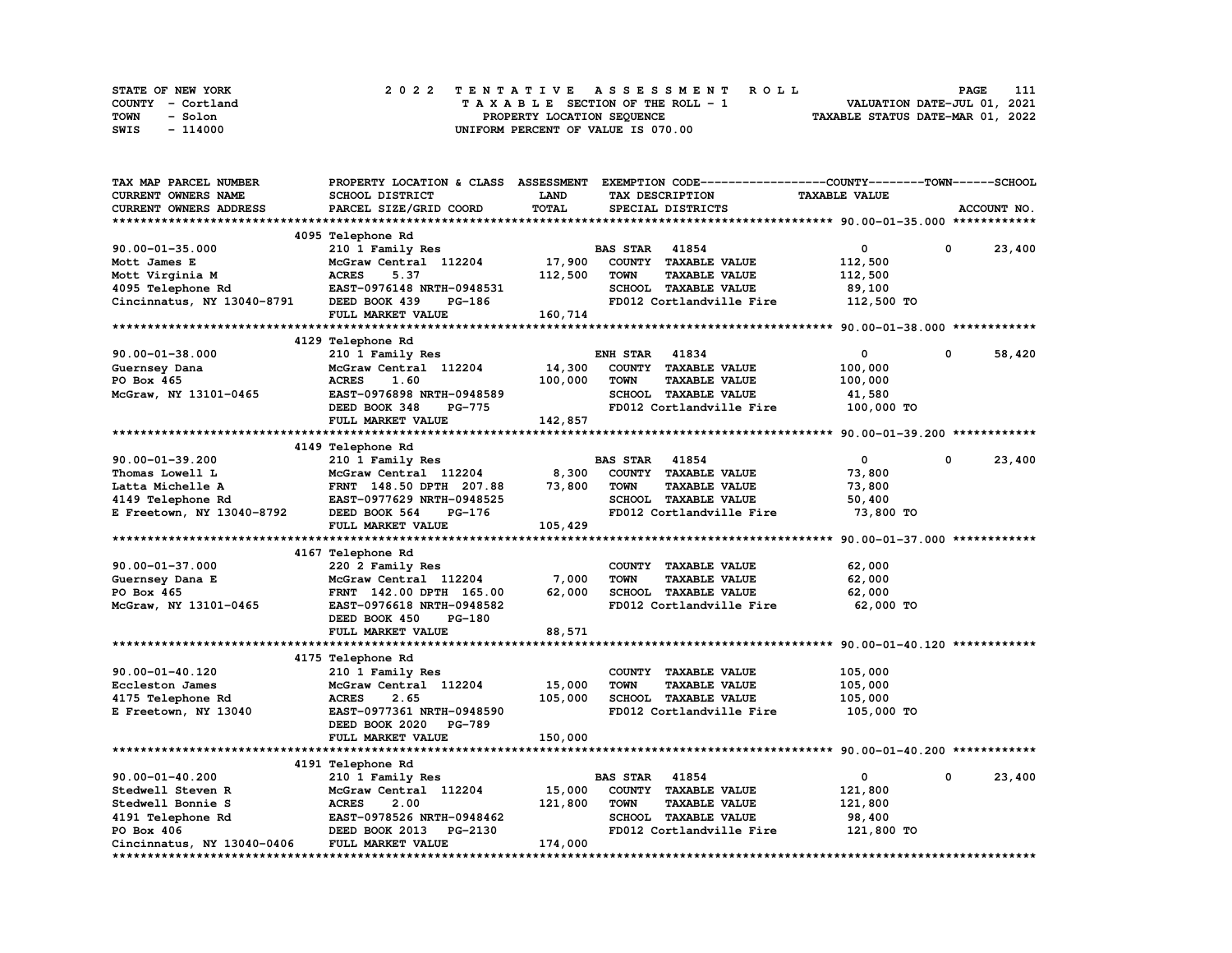| STATE OF NEW YORK | 2022 TENTATIVE ASSESSMENT ROLL     | 112<br>PAGE                      |
|-------------------|------------------------------------|----------------------------------|
| COUNTY - Cortland | TAXABLE SECTION OF THE ROLL - 1    | VALUATION DATE-JUL 01, 2021      |
| TOWN<br>- Solon   | PROPERTY LOCATION SEQUENCE         | TAXABLE STATUS DATE-MAR 01, 2022 |
| SWIS<br>- 114000  | UNIFORM PERCENT OF VALUE IS 070.00 |                                  |

| TAX MAP PARCEL NUMBER      | PROPERTY LOCATION & CLASS ASSESSMENT |             |                       | EXEMPTION CODE-----------------COUNTY-------TOWN------SCHOOL |                      |             |             |
|----------------------------|--------------------------------------|-------------|-----------------------|--------------------------------------------------------------|----------------------|-------------|-------------|
| <b>CURRENT OWNERS NAME</b> | SCHOOL DISTRICT                      | <b>LAND</b> |                       | TAX DESCRIPTION                                              | <b>TAXABLE VALUE</b> |             |             |
| CURRENT OWNERS ADDRESS     | PARCEL SIZE/GRID COORD               | TOTAL       |                       | SPECIAL DISTRICTS                                            |                      |             | ACCOUNT NO. |
|                            |                                      |             |                       |                                                              |                      |             |             |
|                            | 4205 Telephone Rd                    |             |                       |                                                              |                      |             |             |
| $90.00 - 01 - 43.000$      | 270 Mfg housing                      |             | <b>BAS STAR 41854</b> |                                                              | $\mathbf{0}$         | $\mathbf 0$ | 22,000      |
| Brown James E Sr           | McGraw Central 112204                | 14,400      |                       | COUNTY TAXABLE VALUE                                         | 22,000               |             |             |
| 4205 Telephone Rd          | 1.85<br><b>ACRES</b>                 | 22,000      | <b>TOWN</b>           | <b>TAXABLE VALUE</b>                                         | 22,000               |             |             |
| Cincinnatus, NY 13040      | EAST-0978854 NRTH-0948449            |             |                       | SCHOOL TAXABLE VALUE                                         | 0                    |             |             |
|                            | DEED BOOK 10490 PG-93001             |             |                       | FD012 Cortlandville Fire                                     | 22,000 TO            |             |             |
|                            | FULL MARKET VALUE                    | 31,429      |                       |                                                              |                      |             |             |
|                            |                                      |             |                       |                                                              |                      |             |             |
|                            | 4210 Telephone Rd                    |             |                       |                                                              |                      |             |             |
| $90.00 - 01 - 45.000$      | 241 Rural res&ag                     |             |                       | COUNTY TAXABLE VALUE                                         | 131,000              |             |             |
| Gokay Michael A            | McGraw Central 112204                | 39,000      | <b>TOWN</b>           | <b>TAXABLE VALUE</b>                                         | 131,000              |             |             |
| 4689 Irish Creek Rd        | <b>ACRES</b> 29.50                   | 131,000     |                       | SCHOOL TAXABLE VALUE                                         | 131,000              |             |             |
| Bernville, PA 19506        | EAST-0978649 NRTH-0947676            |             |                       | FD012 Cortlandville Fire                                     | 131,000 TO           |             |             |
|                            | DEED BOOK 2012 PG-4695               |             |                       |                                                              |                      |             |             |
|                            | FULL MARKET VALUE                    | 187,143     |                       |                                                              |                      |             |             |
|                            |                                      |             |                       |                                                              |                      |             |             |
|                            | 4211 Telephone Rd                    |             |                       |                                                              |                      |             |             |
| $90.00 - 01 - 44.000$      | 270 Mfg housing                      |             | <b>BAS STAR 41854</b> |                                                              | $\mathbf{0}$         | $^{\circ}$  | 23,400      |
| Medler Douglas K           | McGraw Central 112204                | 15,400      |                       | COUNTY TAXABLE VALUE                                         | 32,000               |             |             |
| Medler Deborah E           | <b>ACRES</b><br>3.08                 | 32,000      | <b>TOWN</b>           | <b>TAXABLE VALUE</b>                                         | 32,000               |             |             |
| 4211 Telephone Rd          | EAST-0979031 NRTH-0948540            |             |                       | SCHOOL TAXABLE VALUE                                         | 8,600                |             |             |
| Cincinnatus, NY 13040      | DEED BOOK 2013<br>PG-2108            |             |                       | FD012 Cortlandville Fire                                     | 32,000 TO            |             |             |
|                            | FULL MARKET VALUE                    | 45,714      |                       |                                                              |                      |             |             |
|                            |                                      |             |                       |                                                              |                      |             |             |
|                            | 4404 Telephone Rd                    |             |                       | 87 PCT OF VALUE USED FOR EXEMPTION PURPOSES                  |                      |             |             |
| 91.00-01-05.110            | 241 Rural res&ag                     |             | AGED C&T              | 41801                                                        | 27,405               | 27,405      |             |
| Thornton Roy A             | Cincinnatus Cen 112001               |             | 30,200 AGED S         | 41804                                                        | 0                    | 0           | 21,924      |
| 4404 Telephone Rd          | <b>ACRES</b><br>28.90                |             | 63,000 ENH STAR 41834 |                                                              | $\mathbf{0}$         | 0           | 41,076      |
| Cincinnatus, NY 13040-8794 | EAST-0981159 NRTH-0945997            |             | COUNTY                | <b>TAXABLE VALUE</b>                                         | 35,595               |             |             |
|                            | DEED BOOK 2009 PG-6864               |             | <b>TOWN</b>           | <b>TAXABLE VALUE</b>                                         | 35,595               |             |             |
|                            | FULL MARKET VALUE                    | 90,000      |                       | SCHOOL TAXABLE VALUE                                         | 0                    |             |             |
|                            |                                      |             |                       | FD012 Cortlandville Fire                                     | 63,000 TO            |             |             |
|                            |                                      |             |                       |                                                              |                      |             |             |
|                            | 4420 Telephone Rd                    |             |                       |                                                              |                      |             |             |
| 91.00-01-05.200            | 270 Mfg housing                      |             |                       | COUNTY TAXABLE VALUE                                         | 31,000               |             |             |
| Thornton Roy A             | Cincinnatus Cen 112001               | 14,800      | <b>TOWN</b>           | <b>TAXABLE VALUE</b>                                         | 31,000               |             |             |
| 4404 Telephone Rd          | <b>ACRES</b><br>2.38                 | 31,000      |                       | SCHOOL TAXABLE VALUE                                         | 31,000               |             |             |
| Cincinnatus, NY 13040      | EAST-0981655 NRTH-0945939            |             |                       | FD012 Cortlandville Fire                                     | 31,000 TO            |             |             |
|                            | DEED BOOK 2009 PG-6865               |             |                       |                                                              |                      |             |             |
|                            | FULL MARKET VALUE                    | 44,286      |                       |                                                              |                      |             |             |
|                            |                                      |             |                       |                                                              |                      |             |             |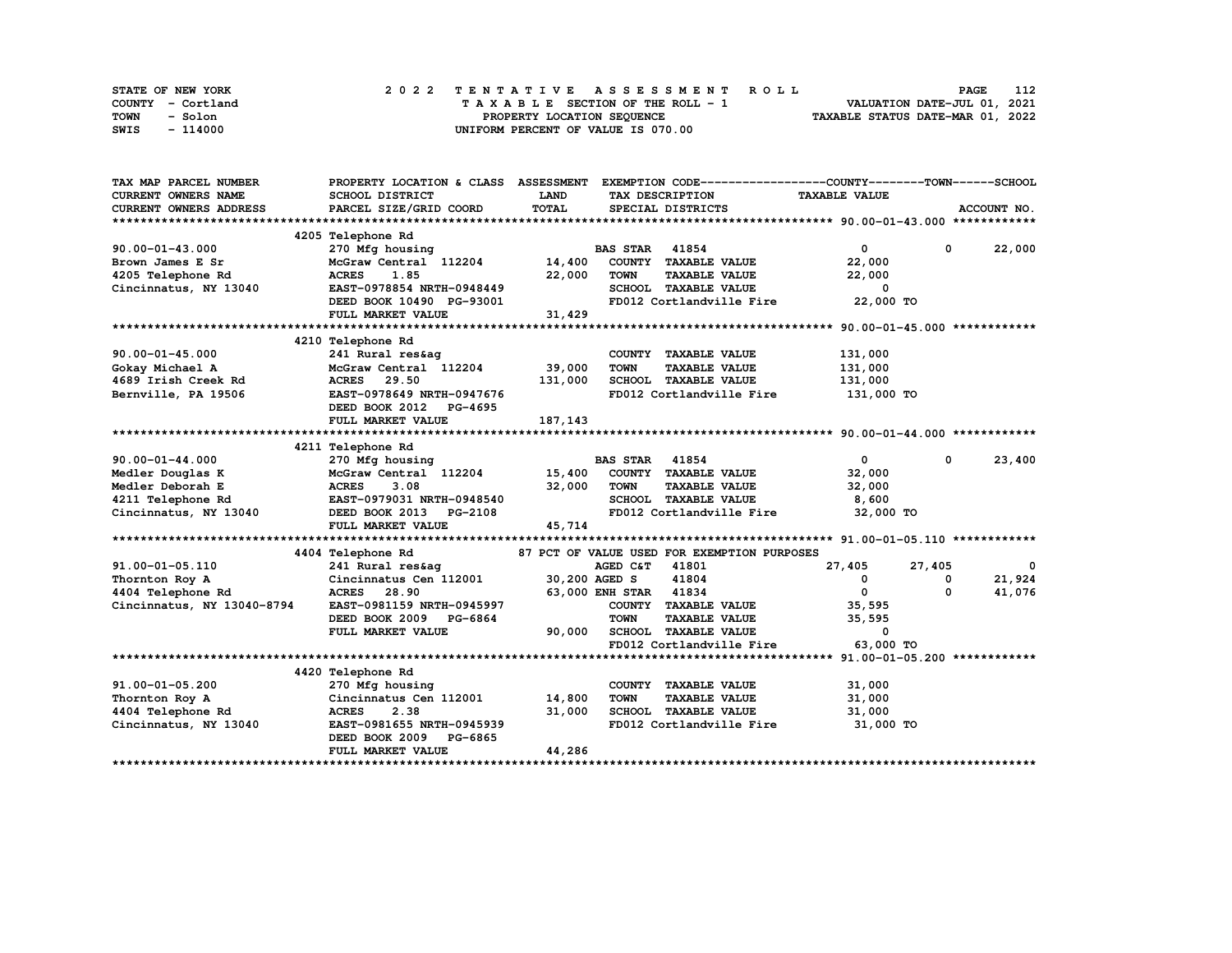| STATE OF NEW YORK | 2022 TENTATIVE ASSESSMENT ROLL     | 113<br><b>PAGE</b>               |
|-------------------|------------------------------------|----------------------------------|
| COUNTY - Cortland | TAXABLE SECTION OF THE ROLL - 1    | VALUATION DATE-JUL 01, 2021      |
| TOWN<br>- Solon   | PROPERTY LOCATION SEQUENCE         | TAXABLE STATUS DATE-MAR 01, 2022 |
| - 114000<br>SWIS  | UNIFORM PERCENT OF VALUE IS 070.00 |                                  |

| TAX MAP PARCEL NUMBER                                 | PROPERTY LOCATION & CLASS ASSESSMENT EXEMPTION CODE-----------------COUNTY-------TOWN------SCHOOL |         |                         |                             |                      |       |             |
|-------------------------------------------------------|---------------------------------------------------------------------------------------------------|---------|-------------------------|-----------------------------|----------------------|-------|-------------|
| CURRENT OWNERS NAME                                   | SCHOOL DISTRICT                                                                                   | LAND    |                         | TAX DESCRIPTION             | <b>TAXABLE VALUE</b> |       |             |
| CURRENT OWNERS ADDRESS                                | PARCEL SIZE/GRID COORD                                                                            | TOTAL   |                         | SPECIAL DISTRICTS           |                      |       | ACCOUNT NO. |
|                                                       |                                                                                                   |         |                         |                             |                      |       |             |
|                                                       | 4429 Telephone Rd                                                                                 |         |                         |                             |                      |       |             |
| $91.00 - 03 - 02.000$                                 | 210 1 Family Res                                                                                  |         | <b>VET WAR C 41122</b>  |                             | 4,680                | 0     | 0           |
| Gates Trust                                           | Cincinnatus Cen 112001                                                                            |         | 33,600 BAS STAR         | 41854                       | 0                    | 0     | 23,400      |
| 4429 Telephone Rd                                     | <b>ACRES</b><br>7.50 BANK LERETA                                                                  |         | 144,500 VET WAR T 41123 |                             | 0                    | 9,360 | 0           |
| Cincinnatus, NY 13040                                 | EAST-0982399 NRTH-0946143                                                                         |         |                         | COUNTY TAXABLE VALUE        | 139,820              |       |             |
|                                                       | DEED BOOK 2016 PG-5223                                                                            |         | <b>TOWN</b>             | <b>TAXABLE VALUE</b>        | 135,140              |       |             |
|                                                       | FULL MARKET VALUE                                                                                 | 206,429 |                         | SCHOOL TAXABLE VALUE        | 121,100              |       |             |
|                                                       |                                                                                                   |         |                         | FD012 Cortlandville Fire    | 144,500 TO           |       |             |
|                                                       |                                                                                                   |         |                         |                             |                      |       |             |
|                                                       |                                                                                                   |         |                         |                             |                      |       |             |
|                                                       | 4440 Telephone Rd                                                                                 |         |                         |                             |                      |       |             |
| 101.00-04-01.000                                      | 210 1 Family Res                                                                                  |         |                         | COUNTY TAXABLE VALUE        | 150,000              |       |             |
| Iris D Upstate NY InvestingLLC Cincinnatus Cen 112001 |                                                                                                   | 106,600 | <b>TOWN</b>             | <b>TAXABLE VALUE</b>        | 150,000              |       |             |
| 745 W Cross St                                        | <b>ACRES</b><br>98.36                                                                             | 150,000 |                         | SCHOOL TAXABLE VALUE        | 150,000              |       |             |
| Baltimore, MD 21230                                   | EAST-0982239 NRTH-0943663                                                                         |         |                         | FD012 Cortlandville Fire    | 150,000 TO           |       |             |
|                                                       | DEED BOOK 2019 PG-633                                                                             |         |                         |                             |                      |       |             |
|                                                       | FULL MARKET VALUE                                                                                 | 214,286 |                         |                             |                      |       |             |
|                                                       |                                                                                                   |         |                         |                             |                      |       |             |
|                                                       | 4469 Telephone Rd                                                                                 |         |                         |                             |                      |       |             |
| 91.00-04-07.000                                       | 270 Mfg housing                                                                                   |         | <b>BAS STAR</b> 41854   |                             | 0                    | 0     | 16,500      |
| Hall Augustine                                        | Cincinnatus Cen 112001                                                                            | 4,500   |                         | COUNTY TAXABLE VALUE        | 16,500               |       |             |
| Weaver Hazel                                          | FRNT 93.00 DPTH 105.25                                                                            | 16,500  | <b>TOWN</b>             | <b>TAXABLE VALUE</b>        | 16,500               |       |             |
| PO Box 37                                             | EAST-0982768 NRTH-0944729                                                                         |         |                         | SCHOOL TAXABLE VALUE        | 0                    |       |             |
| McGraw, NY 13101-0037                                 | DEED BOOK 465<br><b>PG-52</b>                                                                     |         |                         | FD012 Cortlandville Fire    | 16,500 TO            |       |             |
|                                                       | FULL MARKET VALUE                                                                                 | 23,571  |                         |                             |                      |       |             |
|                                                       |                                                                                                   |         |                         |                             |                      |       |             |
|                                                       | 4545 Telephone Rd                                                                                 |         |                         |                             |                      |       |             |
| 101.00-04-02.200                                      | 270 Mfg housing                                                                                   |         |                         | COUNTY TAXABLE VALUE        | 33,500               |       |             |
| Fisk Robert W                                         | Cincinnatus Cen 112001                                                                            | 17,500  | <b>TOWN</b>             | <b>TAXABLE VALUE</b>        | 33,500               |       |             |
| 4545 Telephone Rd                                     | <b>ACRES</b><br>5.00                                                                              | 33,500  |                         | SCHOOL TAXABLE VALUE        | 33,500               |       |             |
| Cincinnatus, NY 13040                                 | EAST-0984246 NRTH-0943281                                                                         |         |                         | FD012 Cortlandville Fire    | 33,500 TO            |       |             |
|                                                       | DEED BOOK 2017 PG-3548                                                                            |         |                         |                             |                      |       |             |
|                                                       | FULL MARKET VALUE                                                                                 | 47,857  |                         |                             |                      |       |             |
|                                                       |                                                                                                   |         |                         |                             |                      |       |             |
|                                                       | 4551 Telephone Rd                                                                                 |         |                         |                             |                      |       |             |
| 91.00-04-03.200                                       | 210 1 Family Res                                                                                  |         |                         | COUNTY TAXABLE VALUE        | 130,000              |       |             |
| Stevens Kathy                                         | Cincinnatus Cen 112001                                                                            | 14,500  | <b>TOWN</b>             | <b>TAXABLE VALUE</b>        | 130,000              |       |             |
| Gerrard Patrick                                       | <b>ACRES</b><br>2.00                                                                              | 130,000 |                         | SCHOOL TAXABLE VALUE        | 130,000              |       |             |
| 4551 Telephone Rd                                     | EAST-0984173 NRTH-0943829                                                                         |         |                         | FD012 Cortlandville Fire    | 130,000 TO           |       |             |
| Cincinnatus, NY 13040                                 | DEED BOOK 2018<br>PG-4403                                                                         |         |                         |                             |                      |       |             |
|                                                       | FULL MARKET VALUE                                                                                 | 185,714 |                         |                             |                      |       |             |
|                                                       |                                                                                                   |         |                         |                             |                      |       |             |
|                                                       | 4553 Telephone Rd                                                                                 |         |                         |                             |                      |       |             |
| 91.00-04-03.100                                       | 240 Rural res                                                                                     |         |                         | COUNTY TAXABLE VALUE        | 279,000              |       |             |
| Gerrard Patrick                                       | Cincinnatus Cen 112001                                                                            | 29,000  | TOWN                    | <b>TAXABLE VALUE</b>        | 279,000              |       |             |
| 4553 Telephone Rd                                     | ACRES 13.01                                                                                       | 279,000 |                         | <b>SCHOOL TAXABLE VALUE</b> | 279,000              |       |             |
| Cincinnatus, NY 13040                                 | EAST-0984099 NRTH-0944438                                                                         |         |                         | FD012 Cortlandville Fire    | 279,000 TO           |       |             |
|                                                       | DEED BOOK 2018<br>PG-4403                                                                         |         |                         |                             |                      |       |             |
|                                                       |                                                                                                   |         |                         |                             |                      |       |             |
|                                                       | FULL MARKET VALUE                                                                                 | 398,571 |                         |                             |                      |       |             |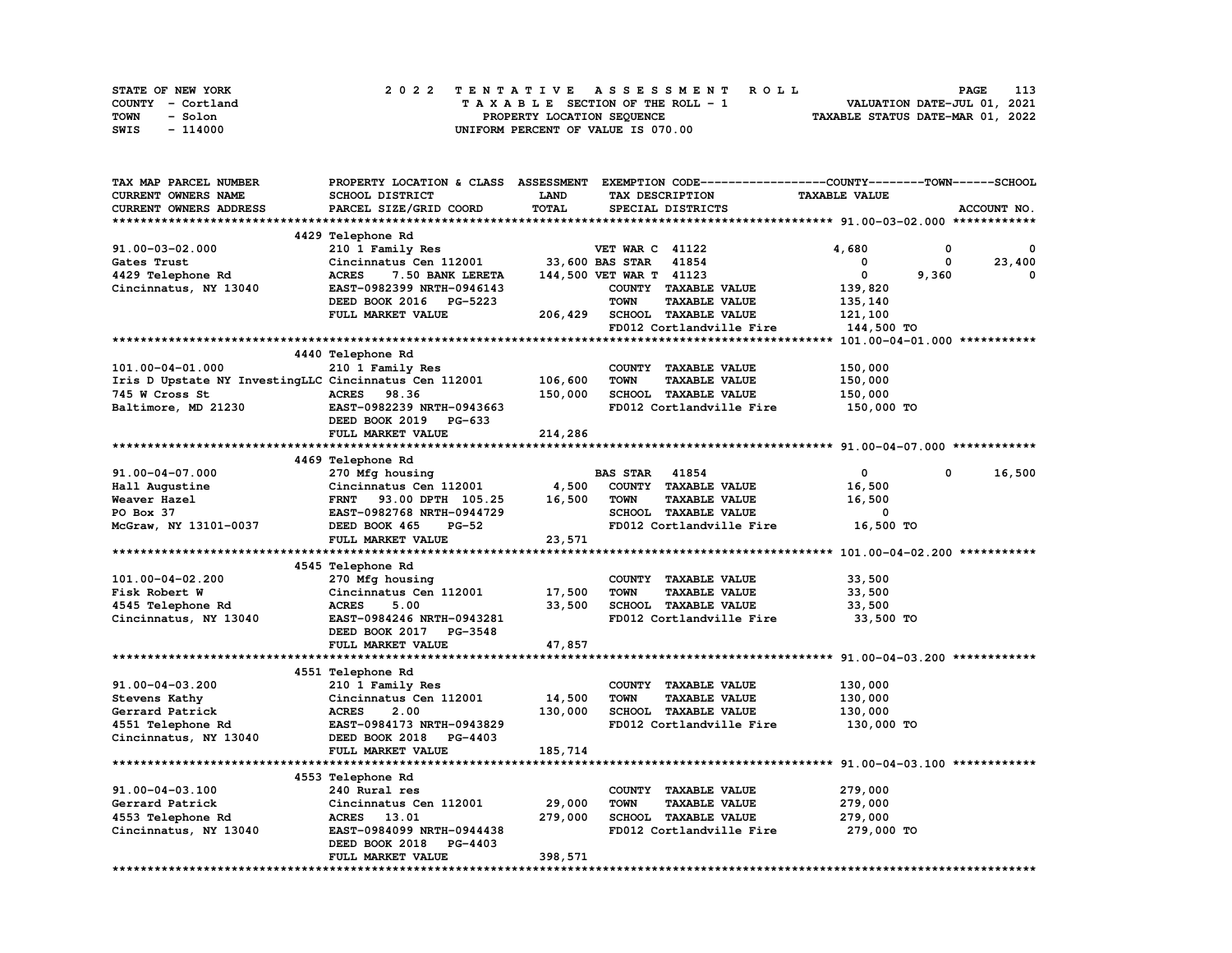| STATE OF NEW YORK | 2022 TENTATIVE ASSESSMENT ROLL     | 114<br><b>PAGE</b>               |
|-------------------|------------------------------------|----------------------------------|
| COUNTY - Cortland | TAXABLE SECTION OF THE ROLL - 1    | VALUATION DATE-JUL 01, 2021      |
| TOWN<br>- Solon   | PROPERTY LOCATION SEQUENCE         | TAXABLE STATUS DATE-MAR 01, 2022 |
| SWIS<br>- 114000  | UNIFORM PERCENT OF VALUE IS 070.00 |                                  |

| TAX MAP PARCEL NUMBER                                                                                                                                                                                                                    |                                              |              | PROPERTY LOCATION & CLASS ASSESSMENT EXEMPTION CODE-----------------COUNTY-------TOWN------SCHOOL               |                  |                        |
|------------------------------------------------------------------------------------------------------------------------------------------------------------------------------------------------------------------------------------------|----------------------------------------------|--------------|-----------------------------------------------------------------------------------------------------------------|------------------|------------------------|
| CURRENT OWNERS NAME                                                                                                                                                                                                                      | SCHOOL DISTRICT                              | <b>LAND</b>  | TAX DESCRIPTION TAXABLE VALUE                                                                                   |                  |                        |
| CURRENT OWNERS ADDRESS                                                                                                                                                                                                                   | PARCEL SIZE/GRID COORD                       | <b>TOTAL</b> | SPECIAL DISTRICTS                                                                                               |                  | ACCOUNT NO.            |
|                                                                                                                                                                                                                                          |                                              |              |                                                                                                                 |                  |                        |
|                                                                                                                                                                                                                                          | <b>Tower Rd</b>                              |              |                                                                                                                 |                  |                        |
| $80.00 - 06 - 05.000$                                                                                                                                                                                                                    | 314 Rural vac<10                             |              | COUNTY TAXABLE VALUE                                                                                            | 2,500            |                        |
| Bernheim Donald J                                                                                                                                                                                                                        | McGraw Central 112204 2,500                  |              | <b>TAXABLE VALUE</b><br><b>TOWN</b>                                                                             | 2,500            |                        |
| 3662 State Route 13                                                                                                                                                                                                                      | <b>ACRES</b><br>3.93                         | 2,500        | SCHOOL TAXABLE VALUE                                                                                            | 2,500            |                        |
| Truxton, NY 13158                                                                                                                                                                                                                        | EAST-0974105 NRTH-0956679                    |              | FD012 Cortlandville Fire 2,500 TO                                                                               |                  |                        |
|                                                                                                                                                                                                                                          | DEED BOOK 2013 PG-2471                       |              |                                                                                                                 |                  |                        |
|                                                                                                                                                                                                                                          | FULL MARKET VALUE                            | 3,571        |                                                                                                                 |                  |                        |
|                                                                                                                                                                                                                                          |                                              |              |                                                                                                                 |                  |                        |
|                                                                                                                                                                                                                                          | Underwood Hill Rd                            |              |                                                                                                                 |                  |                        |
| 109.00-01-01.100                                                                                                                                                                                                                         | 322 Rural vac>10                             |              | COUNTY TAXABLE VALUE                                                                                            | 101,800          |                        |
| Bush Mark B                                                                                                                                                                                                                              | McGraw Central 112204 101,800                |              | <b>TOWN</b><br><b>TAXABLE VALUE</b>                                                                             | 101,800          |                        |
| 3316 Underwood Hill Rd                                                                                                                                                                                                                   |                                              |              | ACRES 100.71 101,800 SCHOOL TAXABLE VALUE 101,800<br>EAST-0961850 NRTH-0936168 FD012 Cortlandville Fire 101.000 |                  |                        |
| PO Box 455                                                                                                                                                                                                                               |                                              |              |                                                                                                                 | 101,800 TO       |                        |
| McGraw, NY 13101-0455                                                                                                                                                                                                                    | DEED BOOK 1995 PG-3295                       |              |                                                                                                                 |                  |                        |
|                                                                                                                                                                                                                                          | FULL MARKET VALUE                            | 145,429      |                                                                                                                 |                  |                        |
|                                                                                                                                                                                                                                          |                                              |              |                                                                                                                 |                  |                        |
|                                                                                                                                                                                                                                          | Underwood Hill Rd                            |              |                                                                                                                 |                  |                        |
|                                                                                                                                                                                                                                          |                                              |              | COUNTY TAXABLE VALUE                                                                                            | 121,200          |                        |
| 109.00-01-03.111 105 Vac farmland<br>Underwood Trust Gary McGraw Central 112204 121,200<br>Underwood Trust Mary ACRES 130.10 121,200<br>3311 Ridge Rd EAST-0962136 NRTH-0934766<br>McGraw, NY 13101 DEED BOOK 2019 PG-1144<br>WEGRAM, NY |                                              |              | <b>TOWN</b><br><b>TAXABLE VALUE</b>                                                                             | 121,200          |                        |
|                                                                                                                                                                                                                                          |                                              |              | SCHOOL TAXABLE VALUE 121,200                                                                                    |                  |                        |
|                                                                                                                                                                                                                                          |                                              |              | FD012 Cortlandville Fire 121,200 TO                                                                             |                  |                        |
|                                                                                                                                                                                                                                          |                                              |              |                                                                                                                 |                  |                        |
|                                                                                                                                                                                                                                          | FULL MARKET VALUE                            | 173, 143     |                                                                                                                 |                  |                        |
|                                                                                                                                                                                                                                          |                                              |              |                                                                                                                 |                  |                        |
|                                                                                                                                                                                                                                          | 3151 Underwood Hill Rd                       |              |                                                                                                                 |                  |                        |
| 109.00-01-05.200                                                                                                                                                                                                                         | 240 Rural res                                |              | CW 15 VET/ 41162                                                                                                | 4,680<br>0       | 0                      |
| Oseid Timothy                                                                                                                                                                                                                            | McGraw Central 112204 71,700 AG COMMIT 41730 |              |                                                                                                                 | 12,698<br>12,698 | 12,698                 |
| 3151 Underwood Hill Rd                                                                                                                                                                                                                   | ACRES 58.13 BANKCORELOG                      |              | 220,000 COUNTY TAXABLE VALUE                                                                                    | 202,622          |                        |
| McGraw, NY 13101                                                                                                                                                                                                                         | EAST-0962017 NRTH-0932794                    |              | TOWN<br><b>TAXABLE VALUE</b>                                                                                    | 207,302          |                        |
|                                                                                                                                                                                                                                          | DEED BOOK 2018 PG-5802                       |              | SCHOOL TAXABLE VALUE 207,302                                                                                    |                  |                        |
| MAY BE SUBJECT TO PAYMENT                                                                                                                                                                                                                | FULL MARKET VALUE                            |              | 314,286 FD012 Cortlandville Fire                                                                                | 220,000 TO       |                        |
| UNDER AGDIST LAW TIL 2029                                                                                                                                                                                                                |                                              |              |                                                                                                                 |                  |                        |
|                                                                                                                                                                                                                                          |                                              |              |                                                                                                                 |                  |                        |
|                                                                                                                                                                                                                                          | 3168 Underwood Hill Rd                       |              |                                                                                                                 |                  |                        |
| 109.00-03-07.000                                                                                                                                                                                                                         | 240 Rural res                                |              | <b>BAS STAR 41854</b>                                                                                           | $\bullet$        | 23,400<br>$\mathbf{0}$ |
| Williams Rick A                                                                                                                                                                                                                          | McGraw Central 112204 33,600                 |              | COUNTY TAXABLE VALUE                                                                                            | 126,000          |                        |
| Williams Kathi J                                                                                                                                                                                                                         | <b>ACRES</b> 21.10                           | 126,000 TOWN | <b>TAXABLE VALUE</b>                                                                                            | 126,000          |                        |
| 3168 Underwood Hill Rd EAST-0964320 NRTH-0933414                                                                                                                                                                                         |                                              |              | SCHOOL TAXABLE VALUE                                                                                            | 102,600          |                        |
| McGraw, NY 13101-9441 DEED BOOK 2003, PG-757,7                                                                                                                                                                                           |                                              |              | FD012 Cortlandville Fire 126,000 TO                                                                             |                  |                        |
|                                                                                                                                                                                                                                          | FULL MARKET VALUE                            | 180,000      |                                                                                                                 |                  |                        |
|                                                                                                                                                                                                                                          |                                              |              |                                                                                                                 |                  |                        |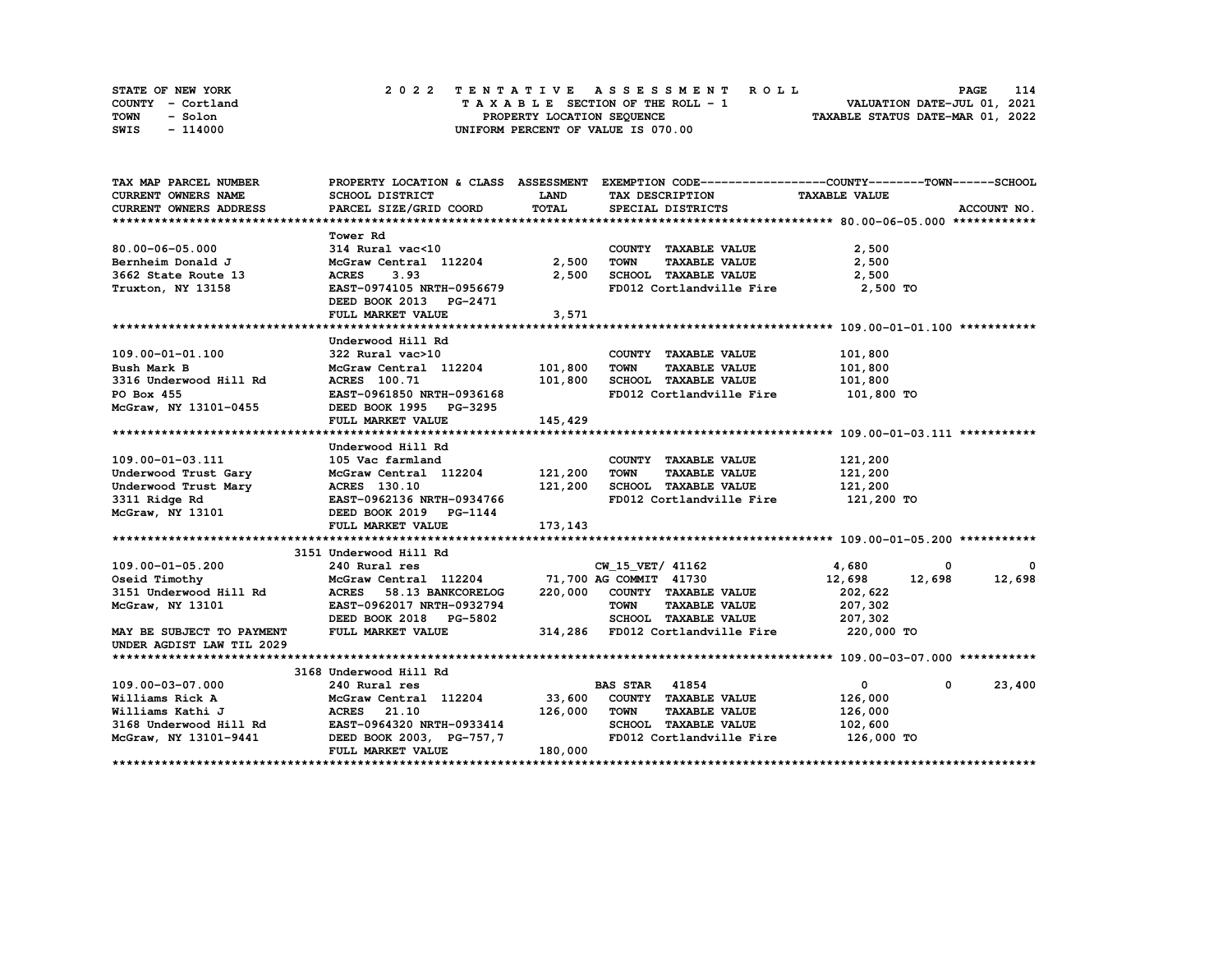| STATE OF NEW YORK | 2022 TENTATIVE ASSESSMENT ROLL     | 115<br><b>PAGE</b>               |
|-------------------|------------------------------------|----------------------------------|
| COUNTY - Cortland | TAXABLE SECTION OF THE ROLL - 1    | VALUATION DATE-JUL 01, 2021      |
| TOWN<br>- Solon   | PROPERTY LOCATION SEQUENCE         | TAXABLE STATUS DATE-MAR 01, 2022 |
| - 114000<br>SWIS  | UNIFORM PERCENT OF VALUE IS 070.00 |                                  |

| <b>CURRENT OWNERS NAME</b><br>SCHOOL DISTRICT<br><b>LAND</b><br>TAX DESCRIPTION<br><b>TAXABLE VALUE</b><br>TOTAL<br><b>CURRENT OWNERS ADDRESS</b><br>PARCEL SIZE/GRID COORD<br>ACCOUNT NO.<br>SPECIAL DISTRICTS<br>3169 Underwood Hill Rd<br>109.00-01-05.100<br>240 Rural res<br>AG COMMIT 41730<br>38,135<br>38, 135 38, 135<br>McGraw Central 112204 84,000 BAS STAR 41854<br>$\mathbf{0}$<br>23,400<br>Anderson Kathleen T<br>0<br>COUNTY TAXABLE VALUE<br>74.14<br>130,000<br>3169 Underwood Rd<br><b>ACRES</b><br>91,865<br>EAST-0961899 NRTH-0933441<br><b>TOWN</b><br><b>TAXABLE VALUE</b><br>McGraw, NY 13101-9441<br>91,865<br>DEED BOOK 2002 PG-2821<br>SCHOOL TAXABLE VALUE<br>68,465<br>185,714 FD012 Cortlandville Fire<br>FULL MARKET VALUE<br>130,000 TO<br>MAY BE SUBJECT TO PAYMENT<br>UNDER AGDIST LAW TIL 2029<br>3171 Underwood Hill Rd<br>109.00-01-06.000<br>4,000<br>314 Rural vac<10<br>McGraw Central 112204 1,000<br>COUNTY TAXABLE VALUE<br><b>TOWN</b><br><b>TAXABLE VALUE</b><br>4,000<br>Haynes Daniel A Jr McGraw<br>2181 Washington St ACRES<br>SCHOOL TAXABLE VALUE<br>1.09<br>4,000<br>4,000<br>Cortland, NY 13045<br>EAST-0963787 NRTH-0933585<br>FD012 Cortlandville Fire 4,000 TO<br>DEED BOOK 2010 PG-5002<br>5,714<br>FULL MARKET VALUE<br>3185 Underwood Hill Rd<br>109.00-01-03.200<br>102,000<br>210 1 Family Res<br>COUNTY TAXABLE VALUE<br>McGraw Central 112204 14,500<br><b>TOWN</b><br><b>TAXABLE VALUE</b><br>102,000<br>O'Brien Jake<br>2.04<br>102,000<br>SCHOOL TAXABLE VALUE<br>130 Sincerbeaut Rd<br>Croton. NY 13073<br><b>ACRES</b><br>102,000<br>102,000 TO<br>EAST-0963658 NRTH-0933903<br>FD012 Cortlandville Fire<br>DEED BOOK 2019 PG-3739<br>145,714<br>FULL MARKET VALUE<br>3289 Underwood Hill Rd<br>23,400<br>$\mathbf{0}$<br>109.00-01-03.120<br>$\mathbf{0}$<br>210 1 Family Res<br>McGraw Central 112204 14,200 COUNTY TAXABLE VALUE<br>Underwood Stanley C<br>69,000<br>69,000<br>Underwood Brenda S<br>1.50<br>TOWN<br><b>TAXABLE VALUE</b><br>69,000<br><b>ACRES</b><br>SCHOOL TAXABLE VALUE<br>3289 Underwood Hill Rd<br>EAST-0963318 NRTH-0935193<br>45,600<br>FD012 Cortlandville Fire<br>69,000 TO<br>McGraw, NY 13101-9441<br>DEED BOOK 1999 PG-3977<br>FULL MARKET VALUE<br>98,571<br>3306 Underwood Hill Rd<br>COUNTY TAXABLE VALUE<br>99,000<br>109.00-01-03.112<br>240 Rural res<br>McGraw Central 112204 45,300<br><b>TOWN</b><br><b>TAXABLE VALUE</b><br>99,000<br>Underwood Stanley C<br>MCGraw Central 112204<br>Underwood Brenda J MCRES 32.98<br>3289 Underwood Rd EAST-0963853 NRTH-0935174<br> | TAX MAP PARCEL NUMBER |  | PROPERTY LOCATION & CLASS ASSESSMENT EXEMPTION CODE----------------COUNTY-------TOWN------SCHOOL |  |
|----------------------------------------------------------------------------------------------------------------------------------------------------------------------------------------------------------------------------------------------------------------------------------------------------------------------------------------------------------------------------------------------------------------------------------------------------------------------------------------------------------------------------------------------------------------------------------------------------------------------------------------------------------------------------------------------------------------------------------------------------------------------------------------------------------------------------------------------------------------------------------------------------------------------------------------------------------------------------------------------------------------------------------------------------------------------------------------------------------------------------------------------------------------------------------------------------------------------------------------------------------------------------------------------------------------------------------------------------------------------------------------------------------------------------------------------------------------------------------------------------------------------------------------------------------------------------------------------------------------------------------------------------------------------------------------------------------------------------------------------------------------------------------------------------------------------------------------------------------------------------------------------------------------------------------------------------------------------------------------------------------------------------------------------------------------------------------------------------------------------------------------------------------------------------------------------------------------------------------------------------------------------------------------------------------------------------------------------------------------------------------------------------------------------------------------------------------------------------------------------------------------------------------------------------------------------------------------|-----------------------|--|--------------------------------------------------------------------------------------------------|--|
|                                                                                                                                                                                                                                                                                                                                                                                                                                                                                                                                                                                                                                                                                                                                                                                                                                                                                                                                                                                                                                                                                                                                                                                                                                                                                                                                                                                                                                                                                                                                                                                                                                                                                                                                                                                                                                                                                                                                                                                                                                                                                                                                                                                                                                                                                                                                                                                                                                                                                                                                                                                        |                       |  |                                                                                                  |  |
|                                                                                                                                                                                                                                                                                                                                                                                                                                                                                                                                                                                                                                                                                                                                                                                                                                                                                                                                                                                                                                                                                                                                                                                                                                                                                                                                                                                                                                                                                                                                                                                                                                                                                                                                                                                                                                                                                                                                                                                                                                                                                                                                                                                                                                                                                                                                                                                                                                                                                                                                                                                        |                       |  |                                                                                                  |  |
|                                                                                                                                                                                                                                                                                                                                                                                                                                                                                                                                                                                                                                                                                                                                                                                                                                                                                                                                                                                                                                                                                                                                                                                                                                                                                                                                                                                                                                                                                                                                                                                                                                                                                                                                                                                                                                                                                                                                                                                                                                                                                                                                                                                                                                                                                                                                                                                                                                                                                                                                                                                        |                       |  |                                                                                                  |  |
|                                                                                                                                                                                                                                                                                                                                                                                                                                                                                                                                                                                                                                                                                                                                                                                                                                                                                                                                                                                                                                                                                                                                                                                                                                                                                                                                                                                                                                                                                                                                                                                                                                                                                                                                                                                                                                                                                                                                                                                                                                                                                                                                                                                                                                                                                                                                                                                                                                                                                                                                                                                        |                       |  |                                                                                                  |  |
|                                                                                                                                                                                                                                                                                                                                                                                                                                                                                                                                                                                                                                                                                                                                                                                                                                                                                                                                                                                                                                                                                                                                                                                                                                                                                                                                                                                                                                                                                                                                                                                                                                                                                                                                                                                                                                                                                                                                                                                                                                                                                                                                                                                                                                                                                                                                                                                                                                                                                                                                                                                        |                       |  |                                                                                                  |  |
|                                                                                                                                                                                                                                                                                                                                                                                                                                                                                                                                                                                                                                                                                                                                                                                                                                                                                                                                                                                                                                                                                                                                                                                                                                                                                                                                                                                                                                                                                                                                                                                                                                                                                                                                                                                                                                                                                                                                                                                                                                                                                                                                                                                                                                                                                                                                                                                                                                                                                                                                                                                        |                       |  |                                                                                                  |  |
|                                                                                                                                                                                                                                                                                                                                                                                                                                                                                                                                                                                                                                                                                                                                                                                                                                                                                                                                                                                                                                                                                                                                                                                                                                                                                                                                                                                                                                                                                                                                                                                                                                                                                                                                                                                                                                                                                                                                                                                                                                                                                                                                                                                                                                                                                                                                                                                                                                                                                                                                                                                        |                       |  |                                                                                                  |  |
|                                                                                                                                                                                                                                                                                                                                                                                                                                                                                                                                                                                                                                                                                                                                                                                                                                                                                                                                                                                                                                                                                                                                                                                                                                                                                                                                                                                                                                                                                                                                                                                                                                                                                                                                                                                                                                                                                                                                                                                                                                                                                                                                                                                                                                                                                                                                                                                                                                                                                                                                                                                        |                       |  |                                                                                                  |  |
|                                                                                                                                                                                                                                                                                                                                                                                                                                                                                                                                                                                                                                                                                                                                                                                                                                                                                                                                                                                                                                                                                                                                                                                                                                                                                                                                                                                                                                                                                                                                                                                                                                                                                                                                                                                                                                                                                                                                                                                                                                                                                                                                                                                                                                                                                                                                                                                                                                                                                                                                                                                        |                       |  |                                                                                                  |  |
|                                                                                                                                                                                                                                                                                                                                                                                                                                                                                                                                                                                                                                                                                                                                                                                                                                                                                                                                                                                                                                                                                                                                                                                                                                                                                                                                                                                                                                                                                                                                                                                                                                                                                                                                                                                                                                                                                                                                                                                                                                                                                                                                                                                                                                                                                                                                                                                                                                                                                                                                                                                        |                       |  |                                                                                                  |  |
|                                                                                                                                                                                                                                                                                                                                                                                                                                                                                                                                                                                                                                                                                                                                                                                                                                                                                                                                                                                                                                                                                                                                                                                                                                                                                                                                                                                                                                                                                                                                                                                                                                                                                                                                                                                                                                                                                                                                                                                                                                                                                                                                                                                                                                                                                                                                                                                                                                                                                                                                                                                        |                       |  |                                                                                                  |  |
|                                                                                                                                                                                                                                                                                                                                                                                                                                                                                                                                                                                                                                                                                                                                                                                                                                                                                                                                                                                                                                                                                                                                                                                                                                                                                                                                                                                                                                                                                                                                                                                                                                                                                                                                                                                                                                                                                                                                                                                                                                                                                                                                                                                                                                                                                                                                                                                                                                                                                                                                                                                        |                       |  |                                                                                                  |  |
|                                                                                                                                                                                                                                                                                                                                                                                                                                                                                                                                                                                                                                                                                                                                                                                                                                                                                                                                                                                                                                                                                                                                                                                                                                                                                                                                                                                                                                                                                                                                                                                                                                                                                                                                                                                                                                                                                                                                                                                                                                                                                                                                                                                                                                                                                                                                                                                                                                                                                                                                                                                        |                       |  |                                                                                                  |  |
|                                                                                                                                                                                                                                                                                                                                                                                                                                                                                                                                                                                                                                                                                                                                                                                                                                                                                                                                                                                                                                                                                                                                                                                                                                                                                                                                                                                                                                                                                                                                                                                                                                                                                                                                                                                                                                                                                                                                                                                                                                                                                                                                                                                                                                                                                                                                                                                                                                                                                                                                                                                        |                       |  |                                                                                                  |  |
|                                                                                                                                                                                                                                                                                                                                                                                                                                                                                                                                                                                                                                                                                                                                                                                                                                                                                                                                                                                                                                                                                                                                                                                                                                                                                                                                                                                                                                                                                                                                                                                                                                                                                                                                                                                                                                                                                                                                                                                                                                                                                                                                                                                                                                                                                                                                                                                                                                                                                                                                                                                        |                       |  |                                                                                                  |  |
|                                                                                                                                                                                                                                                                                                                                                                                                                                                                                                                                                                                                                                                                                                                                                                                                                                                                                                                                                                                                                                                                                                                                                                                                                                                                                                                                                                                                                                                                                                                                                                                                                                                                                                                                                                                                                                                                                                                                                                                                                                                                                                                                                                                                                                                                                                                                                                                                                                                                                                                                                                                        |                       |  |                                                                                                  |  |
|                                                                                                                                                                                                                                                                                                                                                                                                                                                                                                                                                                                                                                                                                                                                                                                                                                                                                                                                                                                                                                                                                                                                                                                                                                                                                                                                                                                                                                                                                                                                                                                                                                                                                                                                                                                                                                                                                                                                                                                                                                                                                                                                                                                                                                                                                                                                                                                                                                                                                                                                                                                        |                       |  |                                                                                                  |  |
|                                                                                                                                                                                                                                                                                                                                                                                                                                                                                                                                                                                                                                                                                                                                                                                                                                                                                                                                                                                                                                                                                                                                                                                                                                                                                                                                                                                                                                                                                                                                                                                                                                                                                                                                                                                                                                                                                                                                                                                                                                                                                                                                                                                                                                                                                                                                                                                                                                                                                                                                                                                        |                       |  |                                                                                                  |  |
|                                                                                                                                                                                                                                                                                                                                                                                                                                                                                                                                                                                                                                                                                                                                                                                                                                                                                                                                                                                                                                                                                                                                                                                                                                                                                                                                                                                                                                                                                                                                                                                                                                                                                                                                                                                                                                                                                                                                                                                                                                                                                                                                                                                                                                                                                                                                                                                                                                                                                                                                                                                        |                       |  |                                                                                                  |  |
|                                                                                                                                                                                                                                                                                                                                                                                                                                                                                                                                                                                                                                                                                                                                                                                                                                                                                                                                                                                                                                                                                                                                                                                                                                                                                                                                                                                                                                                                                                                                                                                                                                                                                                                                                                                                                                                                                                                                                                                                                                                                                                                                                                                                                                                                                                                                                                                                                                                                                                                                                                                        |                       |  |                                                                                                  |  |
|                                                                                                                                                                                                                                                                                                                                                                                                                                                                                                                                                                                                                                                                                                                                                                                                                                                                                                                                                                                                                                                                                                                                                                                                                                                                                                                                                                                                                                                                                                                                                                                                                                                                                                                                                                                                                                                                                                                                                                                                                                                                                                                                                                                                                                                                                                                                                                                                                                                                                                                                                                                        |                       |  |                                                                                                  |  |
|                                                                                                                                                                                                                                                                                                                                                                                                                                                                                                                                                                                                                                                                                                                                                                                                                                                                                                                                                                                                                                                                                                                                                                                                                                                                                                                                                                                                                                                                                                                                                                                                                                                                                                                                                                                                                                                                                                                                                                                                                                                                                                                                                                                                                                                                                                                                                                                                                                                                                                                                                                                        |                       |  |                                                                                                  |  |
|                                                                                                                                                                                                                                                                                                                                                                                                                                                                                                                                                                                                                                                                                                                                                                                                                                                                                                                                                                                                                                                                                                                                                                                                                                                                                                                                                                                                                                                                                                                                                                                                                                                                                                                                                                                                                                                                                                                                                                                                                                                                                                                                                                                                                                                                                                                                                                                                                                                                                                                                                                                        |                       |  |                                                                                                  |  |
|                                                                                                                                                                                                                                                                                                                                                                                                                                                                                                                                                                                                                                                                                                                                                                                                                                                                                                                                                                                                                                                                                                                                                                                                                                                                                                                                                                                                                                                                                                                                                                                                                                                                                                                                                                                                                                                                                                                                                                                                                                                                                                                                                                                                                                                                                                                                                                                                                                                                                                                                                                                        |                       |  |                                                                                                  |  |
|                                                                                                                                                                                                                                                                                                                                                                                                                                                                                                                                                                                                                                                                                                                                                                                                                                                                                                                                                                                                                                                                                                                                                                                                                                                                                                                                                                                                                                                                                                                                                                                                                                                                                                                                                                                                                                                                                                                                                                                                                                                                                                                                                                                                                                                                                                                                                                                                                                                                                                                                                                                        |                       |  |                                                                                                  |  |
|                                                                                                                                                                                                                                                                                                                                                                                                                                                                                                                                                                                                                                                                                                                                                                                                                                                                                                                                                                                                                                                                                                                                                                                                                                                                                                                                                                                                                                                                                                                                                                                                                                                                                                                                                                                                                                                                                                                                                                                                                                                                                                                                                                                                                                                                                                                                                                                                                                                                                                                                                                                        |                       |  |                                                                                                  |  |
|                                                                                                                                                                                                                                                                                                                                                                                                                                                                                                                                                                                                                                                                                                                                                                                                                                                                                                                                                                                                                                                                                                                                                                                                                                                                                                                                                                                                                                                                                                                                                                                                                                                                                                                                                                                                                                                                                                                                                                                                                                                                                                                                                                                                                                                                                                                                                                                                                                                                                                                                                                                        |                       |  |                                                                                                  |  |
|                                                                                                                                                                                                                                                                                                                                                                                                                                                                                                                                                                                                                                                                                                                                                                                                                                                                                                                                                                                                                                                                                                                                                                                                                                                                                                                                                                                                                                                                                                                                                                                                                                                                                                                                                                                                                                                                                                                                                                                                                                                                                                                                                                                                                                                                                                                                                                                                                                                                                                                                                                                        |                       |  |                                                                                                  |  |
|                                                                                                                                                                                                                                                                                                                                                                                                                                                                                                                                                                                                                                                                                                                                                                                                                                                                                                                                                                                                                                                                                                                                                                                                                                                                                                                                                                                                                                                                                                                                                                                                                                                                                                                                                                                                                                                                                                                                                                                                                                                                                                                                                                                                                                                                                                                                                                                                                                                                                                                                                                                        |                       |  |                                                                                                  |  |
|                                                                                                                                                                                                                                                                                                                                                                                                                                                                                                                                                                                                                                                                                                                                                                                                                                                                                                                                                                                                                                                                                                                                                                                                                                                                                                                                                                                                                                                                                                                                                                                                                                                                                                                                                                                                                                                                                                                                                                                                                                                                                                                                                                                                                                                                                                                                                                                                                                                                                                                                                                                        |                       |  |                                                                                                  |  |
|                                                                                                                                                                                                                                                                                                                                                                                                                                                                                                                                                                                                                                                                                                                                                                                                                                                                                                                                                                                                                                                                                                                                                                                                                                                                                                                                                                                                                                                                                                                                                                                                                                                                                                                                                                                                                                                                                                                                                                                                                                                                                                                                                                                                                                                                                                                                                                                                                                                                                                                                                                                        |                       |  |                                                                                                  |  |
|                                                                                                                                                                                                                                                                                                                                                                                                                                                                                                                                                                                                                                                                                                                                                                                                                                                                                                                                                                                                                                                                                                                                                                                                                                                                                                                                                                                                                                                                                                                                                                                                                                                                                                                                                                                                                                                                                                                                                                                                                                                                                                                                                                                                                                                                                                                                                                                                                                                                                                                                                                                        |                       |  |                                                                                                  |  |
|                                                                                                                                                                                                                                                                                                                                                                                                                                                                                                                                                                                                                                                                                                                                                                                                                                                                                                                                                                                                                                                                                                                                                                                                                                                                                                                                                                                                                                                                                                                                                                                                                                                                                                                                                                                                                                                                                                                                                                                                                                                                                                                                                                                                                                                                                                                                                                                                                                                                                                                                                                                        |                       |  |                                                                                                  |  |
|                                                                                                                                                                                                                                                                                                                                                                                                                                                                                                                                                                                                                                                                                                                                                                                                                                                                                                                                                                                                                                                                                                                                                                                                                                                                                                                                                                                                                                                                                                                                                                                                                                                                                                                                                                                                                                                                                                                                                                                                                                                                                                                                                                                                                                                                                                                                                                                                                                                                                                                                                                                        |                       |  |                                                                                                  |  |
|                                                                                                                                                                                                                                                                                                                                                                                                                                                                                                                                                                                                                                                                                                                                                                                                                                                                                                                                                                                                                                                                                                                                                                                                                                                                                                                                                                                                                                                                                                                                                                                                                                                                                                                                                                                                                                                                                                                                                                                                                                                                                                                                                                                                                                                                                                                                                                                                                                                                                                                                                                                        |                       |  |                                                                                                  |  |
|                                                                                                                                                                                                                                                                                                                                                                                                                                                                                                                                                                                                                                                                                                                                                                                                                                                                                                                                                                                                                                                                                                                                                                                                                                                                                                                                                                                                                                                                                                                                                                                                                                                                                                                                                                                                                                                                                                                                                                                                                                                                                                                                                                                                                                                                                                                                                                                                                                                                                                                                                                                        |                       |  |                                                                                                  |  |
|                                                                                                                                                                                                                                                                                                                                                                                                                                                                                                                                                                                                                                                                                                                                                                                                                                                                                                                                                                                                                                                                                                                                                                                                                                                                                                                                                                                                                                                                                                                                                                                                                                                                                                                                                                                                                                                                                                                                                                                                                                                                                                                                                                                                                                                                                                                                                                                                                                                                                                                                                                                        |                       |  |                                                                                                  |  |
|                                                                                                                                                                                                                                                                                                                                                                                                                                                                                                                                                                                                                                                                                                                                                                                                                                                                                                                                                                                                                                                                                                                                                                                                                                                                                                                                                                                                                                                                                                                                                                                                                                                                                                                                                                                                                                                                                                                                                                                                                                                                                                                                                                                                                                                                                                                                                                                                                                                                                                                                                                                        |                       |  |                                                                                                  |  |
|                                                                                                                                                                                                                                                                                                                                                                                                                                                                                                                                                                                                                                                                                                                                                                                                                                                                                                                                                                                                                                                                                                                                                                                                                                                                                                                                                                                                                                                                                                                                                                                                                                                                                                                                                                                                                                                                                                                                                                                                                                                                                                                                                                                                                                                                                                                                                                                                                                                                                                                                                                                        |                       |  |                                                                                                  |  |
|                                                                                                                                                                                                                                                                                                                                                                                                                                                                                                                                                                                                                                                                                                                                                                                                                                                                                                                                                                                                                                                                                                                                                                                                                                                                                                                                                                                                                                                                                                                                                                                                                                                                                                                                                                                                                                                                                                                                                                                                                                                                                                                                                                                                                                                                                                                                                                                                                                                                                                                                                                                        |                       |  |                                                                                                  |  |
|                                                                                                                                                                                                                                                                                                                                                                                                                                                                                                                                                                                                                                                                                                                                                                                                                                                                                                                                                                                                                                                                                                                                                                                                                                                                                                                                                                                                                                                                                                                                                                                                                                                                                                                                                                                                                                                                                                                                                                                                                                                                                                                                                                                                                                                                                                                                                                                                                                                                                                                                                                                        |                       |  |                                                                                                  |  |
|                                                                                                                                                                                                                                                                                                                                                                                                                                                                                                                                                                                                                                                                                                                                                                                                                                                                                                                                                                                                                                                                                                                                                                                                                                                                                                                                                                                                                                                                                                                                                                                                                                                                                                                                                                                                                                                                                                                                                                                                                                                                                                                                                                                                                                                                                                                                                                                                                                                                                                                                                                                        |                       |  |                                                                                                  |  |
|                                                                                                                                                                                                                                                                                                                                                                                                                                                                                                                                                                                                                                                                                                                                                                                                                                                                                                                                                                                                                                                                                                                                                                                                                                                                                                                                                                                                                                                                                                                                                                                                                                                                                                                                                                                                                                                                                                                                                                                                                                                                                                                                                                                                                                                                                                                                                                                                                                                                                                                                                                                        |                       |  |                                                                                                  |  |
|                                                                                                                                                                                                                                                                                                                                                                                                                                                                                                                                                                                                                                                                                                                                                                                                                                                                                                                                                                                                                                                                                                                                                                                                                                                                                                                                                                                                                                                                                                                                                                                                                                                                                                                                                                                                                                                                                                                                                                                                                                                                                                                                                                                                                                                                                                                                                                                                                                                                                                                                                                                        |                       |  |                                                                                                  |  |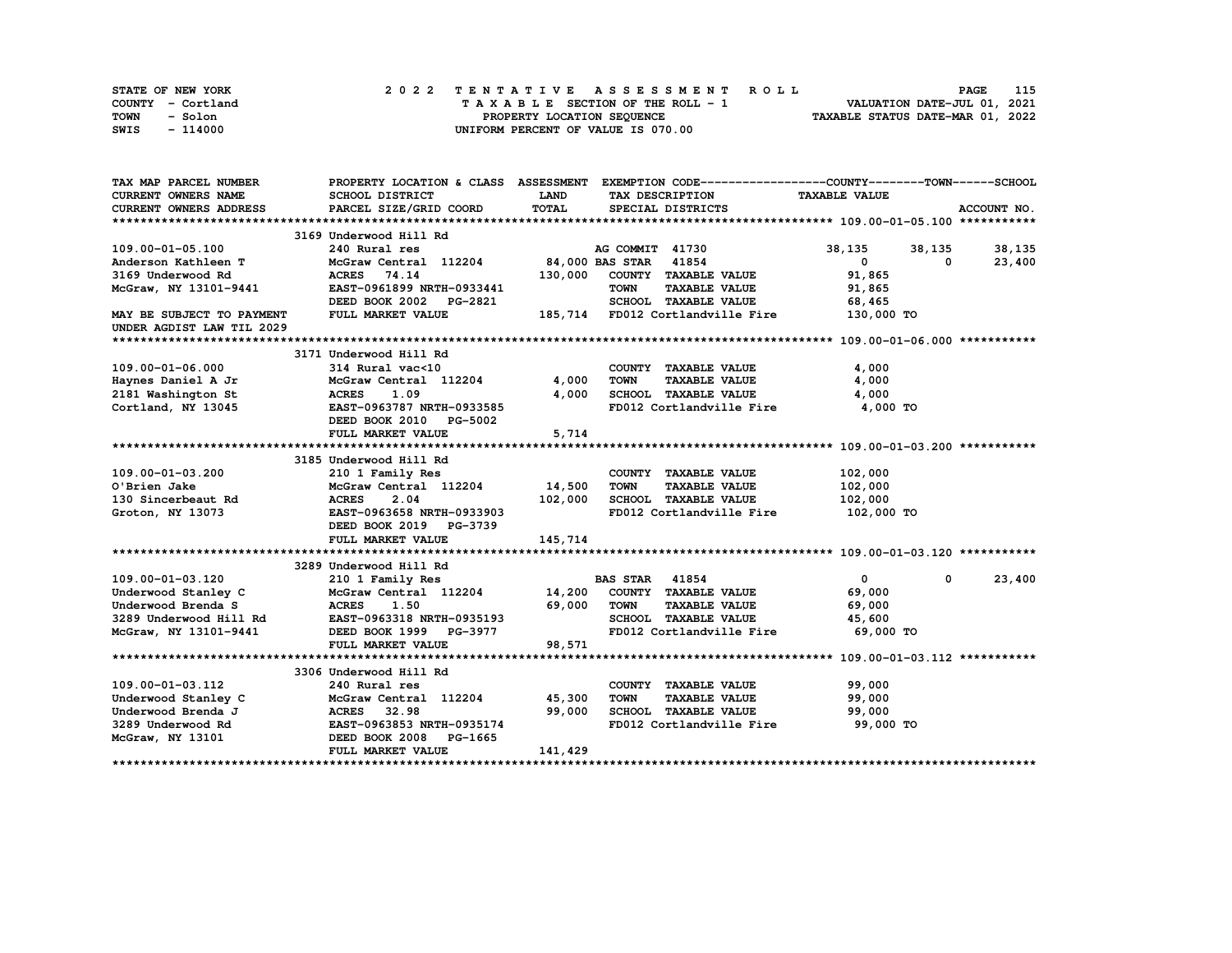| STATE OF NEW YORK | 2022 TENTATIVE ASSESSMENT ROLL     | 116<br><b>PAGE</b>               |
|-------------------|------------------------------------|----------------------------------|
| COUNTY - Cortland | TAXABLE SECTION OF THE ROLL - 1    | VALUATION DATE-JUL 01, 2021      |
| TOWN<br>- Solon   | PROPERTY LOCATION SEQUENCE         | TAXABLE STATUS DATE-MAR 01, 2022 |
| - 114000<br>SWIS  | UNIFORM PERCENT OF VALUE IS 070.00 |                                  |

| TAX MAP PARCEL NUMBER  |                                                                                                                                                                                                                                                                                                                                                                                                                                                                           |             |                                                                     | PROPERTY LOCATION & CLASS ASSESSMENT EXEMPTION CODE----------------COUNTY-------TOWN------SCHOOL |             |
|------------------------|---------------------------------------------------------------------------------------------------------------------------------------------------------------------------------------------------------------------------------------------------------------------------------------------------------------------------------------------------------------------------------------------------------------------------------------------------------------------------|-------------|---------------------------------------------------------------------|--------------------------------------------------------------------------------------------------|-------------|
| CURRENT OWNERS NAME    | SCHOOL DISTRICT                                                                                                                                                                                                                                                                                                                                                                                                                                                           | <b>LAND</b> | TAX DESCRIPTION                                                     | <b>TAXABLE VALUE</b>                                                                             |             |
| CURRENT OWNERS ADDRESS | PARCEL SIZE/GRID COORD                                                                                                                                                                                                                                                                                                                                                                                                                                                    | TOTAL       | SPECIAL DISTRICTS                                                   |                                                                                                  | ACCOUNT NO. |
|                        |                                                                                                                                                                                                                                                                                                                                                                                                                                                                           |             |                                                                     |                                                                                                  |             |
|                        | 3315 Underwood Hill Rd                                                                                                                                                                                                                                                                                                                                                                                                                                                    |             |                                                                     |                                                                                                  |             |
|                        |                                                                                                                                                                                                                                                                                                                                                                                                                                                                           |             |                                                                     | $\overline{0}$<br>$0 \t 23,400$                                                                  |             |
|                        |                                                                                                                                                                                                                                                                                                                                                                                                                                                                           |             |                                                                     | 143,000                                                                                          |             |
|                        |                                                                                                                                                                                                                                                                                                                                                                                                                                                                           |             |                                                                     | 143,000                                                                                          |             |
|                        |                                                                                                                                                                                                                                                                                                                                                                                                                                                                           |             | SCHOOL TAXABLE VALUE 119,600                                        |                                                                                                  |             |
|                        |                                                                                                                                                                                                                                                                                                                                                                                                                                                                           |             | FD012 Cortlandville Fire 143,000 TO                                 |                                                                                                  |             |
|                        |                                                                                                                                                                                                                                                                                                                                                                                                                                                                           |             |                                                                     |                                                                                                  |             |
|                        |                                                                                                                                                                                                                                                                                                                                                                                                                                                                           |             |                                                                     |                                                                                                  |             |
|                        | 3360 Underwood Hill Rd                                                                                                                                                                                                                                                                                                                                                                                                                                                    |             |                                                                     |                                                                                                  |             |
| 99.00-06-02.200        | 240 Rural res                                                                                                                                                                                                                                                                                                                                                                                                                                                             |             |                                                                     | 65,000                                                                                           |             |
|                        |                                                                                                                                                                                                                                                                                                                                                                                                                                                                           |             |                                                                     |                                                                                                  |             |
|                        |                                                                                                                                                                                                                                                                                                                                                                                                                                                                           |             |                                                                     |                                                                                                  |             |
|                        | 99.00-06-02.200 240 Rural res COUNTY TAXABLE VALUE 65,000<br>Perkins Benjamin J McGraw Central 112204 14,500 TOWN TAXABLE VALUE 65,000<br>Butler Jordan C ACRES 14.04 BANK WELLS 65,000 SCHOOL TAXABLE VALUE 65,000<br>McGraw-Marat                                                                                                                                                                                                                                       |             | FD012 Cortlandville Fire 65,000 TO                                  |                                                                                                  |             |
|                        |                                                                                                                                                                                                                                                                                                                                                                                                                                                                           |             |                                                                     |                                                                                                  |             |
|                        |                                                                                                                                                                                                                                                                                                                                                                                                                                                                           | 92,857      |                                                                     |                                                                                                  |             |
|                        |                                                                                                                                                                                                                                                                                                                                                                                                                                                                           |             |                                                                     |                                                                                                  |             |
|                        | $\begin{array}{lllllllllll} \text{3428 Underwood Hill Rd} & \text{BAS STAR} & \text{41854} \\ \text{Underwood Dennis E} & \text{McGraw Central} & \text{112204} & \text{23,500} & \text{COUNTY} & \text{TXABLE VALUE} \\ \text{Underwood Terri L} & \text{ACRES} & \text{11.02 BANKCORELOG} & \text{139,500} & \text{TOWN} & \text{TXABLE VALUE} \\ \text{3428 Underwood Hill Rd} & \text{EAST}-\text{0962865 NRTH}-\text{0937979} & \text{SCHOOL TAXABLE VALUE} & \text$ |             |                                                                     |                                                                                                  |             |
|                        |                                                                                                                                                                                                                                                                                                                                                                                                                                                                           |             |                                                                     | $\overline{\mathbf{0}}$<br>$0 \t 23,400$                                                         |             |
|                        |                                                                                                                                                                                                                                                                                                                                                                                                                                                                           |             |                                                                     | 139,500                                                                                          |             |
|                        |                                                                                                                                                                                                                                                                                                                                                                                                                                                                           |             | TAXABLE VALUE 139,500                                               |                                                                                                  |             |
|                        |                                                                                                                                                                                                                                                                                                                                                                                                                                                                           |             | SCHOOL TAXABLE VALUE 116,100<br>FD012 Cortlandville Fire 139,500 TO |                                                                                                  |             |
|                        |                                                                                                                                                                                                                                                                                                                                                                                                                                                                           |             |                                                                     |                                                                                                  |             |
|                        | FULL MARKET VALUE                                                                                                                                                                                                                                                                                                                                                                                                                                                         | 199,286     |                                                                     |                                                                                                  |             |
|                        |                                                                                                                                                                                                                                                                                                                                                                                                                                                                           |             |                                                                     |                                                                                                  |             |
|                        | 3515 Underwood Hill Rd                                                                                                                                                                                                                                                                                                                                                                                                                                                    |             |                                                                     |                                                                                                  |             |
| 99.04-01-03.100        | $312$ Vac $w/$ imprv                                                                                                                                                                                                                                                                                                                                                                                                                                                      |             | COUNTY TAXABLE VALUE                                                | 7,000                                                                                            |             |
| Stone Kenneth M        |                                                                                                                                                                                                                                                                                                                                                                                                                                                                           |             | TAXABLE VALUE                                                       | 7,000                                                                                            |             |
| 3515 Underwood Hill Rd |                                                                                                                                                                                                                                                                                                                                                                                                                                                                           |             |                                                                     | 7,000                                                                                            |             |
| McGraw, NY 13101       |                                                                                                                                                                                                                                                                                                                                                                                                                                                                           |             | FD012 Cortlandville Fire                                            | 7,000 TO                                                                                         |             |
|                        | DEED BOOK 2017 PG-1358                                                                                                                                                                                                                                                                                                                                                                                                                                                    |             |                                                                     |                                                                                                  |             |
|                        | FULL MARKET VALUE                                                                                                                                                                                                                                                                                                                                                                                                                                                         | 10,000      |                                                                     |                                                                                                  |             |
|                        |                                                                                                                                                                                                                                                                                                                                                                                                                                                                           |             |                                                                     |                                                                                                  |             |
|                        | 3519 Underwood Hill Rd                                                                                                                                                                                                                                                                                                                                                                                                                                                    |             |                                                                     |                                                                                                  |             |
| $109.00 - 01 - 04.000$ | 105 Vac farmland                                                                                                                                                                                                                                                                                                                                                                                                                                                          |             | COUNTY TAXABLE VALUE 33,500                                         |                                                                                                  |             |
|                        |                                                                                                                                                                                                                                                                                                                                                                                                                                                                           |             | TOWN<br>TAXABLE VALUE 33,500                                        |                                                                                                  |             |
|                        | $3428$ Underwood Terri L<br>$3428$ Underwood Hill Rd<br>$2428$ Underwood Hill Rd<br>$25.3428$ EAST-0960116 NRTH-0934881                                                                                                                                                                                                                                                                                                                                                   |             | 33,500 SCHOOL TAXABLE VALUE                                         | 33,500                                                                                           |             |
|                        |                                                                                                                                                                                                                                                                                                                                                                                                                                                                           |             | FD012 Cortlandville Fire 33,500 TO                                  |                                                                                                  |             |
| McGraw, NY 13101       | DEED BOOK 1999 PG-609                                                                                                                                                                                                                                                                                                                                                                                                                                                     |             |                                                                     |                                                                                                  |             |
|                        | FULL MARKET VALUE                                                                                                                                                                                                                                                                                                                                                                                                                                                         | 47,857      |                                                                     |                                                                                                  |             |
|                        |                                                                                                                                                                                                                                                                                                                                                                                                                                                                           |             |                                                                     |                                                                                                  |             |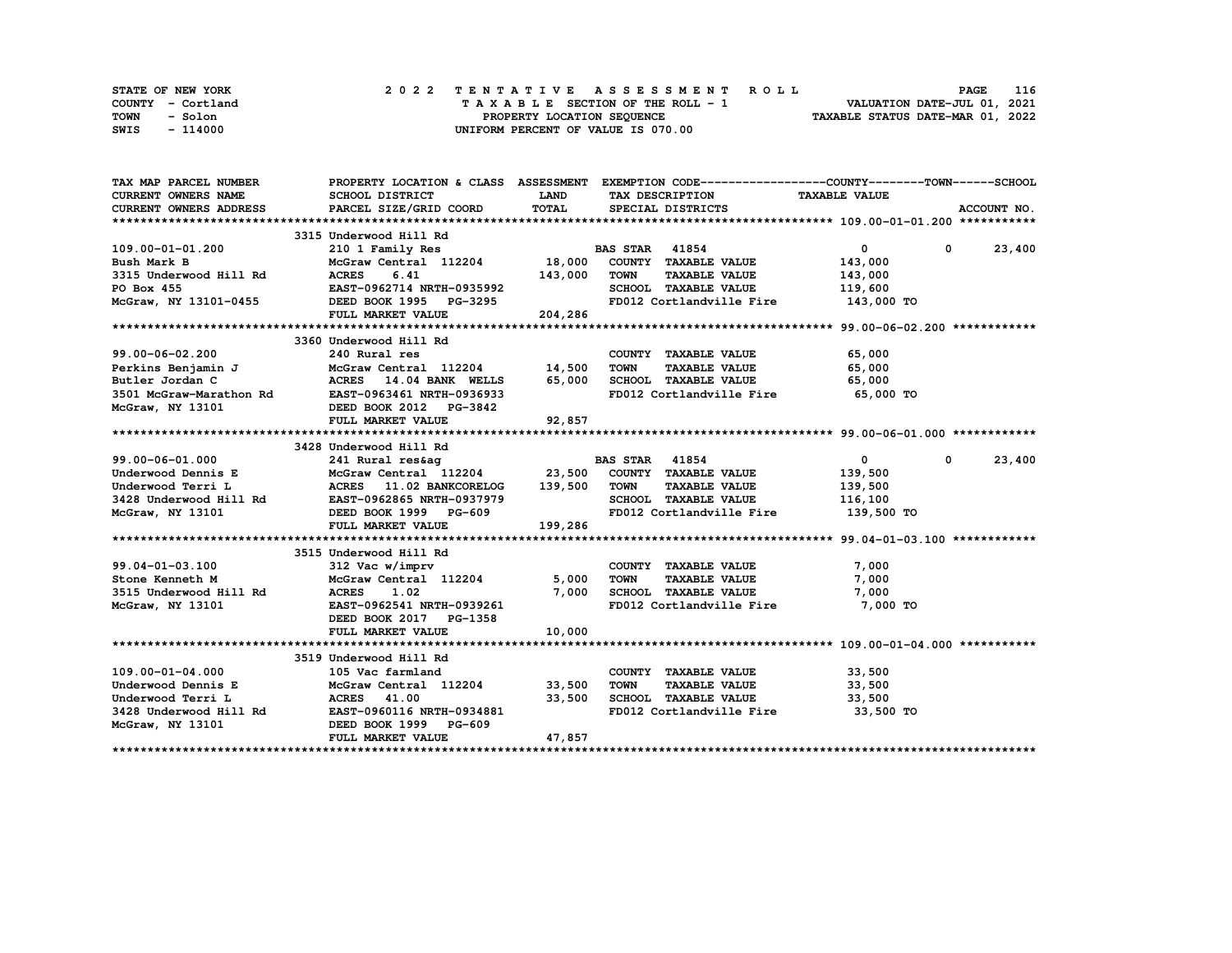| STATE OF NEW YORK | 2022 TENTATIVE ASSESSMENT ROLL     | 117<br><b>PAGE</b>               |
|-------------------|------------------------------------|----------------------------------|
| COUNTY - Cortland | TAXABLE SECTION OF THE ROLL - 1    | VALUATION DATE-JUL 01, 2021      |
| TOWN<br>- Solon   | PROPERTY LOCATION SEQUENCE         | TAXABLE STATUS DATE-MAR 01, 2022 |
| - 114000<br>SWIS  | UNIFORM PERCENT OF VALUE IS 070.00 |                                  |

| TAX MAP PARCEL NUMBER      |                                             |              | PROPERTY LOCATION & CLASS ASSESSMENT EXEMPTION CODE----------------COUNTY-------TOWN-----SCHOOL |                         |        |             |
|----------------------------|---------------------------------------------|--------------|-------------------------------------------------------------------------------------------------|-------------------------|--------|-------------|
| <b>CURRENT OWNERS NAME</b> | SCHOOL DISTRICT                             | <b>LAND</b>  | TAX DESCRIPTION                                                                                 | <b>TAXABLE VALUE</b>    |        |             |
| CURRENT OWNERS ADDRESS     | PARCEL SIZE/GRID COORD                      | <b>TOTAL</b> | SPECIAL DISTRICTS                                                                               |                         |        | ACCOUNT NO. |
|                            |                                             |              |                                                                                                 |                         |        |             |
|                            | 3531 Underwood Hill Rd                      |              |                                                                                                 |                         |        |             |
| 99.04-01-04.100            | 270 Mfg housing                             |              | VET WAR CT 41121                                                                                | 4,680                   | 4,800  | 0           |
| Oliver Charles V           | McGraw Central 112204 17,500 ENH STAR 41834 |              |                                                                                                 | 0                       | 0      | 32,000      |
| Oliver Stephanie A         | <b>ACRES</b><br>5.80                        | 32,000       | COUNTY TAXABLE VALUE                                                                            | 27,320                  |        |             |
| 3531 Underwood Rd          | EAST-0962199 NRTH-0939729                   |              | <b>TAXABLE VALUE</b><br><b>TOWN</b>                                                             | 27,200                  |        |             |
| McGraw, NY 13101-9428      | DEED BOOK 465<br>PG-16                      |              | SCHOOL TAXABLE VALUE                                                                            | $\overline{\mathbf{0}}$ |        |             |
|                            | FULL MARKET VALUE                           |              | 45,714 FD012 Cortlandville Fire                                                                 | 32,000 TO               |        |             |
|                            |                                             |              |                                                                                                 |                         |        |             |
|                            | 3545 Underwood Hill Rd                      |              |                                                                                                 |                         |        |             |
| $99.04 - 01 - 05.000$      | 270 Mfg housing                             |              | COUNTY TAXABLE VALUE                                                                            | 25,000                  |        |             |
| Hotaling Roxanne           | McGraw Central 112204 14,600                |              | <b>TOWN</b><br><b>TAXABLE VALUE</b>                                                             | 25,000                  |        |             |
| c/o Jerrold Hurlbert       | <b>ACRES</b><br>2.11                        | 25,000       | SCHOOL TAXABLE VALUE                                                                            | 25,000                  |        |             |
| 3545 Underwood Hill Rd     | EAST-0962462 NRTH-0939832                   |              | FD012 Cortlandville Fire                                                                        | 25,000 TO               |        |             |
| McGraw, NY 13040           | DEED BOOK 2010 PG-2487                      |              |                                                                                                 |                         |        |             |
|                            |                                             |              |                                                                                                 |                         |        |             |
|                            | FULL MARKET VALUE                           | 35,714       |                                                                                                 |                         |        |             |
|                            |                                             |              |                                                                                                 |                         |        |             |
|                            | Warren Rd                                   |              |                                                                                                 |                         |        |             |
| 69.00-01-02.000            | 105 Vac farmland                            |              | AG-CEILING 41720                                                                                | 55,629                  | 55,629 | 55,629      |
| Miller Lisa K              | McGraw Central 112204                       | 91,600       | COUNTY TAXABLE VALUE                                                                            | 35,971                  |        |             |
| PO Box 456                 | ACRES 103.20                                | 91,600       | <b>TOWN</b><br><b>TAXABLE VALUE</b>                                                             | 35,971                  |        |             |
| McGraw, NY 13101           | EAST-0960318 NRTH-0963374                   |              | SCHOOL TAXABLE VALUE                                                                            | 35,971                  |        |             |
|                            | DEED BOOK 2012 PG-4066                      |              | FD012 Cortlandville Fire                                                                        | 91,600 TO               |        |             |
| MAY BE SUBJECT TO PAYMENT  | FULL MARKET VALUE                           | 130,857      |                                                                                                 |                         |        |             |
| UNDER AGDIST LAW TIL 2026  |                                             |              |                                                                                                 |                         |        |             |
|                            |                                             |              |                                                                                                 |                         |        |             |
|                            | 3131 Warren Rd                              |              |                                                                                                 |                         |        |             |
| 69.00-01-01.100            | 120 Field crops                             |              | AG 10-YR 41700                                                                                  | 3,200                   | 3,200  | 3,200       |
| Zarnowski Dawn M           | McGraw Central 112204                       | 36,800       | COUNTY TAXABLE VALUE                                                                            | 36,800                  |        |             |
| Zarnowski Jeffrey J        | <b>ACRES</b><br>35.64                       | 40,000       | <b>TOWN</b><br><b>TAXABLE VALUE</b>                                                             | 36,800                  |        |             |
| 5296 Town Line Rd          | EAST-0958709 NRTH-0964511                   |              | SCHOOL TAXABLE VALUE                                                                            | 36,800                  |        |             |
| McGraw, NY 13101           | DEED BOOK 2010 PG-1809                      |              | FD012 Cortlandville Fire                                                                        | 40,000 TO               |        |             |
|                            | FULL MARKET VALUE                           | 57,143       |                                                                                                 |                         |        |             |
| MAY BE SUBJECT TO PAYMENT  |                                             |              |                                                                                                 |                         |        |             |
| UNDER RPTL483 UNTIL 2027   |                                             |              |                                                                                                 |                         |        |             |
|                            |                                             |              |                                                                                                 |                         |        |             |
|                            | 3147 Warren Rd                              |              |                                                                                                 |                         |        |             |
| 69.00-01-01.200            | 312 Vac w/imprv                             |              | COUNTY TAXABLE VALUE                                                                            | 22,000                  |        |             |
| Snyder Scott               | McGraw Central 112204                       | 10,000       | <b>TOWN</b><br><b>TAXABLE VALUE</b>                                                             | 22,000                  |        |             |
| Snyder Laurie              | <b>ACRES</b><br>5.00                        | 22,000       | SCHOOL TAXABLE VALUE                                                                            | 22,000                  |        |             |
| 5334 E Homer Crossing Rd   | EAST-0959500 NRTH-0964471                   |              | FD012 Cortlandville Fire                                                                        | 22,000 TO               |        |             |
| Cortland, NY 13045         | DEED BOOK 2018<br><b>PG-2389</b>            |              |                                                                                                 |                         |        |             |
|                            | FULL MARKET VALUE                           | 31,429       |                                                                                                 |                         |        |             |
|                            |                                             |              |                                                                                                 |                         |        |             |

**\*\*\*\*\*\*\*\*\*\*\*\*\*\*\*\*\*\*\*\*\*\*\*\*\*\*\*\*\*\*\*\*\*\*\*\*\*\*\*\*\*\*\*\*\*\*\*\*\*\*\*\*\*\*\*\*\*\*\*\*\*\*\*\*\*\*\*\*\*\*\*\*\*\*\*\*\*\*\*\*\*\*\*\*\*\*\*\*\*\*\*\*\*\*\*\*\*\*\*\*\*\*\*\*\*\*\*\*\*\*\*\*\*\*\*\*\*\*\*\*\*\*\*\*\*\*\*\*\*\*\*\***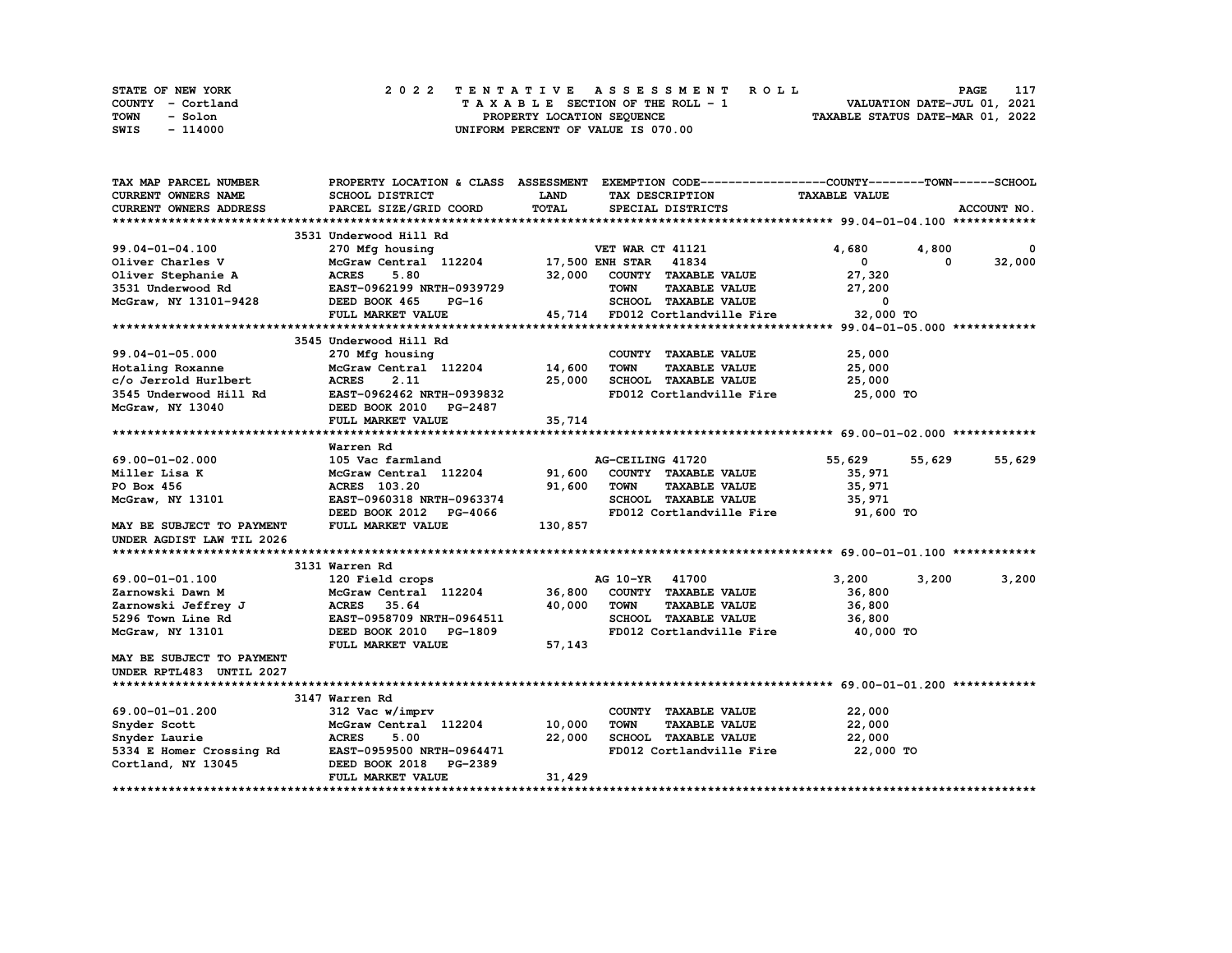| STATE OF NEW YORK | 2022 TENTATIVE ASSESSMENT ROLL     | 118<br><b>PAGE</b>               |
|-------------------|------------------------------------|----------------------------------|
| COUNTY - Cortland | TAXABLE SECTION OF THE ROLL - 1    | VALUATION DATE-JUL 01, 2021      |
| TOWN<br>- Solon   | PROPERTY LOCATION SEQUENCE         | TAXABLE STATUS DATE-MAR 01, 2022 |
| - 114000<br>SWIS  | UNIFORM PERCENT OF VALUE IS 070.00 |                                  |

| TAX MAP PARCEL NUMBER         |                                  |             | PROPERTY LOCATION & CLASS ASSESSMENT EXEMPTION CODE----------------COUNTY-------TOWN------SCHOOL |                      |                      |
|-------------------------------|----------------------------------|-------------|--------------------------------------------------------------------------------------------------|----------------------|----------------------|
| CURRENT OWNERS NAME           | SCHOOL DISTRICT                  | <b>LAND</b> | TAX DESCRIPTION                                                                                  | <b>TAXABLE VALUE</b> |                      |
| <b>CURRENT OWNERS ADDRESS</b> | PARCEL SIZE/GRID COORD           | TOTAL       | SPECIAL DISTRICTS                                                                                |                      | ACCOUNT NO.          |
|                               |                                  |             |                                                                                                  |                      |                      |
|                               | 4932-4934 Warren Rd              |             |                                                                                                  |                      |                      |
| 69.00-01-09.000               | 112 Dairy farm                   |             | AG COMMIT 41730                                                                                  | 31,767               | 31,767 31,767        |
| MacLean Thomas J              | McGraw Central 112204            | 88,800      | COUNTY TAXABLE VALUE                                                                             | 102,733              |                      |
| MacLean Helen E               | ACRES 125.00                     | 134,500     | <b>TOWN</b><br><b>TAXABLE VALUE</b>                                                              | 102,733              |                      |
| PO Box 826                    | EAST-0961883 NRTH-0963883        |             | SCHOOL TAXABLE VALUE                                                                             | 102,733              |                      |
| McGraw, NY 13101              | DEED BOOK 351<br>PG-1089         |             | FD012 Cortlandville Fire                                                                         | 134,500 TO           |                      |
|                               | FULL MARKET VALUE                | 192,143     |                                                                                                  |                      |                      |
| MAY BE SUBJECT TO PAYMENT     |                                  |             |                                                                                                  |                      |                      |
| UNDER AGDIST LAW TIL 2029     |                                  |             |                                                                                                  |                      |                      |
|                               |                                  |             |                                                                                                  |                      |                      |
|                               | Widger Rd                        |             |                                                                                                  |                      |                      |
| 79.00-07-12.000               | 322 Rural vac>10                 |             | COUNTY TAXABLE VALUE                                                                             | 16,600               |                      |
| Moore Lawrence E              | McGraw Central 112204            | 16,600      | <b>TOWN</b><br><b>TAXABLE VALUE</b>                                                              | 16,600               |                      |
| Moore Alice A                 | ACRES 10.00                      | 16,600      | SCHOOL TAXABLE VALUE                                                                             | 16,600               |                      |
| 4315 Maybury Rd               | EAST-0961948 NRTH-0953184        |             | FD012 Cortlandville Fire 16,600 TO                                                               |                      |                      |
| McGraw, NY 13101              | DEED BOOK 2002 PG-394            |             |                                                                                                  |                      |                      |
|                               | FULL MARKET VALUE                | 23,714      |                                                                                                  |                      |                      |
|                               |                                  |             |                                                                                                  |                      |                      |
|                               | 3223 Widger Rd                   |             |                                                                                                  |                      |                      |
| 79.00-07-01.000               | 312 Vac w/imprv                  |             | COUNTY TAXABLE VALUE                                                                             | 45,000               |                      |
| Spencer Mark A                | McGraw Central 112204            | 30,200      | <b>TOWN</b><br><b>TAXABLE VALUE</b>                                                              | 45,000               |                      |
| Spencer Gail E                | <b>ACRES</b><br>30.00            | 45,000      | SCHOOL TAXABLE VALUE                                                                             | 45,000               |                      |
| 23 Hamlin St                  | EAST-0961785 NRTH-0954728        |             | FD012 Cortlandville Fire                                                                         | 45,000 TO            |                      |
| Cortland, NY 13045            | DEED BOOK 1999 PG-3424           |             |                                                                                                  |                      |                      |
|                               | FULL MARKET VALUE                | 64,286      |                                                                                                  |                      |                      |
|                               |                                  |             |                                                                                                  |                      |                      |
|                               | 3254 Widger Rd                   |             |                                                                                                  |                      |                      |
| 79.00-07-16.000               | 210 1 Family Res                 |             | <b>BAS STAR 41854</b>                                                                            | $\mathbf{0}$         | $^{\circ}$<br>23,400 |
| Mowry Michael L               | McGraw Central 112204 14,700     |             | COUNTY TAXABLE VALUE                                                                             | 69,000               |                      |
| PO Box 1016                   | <b>ACRES</b><br>2.20             | 69,000      | <b>TOWN</b><br><b>TAXABLE VALUE</b>                                                              | 69,000               |                      |
| McGraw, NY 13101-1016         | EAST-0961258 NRTH-0953954        |             | SCHOOL TAXABLE VALUE                                                                             | 45,600               |                      |
|                               | DEED BOOK 1998 PG-6179           |             | FD012 Cortlandville Fire                                                                         | 69,000 TO            |                      |
|                               | FULL MARKET VALUE                | 98,571      |                                                                                                  |                      |                      |
|                               |                                  |             |                                                                                                  |                      |                      |
|                               | 3272 Widger Rd                   |             |                                                                                                  |                      |                      |
| 79.00-07-15.000               | 120 Field crops                  |             | COUNTY TAXABLE VALUE                                                                             | 27,900               |                      |
| Miner Andrew                  | McGraw Central 112204            | 7,900       | <b>TOWN</b><br><b>TAXABLE VALUE</b>                                                              | 27,900               |                      |
| Miner Mary                    | <b>ACRES</b><br>9.53             | 27,900      | SCHOOL TAXABLE VALUE                                                                             | 27,900               |                      |
| 322 Gettys St                 | EAST-0961407 NRTH-0953398        |             | FD012 Cortlandville Fire                                                                         | 27,900 TO            |                      |
| Gettysburg, PA 17325          | DEED BOOK 2019<br><b>PG-5730</b> |             |                                                                                                  |                      |                      |
|                               | FULL MARKET VALUE                | 39,857      |                                                                                                  |                      |                      |
|                               |                                  |             |                                                                                                  |                      |                      |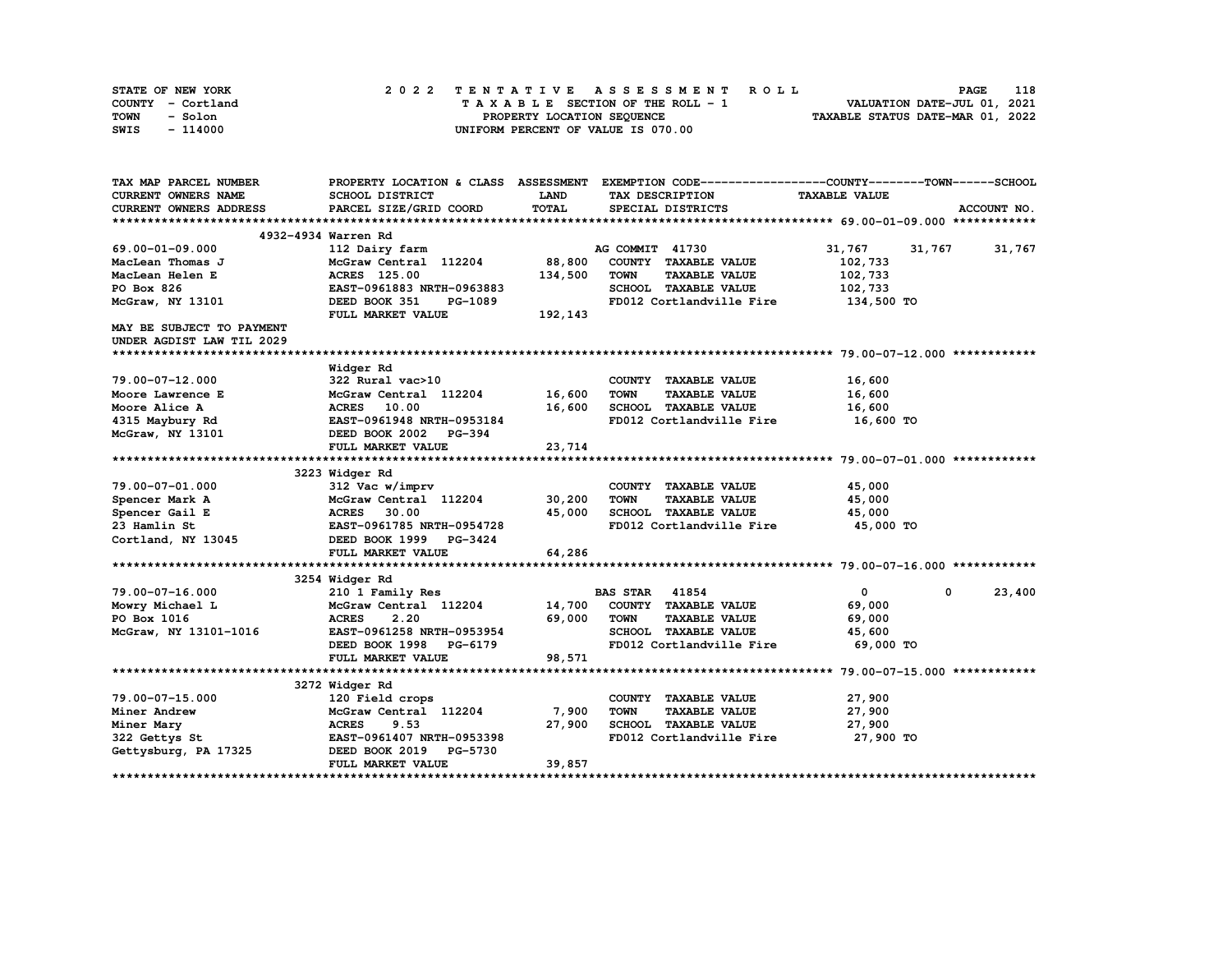| STATE OF NEW YORK | 2022 TENTATIVE ASSESSMENT ROLL     | 119<br><b>PAGE</b>               |
|-------------------|------------------------------------|----------------------------------|
| COUNTY - Cortland | TAXABLE SECTION OF THE ROLL - 1    | VALUATION DATE-JUL 01, 2021      |
| TOWN<br>- Solon   | PROPERTY LOCATION SEQUENCE         | TAXABLE STATUS DATE-MAR 01, 2022 |
| SWIS<br>- 114000  | UNIFORM PERCENT OF VALUE IS 070.00 |                                  |

| TAX MAP PARCEL NUMBER              |                                  |             | PROPERTY LOCATION & CLASS ASSESSMENT EXEMPTION CODE----------------COUNTY-------TOWN-----SCHOOL |                      |             |
|------------------------------------|----------------------------------|-------------|-------------------------------------------------------------------------------------------------|----------------------|-------------|
| CURRENT OWNERS NAME                | SCHOOL DISTRICT                  | <b>LAND</b> | TAX DESCRIPTION                                                                                 | <b>TAXABLE VALUE</b> |             |
| <b>CURRENT OWNERS ADDRESS</b>      | PARCEL SIZE/GRID COORD           | TOTAL       | SPECIAL DISTRICTS                                                                               |                      | ACCOUNT NO. |
|                                    |                                  |             |                                                                                                 |                      |             |
|                                    | 3292 Widger Rd                   |             |                                                                                                 |                      |             |
| $79.00 - 07 - 14.000$              | 270 Mfg housing 270 Mfg housing  |             | COUNTY TAXABLE VALUE                                                                            | 46,000               |             |
| Epp Billy Ray                      | $McGraw$ Central $112204$ 14,400 |             | <b>TOWN</b><br><b>TAXABLE VALUE</b>                                                             | 46,000               |             |
| 3292 Widger Rd                     | <b>ACRES</b><br>2.13             | 46,000      | SCHOOL TAXABLE VALUE                                                                            | 46,000               |             |
| McGraw, NY 13101                   | EAST-0961689 NRTH-0953765        |             | FD012 Cortlandville Fire                                                                        | 46,000 TO            |             |
|                                    | DEED BOOK 2020 PG-295            |             |                                                                                                 |                      |             |
|                                    | FULL MARKET VALUE                | 65,714      |                                                                                                 |                      |             |
|                                    |                                  |             |                                                                                                 |                      |             |
|                                    | 3304 Widger Rd                   |             |                                                                                                 |                      |             |
| 79.00-07-13.000                    | 210 1 Family Res                 |             | <b>BAS STAR</b> 41854                                                                           | $\mathbf{0}$<br>0    | 23,400      |
| Frost Luann M                      |                                  |             |                                                                                                 | 76,200               |             |
|                                    | 2.00 BANK WELLS 76,200           |             | <b>TOWN</b><br><b>TAXABLE VALUE</b>                                                             | 76,200               |             |
|                                    |                                  |             | SCHOOL TAXABLE VALUE                                                                            | 52,800               |             |
|                                    |                                  |             | FD012 Cortlandville Fire                                                                        | 76,200 TO            |             |
|                                    | FULL MARKET VALUE                | 108,857     |                                                                                                 |                      |             |
|                                    |                                  |             |                                                                                                 |                      |             |
|                                    | 3339 Widger Rd                   |             |                                                                                                 |                      |             |
| 79.00-07-07.000                    | 270 Mfg housing                  |             | COUNTY TAXABLE VALUE                                                                            | 36,000               |             |
| Williams Myron L                   | McGraw Central 112204 13,600     |             | <b>TOWN</b><br><b>TAXABLE VALUE</b>                                                             | 36,000               |             |
| Williams Lesa J                    | <b>ACRES</b><br>1.04             | 36,000      | SCHOOL TAXABLE VALUE                                                                            | 36,000               |             |
| 4615 Potter Rd                     | EAST-0962519 NRTH-0953635        |             | FD012 Cortlandville Fire 36,000 TO                                                              |                      |             |
| McGraw, NY 13101                   | DEED BOOK 2010 PG-5511           |             |                                                                                                 |                      |             |
|                                    | FULL MARKET VALUE                | 51,429      |                                                                                                 |                      |             |
|                                    |                                  |             |                                                                                                 |                      |             |
|                                    | Wildman Rd                       |             |                                                                                                 |                      |             |
| $80.00 - 01 - 46.000$              | 322 Rural vac>10                 |             | COUNTY TAXABLE VALUE 46,700                                                                     |                      |             |
| Wood Trust Patricia S 2020         | McGraw Central 112204 46,700     |             | TOWN<br><b>TAXABLE VALUE</b>                                                                    | 46,700               |             |
| 17 Cammann Rd                      | ACRES 40.19                      | 46,700      | SCHOOL TAXABLE VALUE                                                                            | 46,700               |             |
| Coram, NY 11727                    | EAST-0978793 NRTH-0953418        |             | FD012 Cortlandville Fire 46,700 TO                                                              |                      |             |
|                                    | DEED BOOK 2020 PG-1580           |             |                                                                                                 |                      |             |
|                                    | FULL MARKET VALUE                | 66,714      |                                                                                                 |                      |             |
|                                    |                                  |             |                                                                                                 |                      |             |
|                                    | Wildman Rd                       |             |                                                                                                 |                      |             |
| $80.00 - 01 - 47.000$              | 322 Rural vac>10                 |             | AG-CEILING 41720                                                                                | 21,219<br>21,219     | 21,219      |
| Wildman Jesse                      | McGraw Central 112204            | 33,000      | COUNTY TAXABLE VALUE                                                                            | 11,781               |             |
|                                    | <b>ACRES</b><br>30.12            |             | <b>TOWN</b><br><b>TAXABLE VALUE</b>                                                             |                      |             |
| Wildman Kimberly<br>3160 S Hill Rd | EAST-0978171 NRTH-0952447        | 33,000      | SCHOOL TAXABLE VALUE                                                                            | 11,781<br>11,781     |             |
|                                    | DEED BOOK 2021 PG-6092           |             | FD012 Cortlandville Fire 33,000 TO                                                              |                      |             |
| McGraw, NY 13101                   |                                  |             |                                                                                                 |                      |             |
| MAY BE SUBJECT TO PAYMENT          | FULL MARKET VALUE                | 47,143      |                                                                                                 |                      |             |
|                                    |                                  |             |                                                                                                 |                      |             |
| UNDER AGDIST LAW TIL 2026          |                                  |             |                                                                                                 |                      |             |
|                                    |                                  |             |                                                                                                 |                      |             |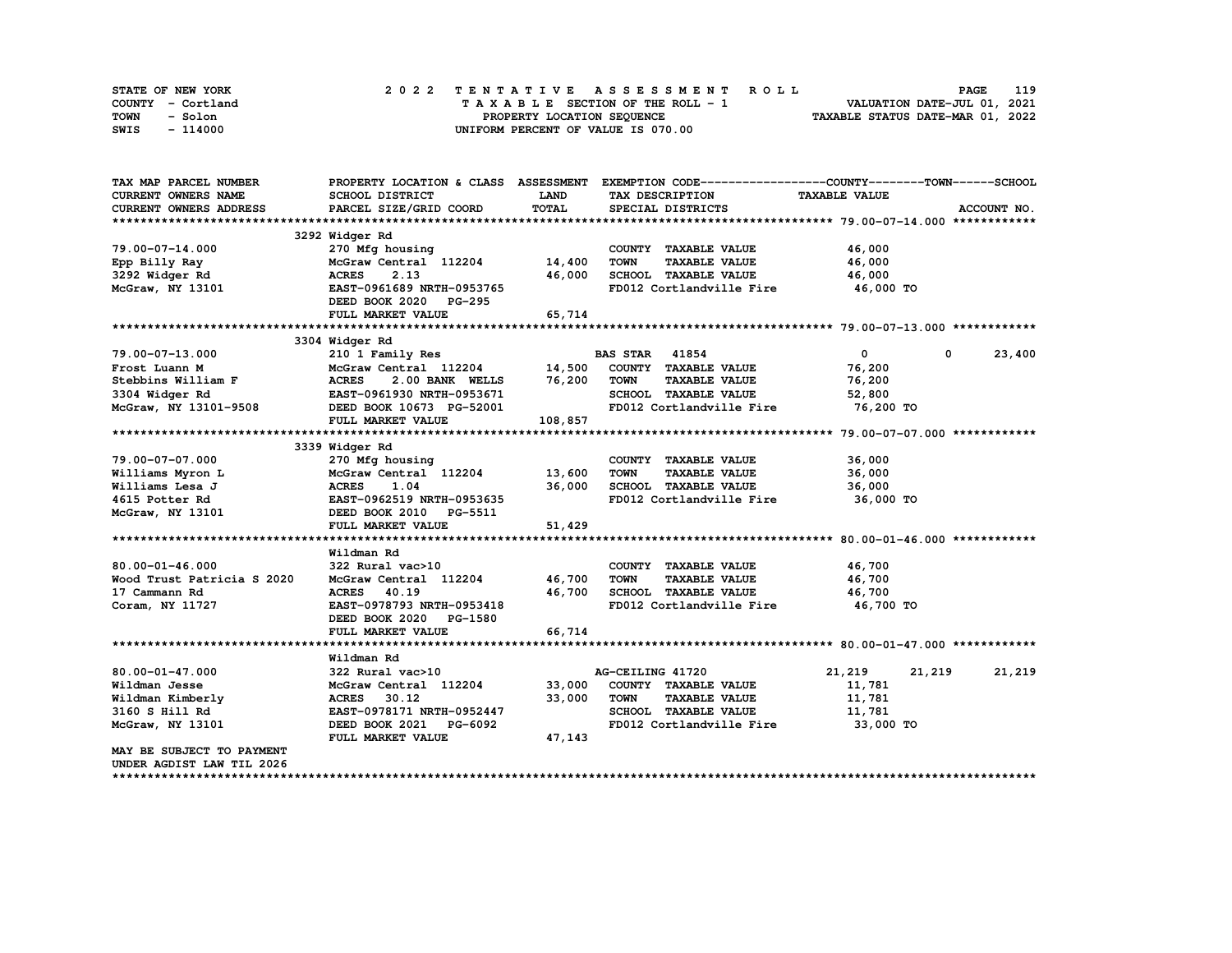| STATE OF NEW YORK | 2022 TENTATIVE ASSESSMENT ROLL     | 120<br><b>PAGE</b>               |
|-------------------|------------------------------------|----------------------------------|
| COUNTY - Cortland | TAXABLE SECTION OF THE ROLL - 1    | VALUATION DATE-JUL 01, 2021      |
| TOWN<br>- Solon   | PROPERTY LOCATION SEQUENCE         | TAXABLE STATUS DATE-MAR 01, 2022 |
| $-114000$<br>SWIS | UNIFORM PERCENT OF VALUE IS 070.00 |                                  |

| TAX MAP PARCEL NUMBER     |                           |              |                                     | PROPERTY LOCATION & CLASS ASSESSMENT EXEMPTION CODE----------------COUNTY-------TOWN-----SCHOOL |                  |
|---------------------------|---------------------------|--------------|-------------------------------------|-------------------------------------------------------------------------------------------------|------------------|
| CURRENT OWNERS NAME       | <b>SCHOOL DISTRICT</b>    | <b>LAND</b>  | TAX DESCRIPTION                     | <b>TAXABLE VALUE</b>                                                                            |                  |
| CURRENT OWNERS ADDRESS    | PARCEL SIZE/GRID COORD    | <b>TOTAL</b> | SPECIAL DISTRICTS                   |                                                                                                 | ACCOUNT NO.      |
|                           |                           |              |                                     |                                                                                                 |                  |
|                           | Wildman Rd                |              |                                     |                                                                                                 |                  |
| $80.00 - 01 - 48.000$     | 322 Rural vac>10          |              | AG COMMIT 41730                     | 17,918                                                                                          | 17,918<br>17,918 |
| Wildman Jesse             | McGraw Central 112204     | 23,200       | COUNTY TAXABLE VALUE                | 5,282                                                                                           |                  |
| Wildman Kimberly          | <b>ACRES</b> 15.30        | 23,200       | <b>TOWN</b><br><b>TAXABLE VALUE</b> | 5,282                                                                                           |                  |
| 3160 S Hill Rd            | EAST-0977457 NRTH-0951849 |              | SCHOOL TAXABLE VALUE                | 5,282                                                                                           |                  |
| McGraw, NY 13101          | DEED BOOK 2021 PG-6092    |              | FD012 Cortlandville Fire            | 23,200 TO                                                                                       |                  |
|                           | FULL MARKET VALUE         | 33,143       |                                     |                                                                                                 |                  |
| MAY BE SUBJECT TO PAYMENT |                           |              |                                     |                                                                                                 |                  |
| UNDER AGDIST LAW TIL 2029 |                           |              |                                     |                                                                                                 |                  |
|                           |                           |              |                                     |                                                                                                 |                  |
|                           | Wildman Rd                |              |                                     |                                                                                                 |                  |
| 81.00-01-02.000           | 910 Priv forest           |              | 480A<br>47460                       | 13,000                                                                                          | 13,000<br>13,000 |
| AGN SD IRA, LLC           | McGraw Central 112204     | 14,500       | COUNTY TAXABLE VALUE                | 1,500                                                                                           |                  |
| 844 Cayuga Heights Rd     | <b>ACRES</b><br>13.19     | 14,500       | <b>TOWN</b><br><b>TAXABLE VALUE</b> | 1,500                                                                                           |                  |
| Ithaca, NY 14850          | EAST-0983254 NRTH-0955989 |              | SCHOOL TAXABLE VALUE                | 1,500                                                                                           |                  |
|                           | DEED BOOK 10520 PG-48003  |              | FD012 Cortlandville Fire            | 14,500 TO                                                                                       |                  |
| MAY BE SUBJECT TO PAYMENT | FULL MARKET VALUE         | 20,714       |                                     |                                                                                                 |                  |
| UNDER RPTL480A UNTIL 2031 |                           |              |                                     |                                                                                                 |                  |
|                           |                           |              |                                     |                                                                                                 |                  |
|                           | Wildman Rd                |              |                                     |                                                                                                 |                  |
| 81.00-02-01.000           | 322 Rural vac>10          |              | COUNTY TAXABLE VALUE                | 28,000                                                                                          |                  |
| Malik Dalip               | McGraw Central 112204     | 28,000       | TOWN<br><b>TAXABLE VALUE</b>        | 28,000                                                                                          |                  |
| Malik Shashi              | <b>ACRES</b><br>20.10     | 28,000       | SCHOOL TAXABLE VALUE                | 28,000                                                                                          |                  |
| 3149 Wilmarth Pl          | EAST-0980457 NRTH-0954330 |              | FD012 Cortlandville Fire            | 28,000 TO                                                                                       |                  |
| Wantagh, NY 11973-3832    | DEED BOOK 1995 PG-1217    |              |                                     |                                                                                                 |                  |
|                           | FULL MARKET VALUE         | 40,000       |                                     |                                                                                                 |                  |
|                           |                           |              |                                     |                                                                                                 |                  |
|                           | Wildman Rd                |              |                                     |                                                                                                 |                  |
| 81.00-02-03.000           | 322 Rural vac>10          |              | AG COMMIT 41730                     | 43,862                                                                                          | 43,862<br>43,862 |
| Wildman Jesse J           | McGraw Central 112204     | 79,100       | COUNTY TAXABLE VALUE                | 35,238                                                                                          |                  |
| Wildman Kimberly          | <b>ACRES</b><br>80.13     | 79,100       | <b>TAXABLE VALUE</b><br><b>TOWN</b> | 35,238                                                                                          |                  |
| 3160 S Hill Rd            | EAST-0980892 NRTH-0952549 |              | SCHOOL TAXABLE VALUE                | 35,238                                                                                          |                  |
| McGraw, NY 13101          | DEED BOOK 2021 PG-6091    |              | FD012 Cortlandville Fire            | 79,100 TO                                                                                       |                  |
|                           | FULL MARKET VALUE         | 113,000      |                                     |                                                                                                 |                  |
| MAY BE SUBJECT TO PAYMENT |                           |              |                                     |                                                                                                 |                  |
| UNDER AGDIST LAW TIL 2029 |                           |              |                                     |                                                                                                 |                  |
|                           |                           |              |                                     |                                                                                                 |                  |
|                           | Wildman Rd                |              |                                     |                                                                                                 |                  |
| $90.00 - 01 - 08.000$     | 314 Rural vac<10          |              | COUNTY TAXABLE VALUE                | 1,500                                                                                           |                  |
| Gleason Thomas            | McGraw Central 112204     | 1,500        | <b>TOWN</b><br><b>TAXABLE VALUE</b> | 1,500                                                                                           |                  |
| 4962 Shippey Rd           | FRNT 165.00 DPTH 222.75   | 1,500        | SCHOOL TAXABLE VALUE                | 1,500                                                                                           |                  |
| McGraw, NY 13101          | EAST-0977185 NRTH-0950960 |              | FD012 Cortlandville Fire            | 1,500 TO                                                                                        |                  |
|                           | DEED BOOK 10525 PG-59001  |              |                                     |                                                                                                 |                  |
|                           | FULL MARKET VALUE         | 2,143        |                                     |                                                                                                 |                  |
|                           |                           |              |                                     |                                                                                                 |                  |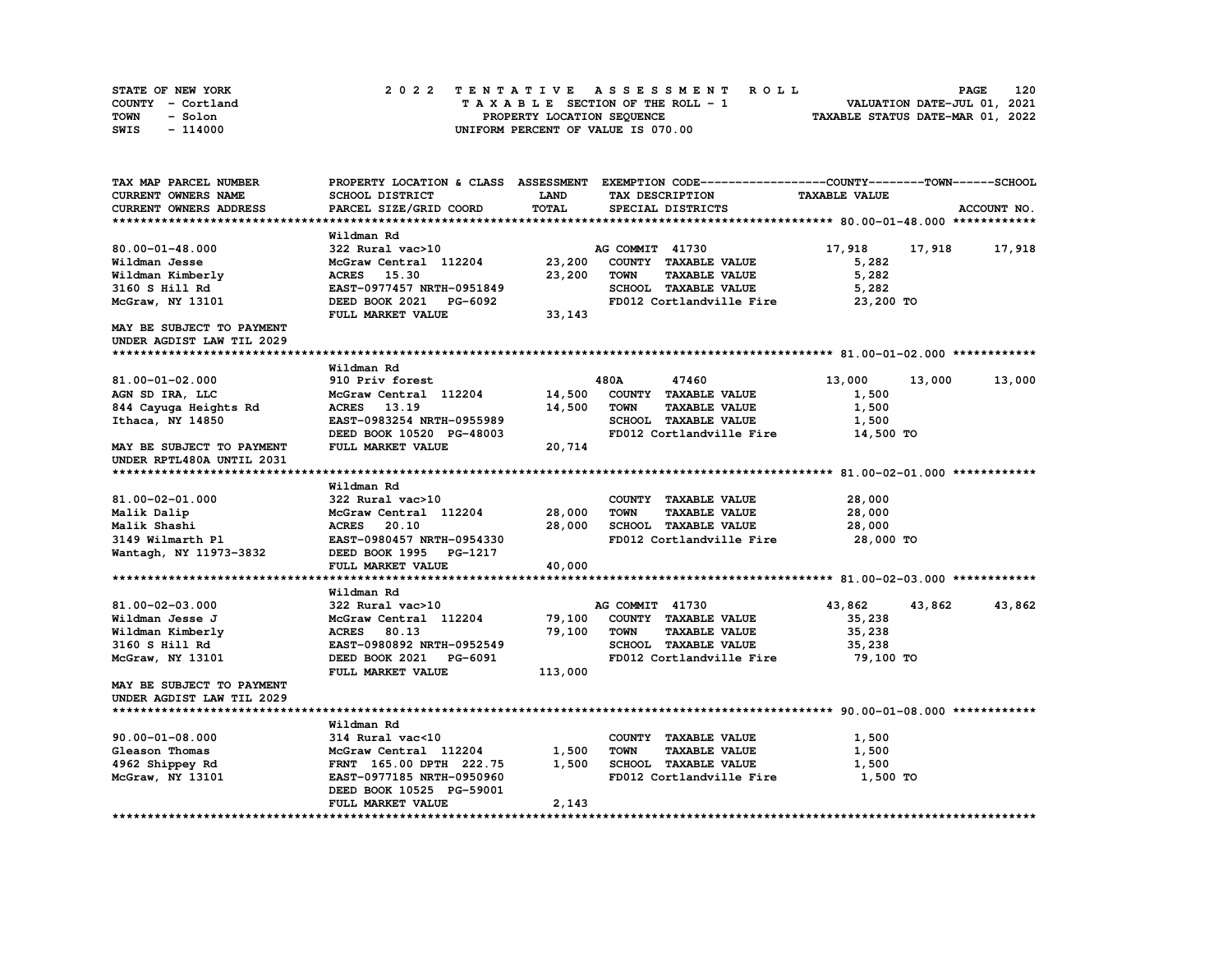| STATE OF NEW YORK | 2022 TENTATIVE ASSESSMENT ROLL     | 121<br><b>PAGE</b>               |
|-------------------|------------------------------------|----------------------------------|
| COUNTY - Cortland | TAXABLE SECTION OF THE ROLL - 1    | VALUATION DATE-JUL 01, 2021      |
| TOWN<br>- Solon   | PROPERTY LOCATION SEQUENCE         | TAXABLE STATUS DATE-MAR 01, 2022 |
| - 114000<br>SWIS  | UNIFORM PERCENT OF VALUE IS 070.00 |                                  |

| TAX MAP PARCEL NUMBER                 |                                          |             | PROPERTY LOCATION & CLASS ASSESSMENT EXEMPTION CODE----------------COUNTY-------TOWN-----SCHOOL |                      |                      |
|---------------------------------------|------------------------------------------|-------------|-------------------------------------------------------------------------------------------------|----------------------|----------------------|
| <b>CURRENT OWNERS NAME</b>            | <b>SCHOOL DISTRICT</b>                   | <b>LAND</b> | TAX DESCRIPTION                                                                                 | <b>TAXABLE VALUE</b> |                      |
| CURRENT OWNERS ADDRESS                | PARCEL SIZE/GRID COORD                   | TOTAL       | SPECIAL DISTRICTS                                                                               |                      | ACCOUNT NO.          |
|                                       |                                          |             |                                                                                                 |                      |                      |
|                                       | Wildman Rd                               |             |                                                                                                 |                      |                      |
| $90.00 - 01 - 09.120$                 | 312 Vac w/imprv                          |             | COUNTY TAXABLE VALUE                                                                            | 63,600               |                      |
| Contreras Dominquez Dorys M           | McGraw Central 112204                    | 39,600      | <b>TOWN</b><br><b>TAXABLE VALUE</b>                                                             | 63,600               |                      |
| 162-05 89th Ave Apt 5M                | ACRES 21.12                              | 63,600      | SCHOOL TAXABLE VALUE                                                                            | 63,600               |                      |
| Jamaica, NY 11432                     | EAST-0978736 NRTH-0951423                |             | FD012 Cortlandville Fire                                                                        | 63,600 TO            |                      |
|                                       | DEED BOOK 2020 PG-4059                   |             |                                                                                                 |                      |                      |
|                                       | FULL MARKET VALUE                        | 90,857      |                                                                                                 |                      |                      |
|                                       |                                          |             |                                                                                                 |                      |                      |
|                                       | Wildman Rd                               |             |                                                                                                 |                      |                      |
| $90.00 - 01 - 09.200$                 | 322 Rural vac>10                         |             | AG COMMIT 41730                                                                                 | 19,394               | 19,394<br>19,394     |
| Wildman Jesse J                       | McGraw Central 112204                    | 28,000      | COUNTY TAXABLE VALUE                                                                            | 8,606                |                      |
| Caraher Kimberly                      | <b>ACRES</b> 25.05                       | 28,000      | <b>TOWN</b><br><b>TAXABLE VALUE</b>                                                             | 8,606                |                      |
| 3160 S Hill Rd                        | EAST-0978286 NRTH-0950745                |             | SCHOOL TAXABLE VALUE                                                                            | 8,606                |                      |
| McGraw, NY 13101                      | DEED BOOK 2019 PG-2387                   |             | FD012 Cortlandville Fire                                                                        | 28,000 TO            |                      |
|                                       | FULL MARKET VALUE                        | 40,000      |                                                                                                 |                      |                      |
| MAY BE SUBJECT TO PAYMENT             |                                          |             |                                                                                                 |                      |                      |
| UNDER AGDIST LAW TIL 2029             |                                          |             |                                                                                                 |                      |                      |
|                                       |                                          |             |                                                                                                 |                      |                      |
|                                       | Wildman Rd                               |             |                                                                                                 |                      |                      |
| 90.00-01-70.100<br>Rainbow Victoria R | 120 Field crops<br>McGraw Central 112204 | 33,900      | AG-CEILING 41720<br>COUNTY TAXABLE VALUE                                                        | 19,440               | 19,440<br>19,440     |
| 4083 Wildman Rd                       | <b>ACRES</b><br>42.43                    | 38,000      | <b>TOWN</b><br><b>TAXABLE VALUE</b>                                                             | 18,560<br>18,560     |                      |
|                                       | EAST-0975499 NRTH-0950651                |             | SCHOOL TAXABLE VALUE                                                                            | 18,560               |                      |
| Cincinnatus, NY 13040-8786            | DEED BOOK 10364 PG-43001                 |             | FD012 Cortlandville Fire                                                                        | 38,000 TO            |                      |
| MAY BE SUBJECT TO PAYMENT             | FULL MARKET VALUE                        | 54,286      |                                                                                                 |                      |                      |
| UNDER AGDIST LAW TIL 2026             |                                          |             |                                                                                                 |                      |                      |
|                                       |                                          |             |                                                                                                 |                      |                      |
|                                       | 3969 Wildman Rd                          |             |                                                                                                 |                      |                      |
| $90.00 - 01 - 05.200$                 | 210 1 Family Res                         |             | <b>BAS STAR 41854</b>                                                                           | $\mathbf{0}$         | 23,400<br>$^{\circ}$ |
| Bushaw Penny E                        | McGraw Central 112204                    |             | 14,500 COUNTY TAXABLE VALUE                                                                     | 68,000               |                      |
| PO Box 46                             | <b>ACRES</b><br>1.93                     | 68,000      | TOWN<br><b>TAXABLE VALUE</b>                                                                    | 68,000               |                      |
| McGraw, NY 13101-0046                 | EAST-0973762 NRTH-0950615                |             | <b>SCHOOL TAXABLE VALUE</b>                                                                     | 44,600               |                      |
|                                       | DEED BOOK 425<br>$PG-94$                 |             | FD012 Cortlandville Fire                                                                        | 68,000 TO            |                      |
|                                       | FULL MARKET VALUE                        | 97,143      |                                                                                                 |                      |                      |
|                                       |                                          |             |                                                                                                 |                      |                      |
|                                       | 4044 Wildman Rd                          |             |                                                                                                 |                      |                      |
| $90.00 - 01 - 10.000$                 | 210 1 Family Res                         |             | <b>BAS STAR 41854</b>                                                                           | $\mathbf{0}$         | 23,400<br>$^{\circ}$ |
| Hill Kim M                            | McGraw Central 112204                    | 21,500      | COUNTY TAXABLE VALUE                                                                            | 66,000               |                      |
| 4044 Wildman Rd                       | 9.22<br><b>ACRES</b>                     | 66,000      | <b>TOWN</b><br><b>TAXABLE VALUE</b>                                                             | 66,000               |                      |
| Cincinnatus, NY 13040                 | EAST-0974305 NRTH-0950368                |             | SCHOOL TAXABLE VALUE                                                                            | 42,600               |                      |
|                                       | DEED BOOK 10518 PG-12001                 |             | FD012 Cortlandville Fire                                                                        | 66,000 TO            |                      |
|                                       | FULL MARKET VALUE                        | 94,286      |                                                                                                 |                      |                      |
|                                       |                                          |             |                                                                                                 |                      |                      |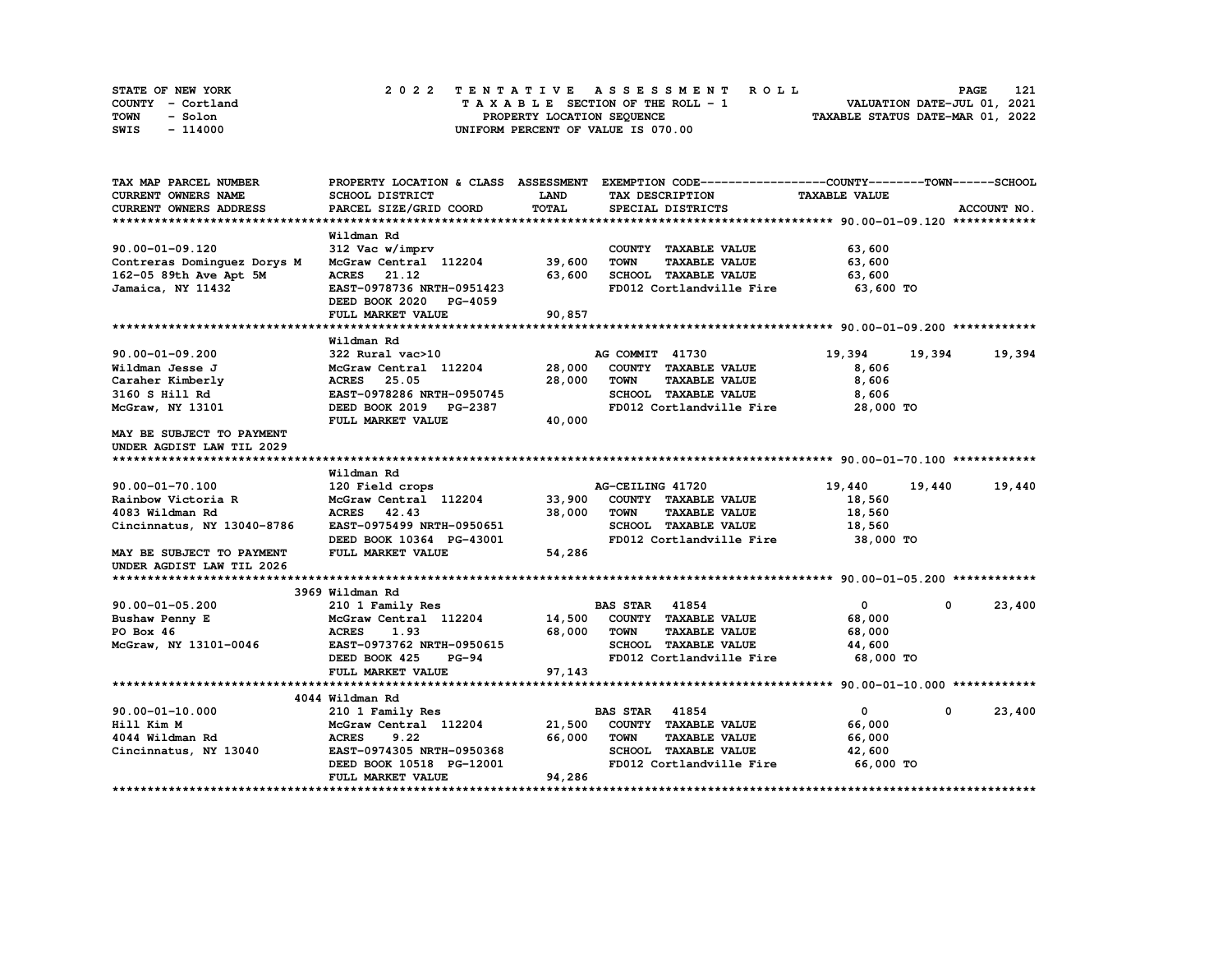| STATE OF NEW YORK | 2022 TENTATIVE ASSESSMENT ROLL     | 122<br>PAGE                      |
|-------------------|------------------------------------|----------------------------------|
| COUNTY - Cortland | TAXABLE SECTION OF THE ROLL - 1    | VALUATION DATE-JUL 01, 2021      |
| TOWN<br>- Solon   | PROPERTY LOCATION SEQUENCE         | TAXABLE STATUS DATE-MAR 01, 2022 |
| SWIS<br>- 114000  | UNIFORM PERCENT OF VALUE IS 070.00 |                                  |

| TAX MAP PARCEL NUMBER      |                                              |             | PROPERTY LOCATION & CLASS ASSESSMENT EXEMPTION CODE-----------------COUNTY-------TOWN------SCHOOL |                      |                      |
|----------------------------|----------------------------------------------|-------------|---------------------------------------------------------------------------------------------------|----------------------|----------------------|
| <b>CURRENT OWNERS NAME</b> | SCHOOL DISTRICT                              | <b>LAND</b> | TAX DESCRIPTION                                                                                   | <b>TAXABLE VALUE</b> |                      |
| CURRENT OWNERS ADDRESS     | PARCEL SIZE/GRID COORD                       | TOTAL       | SPECIAL DISTRICTS                                                                                 |                      | ACCOUNT NO.          |
|                            |                                              |             |                                                                                                   |                      |                      |
|                            | 4077 Wildman Rd                              |             |                                                                                                   |                      |                      |
| 90.00-01-05.112            | 210 1 Family Res                             |             | COUNTY TAXABLE VALUE                                                                              | 64,000               |                      |
| Rainbow Victoria           | McGraw Central 112204                        | 14,500      | <b>TOWN</b><br><b>TAXABLE VALUE</b>                                                               | 64,000               |                      |
| Weir Ciara                 | <b>ACRES</b><br>4.50                         | 64,000      | SCHOOL TAXABLE VALUE                                                                              | 64,000               |                      |
| 4077 Wildman Rd            | EAST-0975037 NRTH-0951264                    |             | FD012 Cortlandville Fire                                                                          | 64,000 TO            |                      |
| Solon, NY 13040            | DEED BOOK 2021 PG-2667                       |             |                                                                                                   |                      |                      |
|                            | FULL MARKET VALUE                            | 91.429      |                                                                                                   |                      |                      |
|                            |                                              |             |                                                                                                   |                      |                      |
|                            | 4083 Wildman Rd                              |             |                                                                                                   |                      |                      |
| $90.00 - 01 - 70.200$      | 220 2 Family Res                             |             | AG-CEILING 41720                                                                                  | 2.041                | 2,041<br>2,041       |
| Rainbow Victoria R         | McGraw Central 112204 17,000 BAS STAR 41854  |             |                                                                                                   | $\mathbf{0}$         | 23,400<br>0          |
| 4083 Wildman Rd            | <b>ACRES</b><br>5.23                         | 79,000      | COUNTY TAXABLE VALUE                                                                              | 76,959               |                      |
| Cincinnatus, NY 13040      | EAST-0975341 NRTH-0951164                    |             | <b>TOWN</b><br><b>TAXABLE VALUE</b>                                                               | 76,959               |                      |
|                            | DEED BOOK 10248 PG-71002                     |             | SCHOOL TAXABLE VALUE                                                                              | 53,559               |                      |
| MAY BE SUBJECT TO PAYMENT  | FULL MARKET VALUE                            |             | 112,857 FD012 Cortlandville Fire                                                                  | 79,000 TO            |                      |
| UNDER AGDIST LAW TIL 2026  |                                              |             |                                                                                                   |                      |                      |
|                            |                                              |             |                                                                                                   |                      |                      |
|                            | 4151 Wildman Rd                              |             |                                                                                                   |                      |                      |
| $90.00 - 01 - 06.200$      |                                              |             | AG-CEILING 41720                                                                                  | 76,376               | 76,376<br>76,376     |
| Stiles Andrew D            | And Murai res&ag<br>McGraw Central 112204 14 |             | 149,000 BAS STAR 41854                                                                            | $\mathbf{0}$         | $\Omega$<br>23,400   |
| Stiles Jennifer L          | ACRES 157.50 BANKCORELOG                     | 234,000     | COUNTY TAXABLE VALUE                                                                              | 157,624              |                      |
| 4151 Wildman Rd            | EAST-0976393 NRTH-0951616                    |             | <b>TOWN</b><br><b>TAXABLE VALUE</b>                                                               | 157,624              |                      |
| East Freetown, NY 13040    | DEED BOOK 1998 PG-7205                       |             | SCHOOL TAXABLE VALUE                                                                              | 134,224              |                      |
|                            | FULL MARKET VALUE                            |             | 334,286 FD012 Cortlandville Fire                                                                  | 234,000 TO           |                      |
| MAY BE SUBJECT TO PAYMENT  |                                              |             |                                                                                                   |                      |                      |
| UNDER AGDIST LAW TIL 2026  |                                              |             |                                                                                                   |                      |                      |
|                            |                                              |             |                                                                                                   |                      |                      |
|                            | 4173 Wildman Rd                              |             |                                                                                                   |                      |                      |
| 90.00-01-07.100            | 210 1 Family Res                             |             | COUNTY TAXABLE VALUE                                                                              | 24,500               |                      |
| Rutty David L              | McGraw Central 112204 14,400                 |             | <b>TOWN</b><br><b>TAXABLE VALUE</b>                                                               | 24,500               |                      |
| 4173 Wildman Rd            | <b>ACRES</b><br>1.80                         | 24,500      | SCHOOL TAXABLE VALUE                                                                              | 24,500               |                      |
| Cincinnatus, NY 13040      | EAST-0977276 NRTH-0951236                    |             | FD012 Cortlandville Fire                                                                          | 24,500 TO            |                      |
|                            | DEED BOOK 2021 PG-5790                       |             |                                                                                                   |                      |                      |
|                            | FULL MARKET VALUE                            | 35,000      |                                                                                                   |                      |                      |
|                            |                                              |             |                                                                                                   |                      |                      |
|                            | 4175 Wildman Rd                              |             |                                                                                                   |                      |                      |
| $90.00 - 01 - 07.200$      | 210 1 Family Res                             |             | <b>ENH STAR 41834</b>                                                                             | $\overline{0}$       | 58,420<br>$^{\circ}$ |
| Tracy Sharon L             | McGraw Central 112204                        | 14,900      | COUNTY TAXABLE VALUE                                                                              | 69,000               |                      |
| 4175 Wildman Rd            | <b>ACRES</b><br>2.44                         | 69,000      | <b>TOWN</b><br><b>TAXABLE VALUE</b>                                                               | 69,000               |                      |
| E Freetown, NY 13040-8784  | EAST-0977235 NRTH-0951538                    |             | SCHOOL TAXABLE VALUE                                                                              | 10,580               |                      |
|                            | DEED BOOK 2003 PG-218                        |             | FD012 Cortlandville Fire                                                                          | 69,000 TO            |                      |
|                            | FULL MARKET VALUE                            | 98,571      |                                                                                                   |                      |                      |
|                            |                                              |             |                                                                                                   |                      |                      |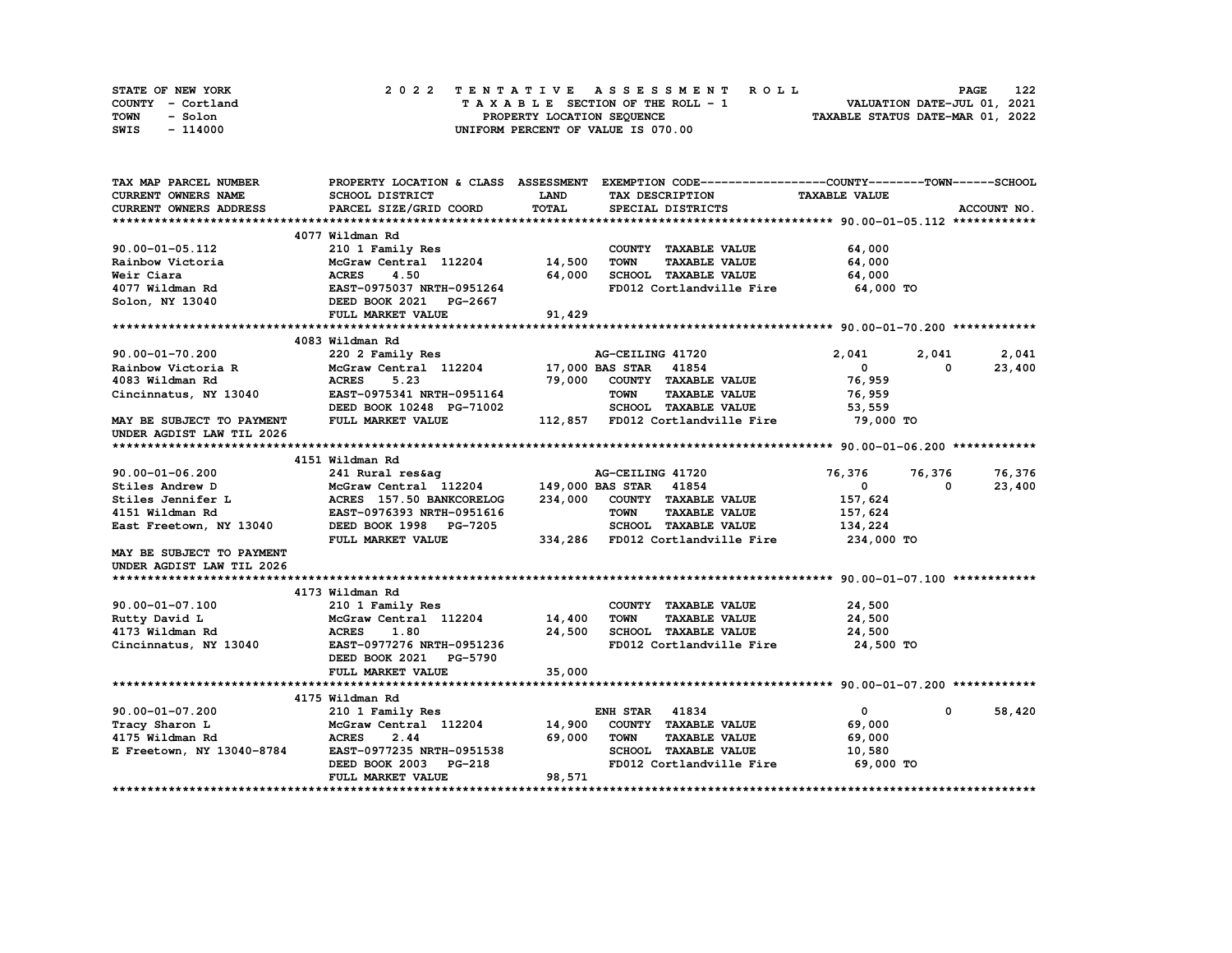| STATE OF NEW YORK | 2022 TENTATIVE ASSESSMENT ROLL     | 123<br><b>PAGE</b>               |
|-------------------|------------------------------------|----------------------------------|
| COUNTY - Cortland | TAXABLE SECTION OF THE ROLL - 1    | VALUATION DATE-JUL 01, 2021      |
| TOWN<br>- Solon   | PROPERTY LOCATION SEQUENCE         | TAXABLE STATUS DATE-MAR 01, 2022 |
| SWIS<br>- 114000  | UNIFORM PERCENT OF VALUE IS 070.00 |                                  |

| TAX MAP PARCEL NUMBER                                                                                                                                               |                                                                  |             | PROPERTY LOCATION & CLASS ASSESSMENT EXEMPTION CODE-----------------COUNTY-------TOWN-----SCHOOL |                      |                      |
|---------------------------------------------------------------------------------------------------------------------------------------------------------------------|------------------------------------------------------------------|-------------|--------------------------------------------------------------------------------------------------|----------------------|----------------------|
| CURRENT OWNERS NAME                                                                                                                                                 | SCHOOL DISTRICT                                                  | <b>LAND</b> | TAX DESCRIPTION                                                                                  | <b>TAXABLE VALUE</b> |                      |
| CURRENT OWNERS ADDRESS                                                                                                                                              | PARCEL SIZE/GRID COORD                                           | TOTAL       | SPECIAL DISTRICTS                                                                                |                      | ACCOUNT NO.          |
|                                                                                                                                                                     |                                                                  |             |                                                                                                  |                      |                      |
|                                                                                                                                                                     | 4186 Wildman Rd                                                  |             |                                                                                                  |                      |                      |
| 90.00-01-09.110                                                                                                                                                     | 240 Rural res                                                    |             | COUNTY TAXABLE VALUE                                                                             | 133,000              |                      |
|                                                                                                                                                                     |                                                                  |             | <b>TOWN</b><br><b>TAXABLE VALUE</b>                                                              | 133,000              |                      |
|                                                                                                                                                                     |                                                                  |             |                                                                                                  |                      |                      |
| Cincinnatus, NY 13040 EAST-0977515 NRTH-0950664                                                                                                                     |                                                                  | 133,000     | SCHOOL TAXABLE VALUE                                                                             | 133,000              |                      |
|                                                                                                                                                                     |                                                                  |             | FD012 Cortlandville Fire 133,000 TO                                                              |                      |                      |
|                                                                                                                                                                     | DEED BOOK 2018 PG-3031                                           |             |                                                                                                  |                      |                      |
|                                                                                                                                                                     | FULL MARKET VALUE                                                | 190,000     |                                                                                                  |                      |                      |
|                                                                                                                                                                     |                                                                  |             |                                                                                                  |                      |                      |
|                                                                                                                                                                     | 4250 Wildman Rd                                                  |             |                                                                                                  |                      |                      |
| 81.00-02-04.000                                                                                                                                                     | 240 Rural res                                                    |             | <b>ENH STAR 41834</b>                                                                            | $\mathbf{0}$         | 58,420<br>$^{\circ}$ |
| Wildman James S<br>Wildman Marcia (ACRES 10.00 BANK WELLS 86,000<br>4250 Wildman Rd EAST-0979530 NRTH-0953060<br>E Freetown, NY 13040-9801 (DEED BOOK 2013 PG-4228) |                                                                  |             | COUNTY TAXABLE VALUE                                                                             | 86,000               |                      |
|                                                                                                                                                                     |                                                                  |             | <b>TOWN</b><br><b>TAXABLE VALUE</b>                                                              | 86,000               |                      |
|                                                                                                                                                                     |                                                                  |             | SCHOOL TAXABLE VALUE                                                                             | 27,580               |                      |
|                                                                                                                                                                     |                                                                  |             | FD012 Cortlandville Fire 86,000 TO                                                               |                      |                      |
|                                                                                                                                                                     | <b>FULL MARKET VALUE</b>                                         | 122,857     |                                                                                                  |                      |                      |
|                                                                                                                                                                     |                                                                  |             |                                                                                                  |                      |                      |
|                                                                                                                                                                     | 4264 Wildman Rd                                                  |             |                                                                                                  |                      |                      |
|                                                                                                                                                                     |                                                                  |             |                                                                                                  | $\overline{0}$       | $^{\circ}$           |
| 81.00-02-05.000                                                                                                                                                     | 210 1 Family Res                                                 |             | <b>BAS STAR</b> 41854                                                                            |                      | 23,400               |
| Shattuck Mark J                                                                                                                                                     | McGraw Central 112204 13,700                                     |             | COUNTY TAXABLE VALUE                                                                             | 54,300               |                      |
| 4264 Wildman Rd                                                                                                                                                     | <b>ACRES</b><br>1.15<br>ACRES 1.1.<br>EAST-0979419 NRTH-0953064  |             | 54,300 TOWN<br><b>TAXABLE VALUE</b>                                                              | 54,300               |                      |
| E Freetown, NY 13040-8783                                                                                                                                           |                                                                  |             | SCHOOL TAXABLE VALUE                                                                             | 30,900               |                      |
|                                                                                                                                                                     | DEED BOOK 10141 PG-66001                                         |             | FD012 Cortlandville Fire                                                                         | 54,300 TO            |                      |
|                                                                                                                                                                     | FULL MARKET VALUE                                                | 77,571      |                                                                                                  |                      |                      |
|                                                                                                                                                                     |                                                                  |             |                                                                                                  |                      |                      |
|                                                                                                                                                                     | 4390 Wildman Rd                                                  |             |                                                                                                  |                      |                      |
| 81.00-02-02.000                                                                                                                                                     | 240 Rural res                                                    |             | VET COM CT 41131                                                                                 | 7,800 15,600         | 0                    |
| Wildman Tyler J                                                                                                                                                     | McGraw Central 112204 70,500 VET DIS CT 41141                    |             |                                                                                                  | 15,600               | 31,200<br>0          |
| 4250 Wildman Rd                                                                                                                                                     | McGraw Central 112204<br>ACRES 59.02 BANKCORELOG                 |             | 162,000 COUNTY TAXABLE VALUE                                                                     | 138,600              |                      |
| Cincinnatus, NY 13040                                                                                                                                               | EAST-0981021 NRTH-0953536                                        |             | <b>TOWN</b><br><b>TAXABLE VALUE</b>                                                              | 115,200              |                      |
|                                                                                                                                                                     |                                                                  |             | SCHOOL TAXABLE VALUE 162,000                                                                     |                      |                      |
|                                                                                                                                                                     | DEED BOOK 2016 PG-2434<br>FULL MADKET VALUE<br>FULL MARKET VALUE |             | 231,429 FD012 Cortlandville Fire                                                                 | 162,000 TO           |                      |
|                                                                                                                                                                     |                                                                  |             |                                                                                                  |                      |                      |
|                                                                                                                                                                     |                                                                  |             |                                                                                                  |                      |                      |
|                                                                                                                                                                     | 4407 Wildman Rd                                                  |             |                                                                                                  |                      |                      |
| $80.00 - 01 - 45.000$                                                                                                                                               | 240 Rural res                                                    |             | COUNTY TAXABLE VALUE                                                                             | 139,000              |                      |
| Wood Trust Patricia S 2020 McGraw Central 112204                                                                                                                    |                                                                  | 54,000      | <b>TAXABLE VALUE</b><br>TOWN                                                                     | 139,000              |                      |
| 17 Cammann Rd                                                                                                                                                       | <b>ACRES</b> 40.10                                               |             | 139,000 SCHOOL TAXABLE VALUE                                                                     | 139,000              |                      |
| Coram, NY 11727                                                                                                                                                     | EAST-0978558 NRTH-0954569                                        |             | FD012 Cortlandville Fire                                                                         | 139,000 TO           |                      |
|                                                                                                                                                                     | DEED BOOK 2020 PG-1579                                           |             |                                                                                                  |                      |                      |
|                                                                                                                                                                     | FULL MARKET VALUE                                                | 198,571     |                                                                                                  |                      |                      |
|                                                                                                                                                                     |                                                                  |             |                                                                                                  |                      |                      |
|                                                                                                                                                                     | 4409 Wildman Rd                                                  |             |                                                                                                  |                      |                      |
| 80.00-01-17.200                                                                                                                                                     | 323 Vacant rural                                                 |             | COUNTY TAXABLE VALUE                                                                             | 62,000               |                      |
| Wood Trust Patricia S 2020                                                                                                                                          | McGraw Central 112204 62,000                                     |             | <b>TOWN</b><br><b>TAXABLE VALUE</b>                                                              | 62,000               |                      |
| 17 Cammann Rd                                                                                                                                                       | <b>ACRES</b><br>62.11                                            | 62,000      | SCHOOL TAXABLE VALUE                                                                             | 62,000               |                      |
| Coram, NY 11727                                                                                                                                                     | EAST-0979192 NRTH-0955568                                        |             | FD012 Cortlandville Fire 62,000 TO                                                               |                      |                      |
|                                                                                                                                                                     | DEED BOOK 2020<br>PG-1578                                        |             |                                                                                                  |                      |                      |
|                                                                                                                                                                     | FULL MARKET VALUE                                                | 88,571      |                                                                                                  |                      |                      |
|                                                                                                                                                                     | *********************                                            |             |                                                                                                  |                      |                      |
|                                                                                                                                                                     |                                                                  |             |                                                                                                  |                      |                      |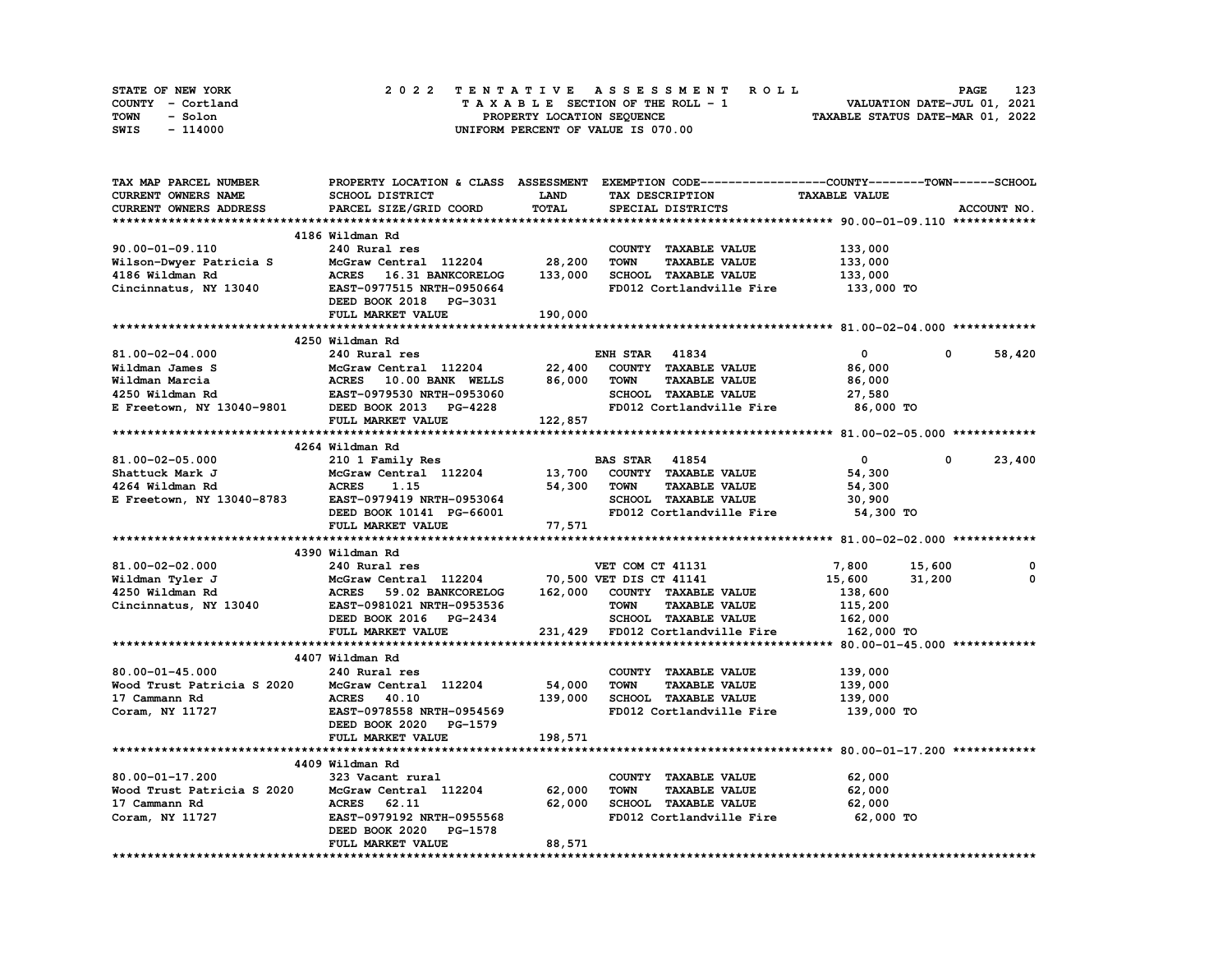| STATE OF NEW YORK | 2022 TENTATIVE ASSESSMENT ROLL     | 124<br><b>PAGE</b>               |
|-------------------|------------------------------------|----------------------------------|
| COUNTY - Cortland | TAXABLE SECTION OF THE ROLL - 1    | VALUATION DATE-JUL 01, 2021      |
| TOWN<br>- Solon   | PROPERTY LOCATION SEOUENCE         | TAXABLE STATUS DATE-MAR 01, 2022 |
| SWIS<br>- 114000  | UNIFORM PERCENT OF VALUE IS 070.00 |                                  |

| TAX MAP PARCEL NUMBER         | PROPERTY LOCATION & CLASS | <b>ASSESSMENT</b> | EXEMPTION CODE-----------------COUNTY-------TOWN------SCHOOL |                      |                  |
|-------------------------------|---------------------------|-------------------|--------------------------------------------------------------|----------------------|------------------|
| <b>CURRENT OWNERS NAME</b>    | SCHOOL DISTRICT           | <b>LAND</b>       | TAX DESCRIPTION                                              | <b>TAXABLE VALUE</b> |                  |
| <b>CURRENT OWNERS ADDRESS</b> | PARCEL SIZE/GRID COORD    | <b>TOTAL</b>      | SPECIAL DISTRICTS                                            |                      | ACCOUNT NO.      |
|                               |                           |                   |                                                              |                      |                  |
|                               | 4425 Wildman Rd           |                   |                                                              |                      |                  |
| 80.00-01-17.100               | 241 Rural res&aq          |                   | 41730<br>AG COMMIT                                           | 43,303               | 43,303<br>43,303 |
| Halverson Allison             | McGraw Central 112204     | 84,000            | <b>COUNTY</b><br><b>TAXABLE VALUE</b>                        | 144,697              |                  |
| 11 Salina St                  | ACRES 64.34               | 188,000           | TOWN<br><b>TAXABLE VALUE</b>                                 | 144,697              |                  |
| Lacona, NY 13083              | EAST-0980607 NRTH-0955561 |                   | <b>TAXABLE VALUE</b><br><b>SCHOOL</b>                        | 144,697              |                  |
|                               | DEED BOOK 2020 PG-3341    |                   | FD012 Cortlandville Fire                                     | 188,000 TO           |                  |
| MAY BE SUBJECT TO PAYMENT     | FULL MARKET VALUE         | 268,571           |                                                              |                      |                  |
| UNDER AGDIST LAW TIL 2029     |                           |                   |                                                              |                      |                  |
|                               |                           |                   |                                                              |                      |                  |
|                               | 4017,4021 Wildman Rd      |                   |                                                              |                      |                  |
| $90.00 - 01 - 05.111$         | 241 Rural res&ag          |                   | 41854<br><b>BAS STAR</b>                                     | 0                    | 23,400<br>0      |
| Schifilliti Stanley J         | McGraw Central 112204     | 65,900            | <b>COUNTY</b><br><b>TAXABLE VALUE</b>                        | 137,000              |                  |
| Swisher Ann W                 | 53.30<br><b>ACRES</b>     | 137,000           | <b>TOWN</b><br><b>TAXABLE VALUE</b>                          | 137,000              |                  |
| 4017,4021 Wildman Rd          | EAST-0974362 NRTH-0951542 |                   | <b>SCHOOL</b><br><b>TAXABLE VALUE</b>                        | 113,600              |                  |
| McGraw, NY 13101              | DEED BOOK 10364 PG-42003  |                   | FD012 Cortlandville Fire                                     | 137,000 TO           |                  |
|                               | FULL MARKET VALUE         | 195,714           |                                                              |                      |                  |
|                               |                           |                   |                                                              |                      |                  |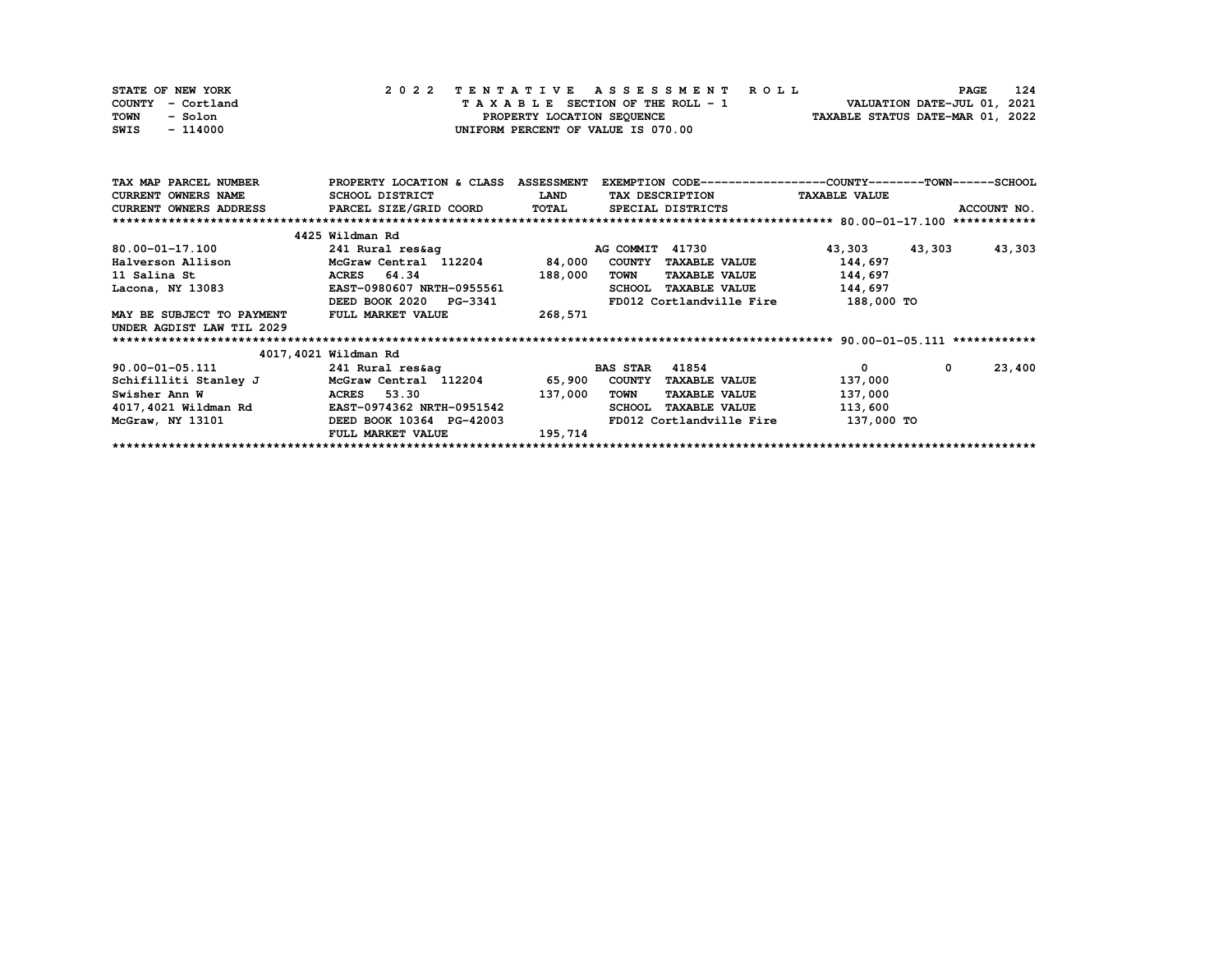|      | <b>STATE OF NEW YORK</b> | 2022 TENTATIVE ASSESSMENT ROLL     |  |                                  | <b>PAGE</b> | 125 |
|------|--------------------------|------------------------------------|--|----------------------------------|-------------|-----|
|      | COUNTY - Cortland        | TAXABLE SECTION OF THE ROLL - 1    |  | VALUATION DATE-JUL 01, 2021      |             |     |
| TOWN | - Solon                  |                                    |  | TAXABLE STATUS DATE-MAR 01, 2022 |             |     |
| SWIS | - 114000                 | UNIFORM PERCENT OF VALUE IS 070.00 |  | RPS150/V04/L015                  |             |     |
|      |                          |                                    |  | CURRENT DATE $5/04/2022$         |             |     |

## **\*\*\* S P E C I A L D I S T R I C T S U M M A R Y \*\*\***

|      |                      | TOTAL   | <b>EXTENSION</b> | <b>EXTENSION</b> | AD VALOREM   | <b>EXEMPT</b> | TAXABLE      |
|------|----------------------|---------|------------------|------------------|--------------|---------------|--------------|
| CODE | <b>DISTRICT NAME</b> | PARCELS | TYPE             | <b>VALUE</b>     | <b>VALUE</b> | <b>AMOUNT</b> | <b>VALUE</b> |
|      |                      |         |                  |                  |              |               |              |
|      | FD012 Cortlandville  |         | 681 TOTAL        |                  | 48280,800    | 51,500        | 48229,300    |

## **\*\*\* S C H O O L D I S T R I C T S U M M A R Y \*\*\***

| CODE   | DISTRICT NAME       | TOTAL<br><b>PARCELS</b> | <b>ASSESSED</b><br>LAND | <b>ASSESSED</b><br><b>TOTAL</b> | <b>EXEMPT</b><br><b>AMOUNT</b> | TOTAL<br><b>TAXABLE</b> | <b>STAR</b><br><b>AMOUNT</b> | <b>STAR</b><br><b>TAXABLE</b> |
|--------|---------------------|-------------------------|-------------------------|---------------------------------|--------------------------------|-------------------------|------------------------------|-------------------------------|
| 112001 | Cincinnatus Central | 84                      | 2474,200                | 6020,100                        | 144,579                        | 5875,521                | 860,196                      | 5015,325                      |
| 112204 | McGraw Central      | 596                     | 17190,700               | 42222,200                       | 1800,332                       | 40421,868               | 7115,310                     | 33306,558                     |
| 113001 | Homer Central       |                         | 38,500                  | 38,500                          |                                | 38,500                  |                              | 38,500                        |
|        | $SUB - TO T AL$     | 681                     | 19703,400               | 48280,800                       | 1944, 911                      | 46335,889               | 7975,506                     | 38360, 383                    |
|        | TOTAL               | 681                     | 19703,400               | 48280,800                       | 1944, 911                      | 46335,889               | 7975,506                     | 38360,383                     |

#### **\*\*\* S Y S T E M C O D E S S U M M A R Y \*\*\***

#### **NO SYSTEM EXEMPTIONS AT THIS LEVEL**

## **\*\*\* E X E M P T I O N S U M M A R Y \*\*\***

| 41101<br>400<br>400<br>ELIG VET<br>÷.<br>14<br>41121<br>65,520<br>125,295<br>VET WAR CT<br>41122<br>6<br>VET WAR C<br>27,525<br>6<br>41123<br>50,925<br>VET WAR T<br>10<br>41131<br>78,000<br>144,575<br>VET COM CT<br>41132<br>7,800<br>VET COM C<br>41133<br>15,600<br>VET COM T<br>10<br>41141<br>117,815<br>171,085<br>VET DIS CT<br>6<br>41162<br>$CW$ 15 $VET/$<br>28,080<br>41172<br>15,020<br>CW DISBLD<br>л.<br>$\overline{a}$<br>41700<br>23,200<br>23,200<br>23,200<br>AG 10-YR<br>29<br>41720<br>1179,946<br>1179,946<br>1179,946<br><b>AG-CEILING</b> | CODE | <b>DESCRIPTION</b> | <b>TOTAL</b><br><b>PARCELS</b> | <b>COUNTY</b> | <b>TOWN</b> | <b>SCHOOL</b> |
|--------------------------------------------------------------------------------------------------------------------------------------------------------------------------------------------------------------------------------------------------------------------------------------------------------------------------------------------------------------------------------------------------------------------------------------------------------------------------------------------------------------------------------------------------------------------|------|--------------------|--------------------------------|---------------|-------------|---------------|
|                                                                                                                                                                                                                                                                                                                                                                                                                                                                                                                                                                    |      |                    |                                |               |             |               |
|                                                                                                                                                                                                                                                                                                                                                                                                                                                                                                                                                                    |      |                    |                                |               |             |               |
|                                                                                                                                                                                                                                                                                                                                                                                                                                                                                                                                                                    |      |                    |                                |               |             |               |
|                                                                                                                                                                                                                                                                                                                                                                                                                                                                                                                                                                    |      |                    |                                |               |             |               |
|                                                                                                                                                                                                                                                                                                                                                                                                                                                                                                                                                                    |      |                    |                                |               |             |               |
|                                                                                                                                                                                                                                                                                                                                                                                                                                                                                                                                                                    |      |                    |                                |               |             |               |
|                                                                                                                                                                                                                                                                                                                                                                                                                                                                                                                                                                    |      |                    |                                |               |             |               |
|                                                                                                                                                                                                                                                                                                                                                                                                                                                                                                                                                                    |      |                    |                                |               |             |               |
|                                                                                                                                                                                                                                                                                                                                                                                                                                                                                                                                                                    |      |                    |                                |               |             |               |
|                                                                                                                                                                                                                                                                                                                                                                                                                                                                                                                                                                    |      |                    |                                |               |             |               |
|                                                                                                                                                                                                                                                                                                                                                                                                                                                                                                                                                                    |      |                    |                                |               |             |               |
|                                                                                                                                                                                                                                                                                                                                                                                                                                                                                                                                                                    |      |                    |                                |               |             |               |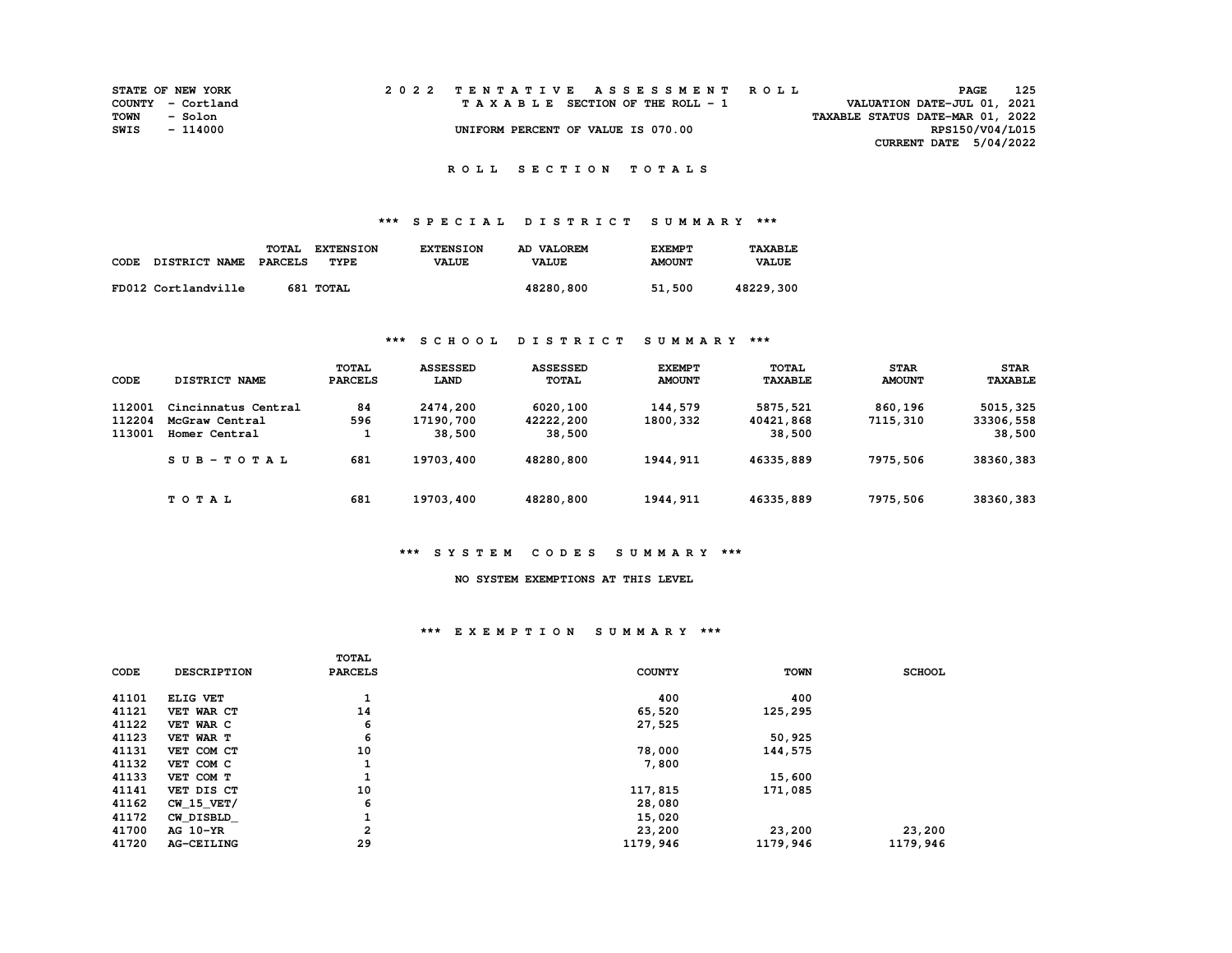|      | <b>STATE OF NEW YORK</b> | 2022 TENTATIVE ASSESSMENT ROLL     |  |                                  | <b>PAGE</b>     | 126 |
|------|--------------------------|------------------------------------|--|----------------------------------|-----------------|-----|
|      | COUNTY - Cortland        | TAXABLE SECTION OF THE ROLL - 1    |  | VALUATION DATE-JUL 01, 2021      |                 |     |
| TOWN | - Solon                  |                                    |  | TAXABLE STATUS DATE-MAR 01, 2022 |                 |     |
| SWIS | - 114000                 | UNIFORM PERCENT OF VALUE IS 070.00 |  |                                  | RPS150/V04/L015 |     |
|      |                          |                                    |  | CURRENT DATE 5/04/2022           |                 |     |

# **\*\*\* E X E M P T I O N S U M M A R Y \*\*\***

|       |                    | TOTAL          |               |             |               |
|-------|--------------------|----------------|---------------|-------------|---------------|
| CODE  | <b>DESCRIPTION</b> | <b>PARCELS</b> | <b>COUNTY</b> | <b>TOWN</b> | <b>SCHOOL</b> |
| 41730 | AG COMMIT          | 22             | 530,422       | 530,422     | 530,422       |
| 41800 | AGED CTS           | ÷              | 18,500        | 18,500      | 18,500        |
| 41801 | AGED C&T           | 11             | 281,150       | 279,980     |               |
| 41804 | AGED S             | 6              |               |             | 107,843       |
| 41834 | <b>ENH STAR</b>    | 80             |               |             | 4287,906      |
| 41854 | <b>BAS STAR</b>    | 158            |               |             | 3687,600      |
| 41932 | Dis & Lim          | 3              | 47,700        |             |               |
| 42100 | <b>AG IMPROV</b>   | 11             | 51,500        | 51,500      | 51,500        |
| 47460 | 480A               | J.             | 13,000        | 13,000      | 13,000        |
| 49500 | SOL&WND EN         | 4              | 20,500        | 20,500      | 20,500        |
|       | TOTAL              | 384            | 2506,078      | 2624,928    | 9920, 417     |

| ROLL       |                    | <b>TOTAL</b>   | <b>ASSESSED</b> | <b>ASSESSED</b> | <b>TAXABLE</b> | <b><i>TAXABLE</i></b> | <b>TAXABLE</b> | <b>STAR</b>           |
|------------|--------------------|----------------|-----------------|-----------------|----------------|-----------------------|----------------|-----------------------|
| <b>SEC</b> | <b>DESCRIPTION</b> | <b>PARCELS</b> | <b>LAND</b>     | <b>TOTAL</b>    | <b>COUNTY</b>  | <b>TOWN</b>           | <b>SCHOOL</b>  | <b><i>TAXABLE</i></b> |
|            |                    |                |                 |                 |                |                       |                |                       |
|            | <b>TAXABLE</b>     | 681            | 19703,400       | 48280,800       | . 722<br>45774 | 45655,872             | 46335,889      | 38360,383             |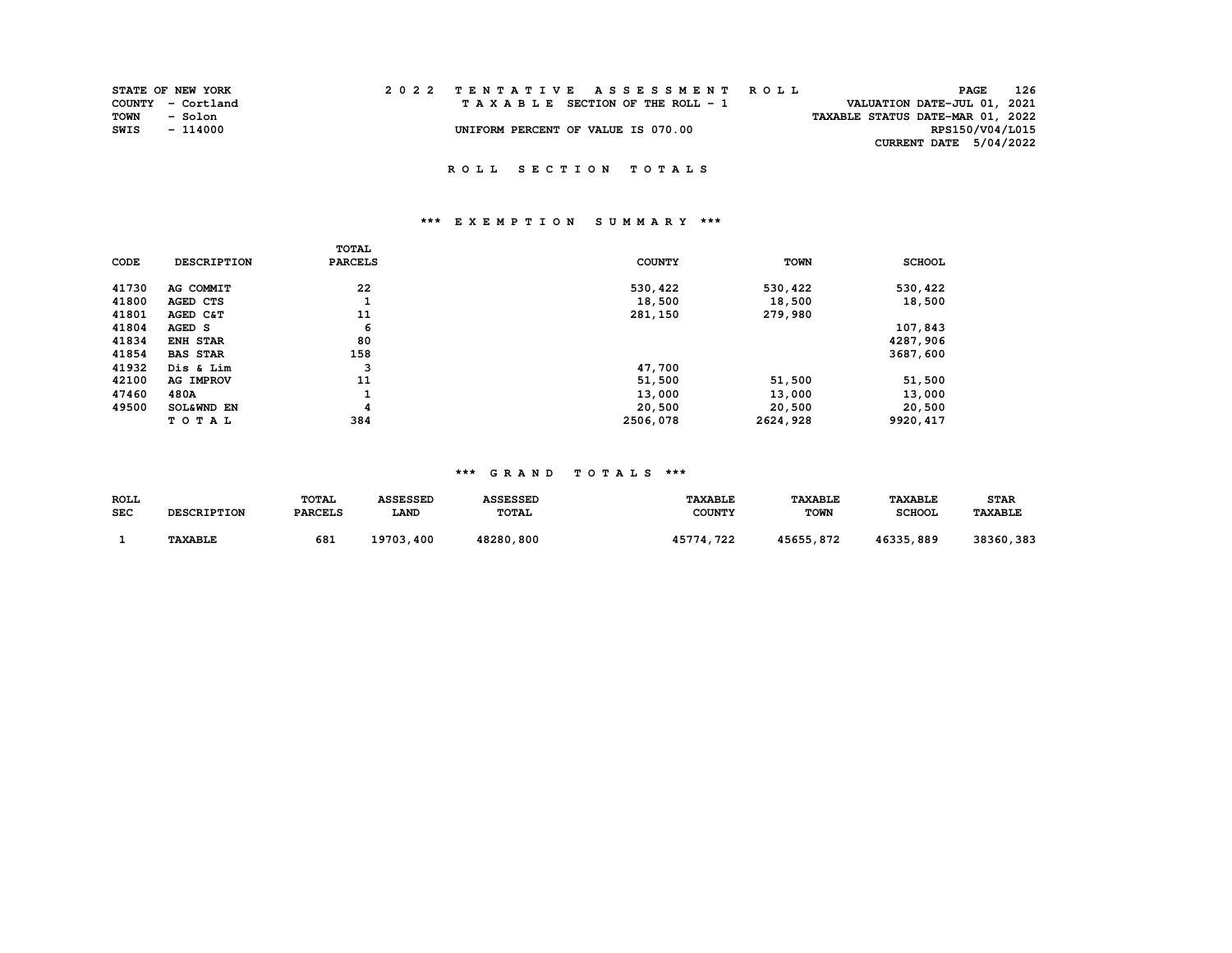|             | STATE OF NEW YORK | 2022 TENTATIVE ASSESSMENT ROLL           | 127<br><b>PAGE</b>               |
|-------------|-------------------|------------------------------------------|----------------------------------|
|             | COUNTY - Cortland | STATE OWNED LAND SECTION OF THE ROLL - 3 | VALUATION DATE-JUL 01, 2021      |
| <b>TOWN</b> | - Solon           | PROPERTY LOCATION SEOUENCE               | TAXABLE STATUS DATE-MAR 01, 2022 |
| SWIS        | $-114000$         | UNIFORM PERCENT OF VALUE IS 070.00       |                                  |

| TAX MAP PARCEL NUMBER   | PROPERTY LOCATION & CLASS ASSESSMENT EXEMPTION CODE-----------------COUNTY-------TOWN------SCHOOL |              |                  |                                  |                                             |                         |
|-------------------------|---------------------------------------------------------------------------------------------------|--------------|------------------|----------------------------------|---------------------------------------------|-------------------------|
| CURRENT OWNERS NAME     | <b>SCHOOL DISTRICT</b>                                                                            | LAND         |                  | TAX DESCRIPTION                  | <b>TAXABLE VALUE</b>                        |                         |
| CURRENT OWNERS ADDRESS  | PARCEL SIZE/GRID COORD                                                                            | <b>TOTAL</b> |                  | SPECIAL DISTRICTS                |                                             | ACCOUNT NO.             |
|                         |                                                                                                   |              |                  |                                  |                                             |                         |
|                         | Baker Schoolhouse Rd                                                                              |              |                  |                                  |                                             | 0250003                 |
| 100.00-01-03.000        | 932 Forest s532b                                                                                  |              | STATE LAND 32252 |                                  | 601,100                                     | 0<br>$\mathbf{o}$       |
| State of New York       | McGraw Central 112204                                                                             | 601,100      |                  | COUNTY TAXABLE VALUE             | $\Omega$                                    |                         |
| Attn: County Treasurer  | ACRES 531.48                                                                                      | 601,100      | <b>TOWN</b>      | <b>TAXABLE VALUE</b>             | 601,100                                     |                         |
| 60 Central Ave          | EAST-0971832 NRTH-0940136                                                                         |              |                  | SCHOOL TAXABLE VALUE             | 601,100                                     |                         |
| Cortland, NY 13045-2746 | FULL MARKET VALUE                                                                                 |              |                  | 858,714 FD012 Cortlandville Fire | 601,100 TO                                  |                         |
|                         |                                                                                                   |              |                  |                                  |                                             |                         |
|                         | Baker Schoolhouse Rd                                                                              |              |                  |                                  |                                             | 0270001                 |
| 100.00-01-28.000        | 932 Forest s532b                                                                                  |              | STATE LAND 32252 |                                  | 148,100                                     | 0<br>0                  |
| State of New York       | McGraw Central 112204                                                                             | 148,100      |                  | COUNTY TAXABLE VALUE             | 0                                           |                         |
| Attn: County Treasurer  | ACRES 117.61                                                                                      | 148,100      | <b>TOWN</b>      | <b>TAXABLE VALUE</b>             | 148,100                                     |                         |
| 60 Central Ave          | EAST-0971512 NRTH-0942448                                                                         |              |                  | SCHOOL TAXABLE VALUE             | 148,100                                     |                         |
| Cortland, NY 13045-2746 | FULL MARKET VALUE                                                                                 |              |                  | 211,571 FD012 Cortlandville Fire | 148,100 TO                                  |                         |
|                         |                                                                                                   |              |                  |                                  |                                             |                         |
|                         | Baker Schoolhouse Rd                                                                              |              |                  |                                  |                                             | 0260002                 |
| 100.00-01-29.000        | 932 Forest s532b                                                                                  |              | STATE LAND 32252 |                                  | 262,800                                     | $\Omega$<br>0           |
| State of New York       | Cincinnatus Cen 112001                                                                            | 262,800      |                  | COUNTY TAXABLE VALUE             | 0                                           |                         |
| Attn: County Treasurer  | ACRES 181.07                                                                                      | 262,800      | TOWN             | <b>TAXABLE VALUE</b>             | 262,800                                     |                         |
| 60 Central Ave          | EAST-0975678 NRTH-0938243                                                                         |              |                  | SCHOOL TAXABLE VALUE             | 262,800                                     |                         |
| Cortland, NY 13045-2746 | FULL MARKET VALUE                                                                                 |              |                  |                                  | 375,429 FD012 Cortlandville Fire 262,800 TO |                         |
|                         |                                                                                                   |              |                  |                                  |                                             |                         |
|                         | Baker Schoolhouse Rd                                                                              |              |                  |                                  |                                             | 0280001                 |
| 110.00-01-12.000        | 932 Forest s532b                                                                                  |              | STATE LAND 32252 |                                  | 6,900                                       | $\Omega$<br>$\mathbf 0$ |
| State of New York       | Cincinnatus Cen 112001                                                                            | 6,900        |                  | COUNTY TAXABLE VALUE             | $^{\circ}$                                  |                         |
| Attn: County Treasurer  | ACRES 14.89                                                                                       | 6,900        | <b>TOWN</b>      | <b>TAXABLE VALUE</b>             | 6,900                                       |                         |
| 60 Central Ave          | EAST-0975758 NRTH-0934486                                                                         |              |                  | SCHOOL TAXABLE VALUE             | 6,900                                       |                         |
| Cortland, NY 13045-2746 | FULL MARKET VALUE                                                                                 |              |                  | 9,857 FD012 Cortlandville Fire   | 6,900 TO                                    |                         |
|                         |                                                                                                   |              |                  |                                  |                                             |                         |
|                         | Kiwanis Rd                                                                                        |              |                  |                                  |                                             | 0180001                 |
| 91.00-02-03.000         | 932 Forest s532b                                                                                  |              | STATE LAND 32252 |                                  | 67,200                                      | $\mathbf{0}$<br>0       |
| State of New York       | Cincinnatus Cen 112001                                                                            | 67,200       |                  | COUNTY TAXABLE VALUE             | $^{\circ}$                                  |                         |
| Attn: County Treasurer  | <b>ACRES</b> 72.00                                                                                | 67,200       | <b>TOWN</b>      | <b>TAXABLE VALUE</b>             | 67,200                                      |                         |
| 60 Central Ave          | EAST-0983511 NRTH-0947617                                                                         |              |                  | SCHOOL TAXABLE VALUE             | 67,200                                      |                         |
| Cortland, NY 13045-2746 | FULL MARKET VALUE                                                                                 | 96,000       |                  | FD012 Cortlandville Fire         | 67,200 TO                                   |                         |
|                         |                                                                                                   |              |                  |                                  |                                             |                         |
|                         | N Tower Rd                                                                                        |              |                  |                                  |                                             | 0230001                 |
| $70.00 - 01 - 14.000$   | 932 Forest s532b                                                                                  |              | STATE LAND 32252 |                                  | 235,200                                     | 0<br>0                  |
| State of New York       | 113001<br>Homer Central                                                                           | 235,200      |                  | COUNTY TAXABLE VALUE             | 0                                           |                         |
| Attn: County Treasurer  | <b>ACRES</b> 120.00                                                                               | 235,200      | <b>TOWN</b>      | <b>TAXABLE VALUE</b>             | 235,200                                     |                         |
| 60 Central Ave          | EAST-0974862 NRTH-0965258                                                                         |              |                  | <b>SCHOOL TAXABLE VALUE</b>      | 235,200                                     |                         |
| Cortland, NY 13045-2746 | FULL MARKET VALUE                                                                                 | 336,000      |                  | FD012 Cortlandville Fire         | 235,200 TO                                  |                         |
|                         |                                                                                                   |              |                  |                                  |                                             |                         |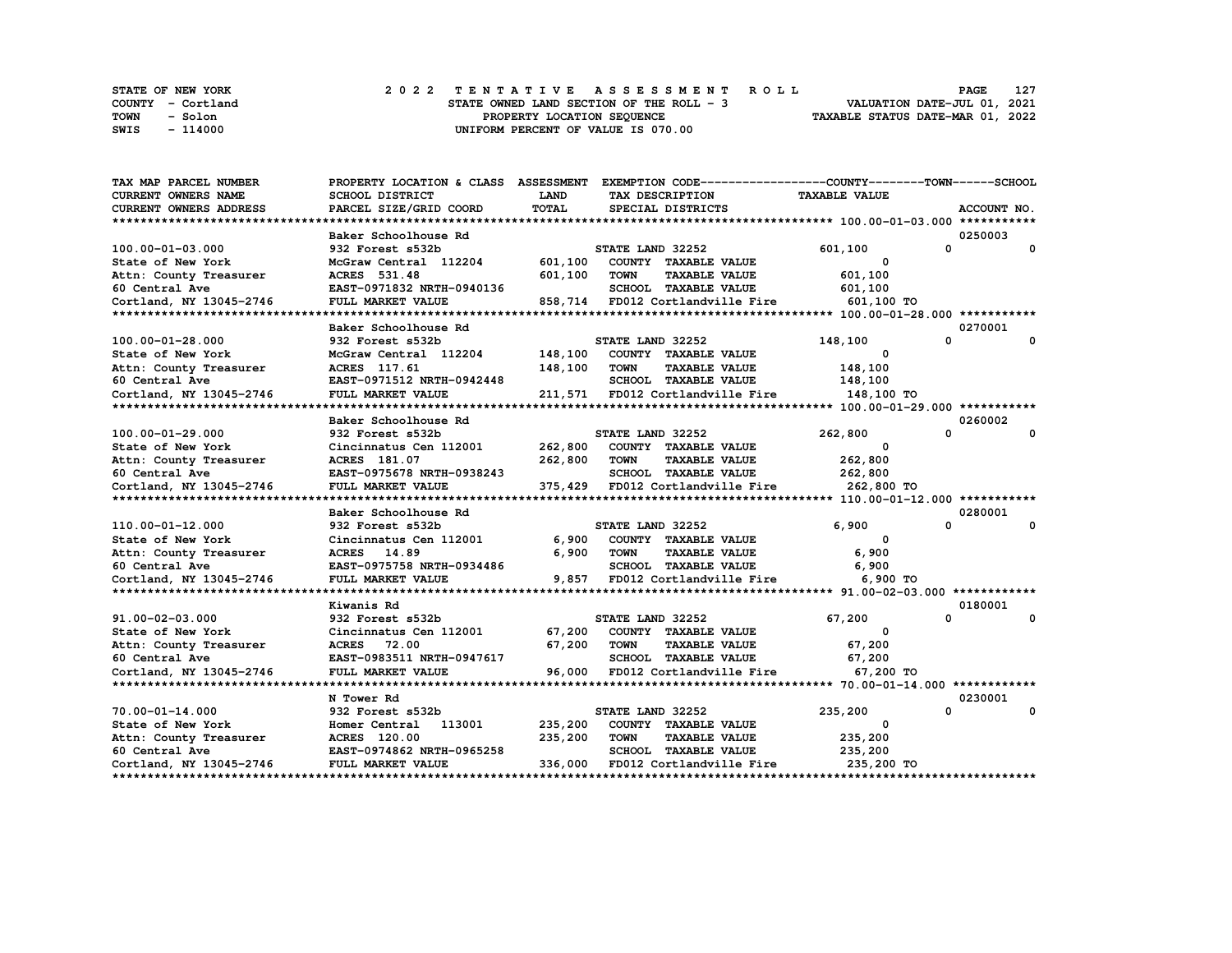| <b>STATE OF NEW YORK</b> |                   |  |  |                                          |  |  |  |  | 2022 TENTATIVE ASSESSMENT ROLL |                                  | PAGE                        | 128 |
|--------------------------|-------------------|--|--|------------------------------------------|--|--|--|--|--------------------------------|----------------------------------|-----------------------------|-----|
|                          | COUNTY - Cortland |  |  | STATE OWNED LAND SECTION OF THE ROLL - 3 |  |  |  |  |                                |                                  | VALUATION DATE-JUL 01, 2021 |     |
| TOWN                     | - Solon           |  |  | PROPERTY LOCATION SEOUENCE               |  |  |  |  |                                | TAXABLE STATUS DATE-MAR 01, 2022 |                             |     |
| SWIS                     | - 114000          |  |  | UNIFORM PERCENT OF VALUE IS 070.00       |  |  |  |  |                                |                                  |                             |     |

| TAX MAP PARCEL NUMBER                                                                                                                                                    | PROPERTY LOCATION & CLASS ASSESSMENT EXEMPTION CODE-----------------COUNTY-------TOWN------SCHOOL |         |                  |                                           |                         |              |              |
|--------------------------------------------------------------------------------------------------------------------------------------------------------------------------|---------------------------------------------------------------------------------------------------|---------|------------------|-------------------------------------------|-------------------------|--------------|--------------|
| CURRENT OWNERS NAME                                                                                                                                                      | SCHOOL DISTRICT                                                                                   | LAND    |                  | TAX DESCRIPTION                           | <b>TAXABLE VALUE</b>    |              |              |
| <b>CURRENT OWNERS ADDRESS</b>                                                                                                                                            | PARCEL SIZE/GRID COORD                                                                            | TOTAL   |                  | SPECIAL DISTRICTS                         |                         |              | ACCOUNT NO.  |
|                                                                                                                                                                          |                                                                                                   |         |                  |                                           |                         |              |              |
|                                                                                                                                                                          | Off Kiwanis Rd                                                                                    |         |                  |                                           |                         | 0205001      |              |
| $91.00 - 01 - 02.200$                                                                                                                                                    | 932 Forest s532b                                                                                  |         | STATE LAND 32252 |                                           | 40,400                  | 0            | 0            |
| State of New York                                                                                                                                                        | Cincinnatus Cen 112001 40,400                                                                     |         |                  | COUNTY TAXABLE VALUE                      | 0                       |              |              |
| Attn: County Treasurer                                                                                                                                                   | ACRES 45.34                                                                                       | 40,400  | <b>TOWN</b>      | <b>TAXABLE VALUE</b>                      | 40,400                  |              |              |
| 60 Central Ave                                                                                                                                                           | EAST-0983281 NRTH-0949488                                                                         |         |                  | SCHOOL TAXABLE VALUE                      | 40,400                  |              |              |
| Cortland, NY 13045-2746                                                                                                                                                  | DEED BOOK 350<br>PG-1104                                                                          |         |                  | FD012 Cortlandville Fire 40,400 TO        |                         |              |              |
|                                                                                                                                                                          | FULL MARKET VALUE                                                                                 | 57,714  |                  |                                           |                         |              |              |
|                                                                                                                                                                          |                                                                                                   |         |                  |                                           |                         |              |              |
|                                                                                                                                                                          | Off Kiwanis Rd                                                                                    |         |                  |                                           |                         | 0170002      |              |
| $91.00 - 01 - 10.000$                                                                                                                                                    | 932 Forest s532b                                                                                  |         | STATE LAND 32252 |                                           | 99,800                  | $\Omega$     | $\mathbf 0$  |
|                                                                                                                                                                          | Cincinnatus Cen 112001 99,800                                                                     |         |                  | COUNTY TAXABLE VALUE                      | $\overline{\mathbf{0}}$ |              |              |
|                                                                                                                                                                          |                                                                                                   | 99,800  | TOWN             | <b>TAXABLE VALUE</b>                      | 99,800                  |              |              |
|                                                                                                                                                                          |                                                                                                   |         |                  | SCHOOL TAXABLE VALUE                      | 99,800                  |              |              |
| State of New York Cincinnatus Cen 112001<br>Attn: County Treasurer ACRES 100.09<br>60 Central Ave EAST-0982885 NRTH-0951107<br>Cortland, NY 13045-2746 FULL MARKET VALUE |                                                                                                   |         |                  | 142,571 FD012 Cortlandville Fire          | 99,800 TO               |              |              |
|                                                                                                                                                                          |                                                                                                   |         |                  |                                           |                         |              |              |
|                                                                                                                                                                          | 43 Off Knecht Rd                                                                                  |         |                  |                                           |                         | 0220001      |              |
| 70.00-02-05.000                                                                                                                                                          | 932 Forest s532b                                                                                  |         | STATE LAND 32252 |                                           | 9,500                   | 0            | 0            |
| State of New York                                                                                                                                                        | McGraw Central 112204                                                                             | 9,500   |                  | COUNTY TAXABLE VALUE                      | 0                       |              |              |
| Attn: County Treasurer                                                                                                                                                   | <b>ACRES</b><br>7.40                                                                              | 9,500   | TOWN             | <b>TAXABLE VALUE</b>                      | 9,500                   |              |              |
| 60 Central Ave                                                                                                                                                           | EAST-0969632 NRTH-0965267                                                                         |         |                  | SCHOOL TAXABLE VALUE                      | 9,500                   |              |              |
|                                                                                                                                                                          |                                                                                                   |         |                  |                                           |                         |              |              |
|                                                                                                                                                                          |                                                                                                   |         |                  |                                           |                         |              |              |
|                                                                                                                                                                          | Off Telephone Rd                                                                                  |         |                  |                                           |                         | 0200001      |              |
| $90.00 - 01 - 68.000$                                                                                                                                                    | 932 Forest s532b                                                                                  |         | STATE LAND 32252 |                                           | 41,200                  | $\mathbf{0}$ | $\mathbf{o}$ |
| State of New York                                                                                                                                                        | McGraw Central 112204                                                                             |         |                  | 41,200 COUNTY TAXABLE VALUE               | $\mathbf{o}$            |              |              |
| Pattn: County Treasurer (ACRES 47.50)<br>Attn: County Treasurer (ACRES 47.50)<br>60 Central Ave (BAST-0978064)                                                           |                                                                                                   | 41,200  | <b>TOWN</b>      | <b>TAXABLE VALUE</b>                      | 41,200                  |              |              |
|                                                                                                                                                                          | EAST-0978064 NRTH-0946712                                                                         |         |                  | SCHOOL TAXABLE VALUE                      | 41,200                  |              |              |
| Cortland, NY 13045-2746                                                                                                                                                  | FULL MARKET VALUE                                                                                 |         |                  | 58,857 FD012 Cortlandville Fire 41,200 TO |                         |              |              |
|                                                                                                                                                                          |                                                                                                   |         |                  |                                           |                         |              |              |
|                                                                                                                                                                          | 43 Off Tower Rd                                                                                   |         |                  |                                           |                         | 0240001      |              |
| 70.00-01-06.000                                                                                                                                                          | 932 Forest s532b                                                                                  |         | STATE LAND 32252 |                                           | 789,800                 | $\Omega$     | $\mathbf 0$  |
| State of New York                                                                                                                                                        | McGraw Central 112204                                                                             | 789,800 |                  | COUNTY TAXABLE VALUE                      | $^{\circ}$              |              |              |
|                                                                                                                                                                          |                                                                                                   | 789,800 | <b>TOWN</b>      | <b>TAXABLE VALUE</b>                      | 789,800                 |              |              |
|                                                                                                                                                                          |                                                                                                   |         |                  | SCHOOL TAXABLE VALUE                      | 789,800                 |              |              |
|                                                                                                                                                                          |                                                                                                   |         |                  | 1128,286 FD012 Cortlandville Fire         | 789,800 TO              |              |              |
|                                                                                                                                                                          |                                                                                                   |         |                  |                                           |                         |              |              |
|                                                                                                                                                                          | Off Wildman Rd                                                                                    |         |                  |                                           |                         | 0140002      |              |
| $80.00 - 01 - 41.000$                                                                                                                                                    | 932 Forest s532b                                                                                  |         | STATE LAND 32252 |                                           | 189,800                 | $\mathbf{0}$ | 0            |
| State of New York                                                                                                                                                        | McGraw Central 112204                                                                             | 189,800 |                  | COUNTY TAXABLE VALUE                      | 0                       |              |              |
| Attn: County Treasurer                                                                                                                                                   | ACRES 173.80                                                                                      | 189,800 | <b>TOWN</b>      | <b>TAXABLE VALUE</b>                      | 189,800                 |              |              |
| 60 Central Ave                                                                                                                                                           | EAST-0979292 NRTH-0957186                                                                         |         |                  | SCHOOL TAXABLE VALUE                      | 189,800                 |              |              |
| Cortland, NY 13045-2746                                                                                                                                                  | FULL MARKET VALUE                                                                                 |         |                  | 271,143 FD012 Cortlandville Fire          | 189,800 TO              |              |              |
|                                                                                                                                                                          |                                                                                                   |         |                  |                                           |                         |              |              |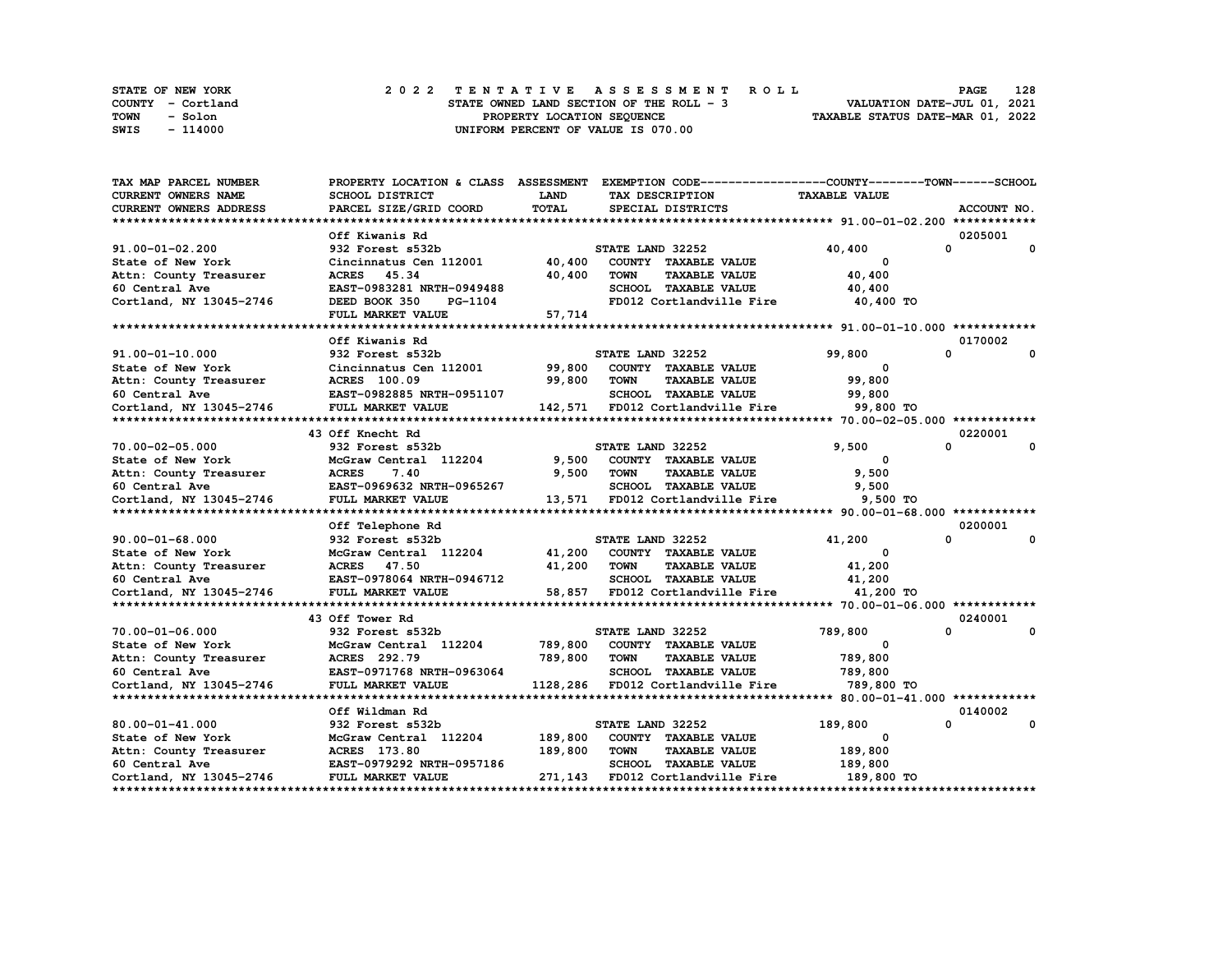|      | STATE OF NEW YORK |  | 2022 TENTATIVE ASSESSMENT ROLL           | 129<br><b>PAGE</b>          |
|------|-------------------|--|------------------------------------------|-----------------------------|
|      | COUNTY - Cortland |  | STATE OWNED LAND SECTION OF THE ROLL - 3 | VALUATION DATE-JUL 01, 2021 |
| TOWN | - Solon           |  | TAXABLE STATUS DATE-MAR 01, 2022         |                             |
| SWIS | - 114000          |  | UNIFORM PERCENT OF VALUE IS 070.00       |                             |

| TAX MAP PARCEL NUMBER                    | PROPERTY LOCATION & CLASS ASSESSMENT |                |                  |                                  | EXEMPTION CODE-----------------COUNTY-------TOWN------SCHOOL |         |              |
|------------------------------------------|--------------------------------------|----------------|------------------|----------------------------------|--------------------------------------------------------------|---------|--------------|
| CURRENT OWNERS NAME                      | SCHOOL DISTRICT                      | LAND           |                  | TAX DESCRIPTION                  | <b>TAXABLE VALUE</b>                                         |         |              |
| CURRENT OWNERS ADDRESS                   | PARCEL SIZE/GRID COORD               | <b>TOTAL</b>   |                  | SPECIAL DISTRICTS                |                                                              |         | ACCOUNT NO.  |
|                                          |                                      |                |                  |                                  |                                                              |         |              |
|                                          | Off Wildman Rd                       |                |                  |                                  |                                                              | 0150201 |              |
| $80.00 - 01 - 42.000$                    | 932 Forest s532b                     |                | STATE LAND 32252 |                                  | 9,800                                                        | 0       | $\mathbf{o}$ |
| State of New York                        | McGraw Central 112204                | 9,800          |                  | COUNTY TAXABLE VALUE             | $\Omega$                                                     |         |              |
| Attn: County Treasurer                   | <b>ACRES</b><br>7.43                 | 9,800          | <b>TOWN</b>      | <b>TAXABLE VALUE</b>             | 9,800                                                        |         |              |
| 60 Central Ave                           | EAST-0979952 NRTH-0958568            |                |                  | SCHOOL TAXABLE VALUE             | 9,800                                                        |         |              |
| Cortland, NY 13045-2746                  | FULL MARKET VALUE                    | 14,000         |                  | FD012 Cortlandville Fire         | 9,800 TO                                                     |         |              |
|                                          |                                      |                |                  |                                  |                                                              |         |              |
|                                          | Off Wildman Rd                       |                |                  |                                  |                                                              | 0130202 |              |
| 81.00-01-03.000                          | 932 Forest s532b                     |                | STATE LAND 32252 |                                  | 238,800                                                      | 0       | $\Omega$     |
| State of New York                        | McGraw Central 112204                | 238,800        |                  | COUNTY TAXABLE VALUE             | 0                                                            |         |              |
| Attn: County Treasurer                   | ACRES 210.40                         | 238,800        | <b>TOWN</b>      | <b>TAXABLE VALUE</b>             | 238,800                                                      |         |              |
| 60 Central Ave                           | EAST-0982517 NRTH-0955980            |                |                  | SCHOOL TAXABLE VALUE             | 238,800                                                      |         |              |
| Cortland, NY 13045-2746                  | FULL MARKET VALUE                    |                |                  | 341,143 FD012 Cortlandville Fire | 238,800 TO                                                   |         |              |
|                                          |                                      |                |                  |                                  |                                                              |         |              |
|                                          | Taylor Valley Rd                     |                |                  |                                  |                                                              | 0110201 |              |
| 71.00-01-01.000                          | 932 Forest s532b                     |                | STATE LAND 32252 |                                  | 198,100                                                      | 0       | 0            |
| State of New York                        | Cincinnatus Cen 112001               | 198,100        |                  | COUNTY TAXABLE VALUE             | 0                                                            |         |              |
| Attn: County Treasurer                   | ACRES 243.37                         | 198,100        | TOWN             | <b>TAXABLE VALUE</b>             | 198,100                                                      |         |              |
| 60 Central Ave                           | EAST-0981572 NRTH-0965036            |                |                  | SCHOOL TAXABLE VALUE             | 198,100                                                      |         |              |
| Cortland, NY 13045-2746                  | FULL MARKET VALUE                    | 283,000        |                  | FD012 Cortlandville Fire         | 198,100 TO                                                   |         |              |
|                                          |                                      |                |                  |                                  |                                                              |         |              |
|                                          | Taylor Valley Rd                     |                |                  |                                  |                                                              | 0120001 |              |
| 71.00-01-02.000                          | 932 Forest s532b                     |                | STATE LAND 32252 |                                  | 4,900                                                        | 0       | $\mathbf 0$  |
| State of New York                        | Cincinnatus Cen 112001               | 4,900          |                  | COUNTY TAXABLE VALUE             | $^{\circ}$                                                   |         |              |
| Attn: County Treasurer                   | <b>ACRES</b><br>4.30                 | 4,900          | <b>TOWN</b>      | <b>TAXABLE VALUE</b>             | 4,900                                                        |         |              |
| 60 Central Ave                           | EAST-0981198 NRTH-0966179            |                |                  | <b>SCHOOL TAXABLE VALUE</b>      | 4,900                                                        |         |              |
| Cortland, NY 13045-2746                  | FULL MARKET VALUE                    | 7,000          |                  | FD012 Cortlandville Fire         | 4,900 TO                                                     |         |              |
|                                          |                                      |                |                  |                                  |                                                              |         |              |
|                                          | Telephone Rd                         |                |                  |                                  |                                                              | 0160003 |              |
| 91.00-01-01.000                          | 932 Forest s532b                     |                | STATE LAND 32252 |                                  | 547,300                                                      | 0       | 0            |
| State of New York                        | McGraw Central 112204                | 547,300        |                  | COUNTY TAXABLE VALUE             | 0                                                            |         |              |
| Attn: County Treasurer                   | <b>ACRES</b> 511.04                  | 547,300        | TOWN             | <b>TAXABLE VALUE</b>             | 547,300                                                      |         |              |
| 60 Central Ave                           | EAST-0979961 NRTH-0948498            |                |                  | <b>SCHOOL TAXABLE VALUE</b>      | 547,300                                                      |         |              |
| Cortland, NY 13045-2746                  | FULL MARKET VALUE                    | 781,857        |                  | FD012 Cortlandville Fire         | 547,300 TO                                                   |         |              |
|                                          |                                      |                |                  |                                  |                                                              |         |              |
|                                          | Transition                           |                |                  |                                  |                                                              | 8000002 |              |
| $333.00 - 40 - 02.000$                   | 993 Transition t                     |                | TOWN TAXBL 50005 |                                  | 3,840                                                        | 0       | 3,840        |
| State of New York                        | McGraw Central 112204                | 0              |                  | COUNTY TAXABLE VALUE             | 0                                                            |         |              |
|                                          |                                      |                | <b>TOWN</b>      | <b>TAXABLE VALUE</b>             | 3,840                                                        |         |              |
| Attn: County Treasurer<br>60 Central Ave | FULL MARKET VALUE                    | 3,840<br>5,486 |                  | SCHOOL TAXABLE VALUE             | 0                                                            |         |              |
| Cortland, NY 13045-2746                  |                                      |                |                  | FD012 Cortlandville Fire         | 3,840 TO                                                     |         |              |
|                                          |                                      |                |                  |                                  |                                                              |         |              |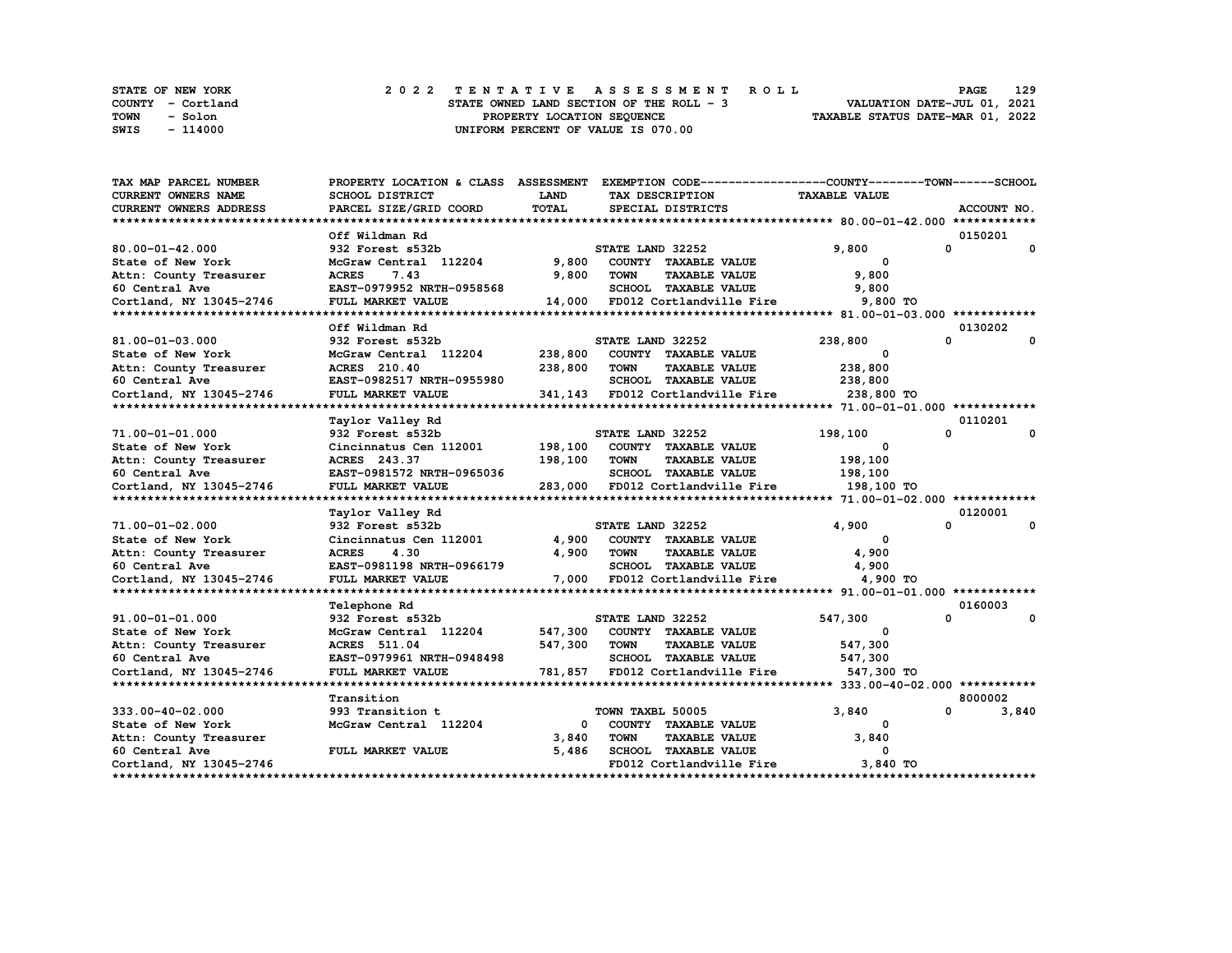| STATE OF NEW YORK | 2022 TENTATIVE ASSESSMENT ROLL           | 130<br><b>PAGE</b>               |
|-------------------|------------------------------------------|----------------------------------|
| COUNTY - Cortland | STATE OWNED LAND SECTION OF THE ROLL - 3 | VALUATION DATE-JUL 01, 2021      |
| TOWN<br>- Solon   | PROPERTY LOCATION SEQUENCE               | TAXABLE STATUS DATE-MAR 01, 2022 |
| SWIS<br>- 114000  | UNIFORM PERCENT OF VALUE IS 070.00       |                                  |

| TAX MAP PARCEL NUMBER   | PROPERTY LOCATION & CLASS ASSESSMENT |              |                  |                      | EXEMPTION CODE-----------------COUNTY-------TOWN-----SCHOOL |             |
|-------------------------|--------------------------------------|--------------|------------------|----------------------|-------------------------------------------------------------|-------------|
| CURRENT OWNERS NAME     | SCHOOL DISTRICT                      | <b>LAND</b>  |                  | TAX DESCRIPTION      | <b>TAXABLE VALUE</b>                                        |             |
| CURRENT OWNERS ADDRESS  | PARCEL SIZE/GRID COORD TOTAL         |              |                  | SPECIAL DISTRICTS    |                                                             | ACCOUNT NO. |
|                         |                                      |              |                  |                      |                                                             |             |
|                         | Transition                           |              |                  |                      |                                                             | 8112001     |
| $333.00 - 40 - 03.000$  | 993 Transition t                     |              | SCHL TAXBL 50001 |                      | 750<br>750                                                  | $\Omega$    |
| State of New York       | Cincinnatus Cen 112001               | $\mathbf{0}$ |                  | COUNTY TAXABLE VALUE |                                                             |             |
| Attn: County Treasurer  |                                      | 750          | <b>TOWN</b>      | <b>TAXABLE VALUE</b> | 0                                                           |             |
| 60 Central Ave          | <b>FULL MARKET VALUE</b>             | 1,071        |                  | SCHOOL TAXABLE VALUE | 750                                                         |             |
| Cortland, NY 13045-2746 |                                      |              |                  |                      |                                                             |             |
|                         |                                      |              |                  |                      |                                                             |             |
|                         | Transition                           |              |                  |                      |                                                             | 8112204     |
| $333.00 - 40 - 04.000$  | 993 Transition t                     |              | SCHL TAXBL 50001 |                      | 2,830<br>2,830                                              | $\Omega$    |
| State of New York       | McGraw Central 112204                | $^{\circ}$   |                  | COUNTY TAXABLE VALUE |                                                             |             |
| Attn: County Treasurer  |                                      | 2,830        | TOWN             | <b>TAXABLE VALUE</b> |                                                             |             |
| 60 Central Ave          | FULL MARKET VALUE                    | 4,043        |                  | SCHOOL TAXABLE VALUE | 2,830                                                       |             |
| Cortland, NY 13045-2746 |                                      |              |                  |                      |                                                             |             |
|                         |                                      |              |                  |                      |                                                             |             |
|                         | Transition                           |              |                  |                      |                                                             | 8113001     |
| $333.00 - 40 - 05.000$  | 993 Transition t                     |              | SCHL TAXBL 50001 |                      | 260<br>260                                                  | $\Omega$    |
| State of New York       | 113001<br>Homer Central              | $\Omega$     |                  | COUNTY TAXABLE VALUE | 0                                                           |             |
| Attn: County Treasurer  |                                      | 260          | TOWN             | <b>TAXABLE VALUE</b> | 0                                                           |             |
| 60 Central Ave          | FULL MARKET VALUE                    | 371          | <b>SCHOOL</b>    | <b>TAXABLE VALUE</b> | 260                                                         |             |
| Cortland, NY 13045-2746 |                                      |              |                  |                      |                                                             |             |
|                         |                                      |              |                  |                      |                                                             |             |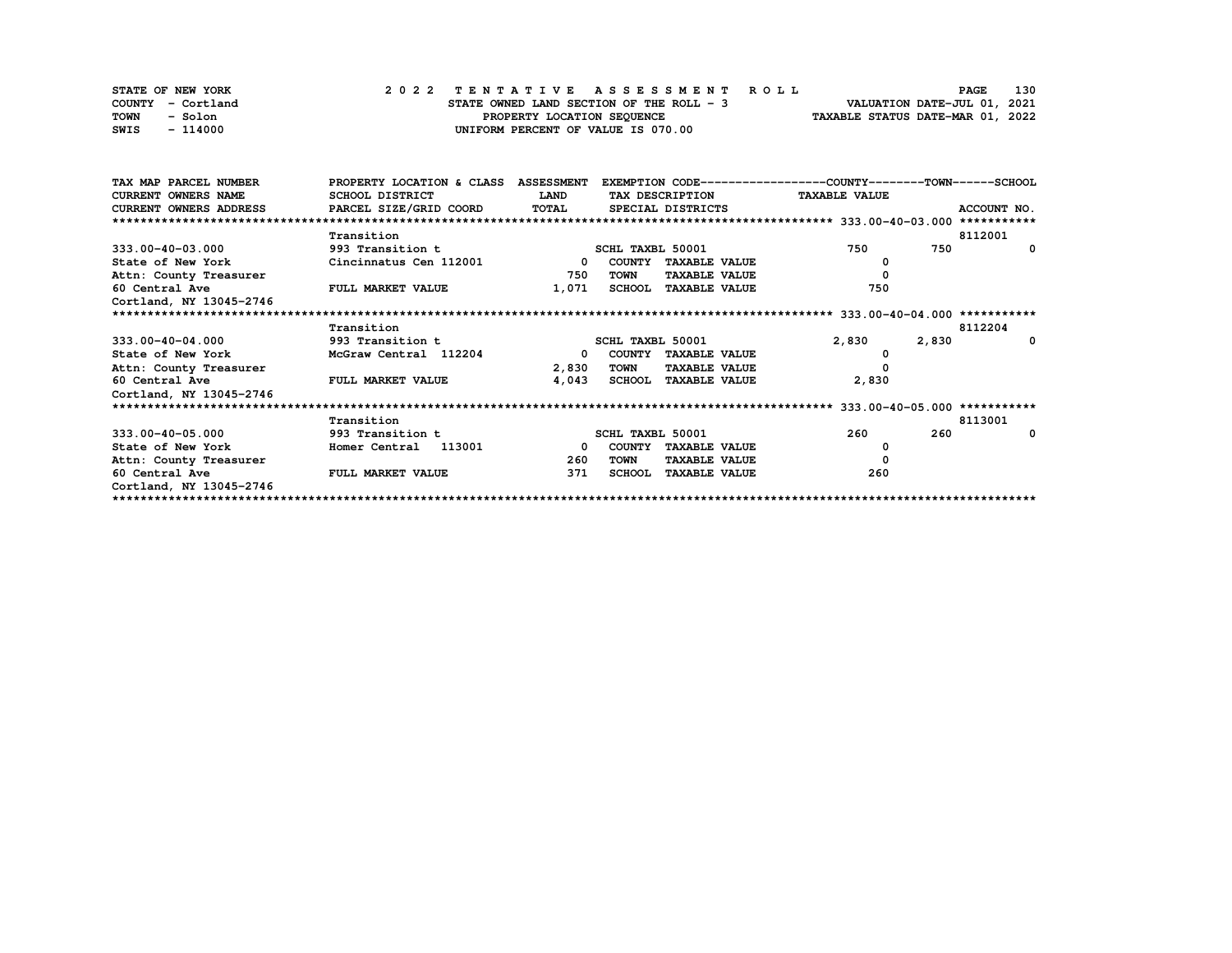| <b>STATE OF NEW YORK</b> |          |  |  |  |  |                                          |  |  |  |  | 2022 TENTATIVE ASSESSMENT ROLL |                                  | PAGE            | 131 |
|--------------------------|----------|--|--|--|--|------------------------------------------|--|--|--|--|--------------------------------|----------------------------------|-----------------|-----|
| COUNTY - Cortland        |          |  |  |  |  | STATE OWNED LAND SECTION OF THE ROLL - 3 |  |  |  |  |                                | VALUATION DATE-JUL 01, 2021      |                 |     |
| TOWN                     | - Solon  |  |  |  |  |                                          |  |  |  |  |                                | TAXABLE STATUS DATE-MAR 01, 2022 |                 |     |
| SWIS                     | - 114000 |  |  |  |  | UNIFORM PERCENT OF VALUE IS 070.00       |  |  |  |  |                                |                                  | RPS150/V04/L015 |     |
|                          |          |  |  |  |  |                                          |  |  |  |  |                                | CURRENT DATE 5/04/2022           |                 |     |

## **\*\*\* S P E C I A L D I S T R I C T S U M M A R Y \*\*\***

|      |                      | TOTAL<br><b>EXTENSION</b> | <b>EXTENSION</b> | AD VALOREM   | <b>EXEMPT</b> | TAXABLE      |
|------|----------------------|---------------------------|------------------|--------------|---------------|--------------|
| CODE | <b>DISTRICT NAME</b> | PARCELS<br>TYPE           | <b>VALUE</b>     | <b>VALUE</b> | <b>AMOUNT</b> | <b>VALUE</b> |
|      |                      |                           |                  |              |               |              |
|      | FD012 Cortlandville  | 18 тотац                  |                  | 3494,540     |               | 3494,540     |

## **\*\*\* S C H O O L D I S T R I C T S U M M A R Y \*\*\***

|        |                     | TOTAL          | <b>ASSESSED</b> | <b>ASSESSED</b> | <b>EXEMPT</b> | TOTAL          | <b>STAR</b>   | <b>STAR</b>    |
|--------|---------------------|----------------|-----------------|-----------------|---------------|----------------|---------------|----------------|
| CODE   | DISTRICT NAME       | <b>PARCELS</b> | LAND            | <b>TOTAL</b>    | <b>AMOUNT</b> | <b>TAXABLE</b> | <b>AMOUNT</b> | <b>TAXABLE</b> |
| 112001 | Cincinnatus Central | 8              | 680,100         | 680,850         |               | 680,850        |               | 680,850        |
| 112204 | McGraw Central      | 11             | 2575,400        | 2582,070        | 3,840         | 2578,230       |               | 2578,230       |
| 113001 | Homer Central       | 2              | 235,200         | 235,460         |               | 235,460        |               | 235,460        |
|        | $SUB-TOTAL$         | 21             | 3490,700        | 3498,380        | 3,840         | 3494,540       |               | 3494,540       |
|        | TOTAL               | 21             | 3490,700        | 3498,380        | 3,840         | 3494,540       |               | 3494,540       |

## **\*\*\* S Y S T E M C O D E S S U M M A R Y \*\*\***

| CODE  | <b>DESCRIPTION</b> | <b>TOTAL</b><br><b>PARCELS</b> | <b>COUNTY</b> | <b>TOWN</b> | <b>SCHOOL</b> |
|-------|--------------------|--------------------------------|---------------|-------------|---------------|
| 50001 | SCHL TAXBL         |                                | 3,840         | 3,840       |               |
| 50005 | TOWN TAXBL         |                                | 3,840         |             | 3,840         |
|       | тотаь              | л                              | 7,680         | 3,840       | 3,840         |

## **\*\*\* E X E M P T I O N S U M M A R Y \*\*\***

| CODE  | TOTAL<br><b>DESCRIPTION</b><br><b>PARCELS</b> |                  | <b>COUNTY</b>        | <b>TOWN</b> | <b>SCHOOL</b> |
|-------|-----------------------------------------------|------------------|----------------------|-------------|---------------|
| 32252 | <b>STATE LAND</b><br><b>TOTAL</b>             | . .<br>17<br>. . | 3490,700<br>3490,700 |             |               |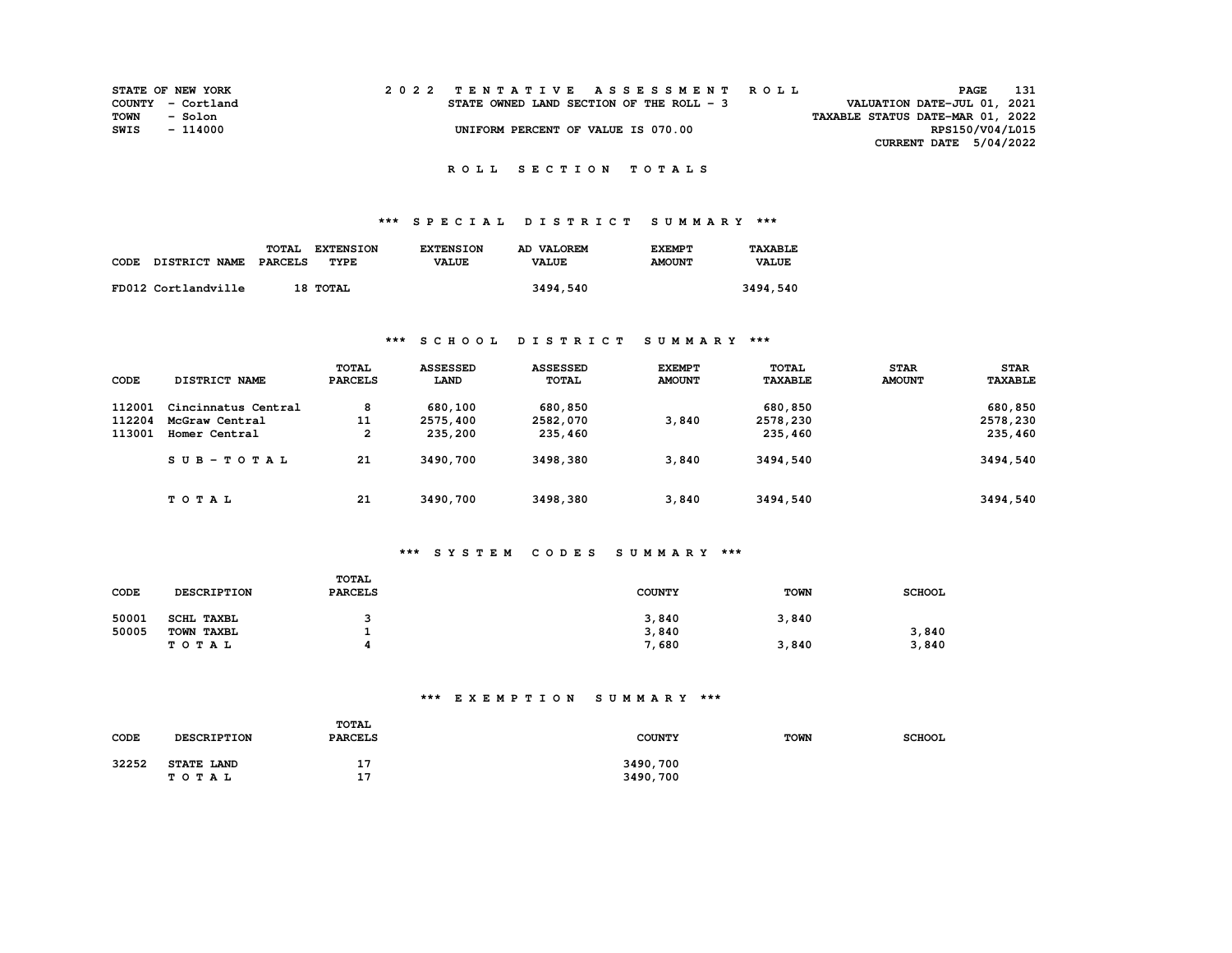|      | STATE OF NEW YORK | 2022 TENTATIVE ASSESSMENT ROLL                                          | <b>PAGE</b>            | 132 |
|------|-------------------|-------------------------------------------------------------------------|------------------------|-----|
|      | COUNTY - Cortland | VALUATION DATE-JUL 01, 2021<br>STATE OWNED LAND SECTION OF THE ROLL - 3 |                        |     |
| TOWN | - Solon           | TAXABLE STATUS DATE-MAR 01, 2022                                        |                        |     |
| SWIS | $-114000$         | UNIFORM PERCENT OF VALUE IS 070.00                                      | RPS150/V04/L015        |     |
|      |                   |                                                                         | CURRENT DATE 5/04/2022 |     |

| <b>ROLL</b> |                    | <b>TOTAL</b>   | <b>ASSESSED</b> | <b>ASSESSED</b> | <b>TAXABLE</b> | <b><i>TAXABLE</i></b> | <b>TAXABLE</b> | <b>STAR</b>    |
|-------------|--------------------|----------------|-----------------|-----------------|----------------|-----------------------|----------------|----------------|
| <b>SEC</b>  | <b>DESCRIPTION</b> | <b>PARCELS</b> | <b>LAND</b>     | <b>TOTAL</b>    | <b>COUNTY</b>  | <b>TOWN</b>           | <b>SCHOOL</b>  | <b>TAXABLE</b> |
|             |                    |                |                 |                 |                |                       |                |                |
|             | STATE OWNED LAND   | 21             | 3490,700        | 3498,380        |                | 3494,540              | 3494,540       | 3494,540       |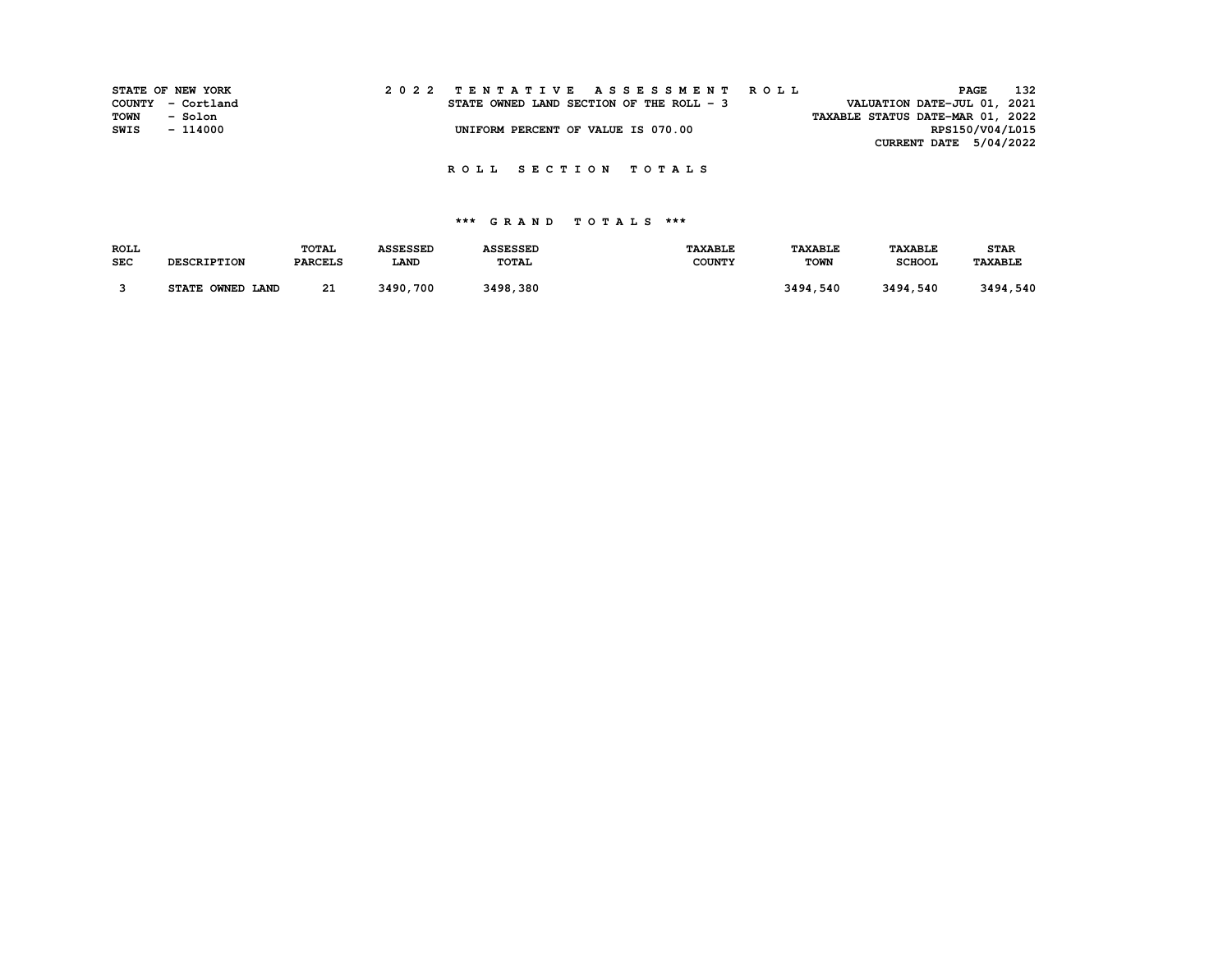| STATE OF NEW YORK | 2022 TENTATIVE ASSESSMENT ROLL            | 133<br><b>PAGE</b>               |
|-------------------|-------------------------------------------|----------------------------------|
| COUNTY - Cortland | SPECIAL FRANCHISE SECTION OF THE ROLL - 5 | VALUATION DATE-JUL 01, 2021      |
| TOWN<br>- Solon   | PROPERTY LOCATION SEQUENCE                | TAXABLE STATUS DATE-MAR 01, 2022 |
| - 114000<br>SWIS  | UNIFORM PERCENT OF VALUE IS 070.00        |                                  |

| TAX MAP PARCEL NUMBER          | PROPERTY LOCATION & CLASS ASSESSMENT |         |                                     | EXEMPTION CODE-----------------COUNTY-------TOWN-----SCHOOL |
|--------------------------------|--------------------------------------|---------|-------------------------------------|-------------------------------------------------------------|
| CURRENT OWNERS NAME            | SCHOOL DISTRICT                      | LAND    | TAX DESCRIPTION                     | <b>TAXABLE VALUE</b>                                        |
| CURRENT OWNERS ADDRESS         | PARCEL SIZE/GRID COORD               | TOTAL   | SPECIAL DISTRICTS                   | ACCOUNT NO.                                                 |
|                                |                                      |         |                                     |                                                             |
|                                | Solon Town                           |         |                                     |                                                             |
| 511.00-01-01.100               | 861 Elec & gas                       |         | COUNTY TAXABLE VALUE                | 69,034                                                      |
| Niagara Mohawk Power Corp      | Cincinnatus Cen 112001               | 0       | <b>TOWN</b><br><b>TAXABLE VALUE</b> | 69,034                                                      |
| Real Estate Tax Dept           | DEED BOOK 0000                       | 69,034  | SCHOOL TAXABLE VALUE                | 69,034                                                      |
| 300 Erie Blvd West             | FULL MARKET VALUE                    | 98,620  | FD012 Cortlandville Fire            | 69,034 TO                                                   |
| Syracuse, NY 13202-4250        |                                      |         |                                     |                                                             |
| ****************************** |                                      |         |                                     |                                                             |
|                                | Solon Town                           |         |                                     |                                                             |
| 511.00-01-01.200               | 861 Elec & gas                       |         | COUNTY TAXABLE VALUE                | 621,308                                                     |
| Niagara Mohawk Power Corp      | McGraw Central 112204                | 0       | <b>TOWN</b><br><b>TAXABLE VALUE</b> | 621,308                                                     |
| Real Estate Tax Dept           |                                      | 621,308 | <b>SCHOOL TAXABLE VALUE</b>         | 621,308                                                     |
| 300 Erie Blvd West             | <b>FULL MARKET VALUE</b>             | 887,583 | FD012 Cortlandville Fire            | 621,308 TO                                                  |
| Syracuse, NY 13202-4250        |                                      |         |                                     |                                                             |
|                                |                                      |         |                                     |                                                             |
|                                | Solon Town                           |         |                                     |                                                             |
| 511.00-03-01.100               | 866 Telephone                        |         | COUNTY TAXABLE VALUE                | 38,611                                                      |
| Verizon New York Inc           | Cincinnatus Cen 112001               | 0       | <b>TOWN</b><br><b>TAXABLE VALUE</b> | 38,611                                                      |
| Duff & Phelps                  | DEED BOOK 0000                       | 38,611  | SCHOOL TAXABLE VALUE                | 38,611                                                      |
| PO Box 2749                    | FULL MARKET VALUE                    | 55,159  | FD012 Cortlandville Fire            | 38,611 TO                                                   |
| Addison, TX 75001              |                                      |         |                                     |                                                             |
|                                |                                      |         |                                     |                                                             |
|                                | Solon Town                           |         |                                     |                                                             |
| 511.00-03-01.200               | 866 Telephone                        |         | COUNTY TAXABLE VALUE                | 4,290                                                       |
| Verizon New York Inc           | Homer Central<br>113001              | 0       | <b>TOWN</b><br><b>TAXABLE VALUE</b> | 4,290                                                       |
| Duff & Phelps                  |                                      | 4,290   | SCHOOL TAXABLE VALUE                | 4,290                                                       |
| PO Box 2749                    | FULL MARKET VALUE                    | 6,129   | FD012 Cortlandville Fire            | 4,290 TO                                                    |
| Addison, TX 75001              |                                      |         |                                     |                                                             |
|                                |                                      |         |                                     |                                                             |
|                                | Solon Town                           |         |                                     |                                                             |
| 511.00-03-01.300               | 866 Telephone                        |         | COUNTY TAXABLE VALUE                | 386,106                                                     |
| Verizon New York Inc           | McGraw Central 112204                | 0       | <b>TOWN</b><br><b>TAXABLE VALUE</b> | 386,106                                                     |
| Duff & Phelps                  |                                      | 386,106 | SCHOOL TAXABLE VALUE                | 386,106                                                     |
| PO Box 2749                    | FULL MARKET VALUE                    | 551,580 | FD012 Cortlandville Fire            | 386,106 TO                                                  |
| Addison, TX 75001              |                                      |         |                                     |                                                             |
|                                |                                      |         |                                     |                                                             |
|                                | Solon Town                           |         |                                     |                                                             |
| 511.00-06-01.000               | 866 Telephone                        |         | COUNTY<br><b>TAXABLE VALUE</b>      | 2,105                                                       |
| Citizens Telecomm of NY        | Cincinnatus Cen 112001               | 0       | <b>TOWN</b><br><b>TAXABLE VALUE</b> | 2,105                                                       |
| c/o Duff & Phelps LLC          |                                      | 2,105   | SCHOOL TAXABLE VALUE                | 2,105                                                       |
| PO Box 2629                    | FULL MARKET VALUE                    | 3,007   | FD012 Cortlandville Fire            | 2,105 TO                                                    |
| Addison, TX 75001              |                                      |         |                                     |                                                             |
| ***************                |                                      |         |                                     |                                                             |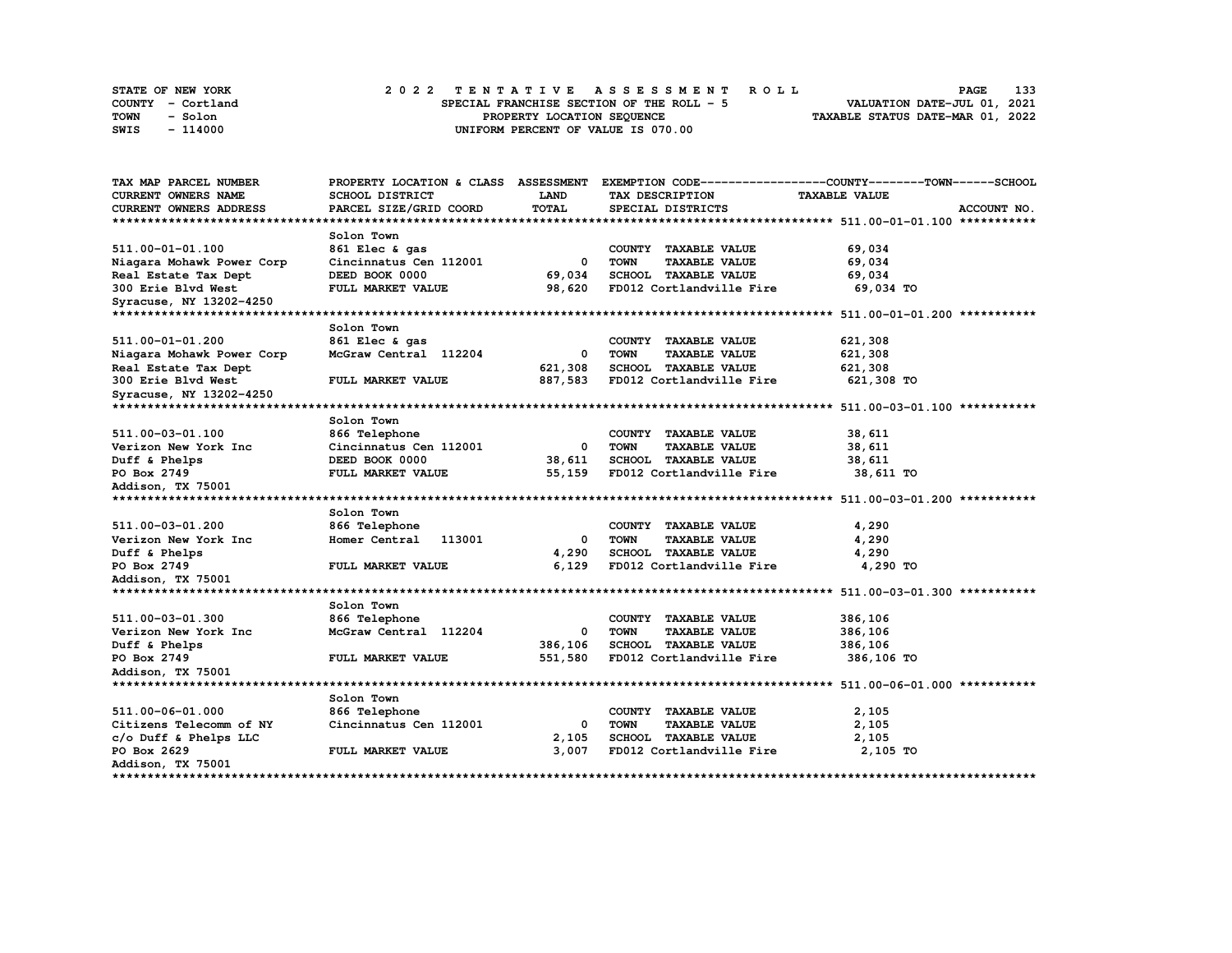| STATE OF NEW YORK | 2022 TENTATIVE ASSESSMENT ROLL            | 134<br><b>PAGE</b>               |
|-------------------|-------------------------------------------|----------------------------------|
| COUNTY - Cortland | SPECIAL FRANCHISE SECTION OF THE ROLL - 5 | VALUATION DATE-JUL 01, 2021      |
| TOWN<br>- Solon   | PROPERTY LOCATION SEQUENCE                | TAXABLE STATUS DATE-MAR 01, 2022 |
| - 114000<br>SWIS  | UNIFORM PERCENT OF VALUE IS 070.00        |                                  |

| TAX MAP PARCEL NUMBER                      | PROPERTY LOCATION & CLASS | <b>ASSESSMENT</b> |                                       | EXEMPTION CODE-----------------COUNTY-------TOWN-----SCHOOL |
|--------------------------------------------|---------------------------|-------------------|---------------------------------------|-------------------------------------------------------------|
| CURRENT OWNERS NAME                        | SCHOOL DISTRICT           | <b>LAND</b>       | TAX DESCRIPTION                       | <b>TAXABLE VALUE</b>                                        |
| <b>CURRENT OWNERS ADDRESS</b>              | PARCEL SIZE/GRID COORD    | <b>TOTAL</b>      | SPECIAL DISTRICTS                     | ACCOUNT NO.                                                 |
|                                            |                           |                   |                                       |                                                             |
|                                            | Town of Solon             |                   |                                       |                                                             |
| 511.00-05-01.100                           | <b>869 Television</b>     |                   | <b>TAXABLE VALUE</b><br>COUNTY        | 1,267                                                       |
| Time Warner of Syracuse                    | Cincinnatus Cen 112001    | 0                 | <b>TAXABLE VALUE</b><br>TOWN          | 1,267                                                       |
| PO Box 7467                                |                           | 1,267             | SCHOOL TAXABLE VALUE                  | 1,267                                                       |
| Charlotte, NC 28241-7467 FULL MARKET VALUE |                           | 1,810             | FD012 Cortlandville Fire              | 1,267 TO                                                    |
|                                            |                           |                   |                                       | $511.00 - 05 - 01.200$ ***********                          |
|                                            | Town of Solon             |                   |                                       |                                                             |
| 511.00-05-01.200                           | <b>869 Television</b>     |                   | <b>TAXABLE VALUE</b><br>COUNTY        | 11,399                                                      |
| Time Warner of Syracuse                    | McGraw Central 112204     | 0                 | <b>TAXABLE VALUE</b><br>TOWN          | 11,399                                                      |
| Attn: Tax Dept                             |                           | 11,399            | <b>TAXABLE VALUE</b><br><b>SCHOOL</b> | 11,399                                                      |
| PO Box 7467                                | <b>FULL MARKET VALUE</b>  | 16,284            | FD012 Cortlandville Fire              | 11,399 TO                                                   |
| Charlotte, NC 28241-7467                   |                           |                   |                                       |                                                             |
|                                            |                           |                   |                                       |                                                             |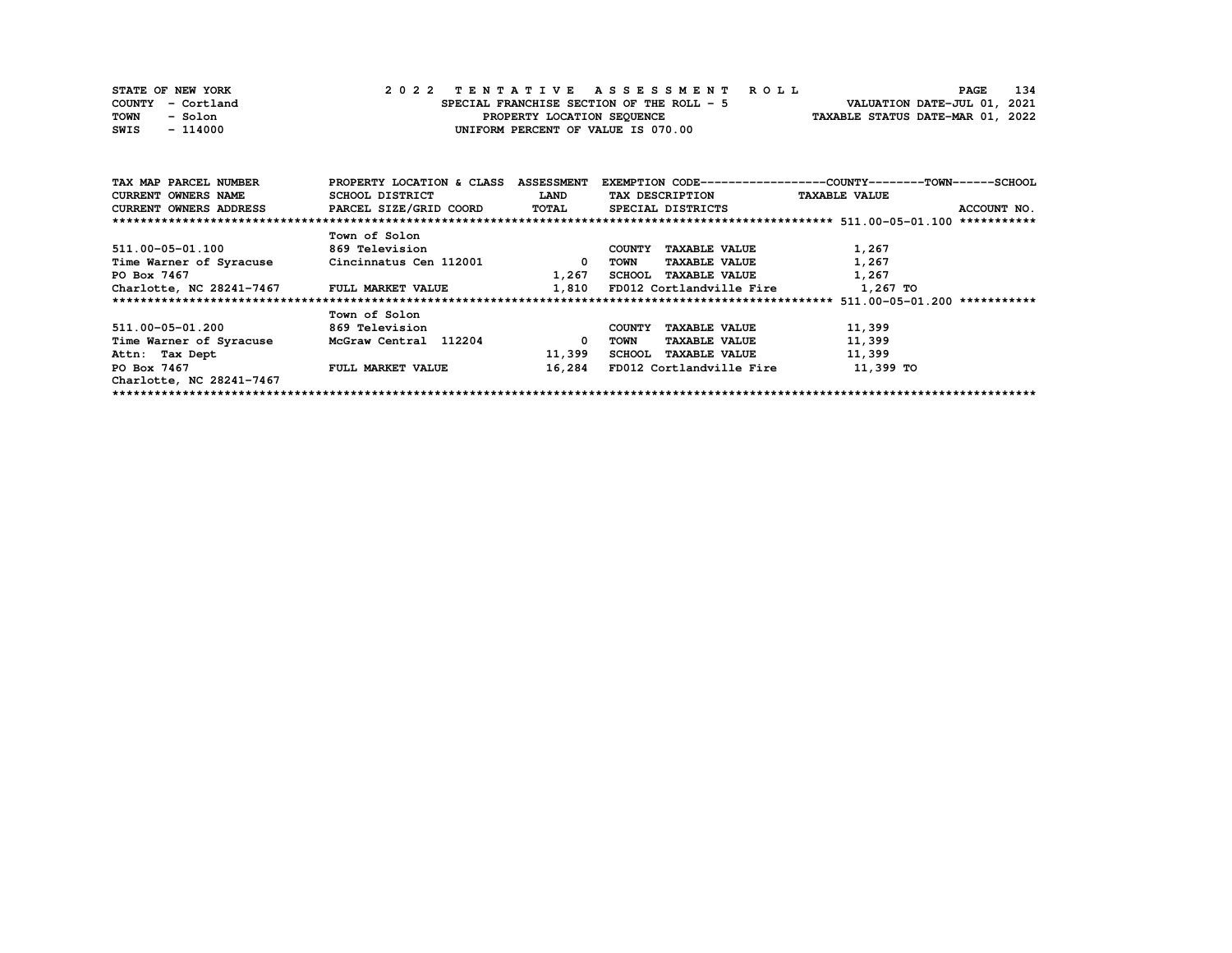| STATE OF NEW YORK |          |  |  |  |  |                                           |  |  |  |  | 2022 TENTATIVE ASSESSMENT ROLL |                                  | PAGE | 135             |
|-------------------|----------|--|--|--|--|-------------------------------------------|--|--|--|--|--------------------------------|----------------------------------|------|-----------------|
| COUNTY - Cortland |          |  |  |  |  | SPECIAL FRANCHISE SECTION OF THE ROLL - 5 |  |  |  |  |                                | VALUATION DATE-JUL 01, 2021      |      |                 |
| TOWN              | - Solon  |  |  |  |  |                                           |  |  |  |  |                                | TAXABLE STATUS DATE-MAR 01, 2022 |      |                 |
| SWIS              | - 114000 |  |  |  |  | UNIFORM PERCENT OF VALUE IS 070.00        |  |  |  |  |                                |                                  |      | RPS150/V04/L015 |
|                   |          |  |  |  |  |                                           |  |  |  |  |                                | CURRENT DATE $5/04/2022$         |      |                 |

## **\*\*\* S P E C I A L D I S T R I C T S U M M A R Y \*\*\***

|      |                      | TOTAL<br><b>EXTENSION</b> | <b>EXTENSION</b> | AD VALOREM   | <b>EXEMPT</b> | TAXABLE      |
|------|----------------------|---------------------------|------------------|--------------|---------------|--------------|
| CODE | <b>DISTRICT NAME</b> | PARCELS<br>TYPE           | <b>VALUE</b>     | <b>VALUE</b> | <b>AMOUNT</b> | <b>VALUE</b> |
|      |                      |                           |                  |              |               |              |
|      | FD012 Cortlandville  | <b>TOTAL</b>              |                  | 1134,120     |               | 1134,120     |

## **\*\*\* S C H O O L D I S T R I C T S U M M A R Y \*\*\***

| CODE   | DISTRICT NAME       | TOTAL<br><b>PARCELS</b> | <b>ASSESSED</b><br>LAND | <b>ASSESSED</b><br><b>TOTAL</b> | <b>EXEMPT</b><br><b>AMOUNT</b> | TOTAL<br><b>TAXABLE</b> | <b>STAR</b><br><b>AMOUNT</b> | <b>STAR</b><br><b>TAXABLE</b> |
|--------|---------------------|-------------------------|-------------------------|---------------------------------|--------------------------------|-------------------------|------------------------------|-------------------------------|
| 112001 | Cincinnatus Central | 4                       |                         | 111,017                         |                                | 111,017                 |                              | 111,017                       |
| 112204 | McGraw Central      | 3                       |                         | 1018,813                        |                                | 1018,813                |                              | 1018,813                      |
| 113001 | Homer Central       |                         |                         | 4,290                           |                                | 4,290                   |                              | 4,290                         |
|        | $SUB - TO T AL$     | 8                       |                         | 1134,120                        |                                | 1134,120                |                              | 1134,120                      |
|        | TOTAL               | 8                       |                         | 1134,120                        |                                | 1134,120                |                              | 1134,120                      |

#### **\*\*\* S Y S T E M C O D E S S U M M A R Y \*\*\***

#### **NO SYSTEM EXEMPTIONS AT THIS LEVEL**

#### **\*\*\* E X E M P T I O N S U M M A R Y \*\*\***

### **NO EXEMPTIONS AT THIS LEVEL**

| <b>ROLL</b> |                             | TOTAL          | <b>ASSESSED</b> | <b><i><u>\SSESSED</u></i></b> | TAXABLE             | <b>TAXABLE</b> | <b>TAXABLE</b>       | <b>STAR</b>           |
|-------------|-----------------------------|----------------|-----------------|-------------------------------|---------------------|----------------|----------------------|-----------------------|
| <b>SEC</b>  | <b>DESCRIPTION</b>          | <b>PARCELS</b> | LAND            | <b>TOTAL</b>                  | <b>COUNTY</b>       | <b>TOWN</b>    | <b>SCHOOL</b>        | <b><i>TAXABLE</i></b> |
|             |                             |                |                 |                               |                     |                |                      |                       |
|             | <b>FRANCHISE</b><br>SPECIAL |                |                 | , 120<br>.                    | 1124<br>.120<br>--- | l 134, 120     | <b>1124</b><br>. 120 | . 120<br>121          |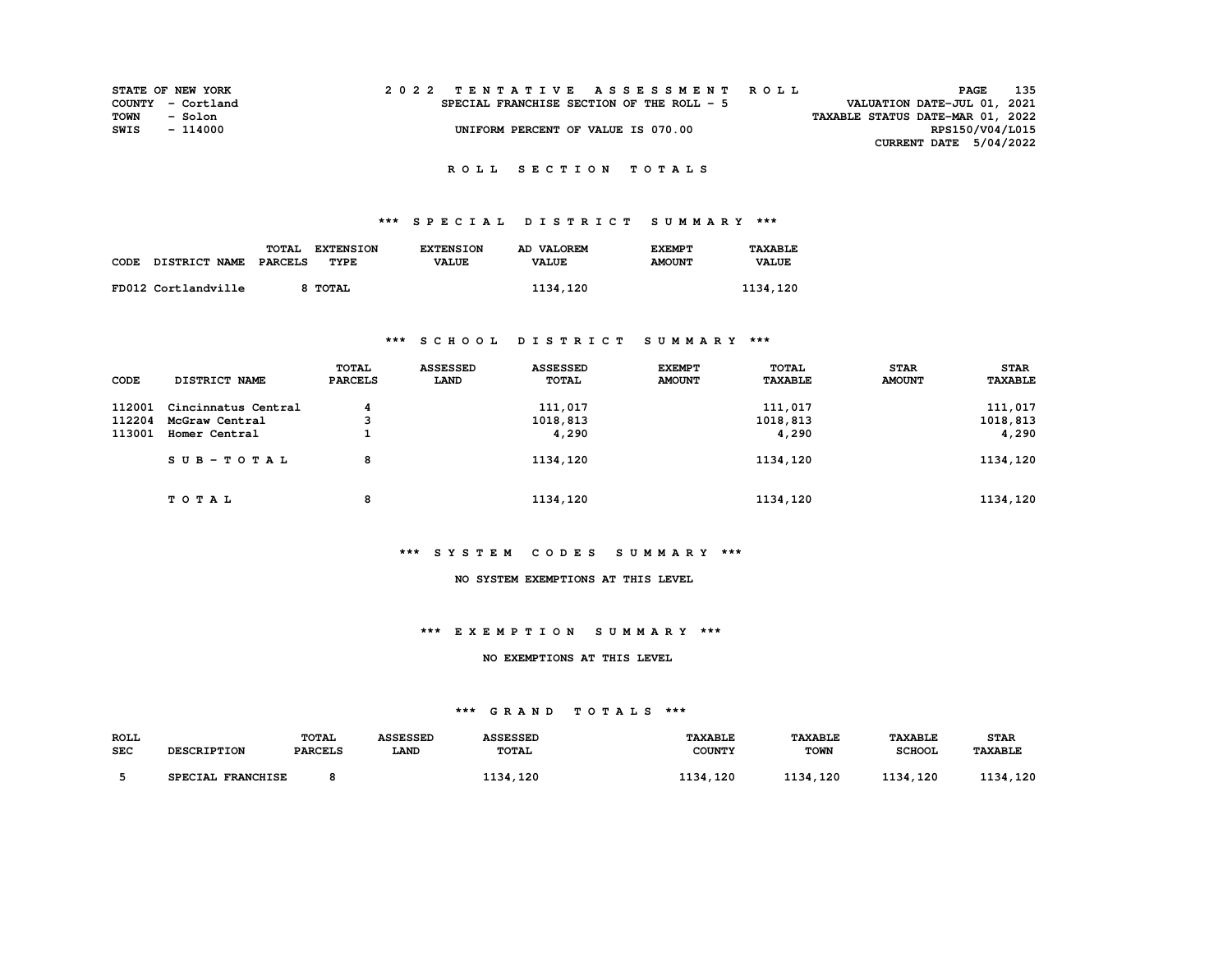| STATE OF NEW YORK | 2022 TENTATIVE ASSESSMENT ROLL          | 136<br><b>PAGE</b>               |
|-------------------|-----------------------------------------|----------------------------------|
| COUNTY - Cortland | UTILITY & R.R. SECTION OF THE ROLL $-6$ | VALUATION DATE-JUL 01, 2021      |
| TOWN<br>- Solon   | PROPERTY LOCATION SEQUENCE              | TAXABLE STATUS DATE-MAR 01, 2022 |
| - 114000<br>SWIS  | UNIFORM PERCENT OF VALUE IS 070.00      |                                  |

| TAX MAP PARCEL NUMBER                                | PROPERTY LOCATION & CLASS ASSESSMENT |              | EXEMPTION CODE-----------------COUNTY-------TOWN------SCHOOL |                      |             |
|------------------------------------------------------|--------------------------------------|--------------|--------------------------------------------------------------|----------------------|-------------|
| <b>CURRENT OWNERS NAME</b>                           | SCHOOL DISTRICT                      | <b>LAND</b>  | TAX DESCRIPTION                                              | <b>TAXABLE VALUE</b> |             |
| CURRENT OWNERS ADDRESS                               | PARCEL SIZE/GRID COORD               | <b>TOTAL</b> | SPECIAL DISTRICTS                                            |                      | ACCOUNT NO. |
|                                                      |                                      |              |                                                              |                      |             |
|                                                      | Gas Trans                            |              |                                                              |                      |             |
| 640.000-9999-810.800-2002                            | 883 Gas Trans Impr                   |              | COUNTY TAXABLE VALUE                                         | 1712,338             |             |
| Dominion Resource Services Inc McGraw Central 112204 |                                      | 0            | <b>TOWN</b><br><b>TAXABLE VALUE</b>                          | 1712,338             |             |
| PO Box 11527                                         |                                      | 1712,338     | SCHOOL TAXABLE VALUE                                         | 1712,338             |             |
| Richmond, VA 23230                                   | FULL MARKET VALUE                    | 2446,197     | FD012 Cortlandville Fire                                     | 1712,338 TO          |             |
|                                                      |                                      |              |                                                              |                      |             |
|                                                      | 4816 Off N Tower Rd                  |              |                                                              |                      |             |
| 70.00-01-11.000                                      | 831 Tele Comm                        |              | COUNTY TAXABLE VALUE                                         | 80,000               |             |
| American Towers, Inc.                                | McGraw Central 112204                | 7,000        | <b>TOWN</b><br><b>TAXABLE VALUE</b>                          | 80,000               |             |
| Site #88113                                          | 2.41<br><b>ACRES</b>                 | 80,000       | <b>SCHOOL TAXABLE VALUE</b>                                  | 80,000               |             |
| PO Box 723597                                        | EAST-0976118 NRTH-0961882            |              | FD012 Cortlandville Fire                                     | 80,000 TO            |             |
| Atlanta, GA 31139                                    | DEED BOOK 2000 PG-1431               |              |                                                              |                      |             |
|                                                      |                                      |              |                                                              |                      |             |
|                                                      | FULL MARKET VALUE                    | 114,286      |                                                              |                      |             |
|                                                      |                                      |              |                                                              |                      |             |
|                                                      | Outside Plant                        |              |                                                              |                      |             |
| 640.000-9999-132.350-1881                            | 884 Elec Dist Out                    |              | COUNTY TAXABLE VALUE                                         | 93,014               |             |
| Niagara Mohawk Power Corp                            | Cincinnatus Cen 112001               | 0            | <b>TOWN</b><br><b>TAXABLE VALUE</b>                          | 93,014               |             |
| Real Estate Tax Dept                                 | DEED BOOK 0000                       | 93,014       | <b>SCHOOL TAXABLE VALUE</b>                                  | 93,014               |             |
| 300 Erie Blvd West                                   | FULL MARKET VALUE                    | 132,877      | FD012 Cortlandville Fire                                     | 93,014 TO            |             |
| Syracuse, NY 13202-4250                              |                                      |              |                                                              |                      |             |
|                                                      |                                      |              |                                                              |                      |             |
|                                                      | Outside Plant                        |              |                                                              |                      |             |
| 640.000-9999-132.350-1882                            | 884 Elec Dist Out                    |              | COUNTY TAXABLE VALUE                                         | 670,644              |             |
| Niagara Mohawk Power Corp                            | McGraw Central 112204                | 0            | <b>TOWN</b><br><b>TAXABLE VALUE</b>                          | 670,644              |             |
| Real Estate Tax Dept                                 |                                      | 670,644      | <b>SCHOOL TAXABLE VALUE</b>                                  | 670,644              |             |
| 300 Erie Blvd West                                   | FULL MARKET VALUE                    | 958,063      | FD012 Cortlandville Fire                                     | 670,644 TO           |             |
| Syracuse, NY 13202-4250                              |                                      |              |                                                              |                      |             |
|                                                      |                                      |              |                                                              |                      |             |
|                                                      | Outside Plant                        |              |                                                              |                      |             |
| 640.000-9999-618.750-1881                            | 836 Telecom. eq.                     |              | Mass Telec 47100                                             | 3,153<br>3,153       | 3,153       |
| Citizens Communications                              | Cincinnatus Cen 112001               | 0            | COUNTY TAXABLE VALUE                                         | 2,353                |             |
| c/o Duff & Phelps LLC                                |                                      | 5,506        | <b>TAXABLE VALUE</b><br>TOWN                                 | 2,353                |             |
| PO Box 2629                                          | FULL MARKET VALUE                    | 7,866        | <b>SCHOOL TAXABLE VALUE</b>                                  | 2,353                |             |
| Addison, TX 75001                                    |                                      |              | FD012 Cortlandville Fire                                     | 2,353 TO             |             |
|                                                      |                                      |              | 3,153 EX                                                     |                      |             |
|                                                      |                                      |              |                                                              |                      |             |
|                                                      | Outside Plant                        |              |                                                              |                      |             |
| 640.000-9999-631.900-1881                            | 836 Telecom. eq.                     |              | Mass Telec 47100                                             | 18,616<br>18,616     | 18,616      |
| Verizon New York Inc                                 | Cincinnatus Cen 112001               | 0            | COUNTY TAXABLE VALUE                                         | 29,148               |             |
| Duff & Phelpps                                       | DEED BOOK 0000                       | 47,764       | TOWN<br><b>TAXABLE VALUE</b>                                 | 29,148               |             |
| PO Box 2749                                          | FULL MARKET VALUE                    | 68,234       | <b>SCHOOL TAXABLE VALUE</b>                                  | 29,148               |             |
|                                                      |                                      |              | FD012 Cortlandville Fire                                     | 29,148 TO            |             |
| Addison, TX 75001                                    |                                      |              |                                                              |                      |             |
|                                                      | **************************           |              | 18,616 EX                                                    |                      |             |
|                                                      |                                      |              |                                                              |                      |             |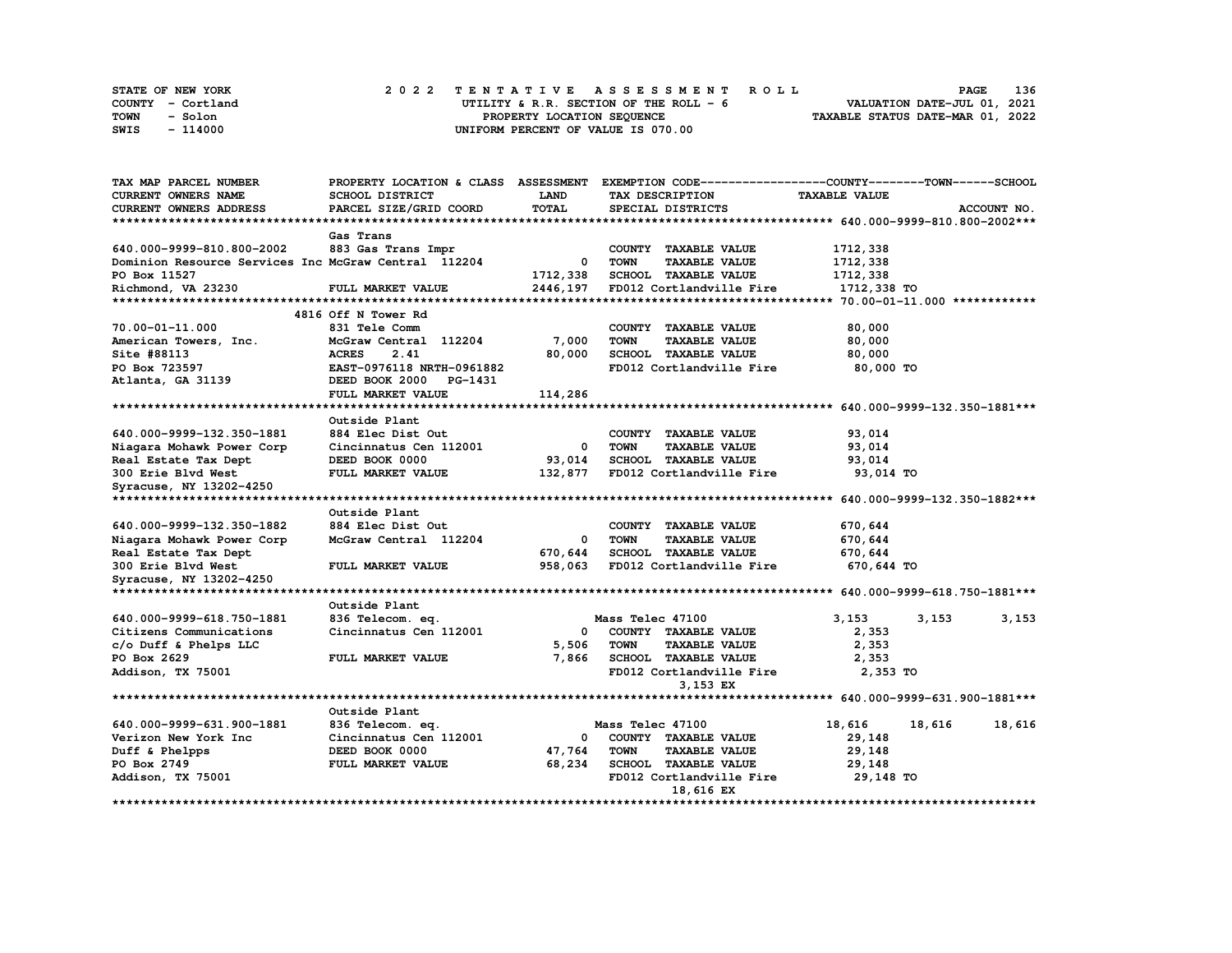| STATE OF NEW YORK | 2022 TENTATIVE ASSESSMENT ROLL         | 137<br>PAGE                      |
|-------------------|----------------------------------------|----------------------------------|
| COUNTY - Cortland | UTILITY & R.R. SECTION OF THE ROLL - 6 | VALUATION DATE-JUL 01, 2021      |
| TOWN<br>- Solon   | PROPERTY LOCATION SEOUENCE             | TAXABLE STATUS DATE-MAR 01, 2022 |
| - 114000<br>SWIS  | UNIFORM PERCENT OF VALUE IS 070.00     |                                  |

| TAX MAP PARCEL NUMBER      | PROPERTY LOCATION & CLASS ASSESSMENT |              | EXEMPTION CODE-----------------COUNTY-------TOWN------SCHOOL |                    |             |
|----------------------------|--------------------------------------|--------------|--------------------------------------------------------------|--------------------|-------------|
| <b>CURRENT OWNERS NAME</b> | SCHOOL DISTRICT                      | <b>LAND</b>  | TAX DESCRIPTION TAXABLE VALUE                                |                    |             |
| CURRENT OWNERS ADDRESS     | PARCEL SIZE/GRID COORD               | TOTAL        | SPECIAL DISTRICTS                                            |                    | ACCOUNT NO. |
|                            |                                      |              |                                                              |                    |             |
|                            | Outside Plant                        |              |                                                              |                    |             |
| 640.000-9999-631.900-1882  | 836 Telecom. eq.                     |              | Mass Telec 47100                                             | 134,224<br>134,224 | 134,224     |
| Verizon New York Inc       | McGraw Central 112204                | $\mathbf{0}$ | COUNTY TAXABLE VALUE                                         | 210,161            |             |
| Duff & Phelpps             |                                      | 344,385      | <b>TOWN</b><br><b>TAXABLE VALUE</b>                          | 210,161            |             |
| PO Box 2749                | <b>FULL MARKET VALUE</b>             | 491,979      | SCHOOL TAXABLE VALUE                                         | 210,161            |             |
| Addison, TX 75001          |                                      |              | FD012 Cortlandville Fire 210,161 TO                          |                    |             |
|                            |                                      |              | 134,224 EX                                                   |                    |             |
|                            |                                      |              |                                                              |                    |             |
|                            | Route 41                             |              |                                                              |                    |             |
| $90.00 - 02 - 16.000$      | 843 Non-ceil. rr                     |              | COUNTY TAXABLE VALUE                                         | 22,000             |             |
| NY Susquehanna West RR     | McGraw Central 112204                | 22,000       | TOWN<br><b>TAXABLE VALUE</b>                                 | 22,000             |             |
| Attn: Nadine Steckler      | <b>ACRES</b> 41.00                   | 22,000       | SCHOOL TAXABLE VALUE                                         | 22,000             |             |
| 1 Railroad Ave             | EAST-0972876 NRTH-0945245            |              | FD012 Cortlandville Fire                                     | 22,000 TO          |             |
| Cooperstown, NY 13326-1194 | DEED BOOK 375<br><b>PG-299</b>       |              |                                                              |                    |             |
|                            | FULL MARKET VALUE                    | 31,429       |                                                              |                    |             |
|                            |                                      |              |                                                              |                    |             |
|                            | Route 41                             |              |                                                              |                    |             |
| 100.00-01-27.000           | 843 Non-ceil. rr                     |              | COUNTY TAXABLE VALUE                                         | 4,500              |             |
| NY Susquehanna West RR     | Cincinnatus Cen 112001               | 4,500        | <b>TAXABLE VALUE</b><br>TOWN                                 | 4,500              |             |
| Attn: Nadine Steckler      | ACRES 9.40                           | 4,500        | SCHOOL TAXABLE VALUE                                         | 4,500              |             |
| 1 Railroad Ave             | <b>EAST-0978038 NRTH-0935474</b>     |              | FD012 Cortlandville Fire                                     | 4,500 TO           |             |
| Cooperstown, NY 13326-1194 | DEED BOOK 375<br><b>PG-299</b>       |              |                                                              |                    |             |
|                            | FULL MARKET VALUE                    | 6,429        |                                                              |                    |             |
|                            |                                      |              |                                                              |                    |             |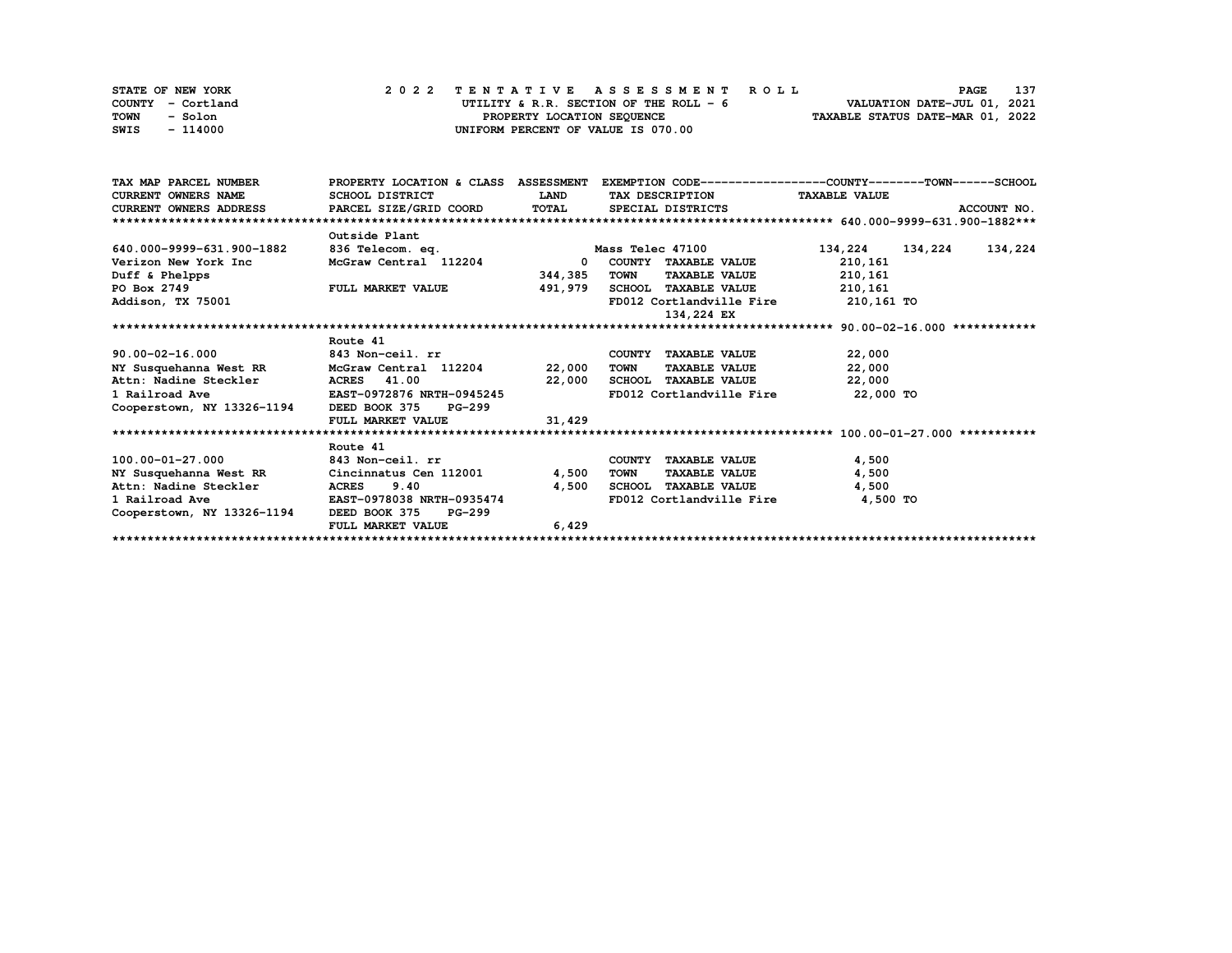|      | <b>STATE OF NEW YORK</b> | 2022 TENTATIVE ASSESSMENT ROLL     |                                         |  |                                  | PAGE            | 138 |
|------|--------------------------|------------------------------------|-----------------------------------------|--|----------------------------------|-----------------|-----|
|      | COUNTY - Cortland        |                                    | UTILITY & R.R. SECTION OF THE ROLL $-6$ |  | VALUATION DATE-JUL 01, 2021      |                 |     |
| TOWN | - Solon                  |                                    |                                         |  | TAXABLE STATUS DATE-MAR 01, 2022 |                 |     |
| SWIS | - 114000                 | UNIFORM PERCENT OF VALUE IS 070.00 |                                         |  |                                  | RPS150/V04/L015 |     |
|      |                          |                                    |                                         |  | CURRENT DATE 5/04/2022           |                 |     |

## **\*\*\* S P E C I A L D I S T R I C T S U M M A R Y \*\*\***

|      |                     | <b>TOTAL</b><br><b>EXTENSION</b> | <b>EXTENSION</b> | AD VALOREM   | <b>EXEMPT</b> | <b>TAXABLE</b> |
|------|---------------------|----------------------------------|------------------|--------------|---------------|----------------|
| CODE | DISTRICT NAME       | TYPE<br>PARCELS                  | <b>VALUE</b>     | <b>VALUE</b> | <b>AMOUNT</b> | <b>VALUE</b>   |
|      |                     |                                  |                  |              |               |                |
|      | FD012 Cortlandville | <b>TOTAL</b>                     |                  | 2980, 151    | 155,993       | 2824,158       |

## **\*\*\* S C H O O L D I S T R I C T S U M M A R Y \*\*\***

| CODE   | DISTRICT NAME       | <b>TOTAL</b><br><b>PARCELS</b> | <b>ASSESSED</b><br>LAND | <b>ASSESSED</b><br><b>TOTAL</b> | <b>EXEMPT</b><br><b>AMOUNT</b> | <b>TOTAL</b><br><b>TAXABLE</b> | <b>STAR</b><br><b>AMOUNT</b> | <b>STAR</b><br><b>TAXABLE</b> |
|--------|---------------------|--------------------------------|-------------------------|---------------------------------|--------------------------------|--------------------------------|------------------------------|-------------------------------|
|        |                     |                                |                         |                                 |                                |                                |                              |                               |
| 112001 | Cincinnatus Central | 4                              | 4,500                   | 150,784                         | 21,769                         | 129,015                        |                              | 129,015                       |
| 112204 | McGraw Central      | 5                              | 29,000                  | 2829,367                        | 134,224                        | 2695,143                       |                              | 2695,143                      |
|        | $SUB - TO T AL$     | 9                              | 33,500                  | 2980, 151                       | 155,993                        | 2824,158                       |                              | 2824,158                      |
|        | TOTAL               | 9                              | 33,500                  | 2980,151                        | 155,993                        | 2824,158                       |                              | 2824,158                      |

## **\*\*\* S Y S T E M C O D E S S U M M A R Y \*\*\***

#### **NO SYSTEM EXEMPTIONS AT THIS LEVEL**

#### **\*\*\* E X E M P T I O N S U M M A R Y \*\*\***

| CODE  | <b>DESCRIPTION</b>  | TOTAL<br><b>PARCELS</b> | <b>COUNTY</b>      | <b>TOWN</b>        | <b>SCHOOL</b>      |
|-------|---------------------|-------------------------|--------------------|--------------------|--------------------|
| 47100 | Mass Telec<br>TOTAL |                         | 155,993<br>155,993 | 155,993<br>155,993 | 155,993<br>155,993 |

| <b>ROLL</b><br><b>SEC</b> | <b>DESCRIPTION</b> | TOTAL<br><b>PARCELS</b> | <b>CODCODP</b><br><b>LAND</b> | <b>ASSESSED</b><br><b>TOTAL</b> | <b><i>TAXABLE</i></b><br><b>COUNTY</b> | <b>TAXABLE</b><br><b>TOWN</b> | <b><i>TAXABLE</i></b><br><b>SCHOOL</b> | <b>STAR</b><br><b>TAXABLE</b> |
|---------------------------|--------------------|-------------------------|-------------------------------|---------------------------------|----------------------------------------|-------------------------------|----------------------------------------|-------------------------------|
|                           | UTILITIES & N.C.   |                         | 33,500                        | 2980, 151                       | 2824<br>158                            | 2821<br>. 158                 | 2021<br>. 158<br>202                   | 2824<br>158                   |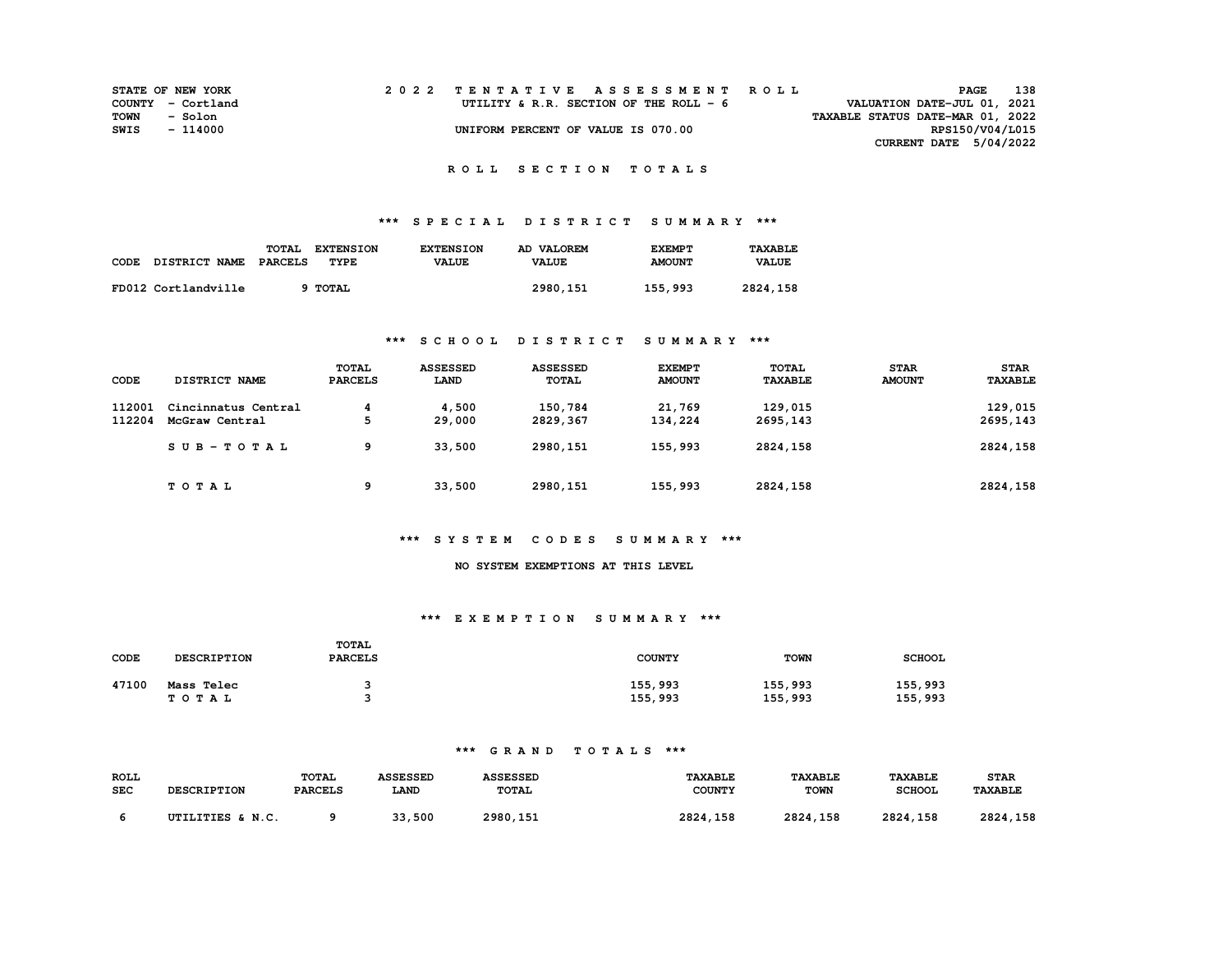| STATE OF NEW YORK | 2022 TENTATIVE ASSESSMENT ROLL        | 139<br><b>PAGE</b>               |
|-------------------|---------------------------------------|----------------------------------|
| COUNTY - Cortland | WHOLLY EXEMPT SECTION OF THE ROLL - 8 | VALUATION DATE-JUL 01, 2021      |
| TOWN<br>- Solon   | PROPERTY LOCATION SEQUENCE            | TAXABLE STATUS DATE-MAR 01, 2022 |
| - 114000<br>SWIS  | UNIFORM PERCENT OF VALUE IS 070.00    |                                  |

| TAX MAP PARCEL NUMBER      | PROPERTY LOCATION & CLASS ASSESSMENT EXEMPTION CODE----------------COUNTY-------TOWN------SCHOOL        |             |                                               |                      |                  |  |  |  |  |  |
|----------------------------|---------------------------------------------------------------------------------------------------------|-------------|-----------------------------------------------|----------------------|------------------|--|--|--|--|--|
| <b>CURRENT OWNERS NAME</b> | SCHOOL DISTRICT                                                                                         | <b>LAND</b> | TAX DESCRIPTION                               | <b>TAXABLE VALUE</b> |                  |  |  |  |  |  |
| CURRENT OWNERS ADDRESS     | PARCEL SIZE/GRID COORD                                                                                  | TOTAL       | SPECIAL DISTRICTS                             |                      | ACCOUNT NO.      |  |  |  |  |  |
|                            |                                                                                                         |             |                                               |                      |                  |  |  |  |  |  |
|                            | Clinton St Ext                                                                                          |             |                                               |                      |                  |  |  |  |  |  |
| $99.00 - 01 - 13.000$      | 695 Cemetery                                                                                            |             | TWN CEME<br>13510                             | 4,000                | 4,000<br>4,000   |  |  |  |  |  |
| Cemetery Atwood            | McGraw Central 112204                                                                                   | 4,000       | COUNTY TAXABLE VALUE                          |                      |                  |  |  |  |  |  |
| Solon, NY 13055            | FRNT 150.00 DPTH 175.00                                                                                 | 4,000       | <b>TOWN</b><br><b>TAXABLE VALUE</b>           | $\Omega$             |                  |  |  |  |  |  |
|                            | EAST-0962787 NRTH-0940740                                                                               |             | <b>SCHOOL TAXABLE VALUE</b>                   |                      |                  |  |  |  |  |  |
|                            | FULL MARKET VALUE                                                                                       |             | 5,714 FD012 Cortlandville Fire                | 0 TO                 |                  |  |  |  |  |  |
|                            |                                                                                                         |             | 4,000 EX                                      |                      |                  |  |  |  |  |  |
|                            |                                                                                                         |             |                                               |                      |                  |  |  |  |  |  |
|                            | 3487 McGraw Marathon Rd                                                                                 |             |                                               |                      |                  |  |  |  |  |  |
| $99.04 - 01 - 31.100$      | 734 Junk well                                                                                           |             | VILL OWNED 13650                              | 10,500               | 10,500<br>10,500 |  |  |  |  |  |
| McGraw Village Dump        | McGraw Central 112204 10,500                                                                            |             | COUNTY TAXABLE VALUE                          | <sup>0</sup>         |                  |  |  |  |  |  |
| Attn: Village Clerk        | <b>ACRES</b> 10.94                                                                                      | 10,500      | <b>TOWN</b><br><b>TAXABLE VALUE</b>           |                      |                  |  |  |  |  |  |
| PO Box 676                 | EAST-0964676 NRTH-0938462                                                                               |             | <b>SCHOOL TAXABLE VALUE</b>                   |                      |                  |  |  |  |  |  |
| McGraw, NY 13101-0676      | DEED BOOK 210<br>$PG-29$                                                                                |             | FD012 Cortlandville Fire                      | 0 <sub>T</sub>       |                  |  |  |  |  |  |
|                            | FULL MARKET VALUE                                                                                       | 15,000      | 10,500 EX                                     |                      |                  |  |  |  |  |  |
|                            |                                                                                                         |             |                                               |                      |                  |  |  |  |  |  |
|                            | N Tower Rd                                                                                              |             |                                               |                      |                  |  |  |  |  |  |
| $70.00 - 01 - 15.000$      | 932 Forest s532b                                                                                        |             | <b>NY STATE</b> 12100                         | 31,900               | 31,900<br>31,900 |  |  |  |  |  |
| State of New York          | McGraw Central 112204                                                                                   | 31,900      | COUNTY TAXABLE VALUE                          | 0                    |                  |  |  |  |  |  |
|                            |                                                                                                         | 31,900      | <b>TOWN</b><br><b>TAXABLE VALUE</b>           | $\Omega$             |                  |  |  |  |  |  |
|                            |                                                                                                         |             | <b>SCHOOL TAXABLE VALUE</b>                   |                      |                  |  |  |  |  |  |
|                            |                                                                                                         |             | 45,571 FD012 Cortlandville Fire               | 0 <sub>T</sub>       |                  |  |  |  |  |  |
|                            |                                                                                                         |             | 31,900 EX                                     |                      |                  |  |  |  |  |  |
|                            |                                                                                                         |             |                                               |                      |                  |  |  |  |  |  |
|                            | N Tower Rd                                                                                              |             |                                               |                      |                  |  |  |  |  |  |
| 70.00-01-16.000            | 932 Forest s532b                                                                                        |             | <b>NY STATE</b><br>12100                      | 96,700               | 96,700<br>96,700 |  |  |  |  |  |
| State of New York          | McGraw Central 112204 96,700                                                                            |             | COUNTY TAXABLE VALUE                          | 0                    |                  |  |  |  |  |  |
|                            | Attn: County Treasurer MCRES 102.40<br>60 Central Ave                         EAST-0974248 NRTH-0961484 | 96,700      | TOWN<br><b>TAXABLE VALUE</b>                  | $\Omega$             |                  |  |  |  |  |  |
|                            | FULL MARKET VALUE                                                                                       |             | <b>SCHOOL TAXABLE VALUE</b>                   | $0$ TO               |                  |  |  |  |  |  |
| Cortland, NY 13045-2746    |                                                                                                         |             | 138,143 FD012 Cortlandville Fire<br>96,700 EX |                      |                  |  |  |  |  |  |
|                            |                                                                                                         |             |                                               |                      |                  |  |  |  |  |  |
|                            | N Tower Rd                                                                                              |             |                                               |                      |                  |  |  |  |  |  |
| 70.00-01-17.000            | 932 Forest s532b                                                                                        |             | <b>NY STATE</b><br>12100                      | 44,000               | 44,000<br>44,000 |  |  |  |  |  |
| State of New York          | McGraw Central 112204                                                                                   | 44,000      | COUNTY TAXABLE VALUE                          | 0                    |                  |  |  |  |  |  |
| Attn: County Treasurer     | <b>ACRES</b> 40.00                                                                                      | 44,000      | <b>TOWN</b><br><b>TAXABLE VALUE</b>           |                      |                  |  |  |  |  |  |
| 60 Central Ave             | EAST-0974218 NRTH-0960140                                                                               |             | <b>SCHOOL TAXABLE VALUE</b>                   |                      |                  |  |  |  |  |  |
| Cortland, NY 13046-2746    | FULL MARKET VALUE                                                                                       | 62,857      | FD012 Cortlandville Fire                      | 0 <sub>T</sub>       |                  |  |  |  |  |  |
|                            |                                                                                                         |             | 44,000 EX                                     |                      |                  |  |  |  |  |  |
|                            |                                                                                                         |             |                                               |                      |                  |  |  |  |  |  |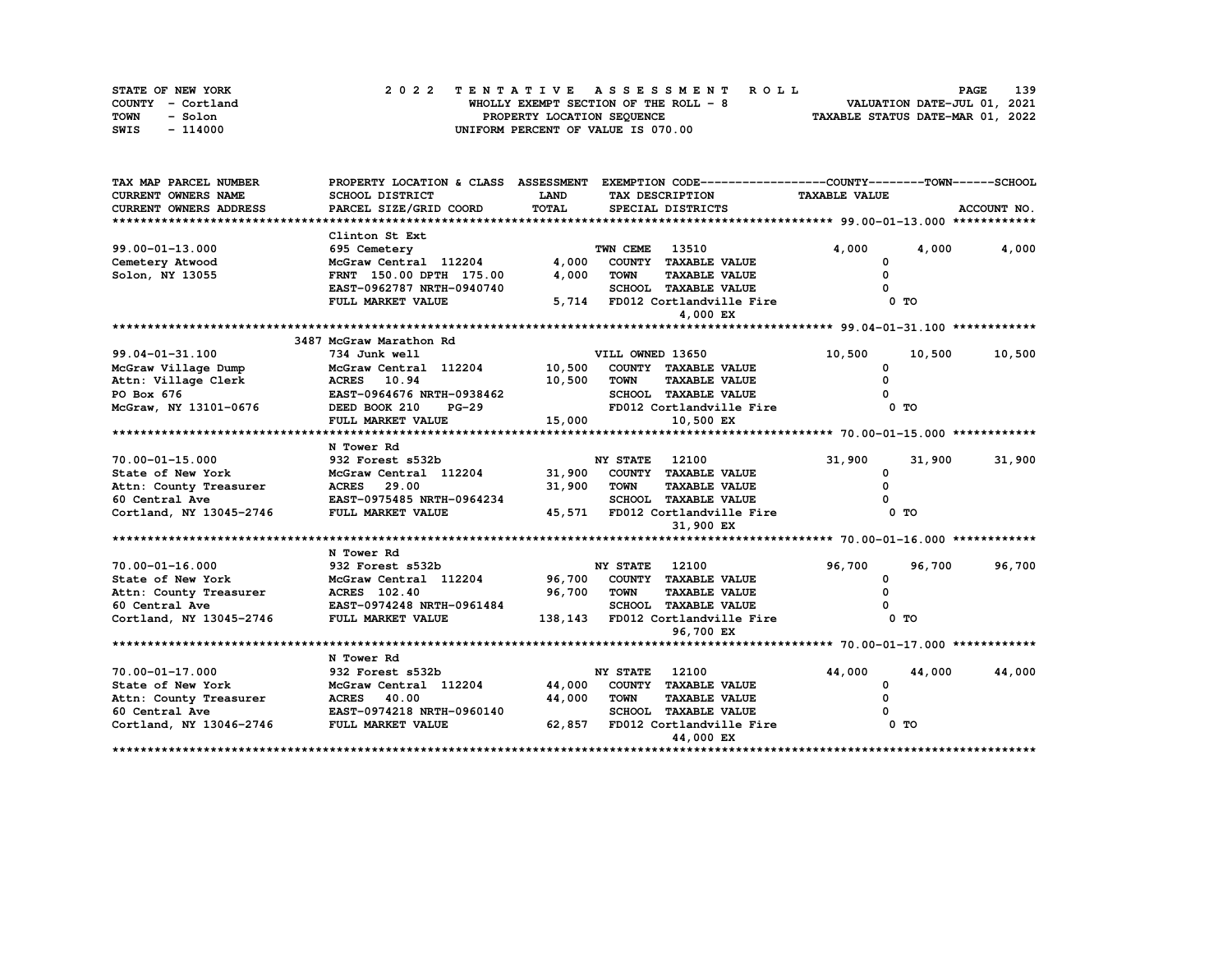| STATE OF NEW YORK |  | 2022 TENTATIVE ASSESSMENT ROLL        | 140<br><b>PAGE</b>          |
|-------------------|--|---------------------------------------|-----------------------------|
| COUNTY - Cortland |  | WHOLLY EXEMPT SECTION OF THE ROLL - 8 | VALUATION DATE-JUL 01, 2021 |
| TOWN<br>- Solon   |  | TAXABLE STATUS DATE-MAR 01, 2022      |                             |
| SWIS<br>- 114000  |  | UNIFORM PERCENT OF VALUE IS 070.00    |                             |

| TAX MAP PARCEL NUMBER       | PROPERTY LOCATION & CLASS ASSESSMENT |             |                 | EXEMPTION CODE------------------COUNTY-------TOWN------SCHOOL |                      |                |         |  |  |  |
|-----------------------------|--------------------------------------|-------------|-----------------|---------------------------------------------------------------|----------------------|----------------|---------|--|--|--|
| <b>CURRENT OWNERS NAME</b>  | SCHOOL DISTRICT                      | <b>LAND</b> |                 | TAX DESCRIPTION                                               | <b>TAXABLE VALUE</b> |                |         |  |  |  |
| CURRENT OWNERS ADDRESS      | PARCEL SIZE/GRID COORD               | TOTAL       |                 | SPECIAL DISTRICTS                                             | ACCOUNT NO.          |                |         |  |  |  |
|                             |                                      |             |                 |                                                               |                      |                |         |  |  |  |
|                             | N Tower Rd                           |             |                 |                                                               |                      |                |         |  |  |  |
| $90.00 - 02 - 02.000$       | 695 Cemetery                         |             | TWN CEME        | 13510                                                         | 4,500                | 4,500          | 4,500   |  |  |  |
| Cemetery Maplewood Catholic | McGraw Central 112204 4,500          |             |                 | COUNTY TAXABLE VALUE                                          | 0                    |                |         |  |  |  |
| N Tower Rd                  | FRNT 130.00 DPTH 140.00              | 4,500       | <b>TOWN</b>     | <b>TAXABLE VALUE</b>                                          | $\Omega$             |                |         |  |  |  |
| E Freetown, NY 13040-9999   | EAST-0972506 NRTH-0948600            |             |                 | SCHOOL TAXABLE VALUE                                          |                      |                |         |  |  |  |
|                             | FULL MARKET VALUE                    |             |                 | 6,429 FD012 Cortlandville Fire                                |                      | $0$ TO         |         |  |  |  |
|                             |                                      |             |                 | 4,500 EX                                                      |                      |                |         |  |  |  |
|                             |                                      |             |                 |                                                               |                      |                |         |  |  |  |
|                             | 4012 N Tower Rd                      |             |                 |                                                               |                      |                |         |  |  |  |
| $90.00 - 01 - 28.000$       | 651 Highway gar                      |             | TWN WTHIN 13500 |                                                               | 180,000              | 180,000        | 180,000 |  |  |  |
| Solon Town Of               | McGraw Central 112204                | 30,000      |                 | COUNTY TAXABLE VALUE                                          | <sup>0</sup>         |                |         |  |  |  |
| 4012 N Tower Rd             | <b>ACRES</b><br>6.12                 | 180,000     | TOWN            | <b>TAXABLE VALUE</b>                                          | $\Omega$             |                |         |  |  |  |
| E Freetown, NY 13040-8762   | EAST-0972893 NRTH-0948480            |             |                 | SCHOOL TAXABLE VALUE                                          |                      |                |         |  |  |  |
|                             | DEED BOOK 306<br><b>PG-185</b>       |             |                 | FD012 Cortlandville Fire                                      |                      | 0 <sub>T</sub> |         |  |  |  |
|                             | FULL MARKET VALUE                    | 257,143     |                 | 180,000 EX                                                    |                      |                |         |  |  |  |
|                             |                                      |             |                 |                                                               |                      |                |         |  |  |  |
|                             | 4848 N Tower Rd                      |             |                 |                                                               |                      |                |         |  |  |  |
| 70.00-01-13.220             | 830 Communicatin                     |             | CTY OWNED 13100 |                                                               | 10,000               | 10,000         | 10,000  |  |  |  |
| Cortland County             | McGraw Central 112204                |             |                 | 3,000 COUNTY TAXABLE VALUE                                    | 0                    |                |         |  |  |  |
| 60 Central Ave              | FRNT 100.00 DPTH 100.00 10,000 TOWN  |             |                 | <b>TAXABLE VALUE</b>                                          | 0                    |                |         |  |  |  |
| Cortland, NY 13045          | EAST-0975749 NRTH-0962349            |             |                 | SCHOOL TAXABLE VALUE                                          |                      |                |         |  |  |  |
|                             | DEED BOOK 2012 PG-4131               |             |                 | FD012 Cortlandville Fire                                      |                      | 0 TO           |         |  |  |  |
|                             | FULL MARKET VALUE                    | 14,286      |                 | 10,000 EX                                                     |                      |                |         |  |  |  |
|                             |                                      |             |                 |                                                               |                      |                |         |  |  |  |
|                             | Off N Tower Rd                       |             |                 |                                                               |                      |                |         |  |  |  |
| 90.00-02-04.000             | 695 Cemetery                         |             | TWN CEME        | 13510                                                         | 4,500                | 4,500          | 4,500   |  |  |  |
| Cemetery Cedars             | McGraw Central 112204                |             |                 | 4,500 COUNTY TAXABLE VALUE                                    | 0                    |                |         |  |  |  |
|                             | <b>ACRES</b><br>1.57                 | 4,500       | TOWN            | <b>TAXABLE VALUE</b>                                          | $\Omega$             |                |         |  |  |  |
|                             | EAST-0972236 NRTH-0947609            |             |                 | SCHOOL TAXABLE VALUE                                          |                      |                |         |  |  |  |
|                             | DEED BOOK 161<br><b>PG-401</b>       |             |                 | FD012 Cortlandville Fire                                      |                      | 0 <sub>T</sub> |         |  |  |  |
|                             | FULL MARKET VALUE                    | 6,429       |                 | 4,500 EX                                                      |                      |                |         |  |  |  |
|                             |                                      |             |                 |                                                               |                      |                |         |  |  |  |
|                             | Off Route 41                         |             |                 |                                                               |                      |                |         |  |  |  |
| 100.00-01-26.000            | 695 Cemetery                         |             | TWN CEME        | 13510                                                         | 4,000                | 4,000          | 4,000   |  |  |  |
| Cemetery Loope              | Cincinnatus Cen 112001               | 4,000       |                 | COUNTY TAXABLE VALUE                                          | 0                    |                |         |  |  |  |
| Solon, NY 13055             | FRNT 139.30 DPTH 122.10              | 4,000       | <b>TOWN</b>     | <b>TAXABLE VALUE</b>                                          | 0                    |                |         |  |  |  |
|                             | EAST-0979515 NRTH-0935984            |             |                 | SCHOOL TAXABLE VALUE                                          |                      |                |         |  |  |  |
|                             | FULL MARKET VALUE                    |             |                 | 5,714 FD012 Cortlandville Fire                                |                      | 0 TO           |         |  |  |  |
|                             |                                      |             |                 | 4,000 EX                                                      |                      |                |         |  |  |  |
|                             |                                      |             |                 |                                                               |                      |                |         |  |  |  |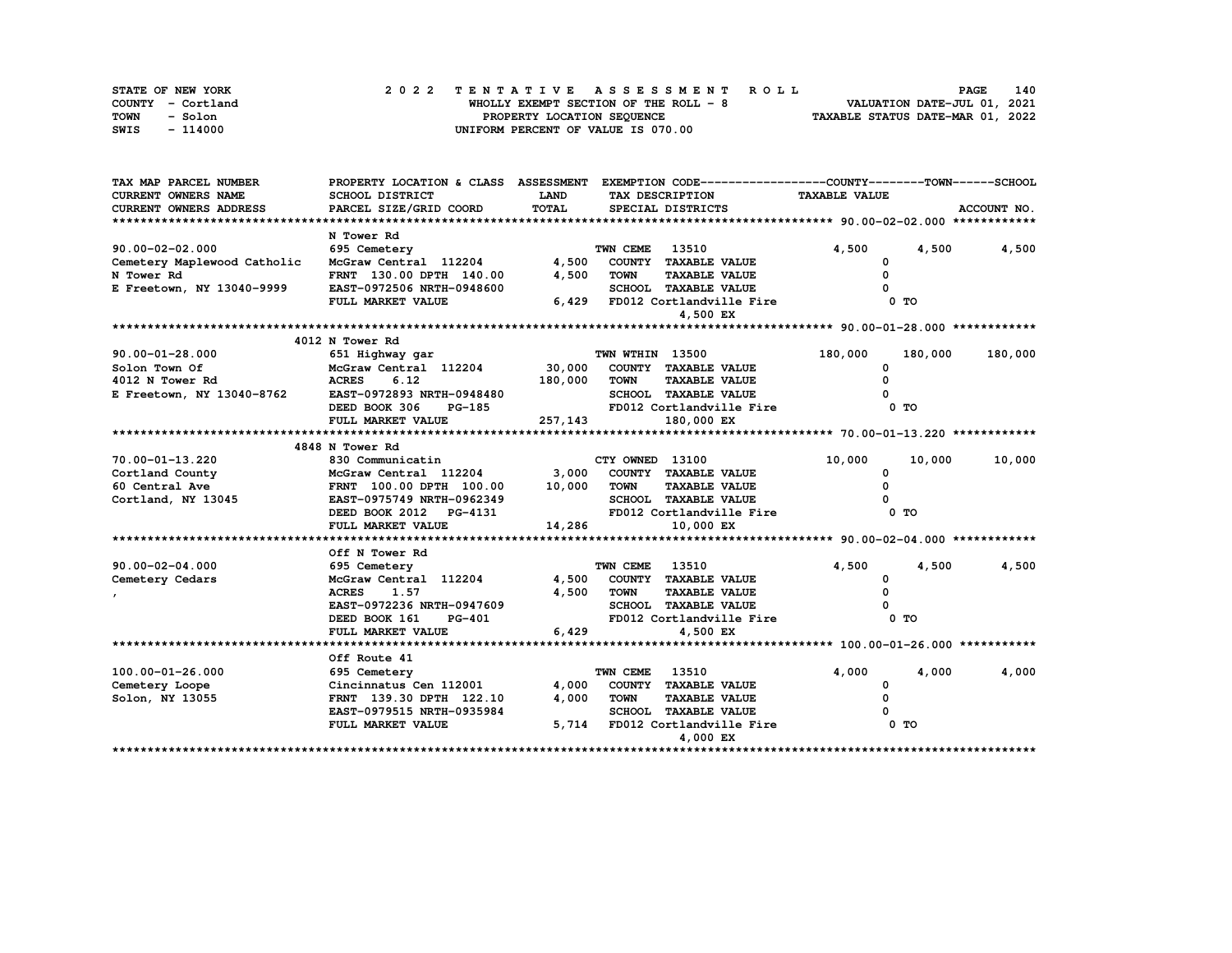| STATE OF NEW YORK | 2022 TENTATIVE ASSESSMENT ROLL         | 141<br><b>PAGE</b>               |
|-------------------|----------------------------------------|----------------------------------|
| COUNTY - Cortland | WHOLLY EXEMPT SECTION OF THE ROLL $-8$ | VALUATION DATE-JUL 01, 2021      |
| TOWN<br>- Solon   | PROPERTY LOCATION SEQUENCE             | TAXABLE STATUS DATE-MAR 01, 2022 |
| SWIS<br>- 114000  | UNIFORM PERCENT OF VALUE IS 070.00     |                                  |

| TAX MAP PARCEL NUMBER                                                     | PROPERTY LOCATION & CLASS ASSESSMENT EXEMPTION CODE----------------COUNTY-------TOWN------SCHOOL |                 |                       |                              |                      |                 |             |
|---------------------------------------------------------------------------|--------------------------------------------------------------------------------------------------|-----------------|-----------------------|------------------------------|----------------------|-----------------|-------------|
| <b>CURRENT OWNERS NAME</b>                                                | SCHOOL DISTRICT                                                                                  | LAND            |                       | TAX DESCRIPTION              | <b>TAXABLE VALUE</b> |                 |             |
| <b>CURRENT OWNERS ADDRESS</b>                                             | PARCEL SIZE/GRID COORD                                                                           | TOTAL           |                       | SPECIAL DISTRICTS            |                      |                 | ACCOUNT NO. |
|                                                                           |                                                                                                  |                 |                       |                              |                      |                 |             |
|                                                                           | Route 41                                                                                         |                 |                       |                              |                      |                 |             |
| $90.00 - 02 - 19.000$                                                     | 695 Cemetery                                                                                     |                 | TWN CEME 13510        |                              | 2,000                | 2,000           | 2,000       |
| Eaton Prop LLC                                                            | McGraw Central 112204<br>FRNT 164.75 DPTH 96.00                                                  |                 |                       | 2,000 COUNTY TAXABLE VALUE   | 0                    |                 |             |
| 3475 South Hill Rd                                                        |                                                                                                  | 2,000           | TOWN                  | <b>TAXABLE VALUE</b>         | $\Omega$             |                 |             |
| McGraw, NY 13101                                                          | EAST-0969926 NRTH-0947163                                                                        |                 |                       | SCHOOL TAXABLE VALUE         |                      |                 |             |
|                                                                           | DEED BOOK 2020 PG-1794                                                                           |                 |                       | FD012 Cortlandville Fire     |                      | 0 TO            |             |
|                                                                           | FULL MARKET VALUE                                                                                | 2,857           |                       | 2,000 EX                     |                      |                 |             |
|                                                                           |                                                                                                  |                 |                       |                              |                      |                 |             |
|                                                                           | Syrian Hill Rd                                                                                   |                 |                       |                              |                      |                 |             |
| 79.00-04-27.000                                                           | 910 Priv forest                                                                                  |                 | <b>TWN CEME 13510</b> |                              | 100                  | 100             | 100         |
| Cemetery                                                                  | McGraw Central 112204 100 COUNTY TAXABLE VALUE                                                   |                 |                       |                              | <sup>0</sup>         |                 |             |
|                                                                           | FRNT 16.00 DPTH 16.00 100 TOWN                                                                   |                 |                       | <b>TAXABLE VALUE</b>         |                      |                 |             |
|                                                                           | EAST-0968312 NRTH-0952949                                                                        |                 |                       | SCHOOL TAXABLE VALUE         |                      |                 |             |
|                                                                           | FULL MARKET VALUE                                                                                |                 |                       | 143 FD012 Cortlandville Fire |                      | 0 <sub>T</sub>  |             |
|                                                                           |                                                                                                  |                 |                       | 100 EX                       |                      |                 |             |
|                                                                           |                                                                                                  |                 |                       |                              |                      |                 |             |
|                                                                           | 4826 Syrian Hill Rd                                                                              |                 |                       |                              |                      |                 |             |
| $70.00 - 02 - 10.000$                                                     | 682 Rec facility - WTRFNT                                                                        | CTY OWNED 13100 |                       |                              | 190,000              | 190,000 190,000 |             |
| Cortland Co Farm & 4H Assoc McGraw Central 112204                         |                                                                                                  |                 |                       | 145,000 COUNTY TAXABLE VALUE | 0                    |                 |             |
| 60 Central Ave                                                            | ACRES 126.70 190,000 TOWN<br>EAST-0969592 NRTH-0962631 SCHOOL<br>DEED BOOK 217 PG-357 FD012 Co   |                 |                       | <b>TAXABLE VALUE</b>         |                      |                 |             |
| Cortland, NY 13045-2746                                                   |                                                                                                  |                 |                       | <b>SCHOOL TAXABLE VALUE</b>  |                      |                 |             |
|                                                                           |                                                                                                  |                 |                       | FD012 Cortlandville Fire     |                      | 0 TO            |             |
|                                                                           | FULL MARKET VALUE                                                                                | 271, 429        |                       | 190,000 EX                   |                      |                 |             |
|                                                                           |                                                                                                  |                 |                       |                              |                      |                 |             |
|                                                                           | Town Line Rd                                                                                     |                 |                       |                              |                      |                 |             |
| 79.00-01-22.200                                                           | 852 Landfill                                                                                     |                 | CTY OWNED 13100       |                              | 179,000              | 179,000         | 179,000     |
| Cortland County McGraw Central<br>Attn: Cortland Co Treasurer ACRES 28.84 | McGraw Central 112204 35,000 COUNTY TAXABLE VALUE                                                |                 |                       |                              | 0                    |                 |             |
|                                                                           |                                                                                                  | 179,000 TOWN    |                       | <b>TAXABLE VALUE</b>         |                      |                 |             |
| 60 Central Ave                                                            | EAST-0958668 NRTH-0957906                                                                        |                 |                       | SCHOOL TAXABLE VALUE         |                      |                 |             |
| Cortland, NY 13045-2746                                                   | $PG-344$<br>DEED BOOK 349                                                                        |                 |                       | FD012 Cortlandville Fire     |                      | 0 TO            |             |
|                                                                           | FULL MARKET VALUE                                                                                | 255,714         |                       | 179,000 EX                   |                      |                 |             |
|                                                                           |                                                                                                  |                 |                       |                              |                      |                 |             |
|                                                                           | Warren Rd                                                                                        |                 |                       |                              |                      |                 |             |
| 69.00-01-10.000                                                           | 314 Rural vac<10                                                                                 |                 | CTY OWNED 13100       |                              | 3,000                | 3,000           | 3,000       |
| Cortland County                                                           | McGraw Central 112204<br>FRNT 53.25 DPTH 115.25                                                  |                 |                       | 3,000 COUNTY TAXABLE VALUE   | 0                    |                 |             |
| Attn: Cortland Co Treasurer FRNT 53.25 DPTH 115.25                        |                                                                                                  | 3,000           | TOWN                  | <b>TAXABLE VALUE</b>         | 0                    |                 |             |
| 60 Central Ave                                                            | EAST-0958010 NRTH-0963870                                                                        |                 |                       | <b>SCHOOL TAXABLE VALUE</b>  |                      |                 |             |
| Cortland, NY 13045-2746                                                   | DEED BOOK 344<br><b>PG-904</b>                                                                   |                 |                       | FD012 Cortlandville Fire     |                      | 0 TO            |             |
|                                                                           | FULL MARKET VALUE                                                                                | 4,286           |                       | 3,000 EX                     |                      |                 |             |
|                                                                           |                                                                                                  |                 |                       |                              |                      |                 |             |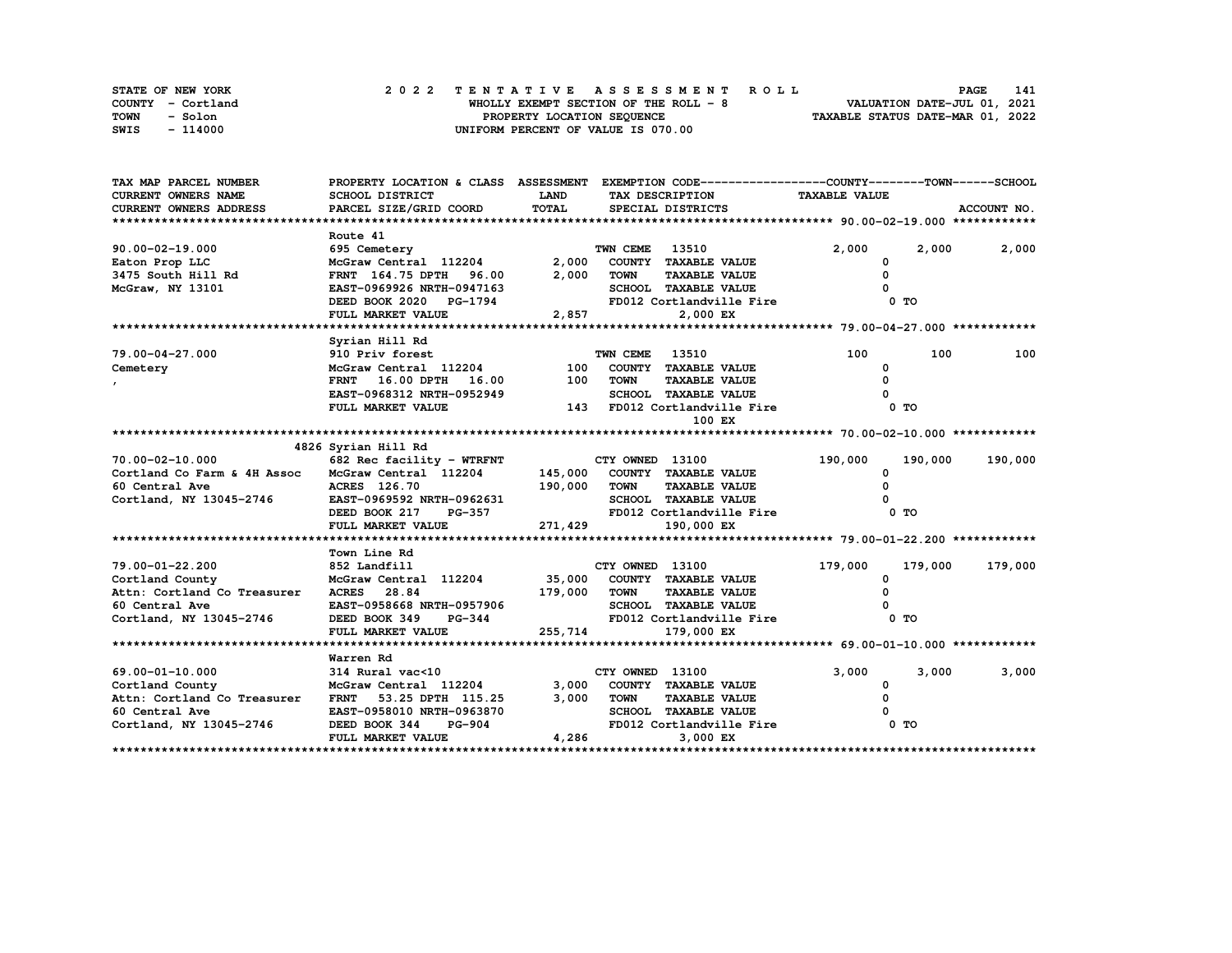| STATE OF NEW YORK | 2022 TENTATIVE ASSESSMENT ROLL         |                                  | <b>PAGE</b>                 | 142 |
|-------------------|----------------------------------------|----------------------------------|-----------------------------|-----|
| COUNTY - Cortland | WHOLLY EXEMPT SECTION OF THE ROLL $-8$ |                                  | VALUATION DATE-JUL 01, 2021 |     |
| TOWN<br>- Solon   | PROPERTY LOCATION SEQUENCE             | TAXABLE STATUS DATE-MAR 01, 2022 |                             |     |
| $-114000$<br>SWIS | UNIFORM PERCENT OF VALUE IS 070.00     |                                  |                             |     |

| TAX MAP PARCEL NUMBER         | PROPERTY LOCATION & CLASS       | <b>ASSESSMENT</b> |                                       | EXEMPTION CODE-----------------COUNTY-------TOWN-----SCHOOL |             |
|-------------------------------|---------------------------------|-------------------|---------------------------------------|-------------------------------------------------------------|-------------|
| <b>CURRENT OWNERS NAME</b>    | SCHOOL DISTRICT                 | <b>LAND</b>       | TAX DESCRIPTION                       | <b>TAXABLE VALUE</b>                                        |             |
| <b>CURRENT OWNERS ADDRESS</b> | PARCEL SIZE/GRID COORD          | <b>TOTAL</b>      | SPECIAL DISTRICTS                     |                                                             | ACCOUNT NO. |
|                               |                                 |                   |                                       |                                                             |             |
|                               | 4708, 4776 Warren Rd            |                   |                                       |                                                             |             |
| 69.00-01-11.000               | 852 Landfill                    |                   | 13100<br>CTY OWNED                    | 188,500<br>188,500                                          | 188,500     |
| Cortland County               | McGraw Central 112204           | 188,500           | <b>COUNTY</b><br><b>TAXABLE VALUE</b> |                                                             |             |
| Attn: Cortland Co Treasurer   | ACRES 279.96                    | 188,500           | <b>TAXABLE VALUE</b><br><b>TOWN</b>   |                                                             |             |
| 60 Central Ave                | EAST-0959165 NRTH-0961335       |                   | <b>TAXABLE VALUE</b><br><b>SCHOOL</b> |                                                             |             |
| Cortland, NY 13045-2746       | DEED BOOK 328<br>PG-923         |                   | FD012 Cortlandville Fire              | 0 <sub>T</sub>                                              |             |
|                               | FULL MARKET VALUE               | 269,286           | 188,500 EX                            |                                                             |             |
|                               |                                 |                   |                                       |                                                             |             |
|                               | Wildman Rd                      |                   |                                       |                                                             |             |
| $80.00 - 01 - 44.000$         | 695 Cemetery                    |                   | 13510<br>TWN CEME                     | 200<br>200                                                  | 200         |
| Wildman James S               | McGraw Central 112204           | 200               | <b>COUNTY</b><br><b>TAXABLE VALUE</b> |                                                             |             |
| Wildman Marcia                | 12.21 DPTH 14.27<br><b>FRNT</b> | 200               | <b>TAXABLE VALUE</b><br>TOWN          |                                                             |             |
| 4250 Wildman Rd               | EAST-0978383 NRTH-0953860       |                   | <b>SCHOOL</b><br><b>TAXABLE VALUE</b> |                                                             |             |
| E Freetown, NY 13040-9801     | DEED BOOK 2013<br>PG-4228       |                   | FD012 Cortlandville Fire              | 0 <sub>T</sub>                                              |             |
|                               | <b>FULL MARKET VALUE</b>        | 286               | 200 EX                                |                                                             |             |
|                               |                                 |                   |                                       |                                                             |             |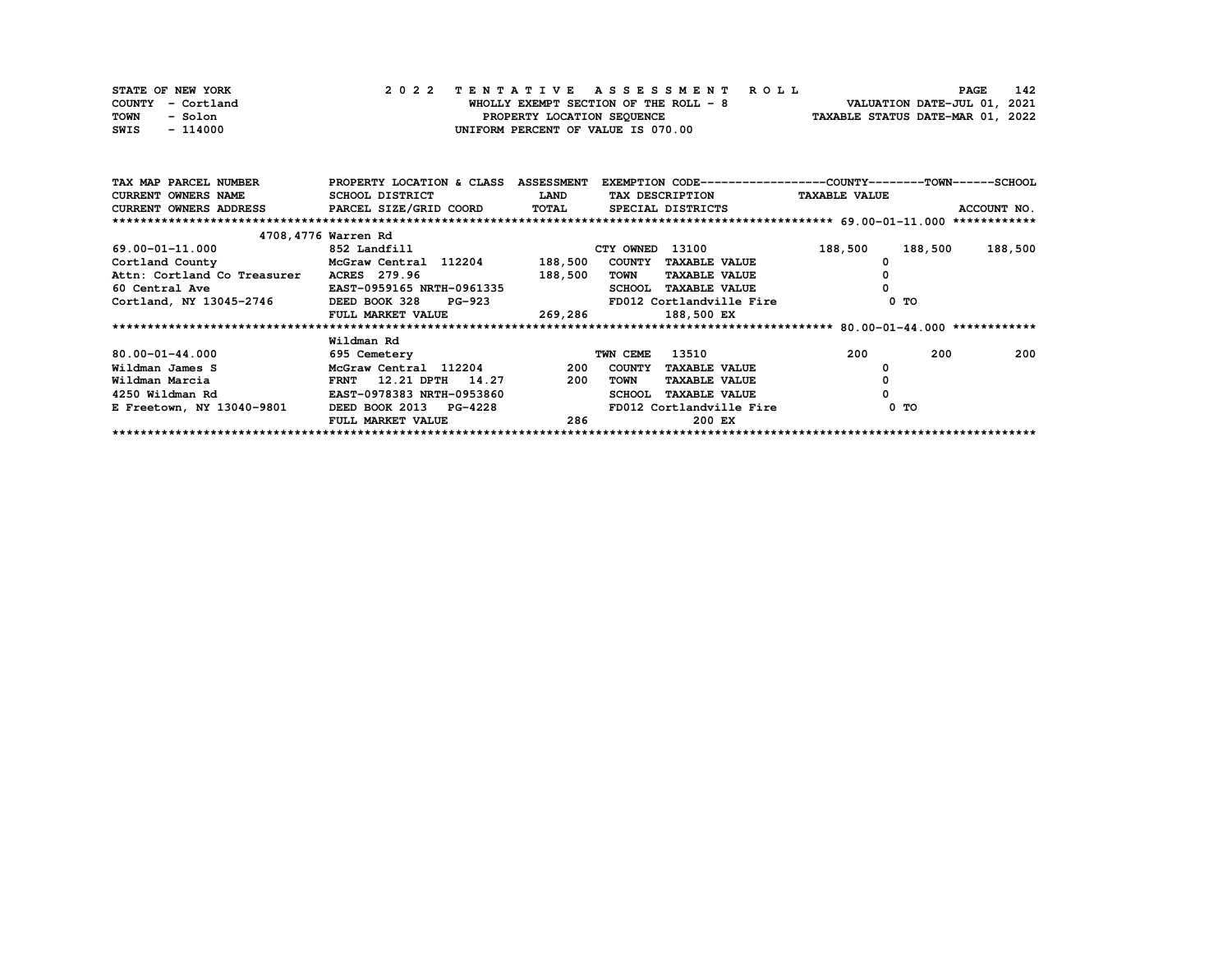| <b>STATE OF NEW YORK</b> |          |  |  |  |  |                                       |  |  |  |  | 2022 TENTATIVE ASSESSMENT ROLL |                                  |                             | PAGE | 143             |
|--------------------------|----------|--|--|--|--|---------------------------------------|--|--|--|--|--------------------------------|----------------------------------|-----------------------------|------|-----------------|
| COUNTY - Cortland        |          |  |  |  |  | WHOLLY EXEMPT SECTION OF THE ROLL - 8 |  |  |  |  |                                |                                  | VALUATION DATE-JUL 01, 2021 |      |                 |
| TOWN                     | - Solon  |  |  |  |  |                                       |  |  |  |  |                                | TAXABLE STATUS DATE-MAR 01, 2022 |                             |      |                 |
| SWIS                     | - 114000 |  |  |  |  | UNIFORM PERCENT OF VALUE IS 070.00    |  |  |  |  |                                |                                  |                             |      | RPS150/V04/L015 |
|                          |          |  |  |  |  |                                       |  |  |  |  |                                |                                  | CURRENT DATE $5/04/2022$    |      |                 |
|                          |          |  |  |  |  |                                       |  |  |  |  |                                |                                  |                             |      |                 |

## **\*\*\* S P E C I A L D I S T R I C T S U M M A R Y \*\*\***

|      |                      | <b>TOTAL</b><br><b>EXTENSION</b> | <b>EXTENSION</b> | AD VALOREM   | <b>EXEMPT</b> | <b>TAXARLE</b> |
|------|----------------------|----------------------------------|------------------|--------------|---------------|----------------|
| CODE | <b>DISTRICT NAME</b> | PARCELS<br>TYPE                  | <b>VALUE</b>     | <b>VALUE</b> | <b>AMOUNT</b> | <b>VALUE</b>   |
|      | FD012 Cortlandville  | 17 TOTAL                         |                  | 952,900      | 952,900       |                |

## **\*\*\* S C H O O L D I S T R I C T S U M M A R Y \*\*\***

| CODE             | DISTRICT NAME                         | <b>TOTAL</b><br><b>PARCELS</b> | <b>ASSESSED</b><br>LAND | <b>ASSESSED</b><br><b>TOTAL</b> | <b>EXEMPT</b><br><b>AMOUNT</b> | <b>TOTAL</b><br><b>TAXABLE</b> | <b>STAR</b><br><b>AMOUNT</b> | <b>STAR</b><br><b>TAXABLE</b> |
|------------------|---------------------------------------|--------------------------------|-------------------------|---------------------------------|--------------------------------|--------------------------------|------------------------------|-------------------------------|
| 112001<br>112204 | Cincinnatus Central<br>McGraw Central | 16                             | 4,000<br>602,900        | 4,000<br>948,900                | 4,000<br>948,900               |                                |                              |                               |
|                  | SUB-TOTAL                             | 17                             | 606,900                 | 952,900                         | 952,900                        |                                |                              |                               |
|                  | TOTAL                                 | 17                             | 606,900                 | 952,900                         | 952,900                        |                                |                              |                               |

## **\*\*\* S Y S T E M C O D E S S U M M A R Y \*\*\***

### **NO SYSTEM EXEMPTIONS AT THIS LEVEL**

#### **\*\*\* E X E M P T I O N S U M M A R Y \*\*\***

| CODE  | <b>DESCRIPTION</b> | TOTAL<br><b>PARCELS</b> | <b>COUNTY</b> | <b>TOWN</b> | <b>SCHOOL</b> |
|-------|--------------------|-------------------------|---------------|-------------|---------------|
| 12100 | <b>NY STATE</b>    |                         | 172,600       | 172,600     | 172,600       |
| 13100 | CTY OWNED          |                         | 570,500       | 570,500     | 570,500       |
| 13500 | TWN WTHIN          |                         | 180,000       | 180,000     | 180,000       |
| 13510 | TWN CEME           |                         | 19,300        | 19,300      | 19,300        |
| 13650 | VILL OWNED         |                         | 10,500        | 10,500      | 10,500        |
|       | TOTAL              | 17                      | 952,900       | 952,900     | 952,900       |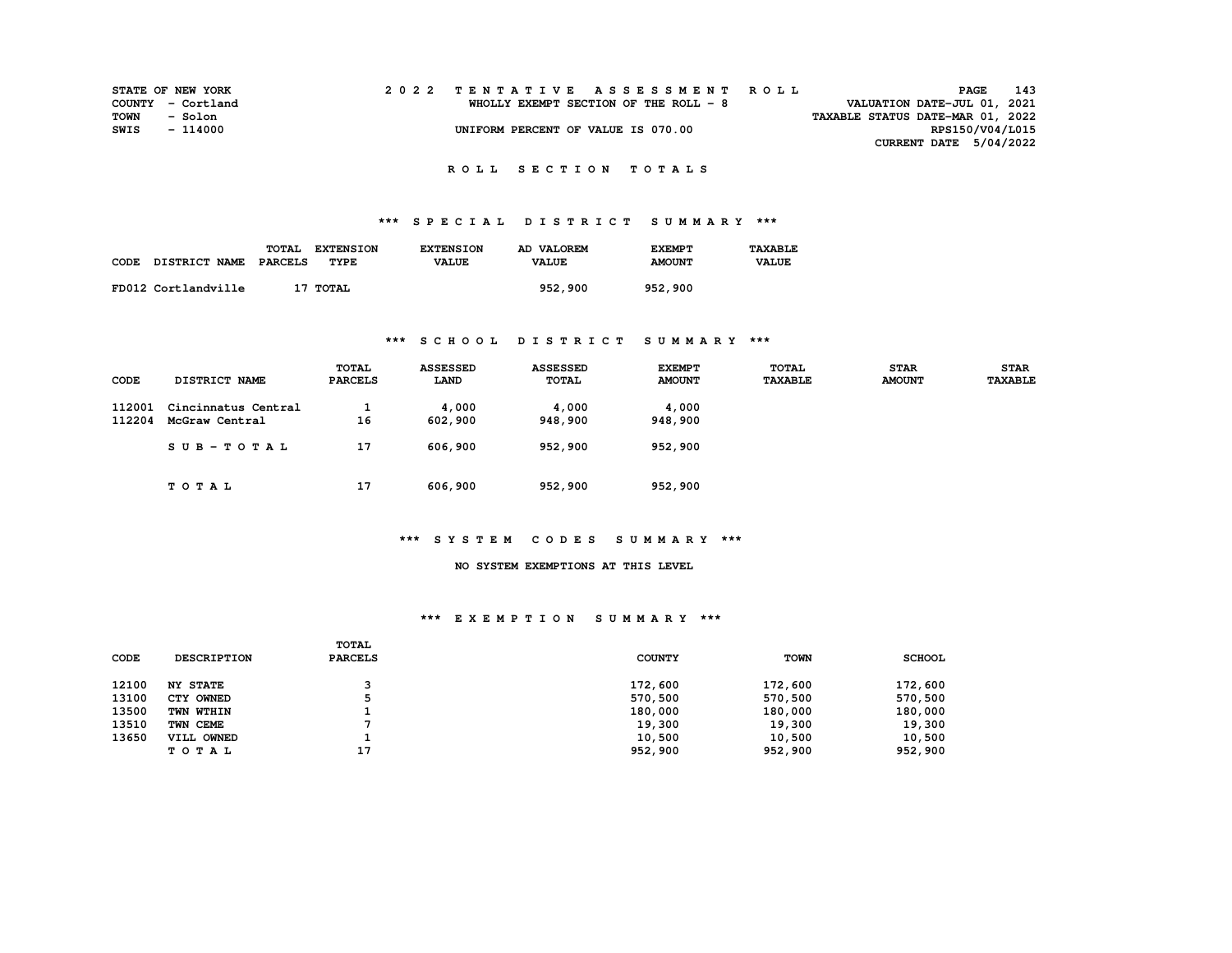| STATE OF NEW YORK |          |  |  |  |  |  |  |                                       |  |  | 2022 TENTATIVE ASSESSMENT ROLL |                                  |                 | PAGE | 144 |
|-------------------|----------|--|--|--|--|--|--|---------------------------------------|--|--|--------------------------------|----------------------------------|-----------------|------|-----|
| COUNTY - Cortland |          |  |  |  |  |  |  | WHOLLY EXEMPT SECTION OF THE ROLL - 8 |  |  |                                | VALUATION DATE-JUL 01, 2021      |                 |      |     |
| TOWN              | - Solon  |  |  |  |  |  |  |                                       |  |  |                                | TAXABLE STATUS DATE-MAR 01, 2022 |                 |      |     |
| SWIS              | - 114000 |  |  |  |  |  |  | UNIFORM PERCENT OF VALUE IS 070.00    |  |  |                                |                                  | RPS150/V04/L015 |      |     |
|                   |          |  |  |  |  |  |  |                                       |  |  |                                | CURRENT DATE 5/04/2022           |                 |      |     |

| <b>ROLL</b> |                    | <b>TOTAL</b>   | <b>ASSESSED</b> | <b>ASSESSED</b> | <b>TAXABLE</b> | <b><i>TAXABLE</i></b> | <b>TAXABLE</b> | <b>STAR</b>    |
|-------------|--------------------|----------------|-----------------|-----------------|----------------|-----------------------|----------------|----------------|
| <b>SEC</b>  | <b>DESCRIPTION</b> | <b>PARCELS</b> | LAND            | TOTAL           | <b>COUNTY</b>  | <b>TOWN</b>           | <b>SCHOOL</b>  | <b>TAXABLE</b> |
|             | WHOLLY EXEMPT      | . .            | 606,900         | 952,900         |                |                       |                |                |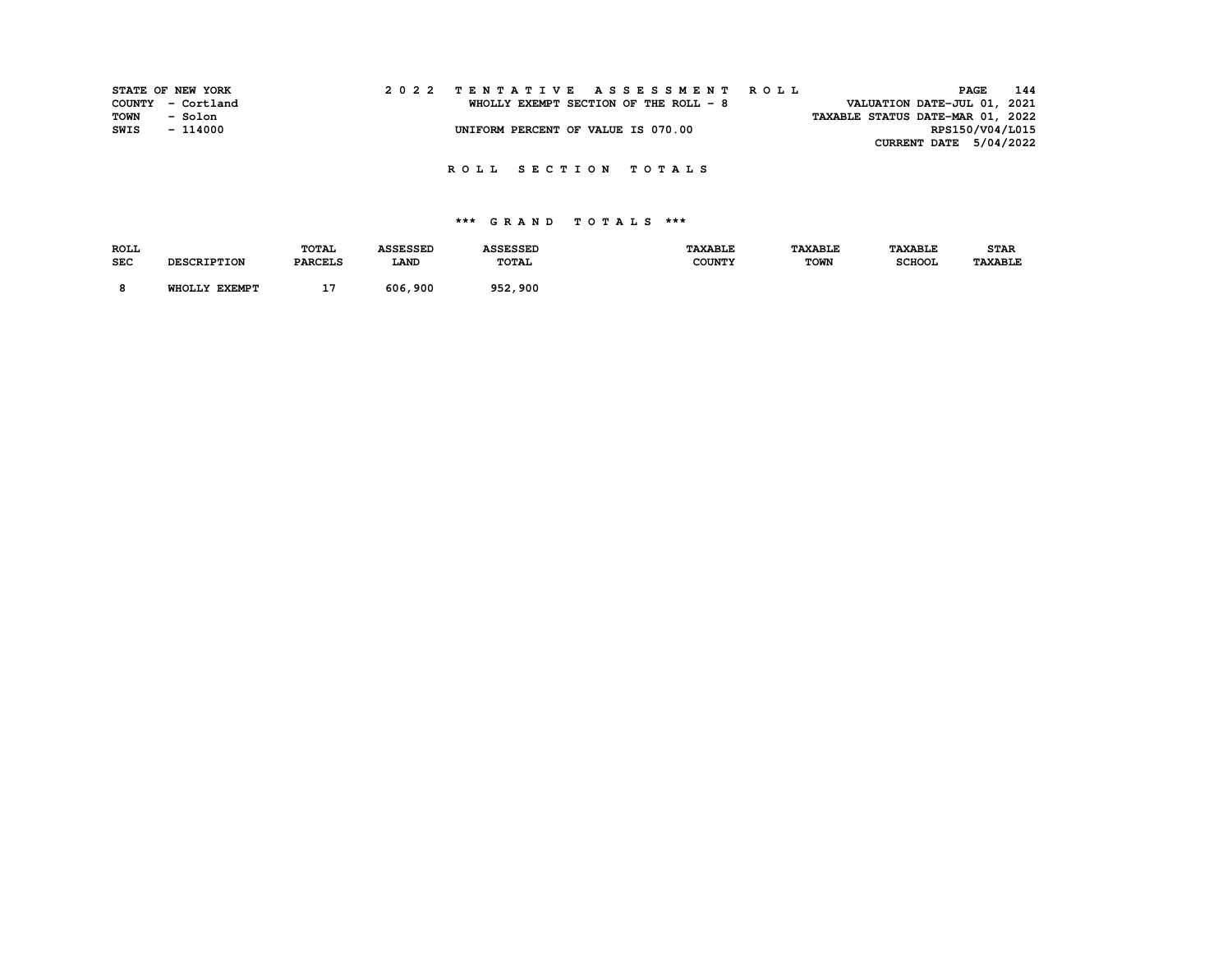|      | <b>STATE OF NEW YORK</b> | 2022 TENTATIVE ASSESSMENT ROLL     |             |  |                                  | PAGE            | 145 |
|------|--------------------------|------------------------------------|-------------|--|----------------------------------|-----------------|-----|
|      | COUNTY - Cortland        |                                    |             |  | VALUATION DATE-JUL 01, 2021      |                 |     |
| TOWN | - Solon                  |                                    | SWIS TOTALS |  | TAXABLE STATUS DATE-MAR 01, 2022 |                 |     |
| SWIS | - 114000                 | UNIFORM PERCENT OF VALUE IS 070.00 |             |  |                                  | RPS150/V04/L015 |     |
|      |                          |                                    |             |  | CURRENT DATE $5/04/2022$         |                 |     |

#### **\*\*\* S P E C I A L D I S T R I C T S U M M A R Y \*\*\***

| CODE | DISTRICT NAME       | TOTAL<br>PARCELS | <b>EXTENSION</b><br>TYPE | <b>EXTENSION</b><br><b>VALUE</b> | AD VALOREM<br><b>VALUE</b> | <b>EXEMPT</b><br><b>AMOUNT</b> | <b>TAXABLE</b><br><b>VALUE</b> |
|------|---------------------|------------------|--------------------------|----------------------------------|----------------------------|--------------------------------|--------------------------------|
|      | FD012 Cortlandville |                  | 733 ТОТАL                |                                  | 56842,511                  | 1160,393                       | 55682,118                      |

### **\*\*\* S C H O O L D I S T R I C T S U M M A R Y \*\*\***

| <b>CODE</b>                | DISTRICT NAME                                          | <b>TOTAL</b><br><b>PARCELS</b> | <b>ASSESSED</b><br>LAND          | <b>ASSESSED</b><br><b>TOTAL</b>  | <b>EXEMPT</b><br><b>AMOUNT</b> | <b>TOTAL</b><br><b>TAXABLE</b>   | <b>STAR</b><br><b>AMOUNT</b> | <b>STAR</b><br><b>TAXABLE</b>    |
|----------------------------|--------------------------------------------------------|--------------------------------|----------------------------------|----------------------------------|--------------------------------|----------------------------------|------------------------------|----------------------------------|
| 112001<br>112204<br>113001 | Cincinnatus Central<br>McGraw Central<br>Homer Central | 101<br>631<br>4                | 3162,800<br>20398,000<br>273,700 | 6966,751<br>49601,350<br>278,250 | 170,348<br>2887,296            | 6796,403<br>46714,054<br>278,250 | 860,196<br>7115,310          | 5936,207<br>39598,744<br>278,250 |
|                            | $SUB-TOTAL$                                            | 736                            | 23834,500                        | 56846,351                        | 3057,644                       | 53788,707                        | 7975,506                     | 45813,201                        |
|                            | TOTAL                                                  | 736                            | 23834,500                        | 56846,351                        | 3057,644                       | 53788,707                        | 7975,506                     | 45813,201                        |

### **\*\*\* S Y S T E M C O D E S S U M M A R Y \*\*\***

| CODE  | <b>DESCRIPTION</b> | TOTAL<br><b>PARCELS</b>  | <b>COUNTY</b> | <b>TOWN</b> | <b>SCHOOL</b> |
|-------|--------------------|--------------------------|---------------|-------------|---------------|
| 50001 | <b>SCHL TAXBL</b>  |                          | 3,840         | 3,840       |               |
| 50005 | TOWN TAXBL         |                          | 3,840         |             | 3,840         |
|       | T O T A L          | $\overline{\phantom{a}}$ | 7,680         | 3,840       | 3,840         |

# **\*\*\* E X E M P T I O N S U M M A R Y \*\*\***

|       |                    | TOTAL          |               |             |               |
|-------|--------------------|----------------|---------------|-------------|---------------|
| CODE  | <b>DESCRIPTION</b> | <b>PARCELS</b> | <b>COUNTY</b> | <b>TOWN</b> | <b>SCHOOL</b> |
| 12100 | <b>NY STATE</b>    | っ              | 172,600       | 172,600     | 172,600       |
| 13100 | CTY OWNED          |                | 570,500       | 570,500     | 570,500       |
| 13500 | TWN WTHIN          |                | 180,000       | 180,000     | 180,000       |
| 13510 | TWN CEME           |                | 19,300        | 19,300      | 19,300        |
| 13650 | VILL OWNED         |                | 10,500        | 10,500      | 10,500        |
| 32252 | STATE LAND         | 17             | 3490,700      |             |               |
| 41101 | ELIG VET           |                | 400           | 400         |               |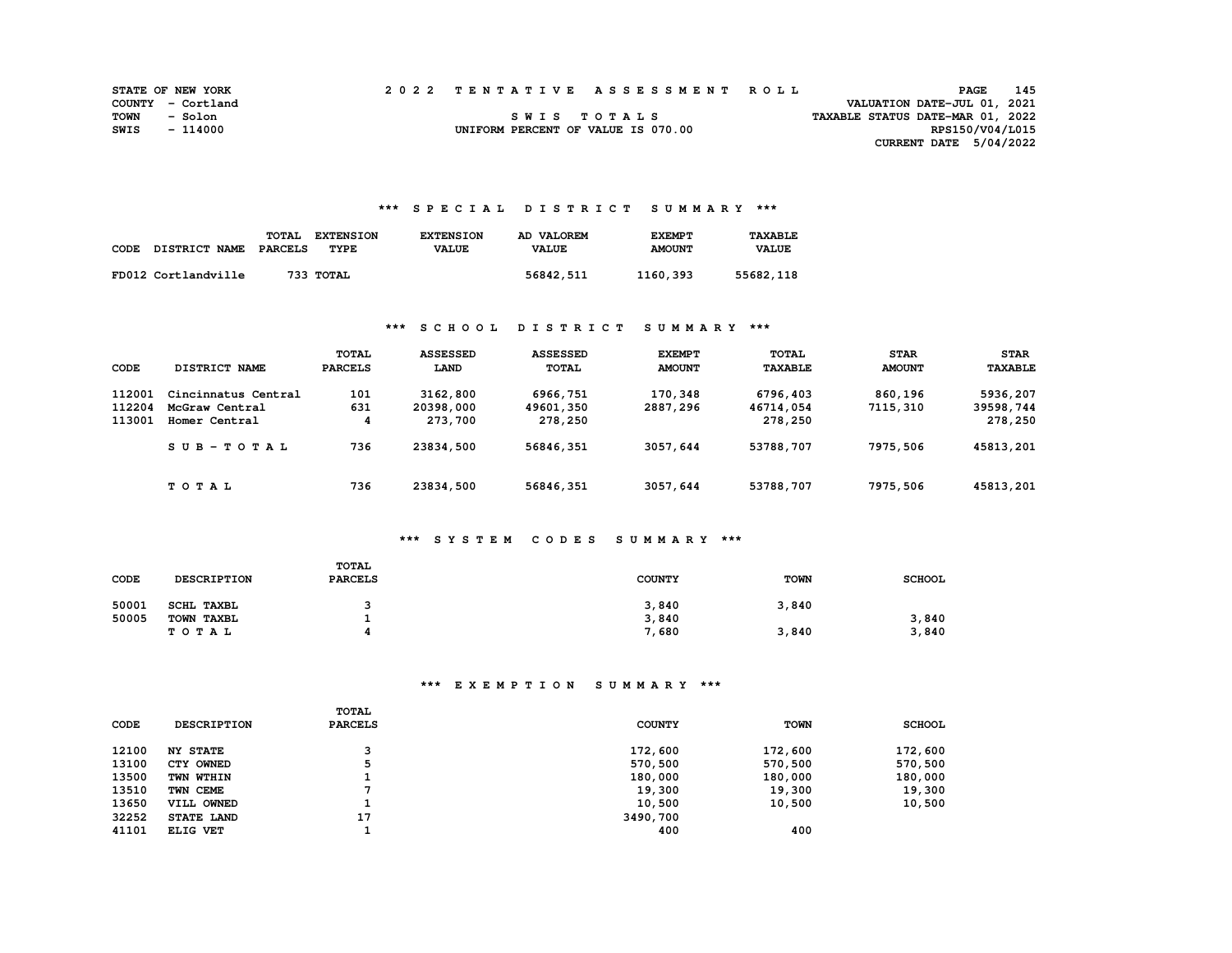| STATE OF NEW YORK | 2022 | TENTATIVE ASSESSMENT ROLL | PAGE | 146 |
|-------------------|------|---------------------------|------|-----|
|                   |      |                           |      |     |

TAXABLE STATUS DATE-MAR 01, 2022

RPS150/V04/L015

**TOWN - Solon S W I S T O T A L S TAXABLE STATUS DATE-MAR 01, 2022 SWIS - 114000 UNIFORM PERCENT OF VALUE IS 070.00 RPS150/V04/L015 CURRENT DATE 5/04/2022** 

### **\*\*\* E X E M P T I O N S U M M A R Y \*\*\***

|       |                    | <b>TOTAL</b>   |               |             |               |
|-------|--------------------|----------------|---------------|-------------|---------------|
| CODE  | <b>DESCRIPTION</b> | <b>PARCELS</b> | <b>COUNTY</b> | <b>TOWN</b> | <b>SCHOOL</b> |
| 41121 | VET WAR CT         | 14             | 65,520        | 125,295     |               |
| 41122 | VET WAR C          | 6              | 27,525        |             |               |
| 41123 | VET WAR T          | 6              |               | 50,925      |               |
| 41131 | VET COM CT         | 10             | 78,000        | 144,575     |               |
| 41132 | VET COM C          | 1              | 7,800         |             |               |
| 41133 | VET COM T          | $\mathbf{1}$   |               | 15,600      |               |
| 41141 | VET DIS CT         | 10             | 117,815       | 171,085     |               |
| 41162 | $CW_15_VET/$       | 6              | 28,080        |             |               |
| 41172 | CW DISBLD          | 1              | 15,020        |             |               |
| 41700 | AG 10-YR           | $\overline{a}$ | 23,200        | 23,200      | 23,200        |
| 41720 | AG-CEILING         | 29             | 1179,946      | 1179,946    | 1179,946      |
| 41730 | AG COMMIT          | 22             | 530, 422      | 530,422     | 530, 422      |
| 41800 | <b>AGED CTS</b>    | $\mathbf{1}$   | 18,500        | 18,500      | 18,500        |
| 41801 | AGED C&T           | 11             | 281,150       | 279,980     |               |
| 41804 | AGED S             | 6              |               |             | 107,843       |
| 41834 | <b>ENH STAR</b>    | 80             |               |             | 4287,906      |
| 41854 | <b>BAS STAR</b>    | 158            |               |             | 3687,600      |
| 41932 | Dis & Lim          | 3              | 47,700        |             |               |
| 42100 | AG IMPROV          | 11             | 51,500        | 51,500      | 51,500        |
| 47100 | Mass Telec         | 3              | 155,993       | 155,993     | 155,993       |
| 47460 | 480A               | 1              | 13,000        | 13,000      | 13,000        |
| 49500 | SOL&WND EN         |                | 20,500        | 20,500      | 20,500        |
|       | TOTAL              | 421            | 7105,671      | 3733,821    | 11029,310     |

#### **\*\*\* G R A N D T O T A L S \*\*\***

| <b>ROLL</b><br><b>SEC</b> | <b>DESCRIPTION</b> | <b>TOTAL</b><br><b>PARCELS</b> | <b>ASSESSED</b><br><b>LAND</b> | <b>ASSESSED</b><br><b>TOTAL</b> | <b>TAXABLE</b><br><b>COUNTY</b> | <b>TAXABLE</b><br><b>TOWN</b> | <b>TAXABLE</b><br><b>SCHOOL</b> | <b>STAR</b><br><b>TAXABLE</b> |
|---------------------------|--------------------|--------------------------------|--------------------------------|---------------------------------|---------------------------------|-------------------------------|---------------------------------|-------------------------------|
|                           | <b>TAXABLE</b>     | 681                            | 19703,400                      | 48280,800                       | 45774,722                       | 45655,872                     | 46335,889                       | 38360,383                     |
|                           | STATE OWNED LAND   | 21                             | 3490,700                       | 3498,380                        |                                 | 3494,540                      | 3494,540                        | 3494,540                      |
|                           | SPECIAL FRANCHISE  | 8                              |                                | 1134,120                        | 1134,120                        | 1134,120                      | 1134,120                        | 1134,120                      |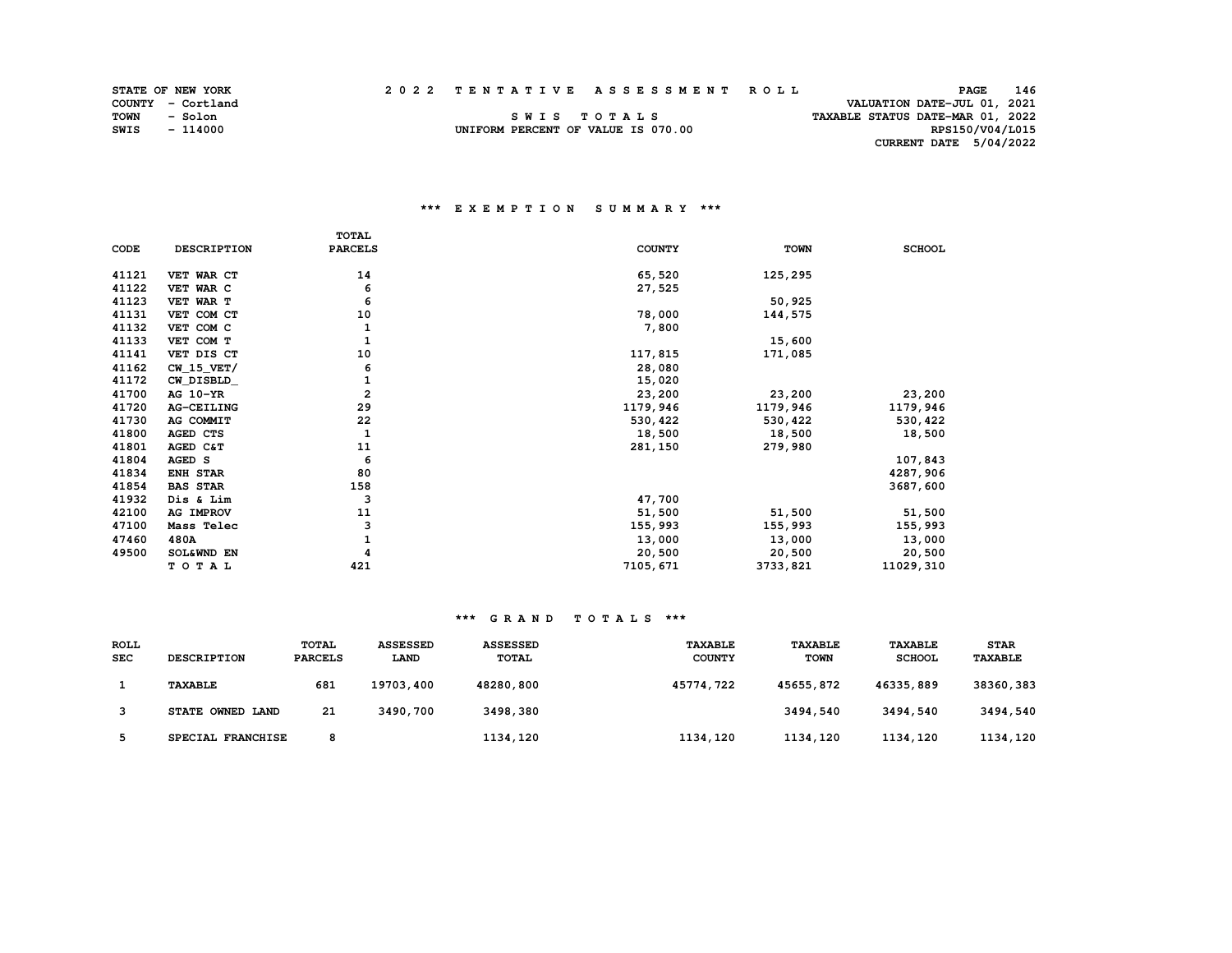|      | <b>STATE OF NEW YORK</b> | 2022 TENTATIVE ASSESSMENT ROLL     |  |  |                                  | PAGE            | 147 |
|------|--------------------------|------------------------------------|--|--|----------------------------------|-----------------|-----|
|      | COUNTY - Cortland        |                                    |  |  | VALUATION DATE-JUL 01, 2021      |                 |     |
| TOWN | - Solon                  | SWIS TOTALS                        |  |  | TAXABLE STATUS DATE-MAR 01, 2022 |                 |     |
| SWIS | - 114000                 | UNIFORM PERCENT OF VALUE IS 070.00 |  |  |                                  | RPS150/V04/L015 |     |
|      |                          |                                    |  |  | CURRENT DATE 5/04/2022           |                 |     |

## **\*\*\* G R A N D T O T A L S \*\*\***

| <b>ROLL</b><br><b>SEC</b> | <b>DESCRIPTION</b>         | <b>TOTAL</b><br><b>PARCELS</b> | <b>ASSESSED</b><br>LAND | <b>ASSESSED</b><br>TOTAL | <b><i>TAXABLE</i></b><br><b>COUNTY</b> | <b>TAXABLE</b><br>TOWN | <b>TAXABLE</b><br><b>SCHOOL</b> | <b>STAR</b><br><b>TAXABLE</b> |
|---------------------------|----------------------------|--------------------------------|-------------------------|--------------------------|----------------------------------------|------------------------|---------------------------------|-------------------------------|
| 6                         | UTILITIES & N.C.           | 9                              | 33,500                  | 2980,151                 | 2824,158                               | 2824,158               | 2824,158                        | 2824,158                      |
| 8                         | WHOLLY EXEMPT              | 17                             | 606,900                 | 952,900                  |                                        |                        |                                 |                               |
| $\star$                   | <b>TOTAL</b><br><b>SUB</b> | 736                            | 23834,500               | 56846,351                | 49733,000                              | 53108,690              | 53788,707                       | 45813,201                     |
| $***$                     | <b>GRAND TOTAL</b>         | 736                            | 23834,500               | 56846,351                | 49733,000                              | 53108,690              | 53788,707                       | 45813,201                     |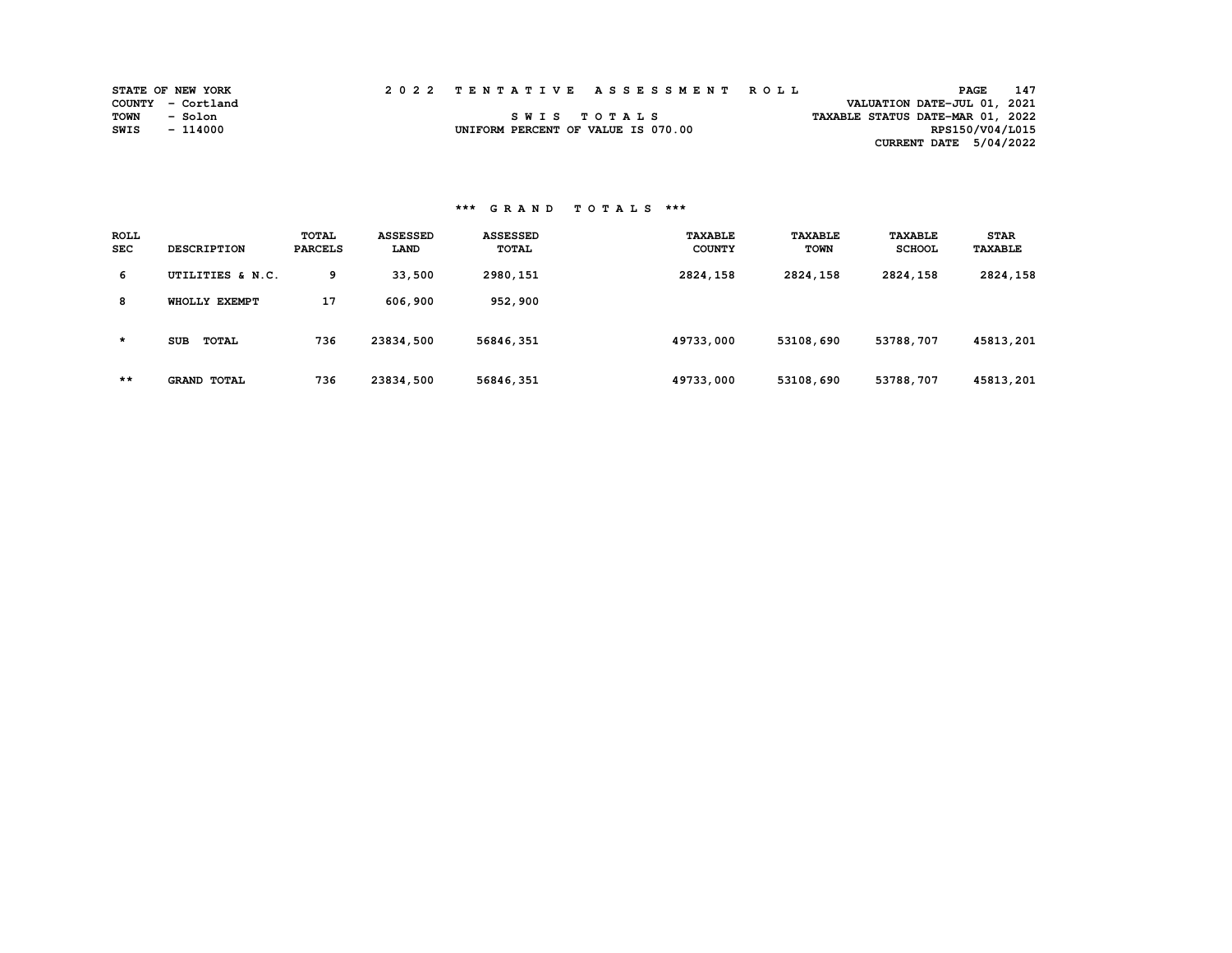|              | <b>STATE OF NEW YORK</b> |  | 2022 TENTATIVE ASSESSMENT ROLL     |                                  | PAGE                        | 148 |
|--------------|--------------------------|--|------------------------------------|----------------------------------|-----------------------------|-----|
|              | COUNTY - Cortland        |  | TOWN TOTALS                        |                                  | VALUATION DATE-JUL 01, 2021 |     |
| TOWN - Solon |                          |  |                                    | TAXABLE STATUS DATE-MAR 01, 2022 |                             |     |
| SWIS         | - 1140                   |  | UNIFORM PERCENT OF VALUE IS 070.00 |                                  | RPS150/V04/L015             |     |
|              |                          |  |                                    |                                  | CURRENT DATE 5/04/2022      |     |

#### **\*\*\* S P E C I A L D I S T R I C T S U M M A R Y \*\*\***

| CODE | DISTRICT NAME       | TOTAL<br>PARCELS | <b>EXTENSION</b><br>TYPE | <b>EXTENSION</b><br><b>VALUE</b> | AD VALOREM<br><b>VALUE</b> | <b>EXEMPT</b><br><b>AMOUNT</b> | <b>TAXABLE</b><br><b>VALUE</b> |
|------|---------------------|------------------|--------------------------|----------------------------------|----------------------------|--------------------------------|--------------------------------|
|      | FD012 Cortlandville |                  | 733 ТОТАL                |                                  | 56842,511                  | 1160,393                       | 55682,118                      |

### **\*\*\* S C H O O L D I S T R I C T S U M M A R Y \*\*\***

| CODE                       | DISTRICT NAME                                          | <b>TOTAL</b><br><b>PARCELS</b> | <b>ASSESSED</b><br>LAND          | <b>ASSESSED</b><br>TOTAL         | <b>EXEMPT</b><br><b>AMOUNT</b> | <b>TOTAL</b><br><b>TAXABLE</b>   | <b>STAR</b><br><b>AMOUNT</b> | <b>STAR</b><br><b>TAXABLE</b>    |
|----------------------------|--------------------------------------------------------|--------------------------------|----------------------------------|----------------------------------|--------------------------------|----------------------------------|------------------------------|----------------------------------|
| 112001<br>112204<br>113001 | Cincinnatus Central<br>McGraw Central<br>Homer Central | 101<br>631<br>4                | 3162,800<br>20398,000<br>273,700 | 6966,751<br>49601,350<br>278,250 | 170,348<br>2887,296            | 6796,403<br>46714,054<br>278,250 | 860,196<br>7115,310          | 5936,207<br>39598,744<br>278,250 |
|                            | SUB-TOTAL                                              | 736                            | 23834,500                        | 56846,351                        | 3057,644                       | 53788,707                        | 7975,506                     | 45813,201                        |
|                            | TOTAL                                                  | 736                            | 23834,500                        | 56846,351                        | 3057,644                       | 53788,707                        | 7975,506                     | 45813,201                        |

### **\*\*\* S Y S T E M C O D E S S U M M A R Y \*\*\***

| CODE  | <b>DESCRIPTION</b> | TOTAL<br><b>PARCELS</b> | <b>COUNTY</b> | TOWN  | <b>SCHOOL</b> |
|-------|--------------------|-------------------------|---------------|-------|---------------|
| 50001 | <b>SCHL TAXBL</b>  |                         | 3,840         | 3,840 |               |
| 50005 | TOWN TAXBL         |                         | 3,840         |       | 3,840         |
|       | TOTAL              | Д                       | 7,680         | 3,840 | 3,840         |

# **\*\*\* E X E M P T I O N S U M M A R Y \*\*\***

| CODE  | <b>DESCRIPTION</b> | TOTAL<br><b>PARCELS</b> | <b>COUNTY</b> | <b>TOWN</b> | <b>SCHOOL</b> |
|-------|--------------------|-------------------------|---------------|-------------|---------------|
| 12100 | <b>NY STATE</b>    | っ                       | 172,600       | 172,600     | 172,600       |
| 13100 | CTY OWNED          |                         | 570,500       | 570,500     | 570,500       |
| 13500 | TWN WTHIN          |                         | 180,000       | 180,000     | 180,000       |
| 13510 | TWN CEME           |                         | 19,300        | 19,300      | 19,300        |
| 13650 | VILL OWNED         |                         | 10,500        | 10,500      | 10,500        |
| 32252 | STATE LAND         | 17                      | 3490,700      |             |               |
| 41101 | ELIG VET           |                         | 400           | 400         |               |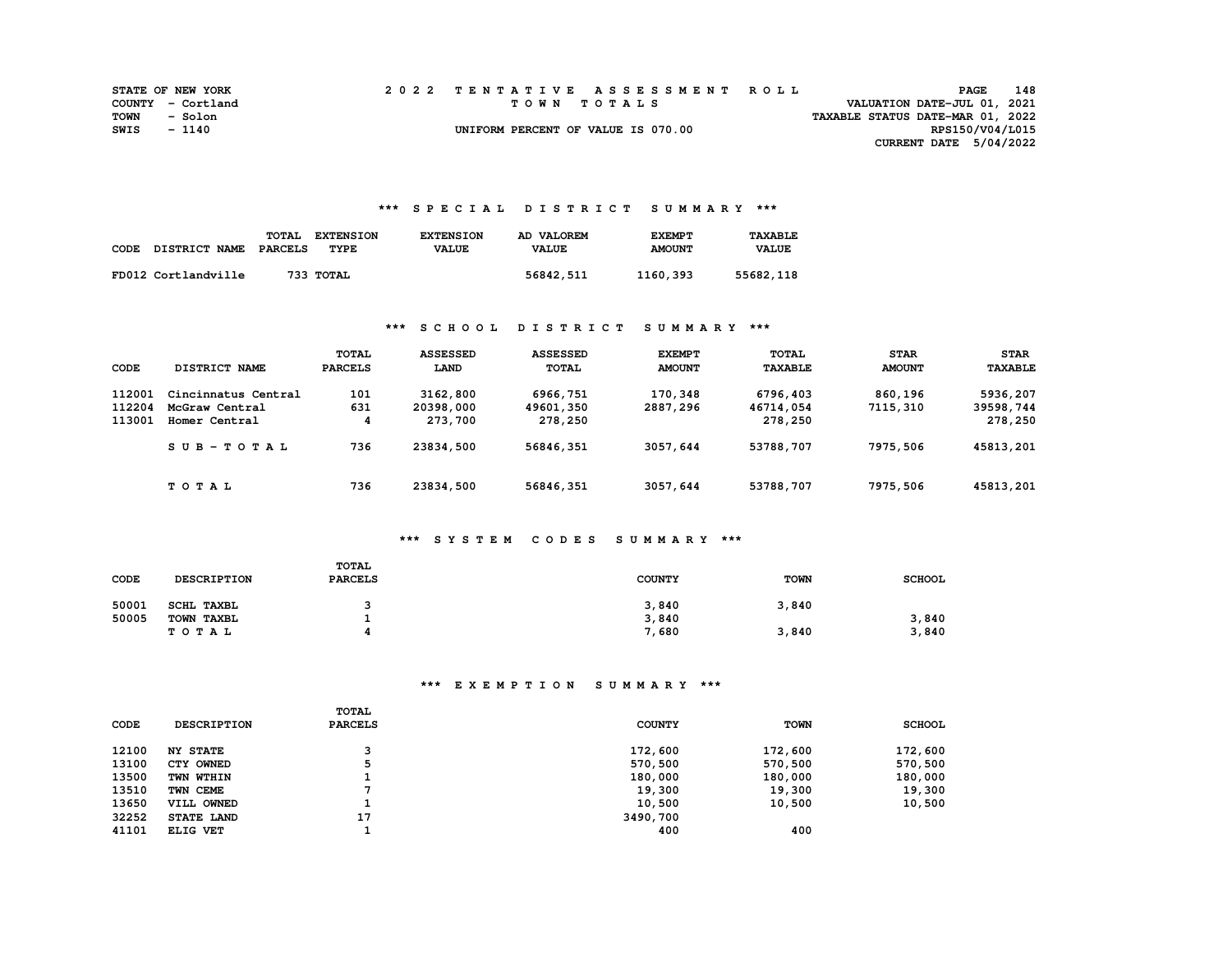|      | <b>STATE OF NEW YORK</b> |  | 2022 TENTATIVE ASSESSMENT ROLL     |                                  | PAGE                        | 149 |
|------|--------------------------|--|------------------------------------|----------------------------------|-----------------------------|-----|
|      | COUNTY - Cortland        |  | TOWN TOTALS                        |                                  | VALUATION DATE-JUL 01, 2021 |     |
| TOWN | - Solon                  |  |                                    | TAXABLE STATUS DATE-MAR 01, 2022 |                             |     |
| SWIS | $-1140$                  |  | UNIFORM PERCENT OF VALUE IS 070.00 |                                  | RPS150/V04/L015             |     |
|      |                          |  |                                    |                                  | CURRENT DATE 5/04/2022      |     |

#### **\*\*\* E X E M P T I O N S U M M A R Y \*\*\***

|       |                    | <b>TOTAL</b>   |               |             |               |
|-------|--------------------|----------------|---------------|-------------|---------------|
| CODE  | <b>DESCRIPTION</b> | <b>PARCELS</b> | <b>COUNTY</b> | <b>TOWN</b> | <b>SCHOOL</b> |
| 41121 | VET WAR CT         | 14             | 65,520        | 125,295     |               |
| 41122 | VET WAR C          | 6              | 27,525        |             |               |
| 41123 | VET WAR T          | 6              |               | 50,925      |               |
| 41131 | VET COM CT         | 10             | 78,000        | 144,575     |               |
| 41132 | VET COM C          | 1              | 7,800         |             |               |
| 41133 | VET COM T          | $\mathbf{1}$   |               | 15,600      |               |
| 41141 | VET DIS CT         | 10             | 117,815       | 171,085     |               |
| 41162 | $CW_15_VET/$       | 6              | 28,080        |             |               |
| 41172 | CW_DISBLD_         | 1              | 15,020        |             |               |
| 41700 | AG 10-YR           | $\overline{2}$ | 23,200        | 23,200      | 23,200        |
| 41720 | AG-CEILING         | 29             | 1179,946      | 1179,946    | 1179,946      |
| 41730 | AG COMMIT          | 22             | 530,422       | 530,422     | 530, 422      |
| 41800 | AGED CTS           | $\mathbf{1}$   | 18,500        | 18,500      | 18,500        |
| 41801 | AGED C&T           | 11             | 281,150       | 279,980     |               |
| 41804 | AGED S             | 6              |               |             | 107,843       |
| 41834 | ENH STAR           | 80             |               |             | 4287,906      |
| 41854 | <b>BAS STAR</b>    | 158            |               |             | 3687,600      |
| 41932 | Dis & Lim          | 3              | 47,700        |             |               |
| 42100 | AG IMPROV          | 11             | 51,500        | 51,500      | 51,500        |
| 47100 | Mass Telec         | 3              | 155,993       | 155,993     | 155,993       |
| 47460 | 480A               |                | 13,000        | 13,000      | 13,000        |
| 49500 | SOL&WND EN         |                | 20,500        | 20,500      | 20,500        |
|       | TOTAL              | 421            | 7105,671      | 3733,821    | 11029,310     |

#### **\*\*\* G R A N D T O T A L S \*\*\***

| <b>ROLL</b><br><b>SEC</b> | <b>DESCRIPTION</b> | <b>TOTAL</b><br><b>PARCELS</b> | <b>ASSESSED</b><br><b>LAND</b> | <b>ASSESSED</b><br><b>TOTAL</b> | <b>TAXABLE</b><br><b>COUNTY</b> | <b>TAXABLE</b><br><b>TOWN</b> | <b>TAXABLE</b><br><b>SCHOOL</b> | <b>STAR</b><br><b>TAXABLE</b> |
|---------------------------|--------------------|--------------------------------|--------------------------------|---------------------------------|---------------------------------|-------------------------------|---------------------------------|-------------------------------|
|                           | <b>TAXABLE</b>     | 681                            | 19703,400                      | 48280,800                       | 45774,722                       | 45655,872                     | 46335,889                       | 38360,383                     |
|                           | STATE OWNED LAND   | 21                             | 3490,700                       | 3498,380                        |                                 | 3494,540                      | 3494,540                        | 3494,540                      |
|                           | SPECIAL FRANCHISE  | 8                              |                                | 1134,120                        | 1134,120                        | 1134,120                      | 1134,120                        | 1134,120                      |